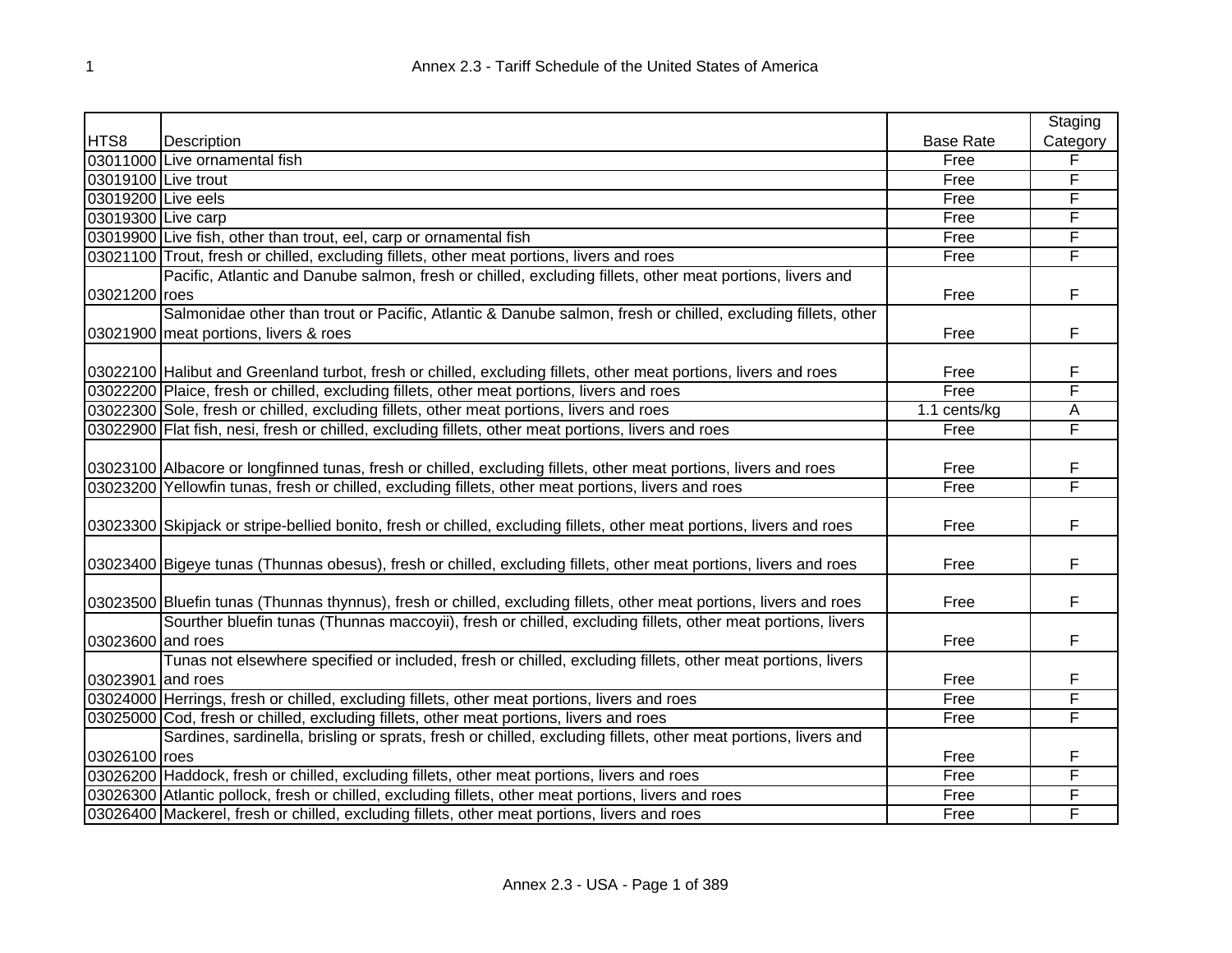|                   |                                                                                                                      |                  | Staging  |
|-------------------|----------------------------------------------------------------------------------------------------------------------|------------------|----------|
| HTS8              | Description                                                                                                          | <b>Base Rate</b> | Category |
|                   | 03026500 Dogfish and other sharks, fresh or chilled, excluding fillets, livers, roes and fish meat of 0304           | Free             | F        |
|                   | 03026600 Eels, fresh or chilled, excluding fillets, other meat portions, livers and roes                             | Free             | F        |
|                   | Fish, nesi, excl. fillets, livers and roes, fresh or chilled, scaled, in immediate containers weighing with          |                  |          |
|                   | 03026910 their contents 6.8 kg or less                                                                               | 3.0%             | A        |
|                   | Smelts, cusk, hake, etc. excl. fillets, livers & roes, fresh or chilled, not scaled, or scaled in immediate          |                  |          |
|                   | 03026920 containers over 6.8 kg                                                                                      | Free             | F        |
|                   | Fish, nesi, excl. fillets, livers and roes, fresh or chilled, not scaled, or scaled in immediate containers          |                  |          |
|                   | 03026940 weighing over 6.8 kg                                                                                        | Free             | F        |
|                   | 03027020 Sturgeon roe, fresh or chilled                                                                              | 15.0%            | А        |
|                   | 03027040 Fish roes and livers, other than sturgeon, fresh or chilled                                                 | Free             | F        |
|                   | Sockeye salmon (red salmon) (Orncorhynchus nerka), frozen, excluding fillets, other meat portions, livers            |                  |          |
| 03031100 and roes |                                                                                                                      | Free             | F        |
|                   | 03031900 Pacific salmon, other than sockeye, frozen, excluding fillets, other meat portions, livers and roes         | Free             | F        |
|                   | 03032100 Trout, frozen, excluding fillets, other meat portions, livers and roes                                      | Free             | F        |
|                   | 03032200 Atlantic salmon and Danube salmon, frozen, excluding livers and roes                                        | Free             | F        |
|                   | Salmonidae, other than trout or Atlantic and Danube salmon, nesi, frozen, excluding fillets, other meat              |                  |          |
|                   | 03032900 portions, livers and roes                                                                                   | Free             | F        |
|                   | 03033100 Halibut and Greenland turbot, frozen, excluding fillets, other meat portions & livers and roes              | Free             | F        |
|                   | 03033200 Plaice, frozen, excluding fillets, other meat portions, livers and roes                                     | Free             | F        |
|                   | 03033300 Sole, frozen, excluding fillets, other meat portions, livers and roes                                       | 1.1 cents/kg     | А        |
|                   | Flat fish, other than halibut, Greenland turbot, plaice and sole, frozen, excluding fillets, other meat              |                  |          |
|                   | 03033900 portions, livers and roes                                                                                   | 1.1 cents/kg     | A        |
|                   | 03034100 Albacore or longfinned tunas, frozen, excluding fillets, other meat portions, livers and roes               | Free             | F        |
|                   | 03034200 Yellowfin tunas, frozen, excluding fillets, other meat portions, livers and roes                            | Free             | F        |
|                   | 03034300 Skipjack or stripe-bellied bonito, frozen, excluding fillets, other meat portions, livers and roes          | Free             | F        |
|                   | 03034400 Bigeye tunas (Thunnas obesus), frozen, excluding fillets, other meat portions, livers and roes              | Free             | F        |
|                   | 03034500 Bluefin tunas (Thunnas thynnus), frozen, excluding fillets, other meat portions, livers and roes            | Free             | F        |
|                   |                                                                                                                      |                  |          |
|                   | 03034600 Sourther bluefin tunas (Thunnas maccoyii), frozen, excluding fillets, other meat portions, livers and roes  | Free             | F        |
|                   | 03034901 Tunas, not elsewhere specified or included, frozen, excluding fillets, other meat portions, livers and roes | Free             | F        |
|                   | 03035000 Herrings, frozen, excluding fillets, other meat portions, livers and roes                                   | Free             | F        |
|                   | 03036000 Cod, frozen, excluding fillets, other meat portions, livers and roes                                        | Free             | F        |
|                   | 03037100 Sardines, sardinella, brisling or sprats, frozen, excluding fillets, other meat portions, livers and roes   | 1.1 cents/kg     | A        |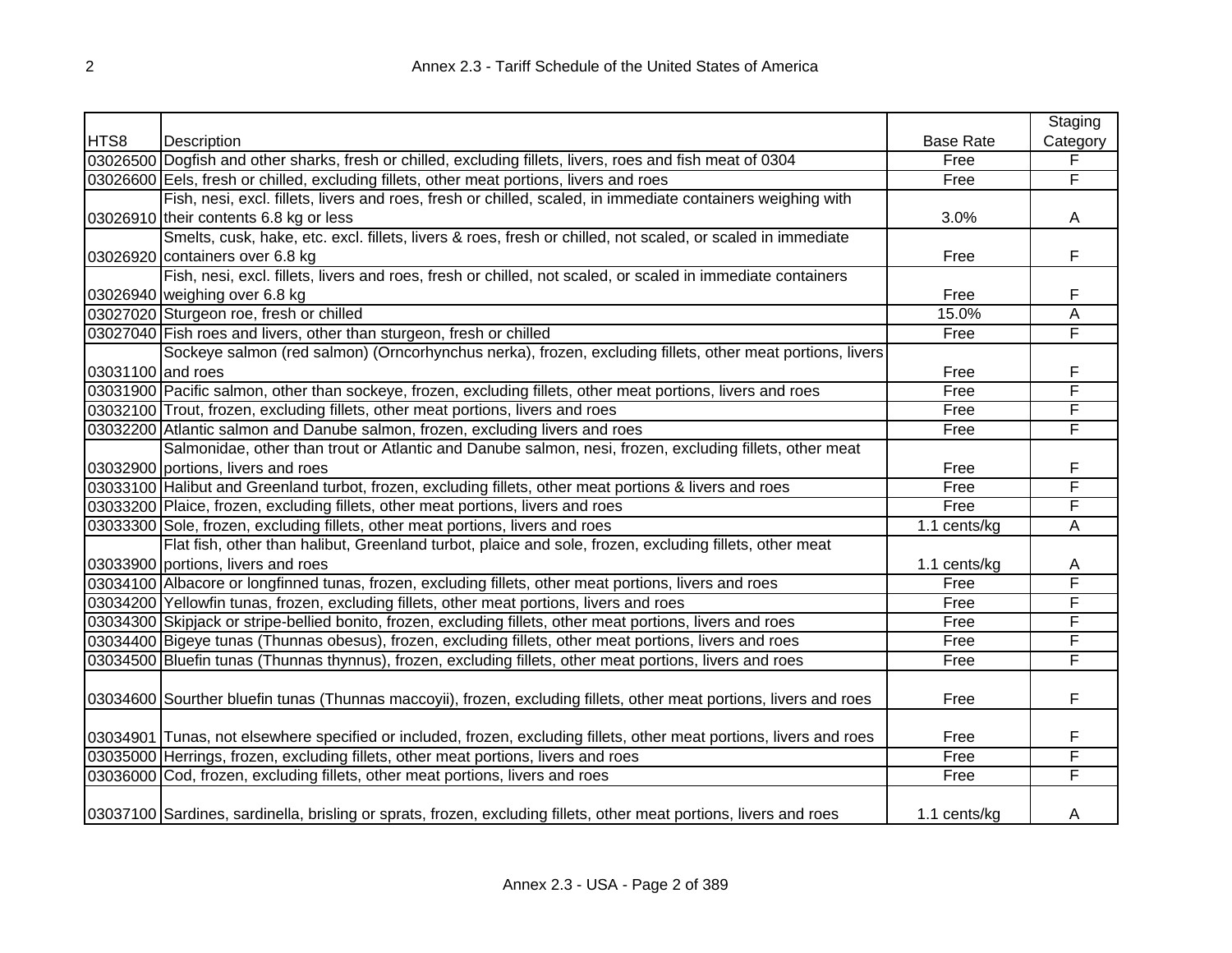| Description<br><b>Base Rate</b><br>Category<br>03037200 Haddock, frozen, excluding fillets, other meat portions, livers and roes<br>F<br>Free<br>F<br>03037300 Atlantic pollock, frozen, excluding fillets, other meat portions, livers and roes<br>Free<br>F<br>03037400 Mackerel frozen excluding fillets, livers and roes<br>Free<br>03037500 Dogfish and other sharks, frozen, excluding fillets, livers, roes and fish meat of 0304<br>A<br>1.1 cents/kg<br>F<br>03037600 Eels, frozen, excluding fillets, other meat portions, livers and roes<br>Free<br>F<br>03037700 Sea bass, frozen, excluding fillets, other meat portions, livers and roes<br>Free<br>F<br>03037800 Whiting and hake, frozen, excluding fillets, other meat portions, livers and roes<br>Free<br>Smelts, cusk, pollock, shad, sturgeon, swordfish, and fresh-water fish, frozen, excluding fillets, other<br>03037920 meat portions, livers and roes<br>F<br>Free<br>F<br>03037940 Fish, nesi, frozen, excluding fillets, other meat portions, livers and roes<br>Free<br>03038020 Sturgeon roe, frozen<br>15.0%<br>Α<br>F<br>03038040 Fish livers and roes, other than sturgeon roe, frozen<br>Free<br>F<br>03041010 Cod, cusk, haddock, pollock, Atlantic ocean perch, filleted or minced, fresh or chilled<br>Free<br>F<br>03041030 Hake, filleted or minced, fresh or chilled<br>Free<br>F<br>03041040 Fillets and other meat portions of other fish nesi, fresh or chilled<br>Free<br>Frozen fish fillets, skinned, in blocks weighing over 4.5 kg, to be minced, ground or cut into pieces of<br>F<br>03042020 uniform weight and dimension<br>Free<br>F<br>03042030 Fillets and minced meat, frozen, of cod, cusk, haddock, pollock or Atlantic ocean perch<br>Free<br>F<br>03042050 Fillets and minced meat, frozen, of hake<br>Free<br>F<br>03042060 Frozen fillets of fresh-water fish, flat fish, etc., nesi<br>Free<br>Frozen fish meat (excluding fillets), in bulk or in immediate containers weighing with their contents over<br>F<br>03049010 6.8 kg each<br>Free<br>Frozen fish meat (excluding fillets), other than in bulk or in immediate containers weighing with their<br>03049090 contents over 6.8 kg each<br>6.0%<br>A<br>Flours, meals and pellets of fish, fit for human consumption, in bulk or in immediate containers weighing<br>F<br>03051020 with contents over 6.8 kg each<br>Free<br>Flours, meals and pellets of fish, fit for human consumption, other than in bulk or immediate containers<br>03051040 weighing contents over 6.8 kg each<br>6.0%<br>A<br>03052020 Sturgeon roe, dried, smoked, salted or in brine<br>7.5%<br>Α<br>F<br>03052040 Fish livers and roes, other than sturgeon roe, dried, smoked, salted or in brine<br>Free<br>Fillets of herrings, dried, salted or in brine, but not smoked, in immediate containers weighing with their<br>03053020 contents 6.8 kg or less each<br>4.0%<br>A<br>Fillets of mackerel, dried, salted or in brine, but not smoked, in immediate containers weighing with their<br>03053040 contents 6.8 kg or less each<br>5.0%<br>Α<br>F<br>03053060 Fish fillets, nesi, dried, salted or in brine, but not smoked<br>Free |      |  | Staging |
|------------------------------------------------------------------------------------------------------------------------------------------------------------------------------------------------------------------------------------------------------------------------------------------------------------------------------------------------------------------------------------------------------------------------------------------------------------------------------------------------------------------------------------------------------------------------------------------------------------------------------------------------------------------------------------------------------------------------------------------------------------------------------------------------------------------------------------------------------------------------------------------------------------------------------------------------------------------------------------------------------------------------------------------------------------------------------------------------------------------------------------------------------------------------------------------------------------------------------------------------------------------------------------------------------------------------------------------------------------------------------------------------------------------------------------------------------------------------------------------------------------------------------------------------------------------------------------------------------------------------------------------------------------------------------------------------------------------------------------------------------------------------------------------------------------------------------------------------------------------------------------------------------------------------------------------------------------------------------------------------------------------------------------------------------------------------------------------------------------------------------------------------------------------------------------------------------------------------------------------------------------------------------------------------------------------------------------------------------------------------------------------------------------------------------------------------------------------------------------------------------------------------------------------------------------------------------------------------------------------------------------------------------------------------------------------------------------------------------------------------------------------------------------------------------------------------------------------------------------------------------------------------------------------------------------------------------------------------------------------------------------------------------------------------------------------------------------------------------------------------------------------------------------------------------------------------|------|--|---------|
|                                                                                                                                                                                                                                                                                                                                                                                                                                                                                                                                                                                                                                                                                                                                                                                                                                                                                                                                                                                                                                                                                                                                                                                                                                                                                                                                                                                                                                                                                                                                                                                                                                                                                                                                                                                                                                                                                                                                                                                                                                                                                                                                                                                                                                                                                                                                                                                                                                                                                                                                                                                                                                                                                                                                                                                                                                                                                                                                                                                                                                                                                                                                                                                                | HTS8 |  |         |
|                                                                                                                                                                                                                                                                                                                                                                                                                                                                                                                                                                                                                                                                                                                                                                                                                                                                                                                                                                                                                                                                                                                                                                                                                                                                                                                                                                                                                                                                                                                                                                                                                                                                                                                                                                                                                                                                                                                                                                                                                                                                                                                                                                                                                                                                                                                                                                                                                                                                                                                                                                                                                                                                                                                                                                                                                                                                                                                                                                                                                                                                                                                                                                                                |      |  |         |
|                                                                                                                                                                                                                                                                                                                                                                                                                                                                                                                                                                                                                                                                                                                                                                                                                                                                                                                                                                                                                                                                                                                                                                                                                                                                                                                                                                                                                                                                                                                                                                                                                                                                                                                                                                                                                                                                                                                                                                                                                                                                                                                                                                                                                                                                                                                                                                                                                                                                                                                                                                                                                                                                                                                                                                                                                                                                                                                                                                                                                                                                                                                                                                                                |      |  |         |
|                                                                                                                                                                                                                                                                                                                                                                                                                                                                                                                                                                                                                                                                                                                                                                                                                                                                                                                                                                                                                                                                                                                                                                                                                                                                                                                                                                                                                                                                                                                                                                                                                                                                                                                                                                                                                                                                                                                                                                                                                                                                                                                                                                                                                                                                                                                                                                                                                                                                                                                                                                                                                                                                                                                                                                                                                                                                                                                                                                                                                                                                                                                                                                                                |      |  |         |
|                                                                                                                                                                                                                                                                                                                                                                                                                                                                                                                                                                                                                                                                                                                                                                                                                                                                                                                                                                                                                                                                                                                                                                                                                                                                                                                                                                                                                                                                                                                                                                                                                                                                                                                                                                                                                                                                                                                                                                                                                                                                                                                                                                                                                                                                                                                                                                                                                                                                                                                                                                                                                                                                                                                                                                                                                                                                                                                                                                                                                                                                                                                                                                                                |      |  |         |
|                                                                                                                                                                                                                                                                                                                                                                                                                                                                                                                                                                                                                                                                                                                                                                                                                                                                                                                                                                                                                                                                                                                                                                                                                                                                                                                                                                                                                                                                                                                                                                                                                                                                                                                                                                                                                                                                                                                                                                                                                                                                                                                                                                                                                                                                                                                                                                                                                                                                                                                                                                                                                                                                                                                                                                                                                                                                                                                                                                                                                                                                                                                                                                                                |      |  |         |
|                                                                                                                                                                                                                                                                                                                                                                                                                                                                                                                                                                                                                                                                                                                                                                                                                                                                                                                                                                                                                                                                                                                                                                                                                                                                                                                                                                                                                                                                                                                                                                                                                                                                                                                                                                                                                                                                                                                                                                                                                                                                                                                                                                                                                                                                                                                                                                                                                                                                                                                                                                                                                                                                                                                                                                                                                                                                                                                                                                                                                                                                                                                                                                                                |      |  |         |
|                                                                                                                                                                                                                                                                                                                                                                                                                                                                                                                                                                                                                                                                                                                                                                                                                                                                                                                                                                                                                                                                                                                                                                                                                                                                                                                                                                                                                                                                                                                                                                                                                                                                                                                                                                                                                                                                                                                                                                                                                                                                                                                                                                                                                                                                                                                                                                                                                                                                                                                                                                                                                                                                                                                                                                                                                                                                                                                                                                                                                                                                                                                                                                                                |      |  |         |
|                                                                                                                                                                                                                                                                                                                                                                                                                                                                                                                                                                                                                                                                                                                                                                                                                                                                                                                                                                                                                                                                                                                                                                                                                                                                                                                                                                                                                                                                                                                                                                                                                                                                                                                                                                                                                                                                                                                                                                                                                                                                                                                                                                                                                                                                                                                                                                                                                                                                                                                                                                                                                                                                                                                                                                                                                                                                                                                                                                                                                                                                                                                                                                                                |      |  |         |
|                                                                                                                                                                                                                                                                                                                                                                                                                                                                                                                                                                                                                                                                                                                                                                                                                                                                                                                                                                                                                                                                                                                                                                                                                                                                                                                                                                                                                                                                                                                                                                                                                                                                                                                                                                                                                                                                                                                                                                                                                                                                                                                                                                                                                                                                                                                                                                                                                                                                                                                                                                                                                                                                                                                                                                                                                                                                                                                                                                                                                                                                                                                                                                                                |      |  |         |
|                                                                                                                                                                                                                                                                                                                                                                                                                                                                                                                                                                                                                                                                                                                                                                                                                                                                                                                                                                                                                                                                                                                                                                                                                                                                                                                                                                                                                                                                                                                                                                                                                                                                                                                                                                                                                                                                                                                                                                                                                                                                                                                                                                                                                                                                                                                                                                                                                                                                                                                                                                                                                                                                                                                                                                                                                                                                                                                                                                                                                                                                                                                                                                                                |      |  |         |
|                                                                                                                                                                                                                                                                                                                                                                                                                                                                                                                                                                                                                                                                                                                                                                                                                                                                                                                                                                                                                                                                                                                                                                                                                                                                                                                                                                                                                                                                                                                                                                                                                                                                                                                                                                                                                                                                                                                                                                                                                                                                                                                                                                                                                                                                                                                                                                                                                                                                                                                                                                                                                                                                                                                                                                                                                                                                                                                                                                                                                                                                                                                                                                                                |      |  |         |
|                                                                                                                                                                                                                                                                                                                                                                                                                                                                                                                                                                                                                                                                                                                                                                                                                                                                                                                                                                                                                                                                                                                                                                                                                                                                                                                                                                                                                                                                                                                                                                                                                                                                                                                                                                                                                                                                                                                                                                                                                                                                                                                                                                                                                                                                                                                                                                                                                                                                                                                                                                                                                                                                                                                                                                                                                                                                                                                                                                                                                                                                                                                                                                                                |      |  |         |
|                                                                                                                                                                                                                                                                                                                                                                                                                                                                                                                                                                                                                                                                                                                                                                                                                                                                                                                                                                                                                                                                                                                                                                                                                                                                                                                                                                                                                                                                                                                                                                                                                                                                                                                                                                                                                                                                                                                                                                                                                                                                                                                                                                                                                                                                                                                                                                                                                                                                                                                                                                                                                                                                                                                                                                                                                                                                                                                                                                                                                                                                                                                                                                                                |      |  |         |
|                                                                                                                                                                                                                                                                                                                                                                                                                                                                                                                                                                                                                                                                                                                                                                                                                                                                                                                                                                                                                                                                                                                                                                                                                                                                                                                                                                                                                                                                                                                                                                                                                                                                                                                                                                                                                                                                                                                                                                                                                                                                                                                                                                                                                                                                                                                                                                                                                                                                                                                                                                                                                                                                                                                                                                                                                                                                                                                                                                                                                                                                                                                                                                                                |      |  |         |
|                                                                                                                                                                                                                                                                                                                                                                                                                                                                                                                                                                                                                                                                                                                                                                                                                                                                                                                                                                                                                                                                                                                                                                                                                                                                                                                                                                                                                                                                                                                                                                                                                                                                                                                                                                                                                                                                                                                                                                                                                                                                                                                                                                                                                                                                                                                                                                                                                                                                                                                                                                                                                                                                                                                                                                                                                                                                                                                                                                                                                                                                                                                                                                                                |      |  |         |
|                                                                                                                                                                                                                                                                                                                                                                                                                                                                                                                                                                                                                                                                                                                                                                                                                                                                                                                                                                                                                                                                                                                                                                                                                                                                                                                                                                                                                                                                                                                                                                                                                                                                                                                                                                                                                                                                                                                                                                                                                                                                                                                                                                                                                                                                                                                                                                                                                                                                                                                                                                                                                                                                                                                                                                                                                                                                                                                                                                                                                                                                                                                                                                                                |      |  |         |
|                                                                                                                                                                                                                                                                                                                                                                                                                                                                                                                                                                                                                                                                                                                                                                                                                                                                                                                                                                                                                                                                                                                                                                                                                                                                                                                                                                                                                                                                                                                                                                                                                                                                                                                                                                                                                                                                                                                                                                                                                                                                                                                                                                                                                                                                                                                                                                                                                                                                                                                                                                                                                                                                                                                                                                                                                                                                                                                                                                                                                                                                                                                                                                                                |      |  |         |
|                                                                                                                                                                                                                                                                                                                                                                                                                                                                                                                                                                                                                                                                                                                                                                                                                                                                                                                                                                                                                                                                                                                                                                                                                                                                                                                                                                                                                                                                                                                                                                                                                                                                                                                                                                                                                                                                                                                                                                                                                                                                                                                                                                                                                                                                                                                                                                                                                                                                                                                                                                                                                                                                                                                                                                                                                                                                                                                                                                                                                                                                                                                                                                                                |      |  |         |
|                                                                                                                                                                                                                                                                                                                                                                                                                                                                                                                                                                                                                                                                                                                                                                                                                                                                                                                                                                                                                                                                                                                                                                                                                                                                                                                                                                                                                                                                                                                                                                                                                                                                                                                                                                                                                                                                                                                                                                                                                                                                                                                                                                                                                                                                                                                                                                                                                                                                                                                                                                                                                                                                                                                                                                                                                                                                                                                                                                                                                                                                                                                                                                                                |      |  |         |
|                                                                                                                                                                                                                                                                                                                                                                                                                                                                                                                                                                                                                                                                                                                                                                                                                                                                                                                                                                                                                                                                                                                                                                                                                                                                                                                                                                                                                                                                                                                                                                                                                                                                                                                                                                                                                                                                                                                                                                                                                                                                                                                                                                                                                                                                                                                                                                                                                                                                                                                                                                                                                                                                                                                                                                                                                                                                                                                                                                                                                                                                                                                                                                                                |      |  |         |
|                                                                                                                                                                                                                                                                                                                                                                                                                                                                                                                                                                                                                                                                                                                                                                                                                                                                                                                                                                                                                                                                                                                                                                                                                                                                                                                                                                                                                                                                                                                                                                                                                                                                                                                                                                                                                                                                                                                                                                                                                                                                                                                                                                                                                                                                                                                                                                                                                                                                                                                                                                                                                                                                                                                                                                                                                                                                                                                                                                                                                                                                                                                                                                                                |      |  |         |
|                                                                                                                                                                                                                                                                                                                                                                                                                                                                                                                                                                                                                                                                                                                                                                                                                                                                                                                                                                                                                                                                                                                                                                                                                                                                                                                                                                                                                                                                                                                                                                                                                                                                                                                                                                                                                                                                                                                                                                                                                                                                                                                                                                                                                                                                                                                                                                                                                                                                                                                                                                                                                                                                                                                                                                                                                                                                                                                                                                                                                                                                                                                                                                                                |      |  |         |
|                                                                                                                                                                                                                                                                                                                                                                                                                                                                                                                                                                                                                                                                                                                                                                                                                                                                                                                                                                                                                                                                                                                                                                                                                                                                                                                                                                                                                                                                                                                                                                                                                                                                                                                                                                                                                                                                                                                                                                                                                                                                                                                                                                                                                                                                                                                                                                                                                                                                                                                                                                                                                                                                                                                                                                                                                                                                                                                                                                                                                                                                                                                                                                                                |      |  |         |
|                                                                                                                                                                                                                                                                                                                                                                                                                                                                                                                                                                                                                                                                                                                                                                                                                                                                                                                                                                                                                                                                                                                                                                                                                                                                                                                                                                                                                                                                                                                                                                                                                                                                                                                                                                                                                                                                                                                                                                                                                                                                                                                                                                                                                                                                                                                                                                                                                                                                                                                                                                                                                                                                                                                                                                                                                                                                                                                                                                                                                                                                                                                                                                                                |      |  |         |
|                                                                                                                                                                                                                                                                                                                                                                                                                                                                                                                                                                                                                                                                                                                                                                                                                                                                                                                                                                                                                                                                                                                                                                                                                                                                                                                                                                                                                                                                                                                                                                                                                                                                                                                                                                                                                                                                                                                                                                                                                                                                                                                                                                                                                                                                                                                                                                                                                                                                                                                                                                                                                                                                                                                                                                                                                                                                                                                                                                                                                                                                                                                                                                                                |      |  |         |
|                                                                                                                                                                                                                                                                                                                                                                                                                                                                                                                                                                                                                                                                                                                                                                                                                                                                                                                                                                                                                                                                                                                                                                                                                                                                                                                                                                                                                                                                                                                                                                                                                                                                                                                                                                                                                                                                                                                                                                                                                                                                                                                                                                                                                                                                                                                                                                                                                                                                                                                                                                                                                                                                                                                                                                                                                                                                                                                                                                                                                                                                                                                                                                                                |      |  |         |
|                                                                                                                                                                                                                                                                                                                                                                                                                                                                                                                                                                                                                                                                                                                                                                                                                                                                                                                                                                                                                                                                                                                                                                                                                                                                                                                                                                                                                                                                                                                                                                                                                                                                                                                                                                                                                                                                                                                                                                                                                                                                                                                                                                                                                                                                                                                                                                                                                                                                                                                                                                                                                                                                                                                                                                                                                                                                                                                                                                                                                                                                                                                                                                                                |      |  |         |
|                                                                                                                                                                                                                                                                                                                                                                                                                                                                                                                                                                                                                                                                                                                                                                                                                                                                                                                                                                                                                                                                                                                                                                                                                                                                                                                                                                                                                                                                                                                                                                                                                                                                                                                                                                                                                                                                                                                                                                                                                                                                                                                                                                                                                                                                                                                                                                                                                                                                                                                                                                                                                                                                                                                                                                                                                                                                                                                                                                                                                                                                                                                                                                                                |      |  |         |
|                                                                                                                                                                                                                                                                                                                                                                                                                                                                                                                                                                                                                                                                                                                                                                                                                                                                                                                                                                                                                                                                                                                                                                                                                                                                                                                                                                                                                                                                                                                                                                                                                                                                                                                                                                                                                                                                                                                                                                                                                                                                                                                                                                                                                                                                                                                                                                                                                                                                                                                                                                                                                                                                                                                                                                                                                                                                                                                                                                                                                                                                                                                                                                                                |      |  |         |
|                                                                                                                                                                                                                                                                                                                                                                                                                                                                                                                                                                                                                                                                                                                                                                                                                                                                                                                                                                                                                                                                                                                                                                                                                                                                                                                                                                                                                                                                                                                                                                                                                                                                                                                                                                                                                                                                                                                                                                                                                                                                                                                                                                                                                                                                                                                                                                                                                                                                                                                                                                                                                                                                                                                                                                                                                                                                                                                                                                                                                                                                                                                                                                                                |      |  |         |
|                                                                                                                                                                                                                                                                                                                                                                                                                                                                                                                                                                                                                                                                                                                                                                                                                                                                                                                                                                                                                                                                                                                                                                                                                                                                                                                                                                                                                                                                                                                                                                                                                                                                                                                                                                                                                                                                                                                                                                                                                                                                                                                                                                                                                                                                                                                                                                                                                                                                                                                                                                                                                                                                                                                                                                                                                                                                                                                                                                                                                                                                                                                                                                                                |      |  |         |
|                                                                                                                                                                                                                                                                                                                                                                                                                                                                                                                                                                                                                                                                                                                                                                                                                                                                                                                                                                                                                                                                                                                                                                                                                                                                                                                                                                                                                                                                                                                                                                                                                                                                                                                                                                                                                                                                                                                                                                                                                                                                                                                                                                                                                                                                                                                                                                                                                                                                                                                                                                                                                                                                                                                                                                                                                                                                                                                                                                                                                                                                                                                                                                                                |      |  |         |
|                                                                                                                                                                                                                                                                                                                                                                                                                                                                                                                                                                                                                                                                                                                                                                                                                                                                                                                                                                                                                                                                                                                                                                                                                                                                                                                                                                                                                                                                                                                                                                                                                                                                                                                                                                                                                                                                                                                                                                                                                                                                                                                                                                                                                                                                                                                                                                                                                                                                                                                                                                                                                                                                                                                                                                                                                                                                                                                                                                                                                                                                                                                                                                                                |      |  |         |
|                                                                                                                                                                                                                                                                                                                                                                                                                                                                                                                                                                                                                                                                                                                                                                                                                                                                                                                                                                                                                                                                                                                                                                                                                                                                                                                                                                                                                                                                                                                                                                                                                                                                                                                                                                                                                                                                                                                                                                                                                                                                                                                                                                                                                                                                                                                                                                                                                                                                                                                                                                                                                                                                                                                                                                                                                                                                                                                                                                                                                                                                                                                                                                                                |      |  |         |
|                                                                                                                                                                                                                                                                                                                                                                                                                                                                                                                                                                                                                                                                                                                                                                                                                                                                                                                                                                                                                                                                                                                                                                                                                                                                                                                                                                                                                                                                                                                                                                                                                                                                                                                                                                                                                                                                                                                                                                                                                                                                                                                                                                                                                                                                                                                                                                                                                                                                                                                                                                                                                                                                                                                                                                                                                                                                                                                                                                                                                                                                                                                                                                                                |      |  |         |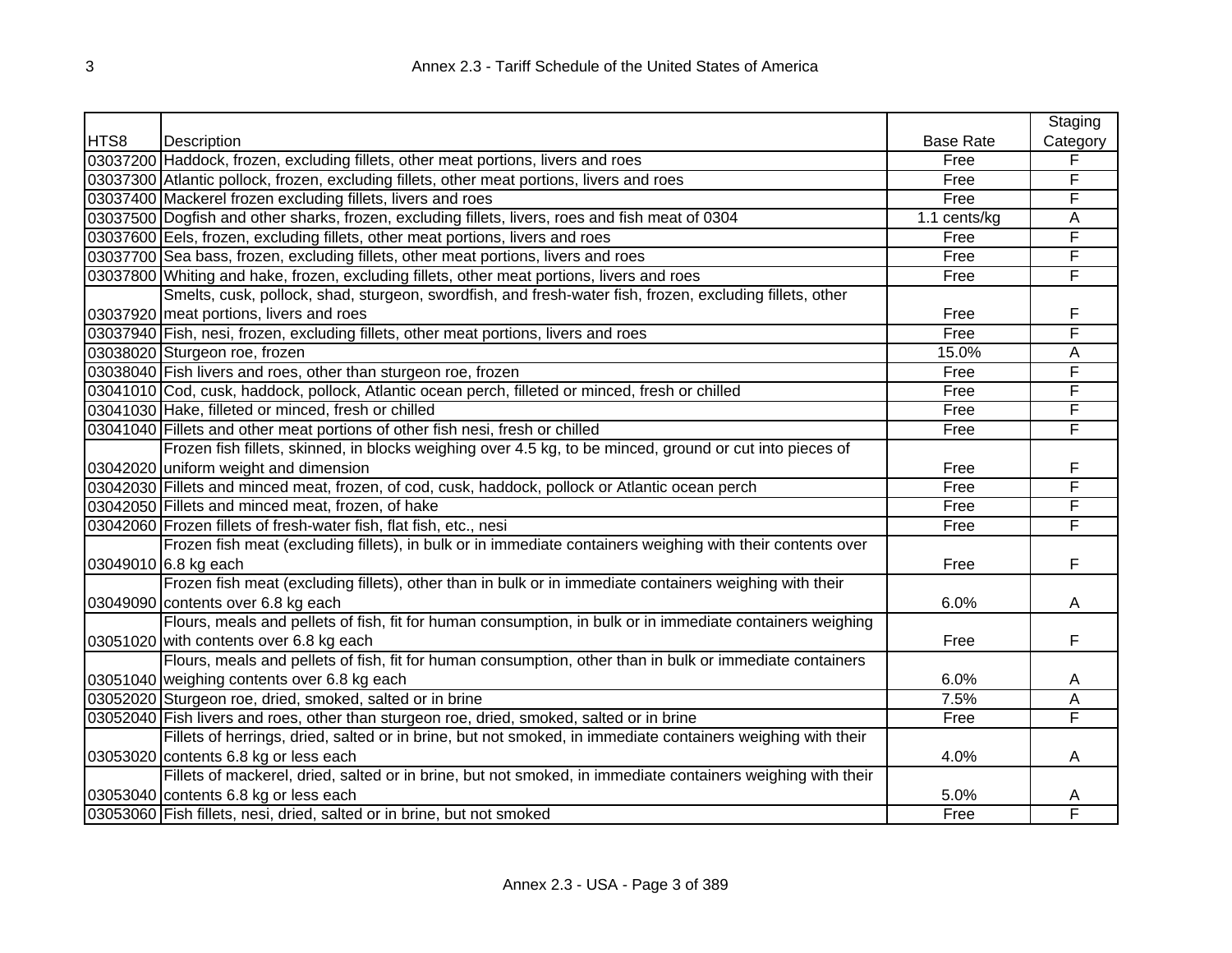|      |                                                                                                               |                  | Staging        |
|------|---------------------------------------------------------------------------------------------------------------|------------------|----------------|
| HTS8 | Description                                                                                                   | <b>Base Rate</b> | Category       |
|      | 03054100 Smoked Pacific, Atlantic and Danube salmon, including fillets                                        | 5.0%             | Α              |
|      | 03054200 Smoked herrings, including fillets                                                                   | Free             | F              |
|      | 03054920 Smoked mackerel, including fillets                                                                   | Free             | F              |
|      |                                                                                                               |                  |                |
|      | 03054940 Smoked fish, including fillets, other than Pacific, Atlantic and Danube salmon, herrings or mackerel | Free             | F              |
|      | 03055100 Dried cod, whether or not salted but not smoked                                                      | Free             | F              |
|      | 03055920 Dried shark fins, whether or not salted but not smoked                                               | Free             | F              |
|      | 03055940 Dried fish, other than cod or shark fins, whether or not salted but not smoked                       | Free             | F              |
|      | Herrings, in brine or salted but not dried or smoked, in immediate containers weighing with their contents    |                  |                |
|      | 03056120 6.8 kg or less each                                                                                  | 4.0%             | Α              |
|      | Herrings, in brine or salted but not dried or smoked, other than in immediate containers weighing with        |                  |                |
|      | 03056140 their contents 6.8 kg or less each                                                                   | Free             | F              |
|      | 03056200 Cod, in brine or salted but not dried or smoked                                                      | Free             | F              |
|      | Anchovies, in brine or salted but not dried or smoked, in immediate airtight containers weighing with their   |                  |                |
|      | 03056320 contents 6.8 kg or less each                                                                         | 5.0%             | A              |
|      | Anchovies, in brine or salted but not dried or smoked, in immediate containers, nesi, weighing with their     |                  |                |
|      | 03056340 contents 6.8 kg or less each                                                                         | Free             | F              |
|      | Anchovies, in brine or salted but not dried or smoked, other than in immediate containers weighing with       |                  |                |
|      | 03056360 their contents 6.8 kg or less each                                                                   | Free             | F              |
|      | 03056910 Cusk, haddock, hake, and pollock, in brine or salted but not dried or smoked                         | Free             | F              |
|      | Mackerel, in brine or salted but not dried or smoked, in immediate containers weighing with their contents    |                  |                |
|      | 03056920 6.8 kg or less each                                                                                  | 5.0%             | A              |
|      | Mackerel, in brine or salted but not dried or smoked, other than in immediate containers weighing with        |                  |                |
|      | 03056930 their contents 6.8 kg or less each                                                                   | Free             | F              |
|      | 03056940 Salmon, in brine or salted but not dried or smoked                                                   | 3.0%             | $\overline{A}$ |
|      | Fish, nesi, in brine or salted but not dried or smoked, in immediate containers weighing with their           |                  |                |
|      | 03056950 contents 6.8 kg or less each                                                                         | Free             | F              |
|      | Fish, nesi, in brine or salted but not dried or smoked, other than in immediate containers weighing with      |                  |                |
|      | 03056960 their contents 6.8 kg or less each                                                                   | 0.5%             | A              |
|      |                                                                                                               |                  |                |
|      | 03061100 Rock lobster and other sea crawfish, cooked in shell or uncooked, dried, salted or in brine, frozen  | Free             | F              |
|      | 03061200 Lobsters excluding rock lobster, cooked in shell or uncooked, dried, salted or in brine, frozen      | Free             | F              |
|      | 03061300 Shrimps and prawns, cooked in shell or uncooked, dried, salted or in brine, frozen                   | Free             | F              |
|      | 03061420 Crabmeat, frozen                                                                                     | 7.5%             | A              |
|      | 03061440 Crabs, cooked in shell or uncooked (whether in shell or not), dried, salted or in brine, frozen      | Free             | F              |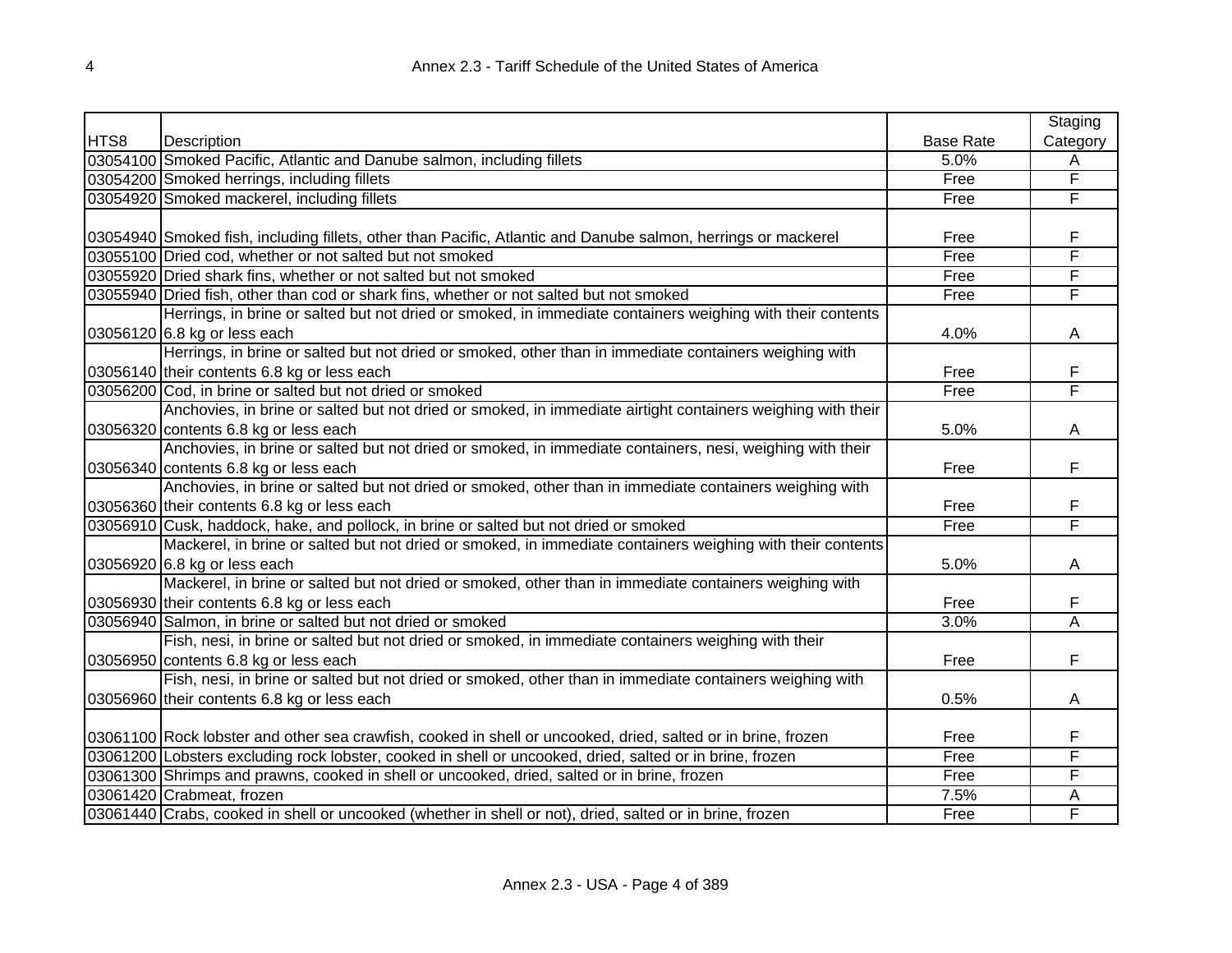|                     |                                                                                                                          |                    | Staging  |
|---------------------|--------------------------------------------------------------------------------------------------------------------------|--------------------|----------|
| HTS8                | Description                                                                                                              | <b>Base Rate</b>   | Category |
|                     | Crustateans, nesi (including flours, meals and pellets of crustaceans fit for human consumption), cooked                 |                    |          |
|                     | 03061900 in shell or uncooked, etc., frozen                                                                              | Free               | F        |
|                     | Rock lobster and other sea crawfish, live, cooked in shell, or uncooked, dried, salted or in brine, not                  |                    |          |
| 03062100 frozen     |                                                                                                                          | Free               | F        |
|                     | 03062200 Lobsters, (Homarus spp.), live, cooked in shell, or uncooked, dried, salted or in brine, not frozen             | Free               | F        |
|                     | Shrimps and prawns, live, cooked in shell, or uncooked (whether in shell or not), dried, salted or in brine,             |                    |          |
| 03062300 not frozen |                                                                                                                          | Free               | F        |
|                     | 03062420 Crabmeat, not frozen                                                                                            | 7.5%               | A        |
|                     |                                                                                                                          |                    |          |
|                     | 03062440 Crabs, live, cooked in shell, or uncooked (whether in shell or not), dried, salted or in brine, not frozen      | Free               | F        |
|                     | 03062900 Crustaceans, nesi, live, cooked in shell, uncooked, dried, salted, in brine, not frozen                         | Free               | F        |
|                     | 03071000 Oysters, whether in shell or not, live, fresh, chilled, frozen, dried, salted or in brine                       | Free               | F        |
|                     | 03072100 Scallops, including queen scallops, whether in shell or not, live, fresh or chilled                             | Free               | F        |
|                     | 03072900 Scallops, including queen scallops, whether in shell or not, frozen, dried, salted or in brine                  | Free               | F        |
|                     | 03073100 Mussels, whether in shell or not, live, fresh or chilled                                                        | Free               | F        |
|                     | 03073900 Mussels, whether in shell or not, frozen, dried, salted or in brine                                             | Free               | F        |
|                     | 03074100 Cuttle fish and squid, live, fresh or chilled                                                                   | Free               | F        |
|                     | 03074900 Cuttle fish and squid, frozen, dried, salted or in brine                                                        | Free               | F        |
|                     | 03075100 Octopus, live, fresh or chilled                                                                                 | Free               | F        |
|                     | 03075900 Octopus, frozen, dried, salted or in brine                                                                      | Free               | F        |
|                     |                                                                                                                          |                    |          |
|                     | 03076000 Snails, other than sea snails, whether in shell or not, live, fresh, chilled, frozen, dried, salted or in brine | 5.0%               | A        |
|                     | Molluscs and other aquatic invertebrates, excluding crustaceans, nesi, whether in shell or not, live, fresh              |                    |          |
| 03079100 or chilled |                                                                                                                          | Free               | F        |
|                     | Molluscs and other aquatic invertebrates, excluding crustaceans, whether in shell or not, frozen, dried,                 |                    |          |
|                     | 03079900 salted or in brine                                                                                              | Free               | F        |
|                     | 15041020 Cod-liver oil and its fractions                                                                                 | Free               | F        |
|                     | 15041040 Fish-liver oils and their fractions, other than cod-liver oil and its fractions                                 | 2.5%               | A        |
|                     | 15042020 Cod oil and its fractions, other than liver oil                                                                 | Free               | F        |
|                     | 15042040 Herring oil and its fractions, other than liver oil                                                             | 1 cents/kg         | A        |
|                     | 15042060 Fats and oils and their fractions, of fish other than cod and herring, excluding liver oil                      | 1.5 cents/kg $+5%$ | А        |
|                     | 16041120 Prepared or preserved salmon, whole or in pieces, but not minced, in oil, in airtight containers                | 6.0%               | Α        |
|                     | Prepared or preserved salmon, whole or in pieces, but not minced, other than in oil and in airtight                      |                    |          |
|                     | 16041140 containers                                                                                                      | Free               | F        |
|                     | 16041220 Prepared or preserved herrings, whole or in pieces, but not minced, in oil, in airtight containers              | 4.0%               | Α        |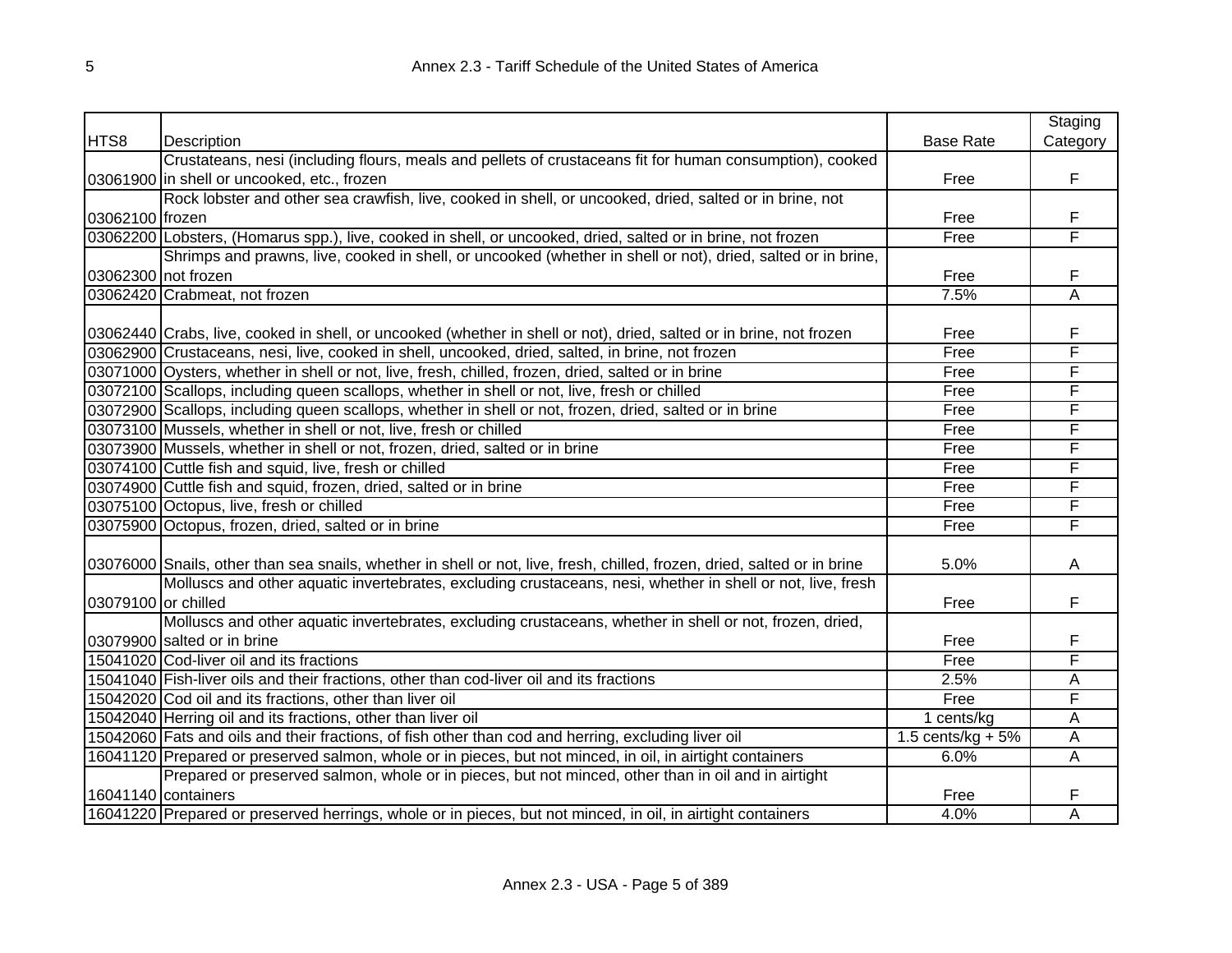|                   |                                                                                                                     |                  | Staging                 |
|-------------------|---------------------------------------------------------------------------------------------------------------------|------------------|-------------------------|
| HTS8              | Description                                                                                                         | <b>Base Rate</b> | Category                |
|                   | Herrings, whole or in pieces, but not minced, in tomato sauce, smoked or kippered, in immediate                     |                  |                         |
|                   | 16041240 containers over 0.45 kg each                                                                               | Free             | F                       |
|                   | 16041260 Herrings prepared or preserved, whole or in pieces, but not minced, nesi                                   | Free             | F                       |
|                   | Smoked sardines, in oil, not skinned nor boned, \$1/kg or more in tin-plate containers, or \$1.10/kg or             |                  |                         |
|                   | 16041310 more in other airtight containers                                                                          | Free             | F                       |
|                   | Sardines, not smoked, sardinella, brisling or sprats, neither skinned nor boned, in oil, in airtight                |                  |                         |
|                   | 16041320 containers                                                                                                 | 15.0%            | A                       |
|                   | 16041330 Sardines, sardinella, brisling or sprats, skinned or boned, in oil, in airtight containers                 | 20.0%            | $\overline{\mathsf{A}}$ |
|                   | Sardines, sardinella, brisling, sprats in containers with their contents under 225 g each, except those in          |                  |                         |
|                   | 16041340 oil and in airtight containers                                                                             | Free             | F                       |
|                   | Sardines, sardinella and brisling or sprats (not in oil and airtight cont.), prepared or preserved, not             |                  |                         |
|                   | 16041390 minced, cont. 225 g or more                                                                                | 3.1%             | A                       |
|                   | 16041410 Tunas and skipjack, whole or in pieces, but not minced, in oil, in airtight containers                     | 35.0%            | $\overline{\text{c}}$   |
|                   |                                                                                                                     |                  |                         |
|                   | 16041422 Tunas and skipjack, not in oil, in airtight cont., n/o 7 kg, not of U.S. possessions, product within quota | 6.0%             | C                       |
|                   | 16041430 Tunas and skipjack, not in oil, in airtight containers, n/o 7 kg, not of U.S. possessions, over quota      | 12.5%            | $\overline{\text{C}}$   |
|                   | Tunas and skipjack, not in airtight containers, not in oil, in bulk or in immediate containers weighing with        |                  |                         |
|                   | 16041440 contents over 6.8 kg each                                                                                  | 1.1 cents/kg     | A                       |
|                   | Tunas and skipjack, not in airtight containers, not in bulk or in immediate containers weighing with                |                  |                         |
|                   | 16041450 contents over 6.8 kg each                                                                                  | 6.0%             | A                       |
|                   | 16041470 Bonito (Sarda spp.), in oil                                                                                | 4.9%             | А                       |
|                   | 16041480 Bonito (Sarda spp.), not in oil                                                                            | 6.0%             | Α                       |
|                   | 16041500 Prepared or preserved mackerel, whole or in pieces, but not minced                                         | 3.0%             | A                       |
|                   | Anchovies, whole or in pieces but not minced, in oil, in airtight containers, the first 3,000 metric tons per       |                  |                         |
| 16041610 year     |                                                                                                                     | Free             | F                       |
|                   | Anchovies, whole or in pieces but not minced, in oil, in airtight containers, after the first 3,000 metric tons     |                  |                         |
| 16041630 per year |                                                                                                                     | Free             | F                       |
|                   | Prepared or preserved anchovies, whole or in pieces, not minced, not in oil, in immediate containers with           |                  |                         |
|                   | 16041640 their contents 6.8 kg or less ea.                                                                          | 5.0%             | A                       |
|                   | 16041660 Prepared or preserved anchovies, whole or in pieces, but not minced, not in oil, nesi                      | Free             | F                       |
|                   | 16041910 Bonito, yellowtail and pollock, whole or in pieces, but not minced, in airtight containers, not in oi      | 4.0%             | А                       |
|                   |                                                                                                                     |                  |                         |
|                   | 16041920 Prepared or preserved fish, nesi, whole or in pieces, but not minced, in airtight containers, not in oil   | 4.0%             | A                       |
|                   | 16041925 Bonito, yellowtail and pollock, whole or in pieces, but not minced, in airtight containers, in oil         | 5.0%             | A                       |
|                   | 16041930 Prepared or preserved fish, nesi, whole or in pieces, but not minced, in airtight containers, in oil       | 4.0%             | A                       |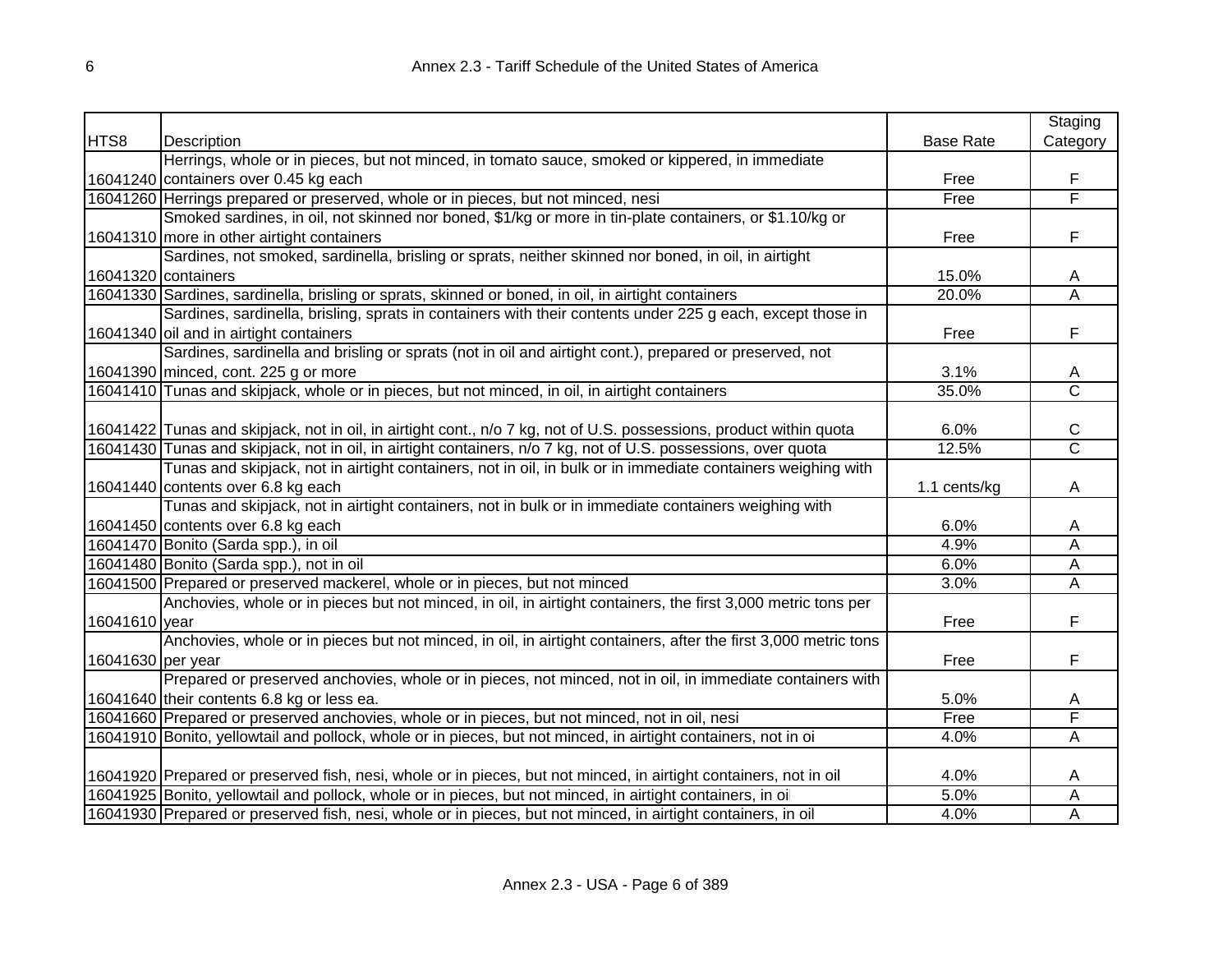|                 |                                                                                                                 |                  | Staging  |
|-----------------|-----------------------------------------------------------------------------------------------------------------|------------------|----------|
| HTS8            | Description                                                                                                     | <b>Base Rate</b> | Category |
|                 | Fish sticks and like products of any size or shape, fillets or other portions of fish, breaded, coated with     |                  |          |
|                 | 16041940 batter, not cooked nor in oil                                                                          | 10.0%            | A        |
|                 | Fish sticks and like products of any size or shape, fillets or other portions of fish, if breaded, coated with  |                  |          |
|                 | 16041950 batter, cooked or in oil                                                                               | 7.5%             | Α        |
|                 |                                                                                                                 |                  |          |
|                 | 16041960 Prepared or preserved fish nesi, in oil and in bulk or in immediate containers weighing over 7 kg each | Free             | F        |
|                 | 16041980 Prepared or preserved fish, whole or in pieces, but not minced, nesi                                   | 6.0%             | A        |
|                 |                                                                                                                 |                  |          |
|                 | 16042005 Products containing meat of crustaceans, molluscs or other aquatic invertebrates, prepared meals       | 10.0%            | A        |
|                 | 16042010 Fish pastes                                                                                            | Free             | F        |
|                 | 16042015 Fish balls, cakes and puddings, in oil                                                                 | Free             | F        |
|                 | Fish balls, cakes and puddings, not in oil, in immediate airtight containers, weighing with their contents      |                  |          |
|                 | 16042020 not over 6.8 kg each                                                                                   | Free             | F        |
|                 | Fish balls, cakes and puddings, not in oil, and in immediate nonairtight containers weighing with their         |                  |          |
|                 | 16042025 contents not over 6.8 kg each                                                                          | Free             | F        |
|                 | Fish balls, cakes and puddings, not in oil, not in immediate containers, weighing with their contents not       |                  |          |
|                 | 16042030 over 6.8 kg each                                                                                       | Free             | F        |
|                 | Fish sticks and similar products of any size or shape, if breaded, coated with batter or similarly prepared,    |                  |          |
|                 | 16042040 not cooked nor in oil                                                                                  | 10.0%            | А        |
|                 | Fish sticks and similar products of any size or shape, if breaded, coated with batter or similarly prepared,    |                  |          |
|                 | 16042050 cooked or in oil                                                                                       | 7.5%             | Α        |
|                 | 16042060 Prepared or preserved fish, other than whole or in pieces, nesi                                        | Free             | F        |
| 16043020 Caviar |                                                                                                                 | 15.0%            | А        |
|                 | 16043030 Caviar substitutes prepared from fish eggs, boiled and in airtight containers                          | Free             | F        |
|                 | 16043040 Caviar substitutes prepared from fish eggs, nesi                                                       | Free             | F        |
|                 | 16051005 Crab products containing fish meat; prepared meals of crab                                             | 10.0%            | Α        |
|                 | 16051020 Crabmeat, prepared or preserved, in airtight containers                                                | Free             | F        |
|                 | 16051040 Crabmeat, prepared or preserved, other than in airtight containers                                     | 5.0%             | A        |
|                 | 16051060 Crabs, other than crabmeat, prepared or preserved                                                      | Free             | F        |
|                 | 16052005 Shrimp and prawn products containing fish meat; prepared meals of shrimps or prawns                    | 5.0%             | Α        |
|                 | 16052010 Shrimps and prawns, prepared or preserved, not containing fish meat, nesi                              | Free             | F        |
|                 | 16053005 Lobster products containing fish meat; prepared meals of lobster                                       | 10.0%            | A        |
|                 | 16053010 Lobster, prepared or preserved, not containing fish meat, nesi                                         | Free             | F        |
|                 | 16054005 Crustacean products nesi, containing fish meat; prepared meals of crustaceans, nesi                    | Free             | F        |
|                 | 16054010 Crustaceans nesi, prepared or preserved, not containing fish meat, nesi                                | Free             | F        |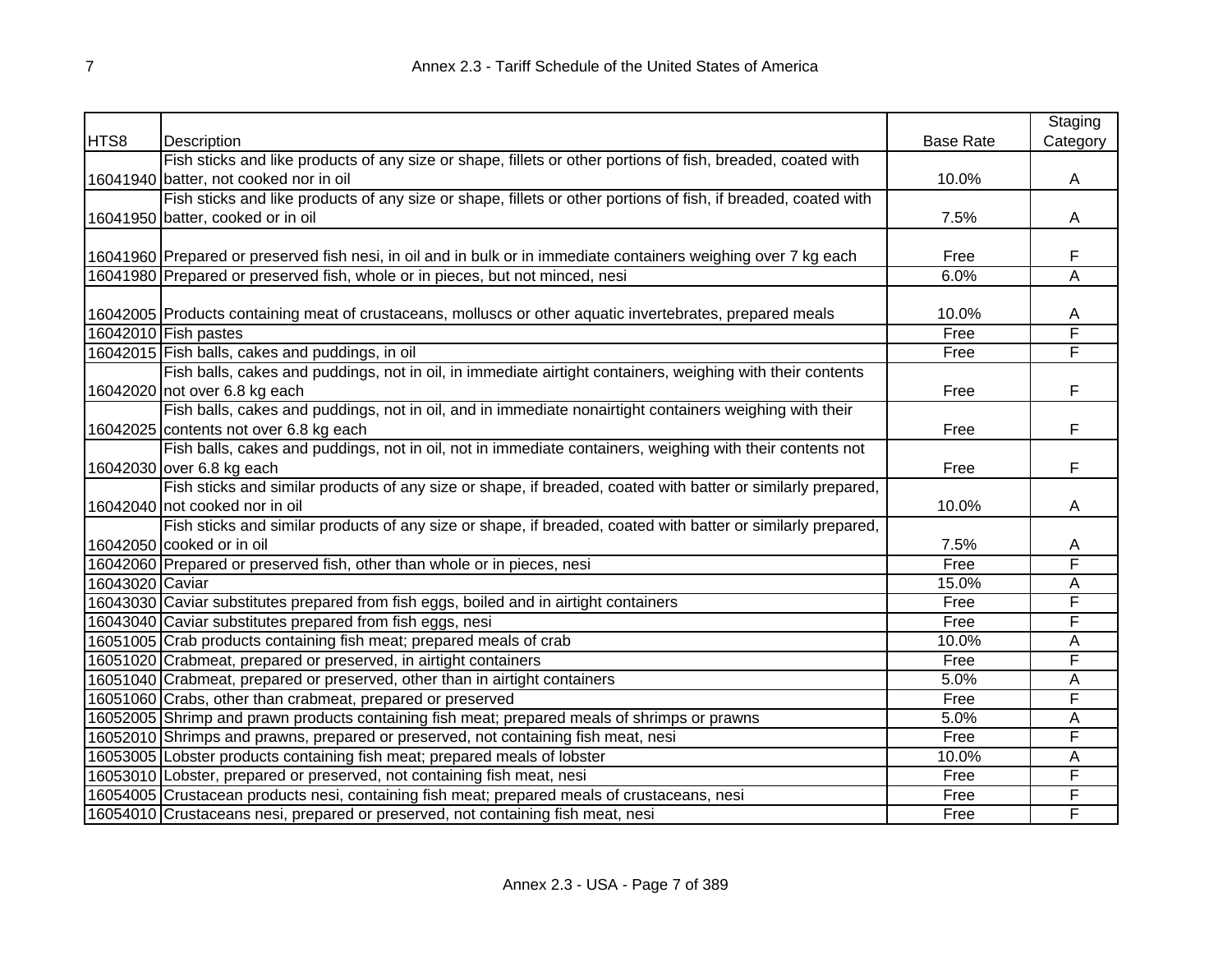|                  |                                                                                                                  |                  | Staging  |
|------------------|------------------------------------------------------------------------------------------------------------------|------------------|----------|
| HTS8             | Description                                                                                                      | <b>Base Rate</b> | Category |
|                  | Products of molluscs and other aquatic invertebrates containing fish meat; prepared meals of molluscs or         |                  |          |
|                  | 16059005 other aquatic invertebrates                                                                             | Free             | F        |
|                  | 16059006 Razor clams, in airtight containers, prepared or preserved, nesi                                        | Free             | F        |
|                  |                                                                                                                  |                  |          |
|                  | 16059010 Boiled clams in immediate airtight containers, the contents of which do not exceed 680 g gross weight   | 10.0%            | Α        |
|                  | 16059020 Clams, prepared or preserved, excluding boiled clams, in immediate airtight containers, nesi            | Free             | F        |
|                  | 16059030 Clams, prepared or preserved, other than in airtight containers                                         | Free             | F        |
|                  | 16059040 Smoked oysters                                                                                          | Free             | F        |
|                  | 16059050 Oysters, prepared or preserved, but not smoked                                                          | 4.7%             | A        |
|                  | 16059055 Prepared or preserved snails, other than sea snails                                                     | 5.0%             | A        |
|                  | 16059060 Molluscs other than clams and oysters, and aquatic invertebrates nesi, prepared or preserved            | Free             | F        |
|                  | Flours, meals, and pellets, of fish or of crustaceans, molluscs or other aquatic invertebrates, unfit for        |                  |          |
|                  | 23012000 human consumption                                                                                       | Free             | F        |
|                  | Salt & pure sodium chloride, whether or not in aqueous solution or cont. added anticaking or free-flowing        |                  |          |
|                  | 25010000 agents; sea water                                                                                       | Free             | F        |
|                  | 25020000 Iron pyrites, unroasted                                                                                 | Free             | F        |
|                  | 25030000 Sulfur of all kinds, other than sublimed, precipitated and colloidal sulfur                             | Free             | F        |
|                  | 25041010 Natural graphite, crystalline flake (not including flake dust)                                          | Free             | F        |
|                  | 25041050 Natural graphite in powder or flakes (other than crystalline flake)                                     | Free             | F        |
|                  | 25049000 Natural graphite, other than in powder or in flakes                                                     | Free             | F        |
|                  | Natural silica and quartz sands, containing by weight 95% or more of silica and not more than 0.6% of            |                  |          |
|                  | 25051010 oxide of iron                                                                                           | Free             | F        |
|                  | 25051050 Natural silica and quartz sands, nesoi                                                                  | Free             | F        |
|                  | 25059000 Natural sands, other than silica or quartz sands and other than metal-bearing sands of chapter 26       | Free             | F        |
|                  | 25061000 Quartz (other than natural sands)                                                                       | Free             | F        |
|                  | 25062100 Quartzite, crude or roughly trimmed                                                                     | Free             | F        |
|                  |                                                                                                                  |                  |          |
|                  | [25062900] Quartzite, cut by sawing or otherwise, into blocks or slabs of a rectangular (including square) shape | Free             | F        |
|                  | 25070000 Kaolin and other kaolinic clays, whether or not calcined                                                | Free             | F        |
|                  | 25081000 Bentonite clay, whether or not calcined                                                                 | Free             | F        |
|                  | 25082000 Decolorizing earths and fuller's earth, whether or not calcined                                         | Free             | F        |
|                  | 25083000 Fire-clay, whether or not calcined                                                                      | Free             | F        |
|                  | 25084000 Clays, (not including expanded clays of heading 6806), nesoi, whether or not calcined                   | Free             | F        |
|                  | 25085000 Andalusite, kyanite and sillimanite, whether or not calcined                                            | Free             | F        |
| 25086000 Mullite |                                                                                                                  | Free             | F        |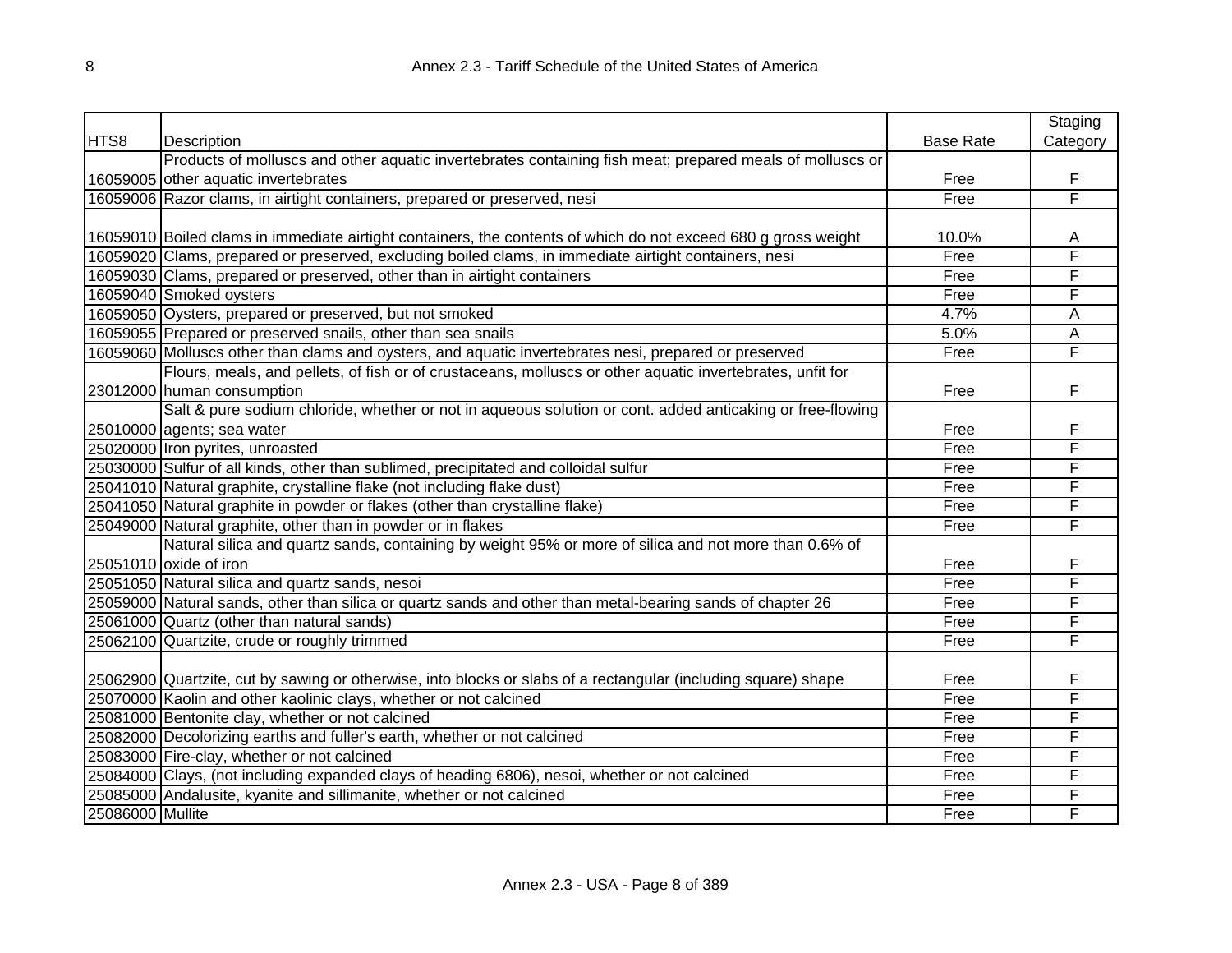|      |                                                                                                                   |                  | Staging  |
|------|-------------------------------------------------------------------------------------------------------------------|------------------|----------|
| HTS8 | Description                                                                                                       | <b>Base Rate</b> | Category |
|      | 25087000 Chamotte or dinas earths                                                                                 | Free             | F        |
|      | 25090010 Chalk, crude                                                                                             | Free             | F        |
|      | 25090020 Chalk, other than crude                                                                                  | Free             | F        |
|      |                                                                                                                   |                  |          |
|      | 25101000 Natural calcium phosphates, natural aluminum calcium phosphates and phosphatic chalk, unground           | Free             | F        |
|      |                                                                                                                   |                  |          |
|      | 25102000 Natural calcium phosphates, natural aluminum calcium phosphates and phosphatic chalk, ground             | Free             | F        |
|      | 25111010 Natural barium sulfate (barytes), ground                                                                 | Free             | F        |
|      | 25111050 Natural barium sulfate (barytes), not ground                                                             | \$1.25/t         | A        |
|      | 25112000 Natural barium carbonate (witherite), whether or not calcined                                            | Free             | F        |
|      | Siliceous fossil meals and similar siliceous earths, whether or not calcined, of an apparent specific gravity     |                  |          |
|      | 25120000 of 1 or less                                                                                             | Free             | F        |
|      | 25131100 Pumice, crude or in irregular pieces, including crushed                                                  | Free             | F        |
|      | 25131900 Pumice, other than crude, crushed or in irregular pieces                                                 | Free             | F        |
|      | Emery; natural corundum, nat. garnet and other nat. abrasives, whether or not heat-treated, all the               |                  |          |
|      | 25132010 foregoing crude or in irregular pieces                                                                   | Free             | F        |
|      | Emery; natural corundum, nat. garnet and other nat. abrasives, whether or not heat-treated, all the               |                  |          |
|      | 25132090 foregoin not crude or irregular pieces                                                                   | Free             | F        |
|      | Slate, whether or not roughly trimmed or merely cut into blocks or slabs of a rectangular (including              |                  |          |
|      | $25140000$ square) shape                                                                                          | Free             | F        |
|      | 25151100 Marble and travertine, crude or roughly trimmed                                                          | Free             | F        |
|      | 25151210 Marble, merely cut into blocks or slabs of a rectangular (including square) shape                        | Free             | F        |
|      | 25151220 Travertine, merely cut into blocks or slabs of a rectangular (including square) shape                    | 3.0%             | Α        |
|      | Calcareous monument.or build.stone (o/than marble/traver.) of spec. gravity >=2.5 & alabaster, crude,             |                  |          |
|      | 25152000 rough, trimmed or cut blocks or slabs                                                                    | 3.0%             | A        |
|      | 25161100 Granite, crude or roughly trimmed                                                                        | Free             | F        |
|      | 25161200 Granite, merely cut into blocks or slabs of a rectangular (including square) shape                       | 2.8%             | A        |
|      | 25162100 Sandstone, crude or roughly trimmed                                                                      | Free             | F        |
|      | 25162200 Sandstone, merely cut into blocks or slabs of a rectangular (including square) shape                     | 3.0%             | A        |
|      | Porphyry, basalt and other monument. or build. stone (except granite/sandstone), crude or roughly                 |                  |          |
|      | 25169000 trimmed or cut into rect. blocks/slabs                                                                   | 3.0%             | Α        |
|      | Pebbles, gravel, broken or crushed stones, for concrete aggregates, road metalling, ballast, shingle or           |                  |          |
|      | 25171000 flint, whether o/not heat-treated                                                                        | Free             | F        |
|      |                                                                                                                   |                  |          |
|      | [25172000] Macadam of slag, dross or similar industrial waste, whether or not incorporating pebbles, gravel, etc. | Free             | F        |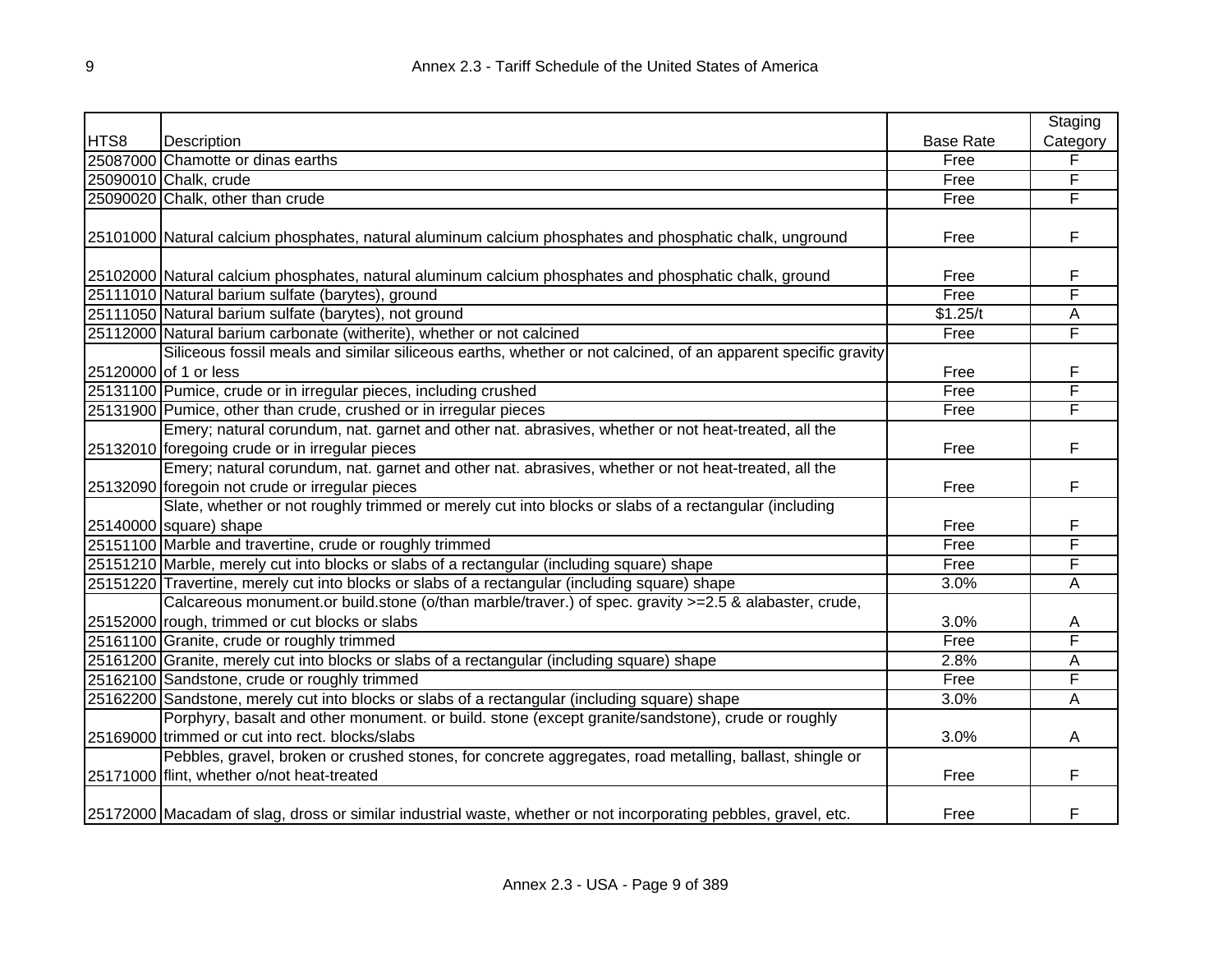|                   |                                                                                                            |                  | Staging  |
|-------------------|------------------------------------------------------------------------------------------------------------|------------------|----------|
| HTS8              | Description                                                                                                | <b>Base Rate</b> | Category |
|                   | 25173000 Tarred macadam                                                                                    | Free             | F        |
|                   | 25174100 Granules, chippings and powder of marble, whether or not heat-treated                             | Free             | F        |
|                   | Granules, chippings and powder, of travertine/calcareous monument. or build.stone (except                  |                  |          |
|                   | 25174900 marble)/granite/porphyry/basalt/sandstone etc.                                                    | Free             | F        |
|                   | Dolomite, not calcined, whether or not or roughly trimmed or merely cut into blocks or slabs of a          |                  |          |
|                   | 25181000 rectangular (including square) shape                                                              | Free             | F        |
|                   | Dolomite, calcined, whether or not roughly trimmed or merely cut into blocks or slabs of a rectangular     |                  |          |
|                   | 25182000 (including square) shape                                                                          | 3.0%             | A        |
|                   | 25183000 Agglomerated dolomite (including tarred dolomite)                                                 | Free             | F        |
|                   | 25191000 Natural magnesium carbonate (magnesite)                                                           | Free             | F        |
|                   | Fused magnesia; dead-burned (sintered) magnesia, whether or not cont. small quant. of other oxides         |                  |          |
|                   | 25199010 added before sintering                                                                            | Free             | F        |
|                   | 25199020 Caustic calcined magnesite                                                                        | Free             | F        |
|                   | 25199050 Magnesium oxide, nesi, whether or not pure                                                        | Free             | F        |
|                   | 25201000 Gypsum; anhydrite                                                                                 | Free             | F        |
|                   | Plasters (of calcined gypsum or calcium sulfate), whether or not colored, with or without small quantities |                  |          |
|                   | 25202000 of accelerators or retarders                                                                      | Free             | F        |
|                   | Limestone flux; limestone and other calcareous stone, of a kind used for the manufacture of lime or        |                  |          |
| 25210000 cement   |                                                                                                            | Free             | F        |
|                   | 25221000 Quicklime (other than calcium oxide and hydroxide of heading 2825)                                | Free             | F        |
|                   | 25222000 Slaked lime (other than calcium oxide and hydroxide of heading 2825)                              | Free             | F        |
|                   | 25223000 Hydraulic lime (other than calcium oxide and hydroxide of heading 2825)                           | Free             | F        |
|                   | 25231000 Clinkers of portland, aluminous, slag, supersulfate and similar hydraulic cements                 | Free             | F        |
|                   | 25232100 Portland cement (white cement), whether or not artificially colored                               | Free             | F        |
|                   | 25232900 Portland cement (other than white cement), whether or not colored                                 | Free             | F        |
|                   | 25233000 Aluminous cement, whether or not colored                                                          | Free             | F        |
|                   | 25239000 Slag cement, supersulfate cement and other hydraulic cements, nesoi, whether or not colored       | Free             | F        |
| 25240000 Asbestos |                                                                                                            | Free             | F        |
|                   | 25251000 Mica, crude or rifted into sheets or splittings                                                   | Free             | F        |
|                   | 25252000 Mica, powder                                                                                      | Free             | F        |
|                   | 25253000 Mica, waste                                                                                       | Free             | F        |
|                   | Steatite, natural n/crushed or powdered, whether or not roughly trimmed or cut into rect. blocks or slabs; |                  |          |
|                   | 25261000 talc n/crushed or powdered                                                                        | Free             | F        |
|                   | 25262000 Steatite, natural; talc; the foregoing crushed or powdered                                        | Free             | F        |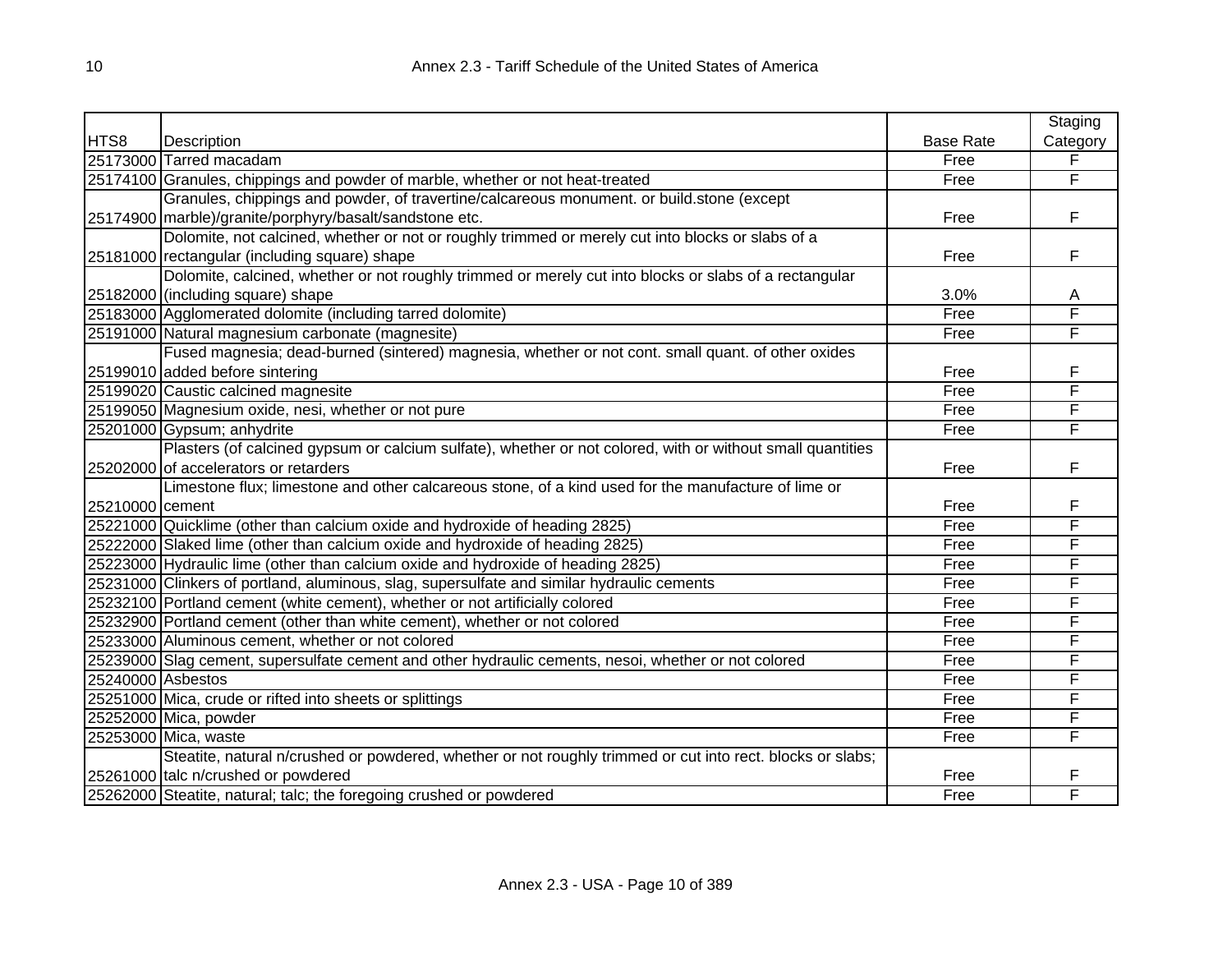|                    |                                                                                                          |                      | Staging  |
|--------------------|----------------------------------------------------------------------------------------------------------|----------------------|----------|
| HTS8               | Description                                                                                              | <b>Base Rate</b>     | Category |
|                    | Sodium borates, natural, and concentrates thereof (whether or not calcined), but not incl. borates       |                      |          |
|                    | 25281000 separated from nat. brine                                                                       | Free                 | F        |
|                    | Borates (except sodium borates), natural and conc., but n/incl. borates from nat. brine; nat. boric acid |                      |          |
|                    | 25289000 w/not over 85% H3B03 by dry weight                                                              | Free                 | F        |
| 25291000 Feldspar  |                                                                                                          | Free                 | F        |
|                    | 25292100 Fluorspar, containing by weight 97 percent or less of calcium fluoride                          | Free                 | F        |
|                    | 25292200 Fluorspar, containing by weight more than 97 percent of calcium fluoride                        | Free                 | F        |
|                    | 25293000 Leucite; nepheline and nepheline syenite                                                        | Free                 | F        |
|                    | 25301000 Vermiculite, perlite and chlorites, unexpanded                                                  | Free                 | F        |
| 25302010 Kieserite |                                                                                                          | Free                 | F        |
|                    | 25302020 Epsom salts (natural magnesium sulfates)                                                        | Free                 | F        |
|                    | 25309010 Natural cryolite; natural chiolite                                                              | Free                 | F        |
|                    | 25309020 Natural micaceous iron oxides                                                                   | 2.9%                 | A        |
|                    | 25309080 Other mineral substances, not elsewhere specified or included                                   | Free                 | F        |
|                    | 26011100 Iron ores and concentrates (other than roasted iron pyrites), not agglomerated                  | Free                 | F        |
|                    | 26011200 Iron ores and concentrates (other than roasted iron pyrites), agglomerated                      | Free                 | F        |
|                    | 26012000 Roasted iron pyrites                                                                            | Free                 | F        |
|                    | Manganese ores and concentrates including ferruginous manganese ores & concentrates with                 |                      |          |
|                    | 26020000 manganese content over 20% calculated on dry weight                                             | Free                 | F        |
|                    |                                                                                                          | 1.7 cents/kg on lead |          |
|                    | 26030000 Copper ores and concentrates                                                                    | content              | A        |
|                    | 26040000 Nickel ores and concentrates                                                                    | Free                 | F        |
|                    | 26050000 Cobalt ores and concentrates                                                                    | Free                 | F        |
|                    | 26060000 Aluminum ores and concentrates                                                                  | Free                 | F        |
|                    |                                                                                                          | 1.1 cents/kg on lead |          |
|                    | 26070000 Lead ores and concentrates                                                                      | content              | A        |
|                    | 26080000 Zinc ores and concentrates                                                                      | Free                 | F        |
|                    | 26090000 Tin ores and concentrates                                                                       | Free                 | F        |
|                    | 26100000 Chromium ores and concentrates                                                                  | Free                 | F        |
|                    | 26110030 Tungsten ores                                                                                   | Free                 | F        |
|                    |                                                                                                          | 37.5 cents/kg on     |          |
|                    | 26110060 Tungsten concentrates                                                                           | tungsten content     | A        |
|                    | 26121000 Uranium ores and concentrates                                                                   | Free                 | F        |
|                    | 26122000 Thorium ores and concentrates                                                                   | Free                 | F        |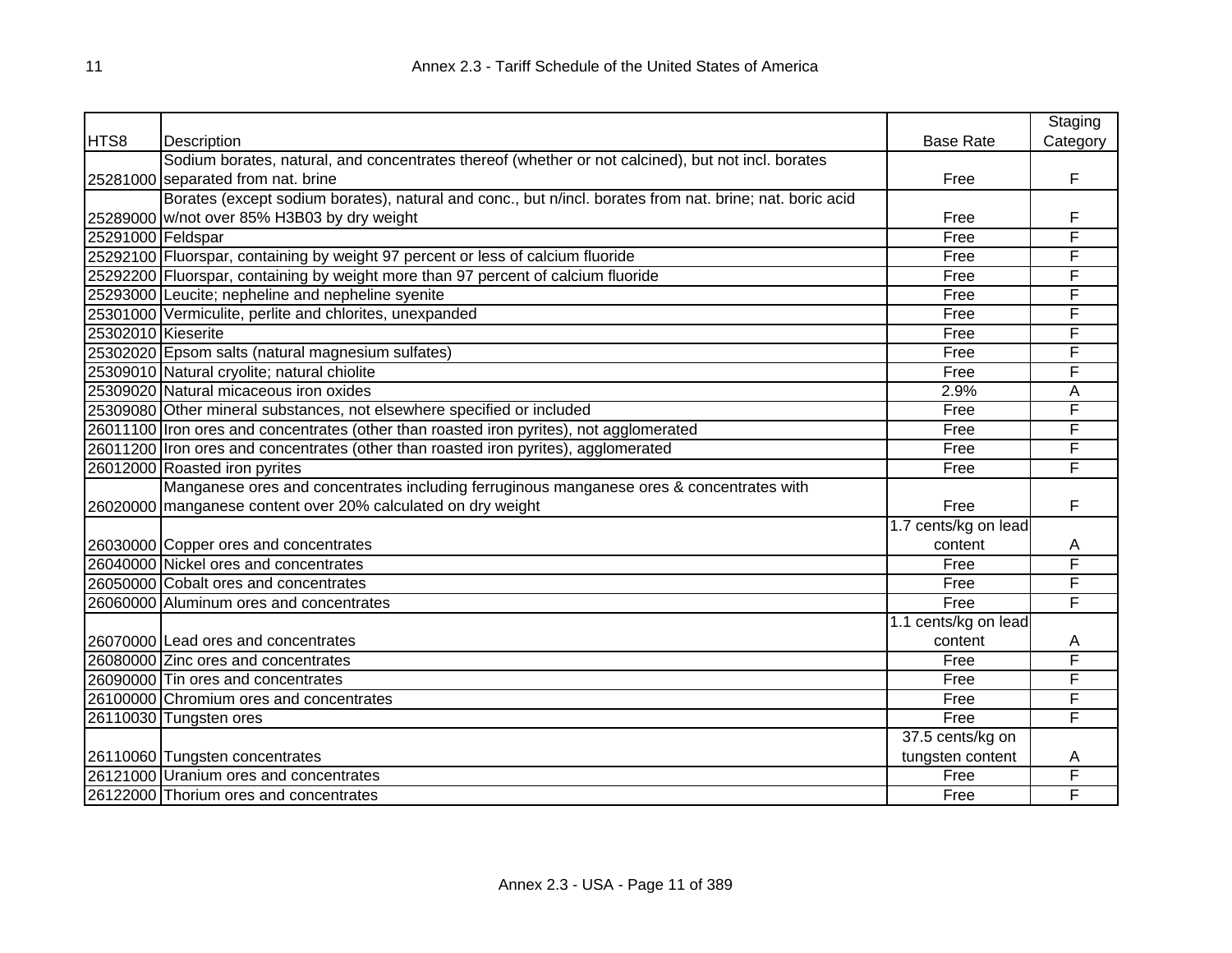|      |                                                                                                              |                      | Staging  |
|------|--------------------------------------------------------------------------------------------------------------|----------------------|----------|
| HTS8 | Description                                                                                                  | <b>Base Rate</b>     | Category |
|      |                                                                                                              | 12.8 cents/kg on     |          |
|      |                                                                                                              | molybdenum           |          |
|      | 26131000 Molybdenum ores and concentrates, roasted                                                           | content $+1.8%$      | A        |
|      |                                                                                                              | 17.8 cents/kg on     |          |
|      |                                                                                                              | molybdenum           |          |
|      | 26139000 Molybdenum ores and concentrates, not roasted                                                       | content              | A        |
|      | 26140030 Synthetic rutile                                                                                    | Free                 | F        |
|      | 26140060 Titanium ores and concentrates, other than synthetic rutile                                         | Free                 | F        |
|      | 26151000 Zirconium ores and concentrates                                                                     | Free                 | F        |
|      | 26159030 Synthetic tantalum-niobium concentrates                                                             | Free                 | F        |
|      | 26159060 Niobium, tantalum or vanadium ores and concentrates, nesoi                                          | Free                 | F        |
|      |                                                                                                              | 0.8 cents/kg on lead |          |
|      | 26161000 Silver ores and concentrates                                                                        | content              | A        |
|      |                                                                                                              | 1.7 cents/kg on lead |          |
|      | 26169000 Precious metal (other than silver) ores and concentrates                                            | content              | A        |
|      | 26171000 Antimony ores and concentrates                                                                      | Free                 | F        |
|      | 26179000 Metal ores and concentrates, nesoi                                                                  | Free                 | F        |
|      | 26180000 Granulated slag (slag sand) from the manufacture of iron or steel                                   | Free                 | F        |
|      | 26190030 Ferrous scale                                                                                       | Free                 | F        |
|      | 26190090 Slag, dross and other waste (except ferrous scale) from the manufacture of iron or steel            | Free                 | F        |
|      | 26201100 Hard zinc spelter                                                                                   | Free                 | F        |
|      | 26201930 Zinc dross and skimmings (not from from the mfr. of iron or steel)                                  | Free                 | F        |
|      |                                                                                                              | 0.7 cents/kg on      |          |
|      |                                                                                                              | copper content +     |          |
|      | Ash and residues (not from the mfr. of iron or steel), containing mainly zinc, other than hard zinc          | 0.7 cents/kg on lead |          |
|      | 26201960 spelter/zinc dross & skimmings                                                                      | content              | A        |
|      | 26202100 Leaded gasoline sludges and leaded anti-knock compound sludges, containing mainly lead              | Free                 | F        |
|      | 26202900 Ash and residues (other than from the manufacture of iron or steel), containing mainly lead, nesoi  | Free                 | F        |
|      | 26203000 Ash and residues (not from the mfr. of iron or steel), containing mainly copper                     | Free                 | F        |
|      | 26204000 Ash and residues (not from the mfr. of iron or steel), containing mainly aluminum                   | Free                 | F        |
|      | Ash/residues contain arsenic, mercury, thallium or their mixtures, kind used only for extraction of arsenic  |                      |          |
|      | 26206010 or manufacture of its compounds                                                                     | 5.0%                 | A        |
|      | Ash/residue contain arsenic, mercury, thallium/their mixtures, kind used only for extraction of those metals |                      |          |
|      | 26206090 or manufacture of their compounds                                                                   | Free                 | F        |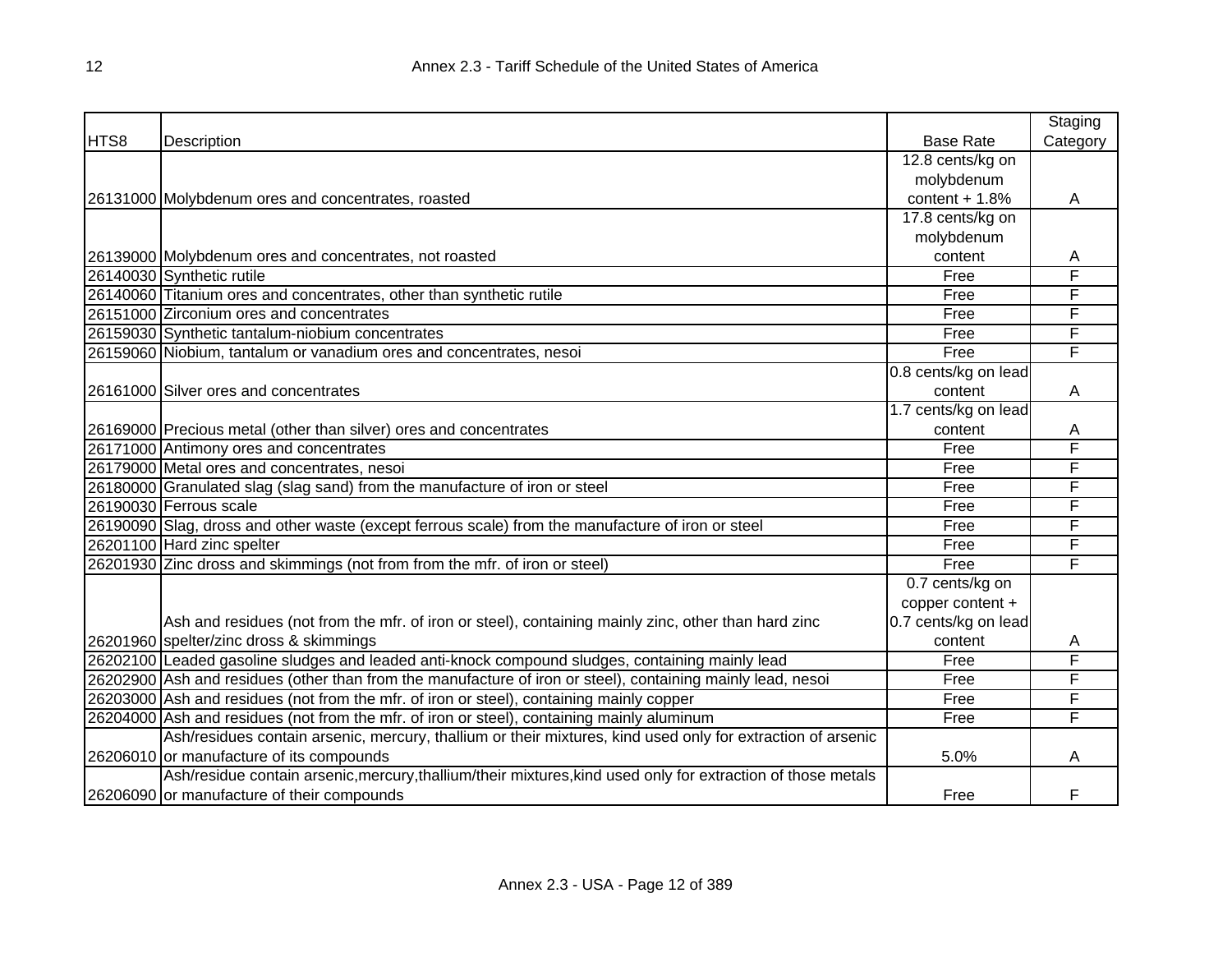|      |                                                                                                            |                    | Staging  |
|------|------------------------------------------------------------------------------------------------------------|--------------------|----------|
| HTS8 | Description                                                                                                | <b>Base Rate</b>   | Category |
|      | Ash and residues (other than from the manufacture of iron or steel), containing antimony, beryllium,       |                    |          |
|      | 26209100 cadmium, chromium or their mixtures                                                               | Free               | F        |
|      | 26209910 Ash and residues (other than from the manufacture of iron or steel), containing mainly vanadium   | Free               | F        |
|      |                                                                                                            | 17.6 cents/kg on   |          |
|      |                                                                                                            | tungsten content + |          |
|      | [26209920] Ash and residues (other than from the manufacture of iron or steel), containing mainly tungsten | 3.8%               | A        |
|      | Materials (ash and residues) not provided for elsewhere in heading 2620 containing by weight over 10       |                    |          |
|      | 26209930 percent nickel                                                                                    | Free               | F        |
|      | Slag (other than from the manufacture of iron or steel) contains over 40% titanium & if has over 2%        |                    |          |
|      | 26209950 Cu/Pb/Zn is not for recovery thereof                                                              | Free               | F        |
|      | Residues (not from mfr. of iron or steel) cont. metals/metal compounds nesoi, and n/adv. in value or       |                    |          |
|      | 26209975 cond. & if > 2% Cu/Pb/Zn n/for recovery                                                           | Free               | F        |
|      | Other ash and residues (other than from the manufacture of iron or steel), containing metals or metal      |                    |          |
|      | 26209985 compounds, nesoi                                                                                  | Free               | F        |
|      | 26211000 Ash and residues from the incineraction of municipal waste                                        | Free               | F        |
|      | 26219000 Other slag and ash, including seaweed ash (kelp), not elsewhere specified or included             | Free               | F        |
|      | 27011100 Coal, anthracite, whether or not pulverized, but not agglomerated                                 | Free               | F        |
|      | 27011200 Coal, bituminous, whether or not pulverized, but not agglomerated                                 | Free               | F        |
|      | 27011900 Coal, other than anthracite or bituminous, whether or not pulverized, but not agglomerated        | Free               | F        |
|      | 27012000 Coal, briquettes, ovoids and similar solid fuels manufactured from coal                           | Free               | F        |
|      | 27021000 Lignite (excluding jet), whether or not pulverized, but not agglomerated                          | Free               | F        |
|      | 27022000 Lignite (excluding jet), agglomerated                                                             | Free               | F        |
|      | 27030000 Peat (including peat litter), whether or not agglomerated                                         | Free               | F        |
|      | 27040000 Coke and semicoke of coal, lignite or peat, whether or not agglomerated; retort carbon            | Free               | F        |
|      | Coal gas, water gas, producer gas and similar gases, other than petroleum gases or other gaseous           |                    |          |
|      | 27050000 hydrocarbons                                                                                      | Free               | F        |
|      | Tars (including reconstituted tars), distill. from coal, lignite or peat, and other mineral tars, whether  |                    |          |
|      | 27060000 dehydrated or partially distilled                                                                 | Free               | F        |
|      | Benzene, from distillation of hi-temp coal tar or in which wt. of aromatic components o/wt. of nonaromatic |                    |          |
|      | 27071000 components                                                                                        | Free               | F        |
|      | Toluene, from distillation of hi-temp coal tar or in which wt. of aromatic components o/wt. of nonaromatic |                    |          |
|      | 27072000 components                                                                                        | Free               | F        |
|      | Xylenes, from distillation of hi-temp coal tar or in which wt. of aromatic components o/wt. of nonaromatic |                    |          |
|      | 27073000 components                                                                                        | Free               | F        |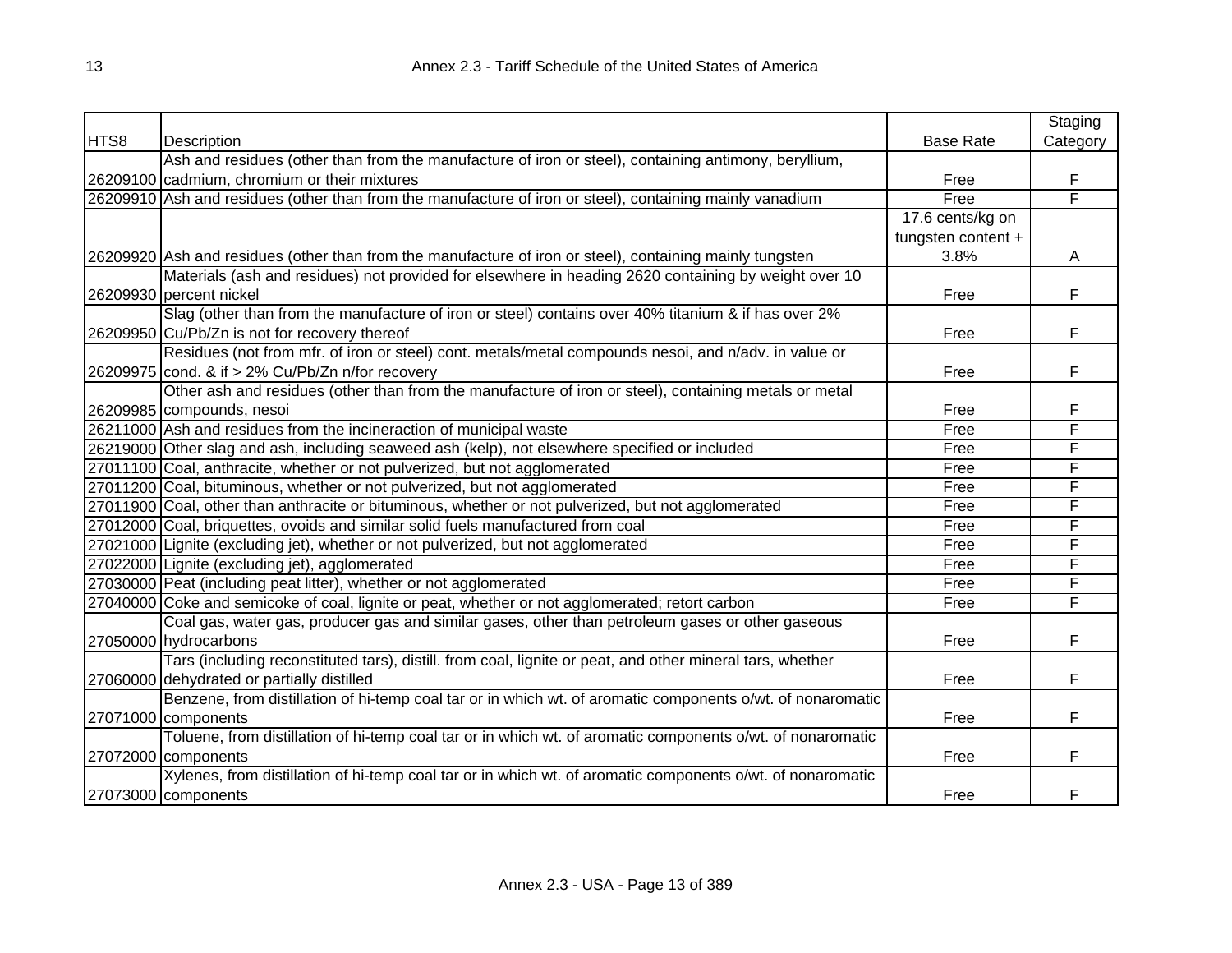|                 |                                                                                                                |                       | Staging                 |
|-----------------|----------------------------------------------------------------------------------------------------------------|-----------------------|-------------------------|
| HTS8            | Description                                                                                                    | <b>Base Rate</b>      | Category                |
|                 | Naphthalene, from distillation of hi-temp coal tar or in which wt. of aromatic components o/wt. of             |                       |                         |
|                 | 27074000 nonaromatic components                                                                                | Free                  | F                       |
|                 | Aromatichydrocarbon mix.(from dist.ofhi-temp coaltar or wt.of aromatic > nonaromatic),65%+ by                  |                       |                         |
|                 | 27075000 vol. (incl.losses) dist. at 250 C/ASTM D 86                                                           | Free                  | F                       |
|                 |                                                                                                                | $2.9$ cents/kg +      |                         |
|                 | 27076005 Phenols > 50% by wt hydroxybenzene                                                                    | 12.5%                 | A                       |
|                 | Metacresol/orthocresol/paracresol/metaparacresol (from dist.of hi-temp coal tar or wt. of aromatic >           |                       |                         |
|                 | 27076010 nonaromatic), w/purity of 75%+ by wt.                                                                 | $0.9$ cents/kg + $3%$ | A                       |
|                 | 27076090 Phenols, nesoi                                                                                        | Free                  | F                       |
|                 | 27079100 Creosote oils, from dist.of hi-temp coal tar or wt. of aromatic exceeds nonaromatic                   | Free                  | F                       |
|                 | 27079910 Light oil, from dist of hi-temp coal tar or wt. of aromatic exceeds nonaromatic                       | Free                  | F                       |
|                 | 27079920 Picolines, from dist.of hi-temp coal tar or wt. of aromatic exceeds nonaromatic                       | Free                  | F                       |
|                 | Carbazole, from dist.of hi-temp coal tar or wt. of aromatic exceeds nonaromatic, w/purity of 65% or more       |                       |                         |
| 27079940 by wt. |                                                                                                                | $0.9$ cents/kg + 3%   | A                       |
|                 | Other products of hi-temp coal tar distillation and like products in which aromatic constituents exceed        |                       |                         |
|                 | 27079950 nonaromatic constituents, nesi                                                                        | Free                  | F                       |
|                 | 27081000 Pitch, obtained from coal tar or other mineral tars                                                   | Free                  | F                       |
|                 | 27082000 Pitch coke, obtained from coal tar or other mineral tars                                              | Free                  | F                       |
|                 | 27090010 Petroleum oils and oils from bituminous minerals, crude, testing under 25 degrees A.P.I.              | 5.25 cents/bbl        | Α                       |
|                 | 27090020 Petroleum oils and oils from bituminous minerals, crude, testing 25 degrees A.P.I. or more            | 10.5 cents/bbl        | $\overline{\mathsf{A}}$ |
|                 | Light oil motor fuel from petroleum oils and bituminous minerals (o/than crude) or preps. 70%+ by wt.          |                       |                         |
|                 | 27101115 from petroleum oils                                                                                   | 52.5 cents/bbl        | A                       |
|                 | Light oil motor fuel blending stock from petroleum oils & bituminous minerals (o/than crude) or prep           |                       |                         |
|                 | 27101118 70%+ by wt. from petroleum oils                                                                       | 52.5 cents/bbl        | Α                       |
|                 | Naphthas (exc. motor fuel/mtr fuel blend. stock) fr petroleum oils & bitumin minerals (o/than crude) or        |                       |                         |
|                 | 27101125 preps 70%+ by wt. fr petroleum oils                                                                   | 10.5 cents/bbl        | Α                       |
|                 | Light oil mixt. of hydrocarbons fr petro oils & bitum min(o/than crude) or prep 70%+ wt. fr petro oils,        |                       |                         |
|                 | 27101145 nesoi, n/o 50% any single hydrocarbon                                                                 | 10.5 cents/bbl        | A                       |
|                 | Light oils and preparations from petroleum oils & oils from bituminous min. or preps 70%+ by wt. from          |                       |                         |
|                 | 27101190 petro. oils or bitum. min., nesoi                                                                     | 7.0%                  | A                       |
|                 | Distillate and residual fuel oil (including blends) derived from petroleum or oils from bituminous minerals,   |                       |                         |
|                 | 27101905 testing under 25 degrees A.P.I.                                                                       | 5.25 cents/bbl        | A                       |
|                 | Distillate and residual fuel oil (including blends) derived from petroleum oils or oil of bituminous minerals, |                       |                         |
|                 | 27101910 testing 25 degree A.P.I. or >                                                                         | 10.5 cents/bbl        | Α                       |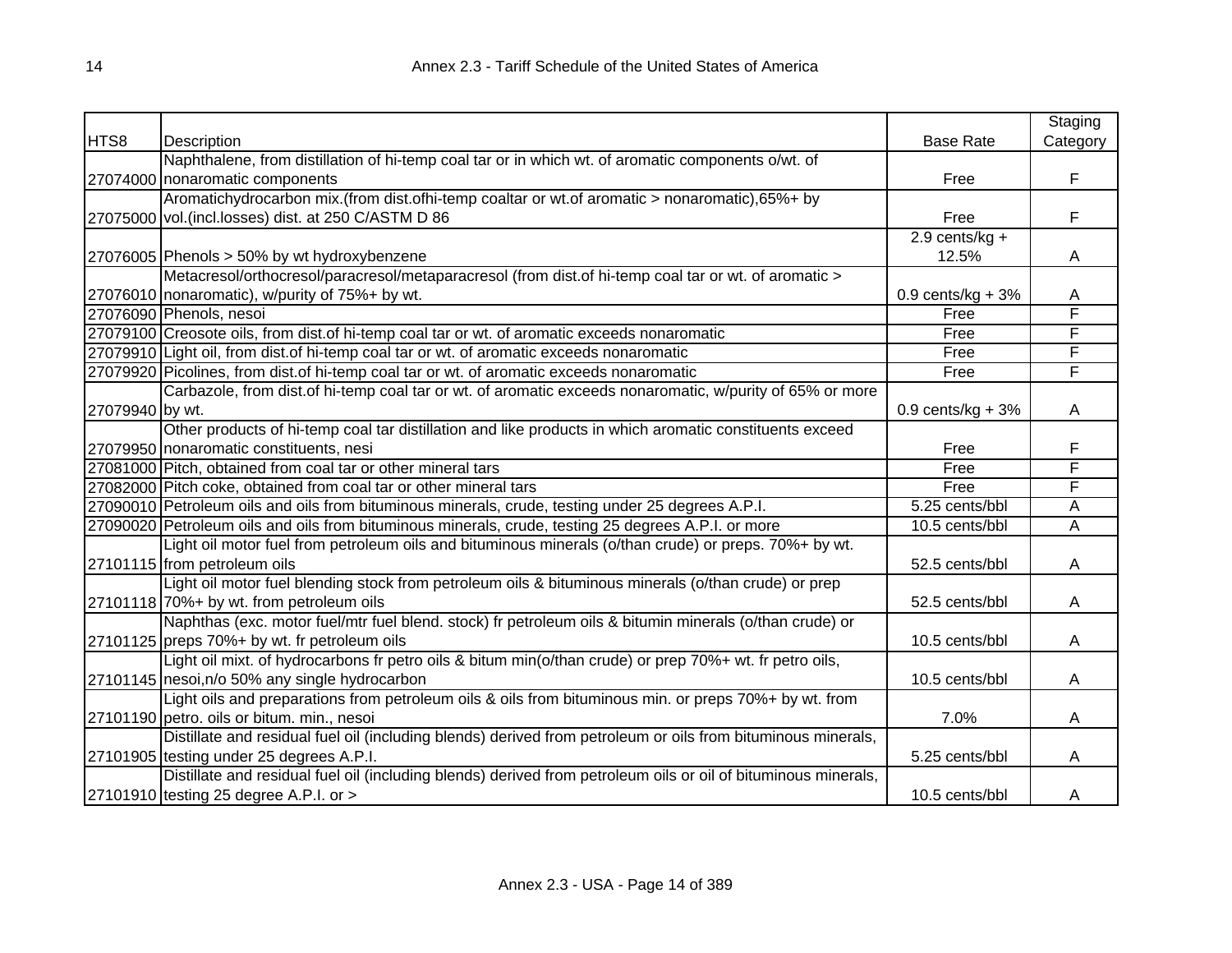|      |                                                                                                            |                       | Staging  |
|------|------------------------------------------------------------------------------------------------------------|-----------------------|----------|
| HTS8 | Description                                                                                                | <b>Base Rate</b>      | Category |
|      | Kerosene-type jet fuel from petroleum oils and oils of bitumin minerals (o/than crude) or preps. 70%+ by   |                       |          |
|      | 27101915 wt. from petroleum oils                                                                           | 52.5 cents/bbl        | A        |
|      | Kerosene motor fuel (not jet) from petro oils and bitumin minerals (o/than crude) or preps. 70%+ by wt.    |                       |          |
|      | 27101921 from petroleum oils                                                                               | 52.5 cents/bbl        | A        |
|      | kerosene motor fuel blending stock (not jet), from petro oils and bitumin. minerals (o/than crude) or      |                       |          |
|      | 27101922 preps. 70%+ by wt. from petro oils                                                                | 52.5 cents/bbl        | A        |
|      | Kerosene (ex. motor fuel/mtr fuel blend stock/jet), fr petro oils and bitumin. minerals (o/than crude) or  |                       |          |
|      | $27101923$ preps. $70\%$ + by wt. fr petro oils                                                            | 10.5 cents/bbl        | A        |
|      | Lubricating oils, w/or w/o additives, fr. petro oils and bitumin minerals (o/than crude) or preps. 70%+ by |                       |          |
|      | 27101930 wt. fr. petro oils                                                                                | 84 cents/bbl          | A        |
|      | Lubricating greases from petro oil/bitum min/70%+ by wt. fr. petro. oils but n/o 10% by wt. of fatty acid  |                       |          |
|      | 27101935 salts animal/vegetable origin                                                                     | 5.8%                  | Α        |
|      | Lubricating greases from petro oil/bitum min/70%+ by wt. fr. petro. oils but over 10% by wt. of fatty acid |                       |          |
|      | 27101940 salts animal/vegetable origin                                                                     | 1.3 cents/kg + 5.7%   | A        |
|      | Mixture of hydrocarbons from petro oils & bitum. min. or preps.70%+ by wt. fr. petro. oils, nesoi, n/o 50% |                       |          |
|      | 27101945 any single hydrocarbon                                                                            | 10.5 cents/bbl        | A        |
|      | Petroleum oils & oils from bituminous minerals or preps nesoi 70%+ by wt. from petroleum oils or bitum.    |                       |          |
|      | 27101990 min., not waste, nesoi                                                                            | 7.0%                  | A        |
|      | Waste oils from petro oils/bitum minerals/preps 70%+ by wt. fr. petro oils/bitum minerals containing       |                       |          |
|      | 27109100 PCBs, PCTs or PBBs                                                                                | 10.5 cents/bbl        | A        |
|      | Wastes of distillate and residual fuel oil (including blends) derived from petroleum oil/bituminous        |                       |          |
|      | 27109905 minerals, testing under 25 degree A.P.I.                                                          | 5.25 cents/bbl        | A        |
|      | Wastes of distillate and residual fuel oil (including blends) derived from petroleum oil/bituminous        |                       |          |
|      | 27109910 minerals, testing 25 degrees A.P.I. or >                                                          | 10.5 cents/bbl        | Α        |
|      | Waste motor fuel or motor fuel blending stock from petro oils and bitumin. minerals (o/than crude) or      |                       |          |
|      | 27109916 preps. 70%+ by wt. from petro oils                                                                | 52.5 cents/bbl        | A        |
|      | Waste kerosene or naphthas from petro oils and bitumin minerals (o/than crude) or preps. 70%+ by wt.       |                       |          |
|      | 27109921 From petro oils/bitumin minerals                                                                  | 10.5 cents/bbl        | A        |
|      | Waste lubricating oils, w/or w/o additives, from petro oils and bitumin minerals (o/than crude) or preps.  |                       |          |
|      | 27109931 70%+ by wt. from petro oils                                                                       | 84 cents/bbl          | A        |
|      | Waste lubricating greases from petro oil/bitum min/70%+ by wt. fr petro oils but n/o 10% by wt. of fatty   |                       |          |
|      | 27109932 acid salts animal/vegetable origin                                                                | 5.8%                  | A        |
|      | Waste lubricating greases from petro oil/bitum min/70%+ by wt. fr petro oils but over 10% by wt. of fatty  |                       |          |
|      | 27109939 acid salts animal/vegetable origin                                                                | 1.3 cents/kg + $5.7%$ | A        |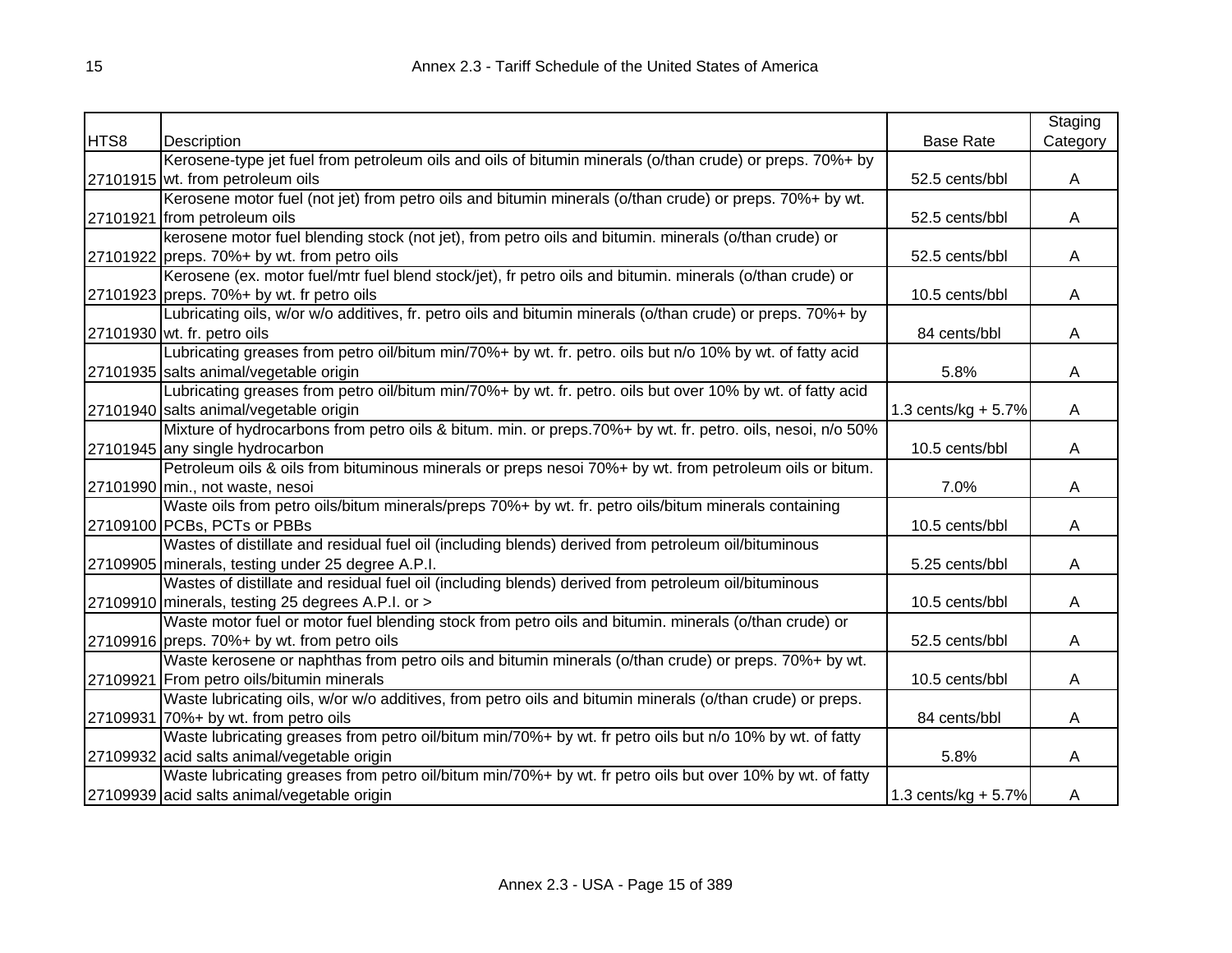|                    |                                                                                                          |                  | Staging  |
|--------------------|----------------------------------------------------------------------------------------------------------|------------------|----------|
| HTS8               | Description                                                                                              | <b>Base Rate</b> | Category |
|                    | Waste mixtures of hydrocarbons from petro oils & bitum. min. or preps.70%+ by wt. fr. petro oils, nesoi, |                  |          |
|                    | 27109945 n/o 50% any single hydrocarbon                                                                  | 10.5 cents/bbl   | A        |
|                    | Waste petroleum oils & oils from bitum. min. or preps nesoi 70%+ by wt. from petro. oils or bitum. min., |                  |          |
| 27109990 nesoi     |                                                                                                          | 7.0%             | A        |
|                    | 27111100 Natural gas, liquefied                                                                          | Free             | F        |
|                    | 27111200 Propane, liquefied                                                                              | Free             | F        |
|                    | 27111300 Butanes, liquefied                                                                              | Free             | F        |
|                    | 27111400 Ethylene, propylene, butylene and butadiene, liquefied                                          | Free             | F        |
|                    | 27111900 Liquefied petroleum gases and other gaseous hydrocarbons, nesoi                                 | Free             | F        |
|                    | 27112100 Natural gas, in gaseous state                                                                   | Free             | F        |
|                    | 27112900 Petroleum gases and other gaseous hydrocarbons, except natural gas                              | Free             | F        |
|                    | 27121000 Petroleum jelly                                                                                 | Free             | F        |
|                    | Paraffin wax (whether or not colored), obtained by synthesis or other process and less than 0.75% oil by |                  |          |
| 27122000 wt.       |                                                                                                          | Free             | F        |
|                    | 27129010 Montan wax (whether or not colored), obtained by synthesis or other process                     | Free             | F        |
|                    | Mineral waxes (i.e., paraffin w/0.75%+ oil, microcrystall. wax, slack lignite & peat waxes, ozokerite),  |                  |          |
|                    | 27129020 obtained by synthesis                                                                           | Free             | F        |
|                    | 27131100 Coke, petroleum, not calcined                                                                   | Free             | F        |
|                    | 27131200 Coke, petroleum coke, calcined                                                                  | Free             | F        |
|                    | 27132000 Petroleum bitumen                                                                               | Free             | F        |
|                    | Residues (except petroleum coke or petroleum bitumen) of petroleum oils or of oils obtained from         |                  |          |
|                    | 27139000 bituminous materials                                                                            | Free             | F        |
|                    | 27141000 Bituminous or oil shale and tar sands                                                           | Free             | F        |
|                    | 27149000 Bitumen and asphalt, natural; asphaltites and asphaltic rocks                                   | Free             | F        |
|                    | Bituminous mixtures based on natural asphalt, natural bitumen, petroleum bitumen, mineral tar or mineral |                  |          |
| 27150000 tar pitch |                                                                                                          | Free             | F        |
|                    | 27160000 Electrical energy                                                                               | Free             | F        |
| 28011000 Chlorine  |                                                                                                          | Free             | Ē        |
| 28012000 lodine    |                                                                                                          | Free             | F        |
| 28013010 Fluorine  |                                                                                                          | 3.7%             | Α        |
| 28013020 Bromine   |                                                                                                          | 5.5%             | A        |
|                    | 28020000 Sulfur, sublimed or precipitated; colloidal sulfur                                              | Free             | F        |
|                    | 28030000 Carbon (carbon blacks and other forms of carbon not elsewhere specified or included)            | Free             | F        |
|                    | 28041000 Hydrogen                                                                                        | 3.7%             | A        |
| 28042100 Argon     |                                                                                                          | 3.7%             | Α        |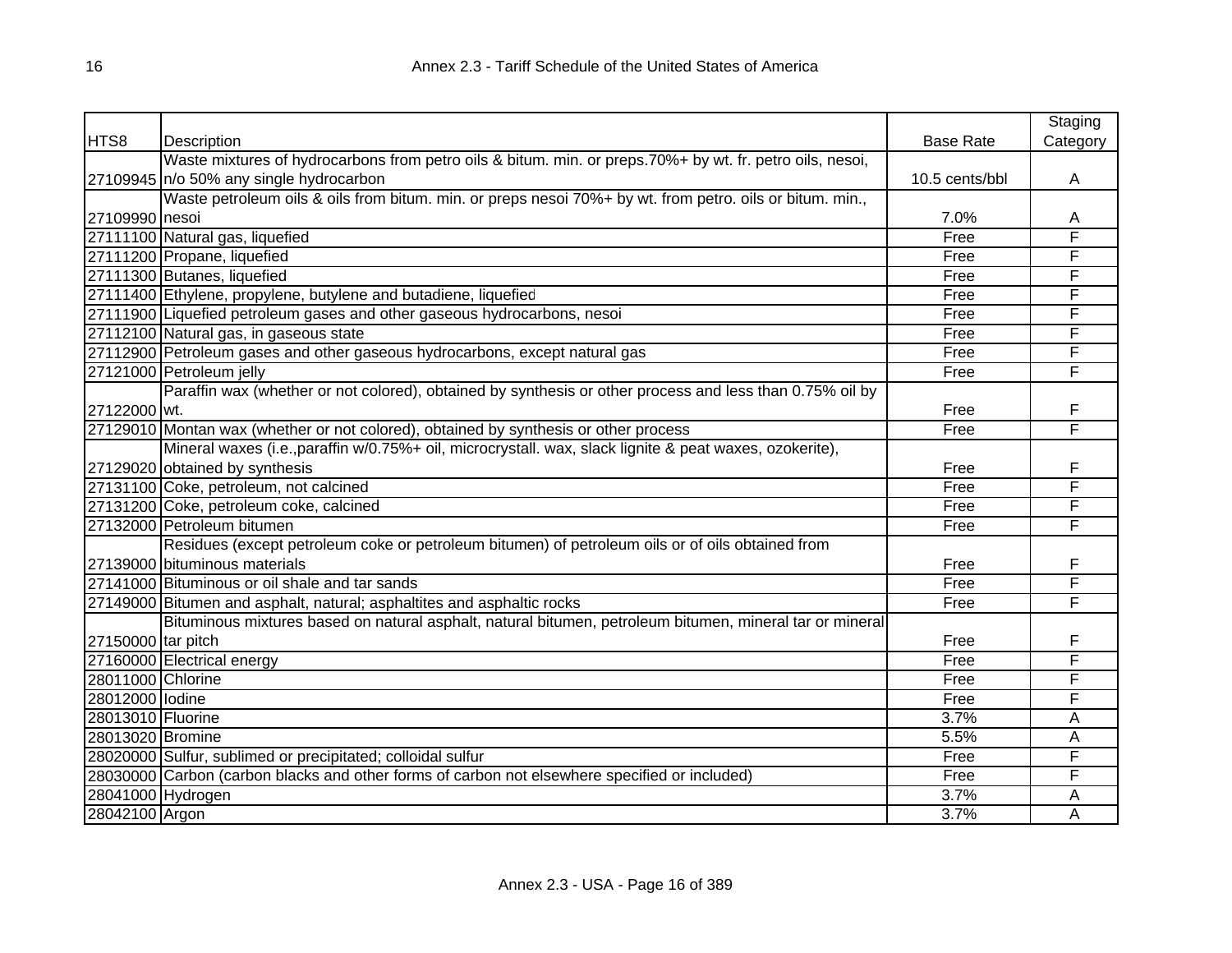|                    |                                                                                                        |                  | Staging  |
|--------------------|--------------------------------------------------------------------------------------------------------|------------------|----------|
| HTS8               | Description                                                                                            | <b>Base Rate</b> | Category |
|                    | 28042900 Rare gases, other than argon                                                                  | 3.7%             | Α        |
| 28043000 Nitrogen  |                                                                                                        | 3.7%             | A        |
| 28044000 Oxygen    |                                                                                                        | 3.7%             | Α        |
|                    | 28045000 Boron; tellurium                                                                              | Free             | F        |
|                    | 28046100 Silicon containing by weight not less than 99.99 percent of silicon                           | Free             | F        |
|                    | 28046910 Silicon, containing by weight less than 99.99 percent but not less than 99 percent of silicon | 5.3%             | Α        |
|                    | 28046950 Silicon, containing by weight less than 99 percent of silicon                                 | 5.5%             | A        |
|                    | 28047000 Phosphorus                                                                                    | Free             | F        |
| 28048000 Arsenic   |                                                                                                        | Free             | F        |
| 28049000 Selenium  |                                                                                                        | Free             | F        |
| 28051100 Sodium    |                                                                                                        | 5.3%             | Α        |
| 28051200 Calcium   |                                                                                                        | 3.0%             | Α        |
| 28051910 Strontium |                                                                                                        | 3.7%             | A        |
| 28051920 Barium    |                                                                                                        | Free             | F        |
|                    | 28051990 Alkali metals, other than sodium                                                              | 5.5%             | A        |
|                    | 28053000 Rare-earth metals, scandium and yttrium, whether or not intermixed or interalloyed            | 5.0%             | Α        |
| 28054000 Mercury   |                                                                                                        | 1.7%             | Α        |
|                    | 28061000 Hydrogen chloride (Hydrochloric acid)                                                         | Free             | F        |
|                    | 28062000 Chlorosulfuric acid                                                                           | 4.2%             | Α        |
|                    | 28070000 Sulfuric acid; oleum                                                                          | Free             | F        |
|                    | 28080000 Nitric acid; sulfonitric acids                                                                | Free             | F        |
|                    | 28091000 Diphosphorus pentoxide                                                                        | Free             | F        |
|                    | 28092000 Phosphoric acid and polyphosphoric acids                                                      | Free             | F        |
|                    | 28100000 Oxides of boron; boric acids                                                                  | 1.5%             | A        |
|                    | 28111100 Hydrogen fluoride (Hydrofluoric acid)                                                         | Free             | F        |
|                    | 28111910 Arsenic acid                                                                                  | 2.3%             | A        |
|                    | 28111930 Hydrobromic acid                                                                              | Free             | F        |
|                    | 28111960 Other inorganic acids                                                                         | 4.2%             | Α        |
|                    | 28112100 Carbon dioxide                                                                                | 3.7%             | Α        |
|                    | 28112210 Synthetic silica gel                                                                          | 3.7%             | Α        |
|                    | 28112250 Silicon dioxide, other than synthetic silica gel                                              | Free             | F        |
|                    | 28112300 Sulfur dioxide                                                                                | 4.2%             | Α        |
|                    | 28112910 Arsenic trioxide                                                                              | Free             | F        |
|                    | 28112920 Selenium dioxide                                                                              | Free             | F        |
|                    | 28112950 Other inorganic oxygen compounds of nonmetals, nesoi                                          | 3.7%             | Α        |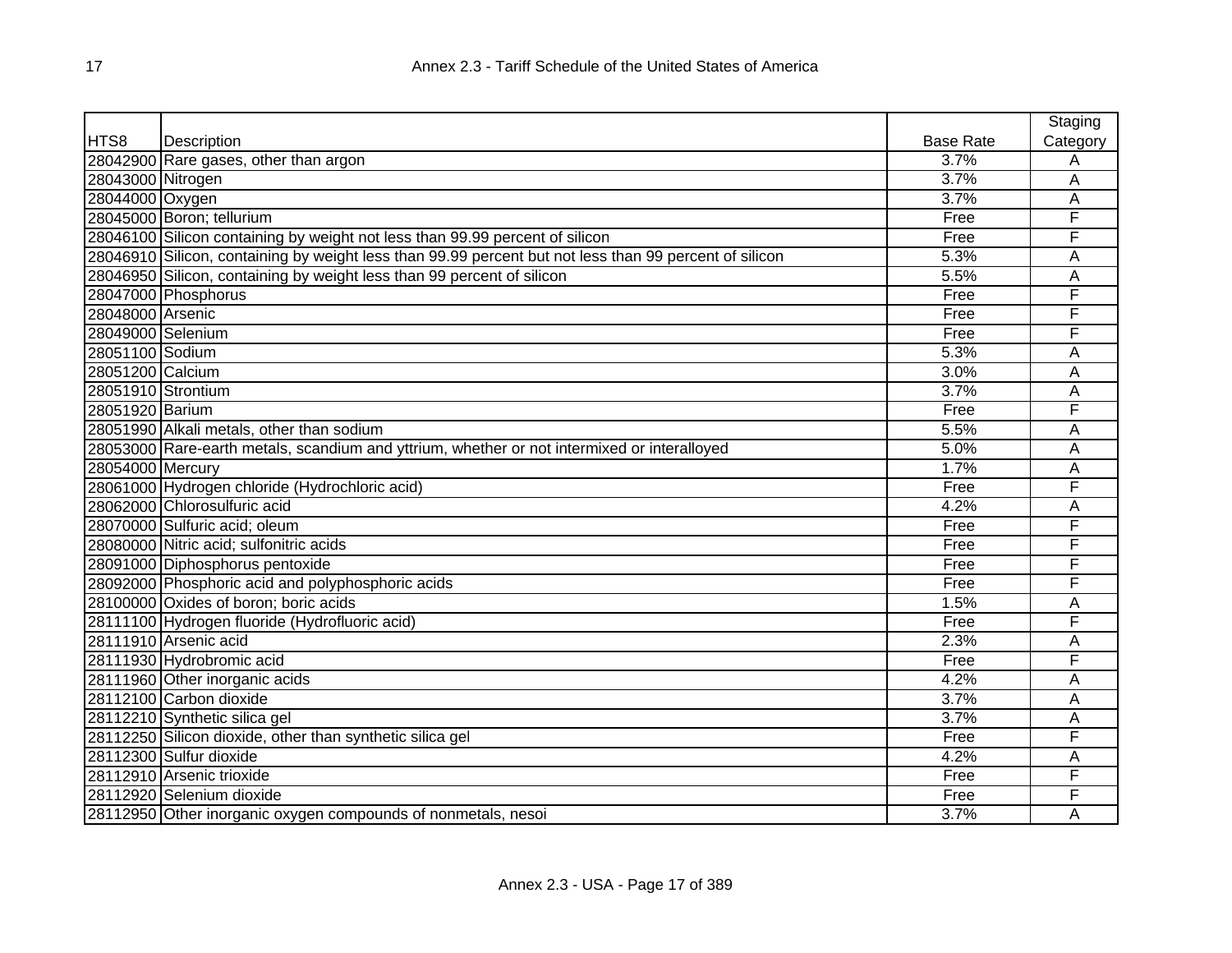|      |                                                                                                   |                  | Staging  |
|------|---------------------------------------------------------------------------------------------------|------------------|----------|
| HTS8 | Description                                                                                       | <b>Base Rate</b> | Category |
|      | 28121010 Phosphorus pentachloride                                                                 | Free             | F        |
|      | 28121050 Chlorides and chloride oxides other than phosphorus pentachloride                        | 3.7%             | A        |
|      | 28129000 Halides and halide oxides of nonmetals, excluding chlorides and chloride oxides          | 3.7%             | A        |
|      | 28131000 Carbon disulfide                                                                         | 3.7%             | A        |
|      | 28139010 Arsenic sulfides                                                                         | Free             | F        |
|      | 28139020 Phosphorus sulfides                                                                      | Free             | F        |
|      | 28139050 Sulfides of nonmetals, excluding carbon disulfide and sulfides of arsenic or phosphorus  | 3.7%             | Α        |
|      | 28141000 Anhydrous ammonia                                                                        | Free             | F        |
|      | 28142000 Ammonia in aqueous solution                                                              | Free             | F        |
|      | 28151100 Sodium hydroxide (Caustic soda), solid                                                   | Free             | F        |
|      | 28151200 Sodium hydroxide (Caustic soda), in aqueous solution (Soda lye or liquid soda)           | Free             | F        |
|      | 28152000 Potassium hydroxide (Caustic potash)                                                     | Free             | F        |
|      | 28153000 Peroxides of sodium or potassium                                                         | 3.7%             | Α        |
|      | 28161000 Hydroxide and peroxide of magnesium                                                      | 3.1%             | Α        |
|      | 28164010 Oxides, hydroxides and peroxides of strontium                                            | 4.2%             | Α        |
|      | 28164020 Oxides, hydroxides and peroxides of barium                                               | 2.0%             | Α        |
|      | 28170000 Zinc oxide; zinc peroxide                                                                | Free             | F        |
|      | 28181010 Artificial corundum, crude                                                               | Free             | F        |
|      | 28181020 Artificial corundum, in grains, or ground, pulverized or refined                         | 1.3%             | Α        |
|      | 28182000 Aluminum oxide, other than artificial corundum                                           | Free             | F        |
|      | 28183000 Aluminum hydroxide                                                                       | Free             | F        |
|      | 28191000 Chromium trioxide                                                                        | 3.7%             | A        |
|      | 28199000 Chromium oxides and hydroxides, other than chromium trioxide                             | 3.7%             | Α        |
|      | 28201000 Manganese dioxide                                                                        | 4.7%             | Α        |
|      | 28209000 Manganese oxides, other than manganese dioxide                                           | 4.7%             | Α        |
|      | 28211000 Iron oxides and hydroxides                                                               | 3.7%             | Α        |
|      | 28212000 Earth colors containing 70 percent or more by weight of combined iron evaluated as Fe2O3 | 5.5%             | Α        |
|      | 28220000 Cobalt oxides and hydroxides; commercial cobalt oxides                                   | 0.1%             | Α        |
|      | 28230000 Titanium oxides                                                                          | 5.5%             | Α        |
|      | 28241000 Lead monoxide (Litharge, massicot)                                                       | 3.0%             | Α        |
|      | 28242000 Red lead and orange lead                                                                 | 3.4%             | Α        |
|      | 28249010 Lead suboxide (Leady litharge)                                                           | 5.5%             | Α        |
|      | 28249050 Lead oxides, nesoi                                                                       | 4.8%             | Α        |
|      | 28251000 Hydrazine and hydroxylamine and their inorganic salts                                    | 3.7%             | Α        |
|      | 28252000 Lithium oxide and hydroxide                                                              | 3.7%             | Α        |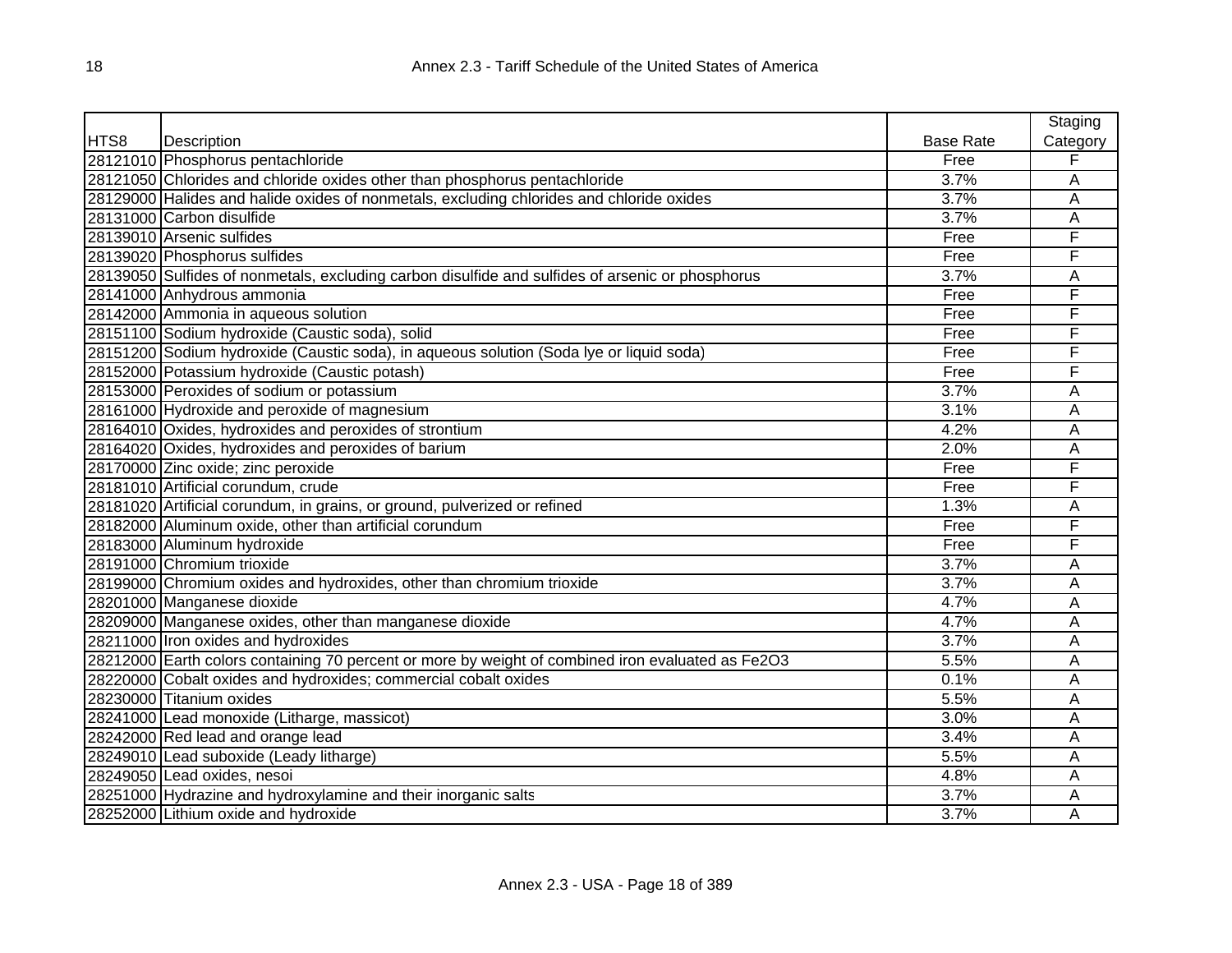|                     |                                                                                     |                  | Staging  |
|---------------------|-------------------------------------------------------------------------------------|------------------|----------|
| HTS8                | Description                                                                         | <b>Base Rate</b> | Category |
|                     | 28253000 Vanadium oxides and hydroxides                                             | 5.5%             | A        |
|                     | 28254000 Nickel oxides and hydroxides                                               | Free             | F        |
|                     | 28255010 Cupric oxide                                                               | 4.3%             | A        |
|                     | 28255020 Cuprous oxide                                                              | 5.0%             | A        |
|                     | 28255030 Copper hydroxides                                                          | 3.9%             | Α        |
|                     | 28256000 Germanium oxides and zirconium dioxide                                     | 3.7%             | Α        |
|                     | 28257000 Molybdenum oxides and hydroxides                                           | 3.2%             | Α        |
|                     | 28258000 Antimony oxides                                                            | Free             | F        |
|                     | 28259010 Beryllium oxide and hydroxide                                              | 3.7%             | A        |
|                     | 28259015 Niobium oxide                                                              | 3.7%             | Α        |
| 28259020 Tin oxides |                                                                                     | 4.2%             | A        |
|                     | 28259030 Tungsten oxides                                                            | 5.5%             | Α        |
|                     | 28259045 Mercuric oxide                                                             | Free             | F        |
|                     | 28259075 Cadmium oxide                                                              | Free             | F        |
|                     | 28259090 Other inorganic bases; other metal oxides, hydroxides and peroxides, nesoi | 3.7%             | Α        |
|                     | 28261110 Ammonium fluoride                                                          | 3.1%             | A        |
|                     | 28261150 Sodium fluoride                                                            | 3.7%             | A        |
|                     | 28261200 Fluorides of aluminum                                                      | Free             | F        |
|                     | 28261900 Fluorides, other than of ammonium, sodium or aluminum                      | 3.9%             | A        |
|                     | 28262000 Fluorosilicates of sodium or of potassium                                  | 4.1%             | A        |
|                     | 28263000 Sodium hexafluoroaluminate (Synthetic cryolite)                            | Free             | F        |
|                     | 28269000 Other complex fluorine salts, nesoi                                        | 3.1%             | Ā        |
|                     | 28271000 Ammonium chloride                                                          | 2.9%             | Α        |
|                     | 28272000 Calcium chloride                                                           | Free             | F        |
|                     | 28273100 Magnesium chloride                                                         | 1.5%             | Α        |
|                     | 28273200 Aluminum chloride                                                          | Free             | F        |
|                     | 28273300 Iron chlorides                                                             | 3.7%             | Α        |
|                     | 28273400 Cobalt chlorides                                                           | 4.2%             | Α        |
|                     | 28273500 Nickel chloride                                                            | 3.7%             | Ā        |
|                     | 28273600 Zinc chloride                                                              | 1.6%             | Α        |
|                     | 28273910 Vanadium chlorides                                                         | 5.5%             | A        |
|                     | 28273920 Mercury chlorides                                                          | 5.1%             | A        |
|                     | 28273925 Tin chlorides                                                              | 4.2%             | Α        |
|                     | 28273930 Titanium chlorides                                                         | 4.9%             | Α        |
|                     | 28273940 Tungsten hexachloride                                                      | 5.5%             | Α        |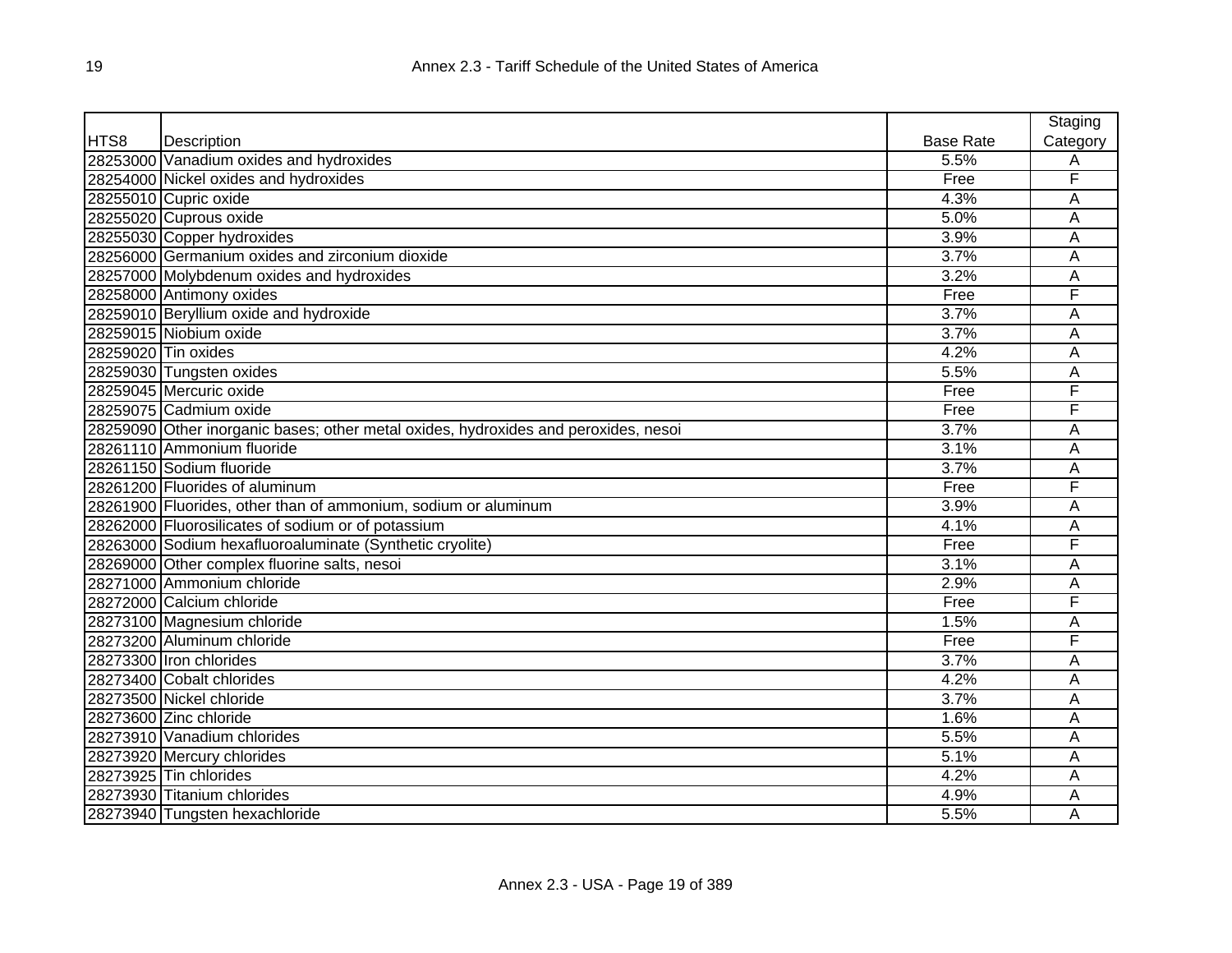|      |                                                                                      |                  | Staging  |
|------|--------------------------------------------------------------------------------------|------------------|----------|
| HTS8 | Description                                                                          | <b>Base Rate</b> | Category |
|      | 28273945 Barium chloride                                                             | 4.2%             | Α        |
|      | 28273950 Chlorides, nesoi                                                            | 3.7%             | A        |
|      | 28274100 Chloride oxides and chloride hydroxides of copper                           | 3.9%             | Α        |
|      | 28274910 Chloride oxides and chloride hydroxides of vanadium                         | 5.5%             | Α        |
|      | 28274950 Chloride oxides and chloride hydroxides other than of copper or of vanadium | 5.5%             | Α        |
|      | 28275100 Bromides of sodium or potassium                                             | Free             | F        |
|      | 28275925 Bromides or bromide oxides of ammonium, calcium, or zinc                    | Free             | F        |
|      | 28275950 Bromides and bromide oxides, nesoi                                          | 3.6%             | A        |
|      | 28276010 lodide and iodide oxide of calcium or copper                                | Free             | F        |
|      | 28276020 lodide and iodide oxide of potassium                                        | 2.8%             | Α        |
|      | 28276050 lodides and iodide oxides, other than of calcium, copper or potassium       | 4.2%             | Α        |
|      | 28281000 Commercial calcium hypochlorite and other calcium hypochlorites             | 2.4%             | Α        |
|      | 28289000 Hypochlorites, except of calcium; hypobromites; chlorites                   | 3.7%             | A        |
|      | 28291100 Sodium chlorate                                                             | Free             | F        |
|      | 28291900 Chlorates, other than of sodium                                             | 3.3%             | Α        |
|      | 28299005 Potassium bromate                                                           | Free             | F        |
|      | 28299025 Sodium bromate                                                              | Free             | F        |
|      | 28299040 Perchlorates, perbromates, iodates, periodates; of potassium                | 3.1%             | Α        |
|      | 28299060 Perchlorates, perbromates, iodates, periodates, excluding potassium nesoi   | 3.7%             | Α        |
|      | 28301000 Sodium sulfides                                                             | 3.7%             | Α        |
|      | 28302010 Zinc sulfide, luminescent grade, purity>= 99.99 % By wt.                    | Free             | F        |
|      | 28302020 Zinc sulfide excluding luminescent grade                                    | 2.8%             | Α        |
|      | 28303000 Cadmium sulfide                                                             | 3.1%             | Α        |
|      | 28309000 Polysulfides; sulfides, other than those of sodium, zinc and cadmium        | 3.0%             | Α        |
|      | 28311010 Sodium formaldehyde sulfoxylate                                             | Free             | F        |
|      | 28311050 Dithionites and sulfoxylates of sodium                                      | 5.5%             | A        |
|      | 28319000 Dithionites and sulfoxylates, other than those of sodium                    | 5.5%             | Α        |
|      | 28321000 Sodium sulfites                                                             | 1.5%             | Α        |
|      | 28322000 Sulfites, except sodium sulfites                                            | 3.1%             | Α        |
|      | 28323010 Sodium thiosulfate                                                          | 1.5%             | Α        |
|      | 28323050 Thiosulfates, except sodium thiosulfate                                     | 3.1%             | A        |
|      | 28331110 Disodium sulfate, crude (Salt cake)                                         | Free             | F        |
|      | 28331150 Disodium sulfate, other than crude                                          | 0.4%             | Α        |
|      | 28331900 Sodium sulfates, other than disodium sulfate                                | Free             | F        |
|      | 28332100 Magnesium sulfate                                                           | 3.7%             | Α        |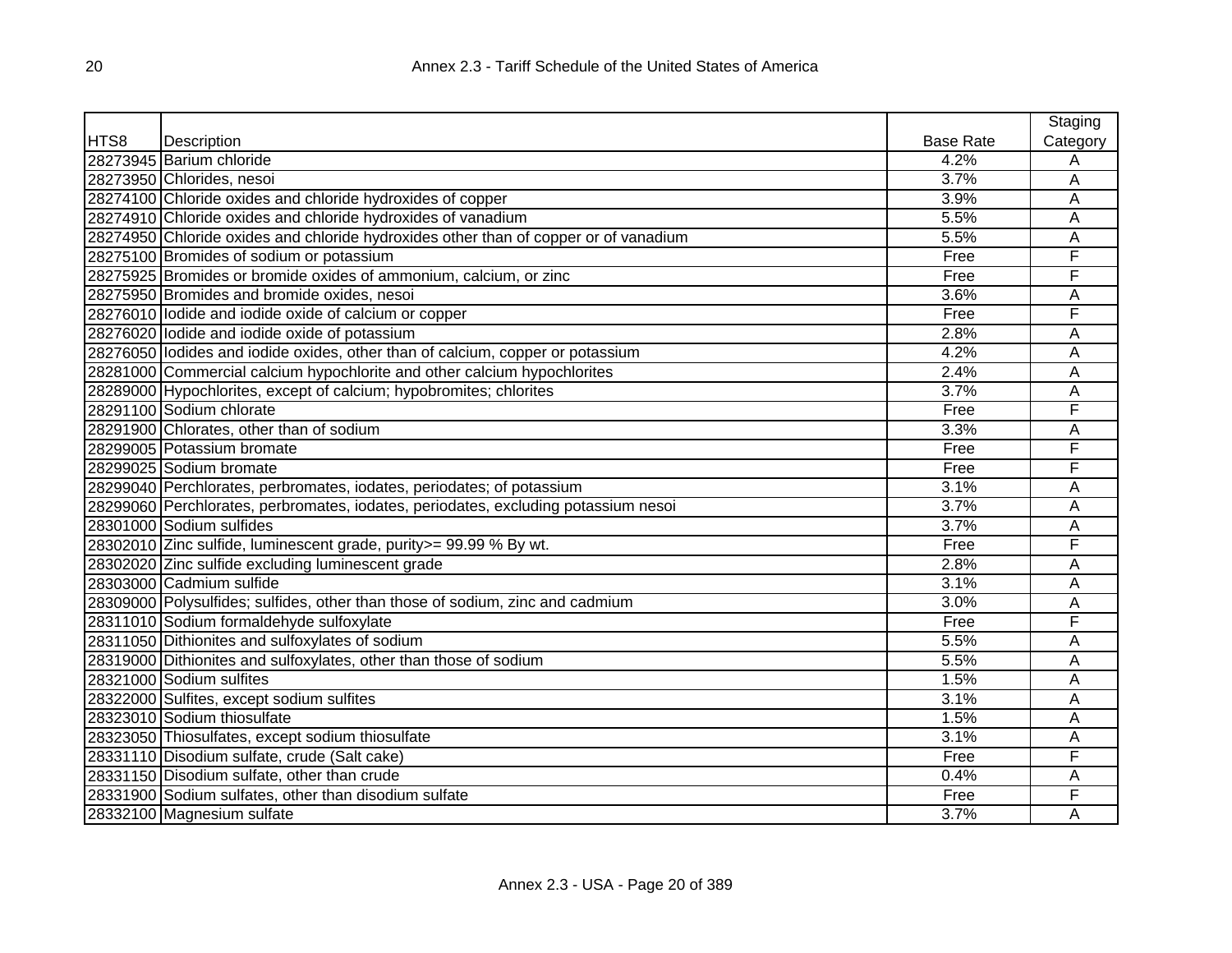|                |                                                                                                      |                  | Staging  |
|----------------|------------------------------------------------------------------------------------------------------|------------------|----------|
| HTS8           | Description                                                                                          | <b>Base Rate</b> | Category |
|                | 28332200 Aluminum sulfate                                                                            | Free             | F        |
|                | 28332300 Chromium sulfate                                                                            | 3.7%             | Α        |
|                | 28332400 Nickel sulfate                                                                              | 3.2%             | Α        |
|                | 28332500 Copper sulfate                                                                              | 1.4%             | Α        |
|                | 28332600 Zinc sulfate                                                                                | 1.6%             | A        |
|                | 28332700 Barium sulfate                                                                              | 0.6%             | A        |
|                | 28332910 Cobalt sulfate                                                                              | 1.4%             | A        |
|                | 28332920 Tron sulfate                                                                                | Free             | F        |
|                | 28332930 Vanadium sulfate                                                                            | 5.5%             | A        |
|                | 28332950 Other sulfates nesoi                                                                        | 3.7%             | A        |
| 28333000 Alums |                                                                                                      | 1.6%             | A        |
|                | 28334020 Sodium peroxosulfates (sodium persulfates)                                                  | 3.7%             | Α        |
|                | 28334060 Peroxosulfates (persulfates), nesoi                                                         | 3.1%             | Α        |
|                | 28341010 Sodium nitrite                                                                              | 5.5%             | A        |
|                | 28341050 Nitrites, other than of sodium                                                              | 3.1%             | Α        |
|                | 28342100 Potassium nitrate                                                                           | Free             | F        |
|                | 28342905 Bismuth nitrate                                                                             | 5.5%             | Α        |
|                | 28342910 Calcium nitrate                                                                             | Free             | F        |
|                | 28342920 Strontium nitrate                                                                           | 4.2%             | A        |
|                | 28342950 Nitrates, nesoi                                                                             | 3.5%             | Α        |
|                | 28351000 Phosphinates (hypophosphites) and phosphonates (phosphites)                                 | 3.1%             | Α        |
|                | 28352200 Mono- or disodium phosphates                                                                | 1.4%             | Α        |
|                | 28352300 Trisodium phosphate                                                                         | 2.2%             | A        |
|                | 28352400 Potassium phosphate                                                                         | 3.1%             | A        |
|                | 28352500 Calcium hydrogenorthophosphate ("Dicalcium phosphate")                                      | Free             | F        |
|                | 28352600 Other phosphates of calcium, nesoi                                                          | Free             | F        |
|                | 28352910 Aluminum phosphate                                                                          | Free             | F        |
|                | 28352920 Triammonium phosphate                                                                       | 1.5%             | A        |
|                | 28352950 Phosphates, nesoi                                                                           | 4.1%             | Α        |
|                | 28353100 Sodium triphosphate (Sodium tripolyphosphate)                                               | 1.4%             | A        |
|                | 28353910 Potassium polyphosphate                                                                     | 3.1%             | A        |
|                | 28353950 Polyphosphates, other than sodium triphosphate and potassium polyphosphate                  | 3.7%             | Α        |
|                |                                                                                                      |                  |          |
|                | 28361000 Commercial ammonium carbonate, containing ammonium carbamate, and other ammonium carbonates | 1.7%             | A        |
|                | 28362000 Disodium carbonate                                                                          | 1.2%             | Α        |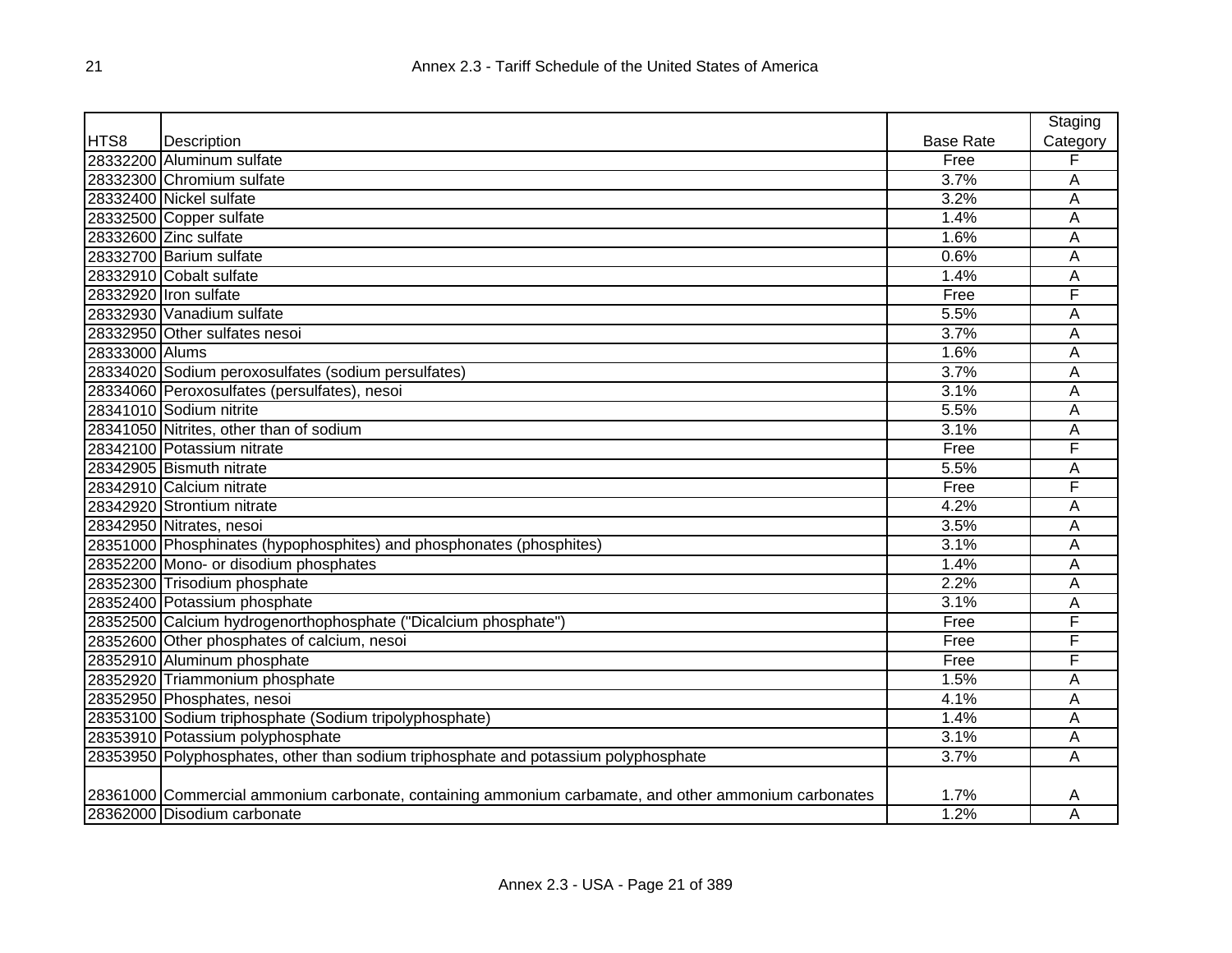|      |                                                                                                          |                  | Staging  |
|------|----------------------------------------------------------------------------------------------------------|------------------|----------|
| HTS8 | Description                                                                                              | <b>Base Rate</b> | Category |
|      | 28363000 Sodium hydrogencarbonate (Sodium bicarbonate)                                                   | Free             | F        |
|      | 28364010 Dipotassium carbonate                                                                           | 1.9%             | A        |
|      | 28364020 Potassium hydrogencarbonate (Potassium bicarbonate)                                             | 1.3%             | A        |
|      | 28365000 Calcium carbonate                                                                               | Free             | F        |
|      | 28366000 Barium carbonate                                                                                | 2.3%             | A        |
|      | 28367000 Lead carbonate                                                                                  | 0.5%             | A        |
|      | 28369100 Lithium carbonates                                                                              | 3.7%             | A        |
|      | 28369200 Strontium carbonate                                                                             | 4.2%             | A        |
|      | 28369910 Cobalt carbonates                                                                               | 4.2%             | A        |
|      | 28369920 Bismuth carbonate                                                                               | 5.5%             | A        |
|      | 28369950 Carbonates nesoi, and peroxocarbonates (percarbonates)                                          | 3.7%             | Α        |
|      | 28371100 Sodium cyanide                                                                                  | Free             | F        |
|      | 28371900 Cyanides and cyanide oxides, except those of sodium                                             | Free             | F        |
|      | 28372010 Potassium ferricyanide                                                                          | 1.1%             | A        |
|      | 28372050 Complex cyanides, excluding potassium ferricyanide                                              | 1.7%             | A        |
|      | 28380000 Fulminates, cyanates and thiocyanates                                                           | 3.1%             | A        |
|      | 28391100 Sodium metasilicates                                                                            | 1.1%             | Α        |
|      | 28391900 Sodium silicates except sodium metasilicates                                                    | 1.1%             | A        |
|      | 28392000 Potassium silicate                                                                              | 3.1%             | Α        |
|      | 28399000 Silicates and commercial alkali metal silicates, excluding those of sodium and potassium        | 3.1%             | Α        |
|      | 28401100 Anhydrous disodium tetraborate (refined borax)                                                  | 0.3%             | A        |
|      | 28401900 Disodium tetraborate (refined borax) except anhydrous                                           | 0.1%             | A        |
|      | 28402000 Borates, other than disodium tetraborate (refined borax)                                        | 3.7%             | A        |
|      | 28403000 Peroxoborates (perborates)                                                                      | 3.7%             | A        |
|      | 28411000 Aluminates                                                                                      | 3.1%             | A        |
|      | 28412000 Chromates of zinc or of lead                                                                    | 3.7%             | A        |
|      | 28413000 Sodium dichromate                                                                               | 2.4%             | Α        |
|      | 28415010 Potassium dichromate                                                                            | 1.5%             | A        |
|      |                                                                                                          |                  |          |
|      | 28415090 Chromates except of zinc or lead and dichromates except of sodium or potassium; peroxochromates | 3.1%             | A        |
|      | 28416100 Potassium permanganate                                                                          | 5.0%             | A        |
|      | 28416900 Manganites, manganates and permanganates (except potassium permanganate)                        | 5.0%             | A        |
|      | 28417010 Ammonium molybdate                                                                              | 4.3%             | Α        |
|      | 28417050 Molybdates, other than of ammonium                                                              | 3.7%             | A        |
|      | 28418000 Tungstates (wolframates)                                                                        | 5.5%             | A        |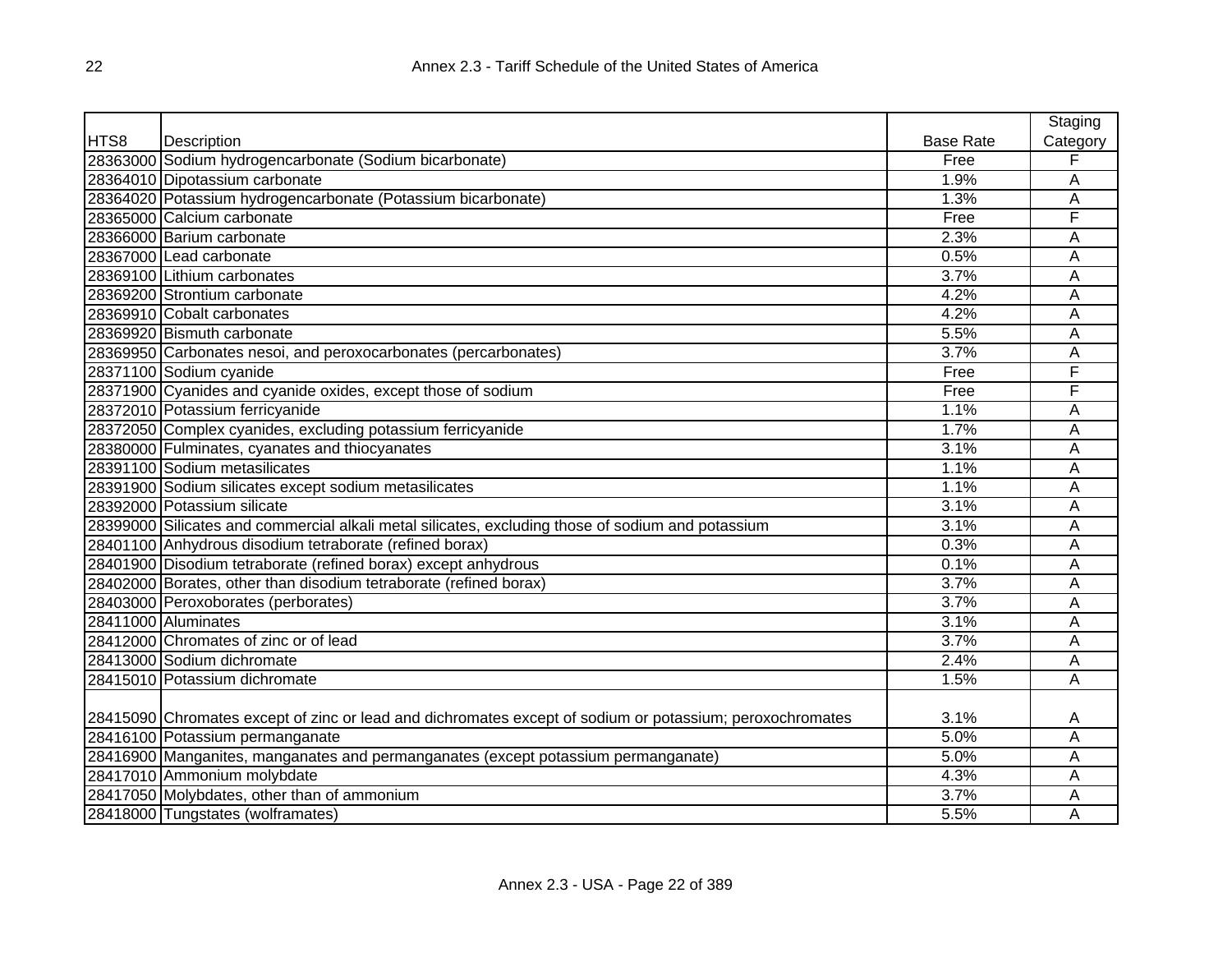|      |                                                                                                           |                  | Staging  |
|------|-----------------------------------------------------------------------------------------------------------|------------------|----------|
| HTS8 | Description                                                                                               | <b>Base Rate</b> | Category |
|      | 28419010 Vanadates                                                                                        | 5.5%             | Α        |
|      | 28419020 Ammonium perrhenate                                                                              | 3.1%             | A        |
|      | 28419030 Potassium stannate                                                                               | 3.1%             | A        |
|      | 28419050 Salts of oxometallic or peroxometallic acids nesoi                                               | 3.7%             | Α        |
|      | 28421000 Double or complex silicates                                                                      | 3.7%             | A        |
|      | 28429000 Salts of inorganic acids or peroxoacids nesoi, excluding azides                                  | 3.3%             | A        |
|      | 28431000 Colloidal precious metals                                                                        | 5.5%             | A        |
|      | 28432100 Silver nitrate                                                                                   | 3.7%             | Α        |
|      | 28432900 Silver compounds, other than silver nitrate                                                      | 3.7%             | A        |
|      | 28433000 Gold compounds                                                                                   | 5.0%             | A        |
|      | Inorganic or organic compounds of precious metals, excluding those of silver and gold; amalgams of        |                  |          |
|      | 28439000 precious metals                                                                                  | 3.7%             | A        |
|      | 28441010 Natural uranium metal                                                                            | 5.0%             | Α        |
|      | 28441020 Natural uranium compounds                                                                        | Free             | F        |
|      | Alloys, dispersions (including cermets), ceramic products and mixtures containing natural uranium or      |                  |          |
|      | 28441050 natural uranium compounds                                                                        | 5.0%             | A        |
|      | Uranium enriched in U235 and plutonium and their compounds; alloys, dispersions, ceramic products         |                  |          |
|      | 28442000 and mixtures containing these products                                                           | Free             | F        |
|      | 28443010 Thorium compounds                                                                                | 5.5%             | Α        |
|      | 28443020 Compounds of uranium depleted in U235                                                            | Free             | F        |
|      | Uranium depleted in U235, thorium; alloys, dispersions, ceramic products and mixtures of these products   |                  |          |
|      | 28443050 and their compounds                                                                              | 5.0%             | A        |
|      | Radioactive elements, isotopes, compounds nesoi; alloys, dispersions, ceramic products and mixtures of    |                  |          |
|      | 28444000 these products; radioactive residues                                                             | Free             | F        |
|      | 28445000 Spent (irradiated) fuel elements (cartridges) of nuclear reactors                                | Free             | F        |
|      | 28451000 Heavy water (Deuterium oxide)                                                                    | Free             | F        |
|      | 28459000 Isotopes not in heading 2844 and their compounds other than heavy water                          | Free             | F        |
|      | 28461000 Cerium compounds                                                                                 | 5.5%             | A        |
|      | 28469020 Mixtures of rare-earth oxides or of rare-earth chlorides                                         | Free             | F        |
|      | 28469040 Yttrium materials and compounds containing by wt. >19% But < 85% yttrium oxide equivalent        | Free             | F        |
|      | Compounds, inorganic or organic, of rare-earth metals, of yttrium or of scandium, or of mixtures of these |                  |          |
|      | 28469080 metals, nesoi                                                                                    | 3.7%             | A        |
|      | 28470000 Hydrogen peroxide, whether or not solidified with urea                                           | 3.7%             | Α        |
|      |                                                                                                           |                  |          |
|      | 28480010 Phosphide of copper (phosphor copper), containing more than 15 percent by weight of phosphorus   | 2.6%             | A        |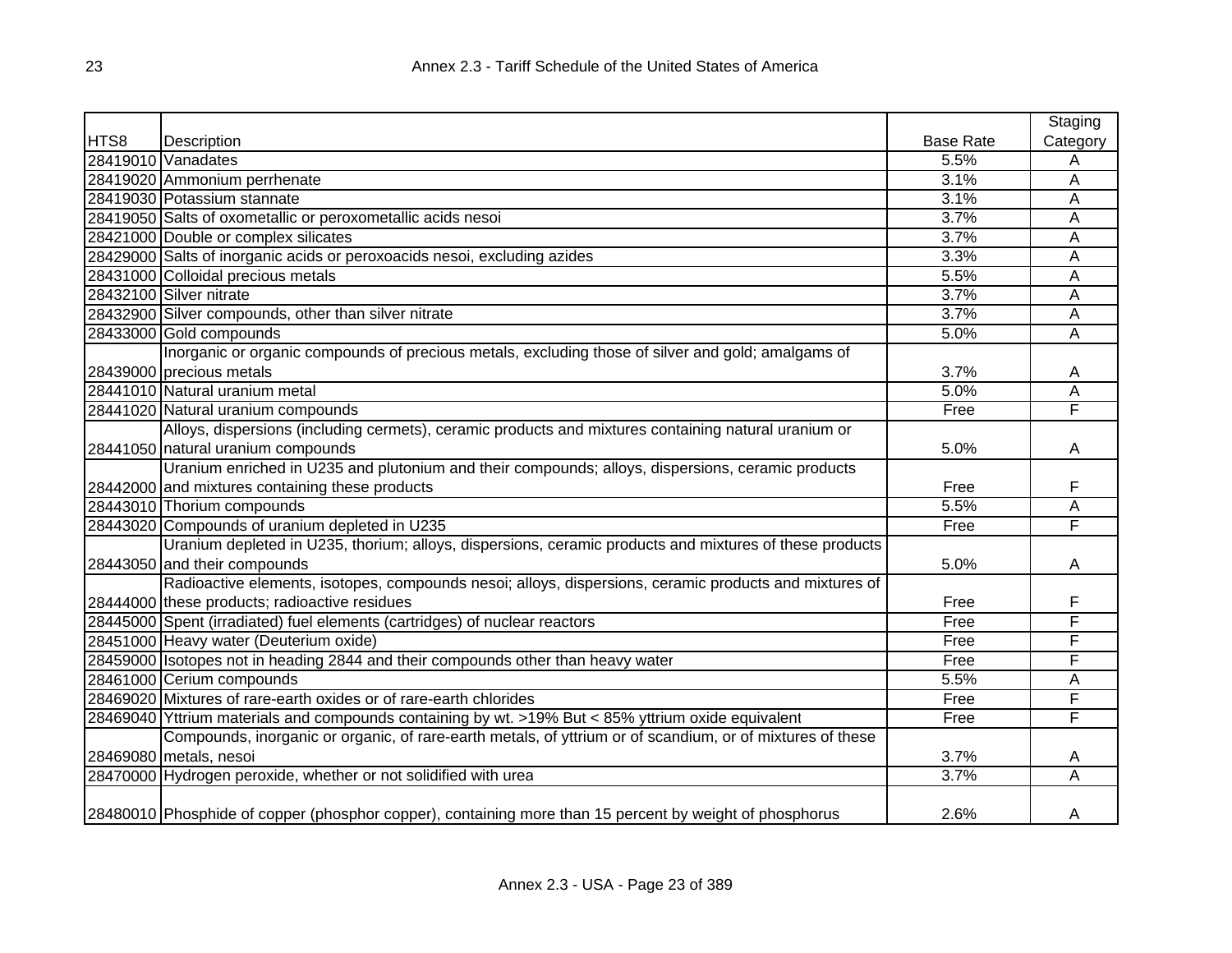|                   |                                                                                                                                                            |                  | Staging  |
|-------------------|------------------------------------------------------------------------------------------------------------------------------------------------------------|------------------|----------|
| HTS8              | Description                                                                                                                                                | <b>Base Rate</b> | Category |
|                   | Phosphides of metals or nonmetals, excluding ferrophosphorus and phosphor copper containing more                                                           |                  |          |
|                   | 28480090 than 15 percent by weight of phosphorus                                                                                                           | Free             | F        |
|                   | 28491000 Calcium carbide                                                                                                                                   | 1.8%             | A        |
|                   | 28492010 Silicon carbide, crude                                                                                                                            | Free             | F        |
|                   | 28492020 Silicon carbide, in grains, or ground, pulverized or refined                                                                                      | 0.5%             | А        |
|                   | 28499010 Boron carbide                                                                                                                                     | 3.7%             | A        |
|                   | 28499020 Chromium carbide                                                                                                                                  | 4.2%             | Α        |
|                   | 28499030 Tungsten carbide                                                                                                                                  | 5.5%             | Α        |
|                   | 28499050 Carbides, nesoi                                                                                                                                   | 3.7%             | A        |
|                   | 28500005 Hydride, nitride, azide, silicide and boride of calcium                                                                                           | Free             | F        |
|                   | 28500007 Hydride, nitride, azide, silicide and boride of titanium                                                                                          | 4.9%             | A        |
|                   | 28500010 Hydride, nitride, azide, silicide and boride of tungsten                                                                                          | 5.5%             | A        |
|                   | 28500020 Hydride, nitride, azide, silicide and boride of vanadium                                                                                          | 5.5%             | Ā        |
|                   | 28500050 Hydrides, nitrides, azides, silicides and borides other than of calcium, titanium, tungsten or vanadium                                           | 3.7%             | A        |
|                   | 28510000 Inorganic compounds, nesoi; liquid air; compressed air; amalgams, other than of precious metals                                                   | 2.8%             | A        |
|                   | 29011010 Ethane and butane                                                                                                                                 | Free             | F        |
|                   | 29011030  n-Pentane and isopentane                                                                                                                         | Free             | F        |
|                   | Saturated acyclic hydrocarbon (not ethane, butane, n-pentane or isopentane), derived in whole or part from<br>29011040 petroleum, shale oil or natural gas | Free             | F        |
|                   | Saturated acyclic hydrocarbon (not ethane, butane, n-pentane or isopentane), not derived in whole or part                                                  |                  |          |
|                   | 29011050 petroleum, shale oil or natural gas                                                                                                               | Free             | F        |
| 29012100 Ethylene |                                                                                                                                                            | Free             | F        |
|                   | 29012200 Propene (Propylene)                                                                                                                               | Free             | F        |
|                   | 29012300 Butene (Butylene) and isomers thereof                                                                                                             | Free             | F        |
|                   | 29012410 Buta-I, 3-diene                                                                                                                                   | Free             | F        |
|                   | 29012420 Isoprene, having a purity of 95 percent or more by weight                                                                                         | Free             | F        |
|                   | 29012450 Isoprene less than 95 percent pure                                                                                                                | Free             | F        |
|                   | Unsaturated acyclic hydrocarbons, nesoi, derived in whole or in part from petroleum, shale oil or natural                                                  |                  |          |
| 29012910 gas      |                                                                                                                                                            | Free             | F        |
|                   | Unsaturated acyclic hydrocarbons, nesoi, not derived in whole or in part from petroleum, shale oil or                                                      |                  |          |
|                   | 29012950 natural gas                                                                                                                                       | Free             | F        |
|                   | 29021100 Cyclohexane                                                                                                                                       | Free             | F        |
|                   | 29021900 Cyclanic hydrocarbons (except cyclohexane), cyclenic hydrocarbons and cycloterpenes                                                               | Free             | F        |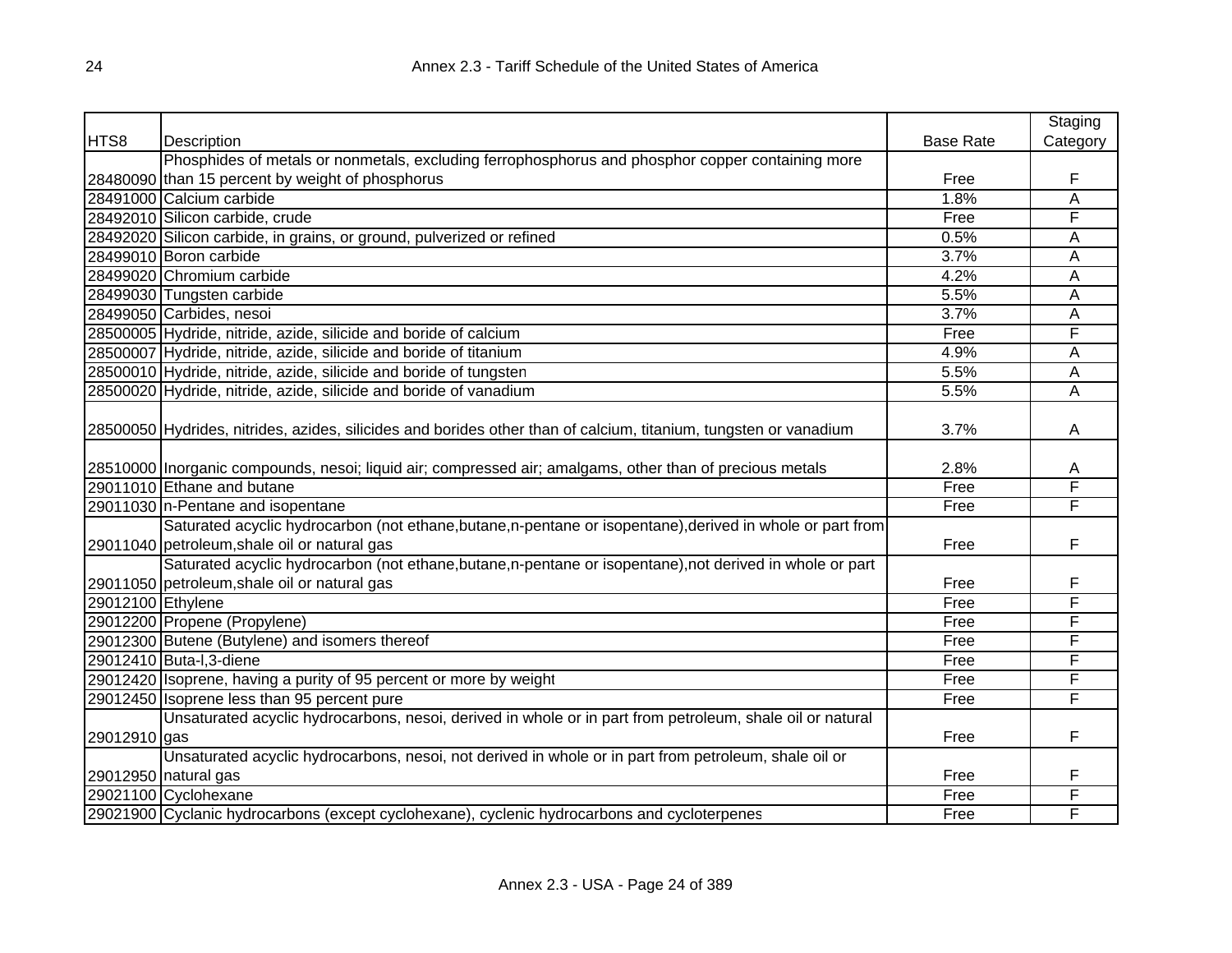|                   |                                                                                                   |                  | Staging  |
|-------------------|---------------------------------------------------------------------------------------------------|------------------|----------|
| HTS8              | Description                                                                                       | <b>Base Rate</b> | Category |
| 29022000 Benzene  |                                                                                                   | Free             | F        |
| 29023000 Toluene  |                                                                                                   | Free             | F        |
| 29024100 o-Xylene |                                                                                                   | Free             | F        |
| 29024200 m-Xylene |                                                                                                   | Free             | F        |
| 29024300 p-Xylene |                                                                                                   | Free             | F        |
|                   | 29024400 Mixed xylene isomers                                                                     | Free             | F        |
| 29025000 Styrene  |                                                                                                   | Free             | F        |
|                   | 29026000 Ethylbenzene                                                                             | Free             | F        |
| 29027000 Cumene   |                                                                                                   | Free             | F        |
|                   | 29029010 Pseudocumene                                                                             | Free             | F        |
|                   | Acenaphthene, chrysene, cymene, dimethylnaphthalenes, fluoranthene, fluorene, indene, mesitylene, |                  |          |
|                   | 29029020 and other specified cyclic hydrocarbons                                                  | Free             | F        |
|                   | 29029030 Alkylbenzenes and polyalkylbenzenes                                                      | Free             | F        |
|                   | 29029040 Anthracene and 1,4-di-(2-methylstyryl)benzene                                            | Free             | F        |
|                   | 29029060 Biphenyl (diphenyl), in flakes                                                           | Free             | F        |
|                   | 29029090 Cyclic hydrocarbons, nesoi                                                               | Free             | F        |
|                   | 29031100 Chloromethane (Methyl chloride) & chloroethane (Ethyl chloride)                          | 5.5%             | Α        |
|                   | 29031200 Dichloromethane (Methylene chloride)                                                     | 3.7%             | A        |
|                   | 29031300 Chloroform (Trichloromethane)                                                            | 5.5%             | Α        |
|                   | 29031400 Carbon tetrachloride                                                                     | 2.3%             | A        |
|                   | 29031500 1,2-Dichloroethane (Ethylene dichloride)                                                 | 5.5%             | A        |
|                   | 29031905 1,2-Dichloropropane (Propylene dichloride) and dichlorobutanes                           | 5.1%             | Α        |
|                   | 29031910 Hexachloroethane and tetrachloroethane                                                   | 3.7%             | A        |
|                   | 29031930 sec-Butyl chloride                                                                       | Free             | F        |
|                   | 29031960 Saturated chlorinated derivatives of acyclic hydrocarbons, nesoi                         | 5.5%             | A        |
|                   | 29032100 Vinyl chloride (Chloroethylene)                                                          | 5.5%             | A        |
|                   | 29032200 Trichloroethylene                                                                        | 4.2%             | Α        |
|                   | 29032300 Tetrachloroethylene (Perchloroethylene)                                                  | 3.4%             | A        |
|                   | 29032900 Unsaturated chlorinated derivatives of acyclic hydrocarbons, nesoi                       | 5.5%             | A        |
|                   | 29033005 Ethylene dibromide                                                                       | 5.4%             | A        |
|                   | 29033015 Acetylene tetrabromide; alkyl bromides; methylene dibromide; and vinyl bromide           | Free             | F        |
|                   | 29033020 Fluorinated, brominated or iodinated derivatives of acyclic hydrocarbons, nesoi          | 3.7%             | A        |
|                   | 29034100 Trichlorofluoromethane                                                                   | 3.7%             | Α        |
|                   | 29034200 Dichlorodifluoromethane                                                                  | 3.7%             | A        |
|                   | 29034300 Trichlorotrifluoroethanes                                                                | 3.7%             | A        |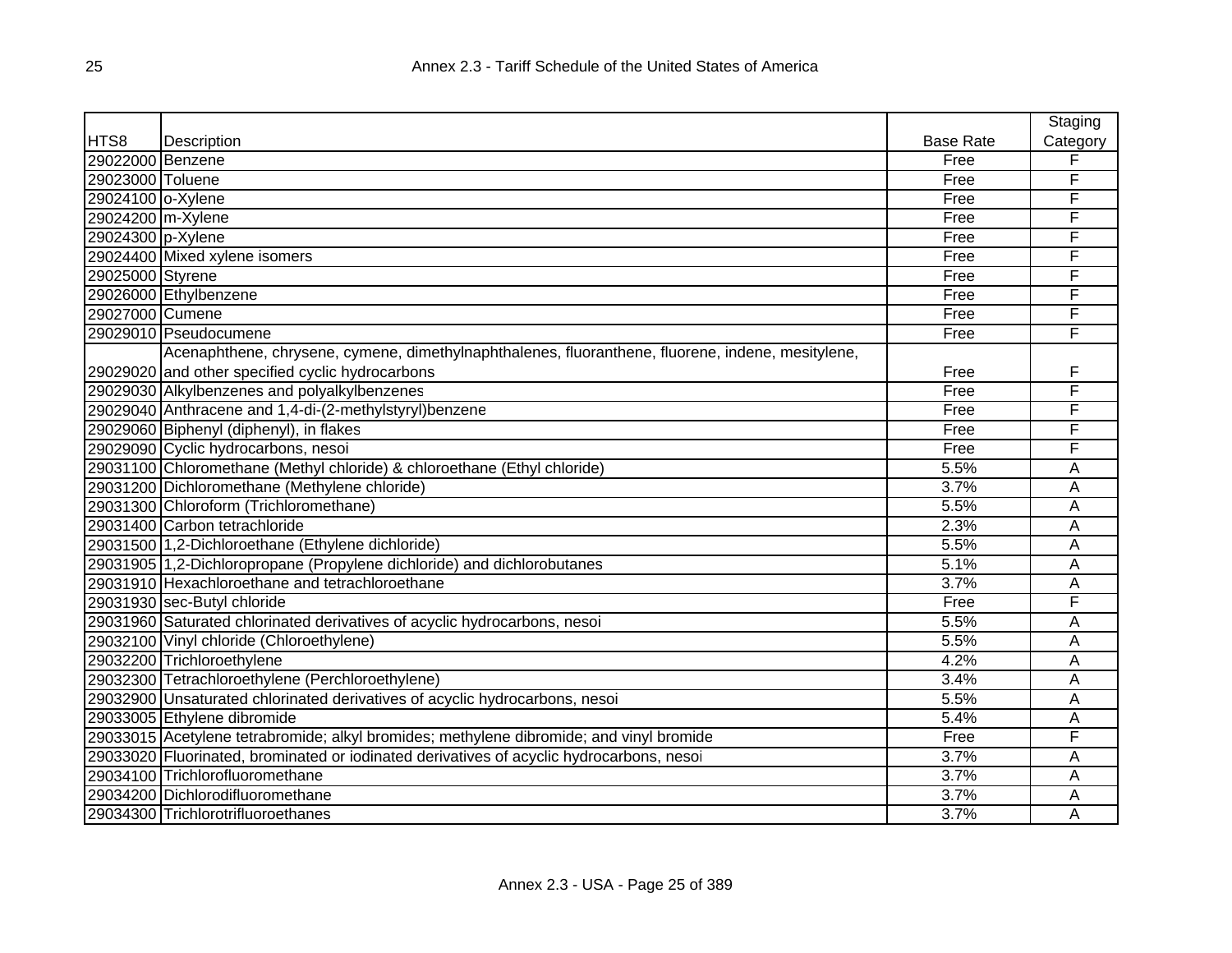|      |                                                                                                                 |                    | Staging        |
|------|-----------------------------------------------------------------------------------------------------------------|--------------------|----------------|
| HTS8 | Description                                                                                                     | <b>Base Rate</b>   | Category       |
|      | 29034400 Dichlorotetrafluoroethanes and chloropentafluoroethane                                                 | 3.7%               | Α              |
|      |                                                                                                                 |                    |                |
|      | 29034500 Other halogenated acyclic hydrocarbon derivatives perhalogenated only with fluorine and chlorine       | 3.7%               | Α              |
|      | 29034600 Bromochlorodifluoromethane, bromotrifluoromethane and dibromotetrafluoroethanes                        | 3.7%               | Ā              |
|      | 29034700 Other perhalogenated acyclic hydrocarbon derivatives, nesoi                                            | 3.7%               | Ā              |
|      | 29034910 Bromochloromethane                                                                                     | Free               | F              |
|      |                                                                                                                 |                    |                |
|      | 29034990 Other halogenated derivatives of acyclic hydrocarbons containing two or more different halogens, nesoi | 3.7%               | A              |
|      | 29035100 1, 2, 3, 4, 5, 6-Hexachlorocyclohexane                                                                 | 5.5%               | $\overline{A}$ |
|      | 29035905 Dibromoethyldibromocyclohexane                                                                         | Free               | F              |
|      |                                                                                                                 |                    |                |
|      | 29035910 Halogenated pesticides derived in whole or in part from benzene or other aromatic hydrocarbon, nesoi   | 5.5%               | Α              |
|      | Halogenated products derived in whole or in part from benzene or other aromatic hydrocarbon, described          |                    |                |
|      | 29035915 in additional U.S. note 3 to sec. VI                                                                   | 5.5%               | A              |
|      |                                                                                                                 |                    |                |
|      | 29035920 Halogenated derivatives derived in whole or in part from benzene or other aromatic hydrocarbon, nesoi  | 5.5%               | A              |
|      | Chlorinated, but not otherwise halogenated derivatives of cyclanic, cyclenic or cycloterpenic                   |                    |                |
|      | 29035930 hydrocarbons, nesoi                                                                                    | 5.5%               | A              |
|      | 29035940 1,3,5,7,9,11-Hexabromocyclododecane                                                                    | 3.7%               | Ā              |
|      | 29035960 Tetrabromocyclooctane                                                                                  | Free               | F              |
|      | Other halogenated derivatives of cyclanic etc hydrocarbons not deriv from benzene or other aromatic             |                    |                |
|      | 29035970 hydrocarbons                                                                                           | 3.7%               | A              |
|      | 29036110 Chlorobenzene                                                                                          | 5.5%               | Α              |
|      | 29036120 o-Dichlorobenzene                                                                                      | 5.5%               | Α              |
|      | 29036130 p-Dichlorobenzene                                                                                      | 5.5%               | Α              |
|      | 29036200 Hexachlorobenzene and DDT (1,1,1-Trichloro-2,2-bis(p-chlorophenyl)ethane)                              | 5.5%               | A              |
|      | 3-Bromo-alpha, alpha, alpha-trifluorotoluene; and other specified halogenated derivatives of aromatic           |                    |                |
|      | 29036905 hydrocarbons                                                                                           | 5.5%               | Α              |
|      | 29036908 p-Chlorobenzotrifluoride; and 3,4-Dichlorobenzotrifluoride                                             | $\overline{5.5\%}$ | Α              |
|      | 29036910 m-Dichlorobenzene; 1,1-dichloro-2,2-bis(p-ethylphenyl)ethane; and trichlorobenzenes                    | 5.5%               | Α              |
|      | 29036915 Triphenylmethyl chloride                                                                               | Free               | F              |
|      | [29036920 Benzyl chloride (alpha-Chlorotoluene); benzotrichloride (alpha,alpha,alpha-trichlorotoluene)          | 5.5%               | Α              |
|      | 29036923 Pentabromoethylbenzene                                                                                 | Free               | F              |
|      | 29036927 Tribromocumene                                                                                         | 5.5%               | Α              |
|      | 29036930 Pesticides derived from halogenated derivatives of aromatic hydrocarbons                               | 5.5%               | Ā              |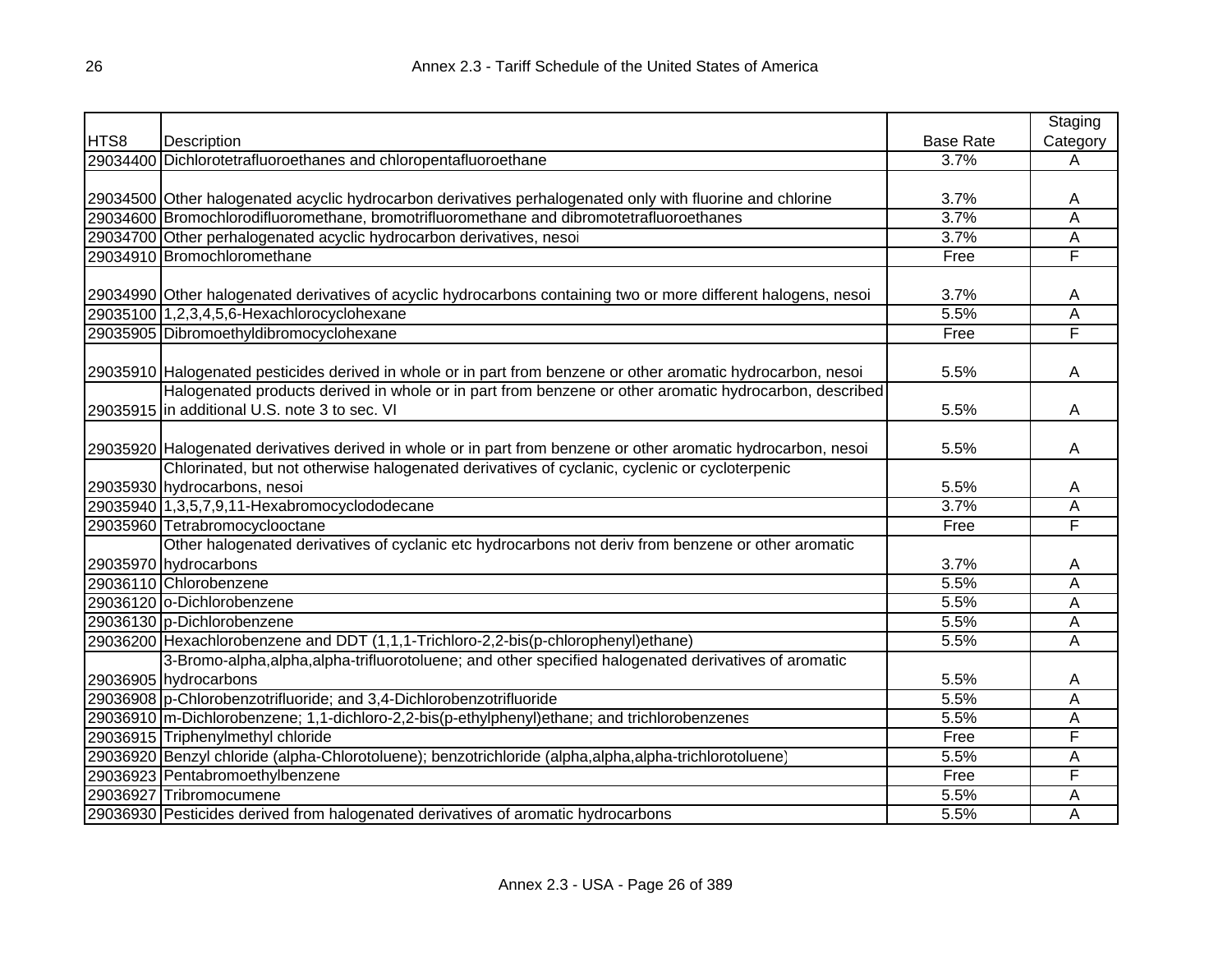|                    |                                                                                                                    |                  | Staging                 |
|--------------------|--------------------------------------------------------------------------------------------------------------------|------------------|-------------------------|
| HTS8               | Description                                                                                                        | <b>Base Rate</b> | Category                |
|                    | 29036980 Other halogenated derivatives of aromatic hydrocarbons, nesoi                                             | 5.5%             | Α                       |
|                    | 29041004 2-Anthracenesulfonic acid                                                                                 | 5.5%             | Α                       |
|                    | 29041008 Benzenesulfonyl chloride                                                                                  | 5.5%             | A                       |
|                    |                                                                                                                    |                  |                         |
|                    | 29041010 m-Benzenedisulfonic acid, sodium salt; 1,5-naphthalenedisulfonic acid; and p-toluenesulfonyl chloride     | 5.5%             | A                       |
|                    | 29041015 Mixtures of 1,3,6-naphthalenetrisulfonic acid and 1,3,7-naphthalenetrisulfonic acid                       | 5.5%             | $\overline{\mathsf{A}}$ |
|                    | Aromatic derivatives of hydrocarbons containing only sulfo groups, their salts and ethyl esters, described         |                  |                         |
|                    | 29041032 in add. U.S. note 3 to sec. VI                                                                            | 5.5%             | Α                       |
|                    |                                                                                                                    |                  |                         |
|                    | 29041037 Aromatic derivatives of hydrocarbons containing only sulfo groups, their salts and ethyl esters, nesoi    | 5.5%             | A                       |
|                    |                                                                                                                    |                  |                         |
|                    | 29041050 Nonaromatic derivatives of hydrocarbons containing only sulfo groups, their salts and ethyl esters, nesoi | 4.2%             | Α                       |
|                    | 29042010 p-Nitrotoluene                                                                                            | 5.5%             | Α                       |
|                    | 29042015 p-Nitro-o-xylene                                                                                          | 5.5%             | Α                       |
|                    | 29042020 Trinitrotoluene                                                                                           | Free             | F                       |
|                    | 29042030 5-tert-Butyl-2,4,6-trinitro-m-xylene (Musk xylol) and other artificial musks                              | 5.5%             | Α                       |
|                    | 29042035 Nitrated benzene, nitrated toluene (except p-nitrotoluene) or nitrated naphthalene                        | 5.5%             | Α                       |
|                    | Aromatic derivatives of hydrocarbons containing only nitro or only nitroso groups, described in additional         |                  |                         |
|                    | 29042040 U.S. note 3 to section VI                                                                                 | 5.5%             | A                       |
|                    | 29042045 Aromatic derivatives of hydrocarbons containing only nitro or only nitroso groups, nesol                  | 5.5%             | Α                       |
|                    | 29042050 Nonaromatic derivatives of hydrocarbons containing only nitro or only nitroso groups, nesoi               | 5.5%             | Α                       |
|                    | 29049004 o- and p-Nitrochlorobenzenes                                                                              | 5.5%             | Α                       |
|                    | 29049008 m-Nitrochlorobenzene                                                                                      | 5.5%             | A                       |
|                    | 4-Chloro-3-nitro-alpha, alpha, alpha-trifluorotoluene; and other specified aromatic sulfonated, nitrated or        |                  |                         |
|                    | 29049015 nitrosated deriv. of hydrocar.                                                                            | 5.5%             | A                       |
|                    | 29049020 Nitrotoluenesulfonic acids                                                                                | 5.5%             | $\overline{\mathsf{A}}$ |
|                    | 1-Bromo-2-nitrobenzene; 1-chloro-3,4-dinitrobenzene; 1,2-dichloro-4-nitrobenzene; and o-                           |                  |                         |
|                    | 29049030 fluoronitrobenzene                                                                                        | 5.5%             | A                       |
|                    | 29049035 4,4'-Dinitrostilbene-2,2'-disulfonic acid                                                                 | 5.5%             | $\overline{\mathsf{A}}$ |
|                    | Aromatic sulfonated, nitrated or nitrosated derivatives of hydrocarbons nesoi, described in additional U.S.        |                  |                         |
|                    | 29049040 note 3 to section VI                                                                                      | 5.5%             | A                       |
|                    | 29049047 Aromatic sulfonated, nitrated or nitrosated derivatives of hydrocarbons, nesoi                            | 5.5%             | Α                       |
|                    | 29049050 Nonaromatic sulfonated, nitrated or nitrosated derivatives of hydrocarbons nesoi                          | 3.7%             | A                       |
|                    | Methanol (Methyl alcohol) imported only for use in producing synthetic natural gas (SNG) or for direct use         |                  |                         |
| 29051110 as a fuel |                                                                                                                    | Free             | F                       |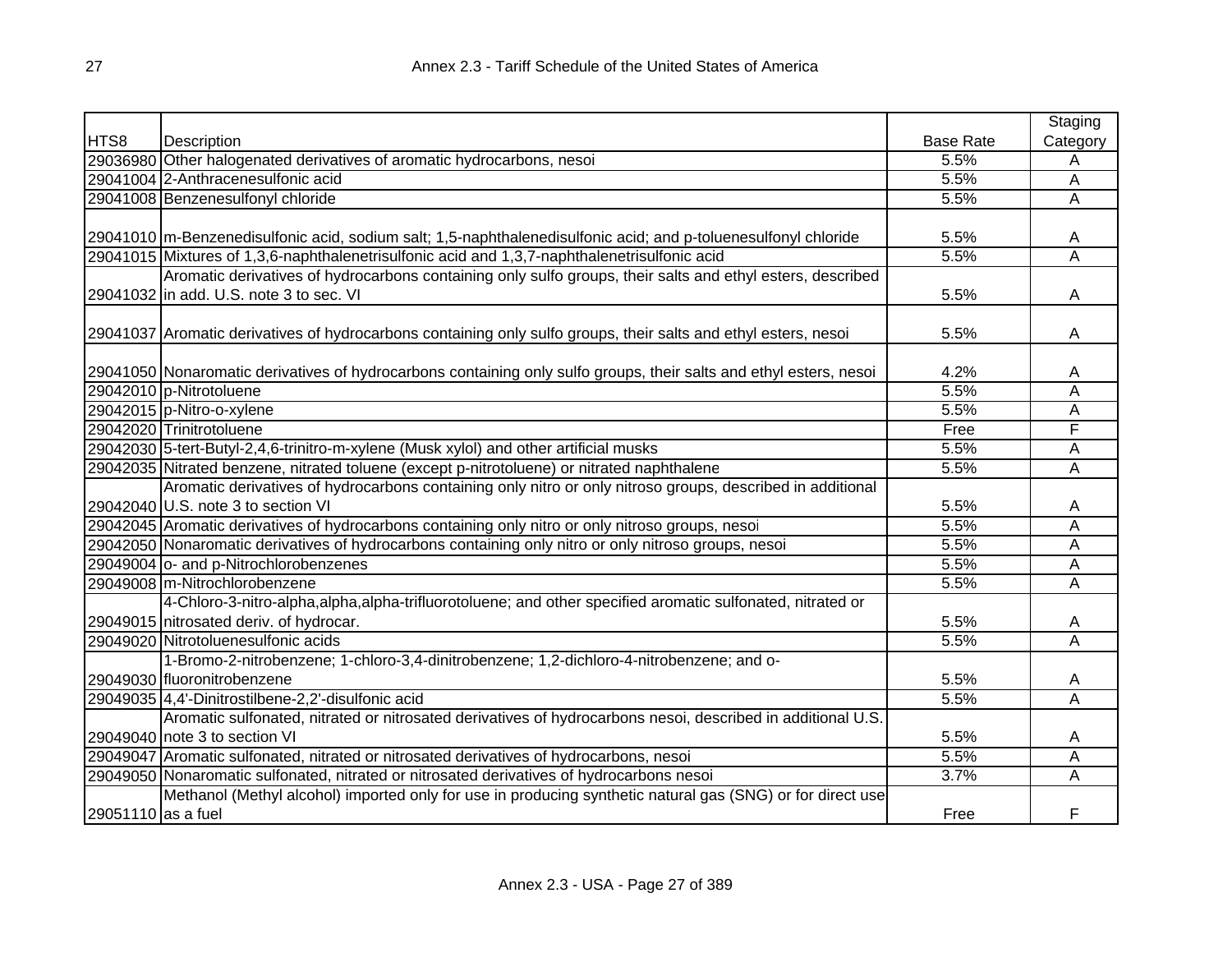|                    |                                                                                                                  |                  | Staging                 |
|--------------------|------------------------------------------------------------------------------------------------------------------|------------------|-------------------------|
| HTS8               | Description                                                                                                      | <b>Base Rate</b> | Category                |
|                    | Methanol (Methyl alcohol), other than imported only for use in producing synthetic natural gas (SNG) or          |                  |                         |
|                    | 29051120 for direct use as fuel                                                                                  | 5.5%             | Α                       |
|                    | 29051200 Propan-1-ol (Propyl alcohol) and Propan-2-ol (isopropyl alcohol)                                        | 5.5%             | A                       |
|                    | 29051300 Butan-1-ol (n-Butyl alcohol)                                                                            | 5.5%             | Α                       |
|                    | 29051410 tert-Butyl alcohol, having a purity of less than 99 percent by weight                                   | Free             | F                       |
|                    |                                                                                                                  |                  |                         |
|                    | 29051450 Butanols other than butan-1-ol and tert-butyl alcohol having a purity of less than 99 percent by weight | 5.5%             | A                       |
|                    | 29051500 Pentanol (Amyl alcohol) and isomers thereof                                                             | 5.5%             | $\overline{\mathsf{A}}$ |
|                    | 29051600 Octanol (Octyl acohol) and isomers thereof                                                              | 3.7%             | A                       |
|                    | 29051700 Dodecan-1-ol (Lauryl alcohol); hexadecan-1-ol (Cetyl alcohol); octadecan-1-ol (Stearyl alcohol)         | 5.0%             | $\overline{\mathsf{A}}$ |
|                    | 29051900 Saturated monohydric alcohols, nesoi                                                                    | 3.7%             | Ā                       |
| 29052210 Geraniol  |                                                                                                                  | 3.0%             | $\overline{\mathsf{A}}$ |
| 29052220 Isophytol |                                                                                                                  | 3.7%             | A                       |
|                    | 29052250 Acyclic terpene alcohols, other than geraniol and isophytol                                             | 4.8%             | A                       |
|                    | 29052910 Allyl alcohol                                                                                           | 5.5%             | Α                       |
|                    | 29052990 Unsaturated monohydric alcohols, other than allyl alcohol or acyclic terpene alcohols                   | 3.7%             | A                       |
|                    | 29053100 Ethylene glycol (Ethanediol)                                                                            | 5.5%             | Α                       |
|                    | 29053200 Propylene glycol (Propane-1,2-diol)                                                                     | 5.5%             | A                       |
|                    | 29053910 Butylene glycol                                                                                         | 5.5%             | A                       |
|                    | 29053920 Neopentyl glycol                                                                                        | 5.5%             | Α                       |
|                    | 29053960 Hexylene glycol                                                                                         | Free             | F                       |
|                    | 29053990 Dihydric alcohols (diols), nesoi                                                                        | 5.5%             | Α                       |
|                    | 29054100 2-Ethyl-2-(hydroxymethyl)propane-1,3-diol (Trimethylolpropane)                                          | 3.7%             | Α                       |
|                    | 29054200 Pentaerythritol                                                                                         | 3.7%             | A                       |
|                    | 29054910 Triols and tetrols                                                                                      | 3.7%             | Α                       |
|                    | 29054920 Esters of glycerol formed with the acids of heading 2904                                                | 5.5%             | Α                       |
| 29054930 Xylitol   |                                                                                                                  | Free             | F                       |
|                    | 29054940 Polyhydric alcohols derived from sugars, nesoi                                                          | 5.5%             | Α                       |
|                    | 29054950 Polyhydric alcohols, nesoi                                                                              | 5.5%             | Α                       |
|                    | 29055100 Ethchlorvynol (INN)                                                                                     | Free             | F                       |
|                    | 29055910 Halogenated, sulfonated, nitrated or nitrosated derivatives of monohydric alcohols                      | 5.5%             | Α                       |
|                    | 29055930 Dibromoneopentylglycol                                                                                  | Free             | F                       |
|                    | 29055990 Halogenated, sulfonated, nitrated or nitrosated derivatives of acyclic alcohols, nesoi                  | 5.5%             | A                       |
| 29061100 Menthol   |                                                                                                                  | 2.1%             | Α                       |
|                    | 29061200 Cyclohexanol, methylcyclohexanols and dimethylcyclohexanols                                             | 5.5%             | A                       |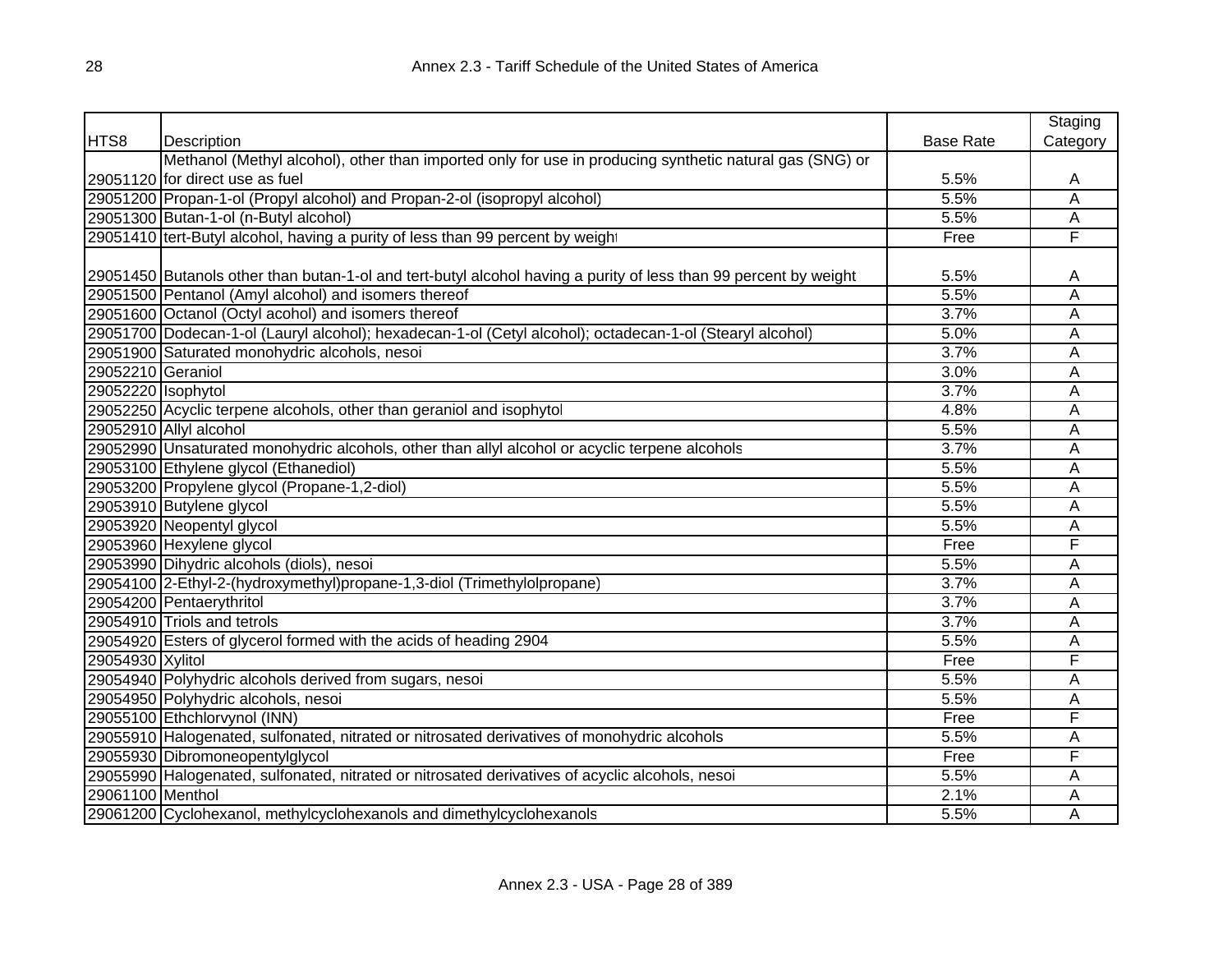|                    |                                                                                                              |                  | Staging  |
|--------------------|--------------------------------------------------------------------------------------------------------------|------------------|----------|
| HTS8               | Description                                                                                                  | <b>Base Rate</b> | Category |
| 29061310 Inositols |                                                                                                              | Free             | F        |
| 29061350 Sterols   |                                                                                                              | 3.7%             | Α        |
|                    | 29061400 Terpineols                                                                                          | 5.5%             | Α        |
|                    | 4,4'-Isopropylidenedicyclohexanol;and mixt. w/not less 90% stereoisomers of 2-isopropyl-5-                   |                  |          |
|                    | 29061910 methylcyclohexanol but n/o 30% any 1 stereoisomer                                                   | Free             | F        |
|                    | Other cyclanic, cyclenic or cycloterpenic alcohols and their halogenated, sulfonated, nitrated or nitrosated |                  |          |
|                    | 29061950 derivatives                                                                                         | 5.5%             | Α        |
|                    | 29062100 Benzyl alcohol                                                                                      | 5.5%             | Α        |
|                    | 29062910 Phenethyl alcohol                                                                                   | 5.5%             | A        |
|                    | Odoriferous or flavoring compounds of aromatic alcohols and their halogenated, sulfonated, nitrated or       |                  |          |
|                    | 29062920 nitrosated derivatives, nesoi                                                                       | 5.5%             | Α        |
|                    | 29062930 1,1-Bis(4-chlorophenyl)-2,2,2-trichloroethanol (Dicofol); and p-nitrobenzyl alcohol                 | Free             | F        |
|                    | 29062960 Other aromatic alcohols and their halogenated, sulfonated, nitrated or nitrosated derivatives       | 5.5%             | Α        |
|                    | 29071100 Phenol (Hydroxybenzene) and its salts                                                               | 5.5%             | A        |
|                    | 29071200 Cresols and their salts                                                                             | 4.2%             | Α        |
|                    | 29071300 Octylphenol, nonylphenol and their isomers; salts thereof                                           | 5.5%             | Α        |
|                    | 29071400 Xylenols and their salts                                                                            | Free             | F        |
|                    | 29071510 alpha-Naphthol                                                                                      | 5.5%             | A        |
|                    | 29071530 2-Naphthol                                                                                          | Free             | F        |
|                    | 29071560 Naphthols and their salts, other than alpha-Naphthol and 2-Naphthol                                 | 5.5%             | A        |
|                    | 29071910 Alkylcresols                                                                                        | 5.5%             | A        |
|                    | 29071920 Alkylphenols                                                                                        | 5.5%             | A        |
| 29071940 Thymol    |                                                                                                              | 4.2%             | A        |
|                    | 29071960 2-t-Butyl ethyl phenol; and 6-t-butyl-2,4-xyleno                                                    | Free             | F        |
|                    | 29071980 Other monophenols                                                                                   | 5.5%             | A        |
|                    | 29072100 Resorcinol and its salts                                                                            | 5.5%             | A        |
|                    | 29072210 Hydroquinone (Quinol) and its salts, photographic grade                                             | 5.5%             | Α        |
|                    | 29072250 Hydroquinone (Quinol) and its salts, other than photographic grade                                  | 5.5%             | Α        |
|                    | 29072300 4,4'-Isopropylidenediphenol (Bisphenol A, Diphenylolpropane) and its salts                          | 5.5%             | Α        |
|                    | 29072905 Phenol-alcohols                                                                                     | 5.5%             | Α        |
|                    | 29072910 Pyrogallic acid                                                                                     | 1.3%             | A        |
|                    | 29072915 4,4'-Biphenol                                                                                       | Free             | F        |
|                    | 29072925 tert-Butylhydroquinone                                                                              | 5.5%             | Α        |
|                    | 29072990 Other polyphenols, nesoi                                                                            | 5.5%             | Α        |
|                    | 29081005 2,2-Bis(4-hydroxyphenyl)-1,1,1,3,3,3-hexafluoropropane                                              | Free             | F        |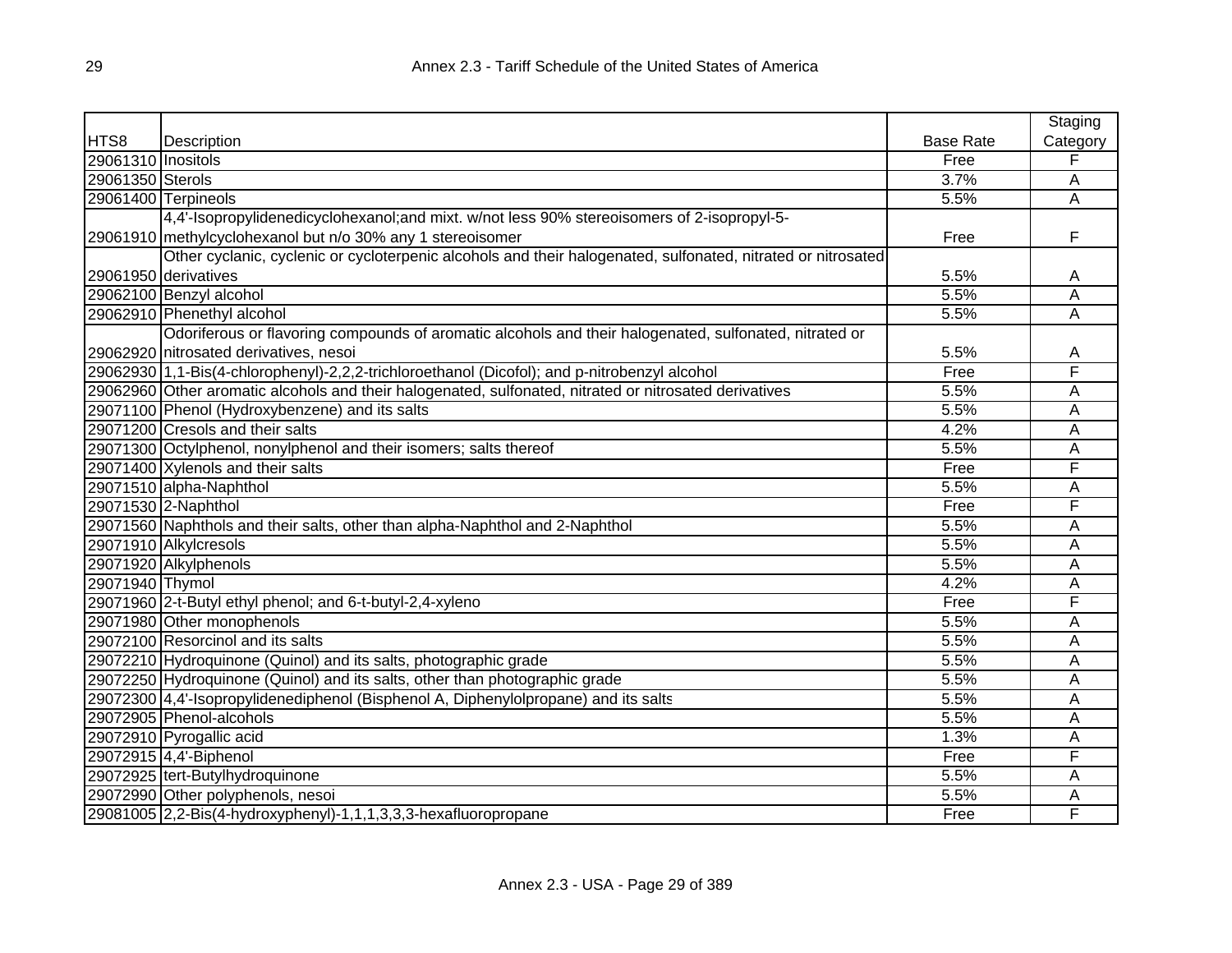|      |                                                                                                                     |                  | Staging  |
|------|---------------------------------------------------------------------------------------------------------------------|------------------|----------|
| HTS8 | Description                                                                                                         | <b>Base Rate</b> | Category |
|      | 29081010 6-Chloro-m-cresol [OH=1]; m-chlorophenol; and chlorothymol                                                 | 5.5%             | Α        |
|      | 29081015 3-Hydroxy-alpha, alpha, alpha-trifluorotoluene                                                             | 5.5%             | A        |
|      | 29081020 Pentachlorophenol and its salts; and 2,4,5-trichlorophenol and its salts                                   | 5.5%             | A        |
|      | 29081025 Tetrabromobisphenol A                                                                                      | 5.5%             | Ā        |
|      | Derivatives of phenols or phenol-alcohols containing only halogen substituents and their salts described            |                  |          |
|      | 29081035 in add. U.S. note 3 to sec. VI                                                                             | 5.5%             | A        |
|      | 29081060 Other halogenated, sulfonated, nitrated or nitrosated derivatives of phenol or phenol-alcohols             | 5.5%             | Α        |
|      |                                                                                                                     |                  |          |
|      | 29082004 Specified derivatives of phenols or phenol-alcohols containing only sulfo groups, their salts and esters   | 5.5%             | Α        |
|      | 29082008 4-Hydroxy-1-naphthalenesulfonic acid                                                                       | Free             | F        |
|      | 29082015 1,8-Dihydroxynaphthalene-3,6-disulfonic acid and its sodium salt                                           | 5.5%             | A        |
|      | Derivatives nesoi, of phenols or phenol-alcohols cont. only sulfo groups, their salts and esters, described         |                  |          |
|      | 29082020 in add. U.S. note 3 to section VI                                                                          | 5.5%             | A        |
|      |                                                                                                                     |                  |          |
|      | 29082060 Derivatives of phenol or phenol-alcohols containing only sulfo groups, their salts and esters, nesoi       | 5.5%             | Α        |
|      | 29089004 p-Nitrophenol                                                                                              | 5.5%             | A        |
|      | 29089008 Nitrophenols, except p-nitrophenol                                                                         | 5.5%             | Ā        |
|      | 29089024 4,6-Dinitro-o-cresol                                                                                       | 5.5%             | Ā        |
|      | 29089028 4-Nitro-m-cresol                                                                                           | 5.5%             | Ā        |
|      | 29089030 Dinitrobutylphenol and its salts                                                                           | 5.5%             | Ā        |
|      | Halogenated, sulfonated, nitrated or nitrosated derivatives of phenols or phenol-alcohols described in              |                  |          |
|      | 29089040 additional U.S. note 3 to section VI                                                                       | 5.5%             | Α        |
|      | 29089050 Halogenated, sulfonated, nitrated or nitrosated derivatives of phenols or phenol-alcohols, nesoi           | 5.5%             | Ā        |
|      | 29091100 Diethyl ether                                                                                              | 1.0%             | Ā        |
|      | 29091914 Methyl tertiay-butyl ether. (MTBE)                                                                         | 5.5%             | A        |
|      | 29091918 Ethers of acyc monohydric alcohols & deriv, nesoi                                                          | 5.5%             | A        |
|      | 29091930 Triethylene glycol dichloride                                                                              | Free             | F        |
|      |                                                                                                                     |                  |          |
|      | 29091960 Ethers of polyhydric alcohols and their halogenated, sulfonated, nitrated or nitrosated derivatives, nesoi | 5.5%             | A        |
|      | Cyclanic, cyclenic or cycloterpenic ethers and their halogenated, sulfonated, nitrated or nitrosated                |                  |          |
|      | 29092000 derivatives                                                                                                | 3.7%             | A        |
|      | 29093005 5-Chloro-2-nitroanisole; 6-chloro-3-nitro-p-dimethoxybenzene; and dimethyl diphenyl ether                  | 5.5%             | Α        |
|      | 29093007 Decabromodiphenyl oxide; and octabromodiphenyl oxide                                                       | 5.5%             | Α        |
|      | 29093009 Bis-(tribromophenoxy)ethane; pentabromodiphenyl oxide; and tetradecabromodiphenoxy benzene                 | Free             | F        |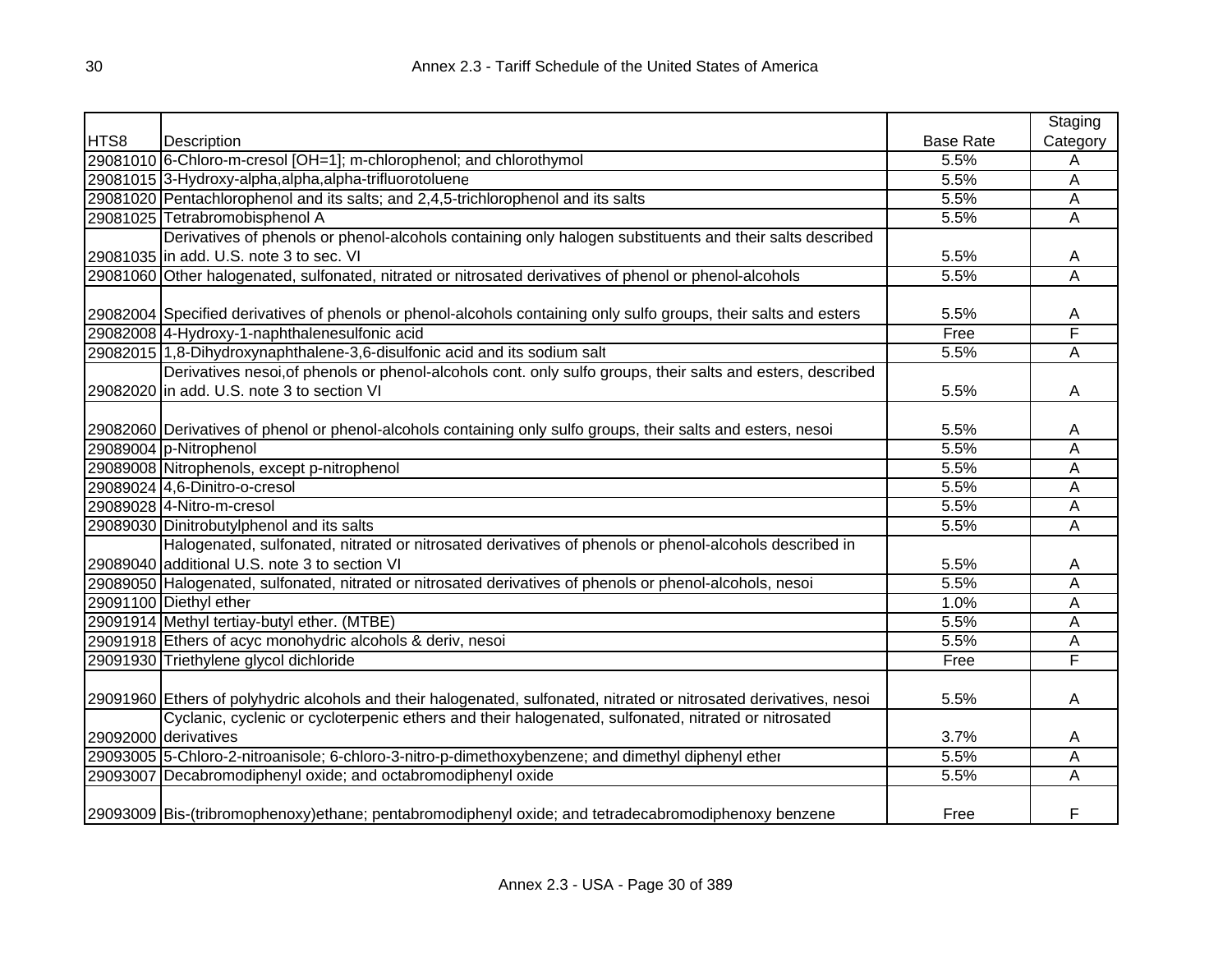|                |                                                                                                                  |                  | Staging                 |
|----------------|------------------------------------------------------------------------------------------------------------------|------------------|-------------------------|
| HTS8           | Description                                                                                                      | <b>Base Rate</b> | Category                |
|                | 29093010 6-tert-Butyl-3-methyl-2,4-dinitroanisole (Musk ambrette) and other artificial musks                     | 5.5%             | Α                       |
|                | Odoriferous or flavoring compounds of aromatic ethers and their halogenated, sulfonated, nitrated or             |                  |                         |
|                | 29093020 nitrosated derivatives, nesoi                                                                           | 5.5%             | A                       |
|                |                                                                                                                  |                  |                         |
|                | 29093030 Pesticides, of aromatic ethers and their halogenated, sulfonated, nitrated or nitrosated derivatives    | 5.5%             | A                       |
|                | Aromatic ethers and their halogenated, sulfonated, nitrated or nitrosated derivatives, nesoi, described in       |                  |                         |
|                | 29093040 add. U.S. note 3 to section VI                                                                          | 5.5%             | Α                       |
|                | 29093060 Other aromatic ethers and their halogenated, sulfonated, nitrated, or nitrosated derivatives, nesoi     | 5.5%             | A                       |
|                | 29094100 2,2'-Oxydiethanol (Diethylene glycol, Digol)                                                            | 5.5%             | A                       |
|                | 29094200 Monomethyl ethers of ethylene glycol or of diethylene glyco                                             | 5.5%             | A                       |
|                | 29094300 Monobutyl ethers of ethylene glycol or of diethylene glyco                                              | 5.5%             | A                       |
|                | 29094400 Monoalkyl (except monomethyl) ethers of ethylene glycol or of diethylene glyco                          | 5.5%             | A                       |
|                | 29094905 Guaifenesin                                                                                             | Free             | F                       |
|                | Other aromatic ether-alcohols, their halogenated, sulfonated, nitrated or nitrosated derivatives described       |                  |                         |
|                | 29094910 in add. US note 3 to section VI                                                                         | 5.5%             | A                       |
|                |                                                                                                                  |                  |                         |
|                | 29094915 Aromatic ether-alcohols and their halogenated, sulfonated, nitrated or nitrosated derivatives, nesoi    | 5.5%             | A                       |
|                | 29094920 Nonaromatic glycerol ethers                                                                             | 3.7%             | $\overline{\mathsf{A}}$ |
|                | 29094930 Di-pentaerythritol having a purity of 94% or more by weight                                             | Free             | F                       |
|                |                                                                                                                  |                  |                         |
|                | 29094960 Other non-aromatic ether-alcohols and their halogenated, sulfonated, nitrated or nitrosated derivatives | 5.5%             | A                       |
|                | 29095010 4-Ethylguaiacol                                                                                         | 5.5%             | Ā                       |
|                | 29095020 Guaiacol and its derivatives                                                                            | 5.5%             | Ā                       |
|                | Odoriferous or flavoring compounds of ether-phenols, ether-alcohol-phenols & their halogenated,                  |                  |                         |
|                | 29095040 sulfonated, nitrated, nitrosated derivatives                                                            | 4.8%             | A                       |
|                | Ether-phenols, ether-alcohol-phenols & their halogenated, sulfonated, nitrated, nitrosated derivatives           |                  |                         |
|                | 29095045 nesoi, in add. U.S. note 3 to sec. VI                                                                   | 5.5%             | A                       |
|                | Ether-phenols, ether-alcohol-phenols and their halogenated, sulfonated, nitrated or nitrosated derivatives,      |                  |                         |
| 29095050 nesoi |                                                                                                                  | 5.5%             | A                       |
|                | Aromatic alcohol, ether and ketone peroxides and their halogenated, sulfonated, nitrated, nitrosated             |                  |                         |
|                | 29096010 derivatives, in add. US note 3 sec. VI                                                                  | 5.5%             | A                       |
|                | Aromatic alcohol peroxides, ether peroxides, ketone peroxides and their halogenated, sulfonated,                 |                  |                         |
|                | 29096020 nitrated or nitrosated derivatives, nesoi                                                               | 5.5%             | A                       |
|                | Nonaromatic alcohol, ether and ketone peroxides and their halogenated, sulfonated, nitrated or                   |                  |                         |
|                | 29096050 nitrosated derivatives                                                                                  | 3.7%             | A                       |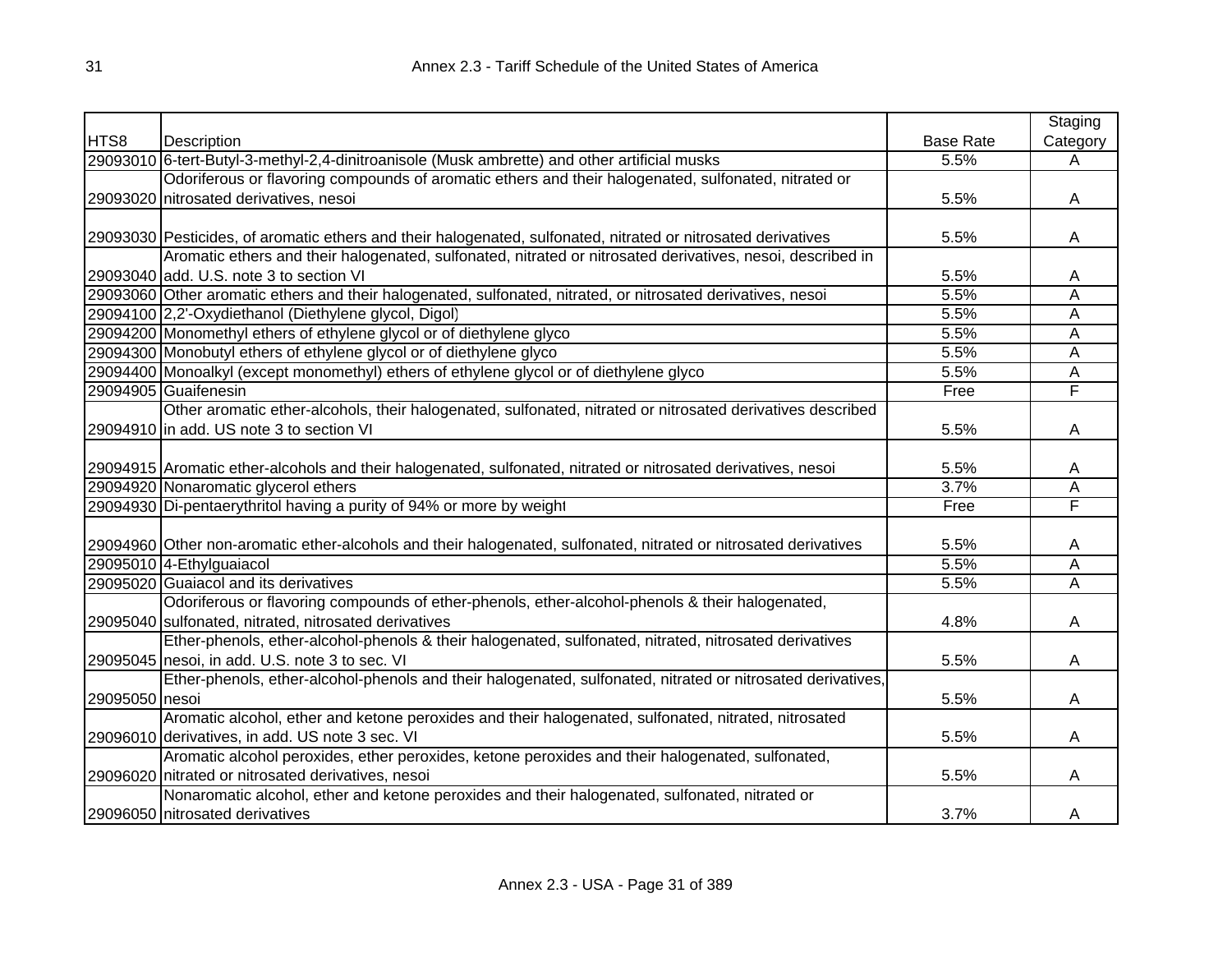|                  |                                                                                                        |                  | Staging                 |
|------------------|--------------------------------------------------------------------------------------------------------|------------------|-------------------------|
| HTS8             | Description                                                                                            | <b>Base Rate</b> | Category                |
|                  | 29101000 Oxirane (Ethylene oxide)                                                                      | 5.5%             | Α                       |
|                  | 29102000 Methyloxirane (Propylene oxide)                                                               | 5.5%             | A                       |
|                  | 29103000 1-Chloro-2,3-epoxypropane (Epichlorohydrin)                                                   | 3.7%             | Α                       |
|                  | 29109010 Butylene oxide                                                                                | 4.6%             | A                       |
|                  | Aromatic epoxides, epoxyalcohols, epoxyphenols and epoxyethers, with a three-membered ring, and        |                  |                         |
|                  | 29109020 their derivatives, nesoi                                                                      | 5.5%             | Α                       |
|                  | Nonaromatic epoxides, epoxyalcohols, epoxyphenols and epoxyethers, with a three-membered ring, and     |                  |                         |
|                  | 29109050 their derivatives, nesoi                                                                      | 4.8%             | A                       |
|                  | 29110010 1,1-Bis-(1-methylethoxy)cyclohexane                                                           | Free             | $\overline{\mathsf{F}}$ |
|                  | Acetals and hemiacetals, whether or not with other oxygen function, and their halogenated, sulfonated, |                  |                         |
|                  | 29110050 nitrated or nitrosated derivatives                                                            | 5.3%             | Α                       |
|                  | 29121100 Methanal (Formaldehyde)                                                                       | 2.8%             | A                       |
|                  | 29121200 Ethanal (Acetaldehyde)                                                                        | 5.5%             | A                       |
|                  | 29121300 Butanal (Butyraldehyde, normal isomer)                                                        | 5.5%             | A                       |
| 29121910 Citral  |                                                                                                        | 5.5%             | A                       |
|                  | 29121920 Odoriferous or flavoring compounds of acyclic aldehydes without other oxygen function, nesoi  | 4.8%             | A                       |
| 29121930 Glyoxal |                                                                                                        | 3.7%             | A                       |
|                  | 29121940 Isobutanal                                                                                    | 5.5%             | A                       |
|                  | 29121950 Acyclic aldehydes without other oxygen function, nesoi                                        | 5.5%             | A                       |
|                  | 29122100 Benzaldehyde                                                                                  | 5.5%             | A                       |
|                  | 29122910 Phenylacetaldehyde                                                                            | 5.5%             | A                       |
|                  | 29122930 3,4-Dimethylbenzaldehyde and p-tolualdehyde                                                   | Free             | F                       |
|                  | 29122960 Other cyclic aldehydes without other oxygen function                                          | 5.5%             | A                       |
|                  | 29123010 Aromatic aldehyde-alcohols                                                                    | 5.5%             | A                       |
|                  | 29123020 Hydroxycitronellal                                                                            | 4.8%             | A                       |
|                  | 29123050 Nonaromatic aldehyde-alcohols, other than hydroxycitronellal                                  | 5.1%             | A                       |
|                  | 29124100 Vanillin (4-Hydroxy-3-methoxybenzaldehyde)                                                    | 5.5%             | A                       |
|                  | 29124200 Ethylvanillin (3-Ethoxy-4-hydroxy-benzaldehyde)                                               | 5.5%             | A                       |
|                  | 29124910 p-Anisaldehyde                                                                                | 5.5%             | Α                       |
|                  | 29124915 P-Hydroxybenzaldehyde                                                                         | Free             | F                       |
|                  | 29124925 Other aromatic aldehyde-ethers, aldehyde-phenols and aldehydes with other oxygen function     | 5.5%             | A                       |
|                  |                                                                                                        |                  |                         |
|                  | 29124950 Nonaromatic aldehyde-ethers, aldehyde-phenols and aldehydes with other oxygen function, nesoi | 4.8%             | A                       |
|                  | 29125010 Metaldehyde from cyclic polymers of aldehydes                                                 | Free             | F                       |
|                  | 29125050 Cyclic polymers of aldehydes, other than Metaldehyde.                                         | 5.5%             | Α                       |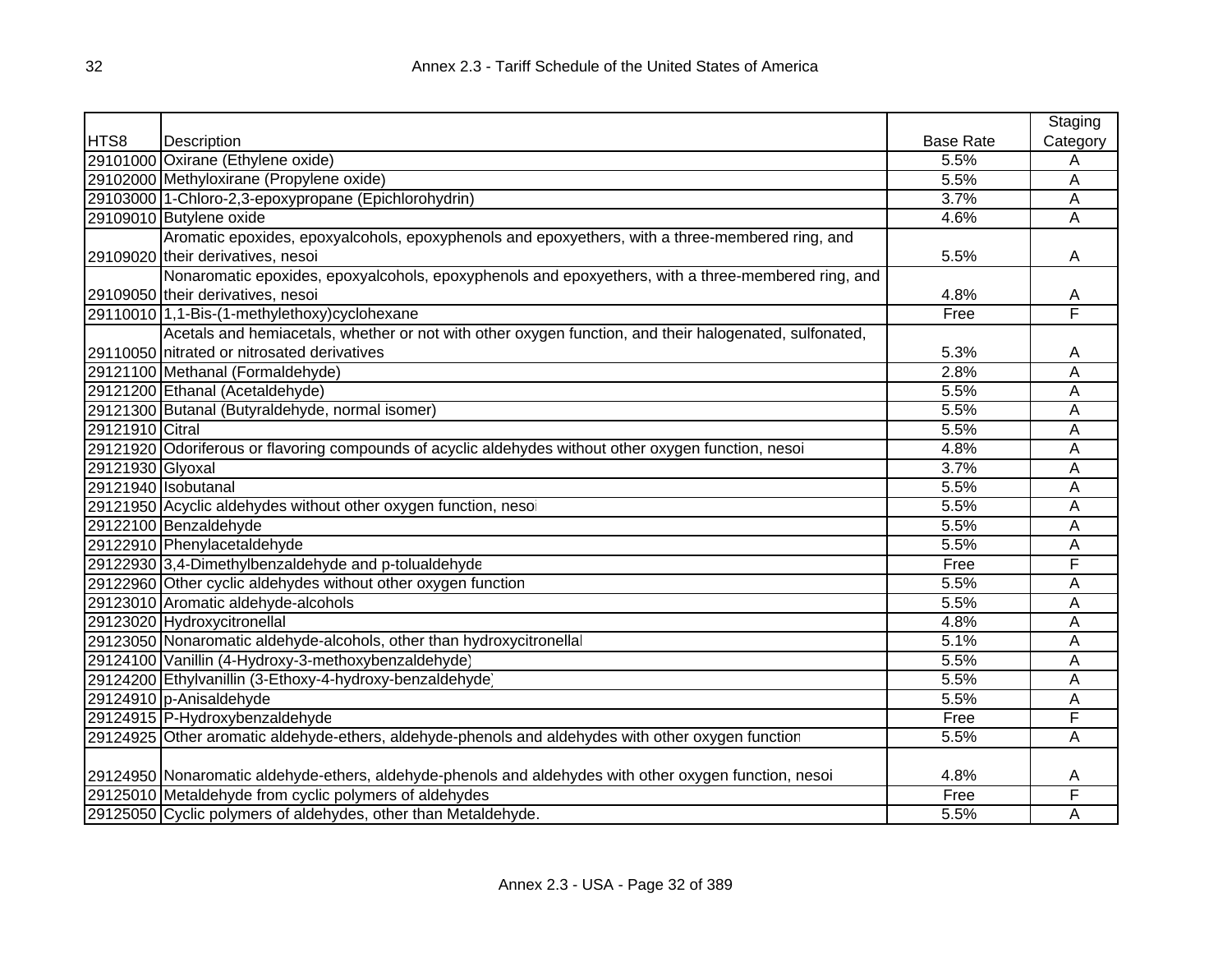|      |                                                                                                              |                  | Staging                 |
|------|--------------------------------------------------------------------------------------------------------------|------------------|-------------------------|
| HTS8 | Description                                                                                                  | <b>Base Rate</b> | Category                |
|      | 29126000 Paraformaldehyde                                                                                    | 5.1%             | A                       |
|      | 29130020 4-Fluoro-3-phenoxybenzaldehyde                                                                      | Free             | F                       |
|      | 29130040 Aromatic halogenated, sulfonated, nitrated or nitrosated derivatives of product of heading 2912     | 5.5%             | Α                       |
|      |                                                                                                              |                  |                         |
|      | 29130050 Nonaromatic halogenated, sulfonated, nitrated or nitrosated derivatives of products of heading 2912 | 5.5%             | A                       |
|      | 29141110 Acetone, derived in whole or in part from cumene                                                    | 5.5%             | A                       |
|      | 29141150 Acetone, not derived in whole or in part from cumene                                                | Free             | F                       |
|      | 29141200 Butanone (Methyl ethyl ketone)                                                                      | 3.1%             | A                       |
|      | 29141300 4-Methylpentan-2-one (Methyl isobutyl ketone)                                                       | 4.0%             | Α                       |
|      | 29141900 Acyclic ketones without other oxygen function, nesoi                                                | 4.0%             | Α                       |
|      | 29142110 Natural camphor                                                                                     | Free             | F                       |
|      | 29142120 Synthetic camphor                                                                                   | 2.6%             | A                       |
|      | 29142210 Cyclohexanone                                                                                       | 5.5%             | Α                       |
|      | 29142220 Methylcyclohexanone                                                                                 | 5.5%             | $\overline{\mathsf{A}}$ |
|      | 29142300 Ionones and methylionones                                                                           | 5.5%             | A                       |
|      | 29142910 Isophorone                                                                                          | 4.0%             | Α                       |
|      | 29142950 Cyclanic, cyclenic or cycloterpenic ketones without other oxygen function, nesoi                    | 4.8%             | Α                       |
|      | 29143100 Phenylacetone (Phenylpropan-2-one)                                                                  | 5.5%             | Α                       |
|      | 7-Acetyl-1,1,3,4,4,6-hexamethyltetrahydronaphthalene; 1-(2-Naphthalenyl)ethanone; and 6-Acetyl-              |                  |                         |
|      | 29143910 1,1,2,3,3,5-hexamethylindan                                                                         | Free             | F                       |
|      | 29143990 Aromatic ketones without other oxygen function, nesoi                                               | 5.5%             | Ā                       |
|      | 29144010 4-Hydroxy-4-methylpentan-2-one (Diacetone alcohol)                                                  | 4.0%             | Α                       |
|      | 29144020 1,2,3-Indantrione monohydrate (Ninhydrin)                                                           | 5.5%             | A                       |
|      | 29144040 Aromatic ketone-alcohols and ketone-aldehydes, nesoi                                                | 5.5%             | Α                       |
|      | 29144060 1,3-Dihydroxyacetone                                                                                | Free             | F                       |
|      | 29144090 Nonaromatic ketone-alcohols and ketone-aldehydes, nesoi                                             | 4.8%             | Α                       |
|      | 29145010 5-Benzoyl-4-hydroxy-2-methoxy-benzenesulfonic acid                                                  | Free             | F                       |
|      | 29145030 Aromatic ketone-phenols and ketones with other oxygen function                                      | 5.5%             | Α                       |
|      | 29145050 Nonaromatic ketone-phenols and ketones with other oxygen function                                   | 4.0%             | Α                       |
|      | 29146100 Anthraquinone                                                                                       | Free             | F                       |
|      | 29146910 Photographic chemicals of quinones                                                                  | 5.5%             | Α                       |
|      | 29146920 Drugs of quinones                                                                                   | 5.5%             | Α                       |
|      | 29146960 1,4-Dihydroxyanthraquinone; and 2-ethylanthraquinone                                                | Free             | F                       |
|      | 29146990 Quinones, nesoi                                                                                     | 5.5%             | A                       |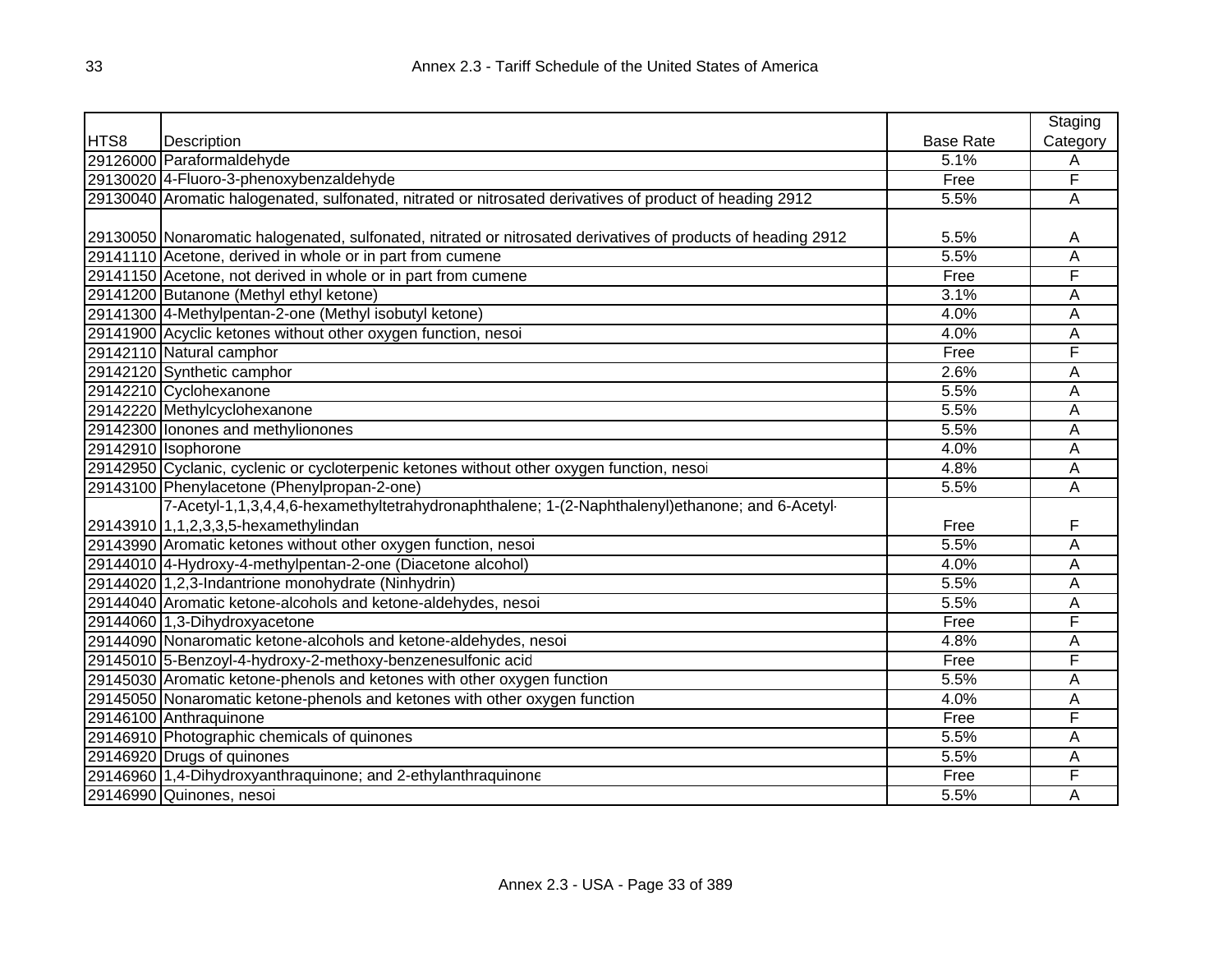|      |                                                                                                                   |                  | Staging  |
|------|-------------------------------------------------------------------------------------------------------------------|------------------|----------|
| HTS8 | Description                                                                                                       | <b>Base Rate</b> | Category |
|      |                                                                                                                   |                  |          |
|      | [29147010] Specified aromatic halogenated, sulfonated, nitrated or nitrosated derivatives of ketones and quinones | 5.5%             | A        |
|      | 29147030 Anthraquinone disulfonic acid, sodium salt; and 4-(3,4-dichlorophenyl)-1-tetralone                       | Free             | F        |
|      | Other halogenated, sulfonated, nitrated, or nitrosated derivatives of aromatic ketones & quinones                 |                  |          |
|      | 29147040 whether or not with other oxygen function                                                                | 5.5%             | A        |
|      | 29147060 1-Chloro-5-hexanone                                                                                      | Free             | F        |
|      | Other halogenated, sulfonated, nitrated or nitrosated derivatives of non-aromatic ketones & quinones              |                  |          |
|      | 29147090 whether or not w/other oxygen function                                                                   | 4.0%             | A        |
|      | 29151100 Formic acid                                                                                              | 5.5%             | Α        |
|      | 29151200 Salts of formic acid                                                                                     | 5.5%             | Α        |
|      | 29151310 Aromatic esters of formic acid                                                                           | 5.5%             | Α        |
|      | 29151350 Nonaromatic esters of formic acid                                                                        | 3.7%             | Α        |
|      | 29152100 Acetic acid                                                                                              | 1.8%             | A        |
|      | 29152200 Sodium acetate                                                                                           | 3.7%             | Α        |
|      | 29152300 Cobalt acetates                                                                                          | 4.2%             | Α        |
|      | 29152400 Acetic anhydride                                                                                         | 3.5%             | Α        |
|      | 29152910 Cupric acetate monohydrate                                                                               | Free             | F        |
|      | 29152950 Other salts of acetic acid                                                                               | 2.8%             | Α        |
|      | 29153100 Ethyl acetate                                                                                            | 3.7%             | Α        |
|      | 29153200 Vinyl acetate                                                                                            | 3.8%             | Α        |
|      | 29153300 n-Butyl acetate                                                                                          | 5.5%             | Α        |
|      | 29153400 Isobutyl acetate                                                                                         | 5.5%             | Α        |
|      | 29153500 2-Ethoxyethyl acetate (Ethylene glycol, monoethyl ether acetate)                                         | 5.5%             | Α        |
|      | 29153910 Benzyl acetate                                                                                           | 5.5%             | Α        |
|      | 29153920 Odoriferous or flavoring compounds of aromatic esters of acetic acid, other than benzyl acetate          | 5.5%             | Α        |
|      | 29153930 Aromatic esters of acetic acid described in additional U.S. note 3 to section VI                         | 5.5%             | Α        |
|      | 29153935 Aromatic esters of acetic acid, nesoi                                                                    | 5.5%             | A        |
|      | 29153940 Linalyl acetate                                                                                          | 5.5%             | Α        |
|      | 29153945 Odoriferous or flavoring compounds of nonaromatic esters of acetic acid, nesoi                           | 4.8%             | Α        |
|      | 29153947 Acetates of polyhydric alcohols or of polyhydric alcohol ethers                                          | 5.5%             | A        |
|      | 29153960 Bis(bromoacetoxy) butene                                                                                 | Free             | F        |
|      | 29153990 Other non-aromatic esters of acetic acid                                                                 | 3.7%             | Α        |
|      | 29154010 Chloroacetic acids                                                                                       | 1.8%             | Α        |
|      | 29154020 Aromatic salts and esters of chlorocetic acids, described in additional U.S. note 3 to section VI        | 5.5%             | Α        |
|      | 29154030 Aromatic salts and esters of chlorocetic acids, nesoi                                                    | 5.5%             | A        |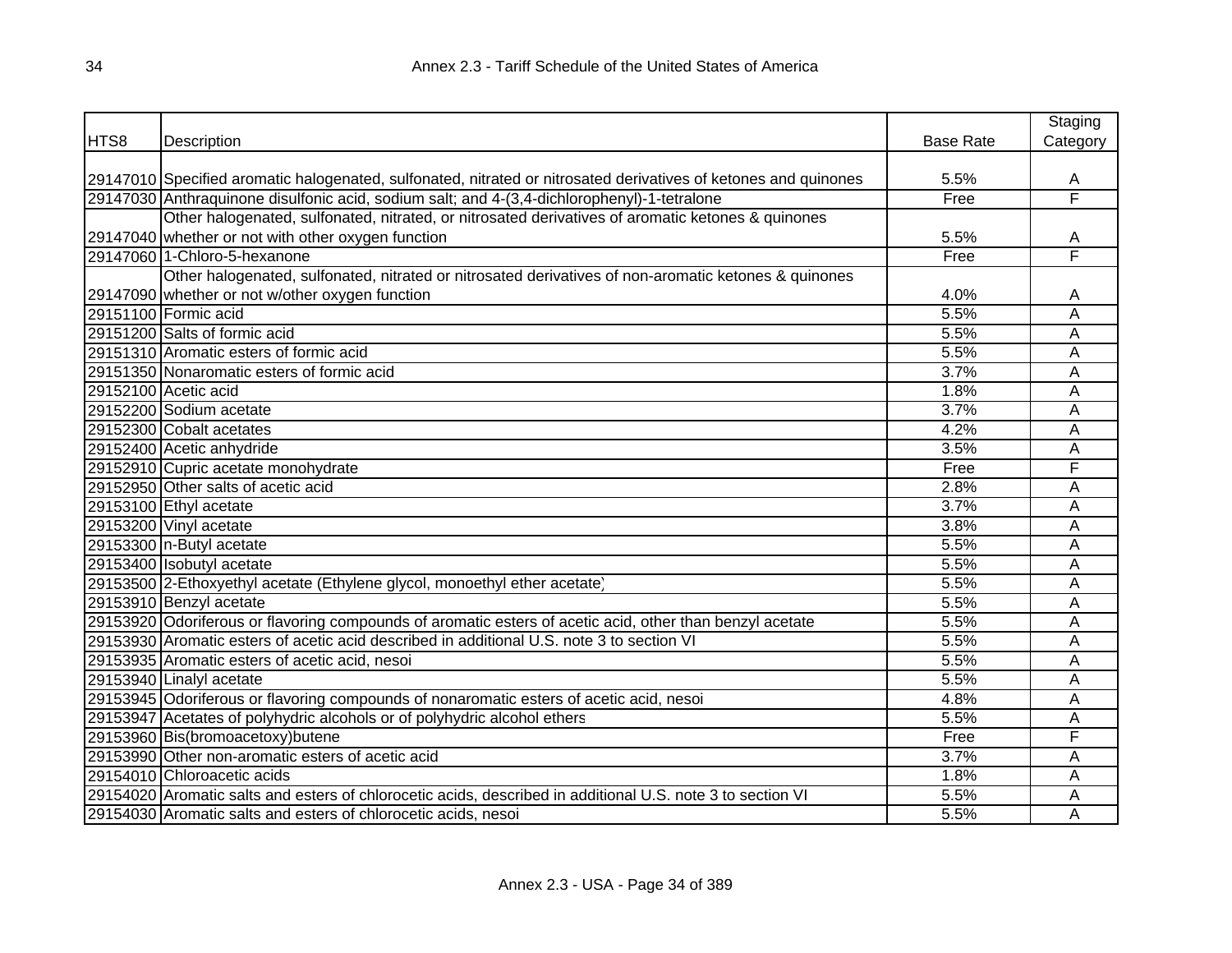|                     |                                                                                                         |                  | Staging  |
|---------------------|---------------------------------------------------------------------------------------------------------|------------------|----------|
| HTS8                | Description                                                                                             | <b>Base Rate</b> | Category |
|                     | 29154050 Nonaromatic salts and esters of chlorocetic acids, nesoi                                       | 3.7%             | Α        |
|                     | 29155010 Propionic acid                                                                                 | 4.2%             | A        |
|                     | 29155020 Aromatic salts and esters of propionic acid                                                    | 5.5%             | A        |
|                     | 29155050 Nonaromatic salts and esters of propionic acid                                                 | 3.7%             | A        |
|                     | 29156010 Aromatic salts and esters of butyric acids and valeric acids                                   | 5.5%             | A        |
|                     | 29156050 Butyric acids, valeric acids, their nonaromatic salts and esters                               | 2.1%             | A        |
|                     | 29157000 Palmitic acid, stearic acid, their salts and esters                                            | 5.0%             | A        |
|                     | 29159010 Fatty acids of animal or vegetable origin, nesoi                                               | 5.0%             | A        |
|                     | 29159014 Valproic acid                                                                                  | 4.2%             | Α        |
|                     | 29159018 Saturated acyclic monocarboxylic acids, nesoi                                                  | 4.2%             | Α        |
|                     | Aromatic anhydrides, halides, peroxides and peroxyacids, of saturated acyclic monocarboxylic acids, and |                  |          |
|                     | 29159020 their derivatives, nesoi                                                                       | 5.5%             | A        |
|                     | Nonaromatic anhydrides, halides, peroxides and peroxyacids, of saturated acyclic monocarboxylic acids,  |                  |          |
|                     | 29159050 and their derivatives, nesoi                                                                   | 3.8%             | A        |
|                     | 29161100 Acrylic acid and its salts                                                                     | 4.2%             | Α        |
|                     | 29161210 Aromatic esters of acrylic acid                                                                | 6.5%             | A        |
|                     | 29161250 Nonaromatic esters of acrylic acid                                                             | 3.7%             | A        |
|                     | 29161300 Methacrylic acid and its salts                                                                 | 4.2%             | Α        |
|                     | 29161410 Dicyclopentenyloxyethyl methacrylate                                                           | Free             | F        |
|                     | 29161420 Other esters of methacrylic acid                                                               | 3.7%             | A        |
|                     | 29161510 Oleic, linoleic or linolenic acids                                                             | 6.5%             | A        |
|                     | 29161550 Salts and esters of oleic, linoleic or linolenic acids                                         | 4.4%             | A        |
|                     | 29161910 Potassium sorbate                                                                              | 3.1%             | A        |
|                     | 29161920 Sorbic acid                                                                                    | 4.2%             | A        |
|                     | 29161930 Unsaturated acyclic monocarboxylic acids, nesoi                                                | 6.1%             | Α        |
|                     | Unsaturated acyclic monocarboxylic acid anhydrides, halides, peroxides, peroxyacids and their           |                  |          |
|                     | 29161950 derivatives, nesoi                                                                             | 3.7%             | A        |
| 29162010 Tefluthrin |                                                                                                         | Free             | F        |
|                     | Cyclanic, cyclenic or cycloterpenic monocarboxylic acids, their anhydrides, halides, peroxides,         |                  |          |
|                     | 29162050 peroxyacids and their derivatives                                                              | 3.7%             | A        |
|                     | 29163110 Benzoic acid and its salts                                                                     | 6.5%             | A        |
|                     | 29163120 Odoriferous or flavoring compounds of benzoic acid esters                                      | 6.5%             | A        |
|                     | Benzoic acid esters, except odoriferous or flavoring compounds, described in additional U.S. note 3 to  |                  |          |
| 29163130 section VI |                                                                                                         | 6.5%             | A        |
|                     | 29163150 Benzoic acid esters, nesoi                                                                     | 6.5%             | Α        |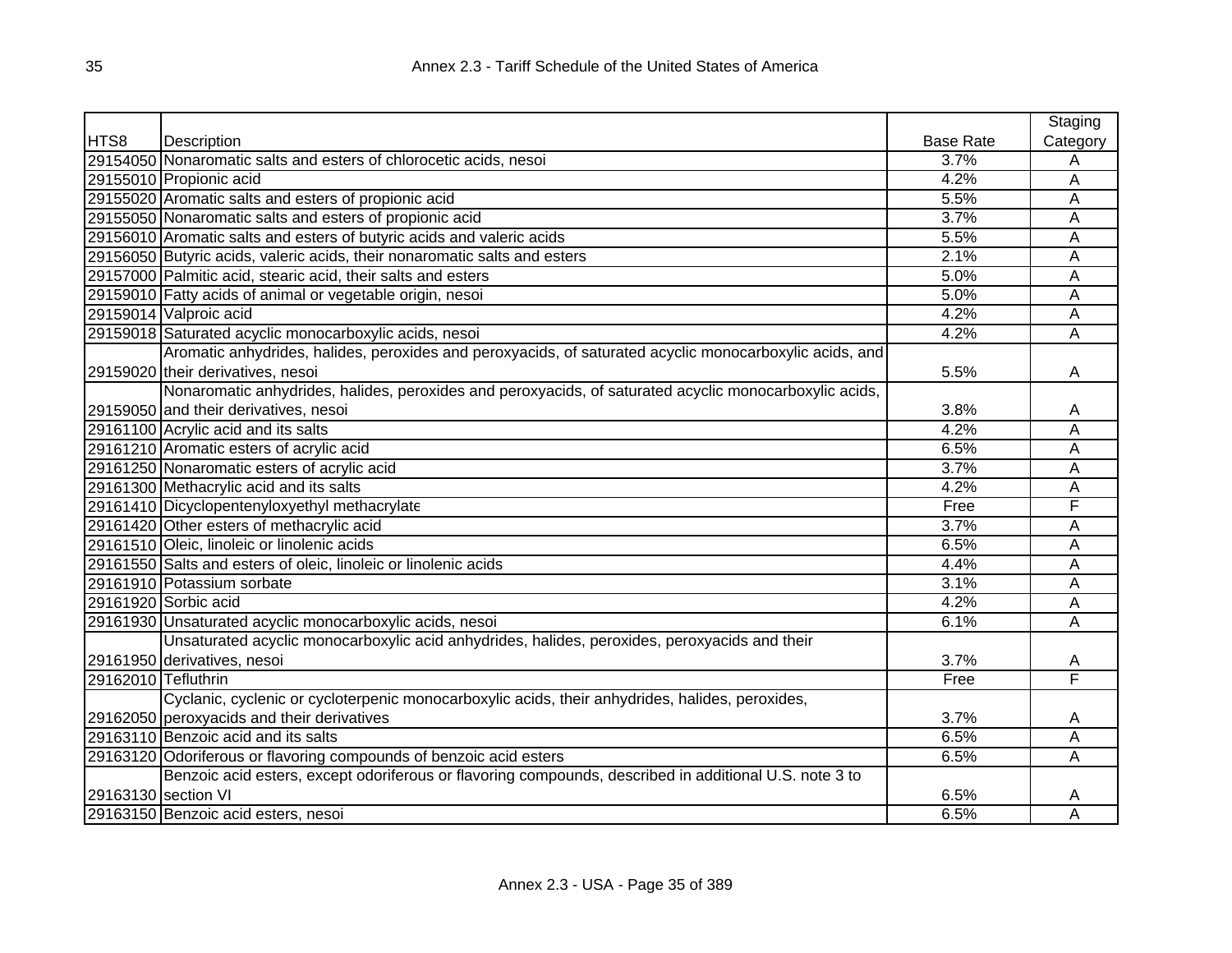|                      |                                                                                                              |                  | Staging  |
|----------------------|--------------------------------------------------------------------------------------------------------------|------------------|----------|
| HTS8                 | Description                                                                                                  | <b>Base Rate</b> | Category |
|                      | 29163210 Benzoyl peroxide                                                                                    | 6.5%             | Α        |
|                      | 29163220 Benzoyl chloride                                                                                    | 6.5%             | A        |
|                      | 29163410 Phenylacetic acid (alpha-Toluic acid)                                                               | 6.5%             | A        |
|                      | 29163415 Odoriferous or flavoring compounds of phenylacetic acid and its salts                               | 6.5%             | Α        |
|                      | 29163425 Phenylacetic acid salts, nesoi, described in additional US note 3 to section VI                     | 6.5%             | Α        |
|                      | 29163455 Phenylacetic acid salts, nesoi                                                                      | Free             | F        |
|                      | 29163515 Odoriferous or flavoring compounds of phenylacetic acid esters                                      | 6.5%             | A        |
|                      | 29163525 Phenylacetic acid esters, nesoi, described in additional US note 3 to section VI                    | 6.5%             | A        |
|                      | 29163555 Phenylacetic acid esters, nesoi                                                                     | Free             | F        |
|                      | Benzoic anhydride; tert-butyl peroxybenzoate; p-nitrobenzoyl chloride; 2-nitro-m-toluic acid; and 3-nitro-o- |                  |          |
| 29163903 toluic acid |                                                                                                              | 6.5%             | Α        |
|                      | 29163904 Specified derivatives of benzoic and toluic acids                                                   | Free             | F        |
|                      | 29163906 Cinnamic acid                                                                                       | 6.5%             | Α        |
|                      | 29163908 4-Chloro-3-nitrobenzoic acid                                                                        | 6.5%             | Α        |
|                      | 29163912 4-Chloro-3,5-dinitrobenzoic acid and its esters                                                     | 6.5%             | A        |
| 29163915 Ibuprofen   |                                                                                                              | 6.5%             | Α        |
|                      | 29163916 4-Chlorobenzoic acid                                                                                | 6.5%             | A        |
|                      | 29163917 2,2-Dichlorophenylacetic acid ethyl ester and m-toluic acid                                         | Free             | F        |
|                      | Odoriferous or flavoring compounds of aromatic monocarboxylic acids, their anhydrides, halides,              |                  |          |
|                      | 29163920 peroxides, peroxyacids and derivatives                                                              | 6.5%             | A        |
|                      | Aromatic monocarboxylic acids, their anhydrides, halides, peroxides, peroxyacids and derivatives             |                  |          |
|                      | 29163945 described in add'l US note 3 to section VI                                                          | 6.5%             | A        |
|                      | Other aromatic monocarboxylic acids, their anhydrides, halides, peroxides, peroxyacids and their             |                  |          |
|                      | 29163975 derivatives                                                                                         | 6.5%             | A        |
|                      | 29171100 Oxalic acid, its salts and esters                                                                   | 3.1%             | Ā        |
|                      | 29171210 Adipic acid                                                                                         | 6.5%             | Ā        |
|                      | 29171220 Plasticizers of adipic acid salts and esters                                                        | 6.5%             | A        |
|                      | 29171250 Adipic acid salts and esters, nesoi                                                                 | 6.5%             | A        |
|                      | 29171300 Azelaic acid, sebacic acid, their salts and esters                                                  | 4.8%             | A        |
|                      | 29171410 Maleic anhydride derived in whole or in part from benzene or other aromatic hydrocarbons            | 6.5%             | Ā        |
|                      |                                                                                                              |                  |          |
|                      | 29171450 Maleic anhydride, except derived in whole or in part from benzene or other aromatic hydrocarbons    | 4.2%             | A        |
|                      | 29171910 Ferrous fumarate                                                                                    | 6.5%             | Α        |
|                      | 29171915 Fumaric acid, derived in whole or in part from aromatic hydrocarbons                                | 6.5%             | Α        |
|                      | 29171917 Fumaric acid except derived in whole or in part from aromatic hydrocarbons                          | 4.2%             | Α        |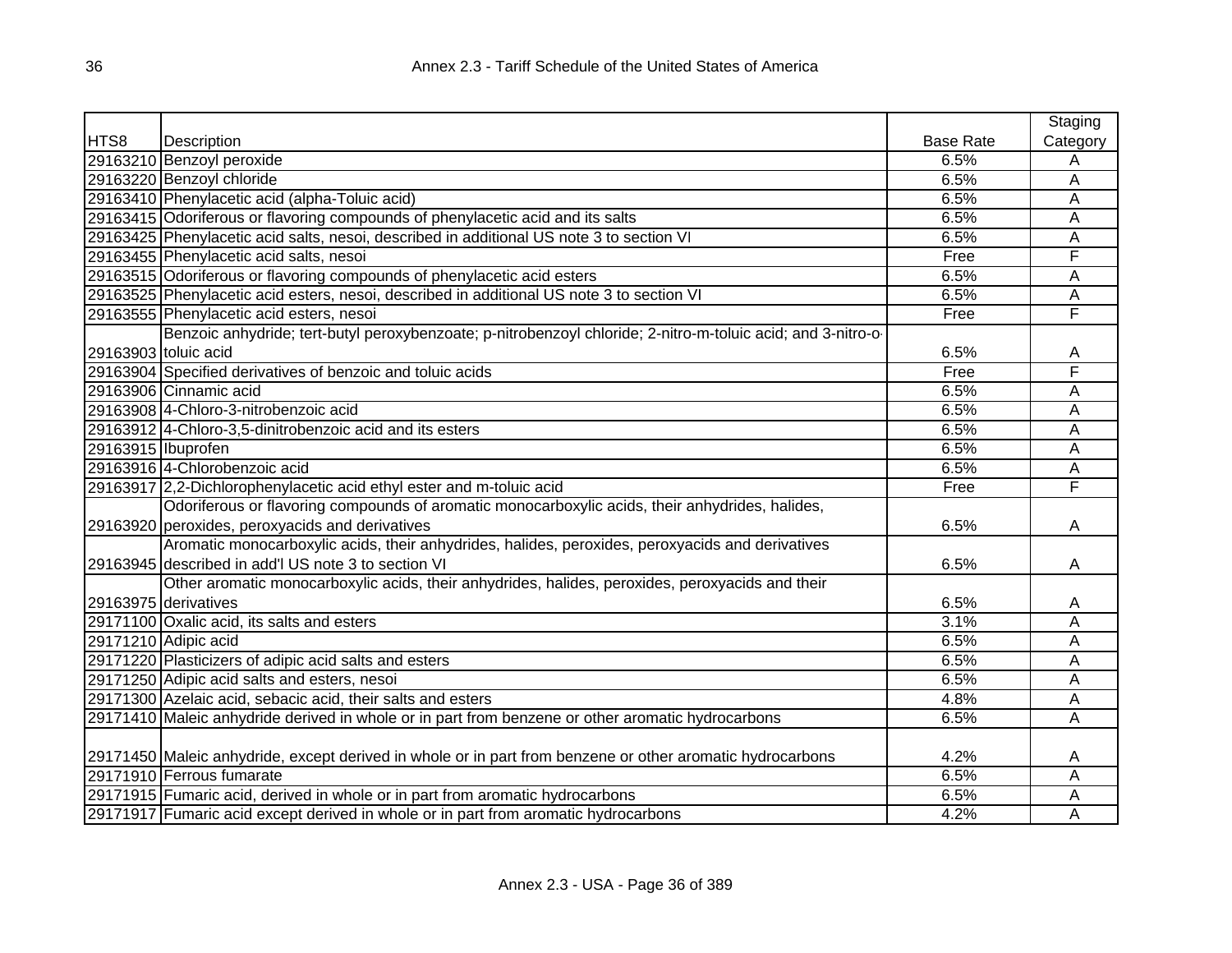|                |                                                                                                              |                  | Staging                 |
|----------------|--------------------------------------------------------------------------------------------------------------|------------------|-------------------------|
| HTS8           | Description                                                                                                  | <b>Base Rate</b> | Category                |
|                | Specified acyclic polycarboxylic acids and their derivatives, described in additional U.S. note 3 to section |                  |                         |
| 29171920 VI    |                                                                                                              | 6.5%             | A                       |
|                | 29171923 Maleic acid                                                                                         | 6.5%             | $\overline{\mathsf{A}}$ |
|                | Succinic acid, glutaric acid, and their derivatives, and derivatives of adipic, fumeric and maleic acids,    |                  |                         |
| 29171927 nesoi |                                                                                                              | 6.5%             | A                       |
|                | 29171930 Ethylene brassylate                                                                                 | 4.8%             | $\overline{\mathsf{A}}$ |
|                | 29171935 Malonic acid                                                                                        | Free             | F                       |
|                | 29171940 Acyclic polycarboxylic acids, derived from aromatic hydrocarbons, and their derivatives, nesoi      | 6.5%             | Α                       |
|                | 29171970 Acyclic polycarboxylic acids and derivative (excluding plasticizers)                                | 4.0%             | Α                       |
|                | Cyclanic, cyclenic or cycloterpenic polycarboxylic acids, their anhydrides, halides, peroxides, peroxyacids  |                  |                         |
|                | 29172000 and their derivatives                                                                               | 4.2%             | Α                       |
|                | 29173100 Dibutyl orthophthalates                                                                             | 6.5%             | A                       |
|                | 29173200 Dioctyl orthophthalates                                                                             | 6.5%             | A                       |
|                | 29173300 Dinonyl or didecyl orthophthalates                                                                  | 6.5%             | A                       |
|                | 29173400 Esters of orthophthalic acid, nesoi                                                                 | 6.5%             | A                       |
|                | 29173500 Phthalic anhydride                                                                                  | 6.5%             | A                       |
|                | 29173600 Terephthalic acid and its salts                                                                     | 6.5%             | A                       |
|                | 29173700 Dimethyl terephthalate                                                                              | 6.5%             | $\overline{\mathsf{A}}$ |
|                | 1,2,4-Benzenetricarboxylic acid,1,2-dianhydride(trimellitic anhydride);naphthalic anhydride;phthalic acid;&  |                  |                         |
|                | 29173904 4-sulfo-1,8-naphthalic anhydride                                                                    | 6.5%             | A                       |
|                | 29173908 Naphthalic anhydride                                                                                | Free             | F                       |
|                | 29173912 4,4'-(Hexafluoroisopropyl-indene)bis(phthalic anhydride)                                            | Free             | F                       |
|                | 29173915 Isophthalic acid                                                                                    | 6.5%             | А                       |
|                | 29173917 Tetrabromophthalic anhydride                                                                        | 6.5%             | Α                       |
|                | Plasticizers of aromatic polycarboxylic acids, their anhydrides, halides, peroxides, peroxyacids and their   |                  |                         |
|                | 29173920 derivatives                                                                                         | 6.5%             | A                       |
|                | Aromatic polycarboxylic acids, their anhydrides, halides, peroxides, peroxyacids and their derivatives       |                  |                         |
|                | 29173930 nesoi, in add. U.S. note 3 to sec. VI                                                               | 6.5%             | Α                       |
|                | Other aromatic polycarboxylic acids and their derivatives (excluding those described in additional US note   |                  |                         |
|                | 29173970 3 to section VI                                                                                     | 6.5%             | A                       |
|                | 29181110 Lactic acid                                                                                         | 5.1%             | Α                       |
|                | 29181150 Salts and esters of lactic acid                                                                     | 3.4%             | Α                       |
|                | 29181200 Tartaric acid                                                                                       | Free             | F                       |
|                | 29181310 Potassium antimony tartrate (Tartar emetic)                                                         | Free             | F                       |
|                | 29181320 Potassium bitartrate (Cream of tartar)                                                              | Free             | F                       |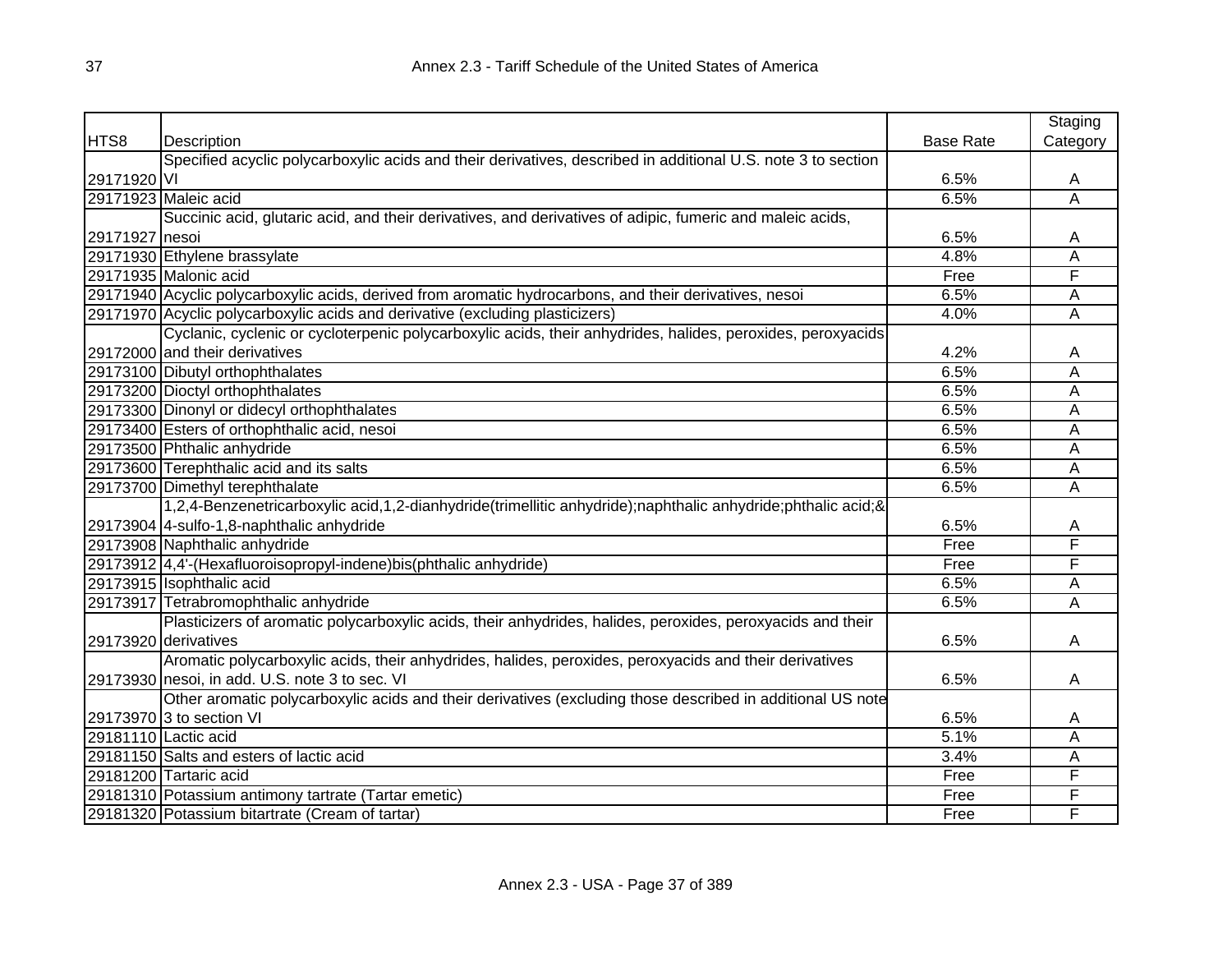|                     |                                                                                                           |                  | Staging  |
|---------------------|-----------------------------------------------------------------------------------------------------------|------------------|----------|
| HTS8                | Description                                                                                               | <b>Base Rate</b> | Category |
|                     | 29181330 Potassium sodium tartrate (Rochelle salts)                                                       | Free             | F        |
|                     | 29181350 Salts and esters of tartaric acid, nesoi                                                         | 4.4%             | A        |
|                     | 29181400 Citric acid                                                                                      | 6.0%             | A        |
|                     | 29181510 Sodium citrate                                                                                   | 6.5%             | A        |
|                     | 29181550 Salts and esters of citric acid, except sodium citrate                                           | 3.7%             | A        |
|                     | 29181610 Gluconic acid                                                                                    | 6.0%             | A        |
|                     | 29181650 Salts and esters of gluconic acid                                                                | 3.7%             | A        |
|                     | 29181910 Benzilic acid; and benzilic acid, methyl ester                                                   | 5.8%             | A        |
|                     | 29181912 Phenylglycolic acid (Mandelic acid)                                                              | Free             | F        |
|                     | 29181915 Phenylglycolic (Mandelic) acid salts and esters                                                  | 6.5%             | A        |
|                     | Aromatic carboxylic acids with alcohol function, w/o other oxygen functions, and their derivatives,       |                  |          |
|                     | 29181920 described in add. U.S. note 3 to sec. VI                                                         | 6.5%             | A        |
|                     | Aromatic carboxylic acids with alcohol function, without other oxygen functions, and their derivatives,   |                  |          |
| 29181930 nesoi      |                                                                                                           | 6.5%             | A        |
|                     | 29181960 Malic acid                                                                                       | 4.0%             | Α        |
|                     | Nonaromatic carboxylic acids with alcohol function, without other oxygen function, and their derivatives, |                  |          |
| 29181990 nesoi      |                                                                                                           | 4.0%             | A        |
|                     | 29182110 Salicylic acid and its salts, suitable for medicinal use                                         | 6.5%             | A        |
|                     | 29182150 Salicylic acid and its salts, not suitable for medicinal use                                     | 6.5%             | A        |
|                     | 29182210 O-Acetylsalicylic acid (Aspirin)                                                                 | 6.5%             | Α        |
|                     | 29182250 Salts and esters Of O-acetylsalicylic acid                                                       | 6.5%             | A        |
|                     | 29182310 Salol (Phenyl salicylate) suitable for medicinal use                                             | 6.5%             | Α        |
|                     | 29182320 Odoriferous or flavoring compounds of other esters of salicyclic acid and their salts, nesoi     | 6.5%             | A        |
|                     | 29182330 Esters of salicylic acid and their salts, described in additional U.S. note 3 to section VI      | 6.5%             | A        |
|                     | 29182350 Esters of salicylic acid and their salts, nesoi                                                  | 6.5%             | A        |
|                     | 2,3-Cresotic acid; m-hydroxybenzoic acid;2-hydroxybenzoic acid, calcium salt; and other specified         |                  |          |
|                     | 29182904 carboxylic acids w/phenol function                                                               | 5.8%             | A        |
|                     | 29182908 m-Hydroxybenzoic acid                                                                            | Free             | F        |
|                     | 29182920 Gentisic acid; and hydroxycinnamic acid and its salts                                            | 6.5%             | A        |
|                     | 29182922 p-Hydroxybenzoic acid                                                                            | 6.5%             | Α        |
|                     | 29182925 3-Hydroxy-2-naphthoic acid                                                                       | 6.5%             | A        |
|                     | 29182930 Gallic acid                                                                                      | 1.0%             | A        |
|                     | 29182939 4,4-Bis(4-hydroxyphenyl)-pentanoic acid; and 3,5,6-triclorosalicylic acid                        | Free             | F        |
|                     | Carboxylic acids with phenol function but w/o other oxygen function, described in add'l. U.S. note 3 to   |                  |          |
| 29182965 section VI |                                                                                                           | 6.5%             | A        |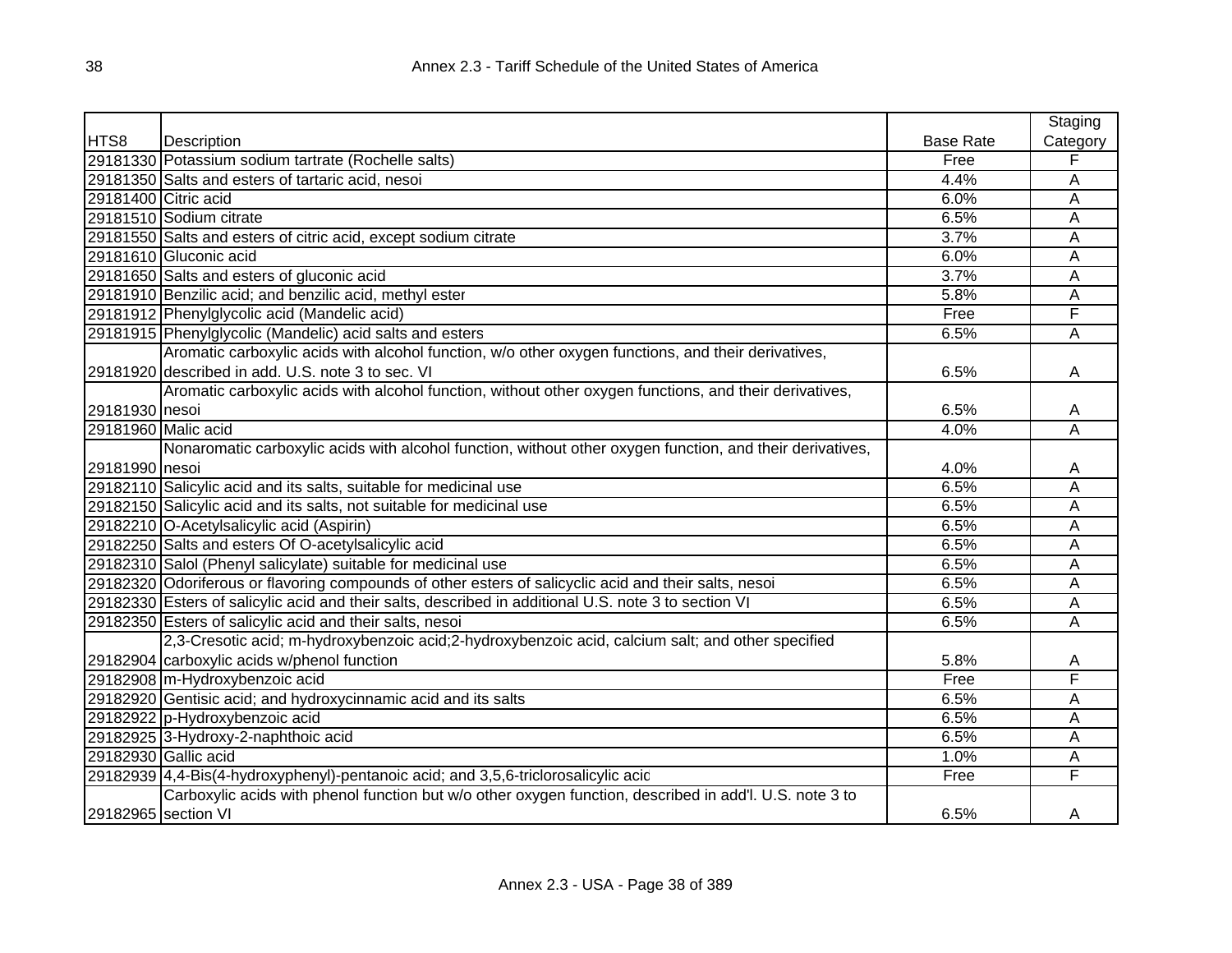|                |                                                                                                                     |                  | Staging  |
|----------------|---------------------------------------------------------------------------------------------------------------------|------------------|----------|
| HTS8           | Description                                                                                                         | <b>Base Rate</b> | Category |
|                | Other carboxylic acids w/phenol function but w/o other oxygen function & their derivatives (excluding               |                  |          |
|                | 29182975 goods of add. US note 3 to section VI)                                                                     | 6.5%             | A        |
|                | 29183010 1-Formylphenylacetic acid, methyl ester                                                                    | 5.8%             | A        |
|                |                                                                                                                     |                  |          |
|                | 29183015 2-Chloro-4,5-difluoro-beta-oxobenzenepropanoic acid, ethyl ester; and ethyl 2-keto-4-phenylbutanoate       | Free             | F        |
|                | Aromatic carboxylic acids w/aldehyde or ketone function but w/o other oxygen function & their deriv desc.           |                  |          |
|                | 29183025 in add US note 3 to sec VI, nesoi                                                                          | 6.5%             | A        |
|                | Aromatic carboxylic acids with aldehyde or ketone function, but without other oxygen function, and                  |                  |          |
|                | 29183030 derivatives, nesoi                                                                                         | 6.5%             | A        |
|                | Dimethyl acetyl succinate; oxalacetic acid diethyl ester sodium salt; 4,4,4-trifluoro-3-oxobutanoic acid,           |                  |          |
|                | 29183070 both ethyl & methyl ester versions                                                                         | Free             | F        |
|                | Non-aromatic carboxylic acids w/aldehyde or ketone function but w/o other oxygen func. their anhydrides,            |                  |          |
|                | 29183090 halides, peroxides, etc derivatives                                                                        | 3.7%             | A        |
|                | p-Anisic acid; clofibrate; 1,6-hexanediol-bis(3,5-dibutyl-4-hydroxyphenyl)propionate; and 3-                        |                  |          |
|                | 29189005 phenoxybenzoic acid                                                                                        | 5.8%             | Α        |
|                | 1-Hydroxy-6-octadecyloxy-2-naphthalenccarboxylic acid; and 1-hydroxy-6-docosyloxy-2-naphthalene                     |                  |          |
|                | 29189006 carboxylic acid                                                                                            | Free             | F        |
|                | 29189014 2-(4-Chloro-2-methyl-phenoxy) propionic acid and its salts                                                 | Free             | F        |
|                | 4-(4-Chloro-2-methyl-phenoxy)butyric acid; p-chlorophenoxyacetic acid; and 2-(2,4-                                  |                  |          |
|                | 29189018 dichlorophenoxy) propionic acid                                                                            | 6.5%             | A        |
|                | Aromatic pesticides, derived from carboxylic acids with additional oxygen function, and their derivatives,          |                  |          |
| 29189020 nesoi |                                                                                                                     | 6.5%             | Α        |
|                |                                                                                                                     |                  |          |
|                | 29189030 Aromatic drugs derived from carboxylic acids with additional oxygen function, and their derivatives, nesoi | 6.5%             | A        |
|                | Odoriferous or flavoring compounds of carboxylic acids with additional oxygen function, and their                   |                  |          |
|                | 29189035 derivatives, nesoi                                                                                         | 6.5%             | A        |
|                | Aromatic carboxylic acids with add'l oxygen function and their anhydrides, halide, etc deriv described in           |                  |          |
|                | 29189043 add US note 3 to sect VI, nesoi                                                                            | 6.5%             | A        |
|                | Other aromatic carboxylic acids with add'l oxygen function and their anhydrides, halide, etc deriv (exclud          |                  |          |
|                | 29189047 goods in add US note 3 to sec VI)                                                                          | 6.5%             | A        |
|                | 29189050 Nonaromatic carboxylic acids with additional oxygen function, and their derivatives, nesoi                 | 4.0%             | Α        |
|                | 29190015 Triphenyl phosphate plasticizers                                                                           | Free             | F        |
|                | 29190025 Other aromatic plasticizers                                                                                | 6.5%             | A        |
|                | Aromatic phosphoric esters and their salts, including lactophosphates, and their derivatives, not used as           |                  |          |
|                | 29190030 plasticizers                                                                                               | 6.5%             | A        |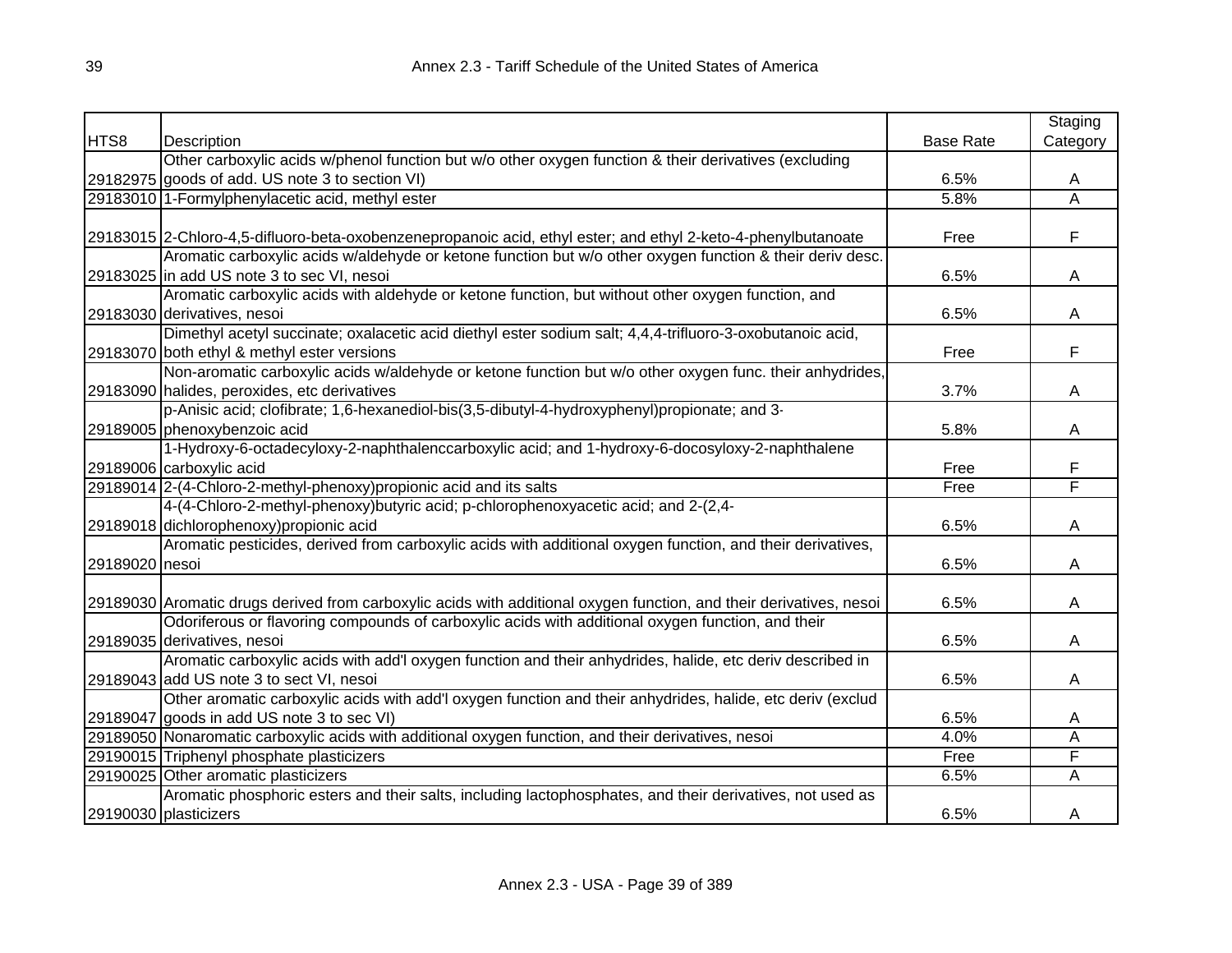|                      |                                                                                                                   |                  | Staging                 |
|----------------------|-------------------------------------------------------------------------------------------------------------------|------------------|-------------------------|
| HTS8                 | Description                                                                                                       | <b>Base Rate</b> | Category                |
|                      | 29190050 Nonaromatic phosphoric esters and their salts, including lactophosphates, and their derivatives          | 3.7%             | A                       |
|                      | 29201010 O,O-Dimethyl-O-(4-nitro-m-tolyl)-phosphorothioate (Fenitrothion)                                         | 6.5%             | A                       |
|                      |                                                                                                                   |                  |                         |
|                      | 29201030 O,O-diethyl-O-(4-nitrophenyl) phosphorothioate; and O,O-dimethyl-O-(4-nitrophenyl)phosphorothioate       | Free             | F                       |
|                      | Other aromatic thiophosphoric esters (phosphorothioates) and their salts; their halogenated, sulfonated,          |                  |                         |
|                      | 29201040 nitrated or nitrosated derivatives                                                                       | 6.5%             | A                       |
|                      | Nonaromatic phosphorothioates, their salts and halogenated, sulfonated, nitrated or nitrosated                    |                  |                         |
|                      | 29201050 derivatives, nesoi                                                                                       | 3.7%             | A                       |
|                      | Aromatic pesticides of esters of other inorganic acids (excluding hydrogen halides), their salts and their        |                  |                         |
|                      | 29209010 derivatives                                                                                              | 6.5%             | A                       |
|                      | Aromatic esters of other inorganic acids (excluding hydrogen halides) their salts and their derivatives,          |                  |                         |
| 29209020 nesoi       |                                                                                                                   | 6.5%             | Α                       |
|                      | Nonaromatic esters of other inorganic acids (excluding hydrogen halides), their salts and their                   |                  |                         |
|                      | 29209050 derivatives, nesoi                                                                                       | 3.7%             | A                       |
|                      | 29211100 Methylamine, di- or trimethylamine, and their salts                                                      | 3.7%             | A                       |
|                      | 29211200 Diethylamine and its salts                                                                               | 3.7%             | Α                       |
|                      | Mono- and triethylamines; mono-, di-, and tri(propyl- and butyl-) monoamines; salts of any of the                 |                  |                         |
| 29211910 foregoing   |                                                                                                                   | 3.7%             | A                       |
|                      | 3-Amino-3-methyl-1-butyne; 2-chloro-N,N-dimethylethylamine hydrochloride; 2-(diethylamino)ethyl HCl;              |                  |                         |
|                      | 29211930 and dimethylaminoisopropyl CI HCI                                                                        | Free             | F                       |
|                      | 29211960 Other acyclic monoamines and their derivatives                                                           | 6.5%             | Α                       |
|                      | 29212100 Ethylenediamine and its salts                                                                            | 5.8%             | Α                       |
|                      | 29212205 Hexamethylenediamine adipate (Nylon salt)                                                                | 6.5%             | $\overline{\mathsf{A}}$ |
|                      |                                                                                                                   |                  |                         |
|                      | 29212210 Hexamethylenediamine and its salts (except Nylon salt), derived in whole or in part from adipic acid     | 6.5%             | Α                       |
|                      |                                                                                                                   |                  |                         |
|                      | 29212250 Hexamethylenediamine and its salts (except Nylon salt), not derived in whole or in part from adipic acid | 6.5%             | A                       |
|                      | Acyclic polyamines, their derivatives and salts, other than ethylenediamine or hexamethylenediamine and           |                  |                         |
| 29212900 their salts |                                                                                                                   | 6.5%             | A                       |
|                      | 29213005 1,3-Bis(aminoethyl)cyclohexane                                                                           | Free             | F                       |
|                      | Cyclanic, cyclenic, cycloterpenic mono- or polyamines, derivatives and salts, from any aromatic                   |                  |                         |
|                      | 29213010 compound desc in add US note 3, sec. VI                                                                  | 6.5%             | A                       |
|                      | Cyclanic, cyclenic, cycloterpenic mono- or polyamines and their derivative, deriv from any aromatic cmpd          |                  |                         |
|                      | 29213030 (excl goods in add US note 3 sec VI                                                                      | 6.5%             | Α                       |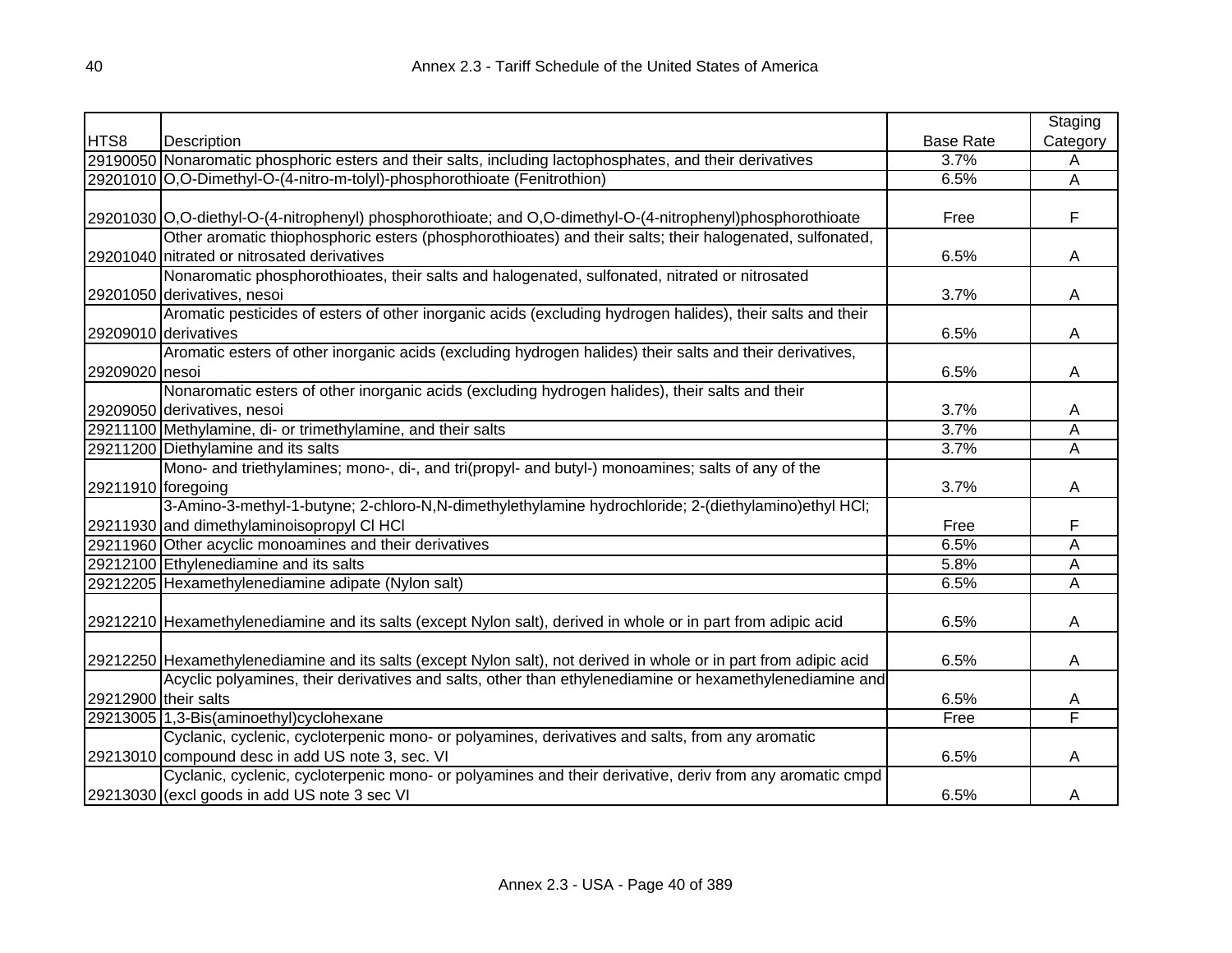|                  |                                                                                                                    |                  | Staging  |
|------------------|--------------------------------------------------------------------------------------------------------------------|------------------|----------|
| HTS8             | Description                                                                                                        | <b>Base Rate</b> | Category |
|                  | Cyclanic, cyclenic or cycloterpenic mono- or polyamines, and their derivatives and salts, from any                 |                  |          |
|                  | 29213050 nonaromatic compounds                                                                                     | 3.7%             | A        |
| 29214110 Aniline |                                                                                                                    | 6.5%             | A        |
|                  | 29214120 Aniline salts                                                                                             | 6.5%             | A        |
|                  | 29214210 N,N-Dimethylaniline                                                                                       | 6.5%             | A        |
|                  | 29214215 N-Ethylaniline and N,N-diethylaniline                                                                     | 6.5%             | A        |
|                  | 29214216 2,4,5-Trichloroaniline                                                                                    | Free             | F        |
|                  | o-Aminobenzenesulfonic acid; 6-chlorometanilic acid; 2-chloro-5-nitroaniline; 4-chloro-3-nitroaniline;             |                  |          |
|                  | 29214218 dichloroanilines; and other specified                                                                     | 5.8%             | Α        |
|                  | 29214221 Metanilic acid                                                                                            | 6.5%             | A        |
|                  | 29214222 Sulfanilic acid                                                                                           | 6.5%             | A        |
|                  | 29214223 3,4-Dichloroaniline                                                                                       | 6.5%             | Α        |
|                  | m-Chloroaniline;2-chloro-4-nitroaniline;2,5-dicholoraniline-4-sulfonic acid & its monosodium salt; & other         |                  |          |
|                  | 29214236 specified aniline derivatives                                                                             | Free             | F        |
|                  | 29214255 Fast color bases of aniline derivatives and their salts                                                   | 6.5%             | A        |
|                  | 29214265 Aniline derivatives and their salts of products in additional U.S. note 3 to section VI                   | 6.5%             | A        |
|                  | 29214290 Other aniline derivatives and their salts                                                                 | 6.5%             | A        |
|                  | 29214304 3-Chloro-o-toluidine; and 6-chloro-o-toluidine                                                            | Free             | F        |
|                  | 4-Chloro-o-toluidine hydrochloride; 5-chloro-o-o-toluidine; 6-chloro-2-toluidine-sulfonic acid; 4-chloro-          |                  |          |
|                  | 29214308 a,a,a-trifluoro-o-toluidine;& other                                                                       | 5.8%             | A        |
|                  | 29214315 alpha, alpha, alpha-Trifluoro-2, 6-dinitro-N, N-dipropyl-p-toluidine (Trifluralin)                        | 6.5%             | A        |
|                  | 29214319 alpha, alpha, alpha-Trifluoro-o-toluidine; alpha, alpha, alpha-trifluoro-6-chloro-m-toluidine             | 6.5%             | A        |
|                  | 29214322 N-Ethyl-N-(2-methyl-2-propenyl)-2,6-dinitro-4-(trifluoromethyl)benzenamine                                | 6.5%             | A        |
|                  | 2-Amino-5-chloro-4-ethyl-benzenesulfonic acid; 2-amino-5-chloro-p-toluenesulfonic acid; p-nitro-o-                 |                  |          |
|                  | 29214324 toluidine; and 3-(trifluoromethyl) aniline                                                                | Free             | F        |
|                  | 29214340 Toluidines and their derivatives; salts thereof; described in additional U.S. note 3 to section VI        | 6.5%             | A        |
|                  | 29214390 Other toluidines and their derivatives; and salts thereof, nesoi                                          | 6.5%             | A        |
|                  | 29214405 4,4'-Bis(alpha,alpha-dimethlbenzyl)diphenylamine; and N-nitrosodiphenylamine                              | Free             | F        |
|                  | 29214410 Nitrosodiphenylamine                                                                                      | 6.5%             | A        |
|                  | Diphenylamine and its derivatives (except nitrodiphenylamine); salts thereof, described in additional U.S.         |                  |          |
|                  | 29214420 note 3 to section VI                                                                                      | 6.5%             | A        |
|                  |                                                                                                                    |                  |          |
|                  | 29214470 Diphenylamine and its derivatives; salts thereof; excluding goods in additional U.S. note 3 to section VI | 6.5%             | Α        |
|                  | 7-Amino-1,3-naphthalenedisulfonic acid, specified naphthalenesulfonic acids and their salts; N-phenyl-2-           |                  |          |
|                  | 29214510 napthylamine                                                                                              | 6.5%             | Α        |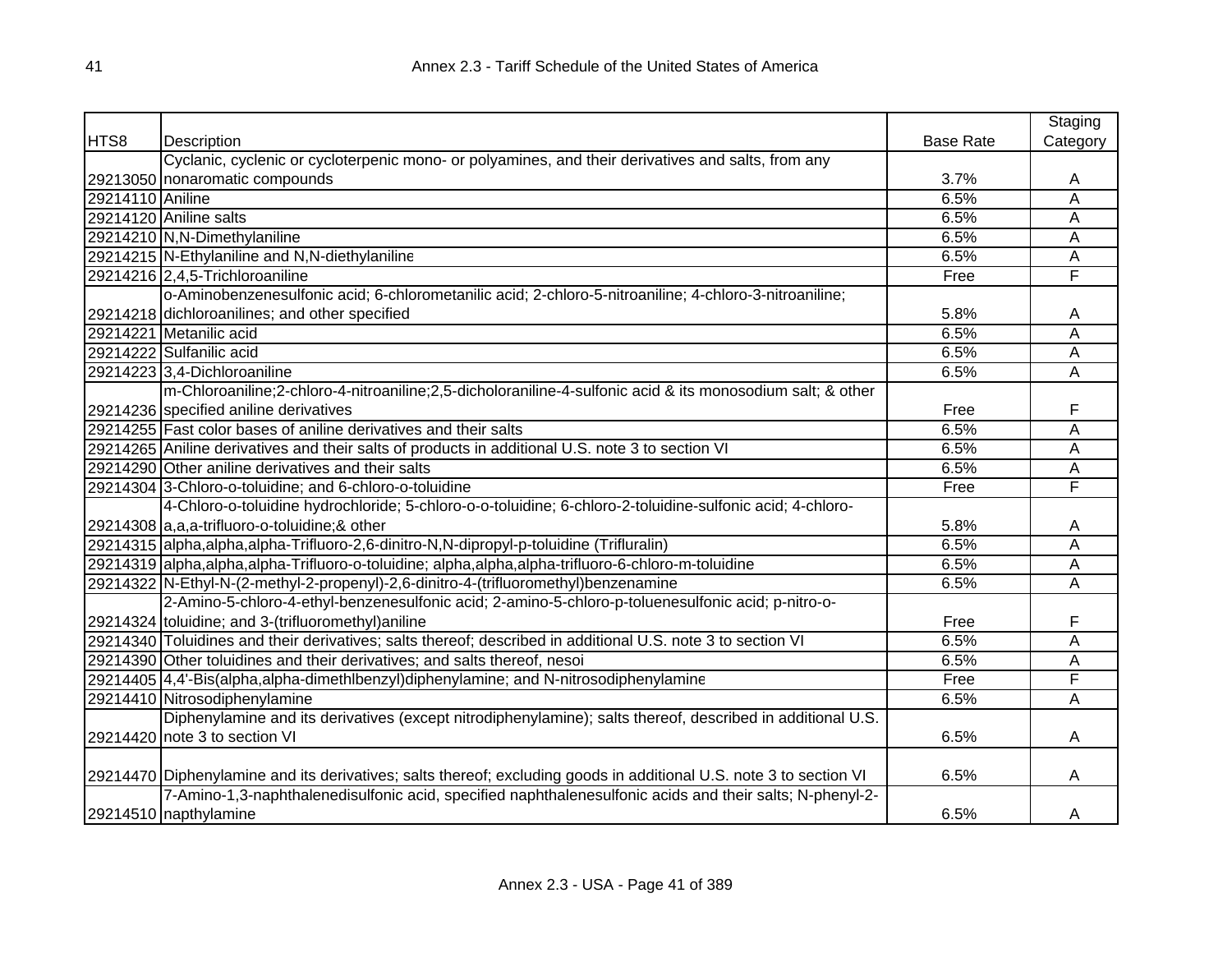|                  |                                                                                                             |                  | Staging                 |
|------------------|-------------------------------------------------------------------------------------------------------------|------------------|-------------------------|
| HTS8             | Description                                                                                                 | <b>Base Rate</b> | Category                |
|                  | 29214520 Specified aromatic monoamines and their derivatives; salts thereof                                 | 5.8%             | A                       |
|                  | Mixture of 5- & 8-amino-2-naphthalenesulfonic acid;2-naphthalamine-o-sulfonic acid;& o-naphthionic acid     |                  |                         |
|                  | 29214525 (1-amino-2-naphthalenesulfonic acid)                                                               | Free             | F                       |
|                  | Aromatic monoamines and their derivatives and salts described in additional US note 3 to section VI,        |                  |                         |
| 29214560 nesoi   |                                                                                                             | 6.5%             | A                       |
|                  | 29214590 Aromatic monoamines and their derivatives and salts thereof nesoi                                  | 6.5%             | Ā                       |
|                  | Amfetamine (INN), benzfetamine (INN), dexamfetamine (INN), etilamfetamine (INN), and other specified        |                  |                         |
|                  | 29214600 INNs; salts thereof                                                                                | Free             | F                       |
|                  | 4-Amino-2-stilbenesulfonic acid and its salts, p-ethylaniline; 2,4,6-trimethylaniline (Mesidine); and       |                  |                         |
|                  | 29214910 specified xylidines                                                                                | 5.8%             | A                       |
|                  | 29214915 m-Nitro-p-toluidine                                                                                | Free             | F                       |
|                  | 29214932 Fast color bases of aromatic monamines and their derivatives                                       | 6.5%             | A                       |
|                  | 29214938 Aromatic monoamine antidepressants, tranquilizers and other psychotherapeutic agents, nesoi        | 6.5%             | Ā                       |
|                  | 29214943 Aromatic monoamine drugs, nesoi                                                                    | 6.5%             | $\overline{\mathsf{A}}$ |
|                  | Aromatic monoamines and their derivatives nesoi; salts thereof, described in additional U.S. note 3 to      |                  |                         |
|                  | 29214945 section VI                                                                                         | 6.5%             | A                       |
|                  | 29214950 Aromatic monoamines and their derivatives and salts thereof, nesoi                                 | 6.5%             | $\overline{\mathsf{A}}$ |
|                  | 4-Amino-2-(N,N-diethylamino)toluene hydrochloride; m- and o-phenylenediamine; toluene-2,4- and -2,5-        |                  |                         |
|                  | 29215110 diamine; and toluene-2,5-diamine sulfate                                                           | 6.5%             | A                       |
|                  | Photographic chemicals of o-, m-, p-phenylenediamine, diaminotoluenes, and their derivatives, and salts     |                  |                         |
| 29215120 thereof |                                                                                                             | 6.5%             | A                       |
|                  | o-, m-, p-Phenylenediamine, diaminotoluenes, and their derivatives, and salts thereof, described in         |                  |                         |
|                  | 29215130 additional U.S. note 3 to section VI                                                               | 6.5%             | A                       |
|                  | 29215150 o-, m-, p-Phenylenediamine, and diaminotoluenes and their derivatives, and salts thereof, nesoi    | 6.5%             | Ā                       |
|                  | 29215904 1,8-diaminonaphthalene (1,8-naphthalenediamino)                                                    | Free             | F                       |
|                  | 5-Amino-2-(p-aminoanilino)benzenesulfonic acid; 4,4-diamino-3-biphenylsulfonic acid; 3,3-                   |                  |                         |
|                  | 29215908 dimethylbenzidine (o-tolidine); & other specified                                                  | 5.8%             | A                       |
|                  | 4,4'-Benzidine-2,2'-disulfonic acid;1,4-diaminobenzene-2-sulfonic acid;4,4'-methylenebis-(2,6-              |                  |                         |
|                  | 29215917 diethylaniline); m-xylenediamine; and 1 other                                                      | Free             | F                       |
|                  | 29215920 4,4'-Diamino-2,2'-stilbenedisulfonic acid                                                          | 6.5%             | Α                       |
|                  | 29215930 4,4'-Methylenedianiline                                                                            | 6.5%             | Α                       |
|                  | Aromatic polyamines and their derivatives and salts thereof, described in additional U.S. note 3 to section |                  |                         |
| 29215940 VI      |                                                                                                             | 6.5%             | A                       |
|                  | 29215980 Aromatic polyamines and their derivatives; salts thereof nesoi                                     | 6.5%             | Α                       |
|                  | 29221100 Monoethanolamine and its salts                                                                     | 6.5%             | Α                       |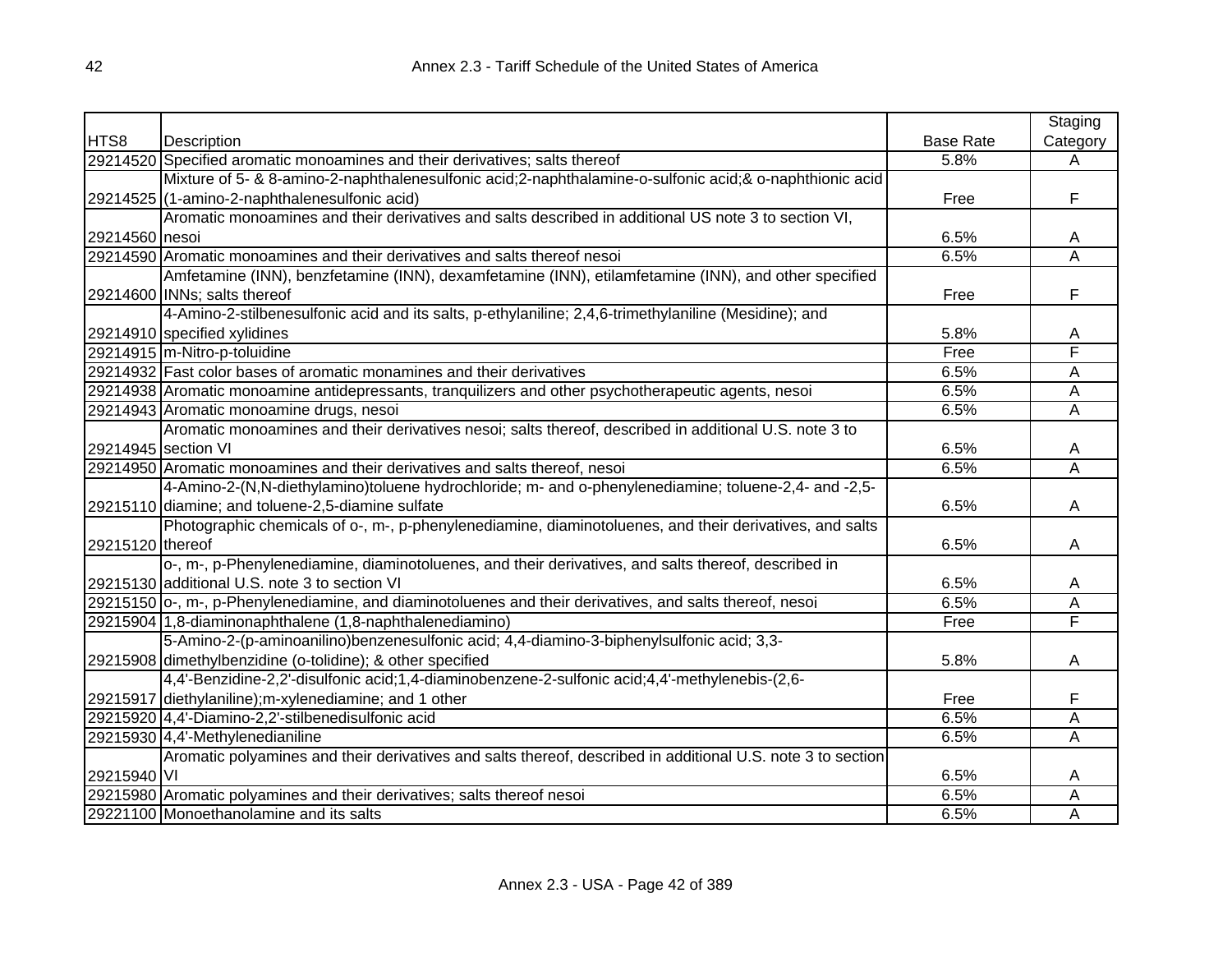|      |                                                                                                                     |                  | Staging  |
|------|---------------------------------------------------------------------------------------------------------------------|------------------|----------|
| HTS8 | Description                                                                                                         | <b>Base Rate</b> | Category |
|      | 29221200 Diethanolamine and its salts                                                                               | 6.5%             | Α        |
|      | 29221300 Triethanolamine and its salts                                                                              | 6.5%             | Α        |
|      | 29221400 Dextropropoxyphene (INN) and its salts                                                                     | Free             | F        |
|      | Aromatic amino-alcohols drugs, their ethers and esters, other than those containing > one kind of oxygen            |                  |          |
|      | 29221909 function; salts thereof; nesoi                                                                             | 6.5%             | A        |
|      | 4,4'-Bis(dimethylamino)benzhydrol (Michler's hydrol) and other specified aromatic amino-alcohols, their             |                  |          |
|      | 29221920 ethers and esters; salts thereof                                                                           | 5.8%             | A        |
|      | N1-(2-Hydroxyethyl-2-nitro-1,4-phenylendiamine; N1,N4,N4-tris(2-hydroxyethyl)-2-nitro-1,4-                          |                  |          |
|      | 29221933 phenylenediamine; and other specified chemicals                                                            | Free             | F        |
|      | Aromatic amino-alcohols, their ethers and esters, other than those containing more than one oxy func                |                  |          |
|      | 29221960 described in add. US note 3 to sect VI                                                                     | 6.5%             | A        |
|      | Other aromatic amino-alcohols, their ethers & esters, other than those contain more than one oxy func               |                  |          |
|      | 29221970 (exc goods of add. US note 3 sect VI)                                                                      | 6.5%             | Α        |
|      | Other non-aromatic amino-alcohols, their ethers and esters other than those containing more than one                |                  |          |
|      | 29221995 oxygen function; salts thereof                                                                             | 6.5%             | Α        |
|      | 1-Amino-8-hydroxy-3,6-naphthalenedisulfonic acid; and other specified aminohydroxynaphthalenesulfonid               |                  |          |
|      | 29222110 acids and their salts                                                                                      | 5.8%             | A        |
|      | 29222125 1-Amino-8-hydroxy-4,6-naphthalenedisulfonic acid, monosodium salts                                         | Free             | F        |
|      | Aminohydroxynaphthalene sulfonic acids and their salts of products described in additional US note 3 to             |                  |          |
|      | 29222140 section VI                                                                                                 | 6.5%             | A        |
|      | 29222150 Aminohydroxynaphthalene sulfonic acids and their salts, nesoi                                              | 6.5%             | A        |
|      | 29222210 o-Anisidine; p-anisidine; and p-phenetidine                                                                | 6.5%             | A        |
|      |                                                                                                                     |                  |          |
|      | 29222220 Anisidines, dianisidines, phenetidines, and their salts, described in additional U.S. note 3 to section VI | 6.5%             | A        |
|      | 29222250 Other anisidines, dianisidines, phenetidines, and their salts, nesoi                                       | 6.5%             | A        |
|      | 29222906 m-Nitro-p-anisidine and m-nitro-o-anisidine as fast color bases                                            | Free             | F        |
|      | 29222908 m-Nitro-p-anisidine and m-nitro-o-anisidine, nesoi                                                         | Free             | F        |
|      | 2-Amino-6-chloro-4-nitrophenol and other specified amino-naphthols and amino-phenols, their ethers and              |                  |          |
|      | 29222910 esters; salts thereof                                                                                      | 5.8%             | A        |
|      | 29222913 o-Aminophenol; and 2,2-bis-[4-(4-aminophenoxy) phenyl] propane                                             | Free             | F        |
|      | m-Diethylaminophenol; m-dimethylaminophenol; 3-ethylamino-p-cresol; and 5-methoxy-m-                                |                  |          |
|      | 29222915 phenylenediamine                                                                                           | 6.5%             | A        |
|      | 29222920 4-Chloro-2,5-dimethoxyaniline; and 2,4-dimethoxyaniline                                                    | Free             | F        |
|      | 29222926 Amino-naphthols and other amino-phenols and their derivatives used as fast color bases                     | 6.5%             | A        |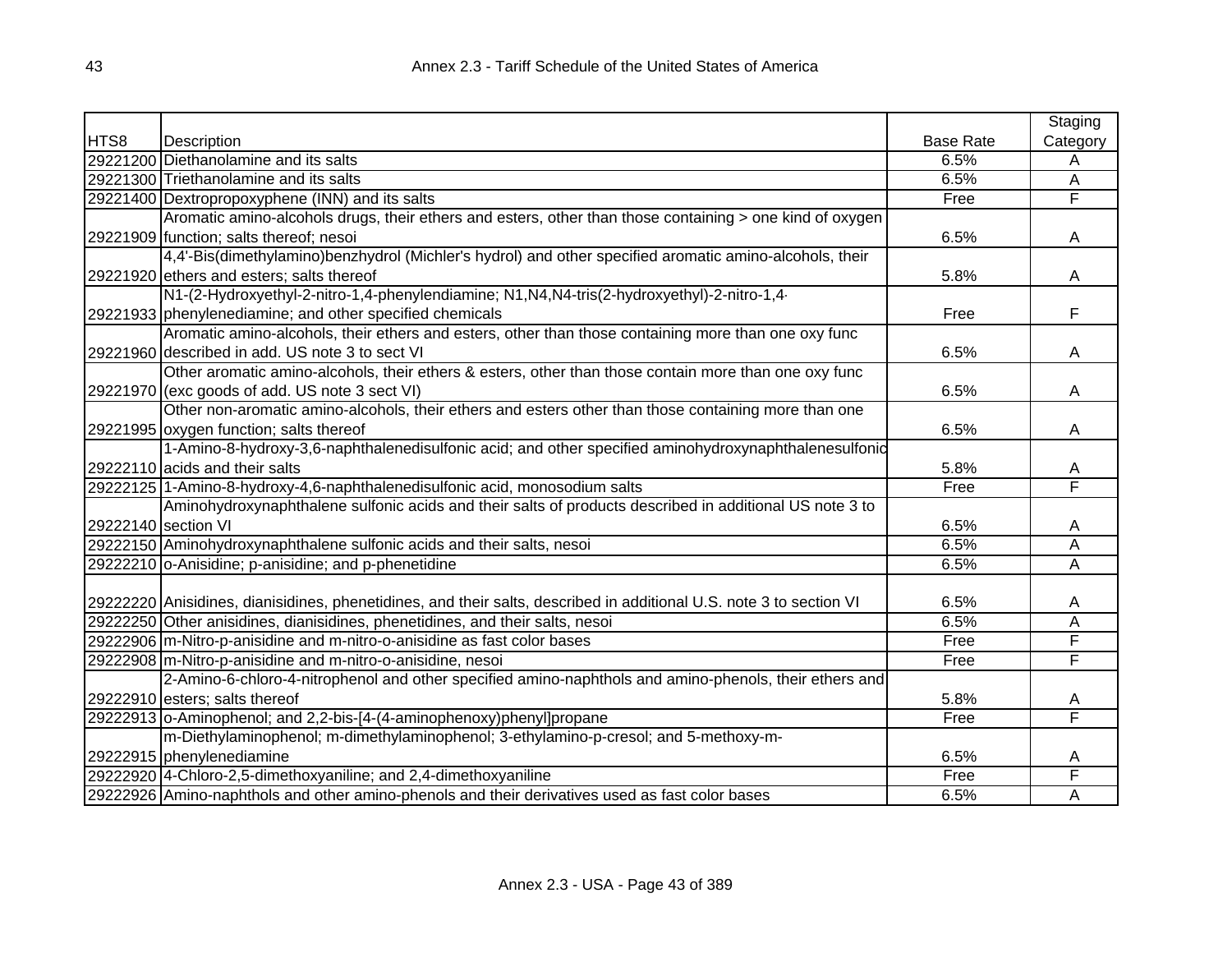|      |                                                                                                                   |                  | Staging  |
|------|-------------------------------------------------------------------------------------------------------------------|------------------|----------|
| HTS8 | Description                                                                                                       | <b>Base Rate</b> | Category |
|      | Drugs of amino-naphthols and -phenols, their ethers and esters, except those cont. more than one                  |                  |          |
|      | 29222927 oxygen function; salts thereof, nesoi                                                                    | 6.5%             | A        |
|      | Photographic chemicals of amino-naphthols and -phenols, their ethers/esters, except those cont. more              |                  |          |
|      | 29222929 than one oxygen function; salts, nesoi                                                                   | 6.5%             | A        |
|      | Amino-naphthols and other amino-phenols and their derivatives of products described in add'l U.S. note 3          |                  |          |
|      | 29222960 to section VI                                                                                            | 6.5%             | A        |
|      | Amino-naphthols and other amino-phenols; their ethers, esters & salts (not containing more than one               |                  |          |
|      | 29222980 oxygen function) thereof nesoi                                                                           | 6.5%             | A        |
|      | 29223100 Amfepramone (INN), methadone (INN) and normethadone (INN); salts thereof                                 | Free             | F        |
|      | 29223905 1-Amino-2,4-dibromoanthraquinone; and 2-Amino-5-chlorobenzophenone                                       | Free             | F        |
|      | 2'-Aminoacetophenone & other specified aromatic amino-aldehydes, -ketones and -quinones, other than               |                  |          |
|      | 29223910 those with more than one oxygen function                                                                 | 5.8%             | A        |
|      | 29223914 2-Aminoanthraquinone                                                                                     | 6.5%             | Α        |
|      | 29223917 1-Aminoanthraquinone                                                                                     | Free             | F        |
|      | Aromatic amino-aldehydes, -ketones and -quinones, other than those with more than one oxygen                      |                  |          |
|      | 29223925 function; salts; desc in add US note 3 sec VI                                                            | 6.5%             | A        |
|      | Aromatic amino-aldehydes, -ketones and -quinones, other than those with more than one oxygen                      |                  |          |
|      | 29223945 function; salts thereof; nesoi                                                                           | 6.5%             | A        |
|      | Nonaromatic amino-aldehydes, -ketones and -quinones, other than those with more than one kind of                  |                  |          |
|      | 29223950 oxygen function, salts thereof; nesoi                                                                    | 6.5%             | A        |
|      | Amino-naphthols and amino-phenol, their ethers, esters, except those with more than one kind of oxygen            |                  |          |
|      | 29224100 function; and salts thereof, nesoi                                                                       | 3.7%             | A        |
|      | 29224210 Monosodium glutamate                                                                                     | 6.5%             | Α        |
|      | 29224250 Glutamic acid and its salts, other than monosodium glutamate                                             | 3.7%             | A        |
|      | 29224310 Anthranilic acid and its salts, described in additional US note 3 to section VI                          | 6.5%             | A        |
|      | 29224350 Anthranilic acid and its salts, nesoi                                                                    | 6.5%             | A        |
|      | 29224400 Tildine (INN) and its salts                                                                              | Free             | F        |
|      | 29224905 (R)-alpha-Aminobenzeneacetic acid; and 2-amino-3-chlorobenzoic acid, methyl ester                        | Free             | F        |
|      | m-Aminobenzoic acid, technical; and other specified aromatic amino-acids and their esters, except those           |                  |          |
|      | 29224910 with more than one oxygen function                                                                       | 5.8%             | A        |
|      |                                                                                                                   |                  |          |
|      | 29224926 Aromatic amino-acids drugs and their esters, not containing more than one kind of oxygen function, nesoi | 6.5%             | A        |
|      | Aromatic amino-acids and their esters, excl. those with more than one oxygen function; salts; described           |                  |          |
|      | 29224930 in add. U.S. note 3 to sect VI                                                                           | 6.5%             | A        |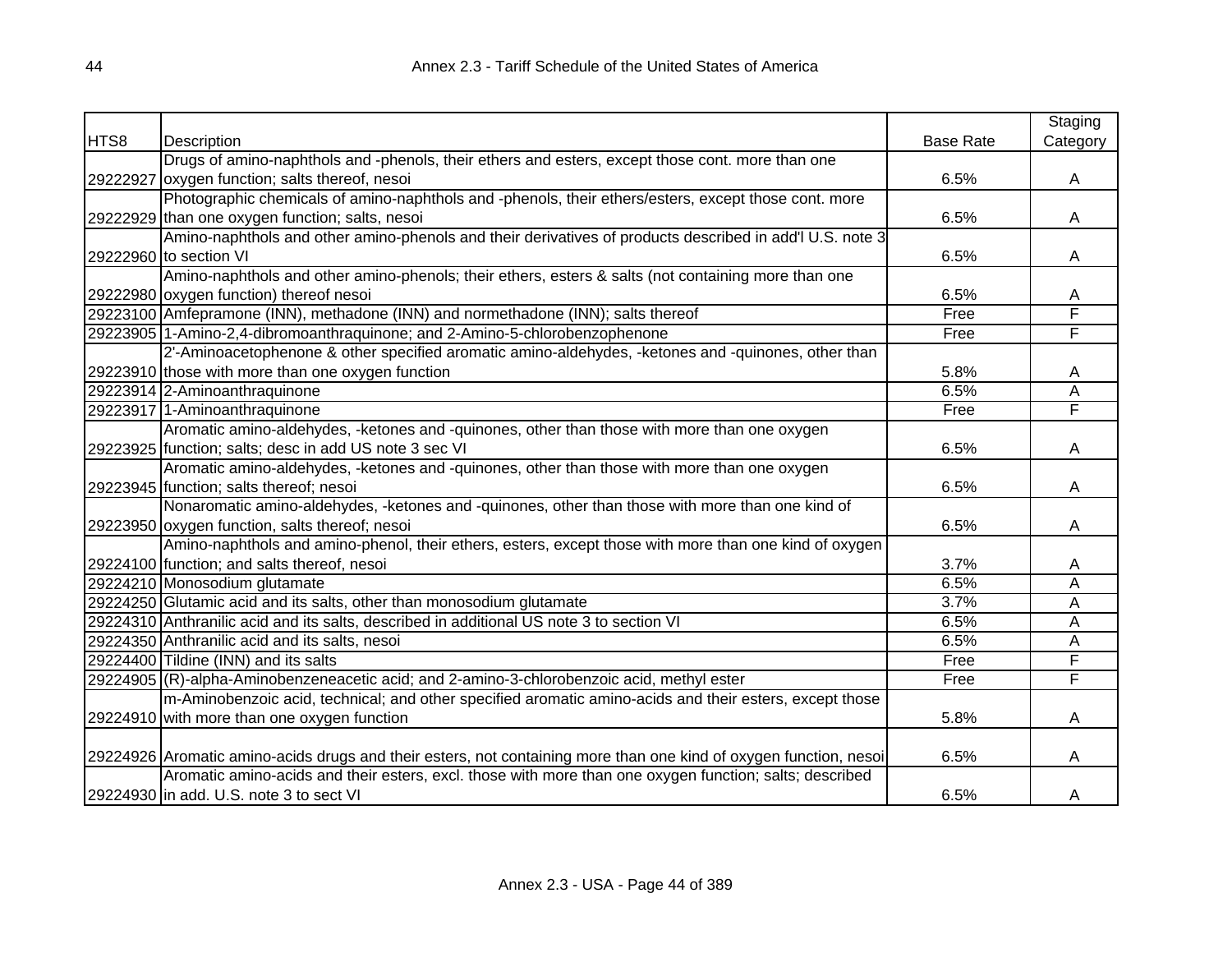|                   |                                                                                                               |                  | Staging  |
|-------------------|---------------------------------------------------------------------------------------------------------------|------------------|----------|
| HTS8              | Description                                                                                                   | <b>Base Rate</b> | Category |
|                   | Aromatic amino-acids and their esters, not contng more than 1 kind of oxygen function (excluding goods        |                  |          |
|                   | 29224937 in add U.S. note 3 to sec VI), nesoi                                                                 | 6.5%             | A        |
|                   |                                                                                                               |                  |          |
|                   | 29224940 Nonaromatic amino-acids, other than those containing more than one kind of oxygen function, nesoi    | 4.2%             | Α        |
|                   | 29224960 3-Aminocrotonic acid, methyl ester; and (R)-alpha-amino-1,4-cyclohexadiene-1-acetic acid             | Free             | F        |
|                   | Non-aromatic esters of amino-acids, other than those containing more than one kind of oxygen function;        |                  |          |
|                   | 29224980 salts thereof                                                                                        | 3.7%             | A        |
|                   | 3,4-Diaminophenetole dihydrogen sulfate; 2-nitro-5-[(2,3-dihydroxy)propoxy]-N-methylaniline; and other        |                  |          |
|                   | 29225007 specified aromatic chemicals                                                                         | Free             | F        |
|                   | Specified aromatic amino-alcohol-phenols, amino-acid-phenols and other amino-compounds with oxygen            |                  |          |
| 29225010 function |                                                                                                               | 5.8%             | A        |
|                   | 29225011 Salts of d(underscored)-(-)-p-Hydroxyphenylglycine                                                   | 6.5%             | A        |
|                   |                                                                                                               |                  |          |
|                   | 29225013 Isoetharine hydrochloride and other specified aromatic drugs of amino-compounds with oxygen function | Free             | F        |
|                   | 29225014 Other aromatic cardiovascular drugs of amino-compounds with oxygen function                          | 6.5%             | A        |
|                   |                                                                                                               |                  |          |
|                   | 29225017 Aromatic dermatological agents and local anesthetics of amino-compounds with oxygen function         | 6.5%             | A        |
|                   | 29225019 Aromatic guaiacol derivatives of amino-compounds with oxygen function                                | 6.5%             | A        |
|                   | 29225025 Aromatic drugs of amino-compounds with oxygen function, nesoi                                        | 6.5%             | A        |
|                   | Aromatic amino-alcohol-phenols, amino-acid-phenols and other amino-compounds with oxygen function             |                  |          |
|                   | 29225035 described in add. US note 3 to section VI                                                            | 6.5%             | A        |
|                   | Aromatic amino-alcohol-phenols, amino-acid-phenols and other amino-compounds with oxygen function,            |                  |          |
| 29225040 nesoi    |                                                                                                               | 6.5%             | A        |
|                   | Nonaromatic amino-alcohol-phenols, amino-acid-phenols and other amino-compounds with oxygen                   |                  |          |
| 29225050 function |                                                                                                               | 6.5%             | A        |
|                   | 29231000 Choline and its salts                                                                                | 3.7%             | A        |
|                   | Purified egg phospholipids, pharmaceutical grade meeting requirements of the U.S. FDA for use in              |                  |          |
|                   | 29232010 intravenous fat emulsion                                                                             | Free             | F        |
|                   | 29232020 Lecithins and other phosphoaminolipids, nesoi                                                        | 5.0%             | A        |
|                   | 29239000 Quaternary ammonium salts and hydroxides, except choline and its salts                               | 6.2%             | A        |
|                   | 29241100 Meprobamate (INN)                                                                                    | Free             | F        |
|                   | 29241910 Acyclic amides (including acyclic carbamates)                                                        | 3.7%             | Α        |
|                   | 29241980 Acyclic amide derivatives; salts thereof; nesoi                                                      | 6.5%             | A        |
|                   | 29242104 3-(p-Chlorophenyl)-1,1-dimethylurea (Monuron)                                                        | 6.5%             | A        |
|                   | 29242108 1,1-Diethyl-3-(alpha,alpha,alpah-trifluoro-m-tolyl)urea (Fluometuron)                                | Free             | F        |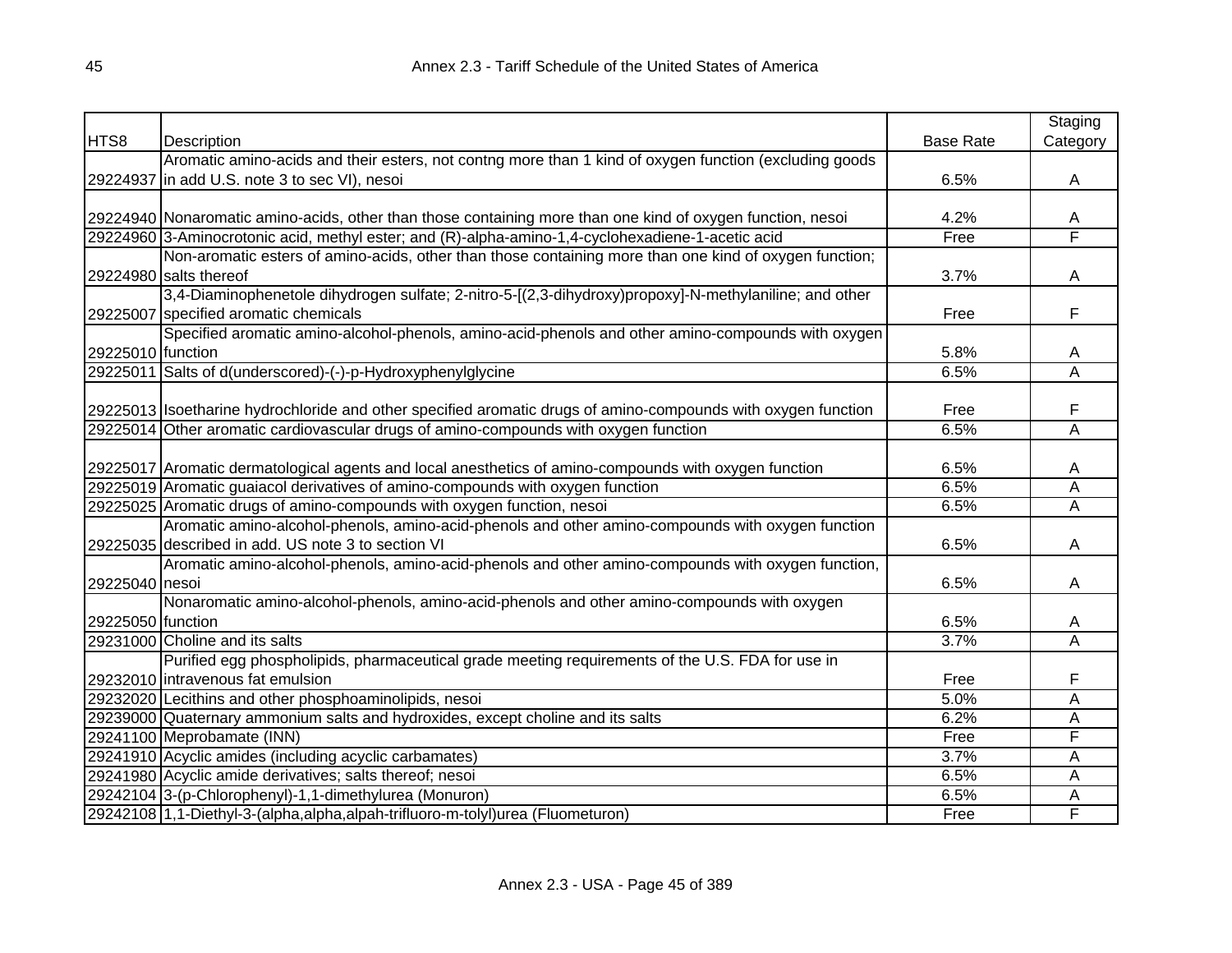|      |                                                                                                                   |                  | Staging  |
|------|-------------------------------------------------------------------------------------------------------------------|------------------|----------|
| HTS8 | Description                                                                                                       | <b>Base Rate</b> | Category |
|      | 29242112 1-(2-Methylcyclohexyl)-3-phenylurea                                                                      | Free             | F        |
|      | 29242116 Aromatic ureines and their derivatives pesticides, nesoi                                                 | 6.5%             | A        |
|      | 29242118 sym-Diethyldiphenylurea                                                                                  | 6.5%             | Ā        |
|      |                                                                                                                   |                  |          |
|      | 29242120 Aromatic ureines and their derivatives; salts thereof; described in additional U.S. note 3 to section VI | 6.5%             | A        |
|      | 29242145 Aromatic ureines and their derivatives; salts thereof, nesoi                                             | 6.5%             | Α        |
|      | 29242150 Nonaromatic ureines and their derivatives; and salts thereof                                             | 6.5%             | Α        |
|      | 29242310 2-Acetamidobenzoic acid                                                                                  | 6.5%             | A        |
|      | 29242370 2-Acetamidobenzoic acid salts described in additional U.S. note 3 to section VI                          | 6.5%             | A        |
|      | 29242375 2-Acetamidobenzoic acid salts, nesoi                                                                     | 6.5%             | A        |
|      | 29242400 Ethinamate (INN)                                                                                         | Free             | F        |
|      | p-Acetanisidide; p-acetoacetatoluidide; 4'-amino-N-methylacetanilide; 2,5-dimethoxyacetanilide; and N-(7-         |                  |          |
|      | 29242901 hydroxy-1-naphthyl) acetamide                                                                            | Free             | F        |
|      | 29242903 3,5-Dinitro-o-toluamide                                                                                  | Free             | F        |
|      | 29242905 Biligrafin acid; 3,5-diacetamido-2,4,6-triiodobenzoic acid; and metrizoic acid                           | 5.3%             | Α        |
|      | Acetanilide; N-acetylsulfanilyl chloride; aspartame; and 2-methoxy-5-acetamino-N,N-bis(2-                         |                  |          |
|      | 29242910 acetoxyethyl) aniline                                                                                    | 6.5%             | A        |
|      | 2-Acetamido-3-chloroanthraquinone; o-acetoacetaidide; o-acetoacetotoluidide; 2,4-acetoacetoxylidide;              |                  |          |
|      | 29242920 and 1-amino-5-benzamidoanthraquinone                                                                     | 6.5%             | A        |
|      | 4-Aminoacetanilide; 2-2-oxamidobis[ethyl-3-(3,5-di-tert-butyl-4-hydroxyphenyl)propionate]; and other              |                  |          |
|      | 29242923 specified cyclic amide chemicals                                                                         | Free             | F        |
|      | 29242926 3-Aminomethoxybenzanilide                                                                                | Free             | F        |
|      | N-[[(4-Chlorophenyl)amino]carbonyl]difluorobenzamide; and 3,5-dichloro-N-(1,1-dimethyl-2-                         |                  |          |
|      | 29242928 propynyl) benzamide (pronamide)                                                                          | Free             | F        |
|      | 4-Acetamido-2-aminophenol; p-acetaminobenzaldehyde; acetoacetbenzylamide; p-                                      |                  |          |
|      | 29242931 acetoacetophenetidide; N-acetyl-2,6-xylidine; & other specified                                          | 5.8%             | A        |
|      | 3-Hydroxy-2-naphthanilide; 3-hydroxy-2-naphtho-o-toluidide; 3-hydroxy-2-naphtho-o-anisidine; 3-hydroxy-           |                  |          |
|      | 29242933 2-naphtho-o-phenetidide; & other                                                                         | Free             | F        |
|      | 29242936 Naphthol AS and derivatives, nesoi                                                                       | 6.5%             | Α        |
|      | 3-Ethoxycarbonylaminophenyl-N-phenylcarbamate (desmedipham); and Isopropyl-N-(3-                                  |                  |          |
|      | 29242943 chlorophenyl) carbamate (CIPC)                                                                           | 6.5%             | A        |
|      | 29242947 Other cyclic amides used as pesticides                                                                   | 6.5%             | A        |
|      | 29242952 Aromatic cyclic amides for use as fast color bases                                                       | 6.5%             | Α        |
|      | 29242957 Diethylaminoacetoxylidide (Lidocaine)                                                                    | Free             | F        |
|      | 29242962 Other aromatic cyclic amides and derivatives for use as drugs                                            | 6.5%             | Α        |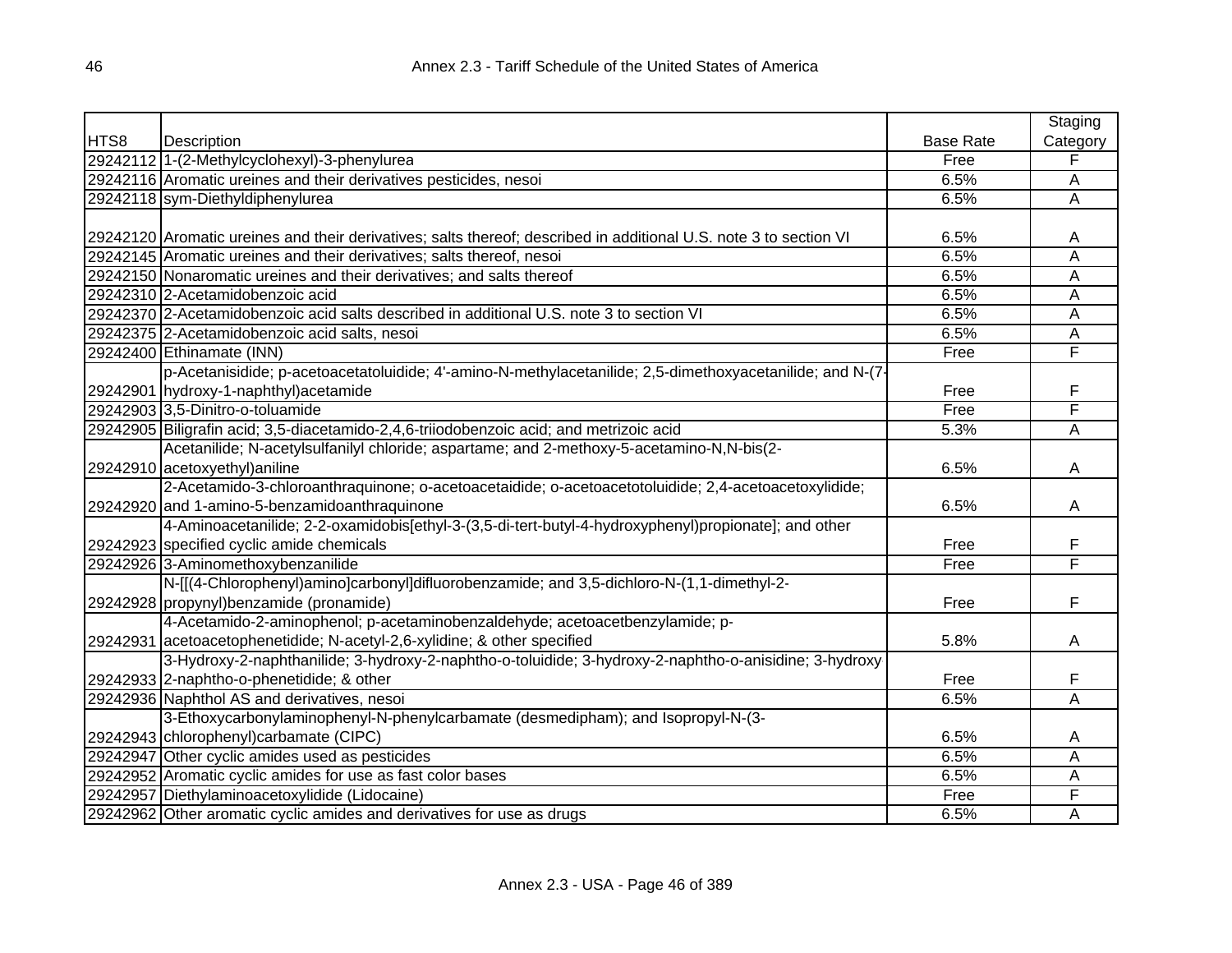|                |                                                                                                             |                  | Staging  |
|----------------|-------------------------------------------------------------------------------------------------------------|------------------|----------|
| HTS8           | Description                                                                                                 | <b>Base Rate</b> | Category |
|                | 29242965 5-Bromoacetyl-2-salicylamide                                                                       | 6.5%             | A        |
|                | Aromatic cyclic amides and their derivatives of products described in additional U.S. note 3 to section VI, |                  |          |
| 29242971 nesoi |                                                                                                             | 6.5%             | Α        |
|                | 29242976 Aromatic cyclic amides and their derivatives; salts thereof; nesoi                                 | 6.5%             | Ā        |
|                | 29242980 2,2-Dimethylcyclopropylcarboxamide                                                                 | Free             | F        |
|                | 29242995 Other nonaromatic cyclic amides and their derivatives; salts thereof; nesoi                        | 6.5%             | A        |
|                | 29251100 Saccharin and its salts                                                                            | 6.5%             | Α        |
|                | 29251200 Glutethimide (INN)                                                                                 | Free             | F        |
|                | 29251910 Ethylenebistetrabromophthalimide                                                                   | 6.5%             | Α        |
|                | 29251930 Bis(o-tolyl)carbodiimide; and 2,2,6,6-tetraisopropyldiphenylcarbodiimide                           | Free             | F        |
|                | 29251942 Other aromatic imides and their derivatives; salts thereof; nesoi                                  | 6.5%             | A        |
|                | 29251970 N-Chlorosuccinimide; and N,N-ethylenebis(5,6-dibromo-2,3-norbornanedicarbooximide                  | Free             | F        |
|                | 29251990 Other non-aromatic imides and their derivatives                                                    | 3.7%             | А        |
|                | 29252010 N'-(4-Chloro-o-tolyl)-N,N-dimethylformamidine; bunamidine hydrochloride; and pentamidine           | 6.5%             | Ā        |
|                | N,N'-diphenylguanidine; 3-dimethylaminomethyleneiminophenol hydrochloride; 1,3-di-o-tolyguandidine;         |                  |          |
|                | 29252018 and one other specified chemical                                                                   | Free             | F        |
|                | 29252020 Aromatic drugs of imines and their derivatives, nesoi                                              | 6.5%             | A        |
|                | 29252060 Aromatic imines and their derivatives; salts thereof (excluding drugs); nesoi                      | 6.5%             | Ā        |
|                | 29252070 Tetramethylguanidine                                                                               | Free             | F        |
|                | 29252090 Non-aromatic imines and their derivatives; salts thereof                                           | 3.7%             | A        |
|                | 29261000 Acrylonitrile                                                                                      | 6.5%             | А        |
|                | 29262000 1-Cyanoguanidine (Dicyandiamide)                                                                   | Free             | F        |
|                | 29263010 Fenproporex (INN) and its salts                                                                    | Free             | F        |
|                | 29263020 4-Cyano-2-dimethylamino-4,4-diphenylbutane                                                         | 6.5%             | Α        |
|                | 29269001 2-Cyano-4-nitroaniline                                                                             | Free             | F        |
|                | 2-Amino-4-chlorobenzonitrile (5-chloro-2-cyanoaniline); 2-amino-5-chlorobenzonitrile; 4-amino-2-            |                  |          |
|                | 29269005 chlorobenzonitrile; and others specified                                                           | 6.5%             | A        |
|                | 29269008 Benzonitrile                                                                                       | 6.5%             | Α        |
|                | 29269011 2,6-Diclorobenzonitrile                                                                            | Free             | F        |
|                | 29269012 Other dichlorobenzonitriles                                                                        | 6.5%             | Α        |
|                | 29269014 p-Chlorobenzonitrile and verapamil hydrochloride                                                   | 6.5%             | Α        |
|                | 29269016 Specifically named derivative of dimethylcyclopropanecarboxylic acid                               | Free             | F        |
|                | 29269017 o-Chlorobenzonitrile                                                                               | 6.5%             | Α        |
|                | 29269019 N, N-Bis(2-cyanoethyl) aniline; and 2,6-diflourobenzonitrile                                       | Free             | F        |
|                | 29269021 Aromatic fungicides of nitrile-function compounds                                                  | 6.5%             | A        |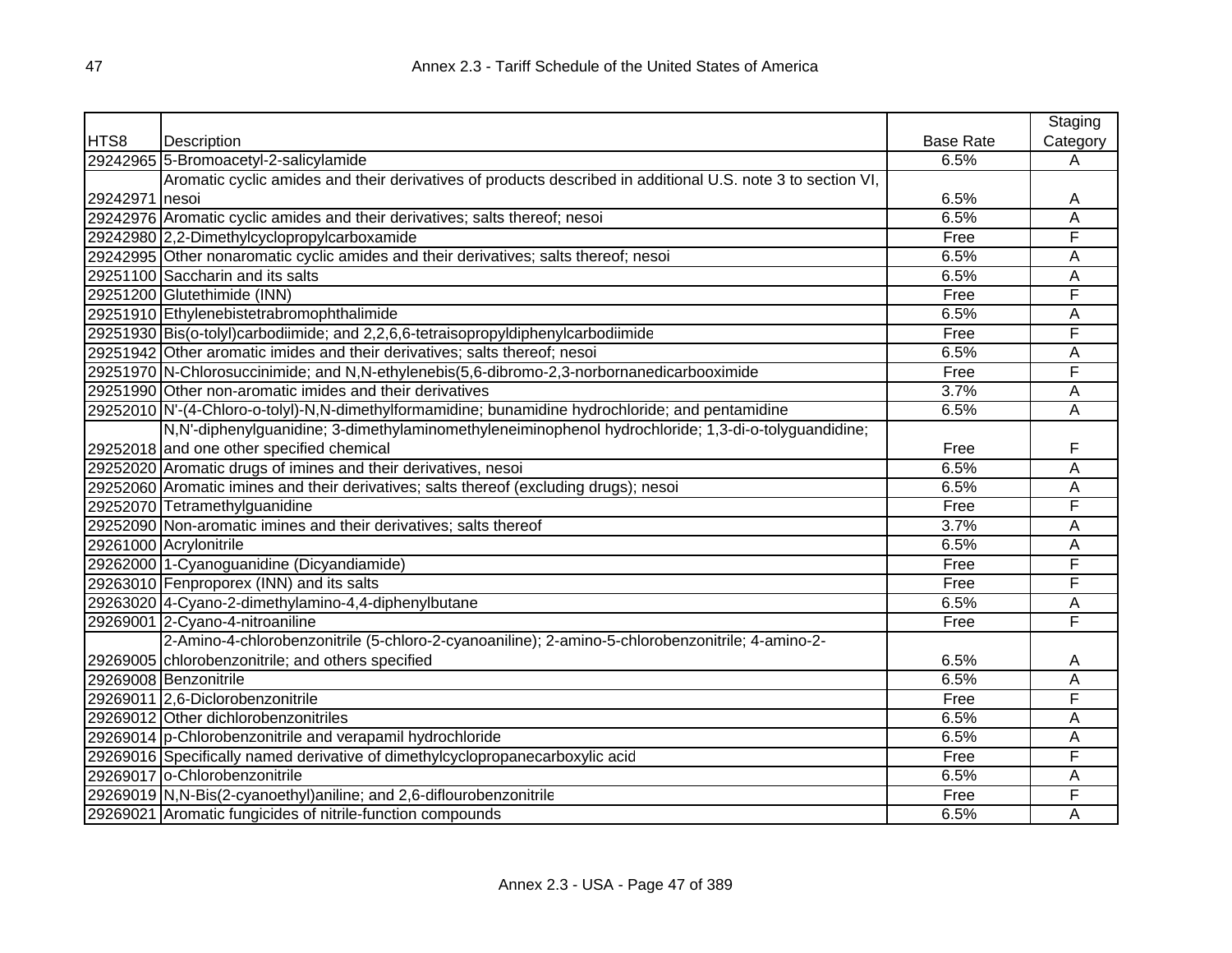|                     |                                                                                                          |                  | Staging        |
|---------------------|----------------------------------------------------------------------------------------------------------|------------------|----------------|
| HTS8                | Description                                                                                              | <b>Base Rate</b> | Category       |
|                     | 29269023 3,5-Dibromo-4-hydroxybenzonitrile (Bromoxynil)                                                  | 6.5%             | A              |
|                     | 29269025 Aromatic herbicides of nitrile-function compounds, nesoi                                        | 6.5%             | A              |
|                     | 29269030 Other aromatic nitrile-function pesticides                                                      | 6.5%             | A              |
|                     | 29269043 Aromatic nitrile-function compounds, nesoi, described in additional U.S. note 3 to section VI   | 6.5%             | $\overline{A}$ |
|                     | Aromatic nitrile-function compounds other than those products in additional U.S. note 3 to section VI,   |                  |                |
| 29269048 nesoi      |                                                                                                          | 6.5%             | A              |
|                     | 29269050 Nonaromatic nitrile-function compounds, nesoi                                                   | Free             | F              |
|                     | 29270003 4-Aminoazobenzenedisulfonic acid, monosodium salt                                               | Free             | F              |
|                     | 29270006 p-Aminoazobenzenedisulfonic acid; and diazoaminobenzene (1,3-diphenyltriazine)                  | 5.8%             | A              |
|                     | 29270015 1,1'-Azobisformamide                                                                            | 3.7%             | A              |
|                     | 1-Naphthalenesulfonic acid, 6-diazo-5,6-dihydro-5-oxo, ester with phenyl compound; and three other       |                  |                |
|                     | 29270018 specified chemicals                                                                             | Free             | F              |
|                     | 29270025 Diazo-, azo- or azoxy-compounds used as photographic chemicals                                  | 6.5%             | A              |
|                     | 29270030 Fast color bases and fast color salts, of diazo-, azo- or azoxy-compounds                       | 6.5%             | Α              |
|                     | 29270040 Diazo-, azo- or azoxy-compounds, nesoi, described in additional U.S. note 3 to section VI       | 6.5%             | A              |
|                     | 29270050 Other diazo-, azo- or azoxy-compounds, nesoi                                                    | 6.5%             | A              |
|                     | 29280010 Methyl ethyl ketoxime                                                                           | 3.7%             | A              |
|                     | 29280015 Phenylhydrazine                                                                                 | Free             | F              |
|                     | 29280025 Aromatic organic derivatives of hydrazine or of hydroxylamine                                   | 6.5%             | A              |
|                     | Nonaromatic drugs of organic derivatives of hydrazine or of hydroxylamine, other than Methyl ethyl       |                  |                |
| 29280030 ketoxime   |                                                                                                          | 3.7%             | A              |
|                     | 29280050 Nonaromatic organic derivatives of hydrazine or of hydroxylamine, nesoi                         | 6.5%             | A              |
|                     | 29291010 Toluenediisocyanates (unmixed)                                                                  | 6.5%             | Α              |
|                     | 29291015 Mixtures of 2,4- and 2,6-toluenediisocyanates                                                   | 6.5%             | A              |
|                     | 29291020 Bitolylene diisocyanate (TODI); o-Isocyanic acid, o-tolyl ester; and Xylene diisocyanate        | 5.8%             | A              |
|                     | N-Butylisocyanate; cyclohexyl isocyanate; 1-isocyanato-3-(trifluoromethyl)benzene; 1,5-naphthalene       |                  |                |
|                     | 29291027 diisocyanate; and octadecyl isocyanate                                                          | Free             | F              |
|                     | 29291030 3,4-Dichlorophenylisocyanate                                                                    | 6.5%             | A              |
|                     | 29291035 1,6-Hexamethylene diisocyanate                                                                  | 6.5%             | A              |
|                     | 29291055 Isocyanates of products described in additioonal U.S. note 3 to sect VI                         | 6.5%             | Α              |
|                     | 29291080 Other isocyanates, nesoi                                                                        | 6.5%             | A              |
|                     | 2,2-Bis(4-cyanatophenyl)-1,1,1,3,3,3,-hexafluoropropane; 2,2-bis(4-cyanatophenyl)propane; 1,1-           |                  |                |
|                     | 29299005 ethylidenebis(phenyl-4-cyanate); and 2 others                                                   | Free             | F              |
|                     | Other aromatic compounds with other nitrogen function of products described in additional U.S. note 3 to |                  |                |
| 29299015 section VI |                                                                                                          | 6.5%             | Α              |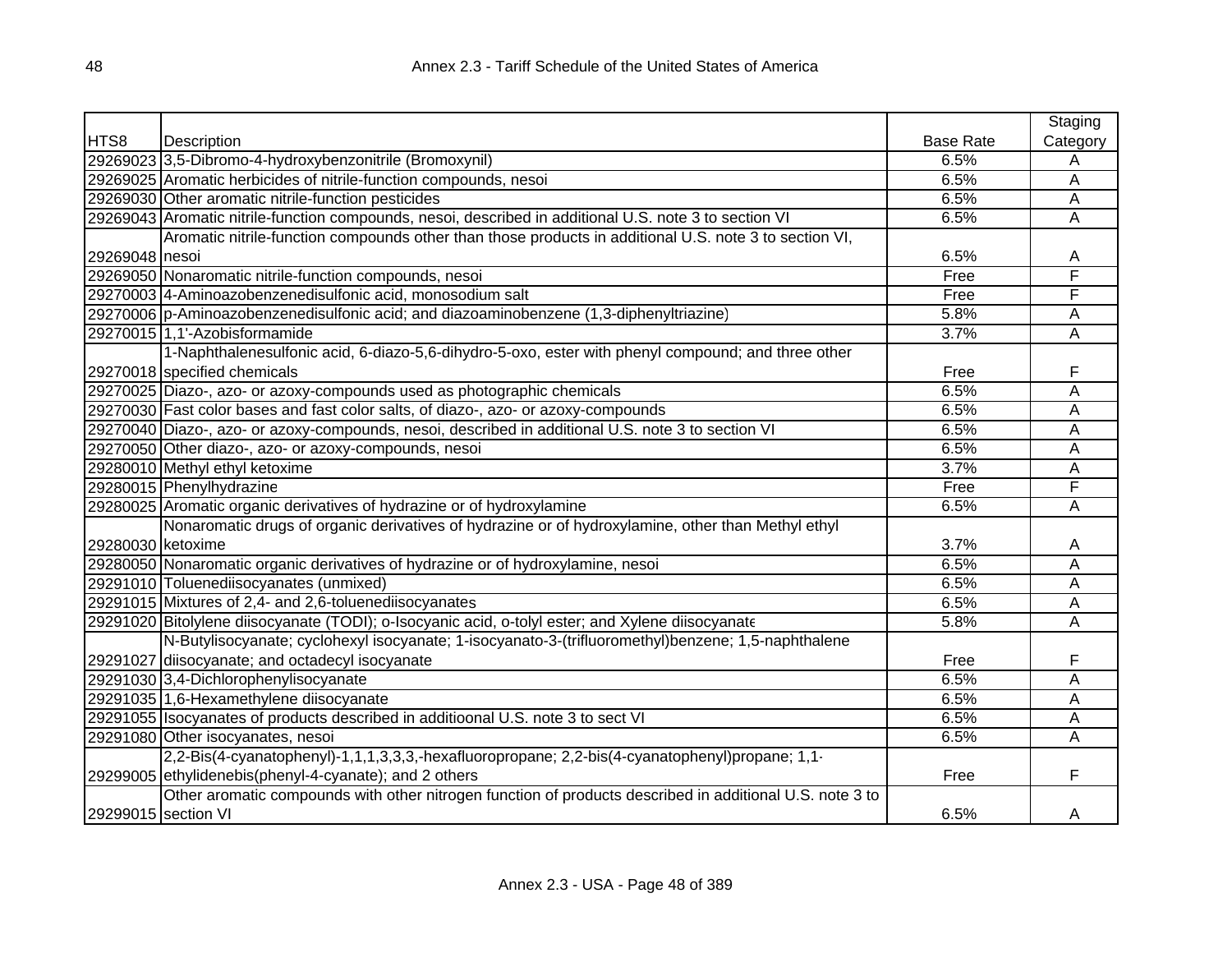|                     |                                                                                                        |                  | Staging  |
|---------------------|--------------------------------------------------------------------------------------------------------|------------------|----------|
| HTS8                | Description                                                                                            | <b>Base Rate</b> | Category |
|                     | 29299020 Aromatic compounds with other nitrogen function, nesoi                                        | 6.5%             | A        |
|                     | 29299050 Nonaromatic compounds with other nitrogen functions, except isocyanates                       | 6.5%             | A        |
|                     | 29301000 Dithiocarbonates (xanthates)                                                                  | 3.7%             | A        |
|                     | 29302010 Aromatic pesticides of thiocarbamates and dithiocarbamates                                    | 6.5%             | A        |
|                     | 29302020 Aromatic compounds of thiocarbamates and dithiocarbamates, excluding pesticides               | 6.5%             | A        |
|                     | 29302070 S-(2,3,3-trichloroallyl) diisopropylthiocarbamate                                             | Free             | F        |
|                     | 29302090 Other non-aromatic thiocarbamates and dithiocarbamates                                        | 3.7%             | Α        |
|                     | 29303030 Tetramethylthiuram monosulfide                                                                | Free             | F        |
|                     | 29303060 Thiuram mono-, di- or tetrasulfides, other than tetramethylthiuram monosulfide                | 3.7%             | A        |
|                     | 29304000 Methionine                                                                                    | Free             | F        |
|                     | 29309010 Aromatic pesticides of organo-sulfur compounds, nesoi                                         | 6.5%             | A        |
|                     | 29309024 N-Cyclohexylthiophthalimide                                                                   | 6.5%             | A        |
|                     | 3-(4-Aminobenzamido)phenyl-beta-hydroxyethylsulfone; 2-[(4-aminophenyl)sulfonyl]ethanol, hydrogen      |                  |          |
|                     | 29309026 sulfate ester; diphenylthiourea; & others                                                     | Free             | F        |
|                     | 29309029 Other aromatic organo-sulfur compounds (excluding pesticides)                                 | 6.5%             | A        |
|                     | 29309030 Thiocyanates, thiurams and isothiocyanates                                                    | 3.7%             | Α        |
|                     | 29309042 O,O-Dimethyl-S-methylcarbamoylmethyl phosphorodithioate; and malathion                        | Free             | F        |
|                     | 29309044 Other non-aromatic organo-sulfur compounds used as pesticides                                 | 6.5%             | Α        |
|                     | 29309046 dl(underscored)-Hydroxy analog of dl(underscored)-methionine                                  | Free             | F        |
|                     | 29309049 Nonaromatic organo-sulfur acids, nesoi                                                        | 4.2%             | Α        |
|                     | 29309071 Dibutylthiourea                                                                               | Free             | F        |
|                     | 29309090 Other non-aromatic organo-sulfur compounds                                                    | 3.7%             | Α        |
|                     | 29310005 Diphenyldichlorosilane; and phenyltrichlorosilane                                             | Free             | F        |
|                     | 29310010 4,4'-Diphenyl-bis-phosphonous acid, di(2',2",4',4"-di-tert-butyl)phenyl ester                 | 6.5%             | Α        |
|                     | 29310015 Sodium tetraphenylboron                                                                       | 5.8%             | A        |
|                     | 29310022 Drugs of aromatic organo-inorganic (except organo-sulfur) compounds                           | 6.5%             | A        |
|                     | 29310025 Pesticides of aromatic organo-inorganic (except organo-sulfur) compounds                      | 6.5%             | A        |
|                     | 29310027 Aromatic organo-mercury compounds                                                             | 6.5%             | A        |
|                     | 29310030 Aromatic organo-inorganic compounds, nesoi, described in additional U.S. note 3 to section VI | 6.5%             | A        |
|                     | Other aromatic organo-inorganic compounds (excluding products described in additional U.S. note 3 to   |                  |          |
| 29310060 section VI |                                                                                                        | 6.5%             | Α        |
|                     | N,N'-Bis(trimethylsilyl)urea;2-Phosphonobutane-1,2,4-tricarboxylic acid and its salts; and one other   |                  |          |
|                     | 29310070 specified chemical                                                                            | Free             | F        |
|                     | 29310090 Other non-aromatic organo-inorganic compounds                                                 | 3.7%             | A        |
|                     | 29321100 Tetrahydrofuran                                                                               | 3.7%             | A        |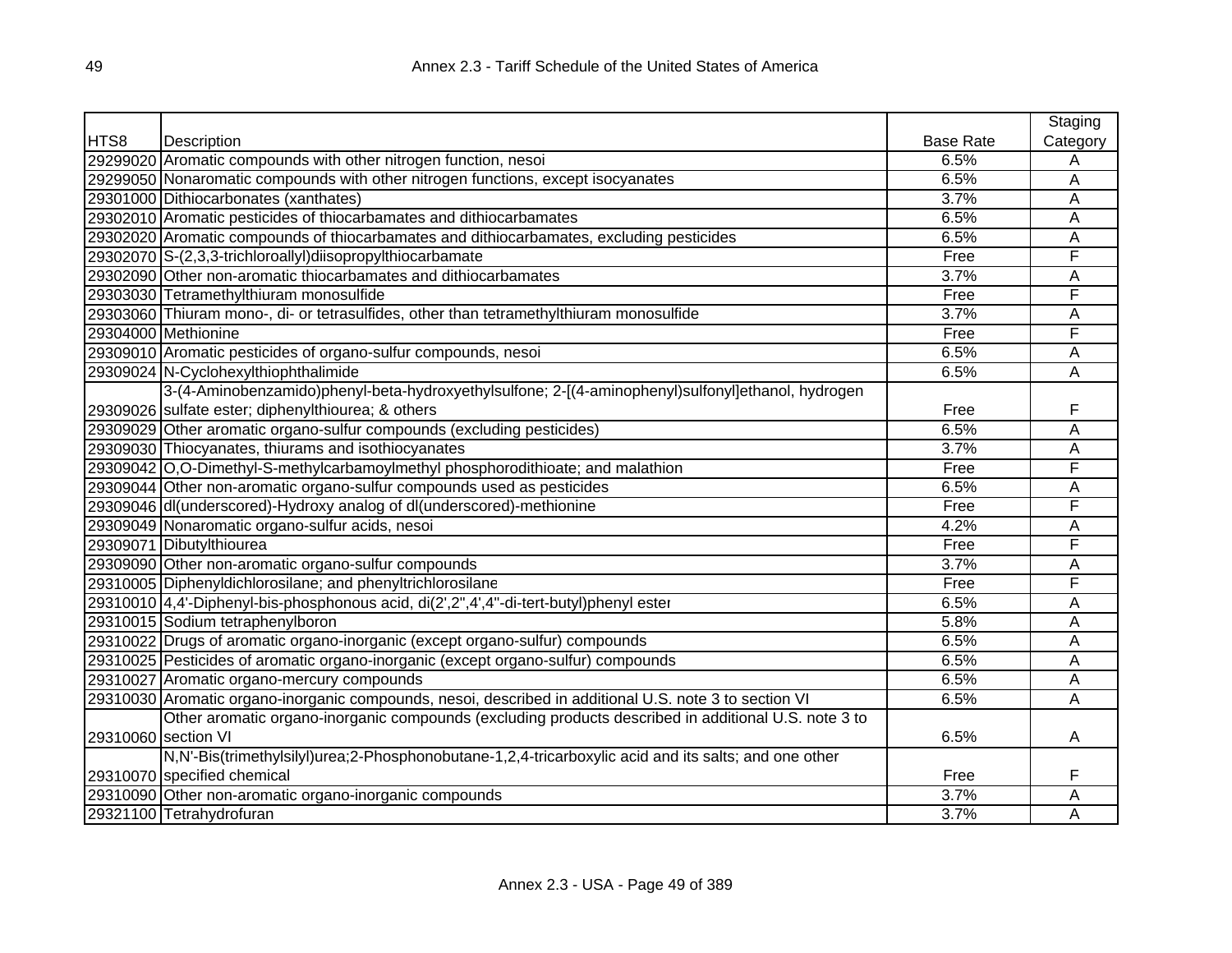|                     |                                                                                                             |                  | Staging  |
|---------------------|-------------------------------------------------------------------------------------------------------------|------------------|----------|
| HTS8                | Description                                                                                                 | <b>Base Rate</b> | Category |
|                     | 29321200 2-Furaldehyde (Furfuraldehyde)                                                                     | Free             | F        |
|                     | 29321300 Furfuryl alcohol and tetrahydrofurfuryl alcohol                                                    | 3.7%             | Α        |
|                     | Aromatic heterocyclic compounds with oxygen hetero-atom(s) only, containing an unfused furan ring,          |                  |          |
| 29321910 nesoi      |                                                                                                             | 6.5%             | A        |
|                     | Nonaromatic heterocyclic compounds with oxygen hetero-atom(s) only, containing an unfused furan ring,       |                  |          |
| 29321950 nesoi      |                                                                                                             | 3.7%             | A        |
|                     | 29322100 Coumarin, methylcoumarins and ethylcoumarins                                                       | 6.5%             | A        |
|                     | 29322910 Aromatic pesticides of lactones                                                                    | 6.5%             | A        |
|                     | 29322920 Aromatic drugs of lactones                                                                         | 6.5%             | Α        |
|                     | 29322925 4-Hydroxycoumarin                                                                                  | 6.5%             | Α        |
|                     | 29322930 Aromatic lactones, nesoi, described in additional U.S. note 3 to section VI                        | 6.5%             | Α        |
|                     | 29322945 Aromatic lactones, nesoi                                                                           | 6.5%             | Ā        |
|                     | 29322950 Nonaromatic lactones                                                                               | 3.7%             | Α        |
| 29329100 Isosafrole |                                                                                                             | 6.5%             | Α        |
|                     | 29329200 1-(1,3-Benzodioxol-5-yl)propan-2-one                                                               | 6.5%             | A        |
|                     | 29329300 Piperonal (heliotropin)                                                                            | 4.8%             | A        |
| 29329400 Safrole    |                                                                                                             | 6.5%             | Α        |
|                     | 29329500 Tetrahydrocannabinols (all isomers)                                                                | Free             | F        |
|                     | 29329904 2,2-Dimethyl-1,3-benzodioxol-4-yl methylcarbamate (Bendiocarb)                                     | Free             | F        |
|                     | 29329908 2-Ethoxy-2,3-dihydro-3,3-dimethyl-5-benzofuranylmethanesulfonate                                   | 6.5%             | Α        |
|                     | 29329920 Aromatic pesticides of heterocyclic compounds with oxygen hetero-atom(s) only, nesoi               | 6.5%             | Α        |
|                     | 29329932 Benzofuran (Coumarone); and Dibenzofuran (Diphenylene oxide)                                       | Free             | F        |
|                     | 29329935 2-Hydroxy-3-dibenzofurancarboxylic acid                                                            | 6.5%             | Α        |
|                     | 29329939 Benzointetrahydropyranyl ester; and Xanthen-9-one                                                  | 5.8%             | Α        |
|                     |                                                                                                             |                  |          |
|                     | 29329955 Bis-O-[(4-methylphenyl)methylene]-D-glucitol (Dimethylbenzylidene sorbitol); and Rhodamine 2C base | Free             | F        |
|                     | Aromatic heterocyclic compounds with oxygen hetero-atom(s) only described in additional U.S. note 3 to      |                  |          |
|                     | 29329961 section VI, nesoi                                                                                  | 6.5%             | A        |
|                     | 29329970 Aromatic heterocyclic compounds with oxygen hetero-atom(s) only, nesoi                             | 6.5%             | А        |
|                     | 29329980 Paraldehyde, USP grade                                                                             | Free             | F        |
|                     | 29329990 Nonaromatic heterocyclic compounds with oxygen hetero-atom(s) only, nesoi                          | 3.7%             | Α        |
|                     | 29331100 Phenazone (Antipyrine) and its derivatives                                                         | 6.5%             | Α        |
|                     | Aminoethylphenylpyrazole (phenylmethylaminopyrazole); 3-methyl-1-(p-tolyl)-2-pyrazolin-5-one (p             |                  |          |
|                     | 29331904 tolylmethylpyrazolone)                                                                             | Free             | F        |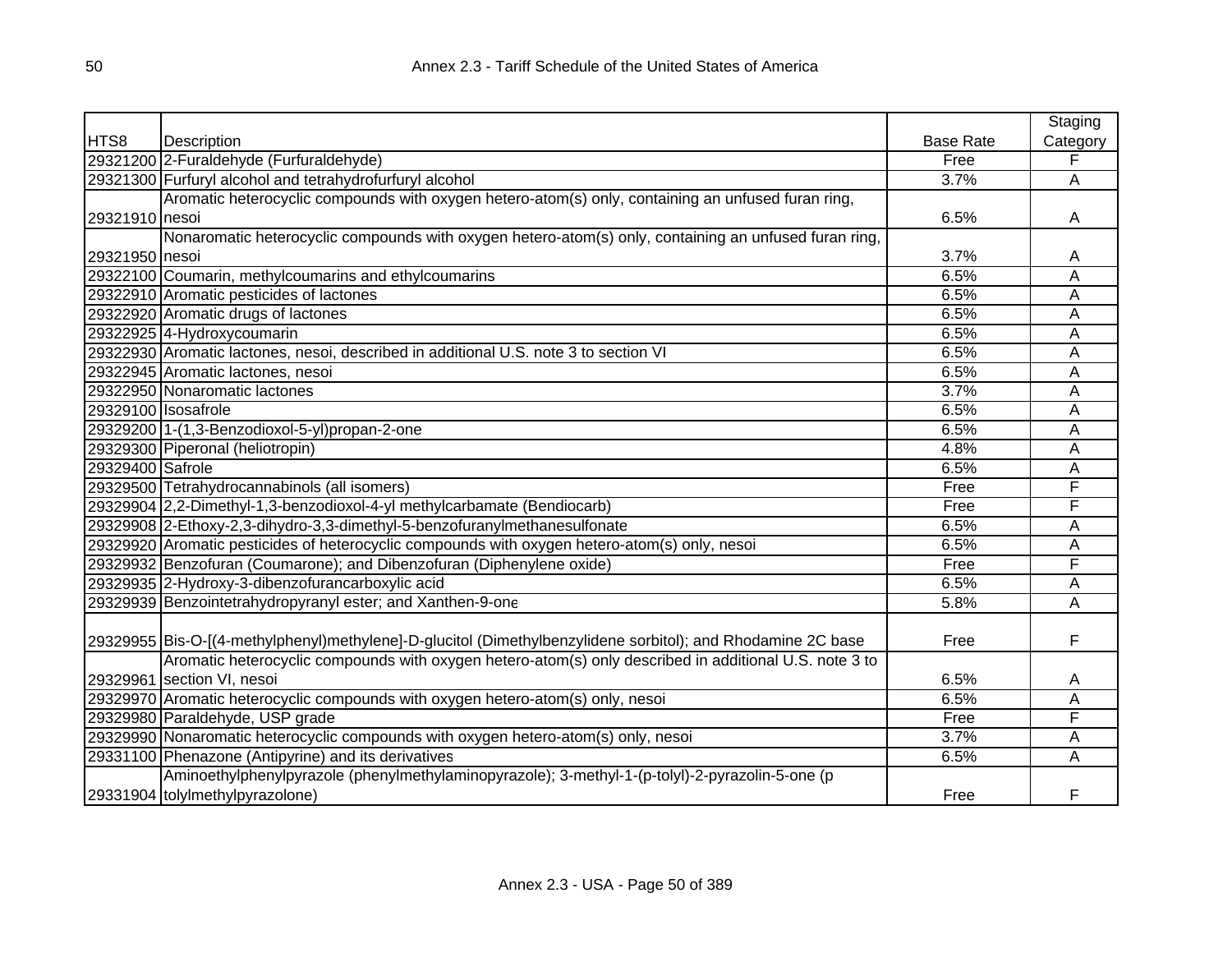|                    |                                                                                                               |                  | Staging                 |
|--------------------|---------------------------------------------------------------------------------------------------------------|------------------|-------------------------|
| HTS8               | Description                                                                                                   | <b>Base Rate</b> | Category                |
|                    | 3-(5-Amino-3-methyl-1H-pyrazol-1-yl)benzenesulfonic acid; amino-J-pyrazolone; and another 12                  |                  |                         |
|                    | 29331908 specified chemicals                                                                                  | 5.8%             | A                       |
|                    | 29331915 1,2-Dimethyl-3,5-diphenyl-1H-pyrazolium methyl sulfate (difenzoquat methyl sulfate)                  | Free             | F                       |
|                    |                                                                                                               |                  |                         |
|                    | 29331918 2-Chloro-5-sulfophenylmethylpyrazolone; phenylcarbethyoxypyrazolone; and 3 other specified chemicals | Free             | F                       |
|                    | Aromatic or modified aromatic pesticides containing an unfused pyrazole ring (whether or not                  |                  |                         |
|                    | 29331923 hydrogenated) in the structure                                                                       | 6.5%             | A                       |
|                    | Aromatic or modified aromatic photographic chemicals containing an unfused pyrazole ring (whether or          |                  |                         |
|                    | 29331930   n/hydrogenated) in the structure, nesoi                                                            | 6.5%             | A                       |
|                    | Aromatic or modified aromatic drugs of heterocyclic compounds with nitrogen hetero-atom(s) only               |                  |                         |
|                    | 29331935 containing an unfused pyrazole ring                                                                  | 6.5%             | A                       |
|                    | Aromatic or mod. aromatic compound desc in add US note 3 to section VI contain an unfused pyrazole            |                  |                         |
|                    | 29331937 ring (w/wo hydrogenated) in the structure                                                            | 6.5%             | A                       |
|                    | Aromatic or modified aromatic compounds (excluding products in add US note 3 to sec VI) containing an         |                  |                         |
|                    | 29331943 unfused pyrazole ring in the structure                                                               | 6.5%             | A                       |
|                    | Nonaromatic drugs of heterocyclic compounds with nitrogen hetero-atom(s) only containing an unfused           |                  |                         |
|                    | 29331945 pyrazole ring                                                                                        | 3.7%             | Α                       |
|                    | 29331970 3-Methyl-5-pyrazolone                                                                                | Free             | F                       |
|                    | Other compound (excluding aromatic, modified aromatic & drugs) containing unfused pyrazole ring               |                  |                         |
|                    | 29331990 (whether or n/hydrogenated) in the structure                                                         | 6.5%             | A                       |
|                    | 29332100 Hydantoin and its derivatives                                                                        | 6.5%             | $\overline{\mathsf{A}}$ |
|                    | 1-[1-((4-Chloro-2-(trifluoromethyl)phenyl)imino)-2-propoxyethyl]-1H-imidazole (triflumizole); and ethylene    |                  |                         |
| 29332905 thiourea  |                                                                                                               | Free             | F                       |
|                    | 29332910 2-Phenylimidazole                                                                                    | 5.8%             | Ā                       |
|                    | Aromatic or modified aromatic drugs of heterocyclic compounds with nitrogen hetero-atom(s) only cont.         |                  |                         |
|                    | 29332920 an unfused imidazole ring                                                                            | 6.0%             | A                       |
|                    | Aromatic or mod. aromatic goods in add US note 3 to sect VI containing an unfused imidazole ring              |                  |                         |
|                    | 29332935 (whether or n/hydrogenated) in structure                                                             | 6.5%             | A                       |
|                    | Aromatic or mod aromatic goods contng unfused imidazole ring (whether or n/hydrogenated) in the               |                  |                         |
|                    | 29332943 structure (exc prod in add US note 3 sec VI)                                                         | 6.5%             | A                       |
|                    | Nonaromatic drugs of heterocyclic compounds with nitrogen hetero-atom(s) only, containing an unfused          |                  |                         |
|                    | 29332945 imidazole ring, nesoi                                                                                | 3.7%             | A                       |
| 29332960 Imidazole |                                                                                                               | Free             | F                       |
|                    | Other compounds (excluding drugs, aromatic and modified aromatic compounds) containing an unfused             |                  |                         |
|                    | 29332990 limidazole ring (whether or n/hydrogenated)                                                          | 6.5%             | A                       |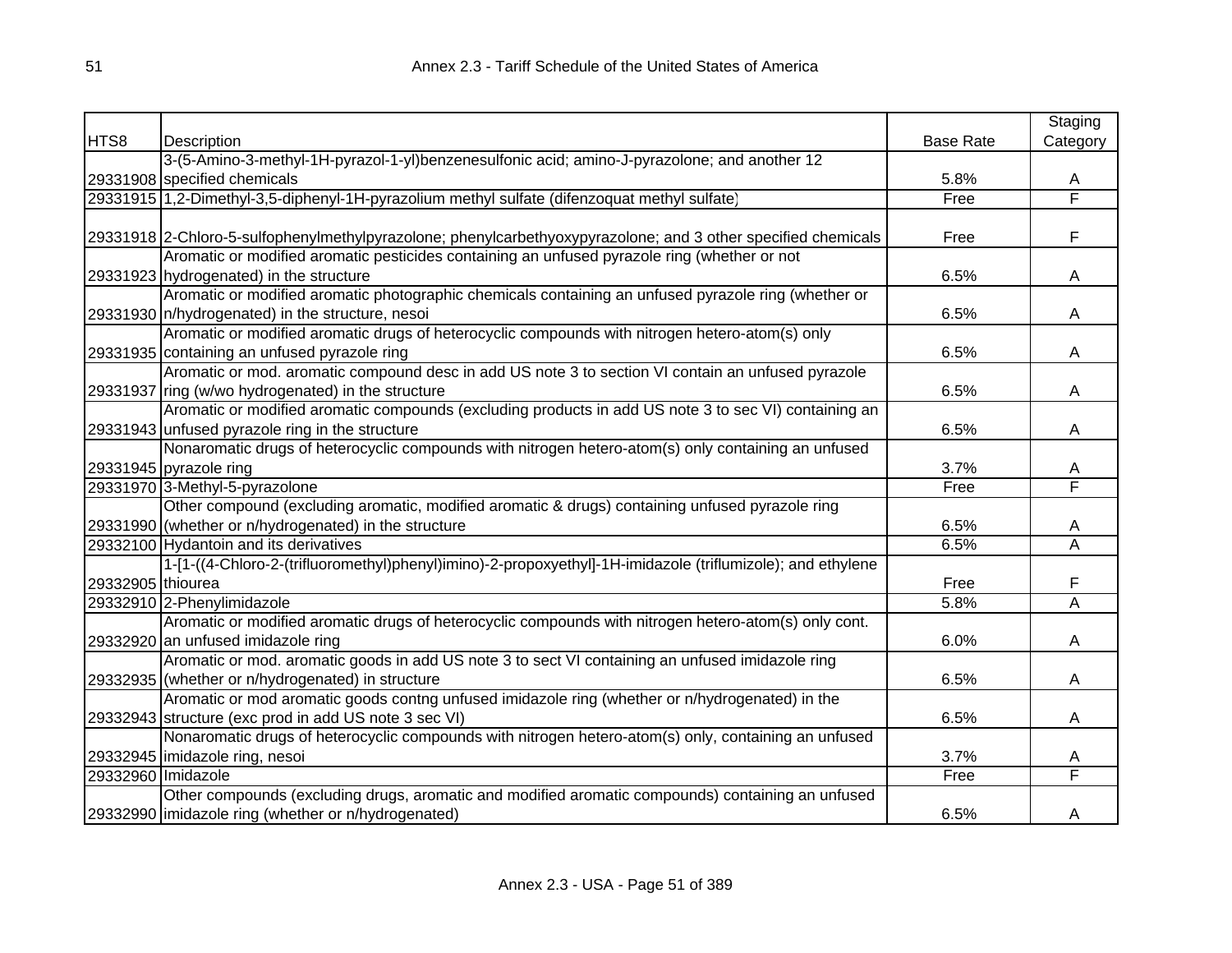|                  |                                                                                                                |                  | Staging  |
|------------------|----------------------------------------------------------------------------------------------------------------|------------------|----------|
| HTS8             | Description                                                                                                    | <b>Base Rate</b> | Category |
|                  | 29333100 Pyridine and its salts                                                                                | Free             | F        |
|                  | 29333210 Piperidine                                                                                            | 6.5%             | Α        |
|                  | 29333250 Piperidine salts                                                                                      | 6.5%             | Α        |
|                  | Alfentanil (INN), anileridine (INN), bezitramide (INN), bromazepam (INN), difenoxin (INN), and other           |                  |          |
|                  | 29333300 specified INNs; salts thereof                                                                         | Free             | F        |
|                  | 1-(3-Sulfapropyl)pryidinium hydroxide; N,N-bis(2,2,6,6-tetramethyl-4-piperidinyl)-1,6-hexanediamine; and       |                  |          |
|                  | 29333908 5 other specified chemicals                                                                           | Free             | F        |
|                  | 29333910 Collidines, lutidines and picolines                                                                   | Free             | F        |
|                  | p-Chloro-2-benzylpyridine & other specified heterocyclic compounds, w nitrogen hetero-atom(s) only             |                  |          |
|                  | 29333920 cont. an unfused pyridine ring                                                                        | 5.8%             | Α        |
|                  | Fungicides of heterocyclic compounds with nitrogen hetero-atom(s) only, containing an unfused pyridine         |                  |          |
| 29333921 ring    |                                                                                                                | 6.5%             | Α        |
|                  | 29333923 o-Paraquat dichloride                                                                                 | 6.5%             | A        |
|                  | Herbicides nesoi, of heterocyclic compounds with nitrogen hetero-atom(s) only, containing an unfused           |                  |          |
|                  | 29333925 pyridine ring                                                                                         | 6.5%             | A        |
|                  | Pesticides nesoi, of heterocyclic compounds with nitrogen hetero-atom(s) only, containing an unfused           |                  |          |
|                  | 29333927 pyridine ring                                                                                         | 6.5%             | A        |
|                  | Psychotherapeutic agents of heterocyclic compounds with nitrogen hetero-atom(s) only, containing an            |                  |          |
|                  | 29333931 unfused pyridine ring, nesoi                                                                          | 6.5%             | Α        |
|                  | 29333941 Drugs containing an unfused pyridine ring (whether or not hydrogenated) in the structure, nesoi       | 6.5%             | A        |
|                  | Heterocyclic compounds with nitrogen hetero-atom(s) only containing an unfused pyridine ring, described        |                  |          |
|                  | 29333961 in add. US note 3 to sec. VI                                                                          | 6.5%             | Α        |
|                  |                                                                                                                |                  |          |
|                  | [29333991] Heterocyclic compounds with nitrogen hetero-atom(s) only containing an unfused pyridine ring, nesoi | 6.5%             | A        |
|                  | 29334100 Levorphenol (INN) and its salts                                                                       | Free             | F        |
|                  | 29334908 4,7-Dichloroquinoline                                                                                 | 6.5%             | A        |
|                  | 29334910 Ethoxyquin (1,2-Dihydro-6-ethoxy-2,2,4-trimethylquinoline)                                            | 6.5%             | A        |
|                  | 29334915 8-Methylquinoline and Isoquinoline                                                                    | 5.8%             | Α        |
|                  | 29334917 Ethyl ethyl-6,7,8-trifluoro-1,4-dihydro-4-oxo-3-quinoline carboxylate                                 | Free             | F        |
|                  | 5-Chloro-7-iodo-8-quinolinol (lodochlorhydroxyquin); Decoquinate; Diiodohydroxyquin; and Oxyquinoline          |                  |          |
| 29334920 sulfate |                                                                                                                | 6.5%             | A        |
|                  | Drugs containing a quinoline or isoquinoline ring-system (whether or not hydrogenated) not further fused,      |                  |          |
| 29334926 nesoi   |                                                                                                                | 6.5%             | Α        |
|                  | Pesticides of heterocyclic compounds with nitrogen hetero-atom(s) only, cont. a quinoline or isoquinoline      |                  |          |
|                  | 29334930 ring-system, not further fused                                                                        | 6.5%             | A        |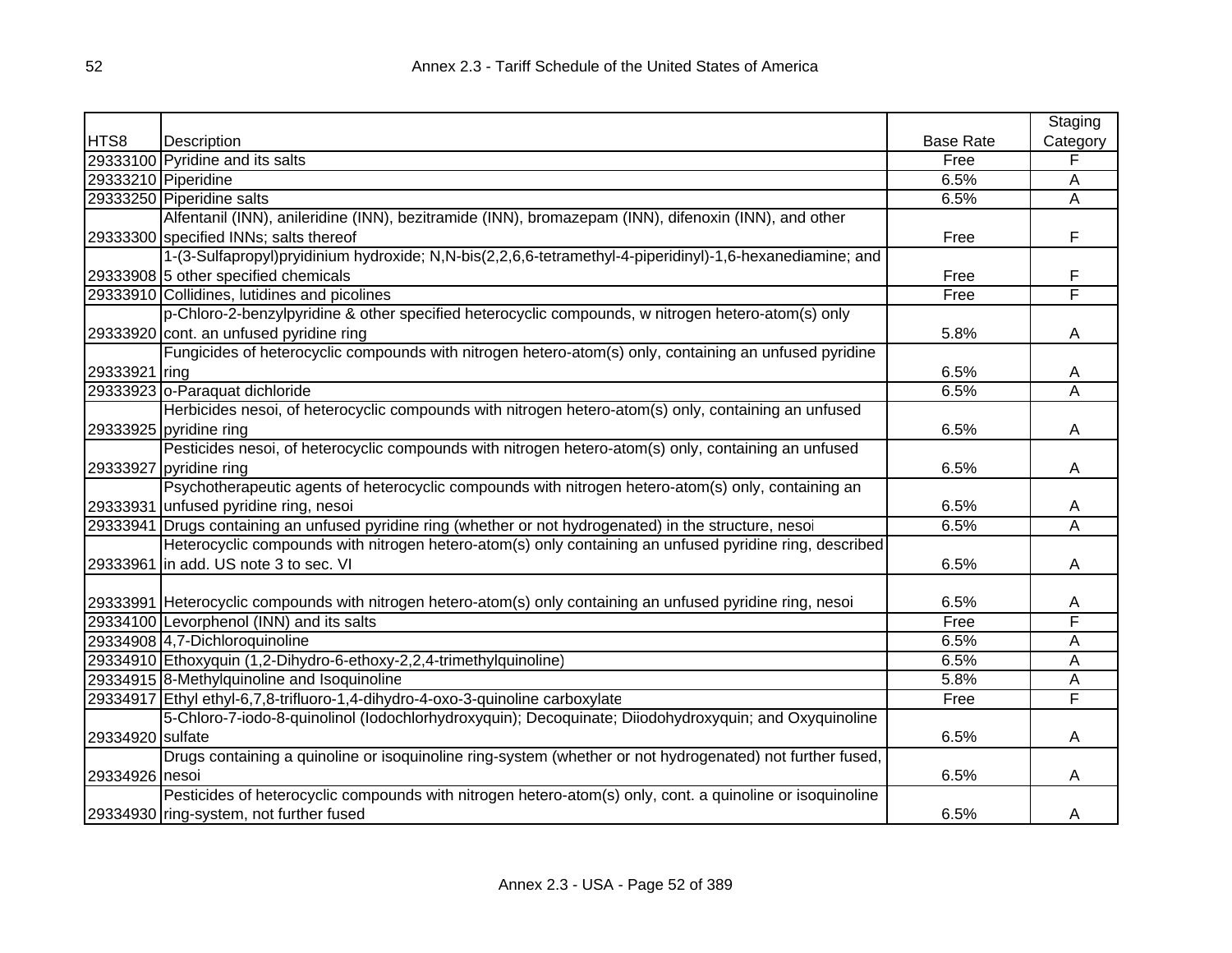|                   |                                                                                                            |                  | Staging  |
|-------------------|------------------------------------------------------------------------------------------------------------|------------------|----------|
| HTS8              | Description                                                                                                | <b>Base Rate</b> | Category |
|                   | Products described in add. US note 3 to sec VI containing quinoline or isoquinoline ring-system (whether   |                  |          |
|                   | 29334960 or n/hydrogenated), n/further fused                                                               | 6.5%             | A        |
|                   | Heterocyclic compounds with nitrogen hetero-atom(s) only, containing a quinoline ring-system, not further  |                  |          |
|                   | 29334970 fused, nesoi                                                                                      | 6.5%             | A        |
|                   | 29335210 Malonylurea (barbituric acid)                                                                     | Free             | F        |
|                   | 29335290 Salts of barbituric acid                                                                          | Free             | F        |
|                   | Allobarbital (INN), amobarbital (INN), barbital (INN), butalbital (INN), butobarbital, and other specified |                  |          |
|                   | 29335300 INNs; salts thereof                                                                               | Free             | F        |
|                   | 29335400 Other derivatives of malonylurea (barbituric acid); salts thereof                                 | 3.7%             | A        |
|                   | 29335500 Loprazolam (INN), mecloqualone (INN), methaqualone (INN) and zipeprol (INN); salts thereof        | Free             | F        |
|                   | Aromatic or modified aromatic herbicides of heterocyclic compounds with nitrogen hetero-atom(s) only,      |                  |          |
|                   | 29335910 cont. a pyrimidine or piperazine ring                                                             | 6.5%             | A        |
|                   | Aromatic or mod. aromatic pesticides nesoi, of heterocyclic compounds with nitrogen hetero-atom(s) only    |                  |          |
|                   | 29335915 cont. pyrimidine or piperazine ring                                                               | 6.5%             | A        |
|                   | Nonaromatic pesticides of heterocyclic compounds with nitrogen hetero-atom(s) only, cont. pyrimidine or    |                  |          |
|                   | 29335918 piperazine ring, nesoi                                                                            | 6.5%             | A        |
|                   | 29335921 Antihistamines, including those principally used as antinauseants                                 | 6.5%             | Ā        |
|                   | 29335922 Nicarbazin and trimethoprim                                                                       | 6.5%             | Ā        |
|                   | Anti-infective agents nesoi, of heterocyclic compounds with nitrogen hetero-atom(s) only, cont.            |                  |          |
|                   | 29335936 pyrimidine, piperazine ring                                                                       | 6.5%             | A        |
|                   | Psychotherapeutic agents of heterocyclic compounds with nitrogen hetero-atom(s) only, cont. pyrimidine     |                  |          |
|                   | 29335946 or piperazine ring, nesoi                                                                         | 6.5%             | A        |
|                   | Other aromatic or modified aromatic drugs containing a pyrimidine ring (whether or not hydrogenated) or    |                  |          |
|                   | 29335953 piperazine ring in the structure                                                                  | 6.5%             | A        |
|                   | Nonaromatic drugs of heterocyclic compounds nesoi, with nitrogen hetero-atom(s) only, cont. a              |                  |          |
|                   | 29335959 pyrimidine or piperazine ring                                                                     | 3.7%             | A        |
|                   | Aromatic heterocyclic compounds nesoi, with nitrogen hetero-atom(s) only, cont. pyrimidine or piperazine   |                  |          |
|                   | 29335970 ring, in add. U.S. note 3, sec. VI                                                                | 6.5%             | A        |
|                   | Aromatic or modified aromatic heterocyclic compounds nesoi, with nitrogen hetero-atom(s) only, cont.       |                  |          |
|                   | 29335980 pyrimidine or piperazine ring                                                                     | 6.5%             | A        |
|                   | 29335985 2-Amino-4-chloro-6-methoxypyrimidine; 2-amino-4,6-dimethoxypyrimidine; and 6-methyluracil         | Free             | F        |
|                   | Other (excluding aromatic or mod aromatic) compds containing pyrimidine ring (whether or                   |                  |          |
|                   | 29335995  n/hydrogenated) or piperazine ring in the structure                                              | 6.5%             | A        |
| 29336100 Melamine |                                                                                                            | 3.5%             | Α        |
|                   | 29336920 2,4-Diamino-6-phenyl-1,3,5-triazine                                                               | Free             | F        |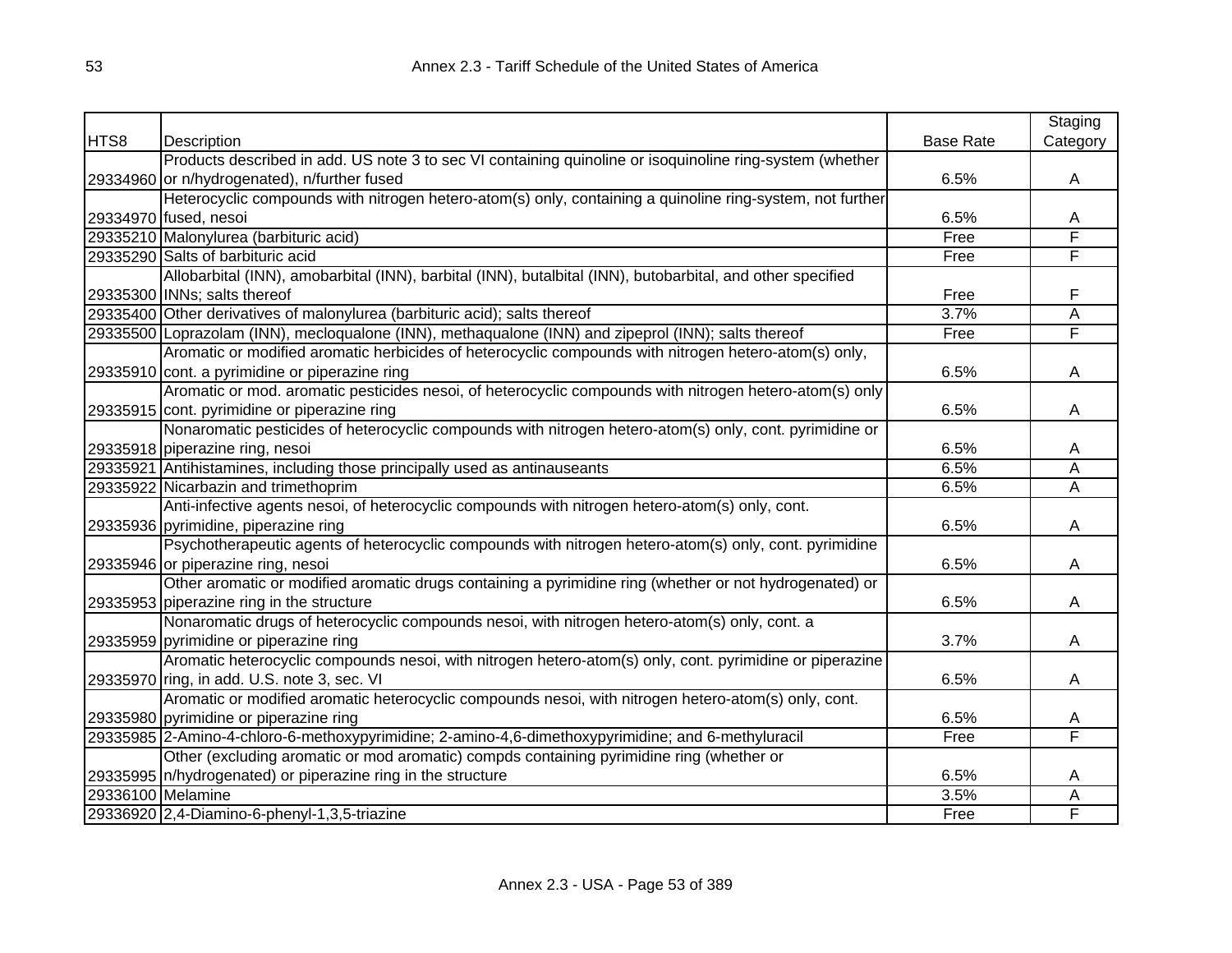|                   |                                                                                                              |                  | Staging  |
|-------------------|--------------------------------------------------------------------------------------------------------------|------------------|----------|
| HTS8              | Description                                                                                                  | <b>Base Rate</b> | Category |
|                   |                                                                                                              |                  |          |
|                   | 29336960 Other compounds containing an unfused triazine ring (whether or not hydrogenated) in the structure  | 3.5%             | A        |
|                   | 29337100 6-Hexanelactam (epsilon-Caprolactam)                                                                | 6.5%             | A        |
|                   | 29337200 Clobazam (INN) and methyprylon (INN)                                                                | Free             | F        |
|                   | 29337904 2,4-Dihydro-3,6-diphenylpyrrolo-(3,4-C)pyrrole-1,4-dione                                            | Free             | F        |
|                   | Aromatic or modified aromatic lactams with nitrogen hetero-atoms only described in additional U.S. note      |                  |          |
|                   | 29337908 3 to section VI                                                                                     | 6.5%             | A        |
|                   | 29337915 Aromatic or modified aromatic lactams, nesoi                                                        | 6.5%             | A        |
|                   | 29337920 N-Methyl-2-pyrrolidone; and 2-pyrrolidone                                                           | 4.2%             | A        |
|                   | 29337930 N-Vinyl-2-pyrrolidone, monomer                                                                      | 5.5%             | A        |
|                   | 29337940 12-Aminododecanoic acid lactam                                                                      | Free             | F        |
|                   | 29337985 Aromatic or modified aromatic lactams with nitrogen hetero-atoms only, nesoi                        | 6.5%             | Α        |
|                   | Alprazolam (INN), camazepam (INN), chlordiazepoxide (INN), clonazepam (INN), clorazepate, and other          |                  |          |
|                   | 29339100 specified INNs; salts thereof                                                                       | Free             | F        |
|                   | 29339901 Butyl (R)-2-[4-(5-triflouromethyl-2-pyridinyloxy)phenoxy]propanoate                                 | Free             | F        |
|                   | 2-[4-[(6-Chloro-2-quinoxalinyl)oxy]phenoxy]propionic acid, ethyl ester; and 1 other specified aromatic       |                  |          |
| 29339902 chemical |                                                                                                              | Free             | F        |
|                   | 29339905 Acridine and indole                                                                                 | Free             | F        |
|                   | alpha-Butyl-alpha-(4-chlorophenyl)-1H-1,2,4-triazole-1-propanenitrile (Mycolbutanil); and one other          |                  |          |
|                   | 29339906 specified aromatic chemical                                                                         | 6.5%             | A        |
|                   | Acetoacetyl-5-aminobenzimidazolone; 1,3,3-Trimethyl-2-methyleneindoline; and two other specified             |                  |          |
|                   | 29339908 aromatic chemicals                                                                                  | Free             | F        |
|                   | 29339911 Carbazole                                                                                           | Free             | F        |
|                   | 6-Bromo-5-methyl-1H-imidazo-(4,5-b)pyridine; 2-sec-butyl-4-tert-butyl-6-(benzotriazol-2-yl)phenol; 2-        |                  |          |
|                   | 29339913 methylindoline; and other specific                                                                  | 5.8%             | A        |
|                   | 29339914 5-Amino-4-chloro-alpha-phenyl-3-pyridazinone                                                        | 6.5%             | A        |
|                   | 29339916 o-Diquat dibromide (1,1-Ethylene-2,2-dipyridylium dibromide)                                        | Free             | F        |
|                   | 29339917 Aromatic or modified aromatic insecticides with nitrogen hetero-atom(s) only, nesoi                 | 6.5%             | A        |
|                   |                                                                                                              |                  |          |
|                   | 29339922 Other heterocyclic aromatic or modified aromatic pesticides with nitrogen hereo-atom(s) only, nesoi | 6.5%             | A        |
|                   | 29339924 Aromatic or modified aromatic photographic chemicals with nitrogen hetero-atom(s) only              | 6.5%             | Α        |
|                   | Aromatic or modified aromatic antihistamines of heterocyclic compounds with nitrogen hetero-atom(s)          |                  |          |
| 29339926 only     |                                                                                                              | 6.5%             | A        |
|                   | 29339942 Acriflavin; Acriflavin hydrochloride; Carbadox; Pyrazinamide                                        | Free             | F        |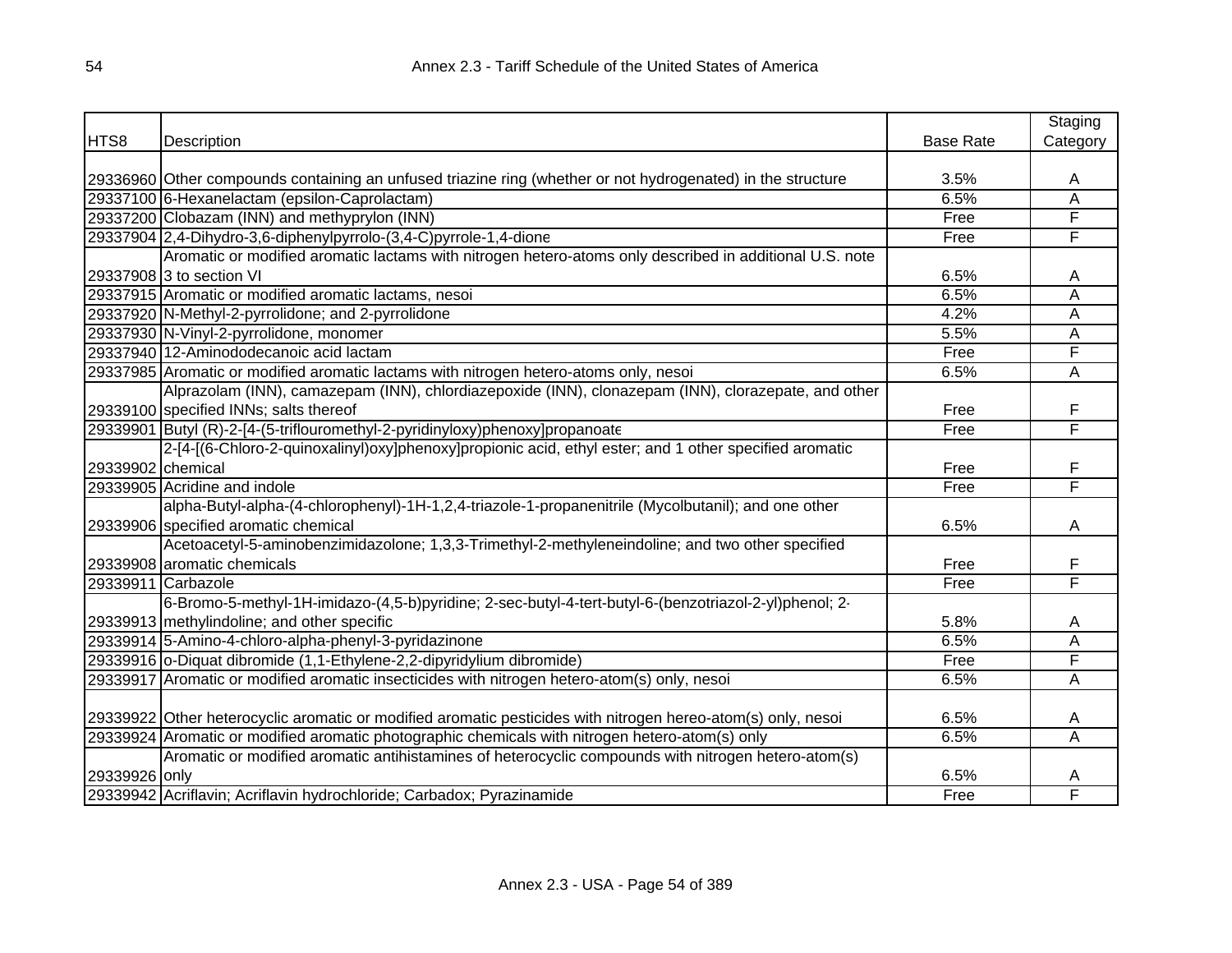|      |                                                                                                                   |                  | Staging  |
|------|-------------------------------------------------------------------------------------------------------------------|------------------|----------|
| HTS8 | Description                                                                                                       | <b>Base Rate</b> | Category |
|      | Aromatic or modified aromatic anti-infective agents of heterocyclic compounds with nitrogen hetero-               |                  |          |
|      | 29339946 atom(s) only, nesoi                                                                                      | 6.5%             | А        |
|      | 29339951 Hydralazine hydrochloride                                                                                | Free             | F        |
|      | Aromatic or modified aromatic cardiovascular drugs of heterocyclic compounds with nitrogen hetero-                |                  |          |
|      | 29339953 atom(s) only, nesoi                                                                                      | 6.5%             | A        |
|      | Aromatic or modified aromatic analgesics and certain like affecting chemicals, of heterocyclic compounds          |                  |          |
|      | 29339955 with nitrogen hetero-atom(s) only                                                                        | 6.5%             | A        |
|      | 29339958 Droperidol; and Imipramine hydrochloride                                                                 | Free             | F        |
|      | Aromatic/modified aromatic psychotherapeutic agents, affecting the CNS, of heterocyclic compounds                 |                  |          |
|      | 29339961 with nitrogen hetero-atom(s) only, nesoi                                                                 | 6.5%             | A        |
|      | Aromatic or modified aromatic anticonvulsants, hypnotics and sedatives, of heterocyclic compounds with            |                  |          |
|      | 29339965 nitrogen hetero-atom(s) only, nesoi                                                                      | 6.5%             | A        |
|      | Aromatic or modified aromatic drugs affecting the central nervous system, of heterocyclic compounds               |                  |          |
|      | 29339970 with nitrogen atom(s) only, nesoi                                                                        | 6.5%             | A        |
|      |                                                                                                                   |                  |          |
|      | 29339975 Aromatic or modified aromatic drugs of heterocyclic compounds with nitrogen hetero-atom(s) only, nesoi   | 6.5%             | Α        |
|      | Aromatic or modified aromatic compounds with nitrogen hetero-atom(s) only described in additional U.S.            |                  |          |
|      | 29339979 note 3 to section VI                                                                                     | 6.5%             | A        |
|      | Aromatic or mod. aromatic compounds with nitrogen hetero-atom(s) only other than products described               |                  |          |
|      | 29339982 in add. U.S. note 3 to section VI, nesoi                                                                 | 6.5%             | A        |
|      | 29339985 3-Amino-1,2,4-triazole                                                                                   | 3.7%             | Ā        |
|      | 29339987 Hexamethylenetetramine                                                                                   | 6.3%             | Ā        |
|      | 29339989 Hexamethyleneimine                                                                                       | Free             | F        |
|      | 29339990 Nonaromatic drugs of heterocyclic compounds with nitrogen hetero-atom(s) only, nesoi                     | 3.7%             | A        |
|      | 29339997 Nonaromatic heterocyclic compounds with nitrogen hetero-atom(s) only, nesoi                              | 6.5%             | Ā        |
|      | Aromatic or modified aromatic heterocyclic compounds cont. an unfused thiazole ring, described in add.            |                  |          |
|      | 29341010 U.S. note 3 to section VI                                                                                | 6.5%             | A        |
|      |                                                                                                                   |                  |          |
|      | 29341020 Aromatic or modified aromatic heterocyclic compounds, nesoi, containing an unfused thiazole ring         | 6.5%             | A        |
|      |                                                                                                                   |                  |          |
|      | 29341070 4,5-Dichloro-2-n-octyl-4-isothiazolin-3-one; thiothiamine hydrochloride; and 4 other specified chemicals | Free             | F        |
|      | Other compounds (excluding aromatic or modified aromatic) containing an unfused thiazole ring (whether            |                  |          |
|      | 29341090 or not hydrogenated) in the structure                                                                    | 6.5%             | A        |
|      | 29342005 N-tert-Butyl-2-benzothiazolesulfenamide                                                                  | 6.5%             | Α        |
|      | 29342010 2,2'-Dithiobisbenzothiazole                                                                              | 6.5%             | Α        |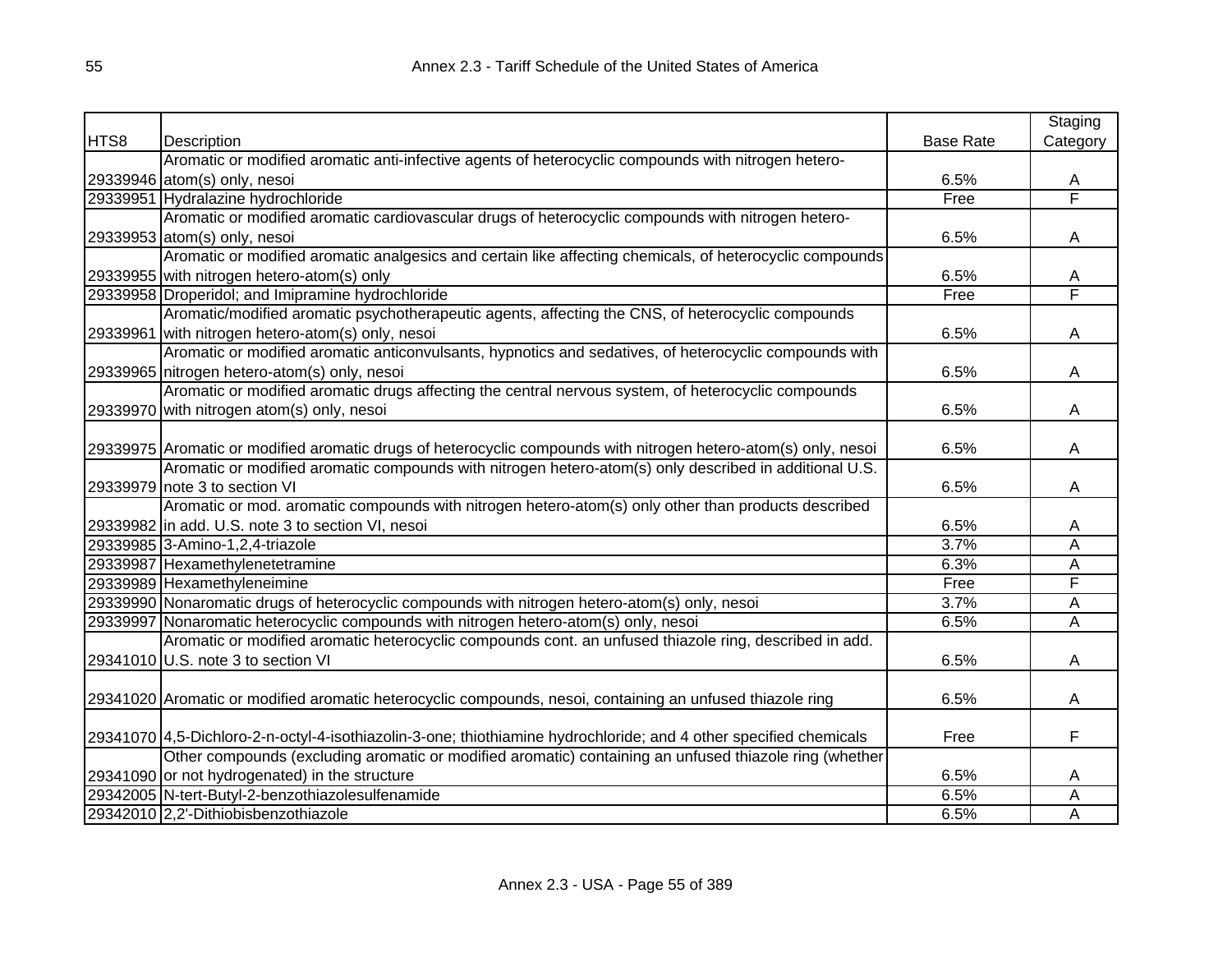|                |                                                                                                           |                  | Staging  |
|----------------|-----------------------------------------------------------------------------------------------------------|------------------|----------|
| HTS8           | Description                                                                                               | <b>Base Rate</b> | Category |
|                | 29342015 2-Mercaptobenzothiazole; and N-(Oxydiethylene)benzothiazole-2-sulfenamide                        | 6.5%             | Α        |
|                | 29342020 2-Mercaptobenzothiazole, sodium salt (2-Benzothiazolethiol, sodium salt)                         | 6.5%             | Ā        |
|                |                                                                                                           |                  |          |
|                | 29342025 2-Amino-5,6-dichlorobenzothiazole; 2-amino-6-nitrobenzothiazole; and 2 other specified chemicals | Free             | F        |
|                | 2-Amino-6-methoxybenzothiazole and other specified heterocyclic compounds, cont. a benzothiazole ring     |                  |          |
|                | 29342030 system, not further fused                                                                        | 5.8%             | A        |
|                | 29342035 Pesticides containing a benzothiazole ring-system, not further fused                             | 6.5%             | Α        |
|                | Heterocyclic compounds containing a benzothiazole ring-system, not further fused, described in add.       |                  |          |
|                | 29342040 U.S. note 3 to section VI                                                                        | 6.5%             | A        |
|                | Other compounds containing a benzothiazole ring system (whether or not hydrogenated), not further         |                  |          |
| 29342080 fused |                                                                                                           | 6.5%             | A        |
|                | 29343012 2-(Trifluoromethyl)phenothiazine                                                                 | 6.5%             | A        |
|                | 29343018 Ethyl (1H-phenothiazin-2,4,1) carbamate                                                          | Free             | F        |
|                | Antidepressants, tranquilizers and other pschotherapeutic agents containing a phenothiazine ring-         |                  |          |
|                | 29343023 system, not further fused                                                                        | 6.5%             | A        |
|                | Other drugs containing a phenothiazine ring system (whether or not hydrogenated), not further fused,      |                  |          |
| 29343027 nesoi |                                                                                                           | 6.5%             | A        |
|                | Products described in add. US note 3 to section VI containing a phenothiazine ring system (whether or     |                  |          |
|                | 29343043 not hydrogenated), not further fused                                                             | 6.5%             | A        |
|                | Heterocyclic compounds containing a phenothiazine ring-system (whether or not hydrogenated), not          |                  |          |
|                | 29343050 further fused, nesoi                                                                             | 6.5%             | A        |
|                | Aminorex (INN), brotizolam (INN), clotiazepam (INN), cloxazolam (INN), dextromoramide (INN), and          |                  |          |
|                | 29349100 other specified INNs; salts thereof                                                              | Free             | F        |
|                | 29349901 Mycophenolate mofetil                                                                            | Free             | F        |
|                | 29349903 2-Acetylbenzo(b)thiophene; and 2 other specified aromatic or modified aromatic compounds         | Free             | F        |
|                | 5-Amino-3-phenyl-1,2,4-thiadiazole(3-Phenyl-5-amino-1,2,4-thiadiazole); and 3 other specified             |                  |          |
|                | 29349905 aromatic/mod. aromatic heterocyclic compounds                                                    | 5.8%             | A        |
|                | 29349906 7-Nitronaphth[1,2]oxadiazole-5-sulfonic acid and its salts                                       | 6.5%             | Α        |
|                | 29349907 Ethyl 2-[4-[(6-chloro-2-benzoxazoyl)oxy]phenoxy]propanoate (Fenoxaprop-ethyl)                    | Free             | F        |
|                | 29349908 2,5-Diphenyloxazole                                                                              | 6.5%             | A        |
|                | 29349909 1,2-Benzisothiazolin-3-one                                                                       | Free             | F        |
|                | 2-tert-Butyl-4-(2,4-dichloro-5-isopropoxyphenyl)-delta(squared)-1,3,4-oxadiazolin-5-one; Bentazon;        |                  |          |
|                | 29349911 Phosalone                                                                                        | 6.5%             | A        |
|                | 29349912 Aromatic or modified aromatic fungicides of other heterocyclic compounds, nesoi                  | 6.5%             | A        |
|                | 29349915 Aromatic or modified aromatic herbicides of other heterocyclic compounds, nesoi                  | 6.5%             | Α        |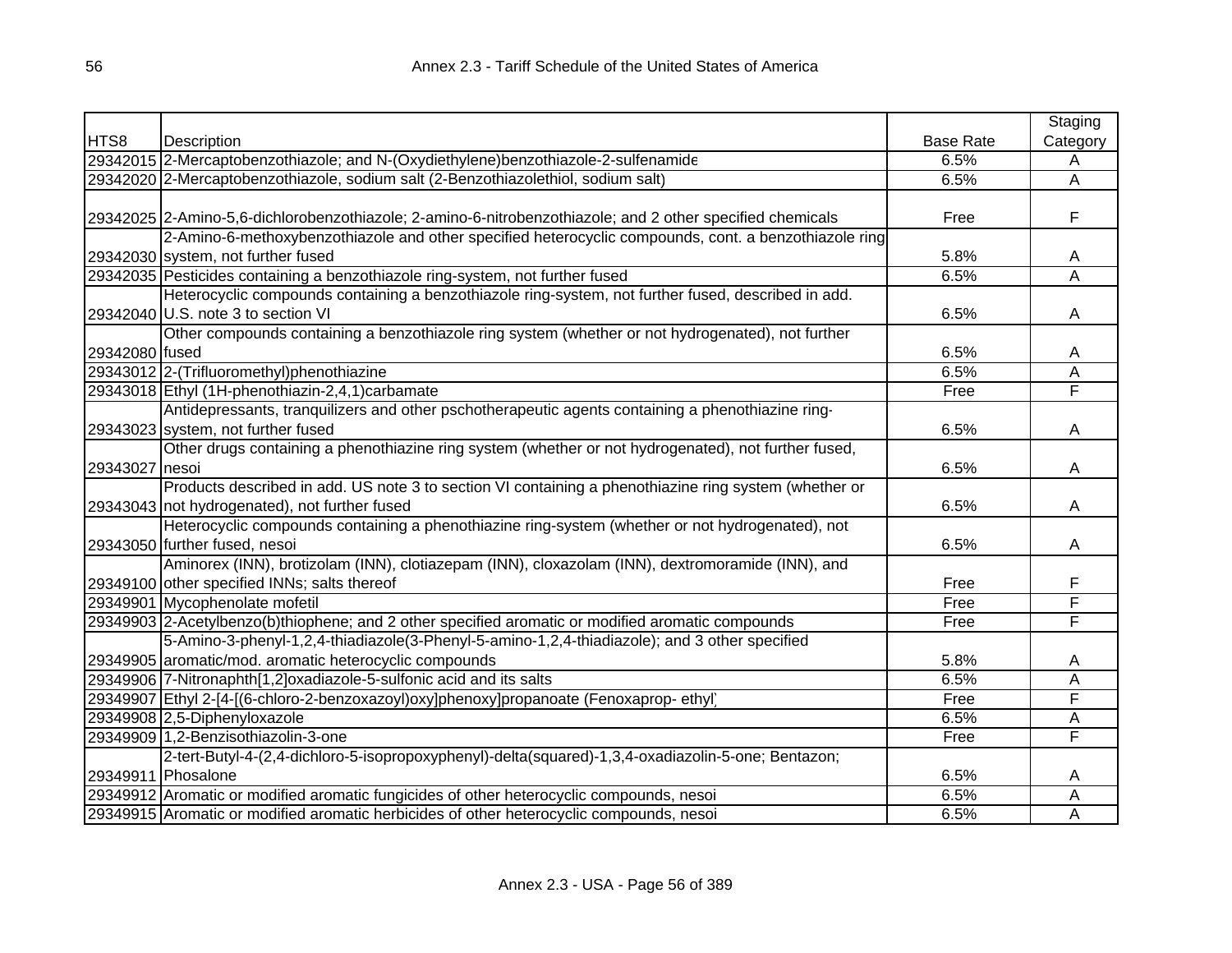|                     |                                                                                                            |                  | Staging                 |
|---------------------|------------------------------------------------------------------------------------------------------------|------------------|-------------------------|
| HTS8                | <b>Description</b>                                                                                         | <b>Base Rate</b> | Category                |
|                     | 29349916 Aromatic or modified aromatic insecticides of other heterocyclic compounds, nesoi                 | 6.5%             | Α                       |
|                     | 29349918 Aromatic or modified aromatic pesticides nesoi, of other heterocyclic compounds, nesoi            | 6.5%             | Α                       |
|                     | 29349920 Aromatic or modified aromatic photographic chemicals of other heterocyclic compounds, nesoi       | 6.5%             | Α                       |
|                     | 29349930 Aromatic or modified aromatic drugs of other heterocyclic compounds, nesoi                        | 6.5%             | Α                       |
|                     | Aromatic or modified aromatic other heterocyclic compounds described in additional U.S. note 3 to          |                  |                         |
| 29349939 section VI |                                                                                                            | 6.5%             | A                       |
|                     | 29349944 Aromatic or modified aromatic other heterocyclic compounds, nesoi                                 | 6.5%             | A                       |
|                     | 29349947 Nonaromatic drugs of other heterocyclic compounds, nesoi                                          | 3.7%             | A                       |
|                     | Morpholinethyl chloride hydrochloride; 2-methyl-2,5-dioxo-1-oxa-2-phospholan; and 1 other specified        |                  |                         |
|                     | 29349970 nonaromatic chemical                                                                              | Free             | F                       |
|                     | 29349990 Nonaromatic other heterocyclic compounds, nesoi                                                   | 6.5%             | Ā                       |
|                     |                                                                                                            |                  |                         |
|                     | (29350006 4-Amino-6-chloro-m-benzenedisulfonamide; and Methyl-4-aminobenzenesulfonylcarbamate (Asulam)     | 6.5%             | A                       |
|                     | 29350010 2-Amino-N-ethylbenzenesulfonamide; and six other specified sulfonamides                           | 6.5%             | $\overline{\mathsf{A}}$ |
|                     | (5-[2-Chloro-4-(trifluoromeythyl)phenoxy]-N-(methylsulfonyl)-2-nitrobenzamide) (fomesafen); and seven      |                  |                         |
|                     | 29350013 other specified chemicals                                                                         | Free             | F                       |
|                     | 29350015 o-Toluenesulfonamide                                                                              | 6.5%             | A                       |
|                     | 29350020 Fast color bases and fast color salts, of sulfonamides                                            | 6.5%             | Α                       |
|                     | 29350029 Acetylsulfaguanidine                                                                              | Free             | F                       |
|                     | 29350030 Sulfamethazine                                                                                    | Free             | F                       |
|                     | 29350032 Acetylsulfisoxazole; sulfacetamide, sodium; and sulfamethazine, sodium                            | 6.5%             | A                       |
|                     | 29350033 Sulfathiazole; and sulfathiazole, sodium                                                          | Free             | F                       |
|                     | 29350042 Salicylazosulfapyridine; sulfadiazine; sulfamerazine; sulfaguanidine; and sulfapyridine           | Free             | F                       |
|                     | 29350048 Other sulfonamides used as anti-infective agents                                                  | 6.5%             | A                       |
|                     | 29350060 Other sulfonamide drugs (excluding anti-infective agents)                                         | 6.5%             | A                       |
|                     | Other sulfonamides (excluding drugs and certain specified chemicals) described in additional U.S. note 3   |                  |                         |
|                     | 29350075 to section VI                                                                                     | 6.5%             | A                       |
|                     | Other sulfonamides (excluding drugs and certain specified chemicals) not described in additional U.S.      |                  |                         |
|                     | 29350095 note 3 to section VI                                                                              | 6.5%             | A                       |
|                     | 29361000 Provitamins, unmixed                                                                              | Free             | F                       |
|                     | 29362100 Vitamins A and their derivatives, unmixed, natural or synthesized                                 | Free             | F                       |
|                     | 29362200 Vitamin B1 (Thiamine) and its derivatives, unmixed, natural or synthesized                        | Free             | F                       |
|                     | 29362300 Vitamin B2 (Riboflavin) and its derivatives, unmixed, natural or synthesized                      | Free             | F                       |
|                     | 29362400 Vitamin B3 or B5 (d- or dl-Pantothenic acid) and its derivatives, unmixed, natural or synthesized | Free             | F                       |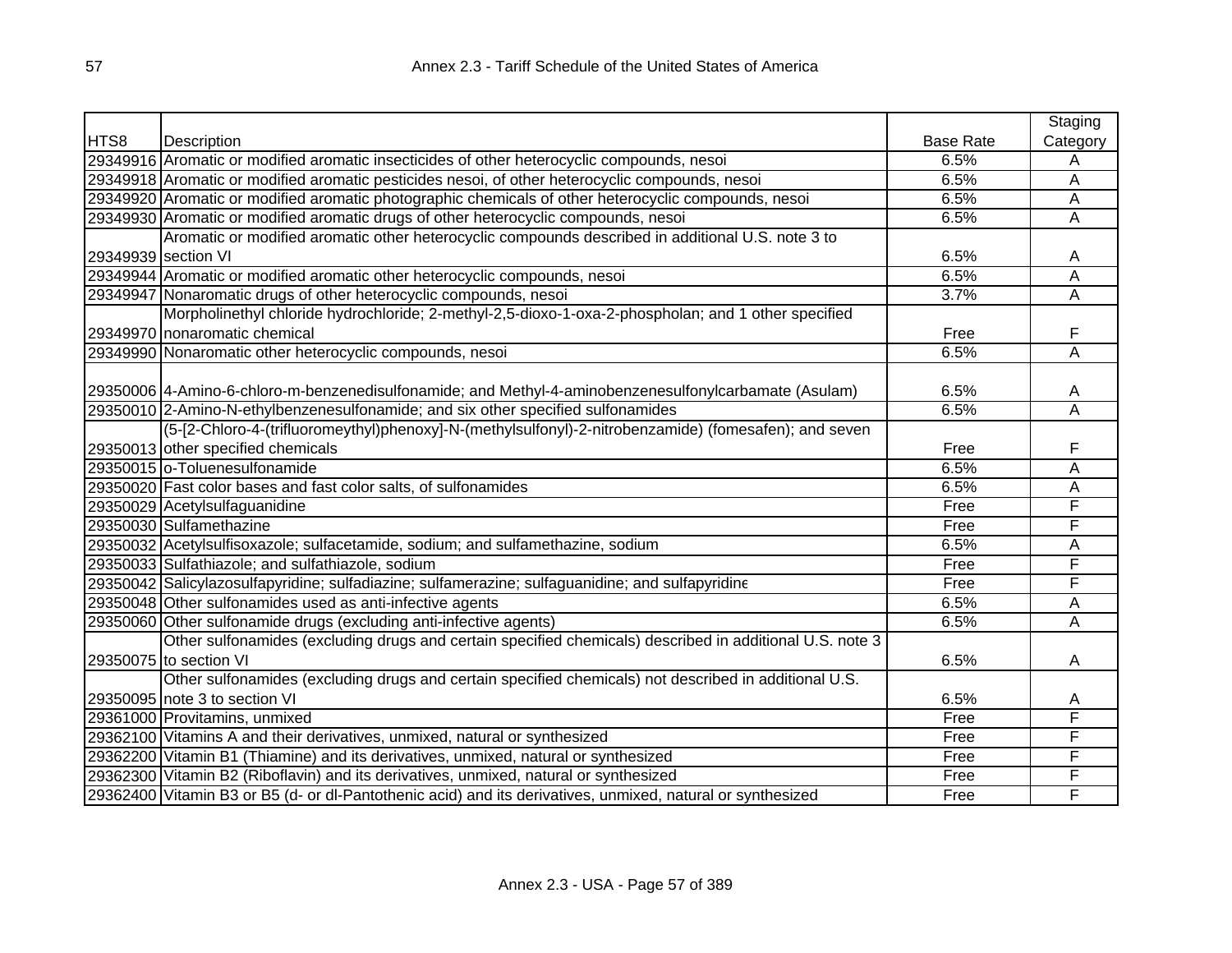|      |                                                                                                             |                  | Staging  |
|------|-------------------------------------------------------------------------------------------------------------|------------------|----------|
| HTS8 | Description                                                                                                 | <b>Base Rate</b> | Category |
|      | Vitamin B6 (Pyridoxine and related compounds with Vitamin B6 activity) and its derivatives, unmixed,        |                  |          |
|      | 29362500 natural or synthesized                                                                             | Free             | F        |
|      | Vitamin B12 (Cyanocobalamin and related compounds with Vitamin B12 activity) and its derivatives,           |                  |          |
|      | 29362600 unmixed, natural or synthesized                                                                    | Free             | F        |
|      | 29362700 Vitamin C (Ascorbic acid) and its derivatives, unmixed, natural or synthesized                     | Free             | F        |
|      | Vitamin E (Tocopherols and related compounds with Vitamin E activity) and its derivatives, unmixed,         |                  |          |
|      | 29362800 natural or synthesized                                                                             | Free             | F        |
|      | 29362910 Folic acid and its derivatives, unmixed                                                            | Free             | F        |
|      | 29362915 Niacin an niacinamide                                                                              | Free             | F        |
|      | 29362920 Aromatic or modified aromatic vitamins and their derivatives, nesoi                                | Free             | F        |
|      | 29362950 Other vitamins and their derivatives, nesoi                                                        | Free             | F        |
|      | Vitamins or provitamins nesoi (including natural concentrates) and intermixtures of the foregoing,          |                  |          |
|      | 29369000 whether or not in any solvent                                                                      | Free             | F        |
|      | 29371100 Somatotropin, its derivatives and structural analogues                                             | Free             | F        |
|      | 29371200 Insulin and its salts                                                                              | Free             | F        |
|      | Polypeptide hormones, protein hormones and glycoprotein hormones, their derivatives and structural          |                  |          |
|      | 29371900 analogues, nesoi                                                                                   | Free             | F        |
|      |                                                                                                             |                  |          |
|      | (29372100 Cortisone, hydrocortisone, prednisone (Dehydrocortisone) and prednisolone (Dehydrohydrocortisone) | Free             | F        |
|      | 29372200 Halogenated derivatives of corticosteroidal hormones                                               | Free             | F        |
|      | 29372310 Estrogens and progestins obtained directly or indirectly from animal or vegetable materials        | Free             | F        |
|      | 29372325 Estradiol benzoate; and Estradiol cyclopentylpropionate (estradiol cypionate)                      | Free             | F        |
|      | 29372350 Other estrogens and progestins not derived from animal or vegetable materials, nesoi               | Free             | F        |
|      | 29372910 Desonide; and Nandrolone phenpropionate                                                            | Free             | F        |
|      | 29372990 Steroidal hormones, their derivatives and structural analogues, nesoi                              | Free             | F        |
|      | 29373100 Epinephrine                                                                                        | Free             | F        |
|      | 29373910 Epinephrine hydrochloride                                                                          | Free             | F        |
|      | 29373990 Catecholamine hormones, their derivatives and structural analogues, nesoi                          | Free             | F        |
|      | 29374010 I(underscored)-Thyroxine, sodium                                                                   | Free             | F        |
|      | 29374090 Amino-acid derivatives of hormones and their derivatives, nesoi                                    | Free             | F        |
|      | 29375000 Prostaglandins, thromboxanes and leukotrienes, their derivatives and structural analogues          | Free             | F        |
|      | Other hormones, their derivatives and structural analogues, other steroid derivatives and structural        |                  |          |
|      | 29379000 analogue used primarily as hormones, nesoi                                                         | Free             | F        |
|      | 29381000 Rutoside (Rutin) and its derivatives                                                               | 1.5%             | A        |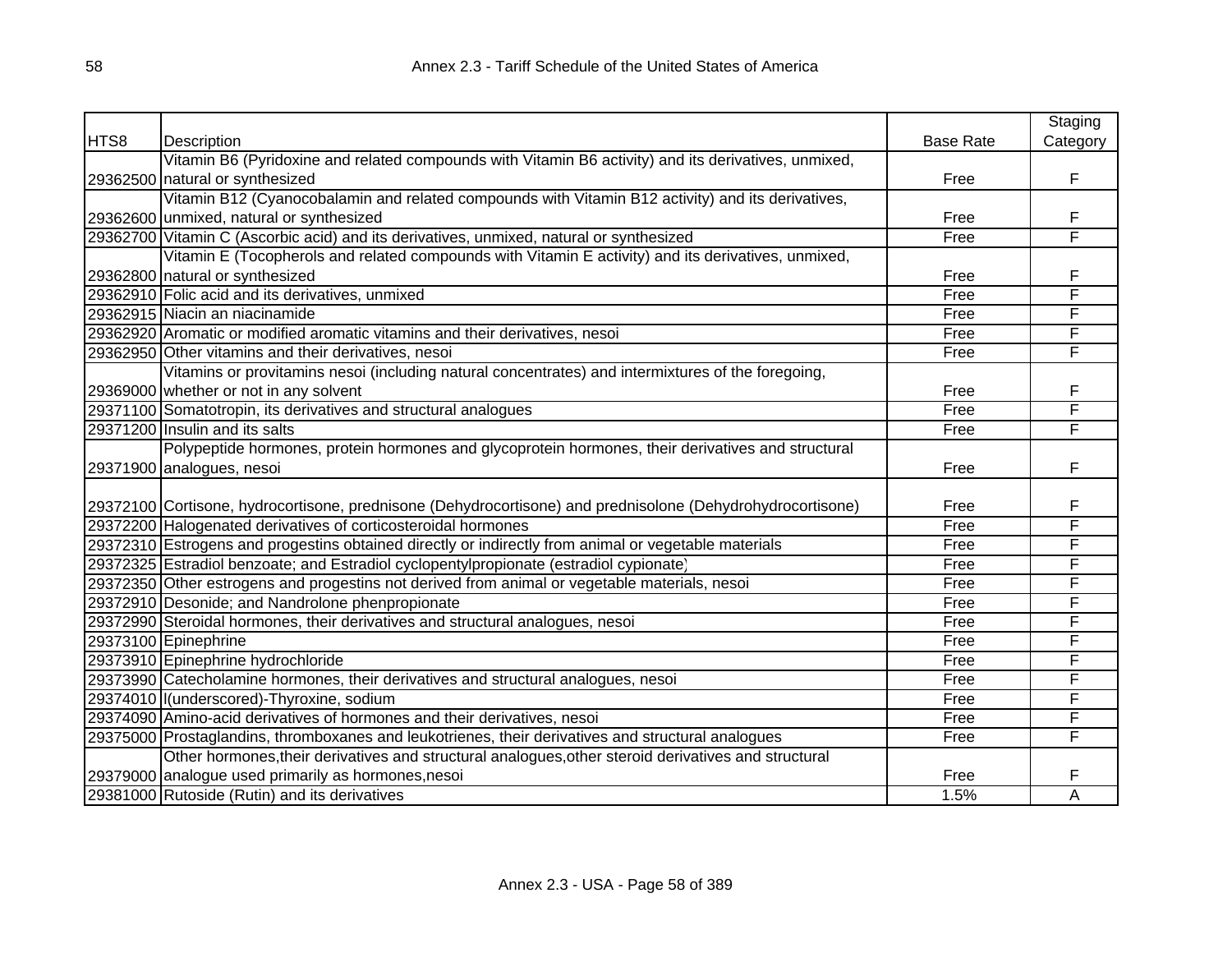|                 |                                                                                                                                            |                  | Staging  |
|-----------------|--------------------------------------------------------------------------------------------------------------------------------------------|------------------|----------|
| HTS8            | Description                                                                                                                                | <b>Base Rate</b> | Category |
|                 | Glycosides, natural or synthesized, and their salts, ethers, esters, and other derivatives other than                                      |                  |          |
|                 | 29389000 rutoside and its derivatives                                                                                                      | 3.7%             | A        |
|                 | Concentrates of poppy straw; buprenorphine (INN), codeine, dihydrocodeine (INN), ethylmorphine, and                                        |                  |          |
|                 | 29391100 other specified INNs; salts thereof                                                                                               | Free             | F        |
|                 | 29391910 Papaverine and its salts                                                                                                          | Free             | F        |
|                 | 29391920 Synthetic alkaloids of opium and their derivatives; salts thereof; nesoi                                                          | Free             | F        |
|                 | 29391950 Nonsynthetic alkaloids of opium and their derivatives; salts thereof; nesoi                                                       | Free             | F        |
|                 | 29392100 Quinine and its salts                                                                                                             | Free             | F        |
|                 | 29392900 Alkaloids of cinchona, and their derivatives; salts thereof, other than quinine and its salts                                     | Free             | F        |
|                 | 29393000 Caffeine and its salts                                                                                                            | Free             | F        |
|                 | 29394100 Ephedrine and its salts                                                                                                           | Free             | F        |
|                 | 29394200 Pseudoephedrine and its salts                                                                                                     | Free             | F        |
|                 | 29394300 Cathine (INN) and its salts                                                                                                       | Free             | F        |
|                 | 29394901 Ephedrines and their salts, other than cathine and pseudoephedrine and their salts                                                | Free             | F        |
|                 | 29395100 Fenetylline (INN) its salts                                                                                                       | Free             | F        |
|                 | [29395900]Theophylline aminophylline (Theophylline-ethylenediamine) and their derivatives; salts thereof; nesoi                            | Free             | F        |
|                 | 29396100 Ergometrine and its salts                                                                                                         | Free             | F        |
|                 | 29396200 Ergotamine and its salts                                                                                                          | Free             | F        |
|                 | 29396300 Lysergic acid and its salts                                                                                                       | Free             | F        |
|                 | 29396900 Alkaloids of rye ergot and their derivatives, nesoi; salts thereof                                                                | Free             | F        |
|                 | Cocaine, ecgonine, levometamfetamine, metamfetamine (INN), metamfetamine racemate; salts, esters<br>29399100 and other derivatives thereof | Free             | F        |
|                 | Vegetable alkaloids, natural or reproduced by synthesis, and their salts, ethers, esters and other                                         |                  |          |
|                 | 29399900 derivatives, nesoi                                                                                                                | Free             | F        |
|                 | 29400020 D-Arabinose                                                                                                                       | Free             | F        |
|                 | 29400060 Other sugars, nesoi excluding d-arabinose                                                                                         | 5.8%             | A        |
|                 | 29411010 Ampicillin and its salts                                                                                                          | Free             | F        |
|                 | 29411020 Penicillin G salts                                                                                                                | Free             | F        |
|                 | Carfecillin, sodium; cloxacillin, sodium; dicloxacillin, sodium; flucloxacillin (Floxacillin); and oxacillin,                              |                  |          |
| 29411030 sodium |                                                                                                                                            | Free             | F        |
|                 | 29411050 Penicillins and their derivatives nesoi, with a penicillanic acid structure; salts thereof                                        | Free             | F        |
|                 | 29412010 Dihydrostreptomycins and its derivatives; salts thereof                                                                           | 3.5%             | Α        |
|                 | 29412050 Streptomycins and their derivatives; salts thereof, nesoi                                                                         | Free             | F        |
|                 | 29413000 Tetracyclines and their derivatives; salts thereof                                                                                | Free             | F        |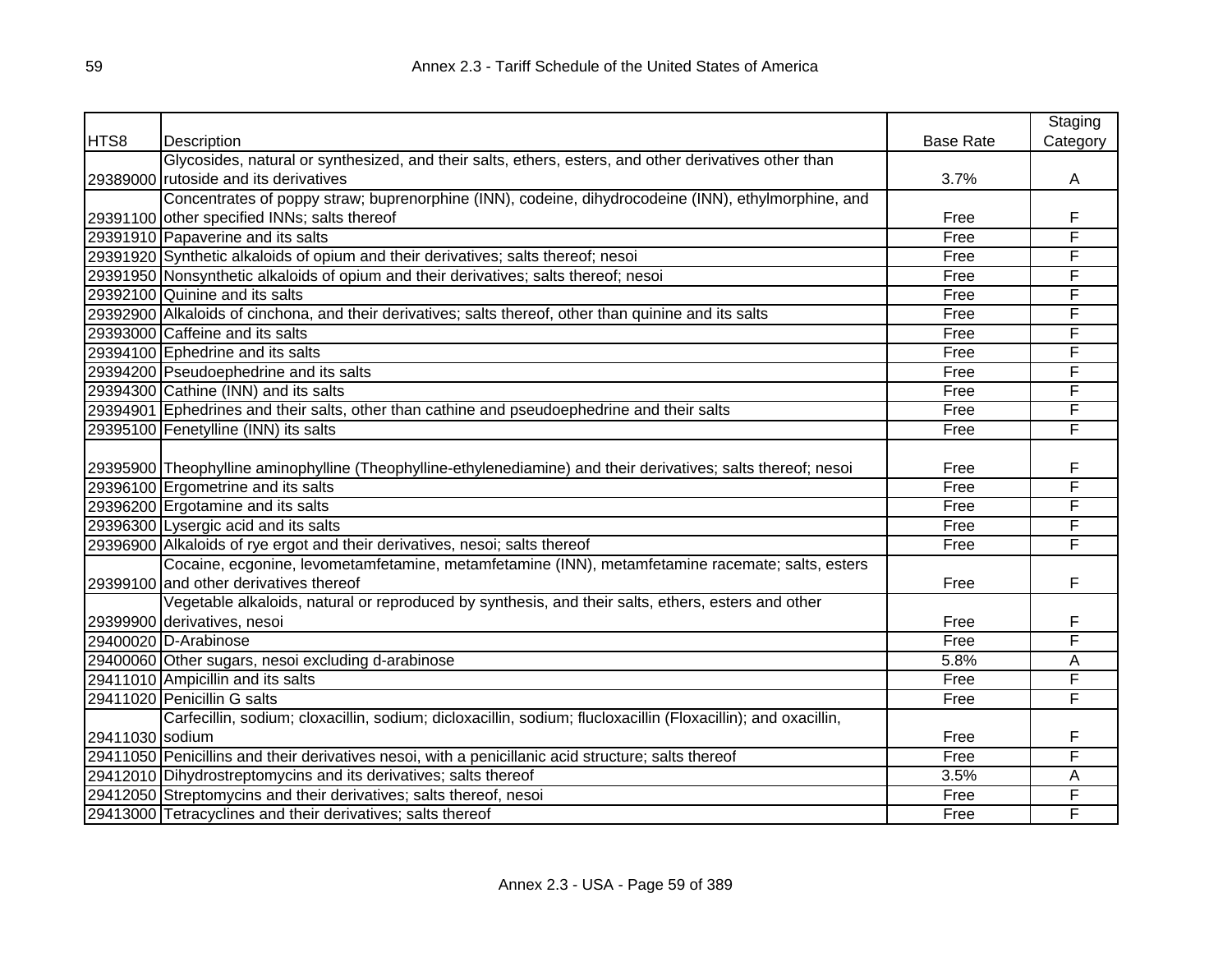|                |                                                                                                          |                  | Staging  |
|----------------|----------------------------------------------------------------------------------------------------------|------------------|----------|
| HTS8           | Description                                                                                              | <b>Base Rate</b> | Category |
|                | 29414000 Chloramphenicol and their derivatives; salts thereof                                            | Free             | F        |
|                | 29415000 Erythromycin and their derivatives; salts thereof                                               | Free             | F        |
|                | 29419010 Natural antibiotics, nesoi                                                                      | Free             | F        |
|                | 29419030 Antibiotics, nesoi, aromatic or modified aromatic, other than natural                           | Free             | F        |
|                | 29419050 Antibiotics nesoi, other than aromatic or modified aromatic antibiotics                         | Free             | F        |
|                | 29420003 [2,2'-Thiobis(4-(1,1,3,3-tetramethyl-n-butyl)phenolato)(2,1)]-O,O',S-s(1-butanamine), nickel II | Free             | F        |
|                | 29420005 Aromatic or modified aromatic drugs of other organic compounds, nesoi                           | 6.5%             | A        |
|                | Aromatic or modified aromatic organic compounds, nesoi, described in additional U.S. note 3 to section   |                  |          |
| 29420010 VI    |                                                                                                          | 6.5%             | A        |
|                | Other aromatic or modified aromatic organic compounds (excluding products described in additional U.S.   |                  |          |
|                | 29420035 note 3 to section VI)                                                                           | 6.5%             | Α        |
|                | 29420050 Nonaromatic organic compounds, nesoi                                                            | 3.7%             | Α        |
|                | 30011000 Glands and other organs for organotherapeutic uses, dried, whether or not powdered              | Free             | F        |
|                | 30012000 Extracts of glands or other organs or of their secretions for organotherapeutic uses            | Free             | F        |
|                | Heparin and its salts; other human or animal substances prepared for therapeutic or prophylactic uses,   |                  |          |
| 30019000 nesoi |                                                                                                          | Free             | F        |
|                | 30021001 Antisera and other blood fractions and modified immunological products                          | Free             | F        |
|                | 30022000 Vaccines for human medicine                                                                     | Free             | F        |
|                | 30023000 Vaccines for veterinary medicine                                                                | Free             | F        |
|                | 30029010 Ferments, excluding yeasts                                                                      | Free             | F        |
|                | Human blood; animal blood prepared for therapeutic, prophylactic, diagnostic uses; toxins, cultures of   |                  |          |
|                | 30029051 micro-organisms nesoi & like products                                                           | Free             | F        |
|                | 30031000 Medicaments, cont. penicillins or streptomycins, not dosage form and not packed for retail      | Free             | F        |
|                | 30032000 Medicaments containing antibiotics, nesoi, not dosage form and not packaged for retail          | Free             | F        |
|                | 30033100 Medicaments containing insulin, not dosage form and not packed for retail                       | Free             | F        |
|                | Medicaments containing artificial mixtures of natural hormones, but not antibiotics, not dosage form and |                  |          |
|                | 30033910 not packed for retail                                                                           | Free             | F        |
|                | Medicaments containing products of heading 2937, nesoi, but not antibiotics, not dosage form and not     |                  |          |
|                | 30033950 packed for retail                                                                               | Free             | F        |
|                | Medicaments containing alkaloids but not products of heading 2937 or antibiotics, not dosage form and    |                  |          |
|                | 30034000 not packed for retail                                                                           | Free             | F        |
|                | 30039000 Medicaments nesoi, not dosage form and not packed for retail                                    | Free             | F        |
|                | 30041010 Medicaments containing penicillin G salts, in dosage form and packed for retail                 | Free             | F        |
|                | 30041050 Medicaments cont. penicillins or streptomycins, nesoi, in dosage form or packed for retail      | Free             | F        |
|                | 30042000 Medicaments containing antibiotics, nesoi, in dosage form or packed for retail                  | Free             | F        |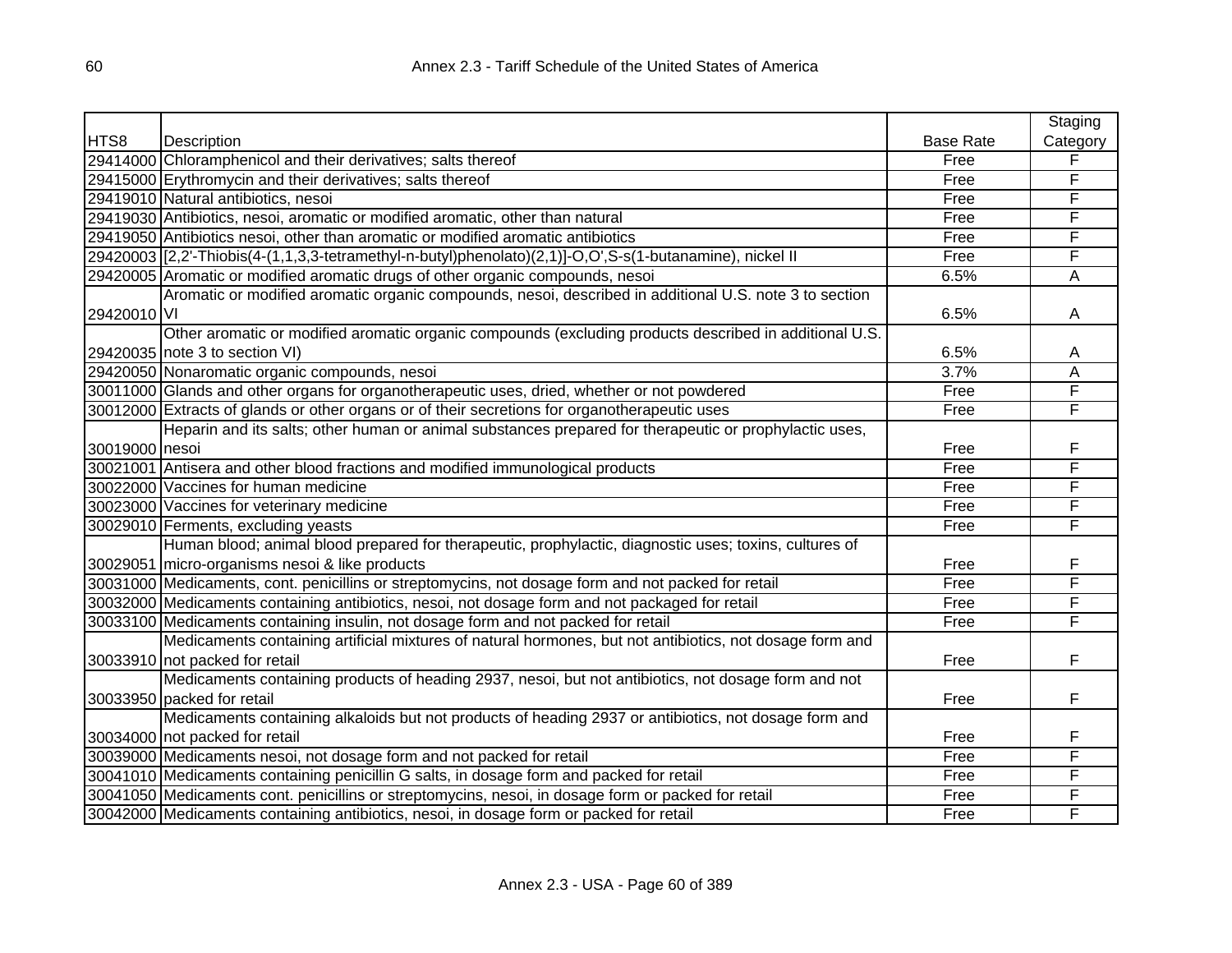|                     |                                                                                                            |                  | Staging  |
|---------------------|------------------------------------------------------------------------------------------------------------|------------------|----------|
| HTS8                | Description                                                                                                | <b>Base Rate</b> | Category |
|                     | 30043100 Medicaments containing insulin, in dosage form or packed for retail                               | Free             | F        |
|                     | 30043200 Medicaments, containing adrenal cortical hormones, in dosage form or packed for retail            | Free             | F        |
|                     | 30043900 Medicaments, containing products of heading 2937 nesoi, in dosage form or packed for retail       | Free             | F        |
|                     | Medicaments cont. alkaloids, but not products of heading 2937 or antibiotics, in dosage form or packed     |                  |          |
| 30044000 for retail |                                                                                                            | Free             | F        |
|                     | Medicaments containing vitamin B2 synthesized from aromatic or mod. aromatic compounds, in dosage          |                  |          |
|                     | 30045010 form or packed for retail                                                                         | Free             | F        |
|                     | Medicaments containing vitamim B12 synthesized from aromatic or mod. aromatic compounds, in                |                  |          |
|                     | 30045020 dosage form or packed for retail                                                                  | Free             | F        |
|                     | Medicaments containing vitamin E synthesized from aromatic or mod. aromatic compounds, in dosage           |                  |          |
|                     | 30045030 form or packed for retail                                                                         | Free             | F        |
|                     | Medicaments containing vitamins nesoi, synthesized from aromatic or mod. aromatic compounds, in            |                  |          |
|                     | 30045040 dosage form or packed for retail                                                                  | Free             | F        |
|                     | Medicaments containing vitamins or other products of heading 2936, nesoi, in dosage form or packed for     |                  |          |
| 30045050 retail     |                                                                                                            | Free             | F        |
|                     | Medicaments containing antigens or hyaluronic acid or its sodium salt, nesoi, in dosage form or packed     |                  |          |
| 30049010 for retail |                                                                                                            | Free             | F        |
|                     | Medicaments consisting of mixed or unmixed products for therapeutic or prophylactic uses, in measured      |                  |          |
|                     | 30049091 doses or put up for retail, nesoi                                                                 | Free             | F.       |
|                     | Adhesive dressings and other articles having an adhesive layer, coated or impregnated with                 |                  |          |
|                     | 30051010 pharmaceutical substances, packed for retail                                                      | Free             | F        |
|                     | Adhesive dressings and other articles having an adhesive layer, packed for retail for medical, surgical,   |                  |          |
|                     | 30051050 dental, veterinary purposes                                                                       | Free             | F        |
|                     | Wadding, gauze, bandages, & similar articles, not having an adhesive layer, coated, impregnated with       |                  |          |
|                     | 30059010 pharmaceutical substances, for retail                                                             | Free             | F        |
|                     | Wadding, gauze, bandages, and similar articles, not having an adhesive layer, packed for retail for        |                  |          |
|                     | 30059050 medical, surgical, like purposes                                                                  | Free             | F        |
|                     | Sterile surgical catgut, suture materials, tissue adhesives for wound closure, laminaria, laminaria tents, |                  |          |
|                     | 30061000 and absorbable hemostatics                                                                        | Free             | F        |
|                     | 30062000 Blood-grouping reagents                                                                           | Free             | F        |
|                     | Opacifying preparation for X-ray examination; diagnostic reagent designed to be administered to the        |                  |          |
|                     | 30063010 patient; all cont. antigens or antisera                                                           | Free             | F        |
|                     | Opacifying preparations for X-ray examinations; diagnostic reagents designed to be administered to the     |                  |          |
|                     | 30063050 patient, nesoi                                                                                    | Free             | F        |
|                     | 30064000 Dental cements and other dental fillings; bone reconstruction cements                             | Free             | F        |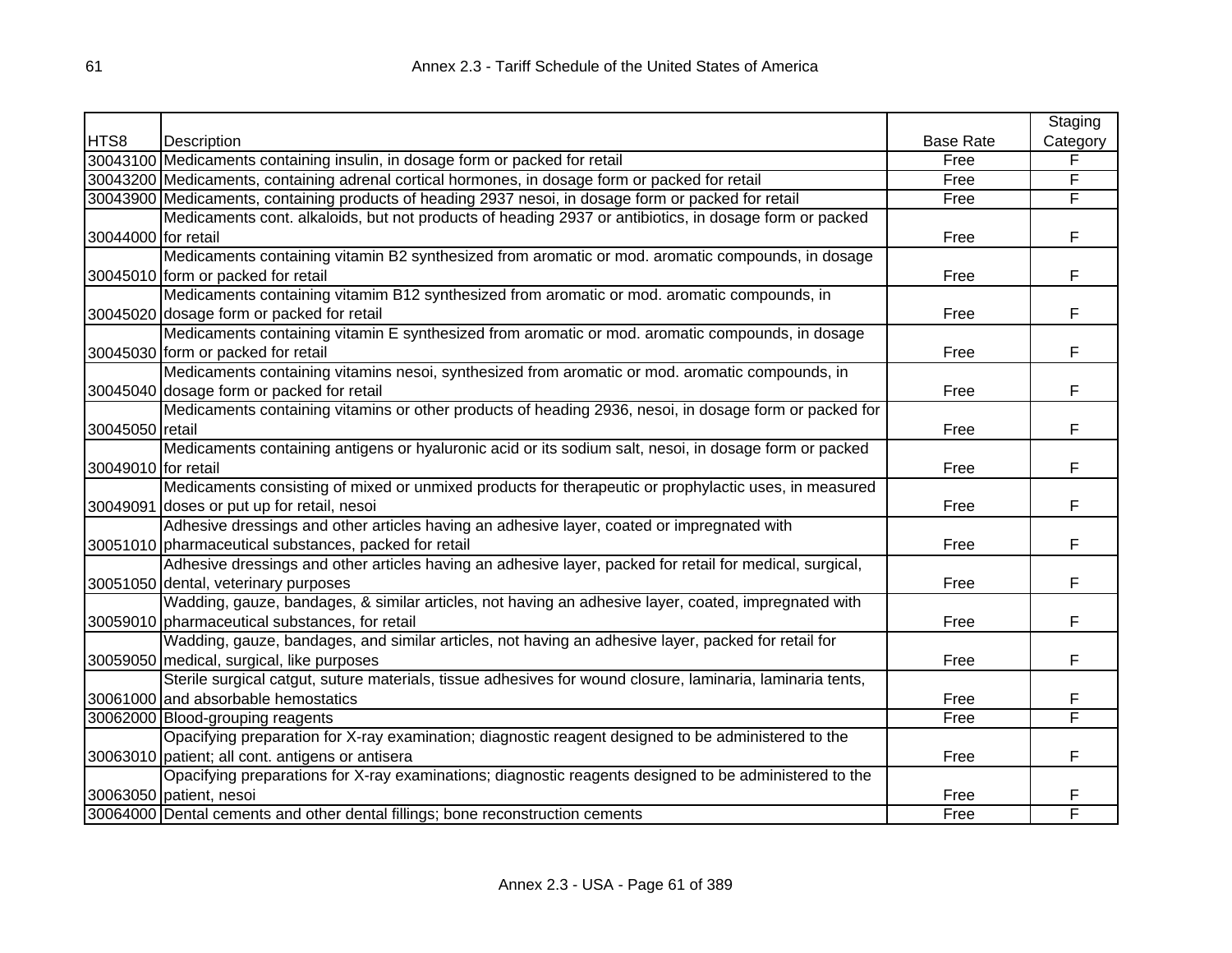|               |                                                                                                                     |                  | Staging  |
|---------------|---------------------------------------------------------------------------------------------------------------------|------------------|----------|
| HTS8          | Description                                                                                                         | <b>Base Rate</b> | Category |
|               | 30065000 First-aid boxes and kits                                                                                   | Free             | F        |
|               | 30066000 Chemical contraceptive preparations based on hormones or spermicides                                       | Free             | F        |
|               | Gel preparation use human/veterinary medicine lubricant in surgical operation, physical exam or coupling            |                  |          |
|               | 30067000 agent tween body & med instrument                                                                          | 5.0%             | A        |
|               | 30068000 Waste pharmaceuticals                                                                                      | Free             | F        |
|               | Animal or vegetable fertilizers; fertilizers produced by the mixing or chemical treatment of animal or              |                  |          |
|               | 31010000 vegetable products                                                                                         | Free             | F        |
|               | 31021000 Urea, whether or not in aqueous solution                                                                   | Free             | F        |
|               | 31022100 Ammonium sulfate                                                                                           | Free             | F        |
|               | 31022900 Double salts and mixtures of ammonium sulfate and ammonium nitrate                                         | Free             | F        |
|               | 31023000 Ammonium nitrate, whether or not in aqueous solution                                                       | Free             | F        |
|               | 31024000 Mixtures of ammonium nitrate with calcium carbonate or other inorganic nonfertilizing substances           | Free             | F        |
|               | 31025000 Sodium nitrate                                                                                             | Free             | F        |
|               | 31026000 Double salts and mixtures of calcium nitrate and ammonium nitrate                                          | Free             | F        |
|               | 31027000 Calcium cyanamide                                                                                          | Free             | F        |
|               | 31028000 Mixtures of urea and ammonium nitrate in aqueous or ammoniacal solution                                    | Free             | F        |
|               | Mineral or chemical fertilizers, nitrogenous, nesoi, including mixtures not specified elsewhere in heading          |                  |          |
| 31029000 3102 |                                                                                                                     | Free             | F        |
|               | 31031000 Superphosphates                                                                                            | Free             | F        |
|               | 31032000 Basic slag phosphatic fertilizers                                                                          | Free             | F        |
|               | 31039000 Mineral or chemical fertilizers, phosphatic, other than superphosphates or basic slag                      | Free             | F        |
|               | 31041000 Carnallite, sylvite and other crude natural potassium salts                                                | Free             | F        |
|               | 31042000 Potassium chloride                                                                                         | Free             | F        |
|               | 31043000 Potassium sulfate                                                                                          | Free             | F        |
|               | 31049000 Mineral or chemical fertilizers, potassic, nesoi                                                           | Free             | F        |
|               |                                                                                                                     |                  |          |
|               | 31051000 Fertilizers of chapter 31 in tablets or similar forms or in packages of a gross weight not exceeding 10 kg | Free             | F        |
|               | Mineral or chemical fertilizers nesoi, containing the three fertilizing elements nitrogen, phosphorus and           |                  |          |
|               | 31052000 potassium                                                                                                  | Free             | F        |
|               | 31053000 Diammonium hydrogenorthophosphate (Diammonium phosphate)                                                   | Free             | F        |
|               | Ammonium dihydrogenorthophosphate (Monoammonium phosphate), mixtures thereof with diammonium                        |                  |          |
|               | 31054000 hydrogenorthophosphate (Diammonium phosphate)                                                              | Free             | F        |
|               | 31055100 Mineral or chemical fertilizers nesoi, containing nitrates and phosphates                                  | Free             | F        |
|               |                                                                                                                     |                  |          |
|               | 31055900 Mineral or chemical fertilizers nesoi, containing the two fertilizing elements nitrogen and phosphorus     | Free             | F        |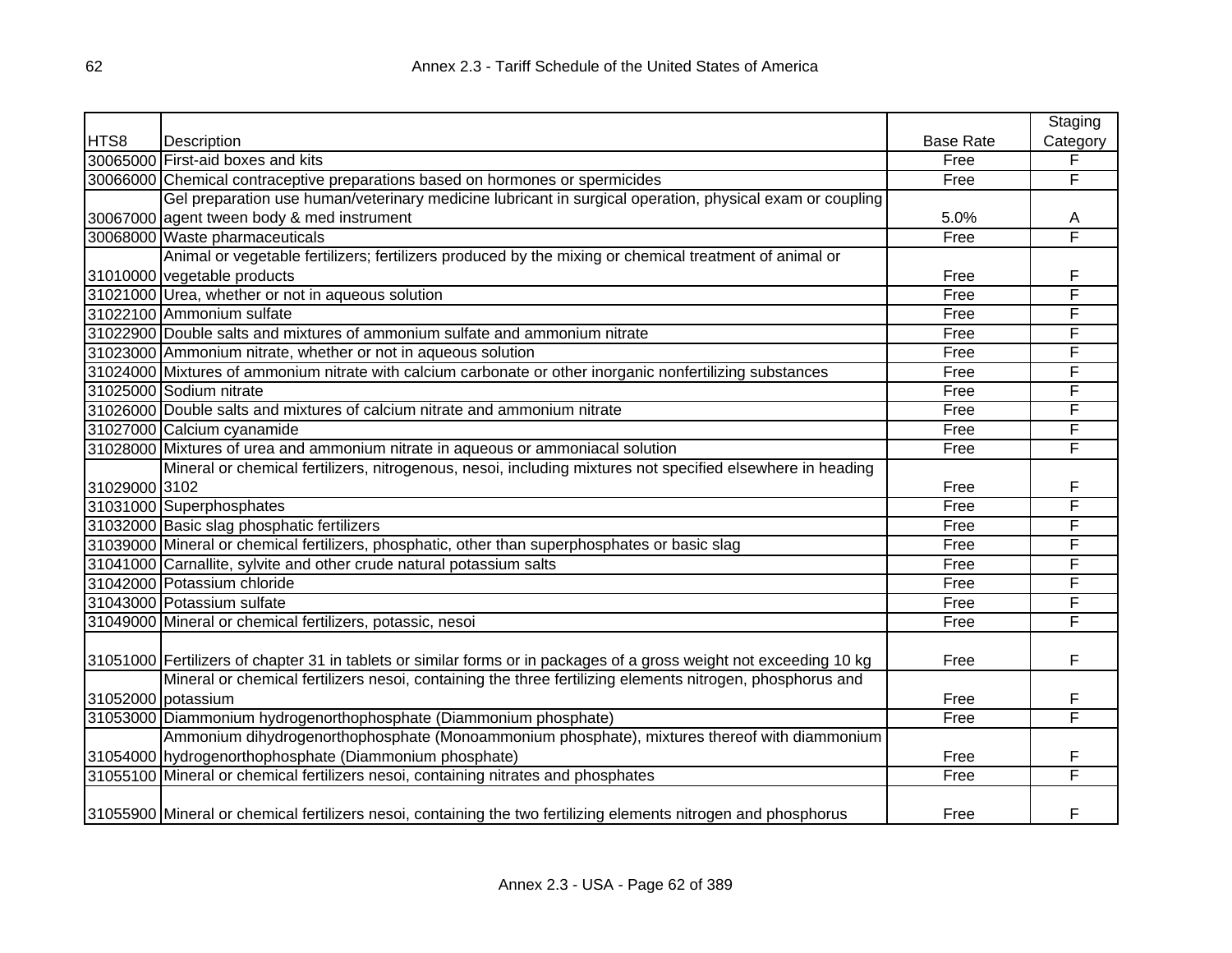|      |                                                                                                                    |                  | Staging  |
|------|--------------------------------------------------------------------------------------------------------------------|------------------|----------|
| HTS8 | Description                                                                                                        | <b>Base Rate</b> | Category |
|      |                                                                                                                    |                  |          |
|      | 31056000 Mineral or chemical fertilizers nesoi, containing the two fertilizing elements phosphorous and potassium  | Free             | F        |
|      | Mineral or chemical fertilizers cont. two or three of the fertilizing elements nitrogen, phosphorus and            |                  |          |
|      | 31059000 potassium fertilizers, nesoi                                                                              | Free             | F        |
|      | 32011000 Quebracho tanning extract                                                                                 | Free             | F        |
|      | 32012000 Wattle tanning extract                                                                                    | Free             | F        |
|      | 32019010 Tannic acid, containing by weight 50 percent or more of tannic acid                                       | 1.5%             | A        |
|      | Tanning extracts of canaigre, chestnut curupay, divi-                                                              |                  |          |
|      | 32019025 divi,eucalyptus,gambier,hemlock,larch,mangrove,myrobalan,oak,sumac,tara,urunday,valonia                   | Free             | F        |
|      |                                                                                                                    |                  |          |
|      | 32019050 Tanning extracts of vegetable origin nesoi; tannins and their salts, ethers, esters and other derivatives | 3.1%             | A        |
|      | 32021010 Aromatic or modified aromatic synthetic organic tanning substances                                        | 6.5%             | A        |
|      | 32021050 Synthetic organic tanning substances, nonaromatic                                                         | 6.5%             | Ā        |
|      | Tanning substances, tanning preparations and enzymatic preparations for pre-tanning consisting wholly              |                  |          |
|      | 32029010 of inorganic substances                                                                                   | Free             | F        |
|      | 32029050 Tanning substances, tanning preparations and enzymatic preparations for pre-tanning, nesoi                | 5.0%             | А        |
|      | 32030010 Coloring matter of annato, archil, cochineal, cudbear, litmus and marigold meal                           | Free             | F        |
|      | Mixtures of 3,4-dihydroxyphenyl-2,4,6,-trihydroxypphenylmethanone and 2-(2,4-dihydroxyphenyl)-3,5,7                |                  |          |
|      | 32030030 trihydroxy-4H-1-benzopyran-4-one                                                                          | Free             | F        |
|      | 32030080 Coloring matter of vegetable or animal origin, nesoi                                                      | 3.1%             | Α        |
|      | 32041110 Disperse blue 19 and other specified dispersed dyes and preparations based thereon                        | 6.5%             | Α        |
|      | 32041115 Disperse blue 30 and preparations based thereon                                                           | 6.5%             | Α        |
|      | N-[2-[2,6-Dicyano-4-methylphenylazo]-5-(diethylamino)phenyl]methanesulfonamide; and 1 other specified              |                  |          |
|      | 32041118 disperse dye                                                                                              | Free             | F        |
|      | 32041135 Disperse dyes described in add'l U.S. note 3 to section VI                                                | 6.5%             | A        |
|      | 32041150 Disperse dyes and preparations based thereon, nesoi                                                       | 6.5%             | A        |
|      | 32041205 Acid black 210 powder and presscake                                                                       | Free             | F        |
|      | 32041213 Acid violet 19                                                                                            | Free             | F        |
|      | Acid dyes, whether or not premetallized, and preparations based thereon, acid black 31, and other                  |                  |          |
|      | 32041217 specified acid or mordant dyes                                                                            | 6.5%             | A        |
|      | 32041220 Acid black 61 and other specified acid and mordant dyes and preparations based thereon                    | 6.5%             | Α        |
|      | 32041230 Mordant black 75, blue 1, brown 79, red 81, 84 and preparations based thereon                             | 6.5%             | Α        |
|      | Acid dyes, whether or not premetallized, and preparations based thereon, described in add'l U.S. note 3            |                  |          |
|      | 32041245 to section VI                                                                                             | 6.5%             | Α        |
|      | 32041250 Synthetic acid and mordant dyes and preparations based thereon, nesoi                                     | 6.5%             | Α        |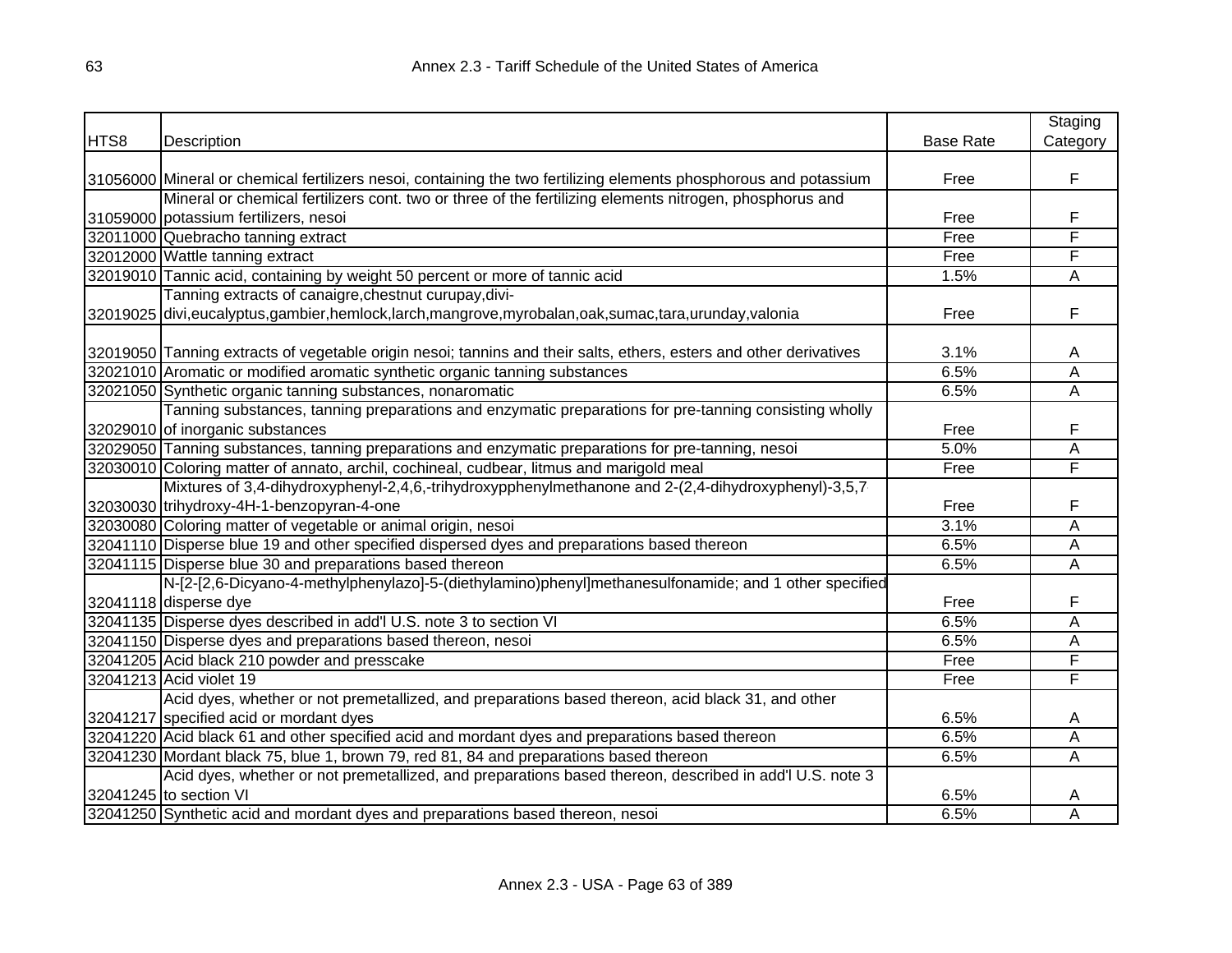|                     |                                                                                                                                    |                  | Staging                 |
|---------------------|------------------------------------------------------------------------------------------------------------------------------------|------------------|-------------------------|
| HTS8                | Description                                                                                                                        | <b>Base Rate</b> | Category                |
|                     | 32041310 Basic black 7 and other specified basic dyes and preparations based thereon                                               | 6.5%             | Α                       |
|                     | 32041320 Basic orange 22, basic red 13 dyes, and preparations based thereon                                                        | 6.5%             | A                       |
|                     | 32041325 Basic blue 3; basic red 14; and basic yellow 1, 11, 13; and preparations based thereon                                    | 6.5%             | Α                       |
|                     | 32041345 3,7-Bis(dimethylamino)phenazathionium chloride (methylene blue); and basic blue 147                                       | Free             | F                       |
|                     | 32041360 Basic dyes and preparations based thereon, described in add'l U.S note 3 to section Vlvi                                  | 6.5%             | Α                       |
|                     | 32041380 Basic dyes and preparations based thereon, nesoi                                                                          | 6.5%             | A                       |
|                     | 32041410 Direct black 62 and other specified basic dyes and preparations based thereon                                             | 6.5%             | Α                       |
|                     | 32041420 Direct black 51 and other specified basic dyes and preparations based thereon                                             | 6.5%             | A                       |
|                     | 32041425 Direct blue 86; direct red 83; direct yellow 28 dyes; and preparations based thereon                                      | 6.5%             | A                       |
|                     |                                                                                                                                    |                  |                         |
|                     | 32041430 Direct dyes nesoi, and preparations based thereon, described in additional U.S. note 3 to section VI                      | 6.5%             | A                       |
|                     | 32041450 Direct dyes and preparations based thereon, nesoi                                                                         | 6.5%             | A                       |
|                     | 32041510 Vat blue 1 (synthetic indigo) dye, "Colour Index No. 73000" and preparations based thereon                                | 6.5%             | А                       |
|                     | 32041520 Vat brown 3; vat orange 2, 7; and vat violet 9, 13 dyes and preparations based thereon                                    | 6.5%             | Ā                       |
| 32041525 Vat red 1  |                                                                                                                                    | Free             | F                       |
|                     | 32041530 Solubilized vat blue 5 and specified solubilized vat dyes and preparations based thereor                                  | 6.5%             | Α                       |
|                     | 32041535 Solubilized vat orange 3, vat blue 2, vat red 44; and vat yellow 4, 20 and preparations based thereon                     | 6.5%             | A                       |
|                     | Vat dyes (incl. those usable as pigments) and preparations based thereon, described in add. U.S. note 3                            |                  |                         |
| 32041540 to sec. VI |                                                                                                                                    | 6.5%             | A                       |
|                     | 32041580 Vat dyes (including those usable in that state as pigments) and preparations based thereon, nesoi                         | 6.5%             | A                       |
|                     | 32041610 Reactive black 1; blue 1, 2, 4; orange 1; red 1, 2, 3, 5, 6; and yellow 1; and preparations based thereon                 | 6.5%             | A                       |
|                     | 32041620 Specified reactive dye mixtures and preparations based thereon                                                            | 6.5%             | $\overline{\mathsf{A}}$ |
|                     | 32041630 Reactive dyes and preparations based thereon nesoi, described in additional U.S. note 3 to section VI                     | 6.5%             | A                       |
|                     | 32041650 Synthetic reactive dyes and preparations based thereon, nesoi                                                             | 6.5%             | Α                       |
|                     | 32041704 Pigments and preparations based thereon, pigment black 1, and other specified pigments, nesoi                             | 6.5%             | A                       |
|                     | 32041708 Pigment red 178; pigment yellow 101, 138                                                                                  | Free             | F                       |
|                     | 32041720 Copper phthalocyanine ([Phthalocyanato(2-)]copper) not ready for use as a pigment                                         | 6.5%             | Α                       |
|                     | Pigments and preparations based thereon, isoindoline red pigment; pigment red 242, 245; pigment yellow<br>32041740 155, 183, nesoi | Free             | F                       |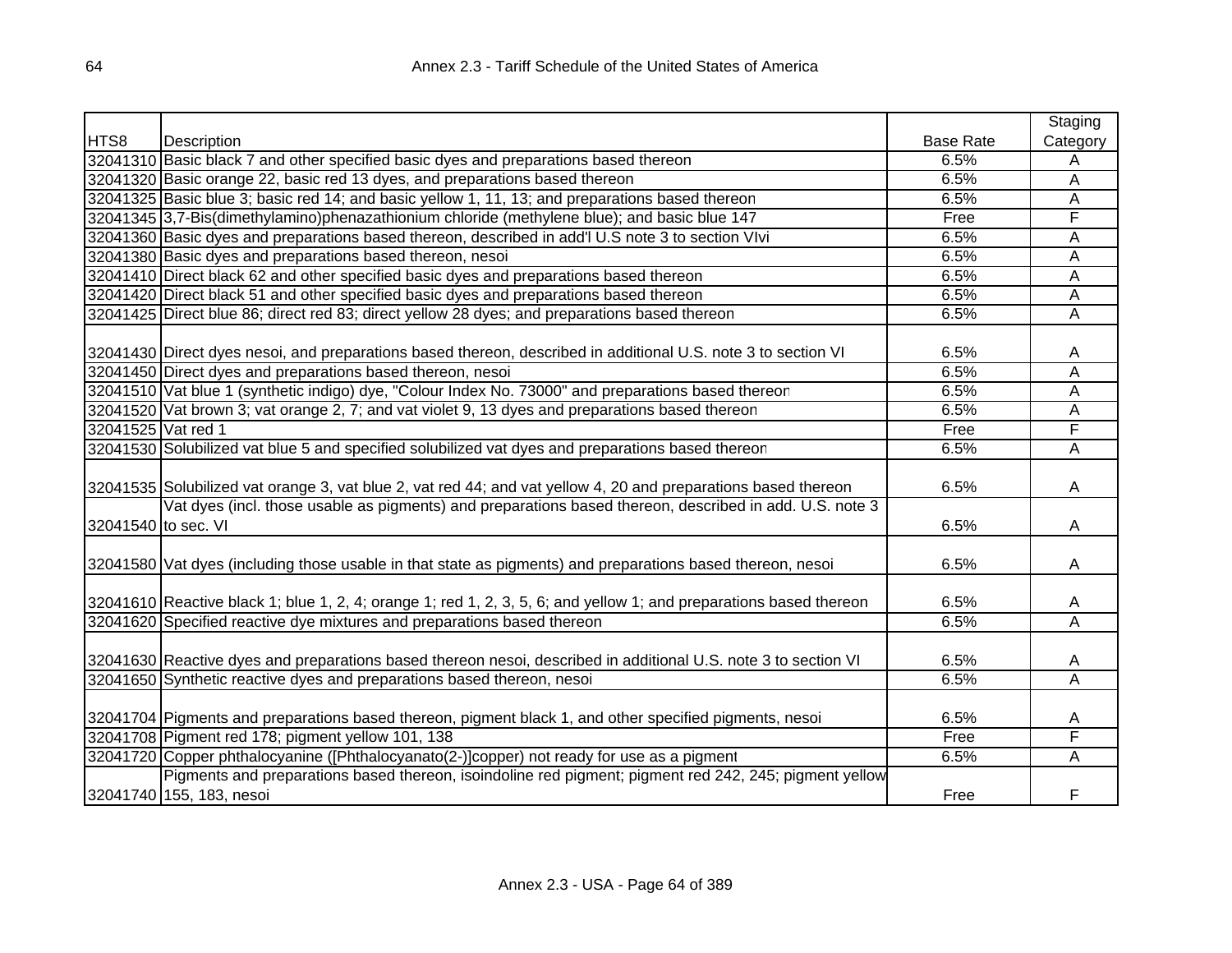|      |                                                                                                                |                  | Staging        |
|------|----------------------------------------------------------------------------------------------------------------|------------------|----------------|
| HTS8 | Description                                                                                                    | <b>Base Rate</b> | Category       |
|      |                                                                                                                |                  |                |
|      | 32041760 Pigments and preparations based thereon, products described in add'I U.S. note 3 to section VI, nesoi | 6.5%             | A              |
|      | 32041790 Other pigments and preparations based thereon, nesoi                                                  | 6.5%             | $\overline{A}$ |
|      | 32041906 Solvent yellow 43, 44, 85, 172                                                                        | Free             | F              |
|      | 32041911 Solvent black 2 and other specified solvent dyes and preparations based thereon                       | 6.5%             | A              |
|      |                                                                                                                |                  |                |
|      | 32041920 Solvent dyes and preparations based thereon, products described in add'l U.S. note 3 to section VI    | 6.5%             | Α              |
|      | 32041925 Solvent dyes and preparations based thereon nesoi                                                     | 6.5%             | A              |
|      | 32041930 Sulfur black, "Colour Index Nos. 53185, 53190 and 53195" and preparations based thereon               | 6.5%             | A              |
|      | 32041935 Beta-carotene and other carotenoid coloring matter                                                    | 3.1%             | A              |
|      | Synthetic organic coloring matter and preparations based thereon, nesoi, described in additional U.S.          |                  |                |
|      | 32041940 note 3 to section VI                                                                                  | 6.5%             | A              |
|      | Synthetic organic coloring matter and preparations based thereon nesoi, including mixtures of items from       |                  |                |
|      | 32041950 subheading 320411 to 320419                                                                           | 6.5%             | A              |
|      | 32042010 Fluorescent brightening agent 32                                                                      | 6.5%             | Α              |
|      | 32042040 Benzoxazol                                                                                            | Free             | F              |
|      | 32042080 Synthetic organic products of a kind used as fluorescent brightening agents, nesoi                    | 6.5%             | A              |
|      | Synthetic organic coloring matter or preparations based thereon, nesoi; synthetic organic products used        |                  |                |
|      | 32049000 as luminophores                                                                                       | 5.9%             | A              |
|      | Carmine food coloring solutions, cont cochineal carmine lake and paprika oleoresins, not including any         |                  |                |
|      | 32050005 synthetic organic coloring matter                                                                     | Free             | F              |
|      | 32050015 Carmine color lakes and preparations as specified in note 3 to this chapter, nesoi                    | 6.5%             | Α              |
|      | 32050040 Color lakes and preparations based thereon, described in additional U.S. note 3 to section VI         | 6.5%             | A              |
|      | 32050050 Color lakes and preparations based thereon, nesoi                                                     | 6.5%             | A              |
|      | Pigments & preparations based on titanium dioxide containing 80 percent or more by weight off titanium         |                  |                |
|      | 32061100 dioxide calculated on the dry weight                                                                  | 6.0%             | A              |
|      | 32061900 Pigments and preparations based on titanium dioxide, nesoi                                            | 6.0%             | A              |
|      | 32062000 Pigments and preparations based on chromium compounds                                                 | 3.7%             | A              |
|      | 32063000 Pigments and preparations based on cadmium compounds                                                  | 3.1%             | A              |
|      | 32064100 Ultramarine and preparations based thereon                                                            | 1.5%             | A              |
|      | 32064200 Lithopone and other pigments and preparations based on zinc sulfide                                   | 2.2%             | A              |
|      | 32064300 Pigments and preparations based on hexacyanoferrates (ferrocyanides and ferricyanides)                | 3.7%             | Α              |
|      | 32064910 Concentrated dispersions of pigments in plastics materials                                            | 5.9%             | A              |
|      | 32064920 Coloring preparations based on iron oxides, as specified in note 3 to this chapter 32                 | 6.5%             | A              |
|      | 32064930 Coloring preparations based on zinc oxides, as specified in note 3 to this chapter 32                 | 1.3%             | A              |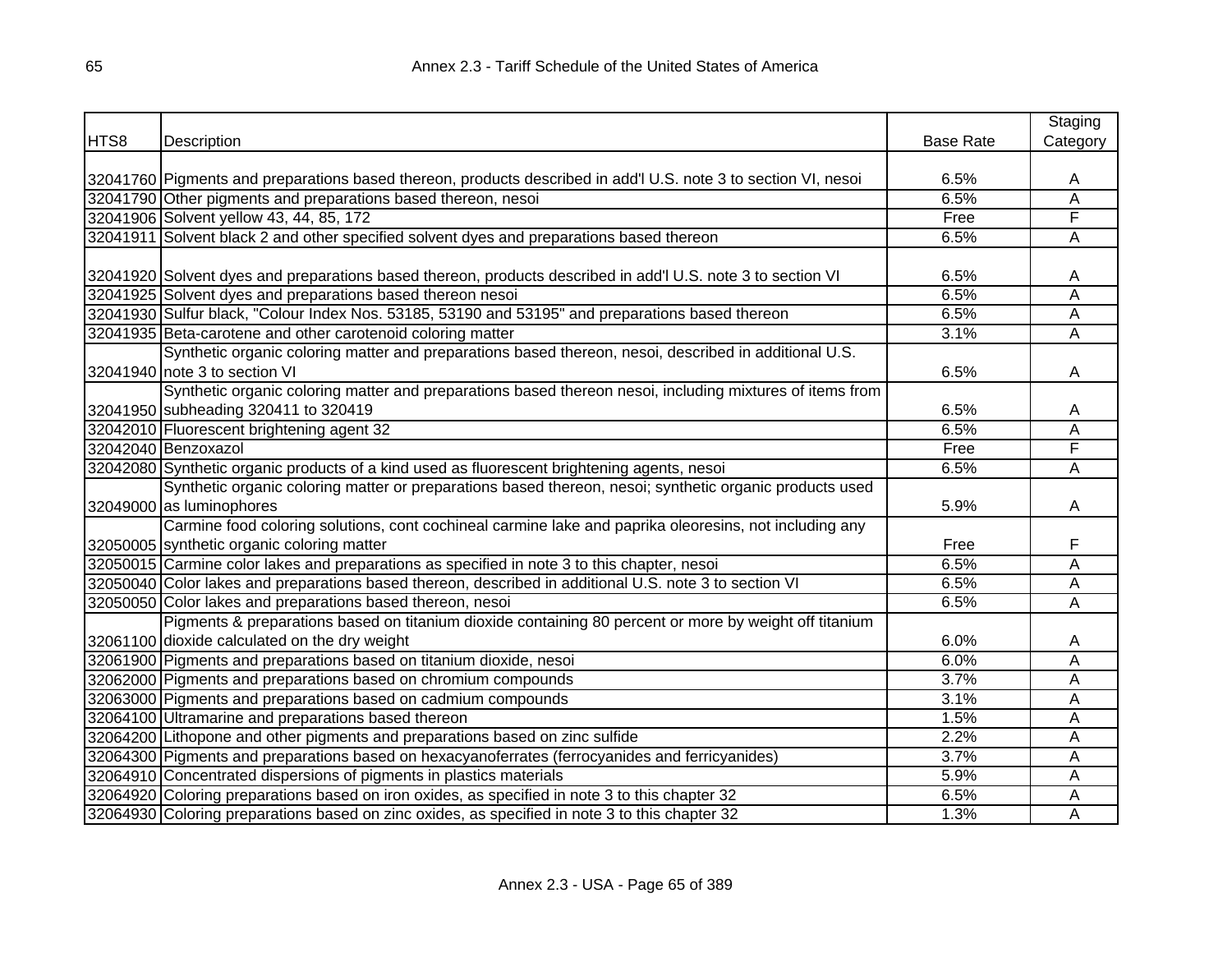|                  |                                                                                                                   |                    | Staging  |
|------------------|-------------------------------------------------------------------------------------------------------------------|--------------------|----------|
| HTS8             | Description                                                                                                       | <b>Base Rate</b>   | Category |
|                  | 32064940 Coloring preparations based on carbon black, as specified in note 3 to this chapter 32                   | Free               | F        |
|                  | 32064950 Coloring matter and preparations, nesoi, as specified in note 3 to this chapter 32                       | 3.1%               | A        |
|                  | 32065000 Inorganic products of a kind used as luminophores                                                        | 6.5%               | Ā        |
|                  | Prepared pigments, opacifiers, colors, and similar preparations, of a kind used in the ceramic, enamelling        |                    |          |
|                  | 32071000 or glass industry                                                                                        | 3.1%               | A        |
|                  | Vitrifiable enamels and glazes, engobes (slips), and similar preparations, of a kind used in the ceramic,         |                    |          |
|                  | 32072000 enamelling or glass industry                                                                             | 4.9%               | A        |
|                  |                                                                                                                   |                    |          |
|                  | 32073000 Liquid lustres and similar preparations, of a kind used in the ceramic, enamelling or glass industry     | 3.1%               | A        |
|                  | 32074010 Glass frit and other glass, ground or pulverized                                                         | 6.0%               | Α        |
|                  | 32074050 Glass frit and other glass, in the form of granules or flakes                                            | 6.5%               | Ā        |
|                  |                                                                                                                   |                    |          |
|                  | 32081000 Paints and varnishes (including enamels and lacquers) based on polyesters in a nonaqueous medium         | 3.7%               | A        |
|                  | Paints and varnishes (including enamels and lacquers) based on acrylic or vinyl polymers in a                     |                    |          |
|                  | 32082000 nonaqueous medium                                                                                        | 3.6%               | A        |
|                  | Paints and varnishes based on synthetic polymers or chemically modified natural polymers nesoi, in a              |                    |          |
|                  | 32089000 nonaqueous medium                                                                                        | 3.2%               | A        |
|                  | Paints and varnishes (including enamels and lacquers) based on acrylic or vinyl polymers in an aqueous            |                    |          |
| 32091000 medium  |                                                                                                                   | 5.1%               | A        |
|                  | Paints and varnishes based on synthetic polymers or chemically modified natural polymers nesoi, in an             |                    |          |
|                  | 32099000 aqueous medium                                                                                           | 5.9%               | A        |
|                  | Other paints and varnishes (including enamels, lacquers and distempers) nesoi; prepared water                     |                    |          |
|                  | 32100000 pigments of a kind used for finishing leather                                                            | 1.8%               | A        |
|                  | 32110000 Prepared driers for paints and varnishes                                                                 | 3.7%               | Α        |
|                  | 32121000 Stamping foils                                                                                           | 4.7%               | A        |
|                  | Pigments dispersed in nonaqueous media, in liquid or paste form, used in making paints; dyes & coloring           |                    |          |
|                  | 32129000 matter packaged for retail sale                                                                          | 3.1%               | A        |
|                  | Artists', students' or signboard painters' colors, in tablets, tubes, jars, bottles, pans or in similar packings, | 6.5% on the entire |          |
| 32131000 in sets |                                                                                                                   | set                | A        |
|                  | Artists', students' or signboard painters' colors, in tablets, tubes, jars, bottles, pans or in similar packings, |                    |          |
|                  | 32139000 not in sets                                                                                              | 3.4%               | A        |
|                  |                                                                                                                   |                    |          |
|                  | 32141000 Glaziers' putty, grafting putty, resin cements, caulking compounds and other mastics; painters' fillings | 3.7%               | A        |
|                  | Nonrefractory surfacing preparations for facades, indoor walls, floors, ceilings or the like, based on            |                    |          |
| 32149010 rubber  |                                                                                                                   | Free               | F        |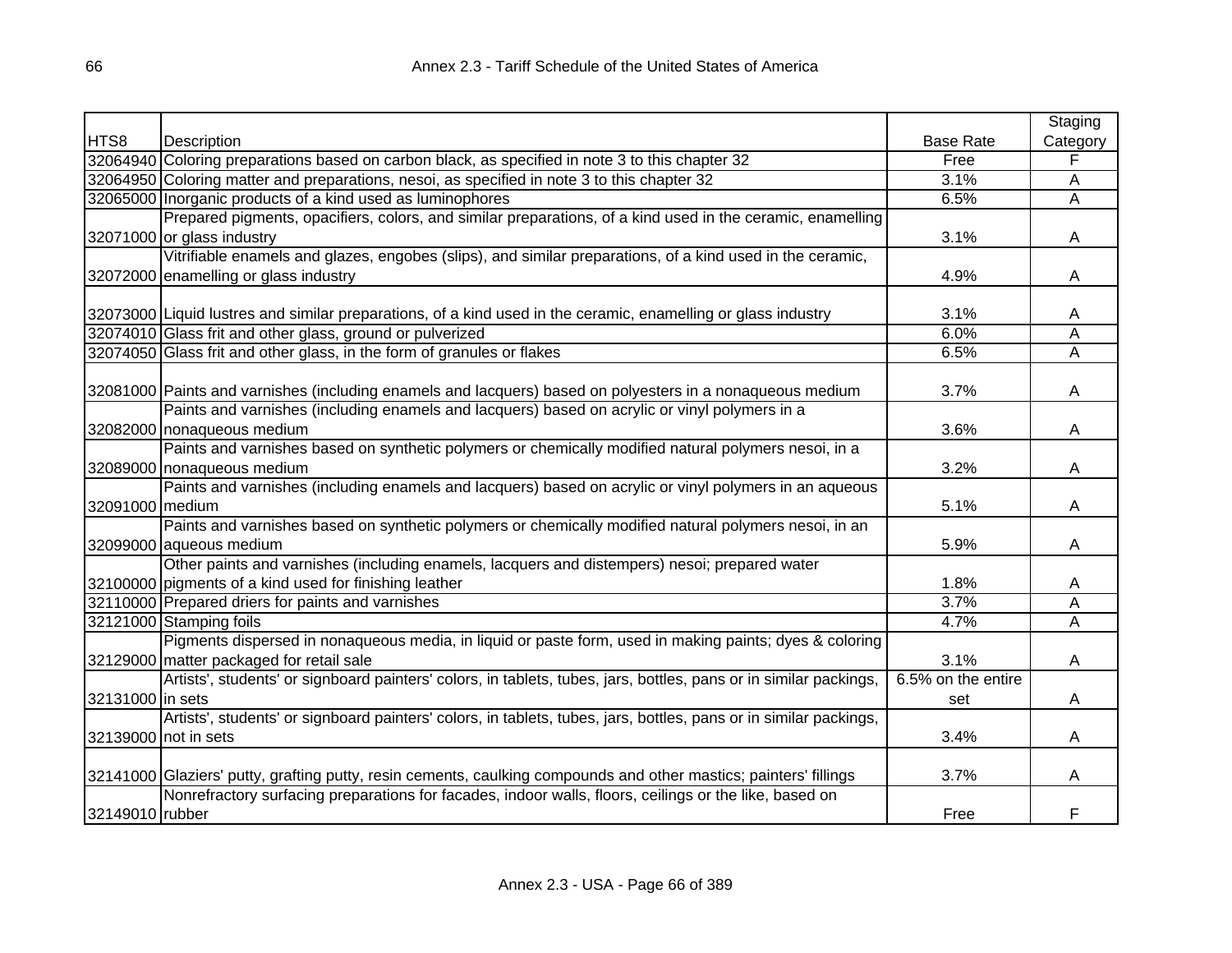|                 |                                                                                                              |                  | Staging        |
|-----------------|--------------------------------------------------------------------------------------------------------------|------------------|----------------|
| HTS8            | Description                                                                                                  | <b>Base Rate</b> | Category       |
|                 | Nonrefractory surfacing preparations for facades, indoor walls, floors, ceilings or the like, not based on   |                  |                |
| 32149050 rubber |                                                                                                              | 6.5%             | Α              |
|                 | 32151100 Printing ink, black                                                                                 | 1.8%             | $\overline{A}$ |
|                 | 32151900 Printing ink, other than black                                                                      | 1.8%             | $\overline{A}$ |
|                 | 32159010 Drawing ink                                                                                         | 3.1%             | A              |
|                 | 32159050 Inks, other than printing or drawing inks                                                           | 1.8%             | A              |
|                 | Mixtures of or with a basis of odoriferous substances, used in other than the food or drink industries, zero |                  |                |
|                 | 33029010 to 10% alcohol by weight                                                                            | Free             | F              |
|                 | Mixtures of or with a basis of odoriferous substances, used in other than the food or drink industries, over |                  |                |
|                 | 33029020 10 percent alcohol by weight                                                                        | Free             | F              |
|                 | 33030010 Floral or flower waters, not containing alcohol                                                     | Free             | F              |
|                 | 33030020 Perfumes and toilet waters, other than floral or flower waters, not containing alcohol              | Free             | F              |
|                 | 33030030 Perfumes and toilet waters, containing alcohol                                                      | Free             | F              |
|                 | 33041000 Lip make-up preparations                                                                            | Free             | F              |
|                 | 33042000 Eye make-up preparations                                                                            | Free             | F              |
|                 | 33043000 Manicure or pedicure preparations                                                                   | Free             | F              |
|                 | 33049100 Beauty or make-up powders, whether or not compressed                                                | Free             | F              |
|                 | 33049910 Petroleum jelly put up for retail sale                                                              | Free             | F              |
|                 | Beauty or make-up preparations & preparations for the care of the skin, excl. medicaments but incl.          |                  |                |
|                 | 33049950 sunscreen or sun tan preparations, nesoi                                                            | Free             | F              |
|                 | 33051000 Shampoos                                                                                            | Free             | F              |
|                 | 33052000 Preparations for permanent waving or straightening the hair                                         | Free             | F              |
|                 | 33053000 Hair lacquers                                                                                       | Free             | F              |
|                 | 33059000 Preparations for use on the hair, nesoi                                                             | Free             | F              |
|                 | 33061000 Dentifrices                                                                                         | Free             | F              |
|                 | 33062000 Yarn used to clean between the teeth (dental floss)                                                 | Free             | F              |
|                 | Preparations for oral or dental hygiene, including denture fixative pastes and powders, excluding            |                  |                |
|                 | 33069000 dentifrices                                                                                         | Free             | F              |
|                 | 33071010 Pre-shave, shaving or after-shave preparations, not containing alcohol                              | 4.9%             | A              |
|                 | 33071020 Pre-shave, shaving or after-shave preparations, containing alcohol                                  | 4.9%             | A              |
|                 | 33072000 Personal deodorants and antiperspirants                                                             | 4.9%             | A              |
|                 | 33073010 Bath salts, whether or not perfumed                                                                 | 5.8%             | A              |
|                 | 33073050 Bath preparations, other than bath salts                                                            | 4.9%             | A              |
|                 | Agarbatti and other odoriferous preparations which operate by burning, to perfume or deodorize rooms or      |                  |                |
|                 | 33074100 used during religious rites                                                                         | 2.4%             | A              |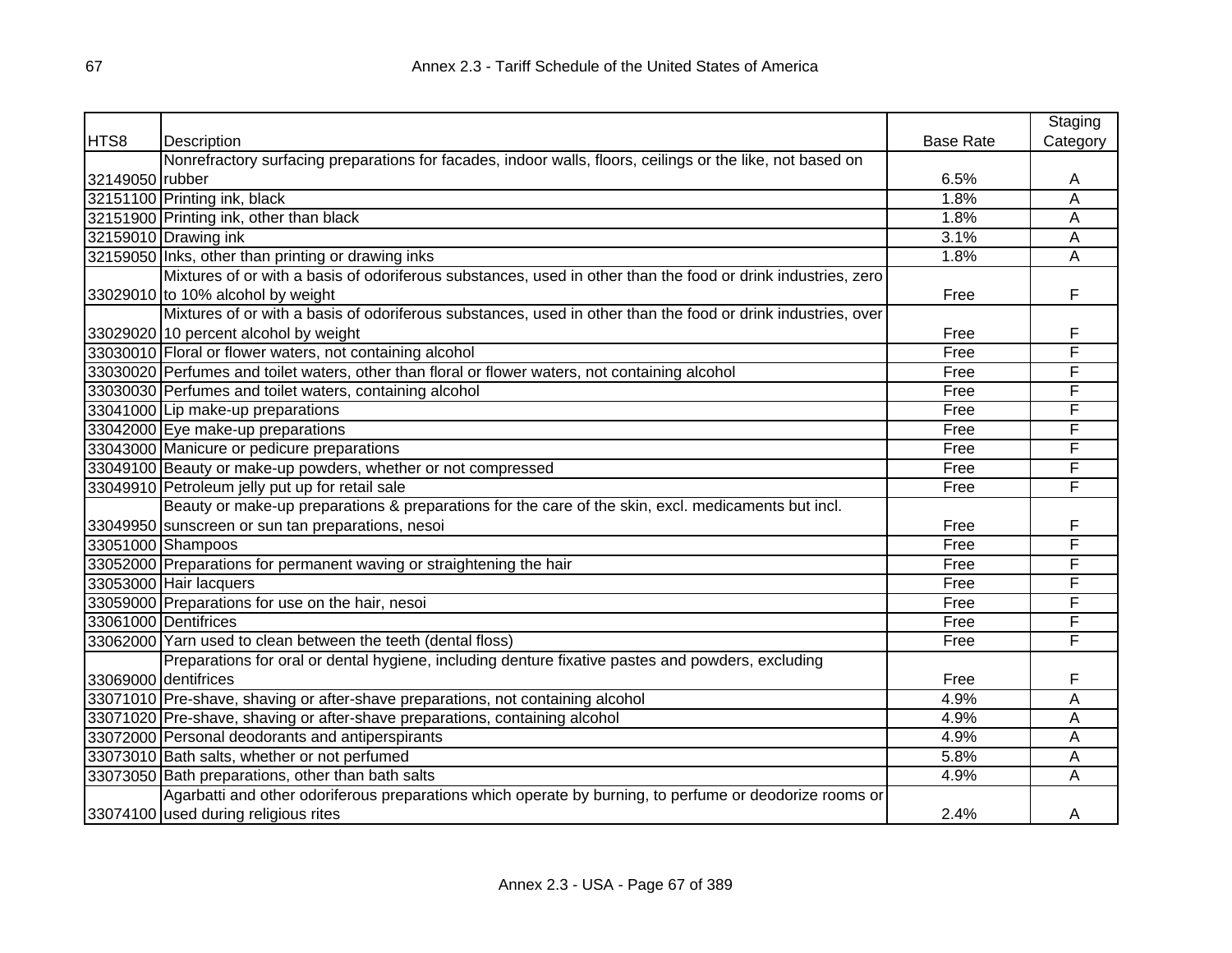|      |                                                                                                                |                  | Staging  |
|------|----------------------------------------------------------------------------------------------------------------|------------------|----------|
| HTS8 | Description                                                                                                    | <b>Base Rate</b> | Category |
|      | Preparations for perfuming or deodorizing rooms, including odoriferous preparations used during                |                  |          |
|      | 33074900 religious rites, nesoi                                                                                | 6.0%             | A        |
|      | 33079000 Depilatories and other perfumery, cosmetic or toilet preparations. nesoi                              | 5.4%             | Ā        |
|      | 34011110 Castile soap in the form of bars, cakes or molded pieces or shapes                                    | Free             | F        |
|      | Soap, nesoi; organic surface-active products used as soap, in bars, cakes, pieces, soap-impregnated            |                  |          |
|      | 34011150 paper, wadding, felt, for toilet use                                                                  | Free             | F        |
|      | Soap; organic surface-active products used as soap, in bars, cakes, pieces; soap-impregnated paper,            |                  |          |
|      | 34011900 wadding, felt, not for toilet use                                                                     | Free             | F        |
|      | 34012000 Soap, not in the form of bars, cakes, molded pieces or shapes                                         | Free             | F        |
|      | Organic surface-active products for wash skin, in liquid or cream, contain any aromatic/mod aromatic           |                  |          |
|      | 34013010 surface-active agent, put up for retail                                                               | 4.0%             | A        |
|      | Organic surface-active products and preparations for washing the skin, in liquid or cream form, put up for     |                  |          |
|      | 34013050 retail sale, nesoi                                                                                    | Free             | F        |
|      | 34021120 Linear alkylbenzene sulfonates                                                                        | 6.5%             | Α        |
|      | Anionic, aromatic or modified aromatic organic surface-active agents, whether or not put up for retail         |                  |          |
|      | 34021140 sale, nesoi                                                                                           | 4.0%             | A        |
|      | 34021150 Nonaromatic anionic organic surface-active agents (other than soap)                                   | 3.7%             | Ā        |
|      | 34021210 Aromatic or modified aromatic cationic organic surface-active agents (other than soap)                | 4.0%             | Ā        |
|      | 34021250 Nonaromatic cationic organic surface-active agents (other than soap)                                  | 4.0%             | A        |
|      | 34021310 Aromatic or modified aromatic nonionic organic surface-active agents (other than soap)                | 4.0%             | Ā        |
|      | Nonaromatic nonionic organic surface-active agents (other than soap) of fatty substances of animal or          |                  |          |
|      | 34021320 vegetable origin                                                                                      | 4.0%             | A        |
|      | Nonaromatic nonionic organic surface-active agents (other than soap), other than of fatty substances of        |                  |          |
|      | 34021350 animal or vegetable origin                                                                            | 3.7%             | A        |
|      | Aromatic or modified aromatic organic surface-active agents (other than soap) other than anionic,              |                  |          |
|      | 34021910 cationic or nonionic                                                                                  | 4.0%             | A        |
|      | 34021950 Nonaromatic organic surface-active agents (other than soap) nesoi                                     | 3.7%             | Ā        |
|      | Surface-active/washing/cleaning preparations containing any aromatic or mod aromatic surface-active            |                  |          |
|      | 34022011 agent, put up for retail, not head 3401                                                               | 4.0%             | A        |
|      | 34022051 Surface-active, washing, and cleaning preparations nesoi, put up for retail sale, not of heading 3401 | Free             | F        |
|      | 34029010 Synthetic detergents put up for retail sale                                                           | 3.8%             | A        |
|      | Surface-active, washing, and cleaning preparations cont. any aromatic or modified aromatic surface-            |                  |          |
|      | 34029030 active agent, put up for retail sale                                                                  | 4.0%             | A        |
|      | 34029050 Surface-active, washing, and cleaning preparations nesoi, put up for retail sale                      | 3.7%             | Α        |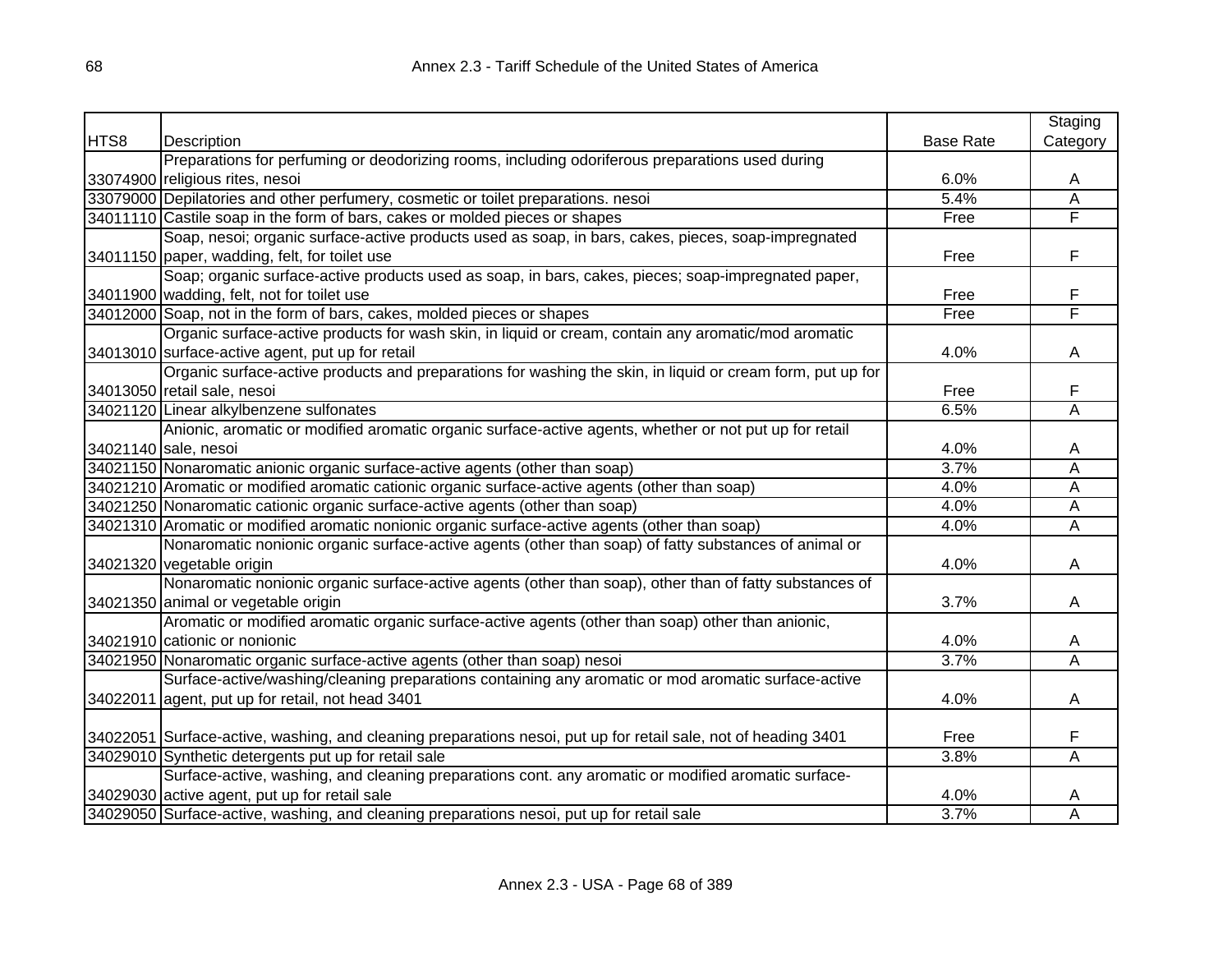|                   |                                                                                                              |                  | Staging  |
|-------------------|--------------------------------------------------------------------------------------------------------------|------------------|----------|
| HTS8              | Description                                                                                                  | <b>Base Rate</b> | Category |
|                   | Preparations for the treatment of textile materials, containing 50 but not over 70 percent or more by        |                  |          |
|                   | 34031120 weight of petroleum oils                                                                            | 0.2%             | A        |
|                   | Preparations for the treatment of textile materials, containing less than 50 percent by weight of petroleum  |                  |          |
| 34031140 oils     |                                                                                                              | 6.1%             | A        |
|                   | Preparations for the treatment of leather, furskins, other materials nesoi, containing less than 70%         |                  |          |
|                   | 34031150 petroleum or bituminous mineral oils                                                                | 1.4%             | A        |
|                   | Lubricating preparations containing 50% but less than 70% by weight of petroleum oils or of oils obtained    |                  |          |
|                   | 34031910 from bituminous minerals                                                                            | 0.2%             | A        |
|                   | Lubricating preparations containing less than 50% by weight of petroleum oils or of oils from bituminous     |                  |          |
| 34031950 minerals |                                                                                                              | 5.8%             | Α        |
|                   | 34039110 Preparations for the treatment of textile materials, nesoi                                          | 6.0%             | Α        |
|                   | 34039150 Preparations nesoi, for the treatment of leather, furskins or other materials nesoi                 | 6.5%             | Α        |
|                   | 34039900 Lubricating preparations (incl. lubricant-based preparations), nesoi                                | 6.5%             | A        |
|                   | 34041000 Artificial waxes and prepared waxes of chemically modified lignite                                  | Free             | F        |
|                   | 34042000 Artificial waxes and prepared waxes of polyethylene glycol                                          | 4.1%             | Α        |
|                   | 34049010 Artificial waxes and prepared waxes containing bleached beeswax                                     | Free             | F        |
|                   | Artificial waxes and prepared waxes, excluding those of chemically modified lignite, polyethylene glycol or  |                  |          |
|                   | 34049050 containing bleached beeswax                                                                         | Free             | F        |
|                   | 34051000 Polishes, creams and similar preparations for footwear or leather                                   | Free             | F        |
|                   | Polishes, creams and similar preparations for the maintenance of wooden furniture, floors or other           |                  |          |
|                   | 34052000 woodwork                                                                                            | Free             | F        |
|                   | 34053000 Polishes and similar preparations for coachwork, other than metal polishes                          | Free             | F        |
|                   | 34054000 Scouring pastes and powders and other scouring preparations                                         | Free             | F        |
|                   | 34059000 Polishes, creams and similar preparations for glass or metal                                        | Free             | F        |
|                   | 34060000 Candles, tapers and the like                                                                        | Free             | F        |
|                   | 34070020 Modeling pastes, including those put up for children's amusement                                    | Free             | F        |
|                   | 34070040 Modeling pastes, nesoi                                                                              | Free             | F        |
|                   | Animal glue, including casein glue but not including fish glue, not exceeding a net weight of 1 kg, put up   |                  |          |
|                   | 35061010 for retail sale                                                                                     | 6.5%             | A        |
|                   | 35061050 Products suitable for use as glues or adhesives, nesoi, not exceeding 1 kg, put up for retail sale  | 2.1%             | Ā        |
|                   | 35069100 Adhesive preparations based on rubber or plastics (including artificial resins)                     | 2.1%             | A        |
|                   |                                                                                                              |                  |          |
|                   | 35069900 Prepared glues and other prepared adhesives, excluding adhesives based on rubber or plastics, nesoi | 2.1%             | A        |
|                   | 35071000 Rennet and concentrates thereof                                                                     | Free             | F        |
|                   | 35079020 Penicillin G amidase                                                                                | Free             | F        |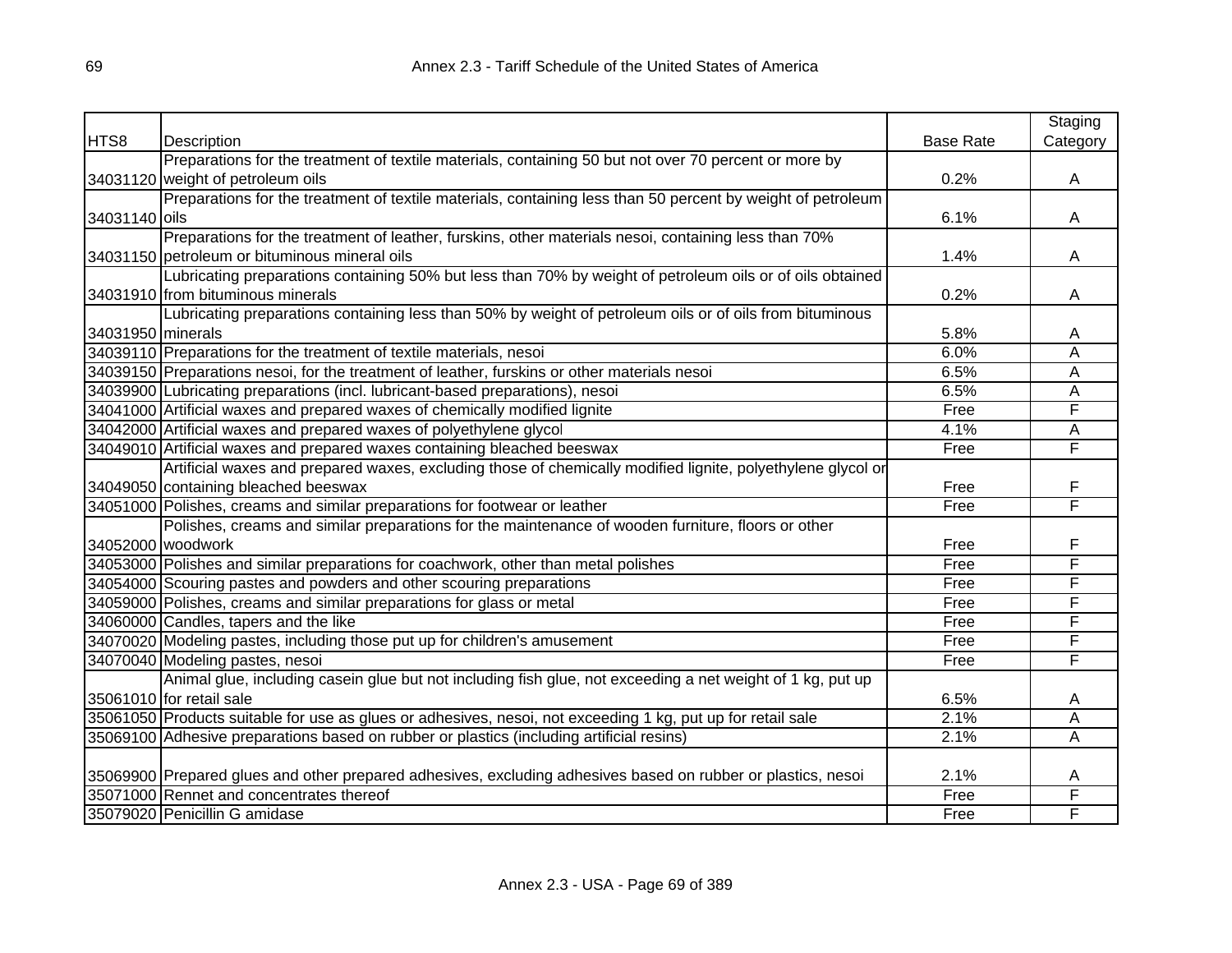|                   |                                                                                                              |                  | Staging  |
|-------------------|--------------------------------------------------------------------------------------------------------------|------------------|----------|
| HTS8              | Description                                                                                                  | <b>Base Rate</b> | Category |
|                   | 35079070 Enzymes and prepared enzymes, nesoi                                                                 | Free             | F        |
|                   | 36010000 Propellant powders                                                                                  | 6.5%             | A        |
|                   | 36020000 Prepared explosives, other than propellant powders                                                  | Free             | F        |
|                   | 36030030 Safety fuses or detonating fuses                                                                    | 3.0%             | A        |
|                   | 36030060 Percussion caps                                                                                     | 4.2%             | A        |
|                   | 36030090 Detonating caps, igniters or electric detonators                                                    | 0.2%             | A        |
|                   | 36041010 Display or special fireworks (Class 1.3G)                                                           | 2.4%             | A        |
|                   | 36041090 Fireworks, nesoi                                                                                    | 5.3%             | A        |
|                   | 36049000 Signaling flares, rain rockets, fog signals and other pyrotechnic articles, excluding fireworks     | 6.5%             | Α        |
|                   | 36050000 Matches, other than pyrotechnic articles of heading 3604                                            | Free             | F        |
|                   | Liquid or liquefied-gas fuels in containers used for filling cigarette or similar lighters of a capacity not |                  |          |
|                   | 36061000 exceeding 300 cubic cm                                                                              | Free             | F        |
|                   | 36069030 Ferrocerium and other pyrophoric alloys in all forms                                                | 5.9%             | A        |
|                   | 36069040 Metaldehyde                                                                                         | Free             | F        |
|                   | 36069080 Articles of combustible materials as specified in note 2 of chap. 36, nesoi                         | 5.0%             | A        |
|                   | Photographic plates and film in the flat, sensitized, unexposed, of any material other than paper,           |                  |          |
|                   | 37011000 paperboard or textiles, for X-ray use                                                               | 3.7%             | A        |
|                   | 37012000 Instant print film in the flat, sensitized, unexposed, whether or not in packs                      | 3.7%             | Α        |
|                   | Photographic plates and film nesoi, with any side 255 mm, in the flat, sensitized, unexposed, not of         |                  |          |
|                   | 37013000 paper, paperboard, or textiles                                                                      | 3.7%             | A        |
|                   | Photographic plates, film, for color photography, nesoi, in the flat, sensitized, unexposed, not of paper,   |                  |          |
|                   | 37019100 paperboard, textiles                                                                                | 3.7%             | A        |
|                   | Photographic dry plates, nesoi, sensitized, unexposed, of any material other than paper, paperboard or       |                  |          |
| 37019930 textiles |                                                                                                              | 4.9%             | A        |
|                   | Photographic plates and film, nesoi, in the flat, sensitized, unexposed, of any material other than paper,   |                  |          |
|                   | 37019960 paperboard or textiles                                                                              | 3.7%             | A        |
|                   | Photographic film in rolls, sensitized, unexposed, for X-ray use; of any material other than paper,          |                  |          |
|                   | 37021000 paperboard or textiles                                                                              | 3.7%             | A        |
|                   | 37022000 Instant print film in rolls, sensitized, unexposed                                                  | 3.7%             | Α        |
|                   | Film in rolls, for color photography, without sprocket holes, of a width not exceeding 105 mm, sensitized,   |                  |          |
|                   | 37023100 unexposed                                                                                           | 3.7%             | A        |
|                   | Film in rolls, with silver halide emulsion, without sprocket holes, of a width not exceeding 105 mm,         |                  |          |
|                   | 37023200 sensitized, unexposed                                                                               | 3.7%             | A        |
|                   | Film in rolls without sprocket holes, width not exceeding 105 mm, other than color photography or silver     |                  |          |
|                   | 37023900 halide emulsion film                                                                                | 3.7%             | A        |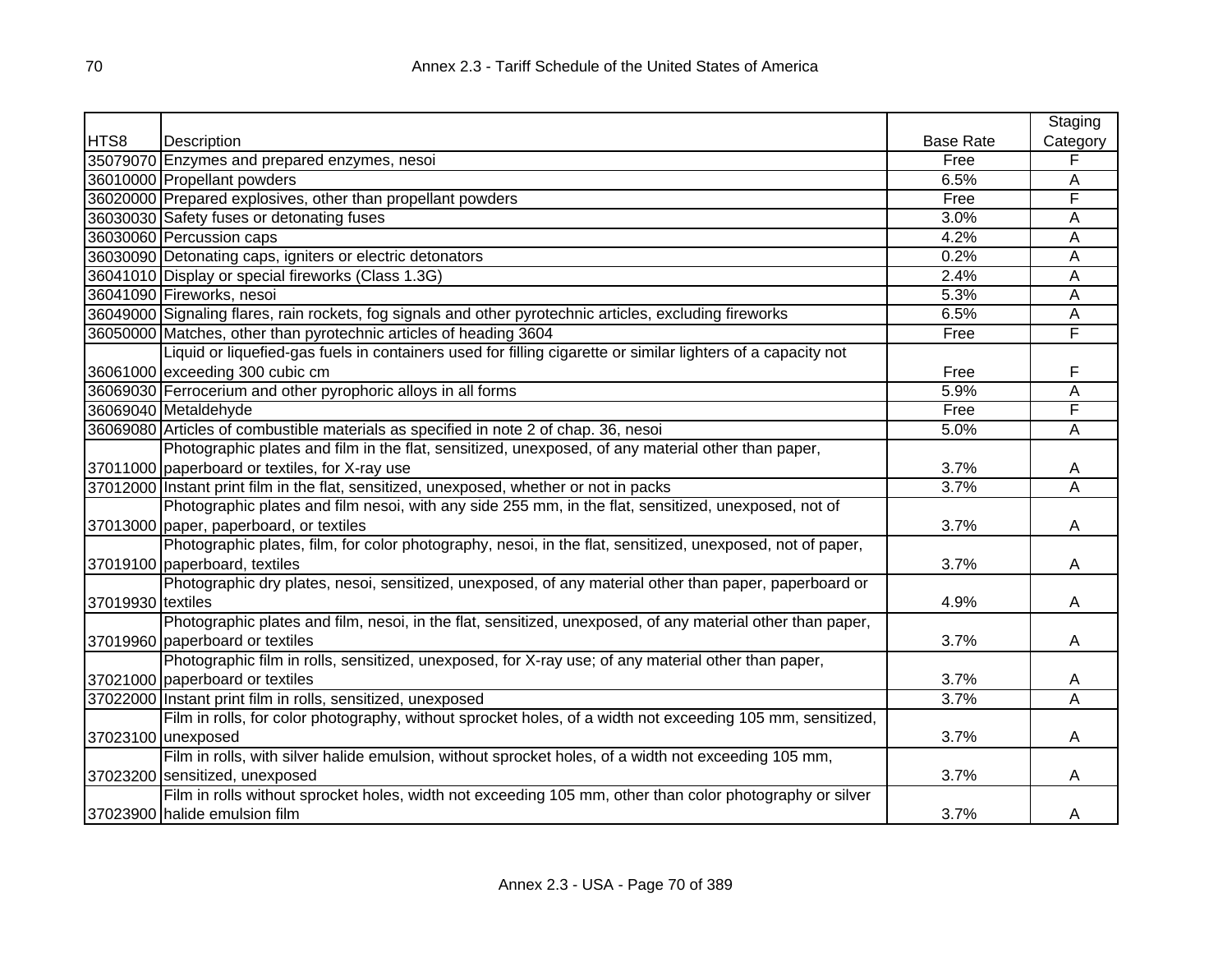|             |                                                                                                                   |                  | Staging      |
|-------------|-------------------------------------------------------------------------------------------------------------------|------------------|--------------|
| HTS8        | Description                                                                                                       | <b>Base Rate</b> | Category     |
|             | Film in rolls, without sprocket holes, of a width exceeding 610 mm and of a length exceeding 200 m, for           |                  |              |
|             | 37024100 color photography                                                                                        | 3.7%             | A            |
|             | Film in rolls, without sprocket holes, of a width exceeding 610 mm and of a length exceeding 200 m,               |                  |              |
|             | 37024200 other than for color photography                                                                         | 3.7%             | A            |
|             |                                                                                                                   |                  |              |
|             | 37024300 Film in rolls, without sprocket holes, of a width exceeding 610 mm and of a length not exceeding 200 m   | 3.7%             | A            |
|             | 37024400 Film in rolls, without sprocket holes, of a width exceeding 105 mm but not exceeding 610 mm              | 3.7%             | A            |
|             |                                                                                                                   |                  |              |
|             | 37025100 Film for color photography, in rolls, of a width not exceeding 16 mm and of a length not exceeding 14 m  | 3.7%             | A            |
|             |                                                                                                                   |                  |              |
|             | 37025200 Film for color photography, in rolls, of a width not exceeding 16 mm and of a length exceeding 14 m      | 3.7%             | A            |
|             | Film for color photography, in rolls, exceeding 16 but not 35 mm in width and of a length not exceeding           |                  |              |
|             | 37025300 30 m, for slides                                                                                         | 3.7%             | Α            |
|             | Film for color photography, in rolls, exceeding 16 but not 35 mm in width, of a length not exceeding 30 m,        |                  |              |
|             | 37025400 other than for slides                                                                                    | 3.7%             | Α            |
|             |                                                                                                                   |                  |              |
|             | 37025500 Film for color photography, in rolls, exceeding 16 but not 35 mm in width and of a length exceeding 30 m | Free             | F            |
|             | 37025600 Film for color photography, in rolls, of a width exceeding 35 mm                                         | Free             | F            |
|             | Photographic film nesoi in rolls, sensitivized, unexposed, of materials nesoi, of a width not exceeding 16        |                  |              |
| 37029101 mm |                                                                                                                   | 3.7%             | A            |
|             | Photographic film nesoi, in rolls, of a width exceeding 16 but not 35 mm and of a length not exceeding 30         |                  |              |
| 37029300 m  |                                                                                                                   | 3.7%             | $\mathsf{A}$ |
|             | 37029400 Photographic film nesoi, in rolls, of a width exceeding 16 but not 35 mm and of a length exceeding 30 m  | Free             | F            |
|             | 37029500 Photographic film nesoi, in rolls, of a width exceeding 35 mm                                            | 3.7%             | Α            |
|             | 37031030 Silver halide photographic papers, sensitized, unexposed, in rolls of a width exceeding 610 mm           | 3.7%             | A            |
|             | Photographic paper (other than silver halide), paperboard and textiles, sensitized, unexposed, in rolls of a      |                  |              |
|             | 37031060 width exceeding 610 mm                                                                                   | 3.1%             | A            |
|             | Silver halide papers, other than in rolls of a width exceeding 610 mm, for color photography, sensitized,         |                  |              |
|             | 37032030 unexposed                                                                                                | 3.7%             | A            |
|             | Photographic paper (not silver halide), paperbd & textiles for color photos, other than in rolls of a width >     |                  |              |
|             | 37032060 610 mm, sensitized, unexposed                                                                            | 3.1%             | A            |
|             | Silver halide photographic papers, sensitized, unexposed, not for color photography, other than in rolls of       |                  |              |
|             | 37039030 a width exceeding 610 mm                                                                                 | 3.7%             | A            |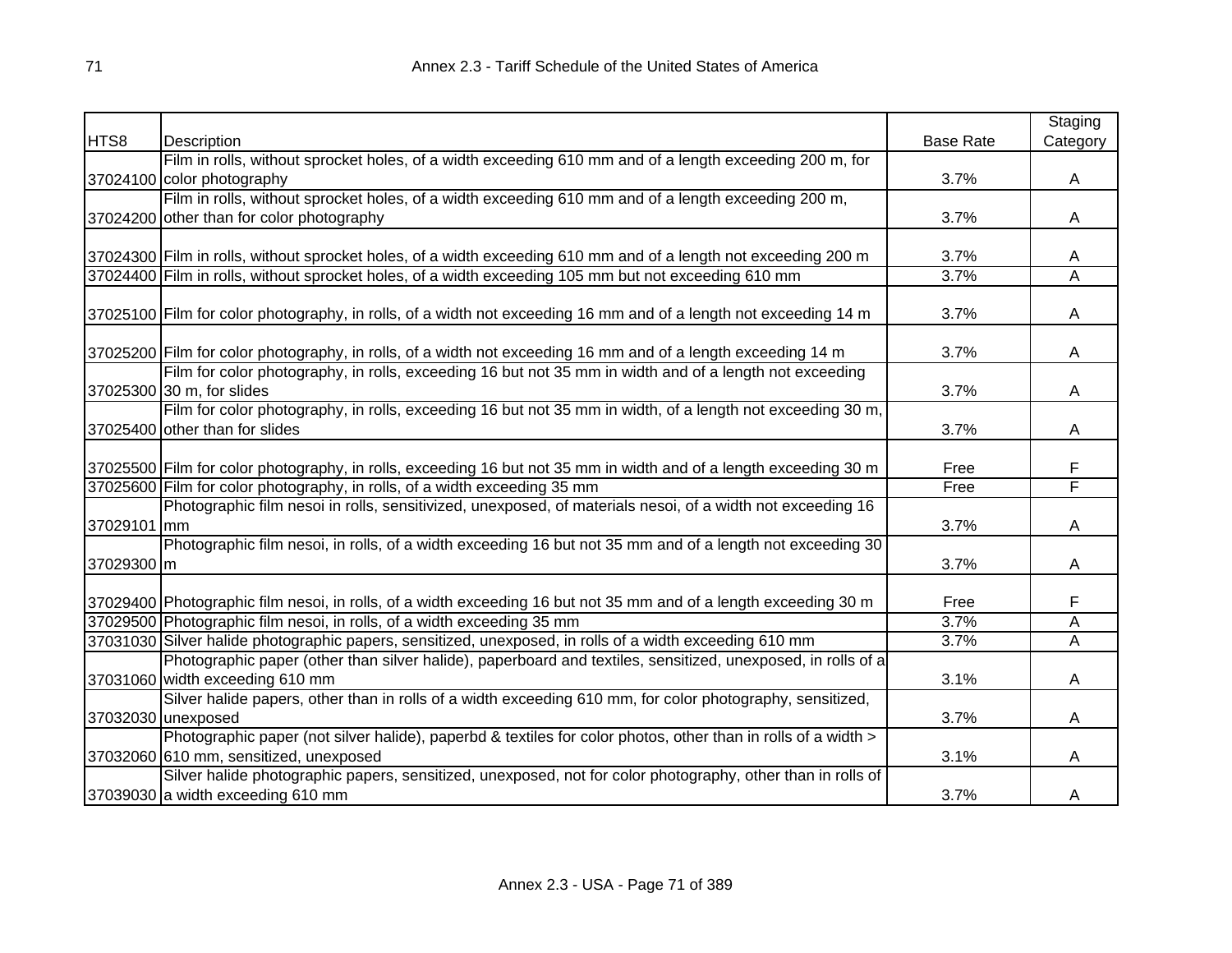|                   |                                                                                                              |                  | Staging  |
|-------------------|--------------------------------------------------------------------------------------------------------------|------------------|----------|
| HTS8              | Description                                                                                                  | <b>Base Rate</b> | Category |
|                   | Photographic paper (not silver halide), paperbd, tex., not for color photo, other than in rolls of a width > |                  |          |
|                   | 37039060 610 mm, sensitized, unexposed                                                                       | 2.8%             | A        |
|                   | 37040000 Photographic plates, film, paper, paperboard and textiles, exposed but not developed                | Free             | F        |
|                   | Photographic plates and films, exposed and developed, other than motion picture film, for offset             |                  |          |
|                   | 37051000 reproduction                                                                                        | Free             | F        |
|                   | 37052010 Microfilms covered by Nairobi Protocal                                                              | Free             | F        |
|                   | 37052050 Microfilms not covered by Nairobi Protocal                                                          | Free             | F        |
|                   | 37059000 Photographic plates and films, exposed and developed, other than motion picture film, nesoi         | Free             | F        |
|                   | Sound recordings on motion-picture film of a width of 35 mm or more, suitable for use with motion-picture    |                  |          |
| 37061030 exhibits |                                                                                                              | 1.4%             | A        |
|                   | Motion-picture film of a width of 35 mm or more, exposed and developed, whether or not incorporating         |                  |          |
|                   | 37061060 sound track, nesoi                                                                                  | Free             | F        |
|                   | 37069000 Motion-picture film, exposed and developed, less than 35 mm wide                                    | Free             | F        |
|                   | 37071000 Sensitizing emulsions, for photographic uses, nesoi                                                 | 3.0%             | A        |
|                   | 37079031 Acid violet 19 for photographic uses                                                                | Free             | F        |
|                   | 37079032 Chemical preparations for photographic uses, nesoi                                                  | 6.5%             | Α        |
|                   | Unmixed products for photographic uses, put up in measured portions or put up for retail sale in a form      |                  |          |
|                   | 37079060 ready for use                                                                                       | 1.5%             | A        |
|                   | Artificial graphite plates, rods, powder and other forms, for manufacture into brushes for electric          |                  |          |
|                   | 38011010 generators, motors or appliances                                                                    | 3.7%             | A        |
|                   | 38011050 Artificial graphite, nesoi                                                                          | Free             | F        |
|                   | 38012000 Colloidal or semi-colloidal graphite                                                                | Free             | F        |
|                   | 38013000 Carbonaceous pastes for electrodes and similar pastes for furnace linings                           | 4.9%             | Α        |
|                   | Preparations based on graphite or other carbon in the form of pastes, blocks, plates or other                |                  |          |
|                   | 38019000 semimanufactures, nesoi                                                                             | 4.9%             | A        |
|                   | 38021000 Activated carbon                                                                                    | 4.8%             | Α        |
|                   | 38029010 Bone black                                                                                          | 5.8%             | Α        |
|                   | 38029020 Activated clays and activated earths                                                                | 2.5%             | Ā        |
|                   | 38029050 Activated natural mineral products, nesoi; animal black, including spent animal black               | 4.8%             | Α        |
|                   | 38030000 Tall oil, whether or not refined                                                                    | Free             | F        |
|                   | 38040010 Lignin sulfonic acid and its salts                                                                  | Free             | F        |
|                   | 38040050 Residual lyes from the manufacture of wood pulp, nesoi, excluding tall oil                          | 3.7%             | A        |
|                   | 38051000 Gum, wood or sulfate turpentine oils                                                                | 5.0%             | Α        |
|                   | 38052000 Pine oil containing alpha-terpineol as the main constituent                                         | Free             | F        |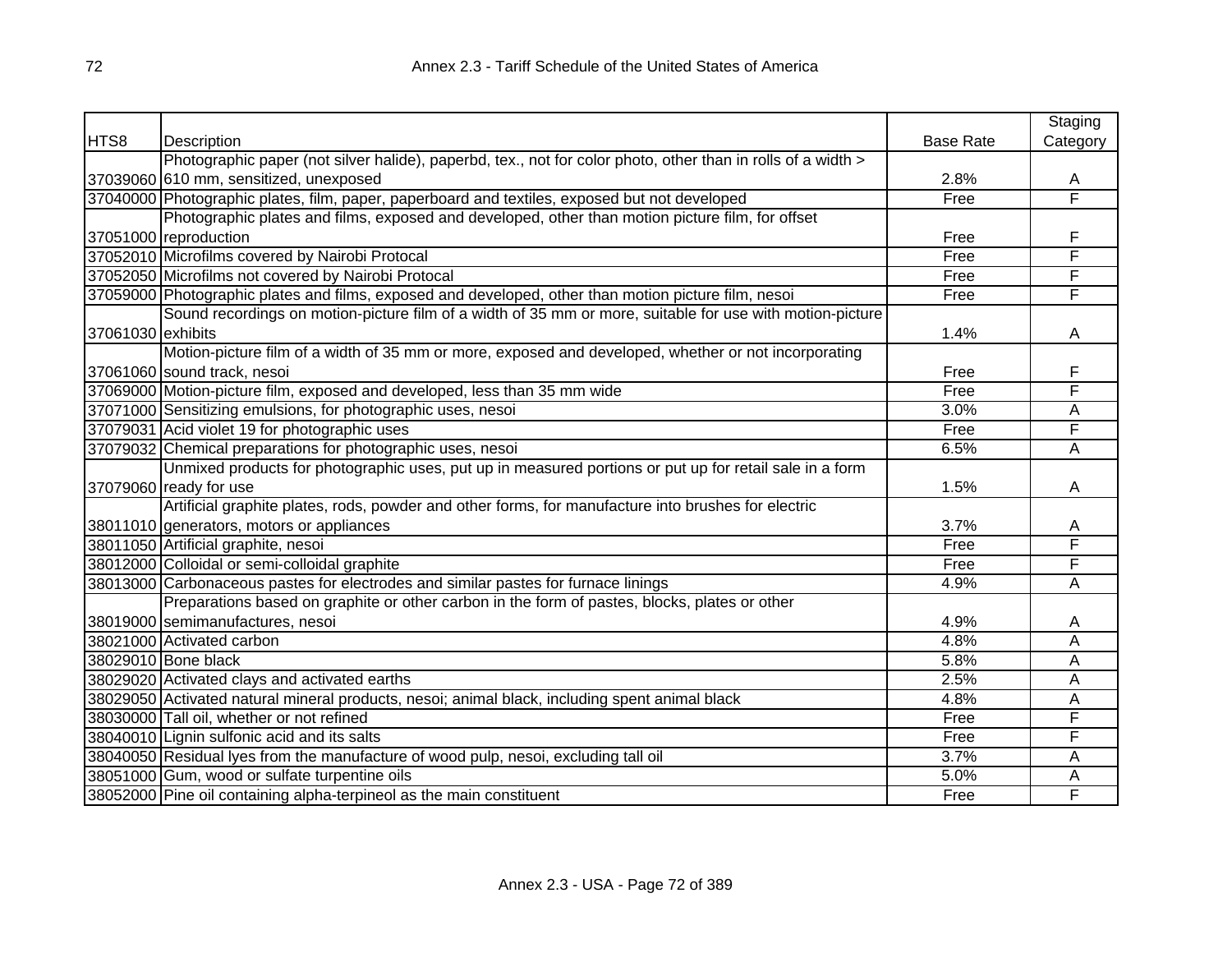|               |                                                                                                           |                  | Staging                 |
|---------------|-----------------------------------------------------------------------------------------------------------|------------------|-------------------------|
| HTS8          | Description                                                                                               | <b>Base Rate</b> | Category                |
|               | Terpenic oils, nesoi, produced by treatment of coniferous woods; crude dipentene; sulfite turpentine and  |                  |                         |
|               | 38059000 other crude para-cymene                                                                          | 3.7%             | A                       |
|               | 38061000 Rosin and resin acids                                                                            | 5.0%             | Ā                       |
|               | 38062000 Salts of rosin or of resin acids                                                                 | 3.7%             | Ā                       |
|               | 38063000 Ester gums                                                                                       | 6.5%             | A                       |
|               | 38069000 Resin acids, derivatives of resin acids and rosin, rosin spirit and rosin oils, run gums, nesoi  | 4.2%             | Ā                       |
|               | Wood tar and its oils; wood creosote; wood naphtha; vegetable pitch; preparations based on rosin, resin   |                  |                         |
|               | 38070000 acids or vegetable pitch                                                                         | 0.1%             | A                       |
|               | 38081010 Fly ribbons (ribbon fly catchers), put up in packings for retail sale                            | 2.8%             | A                       |
|               | 38081015 Mixtures of N-[[(chlorophenyl)amino]carbonyl]-2,6-difluorobenzamide and inert substances         | Free             | F                       |
|               | 38081025 Insecticides containing any aromatic or modified aromatic insecticide, nesoi                     | 6.5%             | A                       |
|               | 38081030 Insecticides, nesoi, containing an inorganic substance, put up for retail sale                   | 5.0%             | A                       |
|               | 38081050 Insecticides, nesoi, for retail sale or as preparations or articles                              | 5.0%             | Ā                       |
|               | 38082005 Mixtures of dinocap and application adjuvants                                                    | Free             | F                       |
|               | 38082015 Fungicides containing any aromatic or modified aromatic fungicide, nesoi                         | 6.5%             | А                       |
|               | 38082024 Maneb; zinab; mancozeb; and metiram                                                              | Free             | F                       |
|               | Fungicides containing any fungicide which is a thioamide, thiocarbamate, dithio carbamate, thiuram or     |                  |                         |
|               | 38082028 isothiocyanate, nesoi                                                                            | 3.7%             | A                       |
|               | 38082030 Fungicides, nesoi, containing an inorganic substance, put up for retail sale                     | 5.0%             | A                       |
|               | 38082050 Fungicides nesoi, put up in forms or packing for retail sale or as preparations or articles      | 5.0%             | $\overline{\mathsf{A}}$ |
|               | Herbicides, antisprouting products and plant-growth regulators, aromatic or modified aromatic, for retail |                  |                         |
| 38083005 sale |                                                                                                           | Free             | F                       |
|               | Herbicides containing any aromatic or modified aromatic herbicide, antisprouting agent or plant-growth    |                  |                         |
|               | 38083015 regulator, nesoi                                                                                 | 6.5%             | A                       |
|               | Herbicides, antisprouting products and plant-growth regulators, nesoi, containing an inorganic substance, |                  |                         |
|               | 38083020 for retail sale                                                                                  | 5.0%             | A                       |
|               | 38083050 Herbicides, antisprouting products and plant-growth regulators nesoi, put up for retail sale     | 5.0%             | A                       |
|               | 38084010 Disinfectants, containing any aromatic or modified aromatic disinfectant                         | 6.5%             | A                       |
|               | 38084050 Disinfectants nesoi                                                                              | 5.0%             | Α                       |
|               | 38089004 Mixtures of 1,1-bis(4-chlorophenyl)-2,2,2-trichloroethanol (Dicofol) and application adjuvants   | Free             | F                       |
|               | 38089008 Rodenticides containing any aromatic or modified aromatic pesticide, nesoi                       | 6.5%             | Α                       |
|               | Formulated biocides based on 2-methyl-4-isothiazolin-3-one, or 2-n-octyl-4-isothiazolin-3-one, or on      |                  |                         |
|               | 38089030 certain other chemicals; metaldehyde                                                             | Free             | F                       |
|               | 38089070 Rodenticides containing an inorganic substance                                                   | 5.0%             | Α                       |
|               | 38089095 Rodenticides, nesoi                                                                              | 5.0%             | Α                       |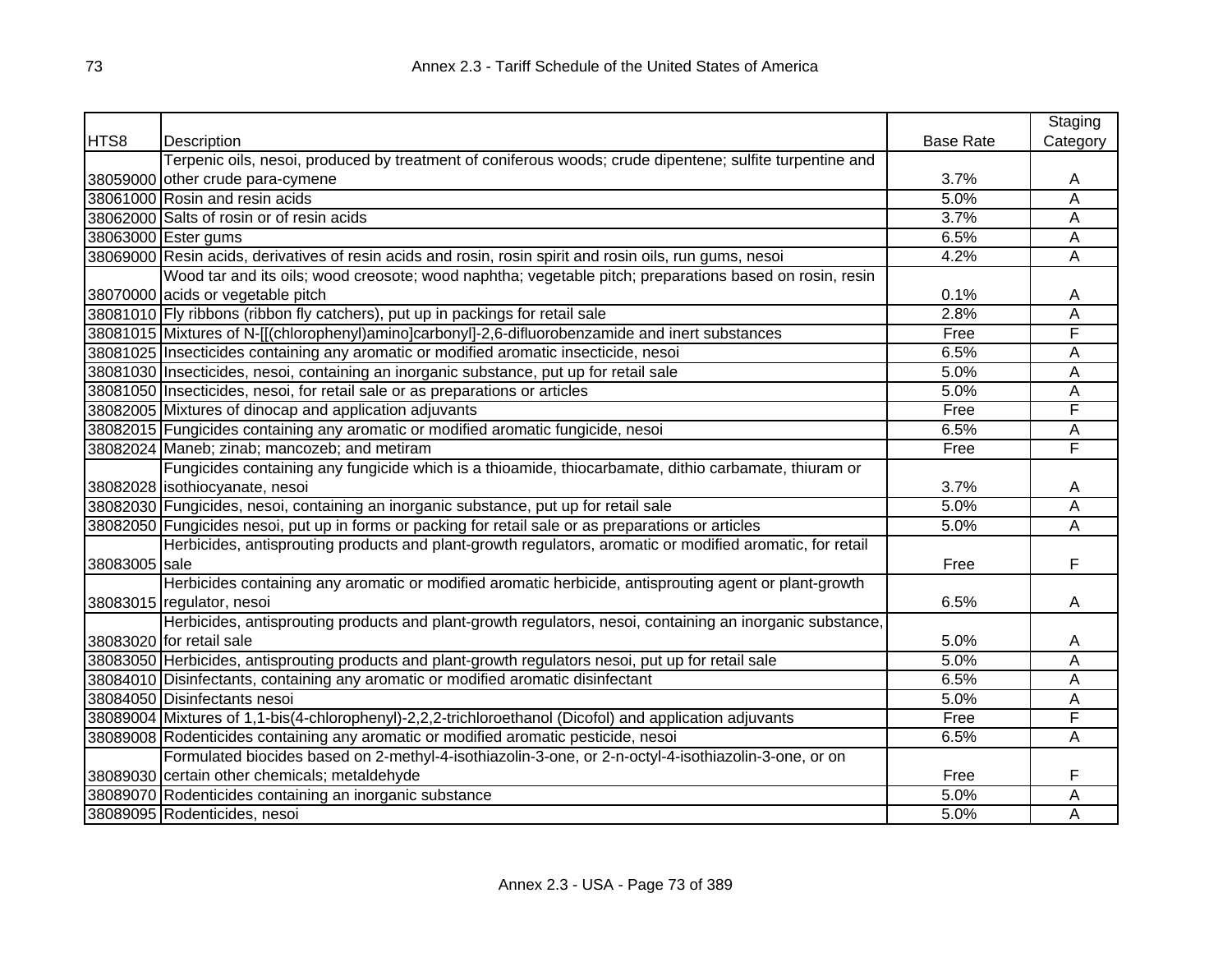|                |                                                                                                                  |                  | Staging  |
|----------------|------------------------------------------------------------------------------------------------------------------|------------------|----------|
| HTS8           | Description                                                                                                      | <b>Base Rate</b> | Category |
|                | 38099100 Finishing agents, dye carriers and like products, nesoi, used in the textile or like industries         | 6.0%             | A        |
|                | Finishing agents, dye carriers and other preparations used in paper or like industries, 5% or more by wt.        |                  |          |
|                | 38099210 aromatic (mod.) substance(s)                                                                            | 6.5%             | A        |
|                | Finishing agents, dye carriers and other preparations used in paper or like industries, < 5% by weight of        |                  |          |
|                | 38099250 aromatic (mod.) substance(s)                                                                            | 6.0%             | A        |
|                | Finishing agents, dye carriers and other preparations used in leather and like industries, > 5% by weight        |                  |          |
|                | 38099310 aromatic (mod.) substance(s)                                                                            | 6.5%             | A        |
|                | Finishing agents, dye carriers and other preparations used in leather and like industries, < 5% by weight        |                  |          |
|                | 38099350 aromatic (mod.) substance(s)                                                                            | 6.0%             | A        |
|                | Pickling preparations for metal surfaces; soldering, brazing or welding powders and pastes consisting of         |                  |          |
|                | 38101000 metal and other materials                                                                               | 5.0%             | A        |
|                | Preparations used for soldering or cores or coatings for welding electrodes or rods, 5% or more by weight        |                  |          |
|                | 38109010 aromatic (or mod.) substance(s)                                                                         | 6.5%             | A        |
|                | Preparations used for soldering or as cores or coatings for welding electrodes or rods, consisting wholly        |                  |          |
|                | 38109020 of inorganic substances                                                                                 | Free             | F        |
|                | 38109050 Preparations used for soldering or as cores or coatings for welding electrodes or rods, nesoi           | 5.0%             | Ā        |
|                |                                                                                                                  |                  |          |
|                | 38111110 Antiknock preparations based on tetraethyl lead or on a mixture of tetraethyl lead and tetramethyl lead | Free             | F        |
|                | 38111150 Antiknock preparations based on lead compounds, nesoi                                                   | Free             | F        |
|                | 38111900 Antiknock preparations based on other than lead compounds                                               | 6.5%             | Α        |
|                | 38112100 Additives for lubricating oils containing petroleum oils or oils obtained from bituminous minerals      | 6.5%             | Α        |
|                | 38112900 Additives for lubricating oils, nesoi                                                                   | 6.5%             | A        |
|                | Prepared additives for mineral oils (incl. gasoline) or other liquids used for the same purposes as mineral      |                  |          |
|                | 38119000 oils, nesoi                                                                                             | 6.5%             | A        |
|                |                                                                                                                  |                  |          |
|                | 38121010 Prepared rubber accelerators containing any aromatic or modified aromatic rubber accelerator nesoi      | 6.5%             | A        |
|                |                                                                                                                  |                  |          |
|                | 38121050 Prepared rubber accelerators not containing any aromatic or modified aromatic rubber accelerator nesoi  | 5.0%             | A        |
|                | Compound plasticizers for rubber or plastics containing any aromatic or modified aromatic plasticizer            |                  |          |
| 38122010 nesoi |                                                                                                                  | 6.5%             | Α        |
|                | Compound plasticizers for rubber or plastics not containing any aromatic or modified aromatic plasticizer        |                  |          |
| 38122050 nesoi |                                                                                                                  | 5.0%             | A        |
|                | 38123020 Mixtures of N,N'-diaryl-p-phenylenediamines                                                             | 6.5%             | Α        |
|                | Specific master batches of aromatic or mod aromatic antioxidizing preparations and other compound                |                  |          |
|                | 38123030 stabilizers for rubber or plastics                                                                      | Free             | F        |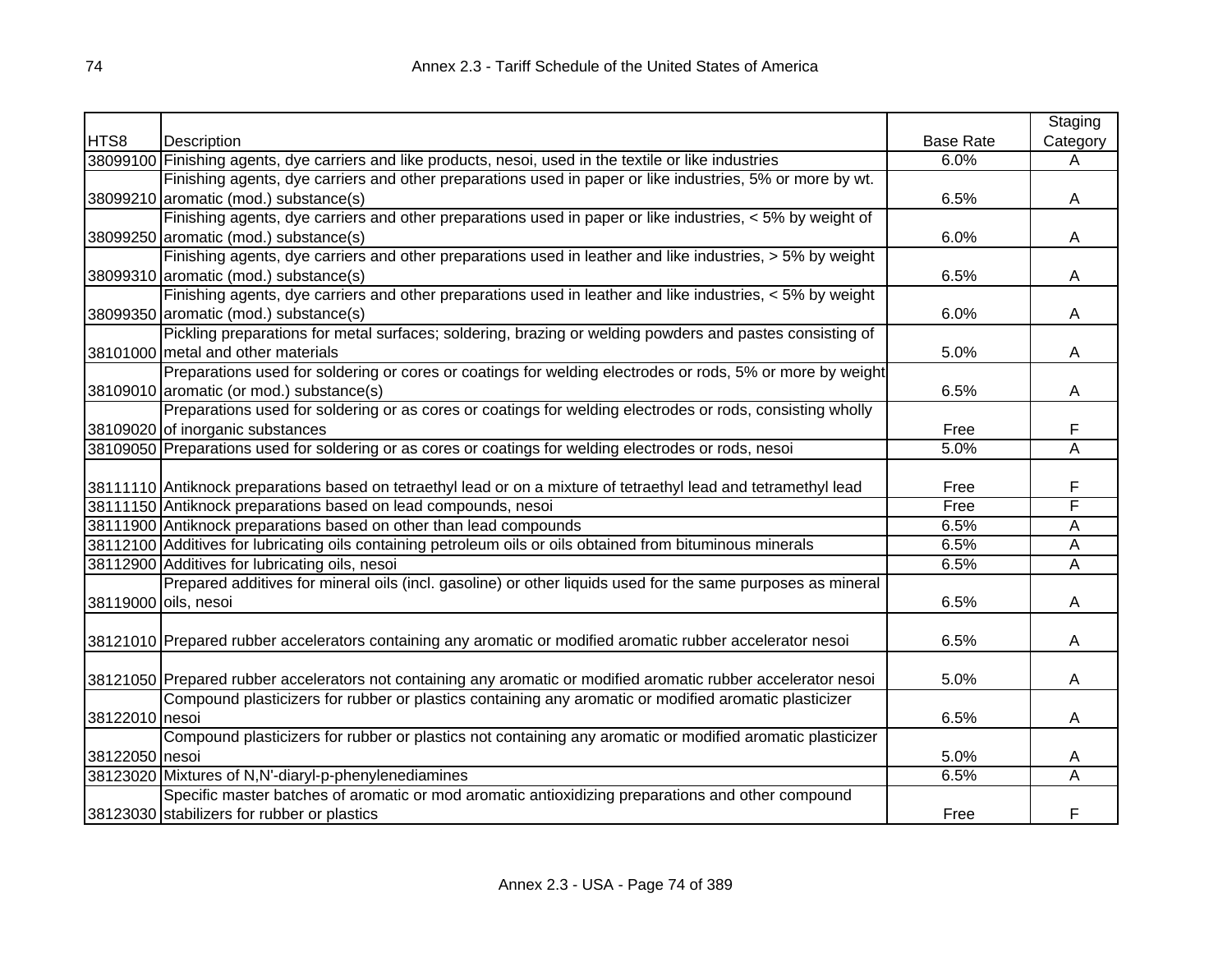|      |                                                                                                                  |                  | Staging                 |
|------|------------------------------------------------------------------------------------------------------------------|------------------|-------------------------|
| HTS8 | Description                                                                                                      | <b>Base Rate</b> | Category                |
|      | Antioxidizing prep & oth compound stabilizers for rubber/plastics cont any aromatic or modified aromatic         |                  |                         |
|      | 38123060 antioxidant or o/stabilizer, nesoi                                                                      | 6.5%             | A                       |
|      | 38123070 Bis (1,2,2,6,6-pentamethyl-4-piperidinyl) sebacate                                                      | Free             | F                       |
|      | 38123090 Antioxidizing preparations and other compound stabilizers for rubber or plastics, nesoi                 | 5.0%             | Α                       |
|      | Preparations and charges for fire extinguishers; charged fire-extinguishing grenades; consisting wholly of       |                  |                         |
|      | 38130010 inorganic substances                                                                                    | Free             | F                       |
|      | 38130050 Preparations and charges for fire extinguishers; charged fire-extinguishing grenades; nesoi             | 3.7%             | $\overline{\mathsf{A}}$ |
|      | Organic composite solvents and thinners containing 5 to 25 percent, by weight of one or more aromatic            |                  |                         |
|      | 38140010 substances                                                                                              | 6.5%             | A                       |
|      | Organic composite solvents and thinners containing more than 25 percent by weight of one or more                 |                  |                         |
|      | 38140020 aromatic substances                                                                                     | 6.5%             | A                       |
|      | 38140050 Organic composite solvents and thinners, nesoi; prepared paint or varnish removers; nesoi               | 6.0%             | A                       |
|      | 38151100 Supported catalysts with nickel or nickel compounds as the active substance                             | Free             | F                       |
|      | 38151200 Supported catalysts with precious metal or precious metal compounds as the active substance             | Free             | F                       |
|      |                                                                                                                  |                  |                         |
|      | 38151900 Supported catalysts other than with nickel or precious metal or their compounds as the active substance | Free             | F                       |
|      | Reaction initiators, reaction accelerators and catalytic preparations, nesoi, consisting wholly of bismuth,      |                  |                         |
|      | 38159010 of tungsten or of vanadium                                                                              | 6.5%             | A                       |
|      | Reaction initiators, reaction accelerators and catalytic preparations, nesoi, consisting wholly of mercury or    |                  |                         |
|      | 38159020 of molybdenum                                                                                           | 2.8%             | A                       |
|      | Reaction initiators, reaction accelerators and catalytic preparations, nesoi, consisting wholly of inorganic     |                  |                         |
|      | 38159030 substances nesoi                                                                                        | Free             | F                       |
|      | 38159050 Reaction initiators, reaction accelerators and catalytic preparations, nesoi                            | 5.0%             | Α                       |
|      |                                                                                                                  |                  |                         |
|      | 38160000 Refractory cements, mortars, concretes and similar compositions, other than products of heading 3801    | 3.0%             | A                       |
|      | 38170010 Mixed linear alkylbenzenes, other than those of heading 2707 or 2902                                    | 6.5%             | Α                       |
|      | 38170015 Mixed alkylbenzenes, other than linear or those of heading 2707 or 2902                                 | 6.5%             | Α                       |
|      | 38170020 Mixed alkylnaphthalenes, other than those of heading 2707 or 2902                                       | 6.5%             | $\overline{\mathsf{A}}$ |
|      | Chemical elements doped for use in electronics, in the form of discs, wafers etc., chemical compounds            |                  |                         |
|      | 38180000 doped for electronic use                                                                                | Free             | F                       |
|      | Hydraulic brake fluids and transmission fluids cont. less than 70% by weight of petroleum oils, or               |                  |                         |
|      | 38190000 bituminous mineral oils                                                                                 | 6.5%             | A                       |
|      | 38200000 Antifreezing preparations and prepared de-icing fluids                                                  | 6.5%             | Α                       |
|      | 38210000 Prepared culture media for development of microorganisms                                                | 5.0%             | Α                       |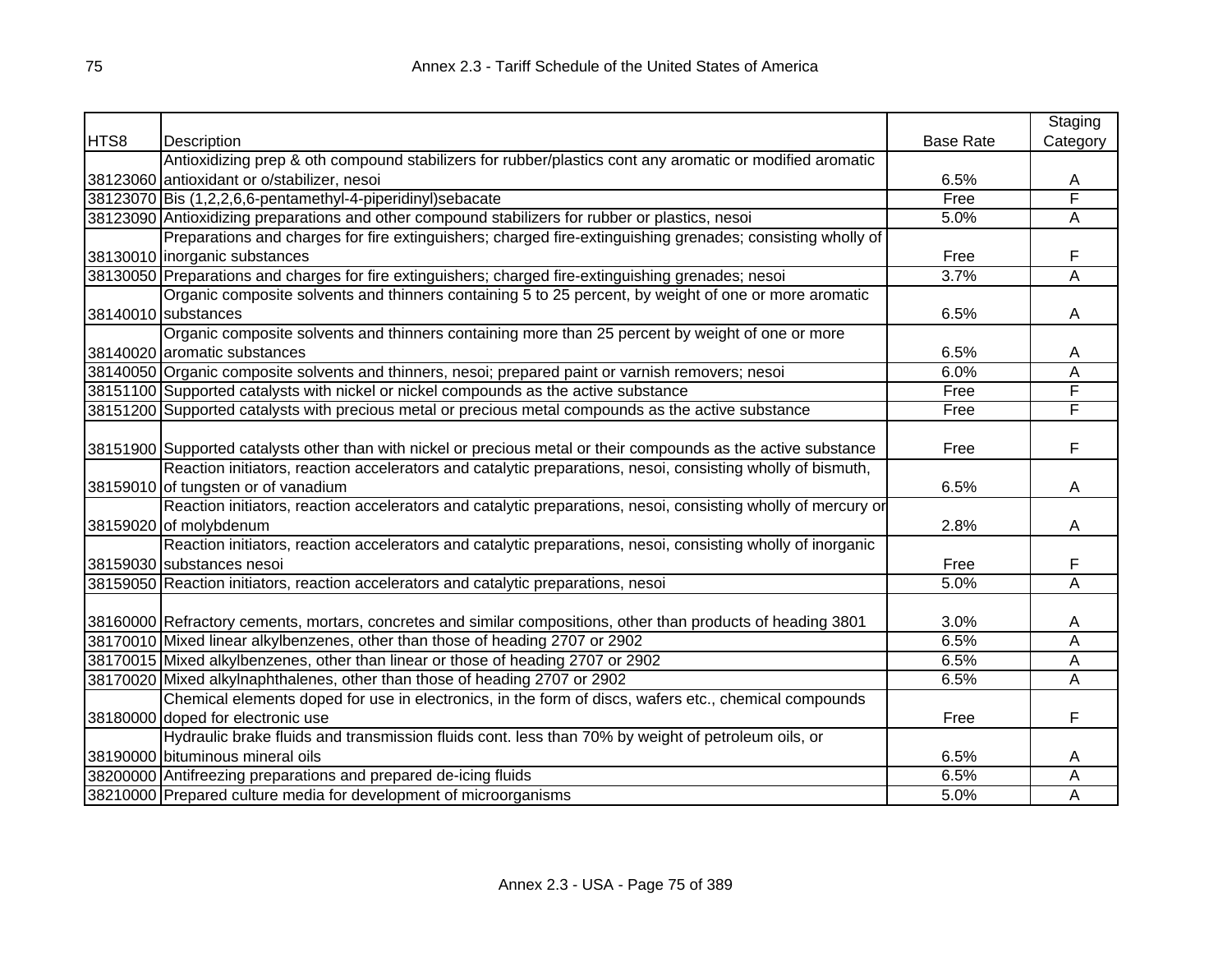|                     |                                                                                                              |                  | Staging        |
|---------------------|--------------------------------------------------------------------------------------------------------------|------------------|----------------|
| HTS8                | Description                                                                                                  | <b>Base Rate</b> | Category       |
|                     | Composite diagnostic or laboratory reagents, other than those of heading 3002 or 3006, containing            |                  |                |
|                     | 38220010 antigens or antisera                                                                                | Free             | F              |
|                     | 38220050 Composite diagnostic or laboratory reagents, nesoi                                                  | Free             | F              |
|                     | 38220060 Certified reference materials as defined in note 2 to chapter 38                                    | Free             | F              |
|                     | 38241000 Prepared binders for foundry molds or cores                                                         | 6.0%             | А              |
|                     | 38242000 Naphthenic acids, their water-insoluble salts, and their esters                                     | 3.7%             | Ā              |
|                     | 38243000 Nonagglomerated metal carbides mixed together or with metallic binders                              | 3.6%             | A              |
|                     | Prepared additives for cements, mortars or concretes containing 5% or more by weight of aromatic or          |                  |                |
|                     | 38244010 modified aromatic substances                                                                        | 6.5%             | A              |
|                     | 38244020 Prepared additives for cements, mortars or concretes consisting wholly of inorganic substances      | Free             | F              |
|                     | 38244050 Prepared additives for cements, mortars or concretes, nesoi                                         | 5.0%             | A              |
|                     | 38245000 Non-refractory mortars and concretes                                                                | Free             | F              |
|                     | 38247100 Mixtures containing acyclic hydrocarbons perhalogenated only with fluorine and chlorine             | 3.7%             | $\overline{A}$ |
|                     | Mixtures containing perhalogenated derivatives of acyclic hydrocarbons containing two or more different      |                  |                |
|                     | 38247900 halogens, nesoi                                                                                     | 3.7%             | A              |
|                     | Cultured crystals (other than optical elements of Chapter 90), in the form of ingots, weighing not less than |                  |                |
|                     | 38249011 2.5 g each                                                                                          | Free             | F              |
|                     | Cultured crystals (other than optical elements of Chapter 90) weighing not less than 2.5 g each, not in the  |                  |                |
|                     | 38249019 form of ingots                                                                                      | 6.5%             | A              |
|                     | Mixtures containing 5% or more by weight of aromatic/modified aromatic substance(s), wholly of               |                  |                |
|                     | 38249021 substances found naturally in coal tar, nesoi                                                       | Free             | F              |
|                     |                                                                                                              |                  |                |
|                     | 38249022 Mixtures containing polymers of 1,2-dihydro-2,2,4-trimethylquinoline average under 5 monomer units  | 6.5%             | A              |
|                     | Aqueous mixtures: triphenyl sulfonium Cl;diphenyl (4-phenylthio)phenyl sulfonium Cl;(thiodi-4,1-             |                  |                |
|                     | 38249025 phenylene) bis(diphenyl sulfonium) dichloride                                                       | 6.5%             | A              |
|                     | Benzene, 2,4-diisocyanate-1,3,5-tris-(1-methylethyl) homopolymer; a specified chemical; and two              |                  |                |
|                     | 38249026 specified mixtures                                                                                  | Free             | F              |
|                     | Chemical mixtures nesoi, containing 5% or more by weight of aromatic or modified aromatic                    |                  |                |
|                     | 38249028 substance(s), nesoi                                                                                 | 6.5%             | A              |
|                     | 38249031 Chemical mixtures nesoi, of two or more inorganic compounds, of bismuth                             | 6.5%             | Ā              |
|                     | Chemical mixtures nesoi, of two or more inorganic compounds, of hydrosulfite or sulfoxylate compounds        |                  |                |
| 38249032 or of both |                                                                                                              | 6.5%             | A              |
|                     | 38249033 Chemical mixtures nesoi, of two or more inorganic compounds, of mercury                             | 4.2%             | Α              |
|                     | 38249034 Chemical mixtures nesoi, of two or more inorganic compounds, of molybdenum                          | 2.8%             | A              |
|                     | 38249035 Chemical mixtures nesoi, of two or more inorganic compounds, of tungsten                            | 6.5%             | A              |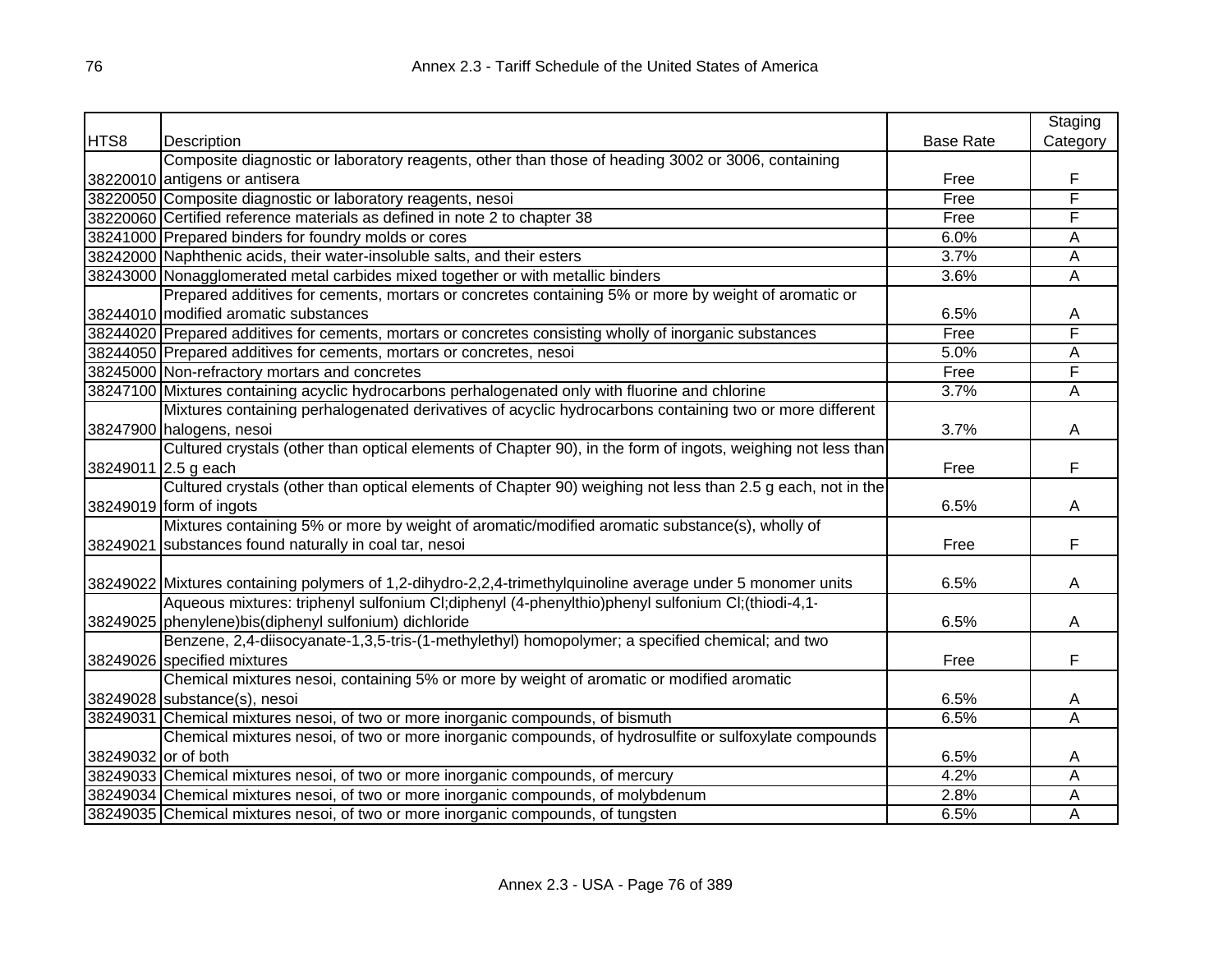|                |                                                                                                            |                  | Staging  |
|----------------|------------------------------------------------------------------------------------------------------------|------------------|----------|
| HTS8           | Description                                                                                                | <b>Base Rate</b> | Category |
|                | 38249036 Chemical mixtures nesoi, of two or more inorganic compounds, of vanadium                          | 6.5%             | Α        |
|                | 38249039 Chemical mixtures of two or more inorganic compounds, nesoi                                       | Free             | F        |
|                | 38249040 Fatty substances of animal or vegetable origin and mixtures thereof, nesoi                        | 4.6%             | Ā        |
|                | Mixtures nesoi, that are in whole or in part of hydrocarbons derived in whole or in part from petroleum,   |                  |          |
|                | 38249045 shale oil or natural gas                                                                          | 6.5%             | A        |
|                | 38249046 Mixtures of halogenated hydrocarbons, chlorinated but not otherwise halogenated, nesoi            | 6.5%             | Α        |
|                | 38249047 Mixtures of halogenated hydrocarbons other than chlorinated only, nesoi                           | 3.7%             | Α        |
|                | Various chemicals and mixtures for electroplating and other plating solutions, printed circuit boards,     |                  |          |
|                | 38249070 plastics, and metal finishings                                                                    | Free             | F        |
|                | Chemical products, preparations, and residual products of the chemical or allied products industries,      |                  |          |
| 38249091 nesoi |                                                                                                            | 5.0%             | Α        |
|                | 38251000 Municipal waste                                                                                   | Free             | F        |
|                | 38252000 Sewage sludge                                                                                     | Free             | F        |
|                | 38253000 Clinical waste                                                                                    | Free             | F        |
|                | 38254100 Halogenated waste organic solvents                                                                | Free             | F        |
|                | 38254900 Waste organic solvents, other than halogenated                                                    | Free             | F        |
|                | 38255000 Wastes of metal-pickling liquors, hydraulic fluids, brake fluids and anti-freeze fluids           | Free             | F        |
|                | 38256100 Other wastes from the chemical or allied industries mainly containing organic constituents        | Free             | F        |
|                | Other wastes from the chemical or allied industries, other than those mainly containing organic            |                  |          |
|                | 38256900 constituents                                                                                      | Free             | F        |
|                | Residual products of the chemical or allied industries, nesoi; other wastes, nesoi, specified in note 6 to |                  |          |
|                | 38259000 chapter 38                                                                                        | Free             | F        |
|                | 39011000 Polyethylene having a specific gravity of less than 0.94, in primary forms                        | 6.5%             | А        |
|                | 39012000 Polyethylene having a specific gravity of 0.94 or more, in primary forms                          | 6.5%             | Ā        |
|                | Ethylene copolymer: Vinyl acetate-vinyl chloride-ethylene terpoly w/ < 50% deriv of vinyl acetate, exc     |                  |          |
|                | 39013020 polymer aromatic/mod arom monomers                                                                | Free             | F        |
|                | 39013060 Ethylene-vinyl acetate copolymers, nesoi                                                          | 5.3%             | Α        |
|                | 39019010 Polymers of ethylene, nesoi, in primary forms, elastomeric                                        | Free             | F        |
|                | 39019055 Ethylene copolymers, in primary forms, other than elastomeric                                     | 6.5%             | A        |
|                | 39019090 Polymers of ethylene, nesoi, in primary forms, other than elastomeric                             | 6.5%             | Α        |
|                | 39021000 Polypropylene, in primary forms                                                                   | 6.5%             | A        |
|                | 39022010 Polyisobutylene, elastomeric, in primary forms                                                    | Free             | F        |
|                | 39022050 Polyisobutylene, other than elastomeric, in primary forms                                         | 6.5%             | Α        |
|                | 39023000 Propylene copolymers, in primary forms                                                            | 6.5%             | A        |
|                | 39029000 Polymers of propylene or of other olefins, nesoi, in primary forms                                | 6.5%             | Α        |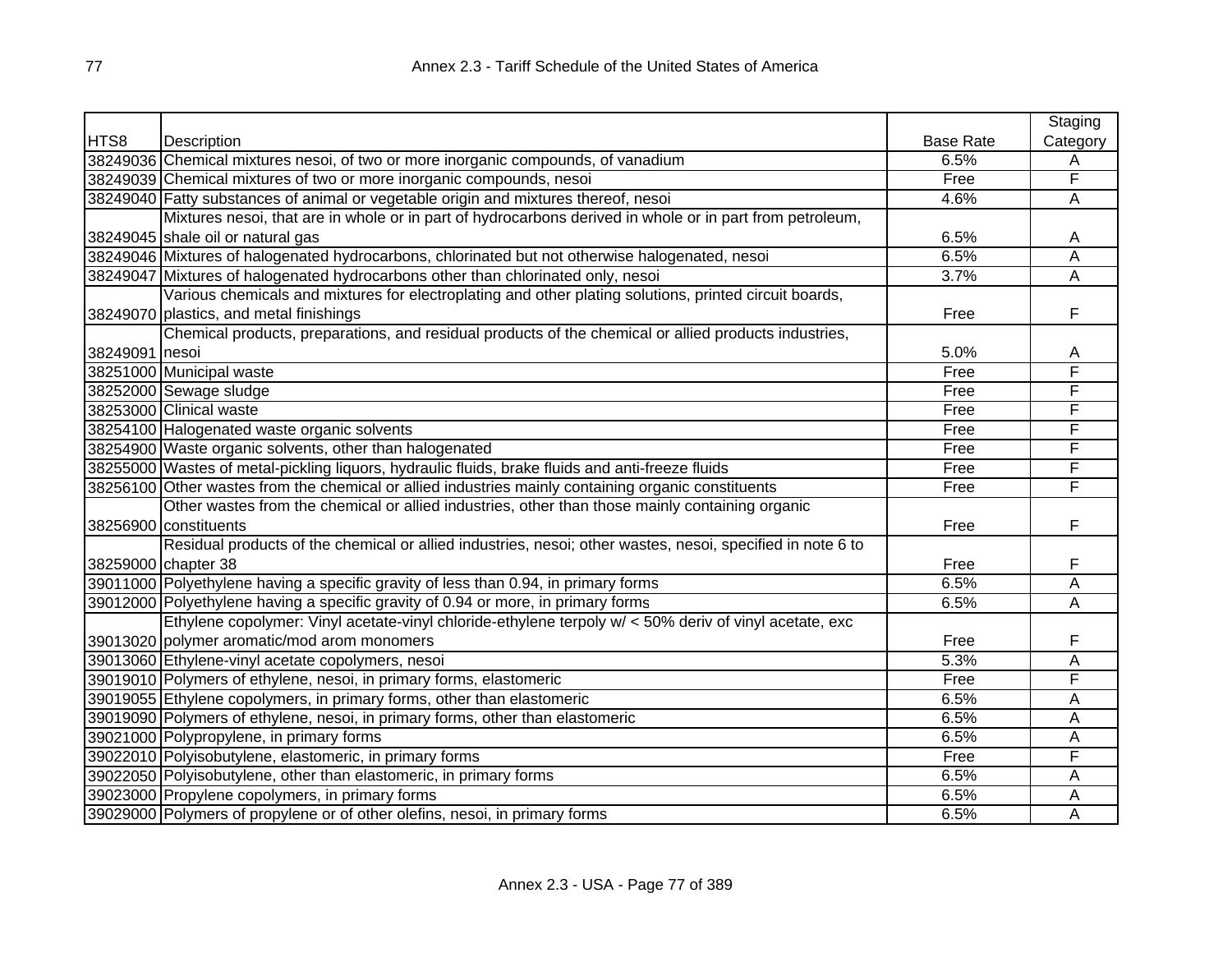|                |                                                                                                              |                  | Staging  |
|----------------|--------------------------------------------------------------------------------------------------------------|------------------|----------|
| HTS8           | Description                                                                                                  | <b>Base Rate</b> | Category |
|                | 39031100 Polystyrene, expandable, in primary forms                                                           | 6.5%             | A        |
|                | 39031900 Polystyrene, other than expandable, in primary forms                                                | 6.5%             | A        |
|                | 39032000 Styrene-acrylonitrile (SAN) copolymers, in primary forms                                            | 6.5%             | A        |
|                | 39033000 Acrylonitrile-butadiene-styrene (ABS) copolymers, in primary forms                                  | 6.5%             | A        |
|                | 39039010 Methyl methacrylate-butadiene-styrene (MBS) copolymers, in primary forms                            | 6.5%             | A        |
|                | 39039050 Polymers of styrene, nesoi, in primary forms                                                        | 6.5%             | A        |
|                | 39041000 Polyvinyl chloride, not mixed with any other substances, in primary forms                           | 6.5%             | Α        |
|                | 39042100 Polyvinyl chloride, mixed with other substances, nonplasticized, in primary forms                   | 6.5%             | A        |
|                | 39042200 Polyvinyl chloride, mixed with other substances, plasticized, in primary forms                      | 6.5%             | Α        |
|                | Vinyl chloride copolymer: Vinyl acetate-vinyl chloride-ethylene terpoly w/< 50% deriv vinyl acetate, exc     |                  |          |
|                | 39043020 polymer aromatic/mod arom monomers                                                                  | Free             | F        |
|                | 39043060 Vinyl chloride-vinyl acetate copolymers, nesoi                                                      | 5.3%             | A        |
|                | 39044000 Vinyl chloride copolymers nesoi, in primary forms                                                   | 5.3%             | Α        |
|                | 39045000 Vinylidene chloride polymers, in primary forms                                                      | 6.5%             | A        |
|                | 39046100 Polytetrafluoroethylene (PTFE), in primary forms                                                    | 5.8%             | A        |
|                | 39046910 Fluoropolymers, elastomeric, other than polytetrafluoroethylene, in primary forms                   | Free             | F        |
|                | 39046950 Fluoropolymers, other than elastomeric and other than polytetrafluoroethylene, in primary forms     | 6.5%             | A        |
|                | Polymers of vinyl chloride or of other halogenated olefins, nesoi, in primary forms, elastomeric, in primary |                  |          |
| 39049010 forms |                                                                                                              | Free             | F        |
|                | Polymers of vinyl chloride or of other halogenated olefins, nesoi, in primary forms, other than elastomeric, |                  |          |
|                | 39049050 in primary forms                                                                                    | 6.5%             | A        |
|                | 39051200 Polyvinyl acetate, in aqueous dispersion                                                            | 4.0%             | A        |
|                | 39051900 Polyvinyl acetate, other than in aqueous dispersion, in primary forms                               | 4.0%             | A        |
|                | 39052100 Vinyl acetate copolymers, in aqueous dispersion                                                     | 4.0%             | A        |
|                | 39052900 Vinyl acetate copolymers, other than in aqueous dispersion, in primary forms                        | 4.0%             | A        |
|                | 39053000 Polyvinyl alcohols, whether or not containing unhydrolyzed acetate groups, in primary forms         | 3.2%             | A        |
|                | Copolymers of vinyl esters or other vinyls, in primary forms, containing by weight 50% or more of            |                  |          |
|                | 39059110 derivatives of vinyl acetate                                                                        | 4.0%             | A        |
|                | 39059150 Copolymers of vinyl esters or other vinyls, in primary forms, nesoi                                 | 5.3%             | A        |
|                | 39059930 Polyvinyl carbazole (including adjuvants)                                                           | Free             | F        |
|                | 39059980 Polymers of vinyl esters or other vinyl polymers, in primary forms, nesoi                           | 5.3%             | A        |
|                | 39061000 Polymethyl methacrylate, in primary forms                                                           | 6.3%             | A        |
|                | 39069010 Acrylic polymers (except PMMA) in primary forms, elastomeric                                        | Free             | F        |
|                | 39069020 Acrylic plastics polymers (except PMMA), in primary forms, nonelastomeric                           | 6.3%             | A        |
|                | 39069050 Acrylic polymers (except plastics or elastomers), in primary forms, nesoi                           | 4.2%             | Α        |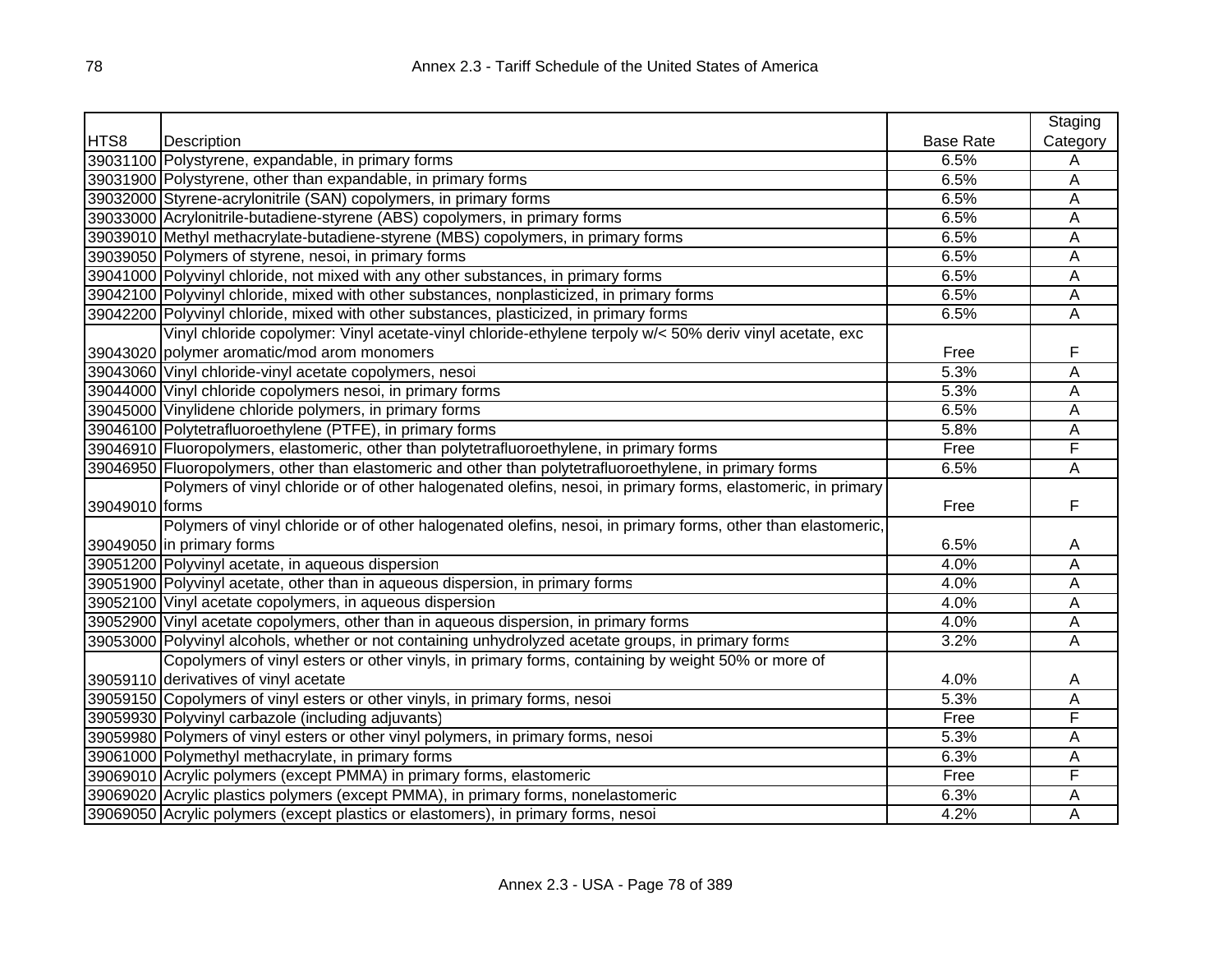|      |                                                                                                             |                  | Staging  |
|------|-------------------------------------------------------------------------------------------------------------|------------------|----------|
| HTS8 | <b>Description</b>                                                                                          | <b>Base Rate</b> | Category |
|      | 39071000 Polyacetals in primary forms                                                                       | 6.5%             | A        |
|      | 39072000 Polyethers, other than polyacetals, in primary forms                                               | 6.5%             | Α        |
|      | 39073000 Epoxide resins in primary forms                                                                    | 6.1%             | A        |
|      | 39074000 Polycarbonates in primary forms                                                                    | 5.8%             | A        |
|      | 39075000 Alkyd resins in primary forms                                                                      | 6.5%             | А        |
|      | 39076000 Polyethylene terephthalate in primary forms                                                        | 6.5%             | А        |
|      | 39079120 Unsaturated allyl resins, uncompounded                                                             | Free             | F        |
|      | 39079140 Unsaturated allyl resins, nesoi                                                                    | 5.8%             | Α        |
|      | 39079150 Unsaturated polyesters, other than allyl resins in primary forms                                   | 6.5%             | Α        |
|      | 39079900 Polyesters nesoi, saturated, in primary forms                                                      | 6.5%             | A        |
|      | 39081000 Polyamide-6, -11, -12, -6,6, -6,9, -6,10 or -6,12 in primary form                                  | 6.3%             | A        |
|      | 39089020 Bis(4-amino-3-methylcyclohexyl)methaneisophthalic acid-laurolactam copolymer                       | Free             | F        |
|      | 39089070 Other polyamides in primary forms                                                                  | 6.5%             | A        |
|      | 39091000 Urea resins; thiourea resins                                                                       | 6.5%             | А        |
|      | 39092000 Melamine resins                                                                                    | 6.5%             | A        |
|      | 39093000 Amino-resins, nesoi                                                                                | 6.5%             | A        |
|      | 39094000 Phenolic resins                                                                                    | 6.5%             | A        |
|      | 39095010 Polyurethanes, elastomeric, in primary forms                                                       | Free             | F        |
|      | 39095020 Polyurethanes: cements, in primary forms                                                           | 2.1%             | Ā        |
|      | 39095050 Polyurethanes, other than elastomeric or cements, in primary forms                                 | 6.3%             | А        |
|      | 39100000 Silicones in primary forms                                                                         | 3.0%             | Ā        |
|      |                                                                                                             |                  |          |
|      | 39111000 Petroleum resins, coumarone, indene, or coumarone-indene resins and polyterpenes, in primary forms | 6.1%             | A        |
|      | Elastomeric polysulfides, polysulfones and other products specified in note 3 to chapter 39, nesoi, in      |                  |          |
|      | 39119010 primary forms                                                                                      | Free             | F        |
|      | 39119015 Specified carbodiimide or homopolymer with polyethylene thermoplastic goods                        | Free             | F        |
|      | Thermoplastic polysulfides, polysulfones & oth products spec in note 3, chapt 39, cont aromatic             |                  |          |
|      | 39119025   monomer units or derived therefrom                                                               | 6.1%             | A        |
|      | 39119035 Benzenamine; and hydrocarbon novolac cyanate ester                                                 | Free             | F        |
|      | Thermosetting polysulfides, polysulfones & oth products spec in note 3, chapt 39, cont aromatic             |                  |          |
|      | 39119045   monomer units or derived therefrom                                                               | 5.8%             | A        |
|      | 39119070 Chlorinated synthetic rubber                                                                       | Free             | F        |
|      | 39119090 Polysulfides, polysulfones & other products specified in note 3 to chapter 39, nesoi               | 6.5%             | Α        |
|      | 39121100 Cellulose acetates, nesoi, in primary forms, nonplasticized                                        | 5.6%             | Α        |
|      | 39121200 Cellulose acetates, nesoi, in primary forms, plasticized                                           | 5.6%             | A        |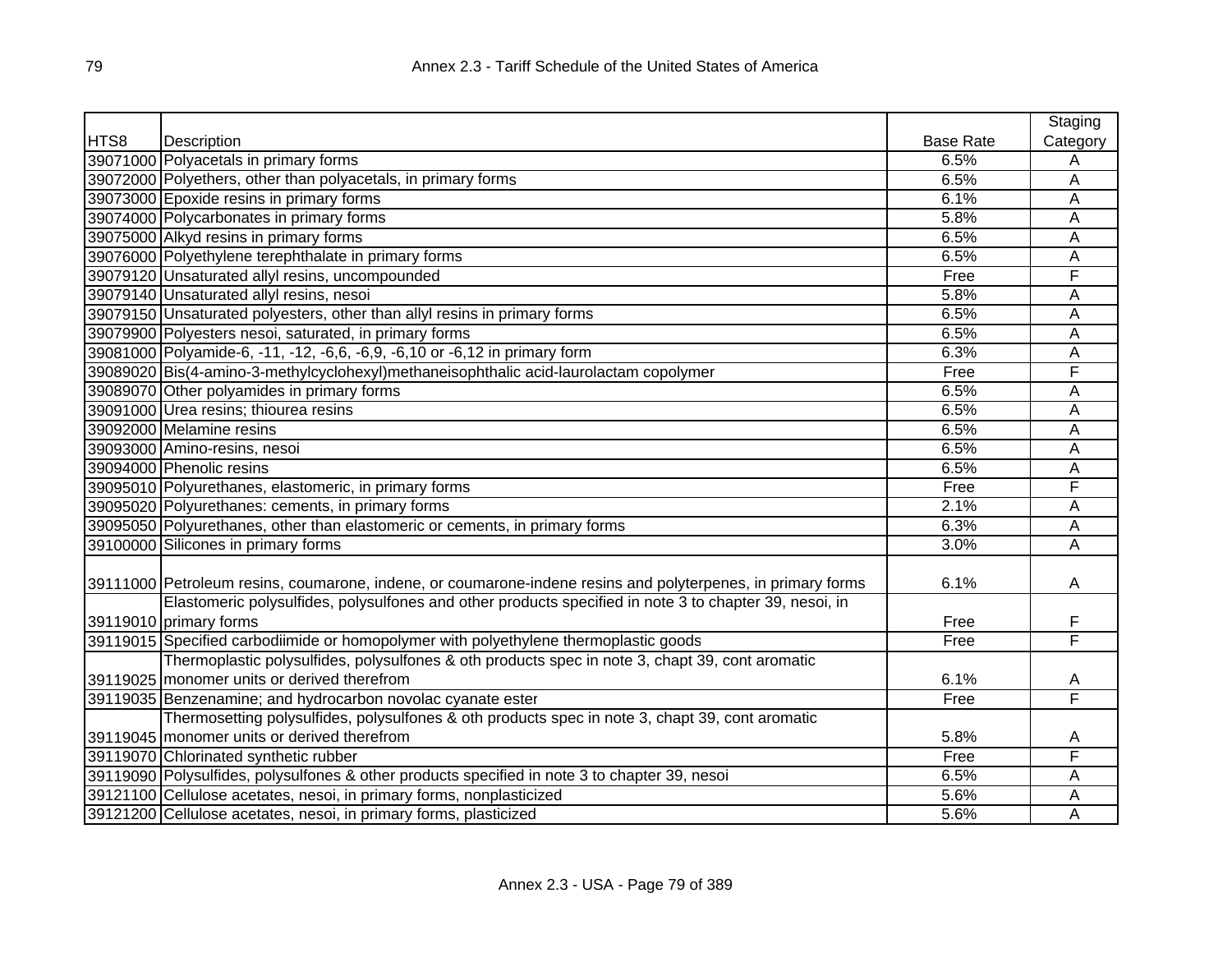|      |                                                                                                          |                  | Staging  |
|------|----------------------------------------------------------------------------------------------------------|------------------|----------|
| HTS8 | Description                                                                                              | <b>Base Rate</b> | Category |
|      | 39122000 Cellulose nitrates (including collodions), in primary forms                                     | 5.2%             | A        |
|      | 39123100 Carboxymethylcellulose and its salts                                                            | 6.4%             | Α        |
|      | 39123900 Cellulose ethers, other than carboxymethylcellulose and its salts, in primary forms             | 4.2%             | A        |
|      | 39129000 Cellulose and its chemical derivatives nesoi, in primary forms                                  | 5.2%             | A        |
|      | 39131000 Alginic acid, and its salts and esters, in primary forms                                        | 4.2%             | A        |
|      | 39139010 Chemical derivatives of natural rubber, nesoi, in primary forms                                 | Free             | F        |
|      | 39139020 Polysaccharides and their derivatives, nesoi, in primary forms                                  | 5.8%             | A        |
|      | 39139050 Natural polymers and modified natural polymers, nesoi, in primary forms                         | 6.5%             | A        |
|      | 39140020 Cross-linked polyvinylbenzyltrimethylammonium chloride (Cholestyramine resin USP)               | Free             | F        |
|      | 39140060 lon-exchangers based on polymers of headings 3901 to 3913, in primary forms, nesoi              | 3.9%             | A        |
|      | 39151000 Waste, parings and scraps, of polymers of ethylene                                              | Free             | F        |
|      | 39152000 Waste, parings and scrap, of polymers of styrene                                                | Free             | F        |
|      | 39153000 Waste, parings and scrap, of polymers of vinyl chloride                                         | Free             | F        |
|      | 39159000 Waste, parings and scrap, of plastics, nesoi                                                    | Free             | F        |
|      | Monofilament with cross-section dimension over 1 mm, rods, sticks, profile shapes, at most surface-      |                  |          |
|      | 39161000 worked, of polymers of ethylene                                                                 | 5.8%             | A        |
|      | Monofilament with cross-section dimension over 1 mm, rods, sticks, profile shapes, at most surface-      |                  |          |
|      | 39162000 worked, of polymers of vinyl chloride                                                           | 5.8%             | A        |
|      | Monofilament with cross-section dimension over 1 mm, rods, sticks, profile shapes, at most surface-      |                  |          |
|      | 39169010 worked, of acrylic polymers                                                                     | 6.5%             | A        |
|      | 39169020 Monofilament racket strings of plastics of which any cross-sectional dimension exceeds 1 mm     | 3.1%             | A        |
|      | 39169030 Monafilament nesoi, of plastics, excluding ethylene, vinyl chloride and acrylic polymers        | 6.5%             | A        |
|      | 39169050 Rods, sticks and profile shapes, at most surface-worked, of plastics, nesoi                     | 5.8%             | A        |
|      | 39171010 Artificial guts (sausage casings) of cellulosic plastics materials                              | 6.5%             | Α        |
|      | 39171060 Artificial guts (sausage casings) of collagen                                                   | Free             | F        |
|      | 39171090 Artificial guts (sausage casings) of hardened protein, nesoi                                    | 4.2%             | A        |
|      | 39172100 Tubes, pipes and hoses, rigid, of polymers of ethylene                                          | 3.1%             | A        |
|      | 39172200 Tubes, pipes and hoses, rigid, of polymers of propylene                                         | 3.1%             | A        |
|      | 39172300 Tubes, pipes and hoses, rigid, of polymers of vinyl chloride                                    | 3.1%             | A        |
|      | 39172900 Tubes, pipes and hoses, rigid, of other plastics nesoi                                          | 3.1%             | A        |
|      | 39173100 Flexible plastic tubes, pipes and hoses, having a minimum burst pressure of 27.6 MPa            | 3.1%             | A        |
|      | Tubes, pipes and hoses, of plastics, other than rigid, not reinforced or otherwise combined with other   |                  |          |
|      | 39173200 materials, without fittings                                                                     | 3.1%             | A        |
|      | Flexible plastic tubes, pipes and hoses, nesoi, with fittings, not reinforced or otherwise combined with |                  |          |
|      | 39173300 other materials                                                                                 | 3.1%             | A        |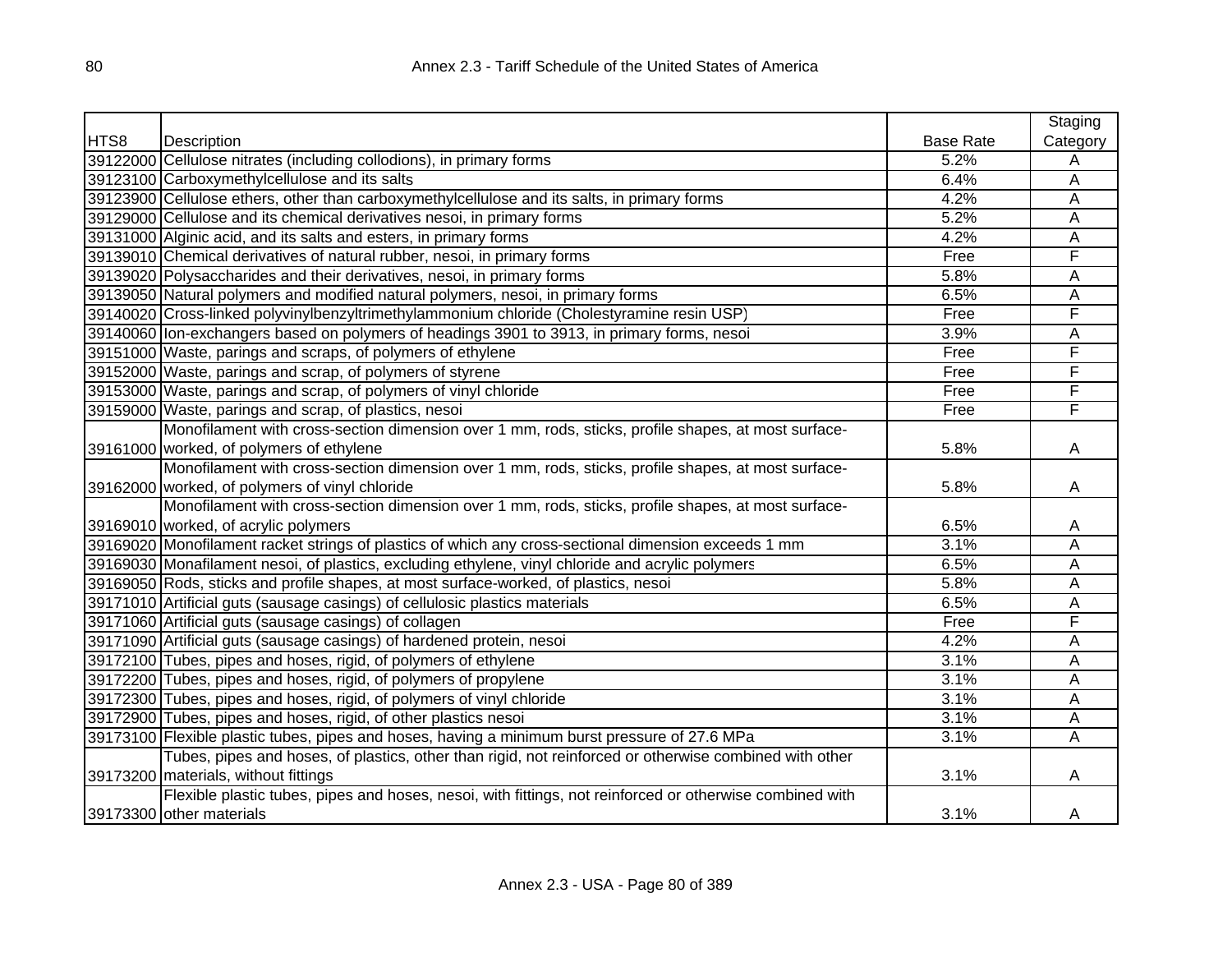|                   |                                                                                                                  |                  | Staging                 |
|-------------------|------------------------------------------------------------------------------------------------------------------|------------------|-------------------------|
| HTS8              | Description                                                                                                      | <b>Base Rate</b> | Category                |
|                   | 39173900 Flexible plastic tubes, pipes and hoses, nesoi                                                          | 3.1%             | Α                       |
|                   | 39174000 Fittings of plastics, for plastic tubes, pipes and hoses, nesoi                                         | 5.3%             | A                       |
|                   | 39181010 Vinyl tile floor coverings                                                                              | 5.3%             | A                       |
|                   | 39181020 Vinyl flooring, excluding vinyl tile                                                                    | 5.3%             | Α                       |
|                   | 39181031 Wall or ceiling coverings, with a backing of manmade fibers, greater than 70% by weight of PVC          | 4.2%             | Α                       |
|                   |                                                                                                                  |                  |                         |
|                   | 39181032 Wall or ceiling coverings, with a backing of manmade fibers, less than or equal to 70% by weight of PVC | 6.5%             | A                       |
|                   | Wall or ceiling coverings of polymers of vinyl chloride with a backing of textile fibers other than of           |                  |                         |
|                   | 39181040 manmade fibers                                                                                          | 5.3%             | A                       |
|                   | 39181050 Wall or ceiling coverings of polymers of vinyl chloride, without a backing of textile fibers            | 4.2%             | $\overline{\mathsf{A}}$ |
|                   | 39189010 Floor coverings of plastics, other than of polymers of vinyl chloride, nesoi                            | 5.3%             | A                       |
|                   | Wall or ceiling coverings, with a backing of manmade fibers, of plastics other than polymers of vinyl            |                  |                         |
| 39189020 chloride |                                                                                                                  | 6.5%             | A                       |
|                   | Wall or ceiling coverings of plastics other than of polymers of vinyl chloride with a backing of textile fibers  |                  |                         |
|                   | 39189030 other than of manmade fiber                                                                             | 5.3%             | A                       |
|                   | 39189050 Wall or ceiling coverings of plastics other than vinyl chloride, without a backing of textile fibers    | 4.2%             | A                       |
|                   | Self-adhesive plates, sheets, other flat shapes, of plastics, in rolls n/o 20 cm wide, light-reflecting surface  |                  |                         |
|                   | 39191010 produced by glass grains                                                                                | 6.5%             | A                       |
|                   | Self-adhesive plates, sheets, other flat shapes, of plastics, in rolls n/o 20 cm wide, not having a light-       |                  |                         |
|                   | 39191020 reflecting glass grain surface                                                                          | 5.8%             | A                       |
|                   | Self-adhesive plates, sheets, other flat shapes, of plastics, light-reflecting surface produced by glass         |                  |                         |
|                   | 39199010 grains, nesoi                                                                                           | 6.5%             | A                       |
|                   | Self-adhesive plates, sheets, other flat shapes, of plastics, not having a light-reflecting surface produced     |                  |                         |
|                   | 39199050 by glass grains, nesoi                                                                                  | 5.8%             | A                       |
|                   | Nonadhesive plates, sheets, film, foil and strip, noncellular, not reinforced or combined with other             |                  |                         |
|                   | 39201000 materials, of polymers of ethylene                                                                      | 4.2%             | A                       |
|                   | Nonadhesive plates, sheets, film, foil and strip, noncellular, not reinforced or combined with other             |                  |                         |
|                   | 39202000 materials, of polymers of propylene                                                                     | 4.2%             | A                       |
|                   | Nonadhesive plates, sheets, film, foil and strip, noncellular, not reinforced or combined with other             |                  |                         |
|                   | 39203000 materials, of polymers of styrene                                                                       | 5.8%             | A                       |
|                   | Nonadhesive plates/sheets/film/foil/strip made imitation of patent leather, of vinyl chloride polymers, not      |                  |                         |
|                   | 39204310 less 6% plasticizers                                                                                    | 3.1%             | A                       |
|                   | Nonadhesive plate/sheet/film/foil/strip, noncellular, not comb w/other materials, of vinyl chloride polymers,    |                  |                         |
|                   | 39204350 not less 6% plasticizer, nesoi                                                                          | 4.2%             | A                       |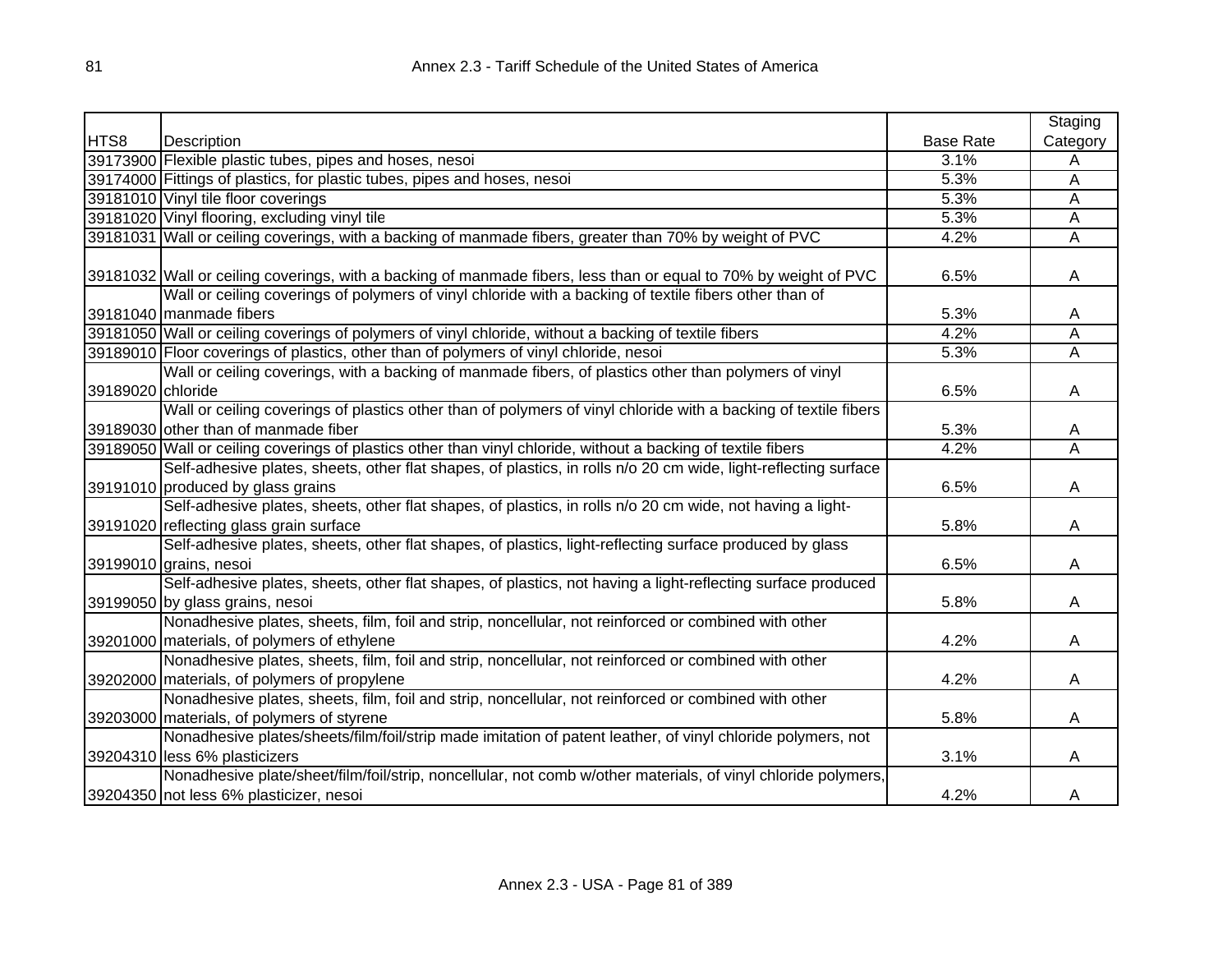|      |                                                                                                                        |                  | Staging      |
|------|------------------------------------------------------------------------------------------------------------------------|------------------|--------------|
| HTS8 | Description                                                                                                            | <b>Base Rate</b> | Category     |
|      | Nonadhesive plates, sheets, film, foil, strip, noncellular, not combined w/other materials, of polymers of             |                  |              |
|      | 39204900 vinyl chloride, < 6% plasticizers                                                                             | 5.8%             | A            |
|      | Nonadhesive plates, sheets, film, foil and strip, noncellular, not combined with other materials, of                   |                  |              |
|      | 39205110 polymethyl methacrylate, flexible                                                                             | 6.0%             | $\mathsf{A}$ |
|      | Nonadhesive plates, sheets, film, foil and strip, noncellular, not combined with other materials, of                   |                  |              |
|      | 39205150 polymethyl methacrylate, not flexible                                                                         | 6.5%             | A            |
|      | Nonadhesive plates, sheets, film, foil and strip, noncellular, not combined with other materials, of acrylic           |                  |              |
|      | 39205910 polymers, flexible, nesoi                                                                                     | 6.0%             | A            |
|      | 39205940 Transparent sheeting containing 30% or more by weight of lead                                                 | Free             | F            |
|      |                                                                                                                        |                  |              |
|      | 39205980 Plates, sheets, film, etc, noncellular, not reinforced, laminated, combined, of other acrylic polymers, nesoi | 6.5%             | A            |
|      | Nonadhesive plates, sheets, film, foil and strip, noncellular, not combined with other materials, of                   |                  |              |
|      | 39206100 polycarbonates                                                                                                | 5.8%             | A            |
|      | Nonadhesive plates, sheets, film, foil and strip, noncellular, not combined with other materials, of                   |                  |              |
|      | 39206200 polyethylene terephthalate                                                                                    | 4.2%             | A            |
|      | Nonadhesive plates, sheets, film, foil and strip, noncellular, not combined with other materials, of                   |                  |              |
|      | 39206310 unsaturated polyesters, flexible                                                                              | 4.2%             | A            |
|      | Nonadhesive plates, sheets, film, foil and strip, noncellular, not combined with other materials, of                   |                  |              |
|      | 39206320 unsaturated polyesters, not flexible                                                                          | 5.8%             | A            |
|      | Nonadhesive plates, sheets, film, foil and strip, noncellular, not combined with other materials, of                   |                  |              |
|      | 39206900 polyesters, nesoi                                                                                             | 4.2%             | A            |
|      | Nonadhesive plates, sheets, film, foil and strip, noncellular, not combined with other materials, of                   |                  |              |
|      | 39207100 regenerated cellulose                                                                                         | 6.2%             | A            |
|      | Nonadhesive plates, sheets, film, foil and strip, noncellular, not combined with other materials, of                   |                  |              |
|      | 39207200 vulcanized fiber                                                                                              | 3.1%             | A            |
|      | Nonadhesive plates, sheets, film, foil and strip, noncellular, not combined with other materials, of                   |                  |              |
|      | 39207300 cellulose acetate                                                                                             | 2.9%             | A            |
|      | Nonadhesive films, strips, sheets, noncellular, not combined with other materials, of other cellulose                  |                  |              |
|      | 39207910 derivatives nesoi, n/o 0.076 mm thick                                                                         | 6.2%             | A            |
|      | Nonadhesive plates, sheets, film, foil and strip, noncellular, not combined with other materials, of                   |                  |              |
|      | 39207950 cellulose derivatives, nesoi                                                                                  | 3.7%             | A            |
|      | Nonadhesive plates, sheets, film, foil and strip, noncellular, not combined with other materials, of                   |                  |              |
|      | 39209100 polyvinyl butyral                                                                                             | 4.2%             | A            |
|      | Nonadhesive plates, sheets, film, foil and strip, noncellular, not combined with other materials, of                   |                  |              |
|      | 39209200 polyamides                                                                                                    | 4.2%             | A            |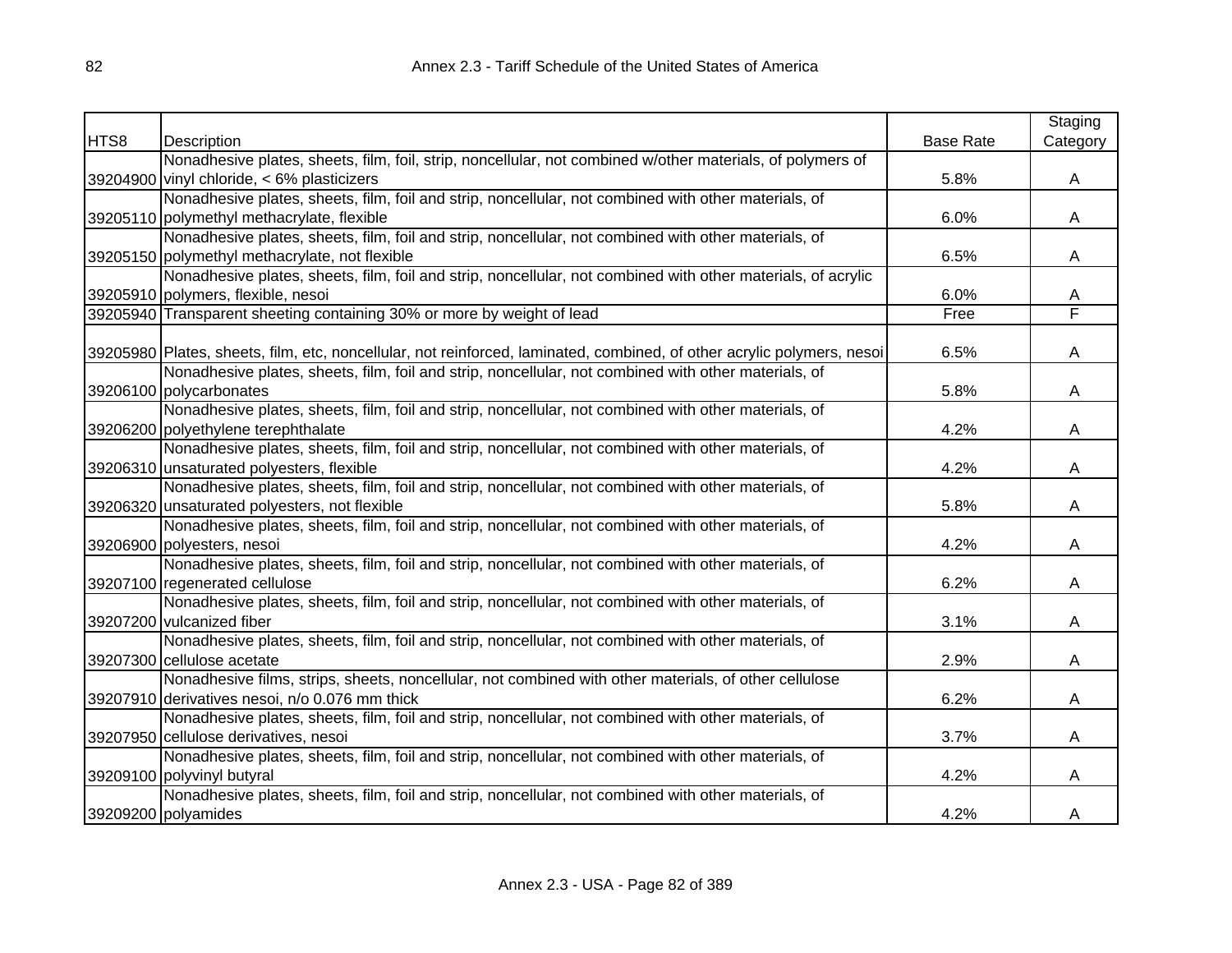|                   |                                                                                                                |                  | Staging  |
|-------------------|----------------------------------------------------------------------------------------------------------------|------------------|----------|
| HTS8              | Description                                                                                                    | <b>Base Rate</b> | Category |
|                   | Nonadhesive plates, sheets, film, foil and strip, noncellular, not combined with other materials, of amino-    |                  |          |
| 39209300 resins   |                                                                                                                | 5.8%             | A        |
|                   | Nonadhesive plates, sheets, film, foil and strip, noncellular, not combined with other materials, of           |                  |          |
|                   | 39209400 phenolic resins                                                                                       | 5.8%             | A        |
|                   | Nonadhesive film, noncellular, not combined with other materials, of plastics nesoi, flexible, over            |                  |          |
|                   | 39209910 0.152mm thick, not in rolls                                                                           | 6.0%             | A        |
|                   | Nonadhesive film, strips and sheets, noncellular, not combined with other materials, of plastics nesoi,        |                  |          |
| 39209920 flexible |                                                                                                                | 4.2%             | A        |
|                   | Nonadhesive plates, sheets, film, foil and strip, noncellular, not combined with other materials, of plastics, |                  |          |
| 39209950 nesoi    |                                                                                                                | 5.8%             | A        |
|                   | 39211100 Nonadhesive plates, sheets, film, foil and strip, cellular, of polymers of styrene                    | 5.3%             | Ā        |
|                   | Nonadhesive plates, sheets, film, foil, strip, cellular, of polymers of vinyl chloride, with man-made textile  |                  |          |
|                   | 39211211 fibers, over 70% plastics                                                                             | 4.2%             | A        |
|                   | Nonadhesive plates, sheets, film, foil, strip, cellular, of polymers of vinyl chloride, with man-made textile  |                  |          |
|                   | 39211215 fibers, n/o 70% plastics                                                                              | 6.50%            | A        |
|                   | Nonadhesive plates, sheets, film, foil and strip, cellular, of polymers of vinyl chloride, combined with       |                  |          |
|                   | 39211219 textile materials, nesoi                                                                              | 5.30%            | A        |
|                   | Nonadhesive plates, sheets, film, foil and strip, cellular, of polymers of vinyl chloride, not combined with   |                  |          |
|                   | 39211250 textile materials                                                                                     | 6.5%             | A        |
|                   | Nonadhesive plates, sheets, film, foil and strip, cellular, of polyurethanes, with man-made textile fibers,    |                  |          |
|                   | 39211311 over 70% plastics                                                                                     | 4.2%             | A        |
|                   | Nonadhesive plates, sheets, film, foil and strip, cellular, of polyurethanes, with man-made textile fibers,    |                  |          |
|                   | 39211315 not over 70 percent plastics                                                                          | 6.50%            | A        |
|                   | Nonadhesive plates, sheets, film, foil and strip, cellular, of polyurethanes, combined with textile materials  |                  |          |
| 39211319 nesoi    |                                                                                                                | 5.30%            | A        |
|                   | Nonadhesive plates, sheets, film, foil and strip, cellular, of polyurethanes, not combined with textile        |                  |          |
|                   | 39211350 materials, nesoi                                                                                      | 4.2%             | A        |
|                   | 39211400 Nonadhesive plates, sheets, film, foil and strip, cellular, of regenerated cellulose                  | 6.5%             | A        |
|                   | 39211900 Nonadhesive plates, sheets, film, foil and strip, cellular, of plastics nesoi                         | 6.5%             | A        |
|                   | Nonadhesive plates, sheets, film, foil, strip, of noncellular plastics combined with man-made fibers, n/o      |                  |          |
|                   | 39219011 1.492 kg/sq m, over 70% plastics                                                                      | 4.2%             | A        |
|                   | Nonadhesive plates, sheets, film, foil, strip, of noncellular plastics combined with man-made fibers, n/o      |                  |          |
|                   | 39219015 1.492 kg/sq m, n/o 70% plastics                                                                       | 6.50%            | A        |
|                   | Nonadhesive plates, sheets, film, foil and strip, of noncellular plastics combined with textile materials,     |                  |          |
|                   | 39219019 nesoi, not over 1.492 kg/sq m                                                                         | 5.30%            | A        |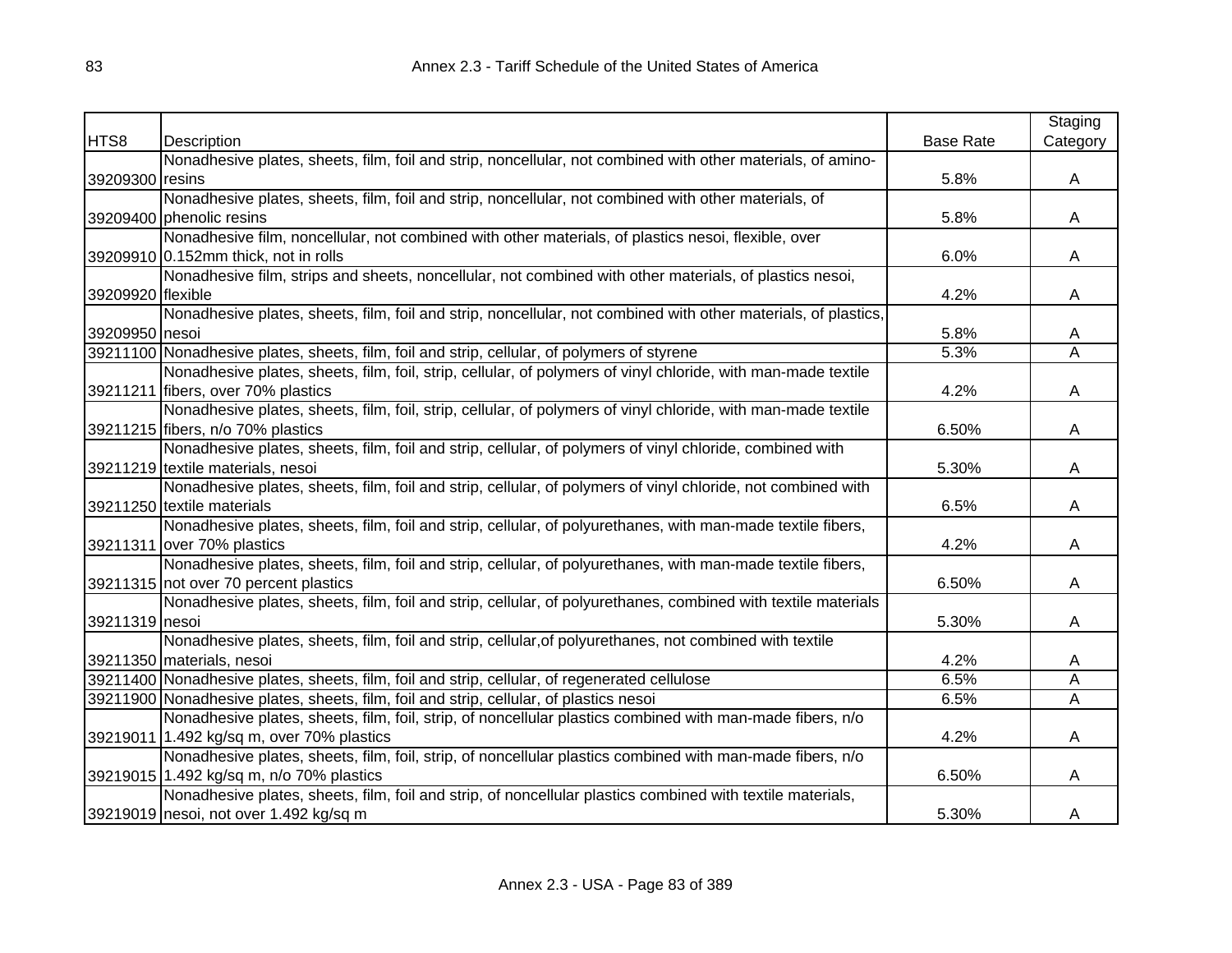|                  |                                                                                                            |                  | Staging  |
|------------------|------------------------------------------------------------------------------------------------------------|------------------|----------|
| HTS8             | Description                                                                                                | <b>Base Rate</b> | Category |
|                  | Nonadhesive plates, sheets, film, foil and strip, of noncellular plastics combined with cotton, over 1.492 |                  |          |
| 39219021 kg/sq m |                                                                                                            | 6.5%             | A        |
|                  | Nonadhesive plates, sheets, film, foil and strip, of noncellular plastics combined with man-made fibers,   |                  |          |
|                  | 39219025 over 1.492 kg/sq m                                                                                | 6.5%             | A        |
|                  | Nonadhesive plates, sheets, film, foil and strip, of noncellular plastics combined with textile materials, |                  |          |
|                  | 39219029 nesoi, over 1.492 kg/sq m                                                                         | 4.4%             | A        |
|                  | 39219040 Nonadhesive plates, sheets, film, foil and strip, flexible, nesoi, of noncellular plastics        | 4.2%             | A        |
|                  | 39219050 Nonadhesive plates, sheets, film, foil and strip, nonflexible, nesoi, of noncellular plastics     | 4.8%             | A        |
|                  | 39221000 Baths, shower baths and washbasins, of plastics                                                   | 6.3%             | A        |
|                  | 39222000 Lavatory seats and covers, of plastics                                                            | 6.3%             | Ā        |
|                  | 39229000 Bidets, lavatory pans, flushing cisterns and similar sanitary ware nesoi, of plastics             | 6.3%             | Ā        |
|                  | 39231000 Boxes, cases, crates and similar articles for the conveyance or packing of goods, of plastics     | 3.0%             | Ā        |
|                  |                                                                                                            |                  |          |
|                  | 39232100 Sacks and bags (including cones) for the conveyance or packing of goods, of polymers of ethylene  | 3.0%             | A        |
|                  | Sacks and bags (including cones) for the conveyance or packing of goods, of plastics other than            |                  |          |
|                  | 39232900 polymers of ethylene                                                                              | 3.0%             | A        |
|                  | 39233000 Carboys, bottles, flasks and similar articles for the conveyance or packing of goods, of plastics | 3.0%             | Α        |
|                  | 39234000 Spools, cops, bobbins and similar supports, of plastics                                           | 5.3%             | A        |
|                  | 39235000 Stoppers, lids, caps and other closures, of plastics                                              | 5.3%             | Α        |
|                  | 39239000 Articles nesoi, for the conveyance or packing of goods, of plastics                               | 3.0%             | A        |
|                  | 39241010 Salt, pepper, mustard and ketchup dispensers and similar dispensers, of plastics                  | 3.4%             | Α        |
|                  | Plates, cups, saucers, soup bowls, cereal bowls, sugar bowls, creamers, gravy boats, serving dishes and    |                  |          |
|                  | 39241020 platters, of plastics                                                                             | 6.5%             | A        |
|                  | 39241030 Trays, of plastics                                                                                | 5.3%             | Α        |
|                  | 39241040 Tableware and kitchenware articles, nesoi, of plastics                                            | 3.4%             | A        |
|                  | Curtains and drapes, incl. panels and valances, napkins, table covers, mats, scarves, runners, doilies,    |                  |          |
|                  | 39249010 and like furnishings, of plastics                                                                 | 3.3%             | A        |
|                  | 39249020 Picture frames of plastics                                                                        | 3.4%             | Α        |
|                  | 39249055 Household articles and toilet articles, nesoi, of plastics                                        | 3.4%             | Α        |
|                  | 39251000 Reservoirs, tanks, vats and similar containers, of a capacity exceeding 300 liters, of plastics   | 6.3%             | Α        |
|                  | 39252000 Doors, windows, and their frames and thresholds for doors, of plastics                            | 5.3%             | Α        |
|                  | 39253010 Blinds (including venetian blinds), of plastics                                                   | 3.3%             | Α        |
|                  | 39253050 Shutters and similar articles and parts thereof, nesoi, of plastics                               | 5.3%             | Α        |
|                  | 39259000 Builders' ware of plastics, nesoi                                                                 | 5.3%             | Α        |
|                  | 39261000 Office or school supplies, of plastics                                                            | 5.3%             | A        |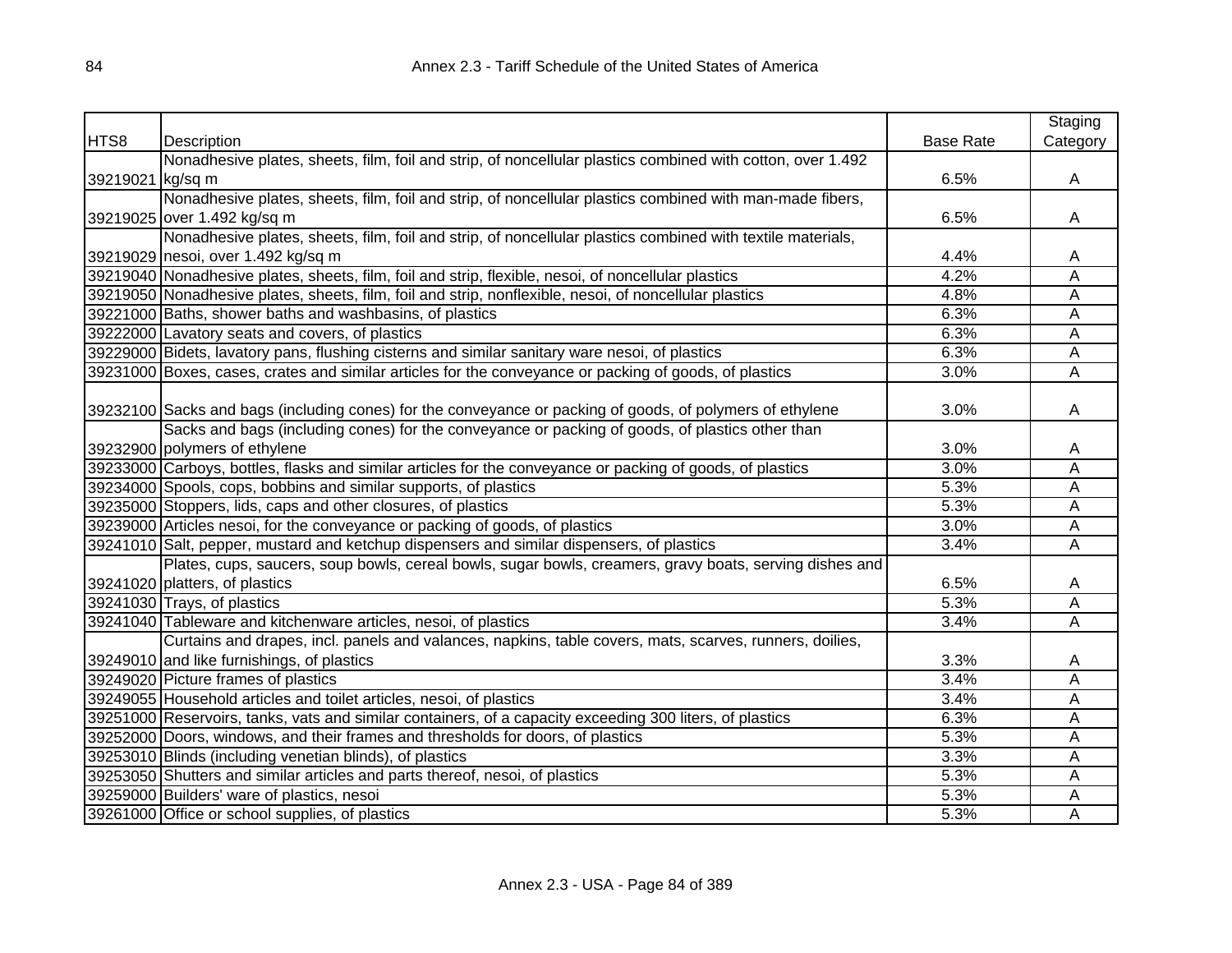|                   |                                                                                                                   |                  | Staging  |
|-------------------|-------------------------------------------------------------------------------------------------------------------|------------------|----------|
| HTS8              | Description                                                                                                       | <b>Base Rate</b> | Category |
|                   | 39262010 Gloves, seamless, of plastics                                                                            | Free             | F        |
|                   | 39262020 Baseball and softball gloves and mitts, of plastics                                                      | Free             | F        |
|                   | 39262030 Gloves specially designed for use in sports, nesoi, of plastics                                          | 3.0%             | A        |
|                   | 39262040 Gloves, nesoi, of plastics                                                                               | 6.5%             | A        |
|                   | Plastic rainwear, incl jackets, coats, ponchos, parkas & slickers, w/ outer shell PVC and w/wo attached           |                  |          |
|                   | 39262060 hoods, val not over \$10 per unit                                                                        | Free             | F        |
|                   | 39262090 Articles of apparel & clothing accessories, of plastic, nesoi                                            | 5.0%             | A        |
|                   | 39263010 Handles and knobs for furniture, coachwork or the like, of plastics                                      | 6.5%             | A        |
|                   | 39263050 Fittings for furniture, coachwork or the like, other than handles and knobs, of plastics                 | 5.3%             | A        |
|                   | 39264000 Statuettes and other ornamental articles, of plastics                                                    | 5.3%             | A        |
|                   | 39269010 Buckets and pails, of plastics, nesoi                                                                    | 3.4%             | A        |
|                   | 39269015 Nursing nipples and pacifiers, of plastics                                                               | 3.1%             | Α        |
|                   | 39269020 Specified sanitary, invalid and nursing products, and fittings therefor, of plastics                     | 4.2%             | Α        |
|                   | 39269025 Handles and knobs, not used as fittings for furniture, coachwork or the like, of plastics                | 6.5%             | A        |
|                   | Parts for yachts or pleasure boats of heading 8903 and watercraft not used with motors or sails, of               |                  |          |
| 39269030 plastics |                                                                                                                   | 4.2%             | Α        |
|                   | 39269033 Handbags made of beads, bugles and spangles, of plastics                                                 | 6.5%             | А        |
|                   | 39269035 Beads, bugles and spangles, not strung or set; articles thereof, nesoi, of plastics                      | 6.5%             | А        |
|                   | 39269040 Imitation gemstones, of plastics                                                                         | 2.8%             | А        |
|                   | 39269045 Gaskets, washers and other seals, of plastics                                                            | 3.5%             | А        |
|                   | 39269050 Frames or mounts for photographic slides, of plastics                                                    | 3.8%             | А        |
|                   | 39269055 V-belts of plastics, containing textile fibers                                                           | 5.1%             | Ā        |
|                   |                                                                                                                   |                  |          |
|                   | 39269056 Belting and belts (except V-belts) for machinery, of plastics, containing predominately vegetable fibers | 5.1%             | A        |
|                   |                                                                                                                   |                  |          |
|                   | 39269057 Belting and belts (except V-belts) for machinery, of plastics, containing predominately man-made fibers  | 6.5%             | A        |
|                   | 39269059 Belting and belts (except V-belts) for machinery, of plastics, containing textile fibers nesoi           | 2.4%             | A        |
|                   | 39269060 Belting and belts (except V-belts) for machinery, of plastics, not containing textile fibers             | 4.2%             | А        |
|                   | 39269065 Clothespins, spring type, of plastics                                                                    | 4.2%             | А        |
|                   | 39269070 Clothespins, other than spring type, of plastics                                                         | 5.3%             | А        |
|                   | 39269075 Pneumatic mattresses and other inflatable articles, nesoi, of plastics                                   | 4.2%             | А        |
|                   | 39269077 Waterbed mattresses and liners and parts of the foregoing, of plastics                                   | 2.4%             | А        |
|                   | 39269083 Empty cartridges and cassettes for typewriter and machine ribbons, of plastics                           | 5.3%             | Α        |
|                   | 39269085 Fasteners, in clips suitable for use in a mechanical attaching device, of plastics                       | 6.5%             | A        |
|                   | 39269087 Flexible document binders with tabs, rolled or flat, of plastics                                         | 5.3%             | Α        |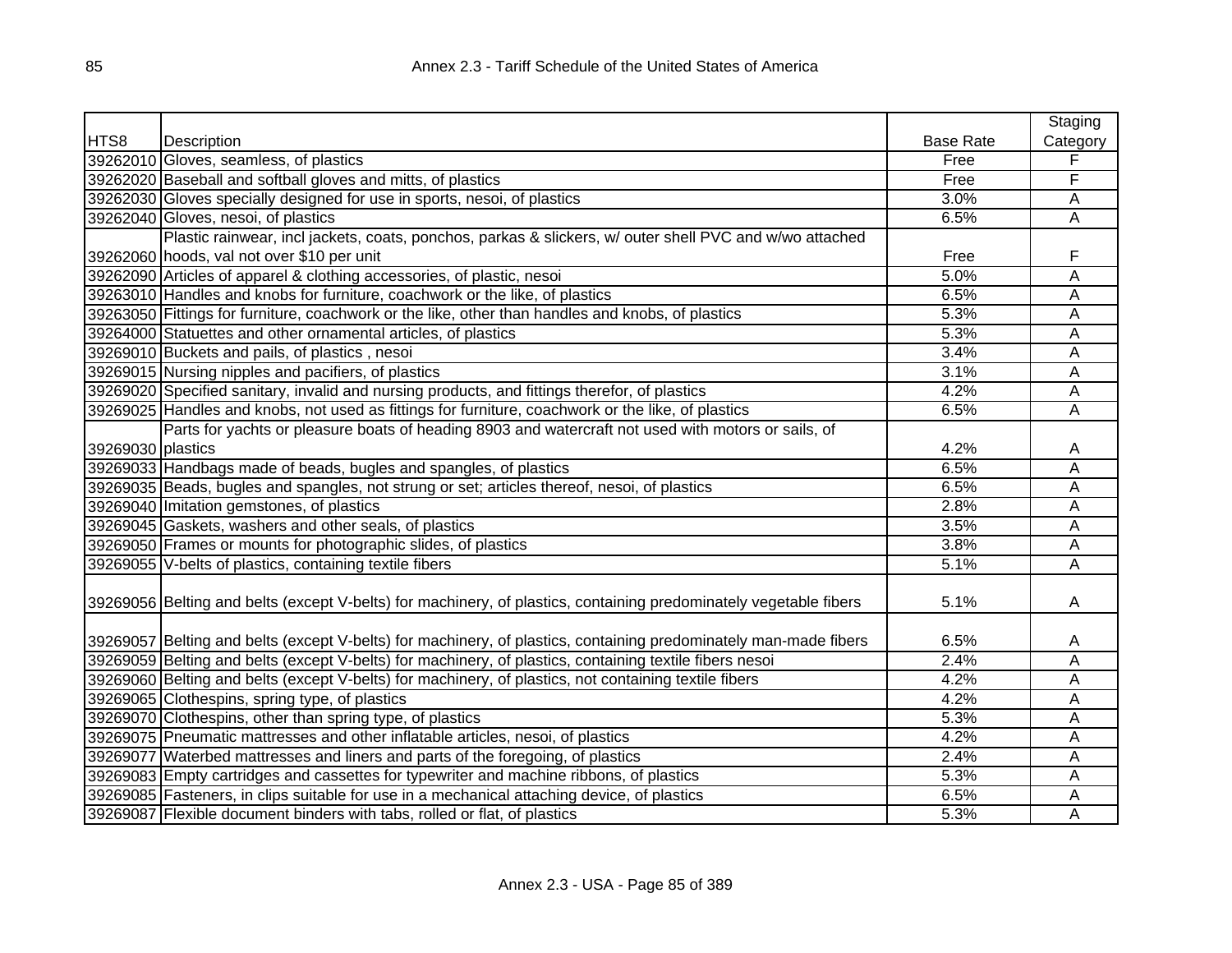|                    |                                                                                                                      |                  | Staging  |
|--------------------|----------------------------------------------------------------------------------------------------------------------|------------------|----------|
| HTS8               | Description                                                                                                          | <b>Base Rate</b> | Category |
|                    | Cards, not punched, suit. for jacquard cards; jacquard cards & jacquard heads for power-driven weaving               |                  |          |
|                    | 39269094 mach, etc;& trans sheet plast 30%lead                                                                       | Free             | F        |
|                    | Casing for bicycle derailleur cable; and casing for cable or inner wire for caliper and cantilever                   |                  |          |
|                    | 39269096 bake, whether or not cut length; of plastic                                                                 | Free             | F        |
|                    | 39269098 Other articles of plastic, nesoi                                                                            | 5.3%             | Α        |
|                    | 40011000 Natural rubber latex, whether or not prevulcanized                                                          | Free             | F        |
|                    | 40012100 Natural rubber smoked sheets                                                                                | Free             | F        |
|                    | 40012200 Technically specified natural rubber (TSNR), in primary forms                                               | Free             | F        |
|                    | Natural rubber in primary forms other than latex, smoked sheets or technically specified natural rubber              |                  |          |
| 40012900 (TSNR)    |                                                                                                                      | Free             | F        |
|                    | 40013000 Balata, gutta-percha, guayule, chicle and similar natural rubber gums, in primary forms                     | Free             | F        |
|                    | Styrene-butadiene rubber (SBR) or carboxylated styrene-butadiene rubber (XSBR), latex, in primary                    |                  |          |
|                    | 40021100 forms or in plates, sheets or strip                                                                         | Free             | F        |
|                    | Styrene-butadiene rubber (SBR), carboxylated styrene-butadiene rubber (XSBR), except latex, in primary               |                  |          |
|                    | 40021900 forms or in plates, sheets or strip                                                                         | Free             | F        |
|                    | 40022000 Butadiene rubber (BR), in primary forms or in plates, sheets or strip                                       | Free             | F        |
|                    | 40023100 Isobutene-isoprene (butyl) rubber (IIR), in primary forms or in plates, sheets or strip                     | Free             | F        |
|                    | 40023900 Halo-isobutene-isoprene rubber (CIIR or BIIR), in primary forms or in plates, sheets or strip               | Free             | F        |
|                    | 40024100 Chloroprene (chlorobutadiene) rubber (CR), latex, in primary forms or in plates, sheets or strip            | Free             | F        |
|                    |                                                                                                                      |                  |          |
|                    | 40024900 Chloroprene (chlorobutadiene) rubber (CR), other than latex, in primary forms or in plates, sheets or strip | Free             | F        |
|                    | 40025100 Acrylonitrile-butadiene rubber (NBR), latex, in primary forms or in plates, sheets or strip                 | Free             | F        |
|                    | 40025900 Acrylonitrile-butadiene rubber (NBR), other than latex, in primary forms or in plates, sheets or strip      | Free             | F        |
|                    | 40026000 Isoprene rubber (IR), in primary forms or in plates, sheets or strip                                        | Free             | F        |
|                    |                                                                                                                      |                  |          |
|                    | 40027000 Ethylene-propylene-nonconjugated diene rubber (EPDM), in primary forms or in plates, sheets or strip        | Free             | F        |
|                    | 40028000 Mixtures of natural rubber gums with synthetic rubber, in primary forms or in plates, sheets or strip       | Free             | F        |
|                    | Synthetic rubber and factice derived from oils, in latex form, in primary forms or in plates, sheets or strip,       |                  |          |
| 40029100 nesoi     |                                                                                                                      | Free             | F        |
|                    | 40029900 Synthetic rubber and factice derived from oils, in primary forms or in plates, sheets or strip, nesoi       | Free             | F        |
|                    | 40030000 Reclaimed rubber in primary forms or in plates, sheets or strip                                             | Free             | F        |
|                    | Waste, parings and scrap of rubber (other than hard rubber) and powders and granules obtained                        |                  |          |
| 40040000 therefrom |                                                                                                                      | Free             | F        |
|                    | Rubber, unvulcanized, compounded with carbon black or silica, in primary forms or in plates, sheets or               |                  |          |
| 40051000 strip     |                                                                                                                      | Free             | F        |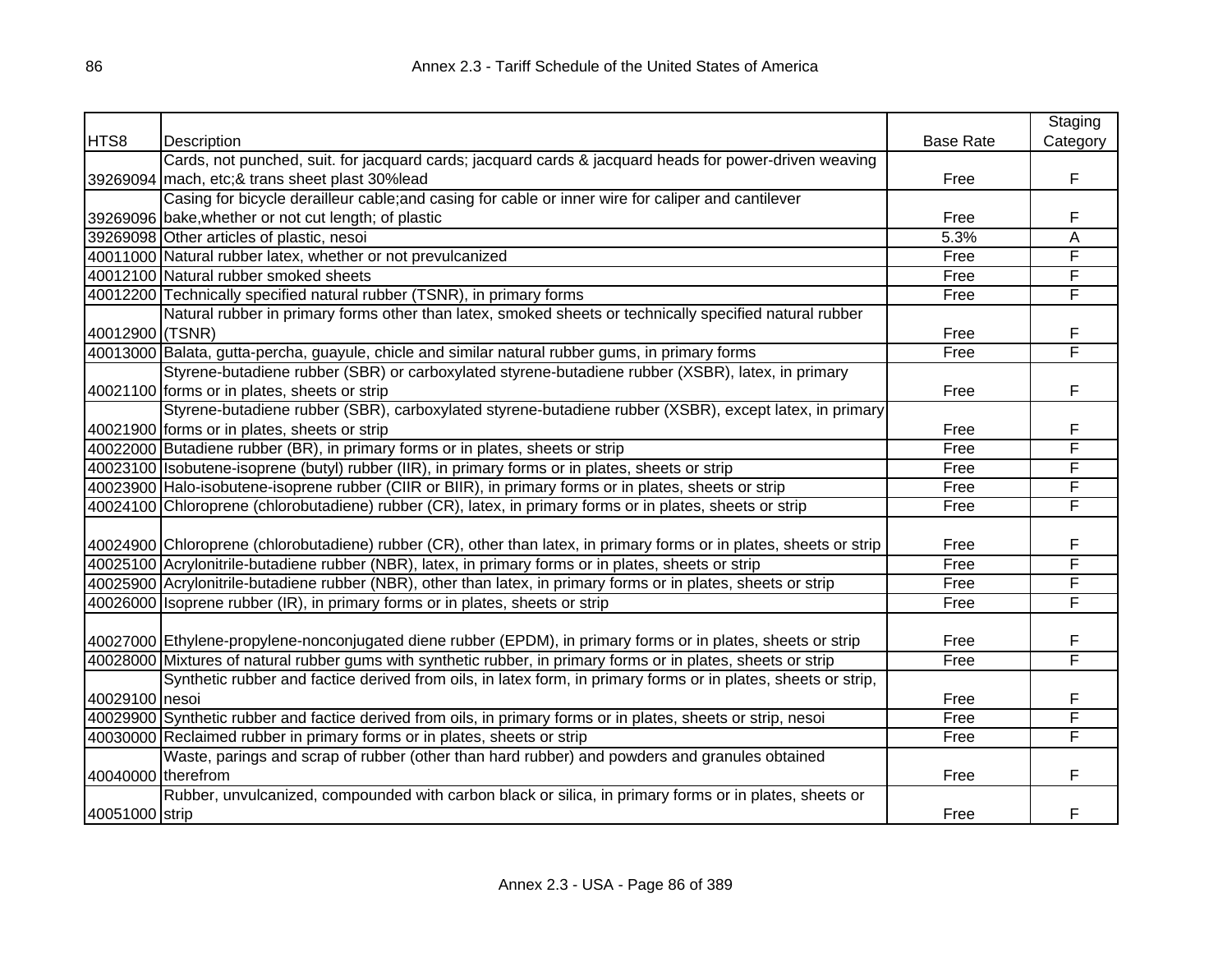|      |                                                                                                               |                  | Staging  |
|------|---------------------------------------------------------------------------------------------------------------|------------------|----------|
| HTS8 | Description                                                                                                   | <b>Base Rate</b> | Category |
|      |                                                                                                               |                  |          |
|      | 40052000 Solutions and dispersions of rubber, unvulcanized, compounded with other than carbon black or silica | Free             | F        |
|      | 40059100 Compounded rubber, unvulcanized, in plates, sheets and strip                                         | Free             | F        |
|      | 40059900 Compounded rubber, unvulcanized, in primary forms, nesoi                                             | Free             | F        |
|      | 40061000 Camel-back strips of unvulcanized rubber, for retreading rubber tires                                | 2.9%             | А        |
|      | 40069010 Rods, tubes, profile shapes, discs, rings, and similar articles, of natural, unvulcanized rubber     | Free             | F        |
|      | 40069050 Rods, tubes, profile shapes, discs, rings, and similar articles, of synthetic unvulcanized rubber    | 2.7%             | A        |
|      | 40070000 Vulcanized rubber thread and cord                                                                    | Free             | F        |
|      | 40081110 Plates, sheets and strip of vulcanized natural cellular rubber, other than hard rubber               | Free             | F        |
|      | 40081150 Plates, sheets and strip of vulcanized synthetic cellular rubber, other than hard rubber             | 3.3%             | Ā        |
|      | 40081920 Rods and profile shapes of vulcanized natural cellular rubber, other than hard rubber                | Free             | F        |
|      |                                                                                                               |                  |          |
|      | 40081940 Vulcanized natural cellular rubber, other than hard rubber, other than rods and profile shapes,nesi  | Free             | F        |
|      | 40081960 Rods and profile shapes of vulcanized, synthetic cellular rubber, other than hard rubber             | 3.3%             | Ā        |
|      | 40081980 Vulcanized, synthetic cellular rubber, other than hard rubber, other than rods and profile shapes    | 3.3%             | Ā        |
|      | 40082100 Plates, sheets and strip of vulcanized, noncellular rubber, other than hard rubber                   | Free             | F        |
|      | 40082920 Rods and profile shapes of vulcanized, noncellular rubber, other than hard rubber                    | 2.9%             | Ā        |
|      | 40082940 Vulcanized, noncellular rubber, other than hard rubber, other than rods and profile shapes, nesoi    | 2.9%             | Ā        |
|      | Tubes, pipes and hoses of vulcanized rubber other than hard rubber, not reinforced or combined w/other        |                  |          |
|      | 40091100 materials, without fittings                                                                          | 2.5%             | A        |
|      | Tubes, pipes and hoses of vulcanized rubber other than hard rubber, not reinforced or combined w/other        |                  |          |
|      | 40091200 materials, with fittings                                                                             | 2.5%             | A        |
|      | Tubes, pipes and hoses of vulcanized rubber other than hard rubber, reinforced or combined only with          |                  |          |
|      | 40092100 metal, without fittings                                                                              | 2.5%             | A        |
|      | Tubes, pipes and hoses of vulcanized rubber other than hard rubber, reinforced or combined only with          |                  |          |
|      | 40092200 metal, with fittings                                                                                 | 2.5%             | A        |
|      | Tubes, pipes and hoses of vulcanized rubber other than hard rubber, reinforced or combined only with          |                  |          |
|      | 40093100 textile materials, without fittings                                                                  | 2.5%             | A        |
|      | Tubes, pipes and hoses of vulcanized rubber other than hard rubber, reinforced or combined only with          |                  |          |
|      | 40093200 textile materials, with fittings                                                                     | 2.5%             | A        |
|      | Tubes, pipes and hoses of vulcanized rubber other than hard rubber, reinforced or combined with other         |                  |          |
|      | 40094100 materials nesoi, without fittings                                                                    | 2.5%             | A        |
|      | Tubes, pipes and hoses of vulcanized rubber other than hard rubber, reinforced or combined with other         |                  |          |
|      | 40094200 materials nesoi, with fittings                                                                       | 2.5%             | A        |
|      | 40101100 Conveyor belts or belting of vulcanized rubber reinforced only with metal                            | 3.3%             | Ā        |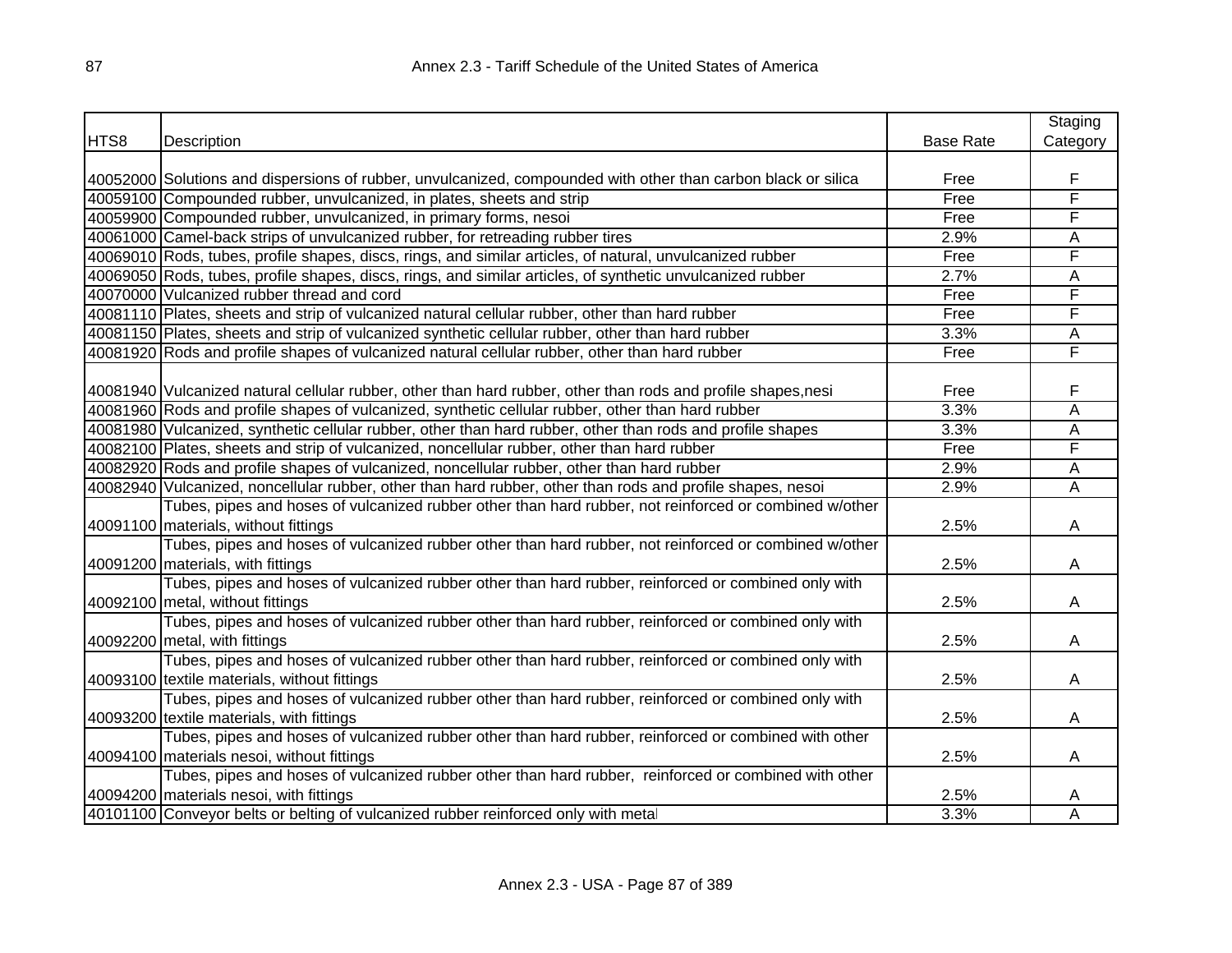|      |                                                                                                           |                  | Staging  |
|------|-----------------------------------------------------------------------------------------------------------|------------------|----------|
| HTS8 | Description                                                                                               | <b>Base Rate</b> | Category |
|      | Conveyor belts or belting of vulcanized rubber reinforced only with textile materials, in which vegetable |                  |          |
|      | 40101210 fibers predominate ov other fibers                                                               | 4.1%             | A        |
|      | Conveyor belts/belting of vulcanized rubber reinforced w/textile material, mostly man-made fiber, width   |                  |          |
|      | 40101250 exceeds 20 cm                                                                                    | 8.0%             | A        |
|      | Conveyor belts/belting of vulcanized rubber reinforced only w/textile material, mostly man-made fiber,    |                  |          |
|      | 40101255 width not over 20 cm                                                                             | 6.4%             | A        |
|      | 40101290 Conveyor belts or belting of vulcanized rubber reinforced only with textile materials, nesoi     | 1.9%             | A        |
|      | 40101300 Conveyor belts or belting of vulcanized rubber reinforced only with plastics                     | 3.3%             | Α        |
|      | Conveyor belts or belting of vulcanized rubber, nesoi, combined with textile materials in which vegetable |                  |          |
|      | 40101910 fibers predominate ov other fibers                                                               | 4.1%             | A        |
|      | Conveyor belts/belting of vulcanized rubber, nesoi, combined w/textile components in which man-made       |                  |          |
|      | 40101950 fibers predominate, width exceed 20 cm                                                           | 8.0%             | A        |
|      | Conveyor belts/belting of vulcanized rubber, nesoi, combined w/textile components in which man-made       |                  |          |
|      | 40101955 fibers predominate, width under 20 cm                                                            | 6.4%             | A        |
|      | 40101980 Conveyor belts/belting of vulcanized rubber, nesoi, combined with textile materials nesoi        | 1.9%             | Α        |
|      | 40101990 Conveyor belts/belting of vulcanized rubber, nesoi, other than combined with textile materials   | 3.3%             | Α        |
|      | Transmission V-belts of vulcanized rubber, V-ribbed, circumference exceed 60 cm but not exceed 180        |                  |          |
|      | 40103130 cm, combined with textile materials                                                              | 3.4%             | A        |
|      | Transmission V-belt of vulcanized rubber, V-ribbed, circumference exceed 60 cm but not exceed 180 cm,     |                  |          |
|      | 40103160 other than combined w/textile material                                                           | 2.8%             | A        |
|      | Transmission V-belts of vulcanized rubber, not V-ribbed, circumference exceed 60 cm but not exceed        |                  |          |
|      | 40103230 180 cm, combined with textile materials                                                          | 3.4%             | A        |
|      | Transmission V-belt of vulcanized rubber, not V-ribbed, circumference exceed 60 cm not exceed 180 cm,     |                  |          |
|      | 40103260 other than combined w/textile material                                                           | 2.8%             | Α        |
|      | Transmission V-belts of vulcanized rubber, V-ribbed, circumference exceed 180 cm but not exceed 240       |                  |          |
|      | 40103330 cm, combined with textile materials                                                              | 3.4%             | A        |
|      | Transmission V-belt of vulcanized rubber, V-ribbed, circumference exceed 180 cm not exceed 240 cm,        |                  |          |
|      | 40103360 other than combined w/textile material                                                           | 2.8%             | A        |
|      | Transmission V-belts of vulcanized rubber, not V-ribbed, circumference exceed 180 cm but not exceed       |                  |          |
|      | 40103430 240 cm, combined with textile materials                                                          | 3.4%             | A        |
|      | Transmission V-belt of vulcanized rubber, not V-ribbed, circumference exceed 180 cm not exceed 240        |                  |          |
|      | 40103460 cm, other than combined w/textile material                                                       | 2.8%             | A        |
|      | Endless synchronous transmission belt of vulcan. rubber, circum. 60-150 cm, combined w/textile mat.       |                  |          |
|      | 40103530 w/vegetable fiber more than other fibers                                                         | 4.1%             | A        |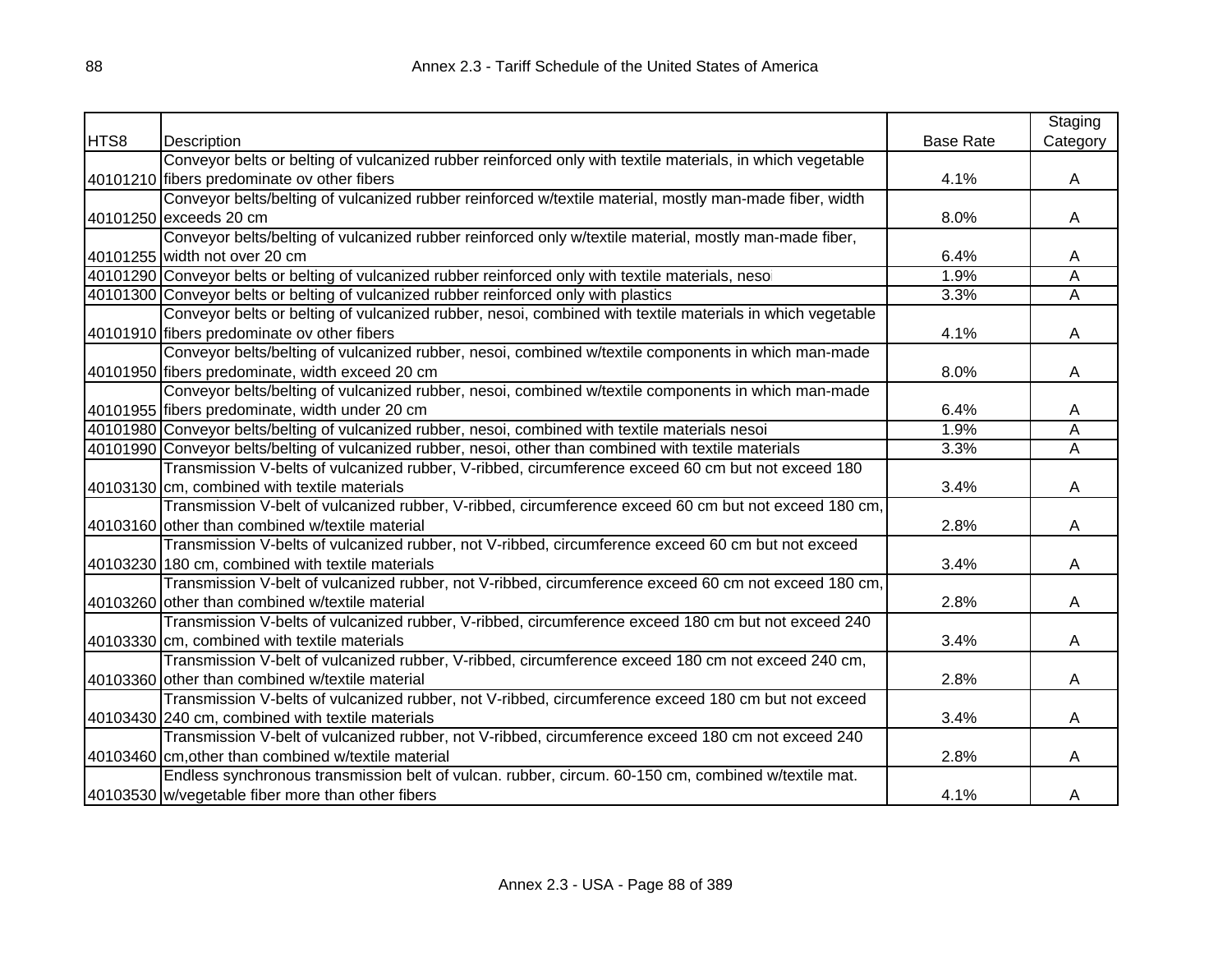|                    |                                                                                                                |                  | Staging                 |
|--------------------|----------------------------------------------------------------------------------------------------------------|------------------|-------------------------|
| HTS8               | Description                                                                                                    | <b>Base Rate</b> | Category                |
|                    | Endless synchronous transmission belt of vulcan. rubber, circum. 60-150 cm, combine w/textile                  |                  |                         |
|                    | 40103541 mat.; manmade fiber predominant; width ov 20 cm                                                       | 8.0%             | A                       |
|                    | Endless synchronous transmission belt of vulcan. rubber, circum. 60-150 cm, combine w/text.                    |                  |                         |
|                    | 40103545 mat.; manmade fiber predominant; width n/o 20 cm                                                      | 6.4%             | A                       |
|                    | Endless synchronous transmission belt of vulcanized rubber, circumference 60 to 150 cm, combined with          |                  |                         |
|                    | 40103550 textile materials nesoi                                                                               | 1.9%             | A                       |
|                    | Endless synchronous transmission belt of vulcanized rubber, circumference 60 to 150 cm, other than             |                  |                         |
|                    | 40103590 combined with textile materials                                                                       | 3.3%             | A                       |
|                    | Endless synchronous transmission belt of vulcan. rubber, circum. 150-198 cm, combined w/textile with           |                  |                         |
|                    | 40103630 vegetable fiber predom over other fiber                                                               | 4.1%             | A                       |
|                    | Endless synchronous transmission belt of vulcan. rubber, circum. 150-198cm, combined w/manmade                 |                  |                         |
|                    | 40103641 fiber exceeding other fibers, width ov 20 cm                                                          | 8.0%             | А                       |
|                    | Endless synchronous transmission belt of vulcan. rubber, circum. 150-198cm, combined w/manmade                 |                  |                         |
|                    | 40103645 fiber exceeding other fiber, width n/o 20 cm                                                          | 6.4%             | А                       |
|                    | Endless synchronous transmission belts of vulcanized rubber, circumference 150 to 198 cm, combined             |                  |                         |
|                    | 40103650 with textile materials nesoi                                                                          | 1.9%             | A                       |
|                    | Endless synchronous transmission belts of vulcanized rubber, circumference 150 to 198 cm, other than           |                  |                         |
|                    | 40103690 combined with textile materials                                                                       | 3.3%             | Α                       |
|                    | 40103910 Transmission V-belts and V-belting of vulcanized rubber, nesoi, combined with textile materials       | 3.4%             | $\overline{\mathsf{A}}$ |
|                    | Transmission V-belts and V-belting of vulcanized rubber, nesoi, other than combined with textile               |                  |                         |
| 40103920 materials |                                                                                                                | 2.8%             | A                       |
|                    | Transmission belts or belting of vulcanized rubber, nesoi, combined with textile materials in which            |                  |                         |
|                    | 40103930 vegetable fiber predominate other fibers                                                              | 4.1%             | A                       |
|                    | Transmission belts or belting of vulcanized rubber, nesoi, combined w. textile materials with man-made         |                  |                         |
|                    | 40103941 fibers predominant, width over 20 cm                                                                  | 8.0%             | A                       |
|                    | Transmission belts or belting of vulcanized rubber, nesoi, combined w. textile materials with man-made         |                  |                         |
|                    | 40103945 fibers predominant, width n/o 20 cm                                                                   | 6.4%             | A                       |
|                    | 40103950 Transmission belts or belting of vulcanized rubber, nesoi, combined with textile materials nesoi      | 1.9%             | $\overline{\mathsf{A}}$ |
|                    |                                                                                                                |                  |                         |
|                    | 40103990 Transmission belts or belting of vulcanized rubber, nesoi, other than combined with textile materials | 3.3%             | A                       |
|                    | New pneumatic radial tires, of rubber, of a kind used on motor cars (including station wagons and racing       |                  |                         |
| 40111010 cars)     |                                                                                                                | 4.0%             | A                       |
|                    | New pneumatic tires excluding radials, of rubber, of a kind used on motor cars (including station wagons       |                  |                         |
|                    | $40111050$ and racing cars)                                                                                    | 3.4%             | A                       |
|                    | 40112010 New pneumatic radial tires, of rubber, of a kind used on buses or trucks                              | 4.0%             | Α                       |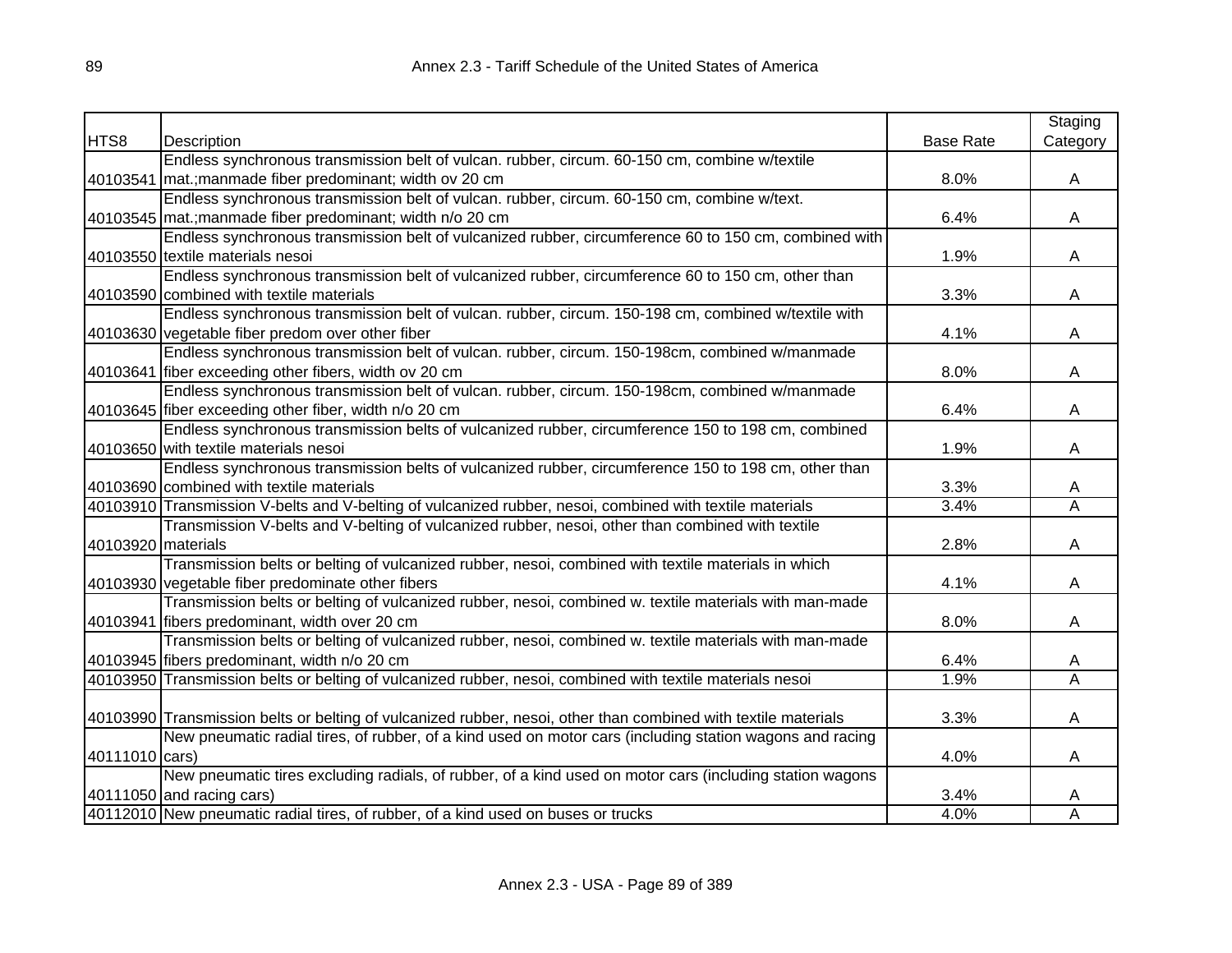|      |                                                                                                                    |                  | Staging  |
|------|--------------------------------------------------------------------------------------------------------------------|------------------|----------|
| HTS8 | Description                                                                                                        | <b>Base Rate</b> | Category |
|      | 40112050 New pneumatic tires excluding radials, of rubber, of a kind used on buses or trucks                       | 3.4%             | A        |
|      | 40113000 New pneumatic tires, of rubber, of a kind used on aircraft                                                | Free             | F        |
|      | 40114000 New pneumatic tires, of rubber, of a kind used on motorcycles                                             | Free             | F        |
|      | 40115000 New pneumatic tires, of rubber, of a kind used on bicycles                                                | Free             | F        |
|      | New pneumatic tires, of rubber, with a "herring-bone" or like tread, of a kind used on agricultural or             |                  |          |
|      | 40116100 forestry vehicles and machines                                                                            | Free             | F        |
|      | New pneumatic tires, of rubber, with a "herring-bone" or like tread, for construction or industrial handling       |                  |          |
|      | 40116200 vehicles, rim size n/o 61 cm                                                                              | Free             | F        |
|      | New pneumatic tires, of rubber, with a "herring-bone" or like tread, for construction or industrial handling       |                  |          |
|      | 40116300 vehicles, rim size over 61 cm                                                                             | Free             | F        |
|      |                                                                                                                    |                  |          |
|      | 40116900 New pneumatic tires, of rubber, having a "herring-bone" or similar tread, for equipment or vehicles nesoi | Free             | F        |
|      |                                                                                                                    |                  |          |
|      | 40119200 New pneumatic tires, of rubber, nesoi, of a kind used on agricultural or forestry vehicles and machines   | Free             | F        |
|      | Other new pneumatic radial tires, of rubber, for construction or industrial handling vehicles and machines,        |                  |          |
|      | 40119340 rim size not over 61 cm, nesoi                                                                            | 4.0%             | A        |
|      | New pneumatic tires (nonradial), of rubber, for construction or industrial handling vehicles and machines,         |                  |          |
|      | 40119380 rim size not over 61 cm, nesoi                                                                            | 3.4%             | A        |
|      | Other new pneumatic radial tires, of rubber, for construction or industrial handling vehicles and machines,        |                  |          |
|      | 40119440 rim size over 61 cm, nesoi                                                                                | 4.0%             | A        |
|      | New pneumatic tires (nonradial), of rubber, for construction or industrial handling vehicles and machines,         |                  |          |
|      | 40119480 rim size over 61 cm, nesoi                                                                                | 3.4%             | A        |
|      | 40119945 Other new pnuematic radial tires, of rubber, nesoi                                                        | 4.0%             | Α        |
|      | 40119985 New pneumatic tire, of rubber, nesoi                                                                      | 3.4%             | Ā        |
|      | Retreaded radial pnuematic tires, of rubber, of a kind used on motor cars (including station wagons and            |                  |          |
|      | 40121140 racing cars)                                                                                              | 4.0%             | A        |
|      | Retreaded pnuematic tires (nonradials), of rubber, of a kind used on motor cars (including station wagons          |                  |          |
|      | 40121180 and racing cars)                                                                                          | 3.4%             | A        |
|      | 40121240 Retreaded pnuematic radial tires, of rubber, of a kind used on buses or trucks                            | 4.0%             | Α        |
|      | 40121280 Retreaded pnuematic tires (nonradials), of rubber, of a kind used on buses or trucks                      | 3.4%             | Α        |
|      | 40121300 Retreaded pneumatic tires, of rubber, of a kind used on aircraft                                          | Free             | F        |
|      | 40121920 Retreaded pneumatic tires, of rubber, designed for certain agricultural or horticultural machinery        | Free             | F        |
|      | 40121940 Retreaded pnuematic radial tires, of rubber, not elsewhere specified or included                          | 4.0%             | Α        |
|      | 40121980 Retreaded pnuematic tires (nonradials), of rubber, not elsewhere specified or included                    | 3.4%             | A        |
|      | 40122010 Used pneumatic tires of rubber, for aircraft                                                              | Free             | F        |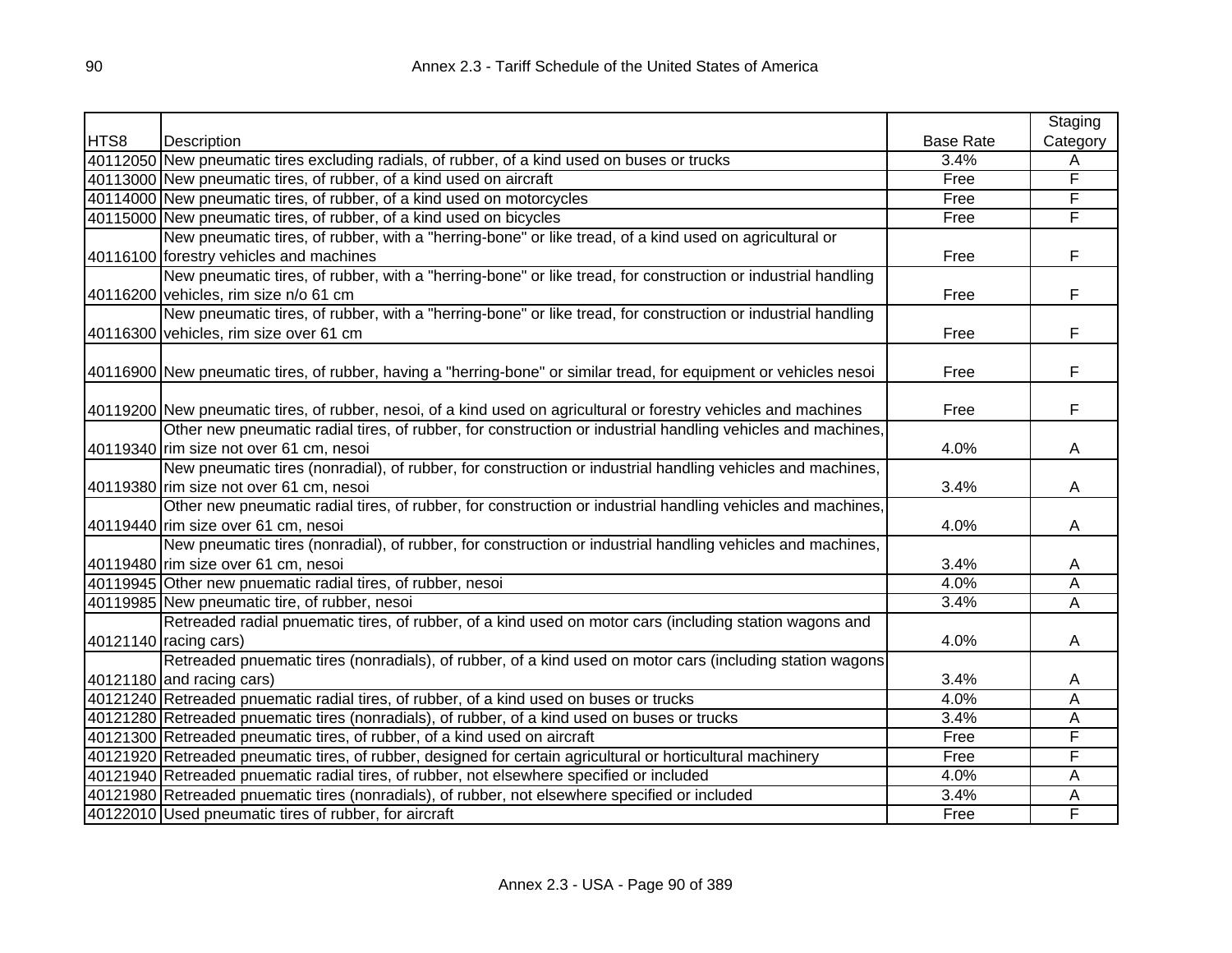|                 |                                                                                                                |                  | Staging  |
|-----------------|----------------------------------------------------------------------------------------------------------------|------------------|----------|
| HTS8            | Description                                                                                                    | <b>Base Rate</b> | Category |
|                 | Used pneumatic tires of rubber, designed for certain agricultural or horticultural machinery, for on-highway   |                  |          |
|                 | 40122015 trasnport of passengers or goods                                                                      | Free             | F        |
|                 | 40122045 Used pneumatic tires of rubber, designed for certain agricultural or horticultural machinery, nesoi   | Free             | F        |
|                 | Used pneumatic tires, of rubber, for vehicles for on-highway transport of passengers or goods nesoi, or        |                  |          |
|                 | 40122060 vehicles of heading 8705                                                                              | Free             | F        |
|                 | 40122080 Used pneumatic tires, of rubber for machinery, nesoi                                                  | Free             | F        |
|                 | 40129010 Solid or cushion tires of rubber                                                                      | Free             | F        |
|                 | 40129030 Bicycle rim strips of natural rubber                                                                  | Free             | F        |
|                 | 40129045 Interchangeable tire treads and tire flaps, of natural rubber, nesoi                                  | 4.2%             | Α        |
|                 | 40129070 Bicycle rim strips of rubber other than of natural rubber                                             | Free             | F        |
|                 | Interchangeable tire treads and tire flaps, of rubber other than natural rubber, except bicycle rim strips,    |                  |          |
| 40129090 nesoi  |                                                                                                                | 2.7%             | Α        |
|                 | Inner tubes of rubber, of a kind used on motor cars (including station wagons and racing cars), buses or       |                  |          |
| 40131000 trucks |                                                                                                                | 3.7%             | A        |
|                 | 40132000 Inner tubes of rubber, of a kind used on bicycles                                                     | Free             | F        |
|                 | 40139010 Inner tubes of rubber designed for tires used on certain agricultural or horticultural machinery      | Free             | F        |
|                 | 40139050 Inner tubes of rubber for vehicles nesoi                                                              | 3.7%             | Α        |
|                 | 40141000 Sheath contraceptives of vulcanized rubber                                                            | Free             | F        |
|                 | 40149010 Nursing nipples of vulcanized rubber                                                                  | Free             | F        |
|                 | Hygienic or pharmaceutical articles nesoi, of vulcanized rubber other than hard rubber, with or without        |                  |          |
|                 | 40149050 fittings of hard rubber                                                                               | 4.2%             | A        |
|                 | 40151101 Surgical gloves of vulcanized rubber other than hard rubber                                           | Free             | F        |
|                 | 40151905 Medical gloves of vulcanized rubber other than hard rubber                                            | Free             | F        |
|                 |                                                                                                                |                  |          |
|                 | 40151910 Seamless gloves of vulcanized rubber other than hard rubber, other than surgical or medical gloves    | 3.0%             | A        |
|                 | 40151950 Nonseamless gloves of vulcanized rubber other than hard rubber, other than surgical or medical gloves | 14.0%            | A        |
|                 | Articles of apparel and clothing accessories, excluding gloves, of vulcanized rubber other than hard           |                  |          |
| 40159000 rubber |                                                                                                                | 4.0%             | A        |
|                 | 40161000 Articles of vulcanized cellular rubber other than hard rubber                                         | Free             | F        |
|                 | 40169100 Floor covering and mats, of noncellular vulcanized rubber other than hard rubber                      | 2.7%             | Α        |
|                 | 40169200 Erasers, of noncellular vulcanized rubber other than hard rubber                                      | 4.2%             | Α        |
|                 | 40169310 Gaskets, washers and other seals, of noncellular vulcanized rubber other than hard rubber             | 2.5%             | Α        |
|                 | 40169350 Gaskets, washers and other seals, of noncellular vulcanized rubber other than hard rubber             | 2.5%             | Α        |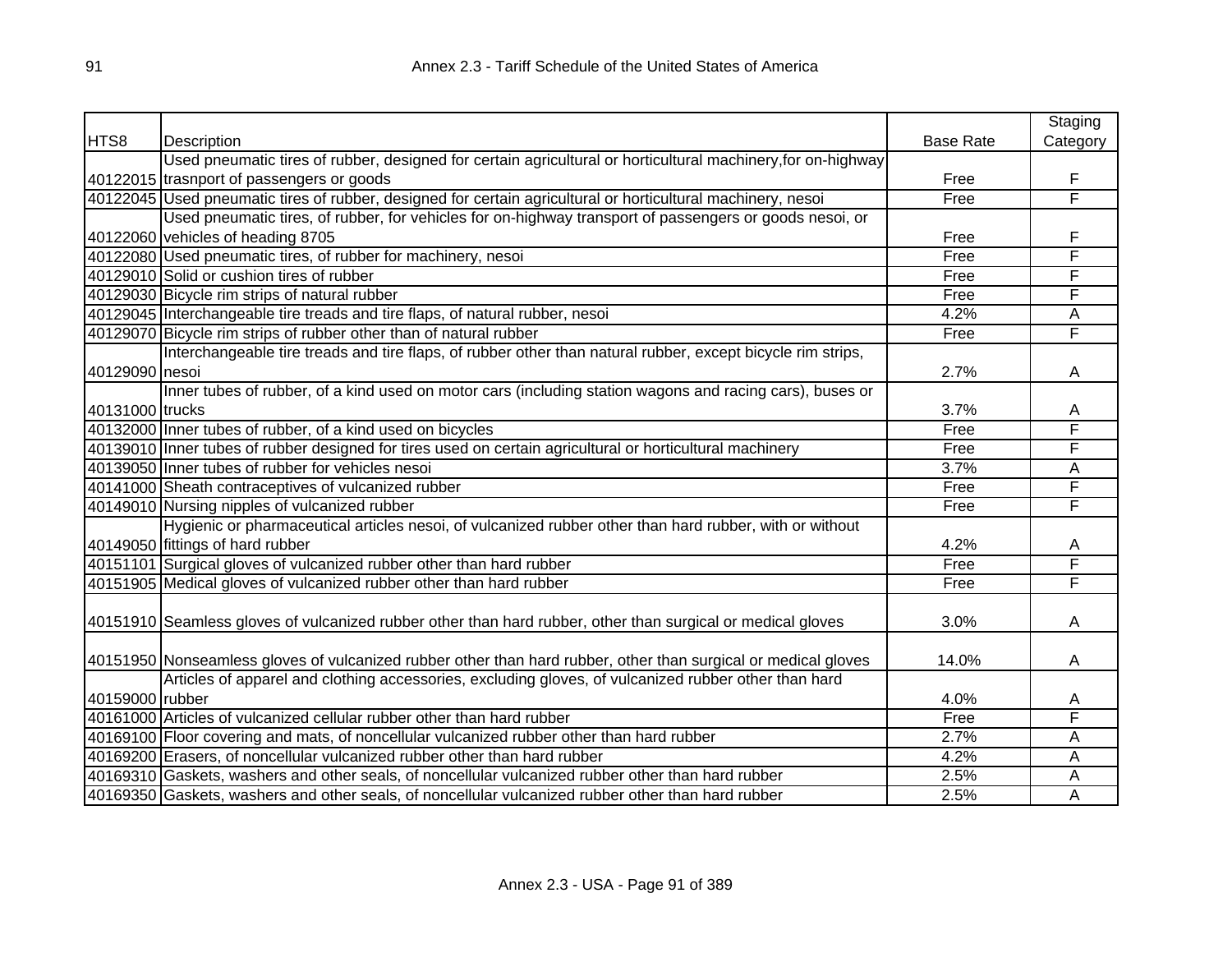|      |                                                                                                                   |                  | Staging                 |
|------|-------------------------------------------------------------------------------------------------------------------|------------------|-------------------------|
| HTS8 | Description                                                                                                       | <b>Base Rate</b> | Category                |
|      |                                                                                                                   |                  |                         |
|      | 40169400 Boat or dock fenders, whether or not inflatable, of noncellular vulcanized rubber other than hard rubber | 4.2%             | A                       |
|      | 40169500 Inflatable articles nesoi, of noncellular vulcanized rubber other than hard rubber                       | 4.2%             | $\overline{\mathsf{A}}$ |
|      | Containers of noncellular vulcanized rubber, other than hard rubber, of a kind for packing, transport or          |                  |                         |
|      | 40169903 marketing of merchandise                                                                                 | 3.0%             | A                       |
|      | 40169905 Household articles nesoi, of noncellular vulcanized rubber other than hard rubber                        | 3.4%             | Α                       |
|      | 40169910 Handles and knobs, of noncellular vulcanized rubber other than hard rubber                               | 3.3%             | A                       |
|      |                                                                                                                   |                  |                         |
|      | 40169915 Caps, lids, seals, stoppers and other closures, of noncellular vulcanized rubber other than hard rubber  | 2.7%             | A                       |
|      | 40169920 Toys for pets made of noncellular vulcanized rubber other than hard rubber                               | 4.3%             | $\overline{\mathsf{A}}$ |
|      | Articles made of noncellular vulcanized natural rubber, used as vibration control goods in vehicles of            |                  |                         |
|      | 40169930 8701 through 8705                                                                                        | Free             | F                       |
|      | Articles made of noncellular vulcanized natural rubber, not used as vibration control goods in vehicles of        |                  |                         |
|      | 40169935 8701 through 8705 nesoi                                                                                  | Free             | F                       |
|      | Articles nesoi, of noncellular vulcanized synthetic rubber other than hard rubber, used as vibration control      |                  |                         |
|      | 40169955 goods in veh 8701/8705                                                                                   | 2.5%             | A                       |
|      | 40169960 Articles of noncellular vulcanized synthetic rubber other than hard rubber                               | 2.5%             | Α                       |
|      | 40170000 Hard rubber (for example, ebonite) in all forms, including waste and scrap; articles of hard rubber      | 2.7%             | Α                       |
|      | Tanned whole bovine skin and hide upper/lining leather, w/o hair on, unit surface area n/o 2.6 sq m, in           |                  |                         |
|      | 41041110 the wet state                                                                                            | Free             | F                       |
|      | Tanned whole bovine skin and hide leather (not upper/lining), w/o hair on, unit surface area n/o 2.6 sq m,        |                  |                         |
|      | 41041120 in the wet state                                                                                         | 2.4%             | A                       |
|      | Full grain unsplit or grain split buffalo hide or skin, w/o hair on, tanned but not further prepared, surface     |                  |                         |
|      | 41041130 ov 2.6 m2, in the wet state                                                                              | 2.4%             | A                       |
|      | Full grain unsplit/grain split bovine nesoi and equine upper & sole hides/skins, w/o hair, tanned but not         |                  |                         |
|      | 41041140 further prepared, in the wet state                                                                       | 5.0%             | A                       |
|      | Full grain unsplit/grain split bovine (except buffalo) nesoi and equine hides/skins, w/o hair, tanned not         |                  |                         |
|      | 41041150 further prepared, in the wet state                                                                       | 3.3%             | A                       |
|      | Whole bovine skin upper or lining leather, w/o hair on, unit surface n/o 2.6 sq m, tanned but not further         |                  |                         |
|      | 41041910 prepared, in the wet state                                                                               | Free             | F                       |
|      | Whole bovine skin leather (not upper or lining), w/o hair on, surface n/o 2.6 sq m, tanned but not further        |                  |                         |
|      | 41041920 prepared, in the wet state                                                                               | 2.4%             | A                       |
|      | Buffalo hides and skins nesoi, w/o hair on, unit surface area ov 2.6 m2, tanned but not further prepared,         |                  |                         |
|      | $41041930$ in the wet state                                                                                       | 2.4%             | A                       |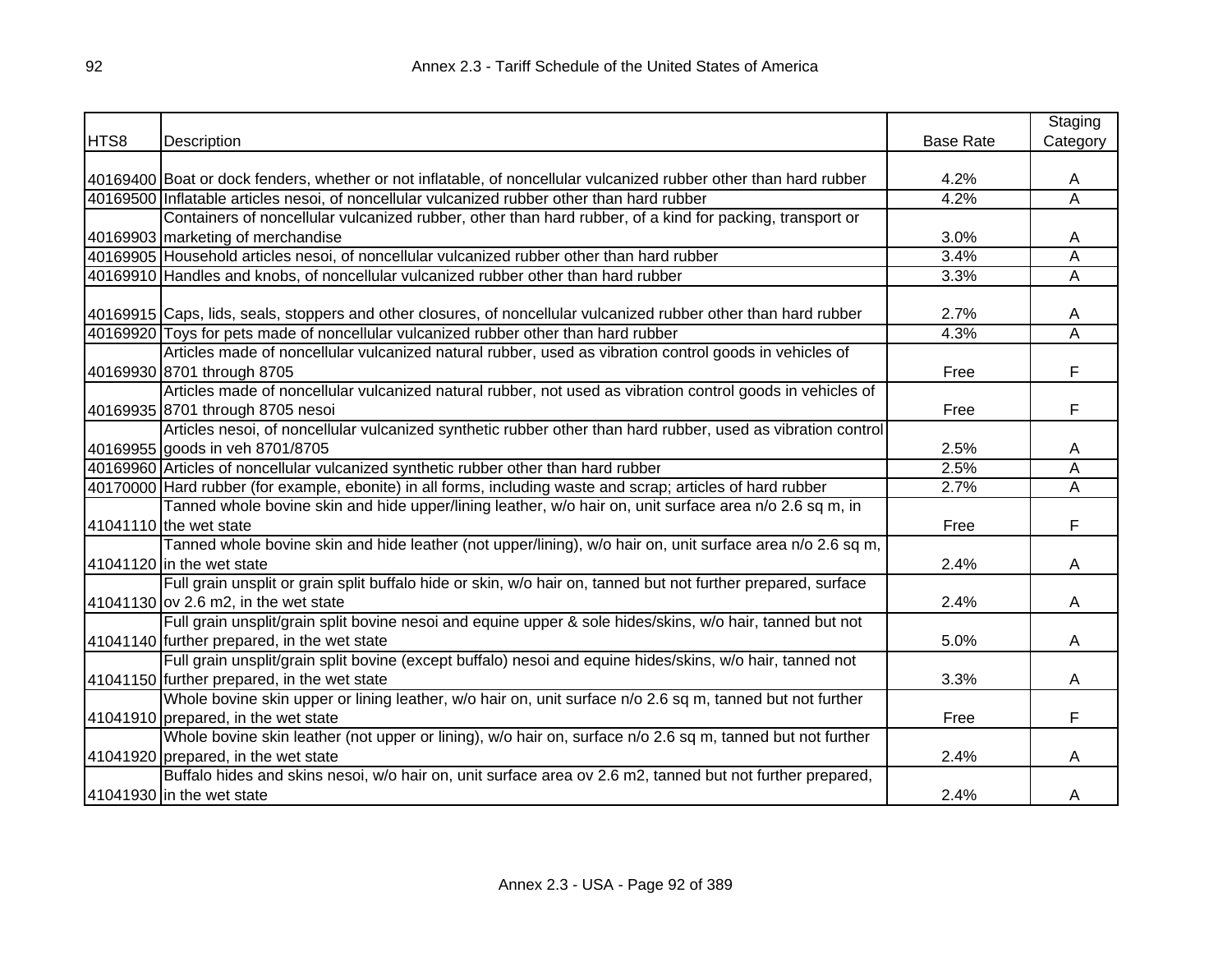|                   |                                                                                                                       |                  | Staging  |
|-------------------|-----------------------------------------------------------------------------------------------------------------------|------------------|----------|
| HTS8              | Description                                                                                                           | <b>Base Rate</b> | Category |
|                   | Upper and sole bovine (except buffalo) and equine hides and skins, nesoi, w/o hair, tanned but not                    |                  |          |
|                   | 41041940 further prepared, in the wet state                                                                           | 5.0%             | A        |
|                   | Bovine (except buffalo) and equine hides and skins (not upper/sole) nesoi, w/o hair, tanned but not                   |                  |          |
|                   | 41041950 further prepared, in the wet state                                                                           | 3.3%             | A        |
|                   | Crust whole bovine hide and skin upper or lining leather, w/o hair on, unit surface n/o 2.6 sq m, tanned              |                  |          |
|                   | 41044110 but not further prepared                                                                                     | Free             | F.       |
|                   | Crust whole bovine hide and skin leather (not upper or lining), w/o hair on, surface n/o 2.6 sq m, tanned             |                  |          |
|                   | 41044120 but not further prepared                                                                                     | 2.4%             | A        |
|                   | Crust full grain unsplit or grain split buffalo hides and skins, surface area over 2.6 m2, without hair on,           |                  |          |
|                   | 41044130 tanned but not further prepared                                                                              | 2.4%             | A        |
|                   | Crust full grain unsplit/grain split bovine (ex. buffalo) nesoi/equine hides/skins upper/sole leather, w/o            |                  |          |
|                   | 41044140 hair, tanned not further prepared                                                                            | 5.0%             | A        |
|                   | Crust full grain unsplit/grain split bovine (except buffalo) nesoi and equine hides and skins, nesoi, w/o             |                  |          |
|                   | 41044150 hair, tanned not further prepared                                                                            | 3.3%             | A        |
|                   | Crust whole bovine hide and skin upper or lining leather, w/o hair on, unit surface n/o 2.6 sq m, tanned              |                  |          |
|                   | 41044910 but not further prepared, nesoi                                                                              | Free             | F        |
|                   | Crust whole bovine hide and skin (not upper or lining leather), w/o hair on, surface n/o 2.6 sq m, tanned             |                  |          |
|                   | 41044920 but not further prepared, nesoi                                                                              | 2.4%             | A        |
|                   | Crust buffalo hides and skins nesoi, without hair on, surface area over 2.6 m2, tanned but not further                |                  |          |
| 41044930 prepared |                                                                                                                       | 2.4%             | A        |
|                   | Crust upper and sole equine and bovine (except buffalo) nesoi hides and skins, nesoi, w/o hair, tanned                |                  |          |
|                   | 41044940 but not further prepared                                                                                     | 5.0%             | A        |
|                   | Crust bovine (except buffalo) nesoi and equine hides and skins, nesoi, w/o hair, tanned but not further               |                  |          |
| 41044950 prepared |                                                                                                                       | 3.3%             | A        |
|                   | 41051010 Sheep or lamb skins, without wool on, tanned but not further prepared, wet blue                              | 2.0%             | A        |
|                   | Sheep or lamb skins, without wool on, tanned but not further prepared, in the wet state other than wet                |                  |          |
| 41051090 blue     |                                                                                                                       | 2.0%             | A        |
|                   | 41053000 Sheep or lamb skins, without wool on, tanned but not further prepared, in the dry state (crust)              | 2.0%             | Α        |
|                   | 41062110 Hides and skins of goats or kids, without hair on, tanned but not further prepared, wet blue                 | 2.4%             | Α        |
|                   | Hides and skins of goats or kids, without hair on, tanned but not further prepared, in the wet state other            |                  |          |
|                   | 41062190 than wet blue                                                                                                | 2.4%             | A        |
|                   |                                                                                                                       |                  |          |
|                   | 41062200 Hides and skins of goats or kids, without hair on, tanned but not further prepared, in the dry state (crust) | 2.4%             | A        |
|                   | 41063110 Hides and skins of swine, without hair on, tanned but not further prepared, wet blue                         | 4.2%             | А        |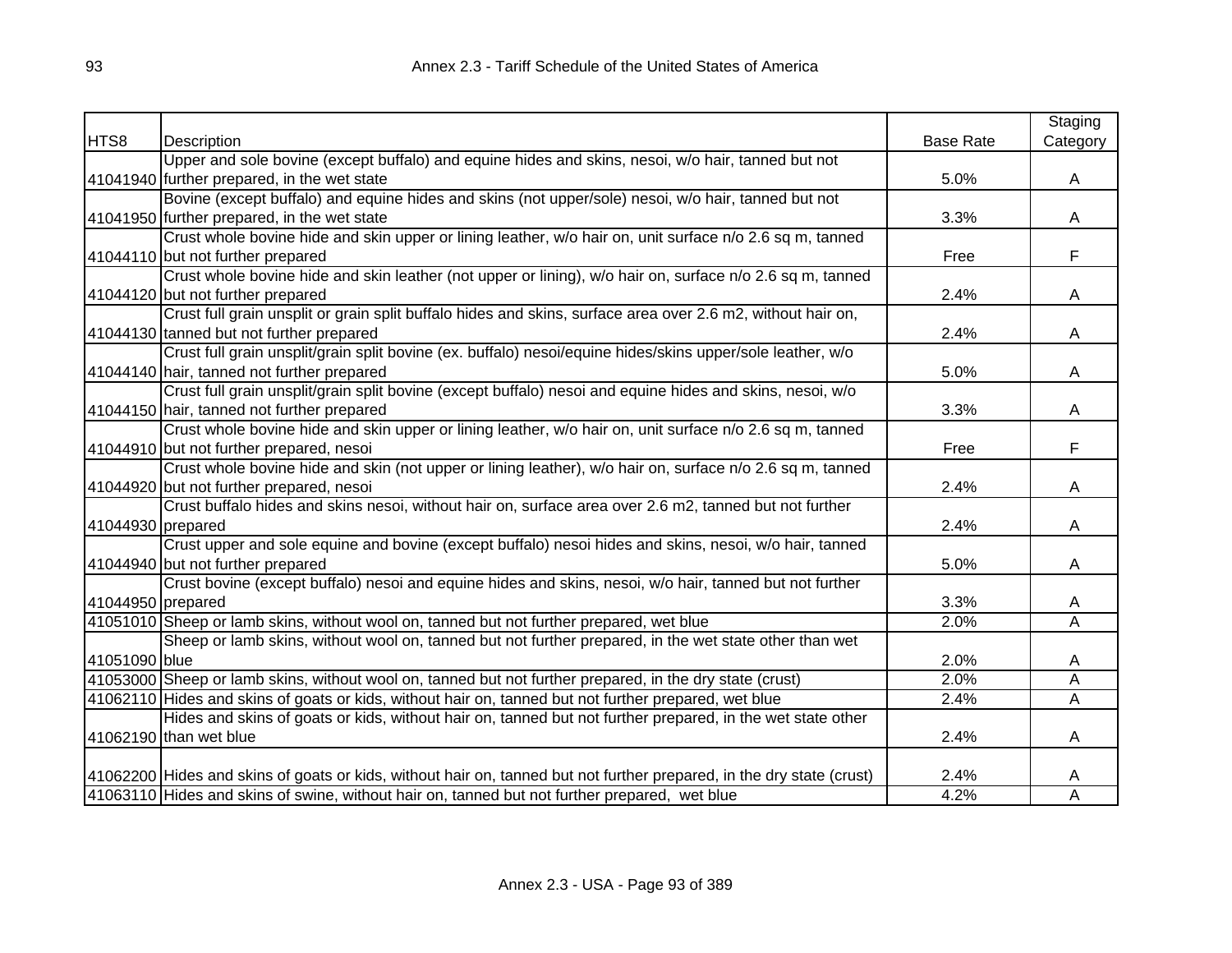|               |                                                                                                                       |                  | Staging  |
|---------------|-----------------------------------------------------------------------------------------------------------------------|------------------|----------|
| HTS8          | Description                                                                                                           | <b>Base Rate</b> | Category |
|               | Hides and skins of swine, without hair on, tanned but not further prepared, in the wet state other than wet           |                  |          |
| 41063190 blue |                                                                                                                       | 4.2%             | A        |
|               | 41063200 Hides and skins of swine, without hair on, tanned but not further prepared, in the dry state (crust)         | 4.2%             | Α        |
|               | 41064000 Tanned or cust hides and skins of reptiles, whether or not split, but not further prepared                   | Free             | F        |
|               | Hides and skins of animals nesoi, without hair on, tanned but not further prepared, in the wet state                  |                  |          |
|               | 41069100 (including wet-blue)                                                                                         | 3.3%             | A        |
|               |                                                                                                                       |                  |          |
|               | 41069200 Hides and skins of animals nesoi, without hair on, tanned but not further prepared, in the dry state (crust) | 3.3%             | A        |
|               | Full grain unsplit whole bovine upper or lining leather, w/o hair on, surface n/o 2.6 m2, prepared after              |                  |          |
|               | 41071110 tanning or crusting, not head 4114                                                                           | Free             | F        |
|               | Full grain unsplit whole bovine leather (not upper/lining), w/o hair on, not fancy, n/o 2.6 m2, prepared after        |                  |          |
|               | 41071120 tanning or crust, not head 4114                                                                              | 2.4%             | A        |
|               | Full grain unsplit whole bovine leather (not upper/lining), w/o hair on, fancy, n/o 2.6 m2, prepared after            |                  |          |
|               | 41071130 tanning or crusting, not head 4114                                                                           | 3.6%             | A        |
|               | Full grain unsplit whole buffalo leather, without hair on, surface over 2.6 sq m, prepared after tanning or           |                  |          |
|               | 41071140 crusting, not heading 4114                                                                                   | 2.5%             | A        |
|               | Full grain unsplit upholstery leather of bovines (not buffalo) nesoi and equines, w/o hair on, prepared after         |                  |          |
|               | 41071150 tanning or crusting, not 4114                                                                                | 2.8%             | A        |
|               | Full grain unsplit upper & sole leather of bovines (not buffalo) nesoi or equine, w/o hair on, prepared after         |                  |          |
|               | 41071160 tanning or crusting, not 4114                                                                                | 3.3%             | A        |
|               | Full grain unsplit whole bovine (not buffalo) nesoi and equine leather nesoi, w/o hair, prepared after                |                  |          |
|               | 41071170 tanning/crusting, not fancy, not 4114                                                                        | 5.0%             | Α        |
|               | Full grain unsplit whole bovine (not buffalo) nesoi and equine leather nesoi, w/o hair, prepared after                |                  |          |
|               | 41071180 tanning or crusting, fancy, not 4114                                                                         | 2.4%             | A        |
|               | Grain split whole bovine skin upper or lining leather, w/o hair on, unit surface n/o 2.6 sq m, prepared after         |                  |          |
|               | 41071210 tanning or crusting, not 4114                                                                                | Free             | F        |
|               | Grain split whole bovine skin leather (not upper or lining), w/o hair, not fancy, n/o 2.6 sq m, prepared after        |                  |          |
|               | 41071220 tanning or crusting, not 4114                                                                                | 2.4%             | A        |
|               | Grain split whole bovine skin leather (not upper or lining), w/o hair on, fancy, n/o 2.6 sq m, prepared after         |                  |          |
|               | 41071230 tanning or crusting, not 4114                                                                                | 3.6%             | A        |
|               | Grain split whole buffalo leather, without hair on, unit surface area over 2.6 sq m, prepared after tanning           |                  |          |
|               | 41071240 or crusting, not of heading 4114                                                                             | 2.5%             | A        |
|               | Grain split whole upholstery leather of bovines (not buffalo) nesoi and equines, w/o hair on, prepared                |                  |          |
|               | 41071250 after tanning or crusting, not 4114                                                                          | 2.8%             | A        |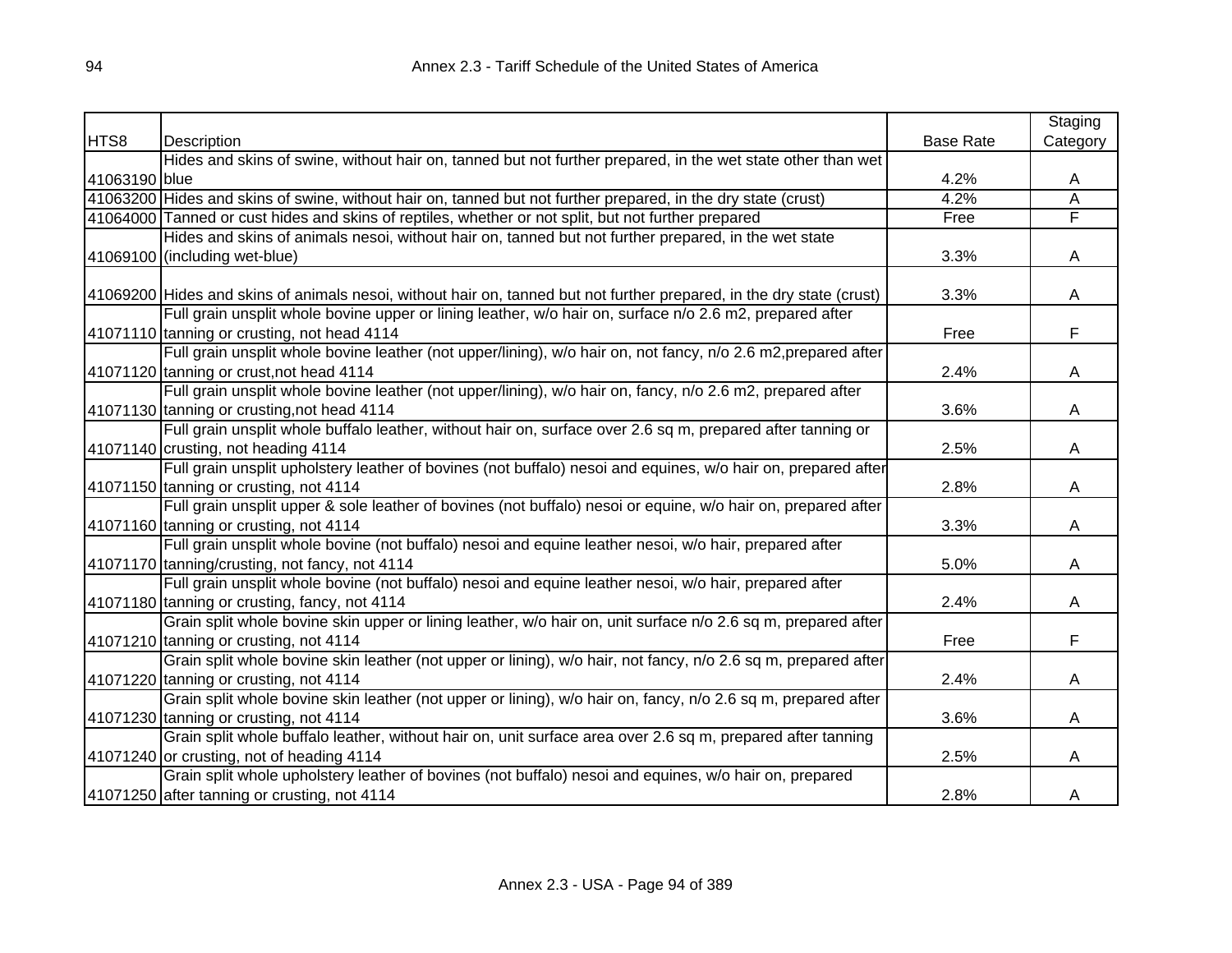|      |                                                                                                                 |                  | Staging  |
|------|-----------------------------------------------------------------------------------------------------------------|------------------|----------|
| HTS8 | Description                                                                                                     | <b>Base Rate</b> | Category |
|      | Grain split whole upper & sole leather of bovines (not buffalo) nesoi or equines, w/o hair on, prepared         |                  |          |
|      | 41071260 after tanning or crusting, not 4114                                                                    | 3.3%             | A        |
|      | Grain split whole bovine (not buffalo) nesoi and equine nesoi leathers, w/o hair on, prepared after tanning     |                  |          |
|      | 41071270 or crusting, not fancy, not 4114                                                                       | 5.0%             | A        |
|      | Grain split whole bovine (not buffalo) nesoi and equine nesoi leathers, without hair on, prepared after         |                  |          |
|      | 41071280 tanning or crusting, fancy, not 4114                                                                   | 2.4%             | A        |
|      | Whole bovine skin upper or lining leather nesoi, w/o hair on, unit surface n/o 2.6 m2, prepared after           |                  |          |
|      | 41071910 tanning or crusting, not of head 4114                                                                  | Free             | F        |
|      | Whole bovine skin leather (not upper or lining) nesoi, w/o hair on, not fancy, n/or 2.6 sq m, prepared          |                  |          |
|      | 41071920 after tanning or crusting, not 4114                                                                    | 2.4%             | A        |
|      | Whole bovine skin leather (not upper or lining) nesoi, w/o hair on, fancy, surface n/o 2.6 m2, prepared         |                  |          |
|      | 41071930 after tanning or crusting, not 4114                                                                    | 3.6%             | A        |
|      | Whole buffalo skin leather (not full grain unsplits/grain splits), w/o hair on, over 2.6 sq m, prepared after   |                  |          |
|      | 41071940 tanning or crusting, not 4114                                                                          | 2.5%             | A        |
|      | Whole upholstery leather of bovines (not buffalo) nesoi and equines nesoi, without hair on, prepared after      |                  |          |
|      | 41071950 tanning or crusting, not 4114                                                                          | 2.8%             | A        |
|      | Whole upper & sole leather of bovines (not buffalo) nesoi or equines nesoi, without hair on, prepared           |                  |          |
|      | 41071960 after tanning or crusting, not 4114                                                                    | 5.0%             | A        |
|      | Whole bovine (not buffalo) and equine leather, nesoi, without hair on, not fancy, prepared after tanning or     |                  |          |
|      | 41071970 crusting, not of heading 4114                                                                          | 5.0%             | A        |
|      | Whole bovine (not buffalo) and equine leather, nesoi, without hair on, fancy, prepared after tanning or         |                  |          |
|      | 41071980 crusting, not of heading 4114                                                                          | 2.4%             | A        |
|      | Full grain unsplit buffalo leather (not whole), w/o hair on, prepared after tanning or crusting (including      |                  |          |
|      | 41079140 parchment-dressed), not head 4114                                                                      | 2.5%             | A        |
|      | Full grain unsplit upholstery leather of bovines (not buffalo) & equines, not whole, w/o hair, prepared after   |                  |          |
|      | 41079150 tanning or crusting, not 4114                                                                          | 2.8%             | A        |
|      | Full grain unsplit upper & sole leather of bovines (not buffalo) or equines, not whole, w/o hair, prep. after   |                  |          |
|      | 41079160 tanning or crusting, not 4114                                                                          | 3.3%             | A        |
|      | Full grain unsplit bovine (not buffalo) & equine leather, not whole, w/o hair on, nesoi, not fancy, prep. after |                  |          |
|      | 41079170 tanning/crusting, not 4114                                                                             | 5.0%             | A        |
|      | Full grain unsplit bovine (not buffalo) & equine leather, not whole, w/o hair on, nesoi, fancy, prepared after  |                  |          |
|      | 41079180 tanning or crusting, not 4114                                                                          | 2.4%             | A        |
|      | Grain splits buffalo leather (not whole), without hair on, prepared after tanning or crusting, other than of    |                  |          |
|      | 41079240 heading 4114                                                                                           | 2.5%             | A        |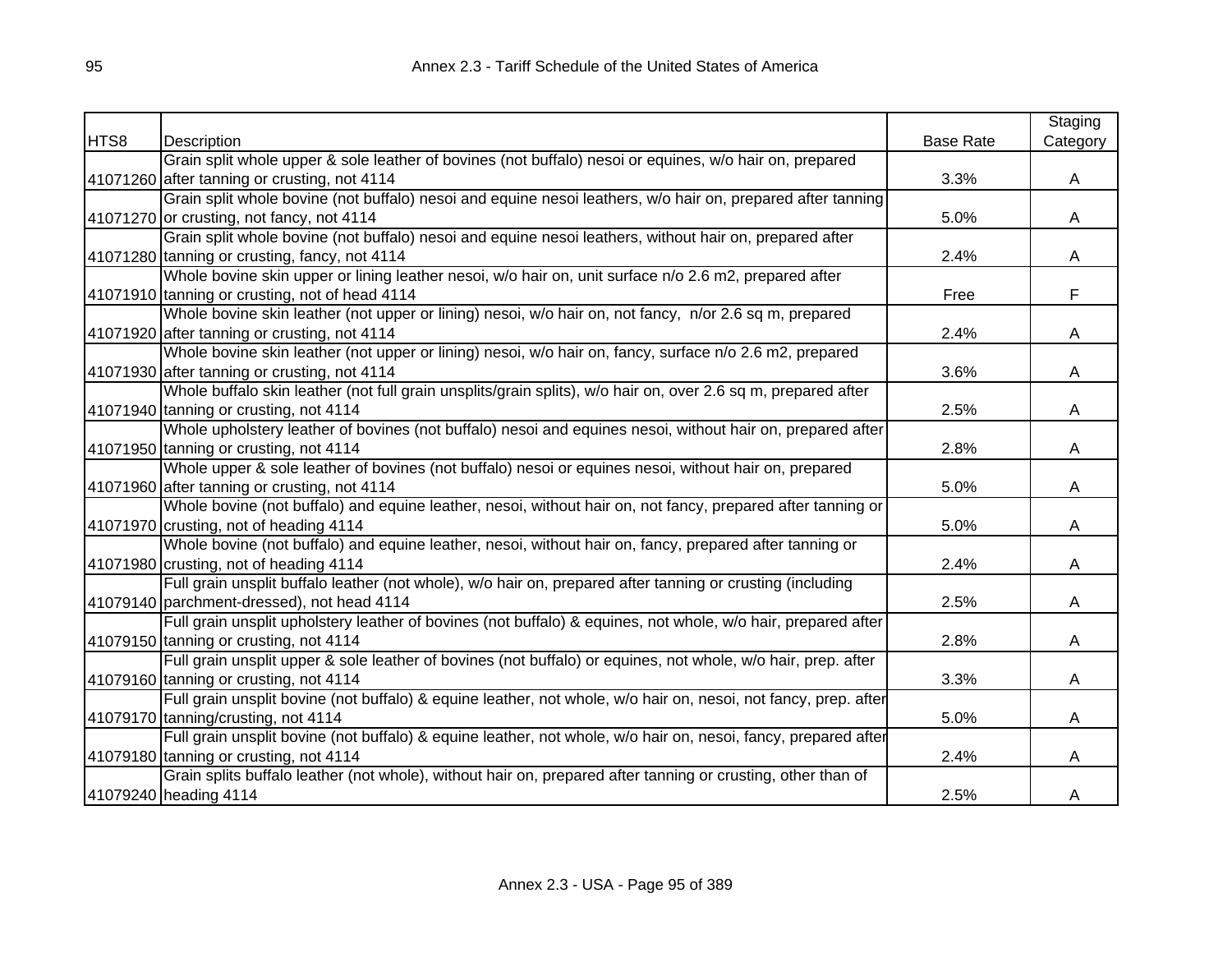|               |                                                                                                                     |                  | Staging  |
|---------------|---------------------------------------------------------------------------------------------------------------------|------------------|----------|
| HTS8          | Description                                                                                                         | <b>Base Rate</b> | Category |
|               | Grain splits upholstery leather of bovines (not buffalo) and equines, not whole, w/o hair on, prepared after        |                  |          |
|               | 41079250 tanning or crusting, not 4114                                                                              | 2.8%             | A        |
|               | Grain splits upper & sole leather of bovines (not buffalo) or equines, not whole, w/o hair on, prepared             |                  |          |
|               | 41079260 after tanning or crusting, not 4114                                                                        | 3.3%             | A        |
|               | Grain splits bovine (not buffalo) and equine leather, not whole, w/o hair on, nesoi, not fancy, prepared            |                  |          |
|               | 41079270 after tanning or crusting, not 4114                                                                        | 5.0%             | A        |
|               | Grain splits bovine (not buffalo) and equine leather, not whole, without hair on, nesoi, fancy, prepared            |                  |          |
|               | 41079280 after tanning or crusting, not 4114                                                                        | 2.4%             | A        |
|               | Buffalo leather other than full grains unsplit & grain splits, not whole, w/o hair on, prepared after tanning       |                  |          |
|               | 41079940 or crusting, not heading 4114                                                                              | 2.5%             | A        |
|               | Upholstery leather of bovines (not buffalo) or equines, not whole, nesoi, without hair on, prepared after           |                  |          |
|               | 41079950 tanning or crusting, not 4114                                                                              | 2.8%             | A        |
|               | Upper & sole leather of bovines (not buffalo) or equines, not whole, nesoi, w/o hair on, prepare after              |                  |          |
|               | 41079960 tanning or crusting, not 4114                                                                              | 5.0%             | A        |
|               | Bovine (not buffalo) and equine leather, not whole, nesoi, without hair on, not fancy, prepared after               |                  |          |
|               | 41079970 tanning or crusting, not heading 4114                                                                      | 5.0%             | A        |
|               | Bovine (not buffalo) and equine leather, not whole, nesoi, without hair on, fancy, prepared after tanning or        |                  |          |
|               | 41079980 crusting, not of heading 4114                                                                              | 2.4%             | A        |
|               | Sheep or lamb skin leather, without wool on, not fancy, prepared after tanning or crusting, other than of           |                  |          |
|               | 41120030 heading 4114                                                                                               | 2.0%             | A        |
|               | Sheep or lamb skin leather, without wool on, fancy, further prepared after tanning or crusting, other than          |                  |          |
|               | 41120060 of heading 4114                                                                                            | 2.0%             | A        |
|               | Goat or kidskin leather, without hair on, not fancy, further prepared after tanning or crusting, other than of      |                  |          |
|               | 41131030 heading 4114                                                                                               | 2.4%             | A        |
|               | Goat or kidskin leather, without hair on, fancy, further prepared after tanning or crusting, other than of          |                  |          |
|               | 41131060 heading 4114                                                                                               | 2.8%             | A        |
|               | Leather of swine, without hair on, further prepared after tanning or crusting, other than leather of heading        |                  |          |
| 41132000 4114 |                                                                                                                     | 4.2%             | A        |
|               |                                                                                                                     |                  |          |
|               | 41133030 Reptile leather, not fancy, further prepared after tanning or crusting, other than leather of heading 4114 | Free             | F        |
|               |                                                                                                                     |                  |          |
|               | 41133060 Reptile leather, fancy, further prepared after tanning or crusting, other than leather of heading 4114     | Free             | F        |
|               | Leather of animals nesoi, without hair on, not fancy, further prepared after tanning or crusting, other than        |                  |          |
|               | 41139030 leather of heading 4114                                                                                    | 3.3%             | A        |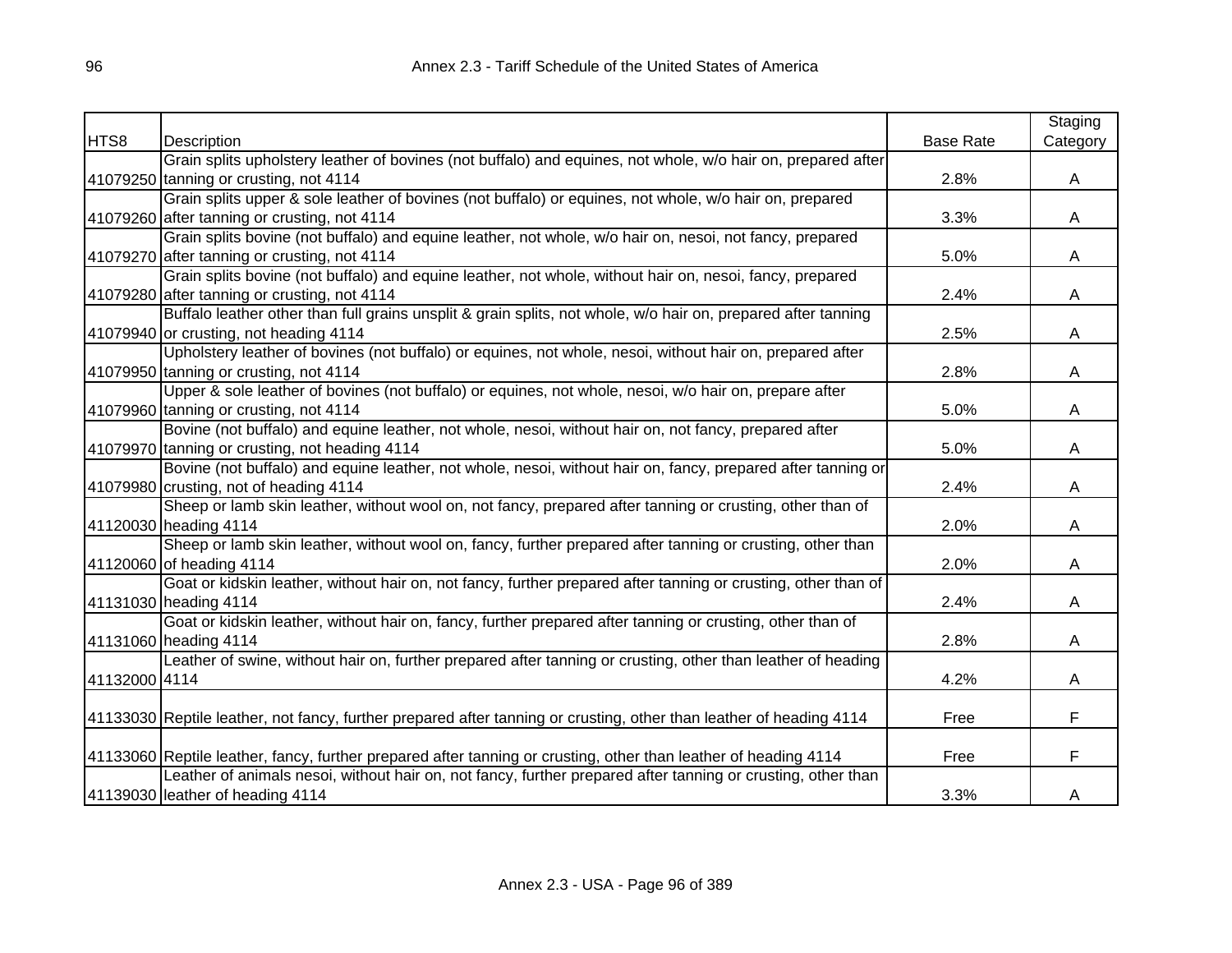|      |                                                                                                                           |                  | Staging  |
|------|---------------------------------------------------------------------------------------------------------------------------|------------------|----------|
| HTS8 | Description                                                                                                               | <b>Base Rate</b> | Category |
|      | Leather of animals nesoi, without hair on, fancy, further prepared after tanning or crusting, other than                  |                  |          |
|      | 41139060 leather of heading 4114                                                                                          | 1.6%             | A        |
|      | 41141000 Chamois (including combination chamois) leather                                                                  | 3.2%             | Α        |
|      | 41142030 Patent leather                                                                                                   | 2.3%             | Α        |
|      | 41142040 Patent laminated leather or metallized leather, of calf or kip                                                   | 3.6%             | Α        |
|      | 41142070 Patent laminated leather or metallized leather, other than calf or kip                                           | 1.6%             | A        |
|      |                                                                                                                           |                  |          |
|      | 41151000 Composition leather with a basis of leather or leather fiber, in slabs, sheets or strip, whether or not in rolls | Free             | F        |
|      | Parings & other waste of leather or composition leather, not suitable for the manufacture of leather                      |                  |          |
|      | 41152000 articles; leather dust, powder & flour                                                                           | Free             | F        |
|      | 42010030 Dog leashes, collars, muzzles, harnesses and similar dog equipment, of any material                              | 2.4%             | Α        |
|      | Saddlery and harnesses for animals nesi, (incl. traces, leads, knee pads, muzzles, saddle cloths and                      |                  |          |
|      | 42010060 bags and the like), of any material                                                                              | 2.8%             | A        |
|      | Trunks, suitcases, vanity & all other cases, occupational luggage & like containers, surface of leather,                  |                  |          |
|      | 42021100 composition or patent leather                                                                                    | 8.0%             | A        |
|      | Trunks, suitcases, vanity and attache cases, occupational luggage and similar containers, with outer                      |                  |          |
|      | 42021220 surface of plastics                                                                                              | 20.0%            | A        |
|      | Trunks, suitcases, vanity & attache cases, occupational luggage & like containers, surfaces of cotton, not                |                  |          |
|      | 42021240 of pile or tufted construction                                                                                   | 6.30%            | A        |
|      | Trunks, suitcases, vanity & attache cases, occupational luggage & like containers, w outer surface of                     |                  |          |
|      | 42021260 veg. fibers, excl. cotton                                                                                        | 5.70%            | A        |
|      | Trunks, suitcases, vanity & attache cases, occupational luggage and similar containers, with outer                        |                  |          |
|      | 42021280 surface of textile materials nesi                                                                                | 17.60%           | A        |
|      | Trunks, suitcases, vanity cases, attache cases, occupational luggage & like containers surface of                         |                  |          |
|      | 42021900 vulcanized fiber or paperboard nesi                                                                              | 20.0%            | A        |
|      | 42022130 Handbags, with or without shoulder strap or without handle, with outer surface of reptile leather                | 5.3%             | Ā        |
|      | Handbags, with or without shoulder strap or without handle, with outer surface of leather, composition or                 |                  |          |
|      | 42022160 patent leather, nesi, n/o \$20 ea.                                                                               | 10.0%            | A        |
|      | Handbags, with or without shoulder strap or without handle, with outer surface of leather, composition or                 |                  |          |
|      | 42022190 patent leather, nesi, over \$20 ea.                                                                              | 9.0%             | A        |
|      |                                                                                                                           |                  |          |
|      | 42022215 Handbags, with or without shoulder straps or without handle, with outer surface of sheeting of plastics          | 16.0%            | A        |
|      | Handbags with or without shoulder strap or without handle, with outer surface of textile materials, wholly                |                  |          |
|      | 42022235 or in part of braid, of abaca                                                                                    | 8.40%            | Α        |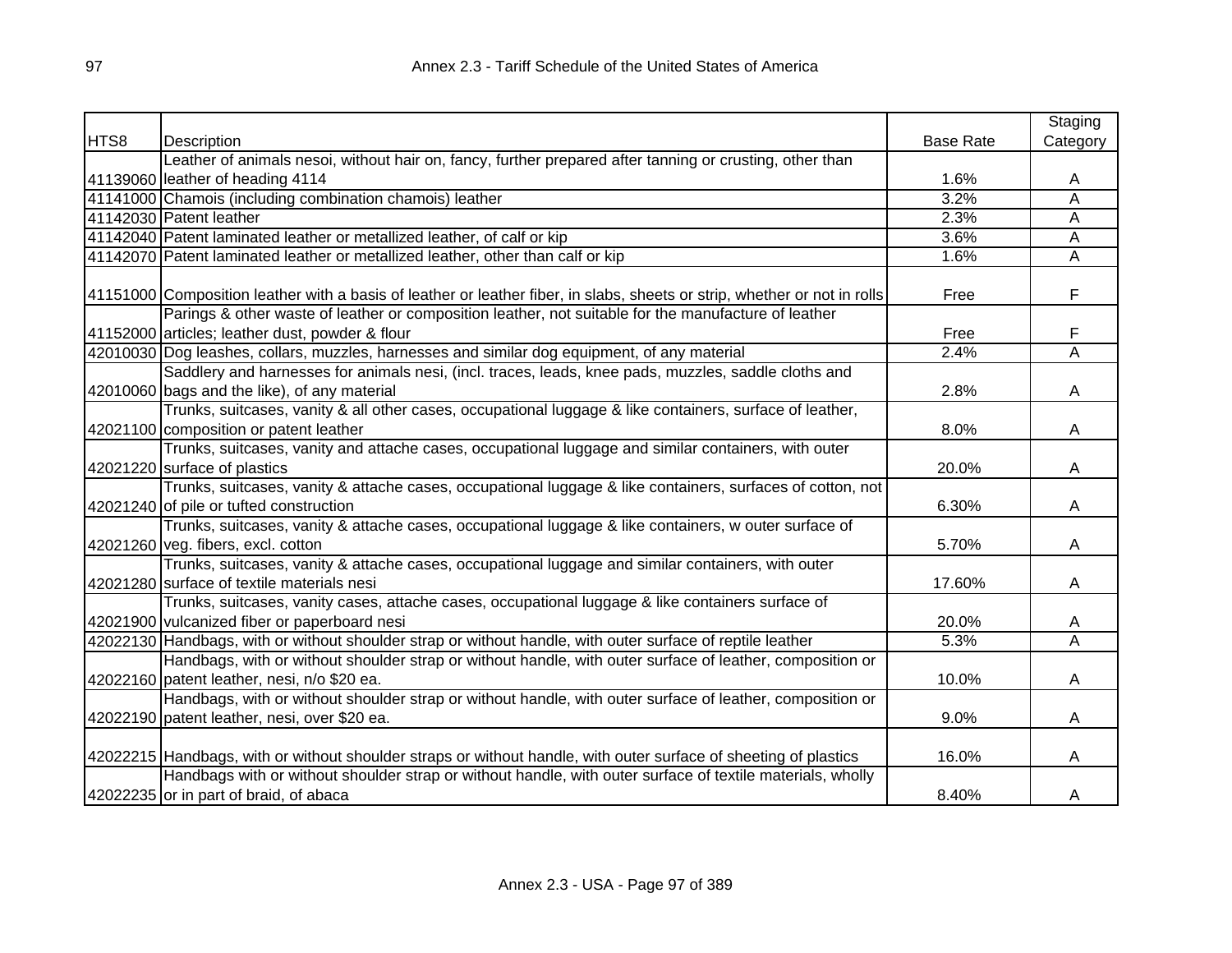|                   |                                                                                                                                                         |                  | Staging  |
|-------------------|---------------------------------------------------------------------------------------------------------------------------------------------------------|------------------|----------|
| HTS8              | Description                                                                                                                                             | <b>Base Rate</b> | Category |
|                   | Handbags with or without shoulder strap or without handle, with outer surface of textile materials, wholly                                              |                  |          |
|                   | 42022240 or in part of braid, nesi                                                                                                                      | 7.40%            | A        |
|                   | Handbags with or without shoulder strap or without handle, with outer surface of cotton, not of pile or                                                 |                  |          |
|                   | 42022245 tufted construction or braid                                                                                                                   | 6.30%            | A        |
|                   | Handbags with or w/o shoulder strap or w/o handle, outer surface of veg. fibers, exc. cotton, not of pile or                                            |                  |          |
|                   | 42022260 tufted construction or braid                                                                                                                   | 5.70%            | A        |
|                   | Handbags with or w/o shoulder strap or w/o handle, with outer surface containing 85% or more of silk, not                                               |                  |          |
| 42022270 braided  |                                                                                                                                                         | 7%               | A        |
|                   |                                                                                                                                                         |                  |          |
|                   | 42022280 Handbags with or without shoulder strap or without handle, with outer surface of textile materials, nesi                                       | 17.60%           | A        |
|                   | Handbags w. or w/o shld. strap or w/o handle of mat. (o/t leather, shtng. of plas., tex. mat., vul. fib. or                                             |                  |          |
|                   | 42022910 paperbd.), paper cov., of plas.<br>Handbags w. or w/o shld. strap or w/o handle of mat. (o/t leather, shtng. of plas., tex. mat., vul. fib. or | 5.3%             | A        |
|                   |                                                                                                                                                         |                  |          |
|                   | 42022920 paperbd.), paper cov., of wood<br>Handbags w. or w/o shld. strap or w/o handle of mat. (o/t leather, shtng. of plas., tex. mat., vul. fib. or  | 3.3%             | A        |
|                   |                                                                                                                                                         | 7.8%             |          |
|                   | 42022950 paperbd.), pap.cov., of mat. nesi<br>Handbags with or without shoulder straps or without handle, with outer surface of vulcanized fiber or of  |                  | A        |
|                   | 42022990 paperboard, not covered with paper                                                                                                             | 20.0%            |          |
|                   | 42023130 Articles of a kind normally carried in the pocket or handbag, with outer surface of reptile leather                                            | 3.7%             | A<br>Ā   |
|                   | Articles of a kind normally carried in the pocket or handbag, with outer surface of leather, composition or                                             |                  |          |
|                   | 42023160 patent leather, nesi                                                                                                                           | 8.0%             | A        |
|                   | Articles of a kind normally carried in the pocket or handbag, with outer surface of reinforced or laminated                                             | 12.1 cents/kg +  |          |
|                   |                                                                                                                                                         | 4.6%             |          |
| 42023210 plastics |                                                                                                                                                         |                  | A        |
|                   | 42023220 Articles of a kind normally carried in the pocket or handbag, with outer surface of plastic sheeting, nesi                                     | 20.0%            | A        |
|                   | Articles of a kind normally carried in the pocket or handbag, with outer surface of cotton, not of pile or                                              |                  |          |
|                   | 42023240 tufted construction                                                                                                                            | 6.30%            | A        |
|                   | Articles of a kind normally carried in the pocket or handbag, with outer surface of vegetable fibers, not of                                            |                  |          |
|                   | 42023280 pile or tufted construction, nesi                                                                                                              | 5.70%            | A        |
|                   | Articles of a kind normally carried in the pocket or handbag, with outer surface 85% or more silk or silk                                               |                  |          |
| 42023285 waste    |                                                                                                                                                         | Free             | F        |
|                   |                                                                                                                                                         |                  |          |
|                   | 42023295 Articles of a kind normally carried in the pocket or handbag, with outer surface of textile materials, nesi                                    | 17.60%           | A        |
|                   | Articles of kind usually carried in pocket or handbag (o/t leather, shtng. of plas., tex. mat., vul. fib. or                                            |                  |          |
|                   | 42023910 paperbd.), pap. cov., of plas.                                                                                                                 | 5.3%             | A        |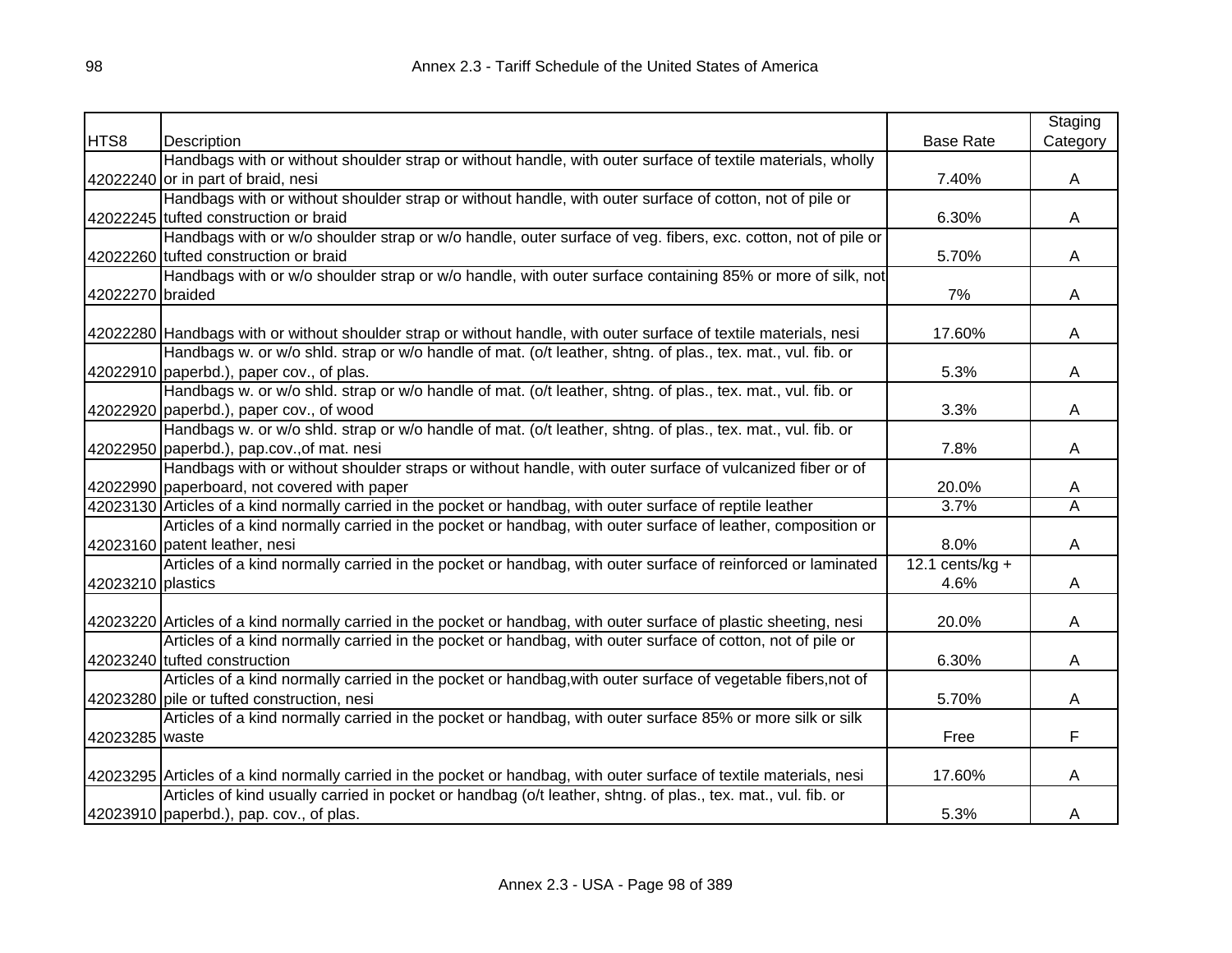|                 |                                                                                                                         |                  | Staging  |
|-----------------|-------------------------------------------------------------------------------------------------------------------------|------------------|----------|
| HTS8            | Description                                                                                                             | <b>Base Rate</b> | Category |
|                 | Articles of kind usually carried in pocket or handbag (o/t leather, shtng. of plas., tex. mat., vul. fib. or            |                  |          |
|                 | 42023920 paperbd.), pap. cov., of wood                                                                                  | 3.3%             | A        |
|                 | Articles of kind usu. carried in pocket or handbag (o/t lea., shtng. of plas., tex. mat., vul. fib. or paperbd.),       |                  |          |
|                 | 42023950 pap. cov., of mat. nesi                                                                                        | 7.8%             | A        |
|                 | Articles of a kind normally carried in the pocket or handbag, with outer surface of vulcanized fiber or of              |                  |          |
|                 | 42023990 paperboard                                                                                                     | 20.0%            | A        |
|                 |                                                                                                                         |                  |          |
|                 | 42029100 Cases, bags and containers nesi, with outer surface of leather, of composition leather or patent leather       | 4.5%             | A        |
|                 | Insulated beverage bag w/outer surface textiles, interior only flexible plastic container storing/dispensing            |                  |          |
|                 | 42029204 beverage thru flexible tubing                                                                                  | 7%               | A        |
|                 | 42029208 Insulated food or beverage bags with outer surface of textile materials, nesoi                                 | 7%               | Α        |
|                 | 42029210 Insulated food or beverage bags with outer surface of sheeting of plastic                                      | 3.4%             | A        |
|                 | 42029215 Travel, sports and similar bags with outer surface of cotton, not of pile or tufted construction               | 6.30%            | Ā        |
|                 |                                                                                                                         |                  |          |
|                 | 42029220 Travel, sports and similar bags with outer surface of vegetable fibers, excl. cotton, not of pile construction | 5.70%            | A        |
|                 |                                                                                                                         |                  |          |
|                 | 42029230 Travel, sports and similar bags with outer surface of textile materials other than of vegetable fibers         | 17.60%           | A        |
|                 | 42029245 Travel, sports and similar bags with outer surface of plastic sheeting                                         | 20.0%            | Α        |
|                 | 42029250 Musical instrument cases, with outer surface of plastic sheeting or of textile materials                       | 4.20%            | Α        |
|                 | 42029260 Bags, cases and similar containers, nesi, with outer surface of cotton                                         | 6.30%            | A        |
|                 | Bags, cases and similar containers nesi, with outer surface of plastic sheeting or of textile materials, excl.          |                  |          |
| 42029290 cotton |                                                                                                                         | 17.60%           | A        |
|                 | Cases, bags and sim. containers, nesi, of mat. (o/t leather, shtng. of plas., tex. mat., vul. fib., or                  |                  |          |
|                 | 42029910 paperbd.), pap. cov., of plastic                                                                               | 3.4%             | A        |
|                 | Cases & sim. cont., nesi, of mat. (o/t lea., shtng. of plas., tex. mat., vul. fib. or paperbd.), pap. cov., of          |                  |          |
|                 | 42029920 wood, not lined with tex.fab.                                                                                  | 4.3%             | A        |
|                 | Cases, bags & sim. cont., nesi, of mat. (o/t lea., plas. shtng., tex. mat., vul. fib. or paperbd.), pap. cov., of       |                  |          |
|                 | 42029930 wood, lined with tex. fab.                                                                                     | Free             | F        |
|                 | Cases, bags & sim. cont., nesi, of mat. (o/t lea., plas. shtng., tex. mat., vul. fib. or paperbd.), pap. cov.,          |                  |          |
|                 | 42029950 except of wood or plastic                                                                                      | 7.8%             | A        |
|                 | 42029990 Cases, bags and similar containers, nesi, with outer surface of vulcanized fiber or of paperboard              | 20.0%            | A        |
|                 | 42031020 Articles of apparel, of reptile leather                                                                        | 4.7%             | A        |
|                 | 42031040 Articles of apparel, of leather or of composition leather, nesi                                                | 6.0%             | Α        |
|                 | 42032120 Batting gloves, of leather or of composition leather                                                           | 3.0%             | Α        |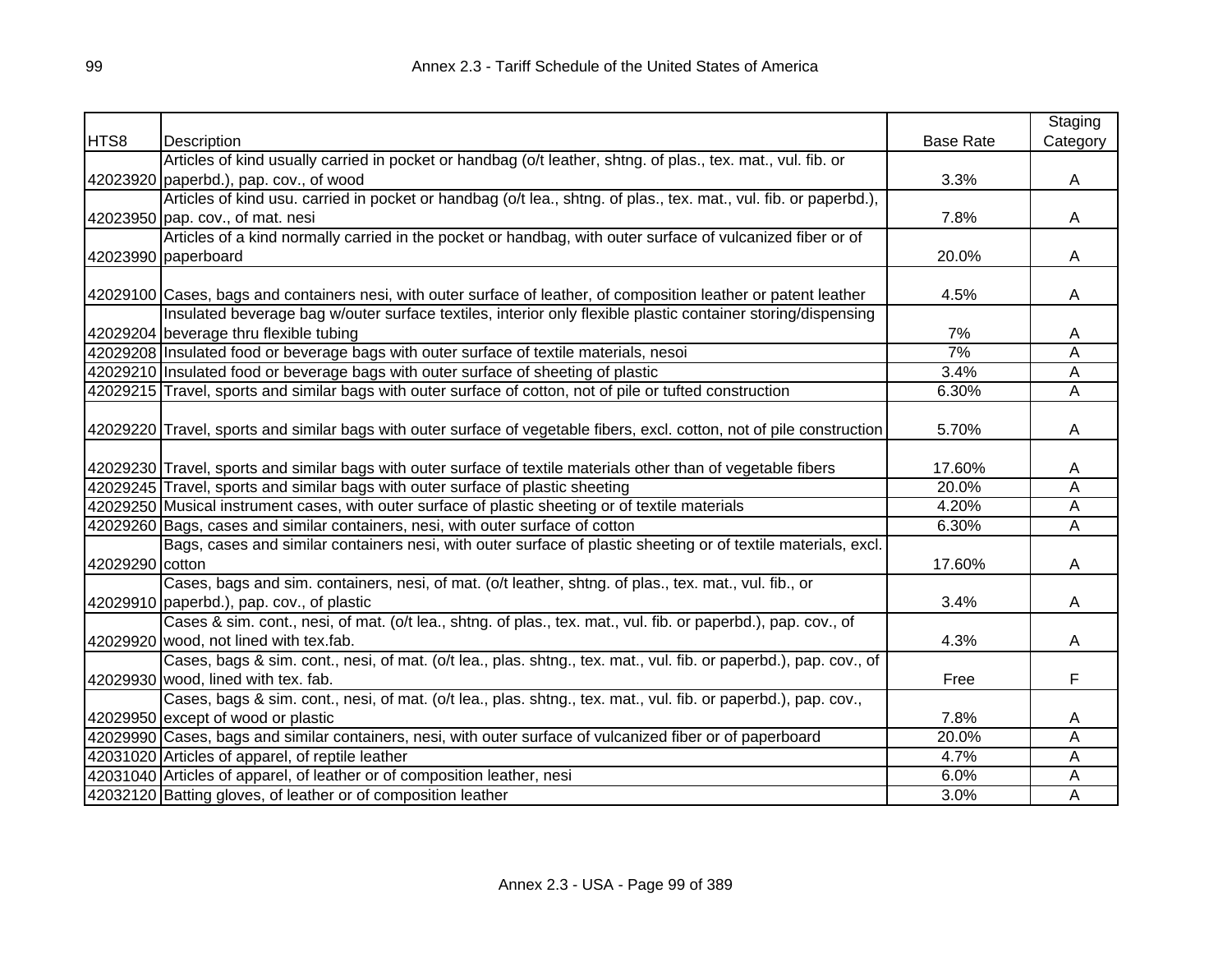|               |                                                                                                                     |                  | Staging  |
|---------------|---------------------------------------------------------------------------------------------------------------------|------------------|----------|
| HTS8          | Description                                                                                                         | <b>Base Rate</b> | Category |
|               |                                                                                                                     |                  |          |
|               | 42032140 Baseball and softball gloves and mitts, excluding batting gloves, of leather or of composition leather     | Free             | F        |
|               | 42032155 Cross-country ski gloves, mittens and mitts, of leather or of composition leather                          | 3.5%             | Ā        |
|               | 42032160 Ski or snowmobile gloves, mittens and mitts, nesi, of leather or of composition leather                    | 5.5%             | Ā        |
|               | 42032170 Ice hockey gloves, of leather or of composition leather                                                    | Free             | F        |
|               | 42032180 Gloves, mittens and mitts specially designed for use in sports, nesi, of leather or of composition leather | 4.9%             | A        |
|               | Gloves, wholly of horsehide or cowhide leather not specially designed for use in sports, with fourchettes           |                  |          |
|               | 42032905 or sidewalls                                                                                               | 12.6%            | A        |
|               | Gloves, wholly of horsehide or cowhide (except calfskin) leather, not specially designed for use in sports,         |                  |          |
| 42032908 nesi |                                                                                                                     | 14.0%            | A        |
|               | Gloves not wholly of horsehide or cowhide leather not specially designed for use in sports, with                    |                  |          |
|               | 42032915 fourchettes or sidewalls                                                                                   | 14.0%            | A        |
|               | 42032918 Gloves not wholly of horsehide or cowhide leather not specially designed for use in sports, nesi           | 14.0%            | Ā        |
|               | 42032920 Gloves, mittens and mitts of leather or composition leather, nesi, not seamed                              | 12.6%            | Ā        |
|               | 42032930 Men's gloves, mittens and mitts of leather or composition leather, nesi, seamed                            | 14.0%            | Ā        |
|               | 42032940 Gloves, mittens and mitts of leather or composition leather, nesi, not lined, for persons other than men   | 12.6%            | A        |
|               | 42032950 Gloves, mittens and mitts of leather or composition leather, nesi, lined, for persons other than men       | 12.6%            | A        |
|               | 42033000 Belts and bandoliers with or without buckles, of leather or of composition leather                         | 2.7%             | Α        |
|               | 42034030 Clothing accessories nesi, of reptile leather                                                              | 4.9%             | A        |
|               | 42034060 Clothing accessories of leather or of composition leather, nesi                                            | Free             | F        |
|               | Belting leather cut or wholly or partly manufactured into forms or shapes suit. for conversion into belting         |                  |          |
|               | 42040030 for machinery or appliances                                                                                | 2.9%             | A        |
|               | Articles of leather or composition leather used in machinery or mechanical appliances or for other                  |                  |          |
|               | 42040060 technical uses, except belting leathers                                                                    | Free             | F        |
|               | 42050020 Shoelaces of leather or of composition leather                                                             | Free             | F        |
|               | 42050040 Straps and strops of leather or of composition leather                                                     | 1.8%             | А        |
|               | 42050060 Articles of reptile leather, nesi                                                                          | 4.9%             | А        |
|               | 42050080 Articles of leather or of composition leather, nesi, excluding reptile leather                             | Free             | F        |
|               | 42061030 Articles of catgut if imported for use in the manufacture of sterile surgical sutures                      | 3.5%             | A        |
|               | 42061090 Articles of catgut, nesi                                                                                   | 3.9%             | Α        |
|               | 42069000 Articles of gut (other than silkworm gut or catgut), of goldbeater's skin, of bladders or of tendons       | Free             | F        |
|               | 43021100 Tanned or dressed whole furskins of mink, with or without head, tail or paws, not assembled                | 2.1%             | A        |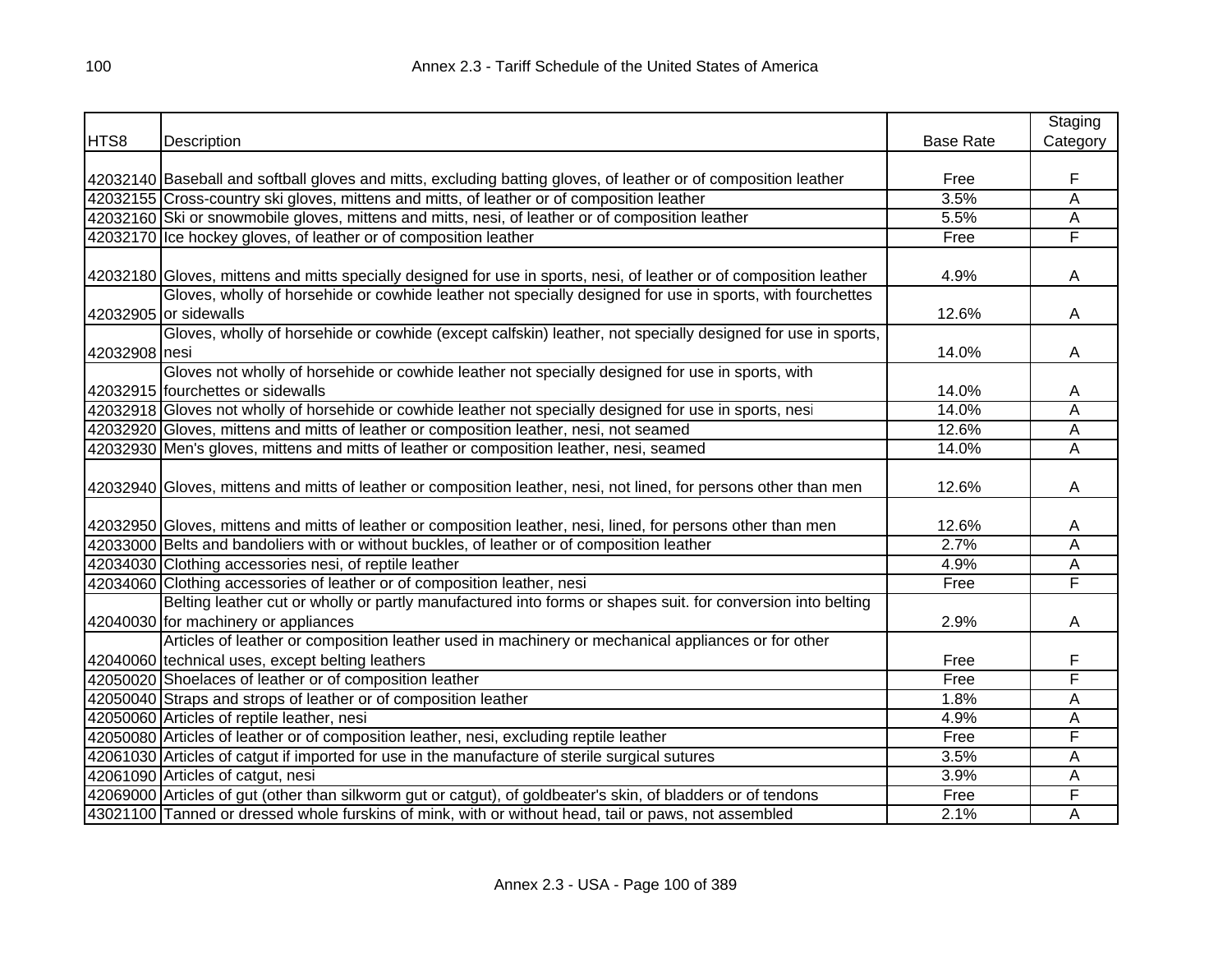|               |                                                                                                                   |                  | Staging                 |
|---------------|-------------------------------------------------------------------------------------------------------------------|------------------|-------------------------|
| HTS8          | Description                                                                                                       | <b>Base Rate</b> | Category                |
|               | Tanned/dressed whole skins of Astrakhan, Broadtail, Caracul, Persian, Indian, Mongolian, Chinese &                |                  |                         |
|               | 43021300 Tibetan lamb, not assembled                                                                              | 2.2%             | A                       |
|               | Tanned or dressed whole furskins of silver, black or platinum fox (including mutations), with or without          |                  |                         |
|               | 43021915 head, tail or paws, not assembled                                                                        | 5.6%             | A                       |
|               | Tanned or dressed whole furskins of beaver, chinchilla, ermine, lynx, raccoon, sable, other specified             |                  |                         |
|               | 43021930 animals, not dyed, not assembled                                                                         | 1.5%             | A                       |
|               | Tanned or dressed whole furskins of beaver, chinchilla, ermine, lynx, raccoon, sable, wolf, other specified       |                  |                         |
|               | 43021945 animals, dyed, not assembled                                                                             | 2.2%             | A                       |
|               |                                                                                                                   |                  |                         |
|               | 43021955 Tanned or dressed whole furskins of rabbit or hare, with or without head, tail or paws, not assembled    | 2.7%             | A                       |
|               | 43021960 Tanned or dressed whole furskins, nesi, with or without head, tail or paws, not assembled, not dyed      | 3.5%             | A                       |
|               | 43021975 Tanned or dressed whole furskins, nesi, with or without head, tail or paws, not assembled, dyed          | 1.7%             | $\overline{\mathsf{A}}$ |
|               | Heads, tails, paws, other pieces or cuttings of dressed or tanned furskins, of beaver, ermine, wolf, other        |                  |                         |
|               | 43022030 specified animals, nt assembled                                                                          | 2.1%             | A                       |
|               | Heads, tails, paws and other pieces or cuttings of dressed or tanned furskins, nesi, not assembled, not           |                  |                         |
| 43022060 dyed |                                                                                                                   | 3.5%             | A                       |
|               |                                                                                                                   |                  |                         |
|               | 43022090 Heads, tails, paws and other pieces or cuttings of dressed or tanned furskins, nesi, not assembled, dyed | 1.7%             | A                       |
|               | 43023000 Whole furskins and pieces or cuttings thereof, tanned and dressed, assembled                             | 5.3%             | Α                       |
|               | 43031000 Articles of apparel and clothing accessories, of furskins                                                | 4.0%             | Α                       |
|               | 43039000 Articles of furskin, nesi                                                                                | Free             | F                       |
|               | 43040000 Artificial fur and articles thereof                                                                      | 6.5%             | Α                       |
|               | 44011000 Fuel wood, in logs, in billets, in twigs, in faggots or similar forms                                    | Free             | F                       |
|               | 44012100 Coniferous wood in chips or particles                                                                    | Free             | F                       |
|               | 44012200 Nonconiferous wood in chips or particles                                                                 | Free             | F                       |
|               | 44013020 Artificial fire logs, composed of wax and sawdust, with or without added materials                       | Free             | F                       |
|               | Sawdust and wood waste and scrap, whether or not agglomerated in logs, briquettes, pellets or similar             |                  |                         |
|               | 44013040 forms, nesi                                                                                              | Free             | F                       |
|               | 44020000 Wood charcoal (including shell or nut charcoal), whether or not agglomerated                             | Free             | F                       |
|               | Wood in the rough whether or not stripped of bark or sapwood, or roughly squared, treated with paint,             |                  |                         |
|               | 44031000 stain, creosote or other preservatives                                                                   | Free             | F                       |
|               | Coniferous wood in the rough, whether or not stripped of bark or sapwood or roughly squared, not treated          |                  |                         |
|               | 44032000 with preservatives                                                                                       | Free             | F                       |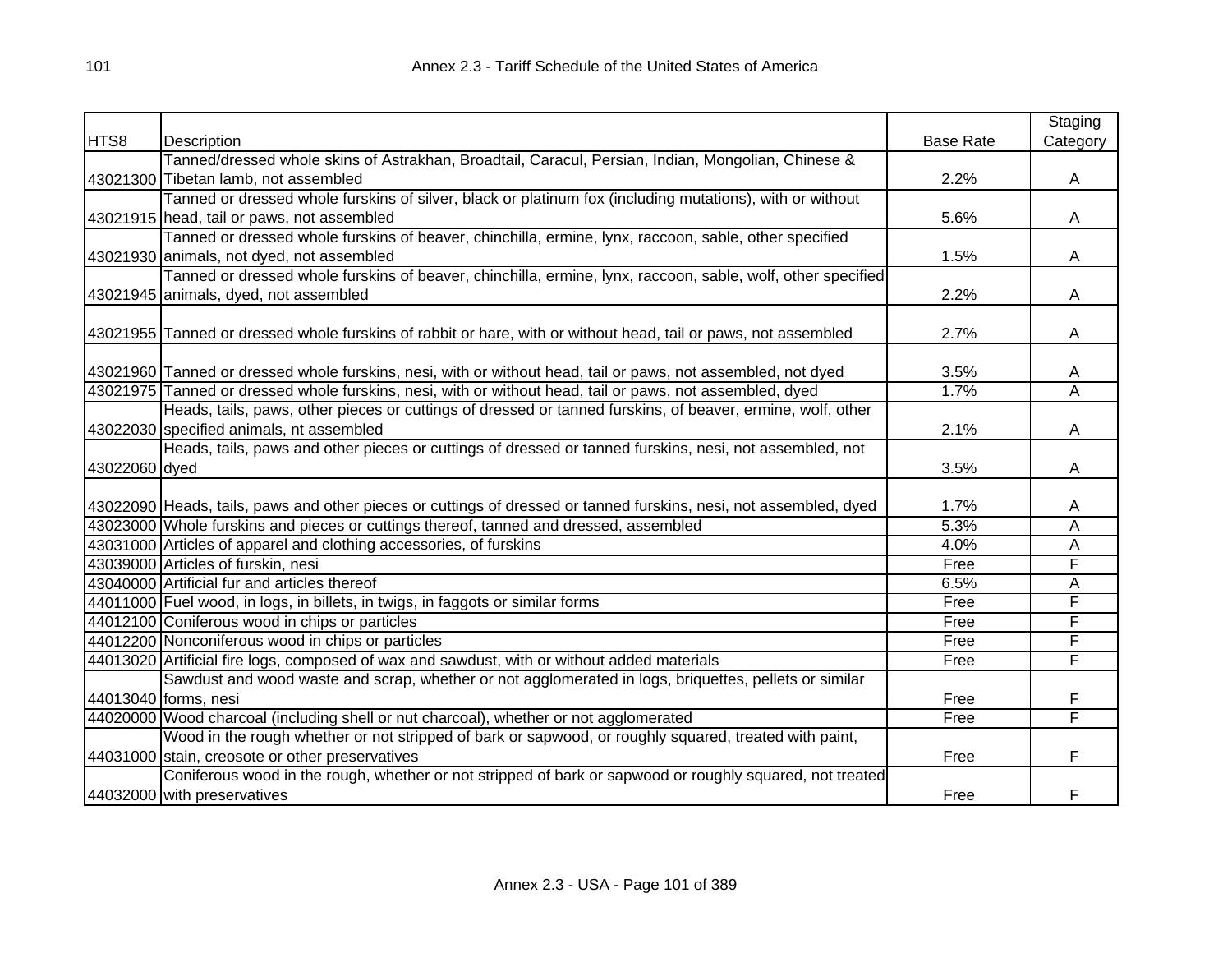|                |                                                                                                                |                  | Staging  |
|----------------|----------------------------------------------------------------------------------------------------------------|------------------|----------|
| HTS8           | Description                                                                                                    | <b>Base Rate</b> | Category |
|                | Wood in the rough/roughly squared, of Dark Red Meranti, Light Red Meranti and Meranti Bakau, not               |                  |          |
|                | 44034100 treated with paint/stain/cresote/other preserv                                                        | Free             | F        |
|                | Wood in rough/roughly squared, of tropical wood specified in ch. 44 subhead note 1 nesoi, not treated with     |                  |          |
|                | 44034900 paint/stain/cresote/other preserv                                                                     | Free             | F        |
|                | Oak wood in the rough, whether or not stripped of bark or sapwood, or roughly squared, not treated with        |                  |          |
|                | 44039100 preservatives                                                                                         | Free             | F        |
|                | 44039200 Beech wood in the rough, not treated with preservatives                                               | Free             | F        |
|                | 44039900 Wood in the rough, nesi                                                                               | Free             | F        |
|                | Coniferous wood, roughly shaped into poles, pickets, stakes, sticks and other forms, to be finished into       |                  |          |
|                | 44041000 specific articles or products                                                                         | Free             | F        |
|                | Nonconiferous wood, roughly shaped into poles, pickets, stakes, sticks and other forms, to be finished         |                  |          |
|                | 44042000 into specific articles or products                                                                    | Free             | F        |
|                | 44050000 Wood wool (excelsior); wood flour                                                                     | 3.2%             | A        |
|                | 44061000 Railway or tramway sleepers (cross-ties) of wood, not impregnated                                     | Free             | F        |
|                | 44069000 Railway or tramway sleepers (cross-ties) of wood, impregnated                                         | Free             | F        |
|                | 44071000 Coniferous wood sawn or chipped lengthwise, sliced or peeled, of a thickness exceeding 6 mm           | Free             | F        |
|                |                                                                                                                |                  |          |
|                | 44072400 Virola, Mahogany, Imbuia and Balsa wood sawn or chipped lengthwise, sliced or peeled, over 6 mm thick | Free             | F        |
|                | Dark Red Meranti, Light Red Meranti and Meranti Bakau wood sawn or chipped lengthwise, sliced or               |                  |          |
|                | 44072500 peeled, over 6 mm thick                                                                               | Free             | F        |
|                | White Lauan, White Meranti, White Seraya, Yellow Meranta and Alan wood sawn or chipped lengthwise,             |                  |          |
|                | 44072600 sliced or peeled, over 6 mm thick                                                                     | Free             | F        |
|                | Tropical wood specified in chapter 44 subheading note 1, nesoi, sawn or chipped lengthwise, sliced or          |                  |          |
|                | 44072900 peeled, over 6 mm thick                                                                               | Free             | F        |
|                | 44079100 Oak wood, sawn or chipped lengthwise, sliced or peeled, over 6 mm thick                               | Free             | F        |
|                | 44079200 Beech wood, sawn or chipped lengthwise, sliced or peeled, over 6 mm thick                             | Free             | F        |
|                | 44079900 Nonconiferous woods, nesi, sawn or chipped lengthwise, sliced or peeled, over 6 mm thick              | Free             | F        |
|                | Coniferous veneer sheets and sheets for plywood & coniferous wood sawn/sliced/peeled not over 6 mm             |                  |          |
| 44081001 thick |                                                                                                                | Free             | F        |
|                | Dark Red Meranti, Light Red Meranti and Meranti Bakau veneer sheets and sheets for plywood and other           |                  |          |
|                | 44083101 wood sawn/sliced/peeled, n/o 6 mm thick                                                               | Free             | F        |
|                | Tropical wood specified in ch. 44 subhead note 1, nesoi, veneer sheets and sheets for plywood and other        |                  |          |
|                | 44083901 wood sawn/sliced/peeled, n/o 6 mm thick                                                               | Free             | F        |
|                | Nontropical nonconiferous veneer sheets and sheets for plywood and other wood sawn/sliced/peeled, not          |                  |          |
|                | 44089001 over 6 mm thick                                                                                       | Free             | F        |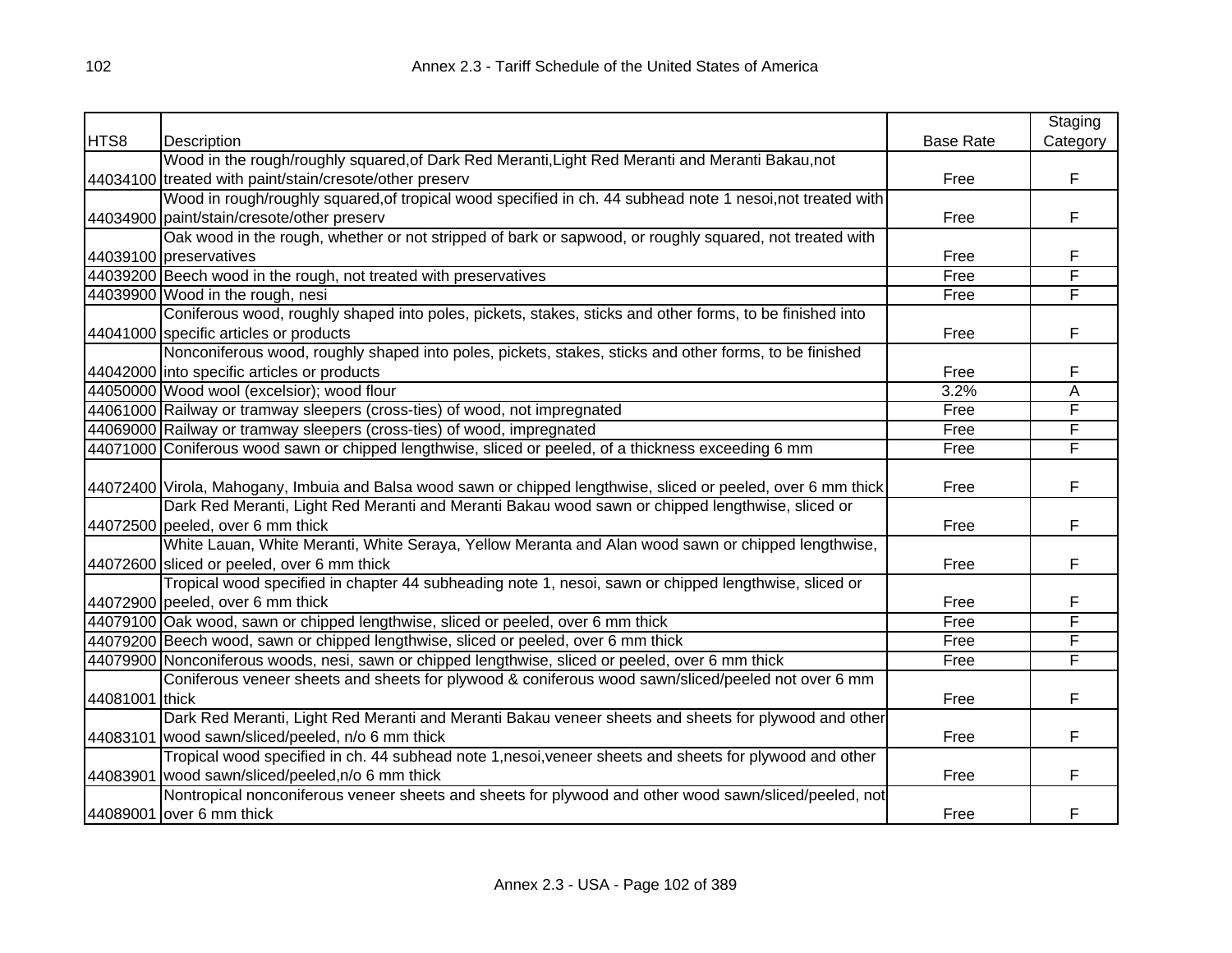|                   |                                                                                                              |                  | Staging  |
|-------------------|--------------------------------------------------------------------------------------------------------------|------------------|----------|
| HTS8              | Description                                                                                                  | <b>Base Rate</b> | Category |
|                   | Coniferous wood continuously shaped along any of its ends, wether or not also continuously shaped            |                  |          |
|                   | 44091005 along any its edges or faces                                                                        | 3.2%             | A        |
|                   | 44091010 Coniferous wood siding continuously shaped along any of its edges or faces but not on its ends      | Free             | F        |
|                   | 44091020 Coniferous wood flooring continuously shaped along any of its edges or faces but not on its ends    | Free             | F        |
|                   | Standard wood moldings of pine (Pinus spp.) continuously shaped along any of its edges or faces but not      |                  |          |
|                   | 44091040 on its ends                                                                                         | Free             | F        |
|                   | Standard coniferous wood moldings, other than of pine, continuously shaped along any of its edges or         |                  |          |
|                   | 44091045 faces but not on its ends                                                                           | Free             | F        |
|                   | Coniferous wood moldings, other than standard type, continuously shaped along any of its edges or            |                  |          |
|                   | 44091050 faces but not on its ends                                                                           | Free             | F        |
|                   | Coniferous wood dowel rods, plain, continuously shaped along any of its edges or faces but not on its        |                  |          |
| 44091060 ends     |                                                                                                              | Free             | F        |
|                   | Coniferous wood dowel rod, sanded/grooved/otherwise advanced in condition, continuously shaped               |                  |          |
|                   | 44091065 along any of edges or faces but not its ends                                                        | 4.9%             | A        |
|                   | Coniferous wood, other than siding, flooring, moldings or dowel rod, continuously shaped along any of its    |                  |          |
|                   | 44091090 edges or faces but not on its ends                                                                  | Free             | F        |
|                   | Nonconiferous wood continuously shaped along any of its ends, wether or not also continuously shaped         |                  |          |
|                   | 44092005 along any its edges or faces                                                                        | 3.2%             | A        |
|                   |                                                                                                              |                  |          |
|                   | 44092010 Nonconiferous wood siding continuously shaped along any of its edges or faces but not on its ends   | Free             | F        |
|                   |                                                                                                              |                  |          |
|                   | 44092025 Nonconiferous wood flooring continuously shaped along any of its edges or faces but not on its ends | Free             | F        |
|                   | Standard nonconiferous wood moldings continuously shaped along any of its edges or faces but not on          |                  |          |
| 44092040 its ends |                                                                                                              | Free             | F        |
|                   | Nonconiferous wood moldings, other than standard type, continuously shaped along any of its edges or         |                  |          |
|                   | 44092050 faces but not on its ends                                                                           | Free             | F        |
|                   | Nonconiferous wood dowel rods, plain, continuously shaped along any of its edges or faces but not on its     |                  |          |
| 44092060 ends     |                                                                                                              | Free             | F        |
|                   | Nonconiferous wood dowel rods, sanded/grooved/otherwise advanced in condition, continuously shaped           |                  |          |
|                   | 44092065 along any of edges or faces but not ends                                                            | 4.9%             | A        |
|                   | Nonconiferous wood, other than siding, flooring, molding or dowel rods, continuously shaped along any of     |                  |          |
|                   | 44092090 edges or faces but not on its ends                                                                  | Free             | F        |
|                   | 44102100 Oriented strand board and waferboard, of wood, unworked or not further worked than sanded           | Free             | F        |
|                   | 44102900 Oriented strand board and waferboard, of wood, further worked than sanded                           | Free             | F        |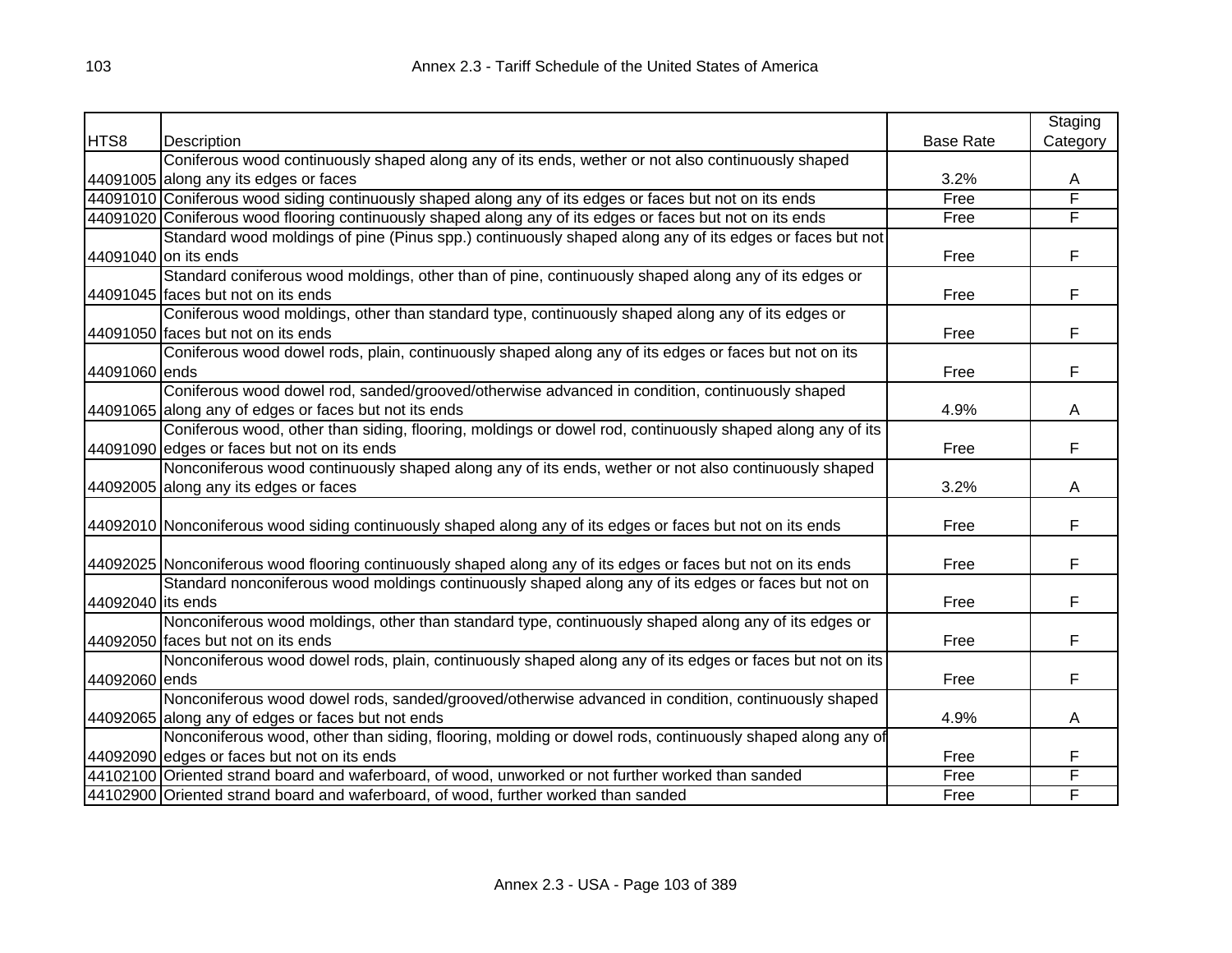|                     |                                                                                                                 |                     | Staging  |
|---------------------|-----------------------------------------------------------------------------------------------------------------|---------------------|----------|
| HTS8                | Description                                                                                                     | <b>Base Rate</b>    | Category |
|                     | Particle board and similar board of wood, other than oriented strand board or waferboard, unworked or           |                     |          |
|                     | 44103100 not further worked than sanded                                                                         | Free                | F        |
|                     | Particle board and similar board of wood, other than oriented strand board or waferboard, surface-              |                     |          |
|                     | 44103200 covered with melamine-impregnated paper                                                                | Free                | F        |
|                     | Particle board and similar board of wood, other than oriented strand board/waferboard, surface-covered          |                     |          |
|                     | 44103300 with decorative laminates of plastic                                                                   | Free                | F        |
|                     | Particle board and similar board of wood, other than oriented strand board or waferboard, further worked        |                     |          |
|                     | 44103900 than sanded, nesoi                                                                                     | Free                | F        |
|                     | 44109000 Particle board and similar board of ligneous materials other than wood                                 | Free                | F        |
|                     | 44111100 Fiberboard of a density exceeding 0.8 g/cm3, not mechanically worked or surface covered                | Free                | F        |
|                     | Fiberboard, of a density exceeding 0.8 g/cm3, mechanically worked, not surface covered (except for oil          |                     |          |
| 44111920 treatment) |                                                                                                                 | Free                | F        |
|                     |                                                                                                                 |                     |          |
|                     | 44111930 Fiberboard, of a density exceeding 0.8 g/cm3, mechanically edged-worked, for construction uses         | Free                | F        |
|                     | 44111940 Fiberboard nesi, density exceeding 0.8 g/cm3                                                           | 6.0%                | Α        |
|                     |                                                                                                                 |                     |          |
|                     | 44112100 Fiberboard of a density over 0.5 but not over 0.8 g/cm3, not mechanically worked or surface covered    | Free                | F        |
|                     | Fiberboard of a density over 0.5 but not over 0.8 g/cm3, edgeworked continuously, laminated, for                |                     |          |
|                     | 44112920 construction uses                                                                                      | 1.9 cents/kg + 1.5% | A        |
|                     | Fiberboard of a density over 0.5 but not over 0.8 g/cm 3, tongued, grooved or rabbetted continuously, for       |                     |          |
|                     | 44112930 construction uses, nesi                                                                                | Free                | F        |
|                     |                                                                                                                 |                     |          |
|                     | 44112960 Fiberboard of a density over 0.5 g/cm3 but not over 0.8 g/cm3, not mechanically worked surface covered | Free                | F        |
|                     | 44112990 Fiberboard nesi, density between 0.5 g/cm3 and 0.8 g/cm3                                               | 3.9%                | Α        |
|                     | Fiberboard of a density exceeding 0.35 g/cm3 but not exceeding 0.5 g/cm3, not mechanically worked or            |                     |          |
|                     | 44113100 surface covered                                                                                        | Free                | F        |
|                     | Fiberboard of a density exceeding 0.35 g/cm3 but not exceeding 0.5 g/cm3, mechanically worked or                |                     |          |
|                     | 44113900 surface covered                                                                                        | Free                | F        |
|                     | 44119100 Fiberboard of a density 0.35 g/cm3 or less, not mechanically worked or surface covered                 | Free                | F        |
|                     | 44119900 Fiberboard of a density 0.35 g/cm3 or less, mechanically worked or surface covered                     | Free                | F        |
|                     | Plywood sheets n/o 6 mm thick, tropical hardwood outer ply, birch face ply, not surface-covered beyond          |                     |          |
|                     | 44121305 clear/transparent                                                                                      | Free                | F        |
|                     | Plywood sheet n/o 6 mm thick, tropical hard wood outer ply, face ply of Spanish cedar or walnut, not            |                     |          |
|                     | 44121325 surface-covered beyond clear/transparent                                                               | 8.0%                | A        |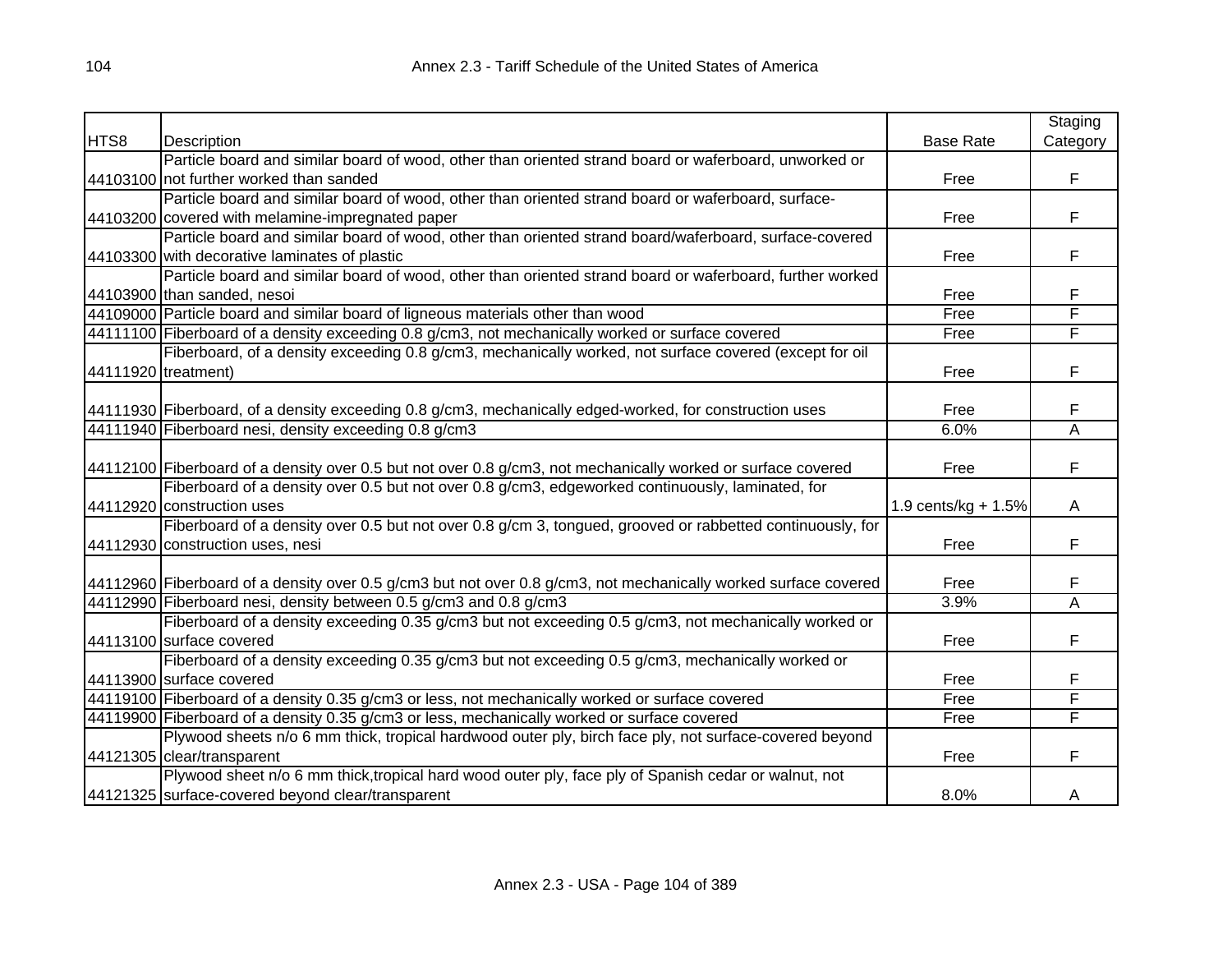|                   |                                                                                                             |                  | Staging  |
|-------------------|-------------------------------------------------------------------------------------------------------------|------------------|----------|
| HTS8              | Description                                                                                                 | <b>Base Rate</b> | Category |
|                   | Plywood sheets n/o 6 mm thick, with specified tropical wood outer ply, with face ply nesoi, not surface-    |                  |          |
|                   | 44121340 covered beyond clear/transparent                                                                   | 8.0%             | A        |
|                   | Plywood sheets n/o 6 mm thick, tropical wood nesoi at least one outer ply, with face ply nesoi, not surface |                  |          |
|                   | 44121351 covered beyond clear/transparent                                                                   | 8.0%             | A        |
|                   | Plywood sheets n/o 6 mm thick, with certain specified tropical wood outer ply, surface covered beyond       |                  |          |
|                   | 44121360 clear or transparent                                                                               | 8.0%             | A        |
|                   | Plywood sheets n/o 6 mm thick, tropical wood nesoi at least one outer ply, surface covered beyond clear     |                  |          |
|                   | 44121391 or transparent                                                                                     | 8.0%             | A        |
|                   | Plywood sheets n/o 6 mm thick, outer ply of nontropical hardwood, birch face ply, not surface-covered       |                  |          |
|                   | 44121405 beyond clear/transparent                                                                           | Free             | F        |
|                   | Plywood sheet n/o 6 mm thick, outer ply of nontropical hardwood, face ply Spanish Cedar or walnut, not      |                  |          |
|                   | 44121425 surface-covered beyond clear/transparent                                                           | 5.1%             | Α        |
|                   | Plywood sheet n/o 6 mm thick, at least one outer ply of nonconiferous wood, with face ply nesoi, not        |                  |          |
|                   | 44121431 surfacecovered beyond clear/transparent                                                            | 8.0%             | A        |
|                   | Plywood sheets n/o 6 mm thick, at least one outer ply of nonconiferous wood, surface covered other than     |                  |          |
|                   | 44121456 clear or transparent                                                                               | 8.0%             | A        |
|                   | Plywood of wood sheets, n/o 6 mm thick each, with outer plies of coniferous wood, face ply of Parana        |                  |          |
|                   | 44121910 pine, not or clear surface covered                                                                 | Free             | F        |
|                   | Plywood of wood sheets, n/o 6 mm thick each, with outer plies of coniferous wood, European red pine         |                  |          |
|                   | 44121930 face ply, not or clear surface covered                                                             | 3.4%             | A        |
|                   | Plywood of wood sheets, n/o 6 mm thick each, with outer plies of coniferous wood, with face play nesi,      |                  |          |
|                   | 44121940 not or clear surface covered                                                                       | 8.0%             | A        |
|                   | Plywood of wood sheets, n/o 6 mm thick each, with outer plies of coniferous wood, nesi, surface covered,    |                  |          |
| 44121950 nesi     |                                                                                                             | 5.1%             | A        |
|                   | Plywood nesoi, veneered panel & similar laminated wood w/hardwood outer ply, least on ply of tropical       |                  |          |
|                   | 44122206 wood, least one layer of particle board                                                            | Free             | F        |
|                   | Plywood nesoi, at least one hardwood outer ply, not surface-covered beyond clear/transparent, face ply      |                  |          |
| 44122210 of birch |                                                                                                             | Free             | F        |
|                   | Plywood nesoi, least one hardwood outer ply, w/tropical wood ply, not surface-covered beyond                |                  |          |
|                   | 44122231 clear/transparent, not w/face ply of birch                                                         | 8.0%             | A        |
|                   | Plywood nesoi, at least one hardwood outer ply, at least one tropical hardwood ply, surface covered other   |                  |          |
|                   | 44122241 than clear or transparent                                                                          | 8.0%             | A        |
|                   | Veneered panels and similar laminated wood w/ at least one hardwood outer ply, at least one ply of          |                  |          |
|                   | 44122251 tropical wood, nesoi                                                                               | Free             | F        |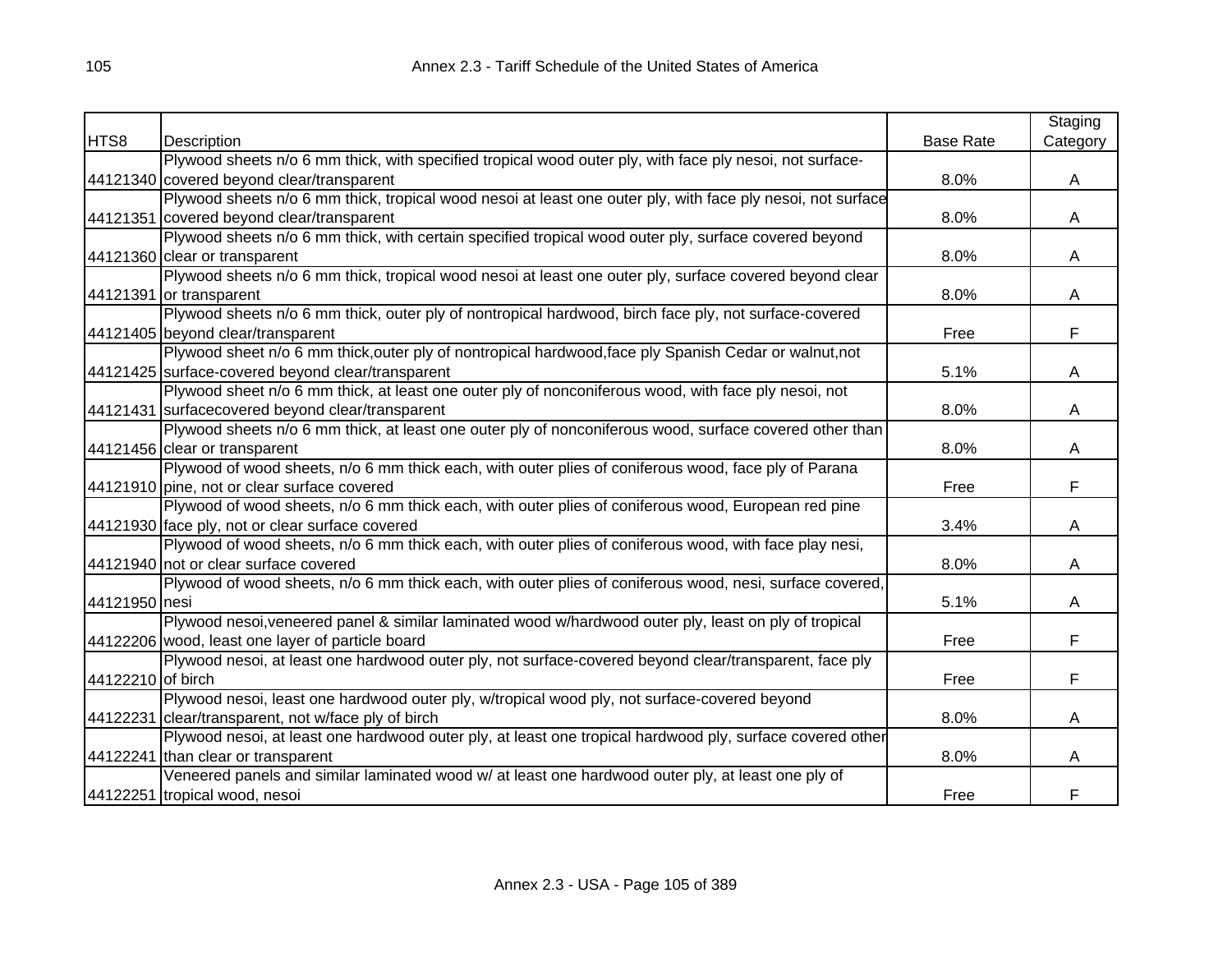|      |                                                                                                              |                  | Staging  |
|------|--------------------------------------------------------------------------------------------------------------|------------------|----------|
| HTS8 | Description                                                                                                  | <b>Base Rate</b> | Category |
|      | Plywood nesoi, veneered panel and similar laminated wood w/least one hardwood outer ply nesoi, at            |                  |          |
|      | 44122301 least one layer of particle board                                                                   | Free             | F        |
|      | Plywood nesoi, at least one hardwood outer ply nesoi, no particle board, not surface-covered beyond          |                  |          |
|      | 44122915 clear/transparent, birch face ply                                                                   | Free             | F        |
|      | Plywood nesoi, at least one hardwood outer ply nesoi, no particle board, not surface-covered beyond          |                  |          |
|      | 44122936 clear/transparent, face ply nesoi                                                                   | 8.0%             | A        |
|      | Plywood nesoi, at least one hardwood outer ply nesoi, no particle board, surface covered other than          |                  |          |
|      | 44122946 clear/transparent                                                                                   | 8.0%             | A        |
|      | 44122956 Veneer panels and similar laminated wood, nesoi, at least one hardwood outer ply nesoi              | Free             | F        |
|      | Plywood/veneered panel/sim. laminated wood nesoi, softwood outer plies, least one ply tropical               |                  |          |
|      | 44129206 hardwood, least one layer of particle board                                                         | Free             | F        |
|      | Plywood nesoi, softwood outer plies, least 1 ply tropical hardwood, no particle board, not surf.-cov. beyond |                  |          |
|      | 44129210 clear/transp., face ply Parana pine                                                                 | Free             | F        |
|      | Plywood nesoi, softwood outer plies, least 1 ply trop. hardwood, no particle board, not surf.-cov. beyond    |                  |          |
|      | 44129230 clear/transp., face ply Europe red pine                                                             | 3.4%             | A        |
|      | Plywood nesoi, softwood outer plies, least 1 ply trop. hardwood, no particle board, not surface-covered      |                  |          |
|      | 44129241 beyond clear/transparent, face ply nesoi                                                            | 8.0%             | A        |
|      | Plywood nesoi, softwood outer plies, at least 1 ply tropical hardwood, no particle board, surface covered    |                  |          |
|      | 44129251 other than clear or transparent                                                                     | 5.1%             | A        |
|      | Veneered panels and similar laminated wood nesoi, softwood outer plies, at least one ply tropical hard       |                  |          |
|      | 44129291 wood, no particle board                                                                             | Free             | F        |
|      | Veneered panels and similar laminated wood nesoi, softwood outer plies, no tropical hardwood ply,            |                  |          |
|      | 44129301 containing least one layer of particle board                                                        | Free             | F        |
|      | Plywood nesoi, softwood outer plies, no tropical hardwood ply, no particle board, not surface-covered        |                  |          |
|      | 44129915 beyond clear/transp., face ply Parana pine                                                          | Free             | F        |
|      | Plywood nesoi, softwood outer plies, no trop. hardwood ply, no particle board, not surface-cov. beyond       |                  |          |
|      | 44129935 clear/transp., face ply European red pine                                                           | 3.4%             | A        |
|      | Plywood nesoi, softwood outer plies, no trop. hardwood ply, no particle board, not surface-covered           |                  |          |
|      | 44129946 beyond clear/transparent, face ply nesoi                                                            | 8.0%             | A        |
|      | Plywood nesoi, softwood outer plies, no tropical hardwood ply, no particle board, surface covered other      |                  |          |
|      | 44129956 than clear or transparent                                                                           | 5.1%             | A        |
|      | Veneered panels and similar laminated wood nesoi, softwood outer plies, no tropical hardwood ply, no         |                  |          |
|      | 44129996 particle board, nesoi                                                                               | Free             | F        |
|      | 44130000 Densified wood, in blocks, plates, strips or profile shapes                                         | 3.7%             | Α        |
|      | 44140000 Wooden frames for paintings, photographs, mirrors or similar objects                                | 3.9%             | A        |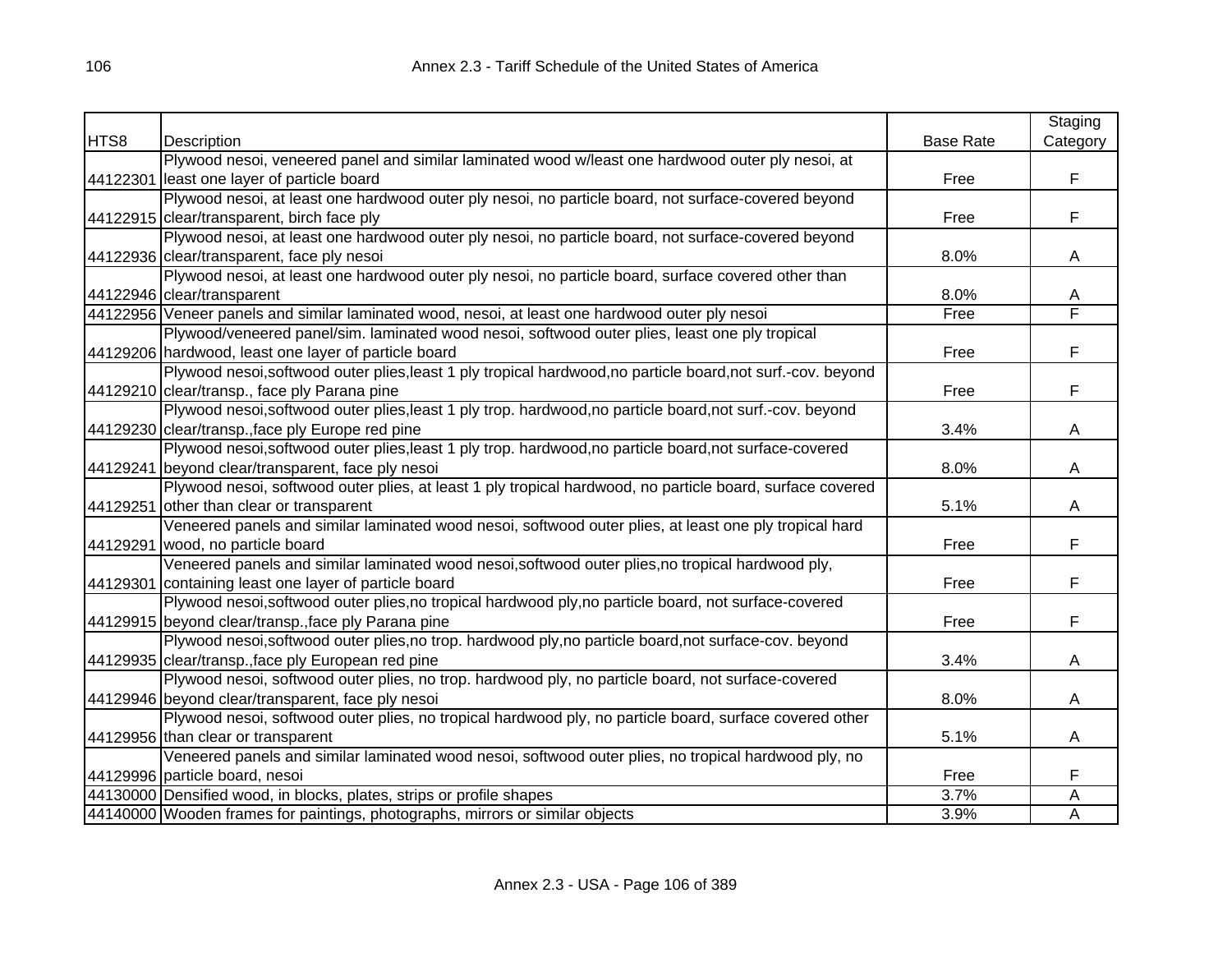|      |                                                                                                            |                  | Staging  |
|------|------------------------------------------------------------------------------------------------------------|------------------|----------|
| HTS8 | Description                                                                                                | <b>Base Rate</b> | Category |
|      | 44151030 Packing boxes and cases of wood with solid sides, lids and bottoms                                | Free             | F        |
|      | 44151060 Wooden containers designed for use in the harvesting of fruits and vegetables                     | Free             | F        |
|      | 44151090 Wood cases, boxes, crates, drums and similar packings nesi; cable-drums of wood                   | 10.7%            | A        |
|      | Wooden pallets, box-pallets and other load boards designed for use in the harvesting of fruits and         |                  |          |
|      | 44152040 vegetables                                                                                        | Free             | F        |
|      | Wooden pallets, box-pallets and other load boards, other than designed for use in the harvesting of fruits |                  |          |
|      | 44152080 and vegetables                                                                                    | 10.7%            | Α        |
|      | 44160030 Wooden casks, barrels and hogsheads                                                               | Free             | F        |
|      | 44160060 Wooden staves and hoops; tight barrelheads of softwood                                            | Free             | F        |
|      | 44160090 Wooden vats, tubs and other coopers' products and parts thereof                                   | 3.2%             | А        |
|      | 44170020 Wooden broom and mop handles, 1.9 cm or more in diameter and 97 cm or more in length              | Free             | F        |
|      | 44170040 Wooden paint brush and paint roller handles                                                       | Free             | F        |
|      | 44170060 Wooden brush backs                                                                                | Free             | F        |
|      | Wooden tools, tool bodies, tool handles, broom or brush bodies and handles nesi; wooden boot or shoe       |                  |          |
|      | 44170080 lasts and trees                                                                                   | 5.1%             | A        |
|      | 44181000 Wooden windows, French-windows and their frames                                                   | 3.2%             | Α        |
|      | 44182040 French doors of wood                                                                              | 4.8%             | Α        |
|      | 44182080 Doors of wood, other than French doors                                                            | 4.8%             | Α        |
|      | 44183000 Wooden parquet panels                                                                             | Free             | F        |
|      | 44184000 Wooden formwork (shuttering) for concrete constructional work                                     | 3.2%             | Α        |
|      | 44185000 Wooden shingles and shakes                                                                        | Free             | F        |
|      | 44189020 Edge-glued lumber                                                                                 | Free             | F        |
|      | 44189045 Builders' joinery and carpentry of wood, including cellular wood panels, nesoi                    | 3.2%             | A        |
|      | 44190040 Wooden forks and spoons for tableware and kitchenware                                             | 5.3%             | Α        |
|      | 44190080 Wooden tableware and kitchenware, other than forks and spoons                                     | 3.2%             | Α        |
|      | 44201000 Wooden statuettes and other wood ornaments                                                        | 3.2%             | Α        |
|      | 44209020 Wooden cigar and cigarette boxes                                                                  | Free             | F        |
|      | Wooden jewelry boxes, silverware chests, microscope, tool or utensil cases, similar boxes, cases and       |                  |          |
|      | 44209045 chests, not lined with textile fabrics                                                            | 4.3%             | A        |
|      | Wooden jewelry boxes, silverware chests, microscope, tool or utensil cases, similar boxes, cases and       |                  |          |
|      | 44209065 chests, lined with textile fabrics                                                                | Free             | F        |
|      | 44209080 Wood marquetry and inlaid wood; wooden articles of furniture, nesi                                | 3.2%             | A        |
|      | 44211000 Wooden clothes hangers                                                                            | 3.2%             | Α        |
|      | 44219010 Plain coniferous wood dowel pins                                                                  | Free             | F        |
|      | 44219015 Plain nonconiferous wood dowel pins                                                               | Free             | F        |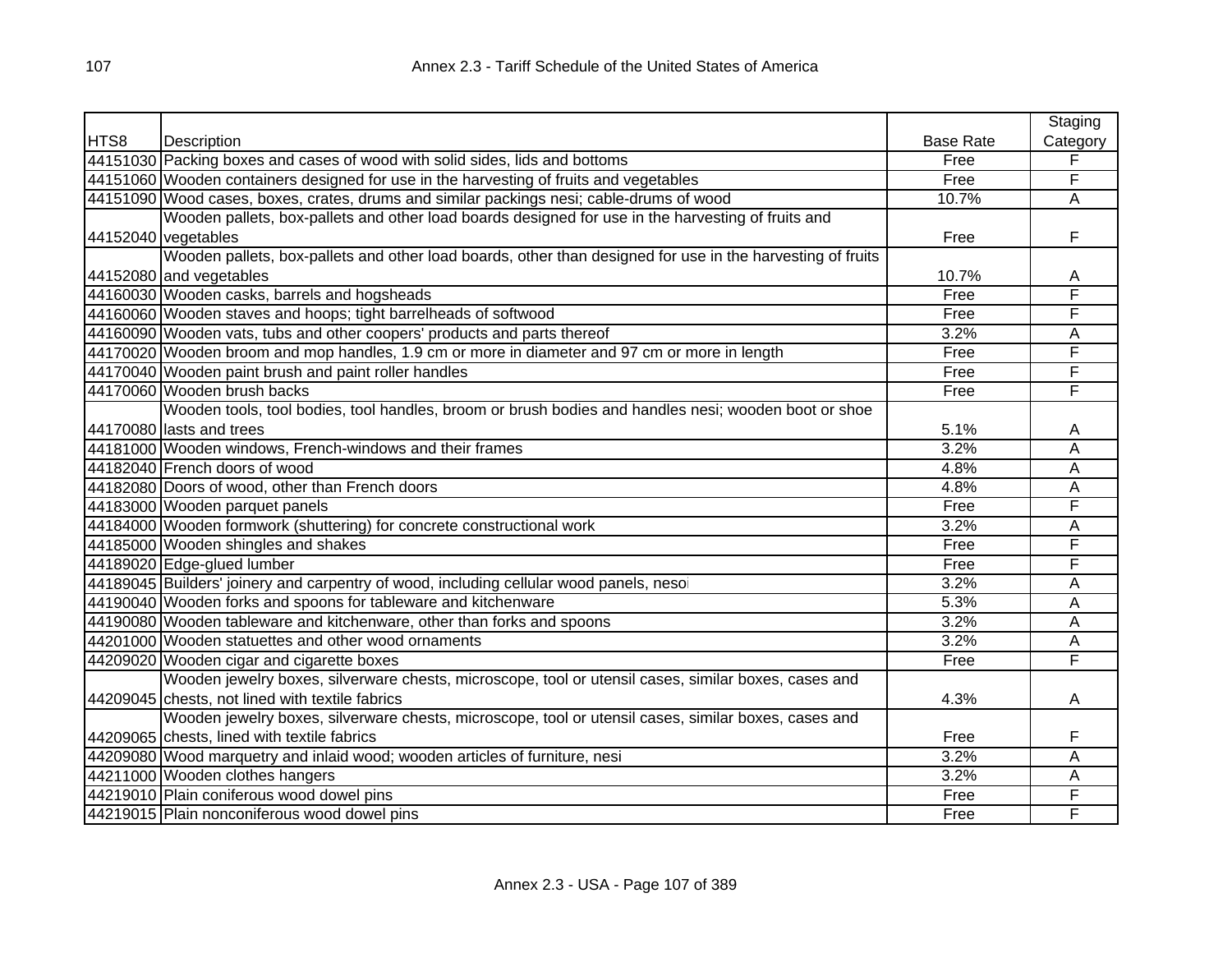|      |                                                                                                               |                  | Staging  |
|------|---------------------------------------------------------------------------------------------------------------|------------------|----------|
| HTS8 | Description                                                                                                   | <b>Base Rate</b> | Category |
|      | 44219020 Wood dowel pins, sanded, grooved or otherwise advanced in condition                                  | 4.9%             | Α        |
|      | Wood blinds, shutters, screens and shades consisting of wooden frames in the center of which are fixed        |                  |          |
|      | 44219030 louver boards or slats                                                                               | 10.7%            | A        |
|      | Wood blinds, shutters, screens and shades, not consisting of wooden frames in the center of which are         |                  |          |
|      | 44219040 fixed louver boards or slats                                                                         | 5.1%             | A        |
|      | 44219050 Wooden toothpicks                                                                                    | Free             | F        |
|      | Wooden skewers, candy sticks, ice cream sticks, tongue depressors, drink mixers and similar small             |                  |          |
|      | 44219060 wares, other than toothpicks                                                                         | 5.1%             | Α        |
|      | 44219070 Wooden pickets, palings, posts and rails, which are sawn; assembled wooden fence sections            | Free             | F        |
|      | 44219080 Spring-type clothespins made of wood                                                                 | 6.5 cents/gross  | Α        |
|      | 44219085 Clothespins made of wood, other than the spring-type                                                 | 4.8%             | А        |
|      | 44219088 Canoe paddles of wood                                                                                | Free             | F        |
|      | 44219093 Theatrical, ballet, and operatic scenery and properties, including sets, of wood                     | Free             | F        |
|      | 44219097 Articles of wood, not elsewhere specified or included                                                | 3.3%             | А        |
|      | 45011000 Natural cork, raw or simply prepared                                                                 | Free             | F        |
|      | 45019020 Waste cork                                                                                           | Free             | F        |
|      | 45019040 Crushed, granulated or ground cork                                                                   | Free             | F        |
|      | Natural cork, debacked or roughly squared or in rectangular blocks, plates, sheets or strip (incl. sharp-     |                  |          |
|      | 45020000 edged blanks for corks or stoppers)                                                                  | Free             | F        |
|      | Corks and stoppers of natural cork, tapered and of a thickness (or length) greater than the maximum           |                  |          |
|      | 45031020 diameter, n/o 19 mm maximum diameter                                                                 | Free             | F        |
|      | Corks and stoppers wholly of natural cork, tapered & of a thickness (or length) greater than the maximum      |                  |          |
|      | 45031030 diam., over 19 mm maximum diam.                                                                      | Free             | F        |
|      | Corks and stoppers of natural cork, tapered & of a thickness (or length) greater than the maximum             |                  |          |
|      | 45031040 diam., over 19 mm maximum diam., nesi                                                                | Free             | F        |
|      |                                                                                                               |                  |          |
|      | 45031060 Corks and stoppers of natural cork, of a thickness (or length) not greater than the maximum diameter | Free             | F        |
|      | 45039020 Disks, wafers and washers of natural cork                                                            | Free             | F        |
|      | 45039040 Natural cork wallcoverings, backed with paper or otherwise reinforced                                | Free             | F        |
|      | 45039060 Articles of natural cork, other than corks and stoppers                                              | 14.0%            | Α        |
|      | 45041010 Vulcanized sheets and slabs wholly of agglomerated ground or pulverized cork and rubber              | Free             | F        |
|      | 45041020 Insulation of compressed agglomerated cork, coated or not coated                                     | Free             | F        |
|      | 45041030 Floor coverings of agglomerated cork                                                                 | Free             | F        |
|      | 45041040 Agglomerated cork wallcoverings, backed with paper or otherwise reinforced                           | Free             | F        |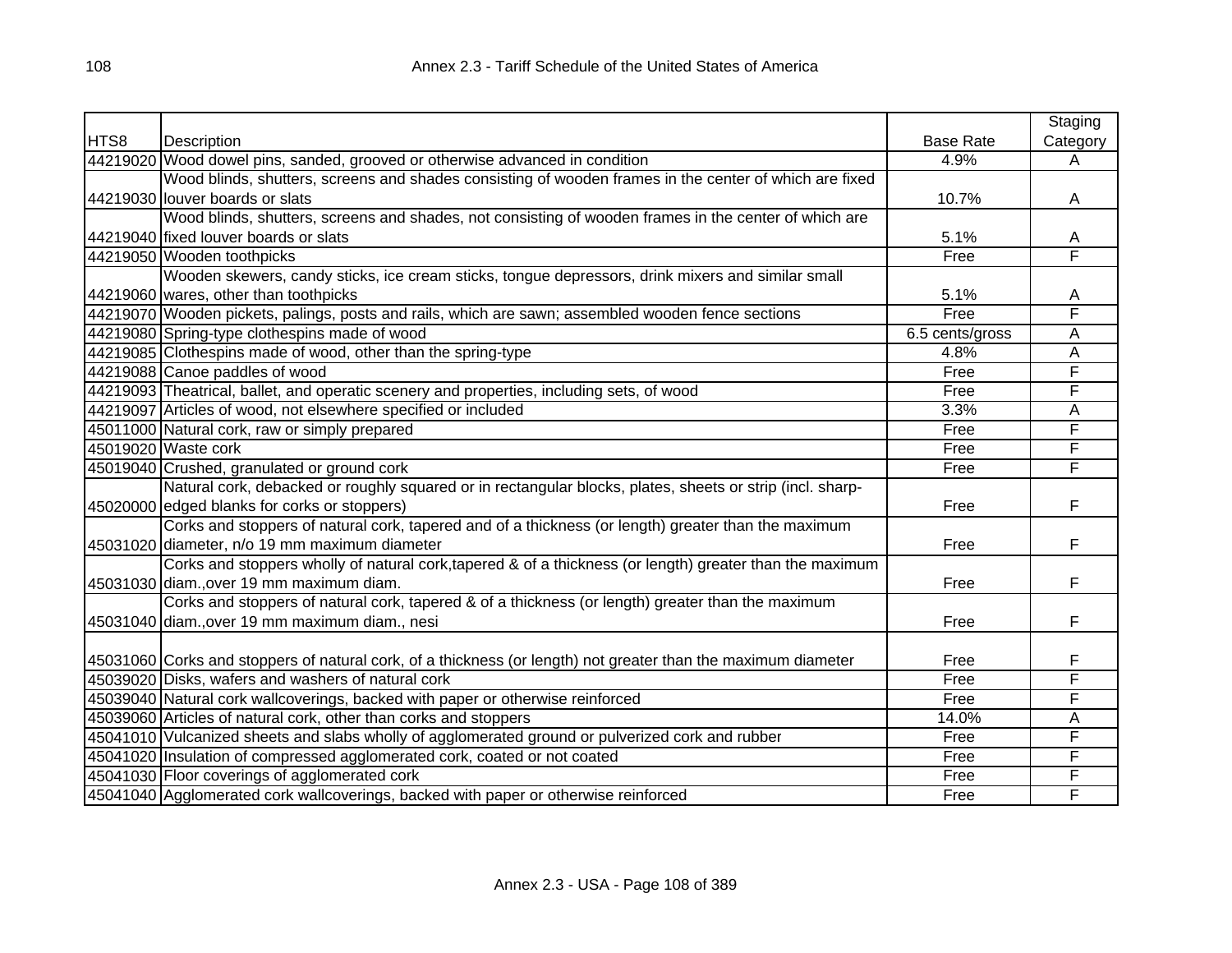|      |                                                                                                                  |                  | Staging        |
|------|------------------------------------------------------------------------------------------------------------------|------------------|----------------|
| HTS8 | Description                                                                                                      | <b>Base Rate</b> | Category       |
|      | Agglomerated cork stoppers, not tapered, wholly of cork, of a thickness (or length) greater than the             |                  |                |
|      | 45041045 maximum diameter                                                                                        | Free             | F              |
|      | 45041047 Corks, stoppers, disks, wafers and washers of agglomerated cork, nesi                                   | Free             | F              |
|      | Blocks, plates, sheets and strip; tiles of any shape; solid cylinder; all the foregoing of cork; all the         |                  |                |
|      | 45041050 foregoing, nesi                                                                                         | Free             | F              |
|      | 45049000 Agglomerated cork and articles of cork, nesoi                                                           | Free             | F              |
|      | 46012020 Rattan webbing for mats, matting and screens                                                            | Free             | F              |
|      | Woven or partly assembled materials of one or more of the materials bamboo, rattan or willow for mats,           |                  |                |
|      | 46012040 matting and screens                                                                                     | 3.3%             | A              |
|      | Woven or partly assembled vegetable materials other than bamboo, rattan or willow, for mats, matting             |                  |                |
|      | 46012060 and screens                                                                                             | 4.8%             | A              |
|      | 46012080 Floor coverings nesi, of vegetable materials                                                            | Free             | F              |
|      | 46012090 Mats, matting and screens of vegetable materials, nesi                                                  | 8.0%             | А              |
|      | Plaits of vegetable materials and similar products of such plaiting materials, whether or not assembled          |                  |                |
|      | 46019105 into strips                                                                                             | 2.7%             | A              |
|      | Products nesoi, of plaiting materials, bound together in parallel strands or woven, in sheet form, of            |                  |                |
|      | 46019120 bamboo, rattan, willow or wood                                                                          | 6.6%             | A              |
|      | Products nesoi, of plaiting vegetable materials nesoi, bound together in parallel strands or woven, in           |                  |                |
|      | 46019140 sheet form                                                                                              | Free             | F              |
|      |                                                                                                                  |                  |                |
|      | 46019905 Plaits and similar products of plaiting materials (not vegetable), whether or not assembled into strips | 2.7%             | A              |
|      | Products nesoi of plaiting materials (not vegetable), bound together in parallel strands or woven, in sheet      |                  |                |
|      | 46019990 form, nesoi                                                                                             | 3.3%             | A              |
|      | 46021005 Fishing baskets or creels made from vegetable materials                                                 | 5.0%             | A              |
|      | 46021007 Baskets and bags of bamboo wickerwork                                                                   | Free             | F              |
|      | 46021009 Baskets and bags of bamboo other than wickerwork                                                        | 10.0%            | Α              |
|      | 46021012 Baskets and bags, nesi, whether or not lined, of willow                                                 | 5.8%             | Α              |
|      | 46021014 Baskets and bags of rattan or palm leaf wickerwork                                                      | Free             | F              |
|      | 46021016 Baskets and bags of rattan or palm leaf other than wickerwork                                           | 5.0%             | Α              |
|      | 46021017 Baskets and bags of vegetable material wickerwork, neosi                                                | Free             | F              |
|      | 46021018 Baskets and bags of vegetable material, neosi                                                           | 4.5%             | Α              |
|      | 46021021 Luggage, handbags and flat goods, whether or not lined, of bamboo                                       | 6.2%             | Α              |
|      | 46021022 Luggage, handbags and flat goods, whether or not lined, of willow                                       | 5.8%             | Α              |
|      | 46021023 Articles of a kind normally carried in the pocket or in the handbag, of rattan or of palm leaf          | 9.0%             | Α              |
|      | 46021025 Luggage, handbags and flat goods, whether or not lined, of rattan or of palm leaf, nesi                 | 18.0%            | $\overline{A}$ |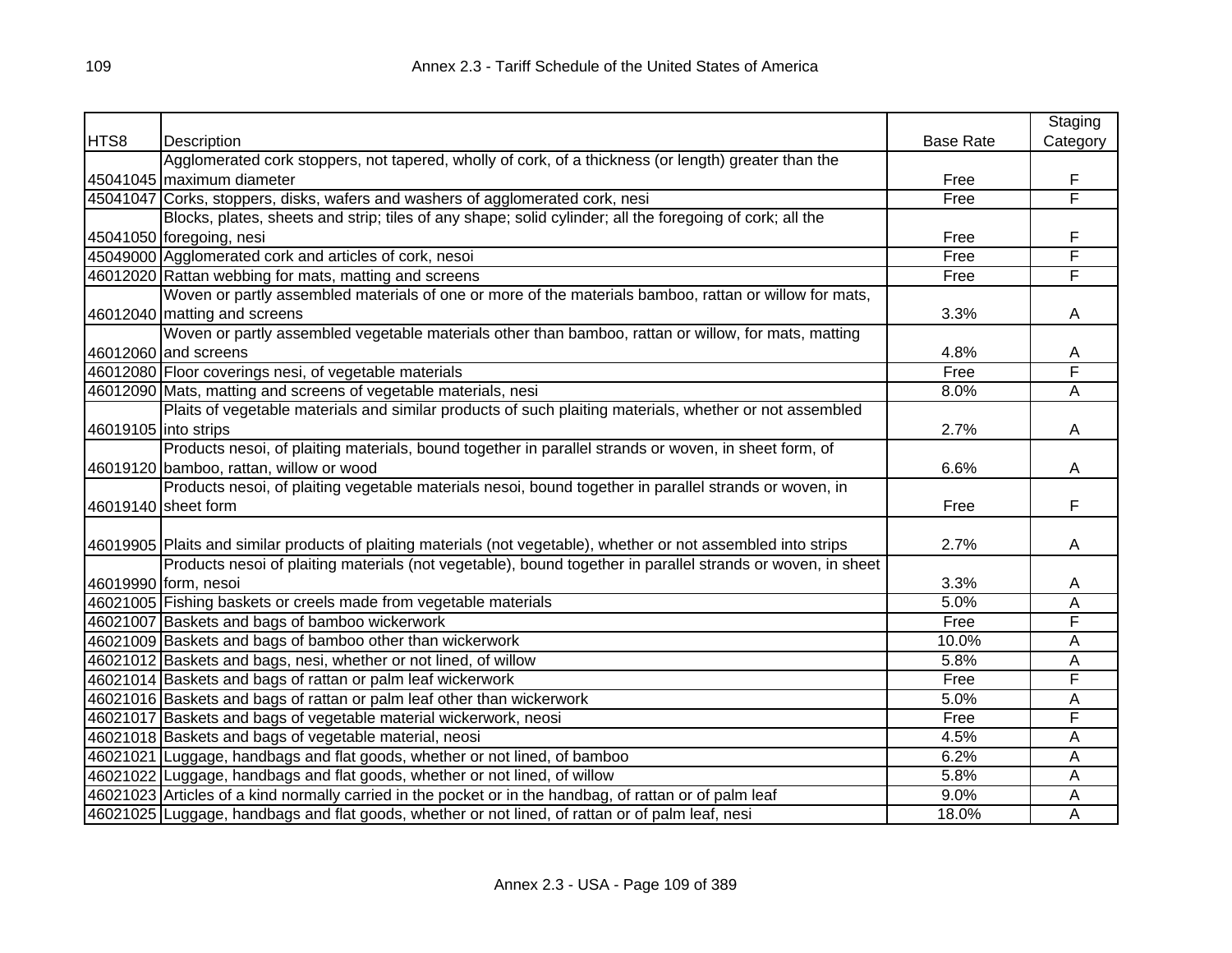|                   |                                                                                                                |                  | Staging  |
|-------------------|----------------------------------------------------------------------------------------------------------------|------------------|----------|
| HTS8              | Description                                                                                                    | <b>Base Rate</b> | Category |
|                   | 46021029 Luggage, handbags and flat goods, whether or not lined, made from plaiting materials nesi             | 5.3%             | A        |
|                   | 46021035 Articles of wickerwork, neosi, of one or more of the following:bamboo, rattan, willow or wood         | Free             | F        |
|                   | 46021045 Basketwork and other articles, neosi, of one or more of bamboo, rattan, willow or wood                | 6.6%             | A        |
|                   | 46021060 Articles of wickerwork, neosi, of vegetable materials, nesoi                                          | Free             | F        |
|                   | 46021080 Basketwork and other articles, neosi, of vegetables materials, nesoi                                  | 2.3%             | A        |
|                   | Basketwork, wickerwork and other articles made directly from plaiting materials or from articles of            |                  |          |
|                   | 46029000 heading 4601, nesi; loofah articles                                                                   | 3.5%             | A        |
|                   | 47010000 Mechanical woodpulp                                                                                   | Free             | F        |
|                   | 47020000 Chemical woodpulp, dissolving grades                                                                  | Free             | F        |
|                   |                                                                                                                |                  |          |
|                   | 47031100 Chemical woodpulp, soda or sulfate, other than dissolving grades, of unbleached coniferous wood       | Free             | F        |
|                   | 47031900 Chemical woodpulp, soda or sulfate, other than dissolving grades, of unbleached nonconiferous wood    | Free             | F        |
|                   | Chemical woodpulp, soda or sulfate, other than dissolving grades, of semibleached or bleached                  |                  |          |
|                   | 47032100 coniferous wood                                                                                       | Free             | F        |
|                   | Chemical woodpulp, soda or sulfate, other than dissolving grades, of semibleached or bleached                  |                  |          |
|                   | 47032900 nonconiferous wood                                                                                    | Free             | F        |
|                   | 47041100 Chemical woodpulp, sulfite, other than dissolving grades, of unbleached coniferous wood               | Free             | F        |
|                   | 47041900 Chemical woodpulp, sulfite, other than dissolving grades, of unbleached nonconiferous wood            | Free             | F        |
|                   |                                                                                                                |                  |          |
|                   | 47042100 Chemical woodpulp, sulfite, other than dissolving grades, of semibleached or bleached coniferous wood | Free             | F        |
|                   | Chemical woodpulp, sulfite, other than dissolving grades, of semibleached or bleached nonconiferous            |                  |          |
| 47042900 wood     |                                                                                                                | Free             | F        |
|                   | 47050000 Semichemical woodpulp                                                                                 | Free             | F        |
|                   | 47061000 Cotton linters pulp                                                                                   | Free             | F        |
|                   | 47062000 Pulps of fibers derived from recovered (waste and scrap) paper or paperboard                          | Free             | F        |
|                   | 47069100 Pulps of fibrous cellulosic material, other than cotton linters pulp, mechanical                      | Free             | F        |
|                   | 47069200 Pulps of fibrous cellulosic material, other than cotton linters pulp, chemical                        | Free             | F        |
|                   | 47069300 Pulps of fibrous cellulosic material, other than cotton linters pulp, semichemical                    | Free             | F        |
|                   | 47071000 Waste and scrap of unbleached kraft paper or paperboard or of corrugated paper or paperboard          | Free             | F        |
|                   | Waste and scrap of other paper or paperboard, made mainly of bleached chemical pulp, not colored in            |                  |          |
| 47072000 the mass |                                                                                                                | Free             | F        |
|                   | Waste and scrap of paper or paperboard made mainly of mechanical pulp (for example, newspapers,                |                  |          |
|                   | 47073000 journals, and similar printed matter)                                                                 | Free             | F        |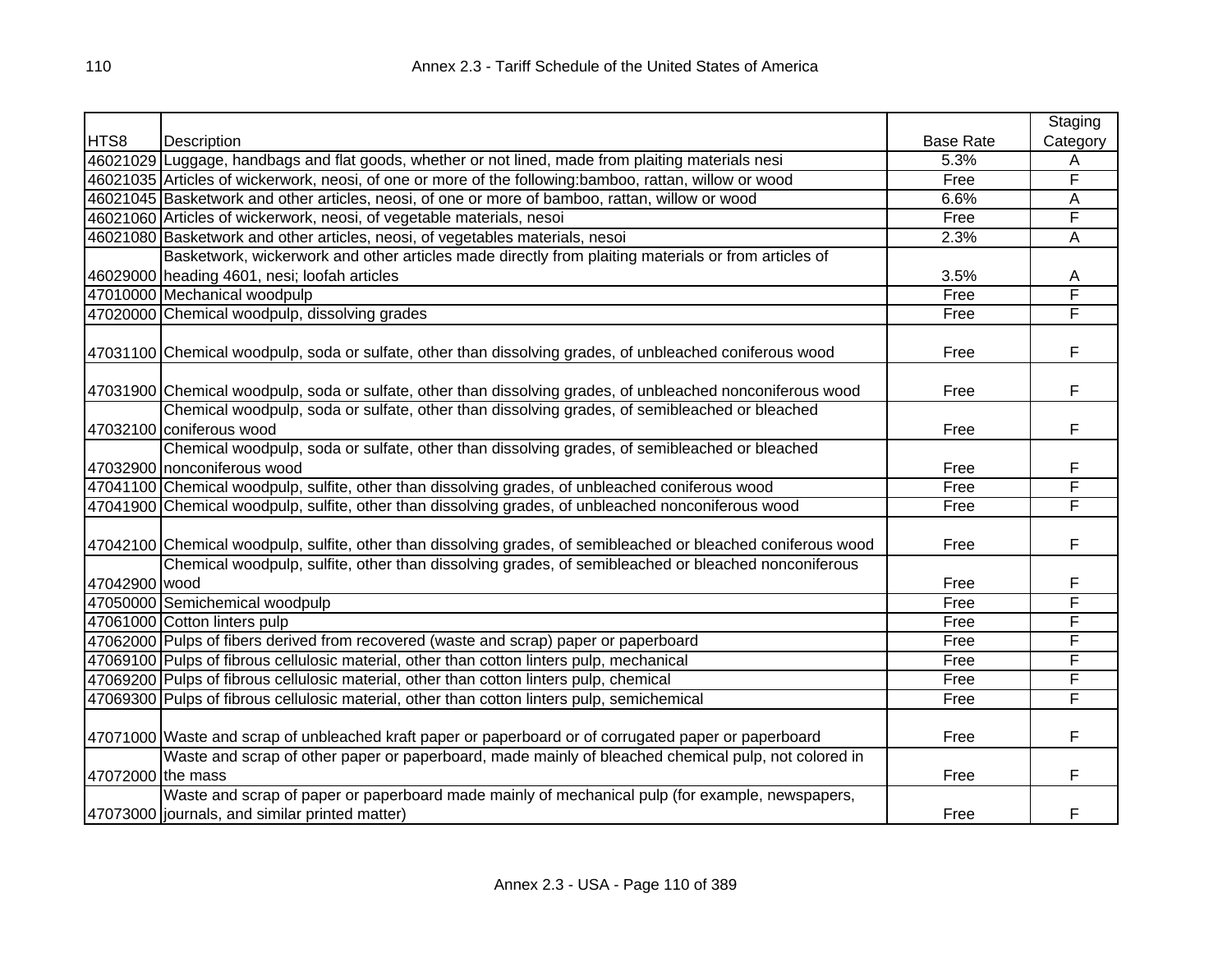|                |                                                                                                           |                  | Staging  |
|----------------|-----------------------------------------------------------------------------------------------------------|------------------|----------|
| HTS8           | Description                                                                                               | <b>Base Rate</b> | Category |
|                | 47079000 Waste and scrap of paper or paperboard nesi, including unsorted waste and scrap                  | Free             | F        |
|                | 48010000 Newsprint, in rolls or sheets                                                                    | Free             | F        |
|                | 48021000 Handmade paper and paperboard                                                                    | Free             | F        |
|                | Paper & paperboard use for photo-sensitive/heat-sensitive/electro-sensitive paper/paperboard, in          |                  |          |
|                | 48022010 strip/rolls ov 15 cm wide or certain sheets                                                      | Free             | F        |
|                | Uncoated basic paper for photo-sensitive/heat-sensitve/eletro-sensitive paper/paperboard to be            |                  |          |
|                | 48022020 sensitized for photography, roll/sheets nesoi                                                    | Free             | F        |
|                | Uncoated paper and paperboard of a kind used for photo-sensitive/heat-sensitve/eletro-sensitive           |                  |          |
|                | 48022040 paper/paperboard, in rolls or sheets nesoi                                                       | Free             | F        |
|                | Carbonizing base paper weighing n/ov 15 g/m2, in strip/roll over 15 cm wide or rectangular sheets w/side  |                  |          |
|                | 48023050 ov 36 cm and other ov 15 cm unfold                                                               | Free             | F        |
|                | Carbonizing base paper weighing over 15 g/m2, in strip/roll over 15 cm wide or rectangular sheets w/side  |                  |          |
|                | 48023060 ov 36 cm and other ov 15 cm unfold                                                               | Free             | F        |
|                | Carbonizing base paper of a kind used for writing, printing or other graphic purposes, in rolls or sheets |                  |          |
| 48023070 nesoi |                                                                                                           | Free             | F        |
|                | 48024000 Wallpaper base (hanging paper), in rolls or sheets                                               | Free             | F        |
|                | Writing paper, weigh < 40 g/m2, cont. n/o 10% total fiber content by a mechanical/chemi- process, in      |                  |          |
|                | 48025410 strip/roll ov 15 cm wide/certain sheets                                                          | Free             | F        |
|                | India & bible paper, weigh < 40 g/m2, n/o 10% total fiber content by a mechanical/chemi- process, in      |                  |          |
|                | 48025420 strip/roll ov 15 cm wide/certain sheets                                                          | Free             | F        |
|                | Paper/paperboard nesoi, weigh < 40 g/m2, n/o 10% total fiber by mechanical/chemi- process, in strip/roll  |                  |          |
|                | 48025430 ov 15 cm wide or certain sheets                                                                  | Free             | F        |
|                | Other basic paper to be sensitized use in photography, wt < 40g/m2, n/o 10% total fiber by                |                  |          |
|                | 48025450 mechanical/chem- process, in rolls/sheets nesoi                                                  | Free             | F        |
|                | Other paper/paperboard kind use writing/printing/other graphic purposes, wt < 40g/m2, n/o fiber by        |                  |          |
|                | 48025460 mechanical/chemi process, roll/sheet nesoi                                                       | Free             | F        |
|                | Writing/cover paper, wt 40 g/m2-150 g/m2, n/o 10% total fiber by mechanical/chemi- process, in rolls      |                  |          |
|                | 48025510 exceeding 15 cm in width                                                                         | Free             | F        |
|                | Drawing paper, wt 40 g/m2 -150 g/m2, n/o 10% total fiber content by mechanical/chemi- process, in rolls   |                  |          |
|                | 48025520 exceeding 15 cm in width                                                                         | Free             | F        |
|                | India/bible paper, wt 40 g/m2-150 g/m2, n/o 10% total fiber content by mechanical/chemi- process, in      |                  |          |
|                | 48025530 rolls exceeding 15 cm in width                                                                   | Free             | F        |
|                | Paper & paperboard, nesoi, 40 g/m2-150 g/m2, n/o 10% total fiber by mechanical/chemi- process, in rolls   |                  |          |
|                | 48025540 exceeding 15 cm in width                                                                         | Free             | F        |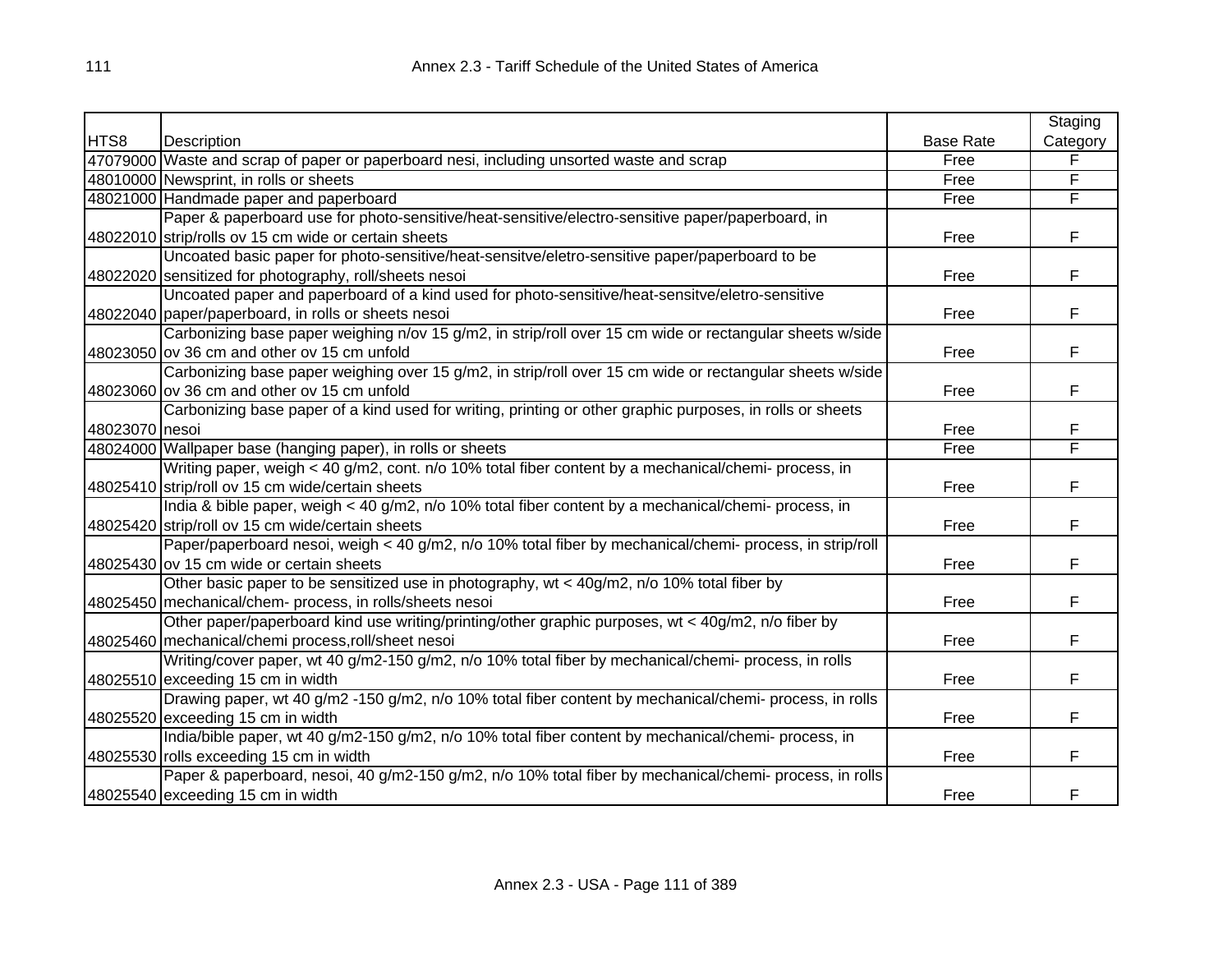|      |                                                                                                           |                  | Staging  |
|------|-----------------------------------------------------------------------------------------------------------|------------------|----------|
| HTS8 | Description                                                                                               | <b>Base Rate</b> | Category |
|      | Other basic paper be sensitized for use photography, 40g/m2-150g/m2, n/o 10% total fiber by               |                  |          |
|      | 48025560 mechanical/chemi- process, rolls n/o 15 cm wide                                                  | Free             | F        |
|      | Other paper/paperboard for writing/printing/other graphic purpose, 40g/m2-150g/m2, n/o 10% fiber          |                  |          |
|      | 48025570 mechanical/chemi- process, roll n/o 15 cm wide                                                   | Free             | F        |
|      | Writing & cover paper, wt 40 g/m2-150 g/m2, n/o 10% by weight total fiber content by mechanical/chemi-    |                  |          |
|      | 48025610 process, in certain size sheets                                                                  | Free             | F        |
|      | Drawing paper, wt 40 g/m2-150 g/m2, contain n/o 10% weight total fiber content obtained by                |                  |          |
|      | 48025620 mechanical/chemi- process, in certain size sheets                                                | Free             | F        |
|      | India & bible paper, wt 40 g/m2-150 g/m2, n/o 10% by wt. total fiber content obtained by                  |                  |          |
|      | 48025630 mechanical/chemi- process, in certain size sheets                                                | Free             | F        |
|      | Paper & paperboard nesoi, 40 g/m2-150 g/m2, n/o 10% by wt. total fiber content obtained by                |                  |          |
|      | 48025640 mechanical/chemi- process, in certain size sheets                                                | Free             | F        |
|      | Other basic paper be sensitized use in photography, wt. 40g/m2-150g/m2, n/o 10% total fiber by            |                  |          |
|      | 48025660 mechanical/chemi- process, other sized sheets                                                    | Free             | F        |
|      | Paper/paperboard for writing/printing/other graphic purpose, wt 40g/m2-150g/m2, n/o 10% fiber by          |                  |          |
|      | 48025670 mechanical/chemi- process, other sized sheets                                                    | Free             | F        |
|      | Writing/cover paper, wt 40 g/m2-150 g/m2, cont. n/o 10% by weight total fiber content obtained by         |                  |          |
|      | 48025710 mechanical/chemi- process, in sheets nesoi                                                       | Free             | F        |
|      | Drawing paper, wt 40 g/m2 to 150 g/m2, cont. n/o 10% by weight total fiber content obtained by            |                  |          |
|      | 48025720 mechanical/chemi- process, in sheets nesoi                                                       | Free             | F        |
|      | India & bible paper, wt 40 g/m2 to 150 g/m2, cont. n/o 10% by wt. total fiber content obtained by         |                  |          |
|      | 48025730 mechanical/chemi- process, in sheets nesoi                                                       | Free             | F        |
|      | Paper & paperboard nesoi, 40 g/m2-150 g/m2, cont. n/o 10% by wt. total fiber content obtained by          |                  |          |
|      | 48025740 mechanical/chemi- process, in sheets nesoi                                                       | Free             | F        |
|      | Writing/cover paper, >150 g/m2, n/o 10% by wt total fiber content by mechanical process/chemi-, in        |                  |          |
|      | 48025810 strip/roll ov 15 cm wide or certain sheet                                                        | Free             | F        |
|      | Paper & paperboard nesoi, >150 g/m2, n/o 10% total fiber content by mechanical/chemi- process, in         |                  |          |
|      | 48025820 strip/roll ov 15 cm wide or certain sheets                                                       | Free             | F        |
|      | Basic paper be sensitized for photography, wt >150 g/m2, n/o 10% total fiber content by mechanical        |                  |          |
|      | 48025850 process/chemi-, in rolls/sheets nesoi                                                            | Free             | F        |
|      | Paper/paperboard for writing/printing/other graphic purpose,>150 g/m2, n/o 10% fiber content by           |                  |          |
|      | 48025860 mechanical process/chemi-, rolls/sheets nesoi                                                    | Free             | F        |
|      | Writing & cover paper, over 10% by wt total fiber content consists of fiber obtained by mechanical/chemi- |                  |          |
|      | 48026110 process, in rolls over 15 cm wide                                                                | Free             | F        |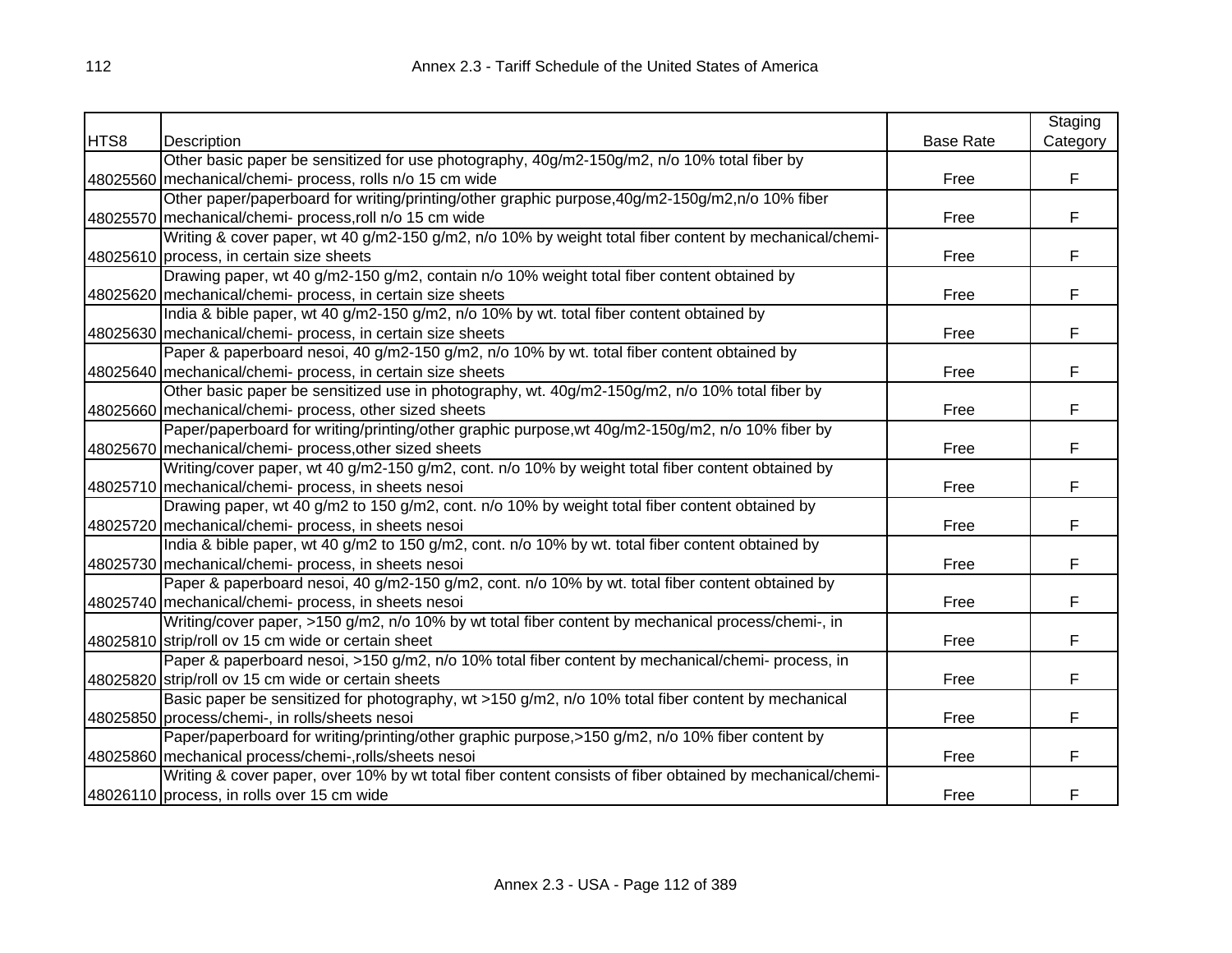|      |                                                                                                               |                  | Staging  |
|------|---------------------------------------------------------------------------------------------------------------|------------------|----------|
| HTS8 | Description                                                                                                   | <b>Base Rate</b> | Category |
|      | Drawing paper, over 10% by weight total fiber content consists of fiber obtained by mechanical/chemi-         |                  |          |
|      | 48026120 process, in rolls over 15 cm wide                                                                    | Free             | F        |
|      | Paper and paperboard for graphic purpose nesoi, ov 10% total fiber content obtained by                        |                  |          |
|      | 48026130 mechanical/chemi- process, in rolls over 15 cm wide                                                  | Free             | F        |
|      | Basic paper to be sensitized for photography, ov 10% total fiber content obtained by mechanical/chemi-        |                  |          |
|      | 48026150 process, in rolls n/o 15 cm wide                                                                     | Free             | F        |
|      | Paper/paperboard for writing/printing/other graphic purposes nesoi, ov 10% total fiber by                     |                  |          |
|      | 48026160 mechanical/chemi- process, in rolls n/o 15 cm wide                                                   | Free             | F        |
|      | Writing & cover paper, over 10% by wt total fiber content consists of fiber obtained by mechanical/chemi-     |                  |          |
|      | 48026210 process, in certain size sheets                                                                      | Free             | F        |
|      | Drawing paper, which ov 10% by weight total fiber content consists of fiber obtained by mechanical/chemi      |                  |          |
|      | 48026220 process, in certain size sheets                                                                      | Free             | F        |
|      | Paper and paperboard for graphic purposes nesoi, ov 10% by wt total fiber obtained by                         |                  |          |
|      | 48026230 mechanical/chemi- process, in certain size sheets                                                    | Free             | F        |
|      | Basic paper to be sensitized for use in photography, ov 10% by wt total fiber obtained by                     |                  |          |
|      | 48026250 mechanical/chemi- process, other sized sheets                                                        | Free             | F        |
|      | Paper/paperboard used for graphic purposes nesoi, ov 10% by wt total fiber obtained by                        |                  |          |
|      | 48026260 mechanical/chemi- process, other sized sheets                                                        | Free             | F        |
|      | Writing & cover paper, of which over 10% by weight total fiber content consists of fiber obtained by          |                  |          |
|      | 48026910 mechanical process, sheets nesoi                                                                     | Free             | F        |
|      | Drawing paper, of which over 10% by weight total fiber content consists of fiber obtained by mechanical       |                  |          |
|      | 48026920 process, in sheets nesoi                                                                             | Free             | F        |
|      | Paper and paperboard for graphic purposes nesoi, ov 10% by wt total fiber obtained by                         |                  |          |
|      | 48026930 mechanical/chemi- process, in sheets nesoi                                                           | Free             | F        |
|      | 48030020 Cellulose wadding in rolls over 36 cm wide or sheets with at least one side over 36 cm               | Free             | F        |
|      | Toilet, facial tissue, towel or napkin stock and paper for household/sanitary purposes, in rolls or sheets of |                  |          |
|      | 48030040 specific measure                                                                                     | Free             | F        |
|      | 48041100 Uncoated, unbleached kraftliner, in rolls or sheets                                                  | Free             | F        |
|      | 48041900 Uncoated kraftliner, other than unbleached, in rolls or sheets                                       | Free             | F        |
|      | 48042100 Uncoated, unbleached sack kraft paper, in rolls or sheets                                            | Free             | F        |
|      | 48042900 Uncoated sack kraft paper, other than unbleached, in rolls or sheets                                 | Free             | F        |
|      | Uncoated, unbleached kraft condenser paper, in rolls or sheets, weighing more than 15 g/m 2 but not           |                  |          |
|      | 48043110 over 30 g/m 2                                                                                        | Free             | F        |
|      | Uncoated, unbleached kraft condenser paper, in rolls or sheets, weighing less than 15 g/m 2 or more           |                  |          |
|      | 48043120 than 30 g/m 2 to 150 g/m 2                                                                           | Free             | F        |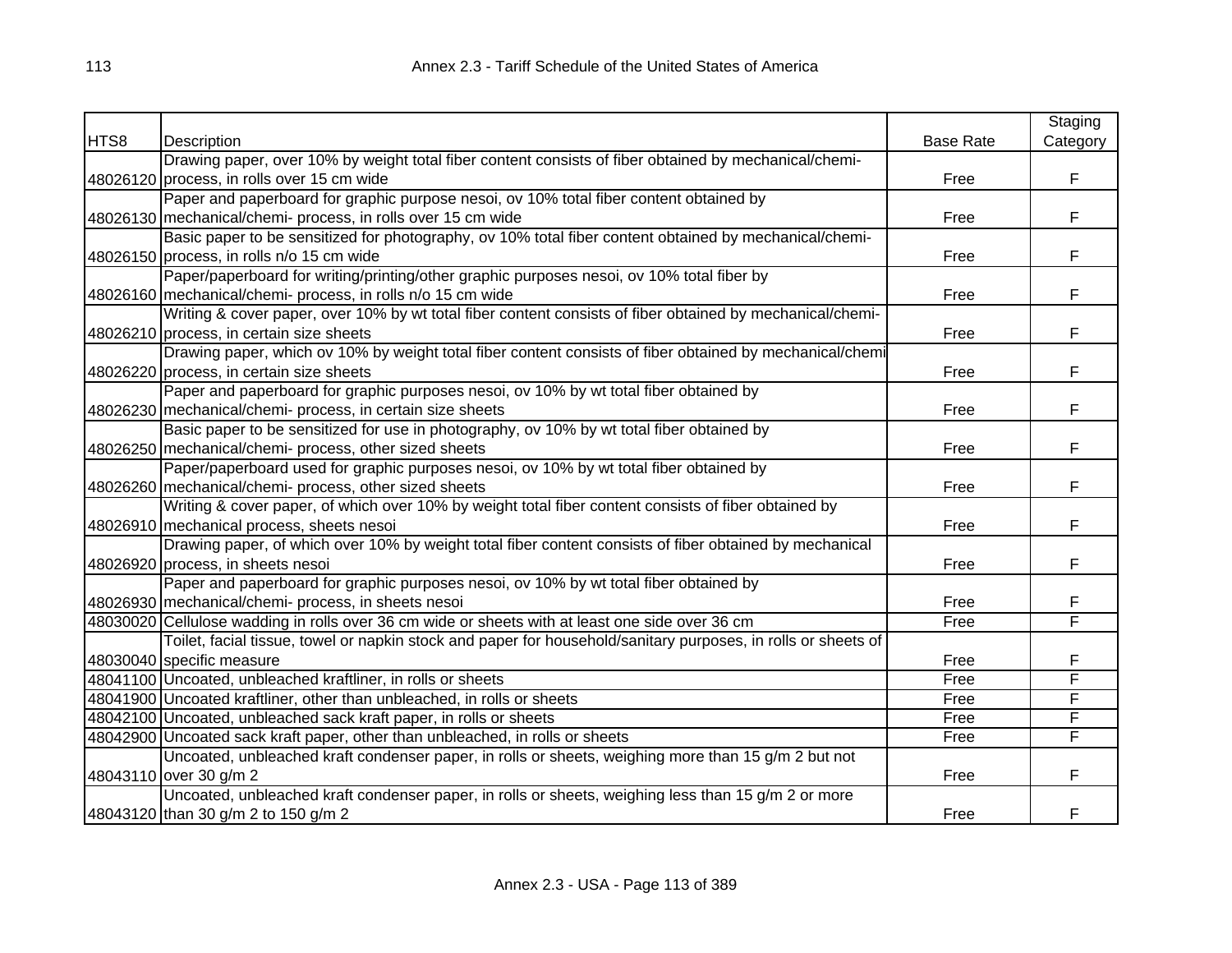|                     |                                                                                                                                                            |                  | Staging  |
|---------------------|------------------------------------------------------------------------------------------------------------------------------------------------------------|------------------|----------|
| HTS8                | Description                                                                                                                                                | <b>Base Rate</b> | Category |
|                     | 48043140 Uncoated, unbleached kraft wrapping paper in rolls or sheets, weighing 150 g/m2 or less                                                           | Free             | F        |
|                     | 48043160 Uncoated, unbleached kraft paper nesi, in rolls or sheets, weighing 150 g/m2 or less                                                              | Free             | F        |
|                     | 48043920 Uncoated kraft condenser paper, other than unbleached, in rolls or sheets, weighing 150 g/m2 or less                                              | Free             | F        |
|                     | 48043940 Uncoated kraft wrapping paper, other than unbleached, in rolls or sheets, weighing 150 g/m2 or less                                               | Free             | F        |
| 48043960 less, nesi | Uncoated kraft paper and paperboard, other than unbleached, in rolls or sheets, weighing 150 g/m2 or                                                       | Free             | F        |
| 48044120 g/m2       | Uncoated, unbleached kraft wrapping paper in rolls or sheets, weighing more than 150 but less than 225                                                     | Free             | F        |
|                     | Uncoated, unbleached kraft paper and paperboard, nesi, in rolls or sheets, weighing more than 150 but<br>48044140 less than 225 g/m2                       | Free             | F        |
|                     | Uncoated, bleached kraft paper and paperboard, over 150 but n/o 225 g/m2, over 95% content of wood<br>48044200 fibers by chemical process, rolls or sheets | Free             | F        |
|                     | Uncoated kraft paper and paperboard, nesi, in rolls or sheets, weighing more than 150 but less than 225<br>48044900 g/m2, nesi                             | Free             | F        |
|                     | 48045100 Uncoated, unbleached kraft paper and paperboard, in rolls or sheets, weighing 225 g/m2 or more                                                    | Free             | F        |
|                     | Uncoated, bleached kraft paper & paperboard, over 225 g/m2, over 95% content of wood fibers obtained<br>48045200 by chemical process, rolls or sheets      | Free             | F        |
|                     | 48045900 Uncoated kraft paper and paperboard in rolls or sheets, weighing 225 g/m2 or more, nesi                                                           | Free             | F        |
|                     | Uncoated semichemical fluting paper, in rolls or sheets, not further worked than as specified in note 3 to<br>48051100 chapter 48                          | Free             | F        |
|                     | Uncoated straw fluting paper, weighing 150 g/m2 or less, in rolls or sheets, not further worked than as<br>48051210 specified in note 3 to chapter 48      | Free             | F.       |
|                     | Uncoated straw fluting pape, weighing over 150 g/m2, in rolls or sheets, not further worked than as<br>48051220 specified in note 3 to chapter 48          | Free             | F        |
|                     | Uncoated fluting paper nesoi, weighing 150 g/m2 or less, in rolls or sheets, not further worked than as<br>48051910 specified in note 3 to chapter 48      | Free             | F        |
|                     | Uncoated fluting paper nesoi, weighing over 150 g/m2, in rolls or sheets, not further worked than as<br>48051920 specified in note 3 to chapter 48         | Free             | F        |
|                     | Uncoated testliner (recycled liner board), weighing n/o 15 g/m2, in rolls or sheets, not further worked than<br>48052450 in note 3 to chapter 48           | Free             | F        |
|                     | Uncoated testliner, weighing over 15 g/m2 but not over 30 g/m2, in rolls or sheets, not further worked<br>48052470 than in note 3 to chapter 48            | Free             | F        |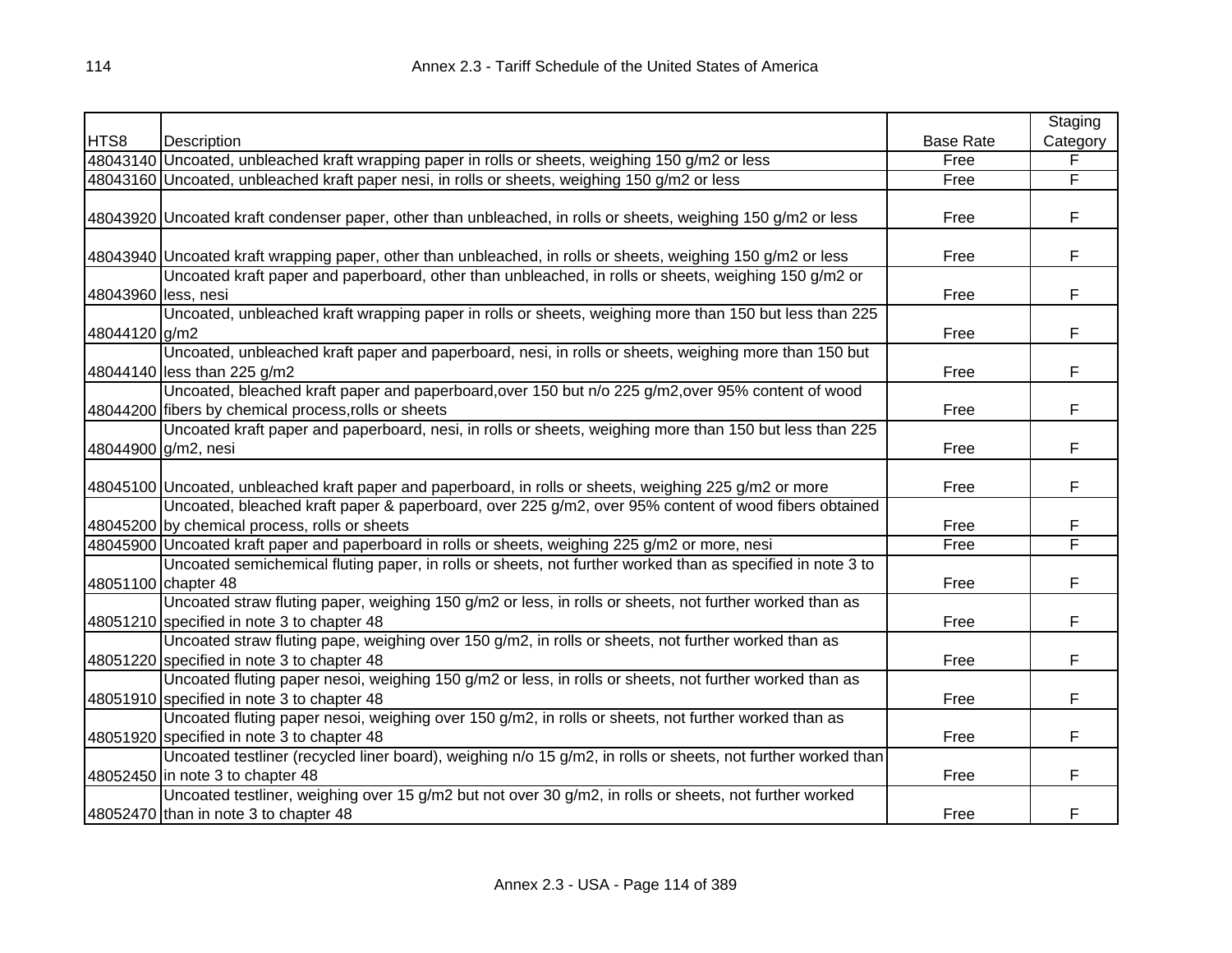|      |                                                                                                           |                  | Staging  |
|------|-----------------------------------------------------------------------------------------------------------|------------------|----------|
| HTS8 | Description                                                                                               | <b>Base Rate</b> | Category |
|      | Uncoated testliner, weighing over 30 g/m2 but not over 150 g/m2, in rolls or sheets, not further worked   |                  |          |
|      | 48052490 than in note 3 to chapter 48                                                                     | Free             | F.       |
|      | Uncoated testliner, weighing more than 150 g/m2, in rolls or sheets, not further worked than as specified |                  |          |
|      | 48052500 in note 3 to chapter 48                                                                          | Free             | F        |
|      | 48053000 Uncoated sulfite wrapping paper in rolls or sheets                                               | Free             | F        |
|      | 48054000 Uncoated filter paper and paperboard in rolls or sheets                                          | Free             | F        |
|      | 48055000 Uncoated felt paper and paperboard in rolls or sheets                                            | Free             | F        |
|      | Uncoated multi-ply paper & paperboard, bibulous & wrapping paper, weigh 150 g/m2 or less, in              |                  |          |
|      | 48059110 rolls/sheets, not further worked than in note 3                                                  | Free             | F        |
|      | Uncoated condenser paper, weighing 150 g/m2 or less, in rolls or sheets, not further worked than as       |                  |          |
|      | 48059120 specified in note 3 to chapter 48                                                                | Free             | F        |
|      | Uncoated paper and paperboard nesoi, weighing not over 15 g/m2, in rolls or sheets, not further worked    |                  |          |
|      | 48059150 than as in note 3 to chapter 48                                                                  | Free             | F        |
|      | Uncoated paper and paperboard nesoi, weigh over 15 g/m2 but n/o 30 g/m2, in rolls or sheets, not further  |                  |          |
|      | 48059170 worked than in note 3 to chapter 48                                                              | Free             | F        |
|      | Uncoated paper and paperboard nesoi, weigh ov 30 g/m2 but n/o 150 g/m2, in rolls or sheets, not further   |                  |          |
|      | 48059190 worked than in note 3 to chapter 48                                                              | Free             | F        |
|      | Uncoated pressboard, weighing more than 150 g/m2 but less than 225 g/m2, in rolls or sheets, not          |                  |          |
|      | 48059220 further worked than in note 3 to chapter 48                                                      | Free             | F        |
|      | Uncoated paper & paperboard nesoi, weighing > 150 g/m2 but < 225 g/m2, in rolls or sheets, not further    |                  |          |
|      | 48059240 worked than in note 3 to chapter 48                                                              | Free             | F        |
|      | Uncoated pressboard weighing 225 g/m2 or more, in rolls or sheets, not further worked than as specified   |                  |          |
|      | 48059320 in note 3 to chapter 48                                                                          | Free             | F        |
|      | Uncoated paper and paperboard nesoi, weighing 225 g/m2 or more, in rolls or sheets, not further worked    |                  |          |
|      | 48059340 than as in note 3 to chapter 48                                                                  | Free             | F        |
|      | 48061000 Vegetable parchment in rolls or sheets                                                           | Free             | F        |
|      | 48062000 Greaseproof papers in rolls or sheets                                                            | Free             | F        |
|      | 48063000 Tracing papers in rolls or sheets                                                                | Free             | F        |
|      | 48064000 Glassine and other glazed transparent or translucent papers, in rolls or sheets                  | Free             | F        |
|      | Composite paper and paperboard, laminated internally with bitumen, tar or asphalt, not surface-coated or  |                  |          |
|      | 48070010 impregnated, in rolls or sheets                                                                  | Free             | F        |
|      | 48070091 Composite straw paper and paperboard, not surface-coated or impregnated, in rolls or sheets      | Free             | F        |
|      | 48070092 Composite cloth-lined or reinforced paper, not surface-coated or impregnated, in rolls or sheets | Free             | F        |
|      | 48070094 Composite paper and paperboard nesoi, not surface-coated or impregnated, in rolls or sheets      | Free             | F        |
|      | 48081000 Corrugated paper and paperboard, whether or not perforated, in rolls or sheets                   | Free             | F        |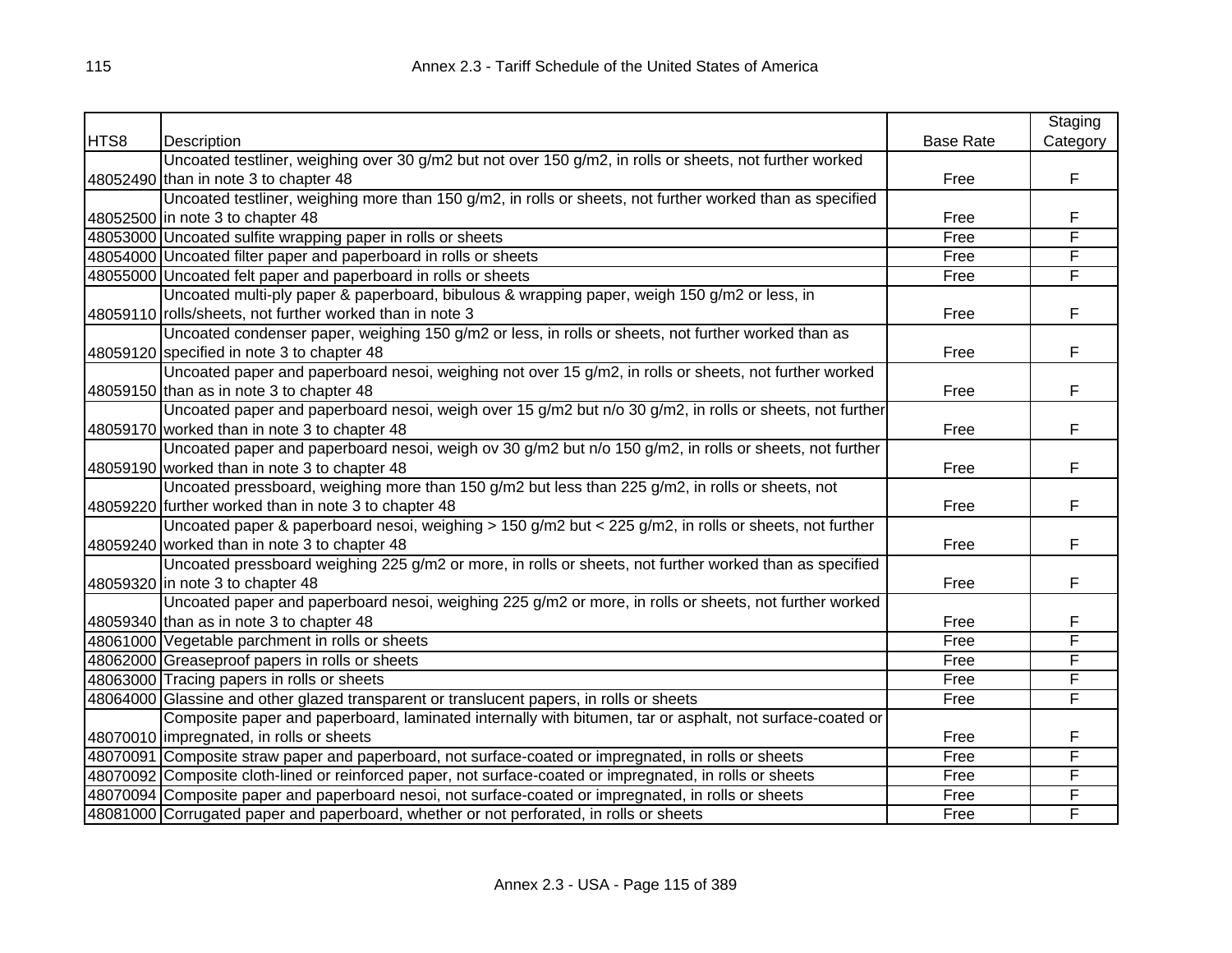|                |                                                                                                                  |                  | Staging  |
|----------------|------------------------------------------------------------------------------------------------------------------|------------------|----------|
| HTS8           | Description                                                                                                      | <b>Base Rate</b> | Category |
|                | 48082000 Sack kraft paper, creped or crinkled, whether or not embossed or perforated, in rolls or sheets         | Free             | F        |
|                | 48083000 Kraft paper, nesi, creped or crinkled, whether or not embossed or perforated, in rolls or sheets        | Free             | F        |
|                | 48089020 Paper and paperboard, creped or crinkled, in rolls or sheets, nesi                                      | Free             | F        |
|                | 48089040 Paper and paperboard, embossed, in rolls or sheets, nesi                                                | Free             | F        |
|                | 48089060 Paper and paperboard, in rolls or sheets, nesi                                                          | Free             | F        |
|                | Carbon or similar copying paper, in rolls over 36 cm wide or rectangular sheets over 36cm on side(s),            |                  |          |
|                | 48091020 weighing n/o 15 g/m2                                                                                    | Free             | F        |
|                | Carbon or similar copying paper, in rolls over 36 cm wide or rectangular sheets over 36 cm on side(s),           |                  |          |
|                | 48091040 weighing over 15 g/m2                                                                                   | Free             | F        |
|                | 48092020 Self-copy writing paper in rolls over 36 cm wide or rectangular sheets over 36 cm on side(s)            | Free             | F        |
|                | Self-copy paper in rolls over 36 cm wide or rectangular sheets over 36 cm on side(s), other than writing         |                  |          |
| 48092040 paper |                                                                                                                  | Free             | F        |
|                |                                                                                                                  |                  |          |
|                | 48099020 Stereotype-matrix board and mat in rolls over 36 cm wide or in rectangular sheets over 36 cm on side(s) | Free             | F        |
|                |                                                                                                                  |                  |          |
|                | 48099040 Simplex decalcomania paper in rolls over 36 cm wide or in rectangular sheets over 36 cm on side(s)      | Free             | F        |
|                |                                                                                                                  |                  |          |
|                | 48099060 Duplex decalcomania paper in rolls over 36 cm wide or in rectangular sheets over 36 cm on side(s)       | Free             | F        |
|                | Copying or transfer paper impregnated and/or coated, in rolls over 36 cm wide or rectangular sheets over         |                  |          |
|                | 48099070 36 cm on side(s)                                                                                        | Free             | F        |
|                |                                                                                                                  |                  |          |
|                | 48099080 Copying or transfer papers, nesi, in rolls over 36 cm wide or rectangular sheets over 36 cm on side(s)  | Free             | F        |
|                | Basic paper be sensitized for photography, coated w/inorganic, n/o 150 g/m2, n/o 10% fiber by                    |                  |          |
|                | 48101311   mechanical/chemi- process, rolls ov 15 cm wide                                                        | Free             | F        |
|                | India or bible paper, coated w/inorganic, n/o 150 g/m2, n/o 10% fiber content obtained by a                      |                  |          |
|                | 48101313 mechanical/chemi- process, rolls ov 15 cm wide                                                          | Free             | F        |
|                | Paper/paperboard for graphic use nesoi, coated w/inorganic, n/o 150g/m2, n/o 10% fiber by                        |                  |          |
|                | 48101319 mechanical/chemi- process, rolls ov 15 cm wide                                                          | Free             | F        |
|                | Paper and paperboard for graphic use, coated w/inorganic, ov 150g/m2, n/o 10% fiber by                           |                  |          |
|                | 48101320 mechanical/chemi- process, in rolls over 15 cm wide                                                     | Free             | F        |
|                | Printed/embossed/perforated paper & paperboard graphic use, coated w/inorganic, n/o 10% fiber by                 |                  |          |
|                | 48101350 mech/chemi- process, rolls n/o 15 cm wide                                                               | Free             | F        |
|                | Basic paper be sensitized for photography, coated w/kaolin/inorganic, n/o 10% fiber by mechanical/chemi          |                  |          |
|                | 48101360 process, rolls n/o 15 cm wide                                                                           | Free             | F        |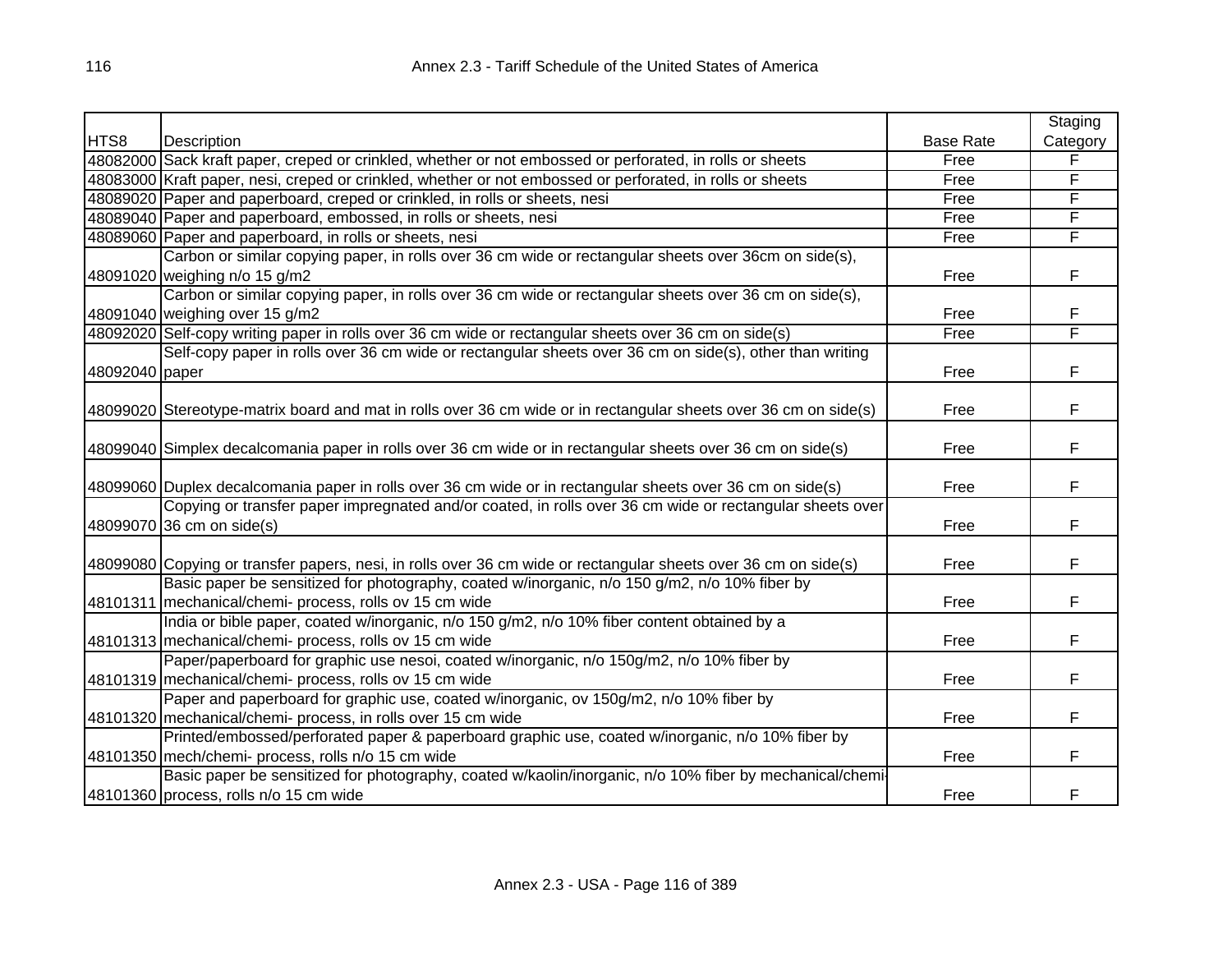|      |                                                                                                       |                  | Staging  |
|------|-------------------------------------------------------------------------------------------------------|------------------|----------|
| HTS8 | Description                                                                                           | <b>Base Rate</b> | Category |
|      | Paper & paperboard for graphic purposes nesoi, coated w/kaolin/inorganic, n/o 10% fiber by            |                  |          |
|      | 48101370 mechanical/chemi- process, rolls n/o 15 cm wide                                              | Free             | F        |
|      | Basic paper be sensitized for photography, coated w/inorganic, n/o 150g/m2, n/o 10% fiber by          |                  |          |
|      | 48101411   mechanical/chemi- process, certain size sheets                                             | Free             | F.       |
|      | India or bible paper, coated w/inorganic, n/o 150 g/m2, of n/o 10% fiber content obtained by          |                  |          |
|      | 48101413 mechanical/chemi- process, certain size sheets                                               | Free             | F        |
|      | Paper and paperboard for graphic use nesoi, coated w/inorganic, n/o 150g/m2, n/o 10% fiber by         |                  |          |
|      | 48101419 mechanical/chemi- process, certain size sheets                                               | Free             | F        |
|      | Paper and paperboard for graphic use, coated w/inorganic, ov 150g/m2, n/o 10% fiber obtained          |                  |          |
|      | 48101420   mechanical/chemi- process, certain size sheets                                             | Free             | F        |
|      | Printed/embossed/perforated paper & paperboard, coated w/inorganic, n/o 10% fiber obtained            |                  |          |
|      | 48101450 mechanical/chemi- process, other sized sheets                                                | Free             | F        |
|      | Basic paper be sensitized use in photography, coated w/inorganic, n/o 10% fiber obtained              |                  |          |
|      | 48101460 mechanical/chemi- process, other sized sheets                                                | Free             | F        |
|      | Paper & paperboard for graphic purposes nesoi, coated w/inorganic, n/o 10% fiber obtained             |                  |          |
|      | 48101470 mechanical/chemi- process, other sized sheets                                                | Free             | F.       |
|      | Basic paper be sensitized use in photography, coated w/inorganic, n/o 150g/m2, n/o 10% fiber by       |                  |          |
|      | 48101911 mechanical/chemi- process, sheets nesoi                                                      | Free             | F        |
|      | India or bible paper, coated w/inorganic, n/o 150 g/m2, of n/o 10% fiber content obtained by a        |                  |          |
|      | 48101913 mechanical/chemi- process, sheets nesoi                                                      | Free             | F        |
|      | Paper & paperboard for graphic use nesoi, coated w/inorganic, n/o 150g/m2, n/o 10% fiber obtained by  |                  |          |
|      | 48101919 mechanical/chemi- process, sheets nesoi                                                      | Free             | F        |
|      | Paper and paperboard for graphic use, coated w/inorganic, ov 150g/m2, n/o 10% fiber obtained by a     |                  |          |
|      | 48101920 mechanical/chemi- process, sheets nesoi                                                      | Free             | F        |
|      | Light-weight coated paper for graphic use, > 10% fiber content obtained by mechanical/chemi- process, |                  |          |
|      | 48102210 strip/roll ov 15 cm wide/sized sheets                                                        | Free             | F        |
|      | Light-wt coated printed/embossed/perforated paper/paperboard for graphic, > 10% fiber obtained        |                  |          |
|      | 48102250 mechanical/chemi- process, roll/sheet nesoi                                                  | Free             | F        |
|      | Light-weight coated basic paper be sensitized use in photography, > 10% fiber obtained                |                  |          |
|      | 48102260 mechanical/chemi- process, rolls/sheets nesoi                                                | Free             | F.       |
|      | Light-wt coated paper & paperboard used for graphic purposes, > 10% fiber obtained by a               |                  |          |
|      | 48102270 mechanical/chemi- process, roll/sheet nesoi                                                  | Free             | F        |
|      | Paper/paperboard for graphic, coated w/inorganic, > 10% fiber obtained by mechanical/chemi- process,  |                  |          |
|      | 48102910 strip/roll ov 15 cm wide & sized sheets                                                      | Free             | F        |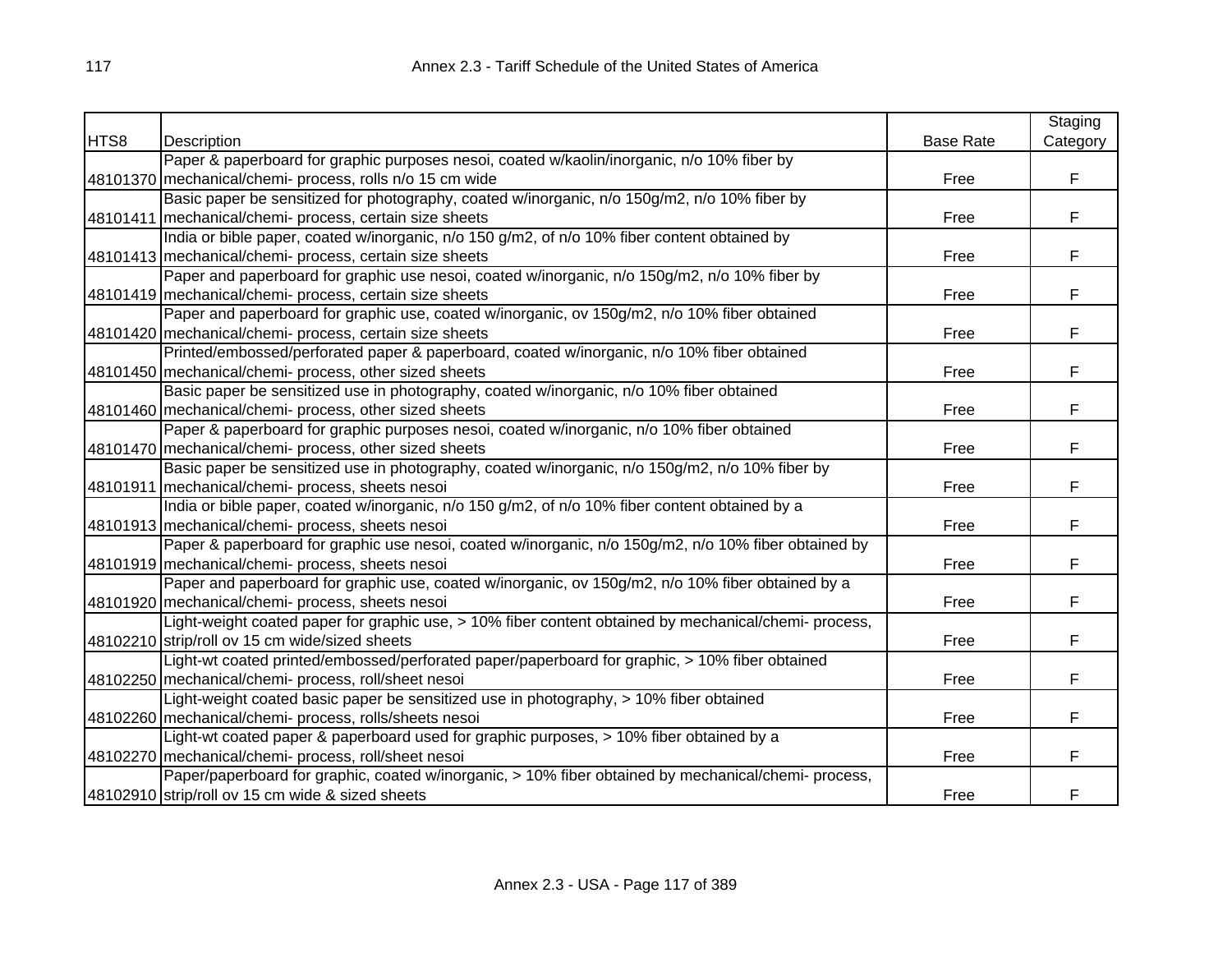|      |                                                                                                           |                  | Staging  |
|------|-----------------------------------------------------------------------------------------------------------|------------------|----------|
| HTS8 | Description                                                                                               | <b>Base Rate</b> | Category |
|      | Printed/embossed/perforated paper/paperboard for graphic, coated w/inorganic, > 10% fiber by              |                  |          |
|      | 48102950 mechanical/chemi- process, rolls/sheets nesoi                                                    | Free             | F        |
|      | Basic paper to be sensitized for use in photography, coated w/inorganic, > 10% fiber by                   |                  |          |
|      | 48102960 mechanical/chemi- process, rolls/sheets nesoi                                                    | Free             | F        |
|      | Paper/paperboard used for graphic purposes, coated w/inorganic, > 10% fiber by mechanical/chemi-          |                  |          |
|      | 48102970 process, rolls/sheets nesoi                                                                      | Free             | F        |
|      | Nongraphic bleached coated kraft paper/paperboard, >95% wood fiber by chemical process, 150g/m2 or        |                  |          |
|      | 48103110 <, strip/roll ov 15 cm wide/certain sheet                                                        | Free             | F        |
|      | Bleached coated kraft paper cards, not punched, for punchcard machine, >95% wood fiber by chemical        |                  |          |
|      | 48103130 process, 150g/m2 or <, rolls/sheets nesoi                                                        | Free             | F        |
|      | Nongraphic bleached coated kraft paper/paperboard nesoi, of > 95% wood fiber by chemical process,         |                  |          |
|      | 48103165 150 g/m2 or less, in rolls or sheets nesoi                                                       | Free             | F        |
|      | Nongraphic bleached coated kraft paper/paperboard, > 95% wood fiber by chemical process, >150g/m2,        |                  |          |
|      | 48103210 strip/roll ov 15 cm wide/certain sheets                                                          | Free             | F        |
|      | Bleached coated kraft paper card, not punched, for punchcard machine, >95% wood fiber by chemical         |                  |          |
|      | 48103230 process, > 150g/m2, in strips/sheets nesoi                                                       | Free             | F        |
|      | Nongraphic bleached coated kraft paper/paperboard nesoi, of > 95% wood fiber obtained chemical            |                  |          |
|      | 48103265 process, $> 150$ g/m2, in rolls or sheets nesoi                                                  | Free             | F        |
|      | Nongraphic nonbleach uniformly kraft paper/paperboard,coated w/inorganic, wheth impreg but not            |                  |          |
|      | 48103912 treated, strip/roll ov 15cm wide/certain sheet                                                   | Free             | F        |
|      | Nongraphic nonbleached uniformly kraft paper and paperboard nesoi, coated w/kaolin/inorganic              |                  |          |
|      | 48103914 substances, strip/roll ov 15 cm/certain sheets                                                   | Free             | F        |
|      | Nonbleached uniformly kraft paper cards, not punched, for punchcard machines, coated w/inorganic          |                  |          |
|      | 48103930 substances, strips/sheets nesoi                                                                  | Free             | F        |
|      | Nongraphic nonbleached uniformly kraft paper or paperboard nesoi, coated with kaolin or other inorganic   |                  |          |
|      | 48103965 substances, in rolls or sheets nesoi                                                             | Free             | F        |
|      | Multi-ply paper & paperboard nesoi, coat w/kaolin/other inorganic substances, wt > 150g/m2, strips/rolls  |                  |          |
|      | 48109212 ov 15 cm wide or certain sheets                                                                  | Free             | F        |
|      | Multi-ply paper/paperboard nesoi, coat w/kaolin/other inorganic substances, wt 150g/m2 or less,           |                  |          |
|      | 48109214 strips/rolls ov 15 cm wide or certain sheets                                                     | Free             | F        |
|      | Mult-ply paper/paperboard cards, not punched, for punchcard machines, coated w/kaolin/other inorganic     |                  |          |
|      | 48109230 substances, in strips/sheets nesoi                                                               | Free             | F        |
|      | Multi-ply paper or paperboard nesoi, coated with kaolin or other inorganic substances, in rolls n/o 15 cm |                  |          |
|      | 48109265 wide and rectangular sheets nesoi                                                                | Free             | F        |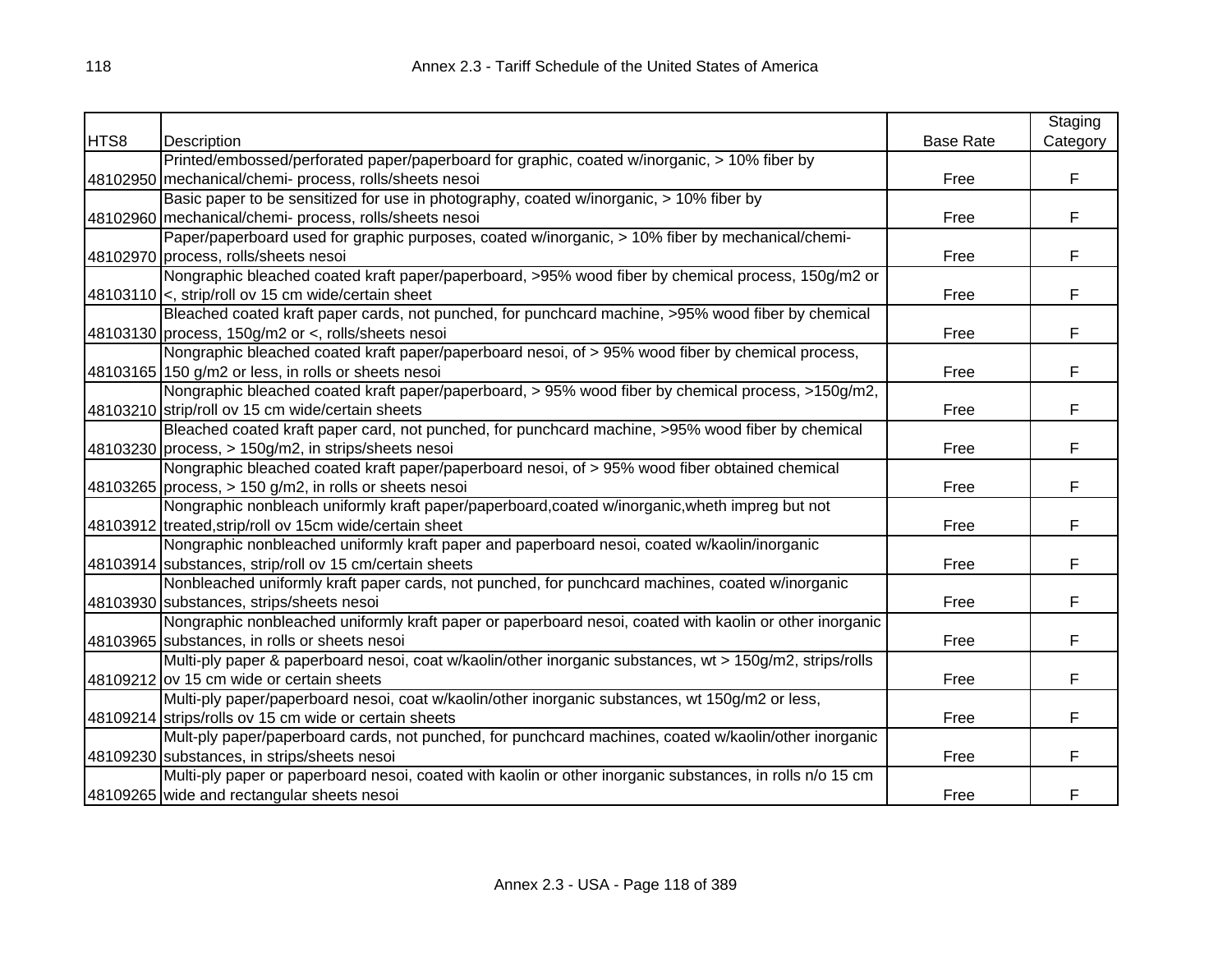|               |                                                                                                           |                  | Staging  |
|---------------|-----------------------------------------------------------------------------------------------------------|------------------|----------|
| HTS8          | Description                                                                                               | <b>Base Rate</b> | Category |
|               | Paper & paperboard nesoi, coated with kaolin or other inorganic substances, in strips/rolls ov 15 cm wide |                  |          |
|               | 48109910 or certain size rectangular sheets                                                               | Free             | F        |
|               | Paper & paperboard cards nesoi, not punched, for punchcard machines, coated w/kaolin/inorganic            |                  |          |
|               | 48109930 substances, in strips or sheets nesoi                                                            | Free             | F        |
|               | Paper and paperboard nesoi, coated with kaolin or other inorganic substances, in rolls n/o 15 cm wide     |                  |          |
|               | 48109965 and rectangular sheets nesoi                                                                     | Free             | F        |
|               | Tarred, bituminized or asphalted paper & paperboard, in strip/roll ov 15cm wide or rectangular sheet      |                  |          |
|               | 48111010 w/side ov 36cm & other ov 15cm unfolded                                                          | Free             | F        |
|               | Tarred, bituminized or asphalted paper and paperboard, in strips or rolls not over 15 cm wide or in       |                  |          |
|               | 48111020 rectangular sheets nesoi                                                                         | Free             | F        |
|               | Self-adhesive paper & paperboard, in strips/rolls ov 15cm wide or rectangular sheets w/1 side ov 36cm &   |                  |          |
|               | 48114110 other side ov 15cm in unfolded                                                                   | Free             | F        |
|               | 48114120 Self-adhesive paper and paperboard, in strips or rolls not over 15 cm wide                       | Free             | F        |
|               | 48114130 Self-adhesive paper and paperboard, in rectangular sheets nesoi                                  | Free             | F        |
|               | Gummed or adhesive paper and paperboard (other than self-adhesive), in strips or rolls over 15 cm wide    |                  |          |
|               | 48114910 or certain sized rectangular sheets                                                              | Free             | F        |
|               | Gummed or adhesive paper and paperboard (other than self-adhesive), in strips or rolls not over 15 cm     |                  |          |
| 48114920 wide |                                                                                                           | Free             | F        |
|               |                                                                                                           |                  |          |
|               | 48114930 Gummed or adhesive paper and paperboard (other than self-adhesive), in rectangular sheets nesoi  | Free             | F        |
|               | Bleached paper and paperboard, coated/impregnated/covered w/plastics, wt >150g/m2, 0.3mm or more          |                  |          |
|               | 48115120 thick, in certain size strips/rolls/sheets                                                       | Free             | F        |
|               | Bleached paper and paperboard, coated/impregnated/covered w/plastics, wt > 150 g/m2, < 0.3 mm thick,      |                  |          |
|               | 48115140 in certain size strips/rolls/sheets                                                              | Free             | F        |
|               | Bleached paper and paperboard, coated/impregnated/covered w/plastics, wt > 150 g/m2, in rolls n/o 15      |                  |          |
|               | 48115160 cm wide or rectangular sheets nesoi                                                              | Free             | F        |
|               | Bleached nesoi/nonbleached printing paper, coated, impregnated or covered with plastics, in strips/rolls  |                  |          |
|               | 48115920 ov 15cm wide or certain size sheets                                                              | Free             | F        |
|               | Bleached nesoi/nonbleached paper and paperboard nesoi, coated/impregnated/covered with plastics, in       |                  |          |
|               | 48115940 certain size strip/rolls/sheets                                                                  | Free             | F        |
|               | Bleached nesoi/nonbleached paper & paperboard, coated/impregnated/covered with plastics, in rolls n/o     |                  |          |
|               | 48115960 15 cm wide or rectangular sheets nesoi                                                           | Free             | F        |
|               | Paper and paperboard, coated/impregnated/covered with wax/paraffin/stearin/oil/glycerol, in strips/rolls  |                  |          |
|               | 48116040 ov 15cm wide or certain size sheets                                                              | Free             | F        |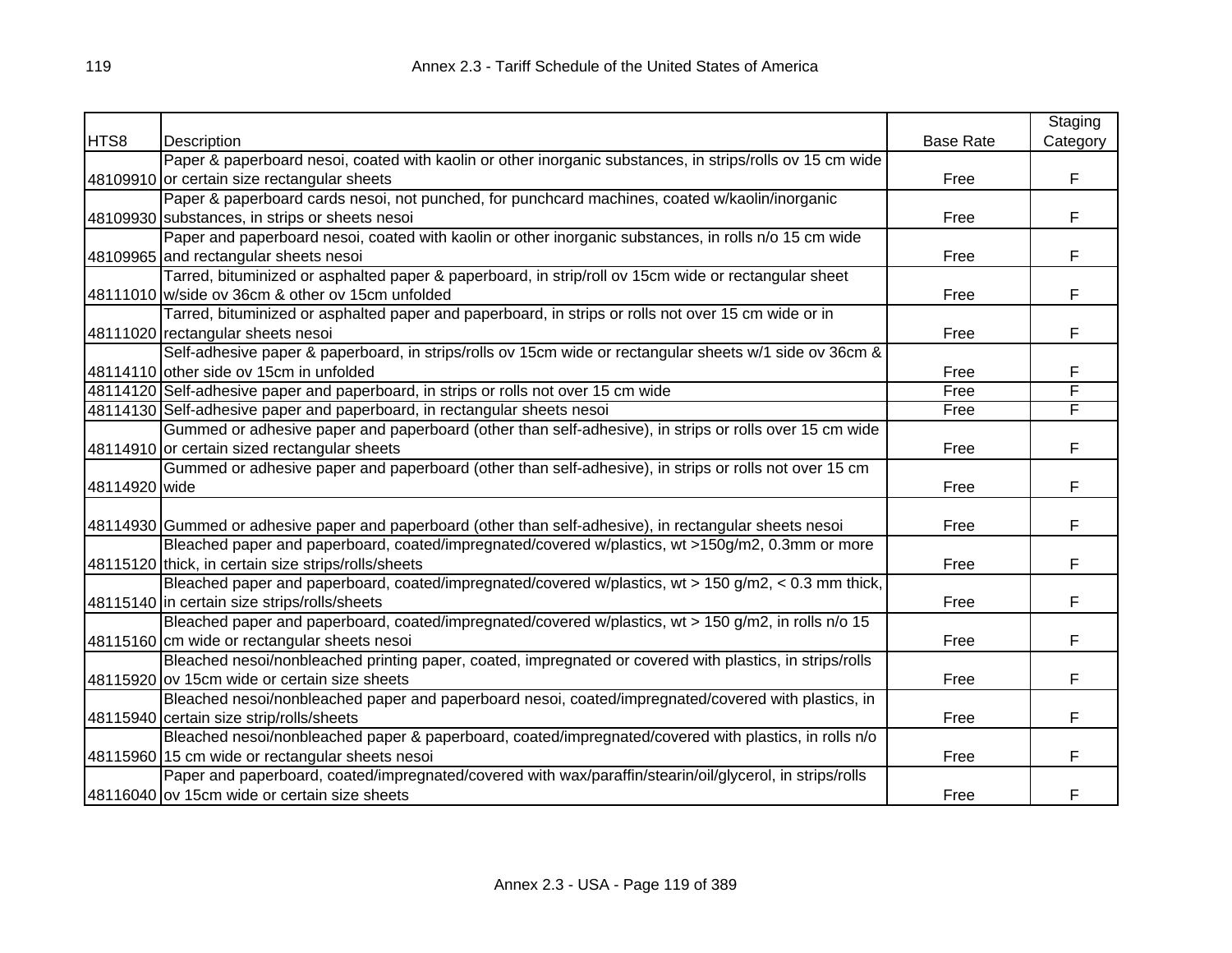|      |                                                                                                                    |                  | Staging  |
|------|--------------------------------------------------------------------------------------------------------------------|------------------|----------|
| HTS8 | Description                                                                                                        | <b>Base Rate</b> | Category |
|      | Paper and paperboard, coated/impregnated/covered with wax/paraffin/stearin/oil/glycerol, in rolls n/o              |                  |          |
|      | 48116060 15cm wide or rectangular sheets nesoi                                                                     | Free             | F        |
|      | Handmade paper of cellulose fibers, in strip or roll ov 15 cm wide or rectangular sheets w/1 side ov 36            |                  |          |
|      | 48119010 cm and other ov 15 cm in unfolded                                                                         | Free             | F        |
|      | Paper/paperboard/cell wadding/webs of cell fibers, all/partly covered w/flock/gelatin/metal/metal                  |                  |          |
|      | 48119020 solutions, in certain strip/rolls/sheets                                                                  | Free             | F        |
|      | Paper, paperboard, cellulose wadding and webs of cellulose fibers, impregnated with latex, in certain size         |                  |          |
|      | 48119030 strips/rolls/sheets                                                                                       | Free             | F        |
|      | Paper, paperboard, cellulose wadding and webs of cellulose fibers, nesoi, weighing not over 15 g/m2, in            |                  |          |
|      | 48119040 certain size strips, rolls or sheets                                                                      | Free             | F        |
|      | Paper, paperboard, cellulose wadding and web of cellulose fibers, nesoi, wt ov 15g/m2 n/o 30g/m2, in               |                  |          |
|      | 48119060 certain size strips, rolls or sheets                                                                      | Free             | F        |
|      | Paper, paperboard, cellulose wadding and webs of cellulose fibers, nesoi, weighing over 30 g/m2, in                |                  |          |
|      | 48119080 certain size strips, rolls or sheets                                                                      | Free             | F        |
|      | Paper, paperboard, cellulose wadding and webs of cellulose fibers, nesoi, in rolls n/o 15 cm wide or               |                  |          |
|      | 48119090 rectangular sheets nesoi                                                                                  | Free             | F        |
|      | 48120000 Filter blocks, slabs and plates of paper pulp                                                             | Free             | F        |
|      | 48131000 Cigarette paper in the form of booklets or tubes                                                          | Free             | F        |
|      | 48132000 Cigarette paper in rolls of a width not exceeding 5 cm                                                    | Free             | F        |
|      | 48139000 Cigarette paper, whether or not cut to size, nesi                                                         | Free             | F        |
|      | 48141000 Ingrain paper                                                                                             | Free             | F        |
|      |                                                                                                                    |                  |          |
|      | 48142000 Wallpaper and similar wallcoverings of paper, coated or covered on the face side with a layer of plastics | Free             | F        |
|      | 48143000 Wallpaper and similar wallcoverings of paper, covered on the face side with plaiting material             | Free             | F        |
|      | 48149000 Other wallpaper and similar wallcoverings, nesi; window transparencies of paper, nesi                     | Free             | F        |
|      | 48150000 Floor coverings on a base of paper or of paperboard, whether or not cut to size                           | Free             | F        |
|      | 48161000 Carbon or similar copying papers, nesi                                                                    | Free             | F        |
|      | 48162000 Self-copy paper, nesi                                                                                     | Free             | F        |
|      | 48163000 Duplicator stencils                                                                                       | Free             | F        |
|      | 48169000 Copying or transfer papers, nesi                                                                          | Free             | F        |
|      | 48171000 Envelopes of paper or paperboard                                                                          | Free             | F        |
|      | Sheets of writing paper with border gummed or perforated, prepared for use as combination sheets and               |                  |          |
|      | 48172020 envelopes                                                                                                 | Free             | F        |
|      | 48172040 Other letter cards, plain postcards and correspondence cards, nesi                                        | Free             | F        |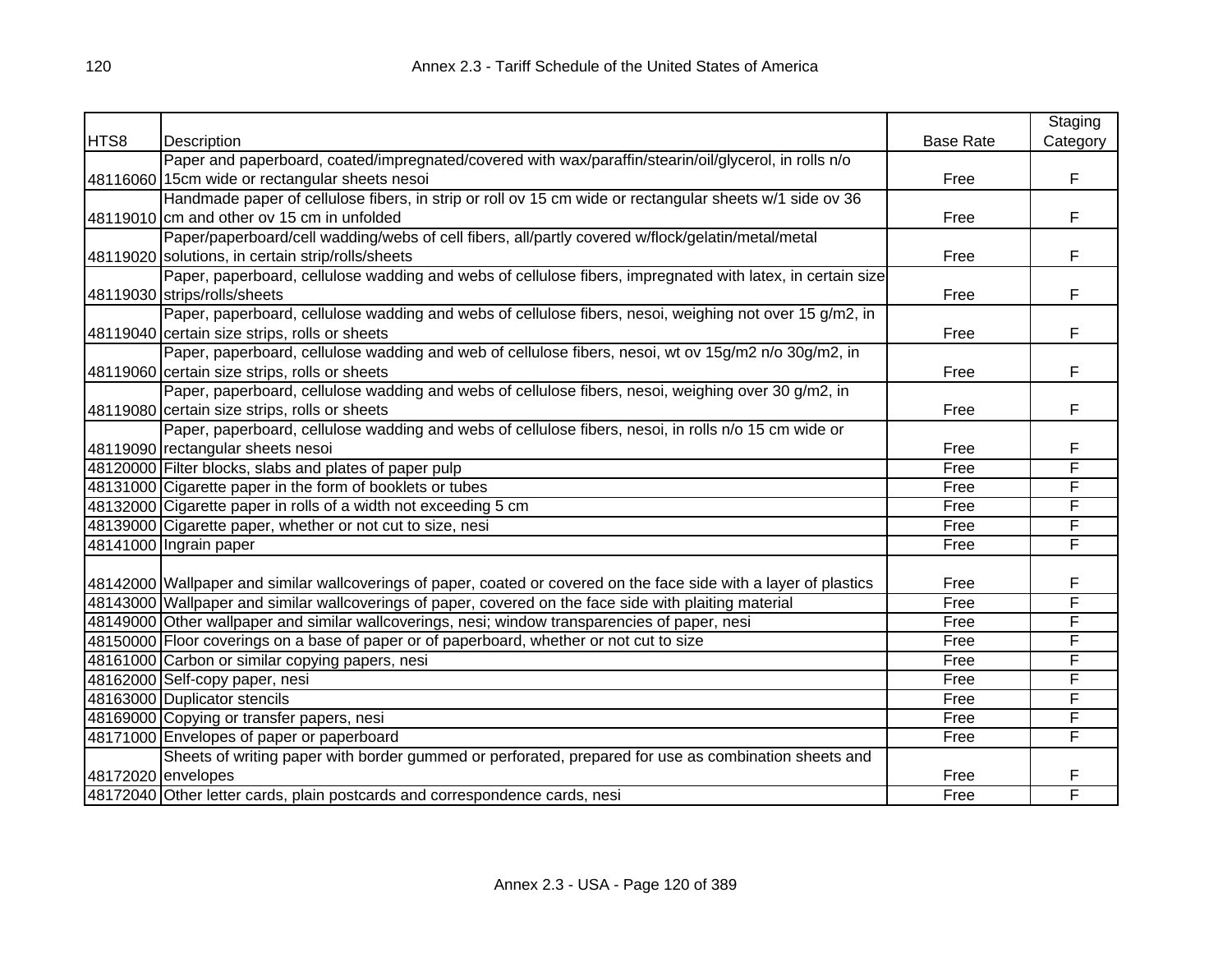|                 |                                                                                                               |                  | Staging  |
|-----------------|---------------------------------------------------------------------------------------------------------------|------------------|----------|
| HTS8            | Description                                                                                                   | <b>Base Rate</b> | Category |
|                 | Boxes, pouches, wallets and writing compendiums, of paper or paperboard, containing an assortment of          |                  |          |
|                 | 48173000 paper stationery                                                                                     | Free             | F        |
|                 | 48181000 Toilet paper                                                                                         | Free             | F        |
|                 | Handkerchiefs, cleansing or facial tissues and towels of paper pulp, paper, cellulose wadding or webs of      |                  |          |
|                 | 48182000 cellulose fiber                                                                                      | Free             | F        |
|                 | 48183000 Tablecloths and table napkins of paper pulp, paper, cellulose wadding or webs of cellulose fiber     | Free             | F        |
|                 |                                                                                                               |                  |          |
|                 | 48184020 Sanitary napkins and tampons, diapers and diaper liners and similar sanitary articles, of paper pulp | Free             | F        |
|                 | Sanitary napkins and tampons, diapers and diaper liners and similar sanitary articles, other than of paper    |                  |          |
| 48184040 pulp   |                                                                                                               | Free             | F        |
|                 | Articles of apparel and clothing accessories of paper pulp, paper, cellulose wadding or webs of cellulose     |                  |          |
| 48185000 fibers |                                                                                                               | Free             | F        |
|                 | Bedsheets and similar household, sanitary or hospital articles of paper, cellulose wadding or webs of         |                  |          |
|                 | 48189000 cellulose fibers, nesi                                                                               | Free             | F        |
|                 | 48191000 Cartons, boxes and cases of corrugated paper or paperboard                                           | Free             | F        |
|                 | 48192000 Folding cartons, boxes and cases of noncorrugated paper or paperboard                                | Free             | F        |
|                 | Sacks and bags, having a base of a width of 40 cm or more, of paper, paperboard, cellulose wadding or         |                  |          |
|                 | 48193000 webs of cellulose fibers                                                                             | Free             | F        |
|                 | Sacks and bags, nesi, including cones, of paper, paperboard, cellulose wadding or webs of cellulose           |                  |          |
| 48194000 fibers |                                                                                                               | Free             | F        |
|                 | Sanitary food and beverage containers of paper, paperboard, cellulose wadding or webs of cellulose            |                  |          |
|                 | 48195020 fibers, nesi                                                                                         | Free             | F        |
|                 | 48195030 Record sleeves of paper, paperboard, cellulose wadding or webs of cellulose fibers                   | Free             | F        |
|                 | 48195040 Packing containers, nesi, of paper, paperboard, cellulose wadding or webs of cellulose fibers        | Free             | F        |
|                 | Box files, letter trays, storage & like articles, used in offices & shops, of paper, paperboard, cellulose    |                  |          |
|                 | 48196000 wadding/webs of cellulose fibers                                                                     | Free             | F        |
|                 | Diaries, notebooks and address books, bound; letter and memorandum pads and similar articles, of              |                  |          |
|                 | 48201020 paper or paperboard                                                                                  | Free             | F        |
|                 | 48201040 Registers, account, order and receipt books, and similar articles, of paper or paperboard, nesi      | Free             | F        |
|                 | 48202000 Exercise books of paper or paperboard                                                                | Free             | F        |
|                 | 48203000 Binders (other than book covers), folders and file covers of paper or paperboard                     | Free             | F        |
|                 | 48204000 Manifold business forms and interleaved carbon sets of paper or paperboard                           | Free             | F        |
|                 | 48205000 Albums for samples or for collections, of paper or paperboard                                        | Free             | F        |
|                 | 48209000 Blotting pads and other articles of stationery nesi, and book covers, of paper or paperboard         | Free             | F        |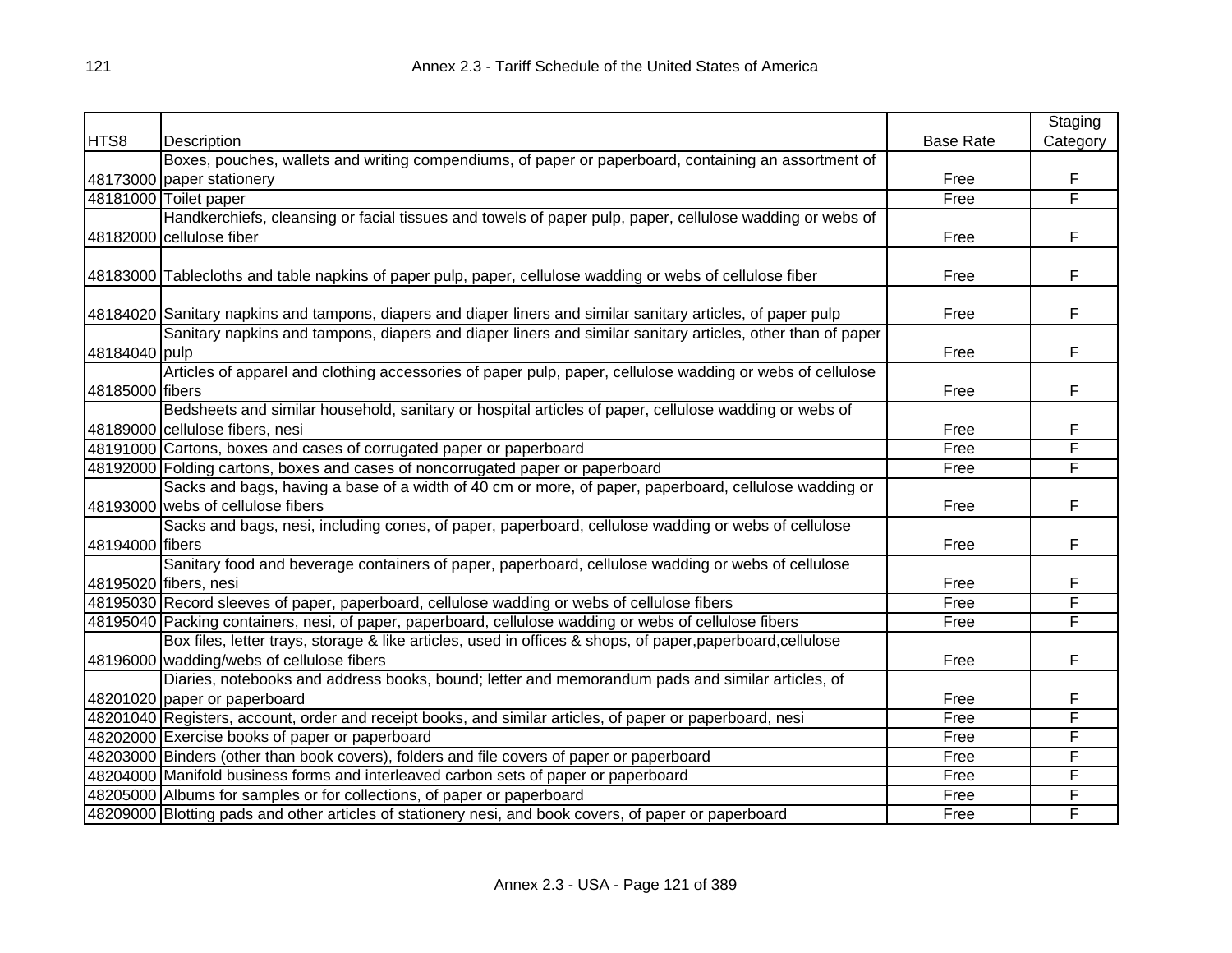|      |                                                                                                                |                  | Staging  |
|------|----------------------------------------------------------------------------------------------------------------|------------------|----------|
| HTS8 | Description                                                                                                    | <b>Base Rate</b> | Category |
|      | 48211020 Paper and paperboard labels, printed in whole or part by a lithographic process                       | Free             | F        |
|      | 48211040 Paper and paperboard labels, printed by other than a lithographic process                             | Free             | F        |
|      | 48219020 Pressure-sensitive paper and paperboard labels, not printed                                           | Free             | F        |
|      | 48219040 Paper and paperboard labels, not printed, nesi                                                        | Free             | F        |
|      | Bobbins, spools, cops and similar supports of paper pulp, paper or paperboard of a kind used for winding       |                  |          |
|      | 48221000 textile yarn                                                                                          | Free             | F        |
|      | 48229000 Bobbins, spools, cops and similar supports of paper pulp, paper or paperboard, nesi                   | Free             | F        |
|      | 48231200 Self-adhesive gummed or adhesive paper, in strips or rolls, nesoi                                     | Free             | F        |
|      | 48231901 Gummed or adhesive paper (other than self-adhesive), in strips or rolls, nesoi                        | Free             | F        |
|      | 48232010 Paint filters and strainers of paper or paperboard                                                    | Free             | F        |
|      | 48232090 Filter paper and paperboard, nesi                                                                     | Free             | F        |
|      | 48234000 Rolls, sheets and dials of paper or paperboard printed for self-recording apparatus                   | Free             | F        |
|      | 48236000 Trays, dishes, plates, cups and the like, of paper or paperboard                                      | Free             | F        |
|      | 48237000 Molded or pressed articles of paper pulp                                                              | Free             | F        |
|      | 48239010 Articles of paper pulp, nesi                                                                          | Free             | F        |
|      | 48239020 Articles of papier-mache, nesi                                                                        | Free             | F        |
|      |                                                                                                                |                  |          |
|      | 48239031 Cards of paper or paperboard, nesoi, not punched, for punchcard machines, whether or not in strips    | Free             | F        |
|      | 48239040 Frames or mounts for photographic slides of paper or paperboard                                       | Free             | F        |
|      | 48239050 Hand fans of paper or paperboard                                                                      | Free             | F        |
|      | 48239060 Gaskets, washers and other seals of coated paper or paperboard                                        | Free             | F        |
|      | 48239066 Articles of coated paper or paperboard, nesoi                                                         | Free             | F        |
|      | 48239070 Articles of cellulose wadding, nesi                                                                   | Free             | F        |
|      | 48239080 Gaskets, washers and other seals of paper, paperboard and webs of cellulose fibers, nesi              | Free             | F        |
|      | 48239086 Articles of paper pulp, paper, paperboard, cellulose wadding or webs of cellulose fibers, nesoi       | Free             | F        |
|      |                                                                                                                |                  |          |
|      | 49011000 Printed books, brochures, leaflets and similar printed matter in single sheets, whether or not folded | Free             | F        |
|      | 49019100 Printed dictionaries and encyclopedias and serial installments thereof                                | Free             | F        |
|      | 49019900 Printed books, brochures, leaflets and similar printed matter, other than in single sheets            | Free             | F        |
|      | 49021000 Newspapers, journals and periodicals, appearing at least four times a week                            | Free             | F        |
|      | 49029010 Newspaper supplements printed by a gravure process                                                    | Free             | F        |
|      | 49029020 Newspaper, journals and periodicals, except those appearing at least four times a week                | Free             | F        |
|      | 49030000 Children's picture, drawing or coloring books                                                         | Free             | F        |
|      | 49040000 Music, printed or in manuscript, whether or not bound or illustrated                                  | Free             | F        |
|      | 49051000 Globes, printed                                                                                       | Free             | F        |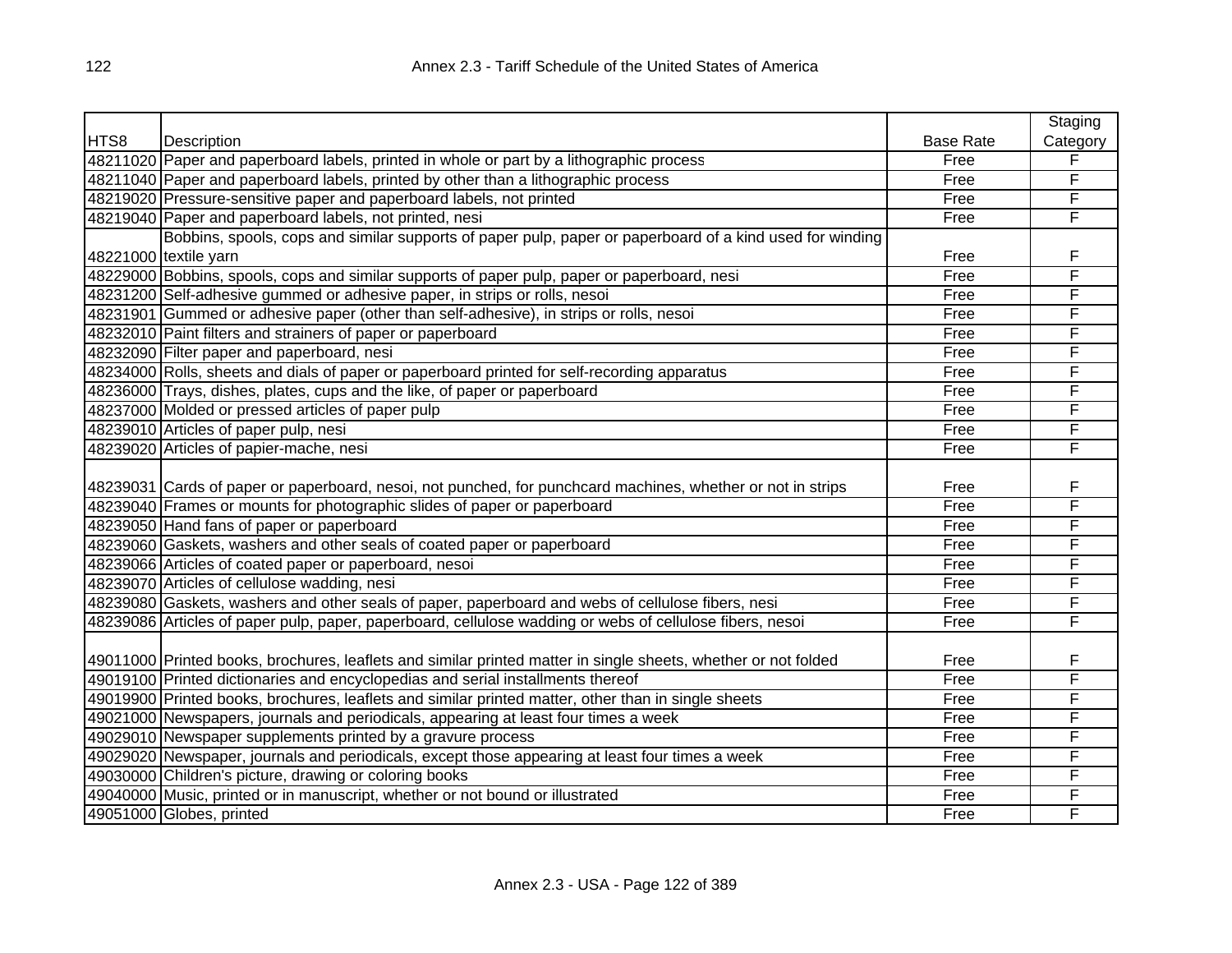|                    |                                                                                                             |                  | Staging                 |
|--------------------|-------------------------------------------------------------------------------------------------------------|------------------|-------------------------|
| HTS8               | Description                                                                                                 | <b>Base Rate</b> | Category                |
|                    | Maps and hydrographic or similar charts of all kinds, including atlases and topographical plans, printed in |                  |                         |
|                    | 49059100 book form                                                                                          | Free             | F                       |
|                    | Maps and hydrographic or similar charts of all kinds, including atlases, wall maps and topographical        |                  |                         |
|                    | 49059900 plans, printed, in other than book form                                                            | Free             | F                       |
|                    | Hand-drawn original plans and drawings; hand-written texts; photo reproductions on sensitized paper         |                  |                         |
|                    | 49060000 and carbon copies of the foregoing                                                                 | Free             | F                       |
|                    | Unused stamps of current or new issue in country to which destined; stamp-impressed paper; check            |                  |                         |
|                    | 49070000 forms; documents of title, etc                                                                     | Free             | F                       |
|                    | 49081000 Transfers (decalcomanias), vitrifiable                                                             | Free             | $\overline{\mathsf{F}}$ |
|                    | 49089000 Transfers (decalcomanias), not vitrifiable                                                         | Free             | F                       |
|                    | 49090020 Postcards, printed or illustrated                                                                  | Free             | F                       |
|                    | Printed cards (except postcards) bearing personal greetings, messages or announcements, with or             |                  |                         |
|                    | 49090040 without envelopes or trimmings                                                                     | Free             | F                       |
|                    | Calendars printed on paper or paperboard in whole or in part by a lithographic process, not over 0.51 mm    |                  |                         |
|                    | 49100020 in thickness                                                                                       | Free             | F                       |
|                    | Calendars printed on paper or paperboard in whole or in part by a lithographic process, over 0.51 mm in     |                  |                         |
| 49100040 thickness |                                                                                                             | Free             | F                       |
|                    | Printed calendars, including calendar blocks, printed on paper or paperboard by other than a lithographic   |                  |                         |
| 49100060 process   |                                                                                                             | Free             | F                       |
|                    | 49111000 Printed trade advertising material, commercial catalogs and the like                               | Free             | F                       |
|                    | 49119110 Pictures, designs and photographs, printed over 20 years at time of importation                    | Free             | F                       |
|                    | Pictures, designs and photographs printed not over 20 years at time of importation, used in production of   |                  |                         |
|                    | 49119115 articles of heading 4901                                                                           | Free             | F                       |
|                    | Lithographs on paper or paperboard, not over 0.51 mm in thickness, printed not over 20 years at time of     |                  |                         |
|                    | 49119120   importation                                                                                      | Free             | F                       |
|                    | Lithographs on paper or paperboard, over 0.51 mm in thickness, printed not over 20 years at time of         |                  |                         |
|                    | 49119130 importation                                                                                        | Free             | F                       |
|                    | Pictures, designs and photographs, excluding lithographs on paper or paperboard, printed not over 20        |                  |                         |
|                    | 49119140 years at time of importation                                                                       | Free             | F                       |
|                    | Printed international customs forms (carnets), and parts thereof, in English or French, (whether or not in  |                  |                         |
|                    | 49119920 additional languages)                                                                              | Free             | F                       |
|                    | 49119960 Printed matter, nesi, printed on paper in whole or in part by a lithographic process               | Free             | F                       |
|                    | 49119980 Printed matter, nesi                                                                               | Free             | F                       |
|                    | 50040000 Silk yarns (other than yarn spun from silk waste) not put up for retail sale                       | Free             | F                       |
|                    | 50050000 Yarn spun from silk waste, not put up for retail sale                                              | Free             | F                       |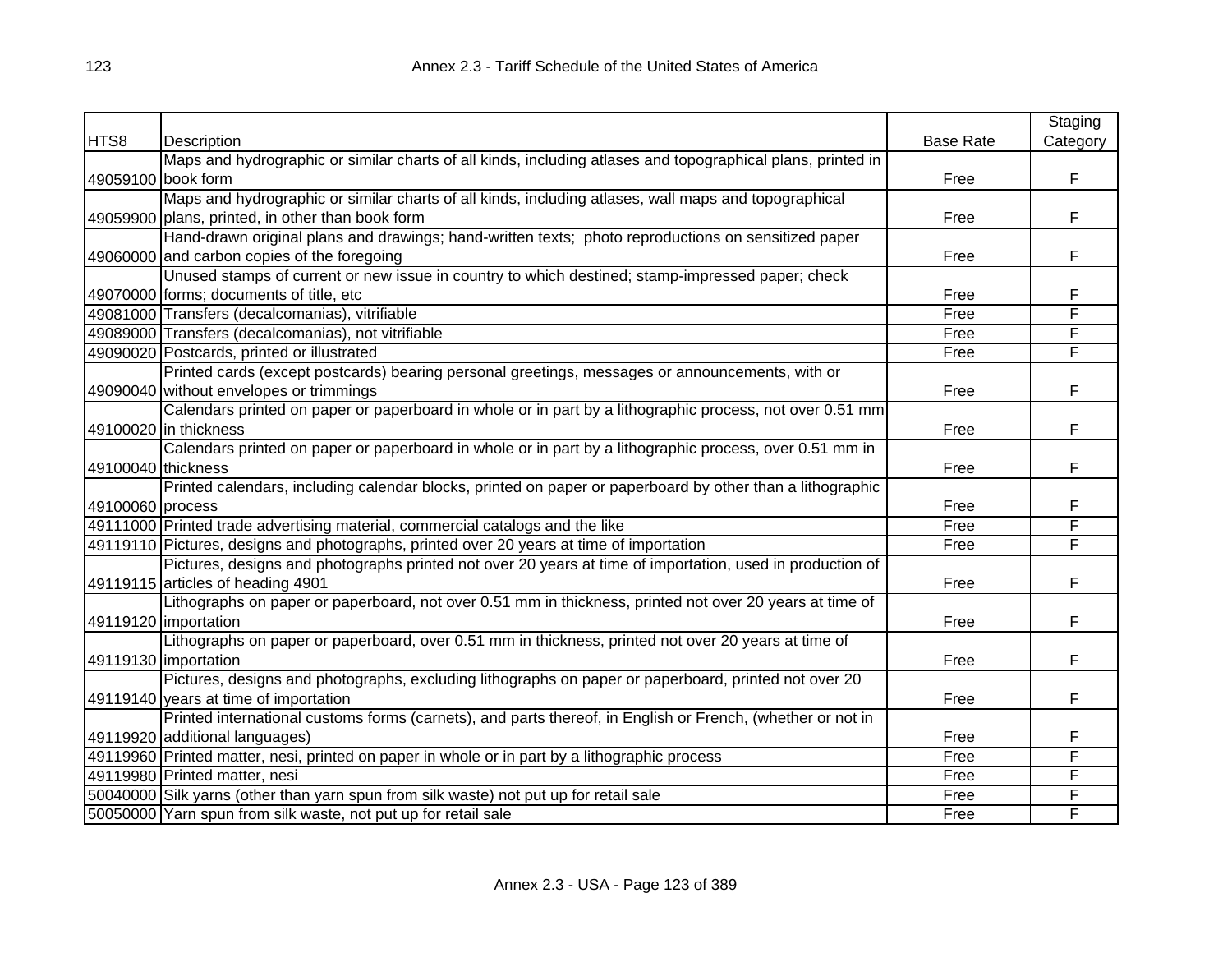|               |                                                                                                                |                        | Staging  |
|---------------|----------------------------------------------------------------------------------------------------------------|------------------------|----------|
| HTS8          | Description                                                                                                    | <b>Base Rate</b>       | Category |
|               | 50060010 Spun yarn, containing 85% or more by weight of silk, put up for retail sale; silkworm gut             | Free                   | F        |
|               | 50060090 Spun silk yarn, containing less than 85% by weight of silk, put up for retail sale                    | Free                   | F        |
|               | 50071030 Woven fabrics of noil silk, containing 85 percent or more by weight of silk or silk waste             | 0.80%                  | A        |
|               | 50071060 Woven fabrics of noil silk, containing less than 85 percent by weight of silk or silk waste           | 3.90%                  | A        |
|               | 50072000 Woven fabrics containing 85 percent or more by weight of silk or of silk waste, other than noil silk  | Free                   | F        |
|               | 50079030 Woven silk fabrics, containing 85 percent or more by weight of silk or silk waste, nesoi              | 0.80%                  | Α        |
|               | 50079060 Other silk woven fabrics, containing less than 85 percent by weight of silk or silk waste, nesoi      | 3.90%                  | A        |
|               | 51040000 Garnetted stock of wool or of fine or coarse animal hair                                              | Free                   | F        |
|               |                                                                                                                |                        |          |
|               | 51051000 Carded wool                                                                                           | 6.5 cents/kg + $5.3\%$ | A        |
|               | 51052100 Combed wool in fragments                                                                              | $3.7$ cents/kg + $3%$  | A        |
|               |                                                                                                                |                        |          |
|               | 51052900 Wool tops and other combed wool, except in fragments                                                  | 3.9 cents/kg + $3.1\%$ | A        |
|               |                                                                                                                |                        |          |
|               | 51053100 Fine hair of Kashmir (cashmere) goats, carded or combed                                               | 6.8 cents/kg + $5.5\%$ | Α        |
|               |                                                                                                                |                        |          |
|               | 51053900 Fine animal hair (other than Kashmir), carded or combed                                               | 6.8 cents/kg + $5.5\%$ | A        |
|               | 51054000 Coarse animal hair, carded or combed                                                                  | Free                   | F        |
|               | 51061000 Yarn of carded wool, containing 85 percent or more by weight of wool, not put up for retail sale      | 6%                     | A        |
|               | 51062000 Yarn of carded wool, containing less than 85 percent by weight of wool, not put up for retail sale    | 6%                     | Α        |
|               | Yarn of combed wool, containing 85% or more by weight of wool, not put up for retail sale, of wool fiber       |                        |          |
|               | 51071030 avg diameter 18.5 micron or <                                                                         | 6%                     | A        |
|               | 51071060 Yarn of combed wool, containing 85% or more by weight of wool, not put up for retail sale, nesoi      | 6%                     | A        |
|               | Yarn of combed wool, containing less than 85 percent by weight of wool, not put up retail sale, of wool        |                        |          |
|               | 51072030 fiber avg diameter 18.5 micron or <                                                                   | 6%                     | A        |
|               |                                                                                                                |                        |          |
|               | 51072060 Yarn of combed wool, containing less than 85 percent by weight of wool, not put up retail sale, nesoi | 6%                     | A        |
|               | 51081030 Yarn of Angora rabbit hair, carded, not put up for retail sale                                        | 4%                     | A        |
|               | 51081060 Yarn of fine animal hair other than Angora rabbit hair, carded, not put up for retail sale            | 4%                     | Α        |
|               | 51082030 Yarn of Angora rabbit hair, combed, not put up for retail sale                                        | 4%                     | A        |
|               | 51082060 Yarn of fine animal hair other than Angora rabbit hair, combed, not put up for retail sale            | 4%                     | A        |
|               | Yarn of wool, containing 85 percent or more by weight of wool, colored, cut into uniform lengths of not        |                        |          |
|               | 51091020 over 8 cm, put up for retail sale                                                                     | Free                   | F        |
|               | Yarn of Angora rabbit hair, containing 85 percent or more by weight of the Angora hair, put up for retail      |                        |          |
| 51091040 sale |                                                                                                                | 4%                     | A        |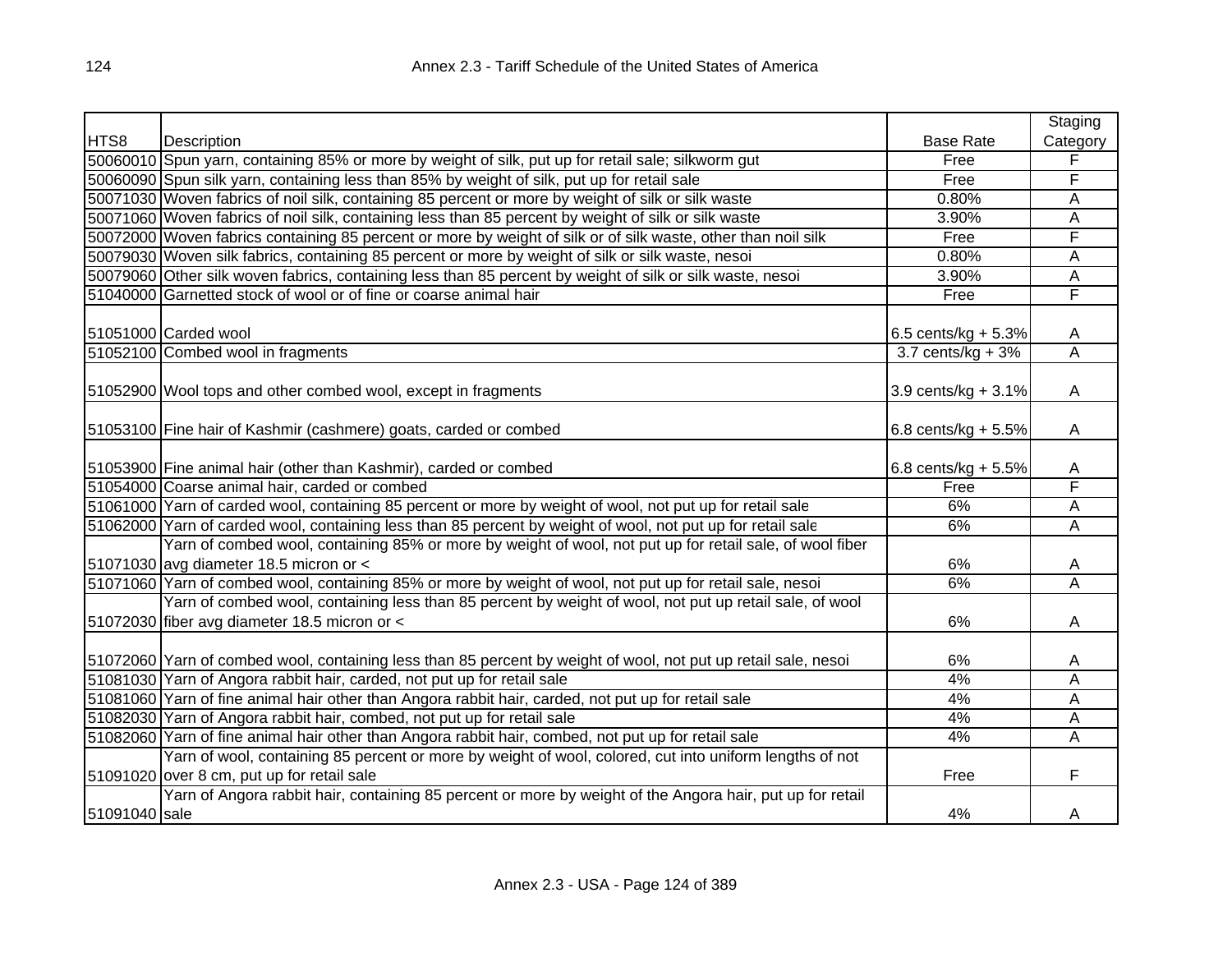|                   |                                                                                                                        |                  | Staging  |
|-------------------|------------------------------------------------------------------------------------------------------------------------|------------------|----------|
| HTS8              | Description                                                                                                            | <b>Base Rate</b> | Category |
|                   | Yarn of wool nesoi, or fine animal hair nesoi, over 85% or > of that wool/hair, for retail sale, of wool fiber         |                  |          |
|                   | 51091080 avg diamter 18.5 micron or <                                                                                  | 6%               | A        |
|                   |                                                                                                                        |                  |          |
|                   | 51091090 Yarn of wool nesoi, or fine animal hair nesoi, over 85% or > of that wool/hair, put up for retail sale, nesoi | 6%               | A        |
|                   | Yarn of wool, colored, and cut into uniform lengths of not over 8 cm, containing less than 85% by weight               |                  |          |
|                   | 51099020 of wool, put up for retail sale                                                                               | Free             | F        |
|                   | Yarn of Angora rabbit hair containing less than 85 percent by weight of the Angora hair, put up for retail             |                  |          |
| 51099040 sale     |                                                                                                                        | 4%               | A        |
|                   | Yarn of wool nesoi, or fine animal hair nesoi, < 85% of that wool/hair, for retail sale, of wool fiber avg             |                  |          |
|                   | 51099080 diameter 18.5 micron or <                                                                                     | 6%               | A        |
|                   | 51099090 Yarn of wool nesoi, or fine animal hair nesoi, < 85% of that wool/hair, put up for retail sale, nesoi         | 6%               | A        |
|                   | Yarn of coarse animal hair or horsehair (including gimped horsehair yarn) whether or not put up for retail             |                  |          |
| 51100000 sale     |                                                                                                                        | Free             | F        |
|                   | Tapestry and upholstery fabrics of carded wool/fine animal hair, over 85% wool or hair, weighing not over              |                  |          |
| 51111120 140 g/m2 |                                                                                                                        | 7%               | A        |
|                   | Hand-woven fabrics of carded wool/fine animal hair, 85% or more wool or hair, loom width less than 76                  |                  |          |
|                   | 51111130 cm, weight not over 300 g/m2                                                                                  | 10%              | A        |
|                   |                                                                                                                        |                  |          |
|                   | 51111170 Woven fabrics, 85% or more by weight of carded wool/fine animal hair, weight not over 300 g/m2, nesoi         | 25%              | A        |
|                   | Tapestry and upholstery fabrics, woven, 85% or more by weight of carded wool/fine animal hair, weight                  |                  |          |
|                   | 51111910 over 300 g/m2                                                                                                 | 7%               | A        |
|                   | Hand-woven fabrics, with 85 percent or more by weight of carded wool/fine animal hair, loom width of                   |                  |          |
|                   | 51111920 less than 76 cm, weight ov 300 g/m2                                                                           | 10%              | A        |
|                   | Woven fabrics, with 85 percent or more by weight of carded wool/fine animal hair nesoi, weight over 300                |                  |          |
| 51111960 g/m2     |                                                                                                                        | 25%              | A        |
|                   | Tapestry & upholstery fabrics of carded wool/fine animal hair, mixed mainly or solely with man-made                    |                  |          |
|                   | 51112005 filaments, weight exceeding 300 g/m2                                                                          | 7%               | Α        |
|                   | Tapestry & upholstery fabrics of carded wool/fine animal hair, mixed mainly or solely with man-made                    |                  |          |
|                   | 51112010 filaments, weight not over 140 g/m2                                                                           | 7%               | A        |
|                   |                                                                                                                        |                  |          |
|                   | 51112090 Woven fabrics of carded wool/fine animal hair, mixed mainly or solely with man-made filaments, nesoi          | 25%              | A        |
|                   | Tapestry & upholstery fabrics of carded wool/fine animal hair, mixed mainly/solely with man-made staple                |                  |          |
|                   | 51113005 fibers, weight exceeding 300 g/m2                                                                             | 7%               | A        |
|                   | Tapestry & upholstery fabrics of carded wool/fine animal hair, mixed mainly/solely with man-made staple                |                  |          |
|                   | 51113010 fibers, weight not over 140 g/m2                                                                              | 7%               | A        |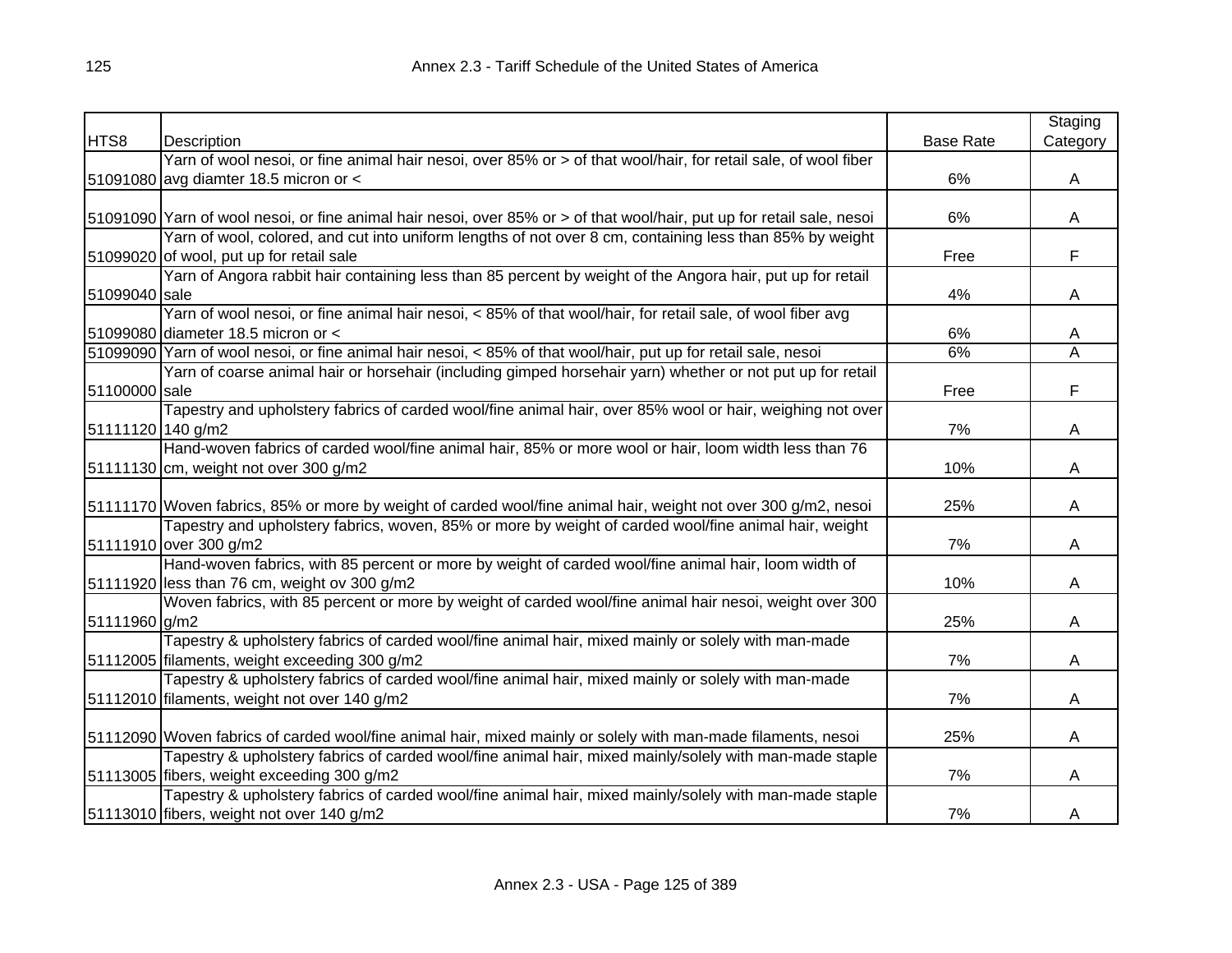| <b>Base Rate</b><br>Description<br>25%<br>51113090 Woven fabrics of carded wool/fine animal hair, mixed mainly or solely with man-made staple fibers, nesoi<br>A<br>Woven fabrics of carded wool/fine animal hair, containing 30 percent or more by weight of silk or silk<br>51119030 waste, valued over \$33/kg<br>6.90%<br>A<br>Tapestry and upholstery fabrics of carded wool/fine animal hair, weight over 300 g/m2, containing less<br>51119040 than 85% wool or hair, nesoi<br>7%<br>A<br>Tapestry and upholstery fabrics of carded wool/fine animal hair, weight not over 140 g/m2, containing<br>51119050 less than 85% wool or hair, nesoi<br>7%<br>A<br>51119090 Woven fabrics of carded wool/fine animal hair, containing less than 85% wool or hair, nesoi<br>25%<br>A<br>Tapestry and upholstery fabrics of combed wool/fine animal hair, containing 85% or more wool or hair,<br>51121110 weight not over 140 g/m2<br>7%<br>A<br>Woven fabrics of combed wool/fine animal hair, over 85% wool or hair, weight not over 200 g/m2, avg<br>51121130 wool fiber diameter 18.5 micron or <<br>25%<br>A<br>51121160 Woven fabrics of combed wool/fine animal hair, over 85% wool or hair, weight not over 200 g/m2, nesoi<br>25%<br>A<br>Tapestry and upholstery fabrics of combed wool/fine animal hair, over 85% wool or hair, weight over 300<br>7%<br>51121920 g/m2<br>A<br>Woven fabrics of combed wool/fine animal hair, over 85% wool or fine animal hair, ov 200 g/m2, avg<br>51121960 wool fiber diameter 18.5 micron or <<br>25%<br>A<br>Woven fabrics of combed wool/fine animal hair, over 85% wool or fine animal hair, weight over 200 g/m2,<br>25%<br>51121995 nesoi<br>A<br>Tapestry and upholstery fabrics of combed wool/fine animal hair, mixed mainly/solely with man-made<br>51122010 filaments, weight over 300 g/m2<br>7%<br>A<br>Tapestry and upholstery fabrics of combed wool/fine animal hair, mixed mainly/solely with man-made<br>51122020 filaments, weight not over 140 g/m2<br>7%<br>A<br>51122030 Woven fabrics of combed wool/fine animal hair, mixed mainly or solely with man-made filaments, nesoi<br>25%<br>A<br>Tapestry and upholstery fabrics of combed wool/fine animal hair, mixed mainly/solely with man-made<br>51123010 staple fibers, weight over 300 g/m2<br>7%<br>A<br>Tapestry & upholstery fabrics of combed wool/fine animal hair, mixed mainly/solely with man-made staple<br>51123020 fibers, weight not over 140 g/m2<br>7%<br>A<br>Woven fabrics of combed wool/fine animal hair, mixed mainly or solely with man-made staple fibers,<br>51123030 nesoi<br>25%<br>A<br>Woven fabrics of combed wool/fine animal hair, nesoi, containing 30 percent or more by weight of silk or<br>6.90%<br>51129030 silk waste, valued over \$33/kg<br>A |      |  | Staging  |
|------------------------------------------------------------------------------------------------------------------------------------------------------------------------------------------------------------------------------------------------------------------------------------------------------------------------------------------------------------------------------------------------------------------------------------------------------------------------------------------------------------------------------------------------------------------------------------------------------------------------------------------------------------------------------------------------------------------------------------------------------------------------------------------------------------------------------------------------------------------------------------------------------------------------------------------------------------------------------------------------------------------------------------------------------------------------------------------------------------------------------------------------------------------------------------------------------------------------------------------------------------------------------------------------------------------------------------------------------------------------------------------------------------------------------------------------------------------------------------------------------------------------------------------------------------------------------------------------------------------------------------------------------------------------------------------------------------------------------------------------------------------------------------------------------------------------------------------------------------------------------------------------------------------------------------------------------------------------------------------------------------------------------------------------------------------------------------------------------------------------------------------------------------------------------------------------------------------------------------------------------------------------------------------------------------------------------------------------------------------------------------------------------------------------------------------------------------------------------------------------------------------------------------------------------------------------------------------------------------------------------------------------------------------------------------------------------------------------------------------------------------------------------------------------------------|------|--|----------|
|                                                                                                                                                                                                                                                                                                                                                                                                                                                                                                                                                                                                                                                                                                                                                                                                                                                                                                                                                                                                                                                                                                                                                                                                                                                                                                                                                                                                                                                                                                                                                                                                                                                                                                                                                                                                                                                                                                                                                                                                                                                                                                                                                                                                                                                                                                                                                                                                                                                                                                                                                                                                                                                                                                                                                                                                            | HTS8 |  | Category |
|                                                                                                                                                                                                                                                                                                                                                                                                                                                                                                                                                                                                                                                                                                                                                                                                                                                                                                                                                                                                                                                                                                                                                                                                                                                                                                                                                                                                                                                                                                                                                                                                                                                                                                                                                                                                                                                                                                                                                                                                                                                                                                                                                                                                                                                                                                                                                                                                                                                                                                                                                                                                                                                                                                                                                                                                            |      |  |          |
|                                                                                                                                                                                                                                                                                                                                                                                                                                                                                                                                                                                                                                                                                                                                                                                                                                                                                                                                                                                                                                                                                                                                                                                                                                                                                                                                                                                                                                                                                                                                                                                                                                                                                                                                                                                                                                                                                                                                                                                                                                                                                                                                                                                                                                                                                                                                                                                                                                                                                                                                                                                                                                                                                                                                                                                                            |      |  |          |
|                                                                                                                                                                                                                                                                                                                                                                                                                                                                                                                                                                                                                                                                                                                                                                                                                                                                                                                                                                                                                                                                                                                                                                                                                                                                                                                                                                                                                                                                                                                                                                                                                                                                                                                                                                                                                                                                                                                                                                                                                                                                                                                                                                                                                                                                                                                                                                                                                                                                                                                                                                                                                                                                                                                                                                                                            |      |  |          |
|                                                                                                                                                                                                                                                                                                                                                                                                                                                                                                                                                                                                                                                                                                                                                                                                                                                                                                                                                                                                                                                                                                                                                                                                                                                                                                                                                                                                                                                                                                                                                                                                                                                                                                                                                                                                                                                                                                                                                                                                                                                                                                                                                                                                                                                                                                                                                                                                                                                                                                                                                                                                                                                                                                                                                                                                            |      |  |          |
|                                                                                                                                                                                                                                                                                                                                                                                                                                                                                                                                                                                                                                                                                                                                                                                                                                                                                                                                                                                                                                                                                                                                                                                                                                                                                                                                                                                                                                                                                                                                                                                                                                                                                                                                                                                                                                                                                                                                                                                                                                                                                                                                                                                                                                                                                                                                                                                                                                                                                                                                                                                                                                                                                                                                                                                                            |      |  |          |
|                                                                                                                                                                                                                                                                                                                                                                                                                                                                                                                                                                                                                                                                                                                                                                                                                                                                                                                                                                                                                                                                                                                                                                                                                                                                                                                                                                                                                                                                                                                                                                                                                                                                                                                                                                                                                                                                                                                                                                                                                                                                                                                                                                                                                                                                                                                                                                                                                                                                                                                                                                                                                                                                                                                                                                                                            |      |  |          |
|                                                                                                                                                                                                                                                                                                                                                                                                                                                                                                                                                                                                                                                                                                                                                                                                                                                                                                                                                                                                                                                                                                                                                                                                                                                                                                                                                                                                                                                                                                                                                                                                                                                                                                                                                                                                                                                                                                                                                                                                                                                                                                                                                                                                                                                                                                                                                                                                                                                                                                                                                                                                                                                                                                                                                                                                            |      |  |          |
|                                                                                                                                                                                                                                                                                                                                                                                                                                                                                                                                                                                                                                                                                                                                                                                                                                                                                                                                                                                                                                                                                                                                                                                                                                                                                                                                                                                                                                                                                                                                                                                                                                                                                                                                                                                                                                                                                                                                                                                                                                                                                                                                                                                                                                                                                                                                                                                                                                                                                                                                                                                                                                                                                                                                                                                                            |      |  |          |
|                                                                                                                                                                                                                                                                                                                                                                                                                                                                                                                                                                                                                                                                                                                                                                                                                                                                                                                                                                                                                                                                                                                                                                                                                                                                                                                                                                                                                                                                                                                                                                                                                                                                                                                                                                                                                                                                                                                                                                                                                                                                                                                                                                                                                                                                                                                                                                                                                                                                                                                                                                                                                                                                                                                                                                                                            |      |  |          |
|                                                                                                                                                                                                                                                                                                                                                                                                                                                                                                                                                                                                                                                                                                                                                                                                                                                                                                                                                                                                                                                                                                                                                                                                                                                                                                                                                                                                                                                                                                                                                                                                                                                                                                                                                                                                                                                                                                                                                                                                                                                                                                                                                                                                                                                                                                                                                                                                                                                                                                                                                                                                                                                                                                                                                                                                            |      |  |          |
|                                                                                                                                                                                                                                                                                                                                                                                                                                                                                                                                                                                                                                                                                                                                                                                                                                                                                                                                                                                                                                                                                                                                                                                                                                                                                                                                                                                                                                                                                                                                                                                                                                                                                                                                                                                                                                                                                                                                                                                                                                                                                                                                                                                                                                                                                                                                                                                                                                                                                                                                                                                                                                                                                                                                                                                                            |      |  |          |
|                                                                                                                                                                                                                                                                                                                                                                                                                                                                                                                                                                                                                                                                                                                                                                                                                                                                                                                                                                                                                                                                                                                                                                                                                                                                                                                                                                                                                                                                                                                                                                                                                                                                                                                                                                                                                                                                                                                                                                                                                                                                                                                                                                                                                                                                                                                                                                                                                                                                                                                                                                                                                                                                                                                                                                                                            |      |  |          |
|                                                                                                                                                                                                                                                                                                                                                                                                                                                                                                                                                                                                                                                                                                                                                                                                                                                                                                                                                                                                                                                                                                                                                                                                                                                                                                                                                                                                                                                                                                                                                                                                                                                                                                                                                                                                                                                                                                                                                                                                                                                                                                                                                                                                                                                                                                                                                                                                                                                                                                                                                                                                                                                                                                                                                                                                            |      |  |          |
|                                                                                                                                                                                                                                                                                                                                                                                                                                                                                                                                                                                                                                                                                                                                                                                                                                                                                                                                                                                                                                                                                                                                                                                                                                                                                                                                                                                                                                                                                                                                                                                                                                                                                                                                                                                                                                                                                                                                                                                                                                                                                                                                                                                                                                                                                                                                                                                                                                                                                                                                                                                                                                                                                                                                                                                                            |      |  |          |
|                                                                                                                                                                                                                                                                                                                                                                                                                                                                                                                                                                                                                                                                                                                                                                                                                                                                                                                                                                                                                                                                                                                                                                                                                                                                                                                                                                                                                                                                                                                                                                                                                                                                                                                                                                                                                                                                                                                                                                                                                                                                                                                                                                                                                                                                                                                                                                                                                                                                                                                                                                                                                                                                                                                                                                                                            |      |  |          |
|                                                                                                                                                                                                                                                                                                                                                                                                                                                                                                                                                                                                                                                                                                                                                                                                                                                                                                                                                                                                                                                                                                                                                                                                                                                                                                                                                                                                                                                                                                                                                                                                                                                                                                                                                                                                                                                                                                                                                                                                                                                                                                                                                                                                                                                                                                                                                                                                                                                                                                                                                                                                                                                                                                                                                                                                            |      |  |          |
|                                                                                                                                                                                                                                                                                                                                                                                                                                                                                                                                                                                                                                                                                                                                                                                                                                                                                                                                                                                                                                                                                                                                                                                                                                                                                                                                                                                                                                                                                                                                                                                                                                                                                                                                                                                                                                                                                                                                                                                                                                                                                                                                                                                                                                                                                                                                                                                                                                                                                                                                                                                                                                                                                                                                                                                                            |      |  |          |
|                                                                                                                                                                                                                                                                                                                                                                                                                                                                                                                                                                                                                                                                                                                                                                                                                                                                                                                                                                                                                                                                                                                                                                                                                                                                                                                                                                                                                                                                                                                                                                                                                                                                                                                                                                                                                                                                                                                                                                                                                                                                                                                                                                                                                                                                                                                                                                                                                                                                                                                                                                                                                                                                                                                                                                                                            |      |  |          |
|                                                                                                                                                                                                                                                                                                                                                                                                                                                                                                                                                                                                                                                                                                                                                                                                                                                                                                                                                                                                                                                                                                                                                                                                                                                                                                                                                                                                                                                                                                                                                                                                                                                                                                                                                                                                                                                                                                                                                                                                                                                                                                                                                                                                                                                                                                                                                                                                                                                                                                                                                                                                                                                                                                                                                                                                            |      |  |          |
|                                                                                                                                                                                                                                                                                                                                                                                                                                                                                                                                                                                                                                                                                                                                                                                                                                                                                                                                                                                                                                                                                                                                                                                                                                                                                                                                                                                                                                                                                                                                                                                                                                                                                                                                                                                                                                                                                                                                                                                                                                                                                                                                                                                                                                                                                                                                                                                                                                                                                                                                                                                                                                                                                                                                                                                                            |      |  |          |
|                                                                                                                                                                                                                                                                                                                                                                                                                                                                                                                                                                                                                                                                                                                                                                                                                                                                                                                                                                                                                                                                                                                                                                                                                                                                                                                                                                                                                                                                                                                                                                                                                                                                                                                                                                                                                                                                                                                                                                                                                                                                                                                                                                                                                                                                                                                                                                                                                                                                                                                                                                                                                                                                                                                                                                                                            |      |  |          |
|                                                                                                                                                                                                                                                                                                                                                                                                                                                                                                                                                                                                                                                                                                                                                                                                                                                                                                                                                                                                                                                                                                                                                                                                                                                                                                                                                                                                                                                                                                                                                                                                                                                                                                                                                                                                                                                                                                                                                                                                                                                                                                                                                                                                                                                                                                                                                                                                                                                                                                                                                                                                                                                                                                                                                                                                            |      |  |          |
|                                                                                                                                                                                                                                                                                                                                                                                                                                                                                                                                                                                                                                                                                                                                                                                                                                                                                                                                                                                                                                                                                                                                                                                                                                                                                                                                                                                                                                                                                                                                                                                                                                                                                                                                                                                                                                                                                                                                                                                                                                                                                                                                                                                                                                                                                                                                                                                                                                                                                                                                                                                                                                                                                                                                                                                                            |      |  |          |
|                                                                                                                                                                                                                                                                                                                                                                                                                                                                                                                                                                                                                                                                                                                                                                                                                                                                                                                                                                                                                                                                                                                                                                                                                                                                                                                                                                                                                                                                                                                                                                                                                                                                                                                                                                                                                                                                                                                                                                                                                                                                                                                                                                                                                                                                                                                                                                                                                                                                                                                                                                                                                                                                                                                                                                                                            |      |  |          |
|                                                                                                                                                                                                                                                                                                                                                                                                                                                                                                                                                                                                                                                                                                                                                                                                                                                                                                                                                                                                                                                                                                                                                                                                                                                                                                                                                                                                                                                                                                                                                                                                                                                                                                                                                                                                                                                                                                                                                                                                                                                                                                                                                                                                                                                                                                                                                                                                                                                                                                                                                                                                                                                                                                                                                                                                            |      |  |          |
|                                                                                                                                                                                                                                                                                                                                                                                                                                                                                                                                                                                                                                                                                                                                                                                                                                                                                                                                                                                                                                                                                                                                                                                                                                                                                                                                                                                                                                                                                                                                                                                                                                                                                                                                                                                                                                                                                                                                                                                                                                                                                                                                                                                                                                                                                                                                                                                                                                                                                                                                                                                                                                                                                                                                                                                                            |      |  |          |
|                                                                                                                                                                                                                                                                                                                                                                                                                                                                                                                                                                                                                                                                                                                                                                                                                                                                                                                                                                                                                                                                                                                                                                                                                                                                                                                                                                                                                                                                                                                                                                                                                                                                                                                                                                                                                                                                                                                                                                                                                                                                                                                                                                                                                                                                                                                                                                                                                                                                                                                                                                                                                                                                                                                                                                                                            |      |  |          |
|                                                                                                                                                                                                                                                                                                                                                                                                                                                                                                                                                                                                                                                                                                                                                                                                                                                                                                                                                                                                                                                                                                                                                                                                                                                                                                                                                                                                                                                                                                                                                                                                                                                                                                                                                                                                                                                                                                                                                                                                                                                                                                                                                                                                                                                                                                                                                                                                                                                                                                                                                                                                                                                                                                                                                                                                            |      |  |          |
|                                                                                                                                                                                                                                                                                                                                                                                                                                                                                                                                                                                                                                                                                                                                                                                                                                                                                                                                                                                                                                                                                                                                                                                                                                                                                                                                                                                                                                                                                                                                                                                                                                                                                                                                                                                                                                                                                                                                                                                                                                                                                                                                                                                                                                                                                                                                                                                                                                                                                                                                                                                                                                                                                                                                                                                                            |      |  |          |
|                                                                                                                                                                                                                                                                                                                                                                                                                                                                                                                                                                                                                                                                                                                                                                                                                                                                                                                                                                                                                                                                                                                                                                                                                                                                                                                                                                                                                                                                                                                                                                                                                                                                                                                                                                                                                                                                                                                                                                                                                                                                                                                                                                                                                                                                                                                                                                                                                                                                                                                                                                                                                                                                                                                                                                                                            |      |  |          |
|                                                                                                                                                                                                                                                                                                                                                                                                                                                                                                                                                                                                                                                                                                                                                                                                                                                                                                                                                                                                                                                                                                                                                                                                                                                                                                                                                                                                                                                                                                                                                                                                                                                                                                                                                                                                                                                                                                                                                                                                                                                                                                                                                                                                                                                                                                                                                                                                                                                                                                                                                                                                                                                                                                                                                                                                            |      |  |          |
|                                                                                                                                                                                                                                                                                                                                                                                                                                                                                                                                                                                                                                                                                                                                                                                                                                                                                                                                                                                                                                                                                                                                                                                                                                                                                                                                                                                                                                                                                                                                                                                                                                                                                                                                                                                                                                                                                                                                                                                                                                                                                                                                                                                                                                                                                                                                                                                                                                                                                                                                                                                                                                                                                                                                                                                                            |      |  |          |
|                                                                                                                                                                                                                                                                                                                                                                                                                                                                                                                                                                                                                                                                                                                                                                                                                                                                                                                                                                                                                                                                                                                                                                                                                                                                                                                                                                                                                                                                                                                                                                                                                                                                                                                                                                                                                                                                                                                                                                                                                                                                                                                                                                                                                                                                                                                                                                                                                                                                                                                                                                                                                                                                                                                                                                                                            |      |  |          |
|                                                                                                                                                                                                                                                                                                                                                                                                                                                                                                                                                                                                                                                                                                                                                                                                                                                                                                                                                                                                                                                                                                                                                                                                                                                                                                                                                                                                                                                                                                                                                                                                                                                                                                                                                                                                                                                                                                                                                                                                                                                                                                                                                                                                                                                                                                                                                                                                                                                                                                                                                                                                                                                                                                                                                                                                            |      |  |          |
|                                                                                                                                                                                                                                                                                                                                                                                                                                                                                                                                                                                                                                                                                                                                                                                                                                                                                                                                                                                                                                                                                                                                                                                                                                                                                                                                                                                                                                                                                                                                                                                                                                                                                                                                                                                                                                                                                                                                                                                                                                                                                                                                                                                                                                                                                                                                                                                                                                                                                                                                                                                                                                                                                                                                                                                                            |      |  |          |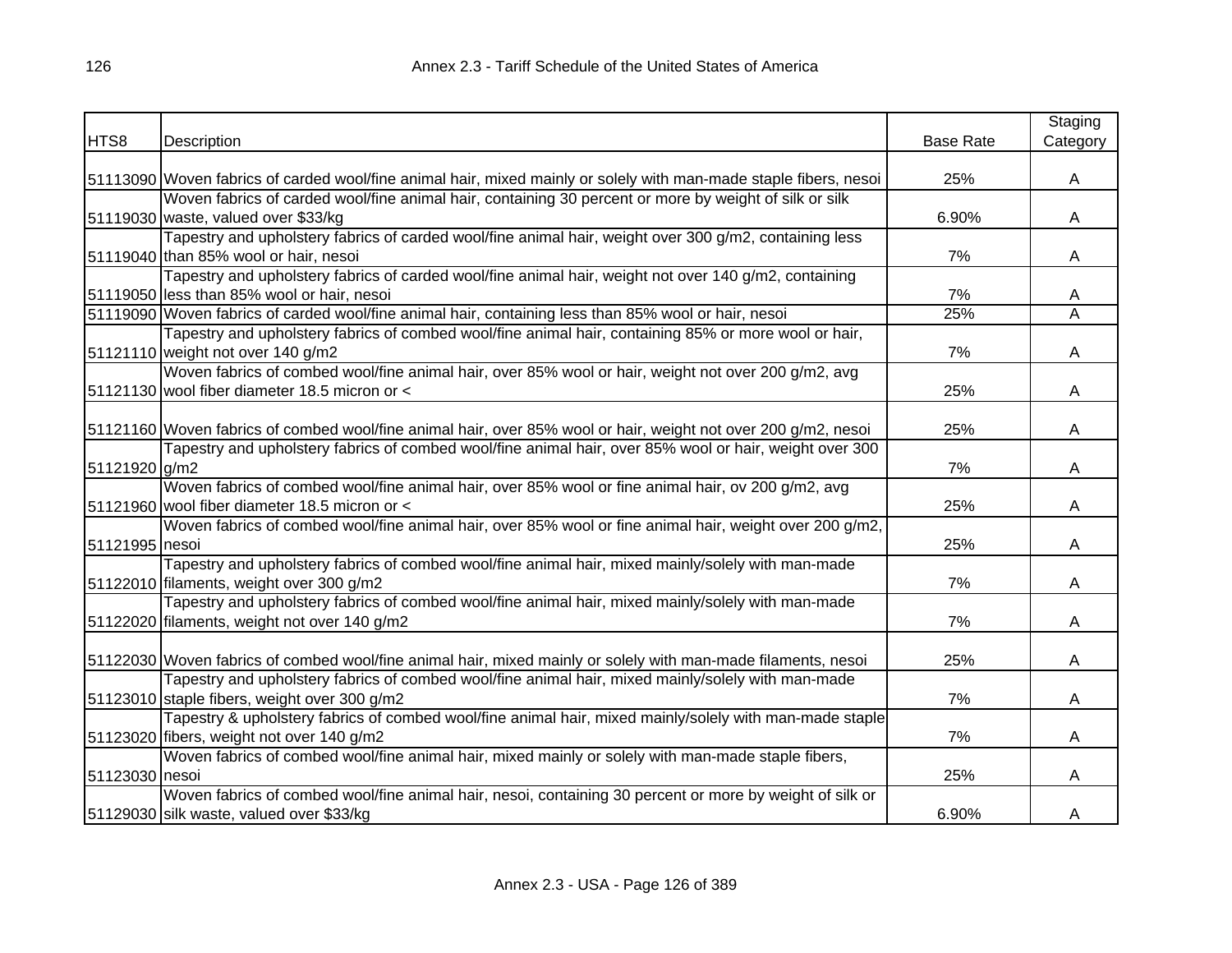|                      |                                                                                                                |                  | Staging        |
|----------------------|----------------------------------------------------------------------------------------------------------------|------------------|----------------|
| HTS8                 | Description                                                                                                    | <b>Base Rate</b> | Category       |
|                      | Woven tapestry/upholstery fabrics of combed wool/fine animal hair, con. by wt. under 85% wool/hair &           |                  |                |
|                      | 51129040 under 30% silk, over 300 g/m2, nesoi                                                                  | 7%               | A              |
|                      | Woven tapestry/upholstery fabrics of combed wool/fine animal hair, con. by wt. under 85% wool/hair &           |                  |                |
|                      | 51129050 under 30% silk, n/o 140 g/m2, nesoi                                                                   | 7%               | A              |
|                      | 51129090 Woven fabrics of combed wool or combed fine animal hair, nesoi                                        | 25%              | A              |
|                      | 51130000 Woven fabrics of coarse animal hair or of horsehair                                                   | 2.70%            | A              |
|                      | 52041100 Cotton sewing thread, containing 85 percent or more by weight of cotton, not put up for retail sale   | 4.40%            | A              |
|                      | 52041900 Cotton sewing thread, containing less than 85 percent by weight of cotton, not put up for retail sale | 4.40%            | $\overline{A}$ |
|                      | 52042000 Cotton sewing thread, put up for retail sale                                                          | 4.40%            | A              |
|                      | Single cotton yarn, 85% or more cotton by weight, of uncombed fibers, not over 14 nm, unbleached, not          |                  |                |
|                      | 52051110 mercerized, not put up for retail sale                                                                | 3.70%            | A              |
|                      | Single cotton yarn, 85% or more cotton by weight, of uncombed fibers, n/o 14 nm, bleached or                   |                  |                |
|                      | 52051120 mercerized                                                                                            | 5%               | A              |
|                      | Single cotton yarn, 85% or more cotton, of uncombed fibers, over 14 but n/o 43 nm, unbleached, not             |                  |                |
|                      | 52051210 mercerized, not put up for retail sale                                                                | 5.20%            | A              |
|                      | Single cotton yarn, 85% or more cotton by weight, of uncombed fibers, over 14 nm but n/o 43 nm,                |                  |                |
|                      | 52051220 bleached or mercerized                                                                                | 6.50%            | A              |
|                      | Single cotton yarn, 85% or more cotton, of uncombed fibers, over 43 but n/o 52 nm, unbleached, not             |                  |                |
|                      | 52051310 mercerized, not put up for retail sale                                                                | 6.50%            | A              |
|                      | Single cotton yarn, 85% or more cotton, of uncombed fibers, over 43 nm but n/o 52 mm, bleached or              |                  |                |
|                      | 52051320 mercerized                                                                                            | 7.30%            | A              |
|                      | Single cotton yarn, 85% or more cotton, of uncombed fibers, over 52 but n/o 80 nm, unbleached, not             |                  |                |
|                      | 52051410 mercerized, not put up for retail sale                                                                | 7.80%            | A              |
|                      | Single cotton yarn, 85% or more cotton by weight, of uncombed fibers, over 52 but n/o 80 nm, bleached          |                  |                |
|                      | 52051420 or mercerized                                                                                         | 8.70%            | A              |
|                      | Single cotton yarn, 85% or more cotton, of uncombed fibers, over 80 nm, unbleached, not mercerized,            |                  |                |
|                      | 52051510 not put up for retail sale                                                                            | 9.90%            | A              |
|                      | Single cotton yarn, 85% or more cotton, of uncombed fibers, over 80 nm, bleached or mercerized, not put        |                  |                |
|                      | 52051520 up for retail sale, nesoi                                                                             | 12%              | A              |
|                      | Single cotton yarn, 85% or more cotton by weight, of combed fibers, not over 14 nm, not put up for retail      |                  |                |
| 52052100 sale        |                                                                                                                | 5.80%            | A              |
|                      | Single cotton yarn, 85% or more cotton by weight, of combed fibers, over 14 but n/o 43 nm, not put up for      |                  |                |
| 52052200 retail sale |                                                                                                                | 7.30%            | A              |
|                      | Single cotton yarn, 85% or more cotton by weight, of combed fibers, over 43 but n/o 52 nm, not put up for      |                  |                |
| 52052300 retail sale |                                                                                                                | 8.60%            | A              |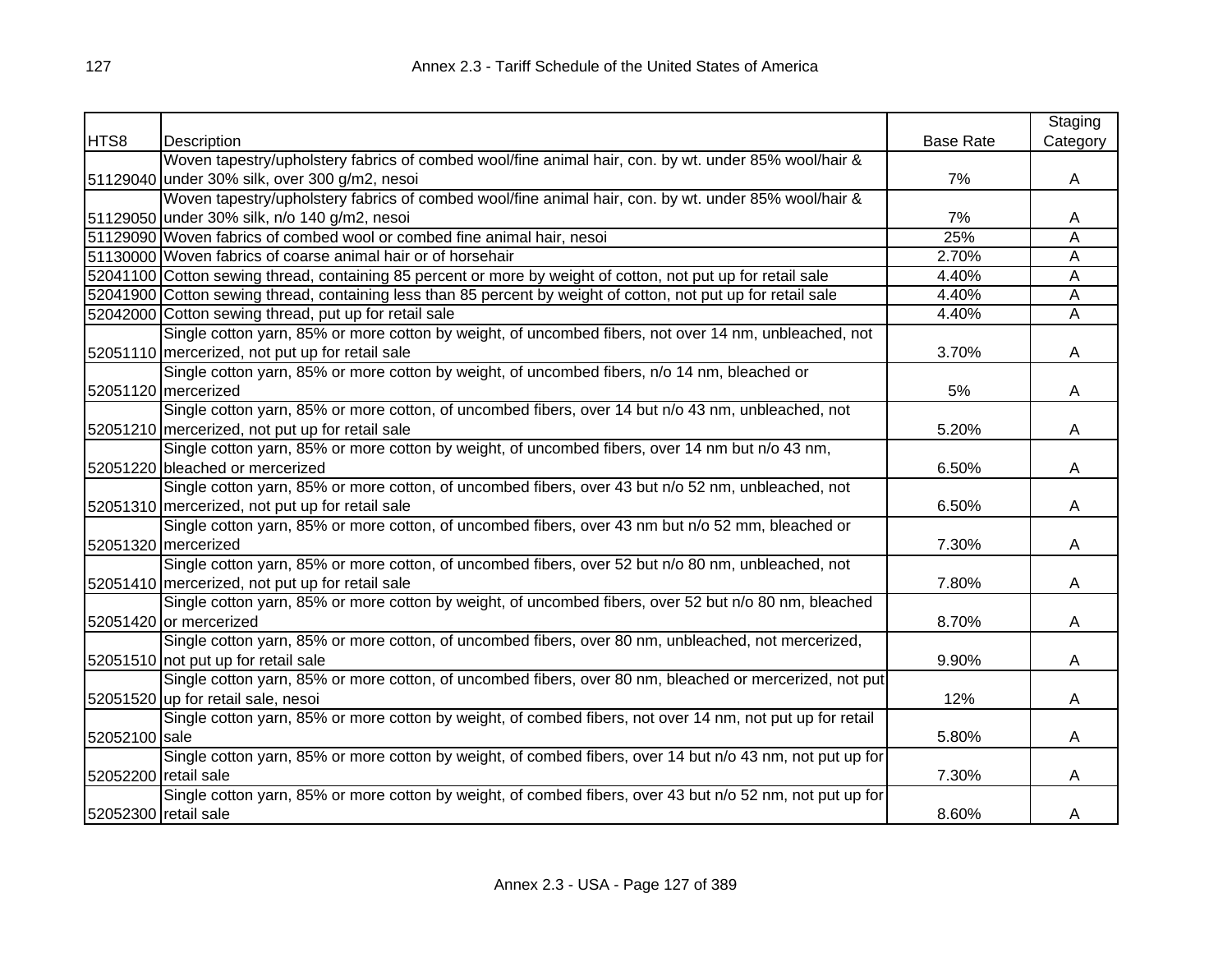|                      |                                                                                                           |                  | Staging  |
|----------------------|-----------------------------------------------------------------------------------------------------------|------------------|----------|
| HTS8                 | Description                                                                                               | <b>Base Rate</b> | Category |
|                      | Single cotton yarn, 85% or more cotton by weight, of combed fibers, over 52 but n/o 80 nm, not put up for |                  |          |
| 52052400 retail sale |                                                                                                           | 9.90%            | A        |
|                      | Single cotton yarn,85% or > cotton by wt, of combed fiber, meas.<125 but not<106.38 decitex, >80nm but    |                  |          |
|                      | 52052600 not >94nm, not put up for retail sale                                                            | 12%              | A        |
|                      | Single cotton yarn, 85% or > cotton by wt, of combed fiber, meas.<106.38 but not<83.33 decitex, >94nm     |                  |          |
|                      | 52052700 but not >120nm, not put up for retail sale                                                       | 12%              | A        |
|                      | Single cotton yarn, 85% or > cotton by wt, of combed fibers, meas.<83.33 decitex, >120 nm, not put up     |                  |          |
|                      | 52052800 for retail sale                                                                                  | 12%              | A        |
|                      | Multiple or cabled cotton yarn, 85% or more cotton by weight, of uncombed fibers, n/o 14 nm per single    |                  |          |
|                      | 52053100 yarn, not put up for retail sale                                                                 | 5.80%            | A        |
|                      | Multiple or cabled cotton yarn, 85% or more cotton by weight, of uncombed fibers, yarn over 14 but n/o    |                  |          |
|                      | 52053200 43 nm, not put up for retail sale                                                                | 7.30%            | A        |
|                      | Multiple or cabled cotton yarn, 85% or more cotton by weight, of uncombed fibers, yarn over 43 but n/o    |                  |          |
|                      | 52053300 52 nm, not put up for retail sale                                                                | 8.60%            | A        |
|                      | Multiple or cabled cotton yarn, 85% or more cotton by weight, of uncombed fibers, yarn over 52 but n/o    |                  |          |
|                      | 52053400 80 nm, not put up for retail sale                                                                | 9.90%            | A        |
|                      | Multiple or cabled cotton yarn, 85% or more cotton by weight, of uncombed fibers, over 80 nm per single   |                  |          |
|                      | 52053500 yarn, not put up for retail sale                                                                 | 12%              | A        |
|                      | Multiple or cabled cotton yarn, 85% or more cotton by weight, of combed fibers, not over 14 nm per single |                  |          |
|                      | 52054100 yarn, not put up for retail sale                                                                 | 5%               | A        |
|                      | Multiple or cabled cotton yarn, 85% or more cotton by weight, of combed fibers, yarn over 14 but n/o 43   |                  |          |
|                      | 52054200 nm, not put up for retail sale                                                                   | 6.50%            | A        |
|                      | Multiple or cabled cotton yarn, 85% or more cotton by weight, of combed fibers, yarn over 43 but n/o 52   |                  |          |
|                      | 52054300 nm, not put up for retail sale                                                                   | 8.60%            | A        |
|                      | Multiple or cabled cotton yarn, 85% or more cotton by weight, of combed fibers, yarn over 52 but n/o 80   |                  |          |
|                      | 52054400 nm, not put up for retail sale                                                                   | 9.90%            | A        |
|                      | Multiple or cabled cotton yarn, 85% or > cotton by wt, of combed fibers, >80nm but not >94nm/single       |                  |          |
|                      | 52054600 yarn, not put up for retail sale                                                                 | 12%              | A        |
|                      | Multiple or cabled cotton yarn, 85% or > cotton by wt, of combed fibers, >94nm but not >120nm/single      |                  |          |
|                      | 52054700 yarn, not put up for retail sale                                                                 | 12%              | A        |
|                      | Multiple or cabled cotton yarn, 85% or > cotton by wt, of combed fibers, >120nm per single yarn, not put  |                  |          |
|                      | 52054800 up for retail sale                                                                               | 12%              | A        |
|                      | Single cotton yarn, less than 85 percent cotton by weight, of uncombed fibers, not over 14 nm, not put up |                  |          |
|                      | 52061100 for retail sale                                                                                  | 9.20%            | A        |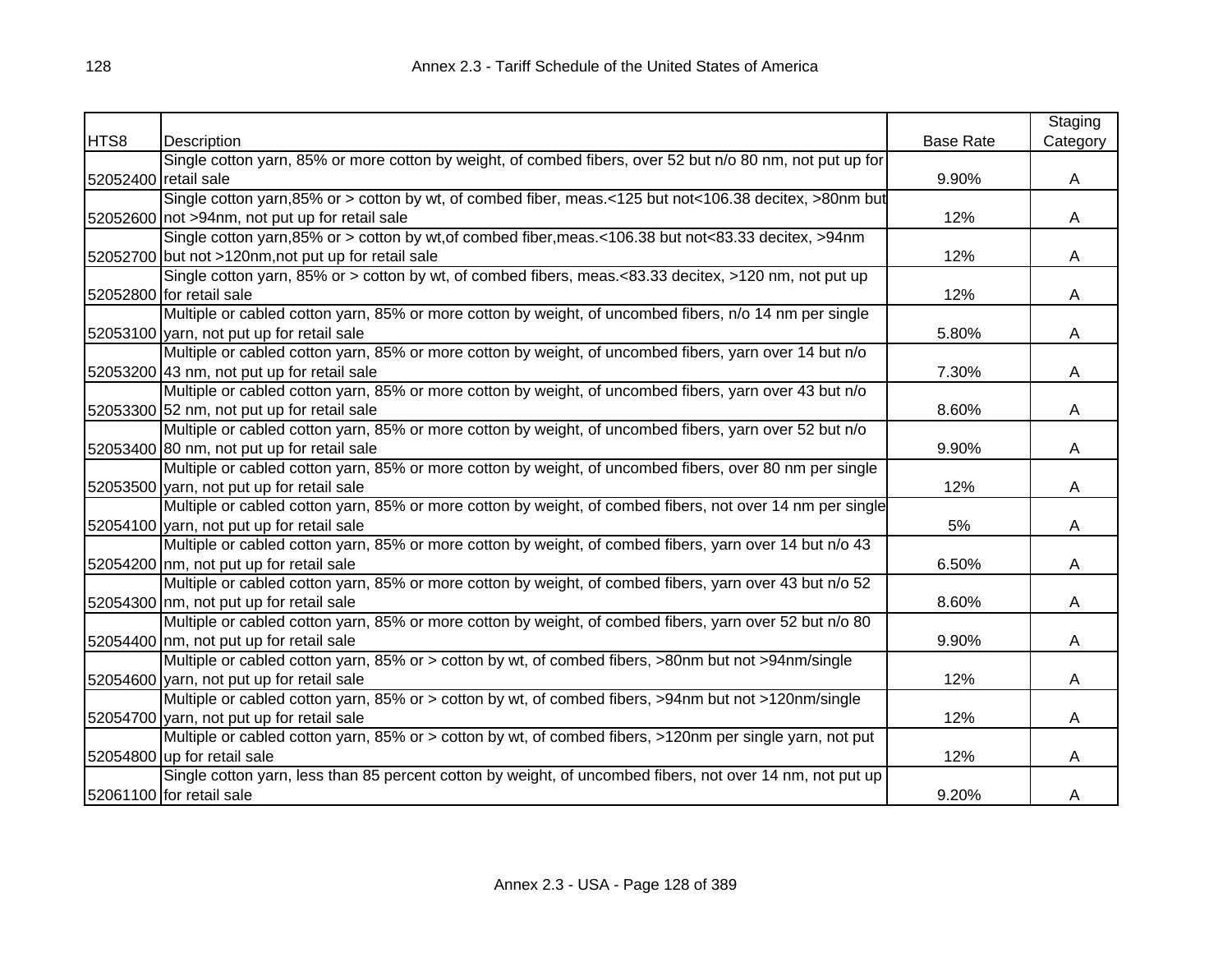|                      |                                                                                                           |                  | Staging  |
|----------------------|-----------------------------------------------------------------------------------------------------------|------------------|----------|
| HTS8                 | Description                                                                                               | <b>Base Rate</b> | Category |
|                      | Single cotton yarn, less than 85 percent cotton by weight, of uncombed fibers, over 14 but n/o 43 nm, not |                  |          |
|                      | 52061200 put up for retail sale                                                                           | 9.20%            | A        |
|                      | Single cotton yarn, less than 85 percent cotton by weight, of uncombed fibers, over 43 but n/o 52 nm, not |                  |          |
|                      | 52061300 put up for retail sale                                                                           | 9.20%            | A        |
|                      | Single cotton yarn, less than 85 percent cotton by weight, of uncombed fibers, over 52 but n/o 80 nm, not |                  |          |
|                      | 52061400 put up for retail sale                                                                           | 9.20%            | A        |
|                      | Single cotton yarn, less than 85 percent cotton by weight, of uncombed fibers, over 80 nm, not put up for |                  |          |
| 52061500 retail sale |                                                                                                           | 9.20%            | A        |
|                      | Single cotton yarn, less than 85 percent cotton by weight, of combed fibers, not over 14 nm, not put up   |                  |          |
|                      | 52062100 for retail sale                                                                                  | 9.20%            | A        |
|                      | Single cotton yarn, less than 85 percent cotton by weight, of combed fibers, over 14 but n/o 43 nm, not   |                  |          |
|                      | 52062200 put up for retail sale                                                                           | 9.20%            | A        |
|                      | Single cotton yarn, less than 85 percent cotton by weight, of combed fibers, over 43 but n/o 52 nm, not   |                  |          |
|                      | 52062300 put up for retail sale                                                                           | 9.20%            | A        |
|                      | Single cotton yarn, less than 85 percent cotton by weight, of combed fibers, over 52 but n/o 80 nm, not   |                  |          |
|                      | 52062400 put up for retail sale                                                                           | 9.20%            | A        |
|                      | Single cotton yarn, less than 85 percent cotton by weight, of combed fibers, over 80 nm, not put up for   |                  |          |
| 52062500 retail sale |                                                                                                           | 9.20%            | A        |
|                      | Multiple or cabled cotton yarn, < 85% cotton by weight, of uncombed fibers, not over 14 nm per single     |                  |          |
|                      | 52063100 yarn, not put up for retail sale                                                                 | 9.20%            | A        |
|                      | Multiple or cabled cotton yarn, < 85% cotton by weight, of uncombed fibers, over 14 but n/o 43 nm/single  |                  |          |
|                      | 52063200 yarn, not put up for retail sale                                                                 | 9.20%            | A        |
|                      | Multiple or cabled cotton yarn, < 85% cotton by weight, of uncombed fibers, over 43 but n/o 52 nm/single  |                  |          |
|                      | 52063300 yarn, not put up for retail sale                                                                 | 9.20%            | A        |
|                      | Multiple or cabled cotton yarn, < 85% cotton by weight, of uncombed fibers, over 52 but n/o 80 nm/single  |                  |          |
|                      | 52063400 yarn, not put up for retail sale                                                                 | 9.20%            | A        |
|                      | Multiple or cabled cotton yarn, < 85% cotton by weight, of uncombed fibers, over 80 nm per single yarn,   |                  |          |
|                      | 52063500 not put up for retail sale                                                                       | 9.20%            | A        |
|                      | Multiple or cabled cotton yarn, < 85% cotton by weight, of combed fibers, n/o 14 nm per single yarn, not  |                  |          |
|                      | 52064100 put up for retail sale                                                                           | 9.20%            | A        |
|                      | Multiple or cabled cotton yarn, < 85% cotton by weight, of combed fibers, over 14 but n/o 43 nm per       |                  |          |
|                      | 52064200 single yarn, not put up for retail sale                                                          | 9.20%            | A        |
|                      | Multiple or cabled cotton yarn, < 85% cotton by weight, of combed fibers, over 43 but n/o 52 nm per       |                  |          |
|                      | 52064300 single yarn, not put up for retail sale                                                          | 9.20%            | A        |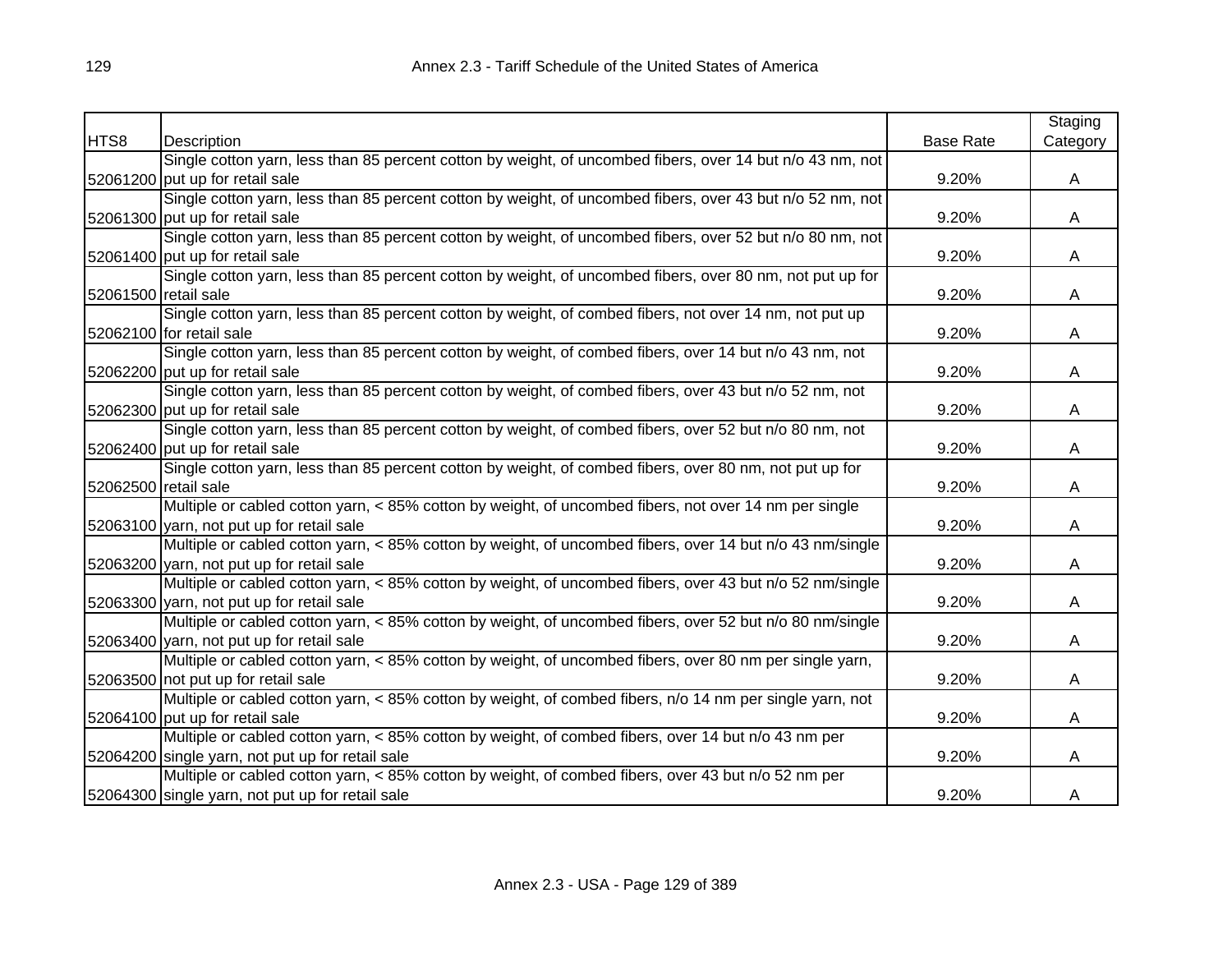|               |                                                                                                            |                  | Staging  |
|---------------|------------------------------------------------------------------------------------------------------------|------------------|----------|
| HTS8          | Description                                                                                                | <b>Base Rate</b> | Category |
|               | Multiple or cabled cotton yarn, < 85% cotton by weight, of combed fibers, over 52 but n/o 80 nm per        |                  |          |
|               | 52064400 single yarn, not put up for retail sale                                                           | 9.20%            | A        |
|               | Multiple or cabled cotton yarn, < 85% cotton by weight, of combed fibers, over 80 nm per single yarn, not  |                  |          |
|               | 52064500 put up for retail sale                                                                            | 9.20%            | A        |
|               | Cotton yarn, other than sewing thread, containing 85 percent or more cotton by weight, put up for retail   |                  |          |
| 52071000 sale |                                                                                                            | Free             | F        |
|               | Cotton yarn, other than sewing thread, containing less than 85 percent cotton by weight, put up for retail |                  |          |
| 52079000 sale |                                                                                                            | 5%               | A        |
|               | Woven cotton fabric, 85% or more cotton by weight, plain weave, weight not over 100 g/m2, unbleached,      |                  |          |
|               | 52081120 of number 42 or lower                                                                             | 7%               | A        |
|               | Woven cotton fabric, 85% or more cotton by weight, plain weave, weight not over 100 g/m2, unbleached,      |                  |          |
|               | 52081140 of numbers 43-68                                                                                  | 9%               | A        |
|               | Woven cotton fabric, 85% or more cotton by weight, plain weave, wt n/o 100 g/m2, unbleached, of            |                  |          |
|               | 52081160 number 69 or over, for typewriter ribbon                                                          | Free             | F        |
|               | Woven cotton fabric, 85% or more cotton by weight, plain weave, weight not over 100 g/m2, unbleached,      |                  |          |
|               | 52081180 of number 69 or over, nesoi                                                                       | 10.50%           | A        |
|               | Woven cotton fabric, 85% or more cotton by weight, plain weave, weight over 100 but n/o 200 g/m2,          |                  |          |
|               | 52081240 unbleached, of numbers 42 or lower                                                                | 7%               | A        |
|               | Woven cotton fabric, 85% or more cotton by weight, plain weave, weight over 100 but n/o 200 g/m2,          |                  |          |
|               | 52081260 unbleached, of numbers 43-68                                                                      | 9%               | A        |
|               | Woven cotton fabric, 85% or more cotton by weight, plain weave, weight over 100 but n/o 200 g/m2,          |                  |          |
|               | 52081280 unbleached, of number 69 or over                                                                  | 10.50%           | A        |
|               | Unbleached 3- or 4-thread twill fabrics of cotton, incl. cross twill, containing 85% or more of cotton by  |                  |          |
|               | 52081300 weight, weighing not over 200 g/m2                                                                | 7.90%            | A        |
|               | Unbleached satin or twill weave fabrics of cotton, containing 85% or more cotton by weight, weighing not   |                  |          |
|               | 52081920 more than 200 g/m2, nesoi                                                                         | 7.90%            | A        |
|               | Unbleached woven fabrics of cotton, nesoi, 85% or more of cotton by weight, weighing not more than 200     |                  |          |
|               | $52081940$ g/m2, of number 42 or lower                                                                     | 7%               | A        |
|               | Unbleached woven fabrics of cotton, nesoi, 85% or more of cotton by weight, weighing not more than 200     |                  |          |
|               | 52081960 g/m2, of numbers 43-68                                                                            | 9%               | A        |
|               | Unbleached woven fabrics of cotton, nesoi, 85% or more of cotton by weight, weighing not more than 200     |                  |          |
|               | 52081980 g/m2, of number 69 or higher                                                                      | 10.50%           | A        |
|               | Woven cotton fabric, 85 percent or more cotton by weight, plain weave, not over 100 g/m2, bleached, of     |                  |          |
|               | 52082120 number 42 or lower                                                                                | 8.40%            | A        |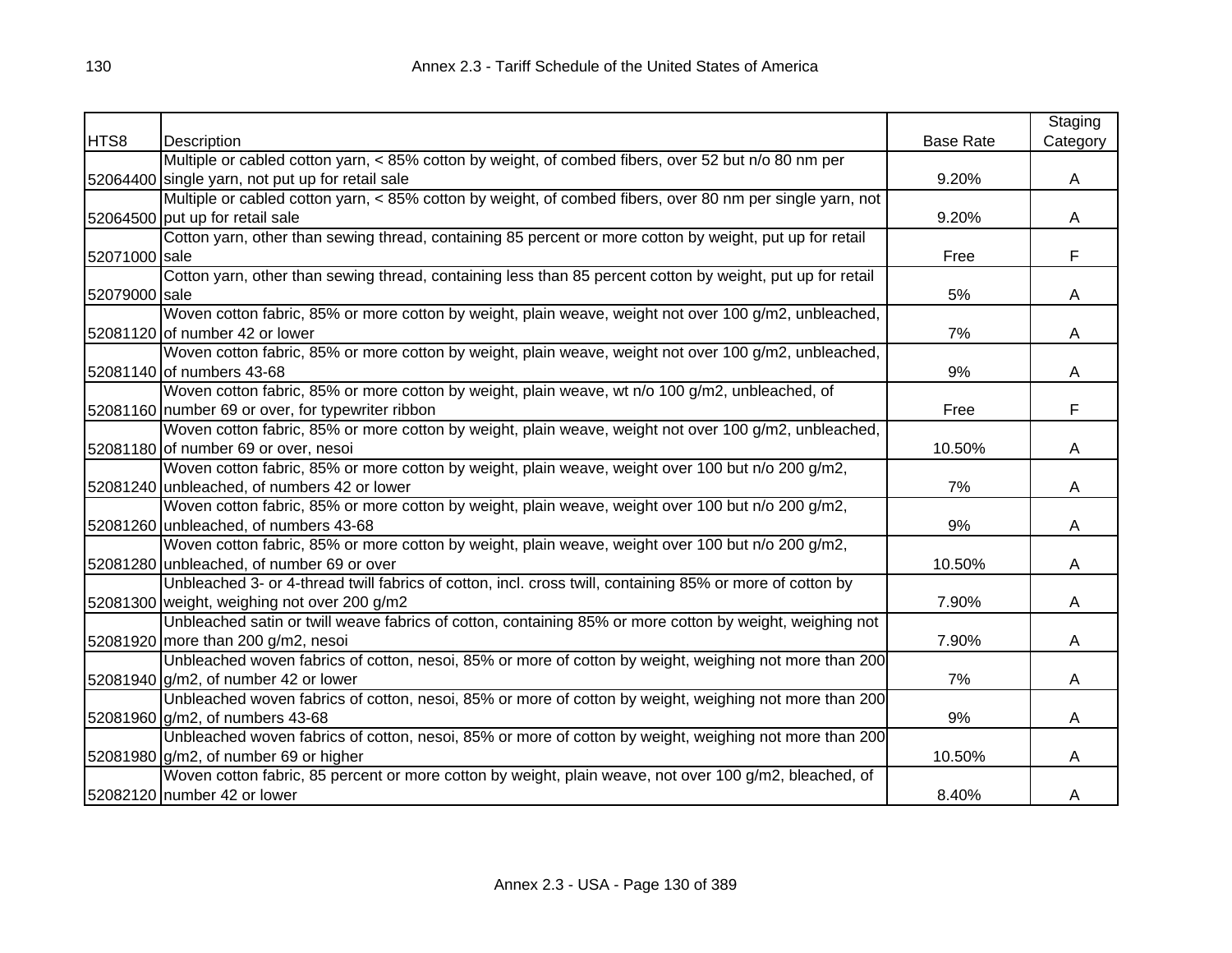|      |                                                                                                             |                  | Staging  |
|------|-------------------------------------------------------------------------------------------------------------|------------------|----------|
| HTS8 | Description                                                                                                 | <b>Base Rate</b> | Category |
|      | Woven cotton fabric, 85% or more cotton by weight, plain weave, not over 100 g/m2, bleached, of             |                  |          |
|      | 52082140 numbers 43-68                                                                                      | 10.20%           | A        |
|      | Woven cotton fabric, 85% or more cotton by weight, plain weave, not over 100 g/m2, bleached, of             |                  |          |
|      | 52082160 number 69 or higher                                                                                | 11.50%           | A        |
|      | Woven cotton fabric, 85% or more cotton by weight, plain weave, over 100 but n/o 200 g/m2, bleached,        |                  |          |
|      | 52082240 of number 42 or lower                                                                              | 8.40%            | A        |
|      | Woven cotton fabric, 85% or more cotton by weight, plain weave, over 100 but n/o 200 g/m2, bleached,        |                  |          |
|      | 52082260 of numbers 43-68                                                                                   | 8.70%            | A        |
|      | Woven cotton fabric, 85% or more cotton by weight, plain weave, over 100 but n/o 200 g/m2, bleached,        |                  |          |
|      | 52082280 of number 69 or higher                                                                             | 11.50%           | A        |
|      | Bleached 3- or 4-thread twill fabrics, including cross twill, 85% or more of cotton by weight, weighing not |                  |          |
|      | 52082300 more than 200 g/m2                                                                                 | 9.10%            | A        |
|      | Bleached satin or twill weave fabrics, containing 85% or more cotton by weight, weighing not more than      |                  |          |
|      | 52082920 200 g/m2, nesoi                                                                                    | 7.70%            | A        |
|      | Bleached woven fabrics of cotton, nesoi, 85% or more cotton by weight, weighing not more than 200           |                  |          |
|      | 52082940 g/m2, of number 42 or lower                                                                        | 8.40%            | A        |
|      | Bleached woven fabrics of cotton, nesoi, containing 85% or more cotton by weight, weighing not more         |                  |          |
|      | 52082960 than 200 g/m2, of numbers 43-68                                                                    | 10.20%           | A        |
|      | Bleached woven fabrics of cotton, nesoi, containing 85% or more cotton by weight, weighing not more         |                  |          |
|      | 52082980 than 200 g/m2, of number 69 or higher                                                              | 13.50%           | A        |
|      | Dyed plain weave certified hand-loomed fabrics of cotton, containing 85% or more cotton by weight,          |                  |          |
|      | 52083120 weighing not more than 100 g/m2                                                                    | 3%               | A        |
|      | Dyed plain weave fabrics of cotton, containing 85% or more cotton by weight, weighing not more than         |                  |          |
|      | 52083140 100 g/m2, of number 42 or lower, nesoi                                                             | 8.10%            | A        |
|      | Dyed plain weave fabrics of cotton, containing 85% or more cotton by weight, weighing not more than         |                  |          |
|      | 52083160 100 g/m2, of numbers 43-68, nesoi                                                                  | 9.70%            | A        |
|      | Dyed plain weave fabrics of cotton, containing 85% or more cotton by weight, weighing not more than         |                  |          |
|      | 52083180 100 g/m2, of number 69 or higher, nesoi                                                            | 12.50%           | A        |
|      | Dyed plain weave certified hand-loomed fabrics of cotton, cont. 85% or more cotton by weight, weighing      |                  |          |
|      | 52083210 over 100 g/m2 but not over 200 g/m2                                                                | 3%               | A        |
|      | Dyed plain weave fabrics of cotton, nesoi, 85% or more cotton by weight, over 100 g/m2 but not more         |                  |          |
|      | 52083230 than 200 g/m2, of number 42 or lower                                                               | 7%               | A        |
|      | Dyed plain weave fabrics of cotton, nesoi, 85% or more cotton by weight, over 100 g/m2 but not more         |                  |          |
|      | 52083240 than 200 g/m2, of numbers 43-68                                                                    | 9.70%            | A        |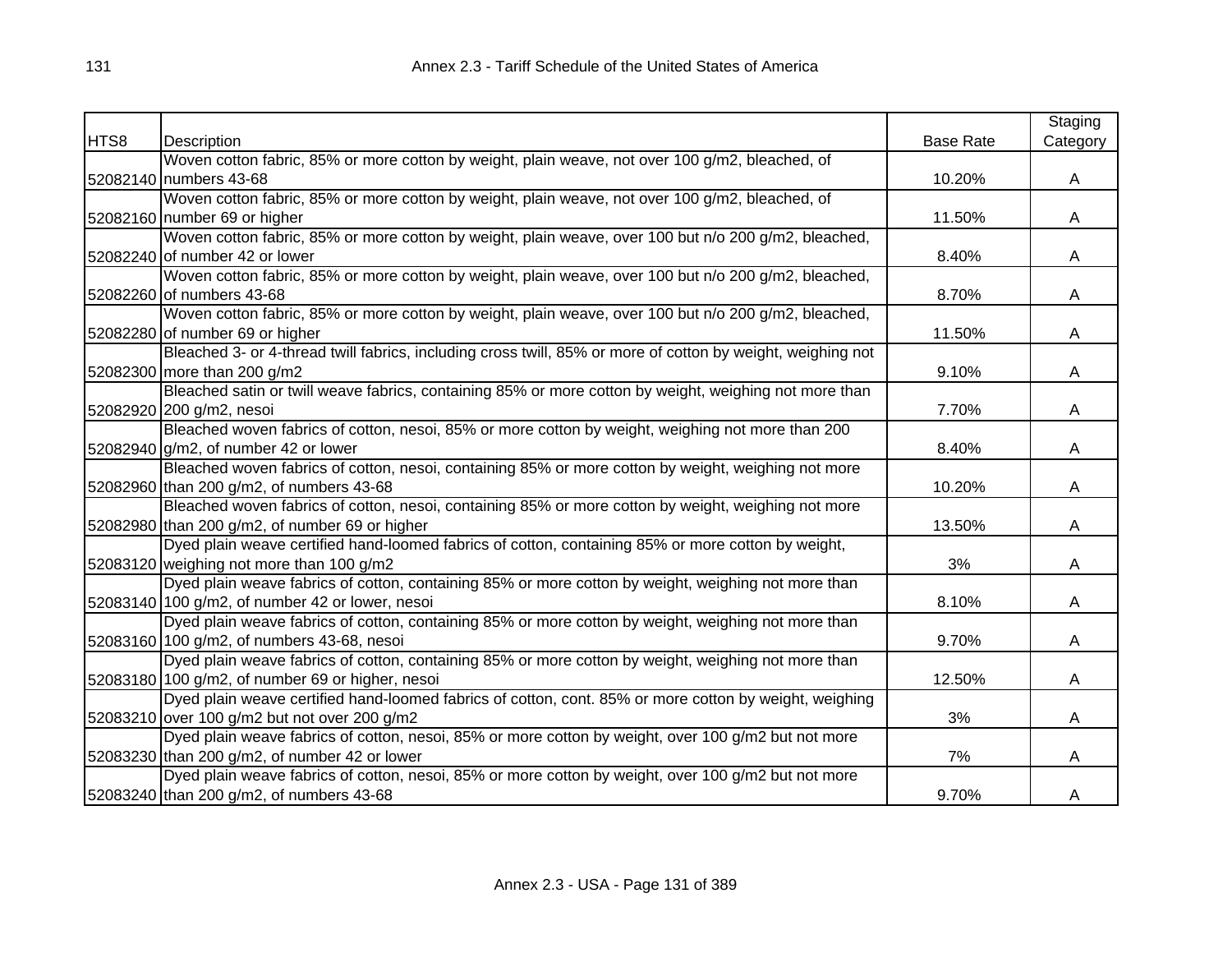|      |                                                                                                            |                  | Staging  |
|------|------------------------------------------------------------------------------------------------------------|------------------|----------|
| HTS8 | Description                                                                                                | <b>Base Rate</b> | Category |
|      | Dyed plain weave fabrics of cotton, nesoi, 85% or more cotton by weight, over 100 g/m2 but not more        |                  |          |
|      | 52083250 than 200 g/m2, of number 69 or higher                                                             | 12.50%           | A        |
|      | Dyed 3- or 4-thread twill fabrics of cotton, including cross twill, 85% or more cotton by weight, weighing |                  |          |
|      | 52083300 not more than 200 g/m2                                                                            | 10.30%           | A        |
|      | Dyed satin or twill weave fabrics of cotton, containing 85% or more cotton by weight, weighing not more    |                  |          |
|      | 52083920 than 200 g/m2, nesoi                                                                              | 8.80%            | A        |
|      | Dyed woven fabrics of cotton, nesoi, containing 85% or more cotton by weight, weighing not more than       |                  |          |
|      | 52083940 200 g/m2, of number 42 or lower                                                                   | 7%               | A        |
|      | Dyed woven fabrics of cotton, nesoi, containing 85% or more cotton by weight, weighing not more than       |                  |          |
|      | 52083960 200 g/m2, of numbers 43-68                                                                        | 9.70%            | A        |
|      | Dyed woven fabrics of cotton, nesoi, containing 85% or more cotton by weight, weighing not more than       |                  |          |
|      | 52083980 200 g/m2, of number 69 or higher                                                                  | 12.50%           | Α        |
|      | Plain weave certified hand-loomed fabrics of cotton, 85% or more cotton by weight, weighing not over       |                  |          |
|      | 52084120 100 g/m2, of yarns of different colors                                                            | 3%               | A        |
|      | Plain weave fabrics of cotton, 85% or more cotton by weight, weighing not over 100 g/m2, number 42 or      |                  |          |
|      | 52084140 lower, of yarns of different colors                                                               | 8.10%            | A        |
|      | Plain weave fabrics of cotton, 85% or more cotton by weight, weighing not over 100 g/m2, of numbers 43-    |                  |          |
|      | 52084160 68, of yarns of different colors                                                                  | 11.40%           | A        |
|      | Plain weave fabrics of cotton, 85% or more cotton by weight, weighing not over 100 g/m2, of number 69      |                  |          |
|      | 52084180 or higher, of yarn of different colors                                                            | 14.70%           | A        |
|      | Plain weave certified hand-loomed fabrics of cotton, 85% or more cotton by weight, over 100 but n/o 200    |                  |          |
|      | 52084210 g/m2, of yarns of different colors                                                                | 3%               | A        |
|      | Plain weave fabrics of cotton, 85% or more cotton by weight, over 100 but n/o 200 g/m2, of numbers 42      |                  |          |
|      | 52084230 or lower, of yarns of different colors                                                            | 8.10%            | A        |
|      | Plain weave fabrics of cotton, 85% or more cotton by weight, over 100 but n/o 200 g/m2, of numbers 43-     |                  |          |
|      | 52084240 68, of yarns of different colors                                                                  | 11.40%           | Α        |
|      | Plain weave fabrics of cotton, 85% or more cotton by weight, over 100 but n/o 200 g/m2, number 69 or       |                  |          |
|      | 52084250 higher, of yarns of different colors                                                              | 14.70%           | A        |
|      | 3- or 4-thread twill fabrics of cotton, including cross twill, 85% or more cotton by weight, not over 200  |                  |          |
|      | 52084300 g/m2, of yarns of different colors                                                                | Free             | F        |
|      | Satin or twill weave fabrics of cotton, cont. 85% or more cotton by weight, weighing not over 200 g/m2, of |                  |          |
|      | 52084920 yarns of different colors, nesoi                                                                  | Free             | F        |
|      | Woven fabrics of cotton, nesoi, 85% or more cotton by weight, wt not more than 200 g/m2, of number 42      |                  |          |
|      | 52084940 or lower, of yarns of different colors                                                            | 8.10%            | A        |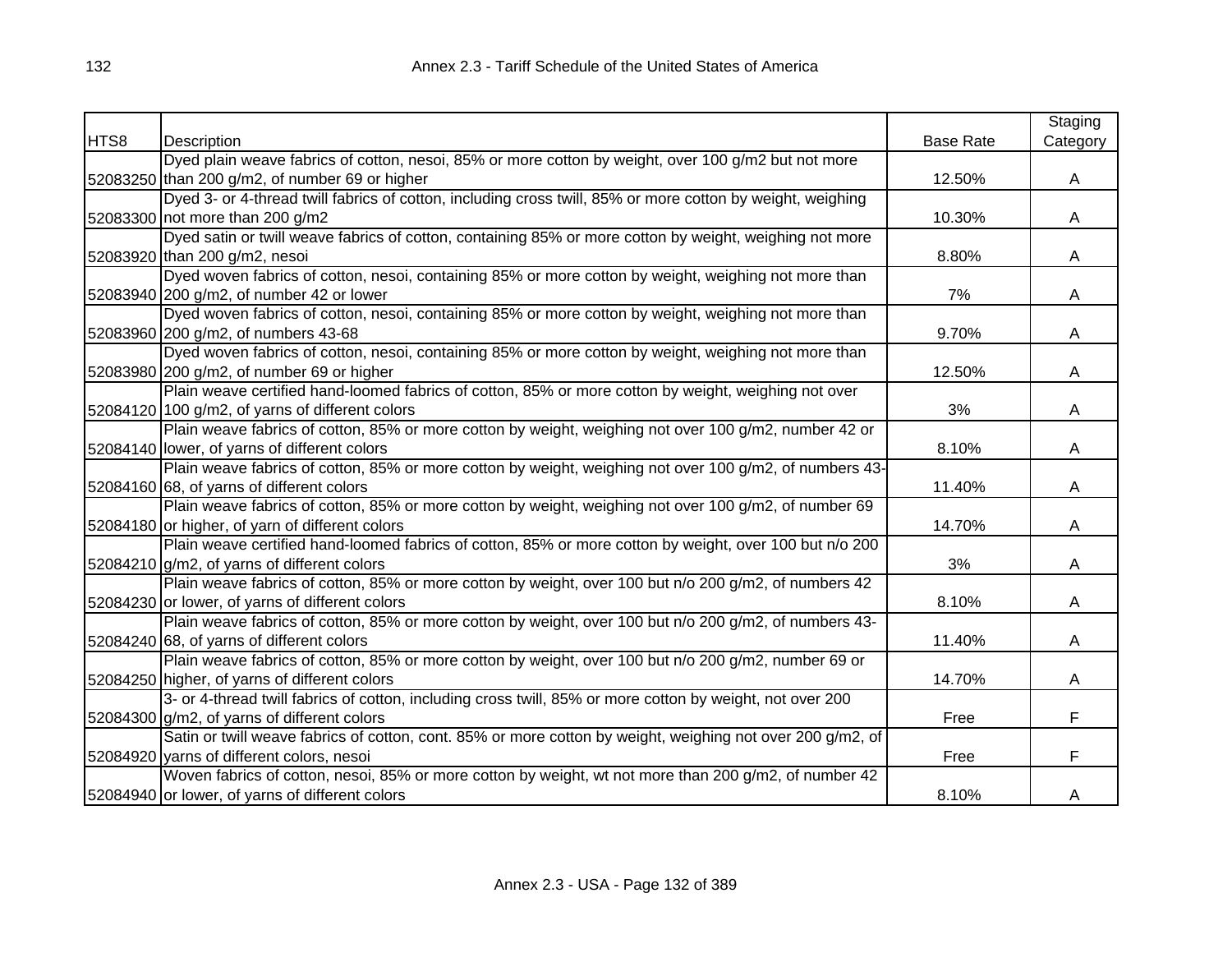|               |                                                                                                               |                  | Staging  |
|---------------|---------------------------------------------------------------------------------------------------------------|------------------|----------|
| HTS8          | Description                                                                                                   | <b>Base Rate</b> | Category |
|               | Woven fabrics of cotton, nesoi, 85% or more cotton by weight, wt not over 200 g/m2, of numbers 43-68,         |                  |          |
|               | 52084960 of yarns of different colors                                                                         | 9.70%            | A        |
|               | Woven fabrics of cotton, nesoi, 85% or more cotton by weight, wt not over 200 g/m2, of number 69 or           |                  |          |
|               | 52084980 higher, of yarns of different colors                                                                 | 14.70%           | A        |
|               | Printed certified hand-loomed plain weave fabrics of cotton, 85% or more cotton by weight, weighing not       |                  |          |
|               | 52085120 over 100 g/m2                                                                                        | 3%               | A        |
|               | Printed plain weave fabrics of cotton, containg 85% or more cotton by weight, weighing not over 100           |                  |          |
|               | 52085140 g/m2, of number 42 or lower                                                                          | 8.10%            | A        |
|               | Printed plain weave fabrics of cotton, containing 85% or more cotton by weight, weighing not over 100         |                  |          |
|               | 52085160 g/m2, of numbers 43-68                                                                               | 11.40%           | A        |
|               | Printed plain weave fabrics of cotton, containg 85% or more cotton by weight, weighing not over 100           |                  |          |
|               | 52085180 g/m2, of number 69 or higher                                                                         | 12.50%           | A        |
|               | Printed certified hand-loomed plain weave fabrics of cotton, 85% or more cotton by weight, wt more than       |                  |          |
|               | 52085210 100 g/m2 but not more than 200 g/m2                                                                  | 3%               | A        |
|               | Printed plain weave fabrics of cotton, 85% or more cotton by weight, weighing over 100g/m2 but not more       |                  |          |
|               | 52085230 than 200 g/m2, of number 42 or lower                                                                 | 6%               | Α        |
|               | Printed plain weave fabrics of cotton, 85% or more cotton by weight, weighing over 100 g/m2 but not           |                  |          |
|               | 52085240 more than 200 g/m2, of numbers 43-68                                                                 | 11.40%           | A        |
|               | Printed plain weave fabrics of cotton, 85% or more cotton by weight, weighing over 100g/m2 but not more       |                  |          |
|               | 52085250 than 200g/m2, of number 69 or higher                                                                 | 12.50%           | A        |
|               | Printed 3- or 4-thread twill fabrics of cotton, including cross twill, 85% or more cotton by weight, weighing |                  |          |
|               | 52085300 not more than 200 g/m2                                                                               | 8.80%            | A        |
|               | Printed satin or twill weave fabrics of cotton, containing 85% or more cotton by weight, weighing not more    |                  |          |
|               | 52085920 than 200 g/m2, nesoi                                                                                 | 10.30%           | A        |
|               | Printed woven fabrics of cotton, nesoi, containing 85% or more cotton by weight, weighing not more than       |                  |          |
|               | 52085940 200 g/m2, of number 42 or lower                                                                      | 6%               | A        |
|               | Printed woven fabrics of cotton, nesoi, containing 85% or more cotton by weight, weighing not more than       |                  |          |
|               | 52085960 200 g/m2, of numbers 43-68                                                                           | 9.70%            | A        |
|               | Printed woven fabrics of cotton, nesoi, containing 85% or more cotton by weight, weighing not more than       |                  |          |
|               | 52085980 200 g/m2, of number 69 or higher                                                                     | 11.40%           | A        |
|               | Unbleached plain weave fabrics of cotton, 85 percent or more cotton by weight, weight more than 200           |                  |          |
| 52091100 g/m2 |                                                                                                               | 6.50%            | A        |
|               | Unbleached 3- or 4-thread twill fabrics of cotton, including cross twill, 85 percent or more cotton by        |                  |          |
|               | 52091200 weight, weighing more than 200 g/m2                                                                  | 6.50%            | A        |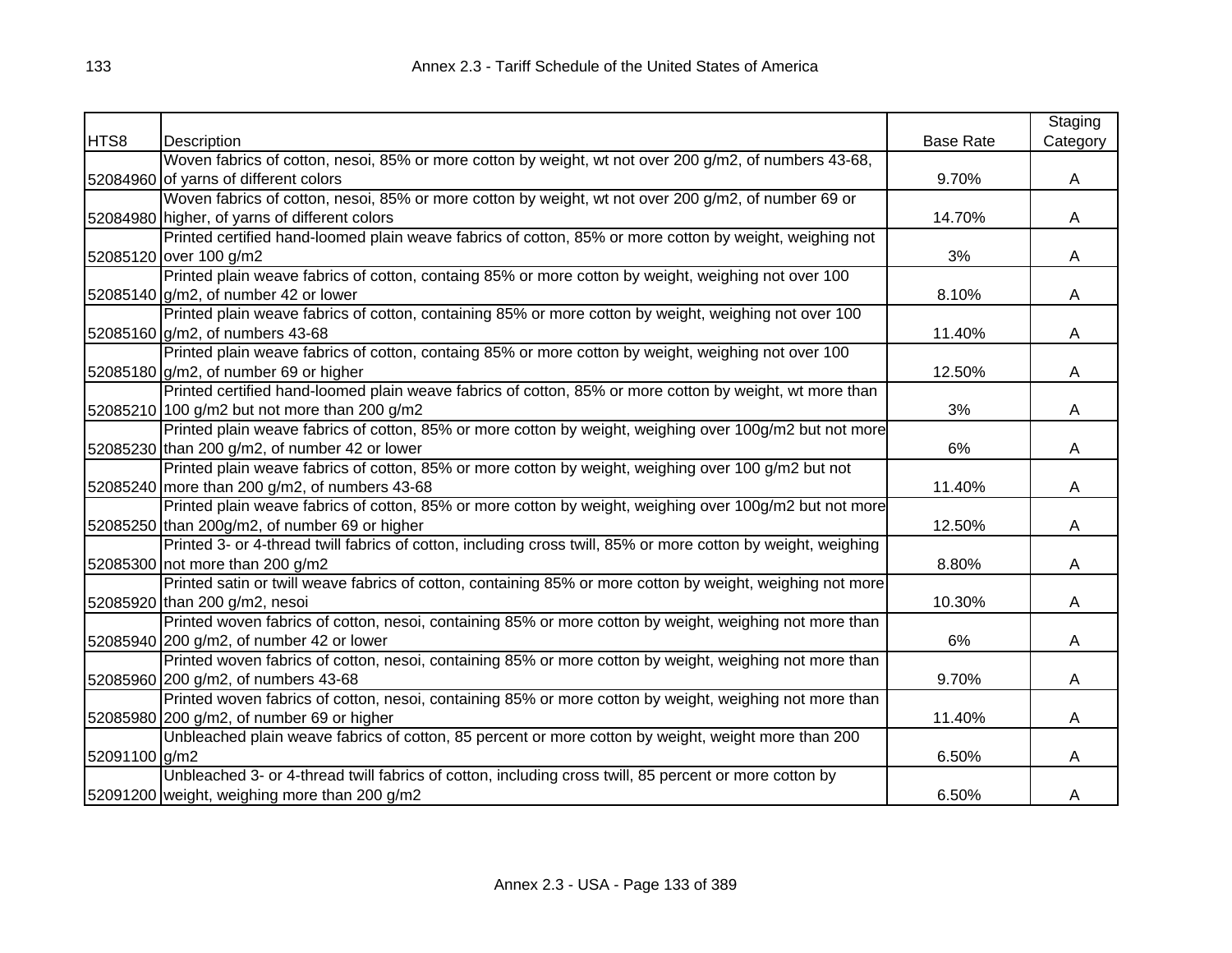|                  |                                                                                                              |                  | Staging  |
|------------------|--------------------------------------------------------------------------------------------------------------|------------------|----------|
| HTS8             | Description                                                                                                  | <b>Base Rate</b> | Category |
|                  | Unbleached woven fabrics of cotton, nesoi, containing 85% or more cotton by weight, weighing more            |                  |          |
|                  | 52091900 than 200g/m2                                                                                        | 6.50%            | A        |
|                  |                                                                                                              |                  |          |
|                  | 52092100 Bleached plain weave fabrics of cotton, 85% or more cotton by weight, weighing more than 200 g/m2   | 7.70%            | A        |
|                  | Bleached 3- or 4-thread twill fabrics of cotton, including cross twill, 85 percent or more cotton by weight, |                  |          |
|                  | 52092200 weighing more than 200 g/m2                                                                         | 7.70%            | A        |
|                  | Bleached woven fabrics of cotton, nesoi, containing 85% or more cotton by weight, weighing more than         |                  |          |
| 52092900 200g/m2 |                                                                                                              | 7.70%            | A        |
|                  | Dyed, plain weave certified hand-loomed fabrics of cotton, containing 85% or more cotton by weight,          |                  |          |
|                  | 52093130 weighing more than 200 g/m2                                                                         | 3%               | A        |
|                  | Dyed, plain weave fabrics of cotton, containing 85% or more cotton by weight, weighing more than 200         |                  |          |
|                  | 52093160 g/m2, nesoi                                                                                         | 8.40%            | A        |
|                  | Dyed 3- or 4-thread twill fabrics of cotton, including cross twill, containing 85% or more cotton by weight, |                  |          |
|                  | 52093200 weighing more than 200 g/m2                                                                         | 8.40%            | A        |
|                  | Dyed woven fabrics of cotton, nesoi, containing 85% or more cotton by weight, weighing more than 200         |                  |          |
| 52093900 g/m2    |                                                                                                              | 8.40%            | A        |
|                  | Plain weave certified hand-loomed fabrics of cotton, cont. 85% or more cotton by weight, weighing over       |                  |          |
|                  | 52094130 200 g/m2, of yarns of different colors                                                              | 3%               | A        |
|                  | Plain weave fabrics of cotton, nesoi, containing 85% or more cotton by weight, weighing more than 200        |                  |          |
|                  | 52094160 g/m2, of yarns of different colors                                                                  | 7.50%            | A        |
|                  | Denim containing 85% or more cotton by weight, weighing more than 200 g/m2, of yarns of different            |                  |          |
| 52094200 colors  |                                                                                                              | 8.40%            | A        |
|                  | 3- or 4-thread twill fabrics of cotton, incl. cross twill, nesoi, 85% or more cotton by wt, weighing ov      |                  |          |
|                  | 52094300 200g/m2, of yarns of different colors                                                               | 8.40%            | A        |
|                  | Woven fabrics of cotton, nesoi, containing 85% or more cotton by weight, weighing more than 200 g/m2,        |                  |          |
|                  | 52094900 of yarns of different colors                                                                        | 8.40%            | A        |
|                  | Printed plain weave certified hand-loomed fabrics of cotton, containing 85% or more cotton by weight,        |                  |          |
|                  | 52095130 weighing more than 200 g/m2                                                                         | 3%               | A        |
|                  | Printed plain weave fabrics of cotton, nesoi, containing 85% or more cotton by weight, weighing more         |                  |          |
|                  | 52095160 than 200 g/m2                                                                                       | 8.40%            | A        |
|                  | Printed 3- or 4-thread twill fabrics of cotton, including cross twill, containing 85% or more cotton by      |                  |          |
|                  | 52095200 weight, weighing more than 200 g/m2                                                                 | 8.40%            | A        |
|                  | Printed woven fabrics of cotton, nesoi, containing 85% or more cotton by weight, weighing more than 200      |                  |          |
| 52095900 g/m2    |                                                                                                              | 8.40%            | A        |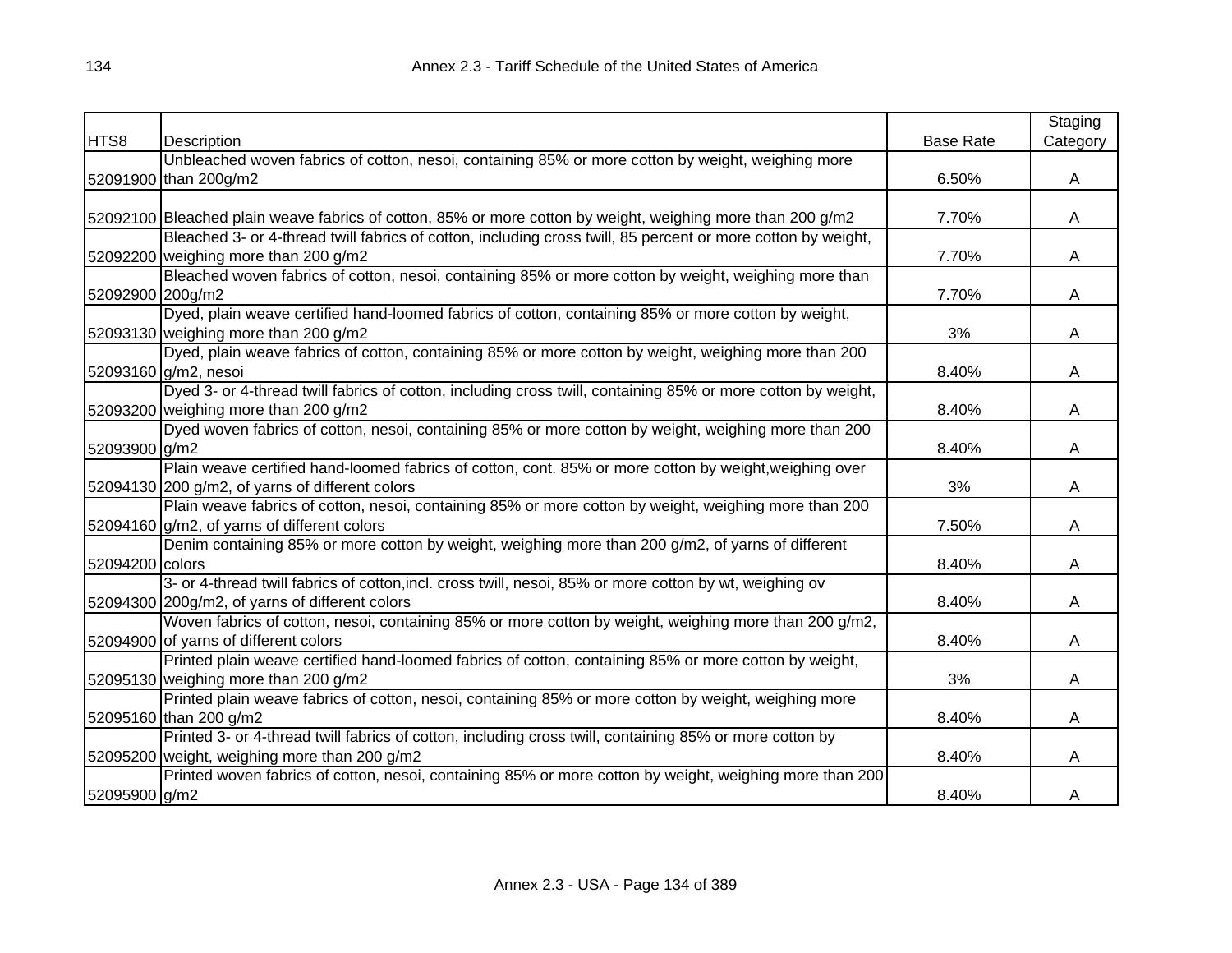|      |                                                                                                                 |                  | Staging  |
|------|-----------------------------------------------------------------------------------------------------------------|------------------|----------|
| HTS8 | Description                                                                                                     | <b>Base Rate</b> | Category |
|      | Unbleached plain weave fabrics of cotton, < 85% cotton, mixed mainly/solely with man-made fibers, wt <          |                  |          |
|      | 52101140 200 g/m2, of number 42 or lower                                                                        | 8.40%            | A        |
|      | Unbleached plain weave fabrics of cotton, < 85% cotton, mixed mainly/solely with man-made fibers, wt <          |                  |          |
|      | 52101160 200 g/m2, of numbers 43-68                                                                             | 10.20%           | A        |
|      | Unbleached plain weave fabrics of cotton, < 85% cotton, mixed mainly/solely with man-made fibers, wt <          |                  |          |
|      | 52101180 200 g/m2, of number 69 or higher                                                                       | 13.50%           | A        |
|      | Unbleached 3- or 4-thread twill fabrics of cotton, incl. cross twill, $<$ 85% cotton by wt, mixed mainly/solely |                  |          |
|      | 52101200 with mm fibers, n/o 200 g/m2                                                                           | 9.10%            | A        |
|      | Unbleached satin or twill weave fabrics of cotton, < 85% cotton by wt, mixed mainly/solely with man-            |                  |          |
|      | 52101920 made fibers, not more than 200 g/m2                                                                    | 9.10%            | A        |
|      | Unbleached woven fabrics of cotton, nesoi, < 85% cotton by wt, mixed mainly/solely with man-made                |                  |          |
|      | 52101940 fibers, n/o 200 g/m2, of number 42 or lower                                                            | 8.40%            | Α        |
|      | Unbleached woven fabrics of cotton, nesoi, < 85% cotton by wt, mixed mainly/solely with man-made                |                  |          |
|      | 52101960 fibers, n/o 200 g/m2, of numbers 43-68                                                                 | 8.70%            | A        |
|      | Unbleached woven fabrics of cotton, nesoi, < 85% cotton by wt, mixed mainly/solely w/man-made fibers,           |                  |          |
|      | 52101980 n/o 200 g/m2, of number 69 or higher                                                                   | 10.20%           | A        |
|      | Bleached plain weave fabrics of cotton, < 85% cotton by wt, mixed mainly/solely with man-made fibers,           |                  |          |
|      | 52102140 n/o 200 g/m2, of number 42 or lower                                                                    | 8.10%            | A        |
|      | Bleached plain weave fabrics of cotton, < 85% cotton by wt, mixed mainly/solely with man-made fibers,           |                  |          |
|      | 52102160 not over 200 g/m2, of numbers 43-68                                                                    | 11.40%           | A        |
|      | Bleached plain weave fabrics of cotton, < 85% cotton by wt, mixed mainly/solely with man-made fibers,           |                  |          |
|      | 52102180 n/o 200 g/m2, of number 69 or higher                                                                   | 12.50%           | A        |
|      | Bleached 3- or 4-thread twill fabrics of cotton, incl. cross twill, < 85% cotton by wt, mixed mainly/solely     |                  |          |
|      | 52102200 w/man-made fibers, n/o 200 g/m2                                                                        | 10.30%           | A        |
|      | Bleached satin or twill weave fabrics of cotton, < 85% cotton by weight, mixed mainly/solely with man-          |                  |          |
|      | 52102920 made fibers, not more than 200 g/m2                                                                    | 10.30%           | A        |
|      | Bleached woven fabrics of cotton, nesoi, < 85% cotton by weight, mixed mainly/solely w/man-made                 |                  |          |
|      | 52102940 fibers, n/o 200 g/m2, of number 42 or lower                                                            | 8.10%            | A        |
|      | Bleached woven fabrics of cotton, nesoi, < 85% cotton by weight, mixed mainly/solely with man-made              |                  |          |
|      | 52102960 fibers, n/o 200 g/m2, of numbers 43-68                                                                 | 11.40%           | A        |
|      | Bleached woven fabrics of cotton, nesoi, < 85% cotton by wt, mixed mainly/solely with man-made fibers,          |                  |          |
|      | 52102980 n/o 200 g/m2, of number 69 or higher                                                                   | 14.70%           | A        |
|      | Dyed plain weave fabrics of cotton, < 85% cotton by wt, mixed mainly/solely with man-made fibers, not           |                  |          |
|      | 52103140 over 200 g/m2, of number 42 or lower                                                                   | 10%              | A        |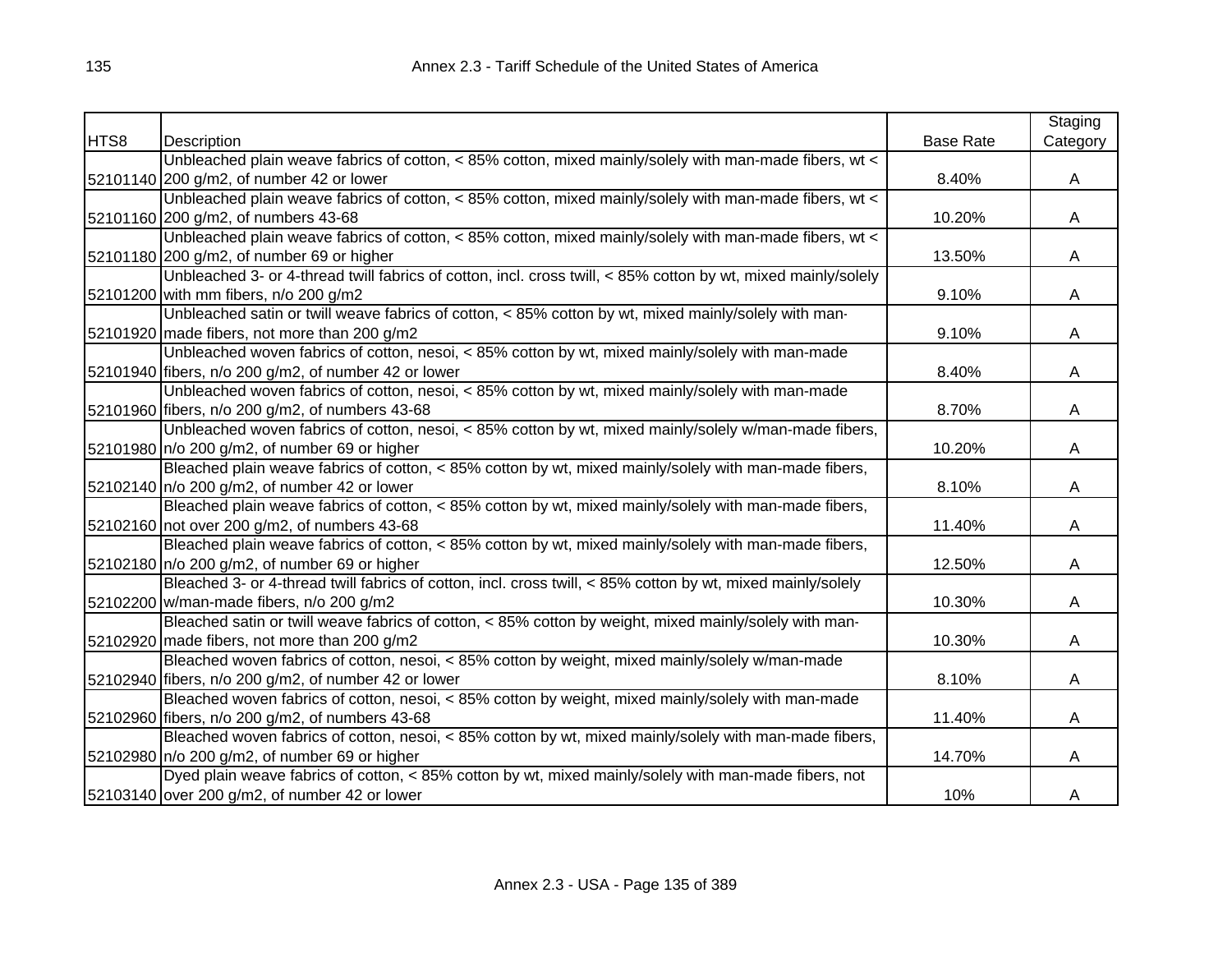|      |                                                                                                             |                  | Staging  |
|------|-------------------------------------------------------------------------------------------------------------|------------------|----------|
| HTS8 | Description                                                                                                 | <b>Base Rate</b> | Category |
|      | Dyed plain weave fabrics of cotton, < 85% cotton by wt, mixed mainly/solely with man-made fibers, not       |                  |          |
|      | 52103160 over 200 g/m2, of numbers 43-68                                                                    | 12.20%           | A        |
|      | Dyed plain weave cotton fabrics, < 85% cotton by wt, mixed mainly/solely with man-made fibers, not over     |                  |          |
|      | 52103180 200 g/m2, of number 69 or higher                                                                   | 15.50%           | A        |
|      | Dyed 3 or 4-thread twill fabrics of cotton, incl. cross twill, < 85% cotton by wt, mixed mainly/solely with |                  |          |
|      | 52103200 man-made fibers, wt n/o 200 g/m2                                                                   | 10%              | A        |
|      | Dyed satin or twill weave fabrics of cotton, < 85% cotton by wt, mixed mainly/solely with man-made          |                  |          |
|      | 52103920 fibers, weighing not more than 200 g/m2                                                            | 10%              | A        |
|      | Dyed woven fabrics of cotton, nesoi, < 85% cotton by weight, mixed mainly/solely w/man-made fibers, not     |                  |          |
|      | 52103940 over 200 g/m2, of number 42 or lower                                                               | 8.80%            | A        |
|      | Dyed woven fabrics of cotton, nesoi, < 85% cotton by weight, mixed mainly/solely w/man-made fibers, not     |                  |          |
|      | 52103960 over 200 g/m2, of numbers 43-68                                                                    | 12.20%           | A        |
|      | Dyed woven fabrics of cotton, nesoi, < 85% cotton by wt, mixed mainly/solely w/man-made fibers, not         |                  |          |
|      | 52103980 over 200 g/m2, of number 69 or higher                                                              | 12.40%           | A        |
|      | Plain weave cotton fabrics, $<$ 85% cotton by wt, mixed mainly/solely w/mm fibers, n/o 200 g/m2, of         |                  |          |
|      | 52104140 number 42 or lower, of yarn of diff colors                                                         | 10%              | A        |
|      | Plain weave cotton fabrics, $\lt$ 85% cotton by wt, mixed mainly/solely w/mm fibers, n/o 200 g/m2, of       |                  |          |
|      | 52104160 numbers 43-68, of yarn of different colors                                                         | 12.20%           | A        |
|      | Plain weave cotton fabrics, $\lt 85\%$ cotton by wt, mixed mainly/solely w/mm fibers, n/o 200 g/m2, number  |                  |          |
|      | 52104180 69 or higher, of yarn of diff colors                                                               | 15.50%           | A        |
|      | 3- or 4-thread twill fabrics of cotton, incl. cross twill, < 85% cotton by wt, mixed mainly/solely w/mm     |                  |          |
|      | 52104200 fibers, n/o 200 g/m2, of yarn diff colors                                                          | 10%              | A        |
|      | Satin or twill weave fabrics of cotton,< 85% cotton by wt, mixed mainly/solely w/mm fibers, wt n/o          |                  |          |
|      | 52104920 200g/m2, of yarn of different colors, nesoi                                                        | 10%              | A        |
|      | Woven fabrics of cotton,nesoi,<85% cotton by wt, mixed mainly/solely w/mm fibers, n/o 200g/m2, of           |                  |          |
|      | 52104940 number 42 or lower, of yarn of diff colors                                                         | 10%              | A        |
|      | Woven fabrics of cotton, nesoi, < 85% cotton by wt, mixed mainly/solely w/man-made fibers, n/o 200 g/m2,    |                  |          |
|      | 52104960 numbers 43-68, of yarn of diff colors                                                              | 10.40%           | A        |
|      | Woven fabrics of cotton, nesoi, < 85% cotton by wt, mixed mainly with m-m fibers, n/o 200 g/m2, number      |                  |          |
|      | 52104980 69 or higher, of yarn of diff colors                                                               | 15.50%           | A        |
|      | Printed plain weave cotton fabrics, < 85% cotton by wt, mixed mainly/solely with man-made fibers, n/o       |                  |          |
|      | 52105140 200 g/m2, of number 42 or lower                                                                    | 10%              | A        |
|      | Printed plain weave cotton fabrics, < 85% cotton by wt, mixed mainly/solely with man-made fibers, n/o       |                  |          |
|      | 52105160 200 g/m2, of numbers 43-68                                                                         | 12.20%           | A        |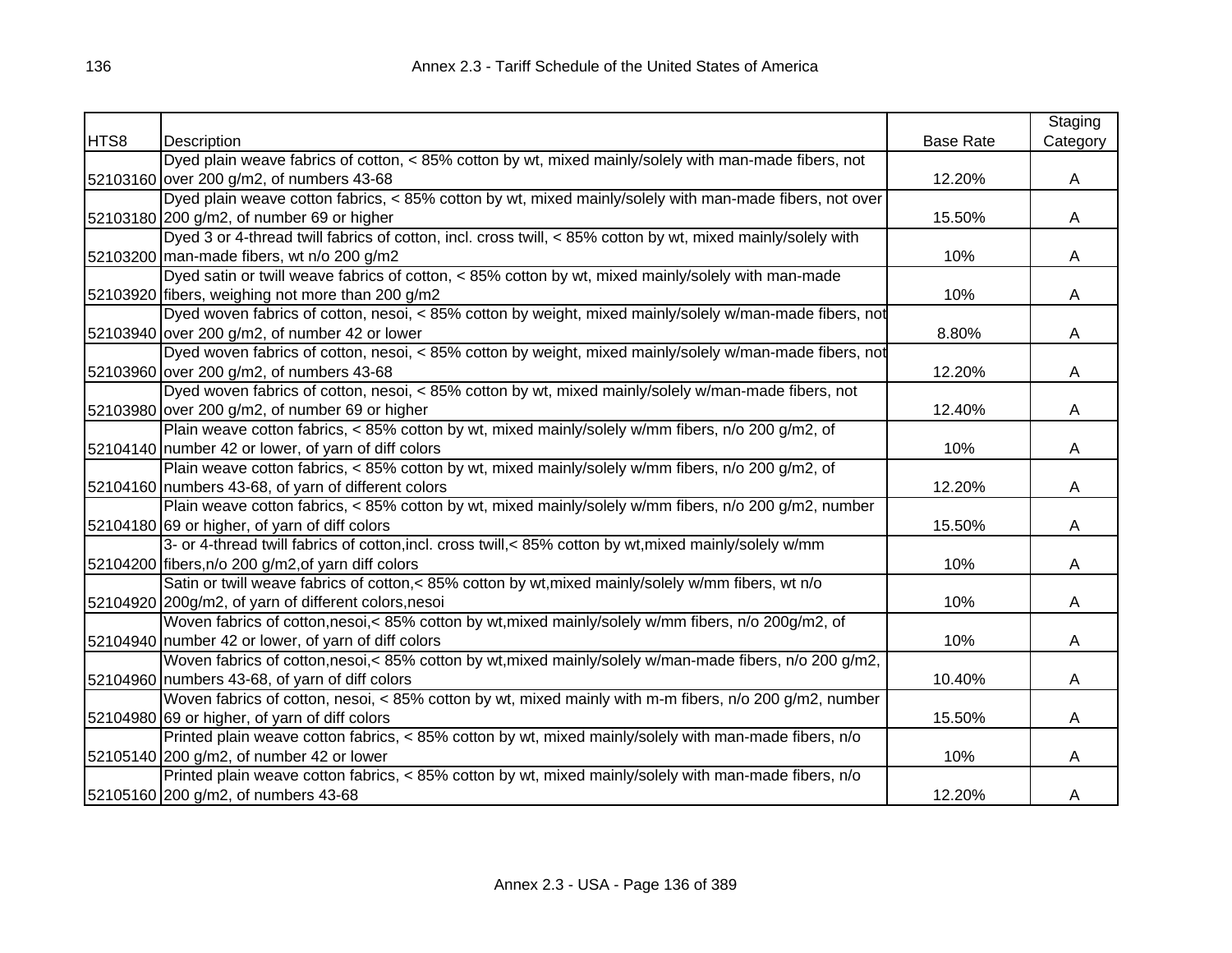|      |                                                                                                                |                  | Staging  |
|------|----------------------------------------------------------------------------------------------------------------|------------------|----------|
| HTS8 | Description                                                                                                    | <b>Base Rate</b> | Category |
|      | Printed plain weave cotton fabrics, < 85% cotton by weight, mixed mainly/solely with man-made fibers,          |                  |          |
|      | 52105180 n/o 200 g/m2, of number 69 or higher                                                                  | 15.50%           | A        |
|      | Printed 3- or 4-thread twill fabrics of cotton, incl. cross twill, < 85% cotton by wt, mixed mainly/solely     |                  |          |
|      | 52105200 w/man-made fibers, n/o 200 g/m2                                                                       | 10%              | A        |
|      | Printed satin or twill weave cotton fabrics, nesoi, < 85% cotton by wt, mixed mainly/solely with man-made      |                  |          |
|      | 52105920 fibers, weighing n/o 200 g/m2                                                                         | 10%              | A        |
|      | Printed woven fabrics of cotton, nesoi, < 85% cotton by wt, mixed mainly/solely with man-made fibers, wt       |                  |          |
|      | 52105940 n/o 200g/m2, of number 42 or lower                                                                    | 8.80%            | A        |
|      | Printed woven fabrics of cotton, nesoi, < 85% cotton by wt, mixed mainly/solely with man-made fibers,          |                  |          |
|      | 52105960 weighing n/o 200g/m2, of numbers 43-68                                                                | 10.40%           | A        |
|      | Printed woven fabrics of cotton, nesoi, < 85% cotton by wt, mixed mainly/solely w/man-made fibers,             |                  |          |
|      | 52105980 weighing n/o 200g/m2, number 69 or higher                                                             | 7.80%            | Α        |
|      | Unbleached plain weave fabrics of cotton, < 85% cotton by wt, mixed mainly/solely with man-made fibers,        |                  |          |
|      | 52111100 over 200 g/m2                                                                                         | 7.70%            | A        |
|      | Unbleached 3- or 4-thread twill fabrics of cotton, incl. cross twill, < 85% cotton by wt, mixed mainly/solely  |                  |          |
|      | 52111200 w/man-made fiber, ov 200 g/m2                                                                         | 7.70%            | A        |
|      | Unbleached woven fabrics of cotton, nesoi, containing < 85% cotton by weight, mixed mainly/solely with         |                  |          |
|      | 52111900 man-made fibers, more than 200 g/m2                                                                   | 7.70%            | A        |
|      | Bleached plain weave fabrics of cotton, < 85% cotton by weight, mixed mainly/solely with man-made              |                  |          |
|      | 52112100 fibers, over 200 g/m2                                                                                 | 8.40%            | A        |
|      | Bleached 3- or 4-thread twill fabrics of cotton, incl. cross twill, < 85% cotton by wt, mixed mainly/solely    |                  |          |
|      | 52112200 w/man-made fibers, over 200 g/m2                                                                      | 8.40%            | A        |
|      | Bleached woven fabrics of cotton, nesoi, containing < 85% cotton by weight, mixed mainly/solely with           |                  |          |
|      | 52112900 man-made fibers, more than 200g/m2                                                                    | 8.40%            | A        |
|      | Dyed plain weave fabrics of cotton, containing < 85% cotton by weight, mixed mainly/solely with man-           |                  |          |
|      | 52113100 made fibers, more than 200 g/m2                                                                       | 8.10%            | Α        |
|      | Dyed 3- or 4-thread twill fabrics of cotton, incl. cross twill, < 85% cotton by wt, mixed mainly/solely w/man- |                  |          |
|      | 52113200 made fibers, more than 200g/m2                                                                        | 8.10%            | A        |
|      | Dyed woven fabrics of cotton, nesoi, < 85% cotton by weight, mixed mainly/solely with man-made fibers,         |                  |          |
|      | 52113900 weighing more than 200g/m2                                                                            | 8.10%            | A        |
|      | Plain weave fabrics of cotton, < 85% cotton by weight, mixed mainly/solely with man-made fibers, over          |                  |          |
|      | 52114100 200g/m2, of yarns of different colors                                                                 | 8.10%            | A        |
|      | Denim containing < 85% cotton by wt, mixed mainly/solely w/man-made fibers, weighing > 200 g/m2, of            |                  |          |
|      | 52114200 yarns of different colors                                                                             | 8.10%            | A        |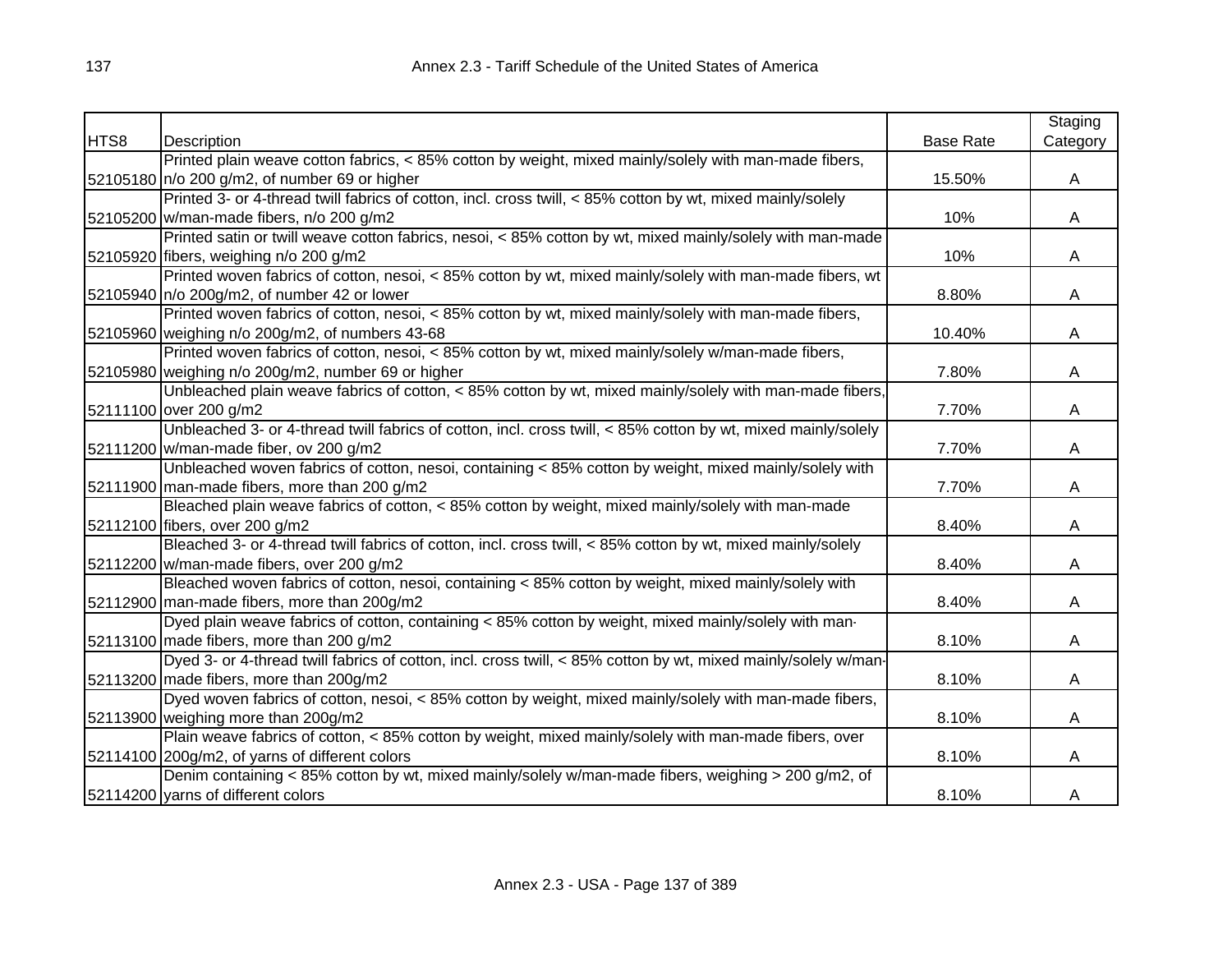|      |                                                                                                                  |                  | Staging                 |
|------|------------------------------------------------------------------------------------------------------------------|------------------|-------------------------|
| HTS8 | Description                                                                                                      | <b>Base Rate</b> | Category                |
|      | 3-or 4-thread twill fab of cotton, incl cross twill, nesoi, < 85% cotton wt, mixed mainly/solely w/mm fibers, ov |                  |                         |
|      | 52114300 200 g/m2, of yarn of diff colors                                                                        | 8.10%            | A                       |
|      | Woven fabrics of cotton, nesoi, < 85% cotton by weight, mixed mainly/solely w/manmade fibers, over               |                  |                         |
|      | 52114900 200g/m2, of yarns of different colors                                                                   | 8.10%            | A                       |
|      | Printed plain weave fabrics of cotton, < 85% cotton by wt, mixed mainly/solely with man-made fibers,             |                  |                         |
|      | 52115100 weighing more than 200g/m2                                                                              | Free             | F                       |
|      | Printed 3- or 4-thread twill fabrics of cotton, incl cross twill, < 85% cotton by wt, mixed mainly/solely with   |                  |                         |
|      | 52115200 man-made fibers, over 200g/m2                                                                           | 8.10%            | A                       |
|      | Printed woven fabrics of cotton, nesoi, < 85% cotton by weight, mixed mainly/solely with man-made                |                  |                         |
|      | 52115900 fibers, weighing more than 200g/m2                                                                      | 8.10%            | A                       |
|      | Other woven fabrics of cotton, containing 36% or more by weight of wool or fine hair, weighing not more          |                  |                         |
|      | 52121110 than 200 g/m2, unbleached                                                                               | 16.50%           | A                       |
|      | 52121160 Other woven fabrics of cotton, nesoi, weighing not more than 200 g/m2, unbleached                       | 7.80%            | A                       |
|      | Other woven fabrics of cotton, containing 36% or more by weight of wool or fine hair, weighing not more          |                  |                         |
|      | 52121210 than 200 g/m2, bleached                                                                                 | 16.50%           | A                       |
|      | 52121260 Other woven fabrics of cotton, nesoi, weighing not more than 200 g/m2, bleached                         | 7.80%            | Α                       |
|      | Other woven fabrics of cotton, containing 36% or more by weight of wool or fine hair, weighing not more          |                  |                         |
|      | 52121310 than 200 g/m2, dyed                                                                                     | 16.50%           | A                       |
|      | 52121360 Other woven fabrics of cotton, nesoi, weighing not more than 200 g/m2, dyed                             | 7.80%            | A                       |
|      | Other woven fabrics of cotton, containing 36% or more of wool or fine hair, weighing not more than 200           |                  |                         |
|      | 52121410 g/m2, of yarns of different colors                                                                      | 16.50%           | A                       |
|      | 52121460 Other woven fabrics of cotton, nesoi, weighing not more than 200 g/m2, of yarns of different colors     | 7.80%            | $\overline{\mathsf{A}}$ |
|      | Other woven fabrics of cotton, containing 36% or more by weight of wool or fine hair, weighing not more          |                  |                         |
|      | 52121510 than 200 g/m2, printed                                                                                  | Free             | F                       |
|      | 52121560 Other woven fabrics of cotton, nesoi, weighing not more than 200 g/m2, printed                          | 7.80%            | $\overline{\mathsf{A}}$ |
|      | Other woven fabrics of cotton, containing 36% or more by weight of wool or fine hair, weighing more than         |                  |                         |
|      | 52122110 200 g/m2, unbleached                                                                                    | 16.50%           | A                       |
|      | 52122160 Other woven fabrics of cotton, nesoi, weighing more than 200 g/m2, unbleached                           | 7.80%            | Ā                       |
|      | Other woven fabrics of cotton, containing 36% or more by weight of wool or fine hair, weighing more than         |                  |                         |
|      | 52122210 200 g/m2, bleached                                                                                      | 16.50%           | A                       |
|      | 52122260 Other woven fabrics of cotton, nesoi, weighing more than 200 g/m2, bleached                             | 7.80%            | A                       |
|      | Other woven fabrics of cotton, containing 36% or more by weight of wool or fine hair, weighing more than         |                  |                         |
|      | 52122310 200 g/m2, dyed                                                                                          | 16.50%           | A                       |
|      | 52122360 Other woven fabrics of cotton, nesoi, weighing more than 200 g/m2, dyed                                 | 7.80%            | A                       |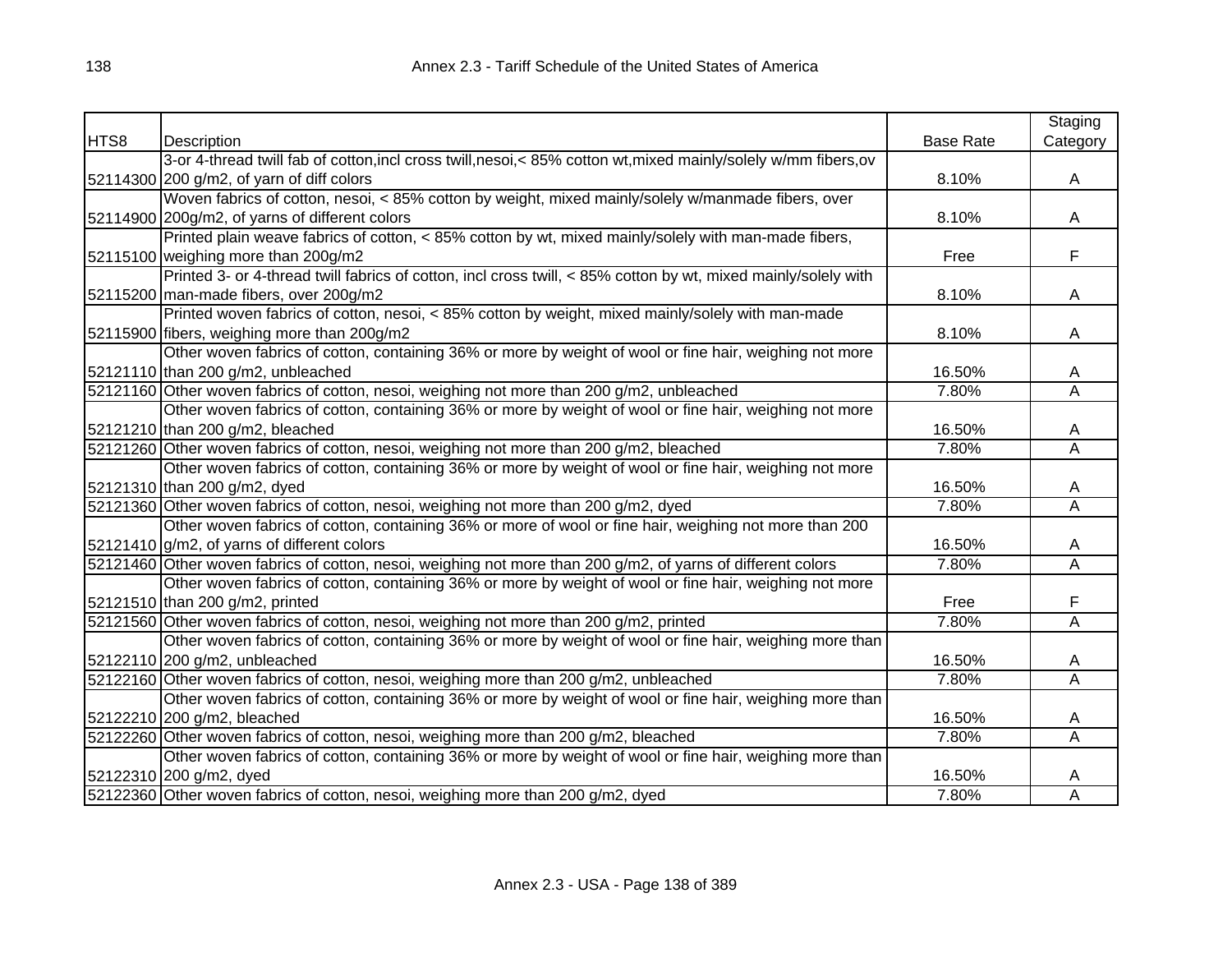|                    |                                                                                                                        |                  | Staging                 |
|--------------------|------------------------------------------------------------------------------------------------------------------------|------------------|-------------------------|
| HTS8               | Description                                                                                                            | <b>Base Rate</b> | Category                |
|                    | Other woven fabrics of cotton, containing 36% or more by weight of wool or fine hair, weighing more than               |                  |                         |
|                    | 52122410 200 g/m2, of yarns of different colors                                                                        | 16.50%           | A                       |
|                    | 52122460 Other woven fabrics of cotton, nesoi, weighing more than 200 g/m2, of yarns of different colors               | 7.80%            | $\overline{\mathsf{A}}$ |
|                    | Other woven fabrics of cotton, containing 36% or more by weight of wool or fine hair, weighing more than               |                  |                         |
|                    | 52122510 200 g/m2, printed                                                                                             | Free             | F                       |
|                    | 52122560 Other woven fabrics of cotton, nesoi, weighing more than 200 g/m2, printed                                    | Free             | F                       |
|                    | 53031000 Jute and other textile bast fibers (excluding flax, true hemp and ramie), raw or retted                       | Free             | F                       |
|                    | Jute and other textile bast fibers (excluding flax, true hemp and ramie), processed but not spun; tow and              |                  |                         |
|                    | 53039000 waste of these fibers                                                                                         | Free             | F                       |
|                    | 53041000 Sisal and other textile fibers of genus Agave, raw                                                            | Free             | F                       |
|                    | Sisal and other textile fibers of genus Agave, processed but not spun; tow and waste of these fibers (incl.            |                  |                         |
|                    | 53049000 yarn waste and garnetted stock)                                                                               | Free             | F                       |
|                    | 53051100 Coconut (coir) fibers, raw                                                                                    | Free             | F                       |
|                    | Coconut (coir) fibers, processed but not spun; coconut tow, noils and waste (including yarn waste and                  |                  |                         |
|                    | 53051900 garnetted stock)                                                                                              | Free             | F                       |
|                    | 53052100 Abaca (Manila hemp or Musa textilis Nee) fibers, raw                                                          | Free             | F                       |
|                    | Abaca (Manila hemp or Musa textilis Nee) fibers, processed but not spun; abaca tow, noils and waste                    |                  |                         |
|                    | 53052900 (incl. yarn waste and garnetted stock)                                                                        | Free             | F                       |
|                    | Vegetable textile fibers nesoi, raw or processed but not spun; tow, noils & waste of these fibers (including           |                  |                         |
|                    | 53059000 yarn waste and garnetted stock)                                                                               | Free             | F                       |
|                    | 53061000 Flax yarn, single                                                                                             | Free             | F                       |
|                    | 53062000 Flax yarn, multiple (folded) or cabled                                                                        | Free             | F                       |
|                    | 53071000 Yarn of jute or other textile bast fibers (excluding flax, true hemp, and ramie), single                      | Free             | F                       |
|                    |                                                                                                                        |                  |                         |
|                    | 53072000 Yarn of jute or other textile bast fibers (excluding flax, true hemp, and ramie), multiple (folded) or cabled | Free             | F                       |
| 53081000 Coir yarn |                                                                                                                        | Free             | F                       |
|                    | 53082000 True hemp yarn                                                                                                | Free             | F                       |
|                    | 53089010 Paper yarn                                                                                                    | 2.70%            | А                       |
|                    | 53089090 Yarn of other vegetable textile fibers, nesoi                                                                 | Free             | F                       |
|                    | 53091100 Woven fabrics of flax, containing 85 percent or more by weight of flax, unbleached or bleached                | Free             | F                       |
|                    | Woven fabrics of flax, containing 85 percent or more by weight of flax, other than unbleached or                       |                  |                         |
| 53091900 bleached  |                                                                                                                        | Free             | F                       |
|                    | Woven fabrics of flax, containing less than 85% by weight of flax, containing over 17% of wool or fine                 |                  |                         |
|                    | 53092120 animal hair, unbleached or bleached                                                                           | 14.50%           | A                       |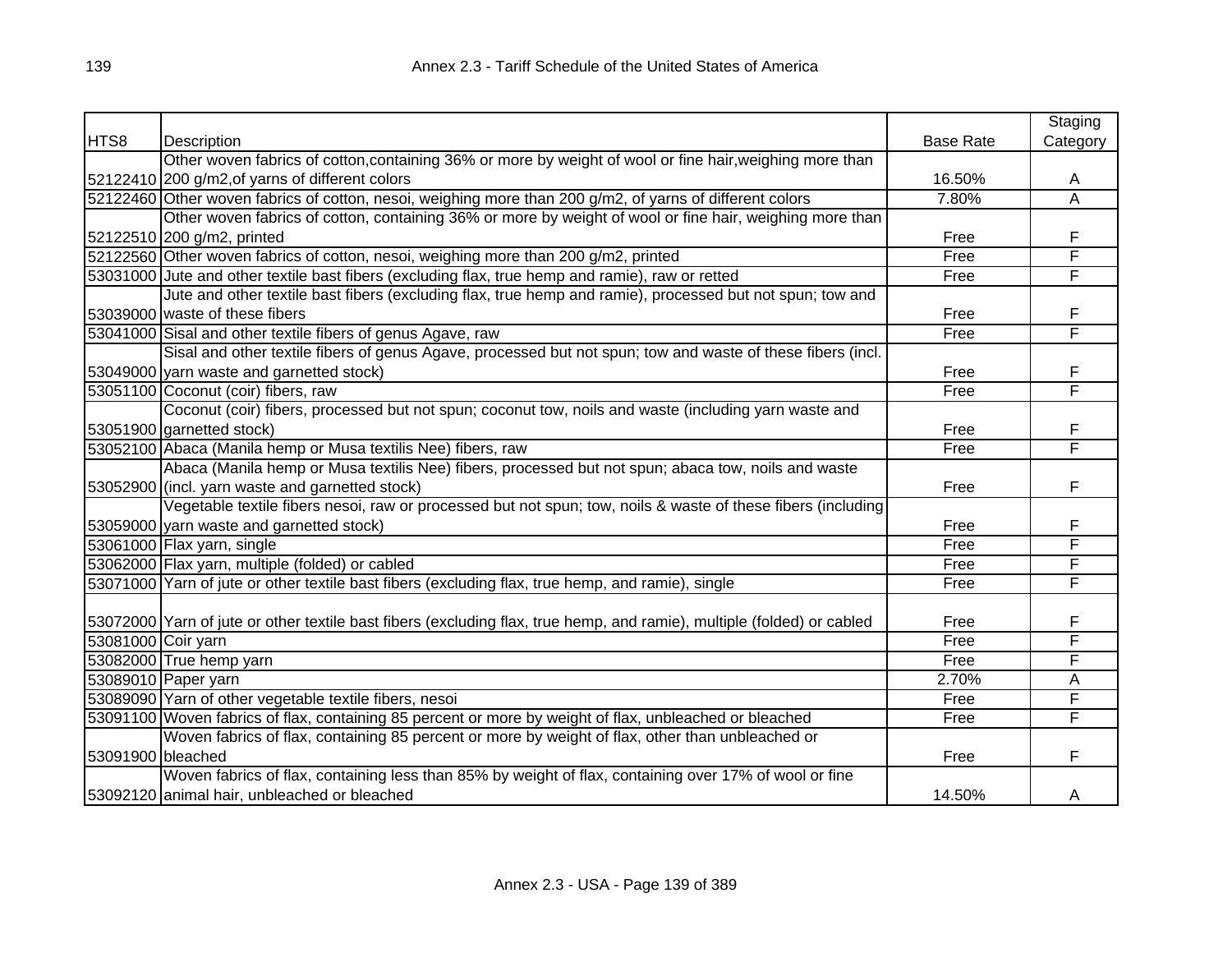|                      |                                                                                                                  |                  | Staging                 |
|----------------------|------------------------------------------------------------------------------------------------------------------|------------------|-------------------------|
| HTS8                 | Description                                                                                                      | <b>Base Rate</b> | Category                |
|                      | Woven fabrics of flax, < 85% by wt of flax, unbleached or bleached, containing < 17% by wt of wool and           |                  |                         |
|                      | 53092130 containing cotton and manmade fibers                                                                    | 6.90%            | A                       |
|                      |                                                                                                                  |                  |                         |
|                      | 53092140 Woven fabrics of flax, containing less than 85 percent by weight of flax, unbleached or bleached, nesoi | Free             | F                       |
|                      | Woven fabrics of flax, containing < 85% by wt of flax, contain over 17% by wt of wool or fine animal hair,       |                  |                         |
|                      | 53092920 other than unbleached or bleached                                                                       | 14.50%           | A                       |
|                      | Woven fabrics of flax, less than 85% by wt of flax, containing less than 17% by wt of wool and containing        |                  |                         |
|                      | 53092930 cotton and manmade fibers, nesoi                                                                        | Free             | F                       |
|                      | Woven fabrics of flax, containing less than 85 percent by weight of flax, other than unbleached or               |                  |                         |
|                      | 53092940 bleached, nesoi                                                                                         | Free             | F                       |
|                      | 53101000 Unbleached woven fabrics of jute or of other textile bast fibers of heading 5303                        | Free             | F                       |
|                      | 53109000 Woven fabrics of jute or of other textile bast fibers of heading 5303, other than unbleached            | Free             | F                       |
|                      | Woven fabrics of other vegetable textile fibers, containing more than 17% by weight of wool or fine              |                  |                         |
|                      | 53110020 animal hair                                                                                             | 14.50%           | A                       |
|                      | 53110030 Woven fabrics of other vegetable textile fibers, containing cotton and manmade fibers, nesoi            | Free             | F                       |
|                      | 53110040 Woven fabrics of other vegetable textile fibers, nesoi                                                  | Free             | F                       |
|                      | 53110060 Woven fabrics of paper yarn                                                                             | 2.70%            | Α                       |
|                      | 54011000 Sewing thread of synthetic filaments, whether or not put up for retail sale                             | 11.40%           | A                       |
|                      | 54012000 Sewing thread of artificial filaments, whether or not put up for retail sale                            | 11.40%           | A                       |
|                      | 54021030 Single high tenacity yarn of nylon or polyamides, not put up for retail sale                            | 8.80%            | Α                       |
|                      | Multiple (folded) or cabled high tenacity yarn (except sewing thread) of nylon or other polyamides, not put      |                  |                         |
|                      | 54021060 up for retail sale                                                                                      | 8%               | A                       |
|                      | 54022030 Single high tenacity yarn of polyesters, not put up for retail sale                                     | 8.80%            | $\overline{\mathsf{A}}$ |
|                      | Multiple (folded) or cabled high tenacity yarn (except sewing thread) of polyesters, not put up for retail       |                  |                         |
| 54022060 sale        |                                                                                                                  | 7.50%            | A                       |
|                      | Single textured yarn, of nylon or other polyamides, measuring not more than 500 decitex, not put up for          |                  |                         |
| 54023130 retail sale |                                                                                                                  | 8.80%            | A                       |
|                      | Multiple or cabled textured yarn (except sewing thread), of polyamides, single yarn not more than 500            |                  |                         |
|                      | 54023160 decitex, not put up for retail sale                                                                     | 8%               | A                       |
|                      | Single textured yarn, of nylon or other polyamides, measuring more than 500 decitex, not put up for retail       |                  |                         |
| 54023230 sale        |                                                                                                                  | 8%               | A                       |
|                      | Multiple or cabled textured yarn (except sewing thread), of polyamides, single yarn more than 500                |                  |                         |
|                      | 54023260 decitex, not put up for retail sale                                                                     | 8%               | A                       |
|                      | 54023330 Single textured yarn of polyesters, not put up for retail sale                                          | 8.80%            | Α                       |
|                      | 54023360 Multiple or cabled textured yarn (except sewing thread), of polyesters, not put up for retail sale      | 8%               | Α                       |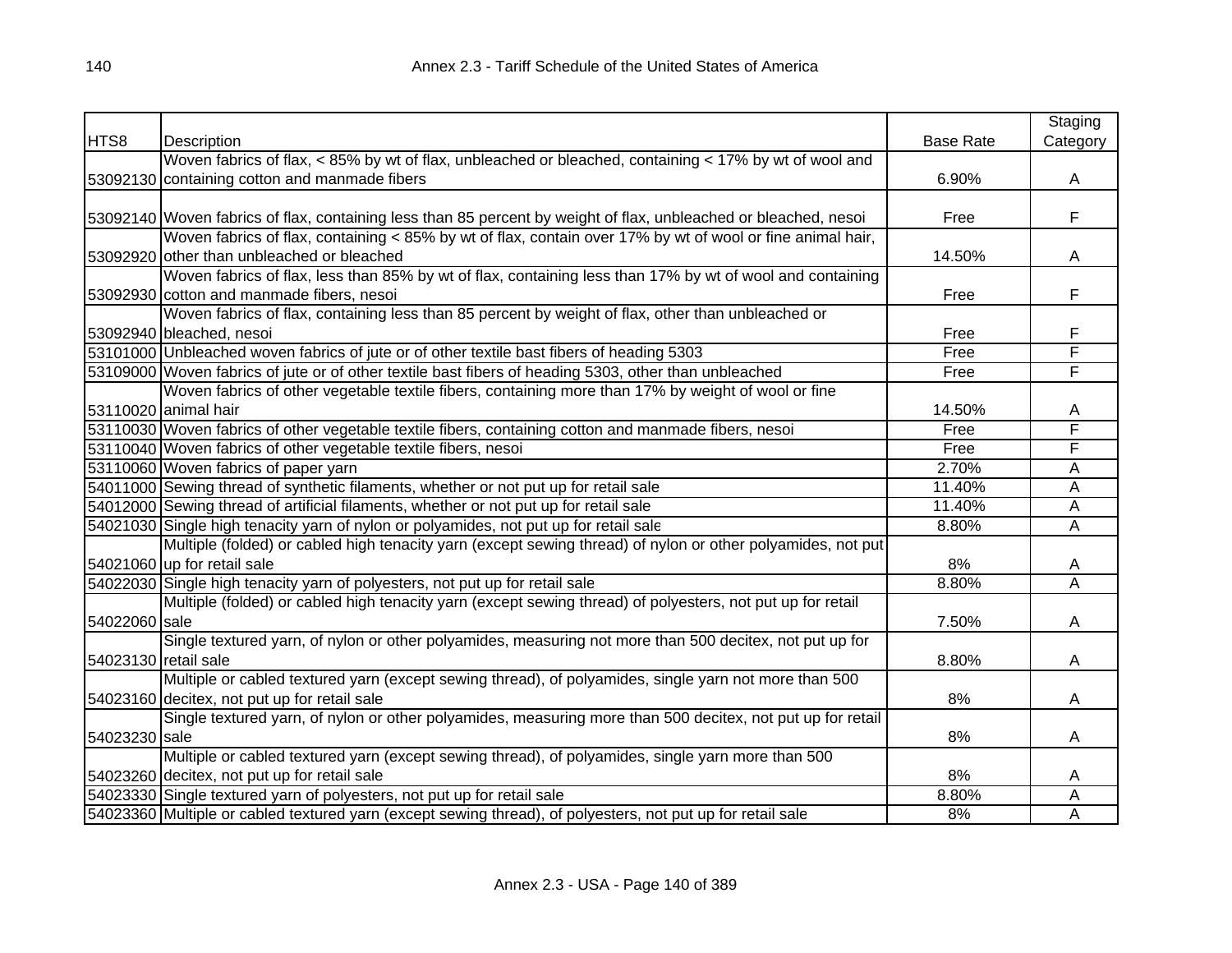|               |                                                                                                                     |                  | Staging  |
|---------------|---------------------------------------------------------------------------------------------------------------------|------------------|----------|
| HTS8          | Description                                                                                                         | <b>Base Rate</b> | Category |
|               | 54023930 Single textured yarn, nesoi, not put up for retail sale                                                    | 8.80%            | A        |
|               | 54023960 Multiple or cabled textured yarn (except sewing thread), nesoi, not put up for retail sale                 | 8%               | Ā        |
|               | Synth filament yarn, for doll wigs, of colored multifil, untwisted/with twist < 5 turns/meter, of nylon or other    |                  |          |
|               | 54024110 polyamide, not retail sale                                                                                 | Free             | F        |
|               | Syn filament yarn (not for doll wigs), of colored multifil, untwisted/with twist < 5 turns/meter, of nylon or       |                  |          |
|               | 54024190 o/polyamides, not retail sale                                                                              | 8%               | A        |
|               | Yarn of polyesters, partially oriented, single, untwisted or with a twist not exceeding 50 turns/m, not put         |                  |          |
|               | 54024200 up for retail sale                                                                                         | 8.80%            | A        |
|               | Single yarn, twist of 0-50 turns/m, wholly polyester, 75-80 decitex, 24 filaments, nesoi, not put up for retail     |                  |          |
| 54024310 sale |                                                                                                                     | 8%               | A        |
|               | 54024390 Single yarn, twist of 0-50 turns/m, other than wholly of polyester, nesoi, not put up for retail sale      | 8%               | A        |
|               | Colored multifilament yarn to be used to make wigs for dolls, of modacrylic, untwisted or twisted, < 5              |                  |          |
|               | 54024910 turns per meter, not for retail sale                                                                       | Free             | F        |
|               | Other yarns, monofil; multifil, untwisted or twisted > or = to 5, not exceeding 50 turns per meter of other         |                  |          |
|               | 54024990 synthetic, not for retail sale                                                                             | 8%               | A        |
|               | 54025100 Nylon or other polyamide yarns, single, with a twist exceeding 50 turns/m, not put up for retail sale      | 8.80%            | Ā        |
|               | Single yarn, twist exceeding 50 turns/m, wholly polyester, 75-80 decitex, 24 filaments, nesoi, not put up           |                  |          |
|               | 54025210 for retail sale                                                                                            | 8.80%            | Α        |
|               |                                                                                                                     |                  |          |
|               | 54025290 Single yarn, twist exceeding 50 turns/m, other than wholly of polyester, nesoi, not put up for retail sale | 8.80%            | A        |
|               | 54025900 Yarn of synthetic filaments nesoi, single, twist exceeding 50 turns/m, not put up for retail sale          | 8%               | A        |
|               | Nylon or other polyamide yarn, multiple (folded) or cabled, (except sewing thread), not put up for retail           |                  |          |
| 54026100 sale |                                                                                                                     | 7.50%            | A        |
|               | 54026200 Polyester yarn, multiple (folded) or cabled, (except sewing thread), not put up for retail sale            | 7.50%            | A        |
|               | Yarn of synthetic filaments nesoi, multiple (folded) or cabled, (except sewing thread), not put up for retail       |                  |          |
| 54026900 sale |                                                                                                                     | 7.50%            | A        |
|               | 54031030 Single high tenacity yarn of viscose rayon, not put up for retail sale                                     | 10%              | Α        |
|               | Multiple (folded) or cabled high tenacity yarn of viscose rayon (except sewing thread), not put up for retail       |                  |          |
| 54031060 sale |                                                                                                                     | 9.10%            | A        |
|               | 54032030 Single textured artificial filament yarn (other than sewing thread), not put up for retail sale            | 10%              | Α        |
|               | Multiple (folded) or cabled textured artificial filament yarn (other than sewing thread), not put up for retail     |                  |          |
| 54032060 sale |                                                                                                                     | 9.10%            | A        |
|               | Single yarn of viscose rayon (not high ten. or sewing thread), untwisted or with a twist not over 120               |                  |          |
|               | 54033100 turns/m, not put up for retail sale                                                                        | 10%              | Α        |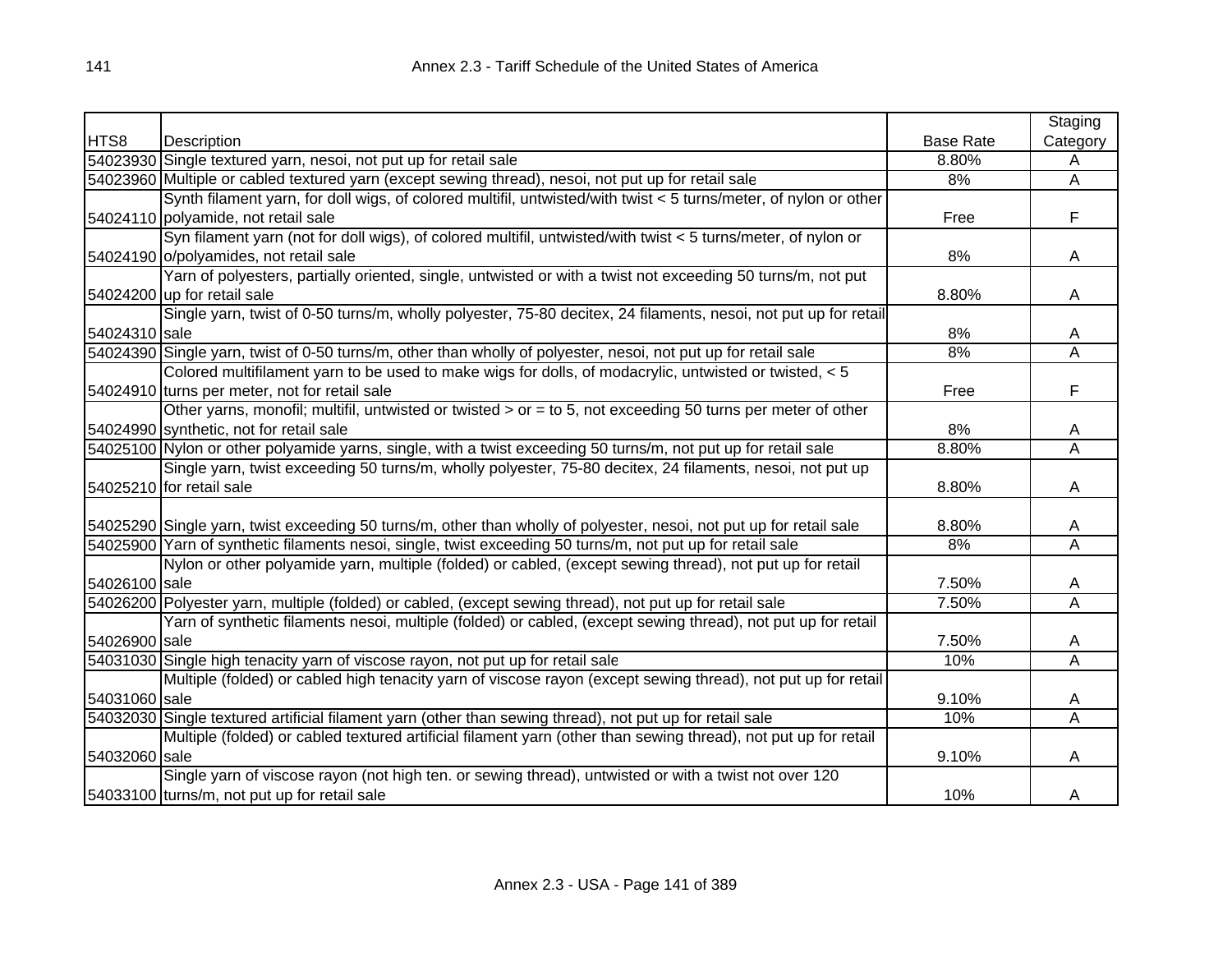|                   |                                                                                                                         |                   | Staging  |
|-------------------|-------------------------------------------------------------------------------------------------------------------------|-------------------|----------|
| HTS8              | Description                                                                                                             | <b>Base Rate</b>  | Category |
|                   | Single yarn of viscose rayon (not high ten. or sewing thread), with twist exceeding 120 turns/m, not put up             |                   |          |
|                   | 54033200 for retail sale                                                                                                | 10%               | A        |
|                   | 54033300 Single yarn of cellulose acetate (not high ten. or sewing thread), not put up for retail sale                  | 8.80%             | A        |
|                   | 54033900 Artificial filament yarn nesoi, single, not put up for retail sale                                             | 8%                | Α        |
|                   | 54034100 Viscose rayon yarn (except sewing thread), multiple (folded) or cabled, not put up for retail sale             | 9.10%             | A        |
|                   |                                                                                                                         |                   |          |
|                   | 54034200 Yarn of cellulose acetate (except sewing thread) multiple (folded) or cabled, not put up for retail sale       | 8%                | A        |
|                   | 54034900 Artificial filament yarn (except sewing thread) nesoi, multiple (folded) or cabled, not put up for retail sale | 7.50%             | A        |
|                   | Racket strings of synthetic monofilament of 67 decitex or more and of which no cross-sectional                          |                   |          |
|                   | 54041010 dimension exceeds 1 mm                                                                                         | 2.70%             | A        |
|                   | Polypropylene monofilament of 67 decitex or more (not racket strings), and with no cross-sectional dim. >               |                   |          |
|                   | 54041040 1 mm, not over 254 mm in length                                                                                | 6.90%             | Α        |
|                   | Synthetic monofilament (exc. polypropylene), of 67 decitex or more and with no cross-sectional                          |                   |          |
|                   | 54041080 dimension $> 1$ mm, nesoi                                                                                      | 6.90%             | Α        |
|                   | 54049000 Strip and the like of synthetic textile materials of an apparent width not exceeding 5 mm                      | Free              | F        |
|                   |                                                                                                                         |                   |          |
|                   | 54050030 Artificial monofilament of 67 decitex or more and of which no cross-sectional dimension exceeds 1 mm           | 6.90%             | A        |
|                   | 54050060 Strip and the like of artificial textile materials of an apparent width not exceeding 5 mm                     | 5.80%             | Α        |
|                   | 54061000 Synthetic filament yarn (except sewing thread), put up for retail sale                                         | 7.50%             | Α        |
|                   | 54062000 Artificial filament yarn (except sewing thread), put up for retail sale                                        | 7.50%             | A        |
|                   | 54071000 Woven fabrics obtained from high tenacity yarn of nylon or other polyamides or of polyesters                   | 13.60%            | Α        |
|                   | 54072000 Woven fabrics obtained from strip or the like of synthetic textile materials                                   | Free              | F        |
|                   | Woven fabrics specified in note 9 to section XI, of synthetic filament yarn, over 60 percent by weight of               |                   |          |
| 54073010 plastics |                                                                                                                         | Free              | F        |
|                   | 54073090 Woven fabrics specified in note 9 to section XI, of synthetic filament yarn, nesoi                             | 8%                | Ā        |
|                   | Woven fabrics, containing 85 percent or more by weight of filaments of nylon or other polyamides,                       |                   |          |
|                   | 54074100 unbleached or bleached                                                                                         | 13.60%            | A        |
|                   |                                                                                                                         |                   |          |
|                   | 54074200 Woven fabrics, containing 85 percent or more by weight of filaments of nylon or other polyamides, dyed         | 14.90%            | A        |
|                   | Woven fabrics, over 85% by wt fil. of nylon/other polyamides, of diff colored yarns, thread count over 69-              | 12.2 cents/kg $+$ |          |
|                   | 54074310 142/cm warp, over 31-71/cm filling                                                                             | 11.3%             | A        |
|                   | Woven fabrics, containing 85 percent or more by weight of filaments of nylon or other polyamides, of                    |                   |          |
|                   | 54074320 yarns of different colors, nesoi                                                                               | 8.50%             | A        |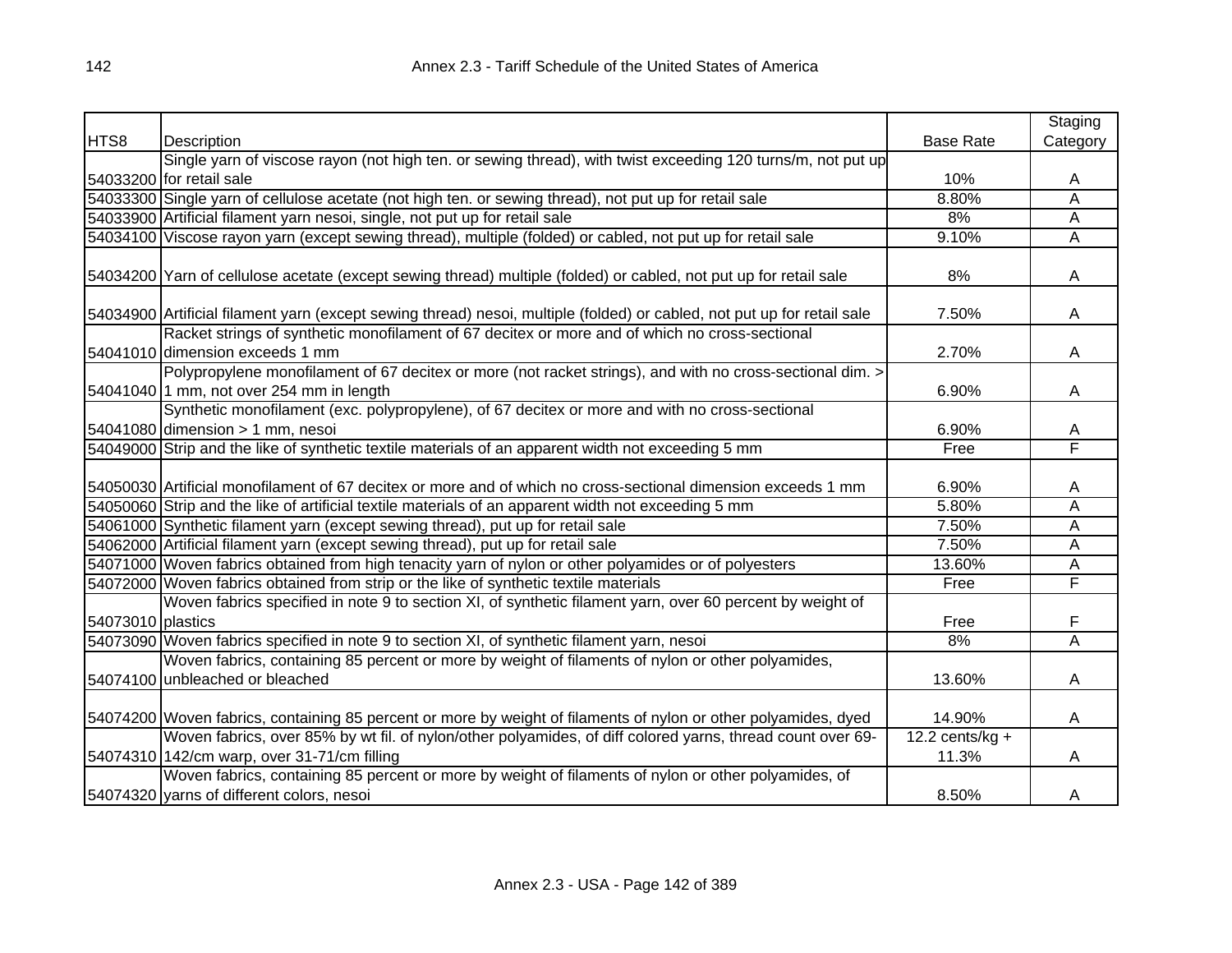|                   |                                                                                                                      |                   | Staging                 |
|-------------------|----------------------------------------------------------------------------------------------------------------------|-------------------|-------------------------|
| HTS8              | Description                                                                                                          | <b>Base Rate</b>  | Category                |
|                   |                                                                                                                      |                   |                         |
|                   | [54074400] Woven fabrics, containing 85 percent or more by weight of filaments of nylon or other polyamides, printed | 12%               | A                       |
|                   | Woven fabrics, containing 85 percent or more by weight of textured polyester filaments, unbleached or                |                   |                         |
| 54075100 bleached |                                                                                                                      | 14.90%            | A                       |
|                   | Woven fabrics, over 85 percent textured polyester filaments, dyed, less than 77 cm in width, thread count            | 18.9 cents/kg $+$ |                         |
|                   | 54075205 69-142/cm warp, 31-71/cm filling                                                                            | 17.6%             | A                       |
|                   | 54075220 Woven fabrics, over 85 percent textured polyester filaments, dyed, nesoi                                    | 14.90%            | $\overline{\mathsf{A}}$ |
|                   | Woven fabrics, over 85% textured polyester filaments, of different colored yarns, thread count 69-142/cm             | 18.8 cents/kg $+$ |                         |
|                   | 54075310 warp and 31-71/cm filling                                                                                   | 17.4%             | A                       |
|                   | Woven fabrics, containing 85 percent or more by weight of textured polyester filaments, of yarns of                  |                   |                         |
|                   | 54075320 different colors, nesoi                                                                                     | 12%               | A                       |
|                   | 54075400 Woven fabrics, containing 85 percent or more by weight of textured polyester filaments, printed             | 14.90%            | $\overline{\mathsf{A}}$ |
|                   | Woven fab, dyed, 100% polyester, <77cm wide, >69-142 warp >31-71 filling, of non-tex singles yarn, 75-               | 19.4 cents/kg $+$ |                         |
|                   | 54076111 80dtx, 24 fil/yn, twist 900+ turns/m                                                                        | 18%               | A                       |
|                   | Woven fab, dyed, 85%+ non-tex poly. fil., <77cm wide, >69-142 warp > 31-71 filling (not 100%poly.                    | 19.4 cents/kg $+$ |                         |
|                   | 54076119 sin.yarn, 75-80dtx, 24 fil/yn & 900+ turns/m)                                                               | 18%               | A                       |
|                   | Woven fab, yn diff colors, <77cm wide, >69-142 warp, >31-71 filling, 100% poly.non-tex sin. yarn of 75-80            | 12.2 cents/kg $+$ |                         |
|                   | 54076121 dtx., 24 fil/yn & twist 900+ turns/m                                                                        | 11.3%             | A                       |
|                   | Woven fab, 85%+ non-tex poly, yn diff colors, <77cm wide, >69-142 warp, >31-71 filling (not 100%poly sin             | 12.2 cents/kg $+$ |                         |
|                   | 54076129 yarn, 75-80dtx, 24 fil/yn & 900+ turns/m)                                                                   | 11.3%             | A                       |
|                   | Woven fab, 85%+ non-tex poly fil, wholly of polyester, of single yarns 75-80 decitex, 24 fil/yarn & a twist          |                   |                         |
|                   | 54076191 of 900 or more turns/m                                                                                      | 14.90%            | A                       |
|                   | Woven fab, of 85%+ non-text. polyester filaments, nesoi (not wholly polyester single yarns, 75-80 dtx, 24            |                   |                         |
|                   | 54076199 fil/yarn & twist 900+ turns/m)                                                                              | 14.90%            | A                       |
|                   | 54076910 Woven fab, containing 85%+ by wt of polyester filaments nesoi, unbleached or bleached                       | 14.90%            | A                       |
|                   | 54076920 Woven fab, containing 85%+ by wt of polyester filaments nesoi, dyed                                         | 14.90%            | Α                       |
|                   | Woven fab, cont. 85%+ by wt polyester filaments nesoi, thread count >69-142/cm in warp & >31-71/cm                   |                   |                         |
|                   | 54076930 filling, of yarns of diff. colors                                                                           | Free              | F                       |
|                   | 54076940 Woven fab, containing 85%+ by wt polyester filaments nesoi, of yarns of different colors, nesoi             | 8.50%             | А                       |
|                   | 54076990 Woven fab, containing 85%+ by wt polyester filaments nesoi, printed                                         | 14.90%            | A                       |
|                   |                                                                                                                      |                   |                         |
|                   | 54077100 Woven fabrics, containing 85 percent or more by weight of synthetic filaments, unbleached or bleached       | 14.90%            | A                       |
|                   | 54077200 Woven fabrics, containing 85 percent or more by weight of synthetic filaments, dyed                         | 14.90%            | Α                       |
|                   | Woven fabrics, cont. 85% or more syn. filaments by weight, thread count >69-142/cm warp and >31-                     |                   |                         |
|                   | 54077310 71/cm filling, of different colored yarns                                                                   | Free              | F                       |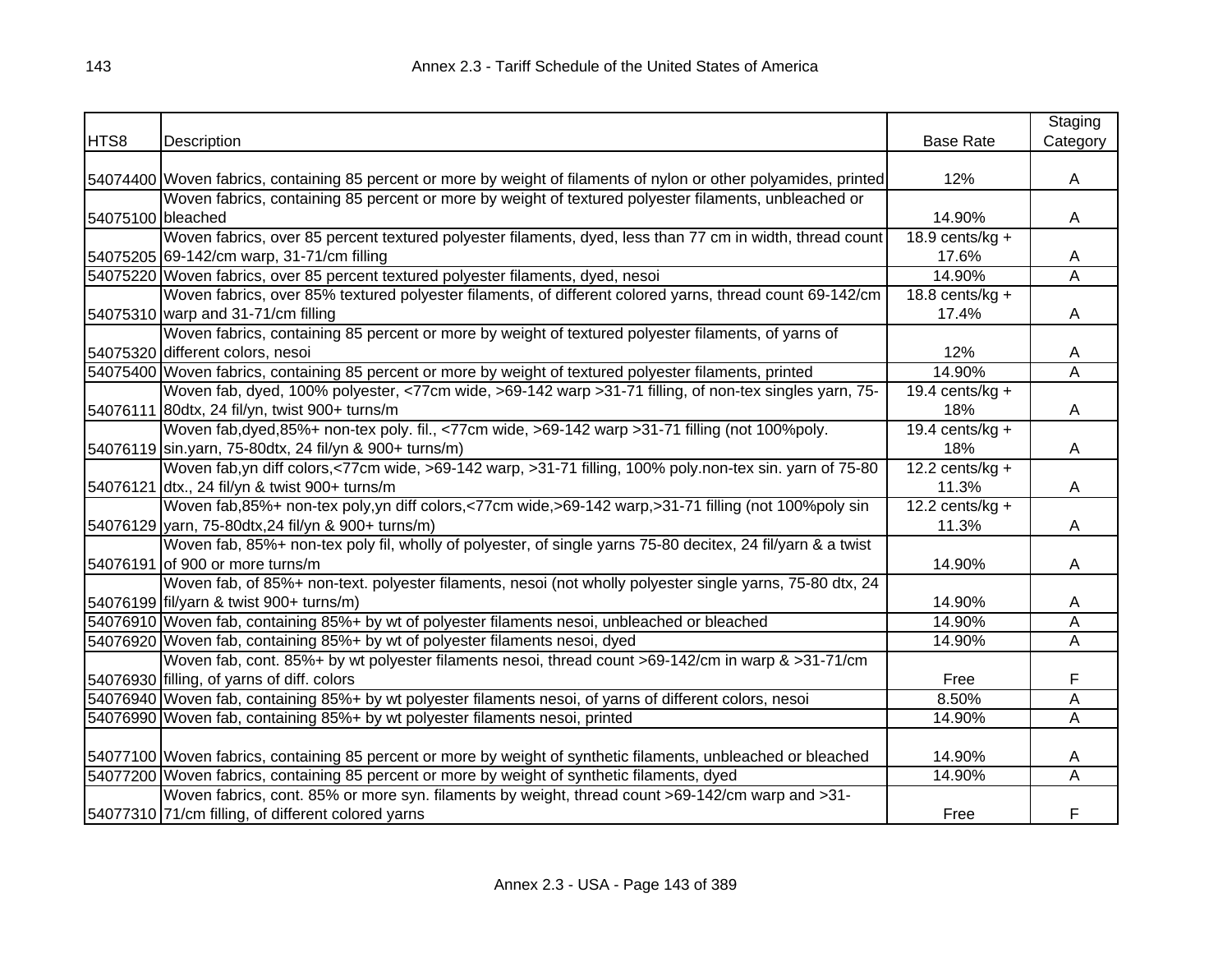|                |                                                                                                             |                  | Staging        |
|----------------|-------------------------------------------------------------------------------------------------------------|------------------|----------------|
| HTS8           | Description                                                                                                 | <b>Base Rate</b> | Category       |
|                | Woven fabrics, containing 85% or more by weight of synthetic filaments, of yarns of different colors,       |                  |                |
| 54077320 nesoi |                                                                                                             | 8.50%            | A              |
|                | 54077400 Woven fabrics, containing 85 percent or more by weight of synthetic filaments, printed             | 14.90%           | Ā              |
|                | Woven fabrics, containing less than 85% by weight of synthetic filaments, mixed mainly or solely with       |                  |                |
|                | 54078100 cotton, unbleached or bleached                                                                     | 14.90%           | A              |
|                | Woven fabrics, containing less than 85 percent by weight of synthetic filaments, mixed mainly or solely     |                  |                |
|                | 54078200 with cotton, dyed                                                                                  | 14.90%           | A              |
|                | Woven fabrics, less than 85 percent by weight of synthetic filaments, mixed mainly or solely with cotton,   |                  |                |
|                | 54078300 of yarns of different colors                                                                       | 8.50%            | A              |
|                | Woven fabrics, containing less than 85 percent by weight of synthetic filaments, mixed mainly or solely     |                  |                |
|                | 54078400 with cotton, printed                                                                               | 14.90%           | A              |
|                | Woven fabrics of synthetic filament yarn nesoi, containing 36 percent or more by weight of wool or fine     |                  |                |
|                | 54079105 animal hair, unbleached or bleached                                                                | 25%              | Α              |
|                | Woven fabrics of synthetic filament yarn nesoi, mixed mainly or solely with wool or fine animal hair,       |                  |                |
|                | 54079110 unbleached or bleached, nesoi                                                                      | 12%              | A              |
|                | 54079120 Woven fabrics of synthetic filament yarn nesoi, unbleached or bleached, nesoi                      | 14.90%           | Α              |
|                | Woven fabrics of synthetic filament yarn nesoi, containing 36 percent or more by weight of wool or fine     |                  |                |
|                | 54079205 animal hair, dyed                                                                                  | 25%              | A              |
|                | Woven fabrics of synthetic filament yarn nesoi, mixed mainly or solely with wool or fine animal hair, cont. |                  |                |
|                | 54079210 < 36% wool/fine animal hair, dyed                                                                  | 12%              | A              |
|                | 54079220 Woven fabrics of synthetic filament yarn nesoi, dyed, nesoi                                        | 14.90%           | $\overline{A}$ |
|                | Woven fabrics of synthetic filament yarn nesoi, containing 36% or more by weight of wool or fine animal     |                  |                |
|                | 54079305 hair, of yarns of different colors                                                                 | 25%              | A              |
|                | Woven fabrics of synthetic filament yarn nesoi, mixed mainly or solely with wool or fine animal hair, of    |                  |                |
|                | 54079310 yarns of different colors, nesoi                                                                   | 12%              | A              |
|                | Woven fabrics, cont. 85% or more of man-made filaments, thread count >69-142/cm warp and >31-               |                  |                |
|                | 54079315 71/cm filling, of different colored yarns                                                          | Free             | F              |
|                | 54079320 Woven fabrics of synthetic filament yarn nesoi, of yarns of different colors, nesoi                | 12%              | Ā              |
|                | Woven fabrics of synthetic filament yarn nesoi, containing 36 percent or more by weight of wool or fine     |                  |                |
|                | 54079405 animal hair, printed                                                                               | Free             | F              |
|                | Woven fabrics of synthetic filament yarn nesoi, mixed mainly/solely with wool/fine animal hair, contain <   |                  |                |
|                | 54079410 36% wool/fine animal hair, printed                                                                 | 12%              | A              |
|                | 54079420 Woven fabrics of synthetic filament yarn nesoi, printed, nesoi                                     | 14.90%           | Α              |
|                | 54081000 Woven fabrics obtained from high tenacity yarn, of viscose rayon                                   | 14.90%           | Α              |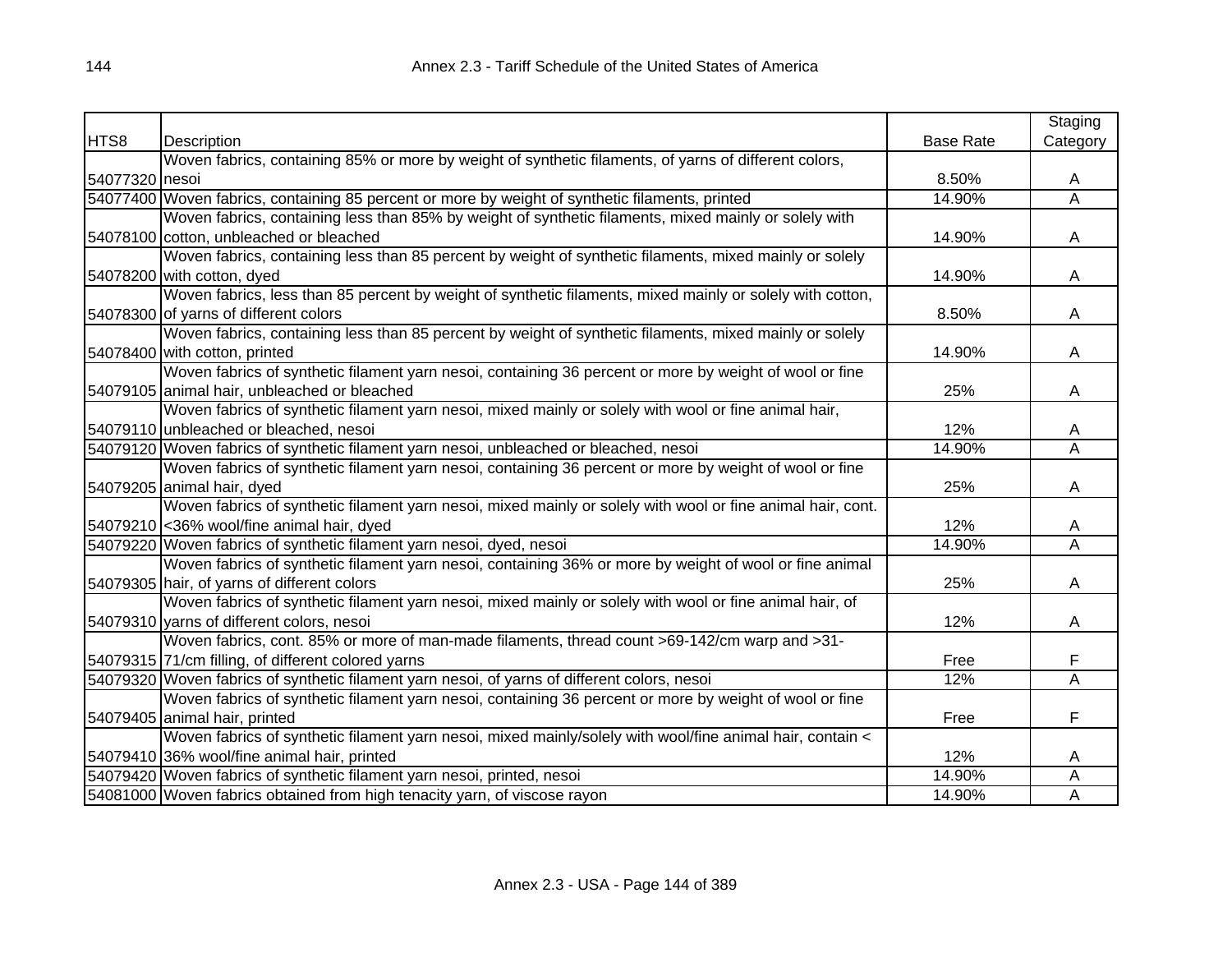|                     |                                                                                                               |                  | Staging                 |
|---------------------|---------------------------------------------------------------------------------------------------------------|------------------|-------------------------|
| HTS8                | Description                                                                                                   | <b>Base Rate</b> | Category                |
|                     | Woven fabrics, containing 85 percent or more by weight of artificial filament or strip or the like,           |                  |                         |
|                     | 54082100 unbleached or bleached                                                                               | 14.90%           | A                       |
|                     | 54082210 Woven fabric, 85%+ artificial filament or strip or the like, dyed, of cuprammonium rayon             | 14.90%           | Ā                       |
|                     | 54082290 Woven fabric, 85%+ artificial filament or strip or the like, dyed, not of cuprammonium rayon, nesoi  | 14.90%           | Ā                       |
|                     | Woven fabric, 85%+ artificial filament/strip, of yarns of different colors,> 69-142 warp & > 31-71 filling    |                  |                         |
|                     | 54082311 yarns, of cupra/rayon, nesoi                                                                         | Free             | F                       |
|                     | Woven fabric, 85%+ artificial filament/strip, of yarns of different colors,> 69-142 warp & > 31-71 filling    |                  |                         |
|                     | 54082319 yarns, not of cupra/rayon, nesoi                                                                     | Free             | F                       |
|                     | Woven fabric, 85%+ artificial filament/strip, of yarns of different colors, not 69-142 warp & 31-71 filling   |                  |                         |
|                     | 54082321 yarns, of cupra/rayon, nesoi                                                                         | 12%              | A                       |
|                     | Woven fabric, 85%+ artificial filament/strip, of yarns of different colors, not 69-142 warp & 31-71 filling   |                  |                         |
|                     | 54082329 yarns, not of cupra/rayon, nesoi                                                                     | 12%              | A                       |
|                     | 54082410 Woven fabric, 85%+ artificial filament/strip, printed, of cuprammonium rayon, nesoi                  | 12%              | Α                       |
|                     | 54082490 Woven fabric, 85%+ artificial filament/strip, printed, not of cuprammonium rayon, nesoi              | 12%              | Α                       |
|                     | Woven fabrics of artificial filament yarn nesoi, containing 36 percent or more by wt of wool or fine animal   |                  |                         |
|                     | 54083105 hair, unbleached or bleached                                                                         | 25%              | A                       |
|                     | Woven fabrics of artificial filament yarn nesoi, mixed mainly or solely with wool or fine animal hair,        |                  |                         |
|                     | 54083110 unbleached or bleached, nesoi                                                                        | 12%              | A                       |
|                     | 54083120 Woven fabrics of artificial filament yarn nesoi, unbleached or bleached, nesoi                       | 14.90%           | $\overline{\mathsf{A}}$ |
|                     | Woven fabrics of artificial filament yarn nesoi, containing 36 percent or more by wt of wool or fine animal   |                  |                         |
| 54083205 hair, dyed |                                                                                                               | 19.70%           | A                       |
|                     | Woven fabrics of artificial filament yarn nesoi, mixed mainly or solely with wool or fine animal hair, dyed,  |                  |                         |
| 54083210 nesoi      |                                                                                                               | 12%              | A                       |
|                     | Woven fabrics of artificial filament yarn nesoi, dyed, 30 percent or more by wt of silk or silk waste, valued |                  |                         |
|                     | 54083230 over \$33/kg                                                                                         | 6.90%            | A                       |
|                     | 54083290 Woven fabrics of artificial filament yarn nesoi, dyed, nesoi                                         | 15%              | $\overline{\mathsf{A}}$ |
|                     | Woven fabrics of artificial filament yarn nesoi, containing 36% or more by wt of wool or fine animal hair,    |                  |                         |
|                     | 54083305 of yarns of different colors                                                                         | 19.60%           | A                       |
|                     | Woven fabrics of artificial filament yarn nesoi, mixed mainly or solely with wool or fine animal hair, of     |                  |                         |
|                     | 54083310 yarns of different colors, nesoi                                                                     | 12%              | A                       |
|                     | Woven fabrics cont. 85% or more mm filaments nesoi, thread count > 69-142/cm warp and > 31-71/cm              | 12.3 cents/kg +  |                         |
|                     | 54083315 filling, of different colored yarns                                                                  | 11.4%            | A                       |
|                     | Woven fabrics of artificial filament yarn nesoi, of yarns of different colors, 30 percent or more of silk or  |                  |                         |
|                     | 54083330 silk waste, valued over \$33/kg                                                                      | 6.90%            | A                       |
|                     | 54083390 Woven fabrics of artificial filament yarn nesoi, of yarns of different colors, nesoi                 | 12%              | Α                       |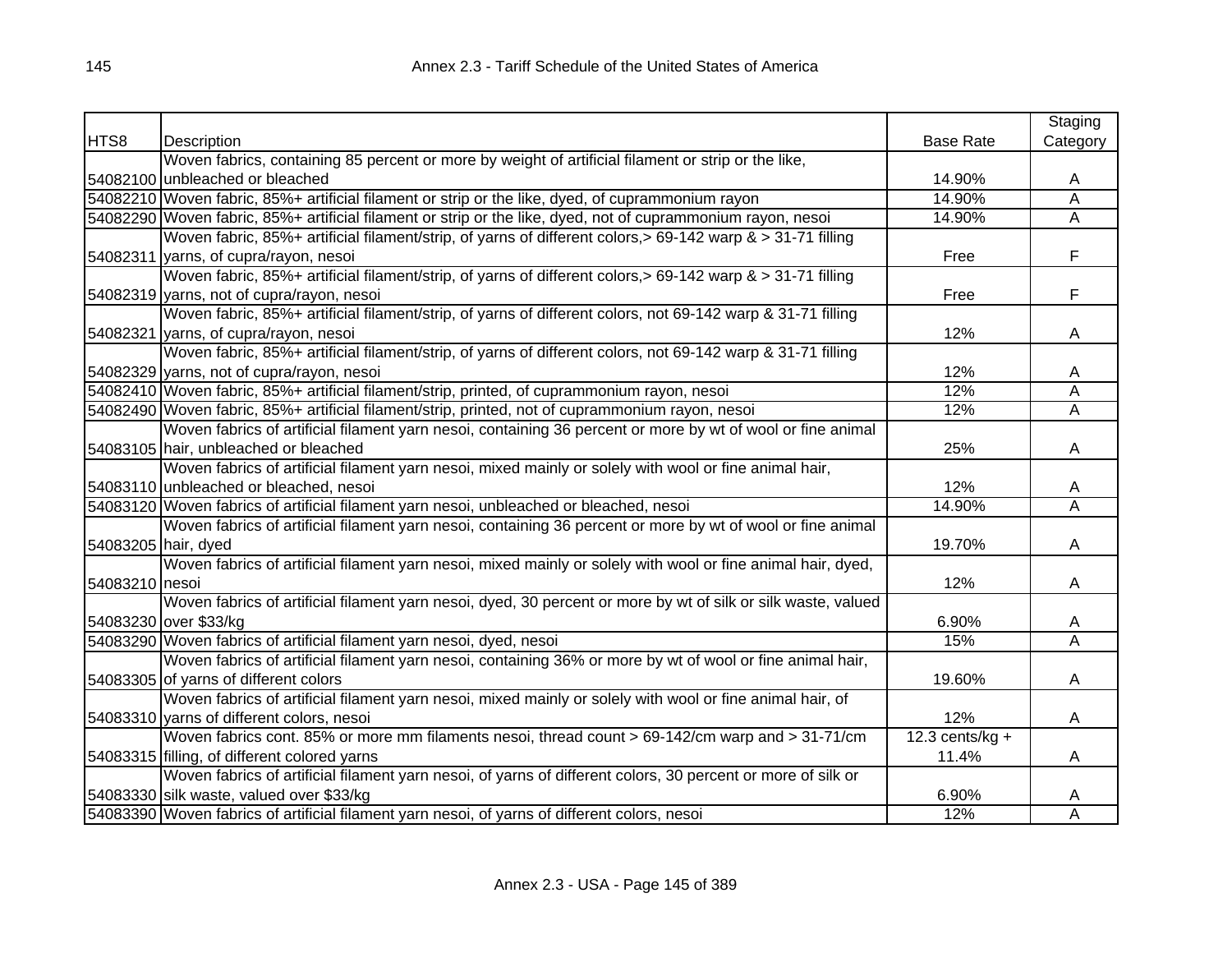|                |                                                                                                                  |                  | Staging  |
|----------------|------------------------------------------------------------------------------------------------------------------|------------------|----------|
| HTS8           | Description                                                                                                      | <b>Base Rate</b> | Category |
|                | Woven fabrics of artificial filament yarn nesoi, containing 36 percent or more by weight of wool or fine         |                  |          |
|                | 54083405 animal hair, printed                                                                                    | Free             | F        |
|                | Woven fabrics of artificial filament yarn nesoi, mixed mainly or solely with wool or fine animal hair,           |                  |          |
|                | 54083410 printed, nesoi                                                                                          | 12%              | A        |
|                | Woven fabrics of artificial filament yarn nesoi, printed, 30 percent or more by weight of silk or silk waste,    |                  |          |
|                | 54083430 valued over \$33/kg                                                                                     | Free             | F        |
|                | 54083490 Woven fabrics of artificial filament yarn nesoi, printed, nesoi                                         | 12%              | Α        |
|                | 55011000 Synthetic filament tow of nylon or other polyamides                                                     | 7.50%            | A        |
|                | 55012000 Synthetic filament tow of polyesters                                                                    | 7.50%            | A        |
|                | 55013000 Synthetic filament tow of acrylic or modacrylic                                                         | 7.50%            | Ā        |
|                | 55019000 Synthetic filament tow, nesoi                                                                           | 7.50%            | A        |
|                | 55020000 Artificial filament tow                                                                                 | 7.50%            | A        |
|                | Synthetic staple fibers, n/carded, combed or otherwise processed for spinning, of nylon/other polyamides,        |                  |          |
|                | 55031010 cont 10% or more by wt of nylon 12                                                                      | Free             | F        |
|                | Synthetic staple fibers, n/carded, combed or otherwise processed for spinning, of nylon or other                 |                  |          |
|                | 55031090 polyamides, nesoi                                                                                       | 4.30%            | Α        |
|                | 55032000 Synthetic staple fibers, not carded, combed or otherwise processed for spinning, of polyesters          | 4.30%            | Ā        |
|                |                                                                                                                  |                  |          |
|                | 55033000 Synthetic (acrylic or modacrylic) staple fibers, not carded, combed or otherwise processed for spinning | 4.30%            | A        |
|                |                                                                                                                  |                  |          |
|                | 55034000 Synthetic staple fibers, not carded, combed or otherwise processed for spinning, of polypropylene       | 4.30%            | A        |
|                | 55039010 Synthetic staple fibers, not carded, combed or otherwise processed for spinning, of vinyon              | Free             | F        |
|                | 55039090 Synthetic staple fibers, not carded, combed or otherwise processed for spinning, nesoi                  | 4.30%            | Ā        |
|                | 55041000 Artificial staple fibers, not carded, combed or otherwise processed for spinning, of viscose rayon      | 4.30%            | Ā        |
|                | Artificial staple fibers, not carded, combed or otherwise processed for spinning, other than of viscose          |                  |          |
| 55049000 rayon |                                                                                                                  | 4.30%            | A        |
|                | 55051000 Waste (including noils, yarn waste and garnetted stock) of synthetic fibers                             | Free             | F        |
|                | 55052000 Waste (including noils, yarn waste and garnetted stock) of artificial fibers                            | Free             | F        |
|                | Synthetic staple fibers, carded, combed or otherwise processed for spinning, of nylon or other                   |                  |          |
|                | 55061000 polyamides                                                                                              | 5%               | A        |
|                | 55062000 Synthetic staple fibers, carded, combed or otherwise processed for spinning, of polyesters              | 5.70%            | A        |
|                |                                                                                                                  |                  |          |
|                | 55063000 Synthetic (acrylic or modacrylic) staple fibers, carded, combed or otherwise processed for spinning     | 5%               | A        |
|                | 55069000 Synthetic staple fibers, carded, combed or otherwise processed for spinning, nesoi                      | 5%               | А        |
|                | 55070000 Artificial staple fibers, carded, combed or otherwise processed for spinning                            | 5%               | Α        |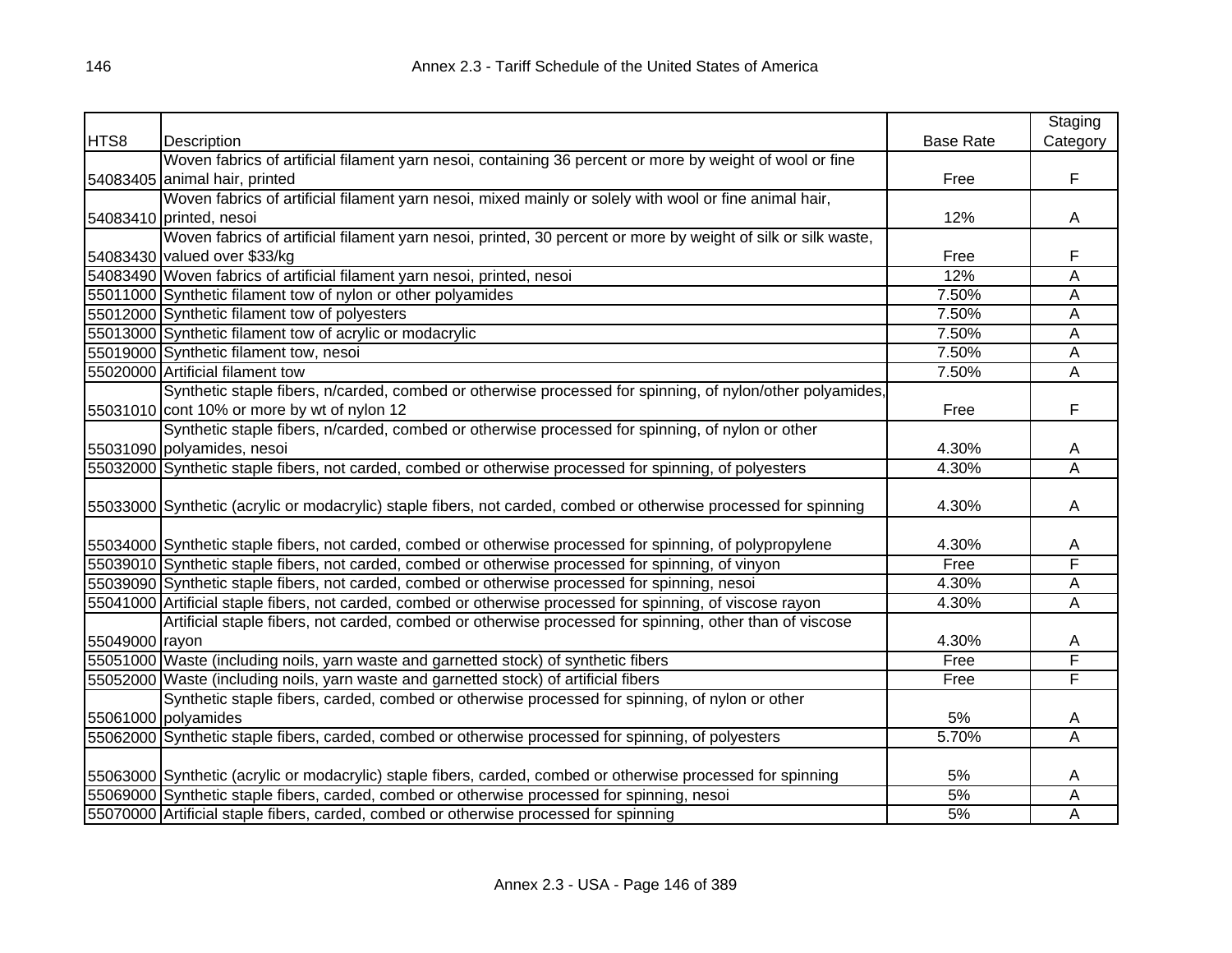|      |                                                                                                                  |                  | Staging        |
|------|------------------------------------------------------------------------------------------------------------------|------------------|----------------|
| HTS8 | Description                                                                                                      | <b>Base Rate</b> | Category       |
|      | 55081000 Sewing thread of synthetic staple fibers, whether or not put up for retail sale                         | 11.40%           | A              |
|      | 55082000 Sewing thread of artificial staple fibers, whether or not put up for retail sale                        | 11%              | $\overline{A}$ |
|      | Yarn (other than sewing thread) containing 85% or more by weight of nylon/polyamide staple fibers,               |                  |                |
|      | 55091100 singles, not put up for retail sale                                                                     | 9.40%            | A              |
|      | Yarn (other than sewing thread) cont. 85% or more by weight of nylon/polyamide staple fibers, multiple or        |                  |                |
|      | 55091200 cabled, not put up for retail sale                                                                      | 10.60%           | A              |
|      | Yarn (other than sewing thread) containing 85% or more by weight of polyester staple fibers, singles, not        |                  |                |
|      | 55092100 put up for retail sale                                                                                  | 9.70%            | A              |
|      | Yarn (other than sewing thread) cont. 85% or more by weight of polyester staple fibers, multiple or              |                  |                |
|      | 55092200 cabled, not put up for retail sale                                                                      | 10.60%           | A              |
|      | Yarn (not sewing thread) cont. 85% or more by weight of acrylic or modacrylic staple fibers, singles, not        |                  |                |
|      | 55093100 put up for retail sale                                                                                  | 9%               | A              |
|      | Yarn (not sewing thread) cont. 85% or more by wt. of acrylic or modacrylic staple fibers, multiple or            |                  |                |
|      | 55093200 cabled, not put up for retail sale                                                                      | 10%              | A              |
|      | Yarn (other than sewing thread) containing 85% or more by weight of synthetic staple fibers nesoi,               |                  |                |
|      | 55094100 singles, not put up for retail sale                                                                     | 9%               | A              |
|      | Yarn (other than sewing thread) cont. 85% or more by weight of synthetic staple fibers nesoi, multiple or        |                  |                |
|      | 55094200 cabled, not put up for retail sale                                                                      | 7%               | A              |
|      | Yarn (not sewing thread) of polyester staple fibers mixed mainly/solely with artificial staple fibers, single,   |                  |                |
|      | 55095130 not put up for retail sale                                                                              | 9.70%            | A              |
|      | Yarn (not sewing thread) of polyester staple fibers mixed mainly/solely with artificial staple fibers, multiple, |                  |                |
|      | 55095160 not put up for retail sale                                                                              | 10.60%           | A              |
|      | Yarn (other than sewing thread) of polyester staple fibers mixed mainly/solely with wool or fine animal          |                  |                |
|      | 55095200 hair, not put up for retail sale                                                                        | 12%              | A              |
|      | Yarn (other than sewing thread) of polyester staple fibers mixed mainly or solely with cotton, not put up        |                  |                |
|      | 55095300 for retail sale                                                                                         | 13.20%           | A              |
|      | 55095900 Yarn (other than sewing thread) of polyester staple fibers nesoi, not put up for retail sale            | 13.20%           | Ā              |
|      | Yarn (other than sewing thread) of acrylic or modacrylic staple fibers mixed with wool or fine animal hair,      |                  |                |
|      | 55096100 not put up for retail sale                                                                              | 13.20%           | A              |
|      | Yarn (other than sewing thread) of acrylic or modacrylic staple fibers mixed mainly or solely with cotton,       |                  |                |
|      | 55096200 not put up for retail sale                                                                              | 12%              | A              |
|      | Yarn (not sew thread) of acrylic/modacrylic staple fibers mixed mainly/solely w/artificial staple fibers,        |                  |                |
|      | 55096920 singles, not for retail sale                                                                            | 9%               | A              |
|      | Yarn (not sewing thread) of acrylic/modacrylic staple fiber mixed mainly/solely w/artificial staple              |                  |                |
|      | 55096940 fiber, multiple or cabled, not retail sale                                                              | 10%              | A              |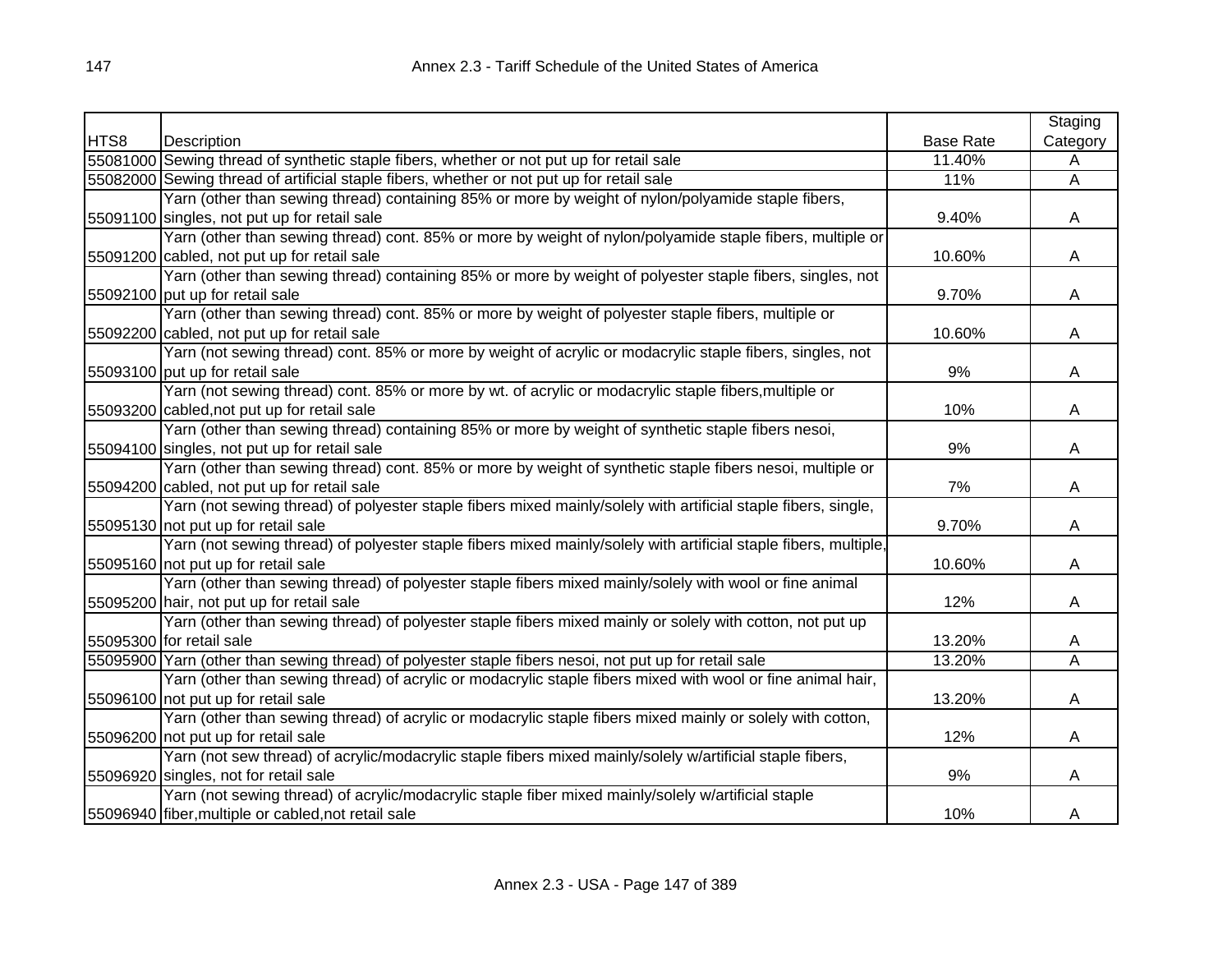|                      |                                                                                                                   |                  | Staging  |
|----------------------|-------------------------------------------------------------------------------------------------------------------|------------------|----------|
| HTS8                 | Description                                                                                                       | <b>Base Rate</b> | Category |
|                      |                                                                                                                   |                  |          |
|                      | 55096960 Yarn (other than sewing thread) of acrylic or modacrylic staple fibers nesoi, not put up for retail sale | 13.20%           | A        |
|                      | Yarn (other than sewing thread) of synthetic staple fibers mixed mainly or solely with wool or fine animal        |                  |          |
|                      | 55099100 hair, not put up for retail sale                                                                         | 12%              | A        |
|                      | Yarn (other than sewing thread) of synthetic staple fibers mixed mainly or solely with cotton, not put up for     |                  |          |
| 55099200 retail sale |                                                                                                                   | 7.50%            | A        |
|                      | Yarn (not sewing thread) of synthetic staple fibers nesoi, mixed mainly/solely w/artificial staple fibers,        |                  |          |
|                      | 55099920 singles, not for retail sale                                                                             | 9%               | A        |
|                      | Yarn (not sewing thread) of synthetic staple fibers nesoi, mixed mainly/solely w/artificial staple fibers,        |                  |          |
|                      | 55099940 multiple, not for retail sale                                                                            | 10.60%           | A        |
|                      | 55099960 Yarn (other than sewing thread) of synthetic staple fibers nesoi, not put up for retail sale             | 13.20%           | Α        |
|                      | Yarn (other than sewing thread) containing 85% or more by weight of artificial staple fibers, singles, not        |                  |          |
|                      | 55101100 put up for retail sale                                                                                   | 9%               | A        |
|                      | Yarn (other than sewing thread) cont. 85% or more by weight of artificial staple fibers, multiple or cabled,      |                  |          |
|                      | 55101200 not put up for retail sale                                                                               | 10.60%           | A        |
|                      | Yarn (other than sewing thread) of artificial staple fibers mixed mainly or solely with wool or fine animal       |                  |          |
|                      | 55102000 hair, not put up for retail sale                                                                         | 10.20%           | A        |
|                      | Yarn (other than sewing thread) of artificial staple fibers mixed mainly or solely with cotton, not put up for    |                  |          |
| 55103000 retail sale |                                                                                                                   | 7.50%            | A        |
|                      | Yarn (other than sewing thread) of artificial staple fibers mixed mainly/solely with synthetic staple fibers,     |                  |          |
|                      | 55109020 singles, not for retail sale                                                                             | 9%               | A        |
|                      | Yarn (other than sewing thread) of artificial staple fibers mixed mainly/solely with synthetic staple fibers,     |                  |          |
|                      | 55109040 multiple, not for retail sale                                                                            | 10.60%           | A        |
|                      | 55109060 Yarn (other than sewing thread) of artificial staple fibers nesoi, not put up for retail sale            | 13.20%           | Ā        |
|                      | Yarn (other than sewing thread) of synthetic staple fibers, containing 85% or more by weight of such              |                  |          |
|                      | 55111000 fibers, put up for retail sale                                                                           | 7.50%            | A        |
|                      | Yarn (other than sewing thread) of synthetic staple fibers, containing less than 85% by weight of such            |                  |          |
|                      | 55112000 fibers, put up for retail sale                                                                           | 7.50%            | A        |
|                      | 55113000 Yarn (other than sewing thread) of artificial staple fibers, put up for retail sale                      | 7.50%            | Ā        |
|                      |                                                                                                                   |                  |          |
|                      | 55121100 Woven fabrics containing 85% or more by weight of polyester staple fibers, unbleached or bleached        | 12%              | A        |
|                      | Woven fabrics containing 85% or more by weight of polyester staple fibers, other than unbleached or               |                  |          |
| 55121900 bleached    |                                                                                                                   | 13.60%           | A        |
|                      | Woven fabrics containing 85% or more by weight of acrylic or modacrylic staple fibers, unbleached or              |                  |          |
| 55122100 bleached    |                                                                                                                   | 12%              | A        |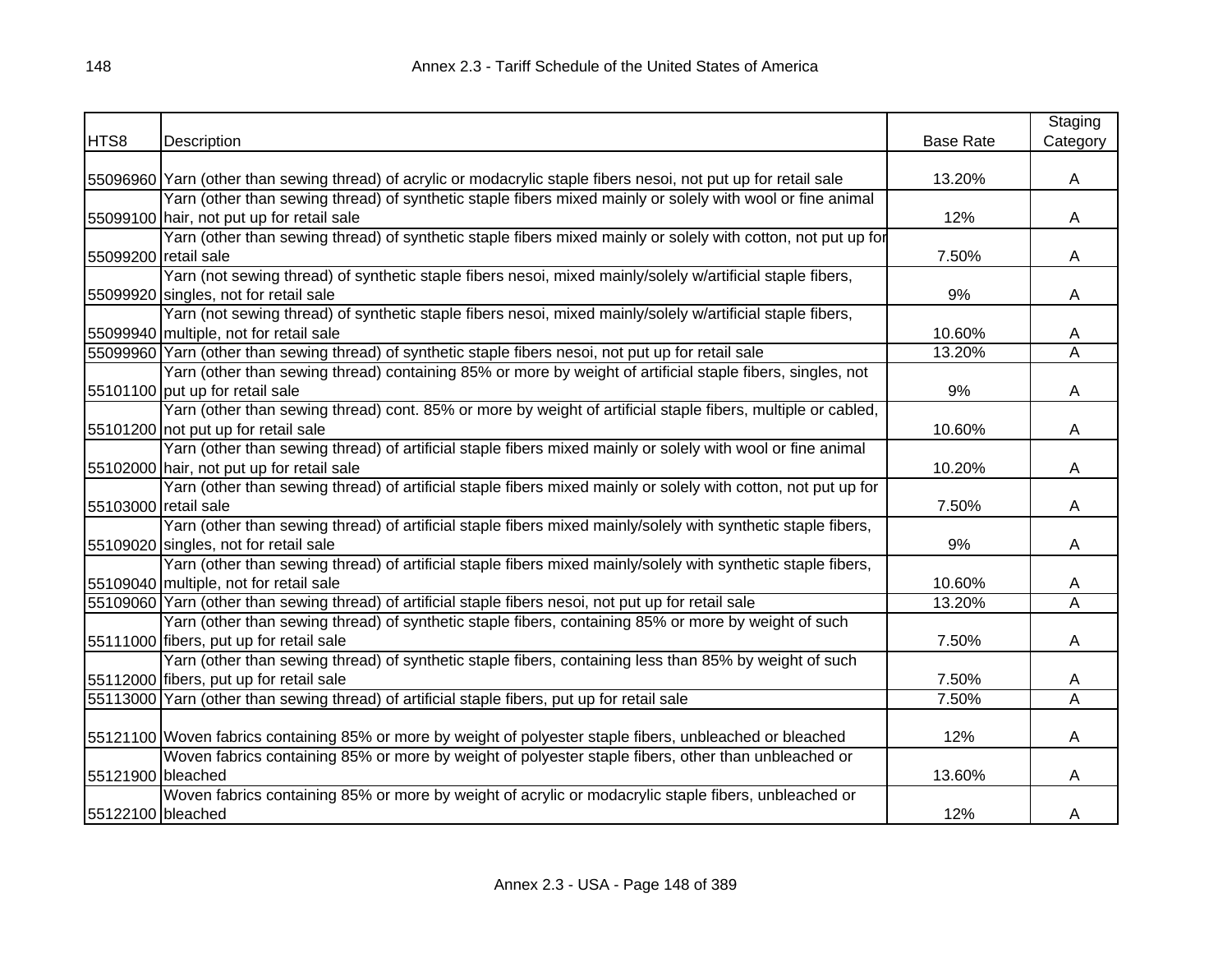|                   |                                                                                                               |                  | Staging  |
|-------------------|---------------------------------------------------------------------------------------------------------------|------------------|----------|
| HTS8              | Description                                                                                                   | <b>Base Rate</b> | Category |
|                   | Woven fabrics containing 85% or more by weight of acrylic or modacrylic staple fibers, other than             |                  |          |
|                   | 55122900 unbleached or bleached                                                                               | 12%              | A        |
|                   |                                                                                                               |                  |          |
|                   | 55129100 Woven fabrics, containing 85% or more by weight of synthetic fibers nesoi, unbleached or bleached    | 14.90%           | A        |
|                   | Woven fabrics, containing 85% or more by weight of synthetic fibers nesoi, other than unbleached or           |                  |          |
| 55129900 bleached |                                                                                                               | 12%              | A        |
|                   | Woven fabric of poly staple fiber,< 85% wt poly staple fibers, mixed mainly/solely w/cotton, wt n/o 170       |                  |          |
|                   | 55131100 g/m2, plain weave, unbleached/bleached                                                               | 14.90%           | A        |
|                   | Woven 3-or 4-thread twill fabric of poly staple fib,< 85% poly staple fiber, mixed mainly/solely w/cotton, wt |                  |          |
|                   | 55131200 n/o 170 g/m2, unbleached/bleached                                                                    | 14.90%           | A        |
|                   | Woven fabrics of polyester staple fibers,< 85% polyester staple fibers, mixed mainly/solely w/cotton,n/o      |                  |          |
|                   | 55131300 170 g/m2, unbleached/bleached, nesoi                                                                 | 14.90%           | A        |
|                   | Woven fabrics of synthetic staple fibers nesoi, < 85% by weight of such fibers, mixed with cotton, n/o        |                  |          |
|                   | 55131900 170g/m2, unbleached or bleached                                                                      | 14.90%           | A        |
|                   | Woven fabrics of polyester staple fibers, < 85% polyester staple fibers, mixed mainly/solely w/cotton, not    |                  |          |
|                   | 55132100 over 170 g/m2, plain weave, dyed                                                                     | 14.90%           | A        |
|                   | Woven 3- or 4-thread twill fabric of poly staple fib, < 85% polyester staple fibers, mixed mainly/solely      |                  |          |
|                   | 55132200 w/cotton, n/o 170 g/m2, dyed                                                                         | 14.90%           | A        |
|                   | Woven fabrics of polyester staple fibers, < 85% by wt polyester staple fibers, mixed mainly/solely            |                  |          |
|                   | 55132300 w/cotton, not over 170 g/m2, dyed, nesoi                                                             | 14.90%           | A        |
|                   | Woven fabrics of synthetic staple fibers nesoi, < 85% by wt of such fibers, mixed mainly/solely w/cotton,     |                  |          |
|                   | 55132900 weighing n/o 170g/m2, dyed, nesoi                                                                    | 14.90%           | A        |
|                   | Woven fabrics of poly staple fib,< 85% polyester staple fibers, mixed mainly/solely w/cotton, n/o 170         |                  |          |
|                   | 55133100 g/m2, plain weave, of yarns of dif. colors                                                           | 14.90%           | A        |
|                   | Woven 3-or 4-thread twill fabric of poly stple fib,< 85% poly stple fibers, mixed mainly/solely w/cotton, n/o |                  |          |
|                   | 55133200 170 g/m2, of yarns of dif. colors                                                                    | 14.90%           | A        |
|                   | Woven fabrics of poly staple fib, < 85% by wt polyester staple fibers, mixed mainly/solely w/cotton, wt n/o   |                  |          |
|                   | 55133300 170 g/m2, of yarns of dif. colors                                                                    | 14.90%           | A        |
|                   | Woven fabrics of synthetic staple fibers nesoi, < 85% by wt of such fibers, mixed mainly/solely w/cotton,     |                  |          |
|                   | 55133900   n/o 170g/m2, of dif. colored yarns                                                                 | 14.90%           | A        |
|                   | Printed plain weave fabrics of poly staple fib,< 85% by weight polyester staple fibers, mixed mainly/solely   |                  |          |
|                   | 55134100 with cotton, n/o 170g/m2                                                                             | 14.90%           | A        |
|                   | Printed 3-or 4-thread twill fabric of poly staple fib, incl cross twill, < 85% wt poly staple fibers, mixed   |                  |          |
|                   | 55134200 mainly/solely w/cotton, n/o 170g/m2                                                                  | 13.60%           | A        |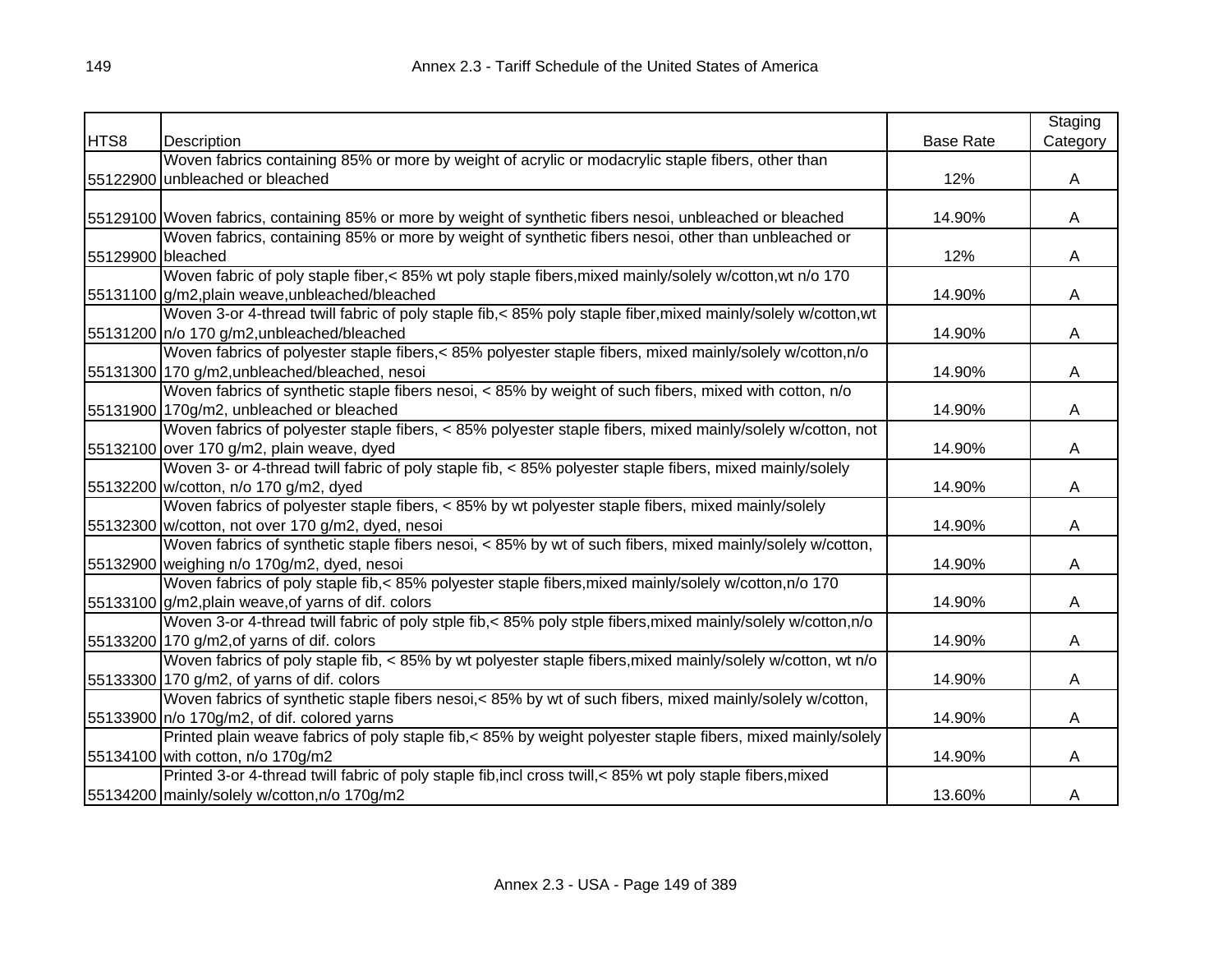|      |                                                                                                                    |                  | Staging  |
|------|--------------------------------------------------------------------------------------------------------------------|------------------|----------|
| HTS8 | Description                                                                                                        | <b>Base Rate</b> | Category |
|      | Printed woven fabrics of polyester staple fibers, < 85% by wt polyester staple fibers, mixed mainly/solely         |                  |          |
|      | 55134300 with cotton, weighing n/o 170g/m2                                                                         | 14.90%           | A        |
|      | Printed woven fabrics of synthetic staple fibers nesoi, $<$ 85% by weight of such fibers, mixed mainly or          |                  |          |
|      | 55134900 solely with cotton, n/o 170g/m2                                                                           | 8.50%            | A        |
|      | Plain weave fabrics of poly staple fiber,< 85% wt polyester staple fibers, mixed mainly/solely w/cotton, wt        |                  |          |
|      | 55141100 ov 170 g/m2, unbleached/bleached                                                                          | 14.90%           | A        |
|      | Wov 3-or 4-thread twill fabric of poly staple fib,< 85% polyester staple fiber, mixed mainly/solely                |                  |          |
|      | 55141200 w/cotton, ov 170 g/m2, unbleached/bleached                                                                | 14.90%           | A        |
|      | Woven fabric of poly staple fiber, < 85% wt polyester staple fibers, mixed mainly/solely w/cotton, over 170        |                  |          |
|      | 55141300 g/m2, unbleached/bleached, nesoi                                                                          | 14.90%           | A        |
|      | Unbleached or bleached woven fabric of synthetic staple fibers nesoi, < 85% by wt of such fibers, mixed            |                  |          |
|      | 55141900 mainly/solely w/cotton, over 170g/m2                                                                      | 8.50%            | A        |
|      | Plain weave fabrics of polyester staple fiber, < 85% by wt polyester staple fibers, mixed mainly/solely with       |                  |          |
|      | 55142100 cotton, over 170 g/m2, dyed                                                                               | 14.90%           | A        |
|      | Wov 3-or 4-thread twill fabric of poly staple fib, incl cross twill, < 85% poly staple fibers, mixed mainly/solely |                  |          |
|      | 55142200 w/cotton, ov 170 g/m2, dyed                                                                               | 14.90%           | A        |
|      | Woven fabrics of polyester staple fib, < 85% by wt polyester staple fibers, mixed mainly/solely w/cotton,          |                  |          |
|      | 55142300 over 170 g/m2, dyed, nesoi                                                                                | 14.90%           | A        |
|      | Dyed woven fabrics of synthetic staple fibers nesoi, < 85% by weight of such fibers, mixed mainly or               |                  |          |
|      | 55142900 solely with cotton, over 170g/m2                                                                          | 12%              | A        |
|      | Plain weave fabrics of poly staple fiber, $<$ 85% polyester staple fibers, mixed mainly/solely with cotton, ov     |                  |          |
|      | 55143100 170 g/m2, of yarns of dif. colors                                                                         | 14.90%           | A        |
|      | Woven 3-or 4-thread twill fabric of poly staple fib,< 85% poly staple fibers, mixed mainly/solely w/cotton, ov     |                  |          |
|      | 55143200 170 g/m2, of yarn of dif. colors                                                                          | 14.90%           | A        |
|      | Woven fabrics of poly staple fiber,< 85% polyester staple fibers, mixed mainly/solely w/cotton, ov 170             |                  |          |
|      | 55143300 g/m2, of yarns of different colors, nesoi                                                                 | 12%              | A        |
|      | Woven fabrics of synthetic staple fibers nesoi, < 85% by wt of such fibers, mixed mainly/solely w/cotton,          |                  |          |
|      | 55143900 ov 170g/m2, of dif. colored yarns                                                                         | Free             | F        |
|      | Printed plain weave fabrics of polyester staple fiber, < 85% by wt polyester staple fibers, mixed mainly or        |                  |          |
|      | 55144100 solely with cotton, over 170g/m2                                                                          | 14.90%           | A        |
|      | Printed 3-or 4-thread twill fab of poly staple fib, incl cross twill, < 85% by wt poly staple fibers, mixed        |                  |          |
|      | 55144200 mainly/solely w/cotton, ov 170g/m                                                                         | 14.90%           | A        |
|      | Printed woven fabrics of polyester staple fiber, < 85% by wt polyester staple fibers, mixed mainly/solely          |                  |          |
|      | 55144300 with cotton, over 170g/m2, nesoi                                                                          | Free             | F        |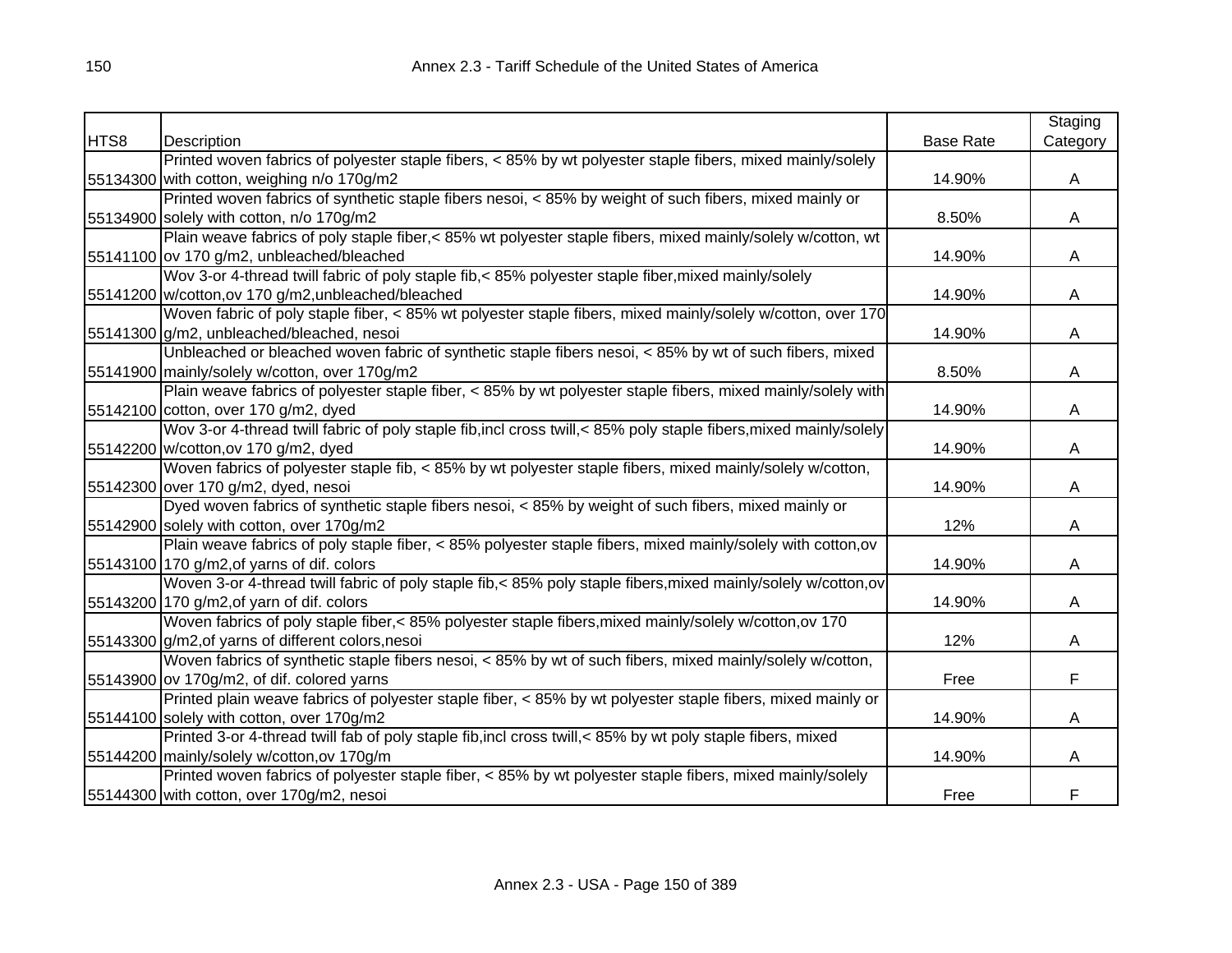|                   |                                                                                                                   |                  | Staging                 |
|-------------------|-------------------------------------------------------------------------------------------------------------------|------------------|-------------------------|
| HTS8              | Description                                                                                                       | <b>Base Rate</b> | Category                |
|                   | Printed woven fabrics of synthetic staple fibers nesoi, < 85% by weight of such fibers, mixed mainly or           |                  |                         |
|                   | 55144900 solely with cotton, over 170g/m2                                                                         | 8.50%            | A                       |
|                   |                                                                                                                   |                  |                         |
|                   | 55151100 Woven fabrics of polyester staple fibers, mixed mainly or solely with viscose rayon staple fibers, nesoi | 14.90%           | A                       |
|                   | 55151200 Woven fabrics of polyester staple fibers, mixed mainly or solely with man-made filaments, nesoi          | 12%              | $\overline{\mathsf{A}}$ |
|                   | Woven fabrics of polyester staple fibers, containing 36 percent or more by weight of wool or fine animal          |                  |                         |
|                   | 55151305 hair, nesoi                                                                                              | 25%              | A                       |
|                   |                                                                                                                   |                  |                         |
|                   | 55151310 Woven fabrics of polyester staple fibers, mixed mainly or solely with wool or fine animal hair, nesoi    | 12%              | A                       |
|                   | 55151900 Woven fabrics of polyester staple fibers, nesoi                                                          | 12%              | $\overline{\mathsf{A}}$ |
|                   | Woven fabrics of acrylic or modacrylic staple fibers, mixed mainly or solely with man-made filaments,             |                  |                         |
| 55152100 nesoi    |                                                                                                                   | Free             | F                       |
|                   | Woven fabrics of acrylic or modacrylic staple fibers, containing 36% or more by weight of wool or fine            |                  |                         |
|                   | 55152205 animal hair, nesoi                                                                                       | 20.10%           | A                       |
|                   | Woven fabrics of acrylic or modacrylic staple fibers, mixed mainly or solely with wool or fine animal hair,       |                  |                         |
| 55152210 nesoi    |                                                                                                                   | 12%              | A                       |
|                   | 55152900 Woven fabrics of acrylic or modacrylic staple fibers, nesoi                                              | Free             | F                       |
|                   | Woven fabrics of synthetic staple fibers (not polyester/acrylic or modacrylic staple fiber) mixed                 |                  |                         |
|                   | 55159100 mainly/solely w/man-made filaments, nesoi                                                                | 12%              | A                       |
|                   | Woven fabrics of synthetic staple fibers (not polyester/acrylic or modacrylic staple fiber) contain 36% or        |                  |                         |
|                   | 55159205 more wool/fine animal hair, nesoi                                                                        | 25%              | A                       |
|                   | Woven fabrics of synthetic staple fibers (not polyester/acrylic/modacrylic staple fiber) mixed mainly/solely      |                  |                         |
|                   | 55159210 w/wool/fine animal hair, nesoi                                                                           | 12%              | A                       |
|                   |                                                                                                                   |                  |                         |
|                   | 55159900 Woven fabrics of synthetic staple fibers (not of polyester, acrylic or modacrylic staple fibers), nesoi  | 8.50%            | A                       |
|                   | Woven fabrics of artificial staple fibers, containing 85% or more by weight of such fibers, unbleached or         |                  |                         |
| 55161100 bleached |                                                                                                                   | 14.90%           | A                       |
|                   | 55161200 Woven fabrics of artificial staple fibers, containing 85% or more by weight of such fibers, dyed         | 14.90%           | $\overline{\mathsf{A}}$ |
|                   | Woven fabrics of artificial staple fibers, containing 85% or more by weight of such fibers, of yarns of           |                  |                         |
|                   | 55161300 different colors                                                                                         | 14.90%           | A                       |
|                   | 55161400 Woven fabrics of artificial staple fibers, containing 85% or more by weight of such fibers, printed      | 10%              | A                       |
|                   | Woven fabrics of artificial staple fibers, < 85% by weight of such fibers, mixed mainly/solely with man-          |                  |                         |
|                   | 55162100 made filaments, unbleached/bleached                                                                      | 14.90%           | A                       |
|                   | Woven fabrics of artificial staple fibers, < 85% by weight of such fibers, mixed mainly/solely with man-          |                  |                         |
|                   | 55162200 made filaments, dyed                                                                                     | 14.90%           | A                       |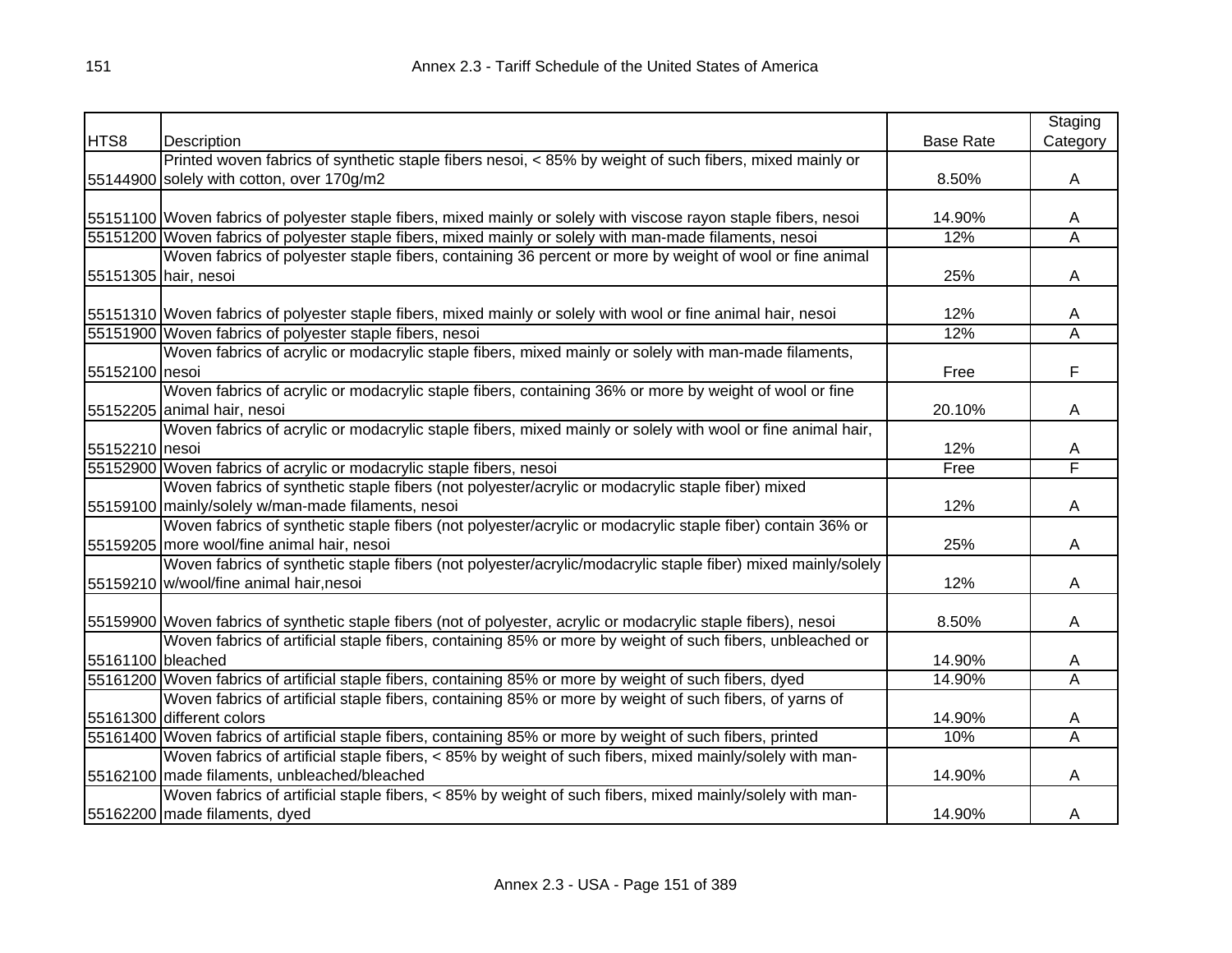|      |                                                                                                                |                  | Staging  |
|------|----------------------------------------------------------------------------------------------------------------|------------------|----------|
| HTS8 | Description                                                                                                    | <b>Base Rate</b> | Category |
|      | Woven fabrics of artificial staple fibers, < 85% by wt of such fibers, mixed mainly/solely w/man-made          |                  |          |
|      | 55162300 filaments, of different colored yarns                                                                 | 8.50%            | A        |
|      | Woven fabrics of artificial staple fibers, < 85% by weight of such fibers, mixed mainly or solely with man-    |                  |          |
|      | 55162400 made filaments, printed                                                                               | 14.90%           | A        |
|      | Woven fabrics of artificial staple fibers, < 85% of such fibers, containing 36% or more of wool or fine        |                  |          |
|      | 55163105 animal hair, unbleached or bleached                                                                   | 19.80%           | A        |
|      | Woven fabrics of artificial staple fibers, < 85% of such fibers, mixed mainly/solely w/wool or fine animal     |                  |          |
|      | 55163110 hair, unbleached/bleached, nesoi                                                                      | 12%              | A        |
|      | Woven fabrics of artificial staple fibers, < 85% of such fibers, containing 36% or more of wool or fine        |                  |          |
|      | 55163205 animal hair, dyed                                                                                     | 25%              | A        |
|      | Woven fabrics of artificial staple fibers, < 85% by weight of such fibers, mixed mainly/solely with wool or    |                  |          |
|      | 55163210 fine animal hair, dyed, nesoi                                                                         | 12%              | A        |
|      | Woven fabrics of artificial staple fibers, < 85% such fibers, containing 36% or more of wool or fine animal    |                  |          |
|      | 55163305 hair, of different colored yarns                                                                      | 25%              | A        |
|      | Woven fabrics of artificial staple fibers, < 85% of such fiber, mixed mainly/solely w/wool or fine animal      |                  |          |
|      | 55163310 hair, of dif. colored yarns, nesoi                                                                    | 12%              | A        |
|      | Woven fabrics of artificial staple fibers, < 85% of such fibers, containing 36% or more of wool or fine        |                  |          |
|      | 55163405 animal hair, printed                                                                                  | 19.70%           | A        |
|      | Woven fabrics of artificial staple fibers, < 85% of such fibers, mixed mainly or solely with wool or fine      |                  |          |
|      | 55163410 animal hair, printed, nesoi                                                                           | 12%              | A        |
|      | Woven fabrics of artificial staple fibers, < 85% by weight of such fibers, mixed mainly or solely with         |                  |          |
|      | 55164100 cotton, unbleached or bleached                                                                        | 14.90%           | A        |
|      | Woven fabrics of artificial staple fibers, less than 85% by weight of such fibers, mixed mainly or solely      |                  |          |
|      | 55164200 with cotton, dyed                                                                                     | 12%              | A        |
|      | Woven fabrics of artificial staple fibers, < 85% by wt. of such fibers, mixed mainly or solely with cotton, of |                  |          |
|      | 55164300 varns of different colors                                                                             | Free             | F        |
|      | Woven fabrics of artificial staple fibers, less than 85% by weight of such fibers, mixed mainly or solely      |                  |          |
|      | 55164400 with cotton, printed                                                                                  | 8.50%            | A        |
|      | 55169100 Woven fabrics of artificial staple fibers nesoi, unbleached or bleached, nesoi                        | 12%              | Ā        |
|      | 55169200 Woven fabrics of artificial staple fibers nesoi, dyed, nesoi                                          | 12%              | A        |
|      | 55169300 Woven fabrics of artificial staple fibers nesoi, of yarns of different colors, nesoi                  | 8.50%            | A        |
|      | 55169400 Woven fabrics of artificial staple fibers nesoi, printed, nesoi                                       | 12%              | Α        |
|      | Sanitary towels and tampons, diapers and diaper liners for babies and similar sanitary articles, of            |                  |          |
|      | 56011010 wadding of cotton                                                                                     | 3.60%            | A        |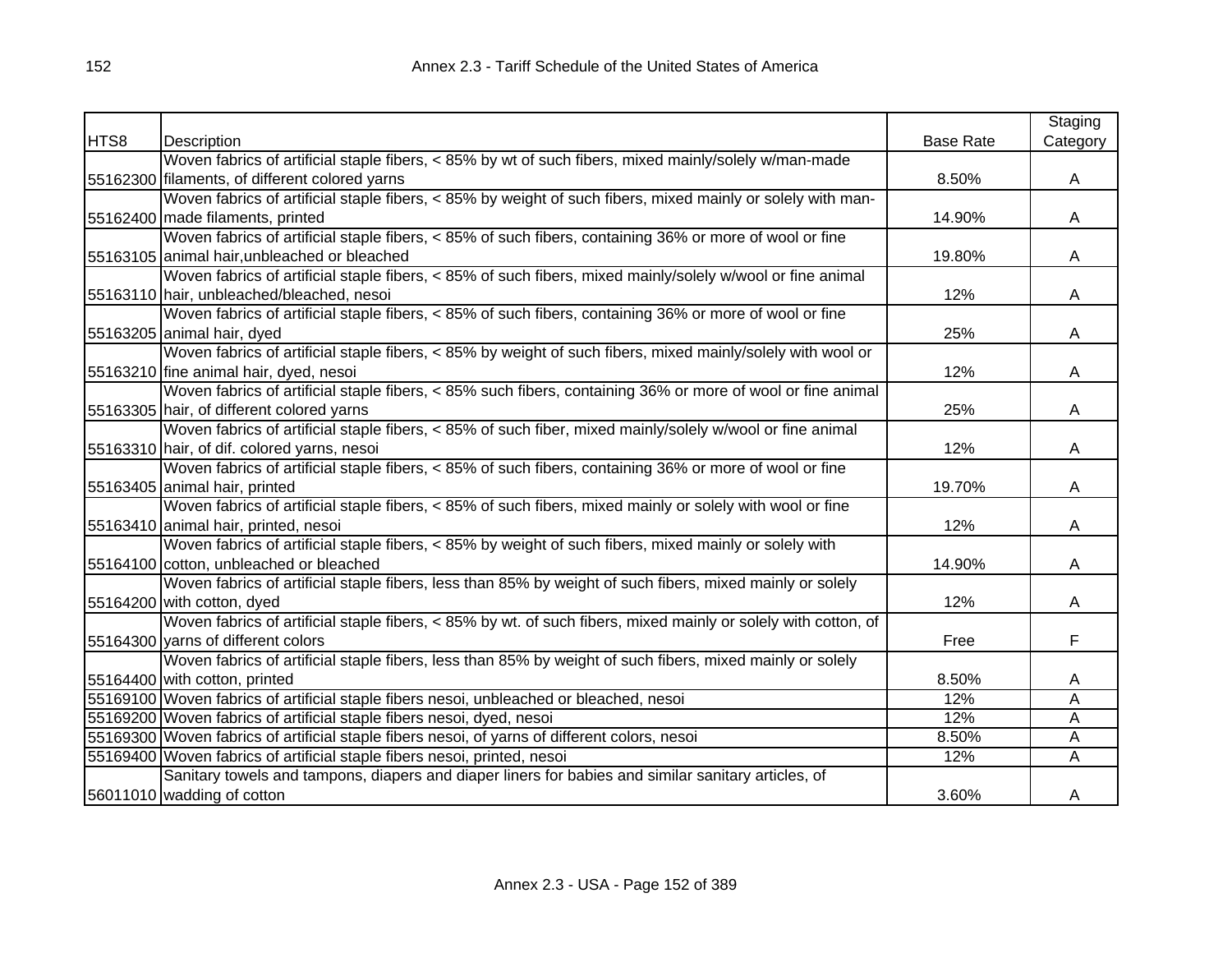|      |                                                                                                           |                    | Staging  |
|------|-----------------------------------------------------------------------------------------------------------|--------------------|----------|
| HTS8 | Description                                                                                               | <b>Base Rate</b>   | Category |
|      | Sanitary towels and tampons, diapers and diaper liners for babies & similar sanitary articles, of wadding |                    |          |
|      | 56011020 of other textile materials, nesoi                                                                | 6.30%              | A        |
|      | 56012100 Wadding of cotton and other articles of cotton wadding nesoi                                     | 3.60%              | Α        |
|      | 56012200 Wadding of man-made fibers and other articles of such wadding nesoi                              | 6.30%              | A        |
|      | 56012900 Wadding of textile materials (excluding cotton and man-made fibers) and articles thereof, nesoi  | 4%                 | A        |
|      | 56013000 Textile flock, not exceeding 5 mm in length, and textile dust and mill neps                      | Free               | F        |
|      | 56021010 Laminated fabrics of needleloom felt or stitch-bonded fiber fabrics                              | 12%                | A        |
|      |                                                                                                           |                    |          |
|      | 56021090 Needleloom felt and stitch-bonded fabrics, whether or not impregnated, coated or covered, nesoi  | 10.60%             | A        |
|      | Felt, excluding needleloom felt and stitch-bonded fiber fabrics, not impregnated, coated, covered or      | 49.5 cents/kg $+$  |          |
|      | 56022100 laminated, of wool or fine animal hair                                                           | 7.5%               | A        |
|      | Felt, excluding needleloom felt and stitch-bonded fiber fabrics, not impregnated, coated, covered or      |                    |          |
|      | 56022900 laminated, of textile materials nesoi                                                            | 6.30%              | A        |
|      | 56029030 Laminated fabrics of felt, nesoi                                                                 | Free               | F        |
|      | 56029060 Felt, impregnated, coated or covered, of man-made fibers, nesoi                                  | 6.30%              | Ā        |
|      |                                                                                                           |                    |          |
|      | 56029090 Felt, impregnated, coated or covered, nesoi                                                      | 52.9 cents/kg + 8% | A        |
|      | Nonwovens, of man-made filaments, weighing not >25 g/square m, whether or not impregnated, coated,        |                    |          |
|      | 56031100 covered or laminated                                                                             | Free               | F        |
|      | Nonwovens, of man-made filaments, weighing >25 but not >70 g/square m, whether or not impregnated,        |                    |          |
|      | 56031200 coated, covered or laminated                                                                     | Free               | F        |
|      | Nonwovens, of man-made filaments, weighing >70 but not >150 g/square m, whether or not                    |                    |          |
|      | 56031300 impregnated, coated, covered or laminated                                                        | Free               | F        |
|      | 56031430 Laminated nonwoven fabs, of man-made filaments, weighing >150 g/square m                         | Free               | F        |
|      | Nonwovens (except laminated), of man-made filaments, weighing >150 g/square m, whether or not             |                    |          |
|      | 56031490 impregnated, coated, or covered                                                                  | Free               | F        |
|      | Nonwovens (not of man-made filaments), weighing not >25 g/square m, whether or not impregnated,           |                    |          |
|      | 56039100 coated, covered or laminated                                                                     | Free               | F        |
|      | Nonwovens (not of man-made filaments), weighing >25 but not >70 g/square m, whether or not                |                    |          |
|      | 56039200 impregnated, coated, covered or laminated                                                        | Free               | F        |
|      | Nonwovens (not of man-made filaments), weighing >70 but not >150 g/square m, whether or not               |                    |          |
|      | 56039300 impregnated, coated, covered or laminated                                                        | Free               | F        |
|      | Nonwoven floor covering underlays (not of man-made filaments), weighing >150 g/square m, whether or       |                    |          |
|      | 56039410 not impreg, coated, cov or laminated                                                             | Free               | F        |
|      | 56039430 Laminated nonwovens nesoi (not of man-made filaments), weighing >150 g/square m                  | Free               | F        |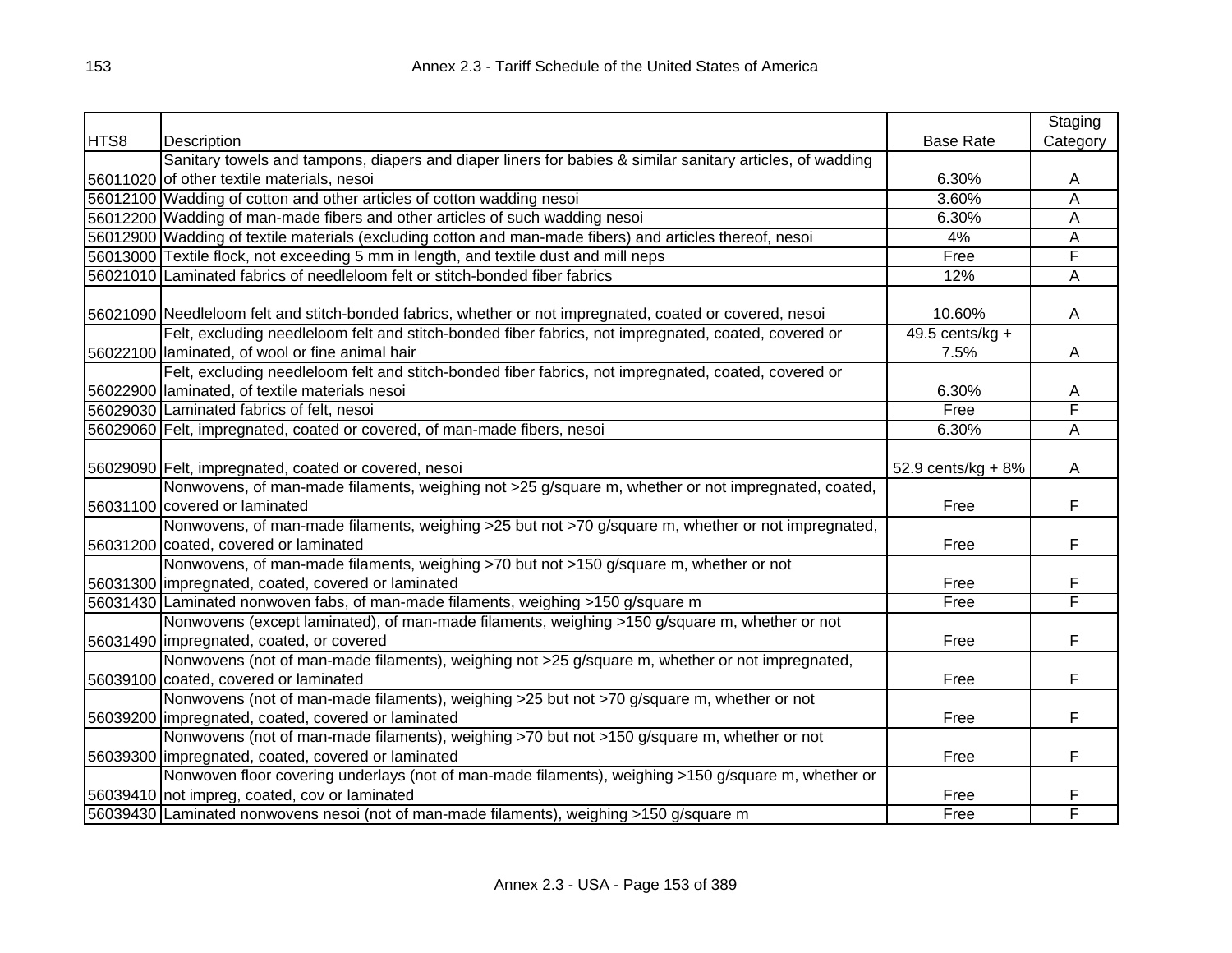|                |                                                                                                                      |                       | Staging  |
|----------------|----------------------------------------------------------------------------------------------------------------------|-----------------------|----------|
| HTS8           | Description                                                                                                          | <b>Base Rate</b>      | Category |
|                | Nonwovens nesoi (not of man-made filaments), weighing >150 g/square m, whether or not impregnated,                   |                       |          |
|                | 56039490 coated, covered but not laminated                                                                           | Free                  | F        |
|                | 56041000 Rubber thread and cord, textile covered                                                                     | 6.30%                 | Ā        |
|                |                                                                                                                      |                       |          |
|                | 56042000 High tenacity yarn of polyesters, of nylon or other polyamides or of viscose rayon, impregnated or coated   | 8.80%                 | A        |
|                | Textile yarn and strip and the like of heading 5404 or 5405, impregnated, coated, covered or sheathed                |                       |          |
|                | 56049000 with rubber or plastics, nesoi                                                                              | 5%                    | A        |
|                | Metal coated or metal laminated man-made monofilament or strip or the like, ungimped & untwisted or                  |                       |          |
|                | 56050010 w/twist of less than 5 turns per meter                                                                      | 7.50%                 | A        |
|                | Metalized textile yarn nesoi, of man-made monofilament or strip or the like, other than ungimped or                  |                       |          |
|                | 56050090 w/twist of $<$ 5 turns per meter                                                                            | 13.20%                | A        |
|                | 56060000 Gimped yarn, and strip and the like of man-made monofilament; chenille yarn; loop wale-yarn                 | 8%                    | Α        |
|                |                                                                                                                      |                       |          |
|                | 56071000 Twine, cordage, rope and cables, of jute or other textile bast fibers (excluding flax, true hemp and ramie) | Free                  | F        |
|                | 56072100 Binder or baler twine, of sisal or other textile fibers of genus Agave                                      | Free                  | F        |
|                | Twine (except binder or baler twine), cordage, rope and cables of sisal or other textile fibers of genus             |                       |          |
| 56072900 Agave |                                                                                                                      | 3.60%                 | A        |
|                | 56074110 Binder or baler twine of wide nonfibrillated strip, of polyethylene or polypropylene                        | 2.70%                 | A        |
|                | 56074130 Binder or baler twine, of polyethylene or polypropylene, neso                                               | 4%                    | Α        |
|                | Twine (other than binder or baler twine), cordage, rope and cables of wide nonfibrillated strip, of                  |                       |          |
|                | 56074910 polyethylene or polypropylene                                                                               | 2.70%                 | A        |
|                | Twine (ex binder/baler twine), cordage, rope and cables, of polyethylene or polypropylene, not braided or            |                       |          |
|                | 56074915 plaited, less than 4.8 mm in diam                                                                           | 7%                    | A        |
|                | Twine (except binder or baler twine), cordage, rope and cables, of polyethylene or polypropylene, not                |                       |          |
|                | 56074925 braided or plaited, nesoi                                                                                   | $9.8$ cents/kg + 5.3% | A        |
|                |                                                                                                                      |                       |          |
|                | 56074930 Twine (except binder or baler twine), cordage, rope and cables, of polyethylene or polypropylene, nesoi     | 3.60%                 | A        |
|                | 3- or 4-ply multicolor twine of synthetic fibers nesoi at least 10% cotton, having "S" twist, < 3.5 mm               |                       |          |
|                | 56075025 diameter, not braided or plaited                                                                            | 7%                    | A        |
|                | Twine nesoi, cordage, rope and cables of synthetic fibers, other than of polyethylene or polypropylene,              | 19.9 cents/kg +       |          |
|                | 56075035 not braided or plaited                                                                                      | 10.8%                 | A        |
|                |                                                                                                                      |                       |          |
|                | 56075040 Twine, cordage, rope and cables of synthetic fibers, other than of polyethylene or polypropylene, nesoi     | 3.60%                 | A        |
|                | 56079010 Twine, cordage, rope and cables, of coir                                                                    | Free                  | F        |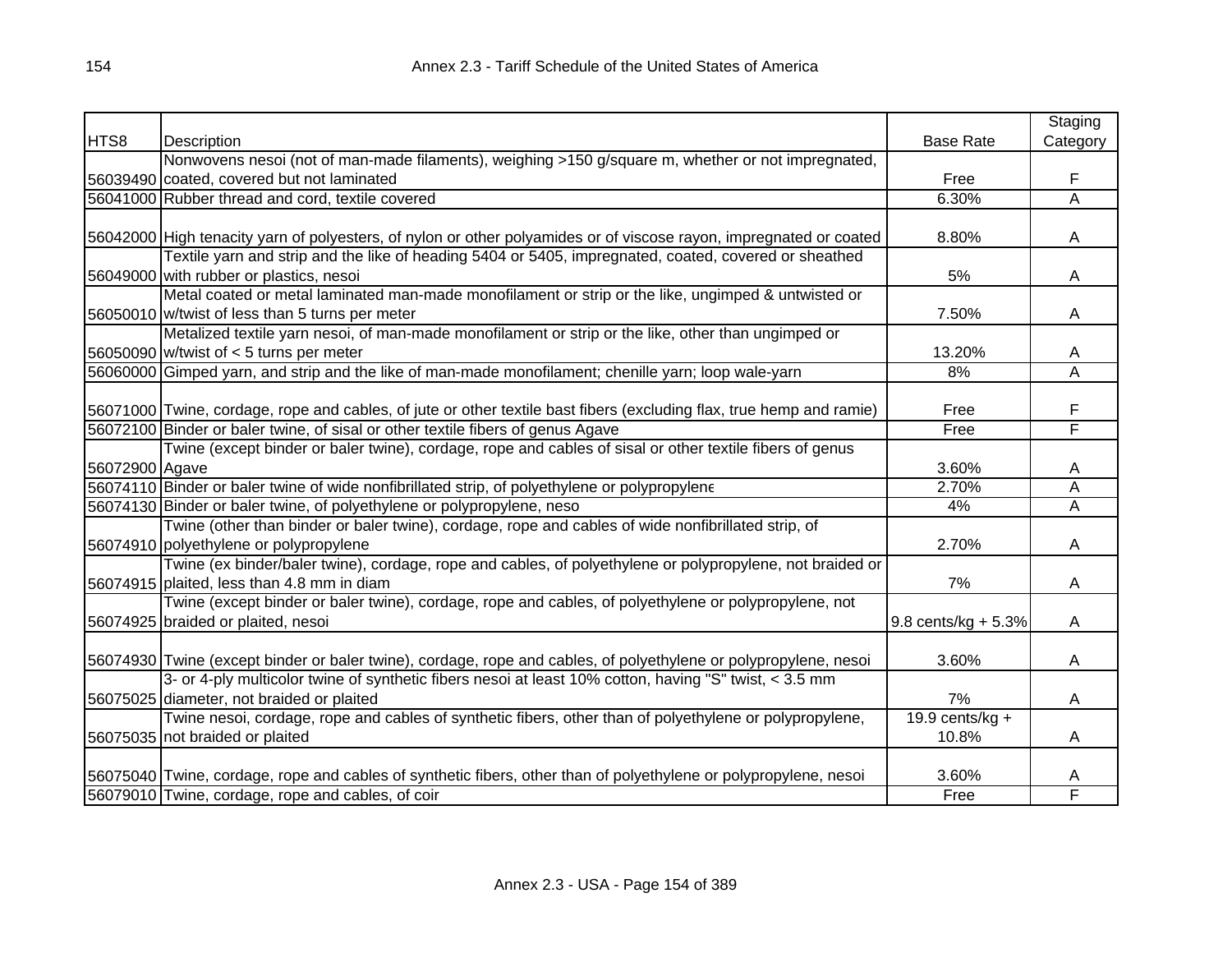|      |                                                                                                               |                  | Staging  |
|------|---------------------------------------------------------------------------------------------------------------|------------------|----------|
| HTS8 | Description                                                                                                   | <b>Base Rate</b> | Category |
|      | Twine, cordage, rope and cables of abaca or other hard (leaf) fibers, of stranded construction measuring      |                  |          |
|      | 56079025 1.88 cm or over in diameter                                                                          | Free             | F        |
|      | Twine, cordage, rope & cables of abaca or other hard (leaf) fibers, other than stranded construction or       |                  |          |
|      | 56079035 stranded n/o 1.88 cm in diameter                                                                     | 3.40%            | Α        |
|      | 56079090 Twine, cordage, rope and cables, of materials nesoi                                                  | 6.30%            | Ā        |
|      | 56081100 Made-up fishing nets, of man-made textile materials                                                  | 8%               | Ā        |
|      | 56081910 Fish netting (other than made-up fishing nets) of man-made textile materials                         | 8.50%            | А        |
|      | Knotted netting of twine, cordage or rope (excluding fish netting or made-up fishing nets) of man-made        |                  |          |
|      | 56081920 textile materials                                                                                    | 5%               | A        |
|      | 56089010 Fish netting and fishing nets, of textile materials other than man-made materials                    | 8%               | Ā        |
|      | 56089023 Hammocks, of cotton                                                                                  | 14.10%           | Ā        |
|      | 56089027 Netting or nets, of cotton, other than hammocks or netting or nets for fishing                       | 14.10%           | A        |
|      | Knotted netting of twine, cordage or rope or other made-up nets (not fish netting and nets) of textile        |                  |          |
|      | 56089030 materials (not cotton/manmade mat.)                                                                  | 5%               | A        |
|      | 56090010 Articles of yarn, strip, twine, cordage, rope or cables nesoi, of cotton                             | 2.90%            | A        |
|      | 56090020 Articles of yarn, strip, twine, cordage, rope or cables nesoi, of vegetable fibers except cotton     | Free             | F        |
|      | 56090030 Articles of yarn, strip, twine, cordage, rope or cables nesoi, of man-made fibers                    | 4.50%            | Α        |
|      |                                                                                                               |                  |          |
|      | 56090040 Articles of yarn, strip or the like of man-made monofilaments, twine, cordage, rope or cables, nesoi | 3.90%            | A        |
|      | Carpet & other textile floor covering, hand-knotted/hand-inserted, w/ov 50% wt pile of fine animal            |                  |          |
|      | 57011013 hair, foregoing cert. hand-loomed & folklore                                                         | Free             | F        |
|      | Carpets & other textile floor coverings, hand-knotted or hand-inserted, w/ov 50% by weight of the pile of     |                  |          |
|      | 57011016 fine animal hair, nesoi                                                                              | Free             | F        |
|      | Carpets and other textile floor coverings, of wool or fine animal hair, hand-hooked (tufts were inserted      |                  |          |
|      | 57011040 and knotted by hand or hand tool)                                                                    | Free             | F        |
|      | Carpets and other textile floor coverings, of wool or fine animal hair, not hand-hooked, not hand knotted     |                  |          |
|      | 57011090 during weaving                                                                                       | 4.50%            | A        |
|      | Carpet and oth textile floor covering, knotted, of text. materials (not wool/hair) nesoi, pile inserted &     |                  |          |
|      | 57019010 knotted during weaving or knitting                                                                   | Free             | F        |
|      | Carpet & oth textile floor covering, knotted, of text materials (not wool/hair) nesoi,not w/pile inserted &   |                  |          |
|      | 57019020 knotted during weaving/knitting                                                                      | Free             | F        |
|      | Certified hand-loomed and folklore products being "Kelem", "Schumacks", "Karamanie" and similar hand-         |                  |          |
|      | 57021010 woven rugs                                                                                           | Free             | F        |
|      | Kelem, "Schumacks", "Karamanie" and similar hand-woven rugs, other than certified hand-loomed and             |                  |          |
|      | 57021090 folklore products                                                                                    | Free             | F        |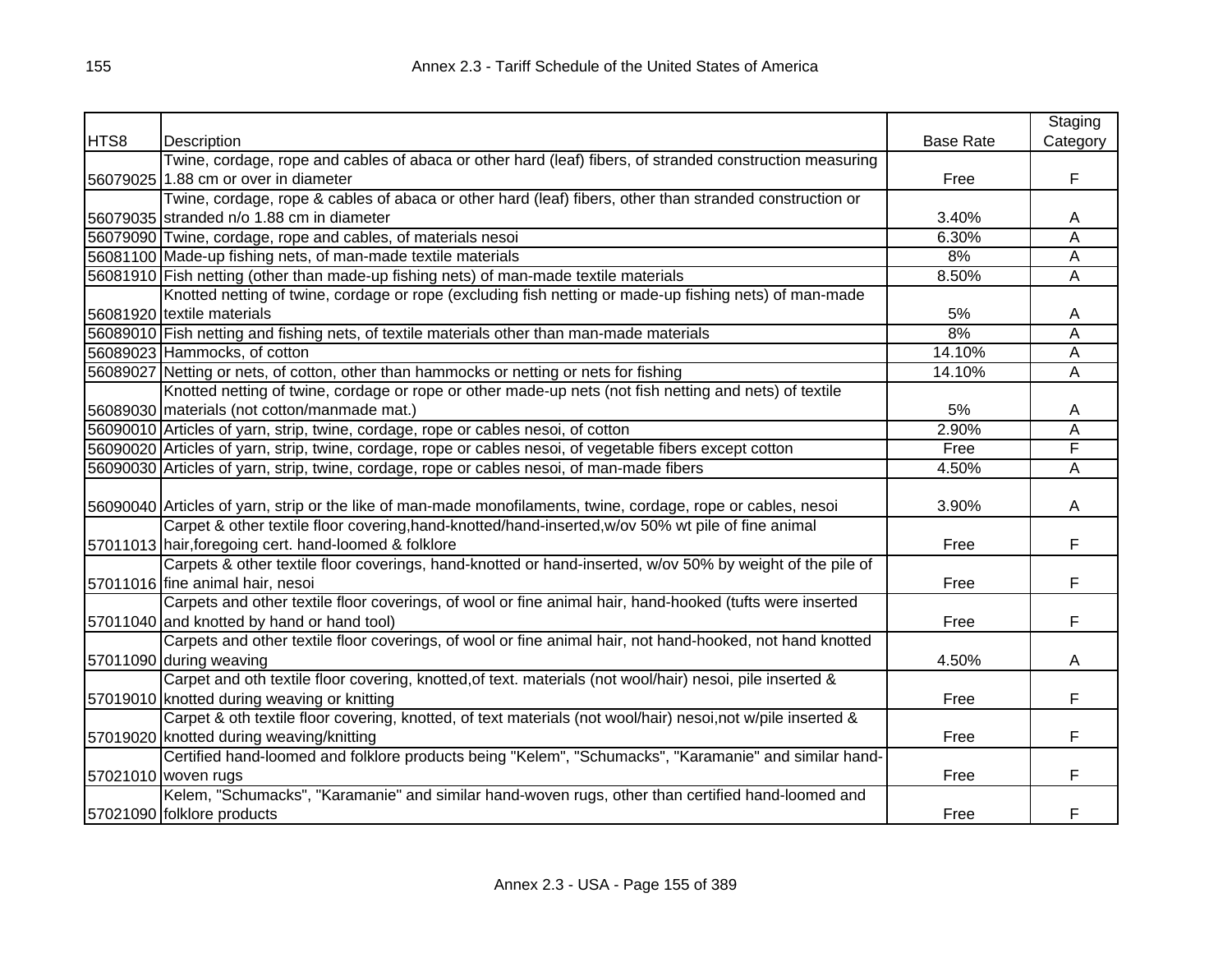|                      |                                                                                                               |                  | Staging        |
|----------------------|---------------------------------------------------------------------------------------------------------------|------------------|----------------|
| HTS8                 | Description                                                                                                   | <b>Base Rate</b> | Category       |
|                      | 57022010 Floor coverings of coconut fibers (coir), woven, not tufted or flocked, with pile                    | Free             | F              |
|                      | 57022020 Floor coverings of coconut fibers (coir), woven, not tufted or flocked, other than with pile         | Free             | $\overline{F}$ |
|                      | Wilton, velvet and like floor coverings of pile construction, woven, not tufted or flocked, not made up, of   |                  |                |
|                      | 57023110 wool or fine animal hair                                                                             | 8%               | A              |
|                      | Carpets and other textile floor coverings of pile construction, woven, not tufted or flocked, not made up,    |                  |                |
|                      | 57023120 of wool/fine animal hair, nesoi                                                                      | 4%               | A              |
|                      | Wilton, velvet and like floor coverings of pile construction, woven, not tufted or flocked, not made up, of   |                  |                |
|                      | 57023210 man-made textile materials                                                                           | 8%               | A              |
|                      | Carpets & other textile floor coverings of pile construction, woven, not tufted or flocked, not made up, of   |                  |                |
|                      | 57023220 man-made textile materials, nesoi                                                                    | 7%               | A              |
|                      | Carpets and other textile floor coverings of pile construction, woven, not tufted or flocked, not made up,    |                  |                |
| 57023910 of jute     |                                                                                                               | Free             | F              |
|                      | Carpets and other textile floor coverings of pile construction, woven, not tufted or flocked, not made up,    |                  |                |
|                      | 57023920 of other textile materials nesoi                                                                     | 3.60%            | A              |
|                      | Wilton, velvet and like floor coverings of pile construction, woven, not tufted or flocked, made up, of wool  |                  |                |
|                      | 57024110 or fine animal hair                                                                                  | Free             | F              |
|                      | Carpets and other textile floor coverings of pile construction, woven, not tufted or flocked, made up, of     |                  |                |
|                      | 57024120 wool or fine animal hair, nesoi                                                                      | Free             | F.             |
|                      | Wilton, velvet and like floor coverings of pile construction, woven, not tufted or flocked, made up, of man-  |                  |                |
|                      | 57024210 made textile materials                                                                               | Free             | F              |
|                      | Carpets and other textile floor coverings, of pile construction, woven, not tufted or flocked, made up, of    |                  |                |
|                      | 57024220 man-made textile materials, nesoi                                                                    | Free             | F              |
|                      | Carpets not other textile floor coverings of pile construction, woven, not tufted or flocked, made up, of     |                  |                |
| 57024910 cotton      |                                                                                                               | Free             | F              |
|                      | Carpets and other textile floor coverings of pile construction, woven, not tufted or flocked, made up, of     |                  |                |
| 57024915 jute        |                                                                                                               | Free             | F              |
|                      | Carpets & other textile floor coverings of pile construction, woven, not tufted or flocked, made up, of other |                  |                |
|                      | 57024920 textile materials nesoi                                                                              | 4%               | A              |
|                      | Carpets & other textile floor coverings, not of pile construction, woven but not on a power-driven loom, not  |                  |                |
|                      | 57025120 made up, of wool/fine animal hair                                                                    | 4.30%            | A              |
|                      | Carpets & other textile floor coverings, not of pile construction, woven, not made up, of wool or fine        |                  |                |
|                      | 57025140 animal hair, nesoi                                                                                   | 6.30%            | A              |
|                      | Carpets & other textile floor coverings, not of pile construction, woven, not made up, of man-made textile    |                  |                |
| 57025200   materials |                                                                                                               | 4.70%            | A              |
|                      | 57025910 Carpets & other textile floor coverings, not of pile construction, woven, not made up, of cotton     | 6.80%            | A              |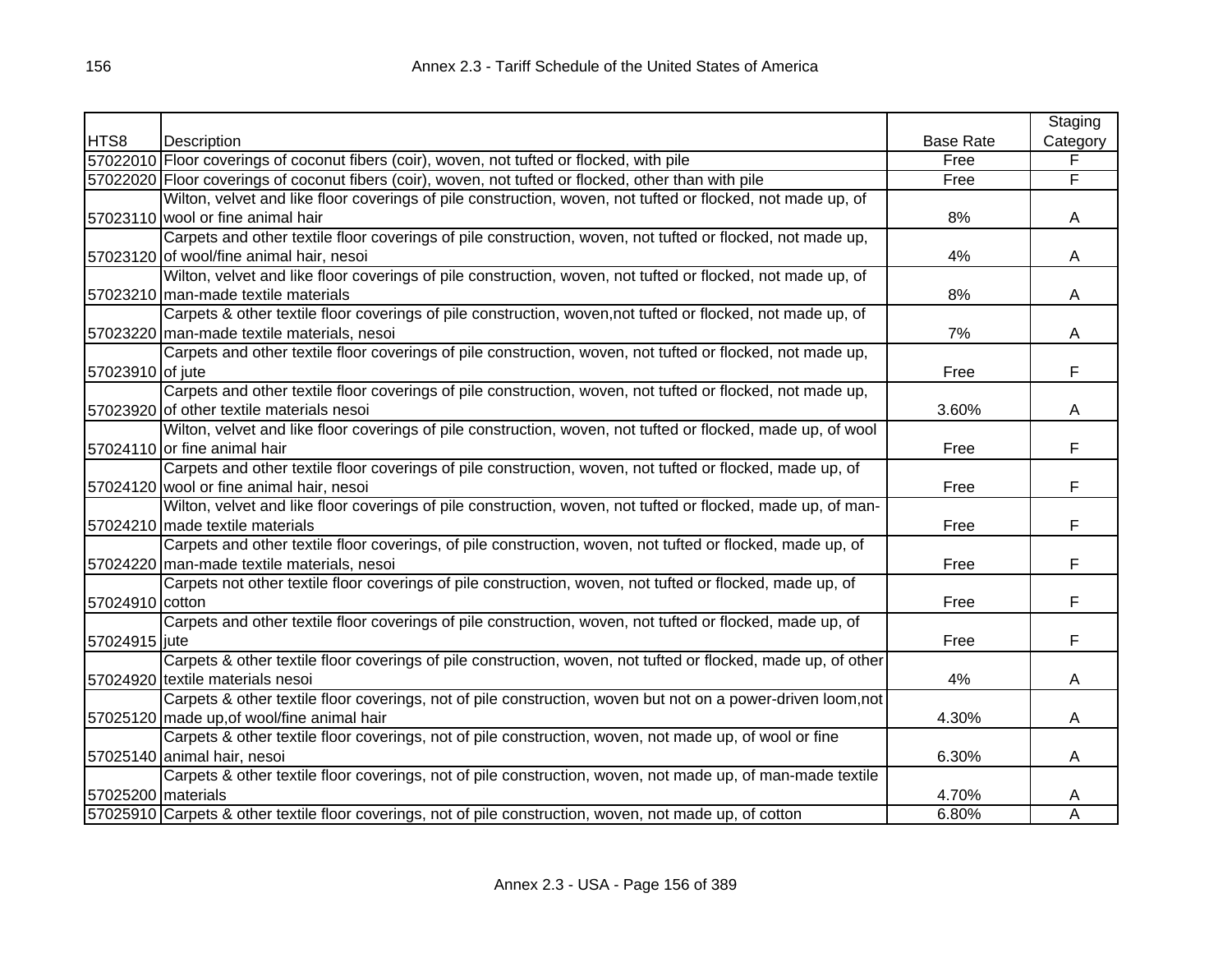|                     |                                                                                                                      |                  | Staging                 |
|---------------------|----------------------------------------------------------------------------------------------------------------------|------------------|-------------------------|
| HTS8                | Description                                                                                                          | <b>Base Rate</b> | Category                |
|                     | Carpets & other textile floor coverings, not of pile construction, woven, not made up, of other textile              |                  |                         |
|                     | 57025920 materials nesoi                                                                                             | 2.70%            | A                       |
|                     | Certified hand-loomed & folklore floor covering, woven not on power-driven loom, not of pile                         |                  |                         |
|                     | 57029120 construction, made up, of wool or fine animal hair                                                          | Free             | F                       |
|                     | Floor coverings, not of pile construction, woven not on power-driven loom, made up, of wool or fine animal           |                  |                         |
| 57029130 hair, nesi |                                                                                                                      | 4.30%            | A                       |
|                     | Carpets & other textile floor coverings, not of pile construction, woven nesoi, made up, of wool or fine             |                  |                         |
|                     | 57029140 animal hair, nesoi                                                                                          | 3.60%            | A                       |
|                     | Carpet & other textile floor coverings, not of pile construction, woven, made up, of man-made textile                |                  |                         |
|                     | 57029200 materials, nesi                                                                                             | 2.70%            | A                       |
|                     | 57029910 Carpets and other textile floor coverings, not of pile construction, woven, made up, of cotton              | 6.80%            | Α                       |
|                     | Carpets & other textile floor coverings, not of pile construction, woven, made up, of other textile materials        |                  |                         |
| 57029920 nesoi      |                                                                                                                      | 2.70%            | A                       |
|                     |                                                                                                                      |                  |                         |
|                     | 57031000 Carpets and other textile floor coverings, tufted, whether or not made up, of wool or fine animal hair      | 6%               | A                       |
|                     | Carpets and other textile floor coverings, tufted, whether or not made up, of nylon or other polyamides,             |                  |                         |
|                     | 57032010 hand-hooked                                                                                                 | 5.80%            | A                       |
|                     | Carpets and other textile floor coverings, tufted, whether or not made up, of nylon or other polyamides,             |                  |                         |
| 57032020 nesoi      |                                                                                                                      | 6.70%            | A                       |
|                     | Carpets and other textile floor coverings, tufted, whether or not made up, of man-made textile materials             |                  |                         |
|                     | 57033000 (not nylon or other polyamides)                                                                             | 6%               | A                       |
|                     |                                                                                                                      |                  |                         |
|                     | 57039000 Carpets and other textile floor coverings, tufted, whether or not made up, of other textile materials nesoi | 3.80%            | A                       |
|                     | Carpet tiles of felt, not tufted or flocked, whether or not made up, having a maximum surface area of 0.3            |                  |                         |
| 57041000 m2         |                                                                                                                      | 4.70%            | A                       |
|                     | Carpets and other textile floor coverings (excluding certain felt carpet tiles) of felt, not tufted or flocked,      |                  |                         |
|                     | 57049000 whether or not made up                                                                                      | Free             | F                       |
|                     | 57050010 Carpets and other textile floor coverings, whether or not made up, of coir, nesoi                           | Free             | F                       |
|                     | 57050020 Carpets and other textile floor coverings, whether or not made up, nesoi                                    | 3.30%            | Α                       |
|                     | Woven pile fabrics and chenille fabrics, other than fabrics of heading 5802 or 5806, of wool or fine animal          |                  |                         |
| 58011000 hair       |                                                                                                                      | Free             | F                       |
|                     | 58012100 Uncut weft pile fabrics of cotton, other than fabrics of heading 5802 or 5806                               | 20.20%           | $\overline{\mathsf{A}}$ |
|                     | Cut corduroy woven pile fabrics of cotton, greater than 7.5 wales per cm, other than fabrics of heading              |                  |                         |
|                     | 58012210 5802 or 5806                                                                                                | 10%              | A                       |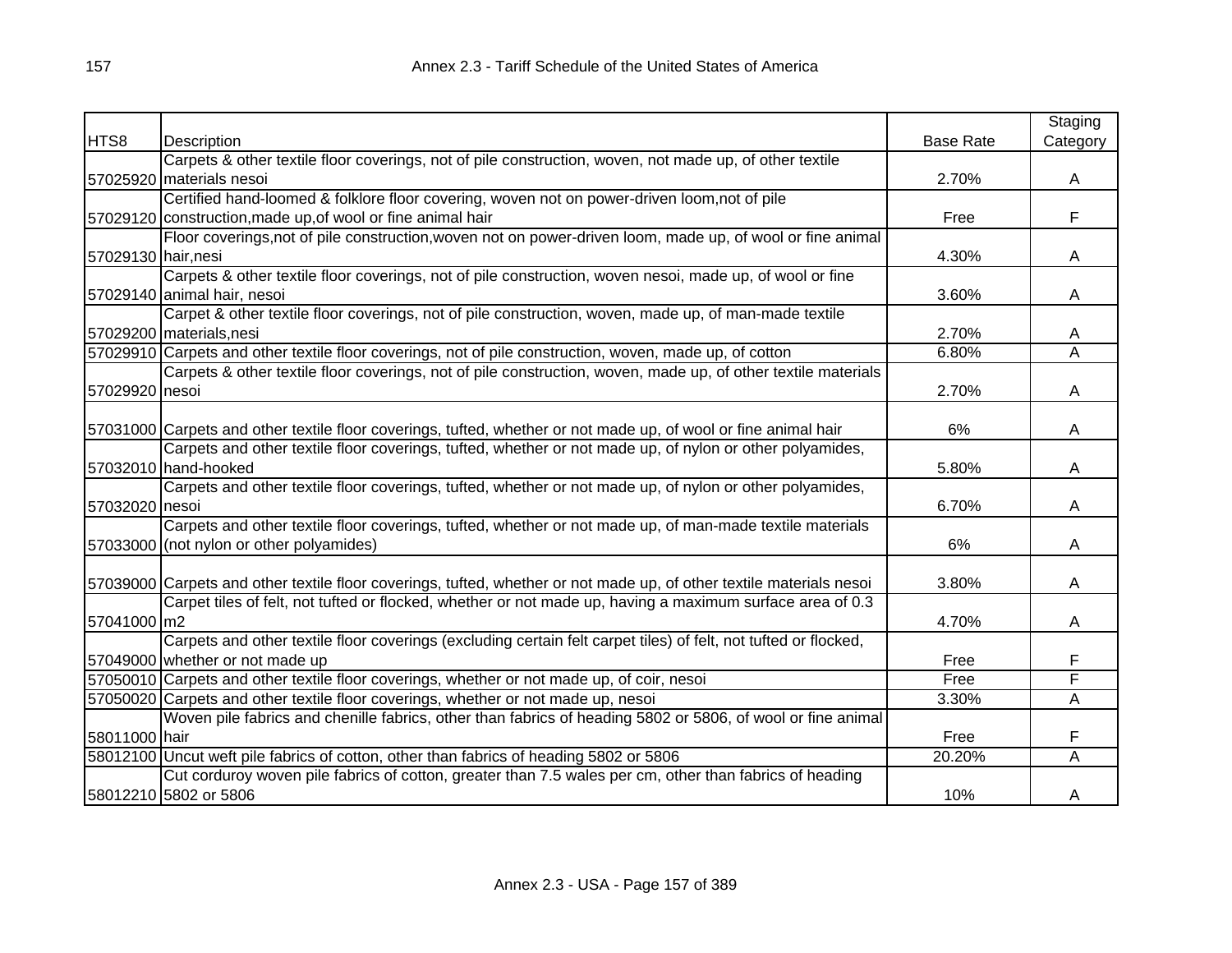|                  |                                                                                                             |                  | Staging  |
|------------------|-------------------------------------------------------------------------------------------------------------|------------------|----------|
| HTS8             | Description                                                                                                 | <b>Base Rate</b> | Category |
|                  | Cut corduroy woven pile fabrics of cotton, less than 7.5 wales per cm, other than fabrics of heading 5802   |                  |          |
| 58012290 or 5806 |                                                                                                             | 20.20%           | A        |
|                  | 58012300 Weft pile fabrics, cut, of cotton, other than fabrics of heading 5802 or 5806, nesoi               | 10%              | Ā        |
|                  | 58012400 Warp pile fabrics, epingle (uncut), of cotton, other than fabrics of heading 5802 or 5806          | 10.50%           | Ā        |
|                  | 58012500 Warp pile fabrics, cut, of cotton, other than fabrics of heading 5802 or 5806                      | 18.50%           | А        |
|                  | 58012600 Chenille fabrics of cotton, other than fabrics of heading 5802 or 5806                             | Free             | F        |
|                  | 58013100 Uncut weft pile fabrics of man-made fibers, other than fabrics of heading 5802 or 5806             | 17.20%           | А        |
|                  | 58013200 Cut corduroy of man-made fibers, other than fabrics of heading 5802 or 5806                        | 14%              | A        |
|                  | 58013300 Weft pile fabrics of man-made fibers, cut, other than fabrics of heading 5802 or 5806, nesoi       | 9.80%            | A        |
|                  | 58013400 Warp pile fabrics, epingle (uncut), of man-made fibers, other than fabrics of heading 5802 or 5806 | 14%              | A        |
|                  | 58013500 Warp pile fabrics, cut, of man-made fibers, other than fabrics of heading 5802 or 5806             | 17.20%           | Α        |
|                  | 58013600 Chenille fabrics of man-made fibers, other than fabrics of heading 5802 or 5806                    | 9.80%            | A        |
|                  | Woven pile fabrics and chenille fabrics of vegetable fibers except cotton, other than fabrics of heading    |                  |          |
|                  | 58019010 5802 or 5806                                                                                       | 3.70%            | A        |
|                  | Woven pile fabrics and chenille fabrics of textile materials nesoi, other than fabrics of heading 5802 or   |                  |          |
| 58019020 5806    |                                                                                                             | 2.70%            | A        |
|                  | Terry toweling and similar woven terry fabrics (other than narrow fabrics of heading 5806) of cotton,       |                  |          |
|                  | 58021100 unbleached                                                                                         | 9.80%            | A        |
|                  | Terry toweling and similar woven terry fabrics (other than narrow fabrics of heading 5806) of cotton, other |                  |          |
|                  | 58021900 than unbleached                                                                                    | 9.40%            | A        |
|                  | Terry toweling and similar woven terry fabrics (other than narrow fabrics of heading 5806) of textile       |                  |          |
|                  | 58022000 materials other than cotton                                                                        | 14%              | A        |
|                  | 58023000 Tufted textile fabrics, other than products of heading 5703                                        | 6.20%            | Α        |
|                  | 58031000 Gauze (other than narrow fabrics of heading 5806) of cotton                                        | Free             | F        |
|                  | Gauze (other than narrow fabrics of heading 5806) tapestry and upholstery fabrics, of wool or fine animal   |                  |          |
|                  | 58039011 hair, weighing not over 140 g/m2                                                                   | 7%               | A        |
|                  | Gauze (not narrow fabrics of heading 5806), except tapestry and upholstery fabrics, of wool or fine         |                  |          |
|                  | 58039012 animal hair, weighing n/o 140 g/m2                                                                 | 16.50%           | A        |
|                  | 58039020 Gauze (other than narrow fabrics of heading 5806) of vegetable fibers except cotton                | Free             | F        |
|                  | 58039030 Gauze (other than narrow fabrics of heading 5806) of man-made fibers                               | Free             | F        |
|                  | 58039040 Gauze (other than narrow fabrics of heading 5806) of other textile materials nesoi                 | Free             | F        |
|                  | Tulles and other net fabrics (not including woven, knitted or crocheted fabrics) of cotton or man-made      |                  |          |
| 58041010 fibers  |                                                                                                             | 6%               | A        |
|                  | Tulles and other net fabrics (not including woven, knitted or crocheted fabrics) of textile fibers except   |                  |          |
|                  | 58041090 cotton or man-made                                                                                 | Free             | F        |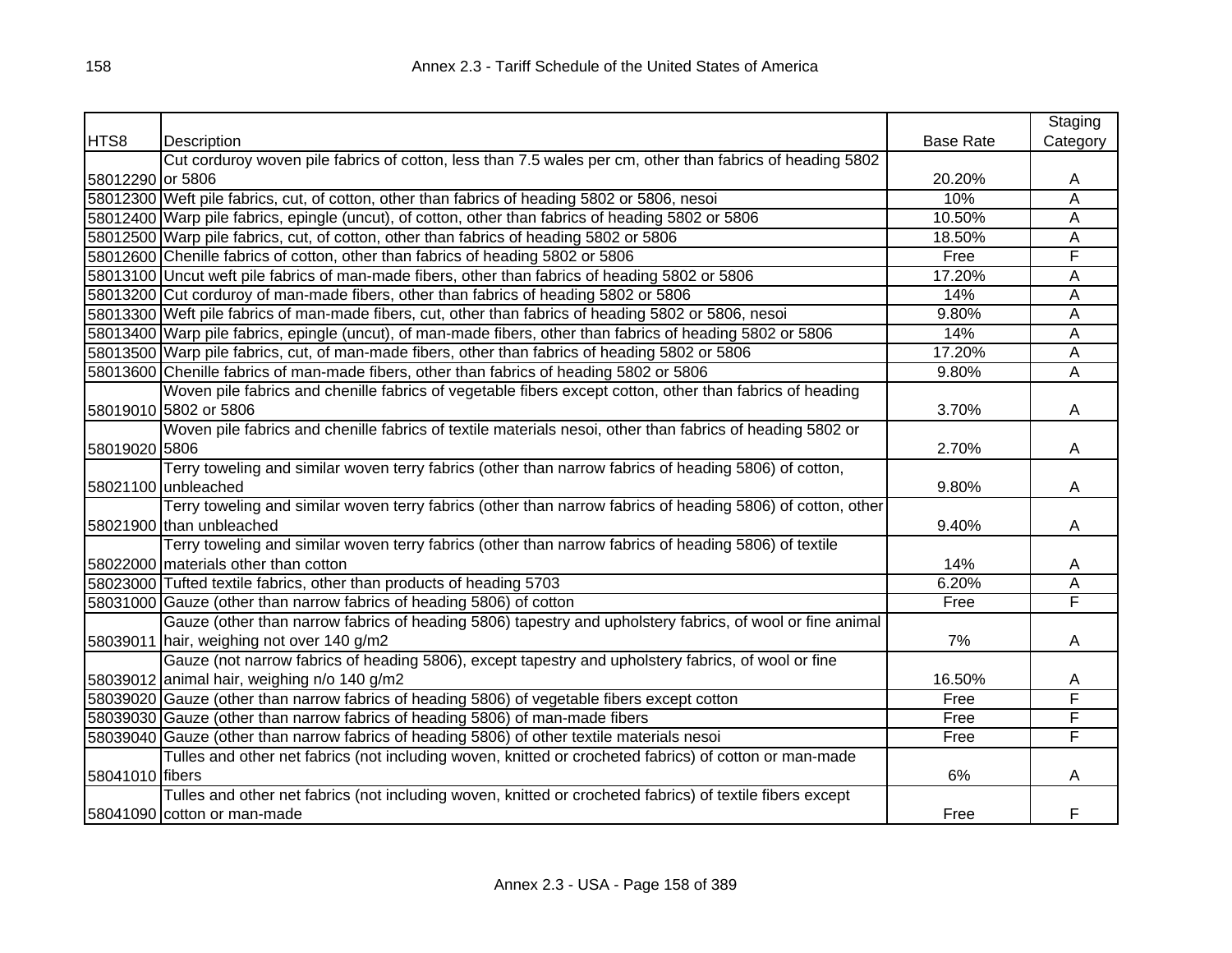|                 |                                                                                                                   |                  | Staging                 |
|-----------------|-------------------------------------------------------------------------------------------------------------------|------------------|-------------------------|
| HTS8            | Description                                                                                                       | <b>Base Rate</b> | Category                |
|                 | Mechanically made lace, in the piece, in strips or in motifs (not fabric of heading 6002), of man-made            |                  |                         |
| 58042100 fibers |                                                                                                                   | 12%              | A                       |
|                 | 58042910 Mechanically made lace, in the piece, in strips or in motifs (not fabric of heading 6002), of cotton     | 8%               | $\overline{\mathsf{A}}$ |
|                 | Mechanically made lace, in the piece, in strips or in motifs (not fabric of heading 6002), of textile             |                  |                         |
|                 | 58042990 materials (not cotton or mm fibers)                                                                      | 5%               | A                       |
|                 | 58043000 Hand-made lace, in the piece, in strips or in motifs (other than fabrics of heading 6002)                | 13.20%           | A                       |
|                 | Hand-woven tapestries of the type Gobelins, Flanders, Aubusson, Beauvais and the like, used only as               |                  |                         |
|                 | 58050010 wall hangings, valued over \$215/m2                                                                      | Free             | F                       |
|                 | 58050020 Certified hand-loomed and folklore, of wool                                                              | Free             | F                       |
|                 | 58050025 Hand-woven tapestries nesoi and needle-worked tapestries, of wool or fine animal hair                    | Free             | F                       |
|                 | 58050030 Hand-woven tapestries nesoi and needle-worked tapestries, of cotton                                      | Free             | F                       |
|                 |                                                                                                                   |                  |                         |
|                 | 58050040 Hand-woven tapestries nesoi and needle-worked tapestries, other than of cotton, wool or fine animal hair | Free             | F                       |
|                 | Narrow woven pile fabrics (including terry toweling and the like) and chenille fabrics (other than goods of       |                  |                         |
|                 | 58061010 heading 5807) of cotton                                                                                  | 7.80%            | A                       |
|                 | 58061024 Narrow woven pile fastener fabric tapes (other than goods of heading 5807) of man-made fibers            | 7%               | $\overline{\mathsf{A}}$ |
|                 | Narrow woven pile fabrics, incl terry toweling/chenille fabric (excl fastener fabric tape)) (other than goods     |                  |                         |
|                 | 58061028 of heading 5807) of m-m fibers                                                                           | 8.40%            | A                       |
|                 | Narrow woven pile fabrics (including terry toweling/the like) & chenille fabrics, except of cotton or of m-m      |                  |                         |
|                 | 58061030 fibers (not goods of head 5807)                                                                          | 3.80%            | A                       |
|                 | Narrow woven fabrics (not goods of heading 5807), not pile, containing by weight 5 percent or more of             |                  |                         |
|                 | 58062000 elastomeric yarn or rubber thread                                                                        | 7%               | A                       |
|                 | Narrow woven fabrics (other than goods of heading 5807), not pile, not cont by wt 5% or more of                   |                  |                         |
|                 | 58063100 elastomeric yarn or rubber, of cotton, nesoi                                                             | 8.80%            | A                       |
|                 |                                                                                                                   |                  |                         |
|                 | 58063210 Woven ribbons of man-made fibers, not pile, not cont by wt 5% or more of elastomeric yarn or rubber      | 6%               | A                       |
|                 | Narrow woven fabrics (other than ribbons), not pile, of man-made fibers, not cont by wt 5% or more of             |                  |                         |
|                 | 58063220 elastomeric yarn or rubber                                                                               | 6.20%            | A                       |
|                 | Narrow woven fabrics (not goods of heading 5807), not pile, of wool/fine animal hair, not cont by wt 5% or        |                  |                         |
|                 | 58063910 more elastomeric yarn or rubber                                                                          | 6.60%            | A                       |
|                 | Narrow woven fabric (not good of heading 5807), not pile, of vegetable fibers except cotton, not cont by          |                  |                         |
|                 | 58063920 wt 5% or more elastomer yarn/rubber                                                                      | 4.90%            | A                       |
|                 | Narrow woven fabrics (not goods of heading 5807), not pile, of textile materials nesoi, not cont by wt 5%         |                  |                         |
|                 | 58063930 or more elastomeric yarn or rubber                                                                       | Free             | F                       |
|                 | 58064000 Narrow fabrics consisting of warp without weft assembled by means of an adhesive (bolducs)               | 8%               | Α                       |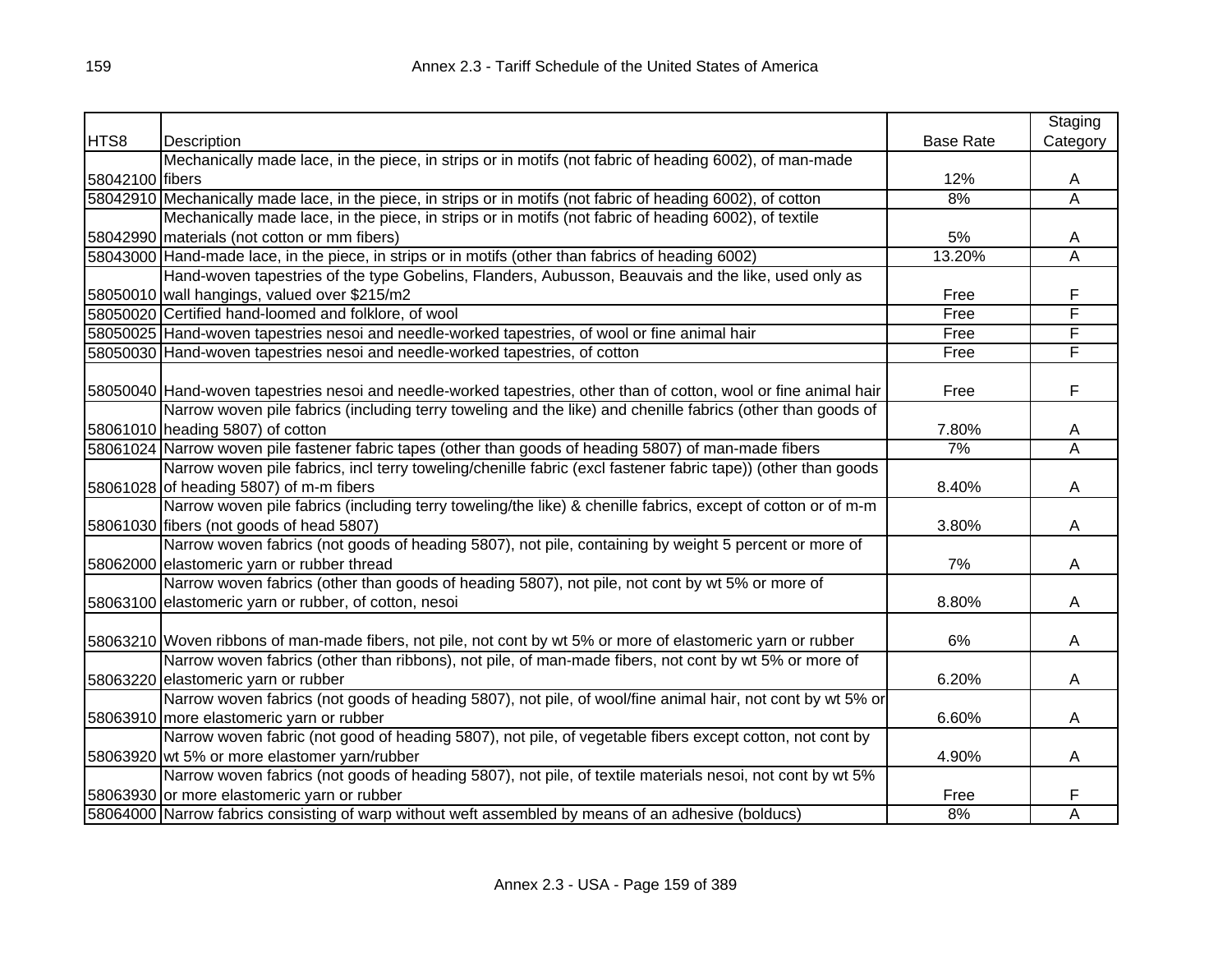|                 |                                                                                                                          |                     | Staging                 |
|-----------------|--------------------------------------------------------------------------------------------------------------------------|---------------------|-------------------------|
| HTS8            | Description                                                                                                              | <b>Base Rate</b>    | Category                |
|                 | Labels, in the piece, in strips or cut to shape or size, woven, not embroidered, of cotton or man-made                   |                     |                         |
| 58071005 fibers |                                                                                                                          | 7.90%               | A                       |
|                 | Labels, in the piece, in strips or cut to shape or size, woven, not embroidered, of textile materials other              |                     |                         |
|                 | 58071015 than cotton or man-made fibers                                                                                  | 4.50%               | A                       |
|                 | Woven badges and similar articles of textile materials (except labels), in the piece, in strips or cut to                |                     |                         |
|                 | 58071020 shape or size, not embroidered                                                                                  | 3.30%               | A                       |
|                 | Labels, in the piece, in strips or cut to shape or size, nonwoven, not embroidered, of cotton or man-made                |                     |                         |
| 58079005 fibers |                                                                                                                          | 7.90%               | A                       |
|                 | Labels, in the piece, in strips or cut to shape or size, nonwoven, not embroidered, of textile materials                 |                     |                         |
|                 | 58079015 other than cotton or man-made fiber                                                                             | 4.50%               | A                       |
|                 | Badges & similar articles (except labels) of textile materials, not woven, not embroidered, in the piece, in             |                     |                         |
|                 | 58079020 strips or cut to shape or size                                                                                  | 3.30%               | Α                       |
|                 | 58081010 Braids, in the piece, of abaca or ramie, suitable for making or ornamenting headwear                            | Free                | F                       |
|                 | 58081040 Braids in the piece, suitable for making or ornamenting headwear, of cotton or man-made fibers                  | 3.20%               | $\overline{\mathsf{A}}$ |
|                 | Braids in the piece, suitable for making or ornamenting headwear, of textile materials other than cotton or              |                     |                         |
|                 | 58081050 man-made fibers                                                                                                 | Free                | F                       |
|                 |                                                                                                                          |                     |                         |
|                 | 58081070 Braids in the piece, not suitable for making or ornamenting headwear, of cotton or man-made fibers              | 7.40%               | A                       |
|                 | Braids in the piece, not suitable for making or ornamenting headwear, of textile materials other than                    |                     |                         |
|                 | 58081090 cotton or man-made fibers                                                                                       | 4.20%               | А                       |
|                 | Ornamental trimmings in the piece, without embroidery, other than knitted or crocheted; tassels,                         |                     |                         |
|                 | 58089000 pompons and similar articles                                                                                    | 3.90%               | A                       |
|                 | Woven fabrics of metal thread & woven fabrics of metallized yarn of heading 5605, used in apparel, as                    |                     |                         |
|                 | 58090000 furnishing fabrics or the like, nesoi                                                                           | 14.90%              | A                       |
|                 | 58101000 Embroidery in the piece, in strips or in motifs, without visible ground                                         | 14.10%              | $\overline{\mathsf{A}}$ |
|                 |                                                                                                                          | See additional U.S. |                         |
|                 | 58109100 Embroidery of cotton, in the piece, in strips or in motifs, other than without visible ground                   | note 1              | A                       |
|                 | Badges, emblems, and motifs of man-made fibers, embroidered, in the piece or in strips, other than                       | See additional U.S. |                         |
|                 | 58109210 without visible ground                                                                                          | note 2              | A                       |
|                 | Embroidery in the piece or in strips (excluding badges, emblems and motifs), of man-made fibers, other                   | See additional U.S. |                         |
|                 | 58109290 than without visible ground                                                                                     | note 3              | A                       |
|                 |                                                                                                                          | See additional U.S. |                         |
|                 | 58109910 Embroidery in the piece, in strips or in motifs, of wool or fine animal hair, other than without visible ground | note 4              | A                       |
|                 | Embroidery in piece/strips/motifs, of textile material except cotton, man-made fiber, wool or fine animal                | See additional U.S. |                         |
|                 | 58109990 hair, other than w/o visible ground                                                                             | note 5              | A                       |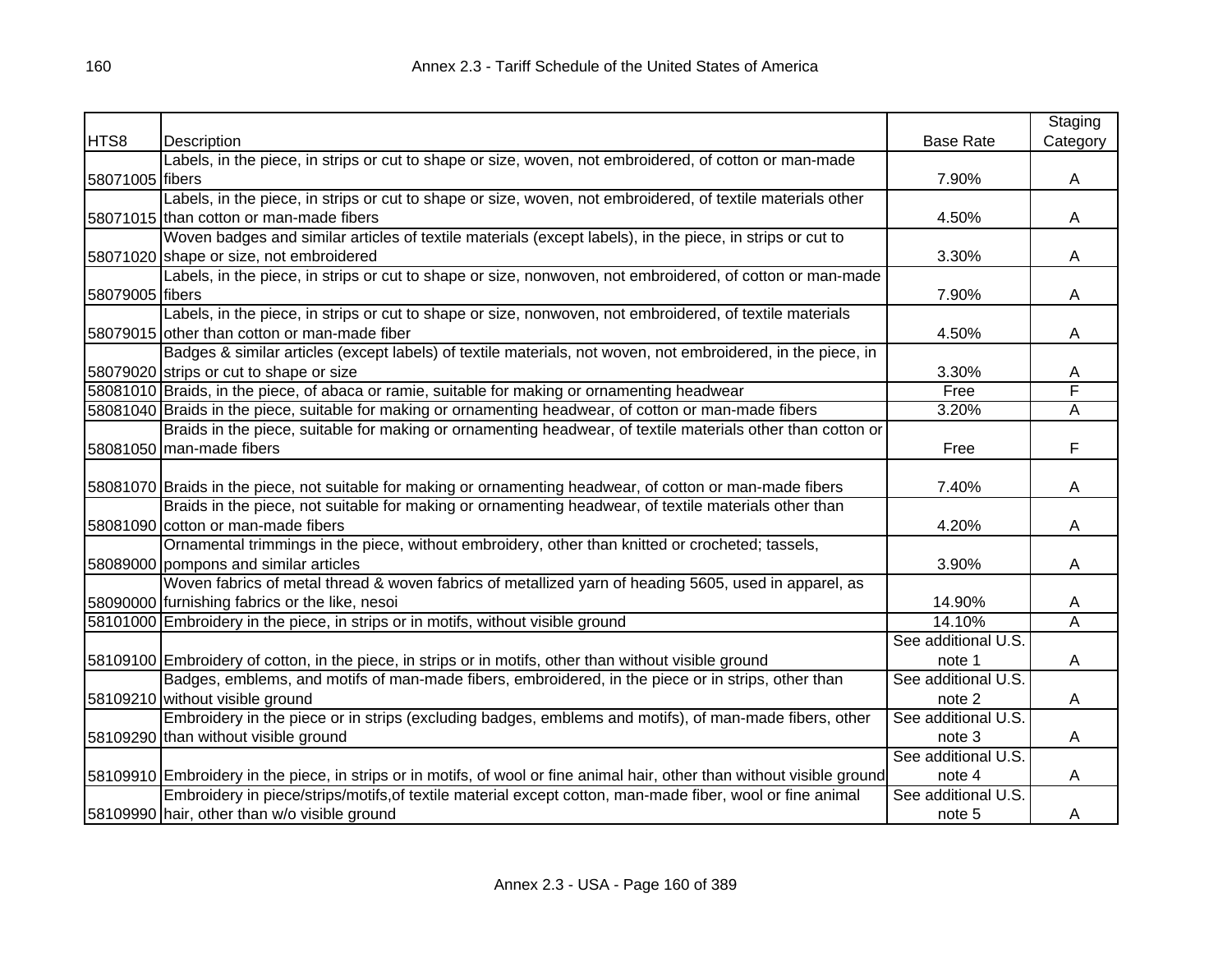|      |                                                                                                            |                  | Staging                 |
|------|------------------------------------------------------------------------------------------------------------|------------------|-------------------------|
| HTS8 | Description                                                                                                | <b>Base Rate</b> | Category                |
|      | Quilted textile products in the piece (excluding embroidery), of one or more layers assembled with         |                  |                         |
|      | 58110010 padding, of wool or fine animal hair                                                              | 13.20%           | A                       |
|      | Quilted textile products in the piece (excluding embroidery), of one or more layers assembled with         |                  |                         |
|      | 58110020 padding, of cotton                                                                                | 6.30%            | A                       |
|      | Quilted textile products in the piece (excluding embroidery), of one or more layers assembled with         |                  |                         |
|      | 58110030 padding, of man-made fibers                                                                       | 8%               | A                       |
|      | Quilted textile products in the piece (excluding embroidery), of one or more layers assembled with         |                  |                         |
|      | 58110040 padding, of textile materials nesoi                                                               | Free             | F                       |
|      | Textile fabrics coated with gum or amylaceous substances, of a kind used for outer covers of books or      |                  |                         |
|      | 59011010 the like, of man-made fibers                                                                      | 7%               | A                       |
|      | Textile fabrics coated with gum or amylaceous substances, of a kind used for outer covers of books or      |                  |                         |
|      | 59011020 the like, other than man-made fibers                                                              | 4.10%            | A                       |
|      | Tracing cloth, prepared painting canvas, buckram and similar stiffened textile fabrics used in hat         |                  |                         |
|      | 59019020 foundations, of man-made fibers                                                                   | 7%               | A                       |
|      | Tracing cloth, prepared painting canvas, buckram and similar stiffened textile fabrics used in hat         |                  |                         |
|      | 59019040 foundations, except of man-made fibers                                                            | 4.10%            | A                       |
|      | 59021000 Tire cord fabric of high tenacity yarn of nylon or other polyamides                               | 5.80%            | Ā                       |
|      | 59022000 Tire cord fabric of high tenacity yarn of polyesters                                              | 5.80%            | $\overline{\mathsf{A}}$ |
|      | 59029000 Tire cord fabric of high tenacity yarns of viscose rayon                                          | Free             | F                       |
|      | 59031010 Textile fabrics of cotton, impregnated, coated, covered or laminated with polyvinyl chloride      | 2.70%            | $\overline{\mathsf{A}}$ |
|      | Textile fabric spec in note 9 to sect XI, of man-made fibers, impreg, coated, covered or laminated         |                  |                         |
|      | 59031015 w/polyvinyl chloride, over 60% plastics                                                           | Free             | F                       |
|      | Textile fabrics spec in note 9 to section XI, of man-made fibers, impregnated, coated, covered or          |                  |                         |
|      | 59031018 laminated with polyvinyl chloride, nesoi                                                          | 14.10%           | A                       |
|      | Textile fabrics nesoi, of man-made fibers, impregnated, coated, covered or laminated with polyvinyl        |                  |                         |
|      | 59031020 chloride, over 70% wt. rubber or plastics                                                         | Free             | F                       |
|      | Textile fabrics nesoi, of man-made fibers, impregnated, coated, covered or laminated with polyvinyl        |                  |                         |
|      | 59031025 chloride, n/o 70% by wt. rubber or plastics                                                       | 7.50%            | A                       |
|      | Textile fabrics nesoi, impregnated, coated, covered or laminated with polyvinyl chloride, other than those |                  |                         |
|      | 59031030 of heading 5902                                                                                   | 2.70%            | A                       |
|      | 59032010 Textile fabrics of cotton, impregnated, coated, covered or laminated with polyurethane            | 2.70%            | $\overline{\mathsf{A}}$ |
|      | Textile fabrics spec in note 9 to section XI, of man-made fibers, impreg, coated, covered or laminated     |                  |                         |
|      | 59032015 with polyurethane, over 60% plastics                                                              | Free             | F                       |
|      | Textile fabrics specified in note 9 to section XI, of man-made fibers, impregnated, coated, covered or     |                  |                         |
|      | 59032018 laminated with polyurethane, nesoi                                                                | 8%               | A                       |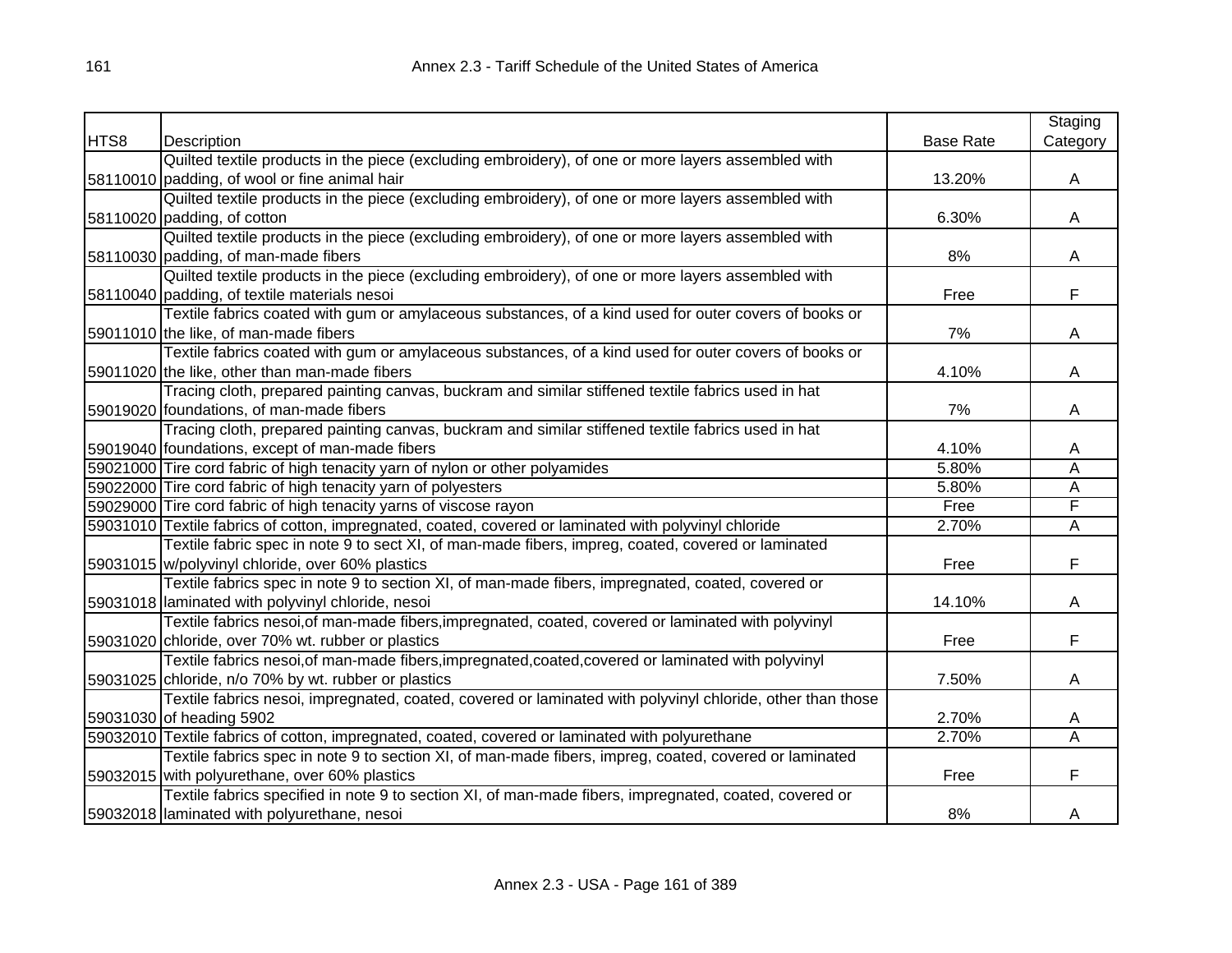|                |                                                                                                              |                  | Staging      |
|----------------|--------------------------------------------------------------------------------------------------------------|------------------|--------------|
| HTS8           | Description                                                                                                  | <b>Base Rate</b> | Category     |
|                | Textile fabrics of man-made fibers, impregnated, coated, covered or laminated with polyurethane, over        |                  |              |
|                | 59032020 70% weight rubber or plastics                                                                       | Free             | F            |
|                | Textile fabrics of man-made fibers, impregnated, coated, covered or laminated with polyurethane, n/o         |                  |              |
|                | 59032025 70% by weight rubber or plastics                                                                    | 7.50%            | $\mathsf{A}$ |
|                | 59032030 Textile fabrics nesoi, impregnated, coated, covered or laminated with polyurethane                  | 2.70%            | A            |
|                | Textile fabrics of cotton, impregnated, coated, covered or laminated with plastics nesoi, other than those   |                  |              |
|                | 59039010 of heading 5902                                                                                     | 2.70%            | A            |
|                | Textile fabrics spec in note 9 to section XI, of man-made fibers, impreg, coated, covered or laminated       |                  |              |
|                | 59039015 w/plastics, nesoi, over 60% plastics                                                                | Free             | F            |
|                | Textile fabrics specified in note 9 to section XI, of man-made fabrics, impregnated, coated, covered or      |                  |              |
|                | 59039018 laminated with plastics, nesoi                                                                      | 8%               | A            |
|                | Textile fabrics of man-made fibers, impregnated, coated, covered or laminated with plastics, nesoi, over     |                  |              |
|                | 59039020 70% weight rubber or plastics                                                                       | Free             | F            |
|                | Textile fabrics of man-made fibers, impregnated, coated, covered or laminated with plastics, nesoi, n/o      |                  |              |
|                | 59039025 70% by weight rubber or plastics                                                                    | 7.50%            | A            |
|                | Textile fabrics nesoi, impreg, coated, covered or laminated w/plastics other than vinyl chloride or          |                  |              |
|                | 59039030 polyurethane, other than those head 5902                                                            | 2.70%            | A            |
|                | 59041000 Linoleum, whether or not cut to shape                                                               | Free             | F            |
|                | Floor coverings consisting of a coating or covering applied on a textile backing, with a base consisting of  |                  |              |
|                | 59049010 needleloom felt or nonwovens                                                                        | Free             | F            |
|                | Floor coverings consisting of a coating or covering applied on textile backing, with textile base other than |                  |              |
|                | 59049090 of needleloom felt or nonwovens                                                                     | Free             | F            |
|                | 59050010 Textile wall coverings backed with permanently affixed paper                                        | Free             | F            |
|                | 59050090 Textile wall coverings, nesoi                                                                       | Free             | F            |
|                | Rubberized textile fabric adhesive tape of a width not exceeding 20 cm (other than fabric of heading         |                  |              |
| 59061000 5902) |                                                                                                              | 2.90%            | A            |
|                | 59069110 Rubberized textile fabrics of cotton, knitted or crocheted (other than fabric of heading 5902       | 2.70%            | Ā            |
|                | Rubberized textile fabrics (other than of heading 5902) nesoi, knitted or crocheted, of man-made fibers,     |                  |              |
|                | 59069120 ov 70% by wt of rubber or plastics                                                                  | Free             | F            |
|                | Rubberized textile fabrics (other than of head 5902), nesoi, knitted or crocheted, of man-made fibers, n/o   |                  |              |
|                | 59069125 70% by wt of rubber or plastics                                                                     | 7.50%            | A            |
|                | Rubberized textile fabrics (other than of heading 5902) nesoi, knitted or crocheted, other than of cotton or |                  |              |
|                | 59069130 man-made fibers                                                                                     | 2.70%            | A            |
|                | 59069910 Rubberized textile fabrics not knitted or crocheted, of cotton, other than fabrics of heading 5902  | 2.70%            | A            |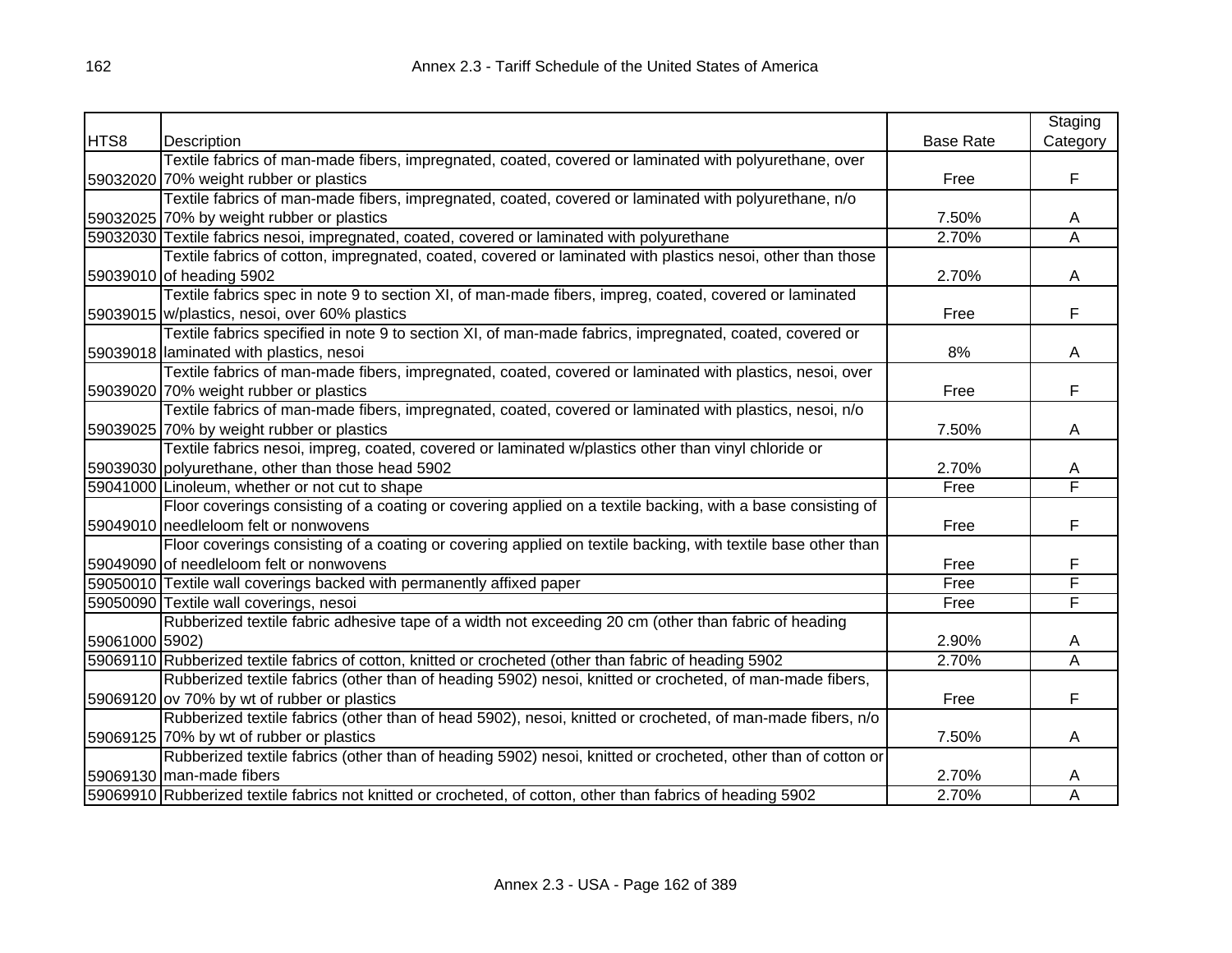|                    |                                                                                                               |                  | Staging  |
|--------------------|---------------------------------------------------------------------------------------------------------------|------------------|----------|
| HTS8               | Description                                                                                                   | <b>Base Rate</b> | Category |
|                    | Rubberized textile fabrics (other than of head 5902), nesoi, not knitted or crocheted, of man-made fibers,    |                  |          |
|                    | 59069920 ov 70% by wt of rubber/plastics                                                                      | Free             | F        |
|                    | Rubberized textile fabrics (other than of head 5902), nesoi, not knitted or crocheted, of man-made fibers,    |                  |          |
|                    | 59069925 n/o 70% by wt of rubber/plastics                                                                     | Free             | F        |
|                    | 59069930 Rubberized textile fabrics, not knitted or crocheted, other than those of heading 5902, nesoi        | 3.30%            | A        |
|                    | Laminated fabrics specified in note 9 to sect. XI of HTS, of m-m fiber, for theatrical, ballet, & operatic    |                  |          |
|                    | 59070005 scenery & properties, incl sets                                                                      | Free             | F        |
|                    | Laminated fabrics spec in note 9 to sect XI of HTS, of m-m fiber, other than theatrical, ballet, & operatic   |                  |          |
|                    | 59070015 scenery & properties, incl sets                                                                      | 8%               | A        |
|                    | Lam fabs specified in nte 9 to sect. XI of HTS, of tx mats except m-m fiber, for theatrical, ballet, & opera  |                  |          |
|                    | 59070025 Scenery & properties, incl sets                                                                      | Free             | F        |
|                    | Lam fabs specified in nte 9 to sect. XI of HTS, of tx mats except m-m fiber, other than theatrical, ballet, & |                  |          |
|                    | 59070035 oper scenery & prop, incl sets                                                                       | 8%               | A        |
|                    | Other fabric, impregnated, coated or covered, and painted canvas being theatrical scenery, back-cloths        |                  |          |
|                    | 59070060 or the like, of man-made fibers                                                                      | Free             | F        |
|                    | Other fabric, impregnated, coated or covered, & painted canvas being theatrical scenery, back-cloths or       |                  |          |
|                    | 59070080 the like, other than man-made fibers                                                                 | Free             | F        |
|                    | Textile wicks, woven, plaited or knitted, for lamps, stoves, candles and the like; gas mantles and tubular    |                  |          |
|                    | 59080000 knitted gas mantle fabric                                                                            | 3.40%            | A        |
|                    | Textile hosepiping and similar textile tubing of vegetable fibers, with or without lining, armor or           |                  |          |
|                    | 59090010 accessories of other materials                                                                       | Free             | F        |
|                    | Textile hosepiping and similar textile tubing nesoi, with or without lining, armor or accessories of other    |                  |          |
| 59090020 materials |                                                                                                               | 3.30%            | A        |
|                    | 59100010 Transmission or conveyor belts or belting of man-made fibers                                         | 4%               | Α        |
|                    | 59100090 Transmission or conveyor belts or belting of textile materials, other than man-made fibers           | 2.60%            | Α        |
|                    | 59111010 Printers' rubberized blankets of textile fabrics                                                     | 2.90%            | A        |
|                    | Textile fabrics, felt and felt-lined woven fabrics, combined with layer(s) of rubber, leather or other        |                  |          |
|                    | 59111020 material, for technical uses, nesoi                                                                  | 3.80%            | A        |
|                    | Bolting cloth fabrics principally used for stenciling purposes in screen-process printing, whether or not     |                  |          |
| 59112010 made up   |                                                                                                               | 3.30%            | A        |
|                    | 59112020 Bolting cloth nesoi, of silk, whether or not made up                                                 | Free             | F        |
|                    | 59112030 Bolting cloth, whether or not made up, nesoi                                                         | Free             | F        |
|                    | Textile fabrics and felts, endless or fitted with linking devices, used for papermaking or similar machines,  |                  |          |
|                    | 59113100 weighing less than 650 g/m2                                                                          | 3.80%            | A        |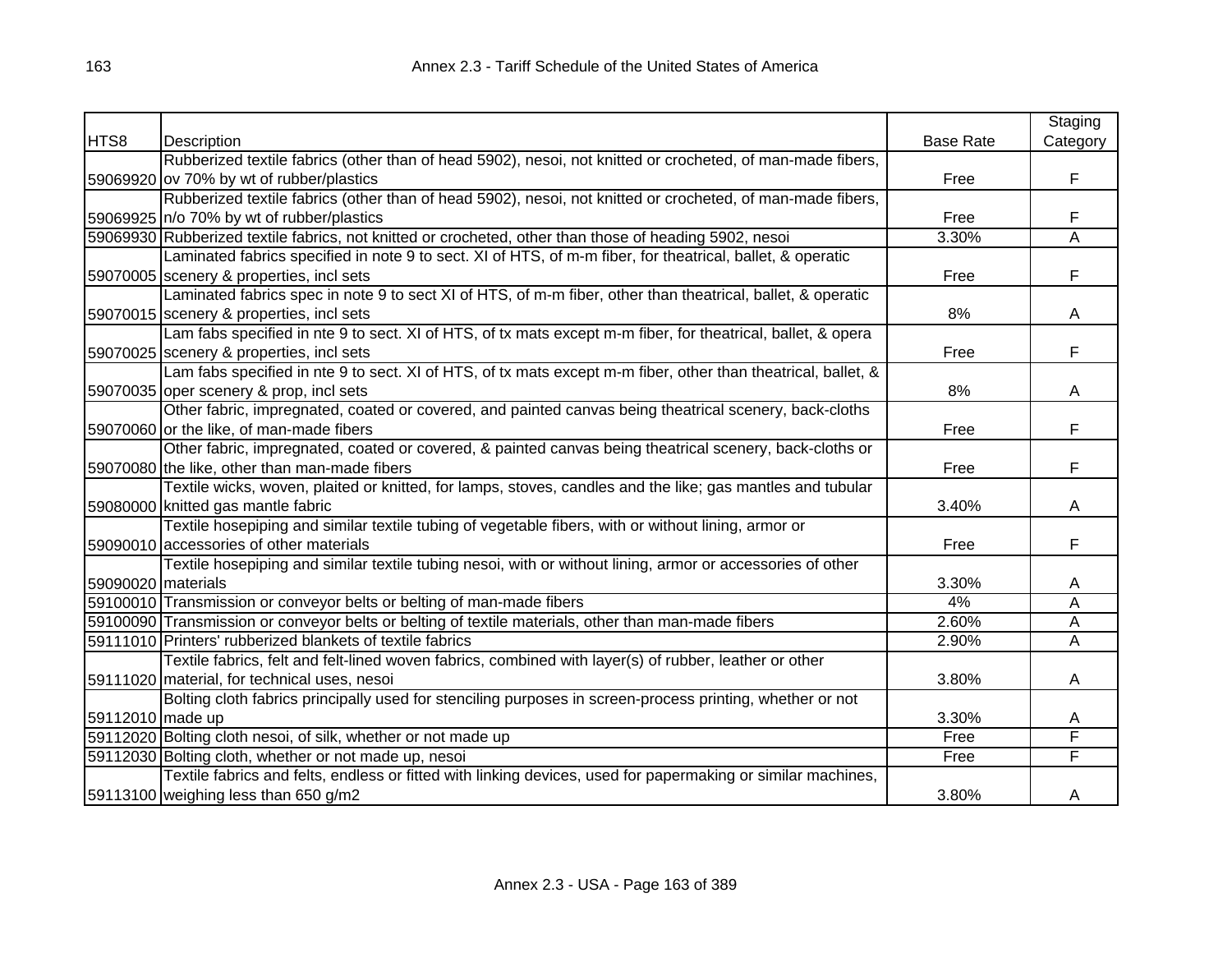|               |                                                                                                                 |                  | Staging        |
|---------------|-----------------------------------------------------------------------------------------------------------------|------------------|----------------|
| HTS8          | Description                                                                                                     | <b>Base Rate</b> | Category       |
|               | Textile fabrics and felts, endless or fitted with linking devices, used for papermaking or similar machines,    |                  |                |
|               | 59113200 weighing 650 g/m2 or more                                                                              | 3.80%            | A              |
|               | 59114000 Straining cloth of a kind used in oil presses or the like, of textile material or of human hair        | 8%               | Ā              |
|               | Textile products and articles, of a kind used in machinery or plants for technical uses, specified in note 7    |                  |                |
|               | 59119000 to chapter 59, nesoi                                                                                   | 3.80%            | A              |
|               | 60011020 Knitted or crocheted "long pile" fabrics of man-made fibers                                            | 17.20%           | Ā              |
|               | 60011060 Knitted or crocheted "long pile" fabrics, other than of man-made fibers                                | 9%               | $\overline{A}$ |
|               | 60012100 Knitted or crocheted looped pile fabrics of cotton                                                     | 9.80%            | A              |
|               | 60012200 Knitted or crocheted looped pile fabrics of man-made fibers                                            | 17.20%           | A              |
|               |                                                                                                                 |                  |                |
|               | 60012900 Knitted or crocheted looped pile fabrics of textile materials, other than of cotton or man-made fibers | 7%               | A              |
|               | 60019100 Knitted or crocheted pile fabrics (other than "long pile" or looped pile) of cotton                    | 18.50%           | A              |
|               | 60019200 Knitted or crocheted pile fabrics (other than "long pile" or looped pile) of man-made fibers           | 17.20%           | A              |
|               | Knitted or crocheted pile fabrics (except long or looped pile), of tex mats other than cotton or mmf,           |                  |                |
|               | 60019910 containing 85% or more by wt of silk                                                                   | 4%               | A              |
|               | Knitted or crocheted pile fabrics (except long or looped pile), of tex mats other than cotton or mmf, cont      |                  |                |
|               | 60019990 less than 85% by wt of silk,                                                                           | 7%               | A              |
|               | Knitted or crocheted fabrics nesoi, width not exceeding 30 cm, containing 5% or more elastomeric yarn           |                  |                |
|               | 60024040 but no rubber thread, of cotton                                                                        | 8.80%            | A              |
|               | Knitted or crocheted fabrics nesoi, width n/o 30 cm, containing 5% or more elastomeric yarn but no              |                  |                |
|               | 60024080 rubber thread, other than of cotton                                                                    | 8%               | A              |
|               | Knitted or crocheted fabrics nesoi, width not exceeding 30 cm, containing 5% or more elastomeric yarn or        |                  |                |
|               | 60029040 rubber thread nesoi, of cotton                                                                         | 8.80%            | A              |
|               | Knitted or crocheted fabrics nesoi, width n/o 30 cm, containing 5% or more elastomeric yarn or rubber           |                  |                |
|               | 60029080 thread nesoi, other than of cotton                                                                     | 8%               | A              |
|               | Warp knit open-worked fabrics of wool or fine animal hair, width not exceeding 30 cm, other than those of       |                  |                |
|               | 60031010 heading 6001 or 6002                                                                                   | 14.10%           | A              |
|               | Knitted or crocheted fabrics of wool or fine animal hair nesoi, width not exceeding 30 cm, other than           |                  |                |
|               | 60031090 those of heading 6001 or 6002                                                                          | 6.60%            | A              |
|               | Warp knit open-worked fabrics of cotton, width not exceeding 30 cm, other than those of heading 6001 or         |                  |                |
| 60032010 6002 |                                                                                                                 | 14.10%           | A              |
|               | Knitted or crocheted fabrics of cotton (other than warp knit open-worked), width not exceed 30 cm, other        |                  |                |
|               | 60032030 than those of heading 6001 or 6002                                                                     | 8%               | A              |
|               | Warp knit open-worked fabrics of synthetic fibers, width not exceeding 30 cm, other than those of               |                  |                |
|               | 60033010 heading 6001 or 6002                                                                                   | 14.10%           | A              |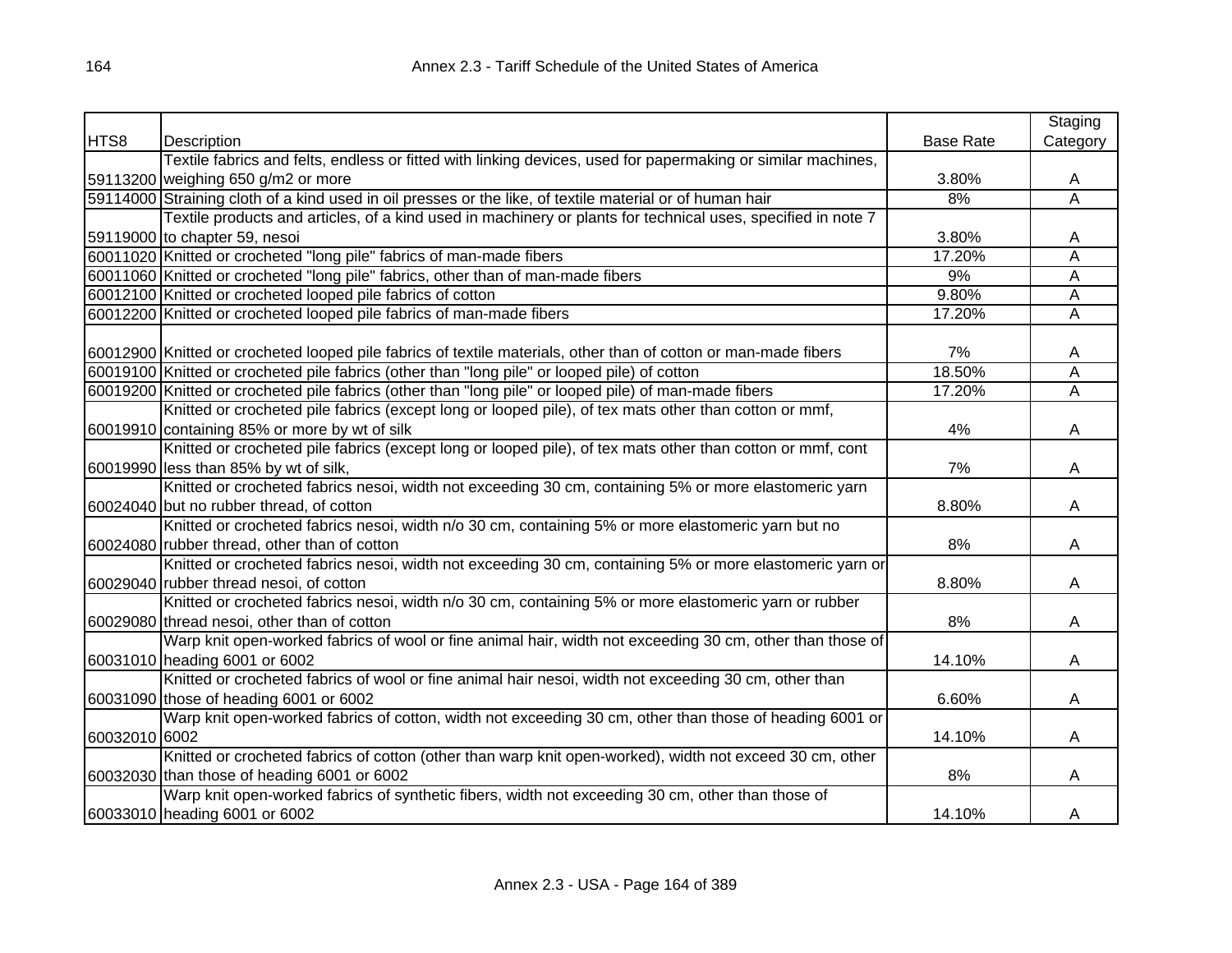|               |                                                                                                                  |                  | Staging  |
|---------------|------------------------------------------------------------------------------------------------------------------|------------------|----------|
| HTS8          | Description                                                                                                      | <b>Base Rate</b> | Category |
|               | Knitted or crocheted fabrics of synthetic fibers nesoi, width not over 30 cm, other than those of heading        |                  |          |
|               | 60033060 6001 or 6002                                                                                            | 7.60%            | A        |
|               | Warp knit open-worked fabrics of artificial fibers, width not exceeding 30 cm, other than those of heading       |                  |          |
|               | 60034010 6001 or 6002                                                                                            | 14.10%           | A        |
|               | Knitted or crocheted fabrics of artifical fibers nesoi, width not over 30 cm, other than those of heading        |                  |          |
|               | 60034060 6001 or 6002                                                                                            | 7.60%            | A        |
|               | Warp knit open-worked fabrics nesoi, width not exceeding 30 cm, other than those of heading 6001 or              |                  |          |
| 60039010 6002 |                                                                                                                  | 14.10%           | A        |
|               |                                                                                                                  |                  |          |
|               | 60039090 Knitted or crocheted fabrics nesoi, width not exceeding 30 cm, other than those of heading 6001 or 6002 | 6.60%            | A        |
|               | Knitted or crocheted fabrics, width exceeding 30 cm, containing 5% or more of elastomeric yarn but no            |                  |          |
|               | 60041000 rubber thread, not of heading 6001                                                                      | 12.30%           | A        |
|               | Knitted or crocheted fabrics, width exceeding 30 cm, containing 5% or more of elastomeric yarn and               |                  |          |
|               | 60049020 rubber thread, other than of heading 6001                                                               | 12.30%           | A        |
|               | Knitted or crocheted fabrics, width exceeding 30 cm, containing 5% or more of rubber thread, other than          |                  |          |
|               | 60049090 those of heading 6001                                                                                   | 7%               | A        |
|               | Warp knit fabrics (including those made on galloon knitting machines) of wool or fine animal hair, other         |                  |          |
|               | 60051000 than those of headings 6001 to 6004                                                                     | 10%              | A        |
|               | Unbleached or bleached warp knit fabrics (including those made on galloon knitting machines) of cotton,          |                  |          |
|               | 60052100 other than of headings 6001 to 6004                                                                     | 10%              | A        |
|               | Dyed warp knit fabrics (including those made on galloon knitting machines) of cotton, other than those of        |                  |          |
|               | 60052200 headings 6001 to 6004                                                                                   | 10%              | A        |
|               | Warp knit fabrics of yarns of different colors (including made on galloon knitting machines) of cotton,          |                  |          |
|               | 60052300 other than headings 6001 to 6004                                                                        | 10%              | A        |
|               | Printed warp knit fabrics (including those made on galloon knitting machines) of cotton, other than those        |                  |          |
|               | 60052400 of headings 6001 to 6004                                                                                | 10%              | A        |
|               | Unbleached or bleached warp knit fabrics (including made on galloon knitting machines) of synthetic              |                  |          |
|               | 60053100 fibers, other than headings 6001 to 6004                                                                | 10%              | A        |
|               | Dyed warp knit fabrics (including those made on galloon knitting machines) of synthetic fibers, other than       |                  |          |
|               | 60053200 those of headings 6001 to 6004                                                                          | 10%              | A        |
|               | Warp knit fabrics of yarn of different color (including made on galloon knitting machine) of synthetic fiber,    |                  |          |
|               | 60053300 other than headings 6001-6004                                                                           | 10%              | A        |
|               | Printed warp knit fabrics (including those made on galloon knitting machines) of synthetic fibers, other         |                  |          |
|               | 60053400 than those of headings 6001 to 6004                                                                     | 10%              | A        |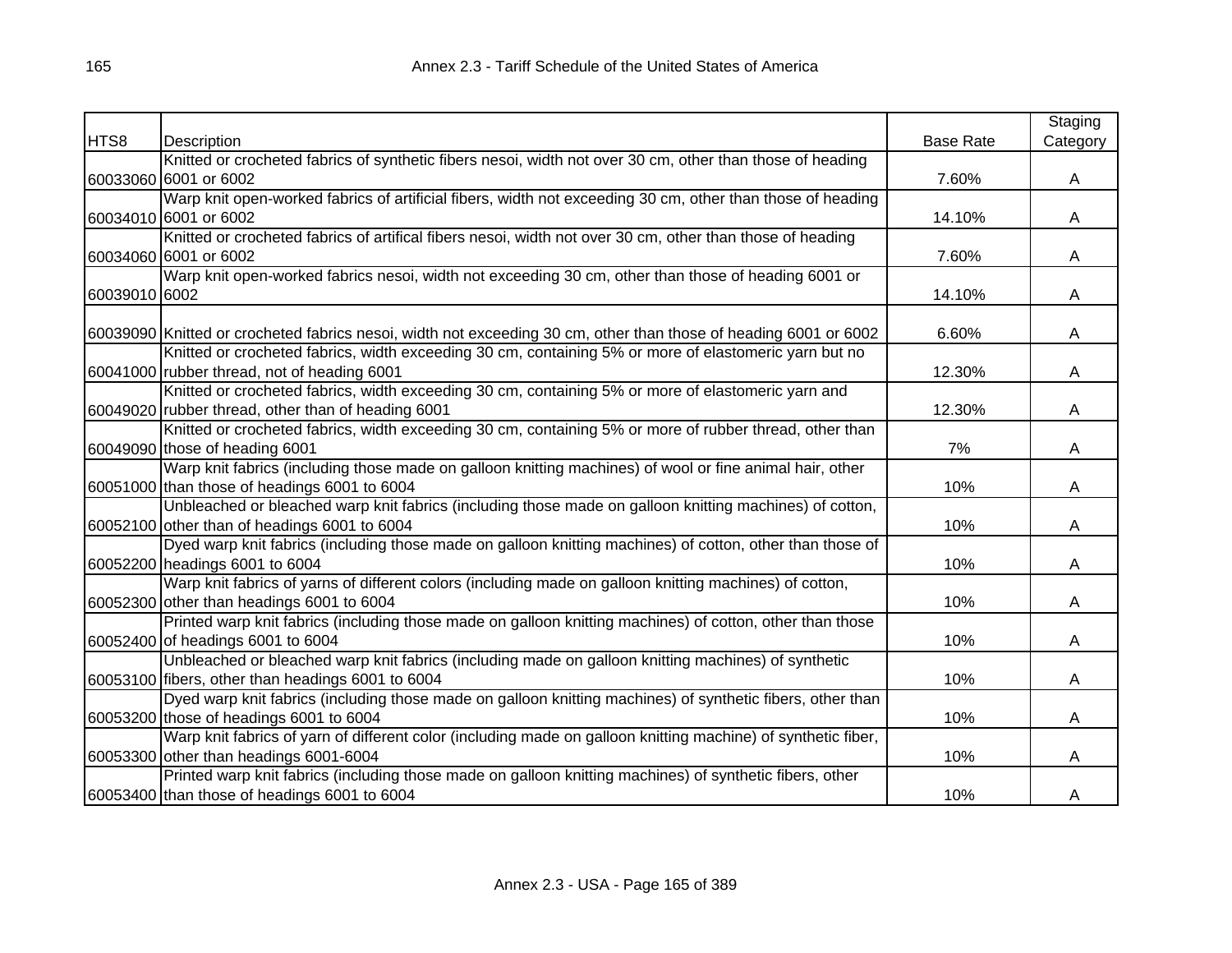|      |                                                                                                                  |                   | Staging  |
|------|------------------------------------------------------------------------------------------------------------------|-------------------|----------|
| HTS8 | Description                                                                                                      | <b>Base Rate</b>  | Category |
|      | Unbleached or bleached warp knit fabrics (including made on galloon knitting machines) of artificial fiber,      |                   |          |
|      | 60054100 other than headings 6001 to 6004                                                                        | 10%               | A        |
|      | Dyed warp knit fabrics (including those made on galloon knitting machines) of artificial fibers, other than      |                   |          |
|      | 60054200 those of headings 6001 to 6004                                                                          | 10%               | A        |
|      | Warp knit fabrics of yarn of different color (including made on galloon knitting machine) of artificial fiber,   |                   |          |
|      | 60054300 other than headings 6001-6004                                                                           | 10%               | A        |
|      | Printed warp knit fabrics (including those made on galloon knitting machine) of artificial fibers, other than    |                   |          |
|      | 60054400 those of headings 6001 to 6004                                                                          | 10%               | A        |
|      | Warp knit fabric (including made on galloon knit machine), not of wool/fine animal hair, cotton or               |                   |          |
|      | 60059000 manmade fiber, not of headings 6001-6004                                                                | 10%               | A        |
|      | 60061000 Knitted or crocheted fabrics of wool or fine animal hair, nesoi                                         | 10%               | A        |
|      | Unbleached or bleached circular knit fabric, wholly of cotton yarns over 100 metric number per single            |                   |          |
|      | 60062110 yarn, nesoi                                                                                             | 10%               | A        |
|      | 60062190 Unbleached or bleached knitted or crocheted fabrics of cotton, nesoi                                    | 10%               | Α        |
|      | 60062210 Dyed circular knit fabric, wholly of cotton yarns over 100 metric number per single yarn, nesoi         | 10%               | Α        |
|      | 60062290 Dyed knitted or crocheted fabrics of cotton, nesoi                                                      | 10%               | Α        |
|      | Circular knit fabric, of yarns of different colors, wholly of cotton yarns over 100 metric number per single     |                   |          |
|      | 60062310 yarn, nesoi                                                                                             | 10%               | A        |
|      | 60062390 Knitted or crocheted fabrics of cotton, of yarns of different colors, nesoi                             | 10%               | Α        |
|      | 60062410 Printed circular knit fabric, wholly of cotton yarns over 100 metric number per single yarn, nesoi      | 10%               | Α        |
|      | 60062490 Printed knitted or crocheted fabrics of cotton, nesoi                                                   | 10%               | Α        |
|      | 60063100 Unbleached or bleached knitted or crocheted fabrics of synthetic fibers, nesoi                          | 10%               | Α        |
|      | 60063200 Dyed knitted or crocheted fabrics of synthetic fibers, nesoi                                            | 10%               | Α        |
|      | 60063300 Knitted or crocheted fabrics of synthetic fibers, of yarns of different colors, nesoi                   | 10%               | Α        |
|      | 60063400 Printed knitted or crocheted fabrics of synthetic fibers, nesoi                                         | 10%               | Α        |
|      | 60064100 Unbleached or bleached knitted or crocheted fabrics of artificial fibers, nesoi                         | 10%               | Α        |
|      | 60064200 Dyed knitted or crocheted fabrics of artificial fibers, nesoi                                           | 10%               | A        |
|      | 60064300 Knitted or crocheted fabrics of artificial fibers, of yarns of different colors, nesoi                  | 10%               | Α        |
|      | 60064400 Printed knitted or crocheted fabrics of artificial fibers, nesoi                                        | 10%               | Α        |
|      |                                                                                                                  |                   |          |
|      | 60069010 Other knitted or crocheted fabrics nesoi, containing 85 percent or more by weight of silk or silk waste | 7%                | A        |
|      | Other knitted or crocheted fabrics nesoi, other than of wool, cotton or manmade fibers & containing <            |                   |          |
|      | 60069090 85% by wt of silk/silk waste                                                                            | Free              | F        |
|      | Men's or boys' overcoats, carcoats, capes, cloaks, windbreakers and similar articles, knitted or                 | $61.7$ cents/kg + |          |
|      | 61011000 crocheted, of wool or fine animal hair                                                                  | 16%               | A        |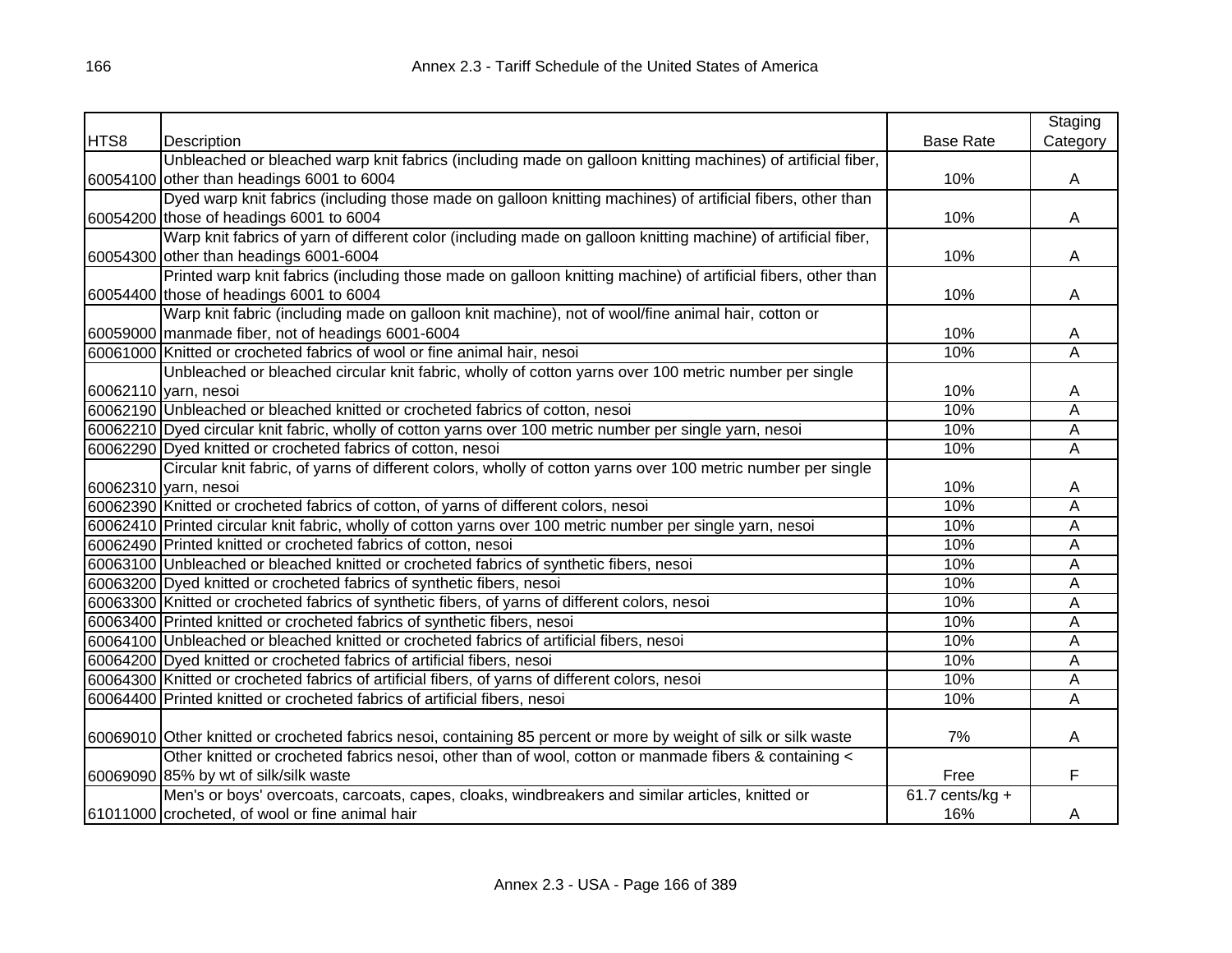|      |                                                                                                                 |                    | Staging  |
|------|-----------------------------------------------------------------------------------------------------------------|--------------------|----------|
| HTS8 | Description                                                                                                     | <b>Base Rate</b>   | Category |
|      | Men's or boys' overcoats, carcoats, capes, cloaks, anoraks, windbreakers and similar articles, knitted or       |                    |          |
|      | 61012000 crocheted, of cotton                                                                                   | 15.90%             | A        |
|      | Men's or boys' overcoats, carcoats, capes and like articles knitted or crocheted, of man-made fibers,           |                    |          |
|      | 61013010 25% or more by weight of leather                                                                       | 5.60%              | A        |
|      | Men's or boy's overcoat, etc., knitted or crocheted, of manmade fibers, containing 23% or more wool or          | 38.6 cents/ $kg +$ |          |
|      | 61013015 fine animal hair, nesoi                                                                                | 10%                | A        |
|      | Men's or boy's overcoats, carcoats, capes, cloaks, windbreakers and similar articles, knitted or                |                    |          |
|      | 61013020 crocheted, of man-made fibers, nesoi                                                                   | 28.20%             | A        |
|      | Men's or boys' overcoats, carcoats, etc., of tex mats (other than wool, cotton or mmf), cont 70% or more        |                    |          |
|      | 61019010 wt of silk, knitted or crocheted                                                                       | 0.90%              | A        |
|      | Men's or boys' overcoats, carcoats, etc., of tex mats (other than wool, cotton or mmf), cont less than 70%      |                    |          |
|      | 61019090 wt silk, knitted or crocheted                                                                          | 5.70%              | A        |
|      | Women's or girls' overcoats, carcoats, capes, windbreakers and similar articles, knitted or crocheted, of       | 55.9 cents/ $kg +$ |          |
|      | 61021000 wool or fine animal hair                                                                               | 16.4%              | A        |
|      | Women's or girls' overcoats, carcoats, capes, cloaks, anoraks, windbreakers and similar articles, knitted       |                    |          |
|      | 61022000 or crocheted, of cotton                                                                                | 15.90%             | A        |
|      | Women's or girls' overcoats, carcoats, etc., knitted or crocheted, of manmade fibers, cont. 25% or more         |                    |          |
|      | 61023005 by weight of leather                                                                                   | 5.30%              | A        |
|      | Women's or girls' overcoats, carcoats, etc., knitted or crocheted, of manmade fibers, containing 23% or         | 64.4 cents/kg $+$  |          |
|      | 61023010 more of wool or fine animal hair                                                                       | 18.8%              | A        |
|      | Women's or girls' overcoats, carcoats, capes, windbreakers and similar articles, knitted or crocheted, of       |                    |          |
|      | 61023020 manmade fibers, nesoi                                                                                  | 28.20%             | A        |
|      | Women's or girls' overcoats, carcoats, etc., of tex mats (other than wool, cotton or mmf), cont 70% or          |                    |          |
|      | 61029010 more wt of silk, knitted or crochet                                                                    | 0.90%              | A        |
|      | Women's or girls' overcoats, carcoats, etc., of tex mats (other than wool, cotton or mmf), cont less than       |                    |          |
|      | 61029090 70% wt of silk, knitted/crocheted                                                                      | 5.70%              | A        |
|      |                                                                                                                 | 38.8 cents/kg +    |          |
|      | 61031100 Men's or boys' suits, knitted or crocheted, of wool or fine animal hair                                | 10%                | A        |
|      | Men's or boys' suits, knitted or crocheted, of synthetic fibers, containing 23 percent or more of wool or       | 60.3 cents/kg $+$  |          |
|      | 61031210 fine animal hair                                                                                       | 15.6%              | A        |
|      | 61031220 Men's or boys' suits, knitted or crocheted, of synthetic fibers, nesoi                                 | 28.20%             | A        |
|      | Men's or boys' suits, knitted or crocheted, of artificial fibers, containing 23 percent or more of wool or fine |                    |          |
|      | 61031910 animal hair                                                                                            | Free               | F        |
|      | 61031915 Men's or boys' suits, knitted or crocheted, of artificial fibers, nesoi                                | Free               | F        |
|      | 61031920 Men's or boys' suits, knitted or crocheted, of cotton                                                  | 9.40%              | Α        |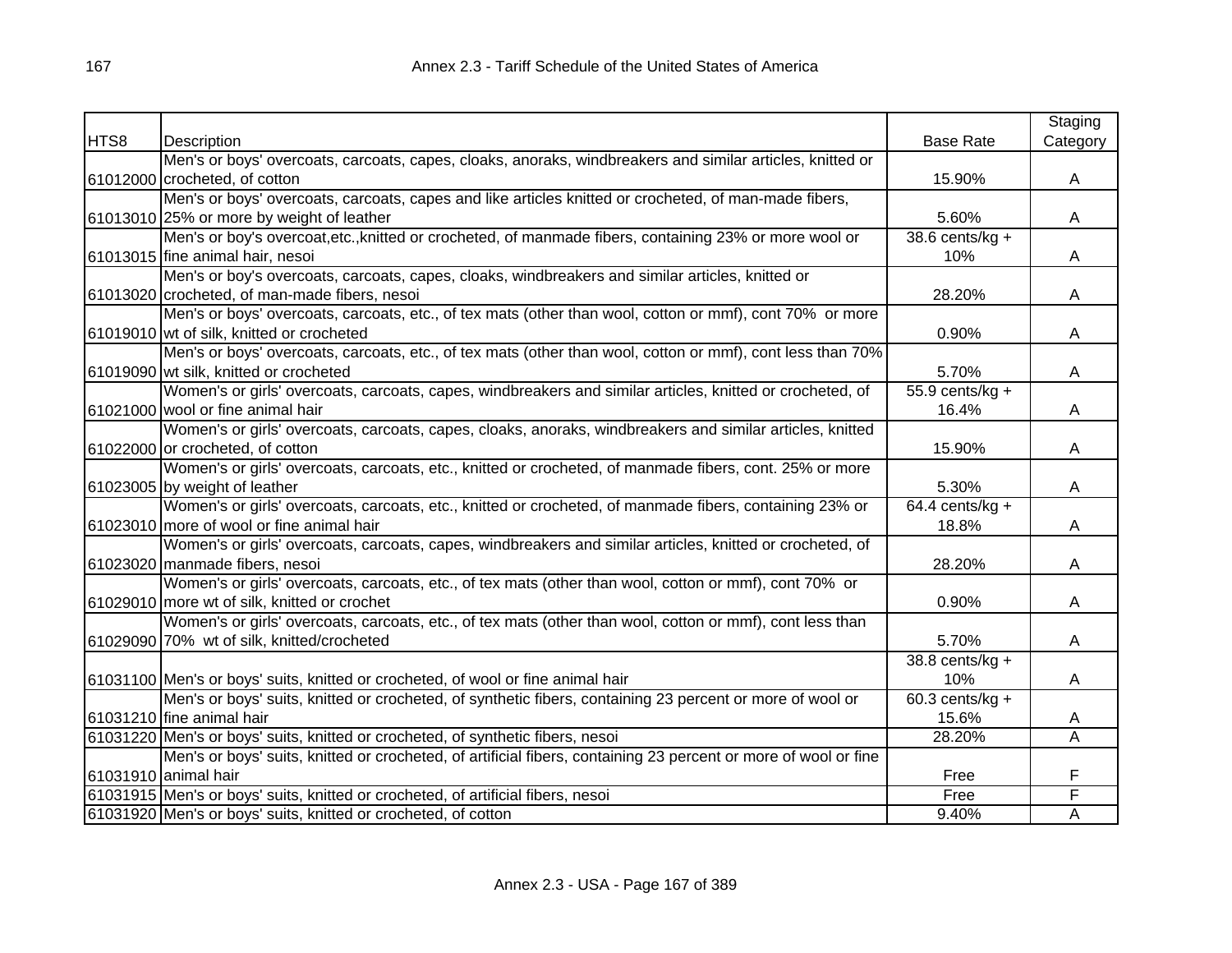|      |                                                                                                             |                     | Staging  |
|------|-------------------------------------------------------------------------------------------------------------|---------------------|----------|
| HTS8 | Description                                                                                                 | <b>Base Rate</b>    | Category |
|      | Men's or boys' suits, of tex mats(ex wool, cotton or mmf), containing 70% or more by weight of silk or silk |                     |          |
|      | 61031960 waste, knitted or crocheted                                                                        | 0.90%               | Α        |
|      | Men's or boys' suits, of tex mats (ex wool, cotton or mmf), containing under 70% by weight of silk or silk  |                     |          |
|      | 61031990 waste, knitted or crocheted                                                                        | 5.60%               | A        |
|      |                                                                                                             |                     |          |
|      |                                                                                                             |                     |          |
|      |                                                                                                             | The rate applicable |          |
|      |                                                                                                             | to each garment in  |          |
|      |                                                                                                             | the ensemble if     |          |
|      | 61032100 Men's or boys' ensembles, knitted or crocheted, of wool or fine animal hair                        | separately entered  | A        |
|      |                                                                                                             |                     |          |
|      |                                                                                                             |                     |          |
|      |                                                                                                             | The rate applicable |          |
|      |                                                                                                             | to each garment in  |          |
|      |                                                                                                             | the ensemble if     |          |
|      | 61032200 Men's or boys' ensembles, knitted or crocheted, of cotton                                          | separately entered  | A        |
|      |                                                                                                             |                     |          |
|      |                                                                                                             |                     |          |
|      |                                                                                                             | The rate applicable |          |
|      |                                                                                                             | to each garment in  |          |
|      |                                                                                                             | the ensemble if     |          |
|      | 61032300 Men's or boys' ensembles, knitted or crocheted, of synthetic fibers                                | separately entered  | Α        |
|      |                                                                                                             |                     |          |
|      |                                                                                                             |                     |          |
|      |                                                                                                             | The rate applicable |          |
|      |                                                                                                             | to each garment in  |          |
|      |                                                                                                             | the ensemble if     |          |
|      | 61032910 Men's or boys' ensembles, knitted or crocheted, of artificial fibers                               | separately entered  | A        |
|      |                                                                                                             |                     |          |
|      |                                                                                                             |                     |          |
|      |                                                                                                             | The rate applicable |          |
|      |                                                                                                             | to each garment in  |          |
|      |                                                                                                             | the ensemble if     |          |
|      | 61032920 Men's or boys' ensembles, knitted or crocheted, of textile materials nesoi                         | separately entered  | A        |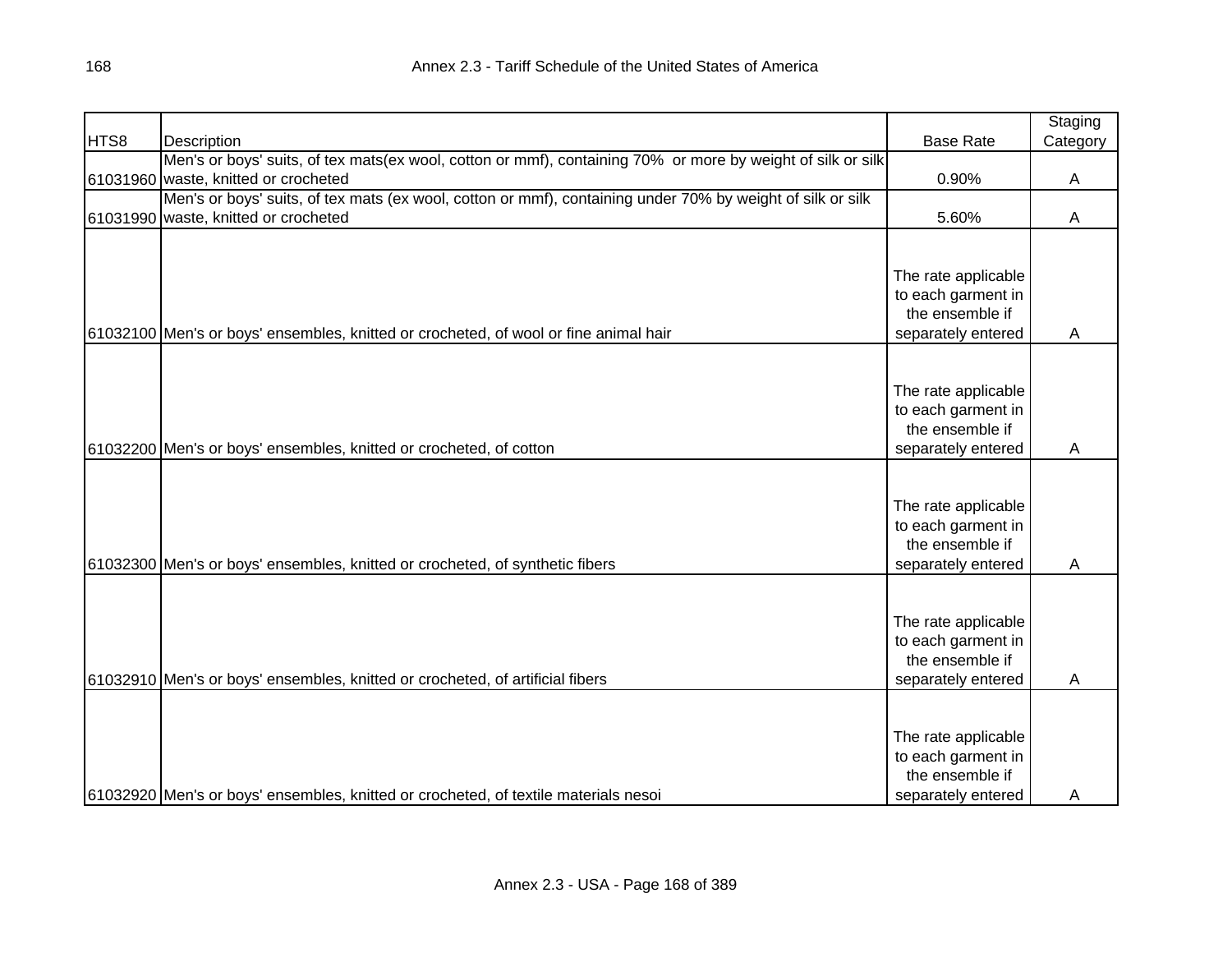|      |                                                                                                               |                    | Staging  |
|------|---------------------------------------------------------------------------------------------------------------|--------------------|----------|
| HTS8 | Description                                                                                                   | <b>Base Rate</b>   | Category |
|      |                                                                                                               | 38.6 cents/kg $+$  |          |
|      | 61033100 Men's or boys' suit-type jackets and blazers, knitted or crocheted, of wool or fine animal hair      | 10%                | A        |
|      | 61033200 Men's or boys' suit-type jackets and blazers, knitted or crocheted, of cotton                        | 13.50%             | Ā        |
|      | Men's or boys' suit-type jackets and blazers, knitted or crocheted, of synthetic fibers, containing 23% or    | 38.6 cents/ $kg +$ |          |
|      | 61033310 more of wool or fine animal hair                                                                     | 10%                | A        |
|      | 61033320 Men's or boys' suit-type jackets and blazers, knitted or crocheted, of synthetic fibers, nesoi       | 28.20%             | Α        |
|      | 61033910 Men's or boys' suit-type jackets and blazers, knitted or crocheted, of artificial fibers             | 14.90%             | Α        |
|      | Men's or boys' suit-type jackets and blazers, of textile mats, (except wool, cotton, or mmf), cont 70% or     |                    |          |
|      | 61033940 more by wt of silk, knitted/croc                                                                     | 0.90%              | A        |
|      | Men's or boys' suit-type jackets and blazers, of textile mats, (except wool, cotton, or mmf), cont less than  |                    |          |
|      | 61033980 70% by wt of silk, knitted/croc                                                                      | 5.60%              | A        |
|      |                                                                                                               | $61.1$ cents/kg +  |          |
|      | 61034110 Men's or boys' trousers, breeches and shorts, knitted or crocheted, of wool or fine animal hair      | 15.8%              | A        |
|      | 61034120 Men's or boys' bib and brace overalls, knitted or crocheted, of wool or fine animal hair             | 13.60%             | A        |
|      | 61034210 Men's or boys' trousers, breeches and shorts, knitted or crocheted, of cotton                        | 16.10%             | Ā        |
|      | 61034220 Men's or boys' bib and brace overalls, knitted or crocheted, of cotton                               | 10.30%             | Α        |
|      | Men's or boys' trousers, breeches and shorts, knitted or crocheted, of syn. fibers, cont. 23 percent or       | $58.5$ cents/kg +  |          |
|      | 61034310 more of wool or fine animal hair                                                                     | 15.2%              | A        |
|      | 61034315 Men's or boys' trousers, breeches and shorts, knitted or crocheted, of synthetic fibers, nesoi       | 28.20%             | Α        |
|      | 61034320 Men's and boys' bib and brace overalls of synthetic fibers, knitted or crocheted                     | 14.90%             | Α        |
|      | 61034910 Men's or boys' trousers, breeches and shorts, knitted or crocheted, of artificial fibers             | 28.20%             | Α        |
|      | 61034920 Men's or boys' bib and brace overalls, knitted or crocheted, of artificial fibers                    | 13.60%             | Ā        |
|      | Men's or boys' trousers, bib and brace overalls, breeches and shorts, of tex mat (except wool, cot or         |                    |          |
|      | 61034940 mmf), con 70% or more wt of silk, k/c                                                                | 0.90%              | A        |
|      | Men's or boys' trousers, bib and brace overalls, breeches and shorts, of tex mat (except wool, cot or         |                    |          |
|      | 61034980 mmf), con under 70% by wt of silk, k/c                                                               | 5.60%              | A        |
|      | 61041100 Women's or girls' suits, knitted or crocheted, of wool or fine animal hair                           | 13.60%             | Α        |
|      | 61041200 Women's or girls' suits, knitted or crocheted, of cotton                                             | 9.40%              | Ā        |
|      | Women's or girls' suits, knitted or crocheted, of synthetic fibers, containing 23 percent or more of wool or  |                    |          |
|      | 61041310 fine animal hair                                                                                     | Free               | F        |
|      | 61041320 Women's or girls' suits, knitted or crocheted, of synthetic fibers, nesoi                            | 14.90%             | A        |
|      | Women's or girls' suits, knitted or crocheted, of artificial fibers, containing 23 percent or more of wool or |                    |          |
|      | 61041910 fine animal hair                                                                                     | 8.50%              | A        |
|      | 61041915 Women's or girls' suits, knitted or crocheted, of artificial fibers, nesoi                           | Free               | F        |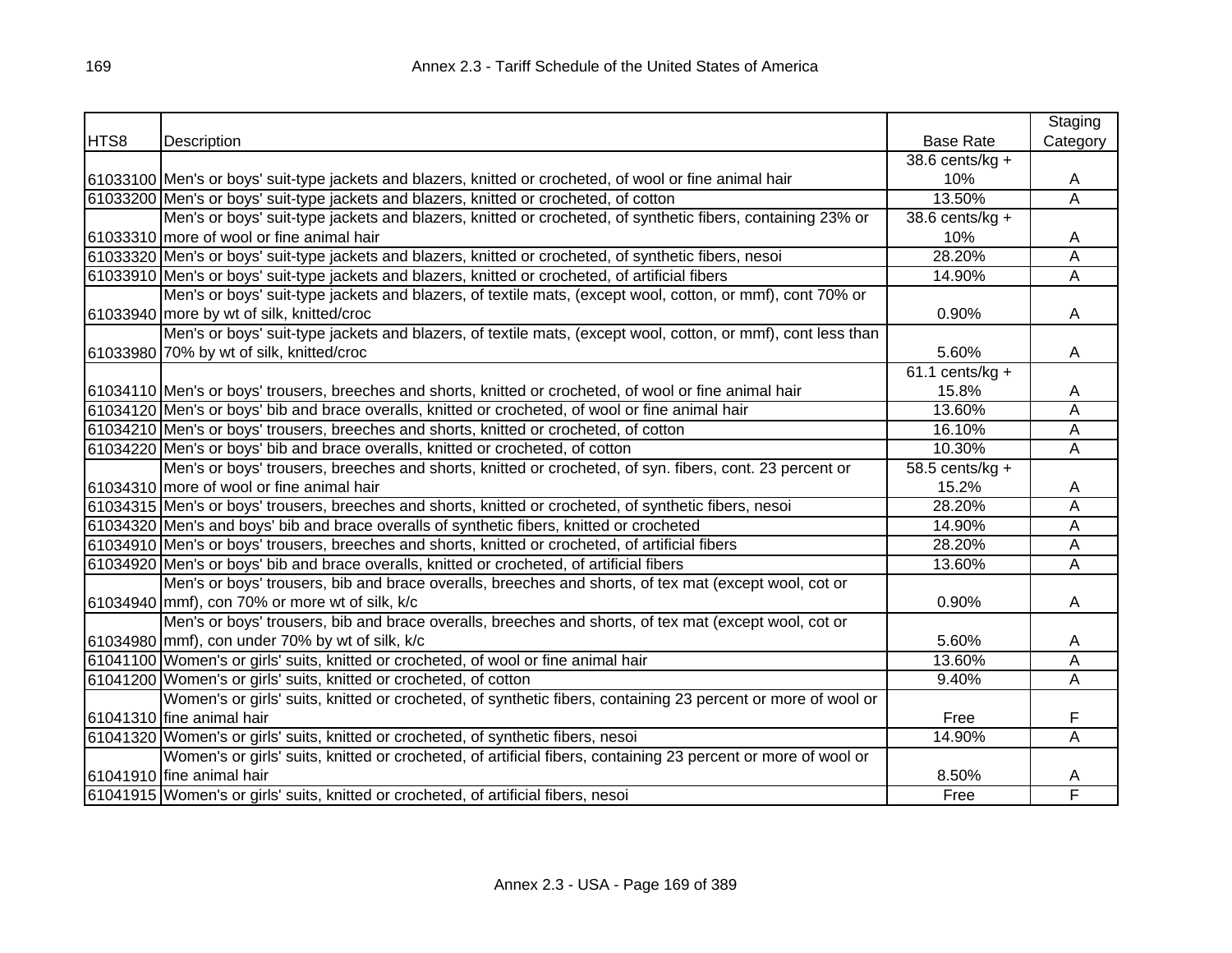|      |                                                                                                            |                                           | Staging  |
|------|------------------------------------------------------------------------------------------------------------|-------------------------------------------|----------|
| HTS8 | Description                                                                                                | <b>Base Rate</b>                          | Category |
|      | Women's or girls' suits, of tex mats (ex wool, cotton or mmf), containing 70% or more by weight of silk or |                                           |          |
|      | 61041940 silk waste, knitted or crocheted                                                                  | 0.90%                                     | A        |
|      | Women's or girls' suits, of tex mats (ex wool, cotton or mmf), containing under 70% by weight of silk or   |                                           |          |
|      | 61041980 silk waste, knitted or crocheted                                                                  | 5.60%                                     | A        |
|      |                                                                                                            |                                           |          |
|      |                                                                                                            |                                           |          |
|      |                                                                                                            | The rate applicable                       |          |
|      |                                                                                                            | to each garment in                        |          |
|      |                                                                                                            | the ensemble if                           |          |
|      | 61042100 Women's or girls' ensembles, knitted or crocheted, of wool or fine animal hair                    | separately entered                        | A        |
|      |                                                                                                            |                                           |          |
|      |                                                                                                            |                                           |          |
|      |                                                                                                            | The rate applicable                       |          |
|      |                                                                                                            | to each garment in                        |          |
|      |                                                                                                            | the ensemble if                           |          |
|      | 61042200 Women's or girls' ensembles, knitted or crocheted, of cotton                                      | separately entered                        | A        |
|      |                                                                                                            |                                           |          |
|      |                                                                                                            |                                           |          |
|      |                                                                                                            | The rate applicable<br>to each garment in |          |
|      |                                                                                                            | the ensemble if                           |          |
|      | 61042300 Women's or girls' ensembles, knitted or crocheted, of synthetic fibers                            | separately entered                        | A        |
|      |                                                                                                            |                                           |          |
|      |                                                                                                            |                                           |          |
|      |                                                                                                            | The rate applicable                       |          |
|      |                                                                                                            | to each garment in                        |          |
|      |                                                                                                            | the ensemble if                           |          |
|      | 61042910 Women's or girls' ensembles, knitted or crocheted, of artificial fibers                           | separately entered                        | A        |
|      |                                                                                                            |                                           |          |
|      |                                                                                                            |                                           |          |
|      |                                                                                                            | The rate applicable                       |          |
|      |                                                                                                            | to each garment in                        |          |
|      |                                                                                                            | the ensemble if                           |          |
|      | 61042920 Women's or girls' ensembles, knitted or crocheted, of textile materials nesoi                     | separately entered                        | A        |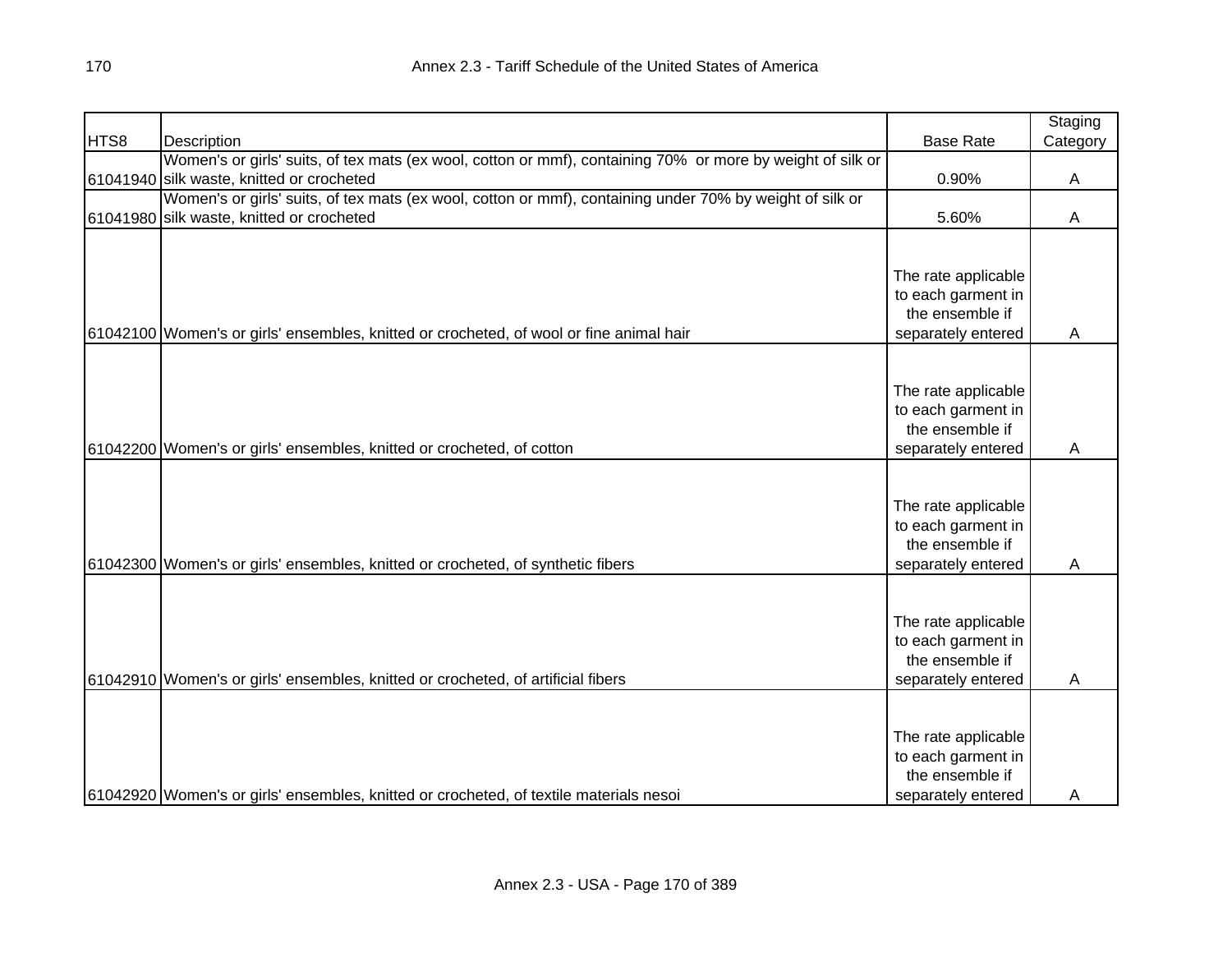|      |                                                                                                              |                   | Staging                 |
|------|--------------------------------------------------------------------------------------------------------------|-------------------|-------------------------|
| HTS8 | Description                                                                                                  | <b>Base Rate</b>  | Category                |
|      |                                                                                                              | 54.8 cents/kg $+$ |                         |
|      | 61043100 Women's or girls' suit-type jackets and blazers, knitted or crocheted, of wool or fine animal hair  | 16%               | A                       |
|      | 61043200 Women's or girls' suit-type jackets and blazers, knitted or crocheted, of cotton                    | 14.90%            | $\overline{\mathsf{A}}$ |
|      | Women's or girls' suit-type jackets & blazers, knit or crocheted, of synthetic fibers, cont. 23% or more of  | 56.4 cents/kg $+$ |                         |
|      | 61043310 wool or fine animal hair                                                                            | 16.5%             | A                       |
|      | 61043320 Women's or girls' suit-type jackets and blazers, knitted or crocheted, of synthetic fibers, nesoi   | 28.20%            | Α                       |
|      | 61043910 Women's or girls' suit-type jackets, knitted or crocheted, of artificial fibers                     | 24%               | Α                       |
|      | 61043920 Women's or girls' suit-type jackets, knitted or crocheted, of textile materials nesoi               | Free              | F                       |
|      | 61044100 Women's or girls' dresses, knitted or crocheted, of wool or fine animal hair                        | 13.60%            | A                       |
|      | 61044200 Women's or girls' dresses, knitted or crocheted, of cotton                                          | 11.50%            | Ā                       |
|      | Women's or girls' dresses, knitted or crocheted, of synthetic fibers, containing 23 percent or more of wool  |                   |                         |
|      | 61044310 or fine animal hair                                                                                 | 14.90%            | A                       |
|      | 61044320 Women's or girls' dresses, knitted or crocheted, of synthetic fibers, nesoi                         | 16%               | Α                       |
|      | Women's or girls' dresses, knitted or crocheted, of artificial fibers, containing 23 percent or more of wool |                   |                         |
|      | 61044410 or fine animal hair                                                                                 | 14.90%            | A                       |
|      | 61044420 Women's or girls' dresses, knitted or crocheted, of artificial fibers, nesoi                        | 14.90%            | Ā                       |
|      | Women's or girls' dresses, of textile mats (ex wool, cotton or mmf), containing 70% or more by weight of     |                   |                         |
|      | 61044910 silk or silk waste, knitted or croc                                                                 | 0.90%             | A                       |
|      | Women's or girls' dresses, of textile mats (ex wool, cotton or mmf), containing under 70% by weight of       |                   |                         |
|      | 61044990 silk or silk waste, knitted or croc                                                                 | 5.60%             | A                       |
|      | 61045100 Women's or girls' skirts and divided skirts, knitted or crocheted, of wool or fine animal hair      | 14.90%            | А                       |
|      | 61045200 Women's or girls' skirts and divided skirts, knitted or crocheted, of cotton                        | 8.30%             | Ā                       |
|      | Women's or girls' skirts & divided skirts, knitted or crocheted, of synthetic fibers, cont. 23% or more of   |                   |                         |
|      | 61045310 wool or fine animal hair                                                                            | 14.90%            | A                       |
|      | 61045320 Women's or girls' skirts and divided skirts, knitted or crocheted, of synthetic fibers, nesoi       | 16%               | $\overline{\mathsf{A}}$ |
|      | 61045910 Women's or girls' skirts and divided skirts, knitted or crocheted, of artificial fibers             | 8%                | Ā                       |
|      | Women's or girls' skirts & divided skirts, of textile mats (ex wool, cotton or mmf), containing 70% or more  |                   |                         |
|      | 61045940 by wt of silk, knitted or croc                                                                      | 0.90%             | A                       |
|      | Women's or girls' skirts and divided skirts, of textile mats (ex wool, cotton or mmf), containing under 70%  |                   |                         |
|      | 61045980 by wt of silk, knitted or croc                                                                      | 5.60%             | A                       |
|      | Women's or girls' trousers, bib and brace overalls, breeches and shorts, knitted or crocheted, of wool or    |                   |                         |
|      | 61046100 fine animal hair                                                                                    | 14.90%            | A                       |
|      | 61046210 Women's or girls' bib and brace overalls, knitted or crocheted, of cotton                           | 10.30%            | Α                       |
|      | 61046220 Women's or girls' trousers, breeches and shorts, knitted or crocheted, of cotton                    | 14.90%            | А                       |
|      | 61046310 Women's or girls' bib and brace overalls, knitted or crocheted, of synthetic fibers                 | 14.90%            | Α                       |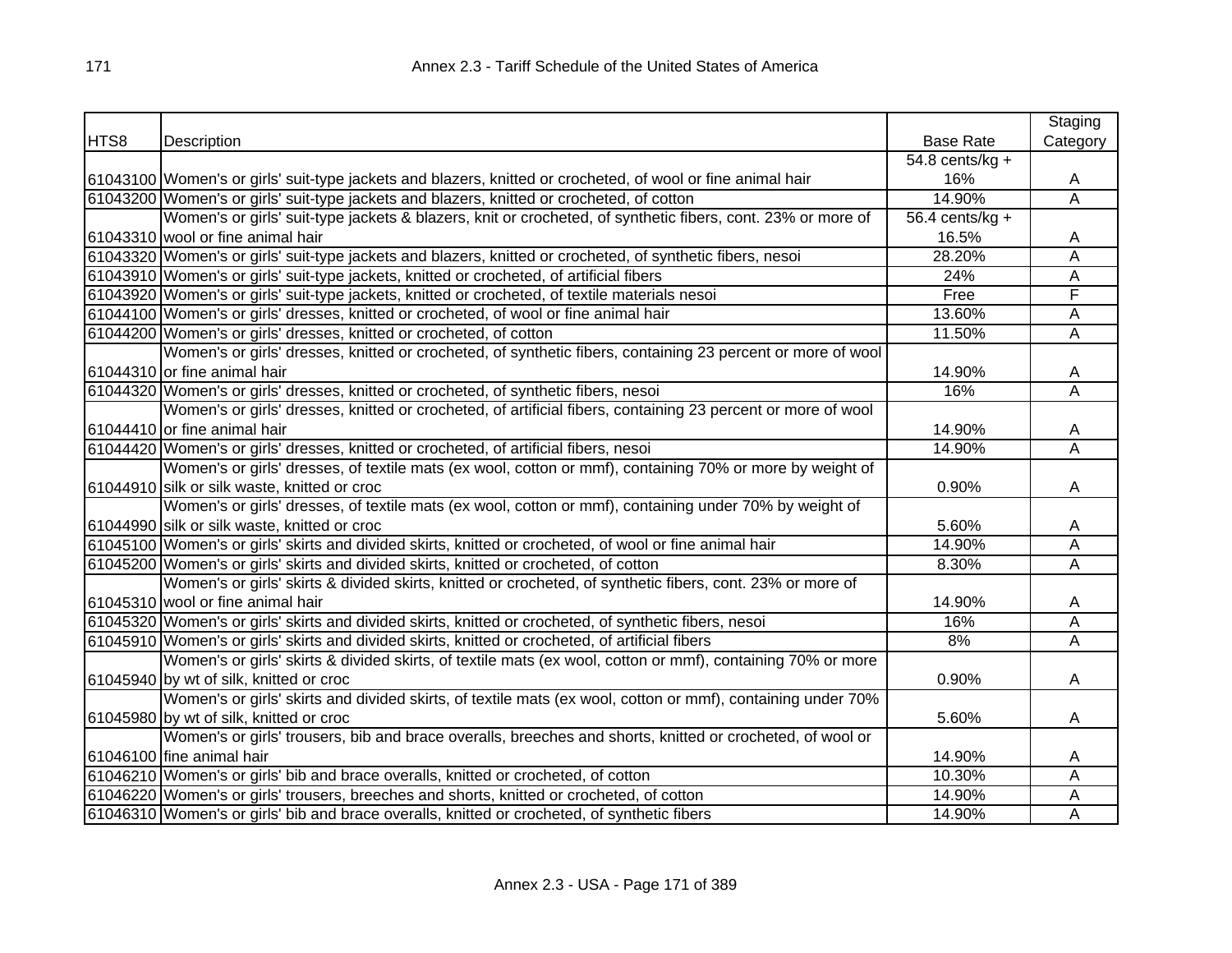|      |                                                                                                               |                  | Staging                 |
|------|---------------------------------------------------------------------------------------------------------------|------------------|-------------------------|
| HTS8 | Description                                                                                                   | <b>Base Rate</b> | Category                |
|      | Women's or girls' trousers, etc., knitted or crocheted, of synthetic fibers, containing 23 percent or more of |                  |                         |
|      | 61046315 wool or fine animal hair                                                                             | 14.90%           | A                       |
|      | 61046320 Women's or girls' trousers, breeches and shorts, knitted or crocheted, of synthetic fibers, nesoi    | 28.20%           | Α                       |
|      | 61046910 Women's or girls' bib and brace overalls, knitted or crocheted, of artificial fibers                 | 13.60%           | A                       |
|      | 61046920 Women's or girls' trousers, breeches and shorts, knitted or crocheted, of artificial fibers          | 28.20%           | A                       |
|      | Women's or girls' trousers, bib & brace overalls, breeches & shorts, of tex mats (ex wool, cotton or mmf),    |                  |                         |
|      | 61046940 cont 70% or more wt of silk, k/c                                                                     | 0.90%            | A                       |
|      | Women's or girls' trousers, bib & brace overalls, breeches & shorts, of tex mats (ex wool, cotton or mmf),    |                  |                         |
|      | 61046980 cont under 70% by wt of silk, k/c                                                                    | 5.60%            | A                       |
|      | 61051000 Men's or boys' shirts, knitted or crocheted, of cotton                                               | 19.70%           | Ā                       |
|      | Men's or boys' shirts, knitted or crocheted, of manmade fibers, containing 23 percent or more of wool or      |                  |                         |
|      | 61052010 fine animal hair                                                                                     | 13.60%           | A                       |
|      | 61052020 Men's or boys' shirts, knitted or crocheted, of manmade fibers, nesoi                                | 32%              | Α                       |
|      | 61059010 Men's or boys' shirts, knitted or crocheted, of wool or fine animal hair                             | 14.90%           | Α                       |
|      | Men's or boys' shirts, of textile materials (ex wool, cotton or mmf), containing 70% or more by weight of     |                  |                         |
|      | 61059040 silk or silk waste, knitted/croch                                                                    | 0.90%            | A                       |
|      | Men's or boys' shirts, of textile materials (ex wool, cotton or mmf), containing under 70% by weight of silk  |                  |                         |
|      | 61059080 or silk waste, knitted/crochete                                                                      | 5.60%            | A                       |
|      | 61061000 Women's or girls' blouses and shirts, knitted or crocheted, of cotton                                | 19.70%           | Ā                       |
|      | Women's or girls' blouses and shirts, knitted or crocheted, of manmade fibers, containing 23 percent or       |                  |                         |
|      | 61062010 more of wool or fine animal hair                                                                     | 14.90%           | A                       |
|      | 61062020 Women's or girls' blouses and shirts, knitted or crocheted, of man-made fibers, nesoi                | 32%              | $\overline{\mathsf{A}}$ |
|      | 61069010 Women's or girls' blouses and shirts, knitted or crocheted, of wool or fine animal hair              | 13.60%           | Ā                       |
|      | Women's or girls' blouses and shirts, of textile materials (ex wool, cotton or mmf), containing 70% or        |                  |                         |
|      | 61069015 more weight of silk, knitted or croc                                                                 | 0.90%            | A                       |
|      | Women's or girls' blouses and shirts, of textile materials (ex wool, cotton or mmf), containing under 70%     |                  |                         |
|      | 61069025 by weight of silk, knitted or croc                                                                   | 5.60%            | A                       |
|      | 61069030 Women's or girls' blouses and shirts, knitted or crocheted, of textile materials nesoi               | 4.70%            | Α                       |
|      | 61071100 Men's or boys' underpants and briefs, knitted or crocheted, of cotton                                | 7.40%            | A                       |
|      | 61071200 Men's or boys' underpants and briefs, knitted or crocheted, of man-made fibers                       | 14.90%           | A                       |
|      | Men's or boys' underpants & briefs, of textile materials (ex cotton or mmf), containing 70% or more by        |                  |                         |
|      | 61071910 weight of silk or silk waste, k/croc                                                                 | 0.90%            | A                       |
|      | Men's or boys' underpants and briefs, of textile materials (except cotton or mmf), containing under 70%       |                  |                         |
|      | 61071990 by weight of silk, knitted or croc                                                                   | 5.60%            | A                       |
|      | 61072100 Men's or boys' nightshirts and pajamas, knitted or crocheted, of cotton                              | 8.90%            | Α                       |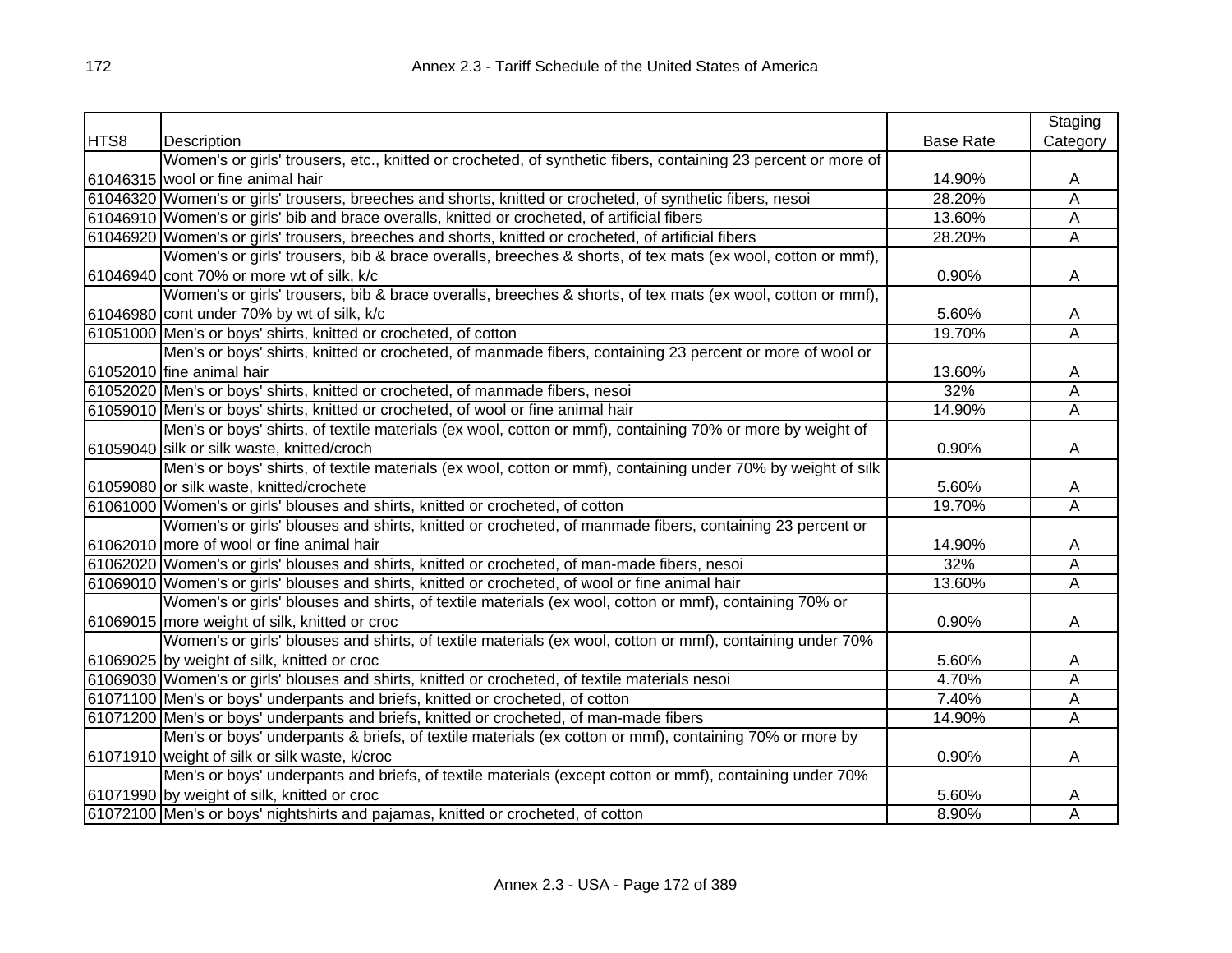|                    |                                                                                                                  |                  | Staging  |
|--------------------|------------------------------------------------------------------------------------------------------------------|------------------|----------|
| HTS8               | <b>Description</b>                                                                                               | <b>Base Rate</b> | Category |
|                    | 61072200 Men's or boys' nightshirts and pajamas, knitted or crocheted, of man-made fibers                        | 16%              | A        |
|                    | 61072920 Men's or boys' nightshirts and pajamas, knitted or crocheted, of wool or fine animal hair               | 8.50%            | A        |
|                    | Men's or boys' nightshirts and pajamas, of textile materials (ex cotton, mmf or wool), containing 70% or         |                  |          |
|                    | 61072950 more by wt of silk, knitted or croc                                                                     | 0.90%            | A        |
|                    | Men's or boys' nightshirts and pajamas, of textile materials (ex cotton, mmf or wool), containing under          |                  |          |
|                    | 61072990 70% by wt of silk, knitted or croc                                                                      | 5.60%            | A        |
|                    | 61079100 Men's or boys' bathrobes, dressing gowns and similar articles, knitted or crocheted, of cotton          | 8.70%            | Α        |
|                    |                                                                                                                  |                  |          |
|                    | 61079200 Men's or boys' bathrobes, dressing gowns and similar articles, knitted or crocheted, of man-made fibers | 14.90%           | A        |
|                    | Men's or boys' bathrobes, dressing gowns and similar articles, knitted or crocheted, of wool or fine animal      |                  |          |
| 61079920 hair      |                                                                                                                  | 13.60%           | A        |
|                    | Men's or boys' bathrobes, dressing gowns, & similar articles, of textile materials (except wool), containing     |                  |          |
|                    | 61079950 70% or more by wt of silk, k/c                                                                          | 0.80%            | A        |
|                    | Men's or boys' bathrobes, dressing gowns, and similar articles, of textile materials (except wool),              |                  |          |
|                    | 61079990 containing under 70% by wt of silk, k/c                                                                 | 4.80%            | A        |
|                    | 61081100 Women's or girls' slips and petticoats, knitted or crocheted, of man-made fibers                        | 14.90%           | Α        |
|                    | Women's or girls' slips and petticoats, of textile materials (except mmf), containing 70% or more by             |                  |          |
|                    | 61081910 weight of silk, knitted or crocheted                                                                    | 1.10%            | A        |
|                    | Women's or girls' slips and petticoats, of textile materials (except mmf), containing under 70% by weight        |                  |          |
|                    | 61081990 of silk, knitted or crocheted                                                                           | 6.60%            | A        |
|                    | 61082100 Women's or girls' briefs and panties, knitted or crocheted, of cotton                                   | 7.60%            | Α        |
|                    | Women's or girls' disposable briefs and panties designed for one-time use, of man-made fibers, knitted           |                  |          |
|                    | 61082210 or crocheted                                                                                            | 8.30%            | A        |
|                    |                                                                                                                  |                  |          |
|                    | 61082290 Women's or girls' briefs and panties (other than disposable), of man-made fibers, knitted or crocheted  | 15.60%           | A        |
|                    | Women's or girls' briefs and panties (other than disposable), of text materials (other than cotton or mmf)       |                  |          |
|                    | 61082910 cont 70% or more wt of silk, k/c                                                                        | 2.10%            | A        |
|                    | Women's or girls' briefs and panties (other than disposable), of text mats (other than cotton or mmf) cont       |                  |          |
|                    | 61082990 under 70% by wt of silk, k/c                                                                            | 13.30%           | A        |
|                    | 61083100 Women's or girls' nightdresses and pajamas, knitted or crocheted, of cotton                             | 8.50%            | A        |
|                    | 61083200 Women's or girls' nightdresses and pajamas, knitted or crocheted, of man-made fibers                    | 16%              | A        |
|                    | 61083910 Women's or girls' nightdresses and pajamas, knitted or crocheted, of wool or fine animal hair           | 8.50%            | Α        |
|                    | Women's or girls' nightdresses & pajamas, con. 70% or more by wt of silk or silk waste, knitted or               |                  |          |
| 61083940 crocheted |                                                                                                                  | 0.60%            | A        |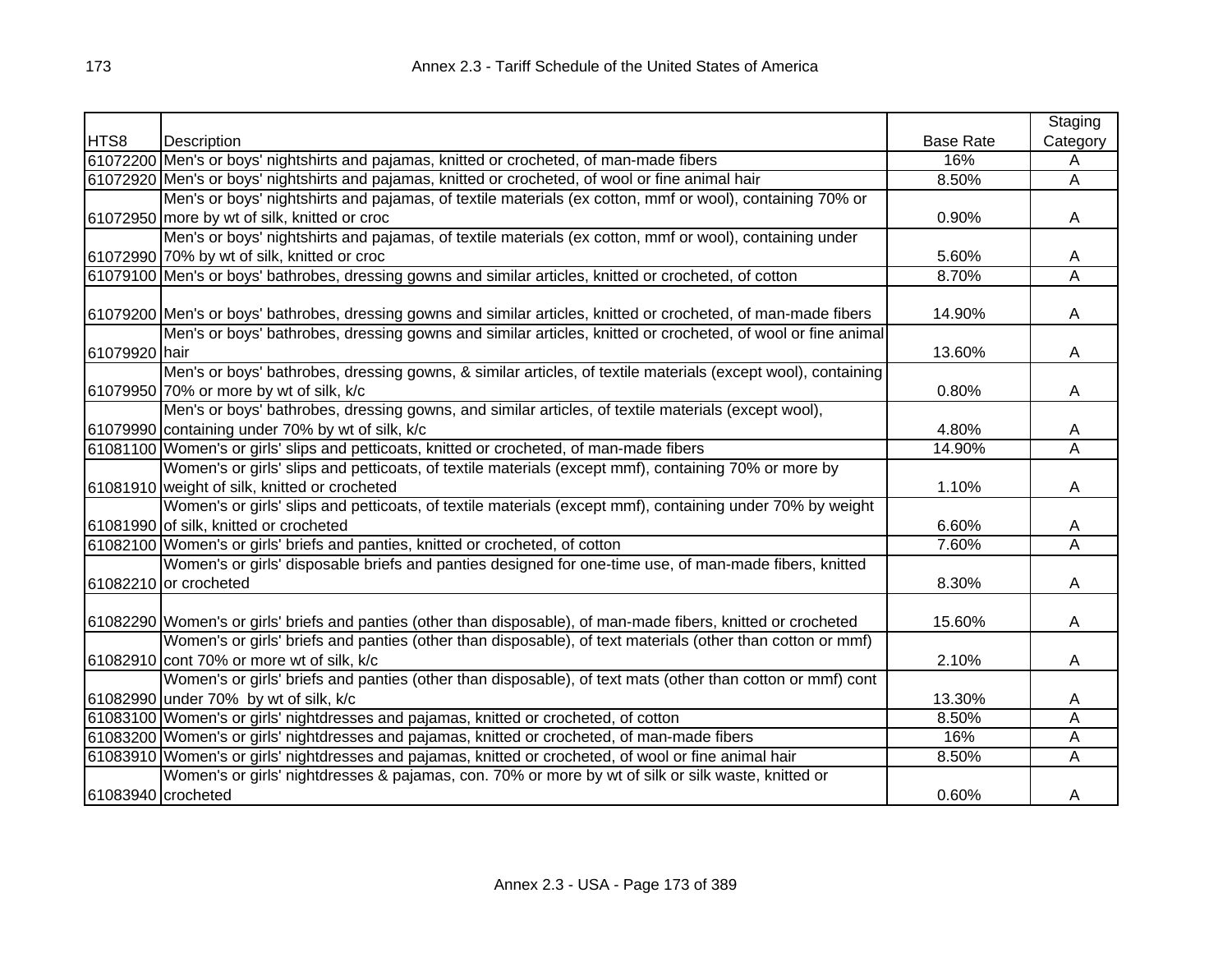|                      |                                                                                                                   |                  | Staging  |
|----------------------|-------------------------------------------------------------------------------------------------------------------|------------------|----------|
| HTS8                 | Description                                                                                                       | <b>Base Rate</b> | Category |
|                      | Women's or girls' nightdresses & pajamas, of textiles (except of cotton/mmf/wool), con. under 70% by wt           |                  |          |
|                      | 61083980 of silk, knitted or crocheted                                                                            | 3.80%            | A        |
|                      | Women's or girls' negligees, bathrobes, dressing gowns and similar articles, knitted or crocheted, of             |                  |          |
| 61089100 cotton      |                                                                                                                   | 8.50%            | A        |
|                      | Women's or girls' negligees, bathrobes, dressing gowns and similar articles, knitted or crocheted, of man-        |                  |          |
|                      | 61089200 made fibers                                                                                              | 16%              | A        |
|                      | Women's or girls' negligees, bathrobes, dressing gowns and similar articles, knitted or crocheted, of wool        |                  |          |
|                      | 61089920 or fine animal hair                                                                                      | 8.50%            | A        |
|                      | Women's or girls' bathrobes, negligees, & sim. articles, con. 70% or more by wt of silk or silk waste,            |                  |          |
|                      | 61089950 knitted or crocheted                                                                                     | 0.60%            | A        |
|                      | Women's or girls' bathrobes, negligees, & sim. articles, of textiles (except of cotton/mmf/wool), con under       |                  |          |
|                      | 61089990 70% by wt of silk, k/c                                                                                   | 3.80%            | A        |
|                      | 61091000 T-shirts, singlets, tank tops and similar garments, knitted or crocheted, of cotton                      | 16.50%           | Α        |
|                      | 61099010 T-shirts, singlets, tank tops and similar garments, knitted or crocheted, of man-made fibers             | 32%              | Ā        |
|                      | 61099015 T-shirts and similar garments, knitted or crocheted, of wool, with long sleeves                          | 5.60%            | Α        |
|                      | T-shirts, singlets tanktops & sim garments, of text mat (except cotton, mmf or long sleeve wool                   |                  |          |
|                      | 61099040 garments), cont 70% or more wt of silk, k/c                                                              | 2.60%            | A        |
|                      | T-shirts, singlets tanktops and sim garments, of text mat (except cotton, mmf or long sleeve wool                 |                  |          |
|                      | 61099080 garments), cont under 70% wt of silk, k/c                                                                | 16%              | A        |
|                      |                                                                                                                   |                  |          |
|                      | 61101100 Sweaters, pullovers, sweatshirts, waistcoats (vests) and similar articles, knitted or crocheted, of wool | 16%              | A        |
|                      | Sweaters, pullovers, sweatshirts, waistcoats (vests) and similar articles, knitted or crocheted, of Kashmir       |                  |          |
|                      | 61101210 goats, wholly of cashmere                                                                                | 4%               | A        |
|                      | Sweaters, pullovers, sweatshirts, waistcoats (vests) and similar articles, knitted or crocheted, of Kashmir       |                  |          |
|                      | 61101220 goats, not wholly of cashmere                                                                            | 16%              | A        |
|                      | Sweaters, pullovers, sweatshirts, waistcoats (vests) and similar articles, knitted or crocheted, of fine          |                  |          |
|                      | 61101900 animal hair                                                                                              | 16%              | A        |
|                      | Sweaters, pullovers and similar articles, knitted or crocheted, of cotton, containing 36 percent or more of       |                  |          |
| 61102010 flax fibers |                                                                                                                   | 5%               | A        |
|                      | 61102020 Sweaters, pullovers and similar articles, knitted or crocheted, of cotton, nesoi                         | 16.50%           | Α        |
|                      | Sweaters, pullovers, sweatshirts and similar articles, knitted or crocheted, of man-made fibers, cont. 25%        |                  |          |
|                      | 61103010 or more by weight of leather                                                                             | 6%               | A        |
|                      | Sweaters, etc., knitted or crocheted, of manmade fibers, containing 23% or more of wool or fine animal            |                  |          |
| 61103015 hair        |                                                                                                                   | 17%              | A        |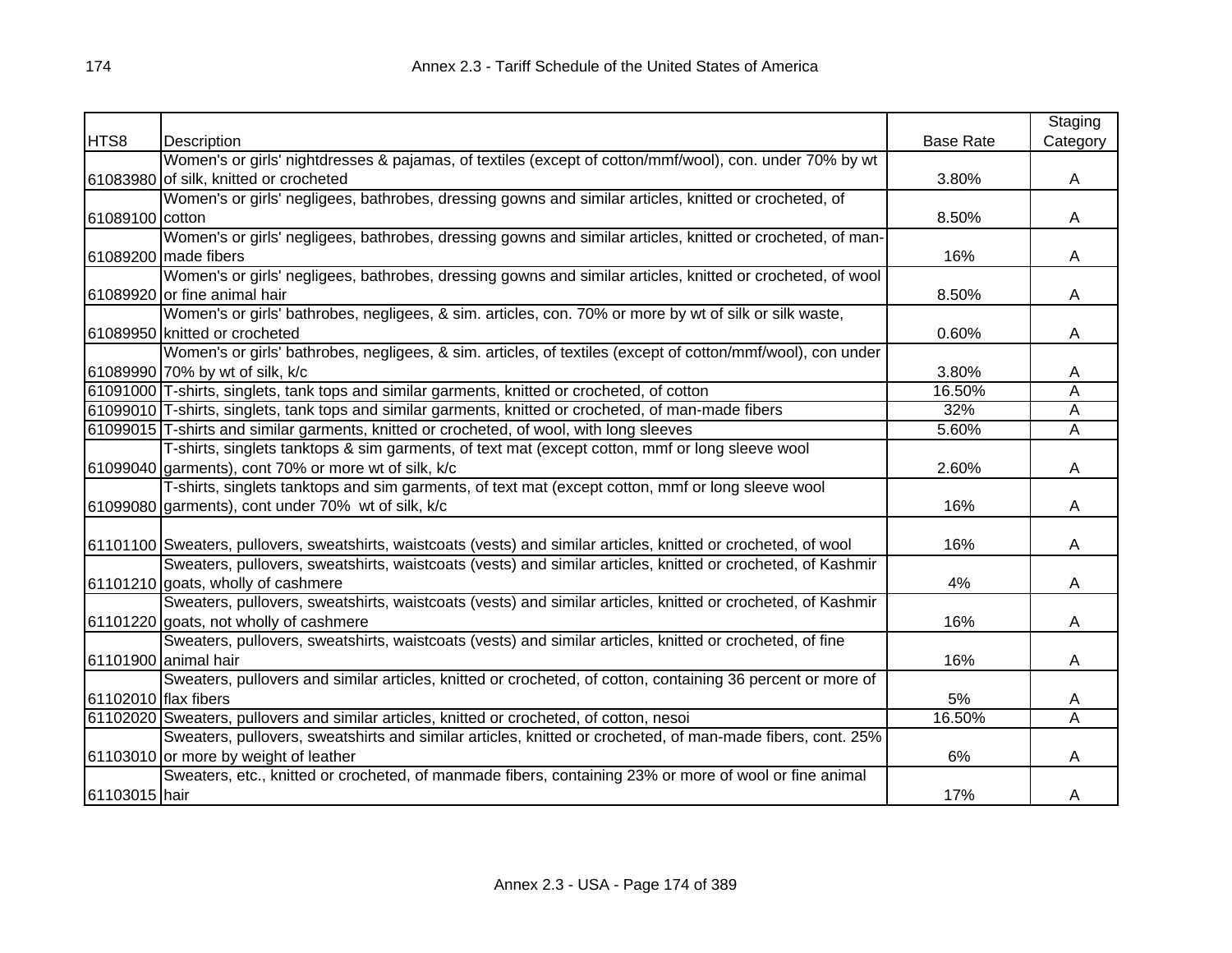|                 |                                                                                                                         |                  | Staging        |
|-----------------|-------------------------------------------------------------------------------------------------------------------------|------------------|----------------|
| HTS8            | Description                                                                                                             | <b>Base Rate</b> | Category       |
|                 | Sweaters, pullovers & similar articles, knitted or crocheted, of manmade fibers, containing 30 percent or               |                  |                |
|                 | 61103020 more of silk or silk waste                                                                                     | 6.30%            | A              |
|                 | 61103030 Sweaters, pullovers and similar articles, knitted or crocheted, of manmade fibers, nesoi                       | 32%              | $\overline{A}$ |
|                 | Sweaters, pullovers, sweatshirts, vests and similar articles, of text mat (except wool, cotton or mmf), cont            |                  |                |
|                 | 61109010 70% or more by wt of silk, k/c                                                                                 | 0.90%            | Α              |
|                 | Sweaters, pullovers, sweatshirts, vests and sim articles, of text mat (except wool, cotton or mmf),                     |                  |                |
|                 | 61109090 containing under 70% by wt of silk, k/c                                                                        | 6%               | A              |
|                 | 61111000 Babies' garments and clothing accessories, knitted or crocheted, of wool or fine animal hair                   | 13.60%           | A              |
|                 | 61112010 Babies' blouses and shirts, except those imported as parts of sets, knitted or crocheted, of cotton            | 19.70%           | Α              |
|                 | 61112020 Babies' T-shirts, singlets and similar garments, except those imported as parts of sets, of cotton             | 14.90%           | Α              |
|                 | Babies' sweaters, pullovers, sweatshirts and similar articles, except those imported as parts of sets,                  |                  |                |
|                 | 61112030 knitted or crocheted, of cotton                                                                                | 14.90%           | Α              |
|                 | 61112040 Babies' dresses, knitted or crocheted, of cotton                                                               | 11.50%           | Ā              |
|                 | Babies' trousers, breeches and shorts, except those imported as parts of sets, knitted or crocheted, of                 |                  |                |
| 61112050 cotton |                                                                                                                         | 14.90%           | A              |
|                 | 61112060 Babies' garments and clothing accessories, knitted or crocheted, of cotton, nesoi                              | 8.10%            | Α              |
|                 | Babies' trousers, breeches and shorts, except those imported as parts of sets, knitted or crocheted, of                 |                  |                |
|                 | 61113010 synthetic fibers                                                                                               | 28.20%           | A              |
|                 | Babies' blouses and shirts, except those imported as parts of sets, knitted or crocheted, of synthetic                  |                  |                |
| 61113020 fibers |                                                                                                                         | 32%              | Α              |
|                 | Babies' T-shirts, singlets and similar garments, except those imported as parts of sets, knitted or                     |                  |                |
|                 | 61113030 crocheted, of synthetic fibers                                                                                 | 32%              | A              |
|                 | Babies' sweaters, pullovers and similar articles, except those imported as parts of sets, knitted or                    |                  |                |
|                 | 61113040 crocheted, of synthetic fibers                                                                                 | 30%              | A              |
|                 | 61113050 Babies' garments and clothing accessories, knitted or crocheted, of synthetic fibers, nesoi                    | 16%              | $\overline{A}$ |
|                 | Babies' trousers, breeches and shorts, except those imported as parts of sets, knitted or crocheted, of                 |                  |                |
|                 | 61119010 artificial fibers                                                                                              | 14.90%           | Α              |
|                 |                                                                                                                         |                  |                |
|                 | 61119020 Babies' blouses and shirts, except those imported as parts of sets, knitted or crocheted, of artificial fibers | 17.30%           | A              |
|                 | Babies' T-shirts, singlets and similar garments, except those imported as parts of sets, knitted or                     |                  |                |
|                 | 61119030 crocheted, of artificial fibers                                                                                | Free             | F              |
|                 | Babies' sweaters, sweatshirts, and similar articles, except those imported as parts of sets, knitted or                 |                  |                |
|                 | 61119040 crocheted, of artificial fibers                                                                                | 26%              | A              |
|                 | 61119050 Babies' garments and clothing accessories, knitted or crocheted, of artificial fibers, nesoi                   | 14.90%           | A              |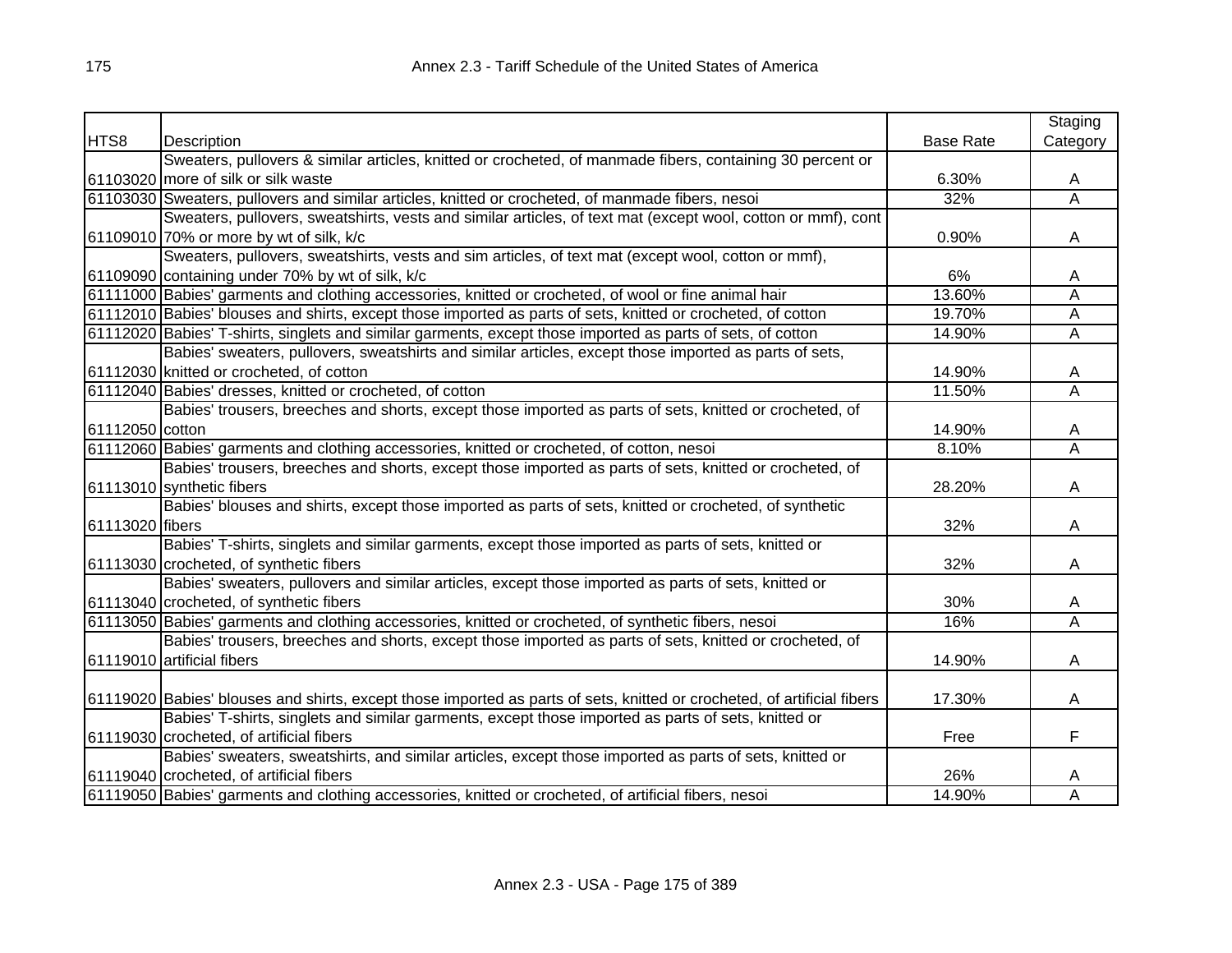|                  |                                                                                                              |                  | Staging  |
|------------------|--------------------------------------------------------------------------------------------------------------|------------------|----------|
| HTS8             | Description                                                                                                  | <b>Base Rate</b> | Category |
|                  | Babies garments and clothing accessories, of textile materials (except wool, cotton or mmf), containing      |                  |          |
|                  | 61119070 70% or more by weight of silk, k/c                                                                  | 0.90%            | A        |
|                  | Babies garments and clothing accessories, of textile materials (except wool, cotton or mmf), containing      |                  |          |
|                  | 61119090 under 70% by weight of silk, k/c                                                                    | 5.60%            | A        |
|                  | 61121100 Track suits, knitted or crocheted, of cotton                                                        | 14.90%           | Α        |
|                  | 61121200 Track suits, knitted or crocheted, of synthetic fibers                                              | 28.20%           | A        |
|                  | 61121910 Track suits, knitted or crocheted, of artificial fibers                                             | 28.20%           | A        |
|                  | Track suits, of textile materials (except cotton or mmf), containing 70% or more by weight of silk or silk   |                  |          |
|                  | 61121940 waste, knitted or crocheted                                                                         | 3.50%            | A        |
|                  | Track suits, of textile materials (except cotton or mmf), containing less than 70% by weight of silk or silk |                  |          |
|                  | 61121980 waste, knitted or crocheted                                                                         | 21.60%           | A        |
|                  | 61122010 Ski-suits, knitted or crocheted, of man-made fibers                                                 | 28.20%           | Α        |
|                  | 61122020 Ski-suits, knitted or crocheted, of textile materials other than man-made fibers                    | 8.30%            | Α        |
|                  | 61123100 Men's or boys' swimwear, knitted or crocheted, of synthetic fibers                                  | 25.90%           | A        |
|                  | 61123900 Men's or boys' swimwear, knitted or crocheted, of textile materials other than synthetic fibers     | 13.20%           | A        |
|                  | 61124100 Women's or girls' knitted or crocheted swimwear of synthetic fibers                                 | 24.90%           | Α        |
|                  | 61124900 Women's or girls' swimwear, knitted or crocheted, of textile materials other than synthetic fibers  | 13.20%           | Α        |
|                  | Garments nesoi, made up of k/c fabrics of 5903, 5906 or 5907, w an outer surf impreg, coated, cov, or        |                  |          |
|                  | 61130010 lam w rub/p mat which obscures the fab                                                              | 3.80%            | A        |
|                  | Garments nesoi, made up of k/c fabrics of 5903, 5906 or 5907, not impreg, coated, covered, or laminated      |                  |          |
|                  | 61130090 w rubber or plastics materials                                                                      | 7.10%            | A        |
|                  | 61141000 Garments nesoi, knitted or crocheted, of wool or fine animal hair                                   | 12%              | Ā        |
|                  | 61142000 Garments nesoi, knitted or crocheted, of cotton                                                     | 10.80%           | Α        |
|                  | 61143010 Tops, knitted or crocheted, of man-made fibers                                                      | 28.20%           | Α        |
|                  | 61143020 Bodysuits and bodyshirts, knitted or crocheted, of man-made fibers                                  | 32%              | A        |
|                  | 61143030 Garments nesoi, knitted or crocheted, of man-made fibers                                            | 14.90%           | Α        |
|                  | Other garments nesoi, of textile materials (except wool, cotton or mmf), contain 70% or more by weight of    |                  |          |
|                  | 61149010 silk or silk waste, knitted/croch                                                                   | 0.90%            | A        |
|                  | Other garment, nesoi, of textile materials (except wool, cotton or mmf), containing under 70% by wt of       |                  |          |
|                  | 61149090 silk or silk waste, knitted/crocheted                                                               | 5.60%            | A        |
|                  | Panty hose and tights, knitted or crocheted, of synthetic fibers, measuring per single yarn less than 67     |                  |          |
| 61151100 decitex |                                                                                                              | 16%              | A        |
|                  | Surgical panty hose w/graduated compression for orthopedic treatment, knitted/crocheted, of syn fibers,      |                  |          |
|                  | 61151210 meas per single yarn 67+ dtx                                                                        | Free             | F        |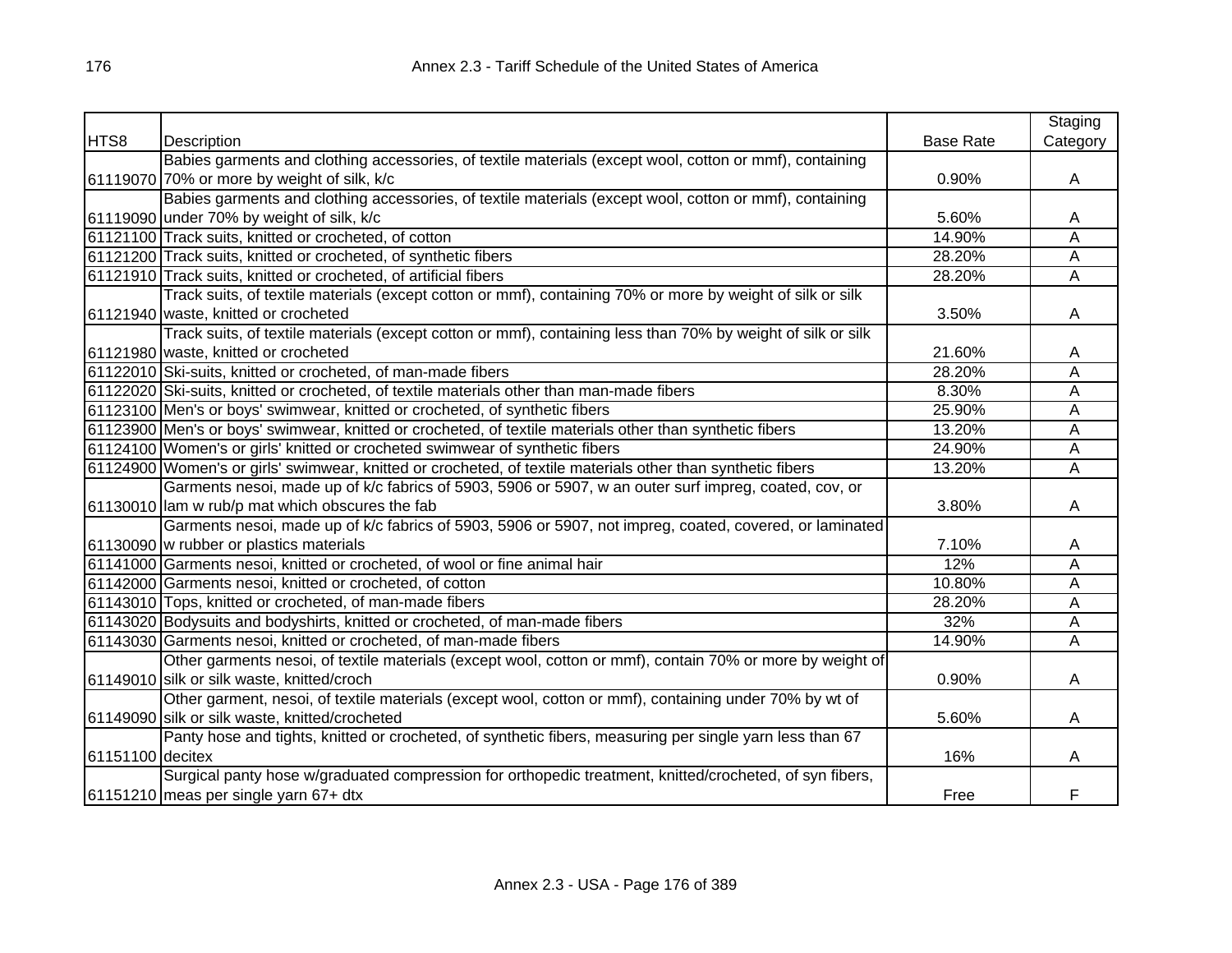|                 |                                                                                                                      |                  | Staging  |
|-----------------|----------------------------------------------------------------------------------------------------------------------|------------------|----------|
| HTS8            | Description                                                                                                          | <b>Base Rate</b> | Category |
|                 |                                                                                                                      |                  |          |
|                 | 61151220 Panty hose (not surgical) & tights, knitted/crocheted, of syn fibers, measuring per single yarn 67+ dtx     | 14.90%           | A        |
|                 | Surgical panty hose w/graduated compression for orthopedic treatment, knitted/crocheted, of textile                  |                  |          |
|                 | 61151920 materials exc syn fibers                                                                                    | Free             | F        |
|                 | Panty hose (not surgical) and tights, containing 70% or more by weight of silk or silk waste, knitted or             |                  |          |
|                 | 61151940 crocheted                                                                                                   | 2.60%            | A        |
|                 | 61151980 Panty hose (not surgical) and tights, of textile materials nesoi, knitted or crocheted                      | 16%              | Α        |
|                 | Women's full-length or knee-length hosiery, measuring per single yarn less than 67 decitex containing                |                  |          |
|                 | 61152010 70% or more by wt of silk, knit/croc                                                                        | 2.70%            | A        |
|                 | Women's full-length or knee-length hosiery, measuring per single yarn less than 67 decitex containing                |                  |          |
|                 | 61152090 under 70% by wt of silk, knitted/croc                                                                       | 14.60%           | A        |
|                 | 61159100 Hosiery nesoi, knitted or crocheted, of wool or fine animal hair                                            | 11.30%           | Α        |
|                 |                                                                                                                      |                  |          |
|                 | 61159230 Surgical stockings w/graduated compression for orthopedic treatment, knitted or crocheted, of cotton        | Free             | F        |
|                 | 61159260 Stockings, socks, etc. (not surgical), knitted or crocheted, of cotton, containing lace or net              | 10%              | Α        |
|                 |                                                                                                                      |                  |          |
|                 | 61159290 Stockings, socks, etc. nesoi (not surgical and not containing lace or net), knitted or crocheted, of cotton | 13.50%           | A        |
|                 | Surgical stockings w/graduated compression for orthopedic treatment, knitted or crocheted, of synthetic              |                  |          |
| 61159330 fibers |                                                                                                                      | Free             | F        |
|                 | 61159360 Stockings, socks, etc. nesoi, knitted or crocheted, of synthetic fibers, containing lace or net             | 18.80%           | Ā        |
|                 | 61159390 Stockings, socks, etc. nesoi, knitted or crocheted, of synthetic fibers (not containing lace or net)        | 14.60%           | A        |
|                 | 61159914 Hosiery nesoi, of artificial fibers, containing lace or net                                                 | 18.80%           | A        |
|                 | 61159918 Hosiery nesoi, knitted or crocheted, of artificial fibers, other than those containing lace or net          | 14.60%           | A        |
|                 | Stockings and other hosiery, including footwear without applied soles, of textile materials(except mmf),             |                  |          |
|                 | 61159940 cont 70% or more by wt of silk, k/c                                                                         | 1.60%            | A        |
|                 | Stockings and other hosiery, including footwear without applied soles, of textile materials(except mmf),             |                  |          |
|                 | 61159980 cont under 70% by wt of silk, k/c                                                                           | 9.90%            | A        |
|                 | Ice hockey and field hockey gloves, knitted or crocheted, impregnated, coated or covered with plastics or            |                  |          |
| 61161005 rubber |                                                                                                                      | Free             | F        |
|                 | Other gloves, mittens and mitts, the foregoing specially designed for sports use, incl. ski and snowmobile           |                  |          |
|                 | 61161008 gloves, mittens and mitts                                                                                   | 2.80%            | A        |
|                 | Gloves, mittens & mitts, w/o four., k/c, coated w. plastics/rubber nesoi, cut & sewn, of veg. fibers, cont. >        |                  |          |
|                 | 61161013 50% by wt. of plastics/rubber                                                                               | 12.50%           | A        |
|                 | Gloves, mittens & mitts, w/o four., k/c, coated w. plastics/rubber, nesoi, cut & sewn, of veg. fibers, cont.         |                  |          |
|                 | 61161017 50 % or less wt. of plas./rub.                                                                              | 23.50%           | A        |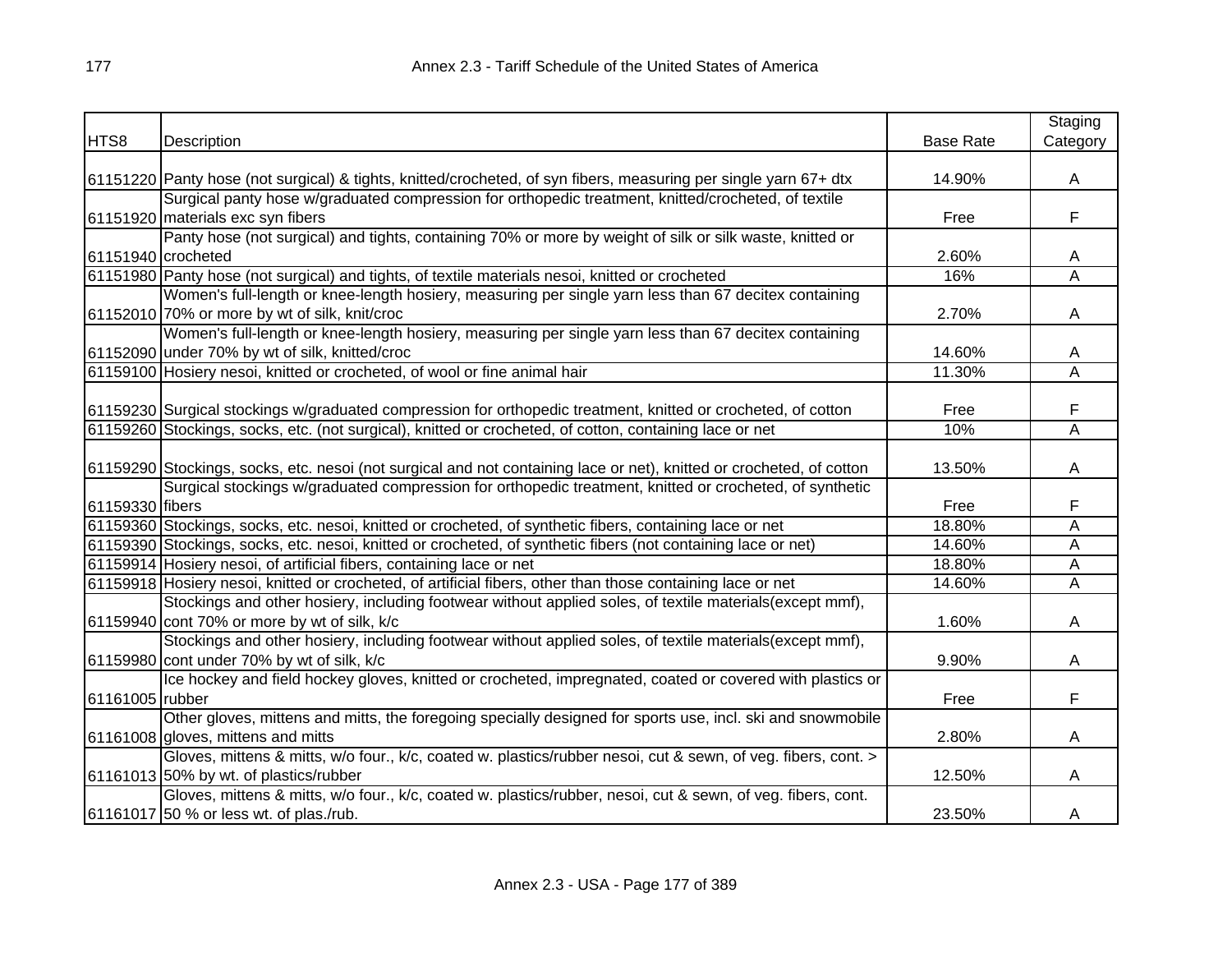|      |                                                                                                                |                    | Staging  |
|------|----------------------------------------------------------------------------------------------------------------|--------------------|----------|
| HTS8 | Description                                                                                                    | <b>Base Rate</b>   | Category |
|      | Gloves, mittens & mitts(excl sports), impreg etc, cut & sewn from pre-exist non-veg fib impreg fab, w/o        |                    |          |
|      | 61161044 fourch, con ov 50% wt plast/rub k/c                                                                   | 9.90%              | A        |
|      | Gloves, mittens & mitts(excl sports), impreg etc, cut & sewn from pre-exist non-veg fib impreg fab, w/o        |                    |          |
|      | 61161048 fourch, con < 50% wt pla/rub k/c                                                                      | 18.60%             | A        |
|      | Gloves, mittens & mitts(excl ports), impreg etc, not cut & sewn from pre-existing fabric, w/o fourch, con      |                    |          |
|      | 61161055 50% or more wt of tex fibers, k/c                                                                     | 13.20%             | A        |
|      | Gloves, mittens & mitts(excl sports), impreg etc, not cut & sewn from pre-existing fabric, w/o fourch, cont    |                    |          |
|      | 61161065 < 50% by wt of text fib, k/c                                                                          | 7%                 | A        |
|      | Gloves, mittens & mitts(excl sports), impreg etc, not cut & sewn from pre-existing fabric, with fourch, con    |                    |          |
|      | 61161075 50% or more wt of text fib, k/c                                                                       | 13.20%             | A        |
|      | Gloves, mittens & mitts(excl sports), impreg etc, not cut & sewn from pre-existing fab, w fourch, cont <       |                    |          |
|      | 61161095 50% by wt of textile fiber, k/c                                                                       | 7%                 | A        |
|      |                                                                                                                |                    |          |
|      | 61169100 Gloves, mittens and mitts, knitted or crocheted, of wool or fine animal hair                          | 31.2 cents/kg + 7% | A        |
|      | Ice hockey and field hockey gloves, knitted or crocheted, of cotton, not impregnated, coated or covered        |                    |          |
|      | 61169205 with plastics or rubber                                                                               | Free               | F        |
|      | Gloves, etc., specially designed for sports, including ski and snowmobile gloves, mittens and mitts,           |                    |          |
|      | 61169208 knitted or crocheted, of cotton                                                                       | 2.80%              | A        |
|      | Gloves, mittens & mitts, (excl. ski or snowmobile), knitted or crocheted, of cotton, made from a pre-          |                    |          |
|      | 61169264 existing machine knit fabric, w/o four.                                                               | 23.50%             | A        |
|      | Gloves, mittens & mitts (excl. ski or snowmobile), k/c, of cotton, from a pre-existing machine knit fabric,    |                    |          |
|      | 61169274 with fourchettes                                                                                      | 23.50%             | A        |
|      | Gloves, mittens & mitts, (excl. ski or snowmobile), k/c, of cotton, not made from a pre-existing machine       |                    |          |
|      | 61169288 knit fabric, w/o fourchettes                                                                          | 9.40%              | A        |
|      | Gloves, mittens & mitts, of cotton, k/c, not impreg. etc. with plas./rub., not from pre-ex. mach. knit fabric, |                    |          |
|      | 61169294 not for sports, with four.                                                                            | 9.40%              | A        |
|      | Ice hockey and field hockey gloves, knitted or crocehted, of synthetic fibers, not impregnated, coated or      |                    |          |
|      | 61169305 covered with plastics or rubber                                                                       | Free               | F        |
|      | 61169308 Gloves, mittens & mitts, for sports use, (incl. ski and snowmobile gloves, etc.), of synthetic fibers | 2.80%              | A        |
|      | Gloves, mittens & mitts (excl. those designed for sports etc.), k/c, of synthetic fiber, cont. 23% or more     |                    |          |
|      | 61169364 wt. of wool etc., w/o four.                                                                           | 31 cents/kg + 6.9% | A        |
|      | Gloves, mittens & mitts (excl. those designed for sports etc.), k/c, of synthetic fibers, cont. 23% or more    |                    |          |
|      | 61169374 wt. of wool etc., with four.                                                                          | 31 cents/kg + 6.9% | A        |
|      | Gloves, mittens & mitts (excl. those designed for sports etc.), k/c, of synthetic fibers, under 23% by wt. of  |                    |          |
|      | 61169388 wool etc., w/o fourchettes                                                                            | 18.60%             | A        |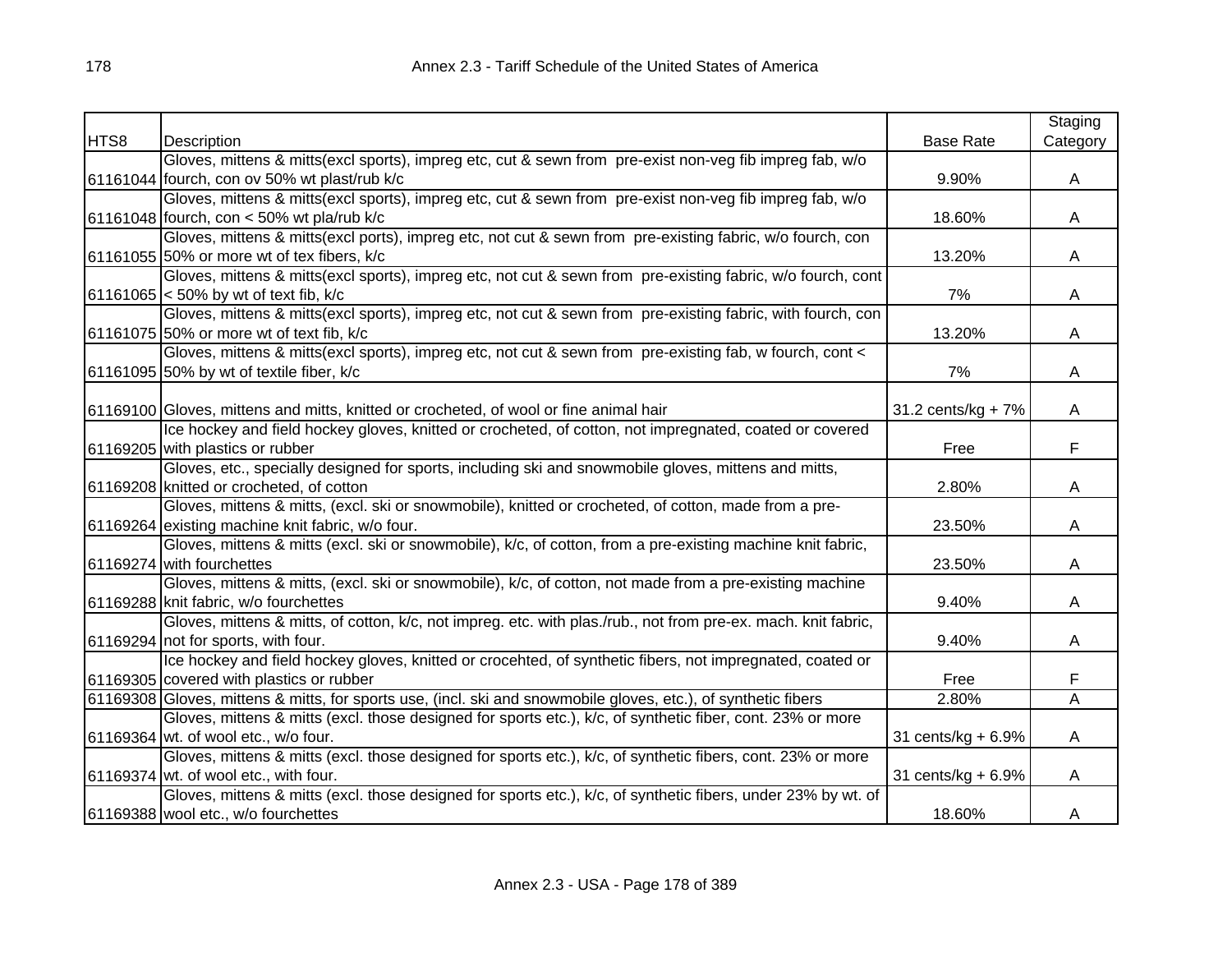|      |                                                                                                                      |                  | Staging  |
|------|----------------------------------------------------------------------------------------------------------------------|------------------|----------|
| HTS8 | Description                                                                                                          | <b>Base Rate</b> | Category |
|      | Gloves, mittens & mitts (excl. those designed for sports etc.), k/c, of synthetic fibers, under 23% by wt. of        |                  |          |
|      | 61169394 wool etc., with fourchettes                                                                                 | 18.60%           | A        |
|      | Ice hockey and field hockey gloves, knitted or crocheted, of artificial fibers, not impregnated, coated or           |                  |          |
|      | 61169920 covered with plastics or rubber                                                                             | Free             | F        |
|      | Gloves, mittens & mitts specially designed for sports, including ski and snowmobile gloves, mittens and              |                  |          |
|      | 61169935 mitts, of artificial fibers                                                                                 | 2.80%            | A        |
|      | Gloves, mittens & mitts (excl. those designed for sports etc.), knitted/crocheted, of artificial fibers, without     |                  |          |
|      | 61169948 fourchettes                                                                                                 | 18.80%           | A        |
|      | Gloves, mittens & mitts (excl. those designed for sports etc.), knitted or crocheted, of artificial fibers, with     |                  |          |
|      | 61169954 fourchettes                                                                                                 | 18.80%           | A        |
|      | Gloves, mittens and mitts, of textile materials(except wool, cotton or mmf), containing 70% or more by wt            |                  |          |
|      | 61169975 of silk or silk waste, knit/croc                                                                            | Free             | F        |
|      | Gloves, mittens and mitts, of textile materials (except wool, cotton or mmf), containing under 70% by                |                  |          |
|      | 61169995 weight of silk or silk waste, knit/croc                                                                     | 3.80%            | A        |
|      |                                                                                                                      |                  |          |
|      | 61171010 Shawls, scarves, mufflers, mantillas, veils and the like, knitted or crocheted, of wool or fine animal hair | 9.60%            | A        |
|      | 61171020 Shawls, scarves, mufflers, mantillas, veils and the like, knitted or crocheted, of man-made fibers          | 11.30%           | Α        |
|      | 61171040 Shawls, scarves, etc., knitted or crocheted, containing 70% or more by weight of silk or silk waste         | 1.50%            | A        |
|      | 61171060 Shawls, scarves, mufflers, mantillas, veils and the like, nesoi                                             | 9.50%            | A        |
|      |                                                                                                                      |                  |          |
|      | 61172010 Ties, bow ties and cravats, containing 70% or more by weight of silk or silk waste, knitted or crocheted    | 1.20%            | A        |
|      | 61172090 Ties, bow ties and cravats, containing under 70% by weight of silk or silk waste, knitted or crocheted      | 5%               | A        |
|      | Made up clothing accessories(excl shawls, scarves, mufflers, mantillas, veils and the like; ties and                 |                  |          |
|      | 61178010 cravat), con > or = 70% wt of silk, $k/c$                                                                   | 2.30%            | A        |
|      | Headbands, ponytail holders & similar articles, of textile materials other than containing 70% or more by            |                  |          |
|      | 61178085 weight of silk, knitted/crocheted                                                                           | 14.60%           | A        |
|      | Made up clothing accessories (excl shawl, scarve, and like, tie, cravat, headband, ponytail holder and               |                  |          |
|      | 61178095 like), cont < 70% wt of silk, k/c                                                                           | 14.60%           | A        |
|      | Parts of garments or of clothing accessories, containing 70% or more by weight of silk or silk waste,                |                  |          |
|      | 61179010 knitted or crocheted                                                                                        | 2.30%            | A        |
|      | Parts of garments or of clothing accessories, containing under 70% by weight of silk or silk waste, knitted          |                  |          |
|      | 61179090 or crocheted                                                                                                | 14.60%           | A        |
|      | Men's or boys' overcoats, carcoats, capes, cloaks and similar coats of wool or fine animal hair, not                 | 41 cents/kg $+$  |          |
|      | 62011100 knitted or crocheted                                                                                        | 16.3%            | A        |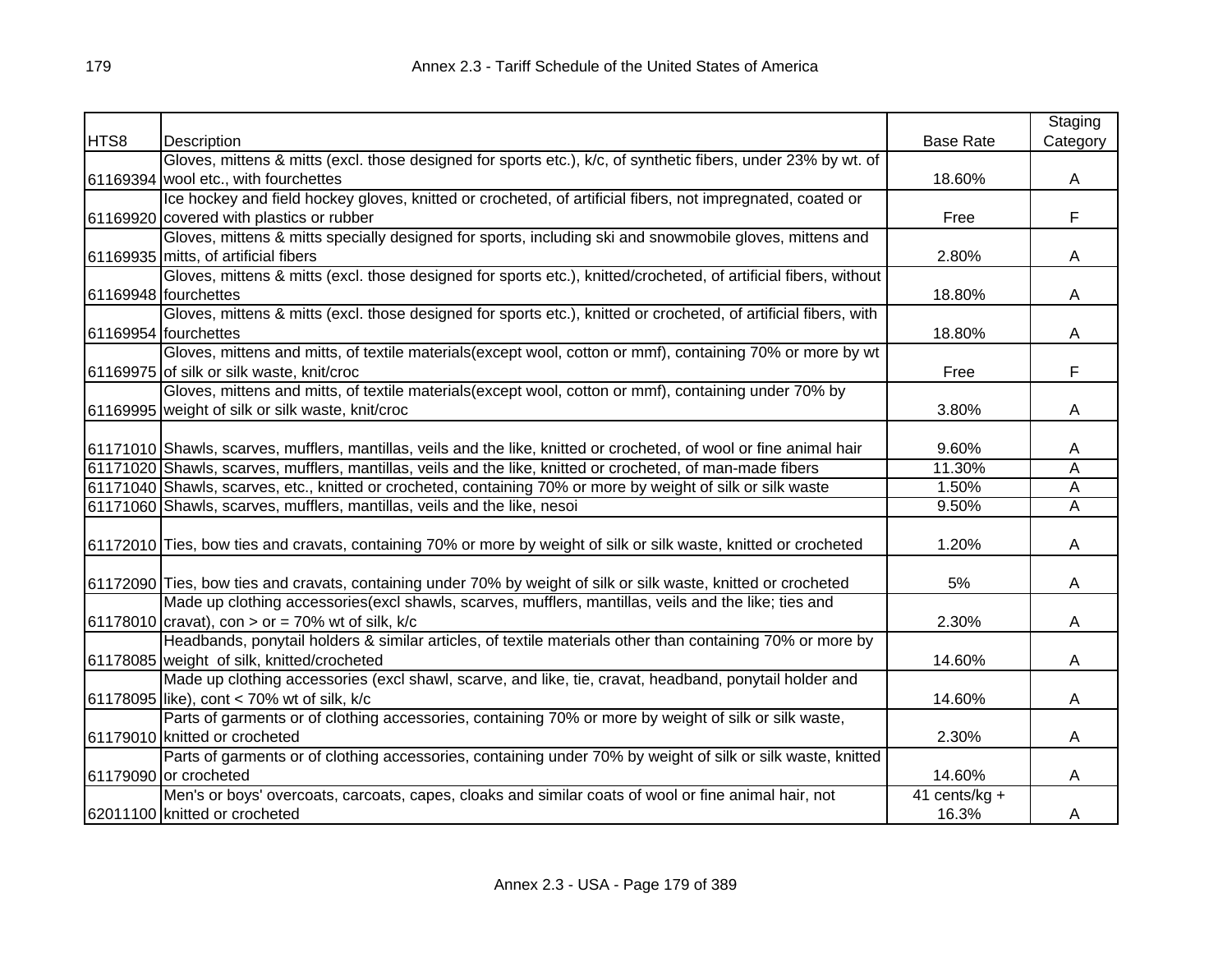|                |                                                                                                             |                   | Staging  |
|----------------|-------------------------------------------------------------------------------------------------------------|-------------------|----------|
| HTS8           | Description                                                                                                 | <b>Base Rate</b>  | Category |
|                | Men's or boys' overcoats, carcoats, capes, & similar coats of cotton, not knit or crocheted, containing     |                   |          |
|                | 62011210 15% or more by wt of down, etc                                                                     | 4.40%             | A        |
|                | Men's or boys' overcoats, carcoats, capes, & similar coats of cotton, not knit or crocheted, not containing |                   |          |
|                | 62011220 15% or more by wt of down, etc                                                                     | 9.40%             | A        |
|                | Men's or boys' overcoats, carcoats, capes, & like coats of man-made fibers, not knit or crocheted, cont.    |                   |          |
|                | 62011310 15% or more by wt of down, etc                                                                     | 4.40%             | A        |
|                | Men's or boys' overcoats, carcoats, capes, & like coats of manmade fibers, not knit or crocheted, cont.     | 49.7 cents/kg $+$ |          |
|                | 62011330 36 percent or more of wool, nesoi                                                                  | 19.7%             | A        |
|                | Men's or boys' overcoats, carcoats, capes, cloaks and similar coats, not knitted or crocheted, of           |                   |          |
|                | 62011340 manmade fibers, nesoi                                                                              | 27.70%            | A        |
|                | Men's or boys' overcoats, carcoats, capes, cloaks, & sim coats, of tex mats(except wool, cotton or mmf),    |                   |          |
|                | 62011910 cont > or = 70% by wt silk, not k/c                                                                | Free              | F        |
|                | Men's or boys' overcoats, carcoats, capes, cloaks, & sim coats, of tex mats(except wool, cotton or mmf),    |                   |          |
|                | 62011990 cont under 70% by wt silk, not k/c                                                                 | 2.80%             | A        |
|                | 62019110 Men's or boys' padded, sleeveless jackets, not knitted or crocheted, of wool or fine animal hair   | 8.50%             | Α        |
|                | Men's or boys' anoraks, windbreakers and similar articles nesoi, not knitted or crocheted, of wool or fine  | 49.7 cents/kg $+$ |          |
|                | 62019120 animal hair                                                                                        | 19.7%             | A        |
|                | Men's or boys' anoraks, windbreakers & similar articles, not knitted or crocheted, of cotton, containing    |                   |          |
|                | 62019210 15% or more by weight of down, etc                                                                 | 4.40%             | A        |
|                | Men's or boys' anoraks, windbreakers and similar articles, nesoi, not knitted or crocheted, of cotton,      |                   |          |
|                | 62019215 water resistant                                                                                    | 6.20%             | A        |
|                | Men's or boys' anoraks, windbreakers & similar articles nesoi, not knitted or crocheted, of cotton, not     |                   |          |
|                | 62019220 cont. 15% or more by wt of down, etc                                                               | 9.40%             | A        |
|                | Men's or boys' anoraks, windbreakers & similar articles, not knitted or crocheted, of man-made fibers,      |                   |          |
|                | 62019310 cont. 15% or more by wt of down, etc                                                               | 4.40%             | A        |
|                | Men's or boys' padded, sleeveless jackets, not knitted or crocheted, of man-made fibers, not containing     |                   |          |
|                | 62019320 15% or more by weight of down, etc                                                                 | 14.90%            | A        |
|                | Men's or boys' anoraks, etc, nesoi, not knitted or crocheted, of manmade fibers, containing 36 percent or   | $49.5$ cents/kg + |          |
|                | 62019325   more of wool or fine animal hair                                                                 | 19.6%             | A        |
|                | Men's or boys' anoraks, windbreakers and similar articles, not knitted or crocheted, of manmade fibers,     |                   |          |
|                | 62019330 nesoi, water resistant                                                                             | 7.10%             | A        |
|                | Men's or boys' anoraks, windbreakers and similar articles, not knitted or crocheted, of manmade fibers,     |                   |          |
| 62019335 nesoi |                                                                                                             | 27.70%            | A        |
|                | Men's or boys' anoraks, wind-breakers and similar articles, of tex mats(except wool, cotton or mmf), cont   |                   |          |
|                | 62019910 70% or more by wt silk, not k/c                                                                    | Free              | F        |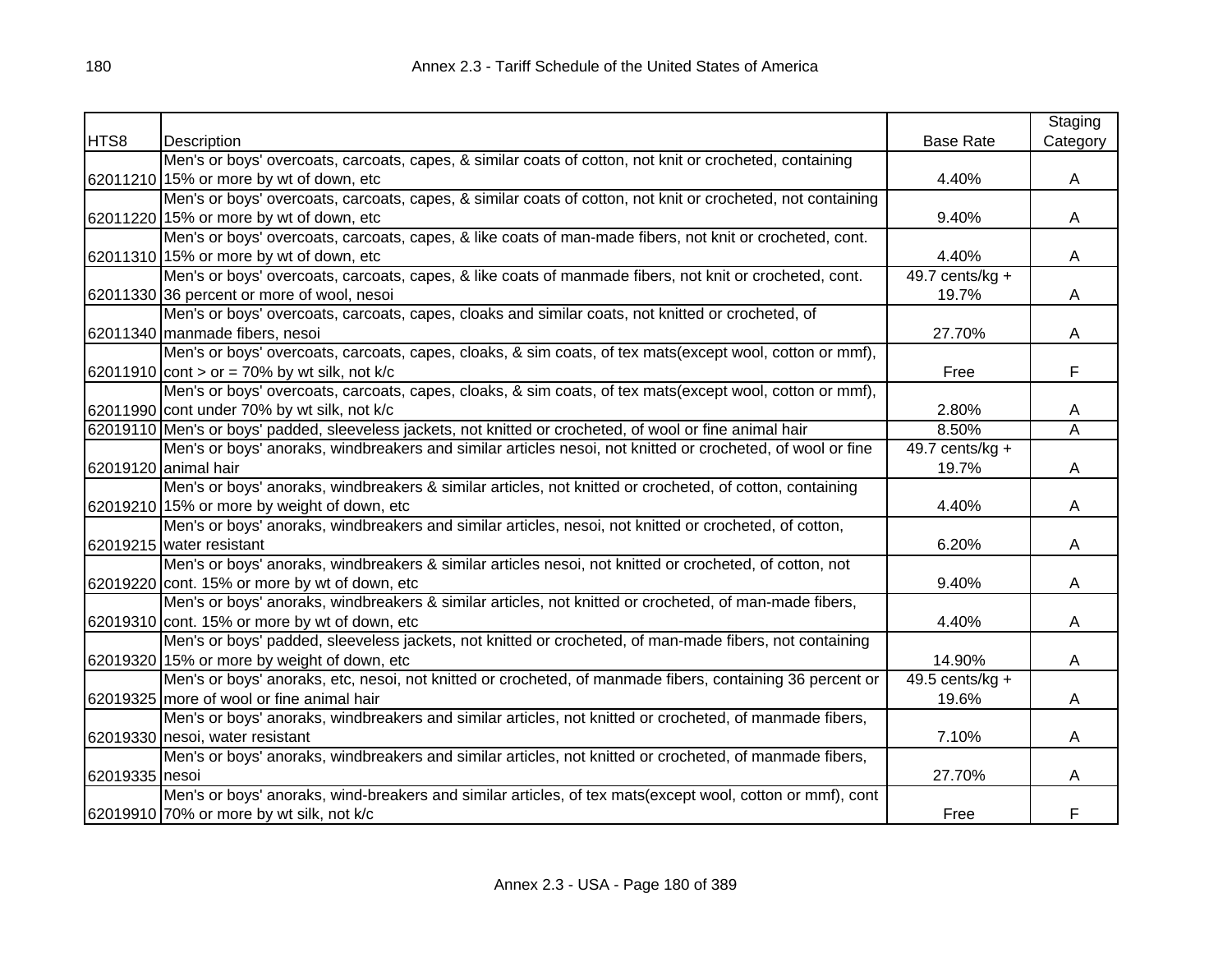|      |                                                                                                              |                   | Staging  |
|------|--------------------------------------------------------------------------------------------------------------|-------------------|----------|
| HTS8 | Description                                                                                                  | <b>Base Rate</b>  | Category |
|      | Men's or boys' anoraks, wind-breakers and similar articles, of text mats(except wool, cotton or mmf), cont   |                   |          |
|      | 62019990 under 70% by wt of silk, not k/c                                                                    | 4.20%             | A        |
|      | Women's or girls' overcoats, carcoats, capes, cloaks and similar coats, not knitted or crocheted, of wool    | 41 cents/kg +     |          |
|      | 62021100 or fine animal hair                                                                                 | 16.3%             | A        |
|      | Women's or girls' overcoats, carcoats, etc, not knitted or crocheted, of cotton, containing 15% or more by   |                   |          |
|      | 62021210 weight of down, etc                                                                                 | 4.40%             | A        |
|      | Women's or girls' overcoats, carcoats, etc, not knitted or crocheted, of cotton, not containing 15% or       |                   |          |
|      | 62021220 more by weight of down, etc                                                                         | 8.90%             | A        |
|      | Women's or girls' overcoats, carcoats, etc, not knitted or crocheted, of man-made fibers, containing 15%     |                   |          |
|      | 62021310 or more by weight of down, etc                                                                      | 4.40%             | A        |
|      | Women's or girls' overcoats, carcoats, etc, not knitted or crocheted, of m-m fibers, cont. 36% or more of    | $43.5$ cents/kg + |          |
|      | 62021330 wool or fine animal hair, nesoi                                                                     | 19.7%             | A        |
|      | Women's or girls' overcoats, carcoats, capes, cloaks and similar articles, not knitted or crocheted, of man- |                   |          |
|      | 62021340 made fibers, nesoi                                                                                  | 27.70%            | A        |
|      | Women's or girls' overcoats, carcoats, capes, cloaks & sim coats, of tex mats(except wool, cotton or         |                   |          |
|      | 62021910 mmf), con 70% or more wt silk, not k/c                                                              | Free              | F        |
|      | Women's or girls' overcoats, carcoats, capes, cloaks & sim coats, of tex mats(except wool, cotton or         |                   |          |
|      | 62021990 mmf), con under 70% wt silk, not k/c                                                                | 2.80%             | A        |
|      |                                                                                                              |                   |          |
|      | 62029110 Women's or girls' padded, sleeveless jackets, not knitted or crocheted, of wool or fine animal hair | 14%               | A        |
|      | Women's or girls' anoraks, windbreakers and similar articles nesoi, not knitted or crocheted, of wool or     | $36$ cents/kg +   |          |
|      | 62029120 fine animal hair                                                                                    | 16.3%             | A        |
|      | Women's or girls' anoraks, windbreakers and similar articles, not knitted or crocheted, of cotton, cont.     |                   |          |
|      | 62029210 15% or more by weight of down                                                                       | 4.40%             | A        |
|      | Women's or girls' anoraks, windbreakers and similar articles, not knitted or crocheted, of cotton, nesoi,    |                   |          |
|      | 62029215 water resistant                                                                                     | 6.20%             | A        |
|      | Women's or girls' anoraks, windbreakers & similar articles, nt knitted or crocheted, of cotton, nt cont.     |                   |          |
|      | 62029220 15% or more by wt of down, etc                                                                      | 8.90%             | A        |
|      | Women's or girls' anoraks, windbreakers & like articles, not knitted or crocheted, of man-made fibers,       |                   |          |
|      | 62029310 cont. 15% or more by wt of down, etc                                                                | 4.40%             | A        |
|      | Women's or girls' padded, sleeveless jackets, not knitted or crocheted, of man-made fibers, not cont.        |                   |          |
|      | 62029320 15% or more by weight of down, etc                                                                  | 14.90%            | A        |
|      | Women's or girls' anoraks, windbreakers, etc, nt knit or crocheted, of manmade fibers, cont. 36% or          | 43.4 cents/kg $+$ |          |
|      | 62029340 more of wool or fine animal hair, nesoi                                                             | 19.7%             | A        |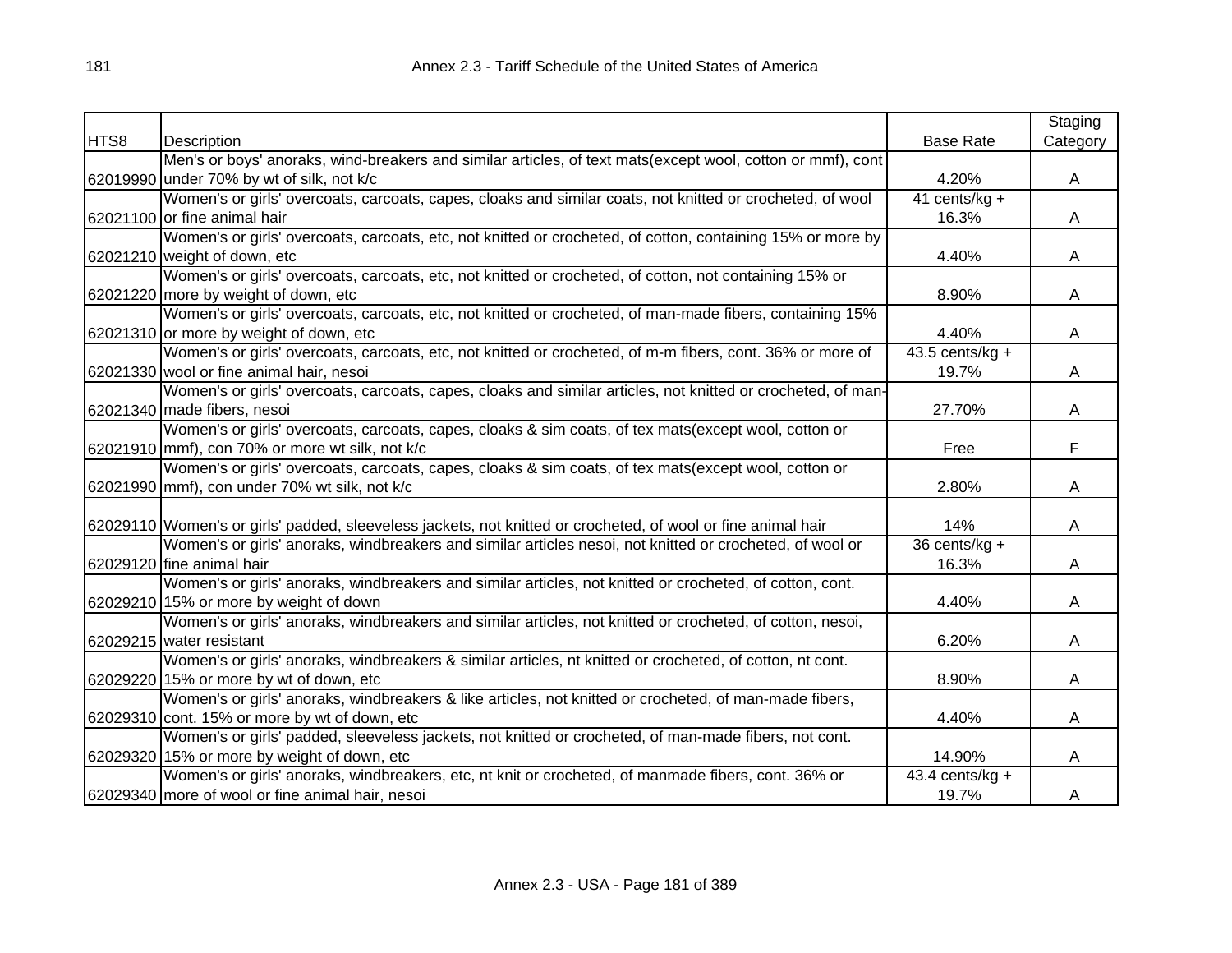|      |                                                                                                                |                     | Staging  |
|------|----------------------------------------------------------------------------------------------------------------|---------------------|----------|
| HTS8 | Description                                                                                                    | <b>Base Rate</b>    | Category |
|      | Women's or girls' anoraks, windbreakers and similar articles, not knitted or crocheted, of manmade             |                     |          |
|      | 62029345 fibers, nesoi, water resistant                                                                        | 7.10%               | A        |
|      | Women's or girls' anoraks, windbreakers and similar articles, not knitted or crocheted, of man-made            |                     |          |
|      | 62029350 fibers, nesoi                                                                                         | 27.70%              | A        |
|      | Women's or girls' anoraks, wind-breakers and similar articles, of tex mats(except wool, cotton or mmf),        |                     |          |
|      | 62029910 cont 70% or more by wt silk, not k/c                                                                  | Free                | F        |
|      | Women's or girls' anoraks, wind-breakers and similar articles, of tex mats(except wool, cotton or mmf),        |                     |          |
|      | 62029990 cont < 70% by wt of silk, not k/c                                                                     | 2.80%               | A        |
|      | Men's/boys' suits of wool, not knitted or crocheted, 30% or more of silk or silk waste, of wool yarn w/avg     |                     |          |
|      | 62031115 fiber diameter 18.5 micron or <                                                                       | 7.50%               | A        |
|      | Men's or boys' suits of wool or fine animal hair, not knitted or crocheted, containing 30 percent or more of   |                     |          |
|      | 62031130 silk or silk waste, nesoi                                                                             | 7.50%               | A        |
|      | Men's or boys' suits of wool, not knitted or crocheted, nesoi, of wool yarn with average fiber diameter of     |                     |          |
|      | 62031160 18.5 micron or less                                                                                   | 17.50%              | A        |
|      | 62031190 Men's or boys' suits of wool or fine animal hair, not knitted or crocheted, nesoi                     | 17.50%              | A        |
|      | Men's or boys' suits, of synthetic fibers, not knitted or crocheted, containing 36 percent or more by weight   |                     |          |
|      | 62031210 of wool or fine animal hair                                                                           | 17.50%              | A        |
|      | 62031220 Men's or boys' suits, of synthetic fibers, under 36% by weight of wool, not knitted or crocheted      | 27.30%              | A        |
|      | 62031910 Men's or boys' suits, not knitted or crocheted, of cotton                                             | 13.20%              | A        |
|      | Men's or boys' suits, of artificial fibers, not knitted or crocheted, containing 36 percent or more of wool or | 52.9 cents/ $kg +$  |          |
|      | 62031920 fine animal hair                                                                                      | 21%                 | A        |
|      | 62031930 Men's or boys' suits, of artificial fibers, nesoi, not knitted or crocheted                           | 14.90%              | A        |
|      | Men's or boys' suits, of textile mats(except wool, cotton or mmf), containing 70% or more by weight of silk    |                     |          |
|      | 62031950 or silk waste, not knit or croch                                                                      | 3.80%               | A        |
|      | Men's or boys' suits, of textile mats(except wool, cotton or mmf), containing under 70% by weight of silk      |                     |          |
|      | 62031990 or silk waste, not knit or croch                                                                      | 7.10%               | A        |
|      |                                                                                                                |                     |          |
|      |                                                                                                                |                     |          |
|      |                                                                                                                | The rate applicable |          |
|      |                                                                                                                | to each garment in  |          |
|      | Men's or boys' ensembles, not knitted or crocheted, of worsted wool fabric with wool yarn having average       | the ensemble if     |          |
|      | 62032130 fiber diameter of 18.5 micron or <                                                                    | separately entered  | A        |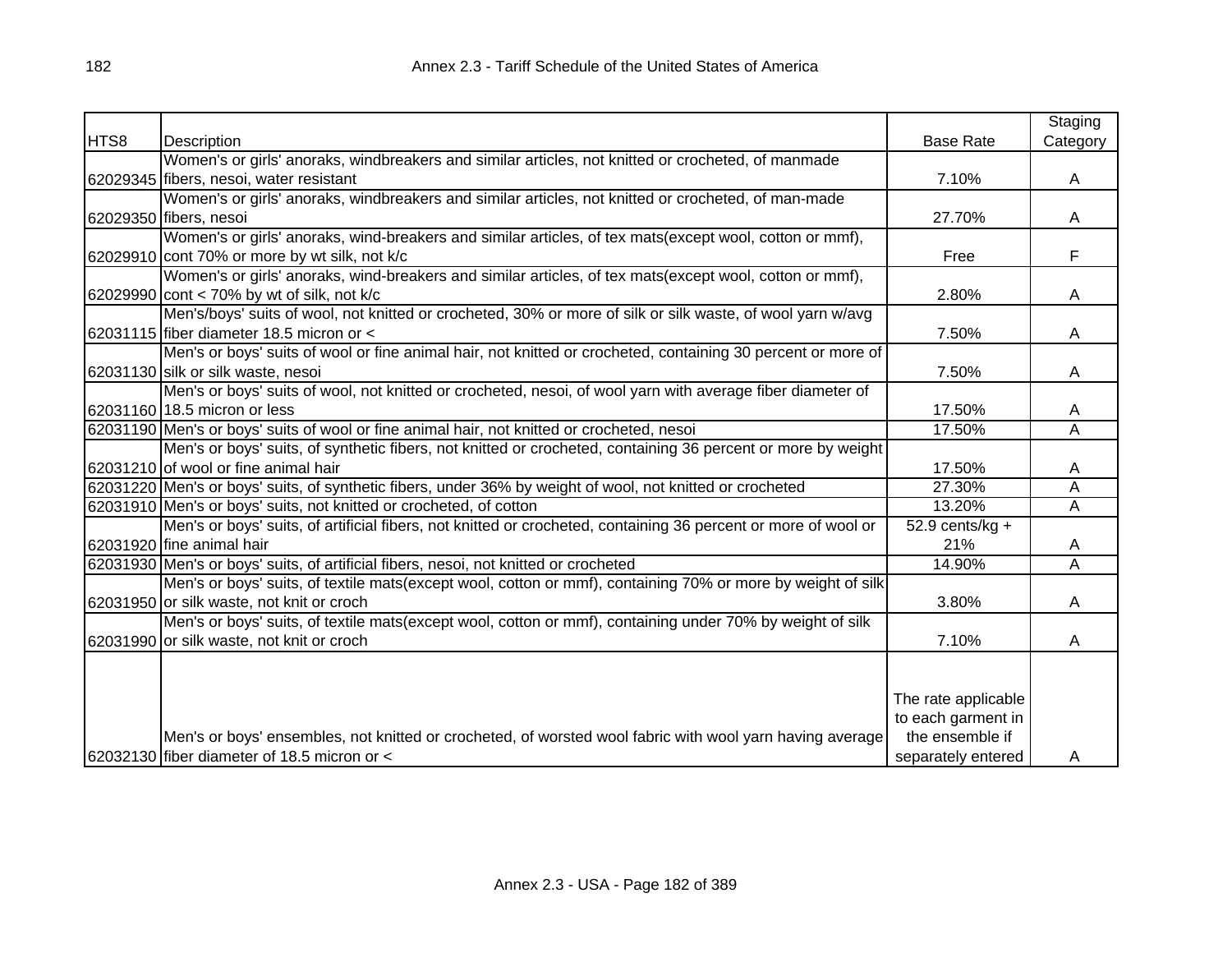|      |                                                                                                                    |                     | Staging  |
|------|--------------------------------------------------------------------------------------------------------------------|---------------------|----------|
| HTS8 | Description                                                                                                        | <b>Base Rate</b>    | Category |
|      |                                                                                                                    |                     |          |
|      |                                                                                                                    |                     |          |
|      |                                                                                                                    | The rate applicable |          |
|      |                                                                                                                    | to each garment in  |          |
|      |                                                                                                                    | the ensemble if     |          |
|      | 62032190 Men's or boys' ensembles, not knitted or crocheted, of wool or fine animal hair                           | separately entered  | A        |
|      |                                                                                                                    |                     |          |
|      | 62032210 Men's or boys' judo, karate and other oriental martial arts uniforms, not knitted or crocheted, of cotton | 7.50%               | A        |
|      |                                                                                                                    |                     |          |
|      |                                                                                                                    | The rate applicable |          |
|      |                                                                                                                    | to each garment in  |          |
|      | Men's or boys' ensembles, not knitted or crocheted, of cotton, other than judo, karate and other oriental          | the ensemble if     |          |
|      | 62032230 martial arts uniforms                                                                                     | separately entered  | A        |
|      |                                                                                                                    |                     |          |
|      |                                                                                                                    |                     |          |
|      |                                                                                                                    | The rate applicable |          |
|      |                                                                                                                    | to each garment in  |          |
|      |                                                                                                                    | the ensemble if     |          |
|      | 62032300 Men's or boys' ensembles, not knitted or crocheted, of synthetic fibers                                   | separately entered  | A        |
|      |                                                                                                                    |                     |          |
|      |                                                                                                                    |                     |          |
|      |                                                                                                                    | The rate applicable |          |
|      |                                                                                                                    | to each garment in  |          |
|      |                                                                                                                    | the ensemble if     |          |
|      | 62032920 Men's or boys' ensembles, not knitted or crocheted, of artificial fibers                                  | separately entered  | A        |
|      |                                                                                                                    |                     |          |
|      |                                                                                                                    |                     |          |
|      |                                                                                                                    | The rate applicable |          |
|      |                                                                                                                    | to each garment in  |          |
|      |                                                                                                                    | the ensemble if     |          |
|      | 62032930 Men's or boys' ensembles, not knitted or crocheted, of textile materials nesoi                            | separately entered  | A        |
|      | Men's or boys' suit-type jackets and blazers, of worsted wool fabric of wool yarn fiber avg diameter 18.5          |                     |          |
|      | 62033150 micron or <, not knitt/crocheted                                                                          | 17.50%              | A        |
|      | 62033190 Men's or boys' suit-type jackets and blazers, of wool or fine animal hair, not knitted or crocheted       | 17.50%              | A        |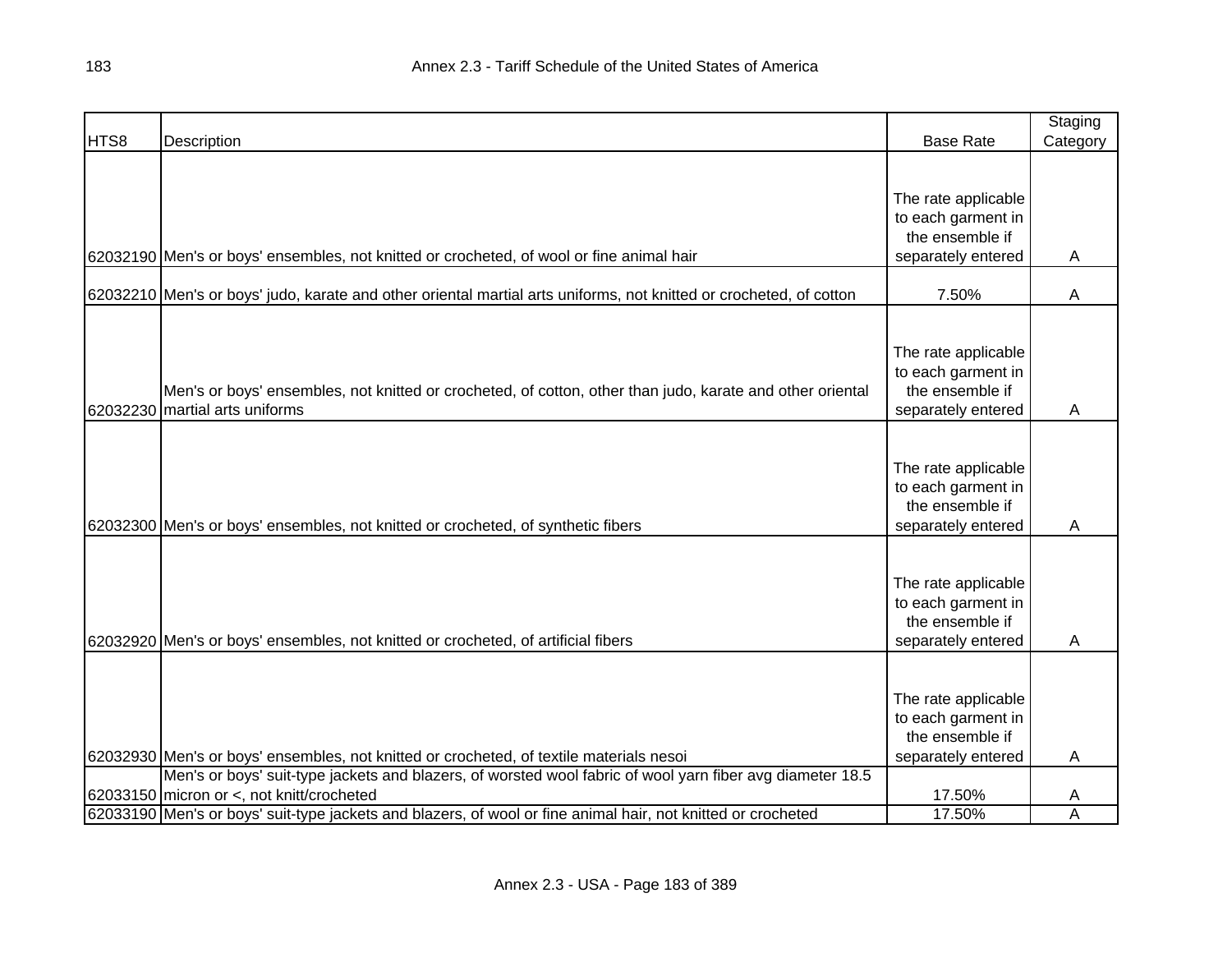|                    |                                                                                                              |                    | Staging  |
|--------------------|--------------------------------------------------------------------------------------------------------------|--------------------|----------|
| HTS8               | Description                                                                                                  | <b>Base Rate</b>   | Category |
|                    | Men's or boys' suit-type jackets and blazers, not knitted or crocheted, of cotton, containing 36 percent or  |                    |          |
|                    | 62033210 more of flax fibers                                                                                 | 2.80%              | A        |
|                    | Men's or boys' suit-type jackets and blazers, not knitted or crocheted, of cotton, under 36% by weight of    |                    |          |
| 62033220 flax      |                                                                                                              | 9.40%              | A        |
|                    | Men's or boys' suit-type jackets and blazers, not knitted or crocheted, of synthetic fibers, cont. 36% or    |                    |          |
|                    | 62033310 more of wool or fine animal hair                                                                    | 22%                | A        |
|                    | Men's or boys' suit-type jackets and blazers, not knitted or crocheted, of synthetic fibers, under 36% by    |                    |          |
|                    | 62033320 weight of wool                                                                                      | 27.30%             | A        |
|                    | Men's or boys' suit-type jackets and blazers, of artificial fibers, containing 36% or more by weight of wool |                    |          |
|                    | 62033910 or fine animal hair, not k/c                                                                        | 22%                | A        |
|                    | Men's or boys' suit-type jackets and blazers, not knitted or crocheted, of artificial fibers, under 36% by   |                    |          |
|                    | 62033920 weight of wool                                                                                      | 27.30%             | A        |
|                    | Men's or boys' suit-type jackets and blazers, of textile materials(except wool, cotton or mmf), cont 70%     |                    |          |
|                    | 62033950 or more by weight of silk, not k/c                                                                  | 1%                 | A        |
|                    | Men's or boys' suit-type jackets and blazers, of text materials(except wool, cotton or mmf), containing      |                    |          |
|                    | 62033990 under 70% by weight of silk, not k/c                                                                | 6.50%              | A        |
|                    | Men's or boys' trousers & breeches, of wool or fine an. hair, cont elastomeric fib, water resist, w/o belt   |                    |          |
|                    | 62034105 loops, weighing >9 kg/doz                                                                           | 7.60%              | A        |
|                    | Men's or boys' trousers and breeches, other than of HTSA 6203.41.05, of wool yarn having average fiber       | 41.9 cents/ $kg +$ |          |
|                    | 62034112 diameter of 18.5 micron or less                                                                     | 16.3%              | A        |
|                    |                                                                                                              | $41.9$ cents/kg +  |          |
|                    | 62034118 Men's or boys' trousers and breeches, other than of HTSA 6203.41.05, nesoi                          | 16.3%              | A        |
|                    | 62034120 Men's or boys' bib and brace overalls, not knitted or crocheted, of wool or fine animal hair        | 8.50%              | Α        |
|                    | Men's or boys' trousers, overalls & shorts, not knitted or crocheted, of cotton, cont. 10 to 15% or more by  |                    |          |
|                    | 62034210 weight of down                                                                                      | Free               | F        |
|                    | Men's or boys' bib and brace overalls, not knitted or crocheted, of cotton, not containing 10 to 15% or      |                    |          |
|                    | 62034220 more by weight of down, etc                                                                         | 10.30%             | A        |
|                    | Men's or boys' trousers and shorts, not bibs, not knitted or crocheted, of cotton, not containing 15% or     |                    |          |
|                    | 62034240 more by weight of down, etc                                                                         | 16.60%             | A        |
|                    | Men's or boys' trousers, bib & brace overalls, breeches & shorts, not knitted or crocheted, of syn. fibers,  |                    |          |
|                    | 62034310 cont. 15% or more of down, etc                                                                      | Free               | F        |
|                    | Men's or boys' bib and brace overalls, not knitted or crocheted, of synthetic fibers, water resistant, not   |                    |          |
| 62034315 down      |                                                                                                              | 7.10%              | A        |
|                    | Men's or boys' bib and brace overalls, not knitted or crocheted, of synthetic fibers, not down, not water    |                    |          |
| 62034320 resistant |                                                                                                              | 14.90%             | A        |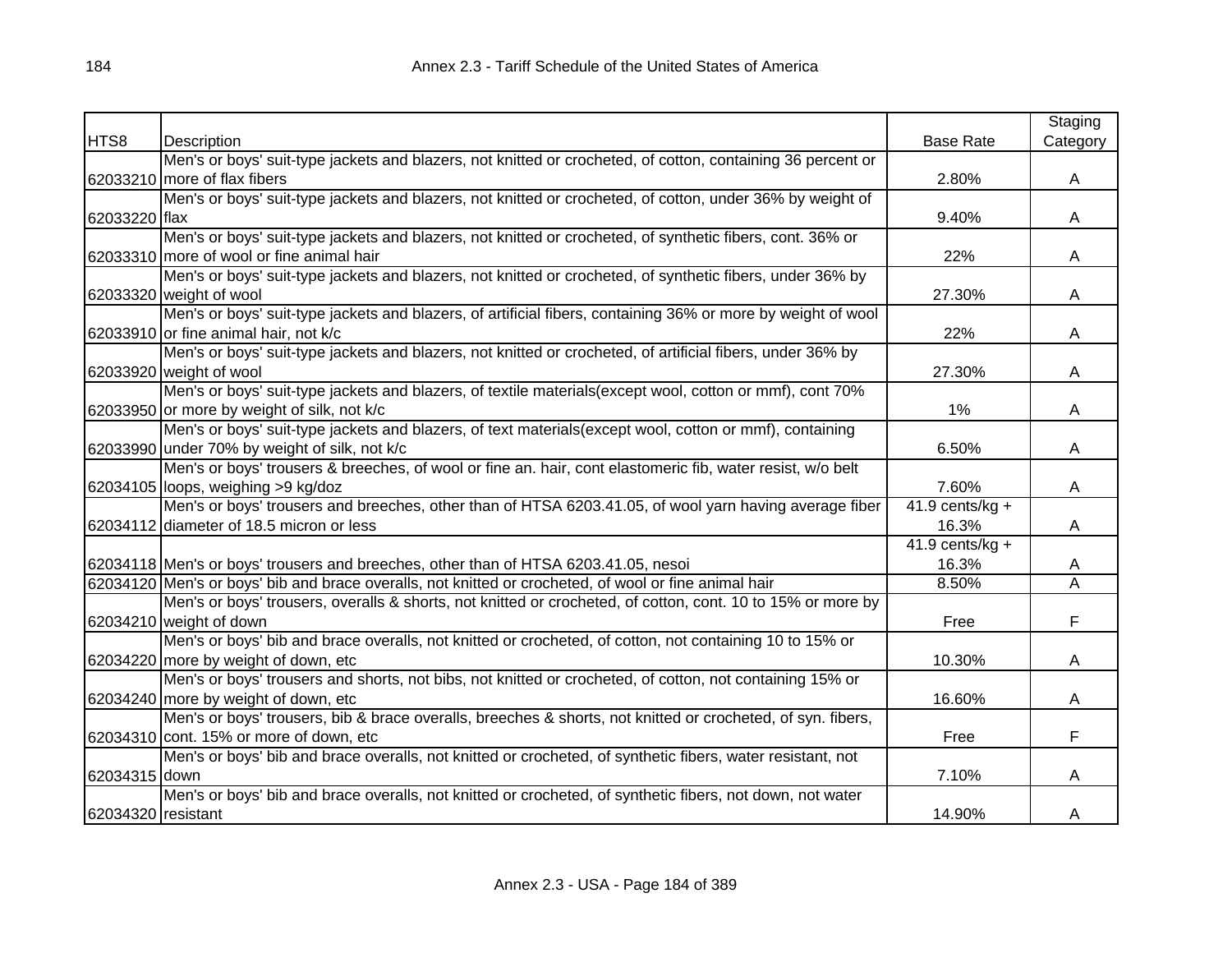|      |                                                                                                                      |                              | Staging  |
|------|----------------------------------------------------------------------------------------------------------------------|------------------------------|----------|
| HTS8 | Description                                                                                                          | <b>Base Rate</b>             | Category |
|      | Men's or boys' trousers, breeches and shorts, not knitted or crocheted, of synthetic fibers, certified hand-         |                              |          |
|      | 62034325 loomed and folklore products                                                                                | 12.20%                       | A        |
|      | Men's or boys' trousers, etc, not knitted or crocheted, of synthetic fibers, containing 36 percent or more of        | $\overline{49.6}$ cents/kg + |          |
|      | 62034330 wool or fine animal hair                                                                                    | 19.7%                        | A        |
|      |                                                                                                                      |                              |          |
|      | 62034335 Men's or boys' trousers and breeches, not knitted or crocheted, of synthetic fibers, nesoi, water resistant | 7.10%                        | A        |
|      | Men's or boys' trousers, breeches & shorts, of synthetic fibers, con under 15% wt down etc, cont under               |                              |          |
|      | 62034340 36% wt wool, n/water resist, not k/c                                                                        | 27.90%                       | A        |
|      | 62034910 Men's or boys' bib and brace overalls, not knitted or crocheted, of artificial fibers                       | 8.50%                        | A        |
|      | Men's or boys' trousers, breeches and shorts, not knitted or crocheted, of artificial fibers, certified hand-        |                              |          |
|      | 62034915 loomed and folklore products                                                                                | 12.20%                       | A        |
|      | 62034920 Men's or boys' trousers, breeches and shorts, not knitted or crocheted, of artificial fibers, nesoi         | 27.90%                       | A        |
|      | Men's or boys' trousers, bib & brace overalls, breeches & shorts, of text mats(except wool, cotton or                |                              |          |
|      | 62034940 mmf), cont > or = 70% wt silk, not k/c                                                                      | Free                         | F        |
|      | Men's or boys' trousers, bib & brace overalls, breeches & shorts, of text mats(except wool, cotton or                |                              |          |
|      | 62034980 mmf), con < 70% by wt silk, not k/c                                                                         | 2.80%                        | Α        |
|      | 62041100 Women's or girls' suits, not knitted or crocheted, of wool or fine animal hair                              | 14%                          | Α        |
|      | 62041200 Women's or girls' suits, not knitted or crocheted, of cotton                                                | 14.90%                       | A        |
|      | Women's or girls' suits, not knitted or crocheted, of synthetic fibers, containing 36 percent or more of             |                              |          |
|      | 62041310 wool or fine animal hair                                                                                    | 17%                          | A        |
|      |                                                                                                                      | 35.3 cents/kg +              |          |
|      | 62041320 Women's or girls' suits, not knitted or crocheted, of synthetic fibers, nesoi                               | 25.9%                        | A        |
|      | Women's or girls' suits, not knitted or crocheted, of artificial fibers, containing 36 percent or more of wool       |                              |          |
|      | 62041910 or fine animal hair                                                                                         | 17%                          | A        |
|      |                                                                                                                      | $35.3$ cents/kg +            |          |
|      | 62041920 Women's or girls' suits, not knitted or crocheted, of artificial fibers, nesoi                              | 25.9%                        | A        |
|      | Women's or girls' suits, of textile materials(except wool, cotton or mmf), containing 70% or more by                 |                              |          |
|      | 62041940 weight of silk or silk waste, not k/c                                                                       | 1%                           | A        |
|      | Women's or girls' suits, of textile material(except wool, cotton or mmf), containing under 70% by weight of          |                              |          |
|      | 62041980 silk or silk waste, not knit/croc                                                                           | 6.50%                        | A        |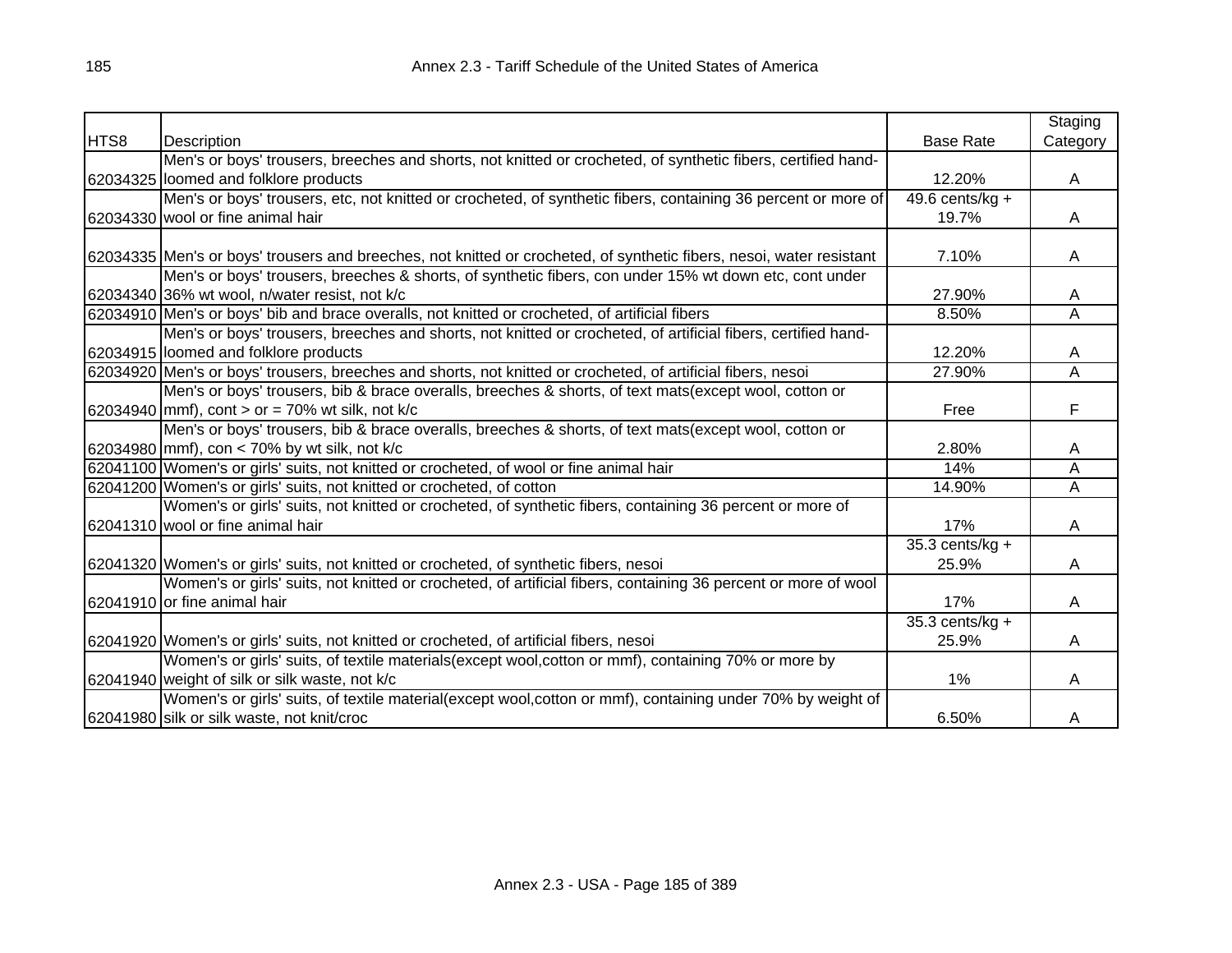|      |                                                                                                                       |                     | Staging  |
|------|-----------------------------------------------------------------------------------------------------------------------|---------------------|----------|
| HTS8 | Description                                                                                                           | <b>Base Rate</b>    | Category |
|      |                                                                                                                       |                     |          |
|      |                                                                                                                       |                     |          |
|      |                                                                                                                       | The rate applicable |          |
|      |                                                                                                                       | to each garment in  |          |
|      |                                                                                                                       | the ensemble if     |          |
|      | 62042100 Women's or girls' ensembles, not knitted or crocheted, of wool or fine animal hair                           | separately entered  | A        |
|      | 62042210 Women's or girls' judo, karate and other oriental martial arts uniforms, not knitted or crocheted, of cotton | 7.50%               | Α        |
|      |                                                                                                                       |                     |          |
|      |                                                                                                                       |                     |          |
|      |                                                                                                                       | The rate applicable |          |
|      |                                                                                                                       | to each garment in  |          |
|      | Women's or girls' ensembles, not knitted or crocheted, of cotton, other than judo, karate and other                   | the ensemble if     |          |
|      | 62042230 oriental martial arts uniforms                                                                               | separately entered  | Α        |
|      |                                                                                                                       |                     |          |
|      |                                                                                                                       |                     |          |
|      |                                                                                                                       | The rate applicable |          |
|      |                                                                                                                       | to each garment in  |          |
|      |                                                                                                                       | the ensemble if     |          |
|      | 62042300 Women's or girls' ensembles, not knitted or crocheted, of synthetic fibers                                   | separately entered  | Α        |
|      |                                                                                                                       |                     |          |
|      |                                                                                                                       |                     |          |
|      |                                                                                                                       | The rate applicable |          |
|      |                                                                                                                       | to each garment in  |          |
|      |                                                                                                                       | the ensemble if     |          |
|      | 62042920 Women's or girls' ensembles, not knitted or crocheted, of artificial fibers                                  | separately entered  | Α        |
|      |                                                                                                                       |                     |          |
|      |                                                                                                                       |                     |          |
|      |                                                                                                                       | The rate applicable |          |
|      |                                                                                                                       | to each garment in  |          |
|      |                                                                                                                       | the ensemble if     |          |
|      | 62042940 Women's or girls' ensembles, not knitted or crocheted, of textile materials nesoi                            | separately entered  | A        |
|      | Women's or girls' suit-type jackets & blazers, of wool or fine animal hair, not knitted or crocheted, cont.           |                     |          |
|      | 62043110 30% or more of silk/silk waste                                                                               | 7.50%               | A        |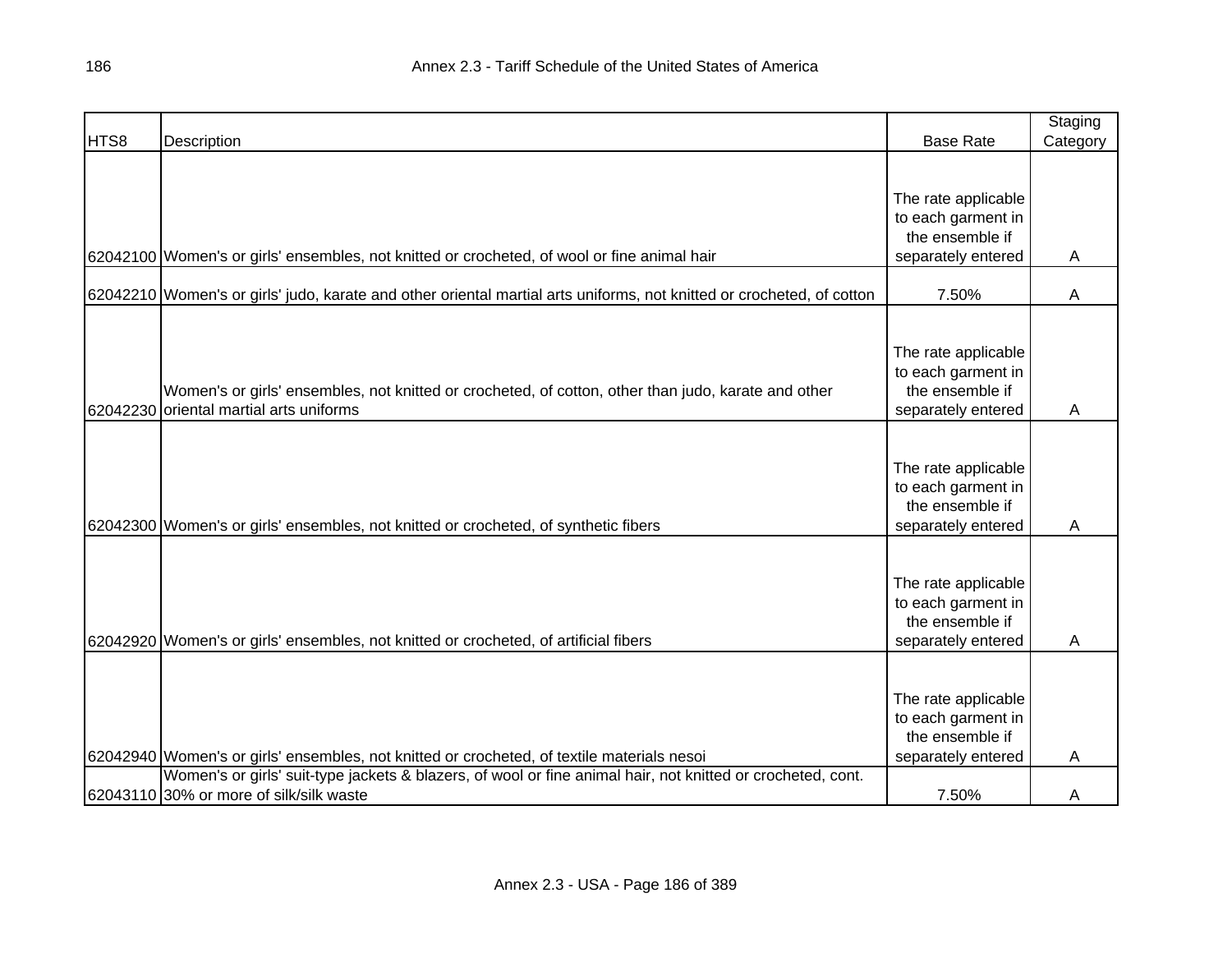|                   |                                                                                                                |                    | Staging                 |
|-------------------|----------------------------------------------------------------------------------------------------------------|--------------------|-------------------------|
| HTS8              | Description                                                                                                    | <b>Base Rate</b>   | Category                |
|                   | Women's or girls' suit-type jackets and blazers, of wool or fine animal hair, not knitted or crocheted,        |                    |                         |
|                   | 62043120 under 30% by weight of silk                                                                           | 17.50%             | A                       |
|                   | Women's or girls' suit-type jackets and blazers, of cotton, not knitted or crocheted, containing 36 percent    |                    |                         |
|                   | 62043210 or more of flax fibers                                                                                | 2.80%              | A                       |
|                   | 62043220 Women's or girls' suit-type jackets and blazers, of cotton, not knitted or crocheted, under 36% flax  | 9.40%              | A                       |
|                   | Women's or girls' suit-type jackets and blazers, not knitted or crocheted, of synthetic fibers, cont. 30% or   |                    |                         |
|                   | 62043310 more of silk/silk waste                                                                               | 7.10%              | A                       |
|                   | Women's or girls' suit-type jackets and blazers, not knitted or crocheted, of synthetic fibers, containing 36  |                    |                         |
|                   | 62043320 percent or more of flax fibers                                                                        | 2.80%              | A                       |
|                   | Women's or girls' suit-type jackets & blazers, not knitted or crocheted, of synthetic fibers, cont. 36% or     | 46.3 cents/ $kg +$ |                         |
|                   | 62043340 more of wool or fine animal hair                                                                      | 21%                | A                       |
|                   | 62043350 Women's or girls' suit-type jackets and blazers, not knitted or crocheted, of synthetic fibers, nesoi | 27.30%             | A                       |
|                   | Women's or girls' suit-type jackets & blazers, not knitted or crocheted, of artificial fibers, cont. 36% or    | $37.1$ cents/kg +  |                         |
|                   | 62043920 more of wool or fine animal hair                                                                      | 16.8%              | A                       |
|                   | Women's or girls' suit-type jackets and blazers, not knitted or crocheted, of artificial fibers, under 36% by  |                    |                         |
|                   | 62043930 weight of wool                                                                                        | 27.30%             | A                       |
|                   | Women's or girls' suit-type jackets and blazers, not knitted/crocheted, of textile materials nesoi, cont.      |                    |                         |
|                   | 62043960 70% + of silk or silk waste                                                                           | 1%                 | A                       |
|                   | 62043980 Women's or girls' suit-type jackets and blazers, not knitted or crocheted, of textile materials nesoi | 6.30%              | Ā                       |
|                   | Women's or girls' dresses, not knitted or crocheted, of wool or fine animal hair, containing 30 percent of     |                    |                         |
|                   | 62044110 silk or silk waste                                                                                    | 7.20%              | A                       |
|                   | Women's or girls' dresses, not knitted or crocheted, of wool or fine animal hair, under 30% by weight of       |                    |                         |
| 62044120 silk     |                                                                                                                | 13.60%             | A                       |
|                   | Women's or girls' dresses, not knitted or crocheted, of cotton, certified hand-loomed and folklore             |                    |                         |
| 62044210 products |                                                                                                                | 11.80%             | A                       |
|                   | Women's or girls' dresses, not knitted or crocheted, of cotton, containing 36 percent or more of flax          |                    |                         |
|                   | 62044220 fibers, other than certified                                                                          | 5.50%              | A                       |
|                   | 62044230 Women's or girls' dresses, not knitted or crocheted, of cotton, nesoi                                 | 8.40%              | $\overline{\mathsf{A}}$ |
|                   | Women's or girls' dresses, not knitted or crocheted, of synthetic fibers, certified hand-loomed and folklore   |                    |                         |
| 62044310 products |                                                                                                                | 11.30%             | A                       |
|                   | Women's or girls' dresses, not knit or crocheted, of synthetic fibers, containing 30% or more of silk or silk  |                    |                         |
|                   | 62044320 waste, other than certified                                                                           | 7.10%              | A                       |
|                   | Women's or girls' dresses, of synthetic fibers, not knitted or crocheted, containing 36 percent or more of     |                    |                         |
|                   | 62044330 wool or fine animal hair, nesoi                                                                       | 14.90%             | A                       |
|                   | 62044340 Women's or girls' dresses, not knitted or crocheted, of synthetic fibers, nesoi                       | 16%                | Α                       |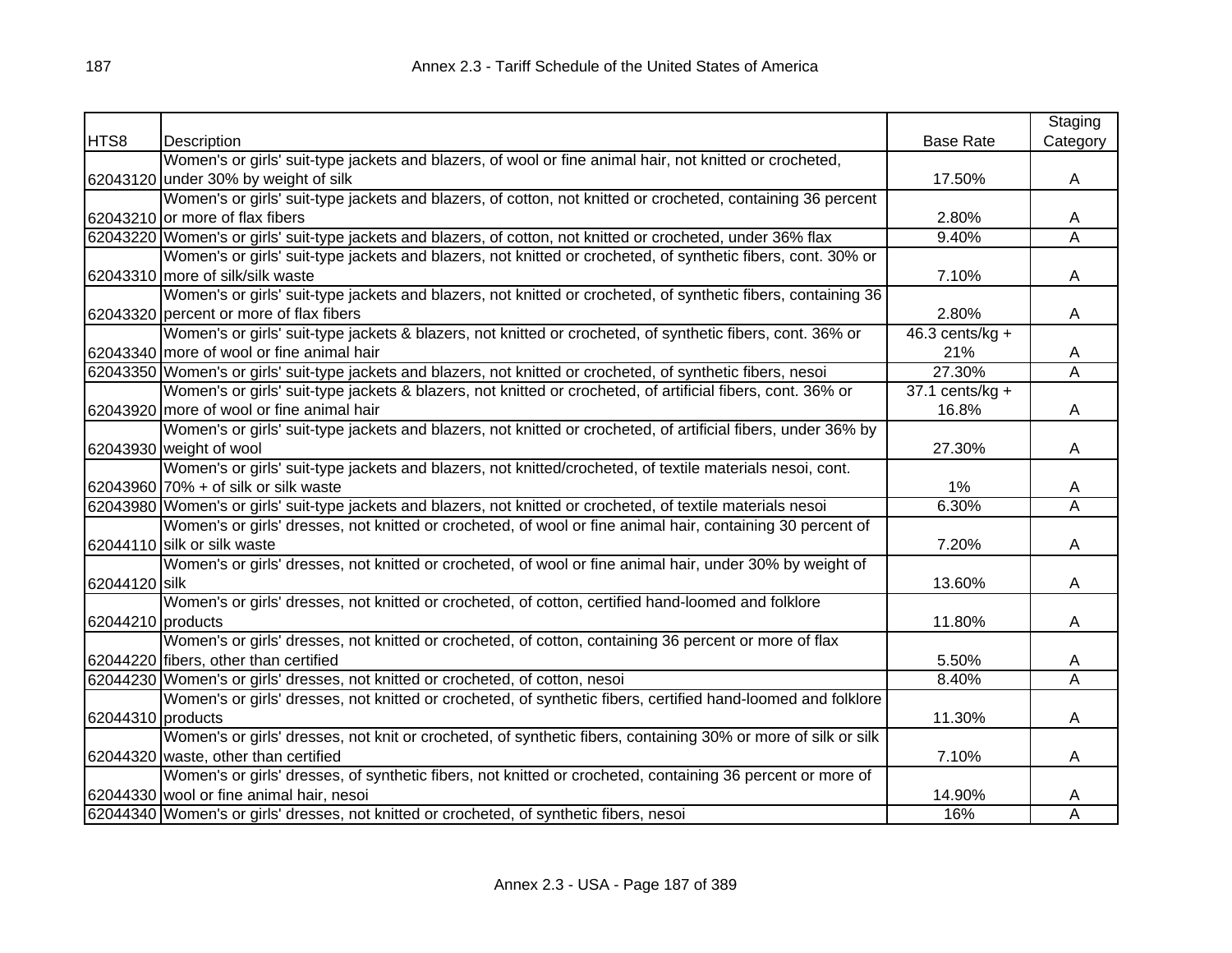|                |                                                                                                                  |                  | Staging                 |
|----------------|------------------------------------------------------------------------------------------------------------------|------------------|-------------------------|
| HTS8           | Description                                                                                                      | <b>Base Rate</b> | Category                |
|                | Women's or girls' dresses, not knitted or crocheted, of artificial fibers, nesoi, certified hand-loomed and      |                  |                         |
|                | 62044420 folklore products                                                                                       | 11.30%           | A                       |
|                | Women's or girls' dresses, not knitted or crocheted, of artificial fibers, containing 36 percent or more of      |                  |                         |
|                | 62044430 wool or fine animal hair                                                                                | 8.50%            | A                       |
|                | 62044440 Women's or girls' dresses, not knitted or crocheted, of artificial fibers, nesoi                        | 16%              | $\overline{\mathsf{A}}$ |
|                | Women's or girls' dresses, not knitted or crocheted, containing 70% or more by weight of silk or silk            |                  |                         |
| 62044910 waste |                                                                                                                  | 6.90%            | A                       |
|                | 62044950 Women's or girls' dresses, not knitted or crocheted, of textile materials nesoi                         | 6.90%            | А                       |
|                | 62045100 Women's or girls' skirts and divided skirts, not knitted or crocheted, of wool or fine animal hair      | 14%              | A                       |
|                | Women's or girls' skirts and divided skirts, not knitted or crocheted, of cotton, certified hand-loomed and      |                  |                         |
|                | 62045210 folklore products                                                                                       | 8%               | A                       |
|                | 62045220 Women's or girls' skirts and divided skirts, not knitted or crocheted, of cotton, nesoi                 | 8.20%            | Ā                       |
|                | Women's or girls' skirts and divided skirts, not knitted or crocheted, of synthetic fibers, certified hand-      |                  |                         |
|                | 62045310 loomed and folklore products                                                                            | 11.30%           | A                       |
|                | Women's or girls' skirts & divided skirts, nt knit or crocheted, of synthetic fibers, cont. 36% or more of       |                  |                         |
|                | 62045320 wool or fine animal hair, nesoi                                                                         | 14.90%           | A                       |
|                | 62045330 Women's or girls' skirts and divided skirts, not knitted or crocheted, of synthetic fibers, nesoi       | 16%              | $\overline{\mathsf{A}}$ |
|                | Women's or girls' skirts and divided skirts, not knitted or crocheted, of artificial fibers, certified hand-     |                  |                         |
|                | 62045910 loomed and folklore products                                                                            | 11.30%           | A                       |
|                | Women's or girls' skirts & divided skirts, nt knit or crocheted, of artificial fibers, cont. 36% or more of wool |                  |                         |
|                | 62045920 or fine animal hair, nesoi                                                                              | 14.90%           | A                       |
|                | 62045930 Women's or girls' skirts and divided skirts, not knitted or crocheted, of artificial fibers, nesoi      | 16%              | Α                       |
|                | 62045940 Women's or girls' skirts and divided skirts, not knitted or crocheted, of textile materials nesoi       | 6.60%            | $\overline{A}$          |
|                | Women's or girls' trousers & breeches, of wool or f.a.h., cont elastomeric fib, water resist, w/o belt loops,    |                  |                         |
|                | 62046110 weighing $> 6$ kg/doz, not k/c                                                                          | 7.60%            | A                       |
|                | Women's or girls' trousers & breeches, of wool, not cont elastomeric fib, not water resist, w belt loops,        |                  |                         |
|                | 62046190 weighing under 6 kg/doz, not k/c                                                                        | 13.60%           | A                       |
|                | Women's or girls' trousers, bib & brace overalls, breeches & shorts, not knit or crocheted, of cotton, cont.     |                  |                         |
|                | 62046210 15% or more by wt of down, etc                                                                          | Free             | F                       |
|                | Women's or girls' bib and brace overalls, not knitted or crocheted, of cotton, not containing 15% or more        |                  |                         |
|                | 62046220 by weight of down, etc                                                                                  | 8.90%            | A                       |
|                | Women's or girls' trousers, breeches and shorts, not knitted or crocheted, of cotton, nesoi, certified hand-     |                  |                         |
|                | 62046230 loomed and folklore products                                                                            | 7.10%            | A                       |
|                | 62046240 Women's or girls' trousers, breeches and shorts, not knitted or crocheted, of cotton, nesoi             | 16.60%           | $\overline{A}$          |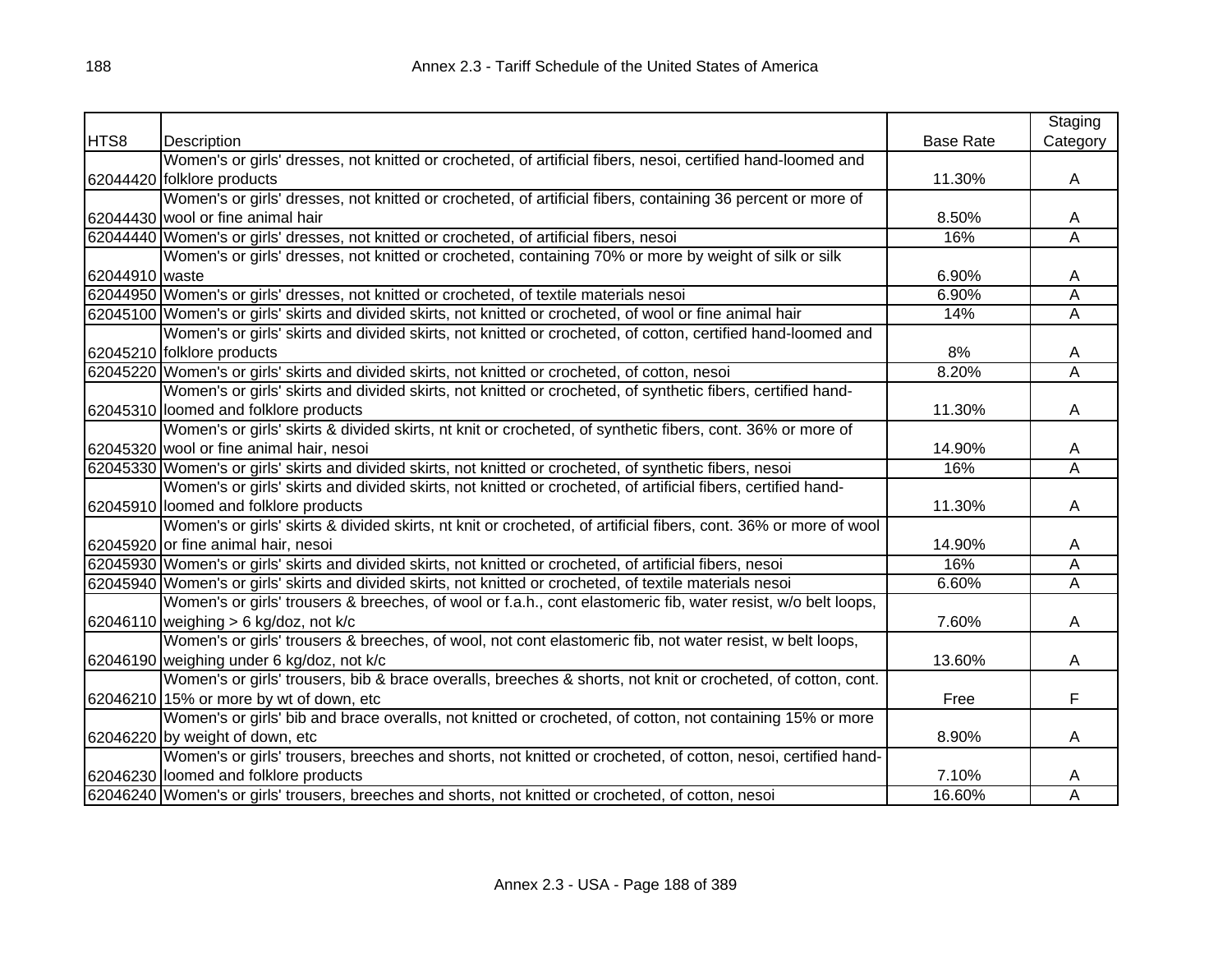|                    |                                                                                                                  |                   | Staging                 |
|--------------------|------------------------------------------------------------------------------------------------------------------|-------------------|-------------------------|
| HTS8               | Description                                                                                                      | <b>Base Rate</b>  | Category                |
|                    | Women's or girls' trousers, bib & brace overalls, breeches & shorts, nt knit or crocheted, of syn. fibers,       |                   |                         |
|                    | 62046310 cont. 15% or more of down, etc.                                                                         | Free              | F                       |
|                    | Women's or girls' bib & brace overalls, not knit or crocheted, of syn. fibers, water resistant, not cont. 15%    |                   |                         |
|                    | $62046312$ or more by wt. of down, etc                                                                           | 7.10%             | A                       |
|                    | Women's or girls' bib & brace overalls of synthetic fibers, not knitted or crocheted, not cont. 15% or more      |                   |                         |
|                    | 62046315 by weight of down, etc, nesoi                                                                           | 14.90%            | A                       |
|                    | Women's or girls' trousers, breeches & shorts, not knit or crocheted, of synthetic fibers, nesoi, certified      |                   |                         |
|                    | 62046320 hand-loomed & folklore products                                                                         | 11.30%            | A                       |
|                    | Women's or girls' trousers, breeches & shorts, not knit or crocheted, of syn. fibers, cont. 36% or more of       |                   |                         |
|                    | 62046325 wool or fine animal hair, nesoi                                                                         | 13.60%            | A                       |
|                    | Women's or girls' trousers, breeches and shorts, not knitted or crocheted, of synthetic fibers, nesoi, water     |                   |                         |
| 62046330 resistant |                                                                                                                  | 7.10%             | A                       |
|                    |                                                                                                                  |                   |                         |
|                    | 62046335 Women's or girls' trousers, breeches and shorts, not knitted or crocheted, of synthetic fibers, nesoi   | 28.60%            | A                       |
|                    | 62046910 Women's or girls' bib and brace overalls, not knitted or crocheted, of artificial fibers                | 13.60%            | A                       |
|                    | Women's or girls' trousers, breeches & shorts, not knit or crocheted, of artificial fibers, cont. 36% or more    |                   |                         |
|                    | 62046920 of wool or fine animal hair                                                                             | 13.60%            | A                       |
|                    | 62046925 Women's or girls' trousers, breeches and shorts, not knitted or crocheted, of artificial fibers, nesoi  | 28.60%            | $\overline{\mathsf{A}}$ |
|                    | Women's or girls' trousers, bib and brace overalls, breeches & shorts, of silk or silk waste, cont > or =        |                   |                         |
|                    | 62046940 70% wt silk or silk waste, not k/c                                                                      | 1.10%             | A                       |
|                    | Women's or girls' trousers, bib & brace overalls, breeches & shorts, of silk or silk waste, cont under 70%       |                   |                         |
|                    | 62046960 by wt silk or silk waste, not k/c                                                                       | 7.10%             | A                       |
|                    | Women's or girls' trousers, bib and brace overalls, breeches and shorts, not knitted or crocheted, of            |                   |                         |
|                    | 62046990 textile materials nesoi                                                                                 | 2.80%             | A                       |
|                    | Men's or boys' shirts, not knitted or crocheted, of wool or fine animal hair, certified hand-loomed and          |                   |                         |
|                    | 62051010 folklore products                                                                                       | 9.20%             | A                       |
|                    | 62051020 Men's or boys' shirts, not knitted or crocheted, of wool or fine animal hair, nesoi                     | 17.50%            | A                       |
|                    |                                                                                                                  |                   |                         |
|                    | 62052010 Men's or boys' shirts, not knitted or crocheted, of cotton, certified hand-loomed and folklore products | 8.70%             | A                       |
|                    | 62052020 Men's or boys' shirts, not knitted or crocheted, of cotton, nesoi                                       | 19.70%            | Α                       |
|                    | Men's or boys' shirts, not knitted or crocheted, of manmade fibers, certified hand-loomed and folklore           |                   |                         |
| 62053010 products  |                                                                                                                  | 12.20%            | A                       |
|                    | Men's or boys' shirts, not knitted or crocheted, of manmade fibers, containing 36 percent or more of wool        | 49.6 cents/kg $+$ |                         |
|                    | 62053015 or fine animal hair, nesoi                                                                              | 19.7%             | A                       |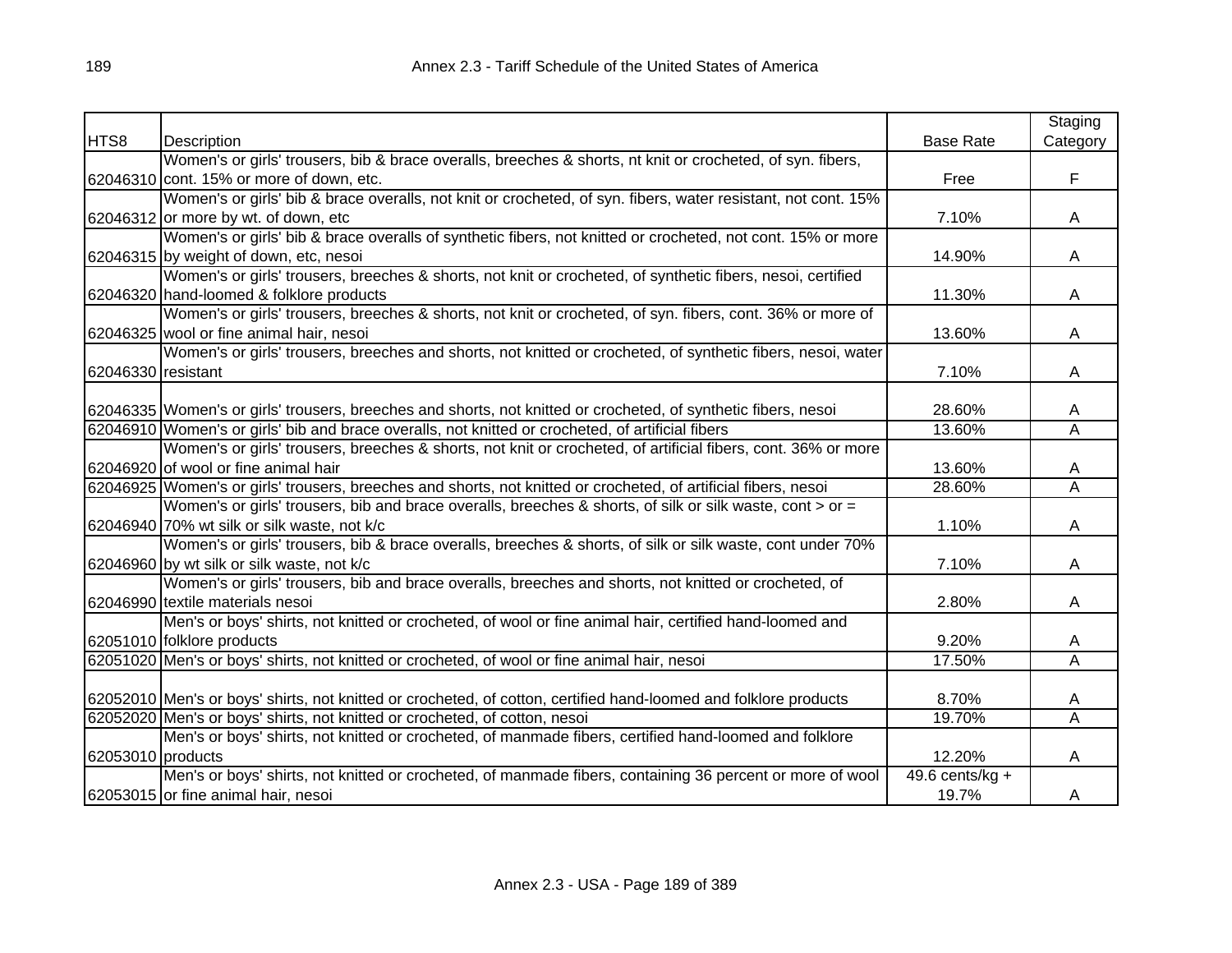|                    |                                                                                                                    |                   | Staging                 |
|--------------------|--------------------------------------------------------------------------------------------------------------------|-------------------|-------------------------|
| HTS8               | Description                                                                                                        | <b>Base Rate</b>  | Category                |
|                    |                                                                                                                    | 29.1 cents/kg $+$ |                         |
|                    | 62053020 Men's or boys' shirts, not knitted or crocheted, of manmade fibers, nesoi                                 | 25.9%             | A                       |
|                    | Men's or boys' shirts, of silk or silk waste, containing 70% or more by wt of silk or silk waste, not knitted      |                   |                         |
|                    | 62059010 or crocheted                                                                                              | 1.10%             | A                       |
|                    | Men's or boys' shirts, of silk or silk waste, containing under 70% by wt of silk or silk waste, not knitted or     |                   |                         |
| 62059030 crocheted |                                                                                                                    | 7.10%             | A                       |
|                    | 62059040 Men's or boys' shirts, not knitted or crocheted, of textile materials, nesoi                              | 2.80%             | А                       |
|                    | 62061000 Women's or girls' blouses, shirts and shirt-blouses, not knitted or crocheted, of silk or silk waste      | 6.90%             | A                       |
|                    | Women's or girls' blouses and shirts, not knitted or crocheted, of wool or fine animal hair, certified hand-       |                   |                         |
|                    | 62062010 loomed and folklore products                                                                              | 8.50%             | A                       |
|                    | Women's or girls' blouses & shirts, not knitted or crocheted, of wool or fine animal hair, containing 30% or       |                   |                         |
|                    | 62062020 more of silk/silk waste, nesoi                                                                            | 7.10%             | A                       |
|                    | 62062030 Women's or girls' blouses and shirts, not knitted or crocheted, of wool or fine animal hair, nesoi        | 17%               | $\overline{\mathsf{A}}$ |
|                    | Women's or girls' blouses and shirts, not knitted or crocheted, of cotton, certified hand-loomed and               |                   |                         |
|                    | 62063010 folklore products                                                                                         | 9%                | A                       |
|                    | Women's or girls' blouses and shirts, not knitted or crocheted, of cotton, containing 36 percent or more of        |                   |                         |
|                    | 62063020 flax fibers, nesoi                                                                                        | 3.50%             | A                       |
|                    | 62063030 Women's or girls' blouses and shirts, not knitted or crocheted, of cotton, nesoi                          | 15.40%            | Α                       |
|                    | Women's or girls' blouses and shirts, not knitted or crocheted, of manmade fibers, certified hand-loomed           |                   |                         |
|                    | 62064010 and folklore products                                                                                     | 11.30%            | A                       |
|                    | Women's or girls' blouses and shirts, not knitted or crocheted, of manmade fibers, containing 30 percent           |                   |                         |
|                    | 62064020 or more of silk/silk waste, nesoi                                                                         | 4%                | A                       |
|                    | Women's or girls' blouses, shirts and shirt-blouses, not knitted or crocheted, of manmade fibers,                  | $56.3$ cents/kg + |                         |
|                    | 62064025 containing 36% or more of wool, nesoi                                                                     | 14.3%             | A                       |
|                    | 62064030 Women's or girls' blouses and shirts, not knitted or crocheted, of manmade fibers, nesoi                  | 26.90%            | Α                       |
|                    |                                                                                                                    |                   |                         |
|                    | 62069000 Women's or girls' blouses, shirts and shirt-blouses, not knitted or crocheted, of textile materials nesoi | 6.70%             | A                       |
|                    | 62071100 Men's or boys' underpants and briefs, not knitted or crocheted, of cotton                                 | 6.10%             | $\overline{\mathsf{A}}$ |
|                    | Men's or boys' underpants and briefs, of textile mats(except cotton), cont 70% or more wt of silk or silk          |                   |                         |
|                    | 62071910 waste, not knitted/crocheted                                                                              | 1.70%             | A                       |
|                    | Men's or boys' underpants and briefs, of textile mats(except cotton), cont under 70% by wt of silk or silk         |                   |                         |
|                    | 62071990 waste, not knitted/crocheted                                                                              | 10.50%            | A                       |
|                    | 62072100 Men's or boys' nightshirts and pajamas, not knitted or crocheted, of cotton                               | 8.90%             | Α                       |
|                    | 62072200 Men's or boys' nightshirts and pajamas, not knitted or crocheted, of man-made fibers                      | 16%               | A                       |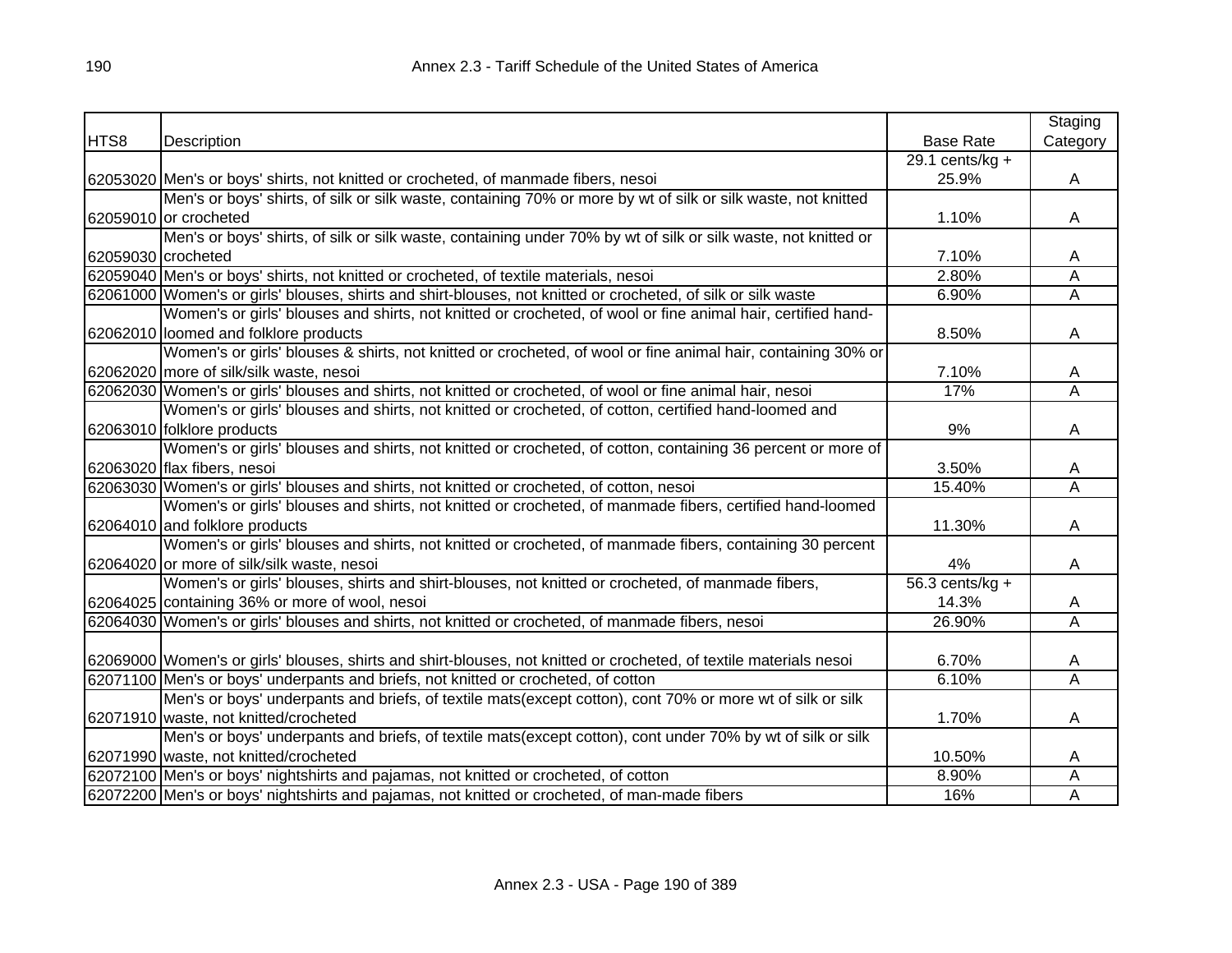|                 |                                                                                                                |                  | Staging                 |
|-----------------|----------------------------------------------------------------------------------------------------------------|------------------|-------------------------|
| HTS8            | Description                                                                                                    | <b>Base Rate</b> | Category                |
|                 | Men's or boys' nightshirts and pajamas, of textile materials (except cotton or mmf), cont 70% or more by       |                  |                         |
|                 | 62072910 wt of silk or silk waste, not k/c                                                                     | 1.10%            | A                       |
|                 | Men's or boys' nightshirts and pajamas, of textile materials(except cotton or mmf), cont under 70% by          |                  |                         |
|                 | 62072990 weight of silk or silk waste, not k/c                                                                 | 7.10%            | A                       |
|                 | 62079110 Men's or boys' bathrobes, dressing gowns and similar articles, not knitted or crocheted, of cotton    | 8.40%            | Ā                       |
|                 | 62079130 Men's or boys' singlets and other undershirts, not knitted or crocheted, of cotton                    | 6.10%            | Ā                       |
|                 | Men's or boys' bathrobes, dressing gowns and similar articles, not knitted or crocheted, of man-made           |                  |                         |
| 62079220 fibers |                                                                                                                | 14.90%           | A                       |
|                 | 62079240 Men's or boys' singlets and other undershirts, not knitted or crocheted, of man-made fibers, nesoi    | 10.50%           | $\overline{\mathsf{A}}$ |
|                 | Men's or boys' bathrobes, dressing gowns and similar articles, not knitted or crocheted, of wool or fine       |                  |                         |
|                 | 62079920 animal hair                                                                                           | 8.50%            | A                       |
|                 | 62079940 Men's or boys' singlets and other undershirts, not knitted or crocheted, of wool or fine animal hair  | 6.10%            | Α                       |
|                 | Men's or boys' undershirts, bathrobes, & sim art, cont 70% or more by wt of silk or silk waste, not knitted    |                  |                         |
|                 | 62079970 or crocheted                                                                                          | 1.10%            | A                       |
|                 | Men's or boys' undershirts, bathrobes, & sim art, of text mats (except of cotton, mmf, wool, silk), not        |                  |                         |
|                 | 62079990 knitted or crocheted                                                                                  | 7.10%            | A                       |
|                 | 62081100 Women's or girls' slips and petticoats, not knitted or crocheted, of man-made fibers                  | 14.90%           | Α                       |
|                 | 62081920 Women's or girls' slips and petticoats, not knitted or crocheted, of cotton                           | 11.20%           | Α                       |
|                 | Women's or girls' slips and petticoats, of textile materials (except mmf or cotton), cont 70% or more by wt    |                  |                         |
|                 | 62081950 of silk or silk waste, not k/c                                                                        | 1.40%            | A                       |
|                 | Women's or girls' slips and petticoats, of textile materials (except mmf or cotton), cont under 70% by         |                  |                         |
|                 | 62081990 weight of silk or silk waste, not k/c                                                                 | 8.70%            | A                       |
|                 | 62082100 Women's or girls' nightdresses and pajamas, not knitted or crocheted, of cotton                       | 8.90%            | Α                       |
|                 | 62082200 Women's or girls' nightdresses and pajamas, not knitted or crocheted, of man-made fibers              | 16%              | A                       |
|                 | Women's or girls' nightdresses and pajamas, of textile materials(except cotton or mmf), cont > or = 70%        |                  |                         |
|                 | 62082910 by wt of silk or silk waste, not k/c                                                                  | 1.10%            | A                       |
|                 | Women's or girls' nightdresses and pajamas, of textile materials(except cotton or mmf), cont under 70%         |                  |                         |
|                 | 62082990 by wt of silk or silk waste, not k/c                                                                  | 7.10%            | A                       |
|                 | 62089110 Women's or girls' bathrobes, dressing gowns and similar articles, not knitted or crocheted, of cotton | 7.50%            | A                       |
|                 | 62089130 Women's or girls' undershirts and underpants, not knitted or crocheted, of cotton                     | 11.20%           | A                       |
|                 | Women's or girls' singlets & other undershirts, briefs, panties, bathrobes & similar articles, not knitted or  |                  |                         |
|                 | 62089200 crocheted, of man-made fibers                                                                         | 16%              | A                       |
|                 | Women's or girls' undershirts, underpants, bathrobes & like articles, not knitted or crocheted, of wool or     |                  |                         |
|                 | 62089920 fine animal hair                                                                                      | 8.50%            | A                       |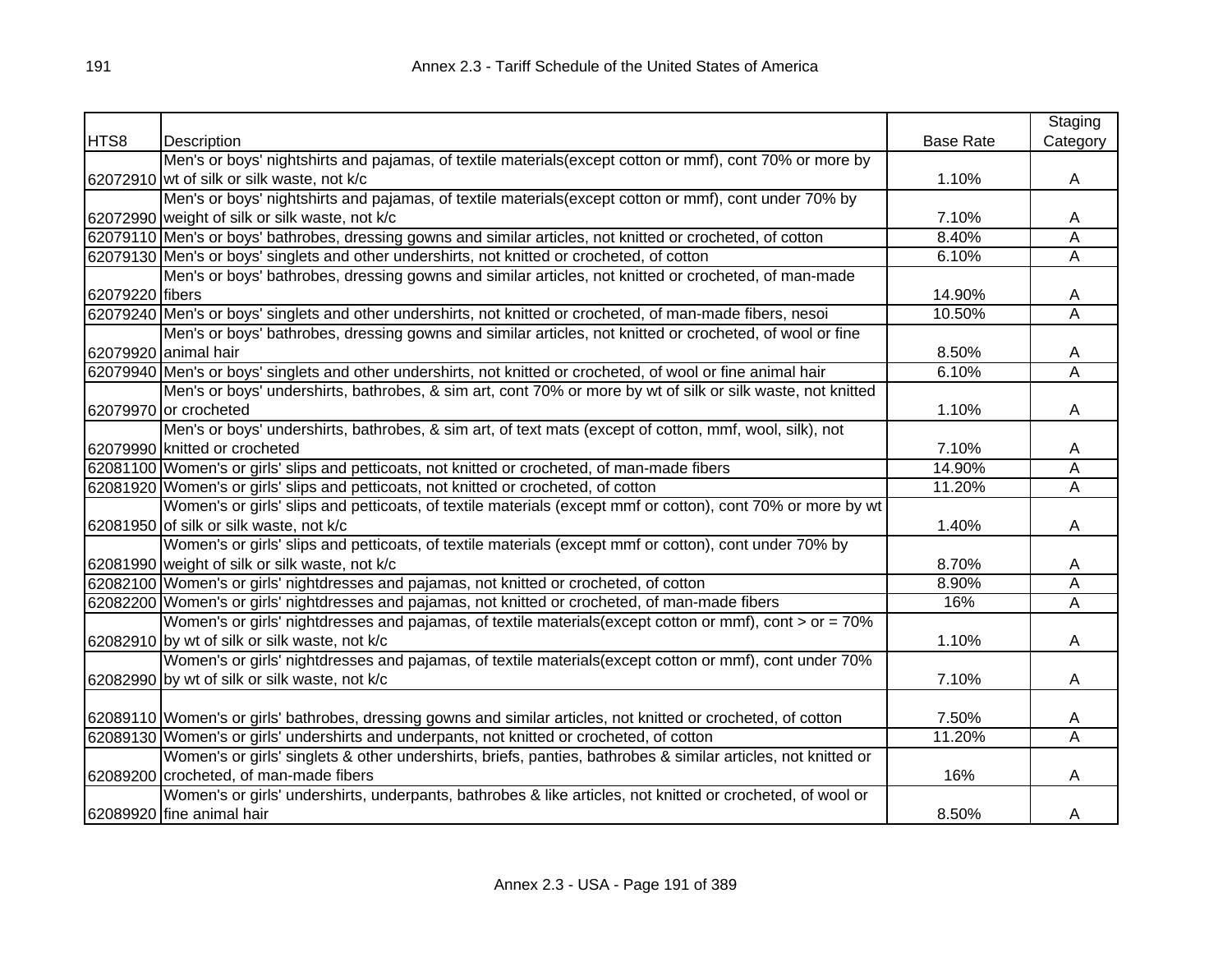|                    |                                                                                                                  |                   | Staging  |
|--------------------|------------------------------------------------------------------------------------------------------------------|-------------------|----------|
| HTS8               | Description                                                                                                      | <b>Base Rate</b>  | Category |
|                    | Women's or girls' singlet & other undershirt, briefs, panties, negligees, dressing gowns & sim art, of silk,     |                   |          |
|                    | 62089930 con > or = 70% wt silk, not k/c                                                                         | 1.10%             | A        |
|                    | Women's or girls' singlets & other undershirts, briefs, panties, negligees, dressing gowns & sim art, of         |                   |          |
|                    | 62089950 silk, con < 70% wt silk, not k/c                                                                        | 7.10%             | A        |
|                    | Women's or girls' undershirts, underpants, bathrobes & like articles, not knitted or crocheted, of textile       |                   |          |
|                    | 62089980 materials nesoi                                                                                         | 2.80%             | A        |
|                    |                                                                                                                  | $31.8$ cents/kg + |          |
|                    | 62091000 Babies' garments and clothing accessories, not knitted or crocheted, of wool or fine animal hair        | 14.4%             | A        |
|                    | 62092010 Babies' dresses, not knitted or crocheted, of cotton                                                    | 11.80%            | A        |
|                    |                                                                                                                  |                   |          |
|                    | 62092020 Babies' blouses and shirts, except those imported as parts of sets, not knitted or crocheted, of cotton | 14.90%            | A        |
|                    | Babies' trousers, breeches and shorts, except those imported as parts of sets, not knitted or crocheted,         |                   |          |
| 62092030 of cotton |                                                                                                                  | 14.90%            | A        |
|                    | Babies' garments & clothing acc. nesoi, of cotton, incl. sunsuits & sim app, sets & parts of sets, &             |                   |          |
|                    | 62092050 diapers, not knitted or crocheted                                                                       | 9.30%             | A        |
|                    | Babies' blouses and shirts, except those imported as parts of sets, not knitted or crocheted, of synthetic       |                   |          |
| 62093010 fibers    |                                                                                                                  | 22%               | A        |
|                    | Babies' trousers, breeches and shorts, except those imported as parts of sets, not knitted or crocheted,         |                   |          |
|                    | 62093020 of synthetic fibers                                                                                     | 28.60%            | A        |
|                    | 62093030 Babies' garments and clothing accessories, not knitted or crocheted, nesoi, of synthetic fibers         | 16%               | Ā        |
|                    | Babies' blouses and shirts, except those imported as parts of sets, not knitted or crocheted, of artificial      |                   |          |
| 62099010 fibers    |                                                                                                                  | 22%               | A        |
|                    | Babies' trousers, breeches and shorts, except those imported as parts of sets, not knitted or crocheted,         |                   |          |
|                    | 62099020 of artificial fibers                                                                                    | 14.90%            | A        |
|                    | 62099030 Babies' garments and clothing accessories, not knitted or crocheted, nesoi, of artificial fibers        | 14.90%            | A        |
|                    | Babies' garments and clothing accessories, of text mats(except wool, cotton or mmf), cont 70% or more            |                   |          |
|                    | 62099050 by wt of silk or silk waste, not k/c                                                                    | Free              | F        |
|                    | Babies' garments and clothing accessories, of textile mats(except wool, cotton or mmf), cont under 70%           |                   |          |
|                    | 62099090 by wt of silk or silk waste, not k/c                                                                    | 2.80%             | A        |
|                    | Garments, not knitted or crocheted, made up of fabrics of heading 5602 or 5603 formed on a base of               |                   |          |
|                    | 62101020 paper or covered or lined with paper                                                                    | 2.80%             | A        |
|                    | Nonwoven dispos apparel designed for hosps, clinics, labs or cont area use, made up of fab of                    |                   |          |
|                    | 62101050 5602/5603, n/formed or lined w paper, not k/c                                                           | Free              | F        |
|                    | Disposable briefs and panties designed for one time use, made up of fabrics of 5602 or 5603, not formed          |                   |          |
|                    | 62101070 or lined w paper, not k/c                                                                               | 8.50%             | A        |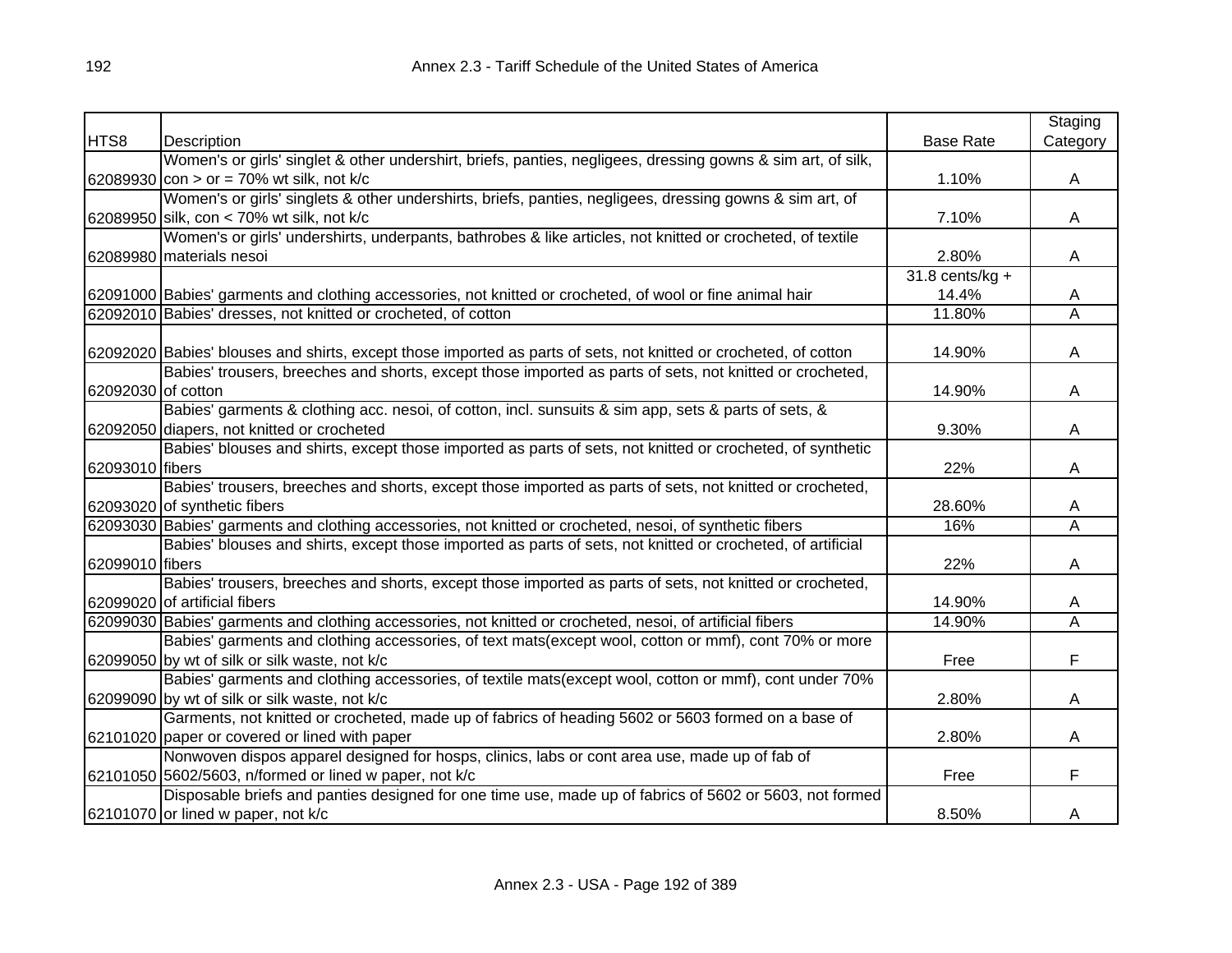| Category<br>HTS8<br><b>Base Rate</b><br>Description<br>62101090 Garments, nesoi, made up of fabrics of heading 5602 or 5603, not formed or lined w paper, not k/c<br>16%<br>$\mathsf{A}$<br>Men's or boys' garments, sim to 6201.11-6201.19, of mmf, outer surf impreg, coated etc. w rub/plast,<br>62102030 underlying fab completely obsc, not k/c<br>3.80%<br>A<br>Men's or boys' overcoats/carcoats/capes/etc. of mmf, other than with outer sur. impreg/coated/etc. w/<br>62102050 rub/plast, n knitted/crocheted<br>7.10%<br>A<br>Men's or boys' overcoats/carcoats/capes/etc. of tx mat(excl mmf), outer sur. impreg/etc. w/rub/plast<br>62102070 completely obscuring fab, n k/c<br>3.30%<br>A<br>Men's or boys' overcoats/carcoats/capes/etc. of tx mat(excl mmf), other than with outer sur.<br>62102090 impreg/coated/etc. w/ rub/plast, n k/c<br>6.20%<br>A<br>Women's or girls' overcoats/carcoats/capes/etc. of mmf, outer sur. impreg/coated/etc. w/rub/plast<br>62103030 completely obscuring fab, n k/c<br>3.80%<br>A<br>Women's or girls' overcoats/carcoats/capes/etc. of mmf, other than with outer sur. impreg/coated/etc.<br>62103050 w/rub/plast, n k/c<br>7.10%<br>A<br>Women's or girls' overcoats/carcoats/capes/etc. of tx mat(excl mmf), fabric impreg/coated w/rub/plast<br>62103070 completely obscuring fab, n k/c<br>3.30%<br>A<br>Women's or girls' overcoats/carcoats/capes/etc. of tx mat(excl mmf), other than with outer sur.<br>62103090 impreg/coated etc. w/rub/plast, n k/c<br>6.20%<br>A<br>Men's or boys' garm, nesoi, of fab of 5903/5906/5907, of mmf, w/outer sur. impreg/coated/etc.<br>62104030 w/rub/plast completely obscuring fab, n k/c<br>3.80%<br>A<br>Men's or boys' garm, nesoi, of fab of 5903/5906/5907, of mmf, other than w/outer sur. impreg/coated/etc.<br>62104050 w/rub/plast, n k/c<br>7.10%<br>A<br>Men's or boys' garm, nesoi, of fab of 5903/5906/5907, of tx mat(excl mmf), w/outer sur. impreg/etc.<br>62104070 w/rub/plast compl obscuring fab, n k/c<br>3.30%<br>A<br>Men's or boys' garm, nesoi, of fab of 5903/5906/5907, of tx mat(excl mmf), w/outer sur. impreg/etc.<br>62104090 w/rub/plast, n k/c<br>6.20%<br>A<br>Women's or girls' garm, nesoi, of fab of 5903/5906/5907, of mmf, w/outer sur. impreg/coated/etc.<br>62105030 w/rub/plast compl obscuring fab, n k/c<br>3.80%<br>A<br>Women's or girls' garm, nesoi, of fab of 5903/5906/5907, of mmf, other than w/outer sur. impreg/etc.<br>7.10%<br>62105050 w/rub/plast, n k/c<br>A<br>Wom's or girls' garm, nesoi, of fab of 5903/5906/5907, of tx mat(excl mmf), w/outer sur. impreg/etc.<br>62105070 w/rub/plast comp obscuring fab, n k/c<br>3.30%<br>A<br>Wom's or girls' garm, nesoi, of fab of 5903/5906/5907, of tx mat(except mmf), other than w/outer sur.<br>62105090 impreg/coated w/rub/plas, n k/c<br>6.20%<br>A<br>$\overline{\mathsf{A}}$<br>62111110 Men's or boys' swimwear, not knitted or crocheted, of man-made fibers<br>27.80% |  | Staging |
|--------------------------------------------------------------------------------------------------------------------------------------------------------------------------------------------------------------------------------------------------------------------------------------------------------------------------------------------------------------------------------------------------------------------------------------------------------------------------------------------------------------------------------------------------------------------------------------------------------------------------------------------------------------------------------------------------------------------------------------------------------------------------------------------------------------------------------------------------------------------------------------------------------------------------------------------------------------------------------------------------------------------------------------------------------------------------------------------------------------------------------------------------------------------------------------------------------------------------------------------------------------------------------------------------------------------------------------------------------------------------------------------------------------------------------------------------------------------------------------------------------------------------------------------------------------------------------------------------------------------------------------------------------------------------------------------------------------------------------------------------------------------------------------------------------------------------------------------------------------------------------------------------------------------------------------------------------------------------------------------------------------------------------------------------------------------------------------------------------------------------------------------------------------------------------------------------------------------------------------------------------------------------------------------------------------------------------------------------------------------------------------------------------------------------------------------------------------------------------------------------------------------------------------------------------------------------------------------------------------------------------------------------------------------------------------------------------------------------------------------------------------------------------------------------------------------------------------------------------------------------------------------------------------------------------------------------------------------------------------------|--|---------|
|                                                                                                                                                                                                                                                                                                                                                                                                                                                                                                                                                                                                                                                                                                                                                                                                                                                                                                                                                                                                                                                                                                                                                                                                                                                                                                                                                                                                                                                                                                                                                                                                                                                                                                                                                                                                                                                                                                                                                                                                                                                                                                                                                                                                                                                                                                                                                                                                                                                                                                                                                                                                                                                                                                                                                                                                                                                                                                                                                                                            |  |         |
|                                                                                                                                                                                                                                                                                                                                                                                                                                                                                                                                                                                                                                                                                                                                                                                                                                                                                                                                                                                                                                                                                                                                                                                                                                                                                                                                                                                                                                                                                                                                                                                                                                                                                                                                                                                                                                                                                                                                                                                                                                                                                                                                                                                                                                                                                                                                                                                                                                                                                                                                                                                                                                                                                                                                                                                                                                                                                                                                                                                            |  |         |
|                                                                                                                                                                                                                                                                                                                                                                                                                                                                                                                                                                                                                                                                                                                                                                                                                                                                                                                                                                                                                                                                                                                                                                                                                                                                                                                                                                                                                                                                                                                                                                                                                                                                                                                                                                                                                                                                                                                                                                                                                                                                                                                                                                                                                                                                                                                                                                                                                                                                                                                                                                                                                                                                                                                                                                                                                                                                                                                                                                                            |  |         |
|                                                                                                                                                                                                                                                                                                                                                                                                                                                                                                                                                                                                                                                                                                                                                                                                                                                                                                                                                                                                                                                                                                                                                                                                                                                                                                                                                                                                                                                                                                                                                                                                                                                                                                                                                                                                                                                                                                                                                                                                                                                                                                                                                                                                                                                                                                                                                                                                                                                                                                                                                                                                                                                                                                                                                                                                                                                                                                                                                                                            |  |         |
|                                                                                                                                                                                                                                                                                                                                                                                                                                                                                                                                                                                                                                                                                                                                                                                                                                                                                                                                                                                                                                                                                                                                                                                                                                                                                                                                                                                                                                                                                                                                                                                                                                                                                                                                                                                                                                                                                                                                                                                                                                                                                                                                                                                                                                                                                                                                                                                                                                                                                                                                                                                                                                                                                                                                                                                                                                                                                                                                                                                            |  |         |
|                                                                                                                                                                                                                                                                                                                                                                                                                                                                                                                                                                                                                                                                                                                                                                                                                                                                                                                                                                                                                                                                                                                                                                                                                                                                                                                                                                                                                                                                                                                                                                                                                                                                                                                                                                                                                                                                                                                                                                                                                                                                                                                                                                                                                                                                                                                                                                                                                                                                                                                                                                                                                                                                                                                                                                                                                                                                                                                                                                                            |  |         |
|                                                                                                                                                                                                                                                                                                                                                                                                                                                                                                                                                                                                                                                                                                                                                                                                                                                                                                                                                                                                                                                                                                                                                                                                                                                                                                                                                                                                                                                                                                                                                                                                                                                                                                                                                                                                                                                                                                                                                                                                                                                                                                                                                                                                                                                                                                                                                                                                                                                                                                                                                                                                                                                                                                                                                                                                                                                                                                                                                                                            |  |         |
|                                                                                                                                                                                                                                                                                                                                                                                                                                                                                                                                                                                                                                                                                                                                                                                                                                                                                                                                                                                                                                                                                                                                                                                                                                                                                                                                                                                                                                                                                                                                                                                                                                                                                                                                                                                                                                                                                                                                                                                                                                                                                                                                                                                                                                                                                                                                                                                                                                                                                                                                                                                                                                                                                                                                                                                                                                                                                                                                                                                            |  |         |
|                                                                                                                                                                                                                                                                                                                                                                                                                                                                                                                                                                                                                                                                                                                                                                                                                                                                                                                                                                                                                                                                                                                                                                                                                                                                                                                                                                                                                                                                                                                                                                                                                                                                                                                                                                                                                                                                                                                                                                                                                                                                                                                                                                                                                                                                                                                                                                                                                                                                                                                                                                                                                                                                                                                                                                                                                                                                                                                                                                                            |  |         |
|                                                                                                                                                                                                                                                                                                                                                                                                                                                                                                                                                                                                                                                                                                                                                                                                                                                                                                                                                                                                                                                                                                                                                                                                                                                                                                                                                                                                                                                                                                                                                                                                                                                                                                                                                                                                                                                                                                                                                                                                                                                                                                                                                                                                                                                                                                                                                                                                                                                                                                                                                                                                                                                                                                                                                                                                                                                                                                                                                                                            |  |         |
|                                                                                                                                                                                                                                                                                                                                                                                                                                                                                                                                                                                                                                                                                                                                                                                                                                                                                                                                                                                                                                                                                                                                                                                                                                                                                                                                                                                                                                                                                                                                                                                                                                                                                                                                                                                                                                                                                                                                                                                                                                                                                                                                                                                                                                                                                                                                                                                                                                                                                                                                                                                                                                                                                                                                                                                                                                                                                                                                                                                            |  |         |
|                                                                                                                                                                                                                                                                                                                                                                                                                                                                                                                                                                                                                                                                                                                                                                                                                                                                                                                                                                                                                                                                                                                                                                                                                                                                                                                                                                                                                                                                                                                                                                                                                                                                                                                                                                                                                                                                                                                                                                                                                                                                                                                                                                                                                                                                                                                                                                                                                                                                                                                                                                                                                                                                                                                                                                                                                                                                                                                                                                                            |  |         |
|                                                                                                                                                                                                                                                                                                                                                                                                                                                                                                                                                                                                                                                                                                                                                                                                                                                                                                                                                                                                                                                                                                                                                                                                                                                                                                                                                                                                                                                                                                                                                                                                                                                                                                                                                                                                                                                                                                                                                                                                                                                                                                                                                                                                                                                                                                                                                                                                                                                                                                                                                                                                                                                                                                                                                                                                                                                                                                                                                                                            |  |         |
|                                                                                                                                                                                                                                                                                                                                                                                                                                                                                                                                                                                                                                                                                                                                                                                                                                                                                                                                                                                                                                                                                                                                                                                                                                                                                                                                                                                                                                                                                                                                                                                                                                                                                                                                                                                                                                                                                                                                                                                                                                                                                                                                                                                                                                                                                                                                                                                                                                                                                                                                                                                                                                                                                                                                                                                                                                                                                                                                                                                            |  |         |
|                                                                                                                                                                                                                                                                                                                                                                                                                                                                                                                                                                                                                                                                                                                                                                                                                                                                                                                                                                                                                                                                                                                                                                                                                                                                                                                                                                                                                                                                                                                                                                                                                                                                                                                                                                                                                                                                                                                                                                                                                                                                                                                                                                                                                                                                                                                                                                                                                                                                                                                                                                                                                                                                                                                                                                                                                                                                                                                                                                                            |  |         |
|                                                                                                                                                                                                                                                                                                                                                                                                                                                                                                                                                                                                                                                                                                                                                                                                                                                                                                                                                                                                                                                                                                                                                                                                                                                                                                                                                                                                                                                                                                                                                                                                                                                                                                                                                                                                                                                                                                                                                                                                                                                                                                                                                                                                                                                                                                                                                                                                                                                                                                                                                                                                                                                                                                                                                                                                                                                                                                                                                                                            |  |         |
|                                                                                                                                                                                                                                                                                                                                                                                                                                                                                                                                                                                                                                                                                                                                                                                                                                                                                                                                                                                                                                                                                                                                                                                                                                                                                                                                                                                                                                                                                                                                                                                                                                                                                                                                                                                                                                                                                                                                                                                                                                                                                                                                                                                                                                                                                                                                                                                                                                                                                                                                                                                                                                                                                                                                                                                                                                                                                                                                                                                            |  |         |
|                                                                                                                                                                                                                                                                                                                                                                                                                                                                                                                                                                                                                                                                                                                                                                                                                                                                                                                                                                                                                                                                                                                                                                                                                                                                                                                                                                                                                                                                                                                                                                                                                                                                                                                                                                                                                                                                                                                                                                                                                                                                                                                                                                                                                                                                                                                                                                                                                                                                                                                                                                                                                                                                                                                                                                                                                                                                                                                                                                                            |  |         |
|                                                                                                                                                                                                                                                                                                                                                                                                                                                                                                                                                                                                                                                                                                                                                                                                                                                                                                                                                                                                                                                                                                                                                                                                                                                                                                                                                                                                                                                                                                                                                                                                                                                                                                                                                                                                                                                                                                                                                                                                                                                                                                                                                                                                                                                                                                                                                                                                                                                                                                                                                                                                                                                                                                                                                                                                                                                                                                                                                                                            |  |         |
|                                                                                                                                                                                                                                                                                                                                                                                                                                                                                                                                                                                                                                                                                                                                                                                                                                                                                                                                                                                                                                                                                                                                                                                                                                                                                                                                                                                                                                                                                                                                                                                                                                                                                                                                                                                                                                                                                                                                                                                                                                                                                                                                                                                                                                                                                                                                                                                                                                                                                                                                                                                                                                                                                                                                                                                                                                                                                                                                                                                            |  |         |
|                                                                                                                                                                                                                                                                                                                                                                                                                                                                                                                                                                                                                                                                                                                                                                                                                                                                                                                                                                                                                                                                                                                                                                                                                                                                                                                                                                                                                                                                                                                                                                                                                                                                                                                                                                                                                                                                                                                                                                                                                                                                                                                                                                                                                                                                                                                                                                                                                                                                                                                                                                                                                                                                                                                                                                                                                                                                                                                                                                                            |  |         |
|                                                                                                                                                                                                                                                                                                                                                                                                                                                                                                                                                                                                                                                                                                                                                                                                                                                                                                                                                                                                                                                                                                                                                                                                                                                                                                                                                                                                                                                                                                                                                                                                                                                                                                                                                                                                                                                                                                                                                                                                                                                                                                                                                                                                                                                                                                                                                                                                                                                                                                                                                                                                                                                                                                                                                                                                                                                                                                                                                                                            |  |         |
|                                                                                                                                                                                                                                                                                                                                                                                                                                                                                                                                                                                                                                                                                                                                                                                                                                                                                                                                                                                                                                                                                                                                                                                                                                                                                                                                                                                                                                                                                                                                                                                                                                                                                                                                                                                                                                                                                                                                                                                                                                                                                                                                                                                                                                                                                                                                                                                                                                                                                                                                                                                                                                                                                                                                                                                                                                                                                                                                                                                            |  |         |
|                                                                                                                                                                                                                                                                                                                                                                                                                                                                                                                                                                                                                                                                                                                                                                                                                                                                                                                                                                                                                                                                                                                                                                                                                                                                                                                                                                                                                                                                                                                                                                                                                                                                                                                                                                                                                                                                                                                                                                                                                                                                                                                                                                                                                                                                                                                                                                                                                                                                                                                                                                                                                                                                                                                                                                                                                                                                                                                                                                                            |  |         |
|                                                                                                                                                                                                                                                                                                                                                                                                                                                                                                                                                                                                                                                                                                                                                                                                                                                                                                                                                                                                                                                                                                                                                                                                                                                                                                                                                                                                                                                                                                                                                                                                                                                                                                                                                                                                                                                                                                                                                                                                                                                                                                                                                                                                                                                                                                                                                                                                                                                                                                                                                                                                                                                                                                                                                                                                                                                                                                                                                                                            |  |         |
|                                                                                                                                                                                                                                                                                                                                                                                                                                                                                                                                                                                                                                                                                                                                                                                                                                                                                                                                                                                                                                                                                                                                                                                                                                                                                                                                                                                                                                                                                                                                                                                                                                                                                                                                                                                                                                                                                                                                                                                                                                                                                                                                                                                                                                                                                                                                                                                                                                                                                                                                                                                                                                                                                                                                                                                                                                                                                                                                                                                            |  |         |
|                                                                                                                                                                                                                                                                                                                                                                                                                                                                                                                                                                                                                                                                                                                                                                                                                                                                                                                                                                                                                                                                                                                                                                                                                                                                                                                                                                                                                                                                                                                                                                                                                                                                                                                                                                                                                                                                                                                                                                                                                                                                                                                                                                                                                                                                                                                                                                                                                                                                                                                                                                                                                                                                                                                                                                                                                                                                                                                                                                                            |  |         |
|                                                                                                                                                                                                                                                                                                                                                                                                                                                                                                                                                                                                                                                                                                                                                                                                                                                                                                                                                                                                                                                                                                                                                                                                                                                                                                                                                                                                                                                                                                                                                                                                                                                                                                                                                                                                                                                                                                                                                                                                                                                                                                                                                                                                                                                                                                                                                                                                                                                                                                                                                                                                                                                                                                                                                                                                                                                                                                                                                                                            |  |         |
|                                                                                                                                                                                                                                                                                                                                                                                                                                                                                                                                                                                                                                                                                                                                                                                                                                                                                                                                                                                                                                                                                                                                                                                                                                                                                                                                                                                                                                                                                                                                                                                                                                                                                                                                                                                                                                                                                                                                                                                                                                                                                                                                                                                                                                                                                                                                                                                                                                                                                                                                                                                                                                                                                                                                                                                                                                                                                                                                                                                            |  |         |
|                                                                                                                                                                                                                                                                                                                                                                                                                                                                                                                                                                                                                                                                                                                                                                                                                                                                                                                                                                                                                                                                                                                                                                                                                                                                                                                                                                                                                                                                                                                                                                                                                                                                                                                                                                                                                                                                                                                                                                                                                                                                                                                                                                                                                                                                                                                                                                                                                                                                                                                                                                                                                                                                                                                                                                                                                                                                                                                                                                                            |  |         |
|                                                                                                                                                                                                                                                                                                                                                                                                                                                                                                                                                                                                                                                                                                                                                                                                                                                                                                                                                                                                                                                                                                                                                                                                                                                                                                                                                                                                                                                                                                                                                                                                                                                                                                                                                                                                                                                                                                                                                                                                                                                                                                                                                                                                                                                                                                                                                                                                                                                                                                                                                                                                                                                                                                                                                                                                                                                                                                                                                                                            |  |         |
|                                                                                                                                                                                                                                                                                                                                                                                                                                                                                                                                                                                                                                                                                                                                                                                                                                                                                                                                                                                                                                                                                                                                                                                                                                                                                                                                                                                                                                                                                                                                                                                                                                                                                                                                                                                                                                                                                                                                                                                                                                                                                                                                                                                                                                                                                                                                                                                                                                                                                                                                                                                                                                                                                                                                                                                                                                                                                                                                                                                            |  |         |
|                                                                                                                                                                                                                                                                                                                                                                                                                                                                                                                                                                                                                                                                                                                                                                                                                                                                                                                                                                                                                                                                                                                                                                                                                                                                                                                                                                                                                                                                                                                                                                                                                                                                                                                                                                                                                                                                                                                                                                                                                                                                                                                                                                                                                                                                                                                                                                                                                                                                                                                                                                                                                                                                                                                                                                                                                                                                                                                                                                                            |  |         |
|                                                                                                                                                                                                                                                                                                                                                                                                                                                                                                                                                                                                                                                                                                                                                                                                                                                                                                                                                                                                                                                                                                                                                                                                                                                                                                                                                                                                                                                                                                                                                                                                                                                                                                                                                                                                                                                                                                                                                                                                                                                                                                                                                                                                                                                                                                                                                                                                                                                                                                                                                                                                                                                                                                                                                                                                                                                                                                                                                                                            |  |         |
|                                                                                                                                                                                                                                                                                                                                                                                                                                                                                                                                                                                                                                                                                                                                                                                                                                                                                                                                                                                                                                                                                                                                                                                                                                                                                                                                                                                                                                                                                                                                                                                                                                                                                                                                                                                                                                                                                                                                                                                                                                                                                                                                                                                                                                                                                                                                                                                                                                                                                                                                                                                                                                                                                                                                                                                                                                                                                                                                                                                            |  |         |
|                                                                                                                                                                                                                                                                                                                                                                                                                                                                                                                                                                                                                                                                                                                                                                                                                                                                                                                                                                                                                                                                                                                                                                                                                                                                                                                                                                                                                                                                                                                                                                                                                                                                                                                                                                                                                                                                                                                                                                                                                                                                                                                                                                                                                                                                                                                                                                                                                                                                                                                                                                                                                                                                                                                                                                                                                                                                                                                                                                                            |  |         |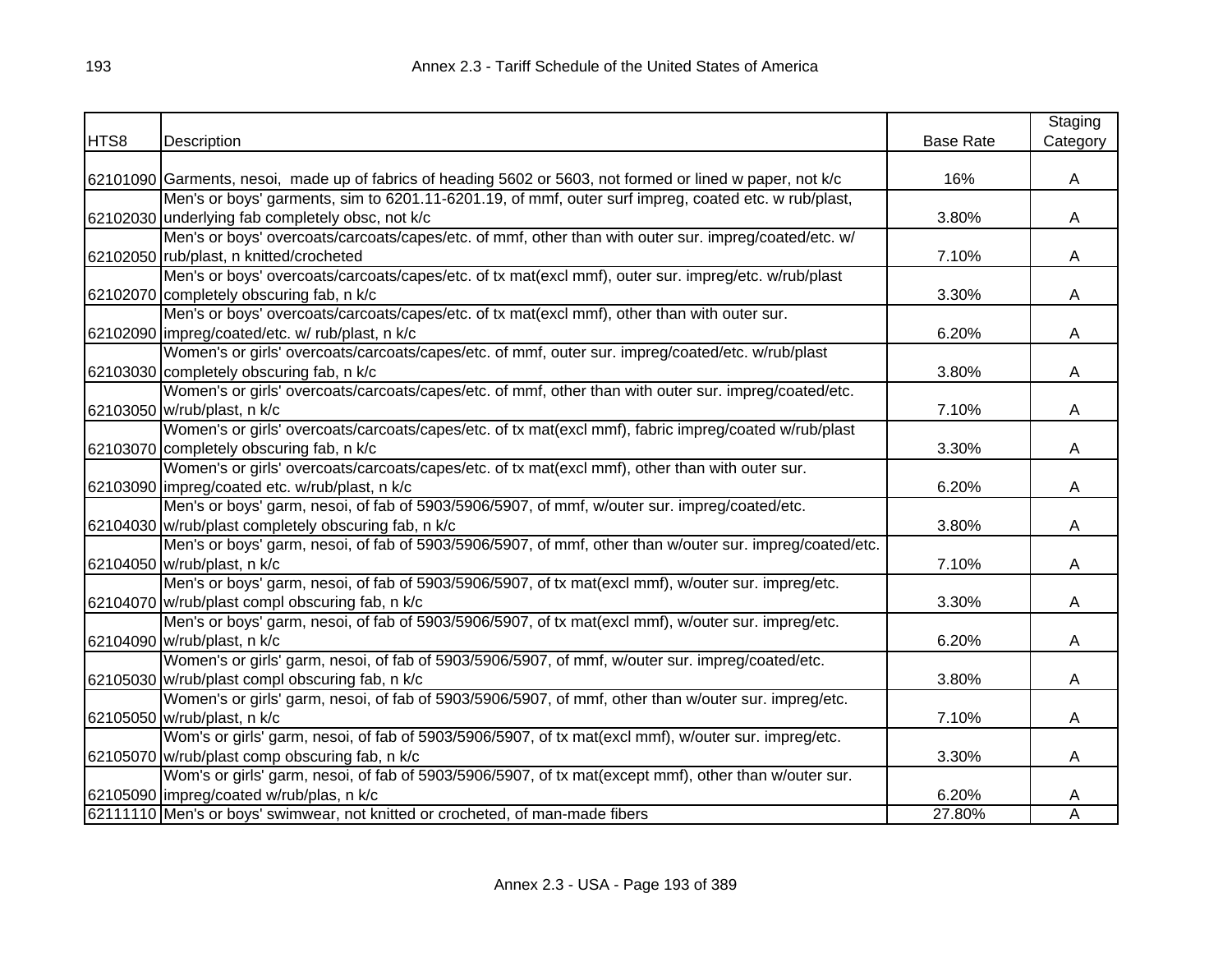|      |                                                                                                           |                  | Staging  |
|------|-----------------------------------------------------------------------------------------------------------|------------------|----------|
| HTS8 | Description                                                                                               | <b>Base Rate</b> | Category |
|      | Men's or boys' swimwear, of textile materials(except mmf), containing 70% or more by weight of silk or    |                  |          |
|      | 62111140 silk waste, not knit or crocheted                                                                | 4%               | A        |
|      | Men's or boys' swimwear, of textile materials(except mmf), containing under 70% by weight of silk or silk |                  |          |
|      | 62111180 waste, not knit or crocheted                                                                     | 7.50%            | A        |
|      | 62111210 Women's or girls' swimwear, not knitted or crocheted, of man-made fibers                         | 11.80%           | Ā        |
|      | Women's or girls' swimwear, of textile materials(except mmf), containing 70% or more by weight of silk or |                  |          |
|      | 62111240 silk waste, not knit or crocheted                                                                | 1.20%            | A        |
|      | Women's or girls' swimwear, of textile materials(except mmf), containing under 70% by weight of silk or   |                  |          |
|      | 62111280 silk waste, not knit or crocheted                                                                | 7.50%            | A        |
|      | Anoraks, windbreakers and similar articles imported as parts of ski-suits, con 15% or more by wt of down  |                  |          |
|      | 62112004 & waterfowl plumage, etc, not k/c                                                                | 0.70%            | A        |
|      | Anoraks, windbreakers and similar articles imported as parts of ski-suits, con under 15% by wt of down &  |                  |          |
|      | 62112008 waterfowl plumage, etc, not k/c                                                                  | 4.40%            | A        |
|      | Men's or boys' ski-suits, not knitted or crocheted, water resistant, not containing 15% or more by weight |                  |          |
|      | 62112015 of down, etc                                                                                     | 7.10%            | A        |
|      | Men's or boys' anoraks, windbreakers and sim art impted as pts of ski-suits, of wool, con < 15% wt of     |                  |          |
|      | 62112024 down etc, not water resist, not k/c                                                              | 17.50%           | A        |
|      | Men's or boys' anoraks, etc. imported as parts of ski-suits, of tx mats(except wool), con 15% wt of down  |                  |          |
|      | 62112028 etc, not water resist, not k/c                                                                   | 27.70%           | A        |
|      | Men's or boys' trousers and breeches imported as parts of ski-suits, of wool, con under 15% by wt of      |                  |          |
|      | 62112034 down etc., not water resist, not k/c                                                             | 17.50%           | A        |
|      | Men's or boys' trousers & breeches imported as pts of ski-suits, of tx mat(except wool), con 15% wt       |                  |          |
|      | 62112038 down etc, not water resist, not k/c                                                              | 28.10%           | A        |
|      | Men's or boys' ski-suits nesoi, of wool or fine animal hair, con under 15% wt down etc, not water resist, |                  |          |
|      | 62112044 not knitted/crocheted                                                                            | 14%              | A        |
|      | Men's or boys' ski-suits nesoi, of tx mats(except wool or fine animal hair), con under 15% wt down etc,   |                  |          |
|      | 62112048 not water resist, not knitted/croch                                                              | 14.90%           | A        |
|      | Women's or girls' anoraks, windbreakers and sim art impted as pts of ski-suits, of wool, con 15% wt       |                  |          |
|      | 62112054 down etc, not water resist, not k/c                                                              | 17.50%           | A        |
|      | Women's or girls' anoraks and sim art imported as pts of ski-suits, of tx mats(except wool), con < 15% wt |                  |          |
|      | 62112058 down etc, not wat resist, n k/c                                                                  | 28%              | A        |
|      | Women's or girls' trousers and breeches imported as parts of ski-suits, of wool, cont under 15% by wt of  |                  |          |
|      | 62112064 down etc, not water resist, not k/c                                                              | 17.50%           | A        |
|      | Women's or girls' trousers & breeches imp as pts of ski-suits, of tx mats(except wool), con < 15% wt of   |                  |          |
|      | 62112068 down etc, not wat resist, not k/c                                                                | 28.60%           | A        |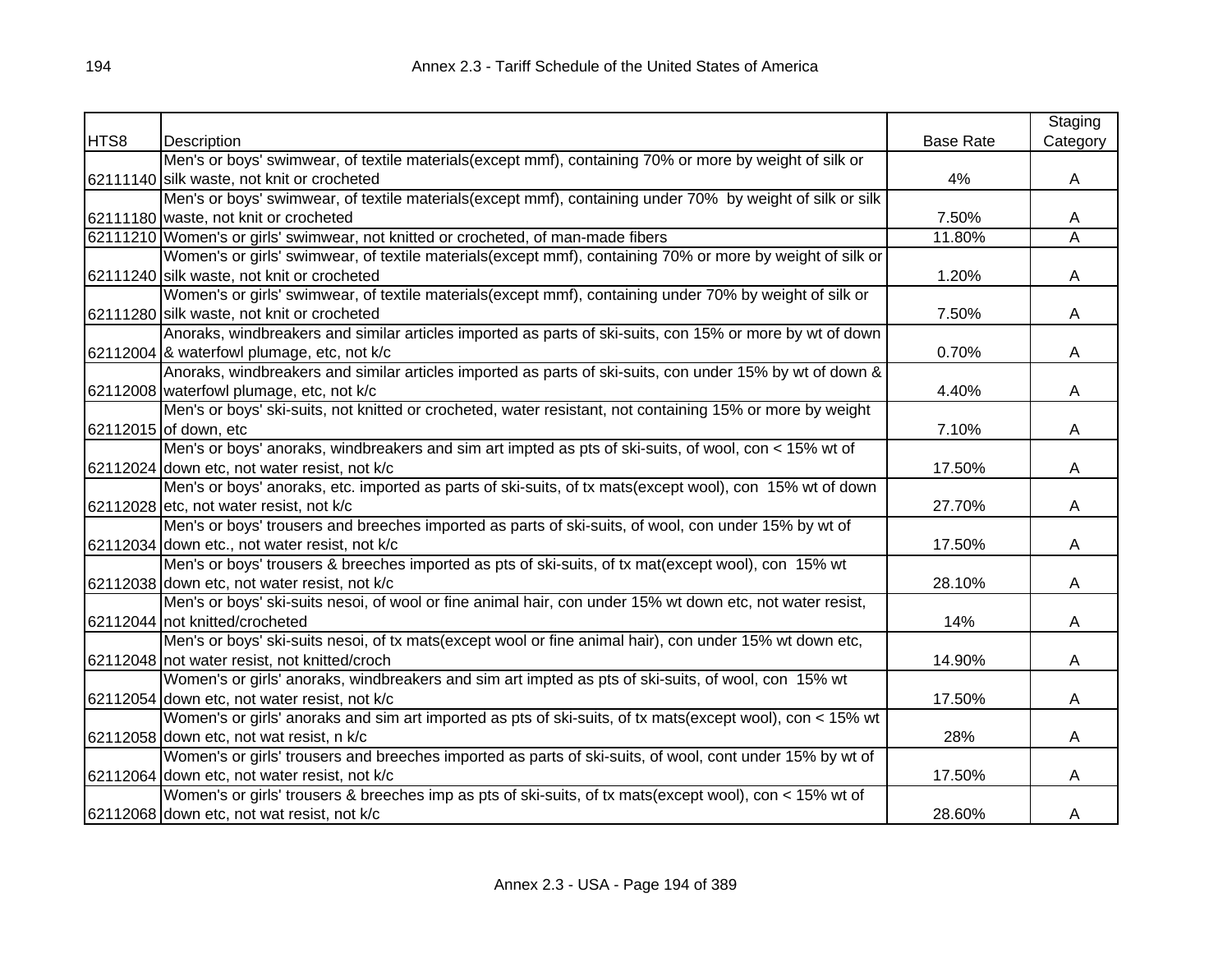|                  |                                                                                                                       |                  | Staging                 |
|------------------|-----------------------------------------------------------------------------------------------------------------------|------------------|-------------------------|
| HTS8             | Description                                                                                                           | <b>Base Rate</b> | Category                |
|                  | Women's or girls' ski-suits nesoi, of wool or fine animal hair, con under 15% by wt of down etc, not water            |                  |                         |
|                  | 62112074 resistant, not knit or crocheted                                                                             | 14%              | A                       |
|                  | Women's or girls' ski-suits nesoi, of tx mats(except wool), con under 15% by weight of down etc, not                  |                  |                         |
|                  | 62112078 water resistant, not knit or crocheted                                                                       | 14.90%           | A                       |
|                  |                                                                                                                       |                  |                         |
|                  | 62113100 Men's or boys' track suits or other garments nesoi, not knitted or crocheted, of wool or fine animal hair    | 12%              | A                       |
|                  | 62113200 Men's or boys' track suits or other garments nesoi, not knitted or crocheted, of cotton                      | 8.10%            | $\overline{A}$          |
|                  | 62113300 Men's or boys' track suits or other garments nesoi, not knitted or crocheted, of man-made fibers             | 16%              | $\overline{A}$          |
|                  | Men's or boys' garments(excl swimwear or ski-suits), nesoi, of tex mat(except wool, cotton or mmf), cont              |                  |                         |
|                  | 62113910 70% or more wt of silk, not k/c                                                                              | 0.50%            | A                       |
|                  | Men's or boys' garments(excl swimwear or ski-suits), nesoi, of tex mat(except wool, cotton or mmf), cont              |                  |                         |
|                  | 62113990 under 70% by wt of silk, not k/c                                                                             | 2.80%            | A                       |
|                  |                                                                                                                       |                  |                         |
|                  | 62114100 Women's or girls' track suits or other garments nesoi, not knitted or crocheted, of wool or fine animal hair | 12%              | A                       |
|                  | 62114200 Women's or girls' track suits or other garments nesoi, not knitted or crocheted, of cotton                   | 8.10%            | $\overline{\mathsf{A}}$ |
|                  |                                                                                                                       |                  |                         |
|                  | 62114300 Women's or girls' track suits or other garments nesoi, not knitted or crocheted, of man-made fibers          | 16%              | A                       |
|                  | Women's or girls' garments(excl swimwear or ski-suits), nesoi, of tex mat(except wool, cotton or mmf),                |                  |                         |
|                  | 62114910 cont 70% or more wt of silk, not k/c                                                                         | 1.20%            | A                       |
|                  | Women's or girls' garments(excl swimwear or ski-suits), nesoi, of tex mat(except wool, cotton or mmf),                |                  |                         |
|                  | 62114990 cont under 70% by wt of silk, not k/c                                                                        | 7.30%            | A                       |
|                  | Brassieres, containing lace, net or embroidery, containing 70% or more by weight of silk or silk waste,               |                  |                         |
|                  | 62121030 whether or not knitted or crocheted                                                                          | 4.80%            | A                       |
|                  | Brassieres containing lace, net or embroidery, containing under 70% by weight of silk or silk waste,                  |                  |                         |
|                  | 62121050 whether or not knitted or crocheted                                                                          | 16.90%           | Α                       |
|                  | Brassieres, not containing lace, net or embroidery, containing 70% or more by wt of silk or silk waste,               |                  |                         |
|                  | 62121070 whether or not knitted or crocheted                                                                          | 2.70%            | A                       |
|                  | Brassieres, not containing lace, net or embroidery, containing under 70% by wt of silk or silk waste,                 |                  |                         |
|                  | 62121090 whether or not knitted or crocheted                                                                          | 16.90%           | A                       |
|                  | 62122000 Girdles and panty-girdles                                                                                    | 20%              | A                       |
| 62123000 Corsets |                                                                                                                       | 23.50%           | A                       |
|                  | 62129000 Braces, suspenders, garters and similar articles and parts thereof                                           | 6.60%            | A                       |
|                  | 62131010 Handkerchiefs, not knitted or crocheted, containing 70% or more by weight of silk or silk waste              | 1.10%            | A                       |
|                  | 62131020 Handkerchiefs, of silk or silk waste, containing less than 70 percent by weight of silk or silk waste        | 3.80%            | A                       |
|                  | 62132010 Handkerchiefs, not knitted or crocheted, of cotton, hemmed, not containing lace or embroidery                | 13.20%           | A                       |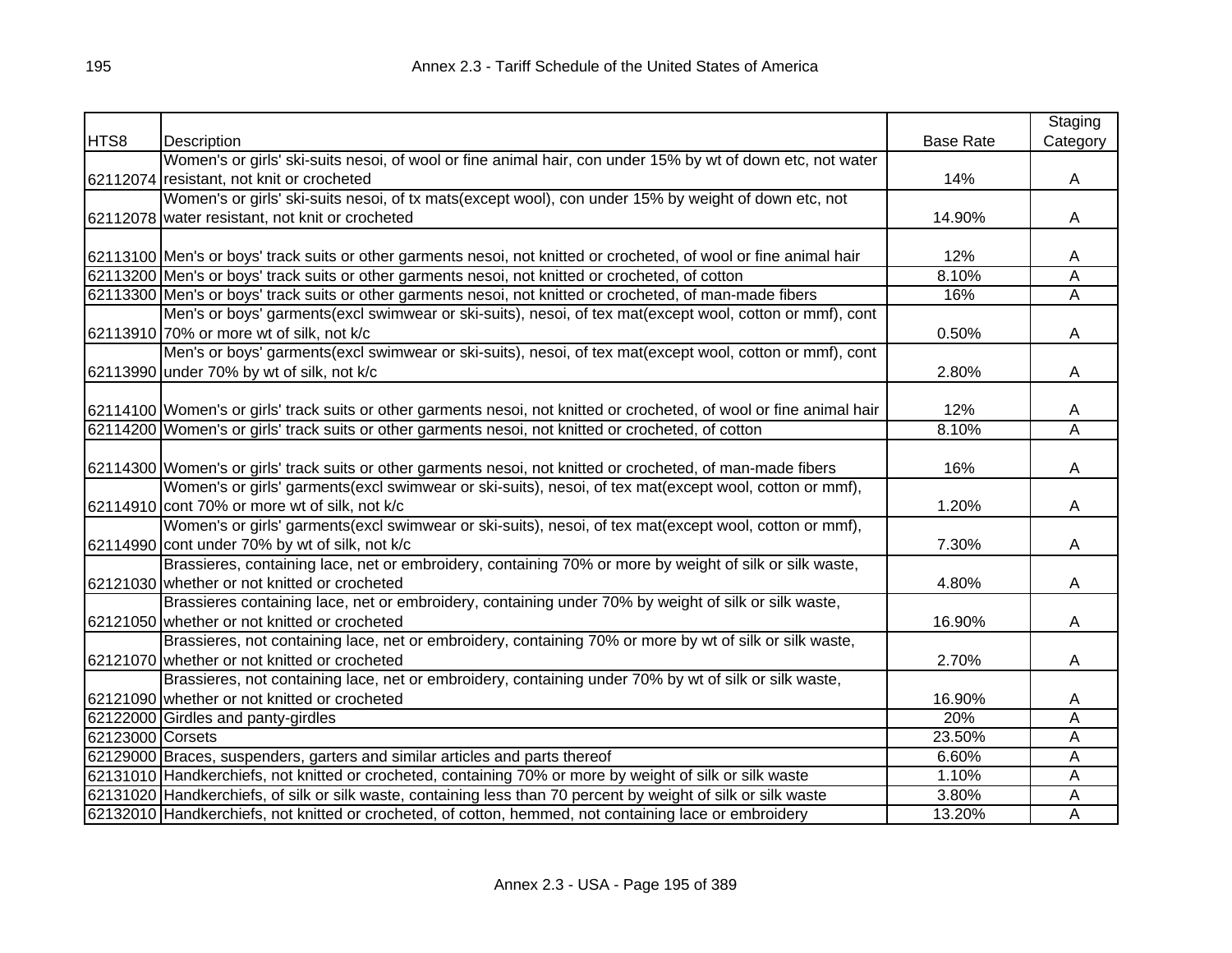|               |                                                                                                                         |                   | Staging  |
|---------------|-------------------------------------------------------------------------------------------------------------------------|-------------------|----------|
| HTS8          | Description                                                                                                             | <b>Base Rate</b>  | Category |
|               | 62132020 Handkerchiefs, not knitted or crocheted, of cotton, nesoi                                                      | 7.10%             | A        |
|               | 62139010 Handkerchiefs, not knitted or crocheted, of man-made fibers                                                    | 10.80%            | A        |
|               | 62139020 Handkerchiefs, not knitted or crocheted, of textile materials, nesoi                                           | 5.30%             | Ā        |
|               | Shawls, scarves, mufflers, mantillas, veils and the like, not knitted or crocheted, containing 70% or more              |                   |          |
|               | 62141010 silk or silk waste                                                                                             | 1.20%             | A        |
|               | Shawls, scarves, mufflers, mantillas, veils and the like, not knitted or crocheted, containing less than 70%            |                   |          |
|               | 62141020 silk or silk waste                                                                                             | 3.90%             | A        |
|               | Shawls, scarves, mufflers, mantillas, veils and the like, not knitted or crocheted, of wool or fine animal              |                   |          |
| 62142000 hair |                                                                                                                         | 6.70%             | A        |
|               | 62143000 Shawls, scarves, mufflers, mantillas, veils and the like, not knitted or crocheted, of synthetic fibers        | 5.30%             | А        |
|               | 62144000 Shawls, scarves, mufflers, mantillas, veils and the like, not knitted or crocheted, of artificial fibers       | 5.30%             | A        |
|               |                                                                                                                         |                   |          |
|               | 62149000 Shawls, scarves, mufflers, mantillas, veils and the like, not knitted or crocheted, of textile materials nesoi | 11.30%            | A        |
|               | 62151000 Ties, bow ties and cravats, not knitted or crocheted, of silk or silk waste                                    | 7.20%             | Α        |
|               |                                                                                                                         | $24.8$ cents/kg + |          |
|               | 62152000 Ties, bow ties and cravats, not knitted or crocheted, of man-made fibers                                       | 12.7%             | A        |
|               | 62159000 Ties, bow ties and cravats, not knitted or crocheted, of textile materials nesoi                               | 5%                | Α        |
|               | Ice hockey and field hockey gloves, not knitted or crocheted, impregnated, coated or covered with                       |                   |          |
|               | 62160005 plastics or rubber                                                                                             | Free              | F        |
|               | Gloves, mittens & mitts, for sports, including ski & snowmobile gloves, etc., not knitted/crocheted, impreg.            |                   |          |
|               | 62160008 or cov. with plastic/rubber                                                                                    | 0.80%             | A        |
|               | Gloves etc. (excl. for sports etc.), not k/c, impreg. etc. with plas/rub, w/o four., cut & sewn, of veg. fibers,        |                   |          |
|               | 62160013 over 50% by wt. plas/rub                                                                                       | 12.50%            | A        |
|               | Gloves etc. (excl. for sports), not k/c, impreg. etc. with plas/rub, w/o four., cut & sewn, of veg. fibers, cont.       |                   |          |
|               | 62160017 <50% by wt. plas./rubber                                                                                       | 23.50%            | A        |
|               | Gloves, mittens and mitts(excl sports), w/o four, impreg etc, cut & sewn from pre-exist impreg fab, of                  | 11.1 cents/kg +   |          |
|               | 62160019 non-veg fib, con $>$ 50% wt plas/rub                                                                           | 5.5%              | A        |
|               | Gloves, mittens and mitts(excl sports), w/o four, impreg etc, cut & sewn from pre-exist impreg fab, of                  | $20.6$ cents/kg + |          |
| 62160021      | non-veg fib, con < 50% wt plas/rub                                                                                      | 10.3%             | A        |
|               | Gloves, mittens and mitts(excl sports), w/o four, impreg etc, not cut & sewn from pre-exist fab, con 50%                |                   |          |
|               | 62160024 or more wt cotton/mmf, not k/c                                                                                 | 13.20%            | A        |
|               | Gloves, mittens and mitts(excl sports), w/o four, impreg etc, not cut & sewn from pre-exist fab, con                    |                   |          |
|               | 62160026 under 50% wt cotton or mmf, not k/c                                                                            | 7%                | A        |
|               | Gloves, mittens and mitts(excl sports), impreg, etc., with fourchettes, cont 50% or more by wt of coton,                |                   |          |
|               | 62160029 mmf or combo thereof, not knit/croc                                                                            | 13%               | A        |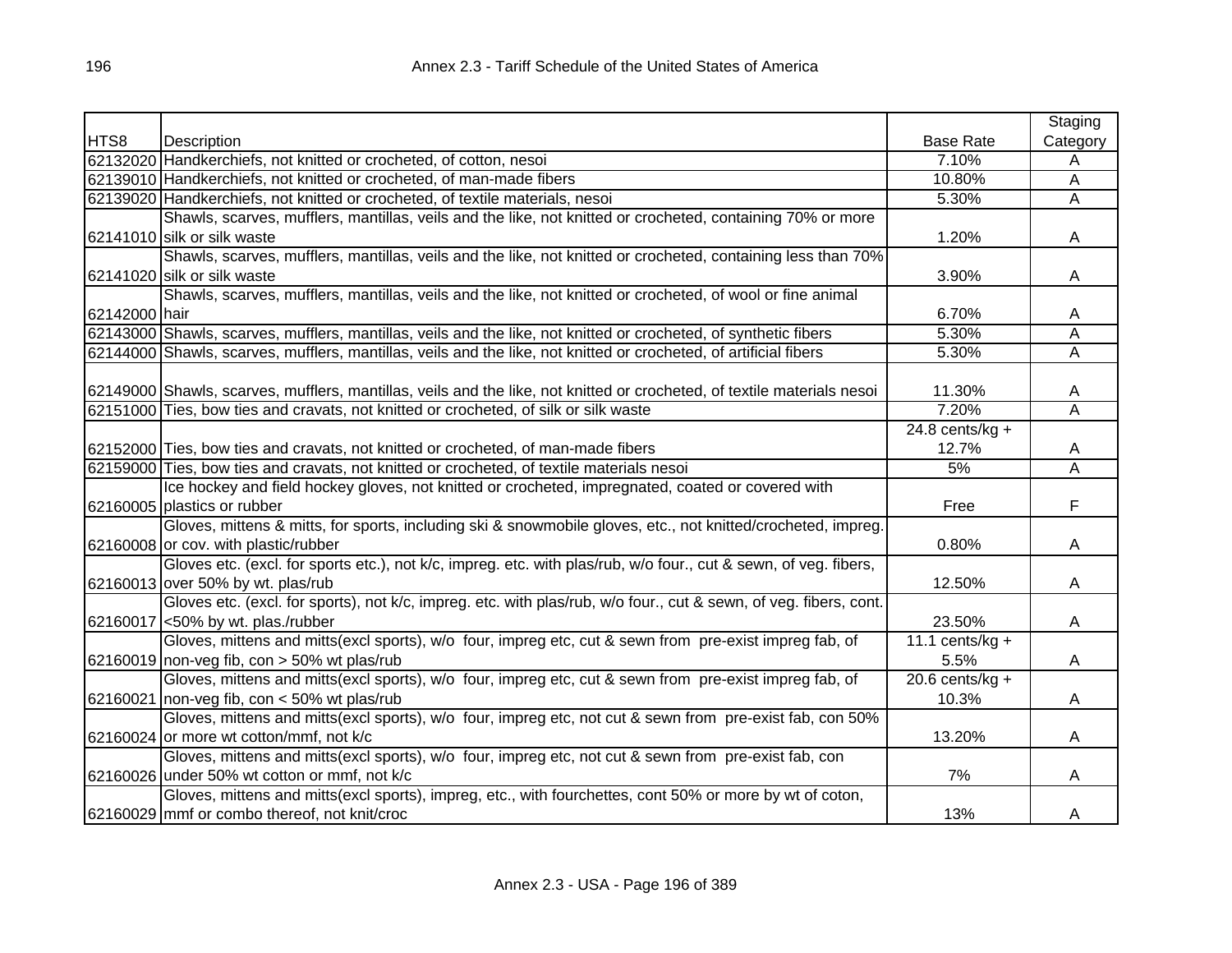|      |                                                                                                            |                   | Staging        |
|------|------------------------------------------------------------------------------------------------------------|-------------------|----------------|
| HTS8 | Description                                                                                                | <b>Base Rate</b>  | Category       |
|      | Gloves, mittens and mitts(excl sports), impreg, etc., with fourchettes, cont under 50% by wt of coton,     |                   |                |
|      | 62160031 mmf or combo thereof, not knit/croc                                                               | 7%                | A              |
|      | Ice hockey and field hockey gloves, not knitted or crocheted, of cotton, not impregnated, coated or        |                   |                |
|      | 62160033 covered with plastics or rubber                                                                   | Free              | F              |
|      | Gloves, mittens & mitts, all the foregoing for sports use, including ski & snowmobile gloves, mittens &    |                   |                |
|      | 62160035 mitts, of cotton                                                                                  | 2.80%             | A              |
|      | Gloves, mittens & mitts (excl. for sports), not impregnated, coated or covered with plastics or rubber, of |                   |                |
|      | 62160038 cotton, without fourchettes                                                                       | 23.50%            | A              |
|      | Gloves, mittens & mitts (excl. for sports), not impregnated, coated or covered with plastics or rubber, of |                   |                |
|      | 62160041 cotton, with fourchettes                                                                          | 23.50%            | A              |
|      | Ice hockey and field hockey gloves, not knitted or crocheted, of man-made fibers, not impregnated etc.     |                   |                |
|      | 62160043 with plastics or rubber                                                                           | Free              | F              |
|      | Gloves, mittens & mitts, for sports use, incl. ski & snowmobile, of man-made fibers, not                   |                   |                |
|      | 62160046 impregnated/coated with plastics or rubber                                                        | 2.80%             | A              |
|      | Gloves, mittens & mitts (excl. for sports), not impregnated, coated or covered with plastics or rubber, of | 20.7 cents/kg $+$ |                |
|      | 62160054 man-made fibers, w/o fourchettes                                                                  | 10.4%             | A              |
|      | Gloves, mittens & mitts (excl. for sports), not impregnated, coated or covered with plastics or rubber, of | 20.7 cents/kg $+$ |                |
|      | 62160058 mmf, with fourchettes                                                                             | 10.4%             | A              |
|      | 62160080 Gloves, mittens and mitts, not knitted or crocheted, of wool or fine animal hair, nesoi           | 3.50%             | $\overline{A}$ |
|      | 62160090 Gloves, mittens and mitts, not knitted or crocheted, of textile materials nesoi                   | 3.80%             | $\overline{A}$ |
|      | Made up clothing accessories(excl those of heading 6212), containing 70% or more by weight of silk or      |                   |                |
|      | 62171010 silk waste, not knitted or crocheted                                                              | 2.30%             | A              |
|      | Headbands, ponytail holders and similar articles, of textile materials containing < 70% by weight of silk, |                   |                |
|      | 62171085 not knit/crochet                                                                                  | 14.60%            | A              |
|      | Made up clothing accessories (excl of heading 6212 or headbands, ponytail holders & like), containing <    |                   |                |
|      | 62171095 70% wgt of silk, not knit/crochet                                                                 | 14.60%            | A              |
|      | Parts of garments or of clothing accessories (excl those of heading 6212), containing 70% or more by       |                   |                |
|      | 62179010 weight of silk or silk waste, not k/c                                                             | 2.30%             | A              |
|      | Parts of garments or of clothing accessories(excl those of heading 6212), containing under 70% by          |                   |                |
|      | 62179090 weight of silk or silk waste, n/knit/croc                                                         | 14.60%            | A              |
|      | 63011000 Electric blankets                                                                                 | 11.40%            | A              |
|      | 63012000 Blankets (other than electric blankets) and traveling rugs, of wool or fine animal hair           | Free              | F              |
|      | 63013000 Blankets (other than electric blankets) and traveling rugs, of cotton                             | 8.40%             | A              |
|      | 63014000 Blankets (other than electric blankets) and traveling rugs, of synthetic fibers                   | 8.50%             | A              |
|      | 63019000 Blankets and traveling rugs, nesoi                                                                | 7.20%             | A              |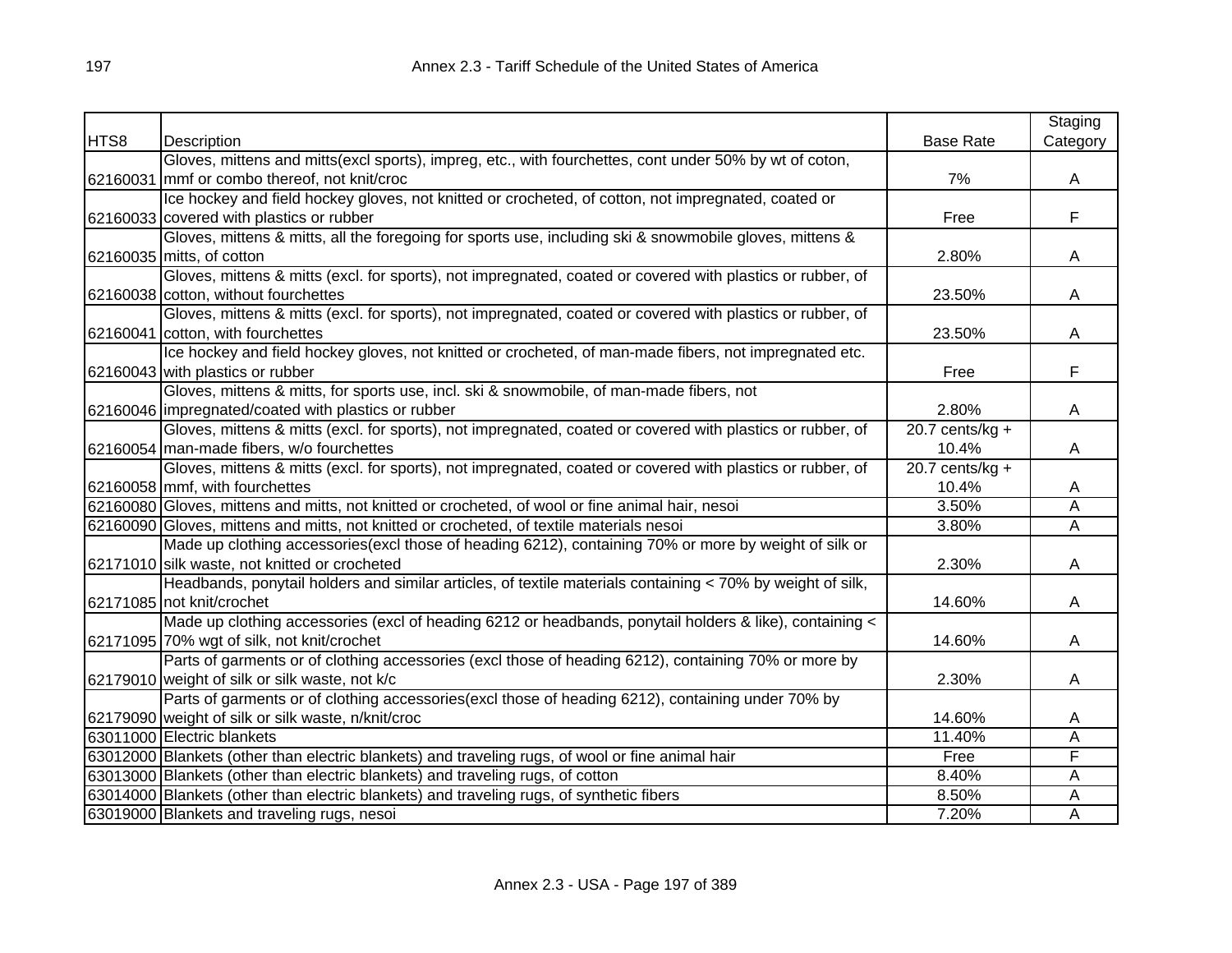|      |                                                                                                               |                  | Staging                 |
|------|---------------------------------------------------------------------------------------------------------------|------------------|-------------------------|
| HTS8 | Description                                                                                                   | <b>Base Rate</b> | Category                |
|      | 63021000 Bed linen, knitted or crocheted                                                                      | 6%               | A                       |
|      | Bed linen, not knitted or crocheted, printed, of cotton, cont any embroidery, lace, braid, edging, trimming,  |                  |                         |
|      | 63022130 piping or applique work, napped                                                                      | 11.90%           | A                       |
|      | Bed linen, not knit or crocheted, printed, of cotton, cont any embroidery, lace, braid, edging, trimming,     |                  |                         |
|      | 63022150 piping or applique work, n/napped                                                                    | 20.90%           | A                       |
|      | Bed linen, not knit or crocheted, printed, of cotton, not cont any embroidery, lace, braid, edging, trimming, |                  |                         |
|      | 63022170 piping or applique work, napped                                                                      | 2.50%            | A                       |
|      | Bed linen, not knit or croc, printed, of cotton, not cont any embroidery, lace, braid, edging, trimming,      |                  |                         |
|      | 63022190 piping or applique work, not napped                                                                  | 6.70%            | A                       |
|      | Bed linen, not knitted or crocheted, printed, of manmade fibers, containing embroidery, lace, braid, etc or   |                  |                         |
|      | 63022210 applique work                                                                                        | 14.90%           | A                       |
|      | 63022220 Bed linen, not knitted or crocheted, printed, of manmade fibers, nesoi                               | 11.40%           | Α                       |
|      | 63022900 Bed linen, not knitted or crocheted, printed, of textile materials nesoi                             | 4.50%            | A                       |
|      | Bed linen, not knit/croc, not printed, of cotton, cont any embroidery, lace, braid, edging, trimming, piping  |                  |                         |
|      | 63023130 or applique work, napped                                                                             | 11.90%           | A                       |
|      | Bed linen, not knit/croc, not printed, of cotton, cont any embroidery, lace, braid, edging, trimming, piping  |                  |                         |
|      | 63023150 or applique work, not napped                                                                         | 20.90%           | A                       |
|      | Bed linen, not knit/croc, not printed, of cotton, not cont any embroidery, lace, braid, edging, trimming,     |                  |                         |
|      | 63023170 piping or applique work, napped                                                                      | 3.80%            | A                       |
|      | Bed linen, not knit/croc, not printed, of cotton, not cont any embroidery, lace, braid, edging,               |                  |                         |
|      | 63023190 trimming, piping or applique work, not napped                                                        | 6.70%            | A                       |
|      | Bed linen, not knitted or crocheted, not printed, of manmade fiber, containing embroidery, lace, braid, etc   |                  |                         |
|      | 63023210 or applique work                                                                                     | 14.90%           | A                       |
|      | 63023220 Bed linen, not knitted or crocheted, not printed, of manmade fibers, nesoi                           | 11.40%           | Α                       |
|      | 63023900 Bed linen, not knitted or crocheted, not printed, of textile materials nesoi                         | 4.30%            | $\overline{\mathsf{A}}$ |
|      | 63024010 Table linen, knitted or crocheted, of vegetable fiber (except of cotton)                             | 6.40%            | Α                       |
|      | 63024020 Table linen, knitted or crocheted, nesoi                                                             | 6.80%            | A                       |
|      | 63025110 Damask tablecloths and napkins, not knitted or crocheted, of cotton                                  | 6.10%            | Ā                       |
|      | 63025120 Plain woven tablecloths and napkins, not knitted or crocheted, of cotton                             | 4.80%            | Α                       |
|      | 63025130 Tablecloths and napkins, other than plain woven or damask, not knitted or crocheted, of cotton       | 5.80%            | A                       |
|      | 63025140 Table linen, other than tablecloths and napkins, not knitted or crocheted, of cotton, nesoi          | 6.30%            | A                       |
|      | 63025210 Tablecloths and napkins of flax, not knitted or crocheted                                            | 5.10%            | Α                       |
|      | 63025220 Table linen of flax, other than tablecloths and napkins, not knitted or crocheted                    | Free             | F                       |
|      | 63025300 Table linen of man-made fibers, not knitted or crocheted                                             | 11.30%           | A                       |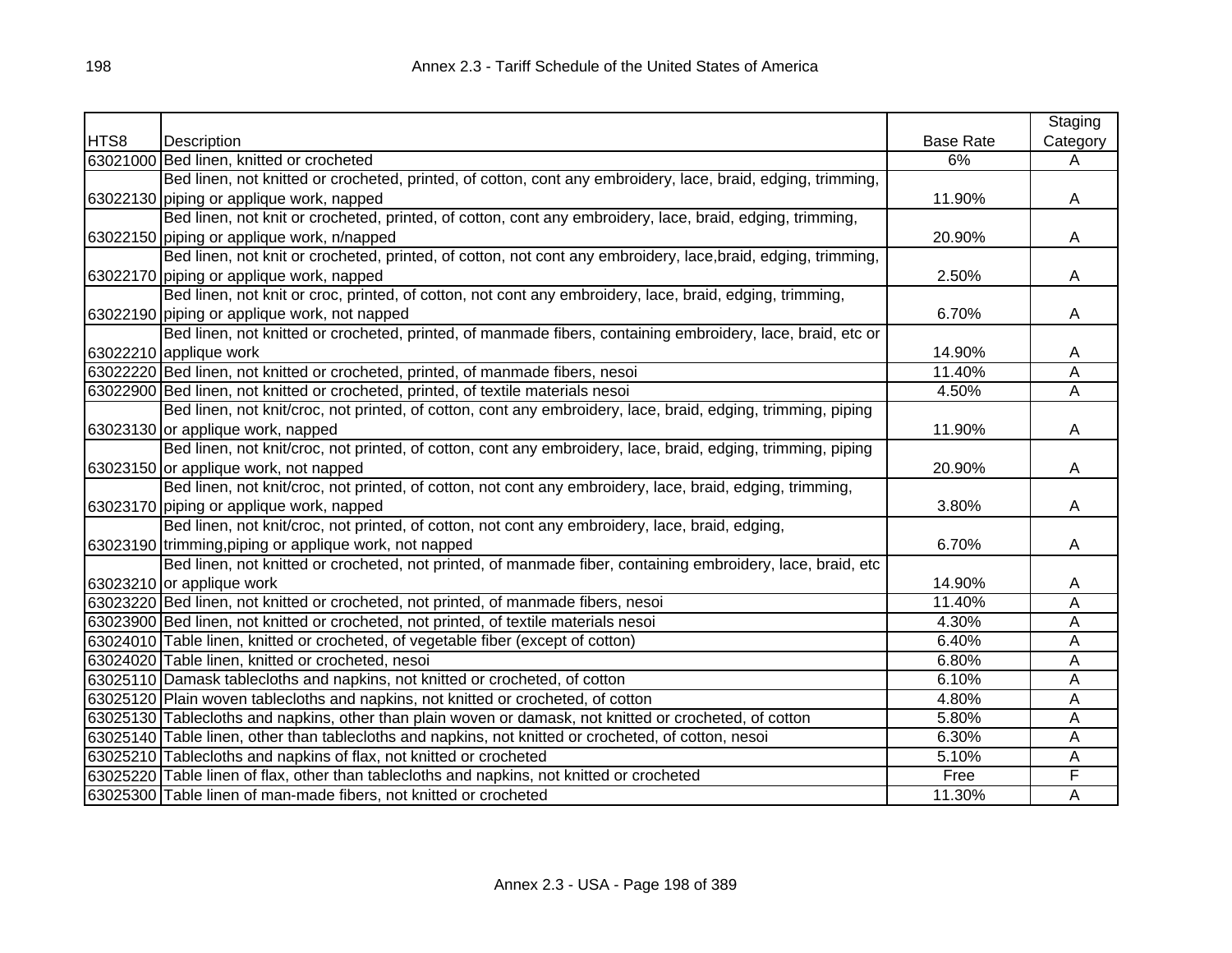|                    |                                                                                                                        |                  | Staging                 |
|--------------------|------------------------------------------------------------------------------------------------------------------------|------------------|-------------------------|
| HTS8               | Description                                                                                                            | <b>Base Rate</b> | Category                |
|                    |                                                                                                                        |                  |                         |
|                    | 63025900 Table linen, of textile materials other than of cotton, flax or man-made fibers, not knitted or crocheted     | 8.80%            | A                       |
|                    | 63026000 Toilet linen and kitchen linen, of terry toweling or similar terry fabrics, of cotton                         | 9.10%            | Α                       |
|                    | 63029100 Toilet and kitchen linen, other than terry toweling or similar terry fabrics of cotton                        | 9.20%            | Α                       |
|                    | 63029200 Toilet and kitchen linen of flax                                                                              | Free             | F                       |
|                    | 63029310 Toilet and kitchen linen, of manmade fibers, of pile or tufted construction                                   | 6.20%            | Ā                       |
|                    | 63029320 Toilet and kitchen linen, of manmade fibers, nesoi                                                            | 9.90%            | A                       |
|                    |                                                                                                                        |                  |                         |
|                    | 63029910 Toilet and kitchen linen of textile materials nesoi, containing 85% or more by weight of silk or silk waste   | 2.70%            | A                       |
|                    |                                                                                                                        |                  |                         |
|                    | 63029920 Toilet and kitchen linen of textile materials nesoi, containing less than 85% by weight of silk or silk waste | 8.40%            | A                       |
|                    | 63031100 Curtains (including drapes), interior blinds and valances of cotton, knitted or crocheted                     | 10.30%           | A                       |
|                    | 63031200 Curtains (including drapes), interior blinds and valances of synthetic fibers, knitted or crocheted           | 11.30%           | A                       |
|                    | Curtains (including drapes), interior blinds and valances of textile materials other than of cotton or                 |                  |                         |
|                    | 63031900 synthetic fibers, knitted or crocheted                                                                        | 6.40%            | A                       |
|                    | 63039100 Curtains (including drapes), interior blinds and valances of cotton, not knitted or crocheted                 | 10.30%           | A                       |
|                    | Curtains/drapes, inter. blinds, etc. of syn fib, made up from fab of subh                                              |                  |                         |
|                    | 63039210 5407.60.11/5407.60.21/5407.60.91, not knitted or crocheted                                                    | 11.30%           | A                       |
|                    | Curtains (including drapes), interior blinds and valances, nesoi, of synthetic fibers, not knitted or                  |                  |                         |
| 63039220 crocheted |                                                                                                                        | 11.30%           | A                       |
|                    | Curtains (including drapes), interior blinds, valances of textile materials other than of cotton or of synthetic       |                  |                         |
|                    | 63039900 fibers, not knitted/crocheted                                                                                 | 11.30%           | A                       |
|                    | 63041110 Bedspreads of cotton, knitted or crocheted, excluding those of heading 9404                                   | 12%              | Α                       |
|                    | 63041120 Bedspreads of man-made fibers, knitted or crocheted, excluding those of heading 9404                          | 6.50%            | $\overline{\mathsf{A}}$ |
|                    | Bedspreads of textile materials other than of cotton or of man-made fibers, knitted or crocheted,                      |                  |                         |
|                    | 63041130 excluding those of heading 9404                                                                               | 5.90%            | Α                       |
|                    | 63041905 Bedspreads, not knitted or crocheted, of cotton, containing any embroidery, lace, etc.                        | 12%              | Α                       |
|                    | 63041910 Bedspreads, not knitted or crocheted, of cotton, nesoi                                                        | 4.40%            | Ā                       |
|                    | 63041915 Bedspreads, not knitted or crocheted, of manmade fibers, containing any embroidery, lace, etc.                | 14.90%           | A                       |
|                    | 63041920 Bedspreads, not knitted or crocheted, of manmade fibers, nesoi                                                | 6.50%            | A                       |
|                    | Bedspreads, not knitted or crocheted, other than those of cotton or man-made fibers, excluding those of                |                  |                         |
|                    | 63041930 heading 9404                                                                                                  | 6.30%            | A                       |
|                    | 63049100 Furnishing articles (excluding those of heading 9404 and other than bedspreads) knitted or crocheted          | 5.80%            | A                       |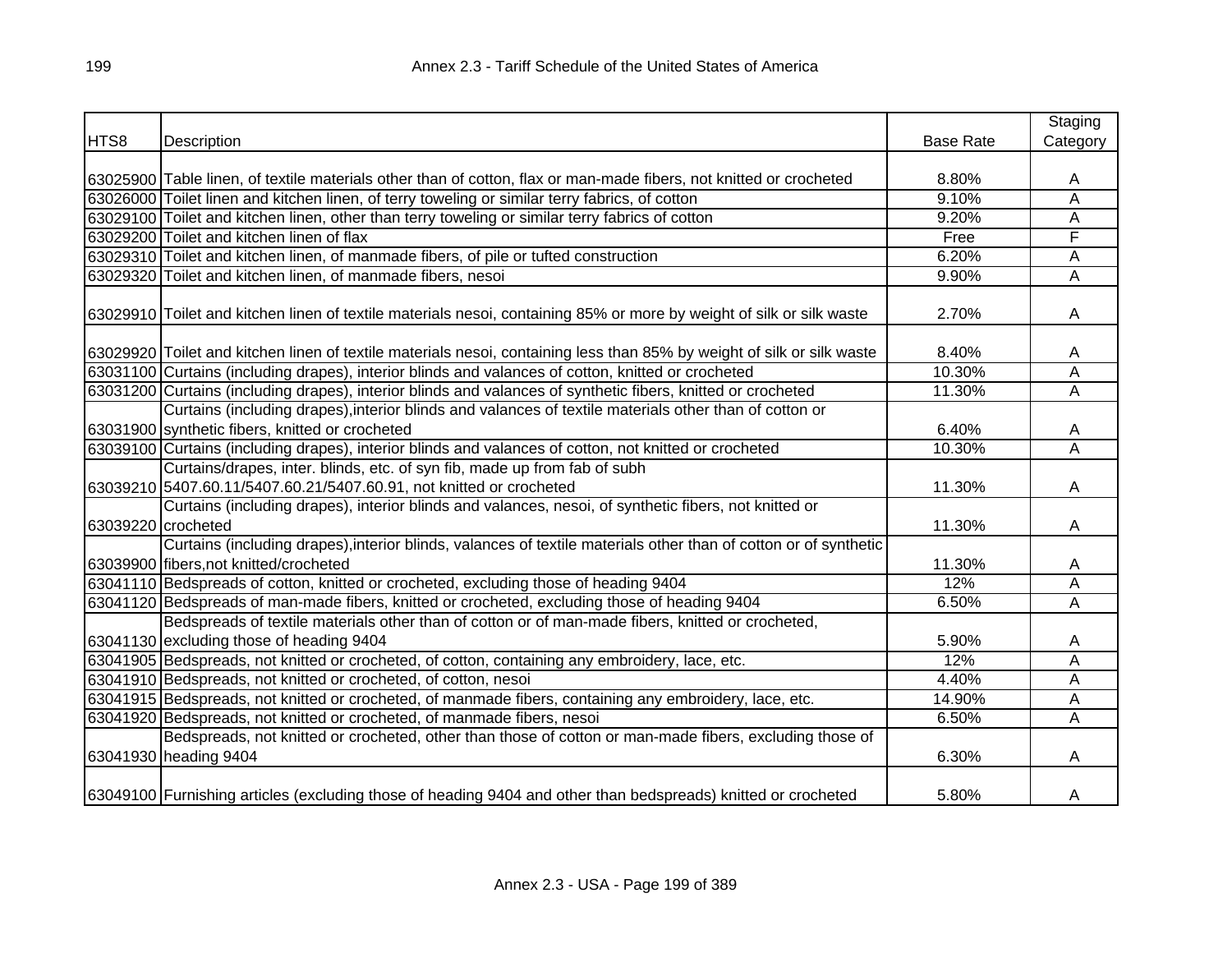|               |                                                                                                                 |                  | Staging                 |
|---------------|-----------------------------------------------------------------------------------------------------------------|------------------|-------------------------|
| HTS8          | Description                                                                                                     | <b>Base Rate</b> | Category                |
|               | Furnishing articles (excluding those of heading 9404 and other than bedspreads) not knitted or                  |                  |                         |
|               | 63049200 crocheted, of cotton                                                                                   | 6.30%            | A                       |
|               | Furnishing articles (excluding those of heading 9404 and other than bedspreads) not knitted or                  |                  |                         |
|               | 63049300 crocheted, of synthetic fibers                                                                         | 9.30%            | A                       |
|               | Wall hangings, not knitted or crocheted, of wool or fine animal hair, the foregoing certified hand-loomed       |                  |                         |
|               | 63049910 and folklore products                                                                                  | 3.80%            | Α                       |
|               | 63049915 Wall hangings, not knitted or crocheted, of wool or fine animal hair, nesoi                            | 11.30%           | $\overline{\mathsf{A}}$ |
|               | 63049925 Wall hangings of jute, excluding those of heading 9404                                                 | 11.30%           | $\overline{\mathsf{A}}$ |
|               | Furnishing articles (excl. those of heading 9404 and other than bedspreads and jute wall hangings) of           |                  |                         |
|               | 63049935 veg. fibers (excl. cotton), not k/c                                                                    | 11.30%           | Α                       |
|               |                                                                                                                 |                  |                         |
|               | 63049940 Certified hand-loomed and folklore pillow covers of wool or fine animal hair, not knitted or crocheted | 3.80%            | A                       |
|               | Furnishing articles (excluding those of heading 9404 and other than bedspreads) not knitted or                  |                  |                         |
|               | 63049960 crocheted, of textile materials, nesoi                                                                 | 3.20%            | A                       |
|               | Sacks and bags of a kind used for the packing of goods, of jute or of other textile bast fibers of heading      |                  |                         |
| 63051000 5303 |                                                                                                                 | Free             | F                       |
|               | 63052000 Sacks and bags of a kind used for the packing of goods, of cotton                                      | 6.20%            | Ā                       |
|               |                                                                                                                 |                  |                         |
|               | 63053200 Flexible intermed. bulk containers of a kind used for packing goods, of man-made textile materials     | 8.40%            | A                       |
|               | Other sacks/bags for packing goods, of mm tex.mat.(not flex.intermed.bulk containers), of polyethylene          |                  |                         |
|               | 63053300 or polypro. strip or the like                                                                          | 8.40%            | A                       |
|               | 63053900 Sacks and bags of a kind used for the packing of goods, of man-made textile materials, nesoi           | 8.40%            | Α                       |
|               | 63059000 Sacks and bags of a kind used for the packing of goods, of textile materials, nesoi                    | 6.20%            | Α                       |
|               | 63061100 Tarpaulins, awnings and sunblinds, of cotton                                                           | 8%               | Α                       |
|               | 63061200 Tarpaulins, awnings and sunblinds, of synthetic fibers                                                 | 8.80%            | A                       |
|               | 63061900 Tarpaulins, awnings and sunblinds, of textile materials other than of cotton or synthetic fibers       | 5.10%            | A                       |
|               | 63062100 Tents of cotton                                                                                        | 8%               | Α                       |
|               | 63062210 Backpacking tents of synthetic fibers                                                                  | Free             | F                       |
|               | 63062290 Tents other than backpacking tents, of synthetic fibers                                                | 8.80%            | A                       |
|               | 63062900 Tents of textile materials other than of cotton or synthetic fibers                                    | 2.90%            | Α                       |
|               | 63063100 Sails for boats, sailboards or landcraft, of synthetic fibers                                          | Free             | F                       |
|               | 63063900 Sails for boats, sailboards or landcraft, of textile materials other than of synthetic fibers          | Free             | F                       |
|               | 63064100 Pneumatic mattresses of cotton                                                                         | 3.70%            | Α                       |
|               | 63064900 Pneumatic mattresses of textile materials other than of cotton                                         | 3.70%            | Α                       |
|               | 63069100 Camping goods nesoi, of cotton                                                                         | 3.50%            | A                       |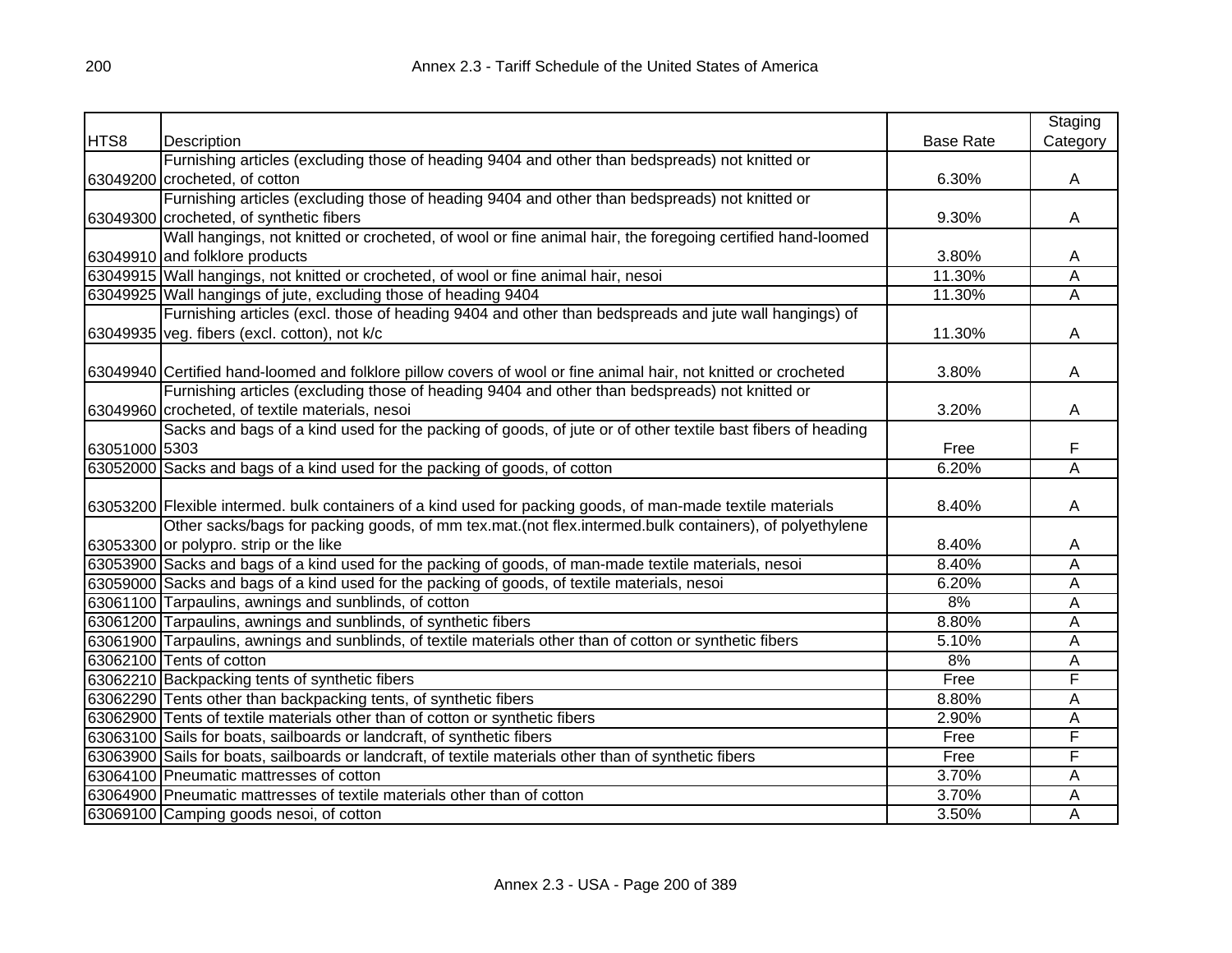|                   |                                                                                                                     |                  | Staging  |
|-------------------|---------------------------------------------------------------------------------------------------------------------|------------------|----------|
| HTS8              | Description                                                                                                         | <b>Base Rate</b> | Category |
|                   | 63069900 Camping goods nesoi, of textile materials other than of cotton                                             | 4.50%            | Α        |
|                   | 63071010 Dustcloths, mop cloths and polishing cloths, of cotton                                                     | 4.10%            | Α        |
|                   | Floor cloths, dishcloths and similar cleaning cloths of textile materials (except dustcloths, mops cloths           |                  |          |
|                   | 63071020 and polishing cloths of cotton)                                                                            | 5.30%            | A        |
|                   | 63072000 Lifejackets and lifebelts of textile materials                                                             | 4.50%            | Α        |
|                   | 63079030 Made-up labels of textile materials                                                                        | 7.90%            | Α        |
|                   | 63079040 Cords and tassels of textile materials                                                                     | Free             | F        |
|                   | 63079050 Corset lacings, footwear lacings or similar lacings of textile materials                                   | Free             | F        |
|                   | 63079060 Surgical drapes of fabric formed on a base of paper or covered or lined with paper                         | Free             | F        |
|                   |                                                                                                                     |                  |          |
|                   | 63079068 Surgical drapes of spunlaced or bonded fiber fabric disposable surgical drapes of man-made fibers          | Free             | F        |
|                   | 63079072 Surgical drapes, nesoi, not spunlaced or bonded fiber fabric                                               | 4.50%            | Α        |
|                   | 63079075 Toys for pets, of textile materials                                                                        | 4.30%            | A        |
|                   | 63079085 Wall banners, of man-made fibers                                                                           | 5.80%            | Α        |
|                   | Surgical towels; cotton towels of pile/tufted const.; pillow shells, of cotton; shells for quilts etc., and similar |                  |          |
|                   | 63079089 articles of cotton                                                                                         | 7%               | A        |
|                   | 63079098 National flags and other made-up articles of textile materials, nesoi                                      | 7%               | Α        |
|                   | Needlecraft sets for making up into rugs, etc., consist of woven fabric and yarn, whether/not                       |                  |          |
|                   | 63080000 w/accessories, put up packings for retail sale                                                             | 11.40%           | A        |
|                   | 63090000 Worn clothing and other worn articles                                                                      | Free             | F        |
|                   | Used or new rags, scrap and worn out articles of twine, cordage, rope or cables, of wool or fine animal             |                  |          |
|                   | 63101010 hair, sorted                                                                                               | Free             | F        |
|                   | Used or new rags, scrap and worn out articles of twine, cordage, rope or cables, of textile materials               |                  |          |
|                   | 63101020 nesoi, sorted                                                                                              | Free             | F        |
|                   | Used or new rags, scrap and worn out articles of twine, cordage, rope or cables, of wool or fine animal             |                  |          |
|                   | 63109010 hair, not sorted                                                                                           | 5.5 cents/kg     | A        |
|                   | Used or new rags, scrap and worn out articles of twine, cordage, rope or cables, of textile materials               |                  |          |
|                   | 63109020 nesoi, not sorted                                                                                          | Free             | F        |
|                   | Waterproof footwear, not mechanically assembled, w/outer soles & uppers of rubber or plastics, w/metal              |                  |          |
| 64011000 toecap   |                                                                                                                     | 37.5%            | C        |
|                   | Waterproof footwear, not mechanically assembled, w/outer soles & uppers of rubber or plastics, covering             |                  |          |
| 64019100 the knee |                                                                                                                     | 37.5%            | С        |
|                   | Waterproof ski boots & snowboard boots, not mechanically asmbld., w/outer sole and uppers of rubb. or               |                  |          |
|                   | 64019230 plast., cover/ankle but not knee                                                                           | Free             | F        |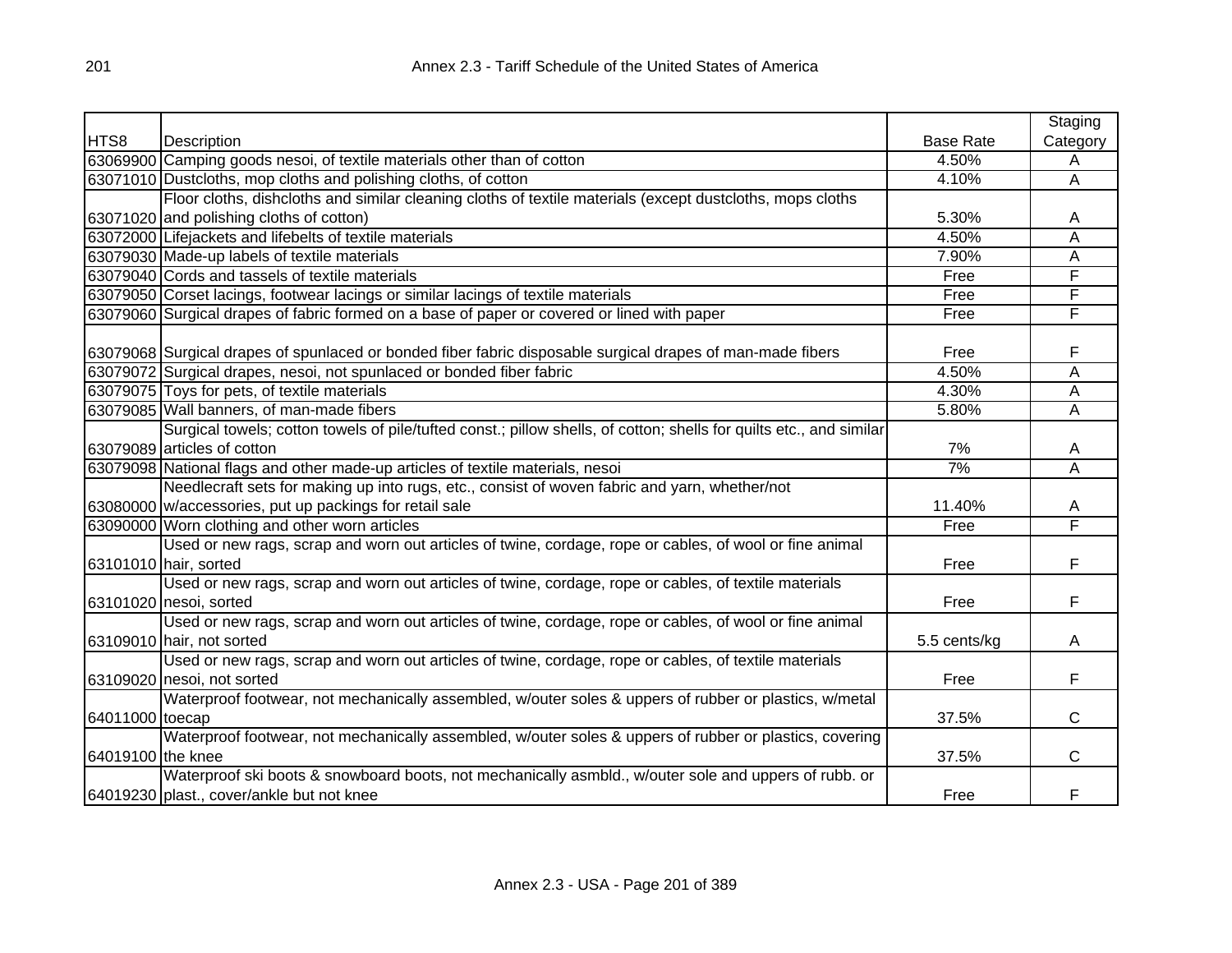|                    |                                                                                                                  |                    | Staging      |
|--------------------|------------------------------------------------------------------------------------------------------------------|--------------------|--------------|
| HTS8               | Description                                                                                                      | <b>Base Rate</b>   | Category     |
|                    | Waterproof footwear, not mechanically asmbld., w/over 90% of ext. surf. area of soles & uppers PVC,              |                    |              |
|                    | 64019260 covering/ankle but not knee                                                                             | 4.6%               | A            |
|                    | Waterproof footwear, not mechanically asmbld., w/outer soles and upper of rubber or plastics, nesoi,             |                    |              |
|                    | 64019290 covering ankle but not knee                                                                             | 37.5%              | $\mathsf{C}$ |
|                    | Waterproof protect. footwear, not mechanically asmbld., w/outer soles and uppers of rubber or plastics,          |                    |              |
|                    | 64019930 not cover ankle, w/o closures                                                                           | 25.0%              | $\mathsf{C}$ |
|                    | Waterproof protect. footwear, not mechanically asmbld., w/outer soles and uppers of rubber or plastics,          |                    |              |
|                    | 64019960 not cover ankle, w/closures                                                                             | 37.5%              | $\mathsf{C}$ |
|                    | Waterproof footwear, not mechanically asmbld, w/outer soles and 90% of ext. surf. area of uppers of              |                    |              |
|                    | 64019980 rubber or plastics, not cover ankle                                                                     | Free               | F            |
|                    | Waterproof footwear, not mechanically asmbld, w/outer soles and uppers of rubber or plastics, nesoi, not         |                    |              |
|                    | 64019990 cover ankle                                                                                             | 37.5%              | $\mathsf{C}$ |
|                    | Ski-boots, cross-country ski footwear and snowboard boots, w/outer soles and uppers of rubber or                 |                    |              |
| 64021200 plastics  |                                                                                                                  | Free               | F            |
|                    |                                                                                                                  |                    |              |
|                    | 64021905 Golf shoes w/outer soles of rubber or plastics and uppers > 90% of ext. surface area rubber or plastics | 6.0%               | A            |
|                    | Sports footwear (o/than ski fwear & golf shoes), w/outer soles of rubber or plastics & uppers >90% ext.          |                    |              |
|                    | 64021915 surf. area rubber or plast.                                                                             | 5.1%               | A            |
|                    | 64021930 Sports footwear w/outer soles and uppers of rubber or plastics, nesi, valued not over \$3/pair          | Free               | F            |
|                    | Sports footwear w/outer soles and uppers of rubber or plastics, nesi, valued over \$3 but not over               |                    |              |
|                    | 64021950 \$6.50/pair                                                                                             | 76 cents/pr. + 32% | A            |
|                    | Sports footwear w/outer soles and uppers of rubber or plastics, nesi, valued over \$6.50 but not over            |                    |              |
| 64021970 \$12/pair |                                                                                                                  | 76 cents/pr. + 17% | A            |
|                    | 64021990 Sports footwear w/outer soles and uppers of rubber or plastics, nesi, valued over \$12/pair             | 9.0%               | Α            |
|                    | Footwear w/outer soles & uppers of rubber/plastics, w/upper straps or thongs assembled to sole by                |                    |              |
|                    | 64022000 means of plugs (zoris)                                                                                  | Free               | F            |
|                    | Footwear w/outer soles of rubber or plastics, nesoi, w/metal toe-cap, w/ext. surf. uppers o/90% rubber or        |                    |              |
| 64023030 plastics  |                                                                                                                  | 6.0%               | A            |
|                    | Footwear w/outer soles & uppers of rubber or plastics, nesoi, w/metal toe-cap, designed as a protection          |                    |              |
|                    | 64023050 against liquids, chemicals, weather                                                                     | 37.5%              | $\mathsf{C}$ |
|                    | Footwear w/outer soles & uppers of rubber or plastics, nesoi, w/metal toe-cap, not protective, valued n/o        |                    |              |
| 64023060 \$3/pair  |                                                                                                                  | 24.0%              | A            |
|                    | Footwear w/outer soles & uppers of rubber or plastics, nesoi, w/metal toe-cap, not protective, valued over       | 90 cents/pr. +     |              |
|                    | 64023070 \$3 but n/o \$6.50/pair                                                                                 | 37.5%              | C            |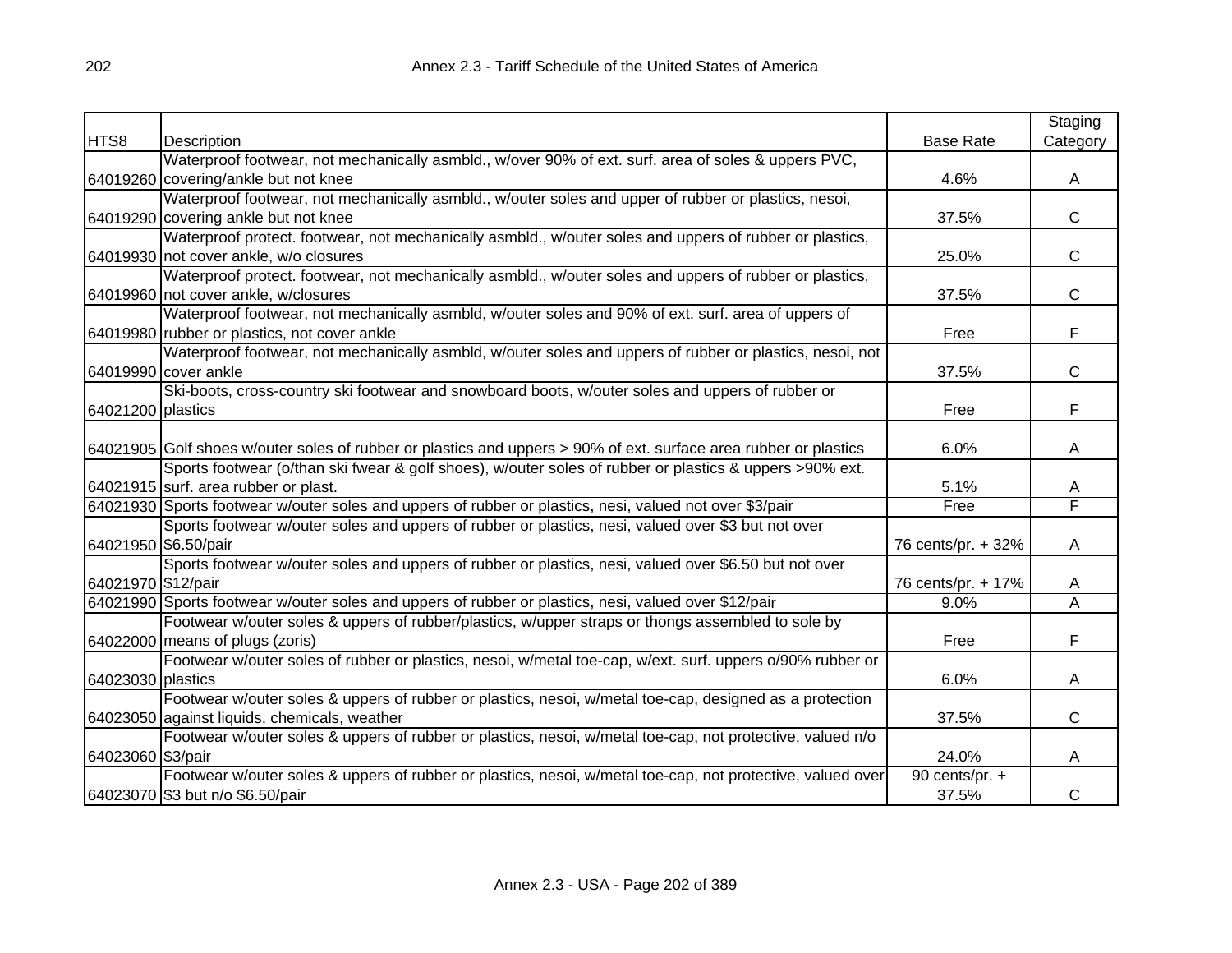| <b>Base Rate</b><br>Category<br>HTS8<br>Description<br>Footwear w/outer soles & uppers of rubber or plastics, nesoi, w/metal toe-cap, not protective, valued<br>$\mathsf{C}$<br>64023080 o/\$6.50 but n/o \$12/pair<br>90 cents/pr. + 20%<br>Footwear w/outer soles & uppers of rubber or plastics, nesoi, w/metal toe-cap, not protective, valued over<br>64023090 \$12/pair<br>20.0%<br>A<br>Footwear w/outer soles & uppers of rubber or plastics, nesoi, covering ankle, w/ext. surf. of uppers o/90%<br>64029140 rubber or plastics<br>6.0%<br>A<br>Footwear w/outer soles & uppers of rubber or plastics, nesoi, covering ankle, designed as protection<br>C<br>37.5%<br>64029150 against liquids, chemicals, weather<br>64029160 Footwear w/outer soles & uppers of rubber or plastics, nesoi, covering ankle, nesoi, valued n/o \$3/pair<br>48.0%<br>A<br>Footwear w/outer soles & uppers of rubber or plastics, nesoi, covering ankle, nesoi, valued over \$3 but<br>90 cents/pr. +<br>64029170 n/o \$6.50/pair<br>37.5%<br>A<br>Footwear w/outer soles & uppers of rubber or plastics, nesoi, covering ankle, nesoi, valued o/\$6.50 but<br>$\mathsf{C}$<br>64029180 n/o \$12/pair<br>90 cents/pr. + 20%<br>C<br>64029190 Footwear w/outer soles & uppers of rubber or plastics, nesoi, covering ankle, nesoi, valued over \$12/pair<br>20.0% |
|---------------------------------------------------------------------------------------------------------------------------------------------------------------------------------------------------------------------------------------------------------------------------------------------------------------------------------------------------------------------------------------------------------------------------------------------------------------------------------------------------------------------------------------------------------------------------------------------------------------------------------------------------------------------------------------------------------------------------------------------------------------------------------------------------------------------------------------------------------------------------------------------------------------------------------------------------------------------------------------------------------------------------------------------------------------------------------------------------------------------------------------------------------------------------------------------------------------------------------------------------------------------------------------------------------------------------------------------------------|
|                                                                                                                                                                                                                                                                                                                                                                                                                                                                                                                                                                                                                                                                                                                                                                                                                                                                                                                                                                                                                                                                                                                                                                                                                                                                                                                                                         |
|                                                                                                                                                                                                                                                                                                                                                                                                                                                                                                                                                                                                                                                                                                                                                                                                                                                                                                                                                                                                                                                                                                                                                                                                                                                                                                                                                         |
|                                                                                                                                                                                                                                                                                                                                                                                                                                                                                                                                                                                                                                                                                                                                                                                                                                                                                                                                                                                                                                                                                                                                                                                                                                                                                                                                                         |
|                                                                                                                                                                                                                                                                                                                                                                                                                                                                                                                                                                                                                                                                                                                                                                                                                                                                                                                                                                                                                                                                                                                                                                                                                                                                                                                                                         |
|                                                                                                                                                                                                                                                                                                                                                                                                                                                                                                                                                                                                                                                                                                                                                                                                                                                                                                                                                                                                                                                                                                                                                                                                                                                                                                                                                         |
|                                                                                                                                                                                                                                                                                                                                                                                                                                                                                                                                                                                                                                                                                                                                                                                                                                                                                                                                                                                                                                                                                                                                                                                                                                                                                                                                                         |
|                                                                                                                                                                                                                                                                                                                                                                                                                                                                                                                                                                                                                                                                                                                                                                                                                                                                                                                                                                                                                                                                                                                                                                                                                                                                                                                                                         |
|                                                                                                                                                                                                                                                                                                                                                                                                                                                                                                                                                                                                                                                                                                                                                                                                                                                                                                                                                                                                                                                                                                                                                                                                                                                                                                                                                         |
|                                                                                                                                                                                                                                                                                                                                                                                                                                                                                                                                                                                                                                                                                                                                                                                                                                                                                                                                                                                                                                                                                                                                                                                                                                                                                                                                                         |
|                                                                                                                                                                                                                                                                                                                                                                                                                                                                                                                                                                                                                                                                                                                                                                                                                                                                                                                                                                                                                                                                                                                                                                                                                                                                                                                                                         |
|                                                                                                                                                                                                                                                                                                                                                                                                                                                                                                                                                                                                                                                                                                                                                                                                                                                                                                                                                                                                                                                                                                                                                                                                                                                                                                                                                         |
|                                                                                                                                                                                                                                                                                                                                                                                                                                                                                                                                                                                                                                                                                                                                                                                                                                                                                                                                                                                                                                                                                                                                                                                                                                                                                                                                                         |
|                                                                                                                                                                                                                                                                                                                                                                                                                                                                                                                                                                                                                                                                                                                                                                                                                                                                                                                                                                                                                                                                                                                                                                                                                                                                                                                                                         |
|                                                                                                                                                                                                                                                                                                                                                                                                                                                                                                                                                                                                                                                                                                                                                                                                                                                                                                                                                                                                                                                                                                                                                                                                                                                                                                                                                         |
|                                                                                                                                                                                                                                                                                                                                                                                                                                                                                                                                                                                                                                                                                                                                                                                                                                                                                                                                                                                                                                                                                                                                                                                                                                                                                                                                                         |
|                                                                                                                                                                                                                                                                                                                                                                                                                                                                                                                                                                                                                                                                                                                                                                                                                                                                                                                                                                                                                                                                                                                                                                                                                                                                                                                                                         |
|                                                                                                                                                                                                                                                                                                                                                                                                                                                                                                                                                                                                                                                                                                                                                                                                                                                                                                                                                                                                                                                                                                                                                                                                                                                                                                                                                         |
| Footwear w/outer soles & uppers of rubber or plastics, nesoi, n/cov. ankle, w/ext. surf. uppers o/90%                                                                                                                                                                                                                                                                                                                                                                                                                                                                                                                                                                                                                                                                                                                                                                                                                                                                                                                                                                                                                                                                                                                                                                                                                                                   |
| 64029905 rubber/plastics, w/base of wood<br>8.0%<br>A                                                                                                                                                                                                                                                                                                                                                                                                                                                                                                                                                                                                                                                                                                                                                                                                                                                                                                                                                                                                                                                                                                                                                                                                                                                                                                   |
| Footwear w/outer soles & uppers of rubber or plastics, nesoi, n/cov. ankle, w/ext. surf. uppers o/90%                                                                                                                                                                                                                                                                                                                                                                                                                                                                                                                                                                                                                                                                                                                                                                                                                                                                                                                                                                                                                                                                                                                                                                                                                                                   |
| 64029910 rubber/plastics, w/base of cork<br>12.5%<br>A                                                                                                                                                                                                                                                                                                                                                                                                                                                                                                                                                                                                                                                                                                                                                                                                                                                                                                                                                                                                                                                                                                                                                                                                                                                                                                  |
|                                                                                                                                                                                                                                                                                                                                                                                                                                                                                                                                                                                                                                                                                                                                                                                                                                                                                                                                                                                                                                                                                                                                                                                                                                                                                                                                                         |
| 3.0%<br>64029914 Sandals w/outer soles & uppers of rubber or plastics, not cov. ankle, produced in one piece by molding<br>A                                                                                                                                                                                                                                                                                                                                                                                                                                                                                                                                                                                                                                                                                                                                                                                                                                                                                                                                                                                                                                                                                                                                                                                                                            |
| Footwear w/outer soles & uppers of rubber or plastics, nesoi, n/cov. ankle, w/ext. surf. of uppers o/90%                                                                                                                                                                                                                                                                                                                                                                                                                                                                                                                                                                                                                                                                                                                                                                                                                                                                                                                                                                                                                                                                                                                                                                                                                                                |
| 64029918 rubber or plastics, nesoi<br>6.0%<br>A                                                                                                                                                                                                                                                                                                                                                                                                                                                                                                                                                                                                                                                                                                                                                                                                                                                                                                                                                                                                                                                                                                                                                                                                                                                                                                         |
| Footwear w/outer soles & uppers of rubber or plastics, nesoi, n/cov. ankle, nesoi, design. as protection                                                                                                                                                                                                                                                                                                                                                                                                                                                                                                                                                                                                                                                                                                                                                                                                                                                                                                                                                                                                                                                                                                                                                                                                                                                |
| C<br>64029920 against liquids/chemicals/weather<br>37.5%                                                                                                                                                                                                                                                                                                                                                                                                                                                                                                                                                                                                                                                                                                                                                                                                                                                                                                                                                                                                                                                                                                                                                                                                                                                                                                |
| Footwear w/outer soles & uppers of rubber or plastics, nesoi, n/cov. ankle, w/open toes or heels or of the                                                                                                                                                                                                                                                                                                                                                                                                                                                                                                                                                                                                                                                                                                                                                                                                                                                                                                                                                                                                                                                                                                                                                                                                                                              |
| 64029930 slip-on type<br>37.5%<br>A                                                                                                                                                                                                                                                                                                                                                                                                                                                                                                                                                                                                                                                                                                                                                                                                                                                                                                                                                                                                                                                                                                                                                                                                                                                                                                                     |
|                                                                                                                                                                                                                                                                                                                                                                                                                                                                                                                                                                                                                                                                                                                                                                                                                                                                                                                                                                                                                                                                                                                                                                                                                                                                                                                                                         |
| 64029960 Footwear w/outer soles & uppers of rubber or plastics, nesoi, n/cov. ankle, nesoi, valued n/o \$3/pair<br>48.0%<br>A                                                                                                                                                                                                                                                                                                                                                                                                                                                                                                                                                                                                                                                                                                                                                                                                                                                                                                                                                                                                                                                                                                                                                                                                                           |
| Footwear w/outer soles & uppers of rubber or plastics, nesoi, n/cov. ankle, nesoi, valued o/\$3 but n/o<br>90 cents/pr. +                                                                                                                                                                                                                                                                                                                                                                                                                                                                                                                                                                                                                                                                                                                                                                                                                                                                                                                                                                                                                                                                                                                                                                                                                               |
| 64029970 \$6.50/pair<br>37.5%<br>A                                                                                                                                                                                                                                                                                                                                                                                                                                                                                                                                                                                                                                                                                                                                                                                                                                                                                                                                                                                                                                                                                                                                                                                                                                                                                                                      |
| Footwear w/outer soles & uppers of rubber or plastics, nesoi, n/cov. ankle, nesoi, valued o/\$6.50 but n/o                                                                                                                                                                                                                                                                                                                                                                                                                                                                                                                                                                                                                                                                                                                                                                                                                                                                                                                                                                                                                                                                                                                                                                                                                                              |
| 64029980 \$12/pair<br>90 cents/pr. + 20%<br>C                                                                                                                                                                                                                                                                                                                                                                                                                                                                                                                                                                                                                                                                                                                                                                                                                                                                                                                                                                                                                                                                                                                                                                                                                                                                                                           |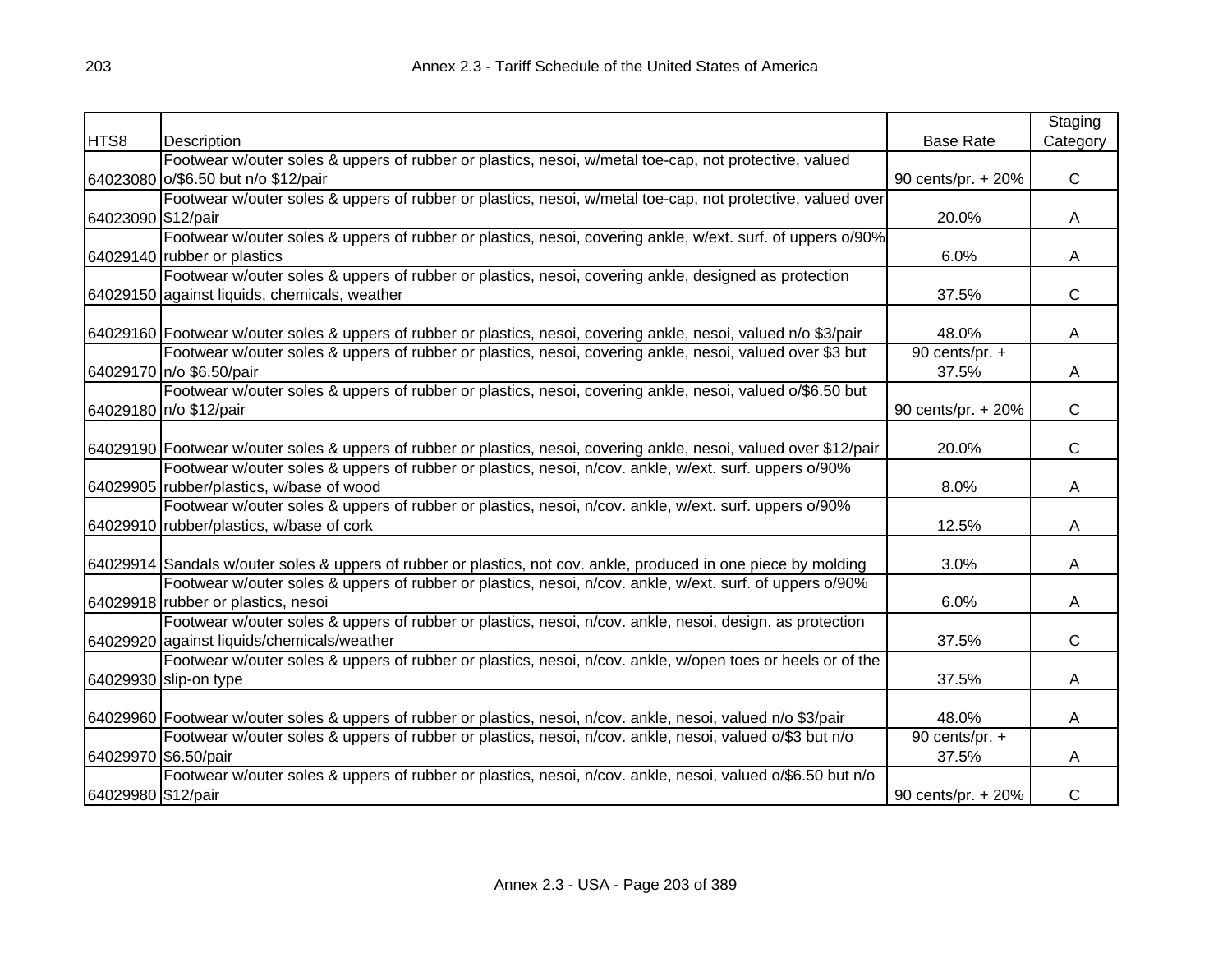|              |                                                                                                                    |                  | Staging        |
|--------------|--------------------------------------------------------------------------------------------------------------------|------------------|----------------|
| HTS8         | Description                                                                                                        | <b>Base Rate</b> | Category       |
|              |                                                                                                                    |                  |                |
|              | 64029990 Footwear w/outer soles & uppers of rubber or plastics, nesoi, n/cov. ankle, nesoi, valued over \$12/pair  | 20.0%            | $\mathsf{C}$   |
|              | Ski-boots, cross-country ski footwear and snowboard boots, w/outer soles of                                        |                  |                |
|              | 64031230 rubber/plastics/leather/comp. leather & uppers of leather, welt                                           | Free             | F              |
|              | Ski-boots, cross-country ski footwear and snowboard boot, w/outer soles of rubber/plastics/leather/comp.           |                  |                |
|              | 64031260 leather &uppers of leather, n/welt                                                                        | Free             | F              |
|              | Golf shoes, w/outer soles rubber/plastics/leather/comp. leather & uppers of leather, welt, for                     |                  |                |
|              | 64031910 men/youths/boys                                                                                           | 5.0%             | A              |
|              | Sports footwear, nesoi, w/outer soles of rubber/plastics/leather/comp. leather & uppers of leather, welt,          |                  |                |
|              | 64031920 for men/youths/boys                                                                                       | Free             | F              |
|              | Golf shoes, w/outer soles rubber/plastics/leather/comp. leather & uppers of leather, n/welt, for                   |                  |                |
|              | 64031930 men/youths/boys                                                                                           | 8.5%             | Α              |
|              | Sports footwear, nesoi, w/outer soles rubber/plastics/leather/comp. leather & uppers of leather, n/welt, for       |                  |                |
|              | 64031940 men/youths/boys                                                                                           | 4.3%             | A              |
|              | Golf shoes, w/outer soles rubber/plastics/leather/comp. leather & upper of leather, for persons other than         |                  |                |
|              | 64031950 men/youths/boys                                                                                           | 10.0%            | A              |
|              | Sports footwear, nesoi, w/outer soles rubber/plastics/leather/comp.leather & uppers of leather, for                |                  |                |
|              | 64031970 persons other than men/youths/boys                                                                        | Free             | F              |
|              | Footwear w/outer soles leather and uppers consist. of leather straps across the instep and around the big          |                  |                |
| 64032000 toe |                                                                                                                    | Free             | F              |
|              | Footwear w/outer soles of rubber/plastics/leather/comp. leather & uppers of leather, nesoi, made on a              |                  |                |
|              | 64033000 base or platform of wood, w/o insole                                                                      | Free             | F              |
|              | Footwear w/outer soles of rubber/plastics/leather/comp. leather & uppers of leather, w/protective metal            |                  |                |
|              | 64034030 toe-cap, welt                                                                                             | 5.0%             | A              |
|              | Footwear w/outer soles of rubber/plastics/leather/comp. leather & uppers of leather, w/protective metal            |                  |                |
|              | 64034060 toe-cap, n/welt                                                                                           | 8.5%             | Α              |
|              | 64035130 Footwear w/outer soles and uppers of leather, nesoi, covering the ankle, welt                             | 5.0%             | $\overline{A}$ |
|              |                                                                                                                    |                  |                |
|              | 64035160 Footwear w/outer soles and uppers of leather, nesoi, covering the ankle, n/welt, for men, youths and boys | 8.5%             | A              |
|              | Footwear w/outer soles and uppers of leather, nesoi, covering the ankle, n/welt, for persons other than            |                  |                |
|              | 64035190 men, youths and boys                                                                                      | 10.0%            | A              |
|              | 64035915 Turn or turned footwear w/outer soles and uppers of leather, not covering the ankle                       | 2.5%             | A              |
|              | 64035930 Footwear w/outer soles and uppers of leather, not covering the ankle, welt, nesoi                         | 5.0%             | А              |
|              | 64035960 Footwear w/outer soles and uppers of leather, not cov. ankle, n/welt, for men, youths and boys            | 8.5%             | A              |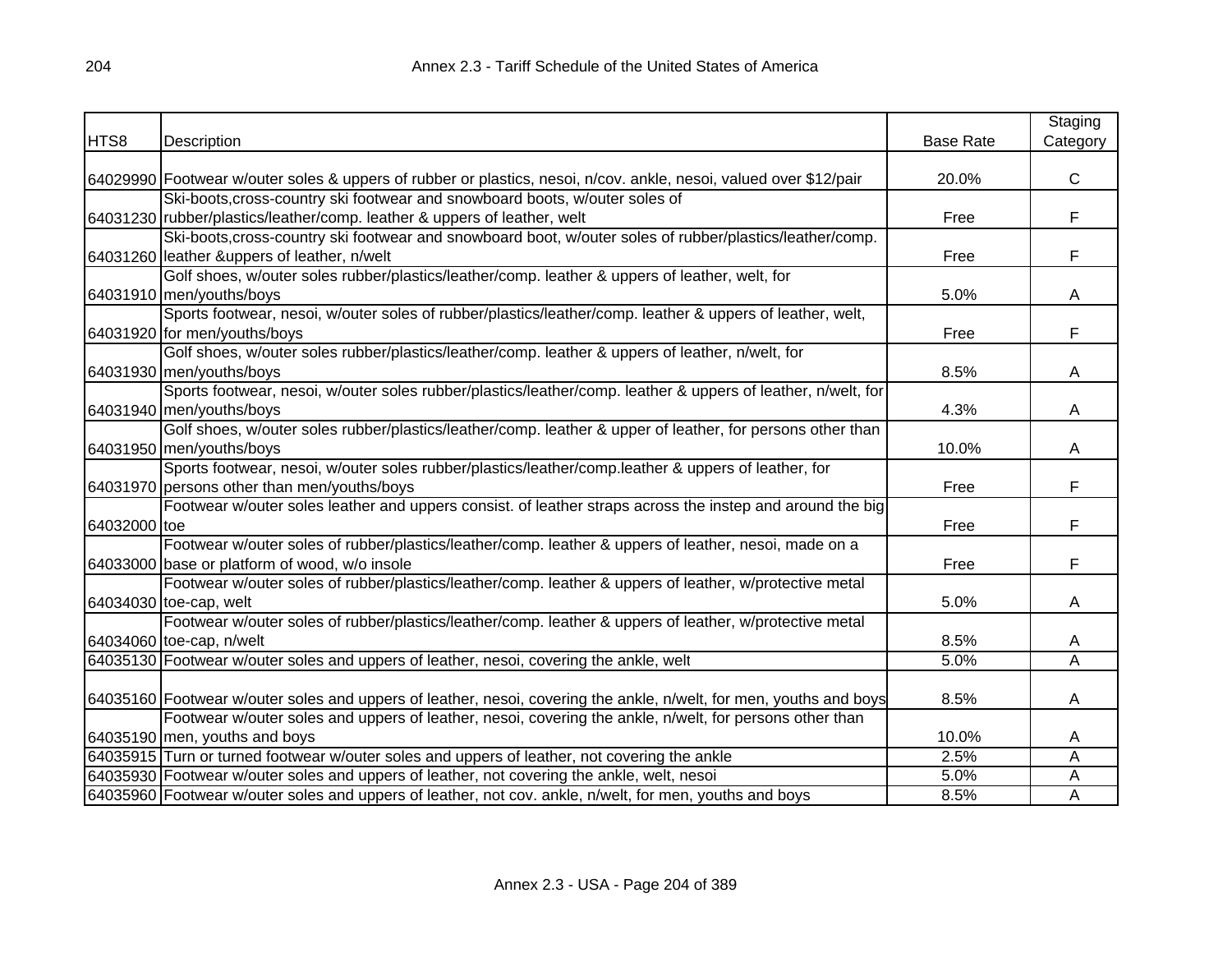|                    |                                                                                                                      |                    | Staging               |
|--------------------|----------------------------------------------------------------------------------------------------------------------|--------------------|-----------------------|
| HTS8               | Description                                                                                                          | <b>Base Rate</b>   | Category              |
|                    | Footwear w/outer soles and uppers of leather, not cov. ankle, n/welt, for persons other than men, youths             |                    |                       |
| 64035990 and boys  |                                                                                                                      | 10.0%              | A                     |
|                    | Footwear w/outer soles of rubber/plastics/composition leather & uppers of leather, covering the ankle,               |                    |                       |
| 64039130 welt      |                                                                                                                      | 5.0%               | A                     |
|                    | Footwear w/outer soles of rubber/plastics/composition leather & uppers of leather, covering the ankle,               |                    |                       |
|                    | 64039160 n/welt, for men, youths and boys                                                                            | 8.5%               | A                     |
|                    | Footwear w/outer soles of rubber/plastics/comp. leather & uppers of leather, cov. ankle, n/welt, for                 |                    |                       |
|                    | 64039190 persons other than men/youths/boys                                                                          | 10.0%              | A                     |
|                    | Footwear w/outer soles of rubber/plastics/comp. leather & uppers of leather, n/cov. ankle, made on a                 |                    |                       |
|                    | 64039920 base wood                                                                                                   | 8.0%               | A                     |
|                    |                                                                                                                      |                    |                       |
|                    | 64039940 Footwear w/outer soles of rubber/plastics/comp. leather & uppers of leather, n/cov. ankle, welt, nesoi      | 5.0%               | A                     |
|                    | Footwear w/outer soles of rubber/plastics/comp. leather & uppers of leather, n/cov. ankle, n/welt, for               |                    |                       |
|                    | 64039960 men, youths and boys, nesoi                                                                                 | 8.5%               | A                     |
|                    | Footwear w/outer soles of rubber/plastics/comp. leather & uppers of leather, n/cov. ankle, for                       |                    |                       |
|                    | 64039975 women/child./infants, val.n/o \$2.50/pr                                                                     | 7.0%               | A                     |
|                    | Footwear w/outer soles of rubber/plastics/comp. leather & uppers of leather, n/cov. ankle, for                       |                    |                       |
|                    | 64039990 women/child./infants, val. over \$2.50/pair                                                                 | 10.0%              | A                     |
|                    | Sports & athletic footwear w/outer soles of rubber/plastics & uppers of textile, w/ext. surf. of uppers over         |                    |                       |
|                    | 64041120 50% leather                                                                                                 | 10.5%              | A                     |
|                    | Sports & athletic footwear w/outer soles of rubber/plastics & uppers of textile, val. n/o \$3/pair, w/soles          |                    |                       |
|                    | 64041140 fixed w/adhesives w/o foxing                                                                                | 37.5%              | A                     |
|                    |                                                                                                                      |                    |                       |
|                    | 64041150 Sports & athletic footwear w/outer soles of rubber/plastics & uppers of textile, valued n/o \$3/pair, nesoi | 48.0%              | A                     |
|                    | Sports & athletic footwear w/outer soles of rubber/plastics & uppers of textile, val. o/\$3 but n/o \$6.50/pr,       |                    |                       |
|                    | 64041160 w/soles fixed w/adhesives                                                                                   | 37.5%              | A                     |
|                    | Sports & athletic footwear w/outer soles of rubber/plastics & uppers of textile, valued o/\$3 but n/o                | 90 cents/pr. +     |                       |
|                    | 64041170 \$6.50/pr, nesoi                                                                                            | 37.5%              | A                     |
|                    | Sports & athletic footwear w/outer soles of rubber/plastics & uppers of textile, valued o/\$6.50 but n/o             |                    |                       |
| 64041180 \$12/pair |                                                                                                                      | 90 cents/pr. + 20% | A                     |
|                    | 64041190 Sports & athletic footwear w/outer soles of rubber/plastics & uppers of textile, valued o/\$12/pair         | 20.0%              | $\overline{\text{c}}$ |
|                    | Footwear w/outer soles of rubber/plastics & uppers of textile, nesoi, w/ext. surf. of uppers over 50%                |                    |                       |
| 64041915 leather   |                                                                                                                      | 10.5%              | A                     |
|                    | Footwear w/outer soles of rubber/plastics & uppers of textile, nesoi, designed as a protection against               |                    |                       |
|                    | 64041920 liquids, chemicals & weather                                                                                | 37.5%              | С                     |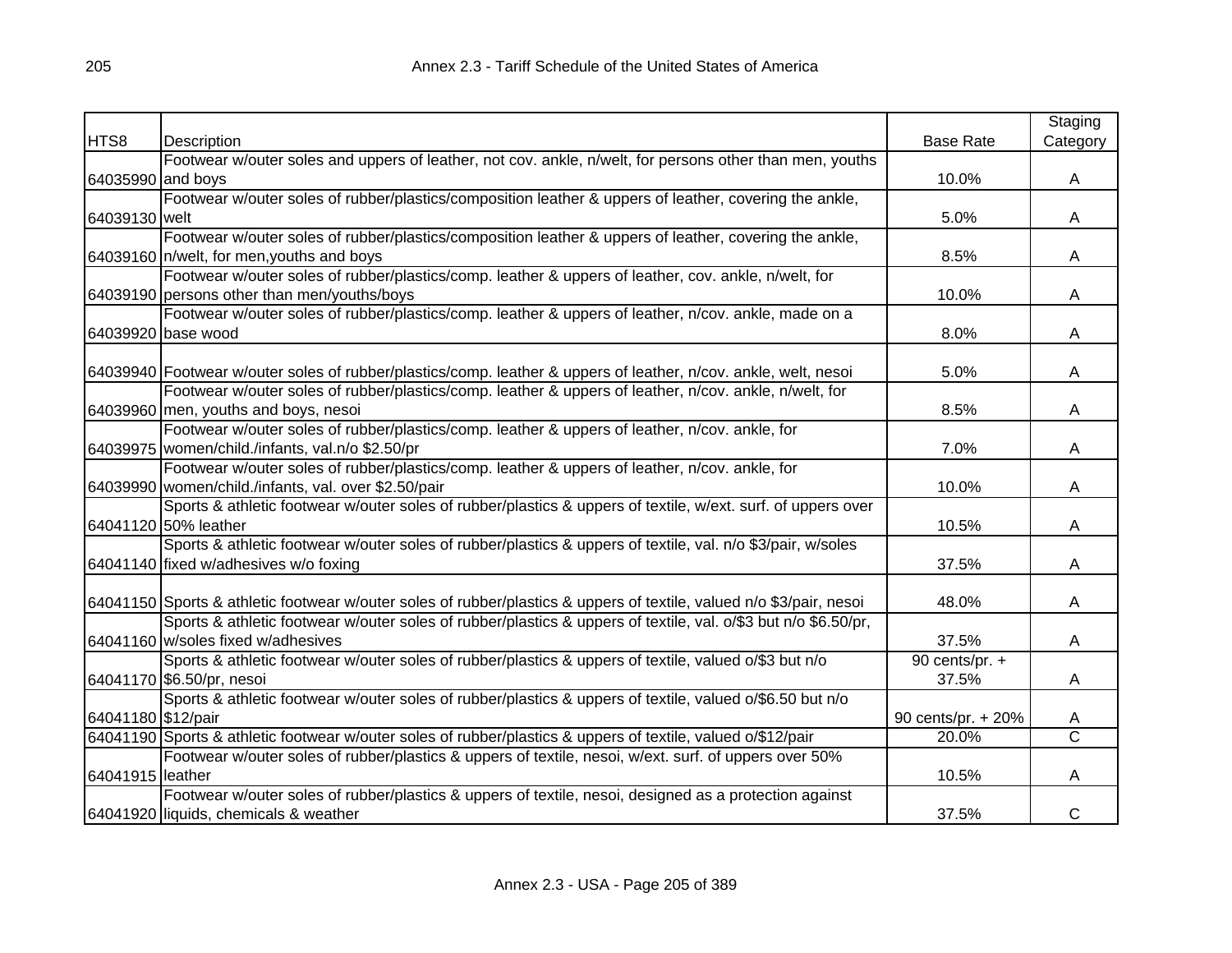|                    |                                                                                                                  |                    | Staging                 |
|--------------------|------------------------------------------------------------------------------------------------------------------|--------------------|-------------------------|
| HTS8               | Description                                                                                                      | <b>Base Rate</b>   | Category                |
|                    | Footwear w/outer soles of rub./plast. & upp. of veg. fibers, nesoi, w/open toes/heels or slip-on type, less      |                    |                         |
|                    | 64041925 than 10% rubber/plastics by wt.                                                                         | 7.5%               | A                       |
|                    | Footwear w/outer soles of rub./plast. & upp. of textile, nesoi, w/open toes/heels or slip-on type, less than     |                    |                         |
|                    | 64041930 10% rubber/plastics by wt.                                                                              | 12.5%              | A                       |
|                    | Footwear w/outer soles of rub./plast. & upp. of textile, nesoi, w/open toes/heels or slip-on type, 10% or        |                    |                         |
|                    | 64041935 more by wt. of rubb./plastic                                                                            | 37.5%              | A                       |
|                    | Footwear w/outer soles of rub./plast. & upp. of textile, nesoi, val. n/o \$3/pr, w/soles affixed to upp.         |                    |                         |
|                    | 64041940 w/adhesives & w/o foxing                                                                                | 37.5%              | A                       |
|                    | 64041950 Footwear w/outer soles of rub./plast. & upp. of textile, nesoi, val. n/o \$3/pr, nesoi                  | 48.0%              | A                       |
|                    | Footwear w/outer soles of rub./plast. & upp. of textile, nesoi, val. o/\$3 but n/o \$6.50/pr, w/soles affixed to |                    |                         |
|                    | 64041960 upp. w/adhesives & w/o foxing                                                                           | 37.5%              | Α                       |
|                    |                                                                                                                  | 90 cents/pr. $+$   |                         |
|                    | 64041970 Footwear w/outer soles of rub./plast. & upp. of textile, nesoi, val. o/\$3 but n/o \$6.50/pr, nesoi     | 37.5%              | A                       |
|                    | 64041980 Footwear w/outer soles of rub./plast. & upp. of textile, nesoi, val. o/\$6.50 but n/o \$12/pr           | 90 cents/pr. + 20% | A                       |
|                    | 64041990 Footwear w/outer soles of rub./plast. & upp. of textile, nesoi, val. o/\$12/pr                          | 9.0%               | $\overline{A}$          |
|                    | Footwear w/outer soles of leather/comp. leath., n/o 50% by wt. rub./plast. or rub./plast./text. & 10%+ by        |                    |                         |
|                    | 64042020 wt. rub./plast., val. n/o \$2.50/pr                                                                     | 15.0%              | Α                       |
|                    | Footwear w/outer soles of leather/comp. leath., n/o 50% by wt. rub./plast. or rub./plast./text. & 10%+ by        |                    |                         |
|                    | 64042040 wt. rub./plast., val. o/\$2.50/pr                                                                       | 10.0%              | A                       |
|                    | 64042060 Footwear w/outer soles of leather/comp. leather & uppers of textile, nesoi                              | 37.5%              | $\overline{\mathsf{A}}$ |
|                    | Footwear, nesoi, w/outer soles of other than rubber/plastics/leather/comp.leather & uppers of                    |                    |                         |
|                    | 64051000 leather/composition leather, nesoi                                                                      | 10.0%              | Α                       |
|                    | Footwear, nesoi, w/outer soles of other than rubber/plastics/leather/comp.leather & uppers of vegetable          |                    |                         |
|                    | 64052030 fibers, nesoi                                                                                           | 7.5%               | A                       |
|                    | 64052060 Footwear, nesoi, with soles and uppers of wool felt                                                     | 2.50%              | $\overline{\mathsf{A}}$ |
|                    | Footwear,nesoi,w/outer sole other than rubber/plastics/leather/comp. leather & upper of text. material           |                    |                         |
|                    | 64052090 other than veg. fibers or wool felt                                                                     | 12.5%              | A                       |
|                    | 64059020 Disposable footwear, nesoi, designed for one-time use                                                   | 3.8%               | A                       |
|                    | Footwear, nesoi, w/outer soles and uppers other than of rubber/plastics/leather/comp. leather/textile            |                    |                         |
| 64059090 materials |                                                                                                                  | 12.5%              | A                       |
|                    | 64061005 Formed uppers for footwear, of leather/composition leather, for men, youths and boys                    | 8.5%               | A                       |
|                    |                                                                                                                  |                    |                         |
|                    | 64061010 Formed uppers for footwear, of leather/composition leather, for women, misses, children and infants     | 10.0%              | A                       |
|                    | 64061020 Formed uppers for footwear, of textile materials, w/o 50% of external surface leather                   | 10.5%              | A                       |
|                    | 64061025 Formed uppers for footwear, of textile materials, nesoi, valued n/o \$3/pr                              | 33.6%              | Α                       |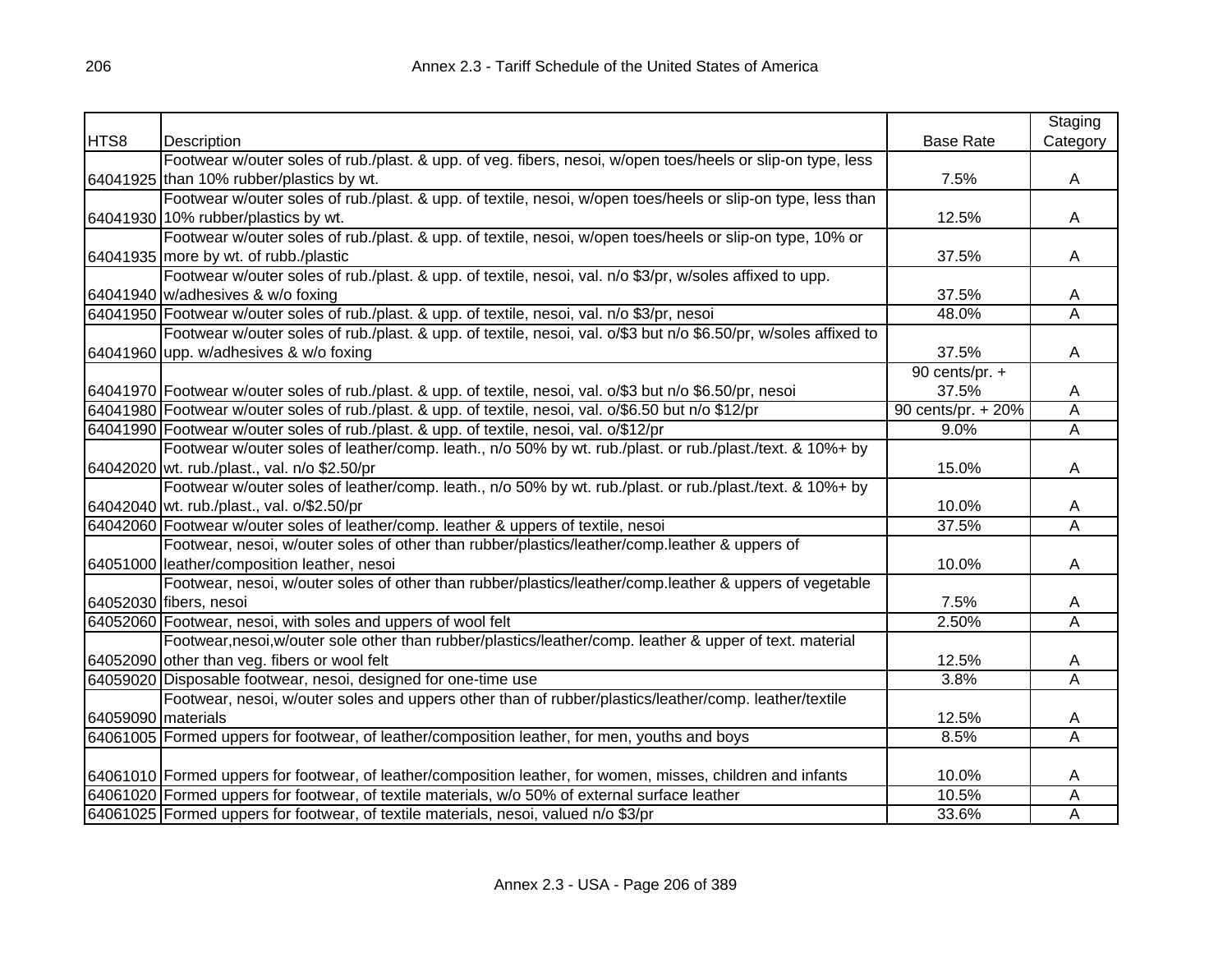|                      |                                                                                                                   |                    | Staging        |
|----------------------|-------------------------------------------------------------------------------------------------------------------|--------------------|----------------|
| HTS8                 | Description                                                                                                       | <b>Base Rate</b>   | Category       |
|                      |                                                                                                                   | 63 cents/pr. $+$   |                |
|                      | 64061030 Formed uppers for footwear, of textile materials, nesoi, valued o/\$3 but n/o \$6.50/pr                  | 26.2%              | A              |
|                      |                                                                                                                   | 62 cents/pr. $+$   |                |
|                      | 64061035 Formed uppers for footwear, of textile materials, nesoi, valued o/\$6.50 but n/o \$12/pr                 | 13.7%              | A              |
|                      | 64061040 Formed uppers for footwear, of textile materials, nesoi, valued o/\$12/pr                                | 7.5%               | $\overline{A}$ |
|                      | Formed upper for footwear, of materials other than leather/comp.leather or textile, w/over 90% of ext.            |                    |                |
|                      | 64061045 surf. rub./plast. not for fw w/foxing                                                                    | 6.0%               | A              |
|                      |                                                                                                                   |                    |                |
|                      | 64061050 Formed uppers for footwear, of materials other than leather/comp.leather or textile materials, nesoi     | 26.2%              | A              |
|                      | 64061060 Uppers & pts. thereof for footwear, nesoi, of rubber or plastics                                         | Free               | F              |
|                      | 64061065 Uppers & pts. thereof for footwear, nesoi, of leather                                                    | Free               | F              |
|                      |                                                                                                                   |                    |                |
|                      | 64061070 Uppers & pts. thereof for footwear, nesoi, of textile materials w/external surface area over 50% leather | Free               | F              |
|                      | 64061072 Uppers for footwear, nesoi, of cotton, w/external surface area less than 50% textile materials           | 11.2%              | A              |
|                      | Uppers & pts. thereof for footwear, nesoi, of cotton, w/external surface area 50% or more of textile              |                    |                |
| 64061077   materials |                                                                                                                   | 11.20%             | A              |
|                      |                                                                                                                   |                    |                |
|                      | 64061085 Uppers for footwear, nesoi, of materials nesoi, w/external surface area less than 50% textile materials  | 4.5%               | A              |
|                      | 64061090 Uppers & pts. thereof for footwear, nesoi                                                                | 4.50%              | Α              |
|                      | 64062000 Outer soles and heels for footwear, of rubber or plastics                                                | 2.7%               | A              |
|                      | 64069100 Parts of footwear, nesoi, of wood                                                                        | 2.6%               | A              |
|                      | Parts of footwear; removable insoles, heel cushions, etc; gaiters, leggings, etc, & pts. thereof; all the         |                    |                |
|                      | 64069915 foregoing of textile materials                                                                           | 14.90%             | A              |
|                      | Parts of footwear, nesoi; removable insoles, heel cushions, etc; gaiters, leggings, etc, & pts. thereof; all      |                    |                |
|                      | 64069930 the foregoing of rub./plast.                                                                             | 5.3%               | A              |
|                      | Parts of footwear; removable insoles, heel cushions, etc; gaiters, leggings, etc, & pts. thereof; all the         |                    |                |
|                      | 64069960 foregoing of leather                                                                                     | Free               | F              |
|                      | Parts of footwear, nesoi; removable insoles, heel cushions, etc; gaiters, leggings, etc, & pts thereof; all       |                    |                |
|                      | 64069990 the foregoing of materials nesoi                                                                         | Free               | F              |
|                      | Hat forms, hat bodies and hoods, not blocked to shape or with made brims; plateaux & manchons; all of             |                    |                |
|                      | 65010030 fur felt, for men or boys                                                                                | Free               | F              |
|                      | Hat forms, hat bodies and hoods, not blocked to shape or with made brims; plateaux & manchons; all of             | 96 cents/doz. +    |                |
|                      | 65010060 fur felt, not for men or boys                                                                            | 1.4%               | A              |
|                      | Hat forms, hat bodies and hoods, not blocked to shape or with made brims; plateaux & manchons; all of             | 10.3 cents/ $kg +$ |                |
|                      | 65010090 felt, other than fur felt                                                                                | 10.3%              | A              |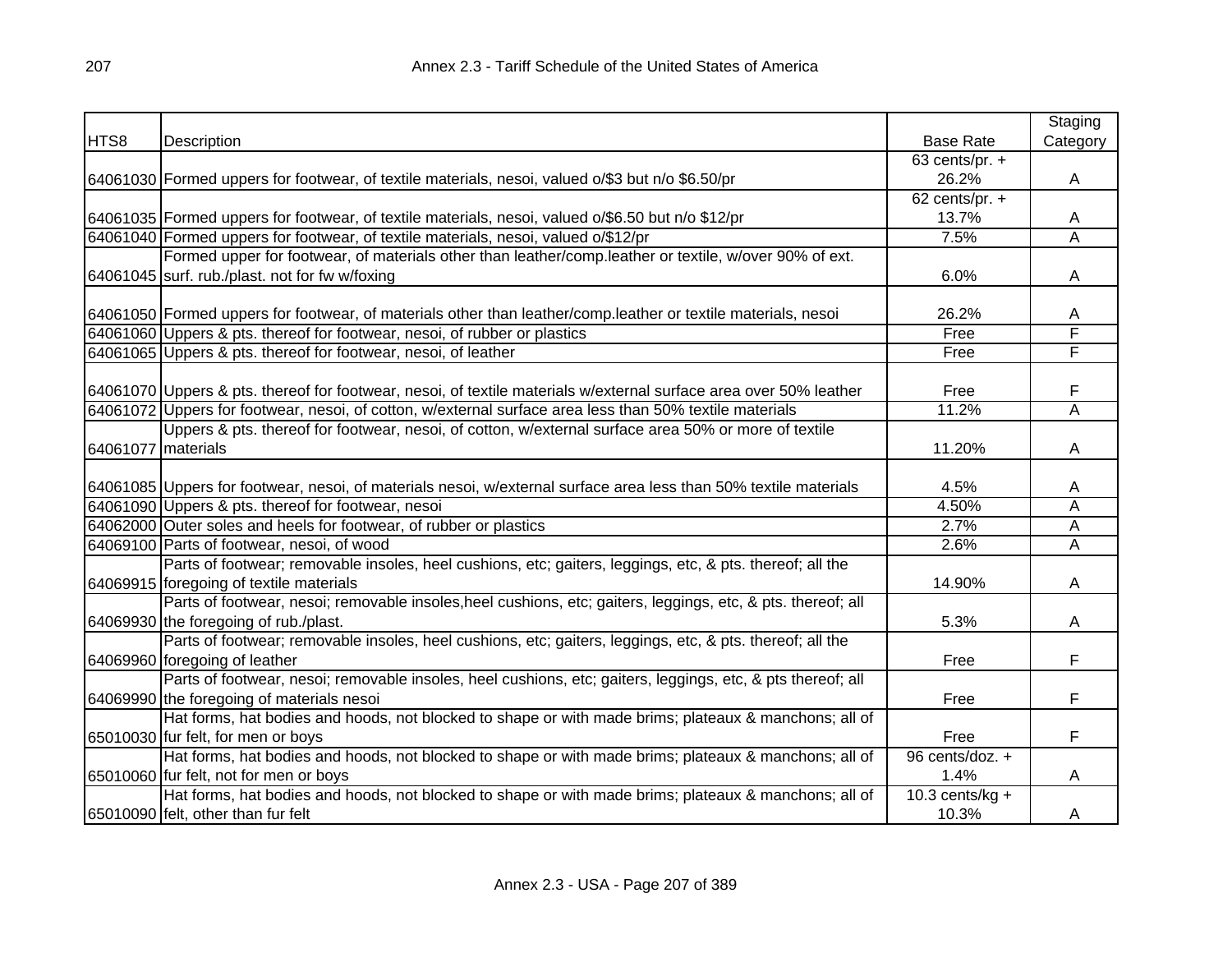|                   |                                                                                                            |                              | Staging                 |
|-------------------|------------------------------------------------------------------------------------------------------------|------------------------------|-------------------------|
| HTS8              | Description                                                                                                | <b>Base Rate</b>             | Category                |
|                   | Hat shapes, plaited or assembled from strips, not blocked/lined/trimmed & w/o made brims, of veg. fibers   | $\overline{34}$ cents/doz. + |                         |
|                   | 65020020 or materls, or paper yarn, sewed                                                                  | 3.4%                         | A                       |
|                   | Hat shapes, plaited or asmbld from strips, n/blocked/lined/trimmed & w/o made brims, of veg. fibers or     |                              |                         |
|                   | 65020040 materls, not sewed/bleached/colored                                                               | 4%                           | A                       |
|                   | Hat shapes, plaited or asmbld from strips, n/blocked/lined/trimmed & w/o made brims, of veg. fibers or     |                              |                         |
|                   | 65020060 materls, not sewed but bleachd/colord                                                             | Free                         | F                       |
|                   | Hat shapes, plaited or assembled from strips, not blocked/lined/trimmed & w/o made brims, not veg.         |                              |                         |
|                   | 65020090 fibers/veg. materials/paper yarn, nesoi                                                           | 6.80%                        | Α                       |
|                   | 65030030 Hats and headgear of fur felt made from hat forms and hat bodies of 6501, for men or boys         | Free                         | F                       |
|                   | 65030060 Hats and headgear of fur felt made from hat forms and hat bodies of 6501, not for men or boys     | Free                         | F                       |
|                   |                                                                                                            | 13.5 cents/kg $+$            |                         |
|                   |                                                                                                            | $6.3% + 1.9$                 |                         |
|                   | 65030090 Hats and headgear of felt, other than of fur felt, made from hat forms and hat bodies of 6501     | cents/article                | A                       |
|                   | Hats and headgear, plaited or assembled from strips of veg. fibers or unspun fibrous veg. materials        |                              |                         |
|                   | 65040030 and/or paper yarn, sewed                                                                          | 6%                           | Α                       |
|                   | Hats and headgear, plaited or assembled from strips of veg. fibers or unspun fibrous veg. materials        | 94 cents/doz. +              |                         |
|                   | 65040060 and/or paper yarn, not sewed                                                                      | 4.6%                         | A                       |
|                   | Hats and headgear, plaited or assembled from strips of any material (o/than veg. fibers/unspun fibrous     |                              |                         |
|                   | 65040090 veg. materials and/or paper yarn)                                                                 | 6.80%                        | A                       |
|                   | 65051000 Hair-nets of any material, whether or not lined or trimmed                                        | 9.4%                         | Α                       |
|                   | 65059015 Hats and headgear, of cotton and/or flax, knitted                                                 | 7.90%                        | $\overline{\mathsf{A}}$ |
|                   | Headwear, of cotton, not knitted; certified hand-loomed and folklore hats & headgear, of cotton and/or     |                              |                         |
|                   | 65059020 flax, not knitted                                                                                 | 7.50%                        | A                       |
|                   | 65059025 Hats and headgear, of flax or of flax and cotton, not knitted                                     | 7.50%                        | $\overline{\mathsf{A}}$ |
|                   |                                                                                                            | $25.4$ cents/kg +            |                         |
|                   | 65059030 Hats and headgear, of wool, knitted or crocheted or made up from knitted or crocheted fabric      | 7.7%                         | A                       |
|                   | Hats and headgear, of wool, made up from felt or o/textile materl, but n/knitted or crocheted or made up   |                              |                         |
|                   | 65059040 from knitted or crocheted fabric                                                                  | 31 cents/kg + 7.9%           | A                       |
|                   | Hats and headgear, of mmf, knitted or crocheted or made up from knitted or crocheted fabric, wholly or in  |                              |                         |
|                   | 65059050 part of braid                                                                                     | 6.80%                        | A                       |
|                   | Hats and headgear, of mmf, knitted or crocheted or made up from knitted or crocheted fabrics, not in part  |                              |                         |
| 65059060 of braid |                                                                                                            | 20 cents/ $kg + 7%$          | A                       |
|                   | Hats and headgear, of mmf, made up from felt or o/textile material (but n/knitted or crocheted), wholly or |                              |                         |
|                   | 65059070 in part braid                                                                                     | 6.80%                        | A                       |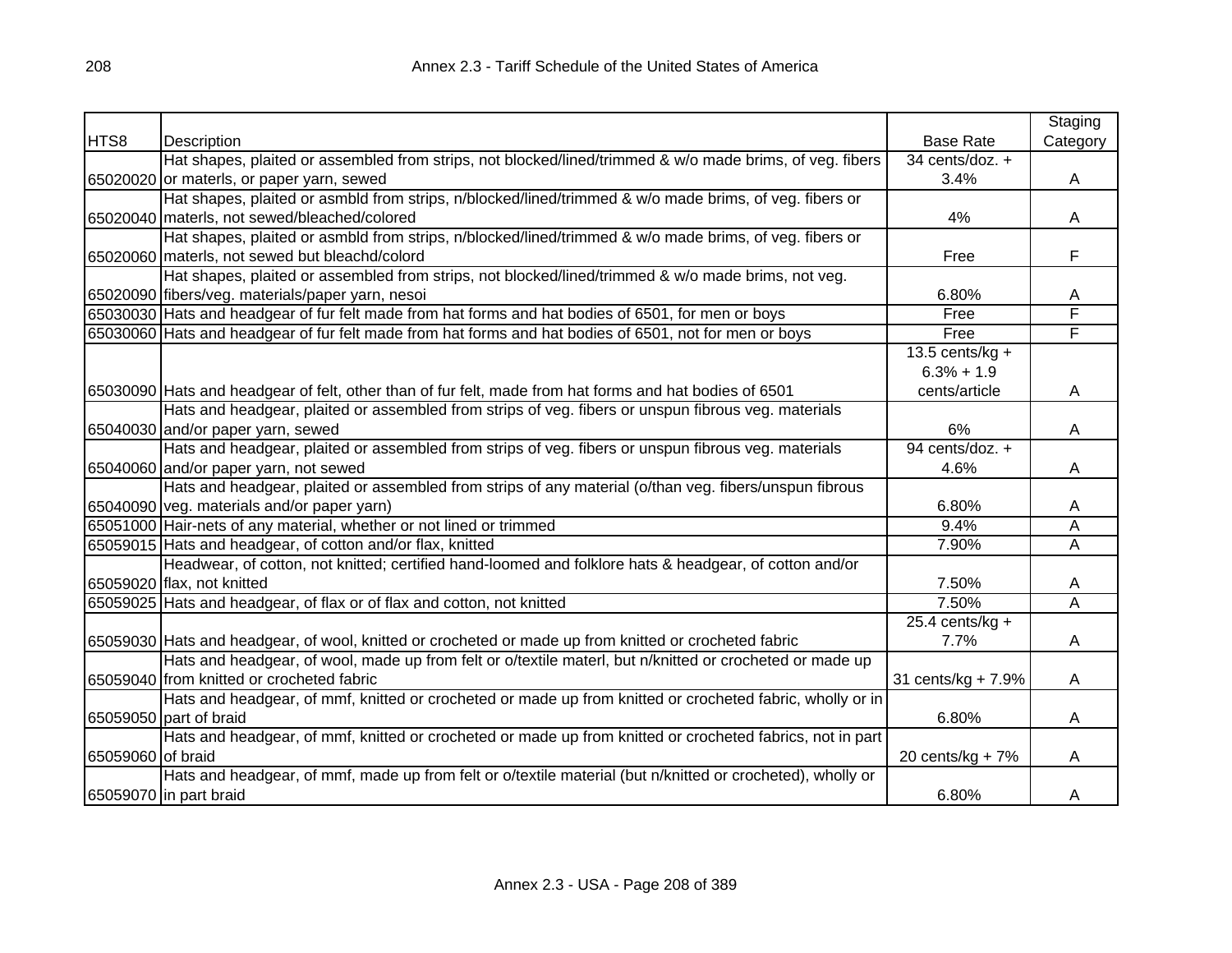|                   |                                                                                                                          |                   | Staging                 |
|-------------------|--------------------------------------------------------------------------------------------------------------------------|-------------------|-------------------------|
| HTS8              | Description                                                                                                              | <b>Base Rate</b>  | Category                |
|                   | Hats and headgear, of mmf, made up from felt or o/textile material (but n/knitted or crocheted), not in part             | 18.7 cents/kg $+$ |                         |
| 65059080 of braid |                                                                                                                          | 6.8%              | A                       |
|                   |                                                                                                                          | $20.7$ cents/kg + |                         |
|                   | 65059090 Hats and headgear, of textile materials (other than of cotton, flax, wool or mmf),nesoi                         | 7.5%              | A                       |
|                   | 65061030 Safety headgear of reinforced or laminated plastics, whether or not lined or trimmed                            | Free              | F                       |
|                   | 65061060 Safety headgear, other than of reinforced or laminated plastics, whether or not lined or trimmed                | Free              | F                       |
|                   |                                                                                                                          |                   |                         |
|                   | 65069100 Headgear (other than safety headgear), nesoi, of rubber or plastics, whether or not lined or trimmed            | Free              | F                       |
|                   | 65069200 Headgear, nesoi, of furskin, whether or not lined or trimmed                                                    | 3.3%              | $\overline{\mathsf{A}}$ |
|                   | Headgear (other than safety headgear), nesoi, of materials other than rubber, plastics, or furskins,                     |                   |                         |
|                   | 65069900 whether or not lined or trimmed                                                                                 | 8.5%              | Α                       |
|                   |                                                                                                                          |                   |                         |
|                   | 65070000 Headbands, linings, covers, hat foundations, hat frames, peaks (visors) and chinstraps, for headgear            | Free              | F                       |
|                   | 66011000 Garden or similar umbrellas                                                                                     | 6.5%              | Α                       |
|                   | 66019100 Umbrellas, other than garden or similar umbrellas, having a telescopic shaft                                    | Free              | F                       |
|                   | 66019900 Umbrellas, other than garden or similar umbrellas, not having a telescopic shaft                                | 8.2%              | Α                       |
|                   | 66020000 Walking-sticks, seat-sticks, whips, riding-crops and the like                                                   | 4.0%              | Α                       |
|                   | 66031040 Umbrella handles and knobs                                                                                      | Free              | F                       |
|                   | 66031080 Handles and knobs for walking sticks, seat-sticks, whips, riding crops and the like                             | 5.2%              | A                       |
|                   | Umbrella frames, including frames mounted on shafts (sticks), for hand-held umbrellas chiefly used for                   |                   |                         |
|                   | 66032030 protection against rain                                                                                         | Free              | F                       |
|                   | Umbrella frames, including frames mounted on shafts (sticks), other than for hand-held rain umbrellas,                   |                   |                         |
| 66032090 nesoi    |                                                                                                                          | 12.0%             | A                       |
|                   | 66039040 Umbrella tips and caps                                                                                          | Free              | F                       |
|                   | 66039080 Parts, trimmings and accessories, nesoi, for umbrellas, walking-sticks, seat-sticks and the like                | 5.2%              | Α                       |
|                   | Articles of feathers or down (other than articles & apparel filled or stuffed with feathers/down and worked              |                   |                         |
|                   | 67010030 quills & scapes)                                                                                                | 4.7%              | A                       |
|                   | 67010060 Skins and o/parts of birds w/their feathers or down, feathers, pts of feathers/down, nesoi                      | 4.7%              | Ā                       |
|                   | Artificial flowers/foliage/fruit; articles of art. flowers, etc.; all of plastics, asmbld by binding/gluing/or similar   |                   |                         |
| 67021020 methods  |                                                                                                                          | 8.4%              | A                       |
|                   | Artificial flowers/foliage/fruit & pts of; articles of art. flowers, etc.; all of plastics, not asmbld by                |                   |                         |
|                   | 67021040 binding/gluing/or similar methods                                                                               | 3.4%              | A                       |
|                   | 67029010 Artificial flowers/foliage/fruit & pts thereof; articles of artif. flowers, etc.; all the foregoing of feathers | 4.7%              | Α                       |
|                   | Artificial flowers/foliage/fruit & pts thereof; articles of artif. flowers, etc.; all the foregoing of man-made          |                   |                         |
| 67029035 fibers   |                                                                                                                          | 9.0%              | A                       |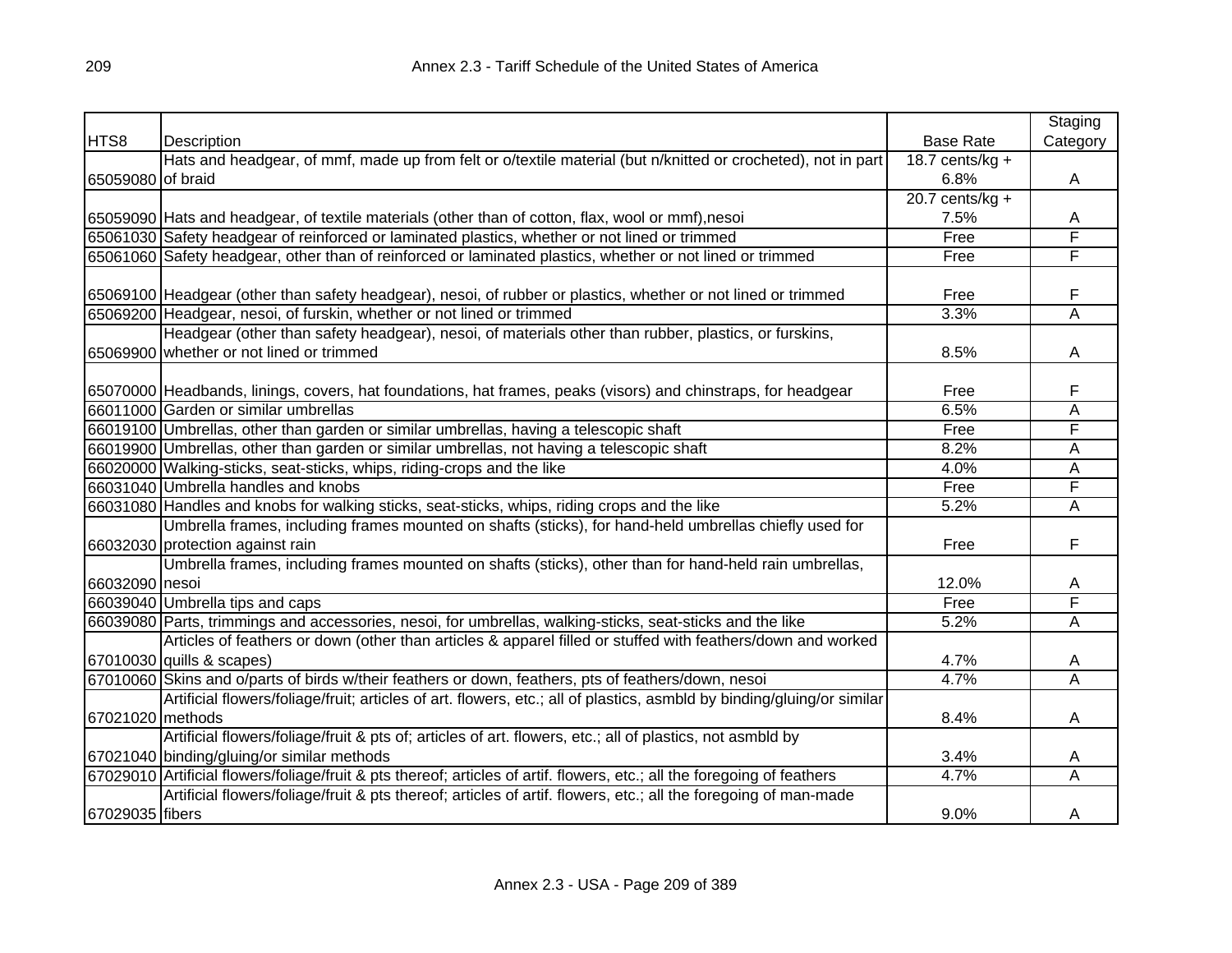|                  |                                                                                                                         |                  | Staging                 |
|------------------|-------------------------------------------------------------------------------------------------------------------------|------------------|-------------------------|
| HTS8             | Description                                                                                                             | <b>Base Rate</b> | Category                |
|                  | Artificial flowers/foliage/fruit & pts thereof; articles of artif. flowers, etc.; all the foregoing of materials        |                  |                         |
|                  | 67029065 o/than plast./feath./mmf                                                                                       | 17.0%            | A                       |
|                  | 67030030 Human hair, dressed, thinned, bleached or otherwise worked, for use in making wigs or the like                 | Free             | F                       |
|                  | 67030060 Wool or other animal hair or other textile materials, prepared for use in making wigs or the like              | Free             | F                       |
|                  | 67041100 Wigs (complete), of synthetic textile materials                                                                | Free             | F                       |
|                  | 67041900 Wigs (partial), false beards, eyebrows and the like, of synthetic textile materials                            | Free             | F                       |
|                  | 67042000 Wigs, false beards, eyebrows and the like, of human hair; articles of human hair, nesoi                        | Free             | F                       |
|                  |                                                                                                                         |                  |                         |
|                  | 67049000 Wigs, false beards, eyebrows and the like, of animal hair or textile materials (other than synthetic textiles) | Free             | F                       |
|                  | 68010000 Setts, curbstones and flagstones, of natural stone (except slate)                                              | 2.8%             | Ā                       |
|                  | Tiles/cubes/similar arts. of natural stone, enclosable in a sq. w/a side less than 7 cm; artificially colored           |                  |                         |
|                  | 68021000 granules, chippings & powder                                                                                   | 4.8%             | A                       |
|                  | 68022110 Monumental or building stone & arts. thereof, of travertine, simply cut/sawn, w/flat or even surface           | 4.2%             | Α                       |
|                  | Monumental or building stone & arts. thereof, of marble & alabaster, simply cut/sawn, w/flat or even                    |                  |                         |
| 68022150 surface |                                                                                                                         | 1.9%             | Α                       |
|                  | Monumental or building stone & arts. thereof, of calcareous stone, nesoi, simply cut/sawn, w/flat or even               |                  |                         |
| 68022200 surface |                                                                                                                         | 4.9%             | A                       |
|                  | 68022300 Monumental or building stone & arts. thereof, of granite, simply cut/sawn, w/flat or even surface              | 3.7%             | Α                       |
|                  |                                                                                                                         |                  |                         |
|                  | 68022900 Monumental or building stone & arts. thereof, of stone, nesoi, simply cut/sawn, w/flat or even surface         | 6.0%             | A                       |
|                  | 68029105 Marble slabs, further worked than simply cut/sawn                                                              | 2.5%             | $\overline{\mathsf{A}}$ |
|                  | Monumental or building stone & arts. thereof (o/than slabs), of marble, further worked than simply                      |                  |                         |
|                  | 68029115 cut/sawn, nesoi                                                                                                | 4.9%             | A                       |
|                  | Monumental or building stone & arts. thereof, of travertine, dressed or polished but not further worked,                |                  |                         |
| 68029120 nesoi   |                                                                                                                         | 4.2%             | A                       |
|                  | Monumental or building stone & arts. thereof, of travertine, further worked than dressed or polished,                   |                  |                         |
| 68029125 nesoi   |                                                                                                                         | 3.7%             | A                       |
|                  |                                                                                                                         |                  |                         |
|                  | 68029130 Monumental or building stone & arts. thereof, of alabaster, further worked than simply cut/sawn, nesoi         | 4.7%             | A                       |
|                  | Monumental or building stone & arts. thereof, of calcareous stone, nesoi, further worked than simply                    |                  |                         |
|                  | 68029200 cut/sawn, nesoi                                                                                                | 4.9%             | A                       |
|                  |                                                                                                                         |                  |                         |
|                  | 68029300 Monumental or building stone & arts. thereof, of granite, further worked than simply cut/sawn, nesoi           | 3.7%             | A                       |
|                  | 68029900 Monumental or building stone & arts. thereof, nesoi, further worked than simply cut/sawn, nesoi                | 6.5%             | Α                       |
|                  | 68030010 Roofing slate                                                                                                  | 3.3%             | Α                       |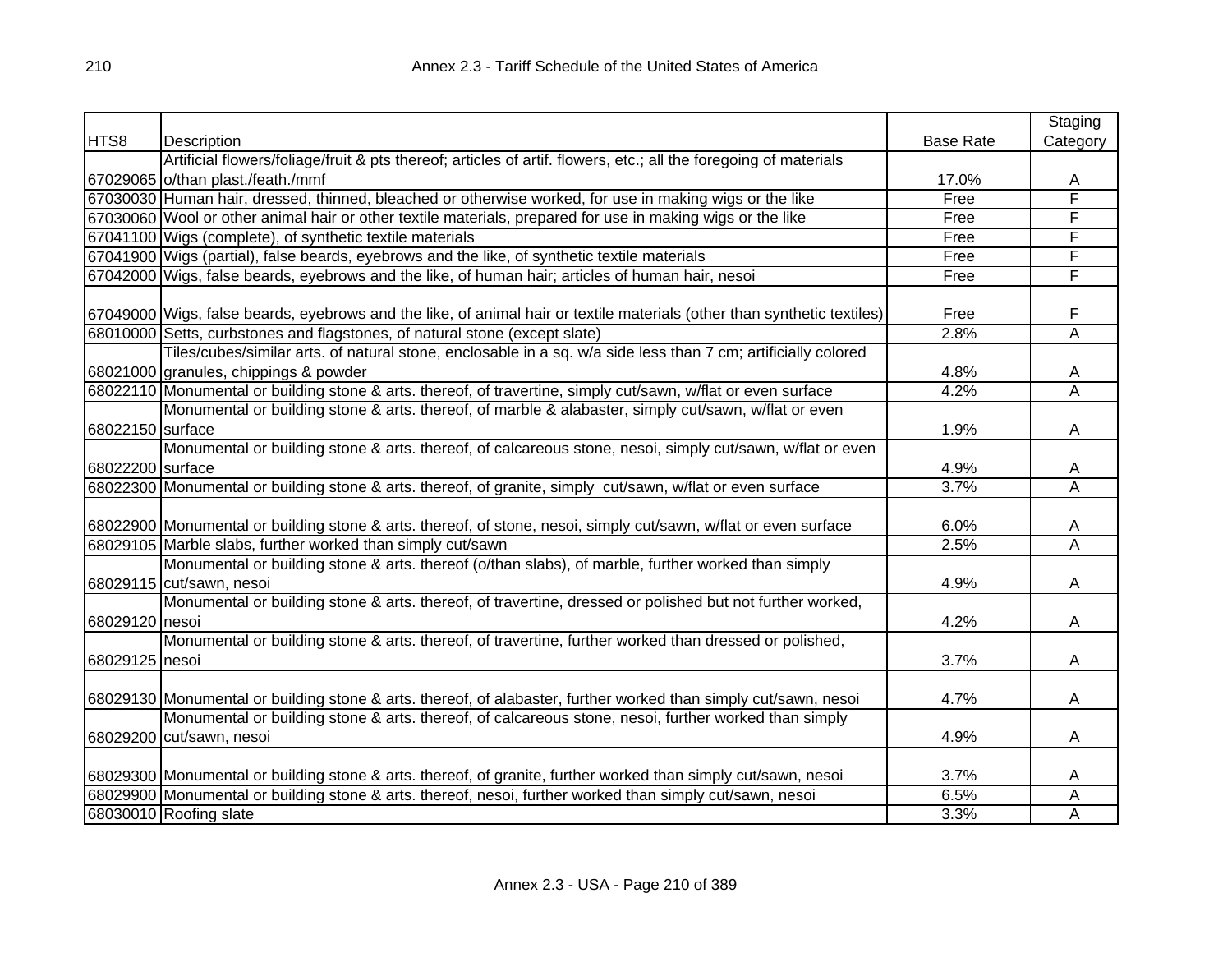|                  |                                                                                                                     |                    | Staging  |
|------------------|---------------------------------------------------------------------------------------------------------------------|--------------------|----------|
| HTS8             | Description                                                                                                         | <b>Base Rate</b>   | Category |
|                  | 68030050 Worked slate (other than roofing slate) and articles of slate or agglomerated slate                        | Free               | F        |
|                  | 68041000 Millstones and grindstones for milling, grinding or pulping                                                | Free               | F        |
|                  |                                                                                                                     |                    |          |
|                  | 68042100 Millstones, grindstones, grinding wheels and the like, nesoi, of agglomerated synthetic or natural diamond | Free               | F        |
|                  | Millstones, grindstones, grinding wheels and the like, nesoi, of agglomerated abrasives nesoi, or                   |                    |          |
|                  | 68042210 ceramics, bonded with synthetic resins                                                                     | 5 cents/ $kg + 2%$ | A        |
|                  |                                                                                                                     |                    |          |
|                  | 68042240 Abrasive wheels of agglomerated abrasives nesoi, or ceramics, not bonded with synthetic resins             | Free               | F        |
|                  | Millstones, grindstones, grinding wheels and the like, nesoi, of agglomerated abrasives nesoi, or                   |                    |          |
|                  | 68042260 ceramics, not bonded w/synthetic resins                                                                    | Free               | F        |
|                  | 68042300 Millstones, grindstones, grinding wheels and the like, nesoi, of natural stone                             | Free               | F        |
|                  | 68043000 Hand sharpening or polishing stones                                                                        | Free               | F        |
|                  | 68051000 Natural or artificial abrasive powder or grain on a base of woven textile fabric only                      | Free               | F        |
|                  | 68052000 Natural or artificial abrasive powder or grain on a base of paper or paperboard only                       | Free               | F        |
|                  | Articles wholly or partly coated natural or artificial abrasive powder or grain, on a base of materials nesoi,      |                    |          |
|                  | 68053010 in sheets, strips, disks, etc.                                                                             | Free               | F        |
|                  | 68053050 Natural or artificial abrasive powder or grain on a base of materials nesoi, in forms nesoi                | Free               | F        |
|                  | 68061000 Slag wool, rock wool and similar mineral wools, in bulk, sheets or rolls                                   | 3.9%               | Α        |
|                  | 68062000 Exfoliated vermiculite, expanded clays, foamed slag and similar expanded mineral materials                 | Free               | F        |
|                  |                                                                                                                     |                    |          |
|                  | 68069000 Mixtures and articles of heat-insulating, sound-insulating or sound-absorbing mineral materials, nesoi     | Free               | F        |
|                  | 68071000 Articles of asphalt or of similar material, in rolls                                                       | Free               | F        |
|                  | 68079000 Articles of asphalt or of similar material, not in rolls                                                   | 2.7%               | A        |
|                  | Panels, boards, tiles and similar articles of vegetable fiber, straw or wood wastes, agglomerated with              |                    |          |
|                  | 68080000 cement, plaster or o/mineral binders                                                                       | Free               | F        |
|                  | Panels, boards, sheets, tiles and similar articles of plaster or comp. plaster, n/ornamented, faced or              |                    |          |
|                  | 68091100 reinforced w/paper or paperboard only                                                                      | Free               | F        |
|                  |                                                                                                                     |                    |          |
|                  | 68091900 Panels, boards, sheets, tiles and similar articles of plaster or comp. plaster, not ornamented, nesoi      | 3.0%               | A        |
|                  | Articles (other than panels, boards, sheets, tiles, etc.) of plaster or of compositions based on plaster,           |                    |          |
| 68099000 nesoi   |                                                                                                                     | Free               | F        |
|                  | 68101100 Building blocks and bricks, of cement, concrete or artificial stone, whether or not reinforced             | 3.2%               | A        |
|                  | 68101912 Floor and wall tiles, of stone agglomerated with binders other than cement                                 | 4.9%               | A        |
|                  | Floor and wall tiles, of cement, concrete, or of artificial stone (except stone agglom. w/binders other than        |                    |          |
| 68101914 cement) |                                                                                                                     | 9.0%               | A        |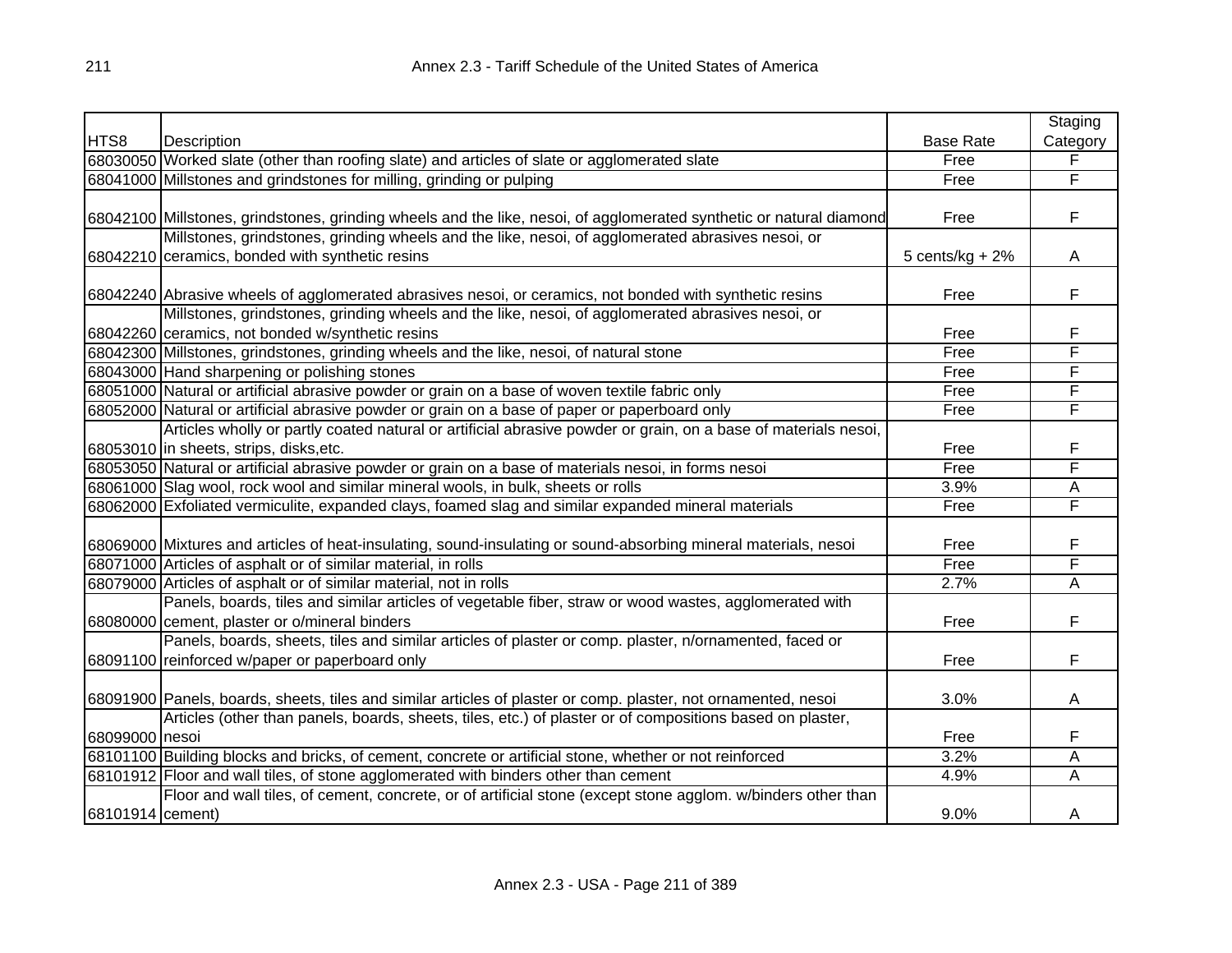|                    |                                                                                                               |                  | Staging  |
|--------------------|---------------------------------------------------------------------------------------------------------------|------------------|----------|
| HTS8               | Description                                                                                                   | <b>Base Rate</b> | Category |
|                    | Tiles, flagstones, and similar articles, nesoi, of cement, concrete or artificial stone, whether or not       |                  |          |
|                    | 68101950 reinforced                                                                                           | 3.9%             | A        |
|                    | Prefabricated structural components for building or civil engineering, of cement, concrete or artificial      |                  |          |
|                    | 68109100 stone, nesoi                                                                                         | Free             | F        |
|                    | Articles of cement (other than tiles, flagstones, bricks and similar arts.), of concrete or artificial stone, |                  |          |
| 68109900 nesoi     |                                                                                                               | Free             | F        |
|                    | 68111000 Corrugated sheets, of asbestos-cement, cellulose fiber-cement or the like                            | Free             | F        |
|                    | Sheets (other than corrugated), panels, tiles and similar articles of asbestos-cement, cellulose-fiber        |                  |          |
|                    | 68112000 cement or the like                                                                                   | Free             | F        |
|                    | 68113000 Tubes, pipes and tube or pipe fittings, of asbestos-cement, cellulose fiber-cement or the like       | Free             | F        |
|                    | 68119000 Articles of asbestos-cement, cellulose fiber-cement or the like, nesoi                               | Free             | F        |
|                    | 68125010 Asbestos or mixtures with a basis of asbestos, footwear                                              | 8.3%             | А        |
|                    | 68125050 Asbestos or mixtures with a basis of asbestos, clothing, clothing accessories and headgear           | Free             | F        |
|                    | 68126000 Asbestos or mixtures with a basis of asbestos, paper, millboard and felt                             | Free             | F        |
|                    | 68127000 Asbestos or mixtures with a basis of asbestos, compressed fiber jointing, in sheets or rolls         | Free             | F        |
|                    | Articles nesoi, of asbestos or mixtures with a basis of asbestos or asbestos and magnesium carbonate,         |                  |          |
|                    | 68129001 other than heading 6811 or 6813                                                                      | Free             | F        |
|                    | Brake linings and pads, not mounted, of friction material with a basis of asbestos or other mineral           |                  |          |
|                    | 68131000 substances or cellulose                                                                              | Free             | F        |
|                    | Friction material & articles thereof, nesoi, not mounted, with a basis of asbestos or other mineral           |                  |          |
|                    | 68139000 substances or cellulose                                                                              | Free             | F        |
|                    | 68141000 Agglomerated or reconstituted mica, in plates, sheets and strips, whether or not on a support        | 2.7%             | A        |
|                    | Worked mica and articles of mica, nesoi, whether or not on a support of paper, paperboard or other            |                  |          |
| 68149000 materials |                                                                                                               | 2.6%             | A        |
|                    | 68151000 Nonelectrical articles of graphite or other carbon, nesoi                                            | Free             | F        |
|                    | 68152000 Articles of peat, nesoi                                                                              | Free             | F        |
|                    | 68159100 Articles containing magnesoite, dolomite or chromite, nesoi                                          | Free             | F        |
|                    | 68159920 Talc, steatite and soapstone, cut or sawn, or in blanks, crayons, cubes, disks or other forms        | Free             | F        |
|                    | 68159940 Articles of stone or of other mineral substances (including carbon fibers & articles thereof), nesoi | Free             | F        |
|                    | 69010000 Siliceous fossil meal or earth bricks, blocks, tiles and other ceramic goods                         | Free             | F        |
|                    | 69021010 Refractory bricks of magnesite, containing by weight o/50% MgO                                       | Free             | F        |
|                    |                                                                                                               |                  |          |
|                    | 69021050 Refractory bricks, blocks, tiles and similar goods containing by weight o/50% MgO, CaO, or Cr2O3     | Free             | F        |
|                    | Refractory bricks containing by weight o/50% alumina (Al2O2) or silica (SiO2) or mixtures or compounds        |                  |          |
| 69022010 thereof   |                                                                                                               | Free             | F        |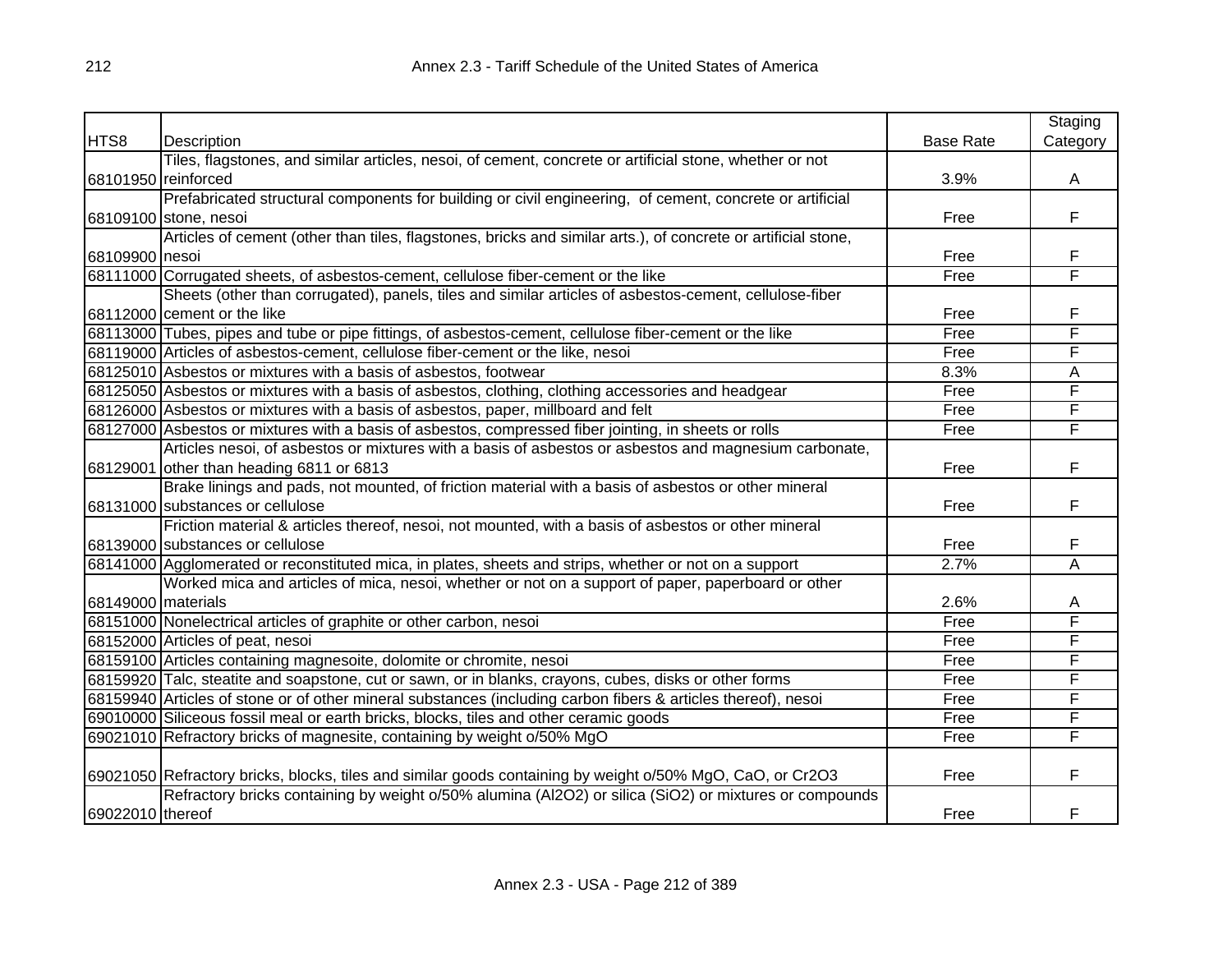|             |                                                                                                                 |                  | Staging                 |
|-------------|-----------------------------------------------------------------------------------------------------------------|------------------|-------------------------|
| HTS8        | Description                                                                                                     | <b>Base Rate</b> | Category                |
|             | Refractory blocks, tiles & similar goods (o/than bricks), cont. by wt. o/50% alumina (Al2O2) or silica          |                  |                         |
|             | 69022050 (SiO2) or mixtures thereof                                                                             | Free             | F                       |
|             | 69029010 Refractory bricks, nesoi                                                                               | Free             | F                       |
|             | 69029050 Refractory blocks, tiles & similar goods (other than bricks), nesoi                                    | Free             | F                       |
|             | Refractory ceramic goods (o/than of siliceous fossil meals or earths), nesoi, cont. by wt. o/50% graphite       |                  |                         |
|             | 69031000 or o/forms or mix. of carbon                                                                           | Free             | F                       |
|             | Refractory ceramic goods (o/than of siliceous fossil meals or earths), nesoi, cont. by wt. o/50% alumina        |                  |                         |
|             | 69032000 or mix. or comp. of AI2O3 & SiO3                                                                       | Free             | F                       |
|             | 69039000 Refractory ceramic goods (o/than of siliceous fossil meals or earths), nesoi                           | Free             | F                       |
|             | 69041000 Ceramic building bricks (o/than refractory bricks)                                                     | Free             | F                       |
|             | 69049000 Ceramic flooring blocks, support or filler tiles and the like (other than bricks)                      | Free             | F                       |
|             | 69051000 Ceramic roofing tiles                                                                                  | 13.5%            | A                       |
|             |                                                                                                                 |                  |                         |
|             | 69059000 Ceramic chimney pots, cowls, chimney liners, architectural ornaments and other construction goods      | 3.2%             | A                       |
|             | 69060000 Ceramic pipes, conduits, guttering and pipe fittings                                                   | Free             | F                       |
|             | Unglazed ceramic tiles, cubes and similar articles with largest area enclosable in a sq. w/sides under 7        |                  |                         |
| 69071000 cm |                                                                                                                 | 10.0%            | A                       |
|             | 69079000 Unglazed ceramic flags, paving, hearth or wall tiles, mosaic cubes and the like, nesoi                 | 10.0%            | $\overline{\mathsf{A}}$ |
|             | Glazed ceramic tiles, cubes & similar arts. w/largest area enclosable in sq. w/sides under 7 cm & n/o           |                  |                         |
|             | 69081010 3229 tiles/m2, boundd by straig lines                                                                  | 10.0%            | A                       |
|             | Glazed ceramic tiles, cubes & similar arts. w/largest area enclosable in sq. w/sides under 7 cm & larg.         |                  |                         |
|             | 69081020 surf. area less than 38.7 cm2                                                                          | 10.0%            | A                       |
|             |                                                                                                                 | 8.5%             |                         |
|             | 69081050 Glazed ceramic tiles, cubes & similar arts. w/largest area enclosable in sq. w/sides under 7 cm, nesoi |                  | A                       |
|             | 69089000 Glazed ceramic flags and paving, hearth or wall tiles; glazed ceramic mosaic cubes and the like, nesoi | 8.5%             | A                       |
|             | 69091120 Porcelain or china ceramic machinery parts                                                             | Free             | F                       |
|             | Porcelain or china ceramic wares for laboratory, chemical or other technical uses (other than machinery         |                  |                         |
|             | 69091140 parts), nesoi                                                                                          | 4.5%             | A                       |
|             | Ceramic wares (o/than of porcelain or china) for laboratory, chemical or technical uses, w/hardness             |                  |                         |
|             | 69091200 equivalent to 9 or more on Mohs scale                                                                  | 4.0%             | A                       |
|             | 69091910 Ceramic ferrite core memories                                                                          | Free             | F                       |
|             |                                                                                                                 |                  |                         |
|             | 69091950 Ceramic wares for laboratory, chemical or other technical uses (o/than of porcelain or china), nesoi   | 4.0%             | A                       |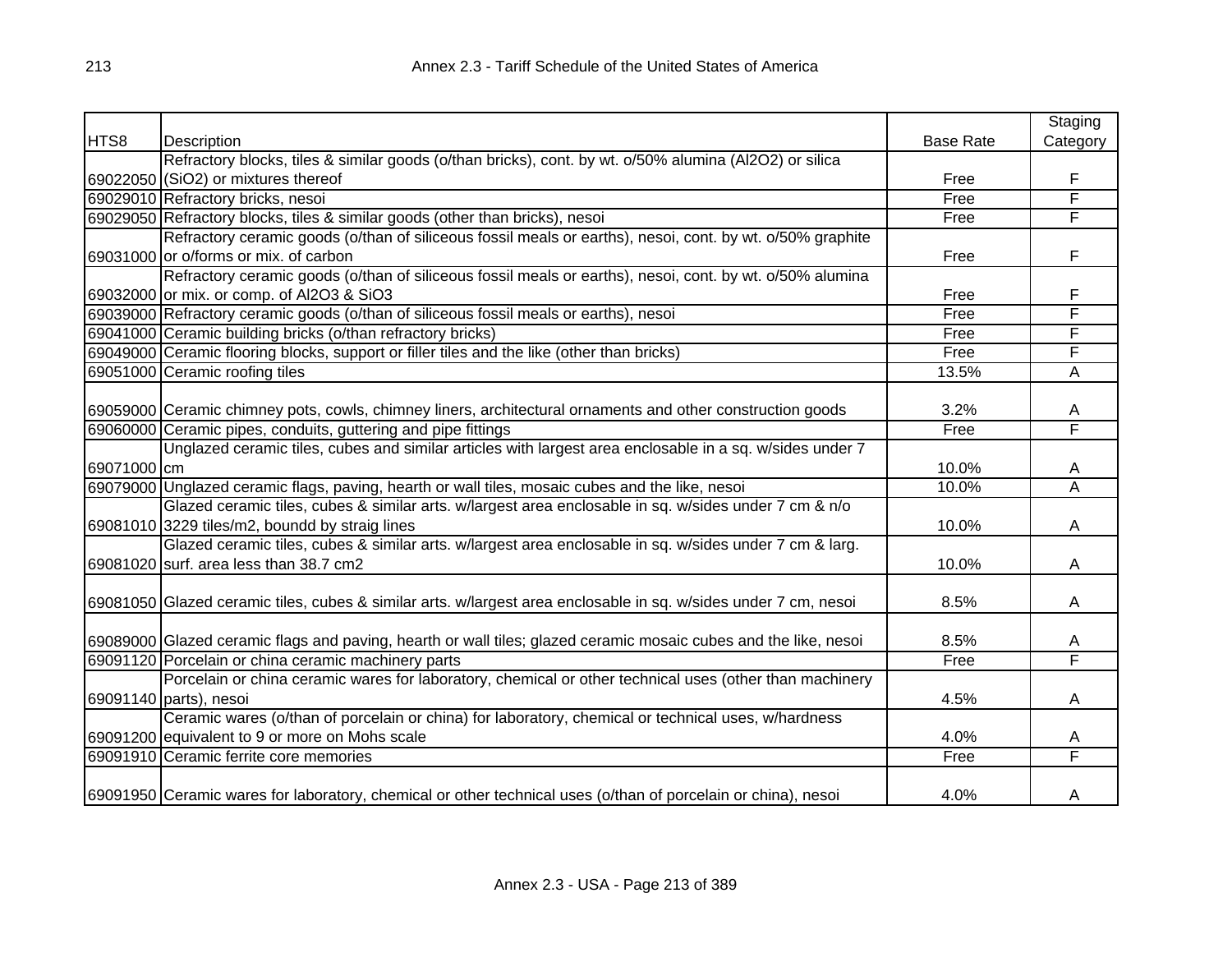|                   |                                                                                                                 |                  | Staging  |
|-------------------|-----------------------------------------------------------------------------------------------------------------|------------------|----------|
| HTS8              | Description                                                                                                     | <b>Base Rate</b> | Category |
|                   | Ceramic troughs, tubes & siml. receptacles for agriculture; ceramic pots, jars, & siml. arts. for               |                  |          |
|                   | 69099000 conveyance or packing of goods                                                                         | 4.0%             | A        |
|                   | Porcelain or china ceramic sinks, washbasins, baths, bidets, water closet bowls, urinals & siml. sanitary       |                  |          |
| 69101000 fixtures |                                                                                                                 | 5.8%             | A        |
|                   | Ceramic (o/than porcelain or china) sinks, washbasins, baths, bidets, water closet bowls, urinals & siml.       |                  |          |
|                   | 69109000 sanitary fixtures                                                                                      | 5.7%             | A        |
|                   | 69111010 Porcelain or china hotel, restaurant & nonhousehold table and kitchenware                              | 25.0%            | А        |
|                   | 69111015 Bone china household table & kitchenware valued n/o \$31.50/doz. pcs.                                  | 8.0%             | A        |
|                   | 69111025 Bone china household table & kitchenware valued o/\$31.50/doz. pcs.                                    | 6.0%             | A        |
|                   | Porcelain or china (o/than bone china) househld tabl. & kitch ware in sets in which aggregate val. of           |                  |          |
|                   | 69111035 arts./US note 6(b) n/o \$56                                                                            | 26.0%            | A        |
|                   | Porcelain or china (o/than bone china) househld tabl. & kitch.ware in sets in which aggregate val. of           |                  |          |
|                   | 69111037 arts./US note 6(b) o/\$56 n/o \$200                                                                    | 8.0%             | A        |
|                   | Porcelain or china (o/than bone china) househld tabl. & kitch.ware in sets in which aggregate val. of           |                  |          |
|                   | 69111038 arts./US note 6(b) o/\$200                                                                             | 6.0%             | A        |
|                   | Porcelain or china (o/than bone china) hsehld steins w/pewter lids, decanters, punch bowls, spoons &            |                  |          |
|                   | 69111041 rests, salt/pepper sets, etc.                                                                          | 6.3%             | A        |
|                   | 69111045 Porcelain or china (o/than bone china) household mugs and steins w/o attached pewter lids              | 14.0%            | Α        |
|                   | Porcelain or china (o/than bone china) hsehld tabl/kit.ware n/in specif.sets,cups o/\$8 but n/o \$29/dz,        |                  |          |
|                   | 69111052 saucers o/\$5.25 but n/o \$18.75/dz, etc                                                               | 8.0%             | A        |
|                   | Porcelain or china (o/than bone china) hsehld tabl/kit ware n/in specif. sets, cups o/\$29/dz, saucers          |                  |          |
|                   | 69111058 o/\$18.75/dz, bowls o/\$33/dz, etc.                                                                    | 6.0%             | A        |
|                   | 69111060 Porcelain or china (o/than bone china) household serviette rings                                       | 20.8%            | Ā        |
|                   |                                                                                                                 |                  |          |
|                   | 69111080 Porcelain or china (o/than bone china) household tableware & kitchenware, not in specified sets, nesoi | 20.8%            | A        |
|                   | Porcelain or china (o/than bone china) household and toilet articles (other than tableware or                   |                  |          |
|                   | 69119000 kitchenware), nesoi                                                                                    | 5.4%             | A        |
|                   | Course-grained earthen/stoneware tabl & kitchware; fine-grain earthenware tabl & kitch.ware w/reddish           |                  |          |
|                   | 69120010 body & lustrous colored/mottled glaze                                                                  | 0.7%             | A        |
|                   |                                                                                                                 |                  |          |
|                   | 69120020 Ceramic (o/than porcelain or china) hotel, restaurant or nonhousehold tableware and kitchenware        | 28.0%            | A        |
|                   | Ceramic (o/than porcelain or china) household table and kitchenware, in sets in which aggregate val. of         |                  |          |
|                   | 69120035 arts./US note 6(b) n/o \$38                                                                            | 9.8%             | A        |
|                   | Ceramic (o/than porcelain or china) household table and kitchenware, in sets in which aggregate val. of         |                  |          |
|                   | 69120039 arts./US note 6(b) o/\$38                                                                              | 4.5%             | A        |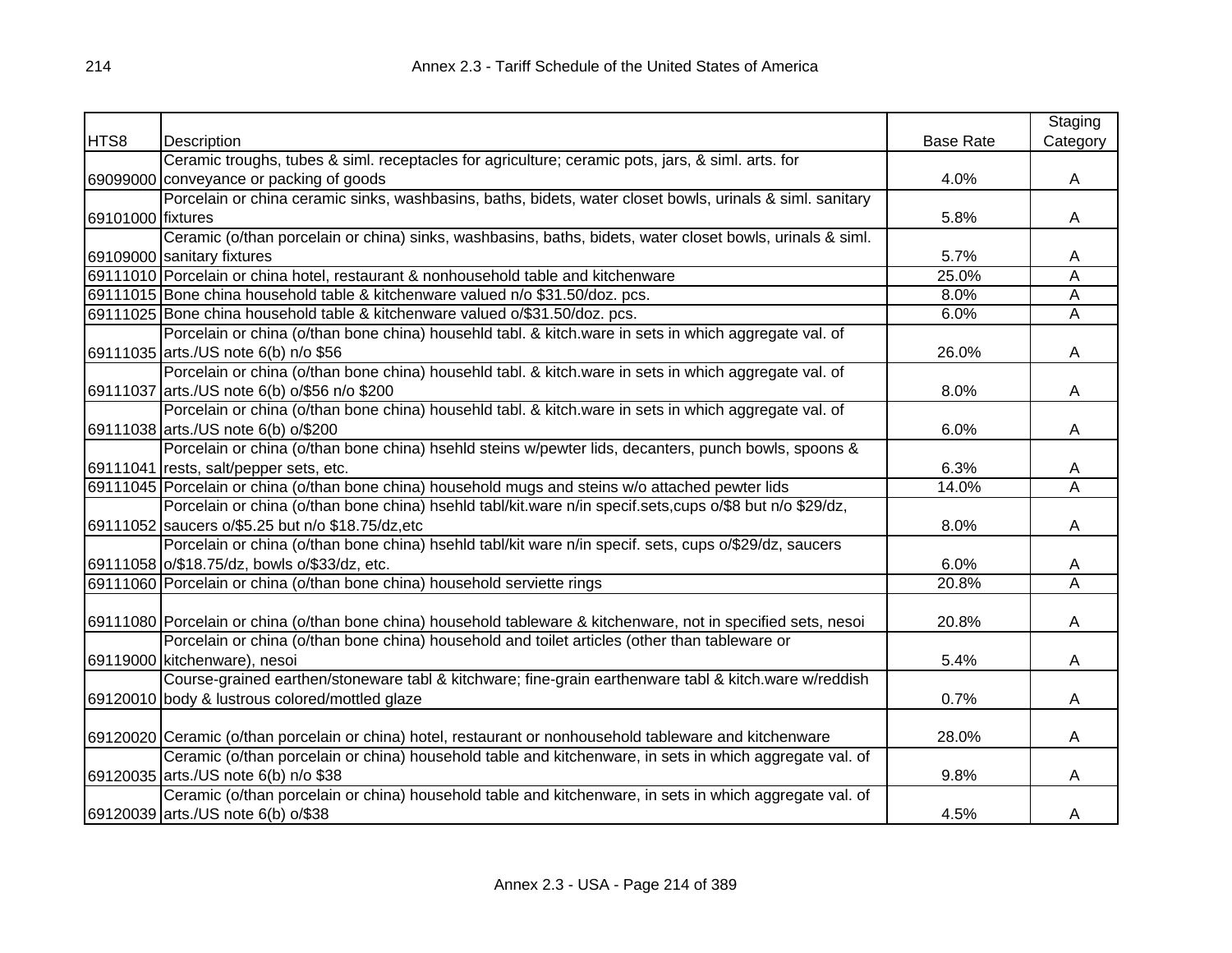|                |                                                                                                                  |                  | Staging                 |
|----------------|------------------------------------------------------------------------------------------------------------------|------------------|-------------------------|
| HTS8           | Description                                                                                                      | <b>Base Rate</b> | Category                |
|                | Ceramic (o/than porcelain or china) hsehld steins w/pewter lids, decanters, punch bowls, spoons & rests,         |                  |                         |
|                | 69120041 salt/pepper sets, etc.                                                                                  | 3.9%             | A                       |
|                | 69120044 Ceramic (o/than porcelain or china) household mugs and steins w/o attached pewter lids                  | 10.0%            | Α                       |
|                | Ceramic (o/than porcelain or china) household tabl/kitch.ware,n/in specif. sets, cups o/\$5.25/dz, saucers       |                  |                         |
|                | 69120045 o/\$3/dz, etc.                                                                                          | 4.5%             | A                       |
|                | 69120046 Ceramic (o/than porcelain or china) household serviette rings                                           | 9.8%             | Α                       |
|                | 69120048 Ceramic (o/than porcelain or china) household tableware and kitchenware, nesoi                          | 9.8%             | A                       |
|                | Ceramic (o/than porcelain or china) household articles and toilet articles (o/than table and kitchenware),       |                  |                         |
| 69120050 nesoi |                                                                                                                  | 6.0%             | A                       |
|                | Porcelain or china statues, statuettes & handmade flowers, valued o/\$2.50 each, of original work by             |                  |                         |
|                | 69131010 professional sculptors                                                                                  | Free             | F                       |
|                | 69131020 Bone china statuettes and other ornamental articles, nesoi                                              | 3.3%             | A                       |
|                | 69131050 Porcelain or china (o/than bone china) statuettes and other ornamental articles, nesoi                  | Free             | F                       |
|                | Ceramic (o/than porcelain or china) statues, statuettes, handmade flowers, val. o/\$2.50 each, of original       |                  |                         |
|                | 69139010 work by professional sculptors                                                                          | Free             | F                       |
|                | 69139020 Ornamental articles of ceramic tile                                                                     | Free             | F                       |
|                |                                                                                                                  |                  |                         |
|                | 69139030 Earthenware ornamental articles, having a reddish-colored body and a lustrous glaze of differing colors | Free             | F                       |
|                | 69139050 Ceramic (o/than porcelain, china or eartherware) ornamental articles, nesoi                             | 6.0%             | $\overline{\mathsf{A}}$ |
|                | Porcelain or china ceramic ferrules, n/o 3mm diam or 25mm long, w/fiber channel open. and/or ceramic             |                  |                         |
|                | 69141040 mating sleeves of Al2O3 or zirconia                                                                     | Free             | F                       |
|                | 69141080 Porcelain or china arts. (o/than tableware/kitchenware/household & ornament. arts),nesoi                | 9.0%             | Α                       |
|                | Ceramic (o/porcelain or china) ferrules, n/o 3mm or 25mm long, w/fiber channel open. and/or ceramic              |                  |                         |
|                | 69149040 mating of sleeves of Al2O3 or zirconia                                                                  | Free             | F                       |
|                | Ceramic (o/than porcelain or china) arts. (o/than tableware/kitchenware/household & ornament. arts),             |                  |                         |
| 69149080 nesoi |                                                                                                                  | 5.6%             | A                       |
|                | 70010010 Glass in the mass of fused quartz or other fused silica                                                 | Free             | F                       |
|                | 70010020 Glass in the mass (other than of fused quartz or other fused silica)                                    | 3.0%             | Α                       |
|                | 70010050 Cullet and other waste and scrap of glass                                                               | Free             | F                       |
|                | 70021010 Glass in balls (o/than microspheres of heading 7018), unworked, n/o 6mm in diameter                     | 3.9%             | Α                       |
|                | 70021020 Glass in balls (o/than microspheres of heading 7018), unworked, over 6 mm in diameter                   | Free             | F                       |
|                | 70022010 Glass rods of fused quartz or other fused silica, unworked                                              | Free             | F                       |
|                | 70022050 Glass rods (o/than of fused quartz or other fused silica), unworked                                     | 6.0%             | Α                       |
|                | 70023100 Glass tubes of fused quartz or other fused silica, unworked                                             | Free             | F                       |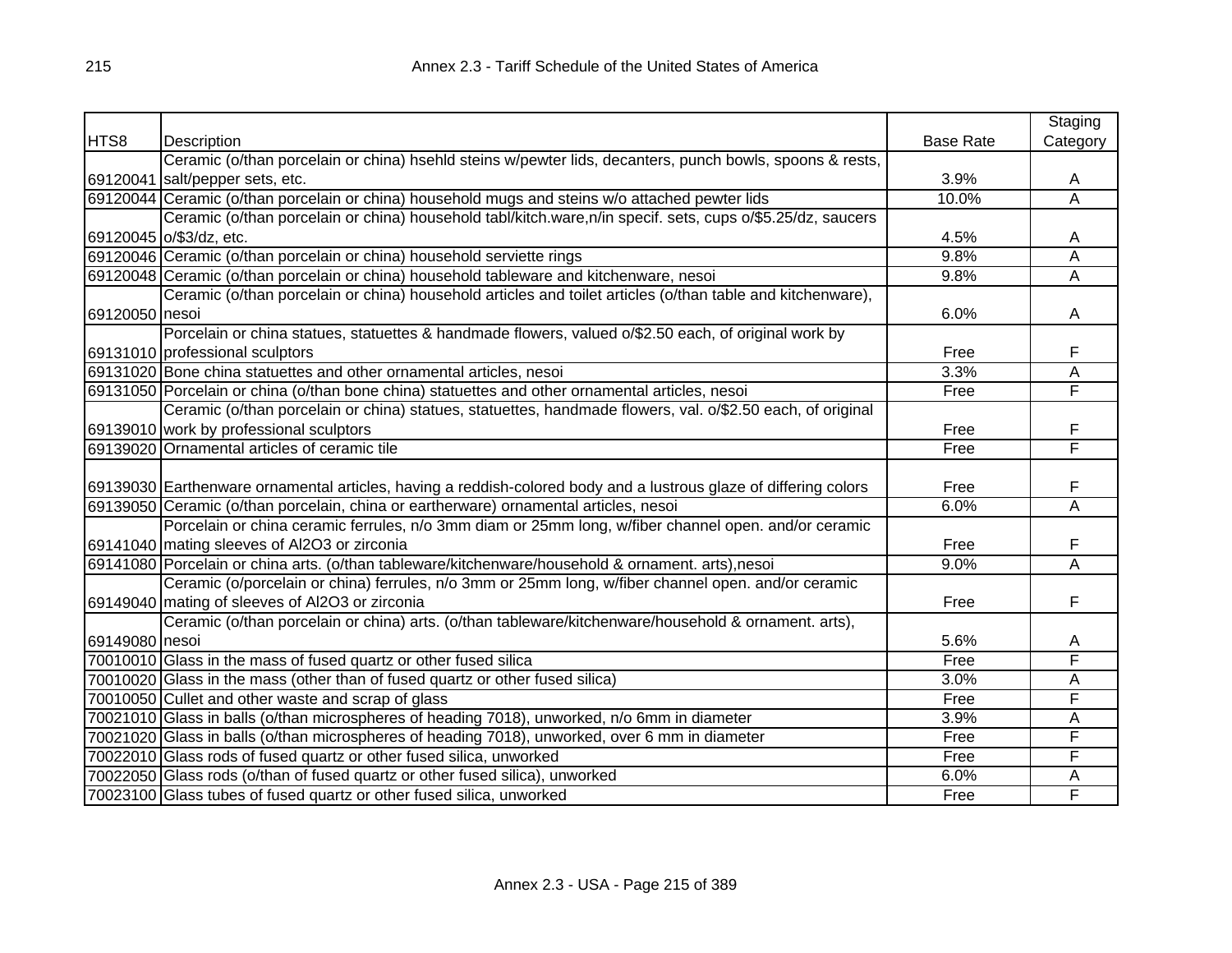|                 |                                                                                                               |                     | Staging  |
|-----------------|---------------------------------------------------------------------------------------------------------------|---------------------|----------|
| HTS8            | Description                                                                                                   | <b>Base Rate</b>    | Category |
|                 | Glass tubes (o/than fused quartz/silica), w/linear coefficient of expansion n/o 5x10-6 per Kelvin in range    |                     |          |
|                 | 70023200 of 0-300 degrees C, unworked                                                                         | 6.0%                | A        |
|                 | 70023900 Glass tubes (o/than fused quartz/silica), nesoi, unworked                                            | 6.0%                | A        |
|                 | Cast or rolled glass, in nonwired sheets, colored thru the mass, opacified, flashed or w/absorbent, reflect.  |                     |          |
|                 | 70031200 or non-reflect.layer, not wkd.                                                                       | 1.4%                | A        |
|                 | Cast or rolled glass, in nonwired sheets, n/colored thru the mass, opacified, flashed, etc. & not further     |                     |          |
| 70031900 worked |                                                                                                               | 1.3%                | A        |
|                 | 70032000 Cast or rolled glass, in wired sheets                                                                | 1.1%                | A        |
|                 | 70033000 Cast or rolled glass profiles                                                                        | 6.3%                | A        |
|                 | 70042010 Drawn or blown glass, in sheets, w/absorbent, reflecting or non-reflecting layer, n/furth. wkd.      | Free                | F        |
|                 | Drawn or blown glass, in rect. sheets, colored thru the mass, etc., w/o absorbent, reflecting or non-reflect. |                     |          |
|                 | 70042020 layer, n/furth wkd                                                                                   | 1 cents/kg $+ 1.6%$ | A        |
|                 | Drawn or blown glass, in sheets (o/than rect.), colored thru the mass, opacified, flashed, w/o absorbent,     |                     |          |
|                 | 70042050 etc. layer, n/furth. wkd.                                                                            | 7.2%                | A        |
|                 | Drawn or blown glass, nesoi, in rectangular sheets, w/thick. n/o 1.5 mm & n/o 0.26 m2 in area, n/further      |                     |          |
| 70049005 wkd.   |                                                                                                               | Free                | F        |
|                 | Drawn or blown glass, nesoi, in rectangular sheets, w/thick. n/o 1.5 mm & over 0.26 m2 in area, n/further     |                     |          |
| 70049010 wkd.   |                                                                                                               | Free                | F        |
|                 | Drawn or blown glass, nesoi, in rectangular sheets, w/thick. over 1.5 but n/o 2 mm & n/o 0.26 m2 in area,     |                     |          |
|                 | 70049015 n/further wkd.                                                                                       | Free                | F        |
|                 | Drawn or blown glass, nesoi, in rectangular sheets, w/thick. over 1.5 but n/o 2 mm & over 0.26 m2 in          |                     |          |
|                 | 70049020 area, n/further wkd.                                                                                 | Free                | F        |
|                 | 70049025 Drawn or blown glass, nesoi, in rectangular sheets, w/thick. over 2 but n/o 3.5 mm, not further wkd. | 0.7 cents/kg        | A        |
|                 | Drawn or blown glass, nesoi, in rectangular sheets, w/thick. over 3.5 mm & n/o 0.65 m2 in area, not           |                     |          |
|                 | 70049030 further wkd.                                                                                         | Free                | F        |
|                 | Drawn or blown glass, nesoi, in rectangular sheets, w/thick. over 3.5 mm & over 0.65 m2 in area, not          |                     |          |
|                 | 70049040 further wkd.                                                                                         | Free                | F        |
|                 | 70049050 Drawn or blown glass, nesoi, in sheets (other than rectangular), nesoi                               | 5.0%                | A        |
|                 | Surface ground or polished glass, w/absorb. or reflect. layer, n/o 1.2 mm thick & n/o 0.8 M2 in area,         |                     |          |
|                 | 70051040 suitable for use in LCD's                                                                            | Free                | F        |
|                 | Float glass & surface ground or polished glass, nonwired, in sheets, w/absorb. or reflect. layer, nesoi, not  |                     |          |
| 70051080 worked |                                                                                                               | 4.4%                | A        |
|                 | Float glass & surface ground or polished glass, nonwired, in sheets, colored thru mass, opacified,            | 14.5 cents/m? $+$   |          |
|                 | 70052110 flashed, under 10 mm thick, not worked                                                               | 0.4%                | A        |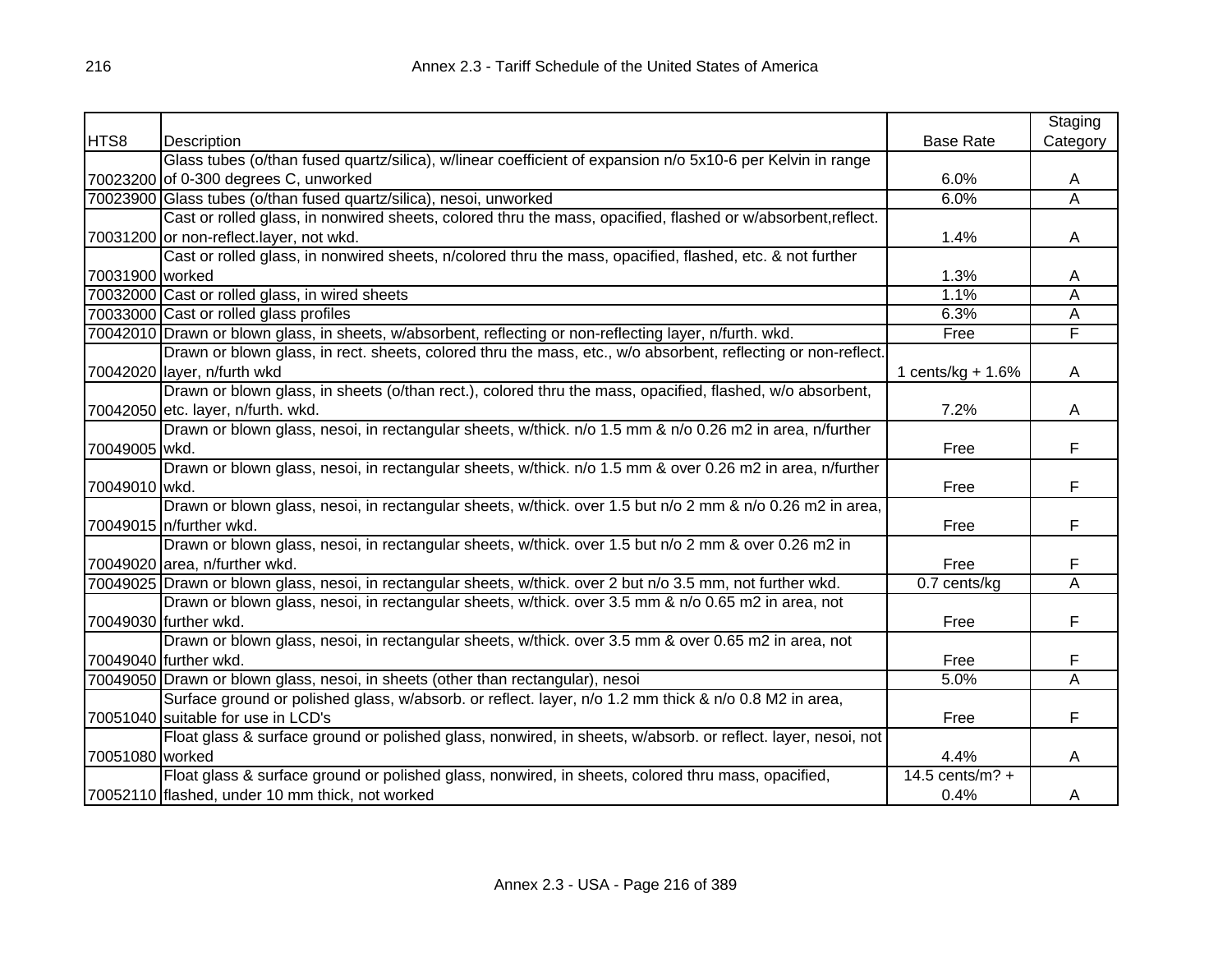|                  |                                                                                                              |                  | Staging                 |
|------------------|--------------------------------------------------------------------------------------------------------------|------------------|-------------------------|
| HTS8             | Description                                                                                                  | <b>Base Rate</b> | Category                |
|                  | Float glass & surface ground or polished glass, nonwired, in sheets, colored thru mass, opacified,           |                  |                         |
|                  | 70052120 flashed, 10 mm or more thick, not worked                                                            | 5.6%             | A                       |
|                  | Float glass & surface ground or polished glass, in sheets, less than 10 mm thick, w/area n/o 0.65 M2 &       |                  |                         |
|                  | 70052904 for liquid crystal displays                                                                         | Free             | F                       |
|                  | Float glass & surface ground or polished glass, nonwired, in sheets, less than 10 mm thick, w/area n/o       |                  |                         |
|                  | 70052908 0.65 M2 & not for LCD's                                                                             | 18.7 cents/m?    | A                       |
|                  | Float glass & surface ground or polished glass, in sheets, less than 10 mm thick, w/area o/0.65 M2 & for     |                  |                         |
|                  | 70052914 liquid crystal displays                                                                             | Free             | F                       |
|                  | Float glass & surface ground or polished glass, nonwired, in sheets, less than 10 mm thick, w/area over      |                  |                         |
|                  | 70052918 0.65 M2 & not for LCD's                                                                             | 14.5 cents/m?    | Α                       |
|                  | 70052925 Float glass & surface ground or polished glass, nonwired, in sheets, 10 mm or more in thickness     | 4.9%             | Α                       |
|                  | 70053000 Float glass & surface ground or polished glass, wired, in sheets                                    | 29.1 cents/m?    | $\overline{\mathsf{A}}$ |
|                  | Glass of heading 7003-7005 in strips n/o 15.2 cm wide & o/2 mm thick, w/longitudinal edges ground or         |                  |                         |
|                  | 70060010 smoothed                                                                                            | 8.8%             | A                       |
|                  | Drawn or blown glass, not containing wire netting & not surface ground or polished, but bent, edged or       |                  |                         |
|                  | 70060020 otherwise worked but not framed                                                                     | 6.4%             | A                       |
|                  | Glass of heading 7003-7005, bent, edgeworked, engraved, drilled, enameled or otherwise worked, but           |                  |                         |
|                  | 70060040 not framed or fitted, nesoi                                                                         | 4.9%             | A                       |
|                  | Toughened (tempered) safety glass, of size and shape suitable for incorporation in vehicles, aircraft,       |                  |                         |
|                  | 70071100 spacecraft or vessels                                                                               | 5.5%             | A                       |
|                  | Toughened (tempered) safety glass, not of size or shape suitable for incorporation in vehicles, aircraft,    |                  |                         |
|                  | 70071900 spacecraft or vessels                                                                               | 5.0%             | A                       |
|                  | Laminated safety glass, windshields, of size and shape suitable for incorporation in vehicles, aircraft,     |                  |                         |
|                  | 70072110 spacecraft or vessels                                                                               | 4.9%             | A                       |
|                  | Laminated safety glass (o/than windshields), of size and shape suitable for incorporation in vehicles,       |                  |                         |
|                  | 70072150 aircraft, spacecraft or vessels                                                                     | 4.9%             | A                       |
|                  | Laminated safety glass, not of size or shape suitable for incorporation in vehicles, aircraft, spacecraft or |                  |                         |
| 70072900 vessels |                                                                                                              | 4.9%             | A                       |
|                  | 70080000 Glass multiple-walled insulating units                                                              | 3.9%             | Α                       |
|                  | 70091000 Glass rearview mirrors for vehicles                                                                 | 3.9%             | A                       |
|                  | 70099110 Glass mirrors (o/than rearview mirrors), unframed, n/o 929 cm2 in reflecting area                   | 7.8%             | A                       |
|                  | 70099150 Glass mirrors (o/than rearview mirrors), unframed, over 929 cm2 in reflecting area                  | 6.5%             | A                       |
|                  | 70099210 Glass mirrors (o/than rearview mirrors), framed, n/o 929 cm2 in reflecting area                     | 7.8%             | A                       |
|                  | 70099250 Glass mirrors (o/than rearview mirrors), framed, over 929 cm2 in reflecting area                    | 6.5%             | Α                       |
|                  | 70101000 Glass ampoules used for the conveyance or packing of goods                                          | Free             | F                       |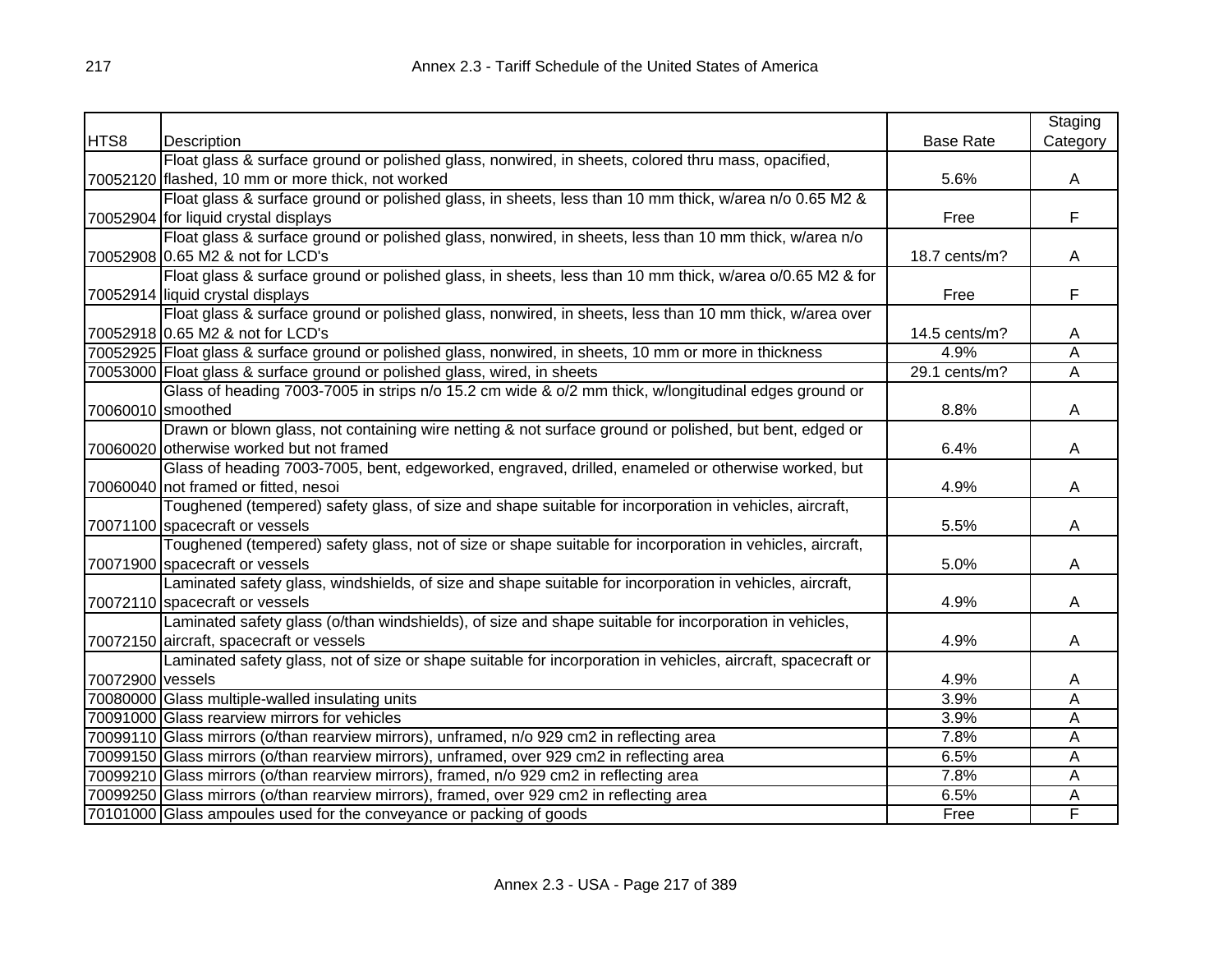|                |                                                                                                                       |                  | Staging                 |
|----------------|-----------------------------------------------------------------------------------------------------------------------|------------------|-------------------------|
| HTS8           | Description                                                                                                           | <b>Base Rate</b> | Category                |
|                | 70102020 Glass stoppers, lids and other closures produced by automatic machine                                        | 2.5%             | A                       |
|                | 70102030 Glass stoppers, lids and other closures not produced by automatic machine                                    | 5.2%             | A                       |
|                | 70109005 Glass serum bottles, vials and other pharmaceutical containers                                               | Free             | F                       |
|                | Glass containers for conveyance/packing perfume/toilet preps & containers with/designed for ground                    |                  |                         |
|                | 70109020 glass stopper, made by automatic machine                                                                     | 2.5%             | A                       |
|                | Glass containers for convey/pack perfume/toilet preps & containers with/designed for ground glass                     |                  |                         |
|                | 70109030 stopper, not made by automatic machine                                                                       | 5.2%             | A                       |
|                | Glass carboys, bottles, jars, pots, flasks, & other containers for conveyance/packing of goods (w/wo                  |                  |                         |
|                | 70109050 closures) & preserving jars, nesoi                                                                           | Free             | F                       |
|                | 70111010 Glass bulbs (w/o fittings) for electric incandescent lamps                                                   | Free             | F                       |
|                | Glass envelopes, open, & glass parts thereof, for electric lighting (other than bulbs for incandescent                |                  |                         |
|                | 70111050 lamps), without fittings                                                                                     | 4.6%             | Α                       |
|                | 70112010 Glass cones (w/o fittings) for cathode-ray tubes                                                             | 5.2%             | Ā                       |
|                | Monochrome glass envelopes (open & w/o fittings), to specified specs. & certified by importer for actual              |                  |                         |
|                | 70112040 use in computer display CRTs                                                                                 | Free             | F                       |
|                | 70112080 Glass envelopes (open & w/o fittings) & glass parts thereof, nesoi, for cathode-ray tubes                    | 5.2%             | $\overline{\mathsf{A}}$ |
|                | Glass envelopes (open & w/o fittings) & glass parts thereof (o/than for electric lighting or cathode-ray              |                  |                         |
| 70119000 tubes |                                                                                                                       | 6.6%             | A                       |
|                | 70120000 Glass inners for vacuum flasks or for other vacuum vessels                                                   | 6.6%             | $\overline{\mathsf{A}}$ |
|                | Transparent glass-ceramic kitchenware 75% by vol. crystallilne, of lithium aluminosilicate, w/low lin.                |                  |                         |
|                | 70131010 coefficient of expansion                                                                                     | 6.9%             | Α                       |
|                |                                                                                                                       |                  |                         |
|                | 70131050 Glass-ceramic ware of a kind used for household, office, indoor decoration or similar purposes, nesoi        | 26.0%            | A                       |
|                | 70132110 Drinking glasses of lead crystal, valued n/over \$1 each                                                     | 15.0%            | Α                       |
|                | 70132120 Drinking glasses of lead crystal, valued o/\$1 but n/over \$3 each                                           | 14.0%            | Α                       |
|                | 70132130 Drinking glasses of lead crystal, valued o/\$3 but n/over \$5 each                                           | 7.3%             | A                       |
|                | 70132150 Drinking glasses of lead crystal, valued over \$5 each                                                       | 3.0%             | Ā                       |
|                | 70132905 Drinking glasses of pressed and toughened (specially tempered) glass                                         | 12.5%            | A                       |
|                | 70132910 Drinking glasses of glass (o/than Pb crystal), nesoi, valued n/over \$0.30 each                              | 28.5%            | A                       |
|                | 70132920 Drinking glasses of glass (o/than Pb crystal), nesoi, valued over \$0.30 but n/over \$3 each                 | 22.5%            | A                       |
|                |                                                                                                                       |                  |                         |
|                | 70132930 Drinking glasses of glass (o/than Pb crystal), nesoi, cut or engraved, valued over \$3 but n/over \$5 each   | 11.3%            | A                       |
|                | 70132940 Drinking glasses of glass (o/than Pb crystal), nesoi, cut or engraved, valued over \$5 each                  | 5.0%             | Α                       |
|                |                                                                                                                       |                  |                         |
|                | 70132950 Drinking glasses of glass (o/than Pb crystal), nesoi, n/cut or engraved, valued over \$3 but n/over \$5 each | 7.5%             | A                       |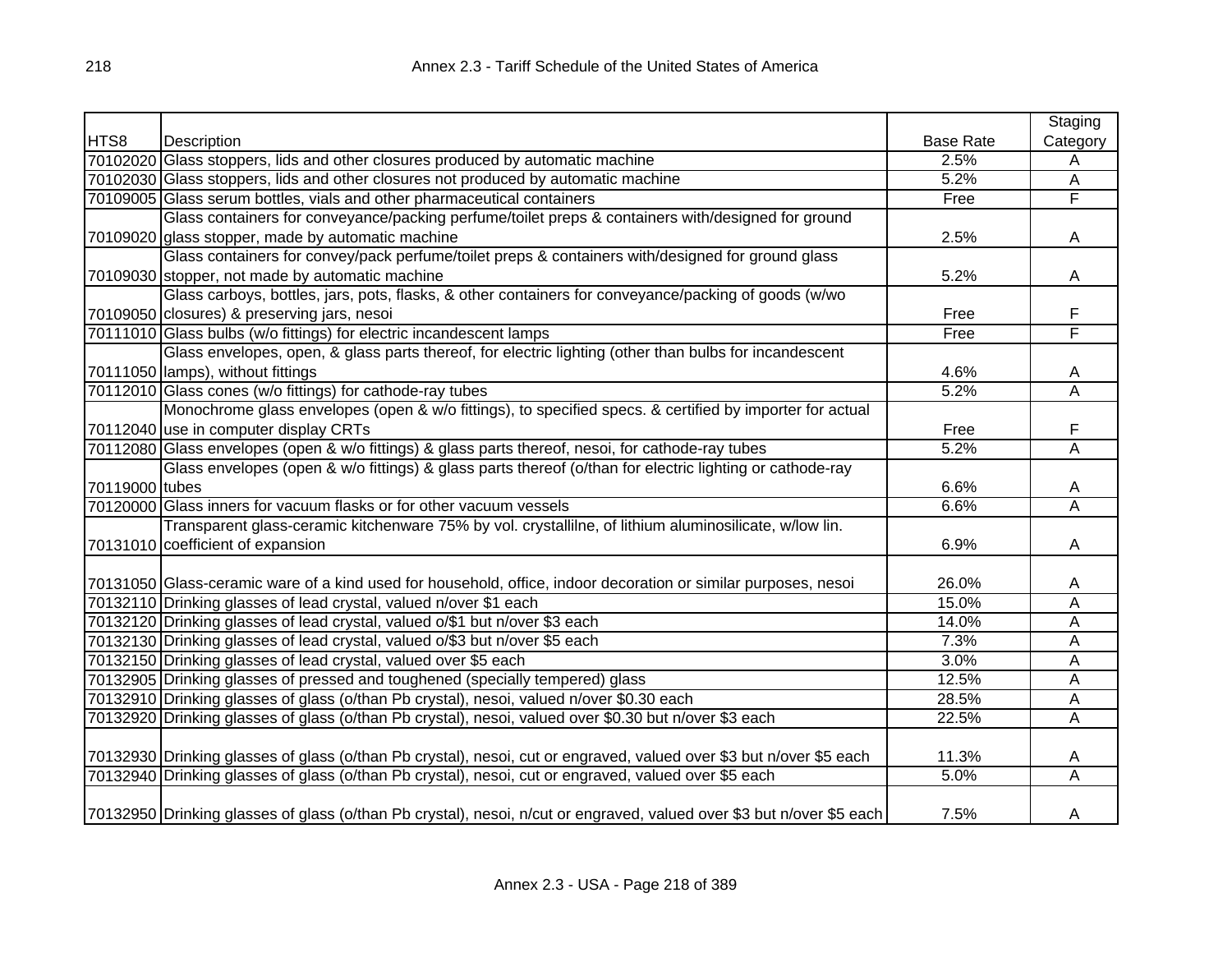|                   |                                                                                                                     |                  | Staging                      |
|-------------------|---------------------------------------------------------------------------------------------------------------------|------------------|------------------------------|
| HTS8              | Description                                                                                                         | <b>Base Rate</b> | Category                     |
|                   | 70132960 Drinking glasses of glass (o/than Pb crystal), nesoi, n/cut or engraved, valued over \$5 each              | 5.0%             | A                            |
|                   |                                                                                                                     |                  |                              |
|                   | 70133110 Glassware for table or kitchen purposes (o/than drinking glasses), of lead crystal, valued n/over \$1 each | 15.0%            | A                            |
|                   | Glassware for table or kitchen purposes (o/than drinking glasses), of lead crystal, valued over \$1 but             |                  |                              |
|                   | 70133120 n/over \$3 each                                                                                            | 14.0%            | A                            |
|                   | Glassware for table or kitchen purposes (o/than drinking glasses), of lead crystal, valued over \$3 but             |                  |                              |
|                   | 70133130 n/over \$5 each                                                                                            | 10.5%            | A                            |
|                   |                                                                                                                     |                  |                              |
|                   | 70133150 Glassware for table or kitchen purposes (o/than drinking glasses), of lead crystal, valued over \$5 each   | 6.0%             | A                            |
|                   | Glassware for table or kitchen purposes (o/than drinking glasses), of pressed and toughened low                     |                  |                              |
|                   | 70133210 coefficient of heat expansion glass                                                                        | 12.5%            | A                            |
|                   | Glassware for table or kitchen purposes (o/than drinking glasses), of low coefficient of heat expansion             |                  |                              |
|                   | 70133220 glass, n/o \$3 each                                                                                        | 22.5%            | A                            |
|                   | Glassware for table or kitchen purposes (o/than drinking glasses), of low coefficient of heat expansion             |                  |                              |
|                   | 70133230 glass, over \$3 but n/o \$5 each                                                                           | 11.3%            | A                            |
|                   | Glassware for table or kitchen purposes (o/than drinking glasses), of low coefficient of heat expansion,            |                  |                              |
|                   | 70133240 over \$5 each                                                                                              | 7.2%             | A                            |
|                   | 70133910 Glassware for table or kitchen purposes (o/than drinking glasses), of pressed and toughened glass, nesoi   | 12.5%            |                              |
|                   | 70133920 Glassware for table or kitchen purposes (o/than drinking glasses), nesoi, valued n/over \$3 each           | 22.5%            | A<br>$\overline{\mathsf{A}}$ |
|                   | Glassware for table or kitchen purposes (o/than drinking glasses), nesoi, cut or engraved, valued over \$3          |                  |                              |
|                   | 70133930 but n/over \$5 each                                                                                        | 11.3%            |                              |
|                   | Glassware for table or kitchen purposes (o/than drinking glasses), nesoi, cut or engraved, valued over \$5          |                  | A                            |
| 70133940 each     |                                                                                                                     | 7.2%             | A                            |
|                   | Glassware for table or kitchen purposes (o/than drinking glasses), nesoi, n/cut or engraved, valued over            |                  |                              |
|                   | 70133950 \$3 but n/o \$5 each                                                                                       | 15.0%            | A                            |
|                   | Glassware for table or kitchen purposes (o/than drinking glasses), nesoi, n/cut or engraved, valued over            |                  |                              |
| 70133960 \$5 each |                                                                                                                     | 7.2%             | A                            |
|                   |                                                                                                                     |                  |                              |
|                   | 70139110 Glassware for toilet/office/indoor decor. & similar purposes, of lead crystal, valued n/over \$1 each      | 20.0%            | A                            |
|                   | Glassware for toilet/office/indoor decor. & similar purposes, of lead crystal, valued over \$1 but n/over \$3       |                  |                              |
| 70139120 each     |                                                                                                                     | 14.0%            | A                            |
|                   | Glassware for toilet/office/indoor decor. & similar purposes, of lead crystal, valued over \$3 but n/over \$5       |                  |                              |
| 70139130 each     |                                                                                                                     | 10.5%            | A                            |
|                   | 70139150 Glassware for toilet/office/indoor decor. & similar purposes, of lead crystal, valued over \$5 each        | 6.0%             | A                            |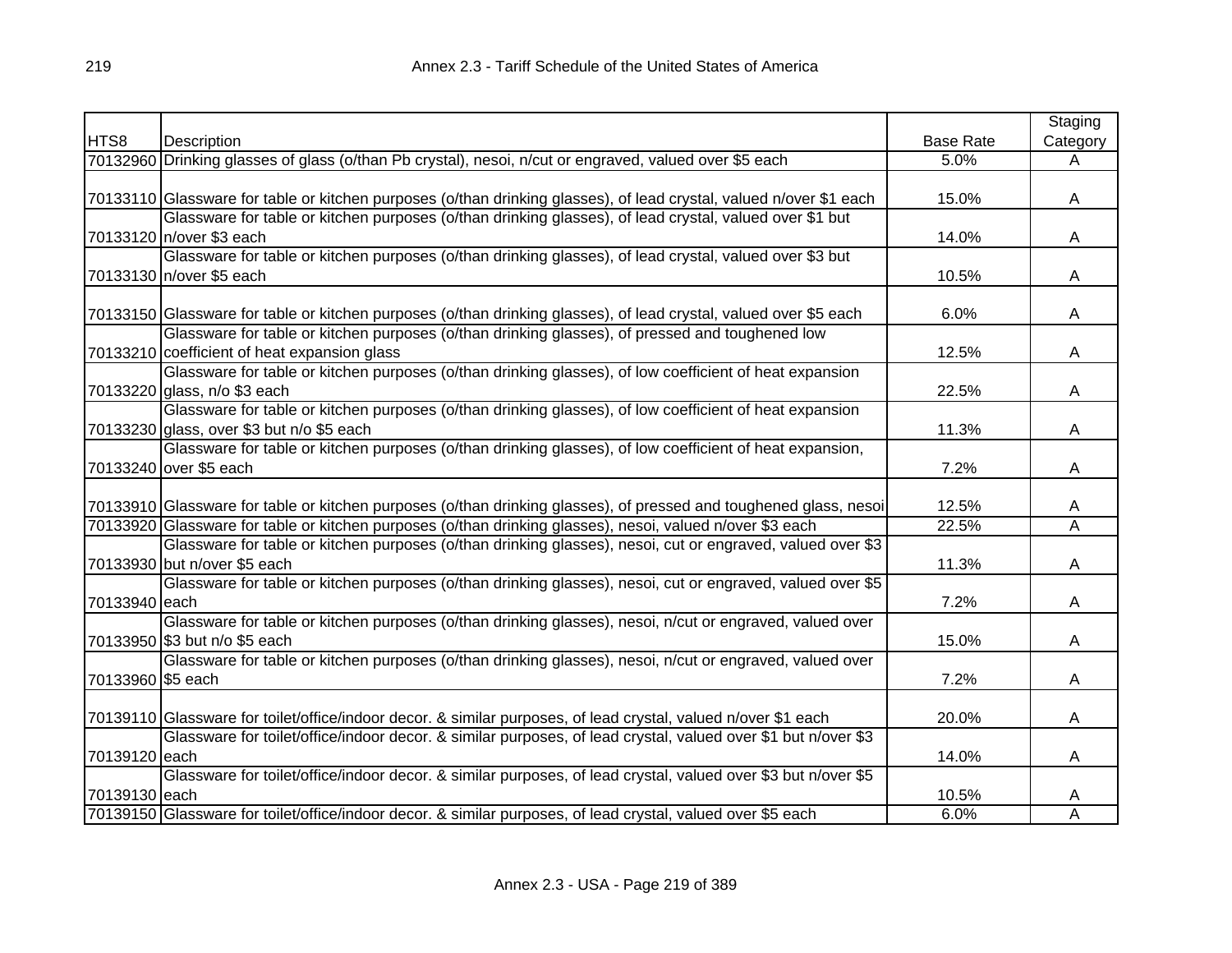|                   |                                                                                                                       |                  | Staging  |
|-------------------|-----------------------------------------------------------------------------------------------------------------------|------------------|----------|
| HTS8              | Description                                                                                                           | <b>Base Rate</b> | Category |
|                   | Glassware, nesoi, decorated/colored within the body prior to solidification; millefiori glassware; glassware          |                  |          |
|                   | 70139910 colored & w/bubbles etc                                                                                      | 15.0%            | A        |
|                   | Glassware for toilet/office/indoor decor. & similar purposes, of pressed and toughened (specially                     |                  |          |
|                   | 70139920 tempered) glass                                                                                              | 12.5%            | A        |
|                   |                                                                                                                       |                  |          |
|                   | 70139930 Smokers' articles of glass, nesoi; perfume bottles of glass fitted with ground glass stoppersk, nesoi        | 9.0%             | A        |
|                   | 70139935 Votive-candle holders of glass, nesoi                                                                        | 6.6%             | A        |
|                   | 70139940 Glassware for toilet/office/indoor decor. or similar purposes, nesoi, valued n/over \$0.30 each              | 38.0%            | Α        |
|                   |                                                                                                                       |                  |          |
|                   | 70139950 Glassware for toilet/office/indoor decor. or similar purposes, nesoi, valued over \$0.30 but n/over \$3 each | 30.0%            | A        |
|                   | Glassware for toilet/office/indoor decor. or similar purposes, nesoi, cut or engraved, valued over \$3 but            |                  |          |
|                   | 70139960 n/over \$5 each                                                                                              | 15.0%            | A        |
|                   |                                                                                                                       |                  |          |
|                   | 70139970 Glassware for toilet/office/indoor decor. or similar purposes, nesoi, cut or engraved, valued over \$5 each  | 7.2%             | A        |
|                   | Glassware for toilet/office/indoor decor. or similar purposes, nesoi, n/cut or engraved, valued over \$3 but          |                  |          |
|                   | 70139980 n/over \$5 each                                                                                              | 11.3%            | A        |
|                   | Glassware for toilet/office/indoor decor. or similar purposes, nesoi, n/cut or engraved, valued over \$5              |                  |          |
| 70139990 each     |                                                                                                                       | 7.2%             | A        |
|                   | 70140010 Glass lens blanks (other than for spectacles), not optically worked                                          | 4.1%             | Α        |
|                   | 70140020 Glass optical elements (other than lens blanks), not optically worked                                        | 5.0%             | A        |
|                   | Glass lenses and filters (other than optical elements) and parts thereof, for signaling purposes, not                 |                  |          |
|                   | 70140030 optically worked                                                                                             | 3.4%             | A        |
|                   | 70140050 Signaling glassware, nesoi, not optically worked                                                             | 3.3%             | Α        |
|                   | 70151000 Glasses, curved, bent, hollowed, or the like (but not optically worked), for corrective spectacles           | Free             | F        |
|                   | 70159010 Watch glasses, round                                                                                         | Free             | F        |
|                   | 70159020 Watch glasses, not round                                                                                     | Free             | F        |
|                   | Clock glasses; glasses curved, bent, hollowed, etc. for noncorrective spectacles; hollow spheres &                    |                  |          |
|                   | 70159050 segments for glasses; all n/opt. wkd.                                                                        | Free             | F        |
|                   | Glass cubes and other glass smallwares, whether or not on a backing, for mosaics or similar decorative                |                  |          |
| 70161000 purposes |                                                                                                                       | 2.7%             | A        |
|                   | Paving blocks, slabs, bricks, squares, tiles & other arts. of pressed or molded glass, for building or                |                  |          |
|                   | 70169010 construction purposes                                                                                        | 8.0%             | A        |
|                   | Leaded glass windows & the like; multicellular or foam glass in blocks, panels, plates, shells or similar             |                  |          |
| 70169050 forms    |                                                                                                                       | 5.0%             | A        |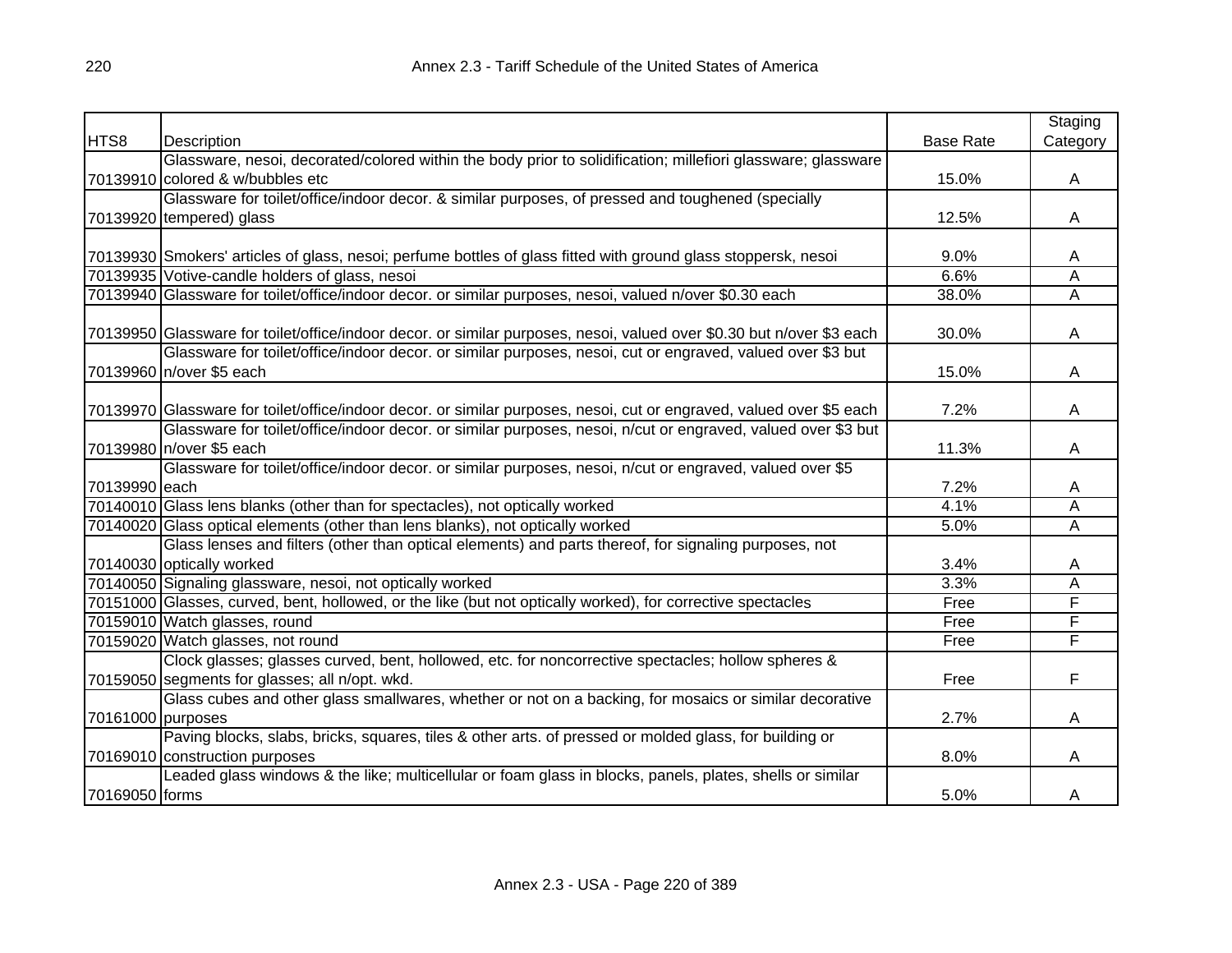|              |                                                                                                              |                  | Staging  |
|--------------|--------------------------------------------------------------------------------------------------------------|------------------|----------|
| HTS8         | Description                                                                                                  | <b>Base Rate</b> | Category |
|              | Fused quartz reactor tubes and holders designed for insertion into diffusion and oxidation furnaces for      |                  |          |
|              | 70171030 semiconductor wafer production                                                                      | Free             | F        |
|              | Laboratory, hygienic or pharmaceutical glassware, whether or not calibrated or graduated, of fused           |                  |          |
|              | 70171060 quartz or other fused silica, nesoi                                                                 | 4.6%             | A        |
|              | Laboratory, hygienic or pharmaceutical glassware, whether or not calibrated or graduated, of glass w/low     |                  |          |
|              | 70172000 coefficient of heat expansion                                                                       | 6.7%             | A        |
|              | 70179010 Glass microscope slides and micro cover glasses                                                     | Free             | F        |
|              |                                                                                                              |                  |          |
|              | 70179050 Laboratory, hygienic or pharmaceutical glassware, whether or not calibrated, nesoi, of glass, nesoi | 6.7%             | Α        |
|              | Glass imitation pearls and pearl beads of all shapes and colors, whether or not drilled, not strung and not  |                  |          |
| 70181010 set |                                                                                                              | 4.0%             | A        |
|              | 70181020 Glass imitation precious or semiprecious stones (except beads)                                      | Free             | F        |
|              | 70181050 Glass beads (o/than imitat. pearls) & similar glass smallwares, nesoi                               | Free             | F        |
|              | 70182000 Glass microspheres not exceeding 1 mm in diameter                                                   | 5.0%             | Α        |
|              | 70189010 Glass eyes, except prosthetic articles                                                              | 3.2%             | Α        |
|              | Articles (o/than imitation jewellry) of glass beads, pearls and imitation stones and statuettes & ornaments  |                  |          |
|              | 70189050 of lamp-worked glass                                                                                | 6.6%             | A        |
|              | 70191100 Glass fiber chopped strands of a length not more than 50 mm                                         | 4.9%             | Α        |
|              | 70191200 Glass fiber rovings                                                                                 | 4.8%             | Α        |
|              | Fiberglass rubber reinforcing yarn, not color, of electrically nonconductive continuous filament 9 to 11     |                  |          |
|              | 70191905 microns diam & impreg for adhesion to                                                               | Free             | F        |
|              | 70191915 Glass fiber yarns, not colored, other than fiberglass rubber reinforcing yarn                       | 6.50%            | Ā        |
|              | Fiberglass rubber reinforce yarn, color, of electrically nonconduct. continuous filament 9 to 11 microns     |                  |          |
|              | 70191924 diam & impreg for adhesion to polym.                                                                | Free             | F        |
|              | 70191928 Glass fiber yarns, colored, other than fiberglass rubber reinforcing yarn                           | 7%               | Α        |
|              | 70191930 Glass fiber chopped strands of a length more than 50 mm                                             | 4.9%             | Α        |
|              | Fiberglass rubber reinforce cord, of electrically nonconduct. contin. filament 9 to 11 microns diam &        |                  |          |
|              | 70191970 impreg for adhesion to polymeric comp.                                                              | Free             | F        |
|              | 70191990 Glass fiber slivers                                                                                 | 4.2%             | Α        |
|              | 70193100 Nonwoven glass fiber mats                                                                           | 4.3%             | A        |
|              | 70193200 Nonwoven glass fiber in thin sheets (voiles)                                                        | 4.3%             | Α        |
|              | 70193910 Nonwoven glass wool insulation products                                                             | 4.9%             | A        |
|              | 70193950 Nonwoven glass fiber webs, mattresses, boards and similar articles of nonwoven glass fibers, nesoi  | 4.9%             | A        |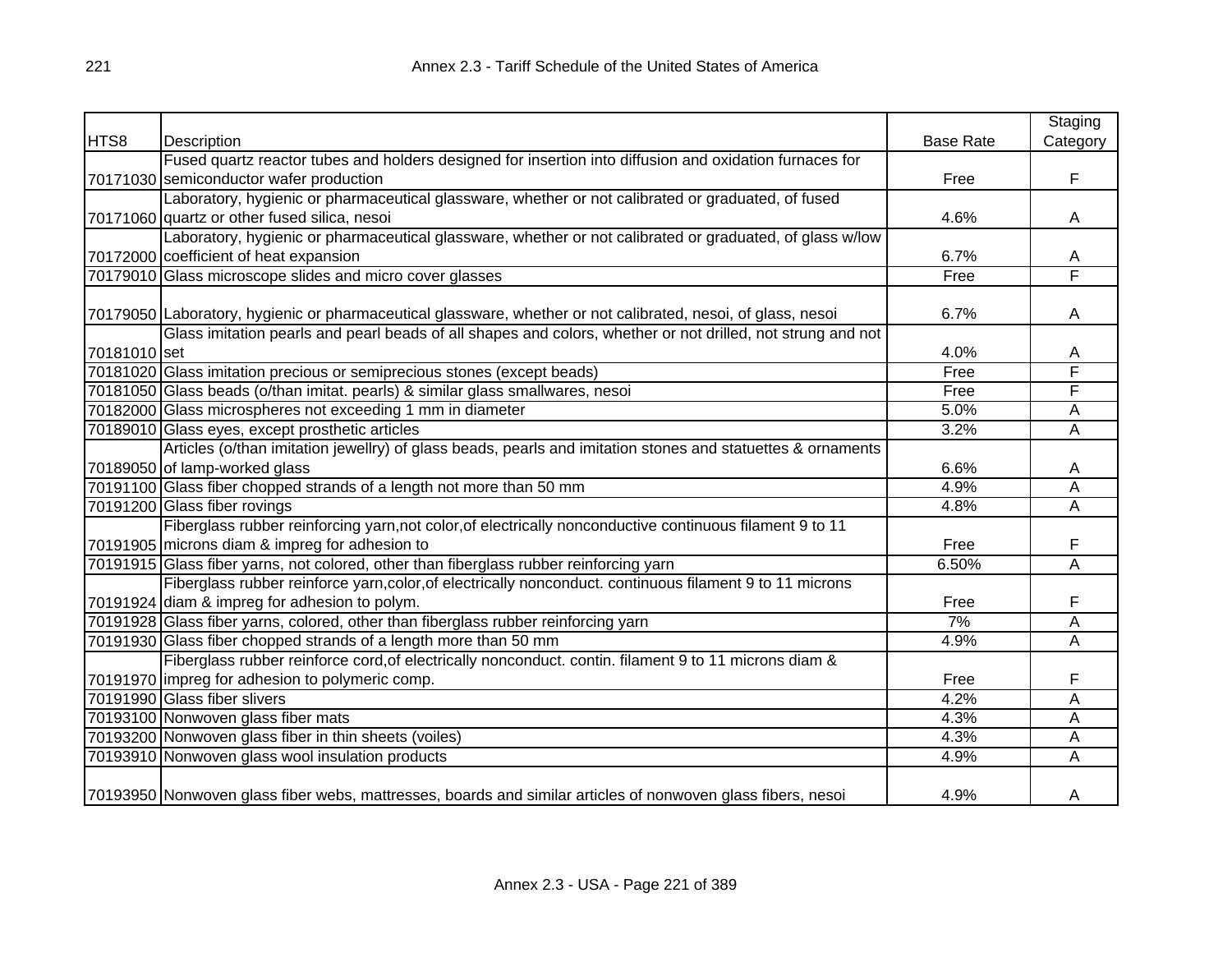|      |                                                                                                                 |                  | Staging  |
|------|-----------------------------------------------------------------------------------------------------------------|------------------|----------|
| HTS8 | Description                                                                                                     | <b>Base Rate</b> | Category |
|      | Woven fiberglass tire cord fabric of rovings, n/o 30 cm wide, of elect. nonconductive cont. filament 9-11       |                  |          |
|      | 70194005 micron diam & impreg for adhesion                                                                      | Free             | F        |
|      | 70194015 Woven glass fiber fabric of rovings, n/o 30 cm in width, other than fiberglass tire cord fabric        | 6%               | Ā        |
|      | Woven fiberglass tire cord fabric of roving, o/30 cm wide, n/color, of elect. nonconduct. contin. fil. 9-11     |                  |          |
|      | 70194030 micron diam & impreg for adhesion                                                                      | Free             | F        |
|      |                                                                                                                 |                  |          |
|      | 70194040 Woven glass fiber fabric of rovings, o/30 cm wide, not colored, other than fiberglass tire cord fabric | 7.30%            | A        |
|      | Woven fiberglass tire cord fabric of roving, o/30 cm wide, color, of elect nonconduct. cont. filament 9-11      |                  |          |
|      | 70194070 micron diam & impreg for adhesion                                                                      | Free             | F        |
|      | 70194090 Woven glass fiber fabrics of rovings, o/30 cm wide, colored, other than fiberglass tire cord fabric    | 7%               | Ā        |
|      | Woven fiberglass tire cord fabric, n/roving, n/o 30 cm wide, of electrical nonconduct. contin. filament 9-11    |                  |          |
|      | 70195110 micron diam & impreg for adhesion                                                                      | Free             | F        |
|      | 70195190 Woven glass fiber fabric, not of rovings, n/o 30 cm wide, other than fiberglass tire cord fabric       | 6%               | Ā        |
|      | Woven fiberglass tire cord fabric, n/rov, pl. weave, o/30 cm wide & less than 250 g/m2, w/no single yarn        |                  |          |
|      | 70195230 o/136 tex, n/colrd, of elect nonconduct                                                                | Free             | F        |
|      | Woven glass fiber woven fabric, not colored, not of rovings, plain weave, o/30 cm wide, less than 250           |                  |          |
|      | 70195240 g/m2, w/no single yarn o/136 tex, nesoi                                                                | 7.30%            | Α        |
|      | Woven fiberglass tire cord fabric, n/rov, color, pl. weave, o/30 cm wide & less thna 250 g/m2, w/no single      |                  |          |
|      | 70195270 yarn o/136 tex, of elect nonconduct                                                                    | Free             | F        |
|      | Woven glass fiber fabric, not colored, not rovings, plain weave, o/30 cm wide & less than 250 g/m2, w/no        |                  |          |
|      | 70195290 single yarn not more than 136 tex, nesoi                                                               | 7%               | A        |
|      | Woven fiberglass tire cord fabric, n/colored, nesoi, o/30 cm wide, of elect. noncond contin filament 9-11       |                  |          |
|      | 70195930 micron diam and impreg for adhesion                                                                    | Free             | F        |
|      | 70195940 Woven glass fiber woven fabrics, not colored, nesoi, o/30 cm wide, nesoi                               | 7.30%            | Ā        |
|      | Woven fiberglass tire cord fabric, colored, nesoi, o/30 cm wide, of elect. nonconduct contin filaments 9-11     |                  |          |
|      | 70195970 micron diam & impreg for adhesion                                                                      | Free             | F        |
|      | 70195990 Woven glass fiber woven fabrics, colored, nesoi, o/30 cm wide, nesoi                                   | 7%               | A        |
|      | 70199010 Woven glass fiber articles (other than fabrics), nesoi                                                 | 4.8%             | А        |
|      | 70199050 Glass fibers (including glass wool), nesoi, and articles thereof, nesoi                                | 4.3%             | А        |
|      | Quartz reactor tubes and holders designed for insertion into diffusion and oxidation furnaces for               |                  |          |
|      | 70200030 semiconductor wafer production, nesoi                                                                  | Free             | F        |
|      | 70200060 Articles of glass, not elsewhere specified or included                                                 | 5.0%             | Α        |
|      | 71011030 Natural pearls, graded and temporarily strung for convenence of transport                              | Free             | F        |
|      | 71011060 Natural pearls, not strung, mounted or set                                                             | Free             | F        |
|      | 71012100 Cultured pearls, unworked                                                                              | Free             | F        |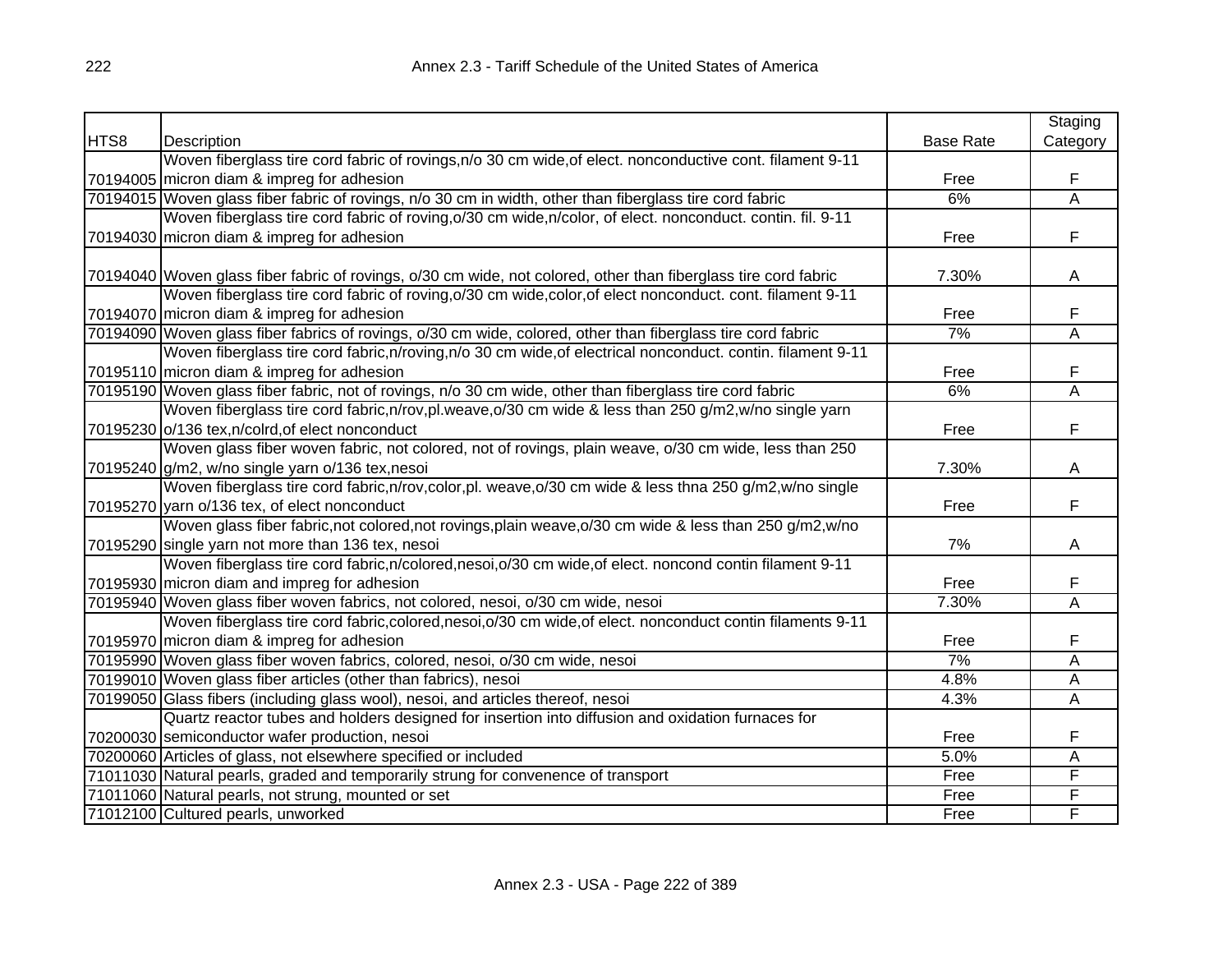|      |                                                                                                                     |                  | Staging        |
|------|---------------------------------------------------------------------------------------------------------------------|------------------|----------------|
| HTS8 | Description                                                                                                         | <b>Base Rate</b> | Category       |
|      | 71012230 Cultured pearls, worked, graded and temporarily strung for convenience of transport                        | Free             | F              |
|      | 71012260 Cultured pearls, worked, not strung, mounted or set                                                        | Free             | F              |
|      | 71021000 Diamonds, unsorted, whether or not worked                                                                  | Free             | F              |
|      | 71022110 Miners' diamonds, unworked or simply sawn, cleaved or bruted                                               | Free             | F              |
|      | 71022130 Industrial diamonds (other than miners' diamonds), simply sawn, cleaved or bruted                          | Free             | F              |
|      | 71022140 Industrial diamonds (other than miners' diamonds), unworked                                                | Free             | F              |
|      | 71022900 Industrial diamonds, worked, but not mounted or set                                                        | Free             | F              |
|      | 71023100 Nonindustrial diamonds, unworked or simply sawn, cleaved or bruted                                         | Free             | F              |
|      | 71023900 Nonindustrial diamonds, worked, but not mounted or set                                                     | Free             | F              |
|      | 71031020 Precious stones (o/than diamonds) & semiprecious stones, unworked                                          | Free             | F              |
|      | 71031040 Precious stones (o/than diamonds) & semiprecious stones, simply sawn or roughly shaped                     | 10.5%            | A              |
|      | Rubies, sapphires and emeralds, worked, whether or not graded, but n/strung (ex. ungraded temporarily               |                  |                |
|      | 71039100 strung), mounted or set                                                                                    | Free             | F              |
|      |                                                                                                                     |                  |                |
|      | 71039910 Precious or semiprecious stones, nesoi, cut but not set and suitable for use in the manufacture of jewelry | Free             | F              |
|      | Precious or semiprecious stones, nesoi, worked, whether or not graded, but n/strung (ex. ungraded                   |                  |                |
|      | 71039950 temporarily strung), mtd. or set                                                                           | 10.5%            | A              |
|      | 71041000 Piezo-electric quartz                                                                                      | 3.0%             | $\overline{A}$ |
|      |                                                                                                                     |                  |                |
|      | 71042000 Synthetic or reconstructed precious or semiprecious stones, unworked or simply sawn or roughly shaped      | 3.0%             | A              |
|      | Synthetic or reconstructed precious or semiprecious stones, cut but not set & suitable for use in the               |                  |                |
|      | 71049010 manufacture of jewelry                                                                                     | Free             | F              |
|      | Synth.or reconstruct. precious or semiprecious stones, wkd, whether or not graded, but n/strung                     |                  |                |
|      | 71049050 (ex.ungraded temp. strung), mtd./set,nesoi                                                                 | 6.4%             | A              |
|      | 71051000 Diamond dust and powder                                                                                    | Free             | F              |
|      | 71059000 Natural or synthetic precious (except diamond) or semiprecious stone dust and powder                       | Free             | F              |
|      | 71061000 Silver powder                                                                                              | Free             | F              |
|      | 71069110 Silver bullion and dore                                                                                    | Free             | F              |
|      | 71069150 Silver, unwrought (o/than bullion and dore)                                                                | 3.0%             | A              |
|      | Silver (incl. silver plate w gold/platinum), semimanufacture, rectangular/near rectangular shape, 99.5% or >        |                  |                |
|      | 71069210 pure, marked only by wgt/identity                                                                          | Free             | F              |
|      | 71069250 Silver (including silver plated with gold or platinum), in semimanufactured form, nesoi                    | 3.0%             | Α              |
|      | 71070000 Base metals clad with silver, not further worked than semimanufactured                                     | 3.3%             | A              |
|      | 71081100 Gold powder                                                                                                | Free             | F              |
|      | 71081210 Gold, nonmonetary, bullion and dore                                                                        | Free             | F              |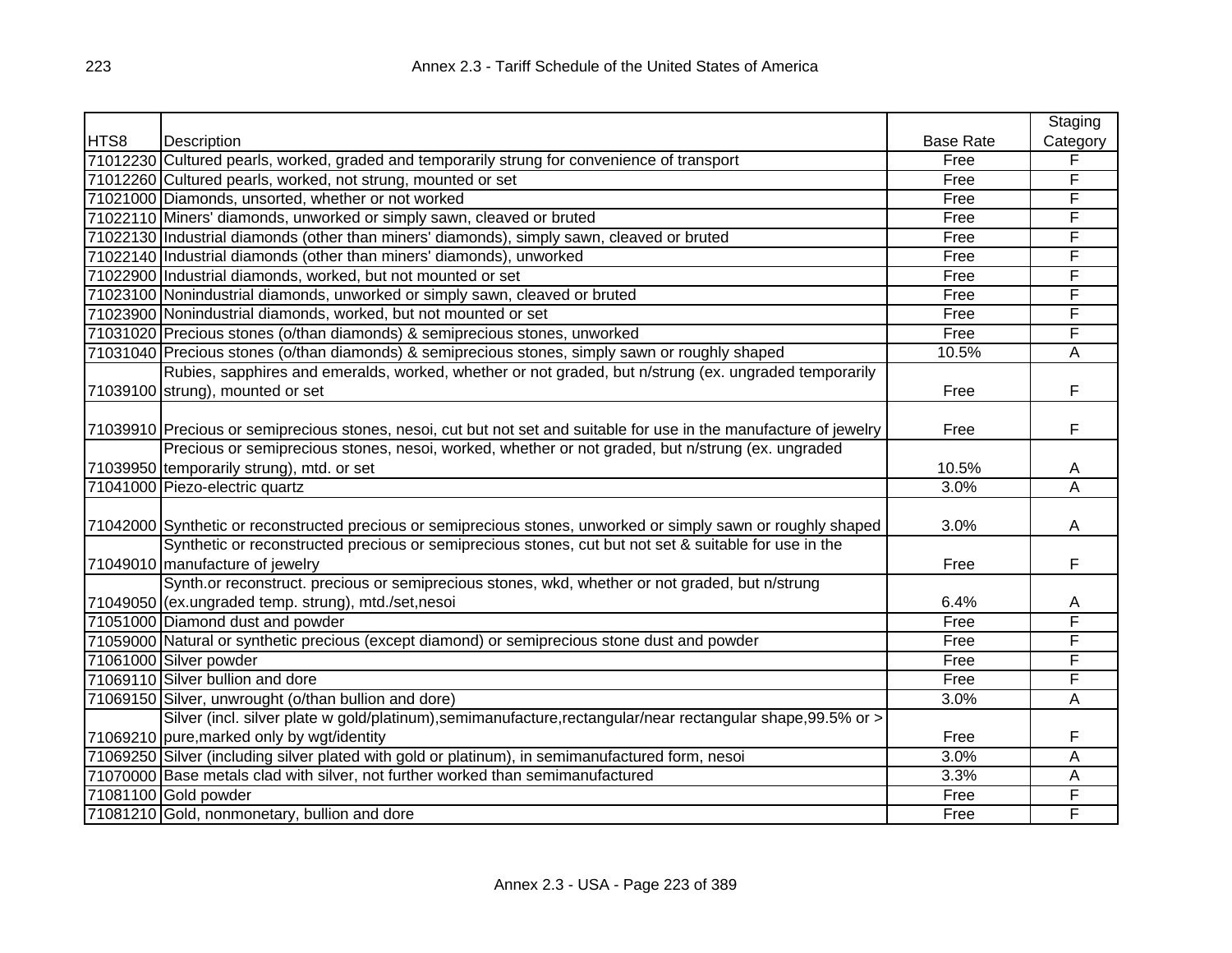|                    |                                                                                                               |                  | Staging  |
|--------------------|---------------------------------------------------------------------------------------------------------------|------------------|----------|
| HTS8               | Description                                                                                                   | <b>Base Rate</b> | Category |
|                    | 71081250 Gold, nonmonetary, unwrought (o/than gold bullion and dore)                                          | 4.1%             | Α        |
| 71081310 Gold leaf |                                                                                                               | Free             | F        |
|                    | Gold (incl. gold plated w platinum),not money,semimanufacture,rectangle/near rectangular shape,99.5%          |                  |          |
|                    | $71081355$ or $>$ pure, marked only by wgt/identity                                                           | Free             | F        |
|                    | Gold (including gold plated with platinum), nonmonetary, in semimanufactured forms (except gold leaf),        |                  |          |
| 71081370 nesoi     |                                                                                                               | 4.1%             | A        |
|                    | 71082000 Gold, monetary, in unwrought, semimanufactured or powder form                                        | Free             | F        |
|                    | 71090000 Base metals or silver clad with gold, but not further worked than semimanufactured                   | 6.0%             | Α        |
|                    | 71101100 Platinum, unwrought or in powder form                                                                | Free             | F        |
|                    | 71101900 Platinum, in semimanufactured forms                                                                  | Free             | F        |
|                    | 71102100 Palladium, unwrought or in powder form                                                               | Free             | F        |
|                    | 71102900 Palladium, in semimanufactured forms                                                                 | Free             | F        |
|                    | 71103100 Rhodium, unwrought or in powder form                                                                 | Free             | F        |
|                    | 71103900 Rhodium, in semimanufactured forms                                                                   | Free             | F        |
|                    | 71104100 Iridium, osmium and ruthenium, unwrought or in powder form                                           | Free             | F        |
|                    | 71104900 Iridium, osmium and ruthenium, in semimanufactured forms                                             | Free             | F        |
|                    | 71110000 Base metals, silver or gold clad with platinum, not further worked than semimanufactured             | 10.0%            | Α        |
|                    | 71123000 Ash containing precious metals or precious metal compounds                                           | Free             | F        |
|                    | Gold waste and scrap, including metal clad with gold but excluding sweepings containing other precious        |                  |          |
| 71129100 metals    |                                                                                                               | Free             | F        |
|                    | Platinum waste and scrap, including metal clad with platinum but excluding sweepings containing other         |                  |          |
|                    | 71129200 precious metals                                                                                      | Free             | F        |
|                    | Precious metal (other than of gold or platinum) waste and scrap, including metal clad with precious           |                  |          |
|                    | 71129900 metals, nesoi                                                                                        | Free             | F        |
|                    | Silver rope, curb, etc. in continuous lengths, whether or not plated/clad with other precious metal, suitable |                  |          |
|                    | 71131110 for jewelry manufacture                                                                              | 6.3%             | A        |
|                    | 71131120 Silver articles of jewelry and parts thereof, nesoi, valued not over \$18 per dozen pieces or parts  | 13.5%            | Α        |
|                    | 71131150 Silver articles of jewelry and parts thereof, nesoi, valued over \$18 per dozen pieces or parts      | 5.0%             | Ā        |
|                    | Precious metal (o/than silver) rope, curb, etc. in continuous lengths, whether or not plated/clad precious    |                  |          |
|                    | 71131910 metal, for jewelry manufacture                                                                       | 7.0%             | A        |
|                    | 71131921 Gold rope necklaces and neck chains                                                                  | 5.0%             | Α        |
|                    | 71131925 Gold mixed link necklaces and neck chains                                                            | 5.8%             | A        |
|                    | 71131929 Gold necklaces and neck chains (o/than of rope or mixed links)                                       | 5.5%             | А        |
|                    | 71131930 Precious metal (o/than silver) clasps and parts thereof                                              | 5.8%             | A        |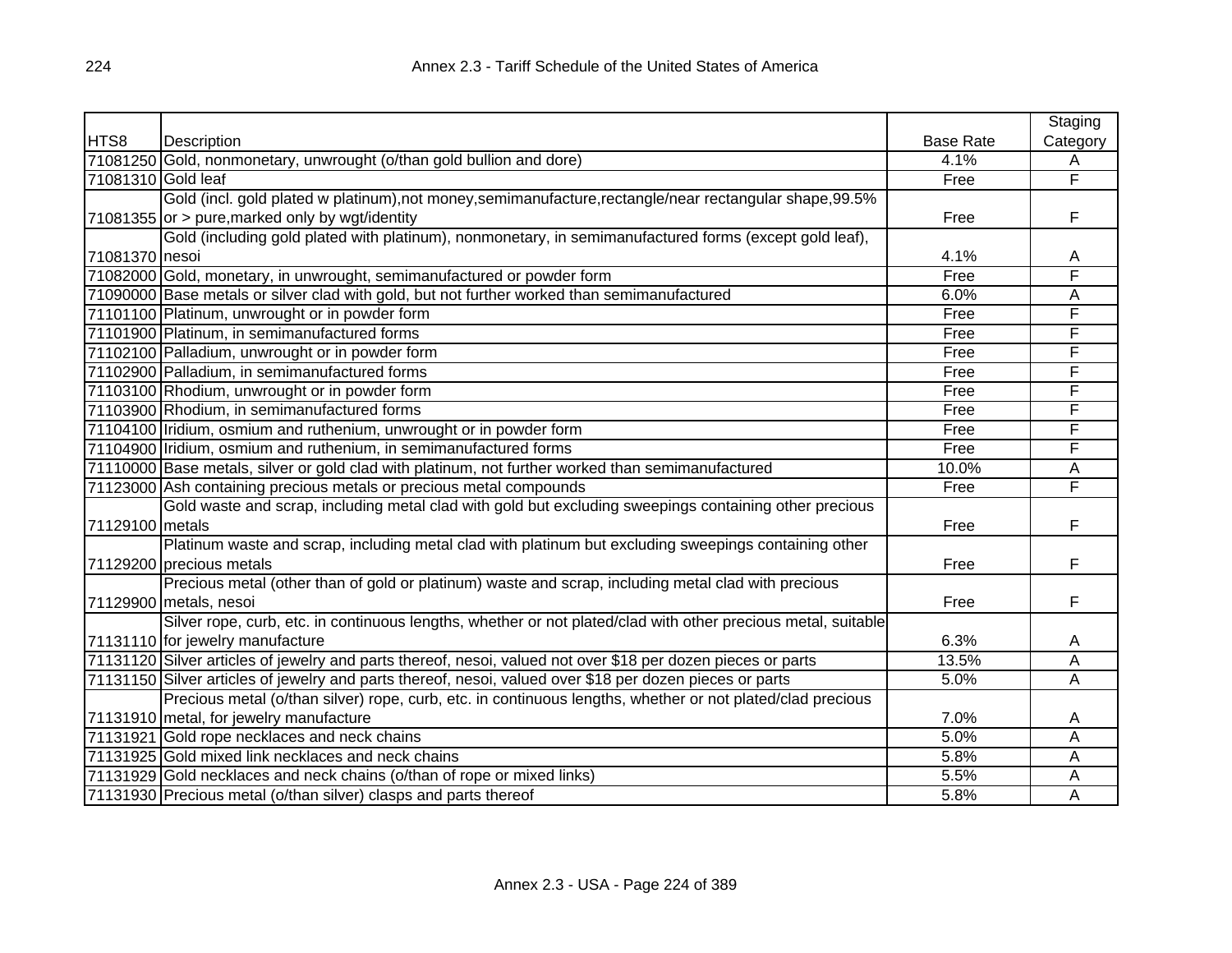|                  |                                                                                                              |                  | Staging                 |
|------------------|--------------------------------------------------------------------------------------------------------------|------------------|-------------------------|
| HTS8             | Description                                                                                                  | <b>Base Rate</b> | Category                |
|                  | Precious metal (o/than silver) articles of jewelry and parts thereo, whether or not plated or clad with      |                  |                         |
|                  | 71131950 precious metal, nesoi                                                                               | 5.5%             | A                       |
|                  | Base metal clad w/precious metal, rope, curb & like articles in continuous lengths, suitable for use in      |                  |                         |
|                  | 71132010 jewelry manufacture                                                                                 | 7.0%             | A                       |
|                  | 71132021 Base metal clad w/gold rope necklaces and neck chains                                               | 5.8%             | Α                       |
|                  | 71132025 Base metal clad w/gold mixed link necklaces and neck chains                                         | 5.8%             | A                       |
|                  | 71132029 Base metal clad w/gold necklaces and neck chains, nesoi                                             | 5.2%             | Α                       |
|                  | 71132030 Base metal clad w/precious metal clasps and parts thereof                                           | 5.8%             | Α                       |
|                  | 71132050 Base metal clad w/precious metal articles of jewelry and parts thereof, nesoi                       | 5.2%             | Α                       |
|                  | 71141110 Knives with handles of silver, whether or not plated or clad with other precious metal              | 2.8%             | Α                       |
|                  | 71141120 Forks with handles of silver, whether or not plated or clad with other precious metal               | 2.7%             | A                       |
|                  | 71141130 Spoons and ladles with handles of sterling silver                                                   | 3.3%             | A                       |
|                  | Spoons and ladles (o/than w/sterling silver handles) of silver, whether or not plated or clad w/other        |                  |                         |
|                  | 71141140 precious metal                                                                                      | 3.5%             | A                       |
|                  | Sets of two or more knives or forks w/silver handles or spoons and ladles of silver, whether or not clad or  |                  |                         |
|                  | 71141145 plated w/prec.metal                                                                                 | 3.0%             | A                       |
|                  | 71141150 Tableware, nesoi, of sterling silver                                                                | 3.3%             | A                       |
|                  | Articles of silver nesoi, for household, table or kitchen use, toilet and sanitary wares, including parts    |                  |                         |
| 71141160 thereof |                                                                                                              | 3.0%             | A                       |
|                  | Silversmiths' wares (other than for household/table/kitchen use & toilet and sanitary wares) of silver,      |                  |                         |
| 71141170 nesoi   |                                                                                                              | 3.0%             | A                       |
|                  | Precious metal (o/than silver) articles, nesoi, whether or not plated or clad with other precious metal,     |                  |                         |
| 71141900 nesoi   |                                                                                                              | 7.9%             | A                       |
|                  | 71142000 Goldsmiths' or silversmiths' wares of base metal clad with precious metal                           | 3.0%             | A                       |
|                  | 71151000 Platinum catalysts in the form of wire cloth or grill                                               | 4.0%             | $\overline{\mathsf{A}}$ |
|                  | Precious metal articles, incl. metal clad w/precious metal, rectangle/near rectangle shape, 99.5%/ or        |                  |                         |
|                  | 71159005 pure, marked only by wgt/identity                                                                   | Free             | F                       |
|                  | 71159030 Gold (including metal clad with gold) articles (o/than jewellry or goldsmiths' wares), nesoi        | 3.9%             | Ā                       |
|                  | 71159040 Silver (including metal clad with silver) articles (o/than jewellry or silversmiths' wares), nesoi  | 3.0%             | Α                       |
|                  | 71159060 Articles of precious metal (o/than gold or silver), including metal clad with precious metal, nesoi | 4.0%             | A                       |
|                  | 71161010 Natural pearl articles                                                                              | 3.3%             | А                       |
|                  | 71161025 Cultured pearl articles                                                                             | 5.5%             | A                       |
|                  | 71162005 Jewelry articles of precious or semiprecious stones, valued not over \$40 per piece                 | 3.3%             | Α                       |
|                  | 71162015 Jewelry articles of precious or semiprecious stones, valued over \$40 per piece                     | 6.5%             | A                       |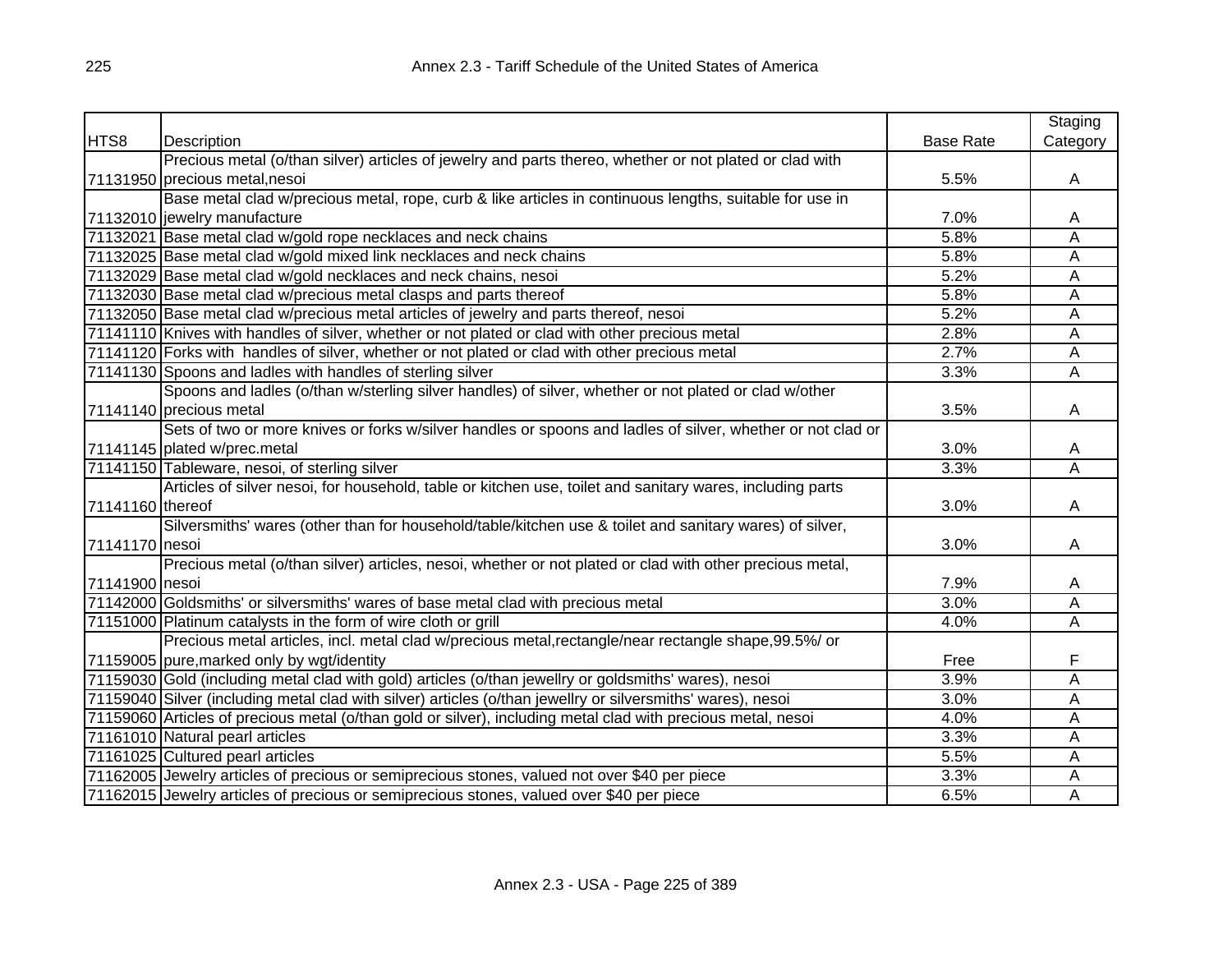|              |                                                                                                                |                  | Staging  |
|--------------|----------------------------------------------------------------------------------------------------------------|------------------|----------|
| HTS8         | Description                                                                                                    | <b>Base Rate</b> | Category |
|              |                                                                                                                |                  |          |
|              | 71162030 Semiprecious stones (except rock crystal), graded and strung temporarily for convenience of transport | 2.1%             | A        |
|              | 71162035 Semiprecious stone (except rock crystal) figurines                                                    | 4.5%             | A        |
|              | 71162040 Semiprecious stone (except rock crystal) articles (other than jewelry and figurines)                  | 10.5%            | A        |
|              | 71162050 Precious stone articles, nesoi                                                                        | Free             | F        |
|              | 71171100 Cuff links and studs of base metal (whether or not plated w/precious metal)                           | 8.0%             | A        |
|              | Toy jewelry rope, curb, cable, chain, etc, of base metal (whether or not plated w/prec. metal), val. n/o 8     |                  |          |
|              | 71171905 cents each                                                                                            | Free             | F.       |
|              | Rope, curb, cable, chain, etc., of base metal (whether or n/plated w/prec. metal), val. n/over 33              |                  |          |
|              | 71171915 cents/meter for jewelry mfr.                                                                          | 8.0%             | A        |
|              | Rope, curb, cable, chain, etc., of base metal (whether or n/plated w/prec. metal), val. o/33 cents/meter,      |                  |          |
|              | 71171920 for jewelry mfr.                                                                                      | 11.0%            | A        |
|              | Religious articles of a devotional character, design. to be carried on the person, of base metal (whether      |                  |          |
|              | 71171930 or not plated with precious metal)                                                                    | 3.9%             | A        |
|              | 71171960 Toy jewelry (o/than rope, curb, cable, chain, etc.) of base metal, val. not over 8 cents each         | Free             | F        |
|              | Imitation jewelry (o/than toy jewelry & rope, curb, cable, chain, etc.), of base metal (wheth. or n/plated     |                  |          |
|              | 71171990 w/prec.metal), nesoi                                                                                  | 11.0%            | A        |
|              | 71179010 Necklaces wholly of plastic shapes on a fiber string, valued not over 30 cents per dozen              | Free             | F        |
|              | Rosaries and chaplets of a purely devotional character for personal use, of a material o/than prec. or         |                  |          |
|              | 71179020 base metals, nesoi                                                                                    | 3.3%             | A        |
|              | 71179030 Religious articles of a purely devotional character designed to be carried on the person, nesoi       | 3.9%             | Ā        |
|              | Toy jewelry (except pts.), other than necklaces of plastic shapes, not of base metal, n/o 20 cents/dozen       |                  |          |
| 71179045 pcs |                                                                                                                | Free             | F        |
|              | 71179055 Imitation jewelry nesoi, not of base metal, n/o 20 cents/doz. pcs or pts                              | 7.2%             | Α        |
|              | 71179060 Toy jewelry (except pts.), not of base metal, n/o 8 cents each                                        | Free             | F        |
|              | 71179075 Imitation jewelry of plastics, nesoi, over 20 cents/dozen pcs or pts                                  | Free             | F        |
|              | 71179090 Imitation jewelry not of base metal or plastics, nesoi, over 20 cents/dozen pcs or pts                | 11.0%            | А        |
|              | 71181000 Coin (other than gold coin), not being legal tender                                                   | Free             | F        |
|              | 71189000 Coins, nesoi                                                                                          | Free             | F        |
|              | 72011000 Nonalloy pig iron containing by weight 0.5 percent or less of phosphorus                              | Free             | F        |
|              | 72012000 Nonalloy pig iron containing by weight more than 0.5 percent of phosphorus                            | Free             | F        |
|              | 72015030 Alloy pig iron in blocks or other primary forms                                                       | Free             | F        |
|              | 72015060 Spiegeleisen in blocks or other primary forms                                                         | Free             | F        |
|              |                                                                                                                |                  |          |
|              | 72021110 Ferromanganese containing by weight more than 2 percent but not more than 4 percent of carbon         | 1.4%             | A        |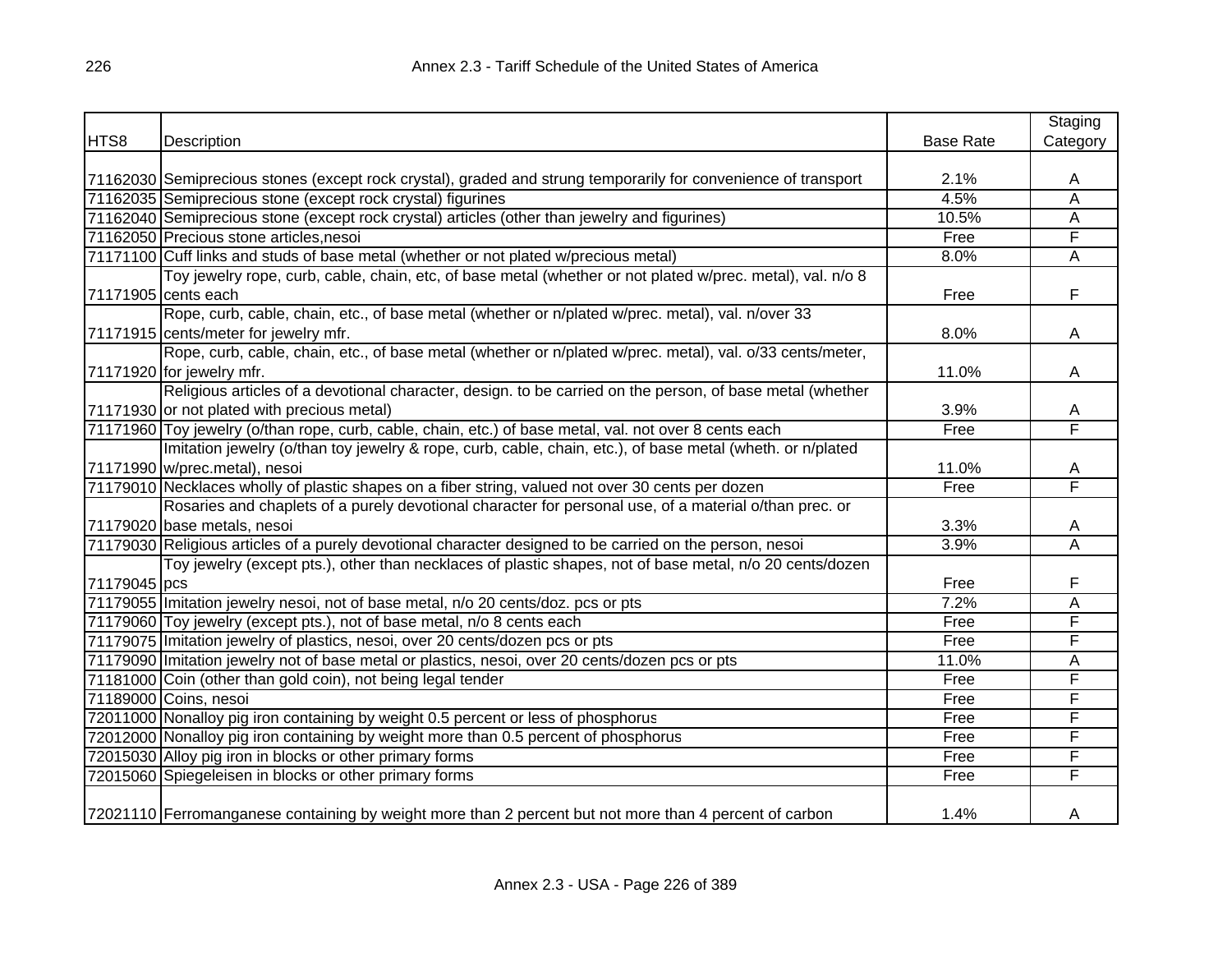|                     |                                                                                                           |                  | Staging  |
|---------------------|-----------------------------------------------------------------------------------------------------------|------------------|----------|
| HTS8                | Description                                                                                               | <b>Base Rate</b> | Category |
|                     | 72021150 Ferromanganese containing by weight more than 4 percent of carbon                                | 1.5%             | Α        |
|                     | 72021910 Ferromanganese containing by weight not more than 1 percent of carbon                            | 2.3%             | Α        |
|                     |                                                                                                           |                  |          |
|                     | 72021950 Ferromanganese containing by weight more than 1 percent but not more than 2 percent of carbon    | 1.4%             | A        |
|                     | Ferrosilicon containing by weight more than 55% but not more than 80% of silicon and more than 3% of      |                  |          |
| 72022110 calcium    |                                                                                                           | 1.1%             | A        |
|                     | 72022150 Ferrosilicon containing by weight more than 55% but not more than 80% of silicon, nesoi          | 1.5%             | Α        |
|                     | 72022175 Ferrosilicon containing by weight more than 80% but not more than 90% of silicon                 | 1.9%             | Α        |
|                     | 72022190 Ferrosilicon containing by weight more than 90% of silicon                                       | 5.8%             | Α        |
|                     | 72022900 Ferrosilicon containing by weight 55% or less of silicon                                         | Free             | F        |
|                     | 72023000 Ferrosilicon manganese                                                                           | 3.9%             | Α        |
|                     | 72024100 Ferrochromium containing by weight more than 4 percent of carbon                                 | 1.9%             | Ā        |
|                     | 72024910 Ferrochromium containing by weight more than 3 percent but not more than 4 percent of carbon     | 1.9%             | A        |
|                     | 72024950 Ferrochromium containing by weight 3 percent or less of carbon                                   | 3.1%             | Α        |
|                     | 72025000 Ferrosilicon chromium                                                                            | 10.0%            | Α        |
|                     | 72026000 Ferronickel                                                                                      | Free             | F        |
|                     | 72027000 Ferromolybdenum                                                                                  | 4.5%             | Α        |
|                     | 72028000 Ferrotungsten and ferrosilicon tungsten                                                          | 5.6%             | Α        |
|                     | 72029100 Ferrotitanium and ferrosilicon titanium                                                          | 3.7%             | Α        |
|                     | 72029200 Ferrovanadium                                                                                    | 4.2%             | Α        |
|                     | Ferroniobium containing by weight less than 0.02 percent of phosphorus or sulfur or less than 0.4 percent |                  |          |
| 72029340 of silicon |                                                                                                           | 5.0%             | A        |
|                     | 72029380 Ferroniobium, nesoi                                                                              | 5.0%             | Α        |
|                     | 72029910 Ferrozirconium                                                                                   | 4.2%             | Α        |
|                     | 72029920 Calcium silicon ferroalloys                                                                      | 5.0%             | Α        |
|                     | 72029980 Ferroalloys nesoi                                                                                | 5.0%             | Α        |
|                     | 72031000 Ferrous products obtained by direct reduction of iron ore                                        | Free             | F        |
|                     | Spongy ferrous products, in lumps, pellets or like forms; iron of a minimum purity by weight of 99.94% in |                  |          |
|                     | 72039000 lumps, pellets or like forms                                                                     | Free             | F        |
|                     | 72041000 Cast iron waste and scrap                                                                        | Free             | F        |
|                     | 72042100 Stainless steel waste and scrap                                                                  | Free             | F        |
|                     | 72042900 Alloy steel (o/than stainless) waste and scrap                                                   | Free             | F        |
|                     | 72043000 Tinned iron or steel waste and scrap                                                             | Free             | F        |
|                     | Ferrous turnings, shavings, chips, milling wastes, sawdust, fillings, trimmings and stampings, whether or |                  |          |
|                     | 72044100 not in bundles                                                                                   | Free             | F        |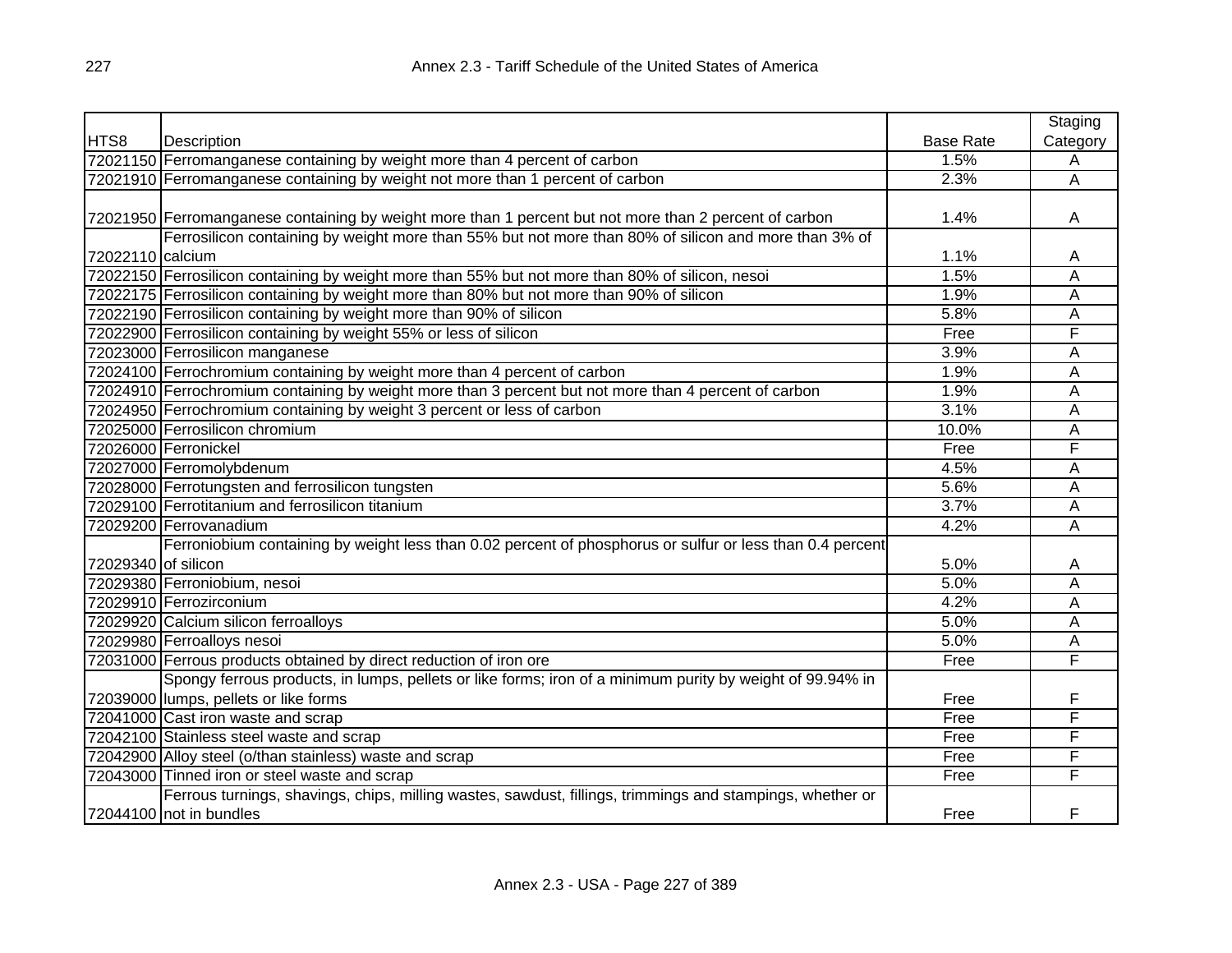|                |                                                                                                                  |                  | Staging  |
|----------------|------------------------------------------------------------------------------------------------------------------|------------------|----------|
| HTS8           | Description                                                                                                      | <b>Base Rate</b> | Category |
|                | 72044900 Ferrous waste and scrap nesoi                                                                           | Free             |          |
|                | 72045000 Iron or steel remelting scrap ingots                                                                    | Free             | F        |
|                | 72051000 Pig iron, spiegeleisen, and iron or steel granules                                                      | Free             | F        |
|                | 72052100 Alloy steel powders                                                                                     | Free             | F        |
|                | 72052900 Pig iron, spiegeleisen, and iron or steel (o/than alloy steel) powders                                  | Free             | F        |
|                | 72061000 Iron and nonalloy steel ingots                                                                          | Free             | F        |
|                | 72069000 Iron and nonalloy steel in primary forms (o/than ingots)                                                | Free             | F        |
|                | Iron or nonalloy steel semifinished products, w/less than 0.25% carbon, w/rect. cross sect. (incl. sq.),         |                  |          |
|                | 72071100 w/width less than twice thickness                                                                       | Free             | F        |
|                | Iron or nonalloy steel semifinished products, w/less than 0.25% carbon, w/rect. cross sect. (exclud. sq.),       |                  |          |
| 72071200 nesoi |                                                                                                                  | Free             | F        |
|                |                                                                                                                  |                  |          |
|                | 72071900 Iron or nonalloy steel semifinished products, w/less than 0.25% carbon, o/than w/rect. cross section    | Free             | F        |
|                | 72072000 Iron or nonalloy steel semifinished products, w/0.25% or more of carbon                                 | Free             | F        |
|                | Iron/nonalloy steel, width 600mm+, hot-rolled flat-rolled products, w/patterns in relief, in coils, pickled, not |                  |          |
|                | 72081015 clad/plated/coated                                                                                      | Free             | F        |
|                | Iron/nonalloy steel, width 600mm+, hot-rolled flat-rolled product, in coil, w/pattern in relief, w/thick         |                  |          |
|                | 72081030 4.75mm+, not pickld, not clad/plated/coatd                                                              | Free             | F        |
|                | Iron/nonalloy steel, width 600mm+, hot-rolled flat-rolled product, in coil, w/pattern in relief, w/thick         |                  |          |
|                | 72081060 <4.75mm, not pickld, not clad/plated/coatd                                                              | Free             | F        |
|                | Nonalloy hi-strength steel, width 600mm+, hot-rolled flat-rolled products, in coils, w/thick 4.75mm+,            |                  |          |
|                | 72082530 pickled, not clad/plated/coated                                                                         | Free             | F        |
|                | Iron/nonalloy steel, width 600mm+, hot-rolled flat-rolled products, in coils, w/thick 4.7mm or more,             |                  |          |
|                | 72082560 pickled, not clad/plated/coated                                                                         | Free             | F        |
|                | Iron/nonalloy steel, width 600mm+, hot-rolled flat-rolled products, in coils, w/thick 3mm or mor but less        |                  |          |
|                | 72082600 4.75mm, pickled, not clad/plated                                                                        | Free             | F        |
|                | Iron/nonalloy steel, width 600mm+, hot-rolled flat-rolled products, in coils, w/thick less than 3mm, pickled,    |                  |          |
|                | 72082700 not clad/plated/coated                                                                                  | Free             | F        |
|                | Iron/nonalloy steel, width 600mm+, hot-rolled flat-rolled products, in coils, w/thick o/10mm, not                |                  |          |
|                | 72083600 pickled/clad/plated/coated                                                                              | Free             | F        |
|                | Iron/nonalloy steel, width 600mm+, hot-rolled flat-rolled products, in coils, w/thick 4.75mm or more & n/o       |                  |          |
|                | 72083700 10mm, not pickled/clad/plated                                                                           | Free             | F        |
|                | Iron/nonalloy steel, width 600mm+, hot-rolled flat-rolled products, in coils, w/thick 3mm or more & less         |                  |          |
|                | 72083800 4.75mm, not pickld/clad/plated                                                                          | Free             | F        |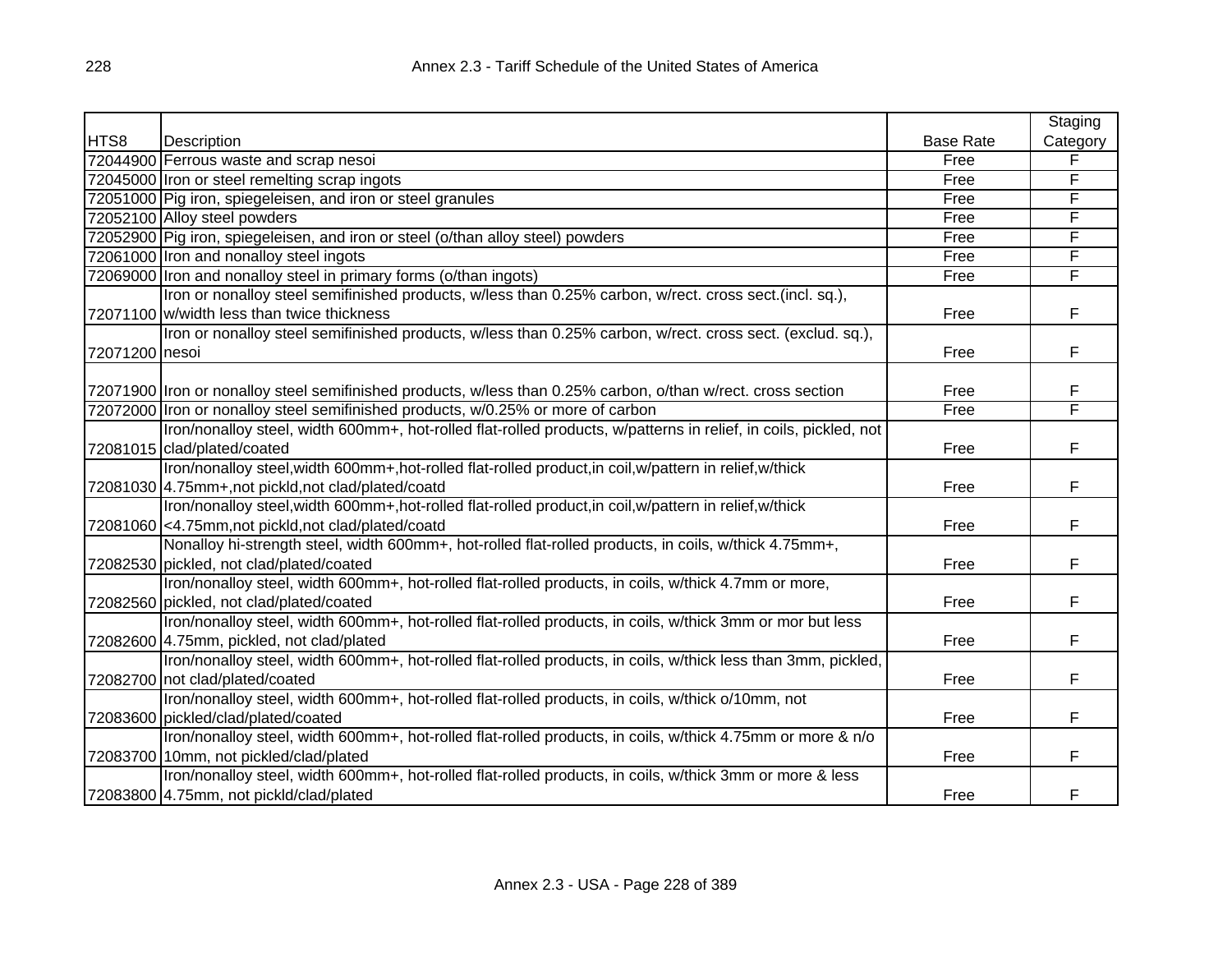|      |                                                                                                                |                  | Staging  |
|------|----------------------------------------------------------------------------------------------------------------|------------------|----------|
| HTS8 | Description                                                                                                    | <b>Base Rate</b> | Category |
|      | Iron/nonalloy steel, width 600mm+, hot-rolled flat-rolled products, in coils, w/thick less than 3mm, not       |                  |          |
|      | 72083900 pickled/clad/plated/coated                                                                            | Free             | F        |
|      | Iron/nonalloy steel, width 600mm+, hot-rolled flat-rolled products, w/pattern in relief,not coils,w/thick 4.75 |                  |          |
|      | 72084030 or more, n/clad/plated/coated                                                                         | Free             | F        |
|      | Iron/nonalloy steel, width 600mm+, hot-rolled flat-rolled products, w/pattern in relief,not coils,w/thick <    |                  |          |
|      | 72084060 4.75mm, not clad/plated/coated                                                                        | Free             | F        |
|      | Iron/nonalloy steel, width 600mm+, hot-rolled flat-rolled products, nesoi, not in coils, w/thick o/10mm, not   |                  |          |
|      | 72085100 clad/plated/coated                                                                                    | Free             | F        |
|      | Iron/nonalloy steel, width 600mm+, hot-rolled flat-rolled products, neosi, not in coils, w/thick 4.75mm+ but   |                  |          |
|      | 72085200 n/o 10mm, not clad/plated/                                                                            | Free             | F        |
|      | Iron/nonalloy steel, width 600mm+, hot-rolled flat-rolled products, neosi, not in coils, w/thick 3mm+ but <    |                  |          |
|      | 72085300 4.75mm, not clad/plated/coated                                                                        | Free             | F        |
|      | Iron/nonalloy steel, width 600mm+, hot-rolled flat-rolled products, neosi, not in coils, w/thick less than     |                  |          |
|      | 72085400 3mm, not clad/plated/coated                                                                           | Free             | F        |
|      | 72089000 Iron/nonalloy steel, width 600mm+, hot-rolled flat-rolled products, nesoi, not clad/plated/coated     | Free             | F        |
|      | Iron/nonalloy steel, width 600mm+, cold-rolled flat-rolled products, in coils, w/thick 3mm+, not               |                  |          |
|      | 72091500 clad/plated/coated                                                                                    | Free             | F        |
|      | Iron/nonalloy steel, width 600mm+, cold-rolled flat-rolled products, in coils, w/thick o/1mm but less than     |                  |          |
|      | 72091600 3mm, not clad/plated/coated                                                                           | Free             | F        |
|      | Iron/nonalloy steel, width 600mm+, cold-rolled flat-rolled products, in coils, w/thick 0.5mm or more but n/o   |                  |          |
|      | 72091700 1mm, not clad/plated/coated                                                                           | Free             | F        |
|      | Nonalloy hi-strength steel, width 600mm+, cold-rolled flat-rolled products, in coils, w/thick less than        |                  |          |
|      | 72091815 0.5mm, not clad/plated/coated                                                                         | Free             | F        |
|      | Nonalloy steel(blackplate), width 600mm+, cold-rolled flat-rolled products, in coils, w/thick less than        |                  |          |
|      | 72091825 0.361mm, not clad/plated/coated                                                                       | Free             | F        |
|      | Iron/nonalloy steel, width 600mm+, cold-rolled flat-rolled products, in coils, w/thick 0.361mm+ but less       |                  |          |
|      | 72091860 5mm, not clad/plated/coated                                                                           | Free             | F        |
|      | Iron/nonalloy steel, width 600mm+, cold-rolled flat-rolled products, not in coils, w/thick 3mm or more, not    |                  |          |
|      | 72092500 clad/plated/coated                                                                                    | Free             | F        |
|      | Iron/nonalloy steel, width 600mm+, cold-rolled flat-rolled products, not in coils, w/thick o/1mm but less      |                  |          |
|      | 72092600 than 3mm, not clad/plated/coated                                                                      | Free             | F        |
|      | Iron/nonalloy steel, width 600mm+, cold-rolled flat-rolled products, not in coils, w/thick 0.5mm+ but n/o      |                  |          |
|      | 72092700 1mm, not clad/plated/coated                                                                           | Free             | F        |
|      | Iron/nonalloy steel, width 600mm+, cold-rolled flat-rolled products, not in coils, w/thick less than 0.5mm,    |                  |          |
|      | 72092800 not clad/plated/coated                                                                                | Free             | F        |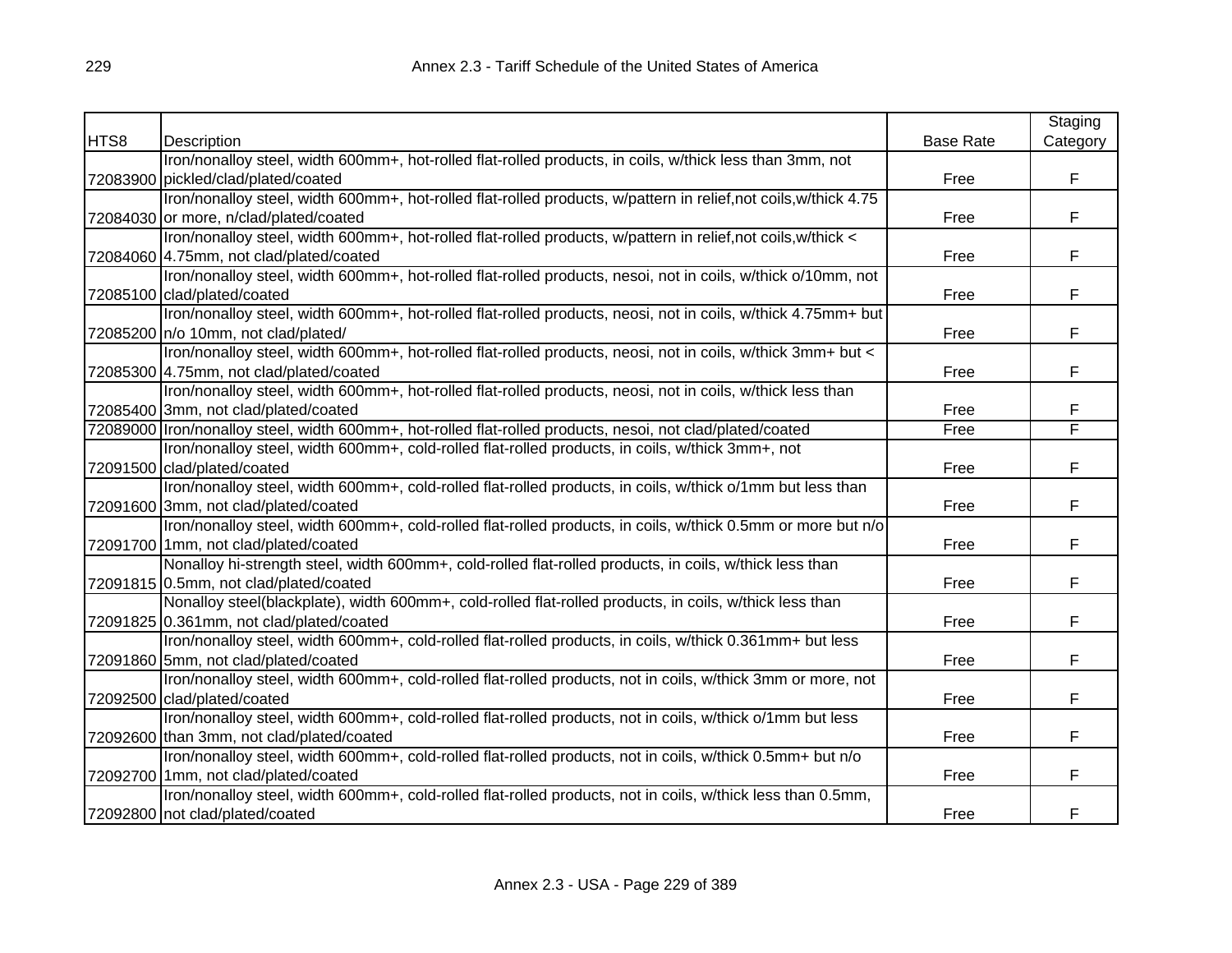|                     |                                                                                                                                                                                                                                  |                  | Staging  |
|---------------------|----------------------------------------------------------------------------------------------------------------------------------------------------------------------------------------------------------------------------------|------------------|----------|
| HTS8                | Description                                                                                                                                                                                                                      | <b>Base Rate</b> | Category |
|                     | Iron/nonalloy steel, width 600mm+, flat-rolled products further worked than cold-rolled, not                                                                                                                                     |                  |          |
|                     | 72099000 clad/plated/coated, nesoi                                                                                                                                                                                               | Free             | F        |
|                     |                                                                                                                                                                                                                                  |                  |          |
|                     | 72101100  Iron/nonalloy steel, width 600mm+, flat-rolled products, plated or coated with tin, w/thick. 0.5 mm or more                                                                                                            | Free             | F        |
|                     |                                                                                                                                                                                                                                  |                  |          |
|                     | 72101200  Iron/nonalloy steel, width 600mm+, flat-rolled products, plated or coated with tin, less than 0.5 mm thick                                                                                                             | Free             | F        |
|                     |                                                                                                                                                                                                                                  |                  |          |
|                     | 72102000  Iron/nonalloy steel, width 600mm+, flat-rolled products, plated or coated with lead, including terneplate                                                                                                              | Free             | F        |
|                     | 72103000  Iron/nonalloy steel, width 600mm+, flat-rolled products, electrolytically plated or coated with zinc                                                                                                                   | Free             | F        |
|                     | Iron/nonalloy steel, width 600mm+, flat-rolled products, plated or coated with zinc (other than                                                                                                                                  |                  |          |
|                     | 72104100 electrolytically), corrugated                                                                                                                                                                                           | Free             | F        |
|                     | Iron/nonalloy steel, width 600mm+, flat-rolled products, plated or coated with zinc (other than                                                                                                                                  |                  |          |
|                     | 72104900 electrolytically), not corrugated                                                                                                                                                                                       | Free             | F        |
|                     | Iron/nonalloy steel, width 600mm+, flat-rolled products, plated or coated with chromium oxides or with                                                                                                                           |                  |          |
|                     | 72105000 chromium and chromium oxides                                                                                                                                                                                            | Free             | F        |
|                     |                                                                                                                                                                                                                                  |                  |          |
|                     | 72106100  Iron/nonalloy steel, width 600mm+, flat-rolled products, plated or coated with aluminum-zinc alloys                                                                                                                    | Free             | F        |
|                     | Iron/nonalloy steel, width 600mm+, flat-rolled products, plated or coated with aluminum o/than aluminum-                                                                                                                         |                  |          |
| 72106900 zinc alloy |                                                                                                                                                                                                                                  | Free             | F        |
|                     | Iron/nonalloy steel, width 600mm+, flat-rolled products, painted/varnished or coated w/plastic but not                                                                                                                           |                  |          |
|                     | 72107030 plated/coated or clad w/metal                                                                                                                                                                                           | Free             | F        |
|                     |                                                                                                                                                                                                                                  |                  |          |
|                     | 72107060 Iron/nonalloy steel, width 600mm+, flat-rolled products, painted/varnished or coated w/plastic, nesoi                                                                                                                   | Free             | F        |
|                     | 72109010 Iron/nonalloy steel, width 600mm+, flat-rolled products, clad                                                                                                                                                           | Free             | F        |
|                     | Iron/nonalloy steel, width 600mm+, flat-rolled products, electrolytically coated or plated with base metal,                                                                                                                      |                  |          |
| 72109060 nesoi      |                                                                                                                                                                                                                                  | Free             | F<br>F   |
|                     | 72109090  Iron/nonalloy steel, width 600mm+, flat-rolled products, plated or coated, nesoi                                                                                                                                       | Free             |          |
|                     |                                                                                                                                                                                                                                  |                  |          |
|                     | 72111300 Iron/nonalloy steel, width less th/600mm, hot-rolled flat-rolled universal mill plate, not clad/plated/coated<br>Iron/nonalloy steel, width less th/600mm, hot-rolled flat-rolled products, nesoi, w/thick of 4.75mm or | Free             | F        |
|                     |                                                                                                                                                                                                                                  |                  | F        |
|                     | 72111400 more, not clad/plated/coated                                                                                                                                                                                            | Free             |          |
|                     | 72111915 Nonalloy hi-strength steel, width less th/300mm, hot-rolled flat-rolled products, not clad/plated/coated                                                                                                                | Free             | F        |
|                     | Iron/nonalloy steel, neosi, width less th/300mm, hot-rolled flat-rolled products, w/thick o/1.25 mm but n/o                                                                                                                      |                  |          |
|                     | 72111920 4.75 mm, n/clad/plated/coated                                                                                                                                                                                           | Free             | F        |
|                     |                                                                                                                                                                                                                                  |                  |          |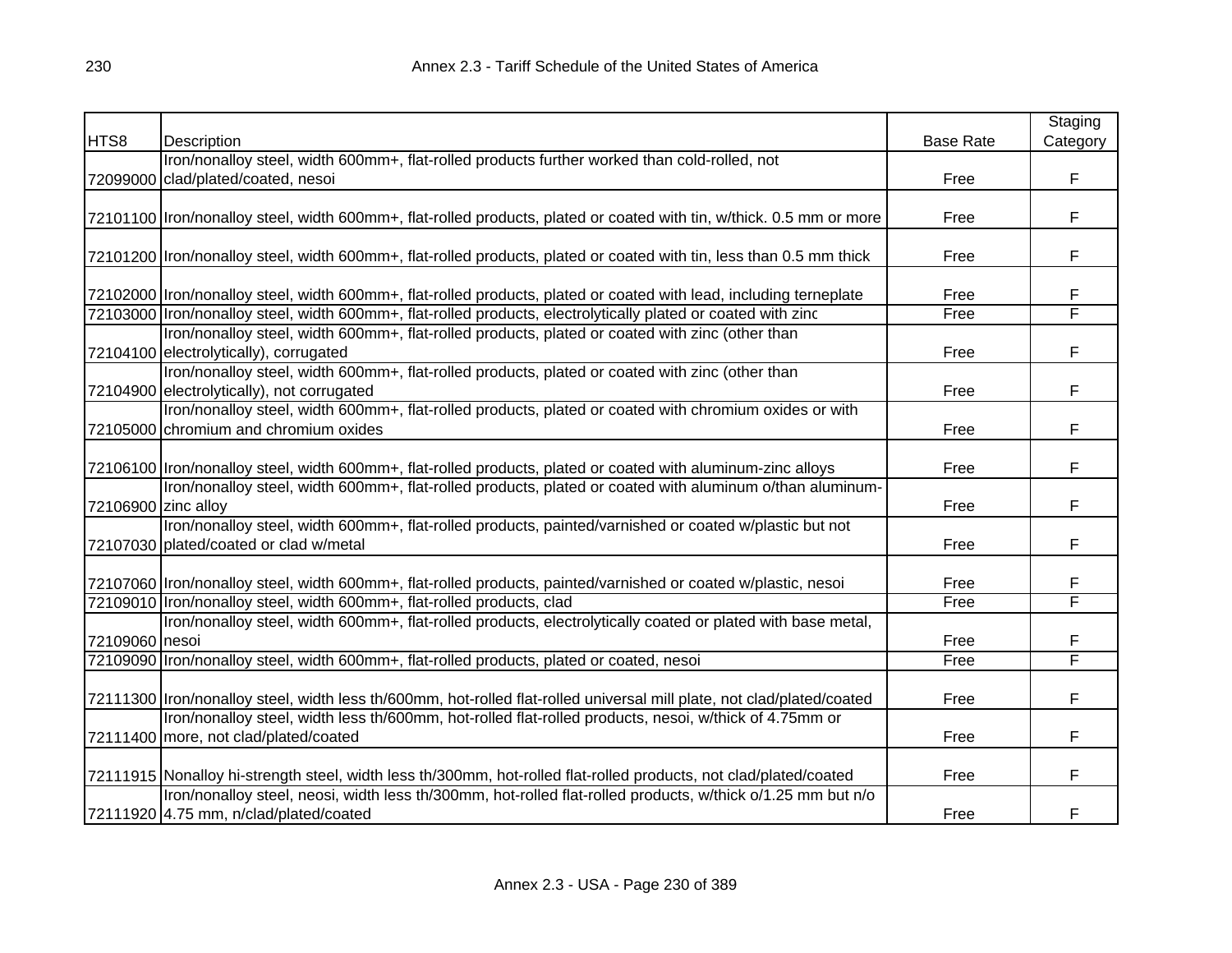|                 |                                                                                                                       |                  | Staging  |
|-----------------|-----------------------------------------------------------------------------------------------------------------------|------------------|----------|
| HTS8            | Description                                                                                                           | <b>Base Rate</b> | Category |
|                 | Iron/nonalloy steel, neosi, width less th/300mm, hot-rolled flat-rolled products, w/thick 1.25mm or less,             |                  |          |
|                 | 72111930 not clad/plated/coated                                                                                       | Free             | F        |
|                 | Nonalloy hi-strength steel, width 300mm+ but less th/600mm, hot-rolled flat-rolled products, not                      |                  |          |
|                 | 72111945 clad/plated/coated                                                                                           | Free             | F        |
|                 | Iron/nonalloy steel, neosi, width 300mm+ but less th/600mm, hot-rolled flat-rolled products, pickled, not             |                  |          |
|                 | 72111960 clad/plated/coated                                                                                           | Free             | F        |
|                 | Iron/nonalloy steel, neosi, width 300mm+ but less th/600mm, hot-rolled flat-rolled products, not pickled,             |                  |          |
|                 | 72111975 not clad/plated/coated                                                                                       | Free             | F        |
|                 | Nonalloy hi-strength steel, width less th/300mm, cold-rolled flat-rolled, <0.25% carbon, w/thick o/1.25mm,            |                  |          |
|                 | 72112315 not clad/plated/coated                                                                                       | Free             | F        |
|                 | Iron/nonalloy steel, nesoi, width less th/300mm, cold-rolled flat-rolled, <0.25% carbon, w/thick o/1.25mm,            |                  |          |
|                 | 72112320 not clad/plated/coated                                                                                       | Free             | F        |
|                 | Iron/nonalloy steel, nesoi, width less th/300mm, cold-rolled flat-rolled, <0.25% carbon, w/thick o/0.25mm             |                  |          |
|                 | 72112330 n/o 1.25mm, not clad/plated                                                                                  | Free             | F        |
|                 | Iron/nonalloy steel, nesoi, width less th/300mm, cold-rolled flat-rolled, <0.25% carbon, w/thick n/o                  |                  |          |
|                 | 72112345 0.25mm, not clad/plated/coated                                                                               | Free             | F        |
|                 | Iron/nonalloy steel, nesoi, width 300mm+ but less th/600mm, cold-rolled flat-rolled, <0.25% carbon, not               |                  |          |
|                 | 72112360 clad/plated/coated                                                                                           | Free             | F        |
|                 | Iron/nonalloy steel, width less th/300mm, cold-rolled flat-rolled, w/0.25% or more carbon, w/thick                    |                  |          |
|                 | 72112920 o/0.25mm, not clad/plated/coated                                                                             | Free             | F        |
|                 | Iron/nonalloy steel, width less th/300mm, cold-rolled flat-rolled, w/0.25% or more carbon, w/thick 0.25mm             |                  |          |
|                 | 72112945 or less, not clad/plated/coated                                                                              | Free             | F        |
|                 | Iron/nonalloy steel, width 300mm+ but less th/600mm, cold-rolled flat-rolled, w/0.25% or more carbon,                 |                  |          |
|                 | 72112960 not clad/plated/coated                                                                                       | Free             | F        |
|                 | Iron/nonalloy steel, width less th/600mm, flat-rolled further worked than cold-rolled, not clad, plated or            |                  |          |
| 72119000 coated |                                                                                                                       | Free             | F        |
|                 | 72121000   Iron/nonalloy steel, width less th/600mm, flat-rolled products, plated or coated with tin                  | Free             | F        |
|                 |                                                                                                                       |                  |          |
|                 | 72122000  Iron/nonalloy steel, width less th/600mm, flat-rolled products, electrolytically plated or coated with zinc | Free             | F        |
|                 | Iron/nonalloy steel, width less th/300mm, flat-rolled products, plated/coated with zinc (other than                   |                  |          |
|                 | 72123010 electrolytically), w/thick o/0.25mm                                                                          | Free             | F        |
|                 | Iron/nonalloy steel, width less th/300mm, flat-rolled products, plated/coated w/zinc (other than                      |                  |          |
|                 | 72123030 electrolytically), w/thick 0.25mm or less                                                                    | Free             | F        |
|                 | Iron/nonalloy steel, width 300+ but less th/600mm, flat-rolled products, plated or coated with zinc (other            |                  |          |
|                 | 72123050 than electrolytically)                                                                                       | Free             | F        |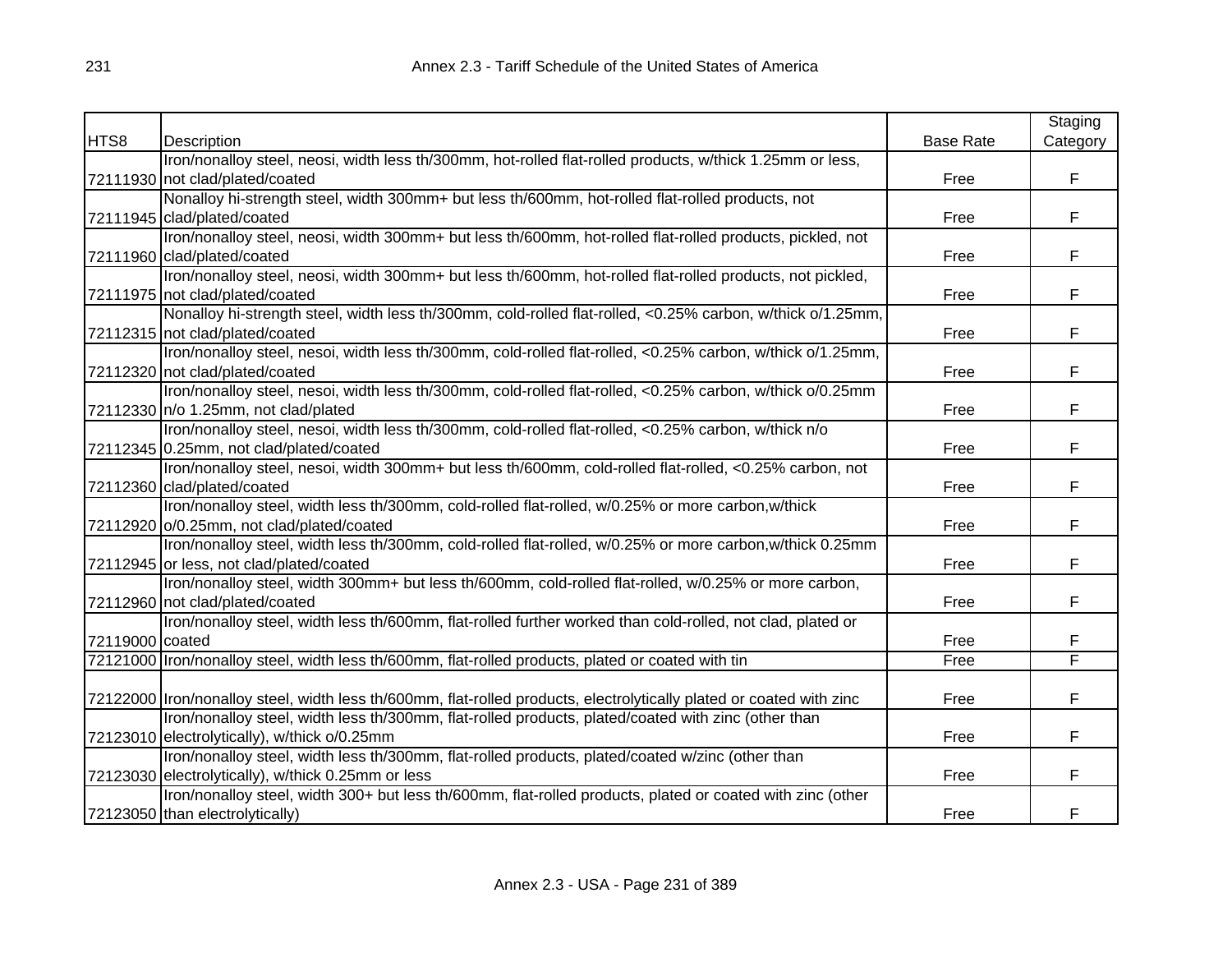|                    |                                                                                                                     |                  | Staging  |
|--------------------|---------------------------------------------------------------------------------------------------------------------|------------------|----------|
| HTS8               | Description                                                                                                         | <b>Base Rate</b> | Category |
|                    |                                                                                                                     |                  |          |
|                    | 72124010   Iron/nonalloy steel, width less th/300mm, flat-rolled products, painted, varnished or coated w/plastic   | Free             | F        |
|                    | Iron/nonalloy steel, width 300+ but less th/600mm, flat-rolled products, painted, varnished or coated               |                  |          |
| 72124050 w/plastic |                                                                                                                     | Free             | F        |
|                    | 72125000  Iron/nonalloy steel, width less th/600mm, flat-rolled products, plated or coated nesoi                    | Free             | F        |
|                    | 72126000 Iron/nonalloy steel, width less th/600mm, flat-rolled products, clad                                       | Free             | F        |
|                    | 72131000 Iron/nonalloy, concrete reinforcing bars and rods in irregularly wound coils, hot-rolled                   | Free             | F        |
|                    | 72132000 Free-cutting steel, bars and rods in irregularly wound coils, hot-rolled                                   | Free             | F        |
|                    | Iron/nonalloy steel, nesoi, hot-rolled bars & rods in irregularly wound coils, w/cir. x-sect. diam. <14mm,          |                  |          |
|                    | 72139130   n/tempered/treated/partly mfd                                                                            | Free             | F        |
|                    | Iron/nonalloy steel, nesoi, hot-rolled bars & rods in irregularly wound coils, w/cir. x-sect. diam. <14mm,          |                  |          |
|                    | 72139145 w/0.6%+ of carbon, nesoi                                                                                   | Free             | F        |
|                    | Iron/nonalloy steel, nesoi, hot-rolled bars & rods in irregularly wound coils, w/cir. x-sect. diam. <14mm,          |                  |          |
|                    | 72139160 w/less th/0.6% carbon, nesoi                                                                               | Free             | F        |
|                    | Iron/nonalloy steel, nesoi, hot-rolled bars & rods, w/cir. x-sect. diam 14+mm or non-circ. x-sect., in              |                  |          |
|                    | 72139900 irregularly wound coils, nesoi                                                                             | Free             | F        |
|                    | 72141000 Iron/nonalloy steel, forged bars and rods, not in coils                                                    | Free             | F        |
|                    | Iron/nonalloy steel, concrete reinforcing bars and rods, not further worked than hot-rolled, hot-drawn or           |                  |          |
|                    | 72142000 hot-extruded, n/coils                                                                                      | Free             | F        |
|                    | Free-cutting steel, bars and rods, not further worked than hot-rolled, hot-drawn or hot-extruded, n/coils,          |                  |          |
| 72143000 nesoi     |                                                                                                                     | Free             | F        |
|                    | Iron/nonalloy steel, bars and rods, not further worked than hot-rolled, hot-drawn or hot-extruded,                  |                  |          |
|                    | 72149100 w/rectangular (o/than square) X-section                                                                    | Free             | F        |
|                    | Iron/nonalloy steel, bars and rods, not further worked than hot-rolled, hot-drawn or hot-extruded, w/non-           |                  |          |
|                    | 72149900 rectangular X-sect, not in coils                                                                           | Free             | F        |
|                    | 72151000 Free-cutting steel, bars and rods, not further worked than cold-formed or cold-finished, not in coils      | Free             | F        |
|                    |                                                                                                                     |                  |          |
|                    | 72155000 Iron/nonalloy steel nesoi, bars and rods, not further wkd. than cold-formed or cold-finished, not in coils | Free             | F        |
|                    | 72159010  Iron/nonalloy steel, bars and rods, not cold-formed, plated or coated with metal                          | Free             | F        |
|                    | 72159030   Iron/nonalloy steel, bars and rods, cold-formed, plated or coated with metal                             | Free             | F        |
|                    | 72159050 Iron/nonalloy steel, bars and rods, further worked than cold-formed or cold-finished, nesoi                | Free             | F        |
|                    | Iron/nonalloy steel, U,I or H-sections, not further worked than hot-rolled, hot-drawn or extruded, w/height         |                  |          |
|                    | 72161000 under 80 mm                                                                                                | Free             | F        |
|                    | Iron/nonalloy steel, L-sections, not further worked than hot-rolled, hot-drawn or extruded, w/height under          |                  |          |
| 72162100 80 mm     |                                                                                                                     | Free             | F        |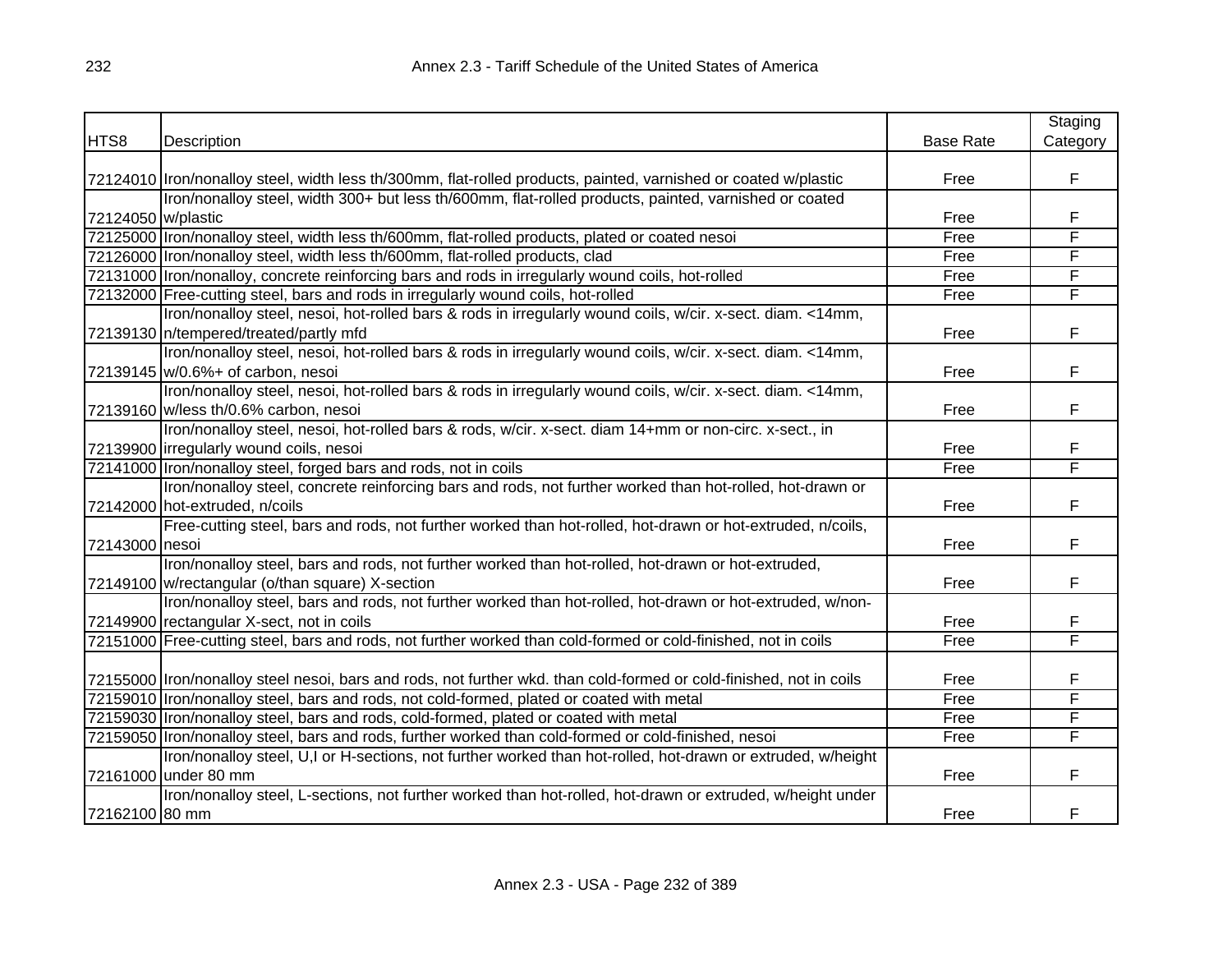|                   |                                                                                                                 |                  | Staging  |
|-------------------|-----------------------------------------------------------------------------------------------------------------|------------------|----------|
| HTS8              | Description                                                                                                     | <b>Base Rate</b> | Category |
|                   | Iron/nonalloy steel, T-sections, not further worked than hot-rolled, hot-drawn or extruded, w/height under      |                  |          |
| 72162200 80 mm    |                                                                                                                 | Free             | F        |
|                   | Iron/nonalloy steel, U-sections, not further worked than hot-rolled, hot-drawn or extruded, w/height of 80      |                  |          |
|                   | 72163100 mm or more                                                                                             | Free             | F        |
|                   | Iron/nonalloy steel, I-sections (standard beams), not further worked than hot-rolled, hot-drawn or              |                  |          |
|                   | 72163200 extruded, w/height 80 mm or more                                                                       | Free             | F        |
|                   | Iron/nonalloy steel, H-sections, not further worked than hot-rolled, hot-drawn or extruded, w/height 80         |                  |          |
|                   | 72163300 mm or more                                                                                             | Free             | F        |
|                   | Iron/nonalloy steel, L or T-sections, not further worked than hot-rolled, hot-drawn or extruded, w/height 80    |                  |          |
|                   | 72164000 mm or more                                                                                             | Free             | F        |
|                   | Iron/nonalloy steel, angles, shapes & sections nesoi, not further worked than hot-rolled, hot-drawn or          |                  |          |
| 72165000 extruded |                                                                                                                 | Free             | F        |
|                   | Iron/nonalloy steel, angles, shapes & sections nesoi, not further worked than cold-formed or cold-              |                  |          |
|                   | 72166100 finished, from flat-rolled products                                                                    | Free             | F        |
|                   | Iron/nonalloy steel, angles, shapes & sections nesoi, not further worked than cold-formed or cold-              |                  |          |
|                   | 72166900 finished, not from flat-rolled products                                                                | Free             | F        |
|                   | Iron/nonalloy steel, angle, shapes & sections nesoi,cold-formed/cold-finished from flat-rolled prod. & furth    |                  |          |
|                   | 72169100 wkd th/cold-formed/cold-finish                                                                         | Free             | F        |
|                   | Iron/nonalloy steel, angles, shapes & sections nesoi, further wkd. than cold-formed or cold-finished and        |                  |          |
|                   | 72169900 not from flat-rolled products                                                                          | Free             | F        |
|                   | 72171010   Iron/nonalloy steel, flat wire, <0.25% carbon, not plated or coated, w/thick n/o 0.25 mm             | Free             | F        |
|                   |                                                                                                                 |                  |          |
|                   | 72171020  Iron/nonalloy steel, flat wire, <0.25% carbon, not plated or coated, w/thick o/0.25mm but n/o 1.25 mm | Free             | F        |
|                   | 72171030 Iron/nonalloy steel, flat wire, <0.25% carbon, not plated or coated, w/thick o/1.25 mm                 | Free             | F        |
|                   |                                                                                                                 |                  |          |
|                   | 72171040   Iron/nonalloy steel, round wire, <0.25% carbon, not plated or coated, w/diameter less than 1.5 mm    | Free             | F        |
|                   |                                                                                                                 |                  |          |
|                   | 72171050 Iron/nonalloy steel, round wire, <0.25% carbon, not plated or coated, w/diameter of 1.5 mm or more     | Free             | F        |
|                   | 72171060 Iron/nonalloy steel, wire (other than flat or round), <0.25% carbon, not plated or coated              | Free             | F        |
|                   | 72171070 Iron/nonalloy steel, flat wire, w/0.25% or more carbon, not plated or coated                           | Free             | F        |
|                   | 72171080 Iron/nonalloy steel, round wire, w/0.25% or more carbon, not plated or coated                          | Free             | F        |
|                   |                                                                                                                 |                  |          |
|                   | 72171090 Iron/nonalloy steel, wire (other than flat or round), w/0.25% or more of carbon, not plated or coated  | Free             | F        |
|                   | 72172015 Iron/nonalloy steel, flat wire, plated or coated with zinc                                             | Free             | F        |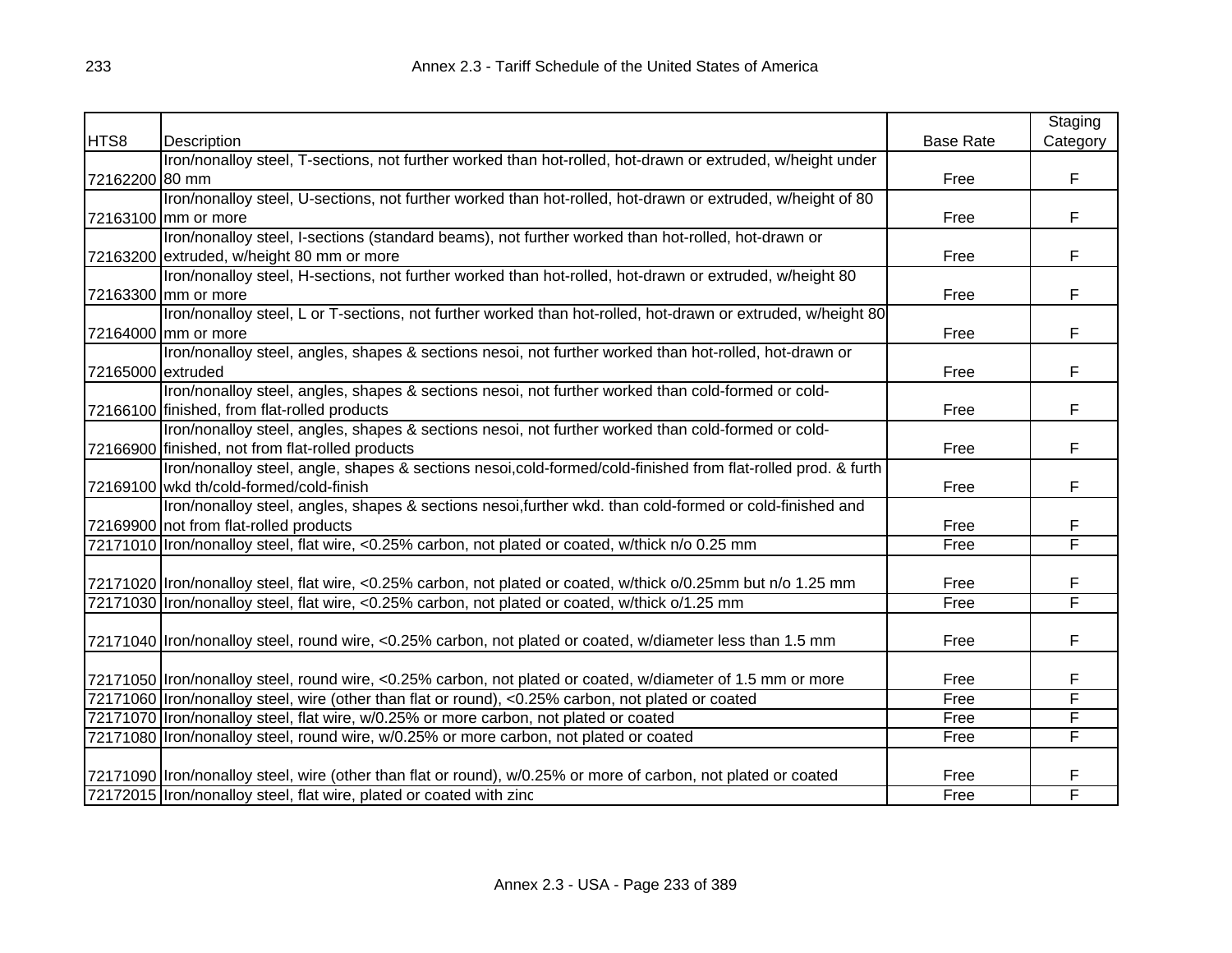|                    |                                                                                                                      |                  | Staging  |
|--------------------|----------------------------------------------------------------------------------------------------------------------|------------------|----------|
| HTS8               | Description                                                                                                          | <b>Base Rate</b> | Category |
|                    |                                                                                                                      |                  |          |
|                    | 72172030  Iron/nonalloy steel, round wire, <0.25% carbon, plated or coated with zinc, w/diameter of 1.5 mm or more   | Free             | F        |
|                    | 72172045 Iron/nonalloy steel, round wire, w/0.25% or more carbon and/or <1.5mm diam, plated or coated with zinc      | Free             | F        |
|                    | 72172060 Iron/nonalloy steel, wire (other than flat or round), <0.25% carbon, plated or coated with zinc             | Free             | F        |
|                    |                                                                                                                      |                  |          |
|                    | 72172075 Iron/nonalloy steel, wire (other than flat or round), w/0.25% or more of carbon, plated or coated with zinc | Free             | F        |
|                    | 72173015 Iron/nonalloy steel, flat wire, plated or coated with base metal other than zinc                            | Free             | F        |
|                    | Iron/nonalloy steel, round wire, <0.25% carbon, plated or coated with base metal other than zinc, w/diam.            |                  |          |
|                    | 72173030 of 1.5 mm or more                                                                                           | Free             | F        |
|                    | Iron/nonalloy steel, round wire, w/0.25% or more carbon and/or <1.5mm diam, plated or coated with base               |                  |          |
|                    | 72173045 metal other than zinc                                                                                       | Free             | F        |
|                    | Iron/nonalloy steel, wire (other than flat or round), <0.25% carbon, plated or coated with base metal other          |                  |          |
| 72173060 than zinc |                                                                                                                      | Free             | F        |
|                    | Iron/nonalloy steel, wire (other than flat or round), w/0.25% or more of carbon, plated or coated with base          |                  |          |
|                    | 72173075 metal other than zinc                                                                                       | Free             | F        |
|                    | 72179010 Iron/nonalloy steel, wire, coated with plastics                                                             | Free             | F        |
|                    | 72179050 Iron/nonalloy steel, wire, plated or coated with materials other than base metals or plastics               | Free             | F        |
|                    | 72181000 Stainless steel, ingots and other primary forms                                                             | Free             | F        |
|                    | 72189100 Stainless steel, semifinished products of rectangular (other than square) cross-section                     | Free             | F        |
|                    |                                                                                                                      |                  |          |
|                    | 72189900 Stainless steel, semifinished products, other than of rectangular (other than square) cross-section         | Free             | F        |
|                    | 72191100 Stainless steel, width 600mm+, hot-rolled flat-rolled products, in coils, w/thickness o/10 mm               | Free             | F        |
|                    | Stainless steel, width 600mm+, hot-rolled flat-rolled products, in coils, w/thick. 4.75 mm or more but n/o           |                  |          |
| 72191200 10 mm     |                                                                                                                      | Free             | F        |
|                    | Stainless steel, width 600mm+, hot-rolled flat-rolled products, in coils, w/thick. 3 mm or more but less             |                  |          |
|                    | 72191300 than 4.75 mm                                                                                                | Free             | F        |
|                    | 72191400 Stainless steel, width 600mm+, hot-rolled flat-rolled products, in coils, w/thickness less than 3 mm        | Free             | F        |
|                    | 72192100 Stainless steel, width 600mm+, hot-rolled flat-rolled products, not in coils, w/thickness o/10 mm           | Free             | F        |
|                    | Stainless steel, width 600mm+, hot-rolled flat-rolled products, not in coils, w/thick. 4.75 mm or more but           |                  |          |
|                    | 72192200 n/o 10 mm                                                                                                   | Free             | F        |
|                    | Stainless steel, width 600mm+, hot-rolled flat-rolled products, not in coils, w/thick. 3 mm or more but less         |                  |          |
|                    | 72192300 than 4.75 mm                                                                                                | Free             | F        |
|                    | 72192400 Stainless steel, width 600mm+, hot-rolled flat-rolled products, not in coils, w/thickness less than 3 mm    | Free             | F        |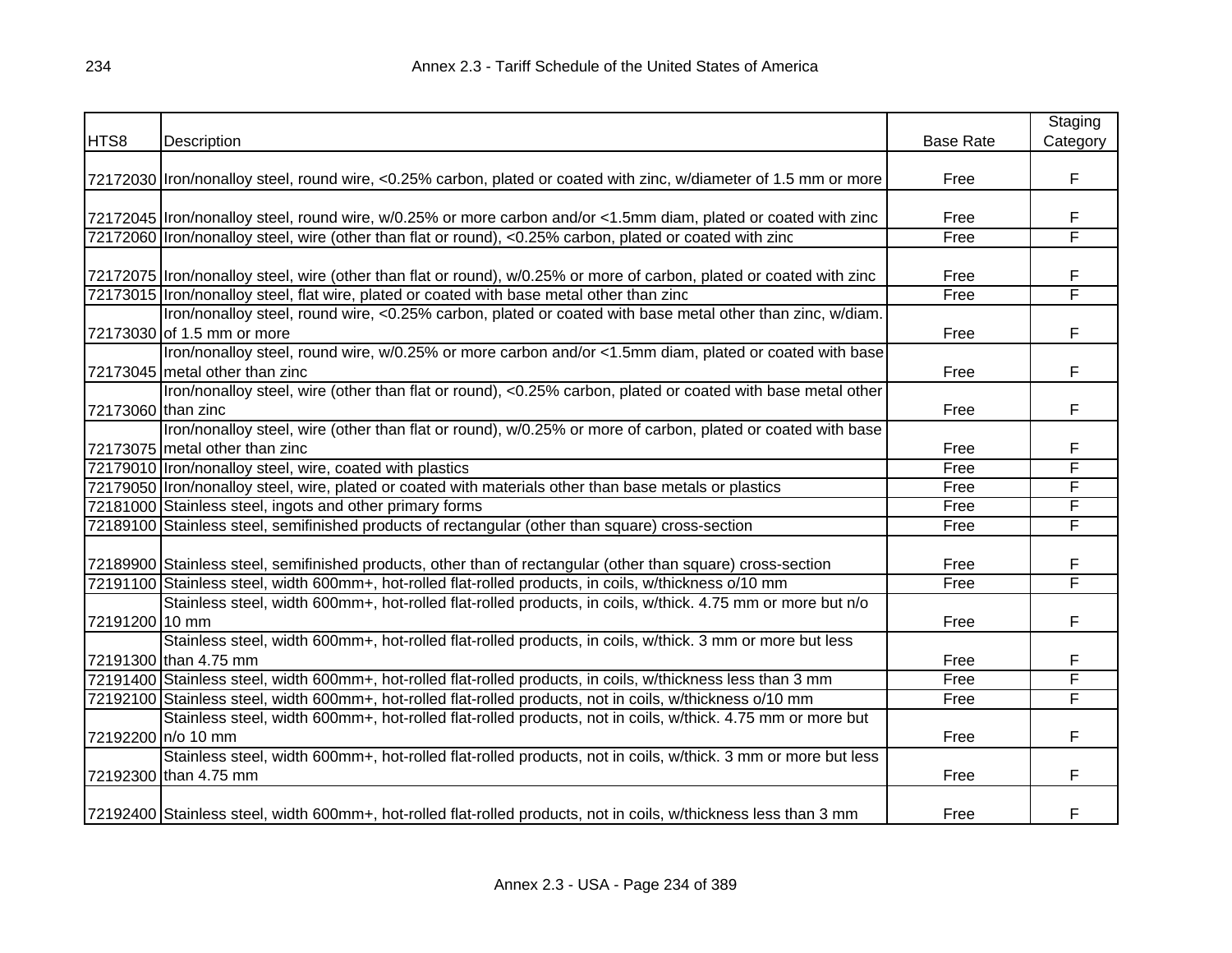|                  |                                                                                                                  |                  | Staging                 |
|------------------|------------------------------------------------------------------------------------------------------------------|------------------|-------------------------|
| HTS8             | Description                                                                                                      | <b>Base Rate</b> | Category                |
|                  | 72193100 Stainless steel, width 600mm+, cold-rolled flat-rolled products, w/thickness of 4.75 mm or more         | Free             | F                       |
|                  | Stainless steel, width 600mm+, cold-rolled flat-rolled products, w/thickness of 3 mm or more but less than       |                  |                         |
| 72193200 4.75 mm |                                                                                                                  | Free             | F                       |
|                  |                                                                                                                  |                  |                         |
|                  | 72193300 Stainless steel, width 600mm+, cold-rolled flat-rolled products, w/thickness o/1 mm but less than 3 mm  | Free             | F                       |
|                  | Stainless steel, width 600mm+, cold-rolled flat-rolled products, w/thickness of 0.5 mm or more but n/o 1         |                  |                         |
| 72193400 mm      |                                                                                                                  | Free             | F                       |
|                  | 72193500 Stainless steel, width 600mm+, cold-rolled flat-rolled products, w/thickness of less than 0.5 mm        | Free             | $\overline{\mathsf{F}}$ |
|                  | 72199000 Stainless steel, width 600mm+, flat-rolled products, nesoi, further worked than cold-rolled             | Free             | F                       |
|                  |                                                                                                                  |                  |                         |
|                  | 72201100 Stainless steel, width less th/600mm, hot-rolled flat-rolled products, w/thickness of 4.75 mm or more   | Free             | F                       |
|                  | Stainless steel, width 300m+ but less th/600mm, hot-rolled flat-rolled products, w/thickness of less than        |                  |                         |
| 72201210 4.75 mm |                                                                                                                  | Free             | F                       |
|                  |                                                                                                                  |                  |                         |
|                  | 72201250 Stainless steel, width less th/300mm, hot-rolled flat-rolled products, w/thickness of less than 4.75 mm | Free             | F                       |
|                  | 72202010 Stainless steel, width 300+ but less th/600mm, cold-rolled flat-rolled products                         | Free             | F                       |
|                  | 72202060 Stainless steel, width less th/300mm, cold-rolled flat-rolled products, w/thickness o/1.25 mm           | Free             | F                       |
|                  | Stainless steel, width less th/300mm, cold-rolled flat-rolled products, w/ thickness of 0.25 mm but n/o          |                  |                         |
| 72202070 1.25 mm |                                                                                                                  | Free             | F                       |
|                  | 72202080 Stainless razor blade steel, width less th/300mm, cold-rolled flat-rolled, w/thickness n/o 0.25 mm      | Free             | F                       |
|                  | Stainless steel (o/than razor blade steel), width less th/300mm, cold-rolled flat-rolled products,               |                  |                         |
|                  | 72202090 w/thickness n/o 0.25 mm                                                                                 | Free             | F                       |
|                  | 72209000 Stainless steel, width less th/600mm, flat-rolled products further worked than cold-rolled              | Free             | F                       |
|                  | 72210000 Stainless steel, bars and rods in irregularly wound coils, hot-rolled                                   | Free             | F                       |
|                  | 72221100 Stainless steel, bars and rods, hot-rolled, hot-drawn or extruded, of circular cross-section            | Free             | F                       |
|                  |                                                                                                                  |                  |                         |
|                  | 72221900 Stainless steel, bars and rods, hot-rolled, hot-drawn or extruded, other than of circular cross-section | Free             | F                       |
|                  | 72222000 Stainless steel, bars and rods, not further worked than cold-formed or cold-finished, nesoi             | Free             | F                       |
|                  | 72223000 Stainless steel, bars and rods, further worked than cold-formed or cold-finished, nesoi                 | Free             | F                       |
|                  | 72224030 Stainless steel, angles, shapes & sections, hot-rolled, not drilled/punched or otherwise advanced       | Free             | F                       |
|                  | Stainless steel, angles, shapes & sections, other than hot-rolled and not drilled/punched or otherwise           |                  |                         |
|                  | 72224060 advanced                                                                                                | Free             | F                       |
|                  | 72230010 Stainless steel, round wire                                                                             | Free             | F                       |
|                  | 72230050 Stainless steel, flat wire                                                                              | Free             | F                       |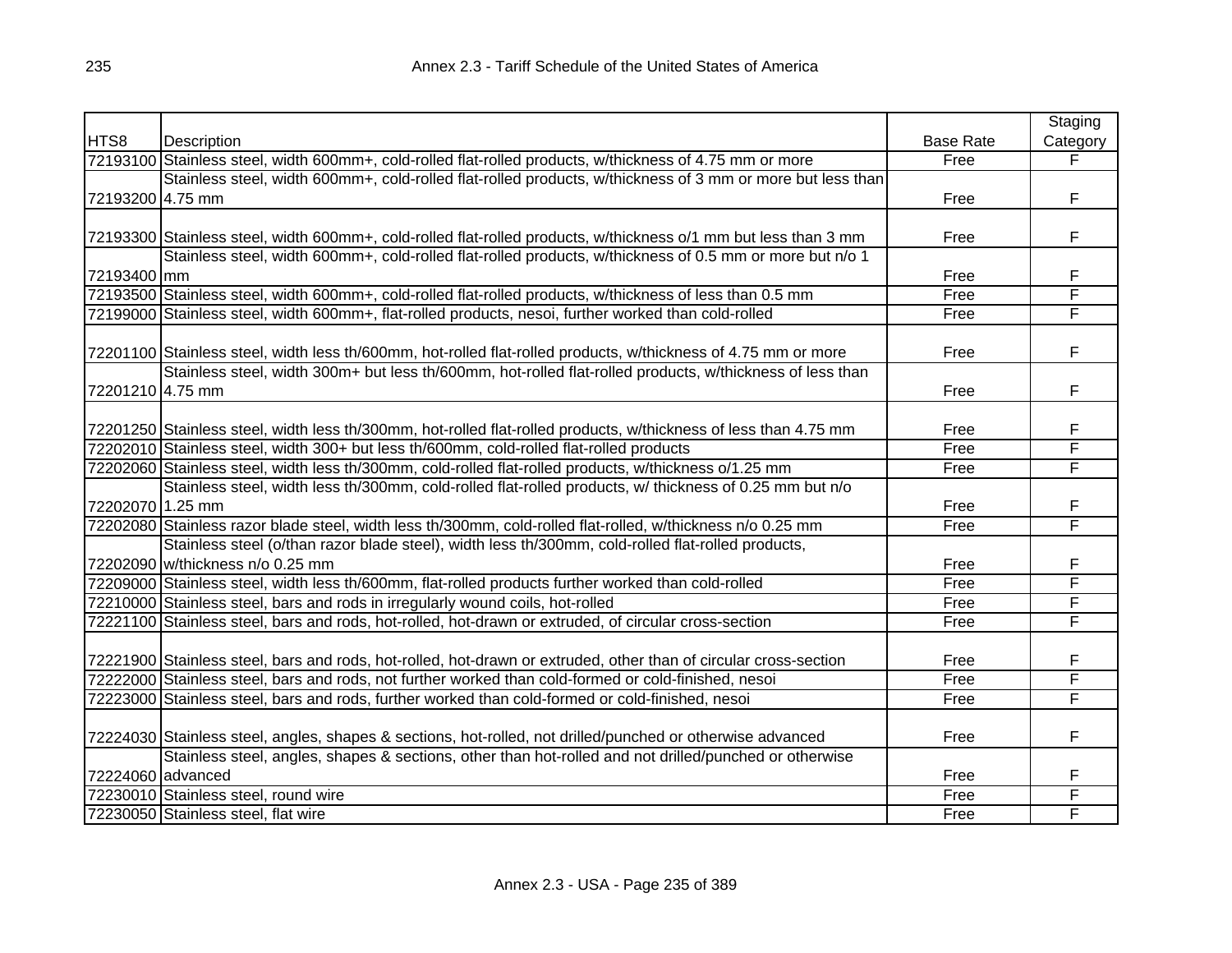|                  |                                                                                                                    |                  | Staging  |
|------------------|--------------------------------------------------------------------------------------------------------------------|------------------|----------|
| HTS8             | Description                                                                                                        | <b>Base Rate</b> | Category |
|                  | 72230090 Stainless steel, wire (other than round or flat wire)                                                     | Free             |          |
|                  | 72241000 Alloy (o/than stainless) steel, ingots and other primary forms                                            | Free             | F        |
|                  | 72249000 Alloy (o/than stainless) steel, semifinished products                                                     | Free             | F        |
|                  | 72251100 Alloy silicon electrical steel (grain-oriented), width 600mm+, flat-rolled products                       | Free             | F        |
|                  | 72251900 Alloy silicon electrical steel (other than grain-oriented), width 600mm+, flat-rolled products            | Free             | F        |
|                  | 72252000 Alloy high-speed steel, width 600mm+, flat-rolled products                                                | Free             | F        |
|                  | Alloy tool steel (o/than hi-speed), width 600m+, hot-rolled flat-rolled products, in coils, w/thick. of 4.75 mm    |                  |          |
| 72253010 or more |                                                                                                                    | Free             | F        |
|                  | Alloy (o/th stainless, silicon elect., hi-speed, or tool) steel, width 600mm+, hot-rolled flat-rolled products,    |                  |          |
|                  | 72253030 in coils, w/thick 4.75mm+                                                                                 | Free             | F        |
|                  | Alloy tool steel (o/than hi-speed), width 600m+, hot-rolled flat-rolled products, in coils, w/thick. of less than  |                  |          |
| 72253050 4.75 mm |                                                                                                                    | Free             | F        |
|                  | Alloy (o/th stainless, silicon elect., hi-speed, or tool) steel, width 600mm+, hot-rolled flat-rolled prod., in    |                  |          |
|                  | 72253070 coils, w/thick less 4.75mm                                                                                | Free             | F        |
|                  | Alloy tool steel (o/than hi-speed), width 600m+, hot-rolled flat-rolled products, n/coils, w/thick. of 4.75 mm     |                  |          |
| 72254010 or more |                                                                                                                    | Free             | F        |
|                  | Alloy (o/th stainless, silicon elect., hi-speed, or tool) steel, width 600mm+, hot-rolled flat-rolled products,    |                  |          |
|                  | 72254030 n/coils, w/thick 4.75mm+                                                                                  | Free             | F        |
|                  | Alloy tool steel (o/than hi-speed), width 600m+, hot-rolled flat-rolled products, n/coils, w/thick. of less than   |                  |          |
| 72254050 4.75 mm |                                                                                                                    | Free             | F        |
|                  | Alloy (o/th stainless, silicon elect., hi-speed, or tool) steel, width 600mm+, hot-rolled flat-rolled prod.,       |                  |          |
|                  | 72254070 n/coils, w/thick less 4.75mm                                                                              | Free             | F        |
|                  | 72255010 Alloy tool steel (o/th hi-speed), width 600mm+, cold-rolled flat-rolled products                          | Free             | F        |
|                  |                                                                                                                    |                  |          |
|                  | 72255060 Alloy steel (o/ than tool), width 600mm+, cold-rolled flat-rolled products, w/thickness 4.75 mm or more   | Free             | F        |
|                  |                                                                                                                    |                  |          |
|                  | 72255070 Alloy heat-resisting steel, width 600mm+, cold-rolled flat-rolled products, w/thickness less than 4.75 mm | Free             | F        |
|                  | Alloy steel (o/th heat-resisting), width 600mm+, cold-rolled flat-rolled products, w/thickness less than 4.75      |                  |          |
| 72255080 mm      |                                                                                                                    | Free             | F        |
|                  | Alloy steel, width 600mm+, flat-rolled products further worked than cold-rolled, electrolytically plated or        |                  |          |
|                  | 72259100 coated with zinc                                                                                          | Free             | F        |
|                  | Alloy steel, width 600mm+, flat-rolled products further worked than cold-rolled, plated or coated with zinc        |                  |          |
|                  | 72259200 (o/than electrolytically)                                                                                 | Free             | F        |
|                  | 72259900 Alloy steel, width 600mm+, flat-rolled products further worked than cold-rolled, nesoi                    | Free             | F        |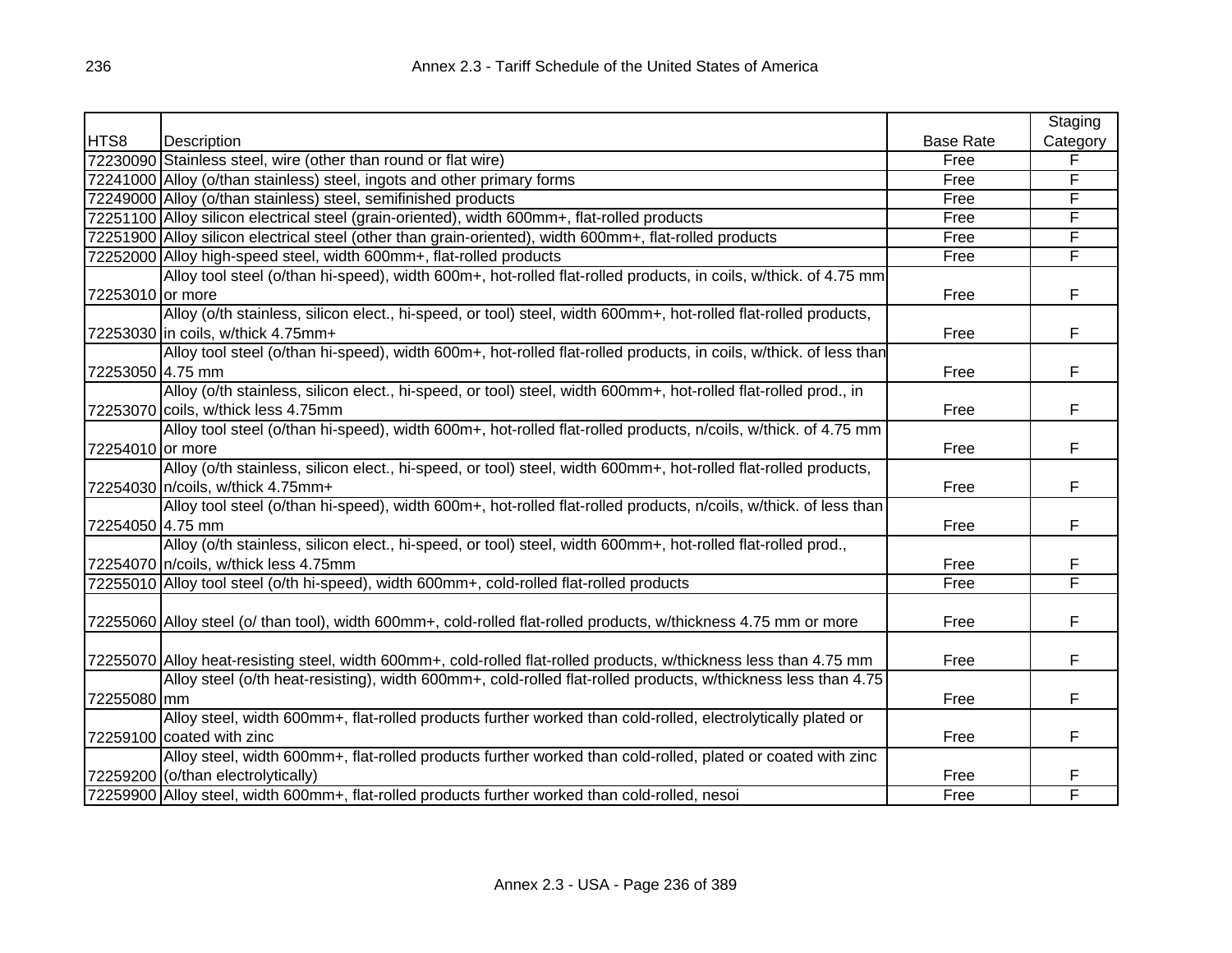|                   |                                                                                                                       |                  | Staging  |
|-------------------|-----------------------------------------------------------------------------------------------------------------------|------------------|----------|
| HTS8              | Description                                                                                                           | <b>Base Rate</b> | Category |
|                   |                                                                                                                       |                  |          |
|                   | 72261110 Alloy silicon electrical steel (grain-oriented), width 300mm+ but less th/600mm, flat-rolled products        | Free             | F        |
|                   | 72261190 Alloy silicon electrical steel (grain-oriented), width less th/300mm, flat-rolled products                   | Free             | F        |
|                   |                                                                                                                       |                  |          |
|                   | 72261910 Alloy silicon electrical steel (o/than grain-oriented), width 300mm+ but less th/600mm, flat-rolled products | Free             | F        |
|                   | 72261990 Alloy silicon electrical steel (o/than grain-oriented), width less th/300mm, flat-rolled products            | Free             | F        |
|                   | 72262000 Alloy high-speed steel, width less th/600mm, flat-rolled products of high-speed steel                        | Free             | F        |
|                   |                                                                                                                       |                  |          |
|                   | 72269105 Alloy chipper knife tool steel (o/than hi-speed), width less th/600mm, hot-rolled flat-rolled products       | Free             | F        |
|                   | Alloy tool steel (o/than hi-speed/chipper knife), width 300mm+ but less th/600mm, hot-rolled flat-rolled              |                  |          |
| 72269115 products |                                                                                                                       | Free             | F        |
|                   |                                                                                                                       |                  |          |
|                   | 72269125 Alloy tool steel (o/than hi-speed/chipper knife), width less th/300mm, hot-rolled flat-rolled products       | Free             | F        |
|                   | Alloy steel (o/than silicon elect./tool), width less th/600mm, hot-rolled flat-rolled products, w/thickness of        |                  |          |
|                   | 72269150 4.75 mm or more                                                                                              | Free             | F        |
|                   | Alloy steel (o/than silicon elect./tool), width 300mm+ but less th/600mm, hot-rolled flat-rolled products,            |                  |          |
|                   | 72269170 w/thickness less than 4.75 mm                                                                                | Free             | F        |
|                   | Alloy steel (o/than silicon elect./tool), width less th/300mm, hot-rolled flat-rolled products, w/thickness less      |                  |          |
|                   | 72269180 than 4.75 mm                                                                                                 | Free             | F        |
|                   |                                                                                                                       |                  |          |
|                   | 72269210 Alloy tool steel (o/than hi-speed), width 300mm+ but less th/600mm, cold-rolled flat-rolled products         | Free             | F        |
|                   | 72269230 Alloy tool steel (o/than hi-speed), width less th/300mm, cold-rolled flat-rolled products                    | Free             | F        |
|                   | 72269250 Alloy steel (o/than tool), width 300mm+ but less th/600mm, cold-rolled flat-rolled products                  | Free             | F        |
|                   |                                                                                                                       |                  |          |
|                   | 72269270 Alloy steel (o/than tool), width less th/300mm, cold-rolled flat-rolled products, w/thickness n/o 0.25 mm    | Free             | F        |
|                   |                                                                                                                       |                  |          |
|                   | 72269280 Alloy steel (o/than tool), width less th/300mm, cold-rolled flat-rolled products, w/thickness o/0.25 mm      | Free             | F        |
|                   | Alloy steel, width less th/600mm, flat-rolled products further worked than cold-rolled, electrolytically plated       |                  |          |
|                   | 72269300 or coated with zinc                                                                                          | Free             | F        |
|                   | Alloy steel, width less th/600mm, flat-rolled products further wrkd than cold-rolled, plated or coated with           |                  |          |
|                   | 72269400 zinc o/than electrolytically                                                                                 | Free             | F        |
|                   | Alloy steel (n/plated or coated w/zinc), width less than 600mm, flat-rolled products further worked than              |                  |          |
|                   | 72269900 cold-rolled, nesoi                                                                                           | Free             | F        |
|                   | 72271000 Alloy high-speed steel, bars and rods in irregularly wound coils, hmot-rolled                                | Free             | F        |
|                   | 72272000 Alloy silico-manganese steel, bars and rods in irregularly wound coils, hot-rolled                           | Free             | F        |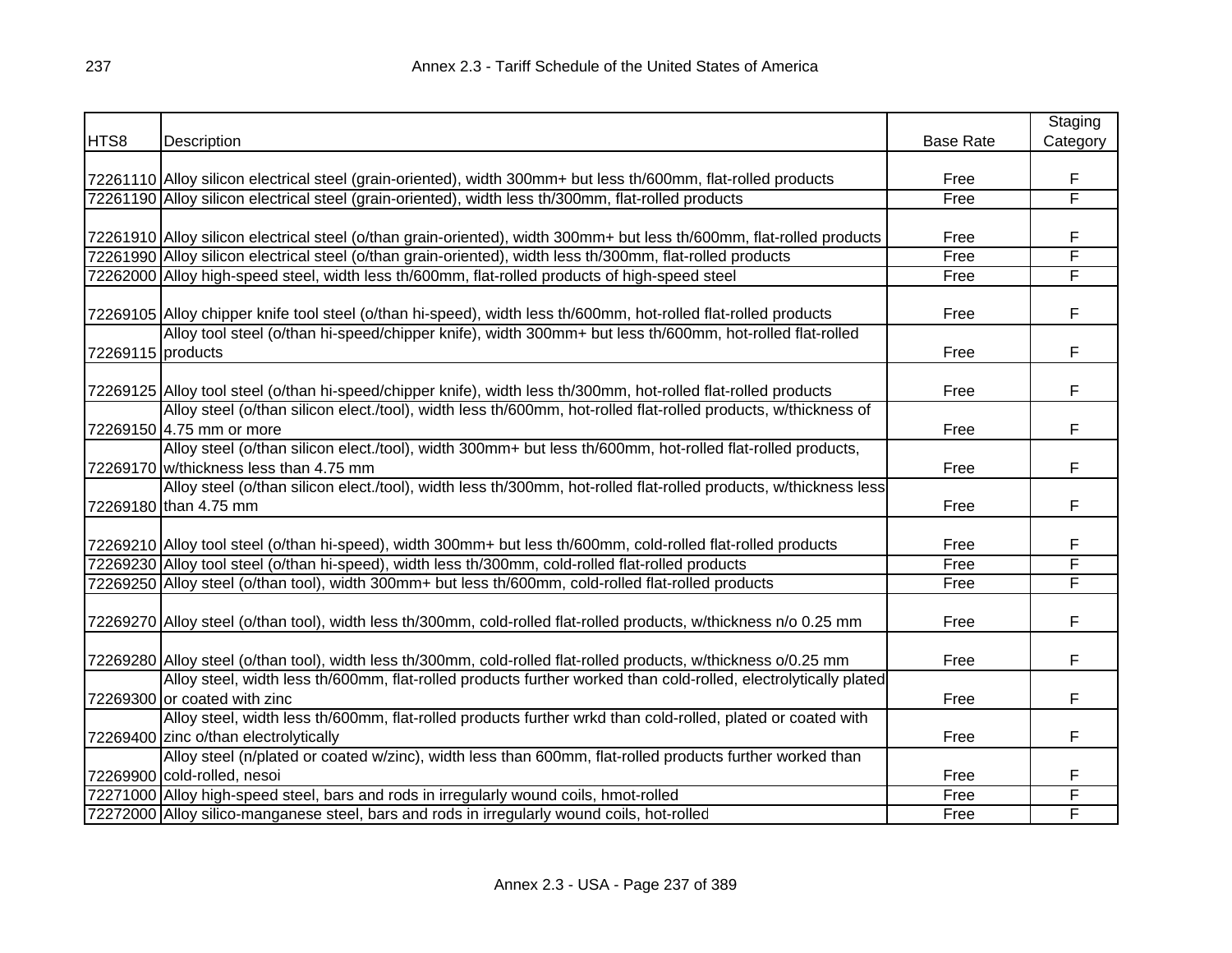|                   |                                                                                                                      |                  | Staging  |
|-------------------|----------------------------------------------------------------------------------------------------------------------|------------------|----------|
| HTS8              | Description                                                                                                          | <b>Base Rate</b> | Category |
|                   | Alloy tool steel (o/than hi-speed), bars & rods in irregular wound coils, hot-rolled, n/tempered, treated or         |                  |          |
|                   | 72279010 partly manufactured                                                                                         | Free             | F        |
|                   | 72279020 Alloy tool steel (o/than hi-speed), bars and rods in irregularly wound coils, hot-rolled, nesoi             | Free             | F        |
|                   |                                                                                                                      |                  |          |
|                   | 72279060 Alloy steel (o/than hi-speed/silico-mang./tool) steel, bars and rods in irregularly wound coils, hot-rolled | Free             | F        |
|                   | 72281000 Alloy high-speed steel, bars and rods, o/than hot-rolled and in irregularly wound coils                     | Free             | F        |
|                   | Alloy silico-manganese steel, bars and rods, not cold-formed, o/than hot-rolled and in irregularly wound             |                  |          |
| 72282010 coils    |                                                                                                                      | Free             | F        |
|                   |                                                                                                                      |                  |          |
|                   | 72282050 Alloy silico-manganese steel, bars and rods, cold formed, o/than hot-rolled and in irregularly wound coils  | Free             | F        |
|                   | 72283020 Alloy ball-bearing tool steel, bars and rods, not further worked than hot-rolled, hot-drawn or extruded     | Free             | F        |
|                   | Alloy chipper knife tool steel, bars and rods, not cold-formed & not further worked than hot-rolled, hot-            |                  |          |
|                   | 72283040 drawn or extruded                                                                                           | Free             | F        |
|                   | Alloy tool steel (o/than ball-bearing/chipper knife), bars and rods, not further worked than hot-rolled, hot-        |                  |          |
|                   | 72283060 drawn or extruded                                                                                           | Free             | F        |
|                   | Alloy steel (o/than hi-speed, silico-mang./tool), bars and rods, not further worked than hot-rolled, hot-            |                  |          |
|                   | 72283080 drawn or extruded                                                                                           | Free             | F        |
|                   | 72284000 Alloy steel, bars and rods, not further worked than forged                                                  | Free             | F        |
|                   |                                                                                                                      |                  |          |
|                   | 72285010 Alloy tool steel (o/than hi-speed), bars and rods, not further worked than cold-formed or cold-finished     | Free             | F        |
|                   | 72285050 Alloy steel (o/than tool), bars and rods, not further worked than cold-formed or cold-finished              | Free             | F        |
|                   | Alloy tool steel (o/than hi-speed), bars and rods, further worked than hot-rolled, forged, cold-formed or            |                  |          |
|                   | 72286010 cold-finished                                                                                               | Free             | F        |
|                   | 72286060 Alloy steel (o/than tool), bars and rods, further worked than hot-rolled, forged but not cold-formed        | Free             | F        |
|                   | 72286080 Alloy steel (o/than tool), bars and rods, cold-formed                                                       | Free             | F        |
|                   |                                                                                                                      |                  |          |
|                   | 72287030 Alloy steel, angles, shapes and sections, hot-rolled & not drilled/not punched and not otherwise advanced   | Free             | F        |
|                   | Alloy steel, angles, shapes and sections, o/than hot-rolled & not drilled/punced and not otherwise                   |                  |          |
| 72287060 advanced |                                                                                                                      | Free             | F        |
|                   | 72288000 Alloy steel hollow drill bars and rods                                                                      | Free             | F        |
|                   | 72291000 Alloy high-speed steel, wire                                                                                | Free             | F        |
|                   | 72292000 Alloy silico-manganese steel, wire                                                                          | Free             | F        |
|                   | 72299010 Alloy steel (o/than hi-speed/silico-mang.), flat wire                                                       | Free             | F        |
|                   | 72299050 Alloy steel (o/than hi-speed/silico-mang.), round wire                                                      | Free             | F        |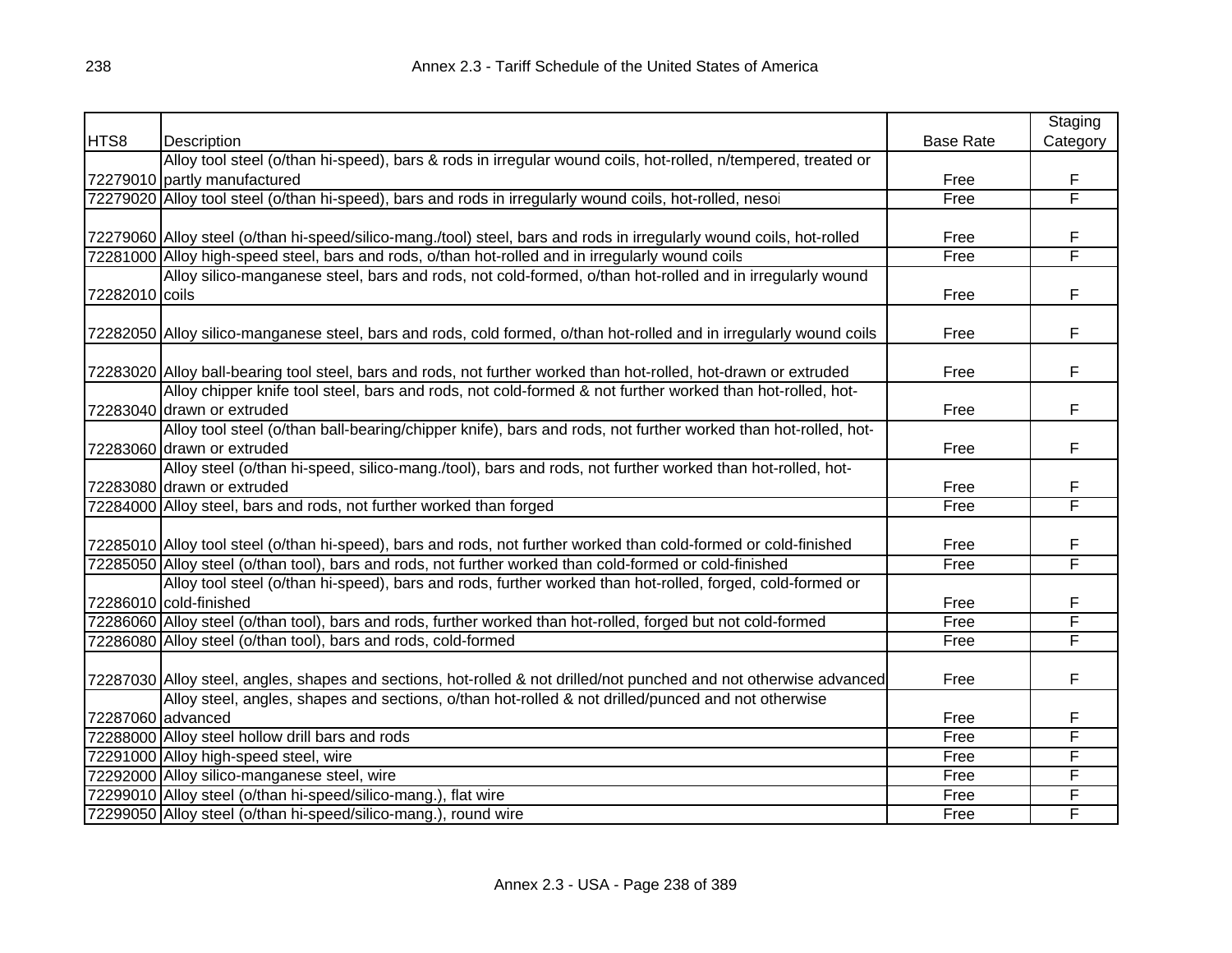|                  |                                                                                                                           |                  | Staging  |
|------------------|---------------------------------------------------------------------------------------------------------------------------|------------------|----------|
| HTS8             | Description                                                                                                               | <b>Base Rate</b> | Category |
|                  | 72299090 Alloy steel (o/than hi-speed/silico-mang.), wire (o/than flat or round wire)                                     | Free             | F        |
|                  | 73011000 Iron or steel sheet piling, whether or not drilled, punched or made from assembled elements                      | Free             | F        |
|                  | 73012010 Iron or nonalloy steel, angles, shapes and sections, welded                                                      | Free             | F        |
|                  | 73012050 Alloy steel, angles, shapes and sections of alloy steel, welded                                                  | Free             | F        |
|                  | 73021010 Iron or nonalloy steel, rails for railway or tramway tracks                                                      | Free             | F        |
|                  | 73021050 Alloy steel, rails for railway or tramway tracks                                                                 | Free             | F        |
|                  |                                                                                                                           |                  |          |
|                  | 73023000 Iron or steel, switch blades, crossing frogs, point rods and other crossing pieces, for jointing or fixing rails | Free             | F        |
|                  | 73024000 Iron or steel, fish plates and sole plates for jointing or fixing rails                                          | Free             | F        |
|                  | 73029010 Sleepers (cross-ties) for railway or tramway track construction of iron or steel                                 | Free             | F        |
|                  | Railway or tramway track construction material and other materials specialized for joing or fixing rails, of              |                  |          |
|                  | 73029090 iron or steel, nesoi                                                                                             | Free             | F        |
|                  | 73030000 Cast iron, tubes, pipes and hollow profiles                                                                      | Free             | F        |
|                  | 73041010 Iron (o/than cast) or nonalloy steel, seamless line pipe used for oil and gas pipelines                          | Free             | F        |
|                  | 73041050 Alloy steel, seamless line pipe used for oil or gas pipelines                                                    | Free             | F        |
|                  | 73042130 Iron (o/than cast) or nonalloy steel, seamless drill pipe, of a kind used in drilling for oil or gas             | Free             | F        |
|                  | 73042160 Alloy steel, seamless drill pipe, of a kind used in drilling for oil or gas                                      | Free             | F        |
|                  | Iron (o/than cast) or nonalloy steel, seamless casing pipe, threaded or coupled, of a kind used in drilling               |                  |          |
|                  | 73042910 for oil or gas                                                                                                   | Free             | F        |
|                  | Iron (o/than cast) or nonalloy steel, seamless casing pipe, not threaded or coupled, of a kind used in                    |                  |          |
|                  | 73042920 drilling for oil or gas                                                                                          | Free             | F        |
|                  | 73042930 Alloy steel, seamless casing pipe, threaded or coupled, of a kind used in drilling for oil or gas                | Free             | F        |
|                  |                                                                                                                           |                  |          |
|                  | 73042940 Alloy steel, seamless casing pipe, not threaded or coupled, of a kind used in drilling for oil or gas            | Free             | F        |
|                  | 73042950 Iron (o/than cast) or nonalloy, seamless tubing, of a kind used in drilling for oil or gas                       | Free             | F        |
|                  | 73042960 Alloy steel, seamless tubing, of a kind used in drilling for oil or gas                                          | Free             | F        |
|                  | Iron (o/than cast) or nonalloy steel, seamless, cold-drawn or cold-rolled, hollow bars w/circular cross                   |                  |          |
| 73043130 section |                                                                                                                           | Free             | F        |
|                  | Iron (o/than cast) or nonalloy steel, seamless, cold-drawn or cold-rolled, tubes, pipes & hollow profiles,                |                  |          |
|                  | 73043160 w/circular cross section, nesoi                                                                                  | Free             | F        |
|                  | Iron (o/than cast) or nonalloy steel, seamless, not cold-drawn or cold-rolled, tubes, pipes and hollow prof.,             |                  |          |
|                  | 73043900 w/circular cross sect., nesoi                                                                                    | Free             | F        |
|                  | Stainless steel, seamless, cold-drawn/cold-rolled, tubes, pipes and hollow profiles, w/circular cross                     |                  |          |
|                  | 73044130 section & extern. diam less than 19mm                                                                            | Free             | F        |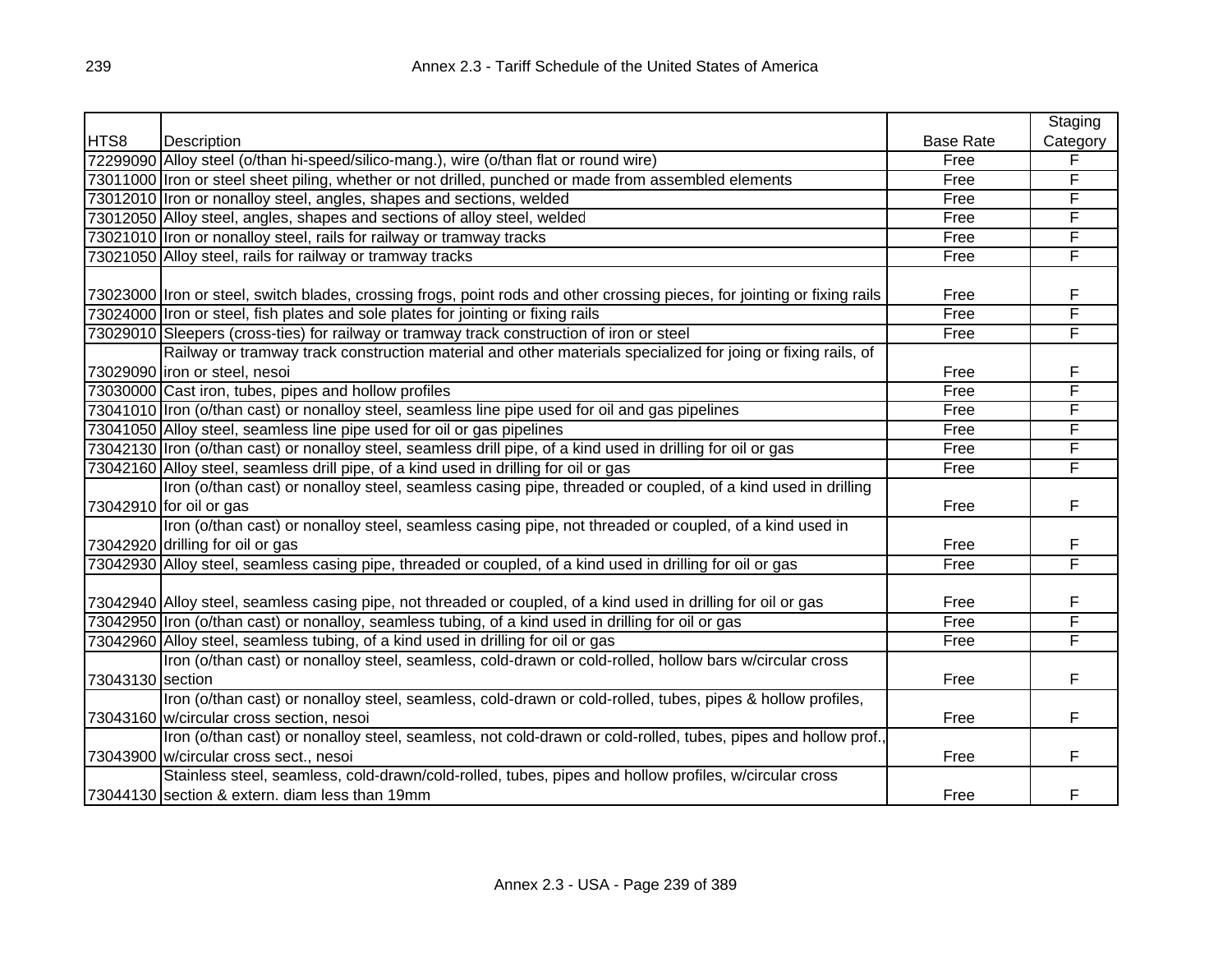|                  |                                                                                                                 |                  | Staging  |
|------------------|-----------------------------------------------------------------------------------------------------------------|------------------|----------|
| HTS8             | Description                                                                                                     | <b>Base Rate</b> | Category |
|                  | Stainless steel, seamless, cold-drawn/cold-rolled, tubes, pipes and hollow profiles, w/circular cross           |                  |          |
|                  | 73044160 section & extern. diam of 19mm or more                                                                 | Free             | F.       |
|                  | Stainless steel, seamless, not cold-drawn/cold-rolled, tubes, pipes and hollow profiles, w/circular cross       |                  |          |
| 73044900 section |                                                                                                                 | Free             | F        |
|                  | Alloy steel (o/than stainless), seamless, cold-drawn/cold-rolled, tubes, pipes, etc., w/circ. cross sect., for  |                  |          |
|                  | 73045110 mfr of ball/roller bearings                                                                            | Free             | F        |
|                  | Alloy steel (o/than stainless), seamless, cold-drawn/cold-rolled, tubes, pipes and hollow profiles,             |                  |          |
|                  | 73045150 w/circular cross section, nesoi                                                                        | Free             | F        |
|                  | Alloy steel (o/than stainless), seamless, n/cold-drawn/cold-rolled, tubes, pipes, etc. w/circ. cross sect., for |                  |          |
|                  | 73045910 mfr ball/roller bearings                                                                               | Free             | F        |
|                  | Alloy steel (o/than stainless), seamless, n/cold-drawn/cold-rolled, tubes, pipes, etc. w/circ. cross sect., for |                  |          |
|                  | 73045920 boilers, heaters, etc                                                                                  | Free             | F        |
|                  | Heat-resisting alloy steel (o/than stainless), seamless, n/cold-drawn/cold-rolled, tubes, pipes, etc., w/circ.  |                  |          |
|                  | 73045960 cross sect., nesoi                                                                                     | Free             | F        |
|                  | Alloy steel (o/than heat-resist or stainless), seamless, n/cold-drawn/cold-rolled, tubes, pipes and hollow      |                  |          |
|                  | 73045980 prof., w/circ. cross sect., nesoi                                                                      | Free             | F        |
|                  | Iron (o/than cast) or nonalloy steel, seamless, tubes, pipes and hollow profiles, o/than circ. cross sect.,     |                  |          |
|                  | 73049010 w/wall thickness of 4 mm or more                                                                       | Free             | F        |
|                  | Alloy steel (o/than stainless), seamless, tubes, pipes and hollow profiles, o/than circ. cross sect., w/wall    |                  |          |
|                  | 73049030 thickness of 4 mm or more                                                                              | Free             | F.       |
|                  | Iron (o/than cast) or nonalloy steel, seamless, tubes, pipes and hollow profiles, o/than circ. cross sect.,     |                  |          |
|                  | 73049050 w/wall thickness less than 4 mm                                                                        | Free             | F        |
|                  | Alloy steel (o/than stainless), seamless, tubes, pipes and hollow profiles, o/than circ. cross sect., w/wall    |                  |          |
|                  | 73049070 thickness less than 4 mm                                                                               | Free             | F        |
|                  | Iron or nonalloy steel, seamed, w/circ. cross sect. & ext. diam o/406.4mm, line pipe, long. submerg. arc        |                  |          |
|                  | 73051110 weld., used for oil/gas                                                                                | Free             | F        |
|                  | Alloy steel, seamed, circ. w/cross sect. & ext. diam o/406.4mm, line pipe, long. submerg. arc weld., used       |                  |          |
|                  | 73051150 for oil/gas pipelines                                                                                  | Free             | F        |
|                  | Iron or nonalloy steel, seamed, w/circ. cross sect. & ext. diam o/406.4mm, line pipe, long. welded nesoi,       |                  |          |
|                  | 73051210 used for oil/gas                                                                                       | Free             | F        |
|                  | Alloy steel, seamed, w/circ. cross sect. & ext. diam o/406.4mm, line pipe, long. welded nesoi, used for         |                  |          |
|                  | 73051250 oil/gas pipelines                                                                                      | Free             | F        |
|                  | Iron or nonalloy steel, seamed, w/circ. cross sect.& ext. diam o/406.4mm, line pipe, not long. welded,          |                  |          |
|                  | 73051910 used for oil/gas                                                                                       | Free             | F        |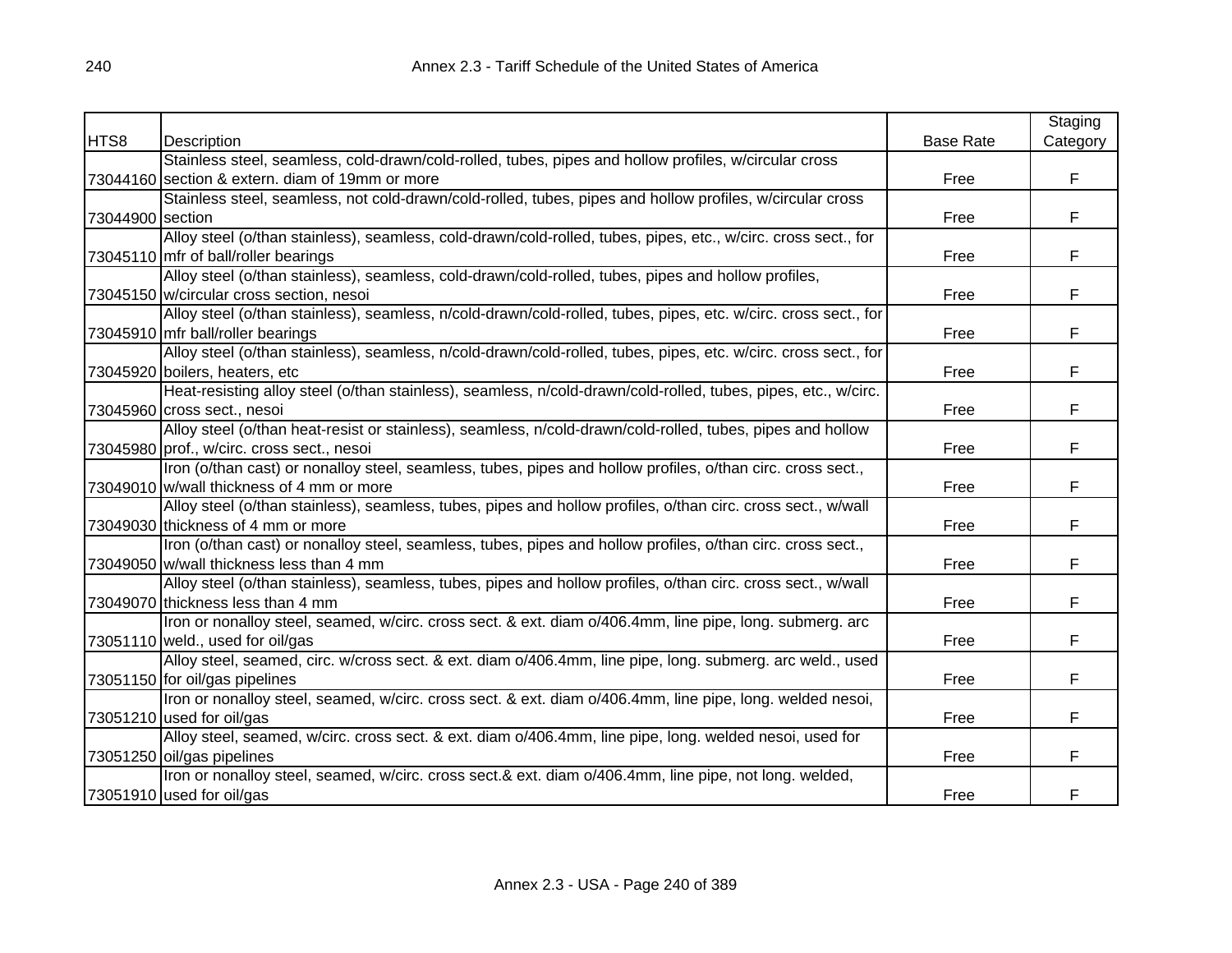|      |                                                                                                             |                  | Staging  |
|------|-------------------------------------------------------------------------------------------------------------|------------------|----------|
| HTS8 | Description                                                                                                 | <b>Base Rate</b> | Category |
|      | Alloy steel, seamed, w/circ. cross sect. & ext. diam o/406.4mm, line pipe, not long. welded, used for       |                  |          |
|      | 73051950 oil/gas pipelines                                                                                  | Free             | F        |
|      | Iron or nonalloy steel, seamed, w/circ. cross sect. & ext. diam. o/406.4mm, casing pipe,                    |                  |          |
|      | 73052020 threaded/coupled, of kind for drilling for oil/gas                                                 | Free             | F.       |
|      | Iron or nonalloy steel, seamed, w/circ. cross sect. & ext. diam. o/406.4mm, casing pipe,                    |                  |          |
|      | 73052040 n/threaded/coupled, of kind for drill. for oil/gas                                                 | Free             | F        |
|      | Alloy steel, seamed, w/circ. cross sect. & ext. diam. o/406.4mm, casing pipe, threaded/coupled, of kind     |                  |          |
|      | 73052060 for drilling for oil/gas                                                                           | Free             | F        |
|      | Alloy steel, seamed, w/circ. cross sect. & ext. diam. o/406.4mm, casing pipe, n/threaded/coupled, of kind   |                  |          |
|      | 73052080 for drilling for oil/gas                                                                           | Free             | F        |
|      | Steel, long. welded, w/circ. cross sect & ext. diam o/406.4mm, tapered pipes and tubes principally used     |                  |          |
|      | 73053120 as pts of illuminating arts.                                                                       | Free             | F        |
|      | Iron or nonalloy steel, long. welded, w/circ. cross sect. & ext. diam. o/406.4mm, tubes and pipes, o/th     |                  |          |
|      | 73053140 used in oil/gas drill.etc                                                                          | Free             | F        |
|      | Alloy steel, long. welded, w/circ. cross sect. & ext. diam. o/406.4mm, tubes and pipes, o/than used in      |                  |          |
|      | 73053160 oil/gas drill. or pipelines                                                                        | Free             | F        |
|      | Iron or nonalloy steel, weld. o/than long. weld., w/circ. x-sect. & ext. diam. o/406.4mm, tubes and pipes,  |                  |          |
|      | 73053910 o/th used in oil/gas drill.etc                                                                     | Free             | F        |
|      | Alloy steel, weld. o/than long. weld., w/circ. x-sect. & ext. diam. o/406.4mm, tubes and pipes, o/than used |                  |          |
|      | 73053950 in oil/gas drill. or pipelines                                                                     | Free             | F        |
|      | Iron or nonalloy steel, seamed, w/circ. cross sect. & ext. diam. o/406.4mm, not welded, tubes and pipes,    |                  |          |
|      | 73059010 o/th used in oil/gas drill.etc                                                                     | Free             | F        |
|      | Alloy steel, seamed, w/circ. cross sect. & ext. diam. o/406.4mm, not welded, tubes and pipes, o/than        |                  |          |
|      | 73059050 used in oil/gas drill. or pipelines                                                                | Free             | F        |
|      | Iron or nonalloy steel, seamed, w/ext. diam. 406.4mm or less or o/than circ. x-sect, line pipe of a kind    |                  |          |
|      | 73061010 used for oil and gas pipelines                                                                     | Free             | F        |
|      | Alloy steel, seamed, w/ext. diam 406.4mm or less or o/than circ. x-sect, line pipe of a kind used for oil   |                  |          |
|      | 73061050 and gas pipelines                                                                                  | Free             | F        |
|      | Iron or nonalloy steel, seamed, w/ext. diam 406.4mm or less or o/than circ. x-sect, threaded/coupled,       |                  |          |
|      | 73062010 casing of kind used in drill. oil/gas                                                              | Free             | F        |
|      | Iron or nonalloy steel, seamed, w/ext. diam 406.4mm or less or o/than circ. x-sect, n/threaded/coupled,     |                  |          |
|      | 73062020 casing kind used drill for oil/gas                                                                 | Free             | F        |
|      | Alloy steel, seamed, w/ext. diam 406.4mm or less or o/than circ. x-sect, threaded/coupled, casing of kind   |                  |          |
|      | 73062030 used in drilling for oil/gas                                                                       | Free             | F        |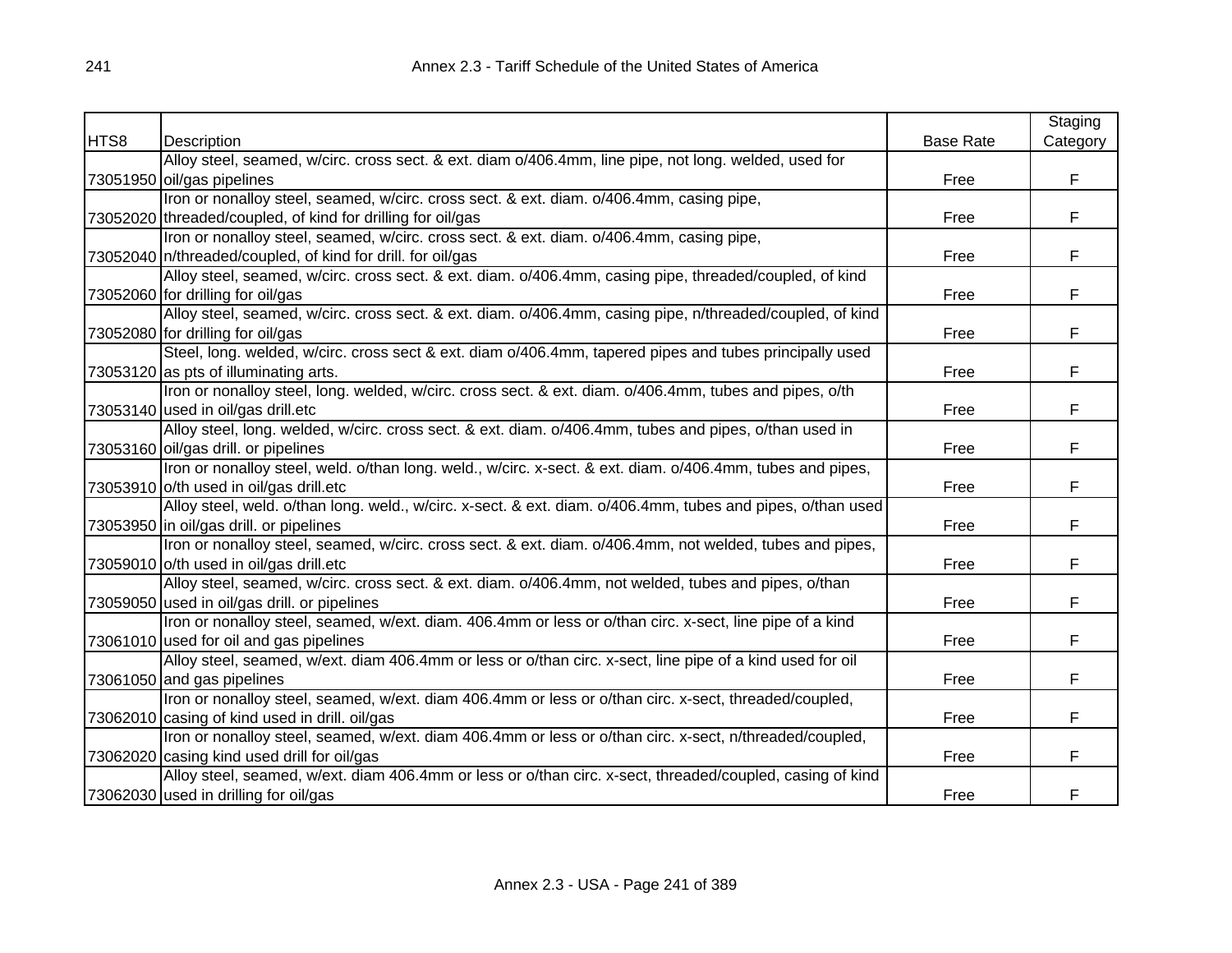|      |                                                                                                                      |                  | Staging  |
|------|----------------------------------------------------------------------------------------------------------------------|------------------|----------|
| HTS8 | Description                                                                                                          | <b>Base Rate</b> | Category |
|      | Alloy steel, seamed, w/ext. diam 406.4mm or less or o/than circ. x-sect, n/threaded/coupled, casing of               |                  |          |
|      | 73062040 kind used in drilling for oil/gas                                                                           | Free             | F        |
|      | Iron or nonalloy steel, seamed, w/ext. diam. 406.4mm or less or o/than circ. x-sect, tubing of a kind used           |                  |          |
|      | 73062060 for drilling for oil/gas                                                                                    | Free             | F        |
|      | Alloy steel, seamed, w/ext. diam 406.4mm or less or o/than circ. x-sect, tubing of a kind used for drilling          |                  |          |
|      | 73062080 for oil/gas                                                                                                 | Free             | F        |
|      | Iron or nonalloy steel, welded, w/circ. x-sect & ext. diam. 406.4mm or less, tubes, pipes, hollow profiles,          |                  |          |
|      | 73063010 w/wall thick. less than 1.65 mm                                                                             | Free             | F        |
|      | Nonalloy steel, welded, w/circ. x-sect & ext. diam. 406.4mm or less, tapered pipes & tubes, w/wall thick.            |                  |          |
|      | 73063030 of 1.65 mm+, pts. of illum. arts.                                                                           | Free             | F        |
|      | Iron or nonalloy steel, welded, w/circ. x-sect & ext. diam. 406.4mm or less, pipes, tubes & holl. prof.,             |                  |          |
|      | 73063050 w/wall thick. of 1.65 mm or more                                                                            | Free             | F        |
|      | Stainless steel, welded, w/circ. x-sect & ext. diam. 406.4mm or less, tubes, pipes, hollow profiles, w/wall          |                  |          |
|      | 73064010 thick. less than 1.65 mm                                                                                    | Free             | F        |
|      | Stainless steel, welded, w/circ. x-sect & ext. diam. 406.4mm or less, tubes, pipes, hollow profiles, w/wall          |                  |          |
|      | 73064050 thick. of 1.65 mm or more                                                                                   | Free             | F        |
|      | Alloy steel (o/stainless), welded, w/circ. x-sect & ext. diam. 406.4mm or less, tubes, pipes, hollow prof.,          |                  |          |
|      | 73065010 w/wall thick. less th/1.65 mm                                                                               | Free             | F        |
|      | Alloy steel (o/stainless), welded, w/circ. x-sect & ext. diam. 406.4mm or less, tapered pipes & tubes,               |                  |          |
|      | 73065030 w/wall thick. of 1.65 mm+, pts. illum                                                                       | Free             | F        |
|      | Alloy steel (o/stainless), welded, w/circ. x-sect & ext. diam. 406.4mm or less, tubes, pipes, hollow prof.,          |                  |          |
|      | 73065050 w/wall thick. of 1.65 mm+                                                                                   | Free             | F        |
|      | Iron or nonalloy steel, welded, w/non-circ. x-sect, tubes, pipes and hollow profiles, w/wall thickness of 4          |                  |          |
|      | 73066010 mm or more                                                                                                  | Free             | F        |
|      |                                                                                                                      |                  |          |
|      | 73066030 Alloy steel, welded, w/non-circ. x-sect, tubes, pipes and hollow profiles, w/wall thickness of 4 mm or more | Free             | F        |
|      | Iron or nonalloy steel, welded, w/non-circ. x-sect, tubes, pipes and hollow profiles, w/wall thickness less          |                  |          |
|      | 73066050 than 4 mm                                                                                                   | Free             | F        |
|      |                                                                                                                      |                  |          |
|      | 73066070 Alloy steel, welded, w/non-circ. x-sect, tubes, pipes and hollow profiles, w/wall thickness less than 4 mm  | Free             | F.       |
|      | Iron or nonalloy steel, seamed o/welded, w/non-circ. x-sect. or circ. x-sect. w/ext. diam. 406.4mm or less,          |                  |          |
|      | 73069010 tubes, pipes & hollow profiles                                                                              | Free             | F        |
|      | Alloy steel, seamed o/than welded, w/non-circ. x-sect or circ. x-sect w/ext. diam. 406.4mm or less, tubes,           |                  |          |
|      | 73069050 pipes and hollow profiles                                                                                   | Free             | F        |
|      | 73071100 Cast nonmalleable iron, fittings for tubes or pipes                                                         | 4.8%             | A        |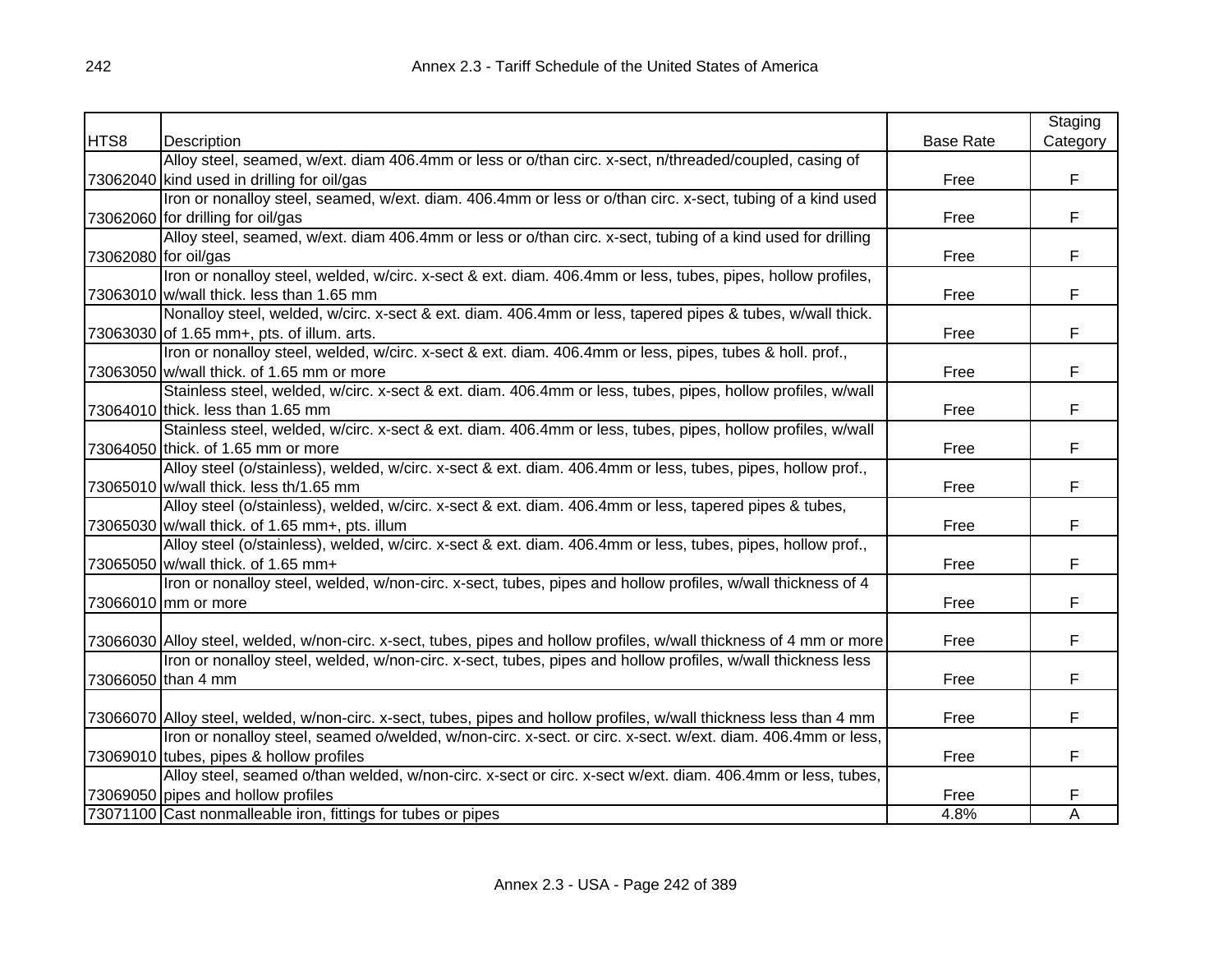|                  |                                                                                                                  |                  | Staging        |
|------------------|------------------------------------------------------------------------------------------------------------------|------------------|----------------|
| HTS8             | Description                                                                                                      | <b>Base Rate</b> | Category       |
|                  | 73071930 Cast ductile iron or steel, fittings for tubes or pipes                                                 | 5.6%             | A              |
|                  | 73071990 Cast iron or steel, fittings for tubes or pipes, nesoi                                                  | 6.2%             | $\overline{A}$ |
|                  | Stainless steel, flanges for tubes/pipes, forged, not machined, not tooled and not otherwise processed           |                  |                |
|                  | 73072110 after forging                                                                                           | 3.3%             | A              |
|                  | Stainless steel, not cast, flanges for tubes/pipes, not forged or forged and machined, tooled and                |                  |                |
|                  | 73072150 otherwise processed after forging                                                                       | 5.6%             | A              |
|                  | 73072210 Stainless steel, not cast, threaded sleeves (couplings) for tubes/pipes                                 | Free             | F              |
|                  | 73072250 Stainless steel, not cast, threaded elbow and bends for tubes/pipes                                     | 6.2%             | A              |
|                  | 73072300 Stainless steel, not cast, butt welding fittings for tubes/pipes                                        | 5.0%             | А              |
|                  | 73072900 Stainless steel, not cast, fittings for tubes/pipes, nesoi                                              | 5.0%             | Α              |
|                  | Iron or nonalloy steel, flanges for tubes/pipes, forged, not machined, not tooled and not otherwise              |                  |                |
|                  | 73079110 processed after forging                                                                                 | 3.3%             | A              |
|                  | Alloy steel (o/than stainless), not cast, flanges for tubes/pipes, forged, not machined/tooled and not           |                  |                |
|                  | 73079130 otherwise processed after forging                                                                       | 3.2%             | A              |
|                  | Iron or steel (o/than stainless), not cast, flanges for tubes/pipes, not forged or forged and machined,          |                  |                |
|                  | 73079150 tooled & processed after forging                                                                        | 5.5%             | Α              |
|                  | 73079230 Iron or steel (o/than stainless), not cast, threaded sleeves (couplings) for tubes/pipes                | Free             | F              |
|                  | 73079290 Iron or steel (o/than stainless), not cast, threaded elbow and bends for tubes/pipes                    | 6.2%             | A              |
|                  |                                                                                                                  |                  |                |
|                  | 73079330 Iron or nonalloy steel, not cast, butt welding fittings for tubes/pipes, w/inside diam. less than 360mm | 6.2%             | A              |
|                  | Alloy steel (o/than stainless), not cast, butt welding fittings for tubes/pipes, w/inside diam. less than        |                  |                |
| 73079360 360mm   |                                                                                                                  | 5.5%             | A              |
|                  | Iron or alloy steel (o/than stainless), not cast, butt welding fittings for tubes/pipes, w/inside diam. 360mm    |                  |                |
| 73079390 or more |                                                                                                                  | 4.3%             | Α              |
|                  | Iron or nonalloy steel, fittings for tubes/pipes, nesoi, forged, not machined, not tooled and not otherwise      |                  |                |
|                  | 73079910 processed after forging                                                                                 | 3.7%             | A              |
|                  | Alloy steel (o/than stainless), fittings for tubes/pipes, nesoi, forged, not machined/tooled and not             |                  |                |
|                  | 73079930 otherwise processed after forging                                                                       | 3.2%             | A              |
|                  | Iron/steel (o/than stainless), n/cast, fittings for tubes/pipes, nesoi, not forged or forged and machined,       |                  |                |
|                  | 73079950 tooled & processed after forging                                                                        | 4.3%             | Α              |
|                  | 73081000 Iron or steel, bridges and bridge sections                                                              | Free             | F              |
|                  | 73082000 Iron or steel, towers and lattice masts                                                                 | Free             | F              |
|                  | 73083010 Stainless steel, doors, windows and their frames, and thresholds for doors                              | Free             | F              |
|                  | 73083050 Iron or steel (o/than stainless), doors, windows and their frames, and thresholds for doors             | Free             | F              |
|                  | 73084000 Iron or steel, props and similar equipment for scaffolding, shuttering or pit-propping                  | Free             | F              |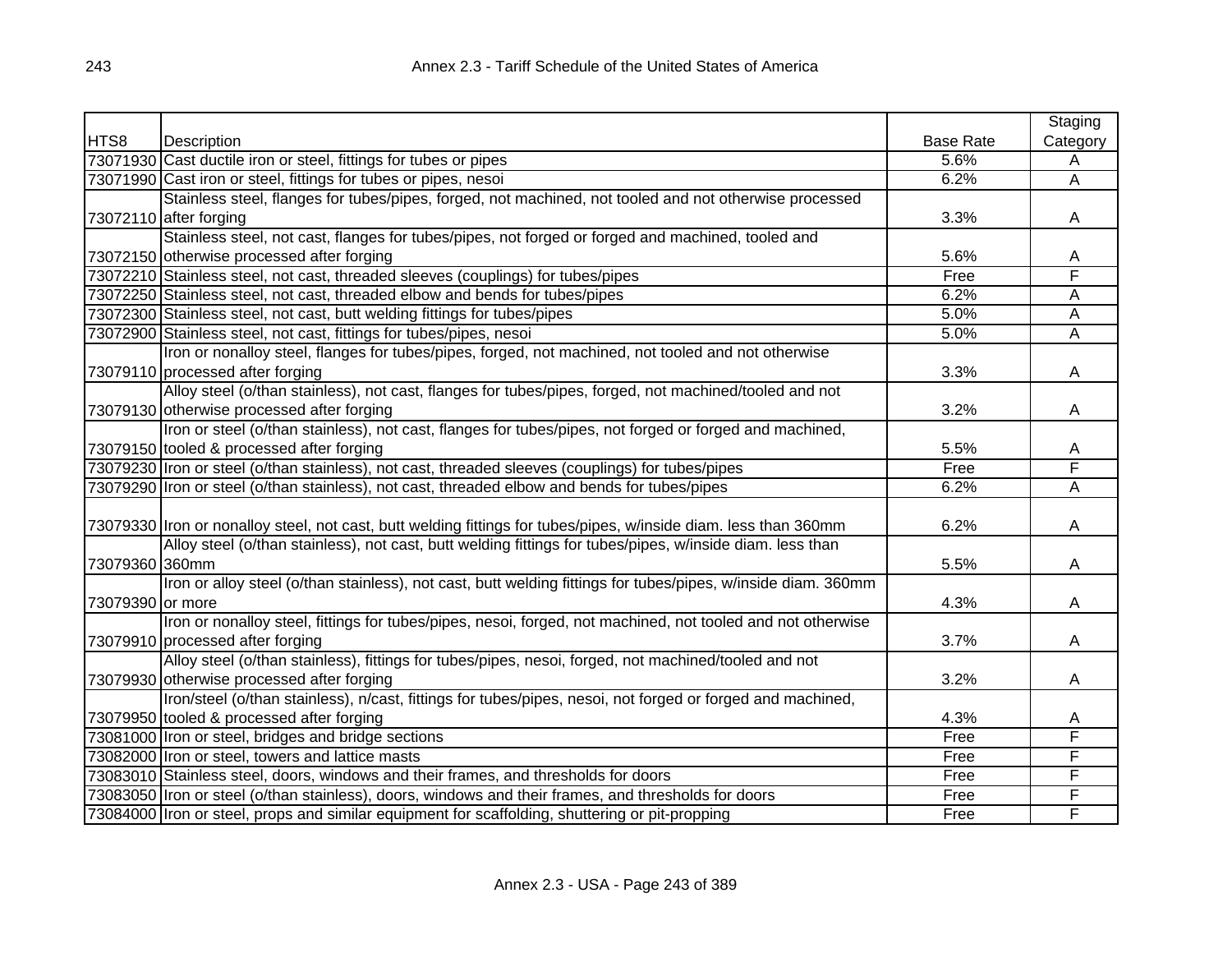|                    |                                                                                                                            |                  | Staging  |
|--------------------|----------------------------------------------------------------------------------------------------------------------------|------------------|----------|
| HTS8               | Description                                                                                                                | <b>Base Rate</b> | Category |
|                    | 73089030 Iron or steel, not in part alloy steel, columns, pillars, posts, beams and girders                                | Free             | F        |
|                    | 73089060 Iron or steel, columns, pillars, posts, beams and girders, nesoi                                                  | Free             | F        |
|                    | 73089070 Steel, grating for structures or parts of structures                                                              | Free             | F        |
|                    | 73089095 Iron or steel, structures (excluding prefab structures of 9406) and parts of structures, nesoi                    | Free             | F        |
|                    | Iron/steel, reservoirs, tanks, vats, siml. contain., for any material (o/than compress./liq.gas), w/capacity               |                  |          |
|                    | 73090000 o/300 I, n/fit. w/mech/thermal                                                                                    | Free             | F        |
|                    | Iron/steel, tanks, casks, drums, cans, boxes & siml. cont. for any material (o/than compress./liq.gas),                    |                  |          |
|                    | 73101000 w/cap. of 50+ I but n/o 300 I                                                                                     | Free             | F        |
|                    | Iron/steel, cans for any material (o/compressed/liq. gas), closed by soldering or crimping, w/cap. less                    |                  |          |
| 73102100 than 50 l |                                                                                                                            | Free             | F        |
|                    | Iron/steel, cans for any material (o/compressed/liq. gas), n/closed by soldering or crimping, w/cap. less                  |                  |          |
| 73102900 than 50 l |                                                                                                                            | Free             | F        |
|                    | 73110000   Iron/steel, containers for compressed or liquefied gas                                                          | Free             | F        |
|                    | 73121005 Stainless steel, stranded wire, not elect. insulated, fitted with fittings or made up into articles               | Free             | F        |
|                    | 73121010 Stainless steel, stranded wire, not elect. insulated, not fitted with fittings or made up into articles           | Free             | F        |
|                    |                                                                                                                            |                  |          |
|                    | 73121020 Iron or steel (o/than stainless), stranded wire, not elect. insul., fitted with fittings or made up into articles | Free             | F        |
|                    | Iron or steel (o/than stainless), stranded wire, not elect. insul., not fitted with fittings or made up into               |                  |          |
| 73121030 articles  |                                                                                                                            | Free             | F        |
|                    | Stainless steel, ropes, cables and cordage (o/than stranded wire), not elect. insul., fitted with fittings or              |                  |          |
|                    | 73121050 made up into articles                                                                                             | Free             | F        |
|                    | Stainless steel, ropes, cables and cordage (o/than stranded wire), not elect. insul., not fitted with fittings             |                  |          |
|                    | 73121060 or made up into articles                                                                                          | Free             | F        |
|                    | Iron/steel (o/stainless), ropes, cables & cordage (o/than stranded wire), n/elect. insul., fitted with fittings            |                  |          |
|                    | 73121070 or made up into articles                                                                                          | Free             | F        |
|                    | Iron/steel (o/stainless), ropes, cables & cordage, of brass plated wire (o/than stranded wire), n/elect.                   |                  |          |
|                    | 73121080 linsul., w/o fittings or arts.                                                                                    | Free             | F        |
|                    | Iron/steel (o/stainless), ropes, cables & cordage, o/th of brass plate wire (o/than stranded wire), n/elect.               |                  |          |
|                    | 73121090 insul., w/o fittings etc.                                                                                         | Free             | F        |
|                    | 73129000   Iron/steel (o/stainless), plaited bands, slings and the like, not electrically insulated                        | Free             | F        |
|                    | Iron/steel, barbed wire; iron/steel, twisted hoop or single flat wire and loosely twisted double wire, of a                |                  |          |
|                    | 73130000 kind used for fencing                                                                                             | Free             | F        |
|                    | Stainless steel, woven cloth endless bands for machinery, w/meshes not finer than 12 wires to the lineal                   |                  |          |
|                    | 73141210 cm in warp or filling                                                                                             | Free             | F        |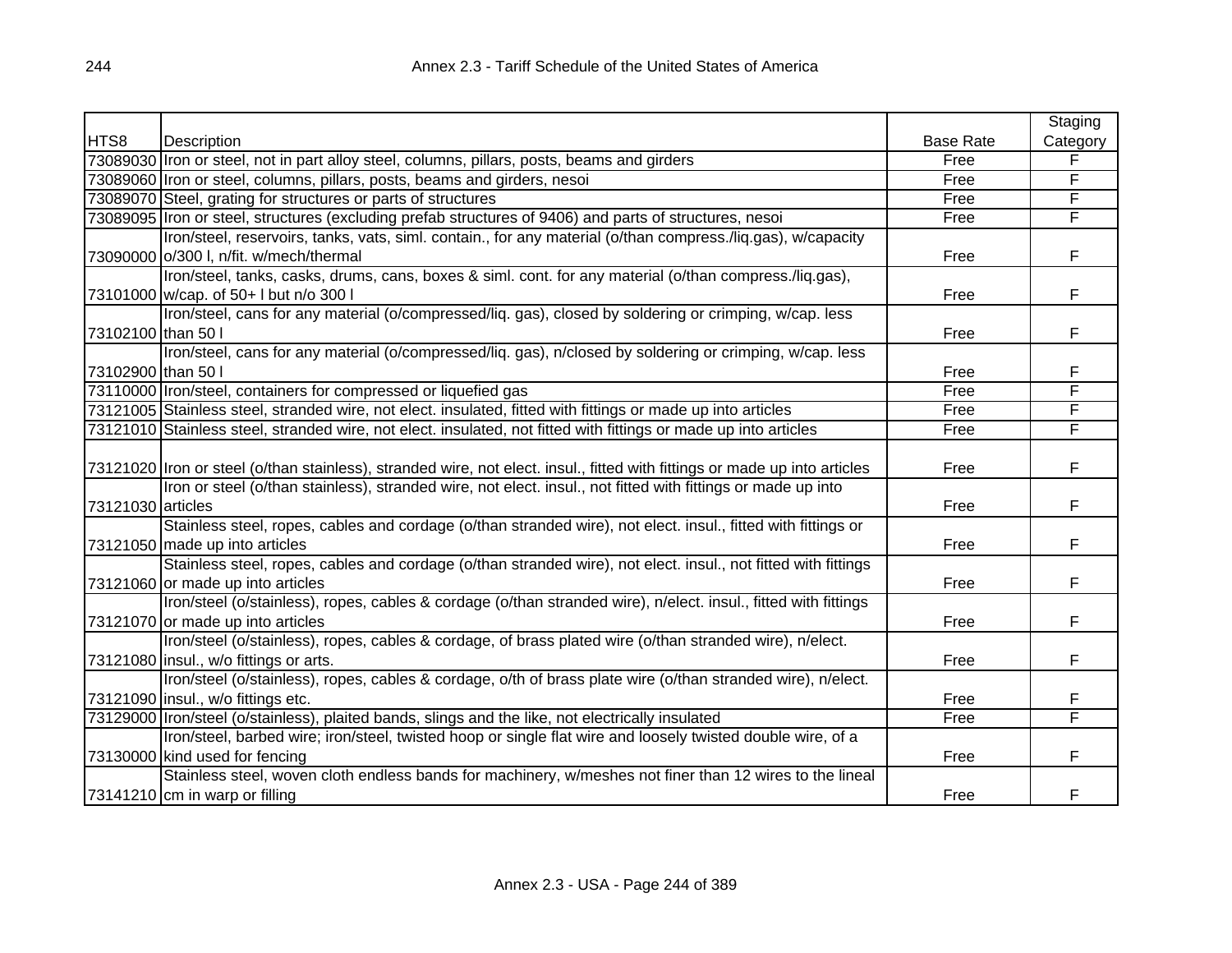|                     |                                                                                                                       |                  | Staging  |
|---------------------|-----------------------------------------------------------------------------------------------------------------------|------------------|----------|
| HTS8                | Description                                                                                                           | <b>Base Rate</b> | Category |
|                     | Stainless steel, woven cloth endless bands for machinery, w/meshes finer than 12 but n/finer than 36                  |                  |          |
|                     | 73141220 wires to the lineal cm warp or filling                                                                       | Free             | F        |
|                     | Stainless steel, Fourdrinier wires for papermaking machines w/94 or more wires to the lineal cm in warp               |                  |          |
| 73141230 or filling |                                                                                                                       | Free             | F.       |
|                     | Stainless steel, Fourdrinier wires for papermaking machines w/36 to 93 wires to the lineal cm in warp or              |                  |          |
| 73141260 filling    |                                                                                                                       | Free             | F        |
|                     | Stainless steel, woven cloth endless bands for machinery, nesoi, w/meshes finer than 36 wires to the                  |                  |          |
|                     | 73141290 lineal cm in warp or filling                                                                                 | Free             | F        |
|                     | 73141300 Iron or steel (o/than stainless), woven cloth endless bands for machinery, neosi                             | Free             | F        |
|                     | Stainless steel, woven cloth (o/than endless bands for machinery), w/meshes not finer than 12 wires to                |                  |          |
|                     | 73141410 the lineal cm in warp or filling                                                                             | Free             | F        |
|                     | Stainless steel, woven cloth (o/than endless bands for machinery), w/meshes finer 12 but n/finer 36 wires             |                  |          |
|                     | 73141420 to the lineal cm warp/filling                                                                                | Free             | F        |
|                     | Stainless steel, Fourdrinier wires (o/than endless bands) for papermaking machines, w/meshes 94 or                    |                  |          |
|                     | 73141430 more wire to lineal cm warp/filling                                                                          | Free             | F        |
|                     | Stainless steel, Fourdrinier wires (o/than endless bands) for papermaking machines, w/meshes 36 to 93                 |                  |          |
|                     | 73141460 wires to the lineal cm warp/filling                                                                          | Free             | F        |
|                     | Stainless steel woven cloth (other than endless band for machinery), neosi, w/meshes finer than 36 wires              |                  |          |
|                     | 73141490 to the lineal cm in warp or filling                                                                          | Free             | F        |
|                     | 73141900 Iron or steel (o/than stainless), woven cloth (o/than endless bands for machinery)                           | Free             | F        |
|                     | Iron/steel, grill, netting & fencing, of wire w/maximum x-sect. dimension 3 mm or more, welded at                     |                  |          |
|                     | 73142000 intersection, w/mesh size 100 cm2 or more                                                                    | Free             | F        |
|                     | Iron/steel, fencing, of wire, welded at the intersection, plated or coated with zinc, whether or not covered          |                  |          |
|                     | 73143110 w/plastic material                                                                                           | Free             | F        |
|                     | 73143150 Iron/steel, grill and netting, of wire, welded at the intersection, plated or coated with zinc, nesoi        | Free             | F        |
|                     |                                                                                                                       |                  |          |
|                     | 73143900  Iron/steel, grill, netting and fencing, of wire, welded at the intersection, not plated or coated with zinc | Free             | F        |
|                     |                                                                                                                       |                  |          |
|                     | 73144100  Iron/steel, grill, netting and fencing, of wire, not welded at the intersection, plated or coated with zinc | Free             | F        |
|                     | 73144200   Iron/steel, grill, netting and fencing, of wire, not welded at the intersection, coated with plastics      | Free             | F        |
|                     | 73144930 Iron/steel, grill, netting and fencing, of wire, not welded at the intersection, not cut to shape            | Free             | F        |
|                     | 73144960 Iron/steel, grill, netting and fencing, of wire, not welded at the intersection, cut to shape                | Free             | F        |
|                     | 73145000 Iron or steel, expanded metal                                                                                | Free             | F        |
|                     | 73151100 Iron or steel, roller chain                                                                                  | Free             | F        |
|                     | 73151200 Iron or steel, articulated link chain (other than roller chain)                                              | Free             | F        |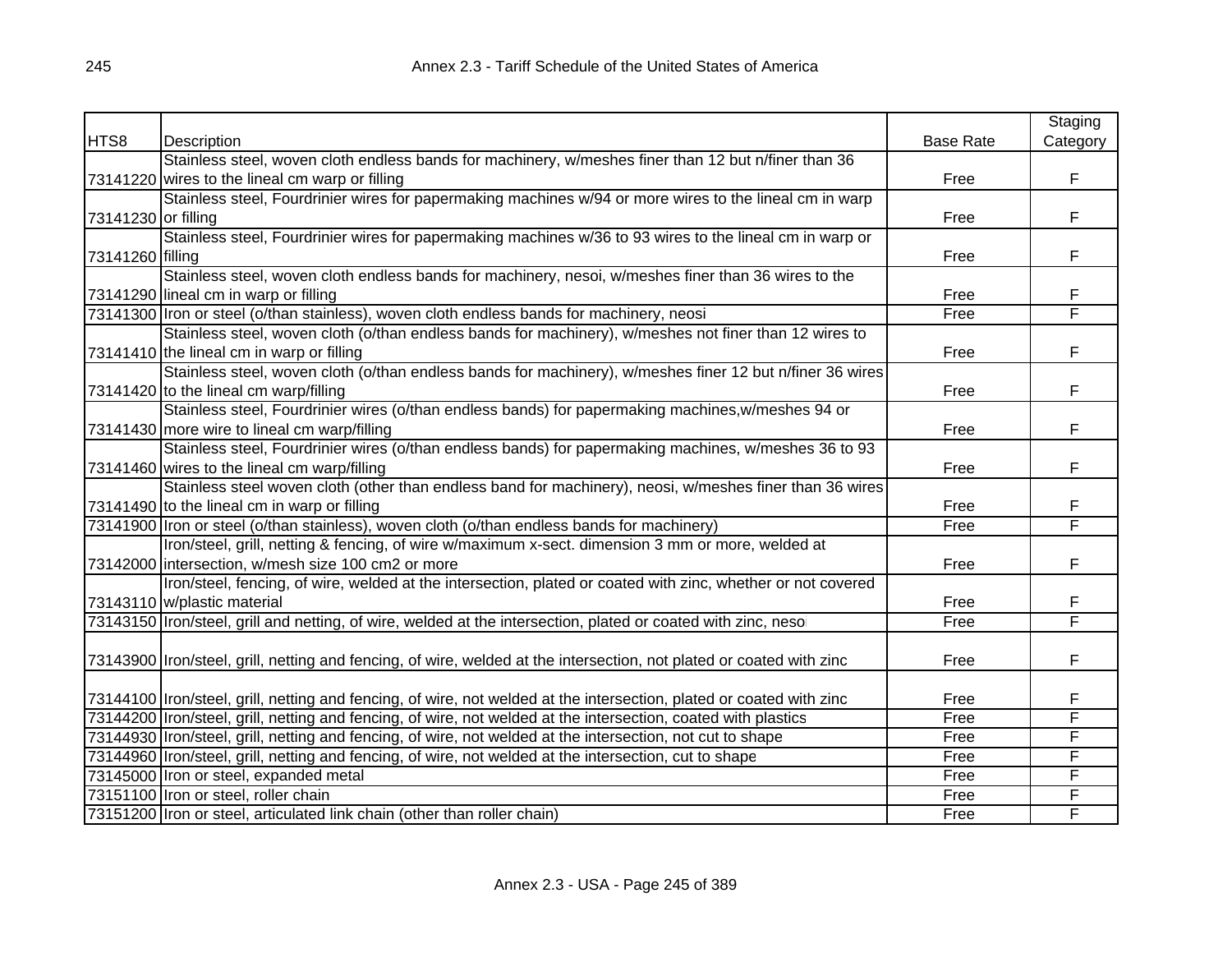|      |                                                                                                                |                  | Staging  |
|------|----------------------------------------------------------------------------------------------------------------|------------------|----------|
| HTS8 | Description                                                                                                    | <b>Base Rate</b> | Category |
|      | 73151900 Iron or steel, parts of articulated link chain                                                        | Free             | F        |
|      | 73152010 Iron or steel, skid chain, not over 8 mm in diameter                                                  | Free             | F        |
|      | 73152050 Iron or steel, skid chain, over 8 mm in diameter                                                      | Free             | F        |
|      | 73158100 Iron or steel, stud link chain                                                                        | Free             | F        |
|      | 73158210 Alloy steel, welded link chain, not over 10 mm in diameter                                            | Free             | F        |
|      | 73158230 Alloy steel, welded link chain, over 10 mm in diameter                                                | Free             | F        |
|      | 73158250 Iron or nonalloy steel, welded link chain, not over 10 mm in diameter                                 | Free             | F        |
|      | 73158270 Iron or nonalloy steel, welded link chain, over 10 mm in diameter                                     | Free             | F        |
|      | 73158910 Iron or steel, chain nesoi, with links of essentially round cross section, not over 8 mm in diameter  | 1.5%             | Α        |
|      | 73158930 Iron or steel, chain nesoi, with links of essentially round cross sections, over 8 mm in diameter     | Free             | F        |
|      | 73158950 Iron or steel, chain nesoi                                                                            | 3.9%             | A        |
|      | 73159000 Iron or steel, parts of chain (other than articulated link chain)                                     | 2.9%             | Α        |
|      | 73160000 Iron or steel, anchors, grapnels and parts thereof                                                    | Free             | F        |
|      | 73170010 Iron or steel, thumb tacks                                                                            | Free             | F        |
|      | Iron or steel, nails, tacks, corrugated nails, staples & similar arts., not threaded, suitable for use in      |                  |          |
|      | 73170020 powder-actuated hand tools                                                                            | Free             | F        |
|      | Iron or steel, nails, tacks, corrugated nails, staples & similar arts., threaded, suitable for use in powder-  |                  |          |
|      | 73170030 actuated hand tools                                                                                   | Free             | F        |
|      | Iron or steel, nails, tacks, corrugated nails, staples & similar arts., of one piece construction, made of     |                  |          |
|      | 73170055 round wire, nesoi                                                                                     | Free             | F        |
|      | Iron or steel, nails, tacks, corrugated nails, staples & similar arts., of one piece construction, not made of |                  |          |
|      | 73170065 round wire, nesoi                                                                                     | Free             | F        |
|      | 73170075 Iron or steel, nails, tacks, corrugated nails, staples & similar arts., of two or more pieces, nesoi  | Free             | F        |
|      | 73181100 Iron or steel, coach screws                                                                           | 12.5%            | A        |
|      | 73181200 Iron or steel, wood screws (o/than coach screws)                                                      | 12.5%            | A        |
|      | 73181300 Iron or steel, screw hooks and screw rings                                                            | 5.7%             | A        |
|      | 73181410 Iron or steel, self-tapping screws, w/shanks or threads less than 6 mm in diameter                    | 6.2%             | A        |
|      | 73181450 Iron or steel, self-tapping screws, w/shanks or threads 6 mm or more in diameter                      | 8.6%             | A        |
|      | 73181520 Iron or steel, bolts and bolts & their nuts or washers, imported in the same shipment                 | Free             | F        |
|      |                                                                                                                |                  |          |
|      | 73181540 Iron or steel, machine screws (o/than cap screws), 9.5 mm or more in length and 3.2 mm in diameter    | Free             | F        |
|      | 73181550 Iron or steel, threaded studs                                                                         | Free             | F        |
|      | 73181560 Iron or steel, screws and bolts, nesoi, having shanks or threads less than 6 mm in diameter           | 6.2%             | A        |
|      | 73181580 Iron or steel, screws and bolts, nesoi, having shanks or threads 6 mm or more in diameter             | 8.5%             | A        |
|      | 73181600 Iron or steel, nuts                                                                                   | Free             | F        |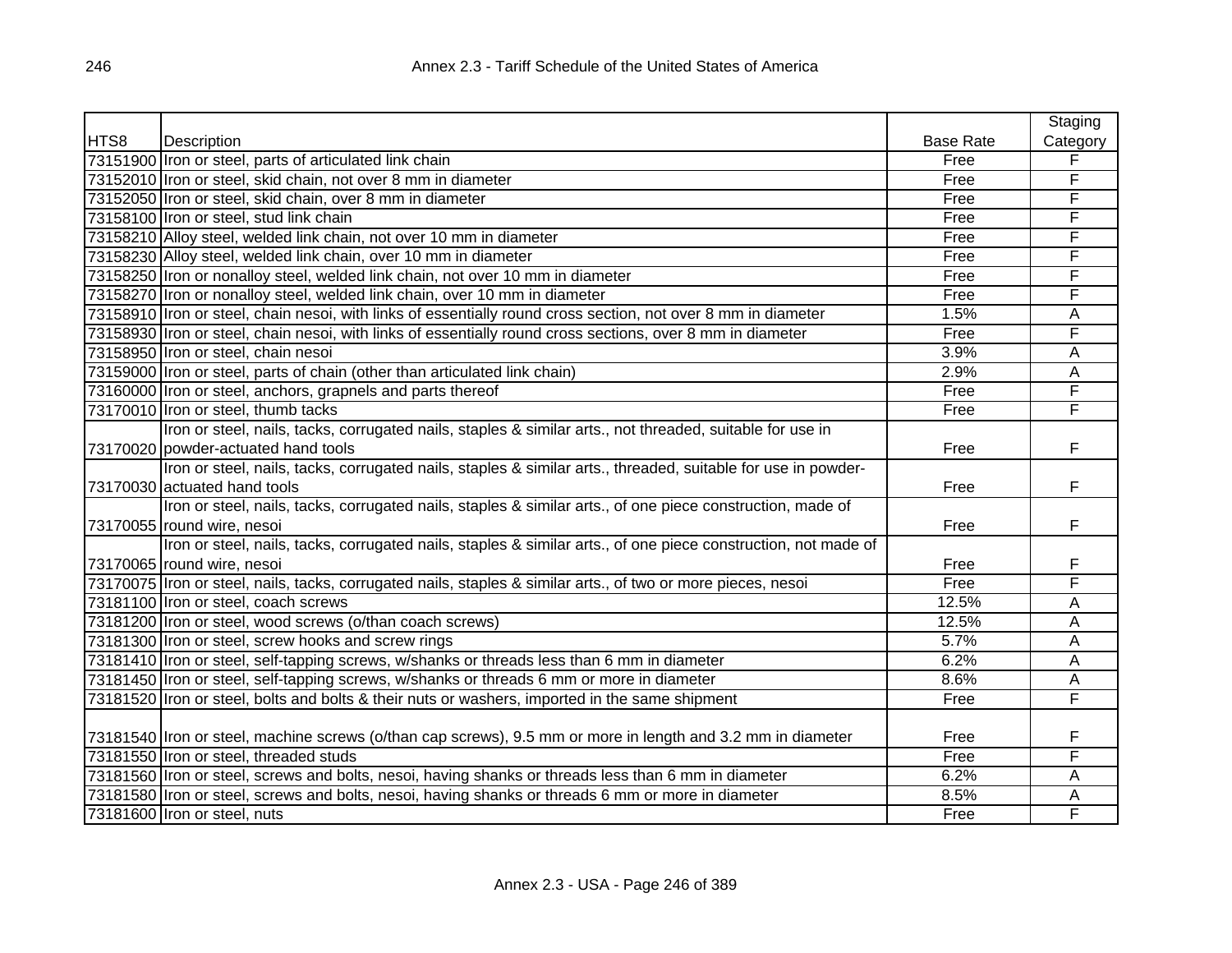|                   |                                                                                                                  |                  | Staging  |
|-------------------|------------------------------------------------------------------------------------------------------------------|------------------|----------|
| HTS8              | Description                                                                                                      | <b>Base Rate</b> | Category |
|                   | 73181900 Iron or steel, threaded articles similar to screws, bolts, nuts, coach screws & screw hooks, nesoi      | 5.7%             | Α        |
|                   | 73182100 Iron or steel, spring washers and other lock washers                                                    | 5.8%             | A        |
|                   | 73182200 Iron or steel, washers (o/than spring washers and other lock washers)                                   | Free             | F        |
|                   | 73182300 Iron or steel, rivets                                                                                   | Free             | F        |
|                   | 73182400 Iron or steel, cotters and cotter pins                                                                  | 3.8%             | Α        |
|                   |                                                                                                                  |                  |          |
|                   | 73182900 Iron or steel, nonthreaded articles similar to rivets, cotters, cotter pins, washers and spring washers | 2.8%             | A        |
|                   | 73191000 Iron or steel, sewing, darning or embroidery needles                                                    | Free             | F        |
|                   | 73192000 Iron or steel, safety pins                                                                              | 4.5%             | Α        |
|                   | 73193010 Iron or steel, dressmakers' or common pins                                                              | 4.1%             | A        |
|                   | 73193050 Iron or steel, pins (o/than safety pins, dressmakers' or common pins)                                   | Free             | F        |
|                   | Iron or steel, knitting needles, bodkins, crochet hooks, embroidery stilettos and similar articles for use in    |                  |          |
| 73199000 the hand |                                                                                                                  | 2.9%             | Α        |
|                   | Iron or steel, leaf springs & leaves therefore, to be used in motor vehicles having a G.V.W. not exceeding       |                  |          |
|                   | 73201030 4 metric tons                                                                                           | 3.2%             | A        |
|                   | Iron or steel, leaf springs & leaves therefore, suitable for motor vehicle suspension (o/than for motor          |                  |          |
|                   | 73201060 vehicles w/a G.V.W. o/4 metric tons)                                                                    | 3.2%             | A        |
|                   | 73201090 Iron or steel, leaf springs & leaves therefore, not suitable for motor vehicle suspension               | 3.2%             | A        |
|                   | 73202010 Iron or steel, helical springs, suitable for motor-vehicle suspension                                   | 3.2%             | A        |
|                   | 73202050 Iron or steel, helical springs (o/than suitable for motor-vehicle suspension)                           | 3.9%             | A        |
|                   | 73209010 Iron or steel, hairsprings                                                                              | Free             | F        |
|                   | 73209050 Iron or steel, springs (o/than leaf springs, helical springs or hairsprings)                            | 2.9%             | A        |
|                   | Iron or steel, portable non-electric domestic cooking appliances and plate warmers, for gas fuel or for          |                  |          |
|                   | 73211110 both gas and other fuels                                                                                | 5.7%             | A        |
|                   | Iron or steel, nonportable non-electric domestic stoves or ranges, for gas fuel or for both gas and other        |                  |          |
| 73211130 fuels    |                                                                                                                  | Free             | F        |
|                   | Iron or steel, nonportable non-electric domestic cook. appl. (o/th stoves or ranges) & plate warmers, for        |                  |          |
|                   | 73211160 gas fuel or both gas & other fuels                                                                      | Free             | F        |
|                   | 73211200 Iron or steel, non-electric domestic cooking appliances and plate warmers, for liquid fuels             | Free             | F        |
|                   | 73211300 Iron or steel, non-electric domestic cooking appliances and plate warmers, for solid fuels              | Free             | F        |
|                   | Iron or steel, portable non-electric domestic grates & warming appl. (o/cooking/plate warmers), for gas          |                  |          |
|                   | 73218110 fuel or both gas and other fuels                                                                        | 2.9%             | A        |
|                   | Iron or steel, nonportable non-electric domestic grates & warming appl. (o/than cooking/plate warmers),          |                  |          |
|                   | 73218150 for gas fuel/both gas & other fuels                                                                     | Free             | F        |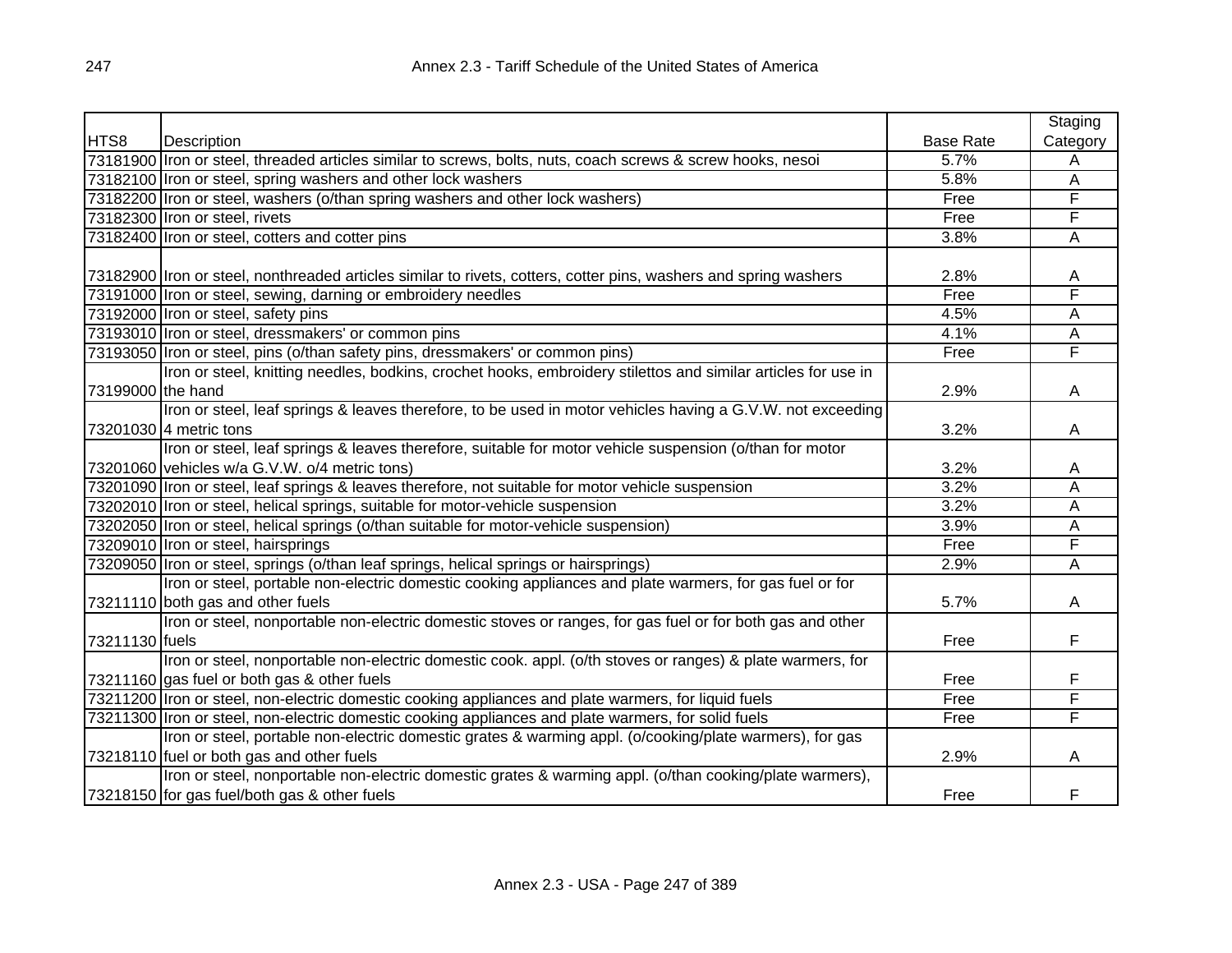|                   |                                                                                                                |                  | Staging                 |
|-------------------|----------------------------------------------------------------------------------------------------------------|------------------|-------------------------|
| HTS8              | Description                                                                                                    | <b>Base Rate</b> | Category                |
|                   | Iron or steel, portable non-electric domestic grates & warming appliances (o/than cooking/plate warmers)       |                  |                         |
|                   | 73218210 for liquid fuels                                                                                      | 2.9%             | A                       |
|                   | Iron or steel, nonportable non-electric domestic grates & warming appliances (o/than cooking/plate             |                  |                         |
|                   | 73218250 warmers), for liquid fuels                                                                            | Free             | F                       |
|                   | Iron or steel, non-electric domestic grates & warming appliances (o/than cooking/plate warmers), for solid     |                  |                         |
| 73218300 fuels    |                                                                                                                | Free             | F                       |
|                   | Iron/steel, cooking chambers for nonportable non-electric domestic stoves or ranges, for gas or for gas        |                  |                         |
|                   | 73219010 and other fuels                                                                                       | Free             | F                       |
|                   | Iron/steel, top surface panels w/ or w/o burners/controls for nonportable non-elect. domest. stoves or         |                  |                         |
|                   | 73219020   ranges, for gas or gas & other fuels                                                                | Free             | F                       |
|                   | Iron/steel, door assmbly w/more than one of inner panel, out. panel, window, insul., for non-elect. stoves     |                  |                         |
|                   | 73219040 or ranges, for gas or gas & other                                                                     | Free             | F                       |
|                   | Iron/steel, parts of nonportable non-electric domestic stoves or ranges, nesoi, for gas fuel or for both gas   |                  |                         |
|                   | 73219050 and other fuels                                                                                       | Free             | F                       |
|                   | 73219060 Iron/steel, parts, of nonelectric domestic cooking and warming appliances, nesoi                      | Free             | F                       |
|                   | 73221100 Cast iron, non-electrically heated radiators and parts thereof, for central heating                   | Free             | F                       |
|                   | 73221900 Iron (o/than cast) or steel, non-electrically heated radiators and parts thereof, for central heating | Free             | F                       |
|                   | Iron or steel, non-electrically heated air heaters and hot air distributors w/motor driven fan or blower and   |                  |                         |
|                   | 73229000 parts thereof                                                                                         | Free             | F                       |
|                   | 73231000 Iron or steel wool; iron or steel pot scourers and scouring or polishing pads, gloves and the like    | Free             | F                       |
|                   | Cast iron, table, kitchen or o/household arts. and parts thereof, not enameled but coated or plated with       |                  |                         |
|                   | 73239110 precious metals                                                                                       | Free             | F                       |
|                   | Cast iron, table, kitchen or o/household arts. and parts thereof, not enameled & not coated or plated with     |                  |                         |
|                   | 73239150 precious metals                                                                                       | 5.3%             | A                       |
|                   | 73239200 Cast iron, table, kitchen or o/household arts. and parts thereof, enameled                            | Free             | F                       |
|                   | 73239300 Stainless steel, table, kitchen or o/household arts. amd parts thereof                                | 2.0%             | $\overline{\mathsf{A}}$ |
|                   | Iron (o/than cast) or steel (o/than stainless), table, kitchen or o/household arts. and parts thereof,         |                  |                         |
| 73239400 enameled |                                                                                                                | 2.7%             | A                       |
|                   | Iron (o/th cast) or steel (o/th stainless), table, kitchen or o/household arts. & parts thereof, not enameled  |                  |                         |
|                   | 73239910 but plated/coat. w/silver                                                                             | Free             | F                       |
|                   | Iron (o/th cast)/steel (o/th stainless), table/kitchen /household arts. & parts thereof, not enameled but      |                  |                         |
|                   | 73239930 plated/coat. w/prec metal o/silver                                                                    | 8.2%             | A                       |
|                   |                                                                                                                |                  |                         |
|                   | 73239950 Tinplate, table, kitchen or o/household arts. & parts thereof, not coated or plated w/precious metal  | Free             | F                       |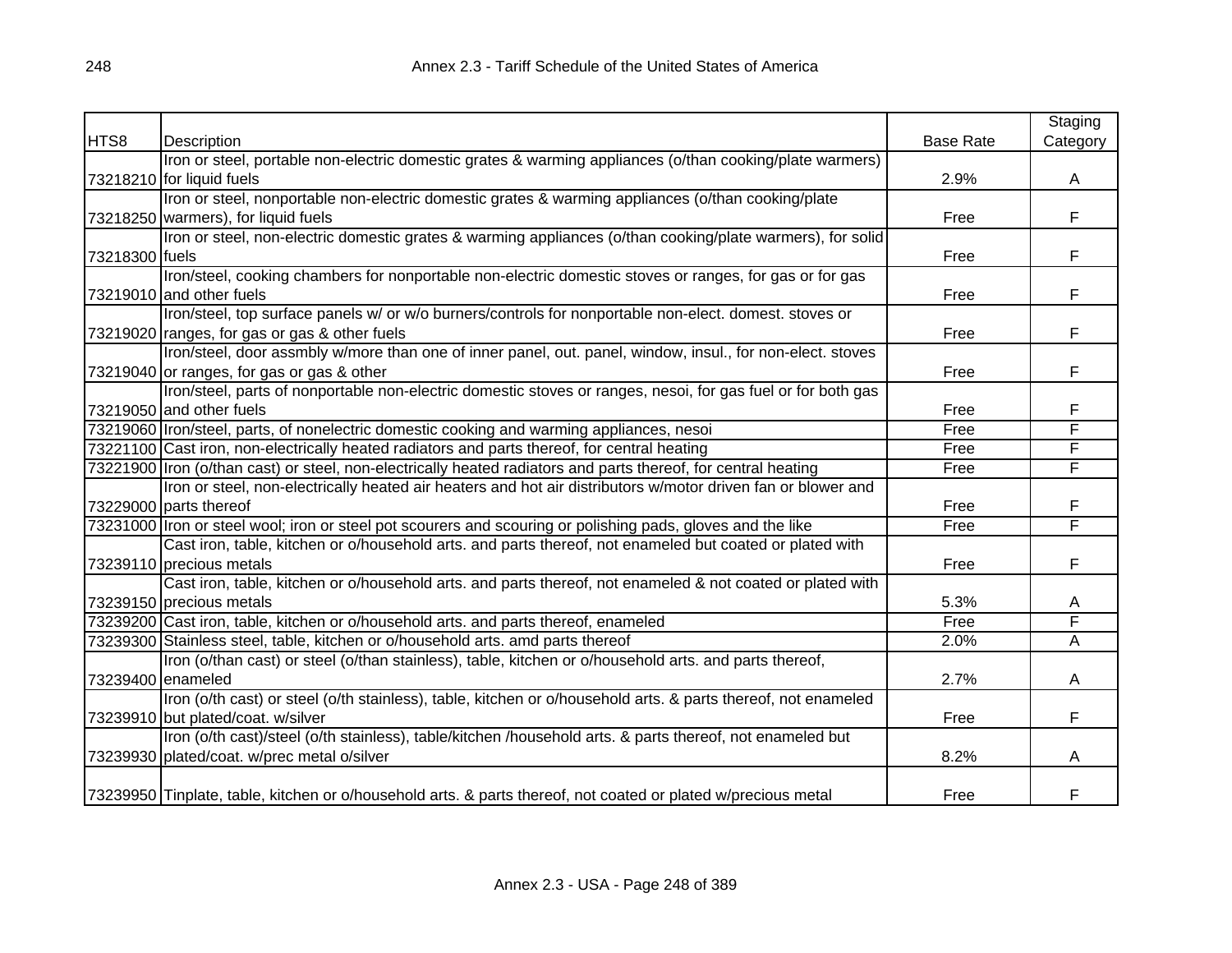|                    |                                                                                                                     |                  | Staging  |
|--------------------|---------------------------------------------------------------------------------------------------------------------|------------------|----------|
| HTS8               | Description                                                                                                         | <b>Base Rate</b> | Category |
|                    | Iron (o/th cast) or steel (o/than tinplate or stainless), cookingware, not coated or plated with precious           |                  |          |
| 73239970 metal     |                                                                                                                     | 5.3%             | A        |
|                    | Iron (o/th cast)/steel (o/th tinplate or stainless), table, kitchen (o/th cooking.) or o/household arts & part,     |                  |          |
|                    | 73239990 n/coated/plated w/prec.metal                                                                               | 3.4%             | A        |
|                    | 73241000 Stainless steel, sinks and wash basins                                                                     | 3.4%             | Α        |
|                    | 73242110 Cast iron, baths (whether or not enameled), coated or plated with precious metal                           | Free             | F        |
|                    | 73242150 Cast iron, baths (whether or not enameled), not coated or plated with precious metal                       | Free             | F        |
|                    | 73242900 Iron (o/than cast) or steel, baths (whether or not enameled)                                               | Free             | F        |
|                    |                                                                                                                     |                  |          |
|                    | 73249000 Iron or steel, sanitary ware (o/than baths or stainless steel sinks and wash basins) and parts thereof     | Free             | F        |
|                    | 73251000 Nonmalleable cast iron, articles, nesoi                                                                    | Free             | F        |
|                    | 73259100 Iron or steel, cast grinding balls and similar articles for mills                                          | 2.9%             | Α        |
|                    | 73259910 Cast iron (o/than nonmalleable cast iron), articles nesoi                                                  | Free             | F        |
|                    | 73259950 Steel, cast articles nesoi                                                                                 | 2.9%             | А        |
|                    | 73261100 Iron or steel, forged or stamped grinding balls and similar articles for mills                             | Free             | F        |
|                    | 73261900 Iron or steel, articles forged or stamped but n/further worked, nesoi                                      | 2.9%             | Α        |
|                    | 73262000 Iron or steel, articles of wire, nesoi                                                                     | 3.9%             | A        |
|                    | 73269010 Tinplate, articles nesoi                                                                                   | Free             | F        |
|                    | Iron or steel, cable or inner wire for caliper and cantilever brakes and casing therefore, whether or not cut       |                  |          |
| 73269025 to length |                                                                                                                     | Free             | F        |
|                    |                                                                                                                     |                  |          |
|                    | 73269035 Iron or steel, containers of a kind normally carried on the person, in the pocket or in the handbag, nesoi | 7.8%             | A        |
|                    | 73269045 Iron or steel, horse and mule shoes                                                                        | Free             | F        |
|                    | 73269060 Iron or steel, articles nesoi, coated or plated with precious metal                                        | 8.6%             | A        |
|                    | 73269085 Iron or steel, articles, nesoi                                                                             | 2.9%             | Α        |
|                    | 74011000 Copper mattes                                                                                              | Free             | F        |
|                    | 74012000 Cement copper (precipitated copper)                                                                        | Free             | F        |
|                    | 74020000 Unrefined copper; copper anodes for electrolytic refining                                                  | Free             | F        |
|                    | 74031100 Refined copper cathodes and sections of cathodes                                                           | 1.0%             | Α        |
|                    | 74031200 Refined copper, wire bars                                                                                  | 1.0%             | Α        |
|                    | 74031300 Refined copper, billets                                                                                    | 1.0%             | Α        |
|                    | 74031900 Refined copper, unwrought articles nesoi                                                                   | 1.0%             | Α        |
|                    | 74032100 Copper-zinc base alloys (brass), unwrought nesoi                                                           | 1.0%             | Α        |
|                    | 74032200 Copper-tin base alloys (bronze), unwrought nesoi                                                           | 1.0%             | А        |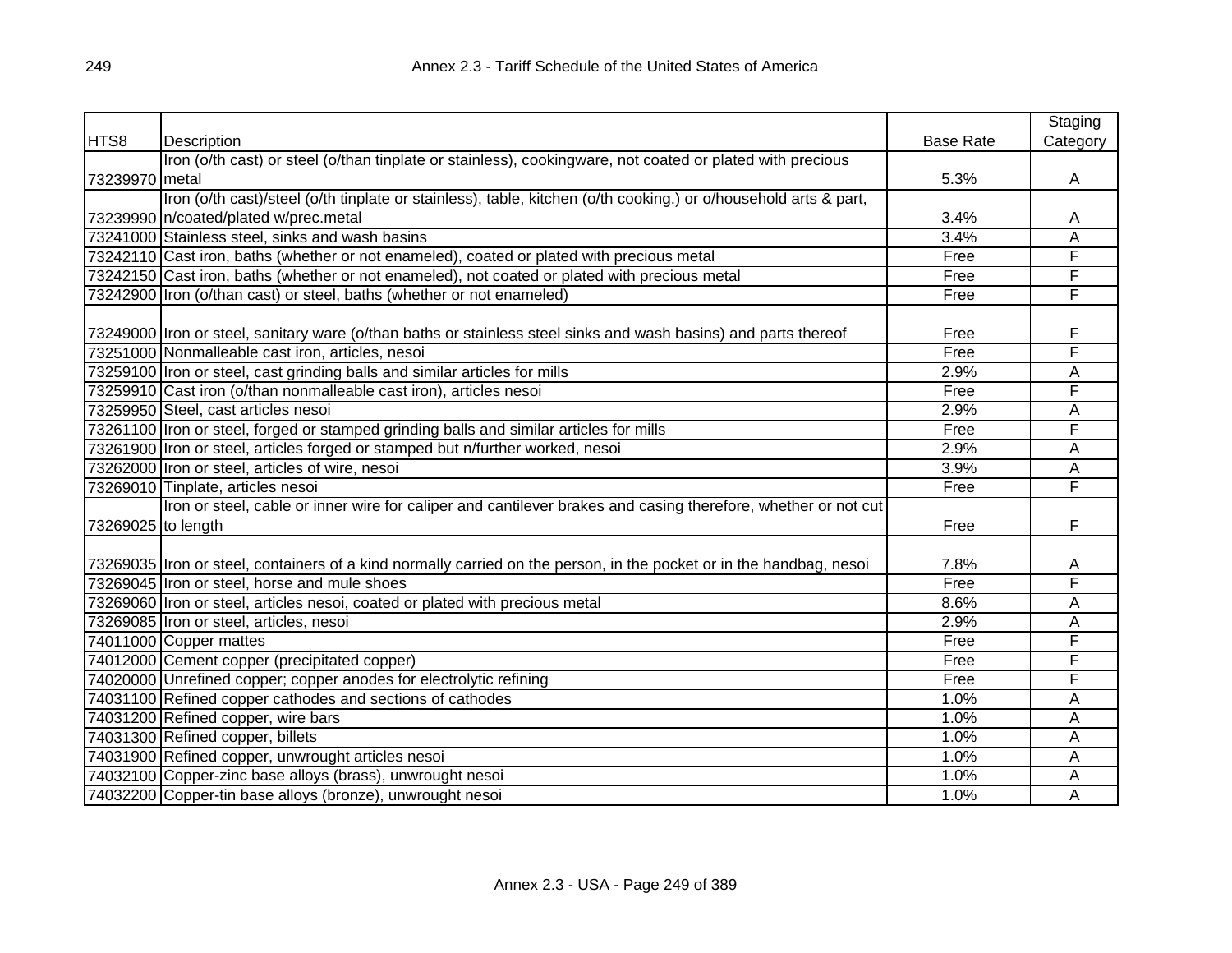|      |                                                                                                                      |                  | Staging  |
|------|----------------------------------------------------------------------------------------------------------------------|------------------|----------|
| HTS8 | Description                                                                                                          | <b>Base Rate</b> | Category |
|      |                                                                                                                      |                  |          |
|      | 74032300 Copper-nickel base alloys (cupro-nickel) or copper-nickel-zinc base alloys (nickel silver), unwrought nesoi | 1.0%             | A        |
|      | Copper alloys (o/than copper-zinc, copper-tin, copper-nickel(cupro-nickel) or copper-nickel-zinc base                |                  |          |
|      | 74032900 alloys, unwrought nesoi                                                                                     | 1.0%             | A        |
|      | 74040030 Copper spent anodes; copper waste & scrap containing less than 94% by weight of copper                      | Free             | F        |
|      | 74040060 Copper, waste and scrap containing 94% or more by weight of copper                                          | Free             | F        |
|      | 74050010 Copper master alloys, containing 5% or more but n/more than 15% by weight of phosphorus                     | Free             | F        |
|      | 74050060 Copper master alloys, not containing 5% or more but n/more than 15% by weight of phosphorus                 | Free             | F        |
|      | 74061000 Copper, powders of non-lamellar structure                                                                   | Free             | F        |
|      | 74062000 Copper, powders of lamellar structure; copper flakes                                                        | Free             | F        |
|      | 74071015 Refined copper, hollow profiles                                                                             | 3.0%             | Α        |
|      | 74071030 Refined copper, profiles (o/than hollow profiles)                                                           | 3.0%             | Α        |
|      | 74071050 Refined copper, bars and rods                                                                               | 1.0%             | Α        |
|      | 74072115 Copper-zinc base alloys (brass), hollow profiles                                                            | 2.2%             | A        |
|      | 74072130 Copper-zinc base alloys (brass), profiles (o/than hollow profiles)                                          | 2.2%             | Α        |
|      | 74072150 Copper-zinc base alloys (brass), low fuming brazing rods                                                    | 2.2%             | Α        |
|      | 74072170 Copper-zinc base alloys (brass), bars & rods nesoi, having a rectangular cross section                      | 1.9%             | A        |
|      | 74072190 Copper-zinc base alloys (brass), bars & rods nesoi, not having a rectangular cross section                  | 2.2%             | A        |
|      |                                                                                                                      |                  |          |
|      | 74072215 Copper-nickel base alloys (cupro-nickel) or copper-nickel-zinc base alloys (nickel silver), hollow profiles | 3.0%             | A        |
|      | Copper-nickel base alloys (cupro-nickel) or copper-nickel-zinc base alloys (nickel silver), profiles (o/than         |                  |          |
|      | 74072230 hollow profiles)                                                                                            | 3.0%             | A        |
|      |                                                                                                                      |                  |          |
|      | 74072250 Copper-nickel base alloys (cupro-nickel) or copper-nickel-zinc base alloys (nickel silver), bars & rods     | 3.0%             | A        |
|      | 74072915 Copper alloys (o/than brass, cupro-nickel or nickel silver), hollow profiles                                | 3.0%             | Α        |
|      | 74072930 Copper alloys (o/than brass, cupro-nickel or nickel silver), profiles (o/than hollow profiles)              | 3.0%             | Α        |
|      | 74072950 Copper alloys (o/than brass, cupro-nickel or nickel silver), bars and rods                                  | 1.6%             | A        |
|      | 74081130 Refined copper, wire, w/maximum cross-sectional dimension over 9.5 mm                                       | 1.0%             | Α        |
|      | 74081160 Refined copper, wire, w/maximum cross-sectional dimension over 6 mm but not over 9.5 mm                     | 3.0%             | Α        |
|      | 74081900 Refined copper, wire, w/maximum cross-sectional dimension of 6 mm or less                                   | 3.0%             | A        |
|      | 74082100 Copper-zinc base alloys (brass), wire                                                                       | 3.0%             | A        |
|      | Copper-nickel base alloys (cupro-nickel) or copper-nickel-zinc base alloys (nickel silver), wire, coated or          |                  |          |
|      | 74082210 plated with metal                                                                                           | 3.0%             | A        |
|      | Copper-nickel base alloys (cupro-nickel) or copper-nickel-zinc base alloys (nickel silver), wire, not coated         |                  |          |
|      | 74082250 or plated w/metal                                                                                           | 3.0%             | A        |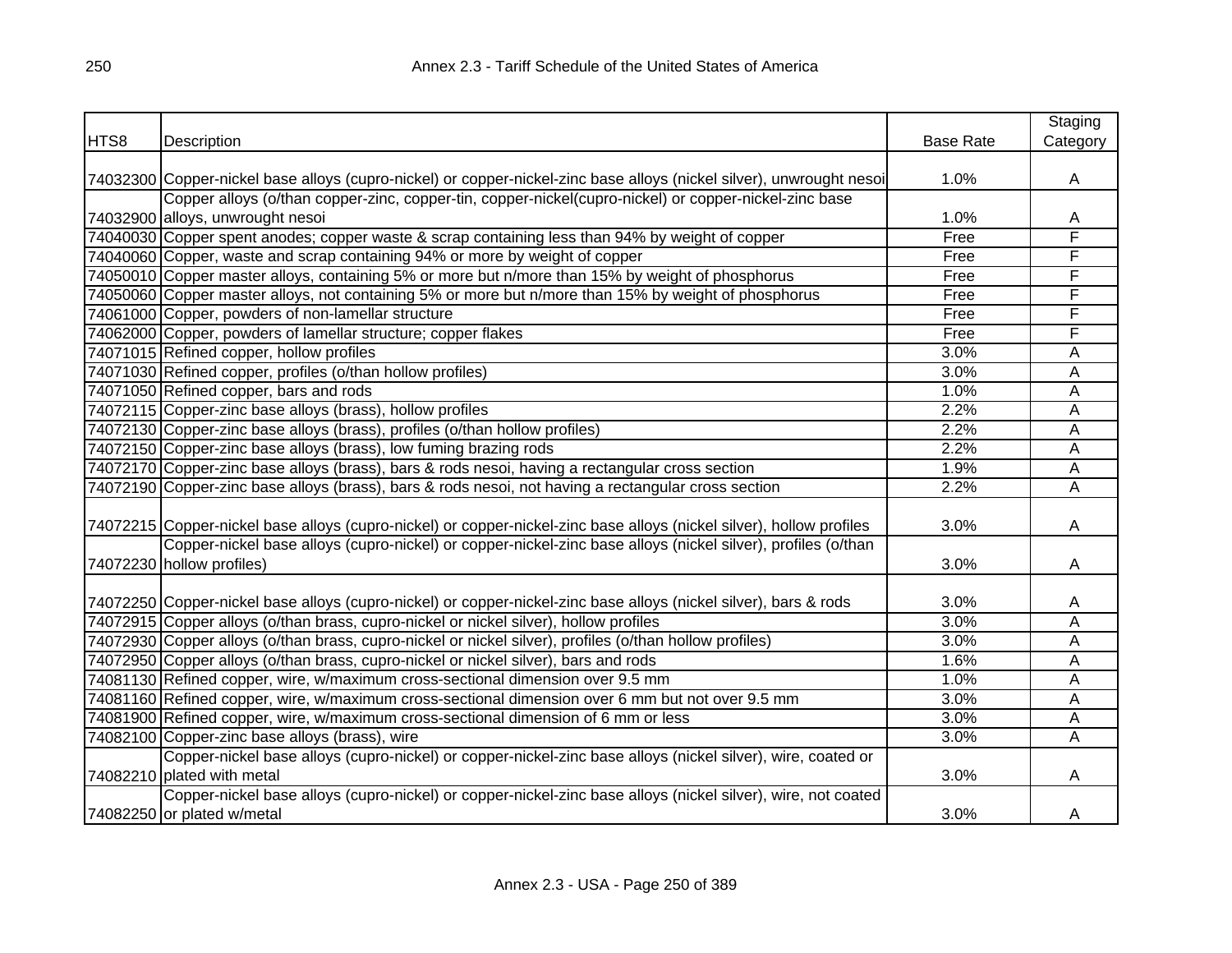|      |                                                                                                                |                  | Staging                 |
|------|----------------------------------------------------------------------------------------------------------------|------------------|-------------------------|
| HTS8 | Description                                                                                                    | <b>Base Rate</b> | Category                |
|      | 74082910 Copper alloys (o/than brass, cupro-nickel or nickel-silver), wire, coated or plated with metal        | 3.0%             | A                       |
|      | 74082950 Copper alloys (o/than brass, cupro-nickel or nickel-silver), wire, not coated or plated with metal    | 3.0%             | $\overline{A}$          |
|      | 74091110 Refined copper, plates, sheets and strip, in coils, with a thickness of 5 mm or more                  | 3.0%             | $\overline{A}$          |
|      |                                                                                                                |                  |                         |
|      | 74091150 Refined copper, plates, sheets and strip, in coils, with a thickness over 0.15mm but less than 5 mm   | 1.0%             | A                       |
|      | 74091910 Refined copper, plates, sheets and strip, not in coils, with a thickness of 5 mm or more              | 3.0%             | Ā                       |
|      | Refined copper, plates, sheets and strip, not in coils, with a thickness o/0.15mm but less than 5 mm & a       |                  |                         |
|      | 74091950 width of 500 mm or more                                                                               | 1.0%             | A                       |
|      | Refined copper, plates, sheets and strip, not in coils, with a thickness o/0.15mm but less than 5 mm & a       |                  |                         |
|      | 74091990 width of less than 500 mm                                                                             | 3.0%             | A                       |
|      | 74092100 Copper-zinc base alloys (brass), plates, sheets and strip, in coils                                   | 1.9%             | $\overline{\mathsf{A}}$ |
|      | 74092900 Copper-zinc base alloys (brass), plates, sheets and strip, not in coils                               | 1.9%             | $\overline{\mathsf{A}}$ |
|      |                                                                                                                |                  |                         |
|      | 74093110 Copper-tin base alloys (bronze), plates, sheets and strip, in coils. with a thickness of 5 mm or more | 3.0%             | A                       |
|      | Copper-tin base alloys (bronze), plates, sheets and strip, in coils, with a thickness o/0.15mm but less        |                  |                         |
|      | 74093150 than 5mm & a width of 500mm or more                                                                   | 1.7%             | A                       |
|      | Copper-tin base alloys (bronze), plates, sheets and strip, in coils, w/thickness o/0.15mm but less than        |                  |                         |
|      | 74093190 5mm & a width of less than 500mm                                                                      | 3.0%             | A                       |
|      | 74093910 Copper-tin base alloys (bronze), plates, sheets and strip, with a thickness of 5 mm or more           | 3.0%             | Ā                       |
|      | Copper-tin base alloys (bronze), plates, sheets and strip, with a thickness o/0.15 but less than 5 mm & of     |                  |                         |
|      | 74093950 a width of 500 mm or more                                                                             | 1.7%             | A                       |
|      | Copper-tin base alloys (bronze), plates, sheets and strip, with a thickness o/0.15 but less than 5 mm & of     |                  |                         |
|      | 74093990 a width of less than 500 mm                                                                           | 3.0%             | A                       |
|      | Copper-nickel base alloys (cupro-nickel) or copper-nickel-zinc base alloys (nickel silver), plates, sheets     |                  |                         |
|      | 74094000 and strip, w/thickness o/0.15mm                                                                       | 3.0%             | A                       |
|      | Copper alloys (o/than brass/bronze/cupro-nickel/nickel silver), plates, sheets & strip, with thickness of 5    |                  |                         |
|      | 74099010 mm or more                                                                                            | 3.0%             | A                       |
|      | Copper alloys (o/than brass/bronze/cupro-nickel/nickel silver), plates, sheets & strip, w/thick. o/0.15mm      |                  |                         |
|      | 74099050 but less th/5mm & width 500mm+                                                                        | 1.7%             | A                       |
|      | Copper alloys (o/than brass/bronze/cupro-nickel/nickel silver), plates, sheets & strip, w/thick. o/0.15mm      |                  |                         |
|      | 74099090 but less th/5mm & width less 500mm                                                                    | 3.0%             | A                       |
|      | 74101100 Refined copper, foil, w/thickness of 0.15 mm or less, not backed                                      | 1.0%             | A                       |
|      | 74101200 Copper alloys, foil, w/thickness of 0.15 mm or less, not backed                                       | 1.0%             | A                       |
|      | 74102130 Refined copper, clad laminates, w/thickness of 0.15 mm or less, backed                                | 3.0%             | A                       |
|      | 74102160 Refined copper, foil, w/thickness of 0.15 mm or less, backed                                          | 1.5%             | A                       |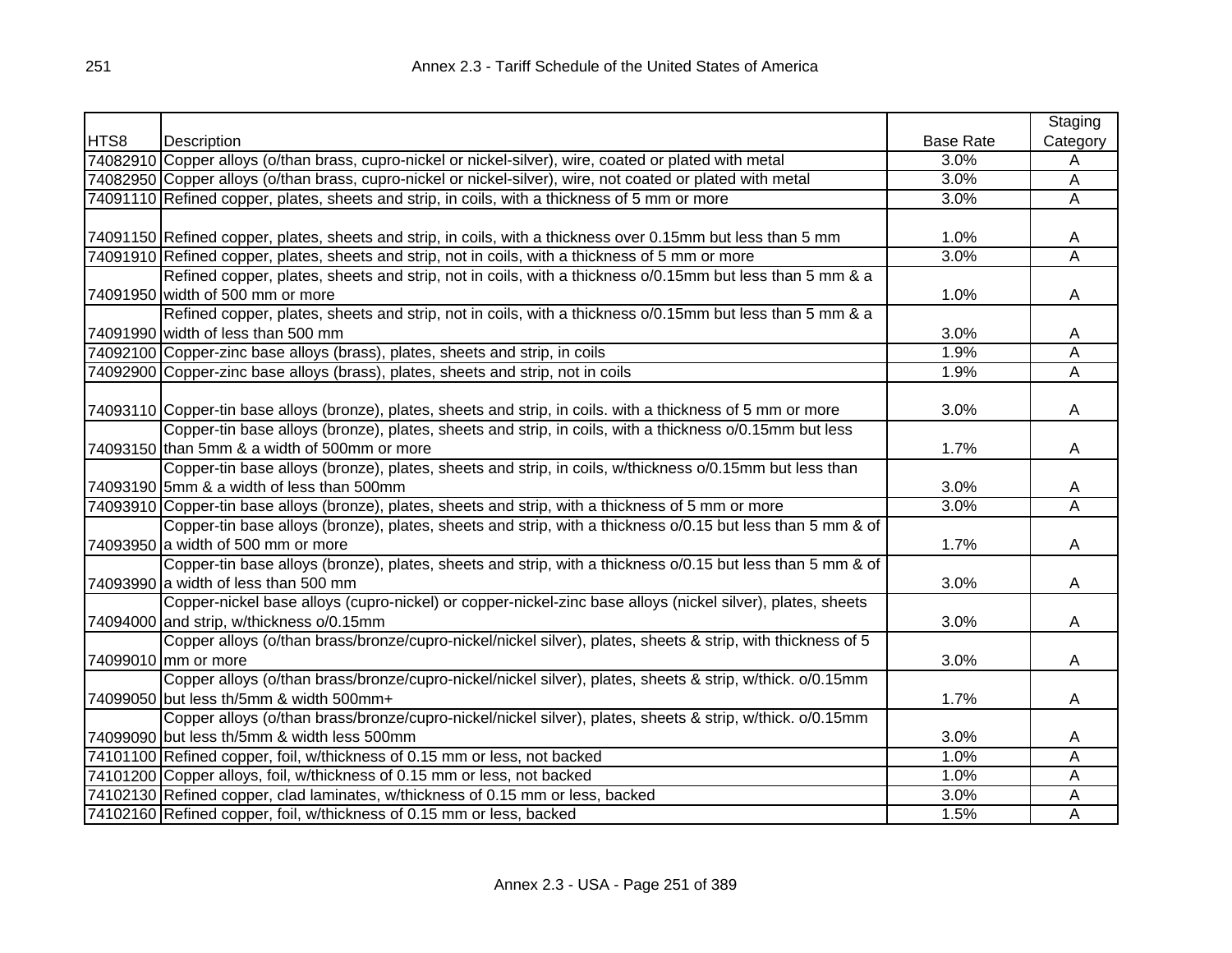|                  |                                                                                                                      |                  | Staging  |
|------------------|----------------------------------------------------------------------------------------------------------------------|------------------|----------|
| HTS8             | Description                                                                                                          | <b>Base Rate</b> | Category |
|                  | 74102200 Copper alloys, foil, w/thickness of 0.15 mm or less, backed                                                 | 1.5%             | A        |
|                  | 74111010 Refined copper, tubes and pipes, seamless                                                                   | 1.5%             | A        |
|                  | 74111050 Refined copper, tubes and pipes, other than seamless                                                        | 3.0%             | A        |
|                  | 74112110 Copper-zinc base alloys (brass), tubes and pipes, seamless                                                  | 1.4%             | Α        |
|                  | 74112150 Copper-zinc base alloys (brass), tubes and pipes, other than seamless                                       | 3.0%             | A        |
|                  |                                                                                                                      |                  |          |
|                  | 74112200 Copper-nickel base alloys (cupro-nickel) or copper-nickel-zinc base alloys (nickel-silver), tubes and pipes | 3.0%             | A        |
|                  | 74112910 Copper alloys (o/than brass/cupro-nickel/nickel-silver), pipes and tubes, seamless                          | 1.4%             | Α        |
|                  | 74112950 Copper alloys (o/than brass/cupro-nickel/nickel-silver), pipes and tubes, other than seamless               | 3.0%             | А        |
|                  | 74121000 Refined copper, fittings for tubes and pipes                                                                | 3.0%             | Ā        |
|                  | 74122000 Copper alloys, fittings for tubes and pipes                                                                 | 3.0%             | A        |
|                  |                                                                                                                      |                  |          |
|                  | 74130010 Copper, stranded wire, not electrically insulated, not fitted with fittings and not made up into articles   | 3.0%             | A        |
|                  | 74130050 Copper, cables, plaited bands and the like, not fitted with fittings and not made up into articles          | 2.0%             | Ā        |
|                  | Copper, stranded wire, cables, plaited bands and the like, not electrically insulated, fitted with fittings or       |                  |          |
|                  | 74130090 made up into articles                                                                                       | 3.0%             | A        |
|                  | 74142030 Copper, Fourdrinier wires, for use in papermaking machines, w/94 or more wires to the lineal cm             | Free             | F        |
|                  | 74142060 Copper, Fourdrinier wires, for use in papermaking machines, w/less than 94 wires to the lineal cm           | 3.0%             | Α        |
|                  | 74142090 Copper, wire cloth (o/than Fourdrinier wires for use in papermaking machines)                               | 3.0%             | Α        |
|                  | 74149000 Copper, wire grill and netting; expanded metal of copper                                                    | 3.0%             | Ā        |
|                  |                                                                                                                      |                  |          |
|                  | 74151000 Copper or iron/steel w/heads of copper, nails and tacks, drawing pins, staples and similar articles         | 2.5%             | A        |
|                  | 74152100 Copper, washers (including spring washers)                                                                  | 3.0%             | Α        |
|                  | 74152900 Copper, rivets, cotters, cotter pins and similar non-threaded articles (o/than washers)                     | 3.0%             | A        |
|                  | 74153305 Copper screws for wood                                                                                      | 3.0%             | A        |
|                  | 74153310 Muntz or yellow metal copper bolts                                                                          | 1.4%             | А        |
|                  | Screws (other than wood screws), bolts (other than Muntz or yellow metal) and nuts, of copper, threaded,             |                  |          |
| 74153380 nesoi   |                                                                                                                      | 3.0%             | A        |
|                  | 74153900 Copper, screw hooks and other threaded articles, nesoi                                                      | 3.0%             | Α        |
|                  | 74160000 Copper, springs                                                                                             | 3.0%             | A        |
|                  | Copper, cooking or heating apparatus of a kind used for domestic purposes, nonelectric, and parts                    |                  |          |
| 74170000 thereof |                                                                                                                      | 3.0%             | A        |
|                  | 74181120 Copper-zinc alloy (brass), pot scourers, scouring or polishing pads, gloves and the like                    | 3.0%             | Α        |
|                  | 74181140 Copper (o/than copper-zinc alloys), pot scourers, scouring or polishing pads, gloves and the like           | 3.0%             | А        |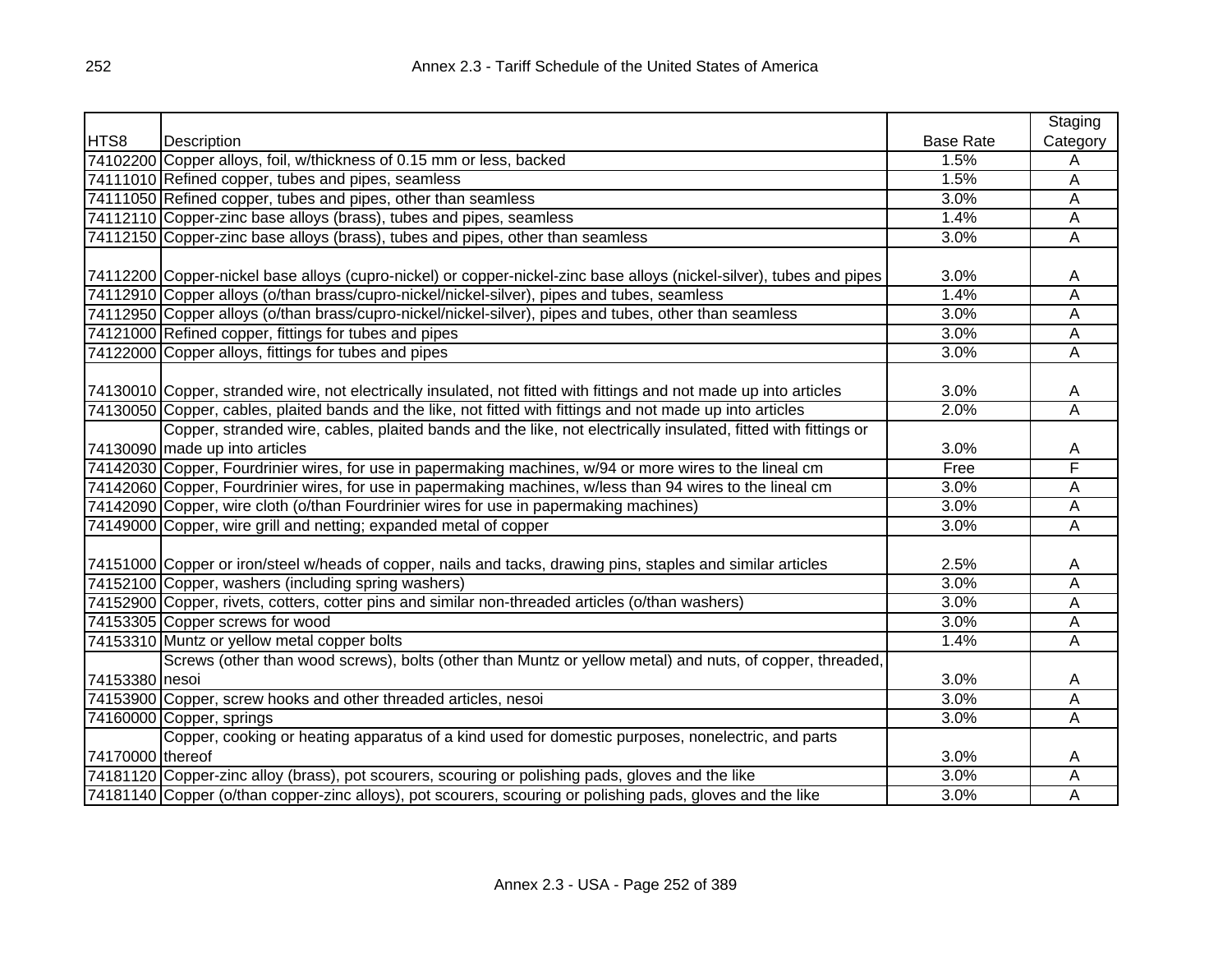|      |                                                                                                                   |                  | Staging  |
|------|-------------------------------------------------------------------------------------------------------------------|------------------|----------|
| HTS8 | Description                                                                                                       | <b>Base Rate</b> | Category |
|      |                                                                                                                   |                  |          |
|      | 74181910 Copper, table, kitchen or other household articles and parts thereof, coated or plated w/precious metals | 3.0%             | A        |
|      | Copper-zinc alloy (brass), table, kitchen or other household articles and parts thereof, not coated or            |                  |          |
|      | 74181920 plated w/precious metals                                                                                 | 3.0%             | A        |
|      | Copper (o/than brass), table kitchen or other household articles and parts thereof, not coated or plated          |                  |          |
|      | 74181950 w/precious metals                                                                                        | 3.0%             | A        |
|      | 74182010 Copper-zinc base alloys (brass), sanitary ware and parts thereof                                         | 3.0%             | Α        |
|      | 74182050 Copper (o/than brass), sanitary ware and parts thereof                                                   | 3.0%             | Α        |
|      | 74191000 Copper, chain and parts thereof                                                                          | 3.0%             | Α        |
|      | 74199100 Copper, articles nesoi, cast, molded, stamped, or forged but not further worked                          | Free             | F        |
|      | 74199915 Copper, containers a kind normally carried on the person, in the pocket or in the handbag                | 3.0%             | A        |
|      | 74199930 Copper, articles nesoi, coated or plated with precious metal                                             | 3.0%             | Α        |
|      | 74199950 Copper, articles nesoi, not coated or plated with precious metal                                         | Free             | F        |
|      | 75011000 Nickel mattes                                                                                            | Free             | F        |
|      | 75012000 Nickel oxide sinters and other intermediate products of nickel metallurgy                                | Free             | F        |
|      | 75021000 Nickel (o/than alloy), unwrought                                                                         | Free             | F        |
|      | 75022000 Nickel alloys, unwrought                                                                                 | Free             | F        |
|      | 75030000 Nickel, waste and scrap                                                                                  | Free             | F        |
|      | 75040000 Nickel, powders and flakes                                                                               | Free             | F        |
|      | 75051110 Nickel (o/than alloy), bars and rods, cold formed                                                        | 3.0%             | Α        |
|      | 75051130 Nickel (o/than alloy), bars and rods, not cold formed                                                    | 2.6%             | Α        |
|      | 75051150 Nickel (o/than alloy), profiles                                                                          | 3.0%             | Α        |
|      | 75051210 Nickel alloy, bars and rods, cold formed                                                                 | 3.0%             | Α        |
|      | 75051230 Nickel alloy, bars and rods, not cold formed                                                             | 2.5%             | Α        |
|      | 75051250 Nickel alloy, profiles                                                                                   | 3.0%             | Α        |
|      | 75052110 Nickel (o/than alloy), wire, cold formed                                                                 | 3.0%             | Α        |
|      | 75052150 Nickel (o/than alloy), wire, not cold formed                                                             | 2.6%             | Α        |
|      | 75052210 Nickel alloy, wire, cold formed                                                                          | 3.0%             | Α        |
|      | 75052250 Nickel alloy, wire, not cold formed                                                                      | 2.6%             | Α        |
|      | 75061010 Nickel (o/than alloy), plates, sheets and strip, cold formed                                             | 3.0%             | Α        |
|      | 75061030 Nickel (o/than alloy), plates, sheets and strip, not cold formed                                         | 2.5%             | Α        |
|      | 75061045 Nickel, foil, w/thickness not over 0.15 mm                                                               | 2.5%             | Α        |
|      | 75061060 Nickel, foil, w/thickness over 0.15 mm                                                                   | 2.5%             | Α        |
|      | 75062010 Nickel alloy, plates, sheets and strip, cold formed                                                      | 3.0%             | Α        |
|      | 75062030 Nickel alloy, plates, sheets and strip, not cold formed                                                  | 2.5%             | Ā        |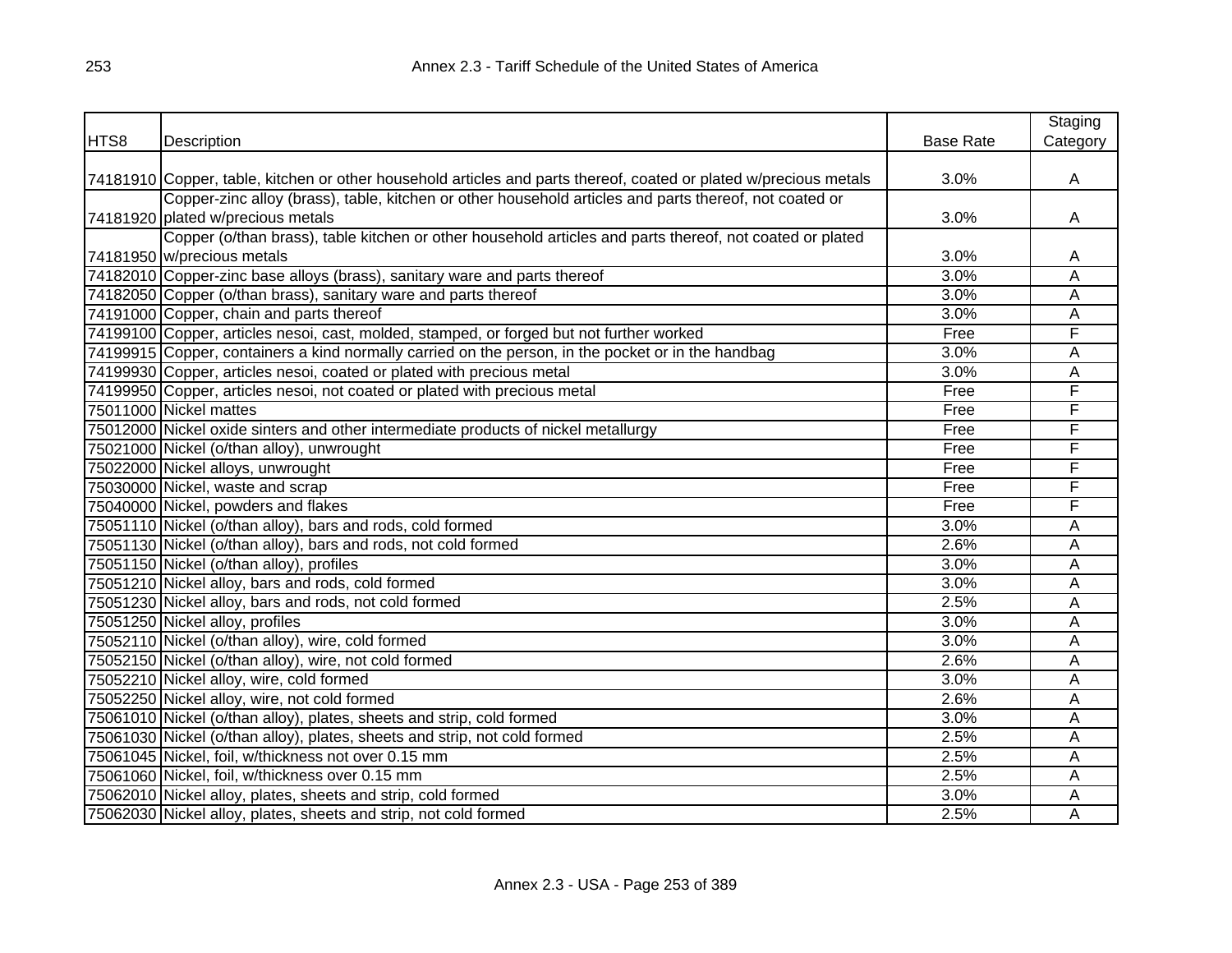|      |                                                                                                                  |                  | Staging                 |
|------|------------------------------------------------------------------------------------------------------------------|------------------|-------------------------|
| HTS8 | Description                                                                                                      | <b>Base Rate</b> | Category                |
|      | 75062045 Nickel alloy, foil, w/thickness not over 0.15 mm                                                        | 3.0%             | Α                       |
|      | 75062060 Nickel alloy, foil, w/thickness over 0.15 mm                                                            | 3.0%             | A                       |
|      | 75071100 Nickel (o/than alloy), tubes and pipes                                                                  | 2.0%             | A                       |
|      | 75071200 Nickel alloy, tubes and pipes                                                                           | 2.0%             | A                       |
|      | 75072000 Nickel, fittings for tubes and pipes                                                                    | 3.0%             | Α                       |
|      | 75081000 Nickel, wire cloth, grill and netting                                                                   | 3.0%             | Α                       |
|      | 75089010 Nickel, stranded wire                                                                                   | 3.0%             | A                       |
|      | 75089050 Nickel, articles of nesoi                                                                               | 3.0%             | A                       |
|      | Aluminum (o/than alloy), unwrought, in coils, w/uniform x-section throughout length & w/least cross-             |                  |                         |
|      | 76011030 sectional dimension n/o 9.5 mm                                                                          | 2.6%             | A                       |
|      | 76011060 Aluminum (o/than alloy), unwrought nesoi                                                                | Free             | F                       |
|      | Aluminum alloys, unwrought, in coils, w/uniform x-section throughout length & w/least cross-sectional            |                  |                         |
|      | 76012030 dimension n/o 9.5 mm                                                                                    | 2.6%             | Α                       |
|      | 76012060 Aluminum alloys, w/25% or more by weight of silicon, unwrought nesoi                                    | 2.1%             | Α                       |
|      | 76012090 Aluminum alloys nesoi, unwrought nesoi                                                                  | Free             | F                       |
|      | 76020000 Aluminum, waste and scrap                                                                               | Free             | F                       |
|      | 76031000 Aluminum, powders of non-lamellar structure                                                             | 5.0%             | Α                       |
|      | 76032000 Aluminum, powders of lamellar structure; aluminum flakes                                                | 3.9%             | Α                       |
|      | 76041010 Aluminum (o/than alloy), profiles                                                                       | 5.0%             | A                       |
|      | 76041030 Aluminum (o/than alloy), bar and rods, with a round cross section                                       | 2.6%             | Α                       |
|      | 76041050 Aluminum (o/than alloy), bar and rods, other than with a round cross section                            | 3.0%             | Α                       |
|      | 76042100 Aluminum alloy, hollow profiles                                                                         | 1.5%             | $\overline{\mathsf{A}}$ |
|      | 76042910 Aluminum alloy, profiles (o/than hollow profiles)                                                       | 5.0%             | $\overline{\mathsf{A}}$ |
|      | 76042930 Aluminum alloy, bars and rods, having a round cross section                                             | 2.6%             | Α                       |
|      | 76042950 Aluminum alloy, bars and rodss, other than with a round cross section                                   | 3.0%             | Α                       |
|      | 76051100 Aluminum (o/than alloy), wire, with a maximum cross-sectional dimension over 7 mm                       | 2.6%             | A                       |
|      | 76051900 Aluminum (o/than alloy), wire, with a maximum cross-sectional dimension of 7 mm or less                 | 4.2%             | A                       |
|      | 76052100 Aluminum alloy, wire, with a maximum cross-sectional dimension over 7 mm                                | 2.6%             | Α                       |
|      | 76052900 Aluminum alloy, wire, with a maximum cross-sectional dimension of 7 mm or less                          | 4.2%             | Α                       |
|      | 76061130 Aluminum (o/than alloy), plates/sheets/strip, w/thick. o/0.2mm, rectangular (incl. sq), not clad        | 3.0%             | А                       |
|      | 76061160 Aluminum (o/than alloy), plates/sheets/strip, w/thick. o/0.2mm, rectangular (incl. sq), clad            | 2.7%             | А                       |
|      | 76061230 Aluminum alloy, plates/sheets/strip, w/thick. o/0.2mm, rectangular (incl. sq), not clad                 | 3.0%             | А                       |
|      | 76061260 Aluminum alloy, plates/sheets/strip, w/thick. o/0.2mm, rectangular (incl. sq), clad                     | 6.5%             | Α                       |
|      | 76069130 Aluminum (o/than alloy), plates/sheets/strip, w/thick. o/0.2mm, o/than rectangular (incl. sq), not clad | 3.0%             | A                       |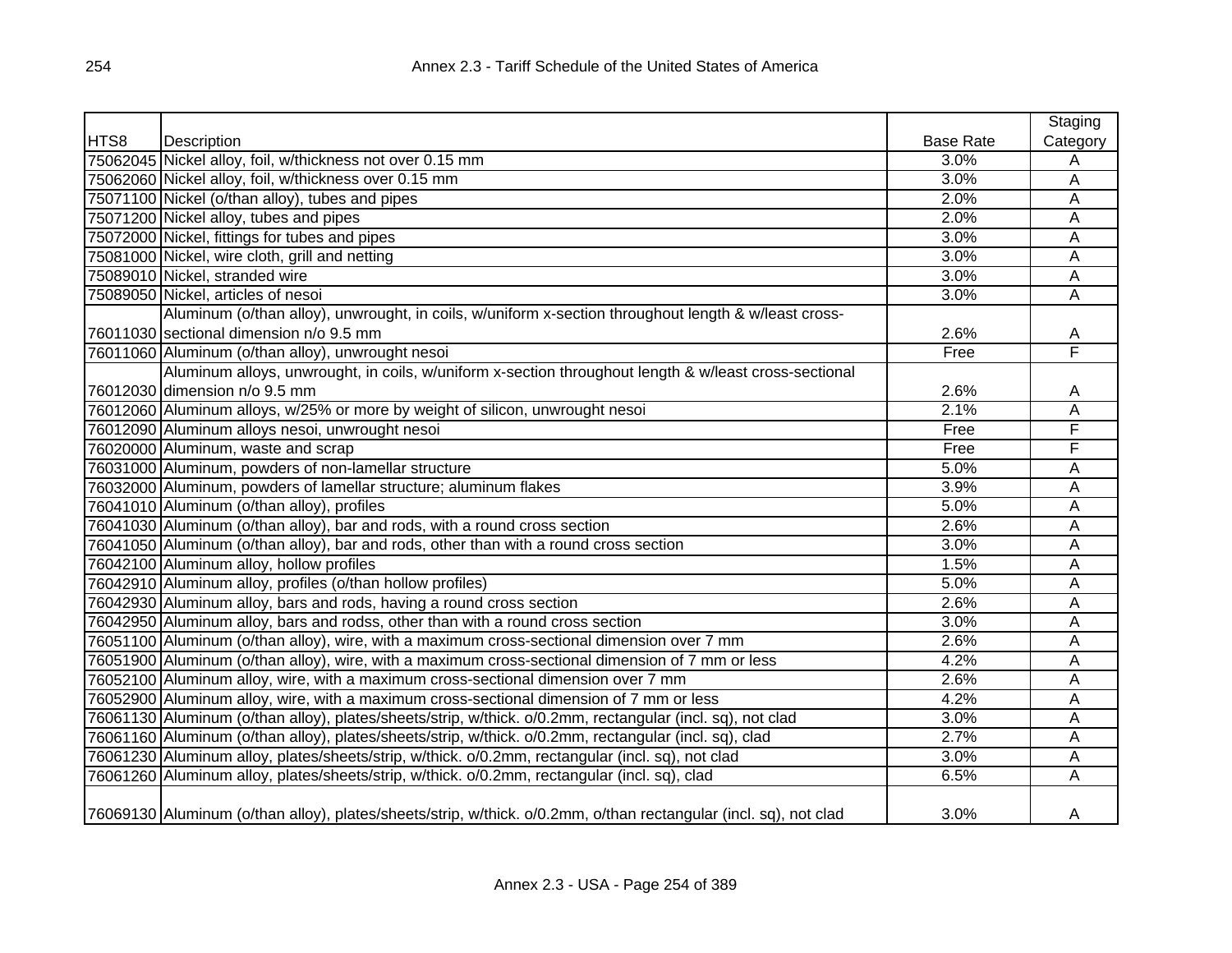|                 |                                                                                                                 |                  | Staging  |
|-----------------|-----------------------------------------------------------------------------------------------------------------|------------------|----------|
| HTS8            | Description                                                                                                     | <b>Base Rate</b> | Category |
|                 | 76069160 Aluminum (o/than alloy), plates/sheets/strip, w/thick. o/0.2mm, o/than rectangular (incl. sq), clad    | 2.7%             | Α        |
|                 | 76069230 Aluminum alloy, plates/sheets/strip, w/thick. o/0.2mm, o/than rectangular (incl. sq), not clad         | 3.0%             | A        |
|                 | 76069260 Aluminum alloy, plates/sheets/strip, w/thick. o/0.2mm, o/than rectangular (incl. sq), clad             | 6.5%             | Α        |
|                 | 76071130 Aluminum, foil, w/thickness n/o 0.01 mm, rolled but not further worked, not backed                     | 5.8%             | Α        |
|                 |                                                                                                                 |                  |          |
|                 | 76071160 Aluminum, foil, w/thickness over 0.01 mm but n/o 0.15 mm, rolled but not further worked, not backed    | 5.3%             | A        |
|                 | 76071190 Aluminum, foil, w/thickness over 0.15 mm but n/o 0.2 mm, rolled but not further worked, not backed     | 3.0%             | Α        |
|                 | Aluminum, etched capacitor foil, w/thickness n/o 0.2 mm, not rolled or rolled and further worked, not           |                  |          |
| 76071910 backed |                                                                                                                 | 5.3%             | A        |
|                 | 76071930 Aluminum, foil nesoi, w/thickness n/o 0.15 mm, cut to shape, not rolled, not backed                    | 5.7%             | Α        |
|                 | Aluminum, foil nesoi, w/thickness o/0.15mm but n/o 0.2 mm or 0.15mm or less & not cut to shape, not             |                  |          |
|                 | 76071960 rolled, not backed, nesoi                                                                              | 3.0%             | A        |
|                 | Aluminum, foil, w/thickness n/o 0.2 mm, backed, covered or decorated with a character, design, fancy            |                  |          |
|                 | 76072010 effect or pattern                                                                                      | 3.7%             | A        |
|                 | 76072050 Aluminum, foil, w/thickness n/o 0.2 mm, backed, nesoi                                                  | Free             | F        |
|                 | 76081000 Aluminum (o/than alloy), tubes and pipes                                                               | 5.7%             | Α        |
|                 | 76082000 Aluminum alloy, tubes and pipes                                                                        | 5.7%             | A        |
|                 | 76090000 Aluminum, fittings for tubes and pipes                                                                 | 5.7%             | Α        |
|                 | 76101000 Aluminum, doors, windows and their frames and thresholds for doors                                     | 5.7%             | A        |
|                 | Aluminum, structures and parts of structures, nesoi; aluminum plates, rods, profiles, tubes and the like        |                  |          |
|                 | 76109000 prepared for use in structures                                                                         | 5.7%             | A        |
|                 | Aluminum, reservoirs, tanks, vats & like containers for any material (o/than compressed or liq. gas),           |                  |          |
|                 | 76110000 w/capacity o/300 l, not fitted w/                                                                      | 2.6%             | A        |
|                 | 76121000 Aluminum, collapsible tubular containers, w/capacity of 300 I or less                                  | 2.4%             | A        |
|                 | Aluminum, casks, drums & like containers, for any material (o/than compressed or liq. gas), w/cap. n/o          |                  |          |
|                 | 76129010 20 I, n/fitted w/mech/thermal                                                                          | 5.7%             | A        |
|                 | Aluminum, casks, drums & like containers, for any material (o/thna compressed or liq. gas), w/cap. o/20         |                  |          |
|                 | 76129050 but n/o 300 l, n/fitted w/mech                                                                         | Free             | F        |
|                 | 76130000 Aluminum, containers for compressed or liquefied gas                                                   | 5.0%             | Ā        |
|                 | Aluminum, stranded wire, cables & the like w/steel core, not electrically insulated, not fitted with fittings & |                  |          |
|                 | 76141010 not made up into articles                                                                              | 4.9%             | A        |
|                 | Aluminum, stranded wire, cables & the like w/steel core, not electrically insulated, fitted with fittings or    |                  |          |
|                 | 76141050 made up into articles                                                                                  | 4.9%             | A        |
|                 | Aluminum, elect. conductors of stranded wire, cables & the like (o/than w/steel core), n/elect. insulated,      |                  |          |
|                 | 76149020 n/fitted w/fittings or articles                                                                        | 4.9%             | A        |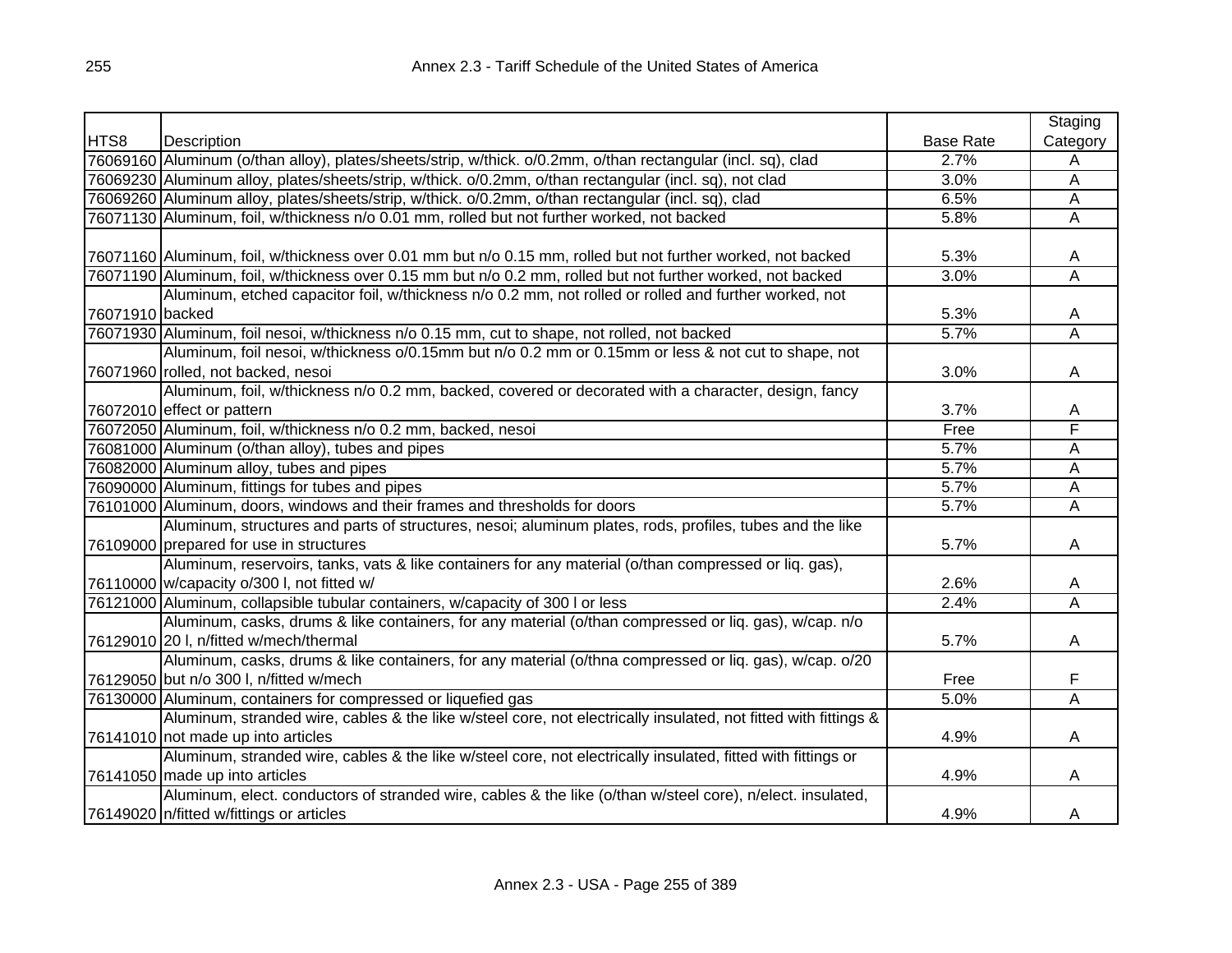|                   |                                                                                                                  |                     | Staging                 |
|-------------------|------------------------------------------------------------------------------------------------------------------|---------------------|-------------------------|
| HTS8              | Description                                                                                                      | <b>Base Rate</b>    | Category                |
|                   | Aluminum, stranded wire, cables, & the like (o/than elect. conduct or w/steel core), n/elect. insulated,         |                     |                         |
|                   | 76149040 n/fitted w/fittings or articles                                                                         | 4.9%                | A                       |
|                   | Aluminum, stranded wire, cables and the like (o/than w/steel core), not electrically insulated, fitted           |                     |                         |
|                   | 76149050 w/fittings or made up into articles                                                                     | 5.7%                | Α                       |
|                   | 76151100 Aluminum, pot scourers, scouring or polishing pads, gloves and the like                                 | 3.1%                | Ā                       |
|                   |                                                                                                                  |                     |                         |
|                   | 76151910 Aluminum, cast cooking and kitchen ware, enameled or glazed or containing nonstick interior finishes    | 3.1%                | Α                       |
|                   | Aluminum, cooking and kitchen ware (o/than cast), enameled or glazed or containing nonstick interior             |                     |                         |
| 76151930 finishes |                                                                                                                  | 3.1%                | Α                       |
|                   | Aluminum, cast cooking and kitchen ware, not enameled or glazed and not containing nonstick interior             |                     |                         |
| 76151950 finishes |                                                                                                                  | 3.1%                | Α                       |
|                   | Aluminum, cooking and kitchen ware (o/than cast), not enameled or glazed and not containing nonstick             |                     |                         |
|                   | 76151970 interior finishes                                                                                       | 3.1%                | A                       |
|                   |                                                                                                                  |                     |                         |
|                   | 76151990 Aluminum, table, kitchen or other household articles (o/than cooking or kitchen ware) and parts thereof | 3.1%                | A                       |
|                   | 76152000 Aluminum, sanitary ware and parts thereof                                                               | 3.8%                | Ā                       |
|                   | 76161010 Aluminum, nails, tacks and staples                                                                      | 5.7%                | $\overline{\mathsf{A}}$ |
|                   | 76161030 Aluminum, rivets                                                                                        | 4.7%                | $\overline{\mathsf{A}}$ |
|                   | 76161050 Aluminum, cotters and cotter pins                                                                       | 5.7%                | Ā                       |
|                   | Aluminum, screws, bolts, nuts, screw hooks, washers and similar articles w/shanks, threads, or holes o/6         |                     |                         |
|                   | 76161070 mm in diameter                                                                                          | 5.5%                | Α                       |
|                   | Aluminum, screws, bolts, nuts, screw hooks, washers and similar articles w/shanks, threads or holes 6            |                     |                         |
|                   | 76161090 mm or less in diameter                                                                                  | 6.0%                | A                       |
|                   | 76169100 Aluminum, wire cloth, grill, netting and fencing                                                        | 2.5%                | Α                       |
|                   | 76169910 Aluminum, luggage frames                                                                                | Free                | F                       |
|                   | 76169950 Aluminum, articles, nesoi                                                                               | 2.5%                | Ā                       |
|                   |                                                                                                                  | 2.5% on the value   |                         |
|                   | 78011000 Refined lead, unwrought                                                                                 | of the lead content | A                       |
|                   |                                                                                                                  | 2.5% on the value   |                         |
|                   | 78019100 Lead (o/than refined lead), containing by weight antimony as the principal other element, unwrought     | of the lead content | A                       |
|                   |                                                                                                                  | 2.5% on the value   |                         |
|                   | 78019930 Lead (o/than refined lead), bullion                                                                     | of the lead content | A                       |
|                   |                                                                                                                  | 2.5% on the value   |                         |
|                   | 78019990 Lead (o/than refined lead), unwrought nesoi                                                             | of the lead content | A                       |
|                   | 78020000 Lead, waste and scrap                                                                                   | Free                | F                       |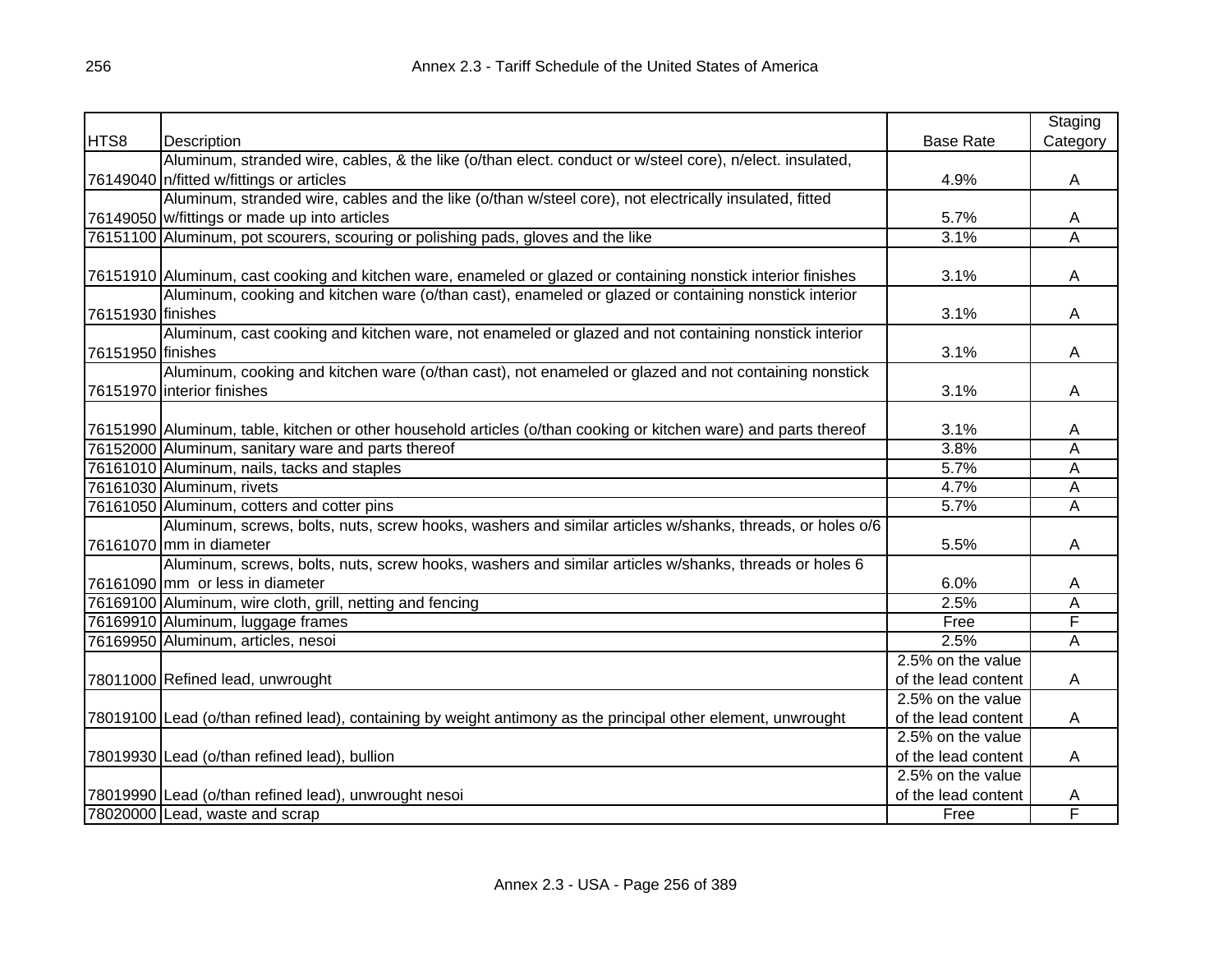|                     |                                                                                                                          |                  | Staging  |
|---------------------|--------------------------------------------------------------------------------------------------------------------------|------------------|----------|
| HTS8                | <b>Description</b>                                                                                                       | <b>Base Rate</b> | Category |
|                     | 78030000 Lead, bars, rods, profiles and wire                                                                             | 1.2%             | Α        |
|                     | 78041100 Lead, sheets, strip and foil, w/thickness n/o 0.2 mm, excluding any backing                                     | 2.2%             | Α        |
|                     | 78041900 Lead, plates & sheets, strip and foil w/thickness o/0.2mm, nesoi                                                | 3.0%             | A        |
|                     | 78042000 Lead, powders and flakes                                                                                        | Free             | F        |
|                     | 78050000 Lead, tubes or pipes and fittings for tubes or pipes                                                            | 2.0%             | Α        |
|                     | 78060000 Lead, articles, nesoi                                                                                           | 3.0%             | Α        |
|                     | 79011100 Zinc (o/than alloy), unwrought, containing o/99.99% by weight of zinc                                           | 1.5%             | Α        |
|                     | Zinc (o/than alloy), unwrought, casting-grade zinc, containing at least 97.5% but less than 99.99% by                    |                  |          |
|                     | 79011210 weight of zinc                                                                                                  | 3.0%             | Α        |
|                     | Zinc (o/than alloy), unwrought, o/than casting-grade zinc, containing at least 97.5% but less than 99.99%                |                  |          |
|                     | 79011250 by wt. of zinc                                                                                                  | 1.5%             | Α        |
|                     | 79012000 Zinc alloy, unwrought                                                                                           | 3.0%             | Α        |
|                     | 79020000 Zinc, waste and scrap                                                                                           | Free             | F        |
| 79031000 Zinc, dust |                                                                                                                          | 0.7 cents/kg     | Α        |
|                     | 79039030 Zinc, powders                                                                                                   | 0.5 cents/kg     | A        |
|                     | 79039060 Zinc, flakes                                                                                                    | 3.0%             | A        |
|                     | 79040000 Zinc, bars, rods, profiles and wire                                                                             | 4.2%             | A        |
|                     | 79050000 Zinc, plates, sheets, strip and foil                                                                            | 2.8%             | А        |
|                     | 79060000 Zinc, tubes or pipes and fittings for tubes or pipes                                                            | 3.0%             | Ā        |
|                     |                                                                                                                          |                  |          |
|                     | 79070010 Zinc, household, table or kitchen use articles; zinc toilet and sanitary wares; zinc parts of all the foregoing | 3.0%             | A        |
|                     | 79070060 Zinc, articles (o/than for household, table or kitchen use), nesoi                                              | 3.0%             | Ā        |
|                     | 80011000 Tin (o/than alloy), unwrought                                                                                   | Free             | F        |
|                     | 80012000 Tin alloy, unwrought                                                                                            | Free             | F        |
|                     | 80020000 Tin, waste and scrap                                                                                            | Free             | F        |
|                     | 80030000 Tin, bars, rods, profiles and wire                                                                              | 3.0%             | А        |
|                     | 80040000 Tin, plates, sheets and strip, of a thickness exceeding 0.20 mm                                                 | 2.4%             | А        |
|                     | 80050010 Tin. foil, w/thickness (excluding any backing) n/o 0.2 mm                                                       | 3.0%             | Α        |
|                     | 80050020 Tin, powders and flakes                                                                                         | 2.8%             | А        |
|                     | 80060000 Tin, tubes or pipes and fittings for tubes or pipes                                                             | 2.4%             | Α        |
|                     | Tin, household, table or kitchen use articles; tin toilet and sanitary wares; all the foregoing, n/coated or             |                  |          |
|                     | 80070010 plated w/prec. metal                                                                                            | 2.1%             | A        |
|                     | 80070050 Tin, articles nesoi                                                                                             | 2.8%             | Α        |
|                     | 81011000 Tungsten, powders                                                                                               | 7.0%             | Α        |
|                     | 81019400 Tungsten, unwrought (including bars and rods obtained simply by sintering)                                      | 6.6%             | Α        |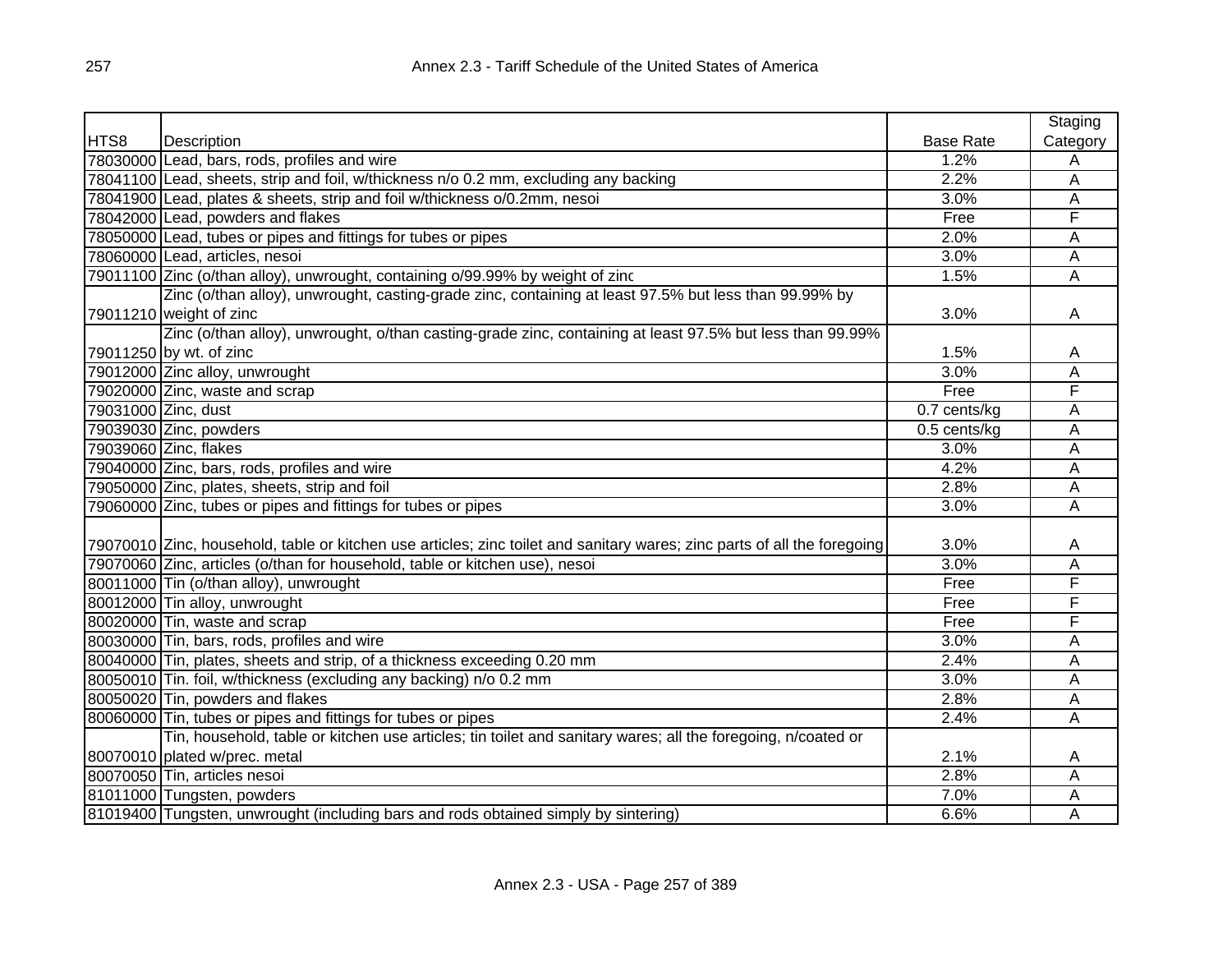|      |                                                                                                                       |                   | Staging        |
|------|-----------------------------------------------------------------------------------------------------------------------|-------------------|----------------|
| HTS8 | Description                                                                                                           | <b>Base Rate</b>  | Category       |
|      |                                                                                                                       |                   |                |
|      | 81019500 Tungsten bars and rods (o/than those obtained simply by sintering), profiles, plates, sheets, strip and foil | 6.5%              | Α              |
|      | 81019600 Tungsten wire                                                                                                | 4.4%              | A              |
|      | 81019700 Tungsten waste and scrap                                                                                     | 2.8%              | A              |
|      | 81019900 Tungsten, articles nesoi                                                                                     | 3.7%              | $\overline{A}$ |
|      |                                                                                                                       | 9.1 cents/kg on   |                |
|      |                                                                                                                       | molybdenum        |                |
|      | 81021000 Molybdenum, powders                                                                                          | content $+1.2%$   | A              |
|      |                                                                                                                       | 13.9 cents/kg on  |                |
|      |                                                                                                                       | molybdenum        |                |
|      | 81029400 Molybdenum, unwrought (including bars and rods obtained simply by sintering)                                 | content $+1.9%$   | A              |
|      | 81029530 Molybdenum bars and rods (o/than those obtained simply by sintering)                                         | 6.6%              | A              |
|      | 81029560 Molybdenum profiles, plates, sheets, strip and foil                                                          | 6.6%              | А              |
|      | 81029600 Molybdenum wire                                                                                              | 4.4%              | Α              |
|      | 81029700 Molybdenum waste and scrap                                                                                   | Free              | F              |
|      | 81029900 Molybdenum, articles nesoi                                                                                   | 3.7%              | A              |
|      | 81032000 Tantalum, unwrought (including bars and rods obtained simply by sintering); tantalum powders                 | 2.5%              | Α              |
|      | 81033000 Tantalum waste and scrap                                                                                     | Free              | F              |
|      | 81039000 Tantalum, articles nesoi                                                                                     | 4.4%              | A              |
|      | 81041100 Magnesium, unwrought, containing at least 99.8 percent by weight of magnesium                                | 8.0%              | Α              |
|      | 81041900 Magnesium, unwrought, nesoi                                                                                  | 6.5%              | A              |
|      | 81042000 Magnesium, waste and scrap                                                                                   | Free              | F              |
|      | 81043000 Magnesium, raspings, turnings and granules graded according to size; magnesium powders                       | 4.4%              | A              |
|      |                                                                                                                       | 14.8 cents/kg on  |                |
|      |                                                                                                                       | magnesium content |                |
|      | 81049000 Magnesium, articles nesoi                                                                                    | $+3.5%$           | A              |
|      | 81052030 Cobalt alloys, unwrought                                                                                     | 4.4%              | A              |
|      | 81052060 Cobalt (other than alloys), unwrought                                                                        | Free              | F              |
|      | 81052090 Cobalt, mattes and other intermediate products of cobalt metallurgy; cobalt powders                          | Free              | F              |
|      | 81053000 Cobalt waste and scrap                                                                                       | Free              | F              |
|      | 81059000 Cobalt, articles thereof nesoi                                                                               | 3.7%              | A              |
|      | 81060000 Bismuth (including waste & scrap) and articles thereof, nesoi                                                | Free              | F              |
|      | 81072000 Cadmium, unwrought; cadmium powders                                                                          | Free              | F              |
|      | 81073000 Cadmium waste and scrap                                                                                      | Free              | F              |
|      | 81079000 Cadmium, articles thereof nesoi                                                                              | 4.4%              | A              |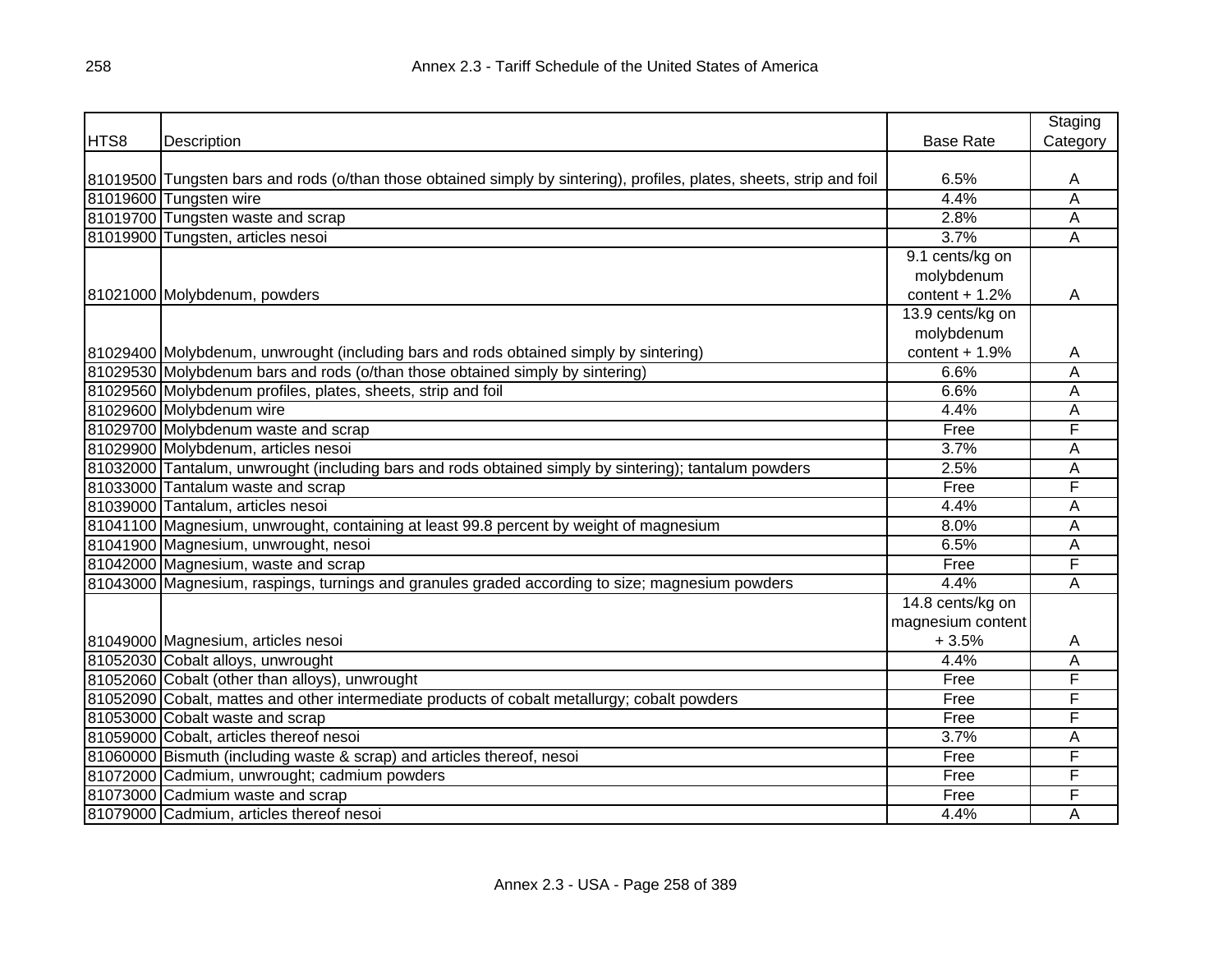|      |                                                                                    |                  | Staging  |
|------|------------------------------------------------------------------------------------|------------------|----------|
| HTS8 | Description                                                                        | <b>Base Rate</b> | Category |
|      | 81082000 Titanium, unwrought; titanium powders                                     | 15.0%            | Α        |
|      | 81083000 Titanium waste and scrap                                                  | Free             | F        |
|      | 81089030 Titanium, articles nesoi                                                  | 5.5%             | A        |
|      | 81089060 Titanium, wrought nesoi                                                   | 15.0%            | Α        |
|      | 81092000 Zirconium, unwrought; zirconium powders                                   | 4.2%             | Α        |
|      | 81093000 Zirconium waste and scrap                                                 | Free             | F        |
|      | 81099000 Zirconium, articles, nesoi                                                | 3.7%             | A        |
|      | 81101000 Antimony, unwrought; antimony powders                                     | Free             | F        |
|      | 81102000 Antimony waste and scrap                                                  | Free             | F        |
|      | 81109000 Articles of antimony, nesoi                                               | Free             | F        |
|      | 81110030 Manganese, waste and scrap                                                | Free             | F        |
|      | UNWROUGHT MANGANESE FLAKE CONTAINING AT LEAST 99.5 PERCENT BY WEIGHT               |                  |          |
|      | 81110047 MANGANESE                                                                 | 14.0%            | A        |
|      | 81110049 UNWROUGHT MANGANESE, NESOI                                                | 14.0%            | Α        |
|      | 81110060 Manganese (o/than waste and scrap, unwrought) and articles thereof, nesoi | 3.7%             | A        |
|      | 81121200 Beryllium, unwrought; beryllium powders                                   | 8.5%             | A        |
|      | 81121300 Beryllium waste and scrap                                                 | Free             | F        |
|      | 81121900 Beryllium, articles nesoi                                                 | 5.5%             | A        |
|      | 81122100 Chromium, unwrought; chromium powders                                     | 3.0%             | Α        |
|      | 81122200 Chromium waste and scrap                                                  | Free             | F        |
|      | 81122900 Articles of chromium, nesoi                                               | 3.0%             | Α        |
|      | 81123030 Germanium, waste and scrap                                                | Free             | F        |
|      | 81123060 Germanium, unwrought                                                      | 2.6%             | A        |
|      | 81123090 Germanium nesoi and articles thereof                                      | 4.4%             | Α        |
|      | 81124030 Vanadium, waste and scrap                                                 | Free             | F        |
|      | 81124060 Vanadium (o/than waste & scrap) and articles thereof                      | 2.0%             | A        |
|      | 81125100 Thallium, unwrought; thallium powders                                     | 4.0%             | A        |
|      | 81125200 Thallium waste and scrap                                                  | Free             | F        |
|      | 81125900 Articles of thallium, nesoi                                               | 4.0%             | A        |
|      | 81129205 Waste and scrap of gallium, hafnium, indium, niobium or rhenium           | Free             | F        |
|      | 81129210 Gallium, unwrought; gallium powders                                       | 3.0%             | Α        |
|      | 81129220 Hafnium, unwrought; hafnium powders                                       | Free             | F        |
|      | 81129230 Indium, unwrought; indium powders                                         | Free             | F        |
|      | 81129240 Niobium (columbium), unwrought; niobium powders                           | 4.9%             | A        |
|      | 81129250 Rhenium, unwrought; rhenium powders                                       | 3.0%             | A        |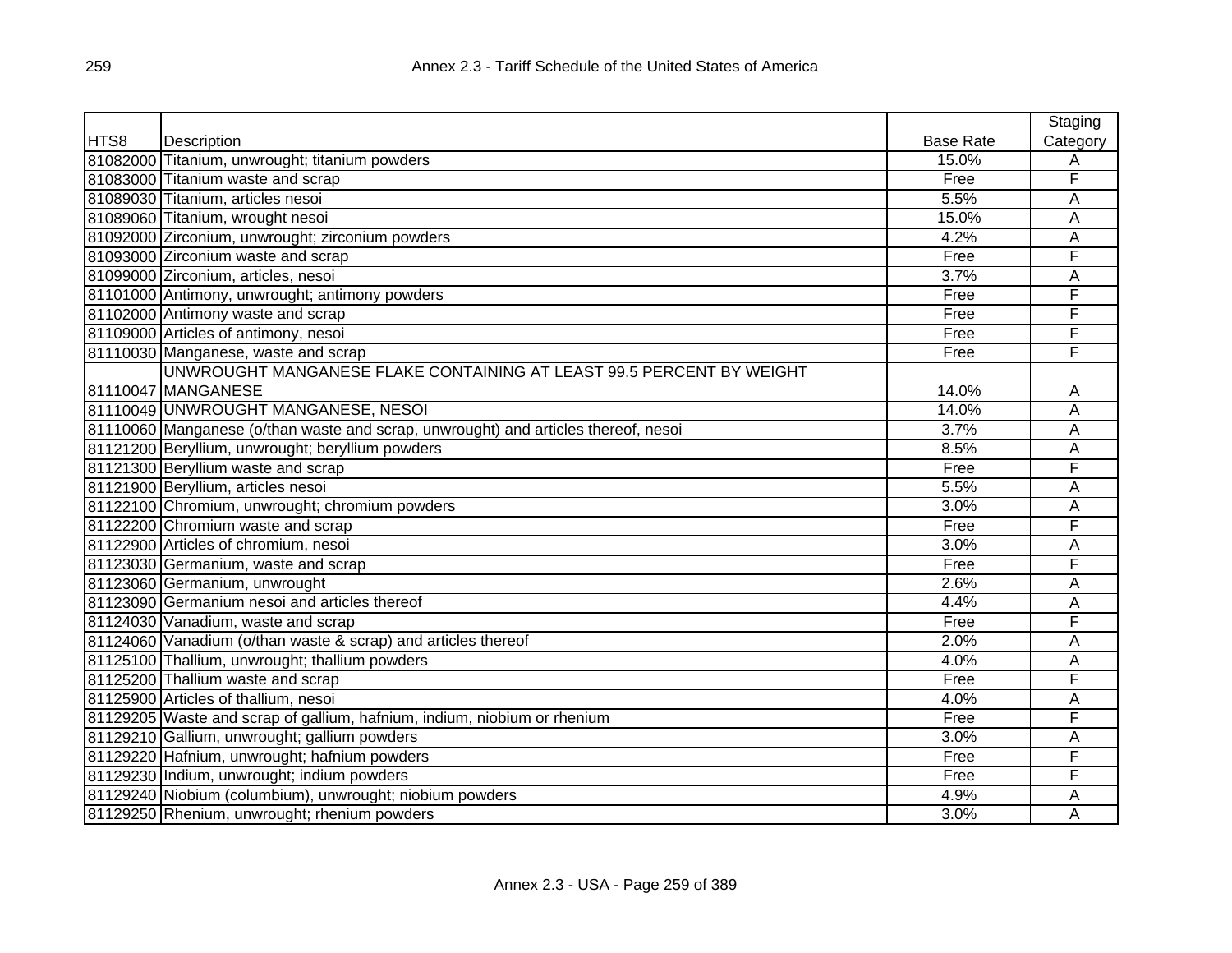|                  |                                                                                                                   |                   | Staging  |
|------------------|-------------------------------------------------------------------------------------------------------------------|-------------------|----------|
| HTS8             | Description                                                                                                       | <b>Base Rate</b>  | Category |
|                  | 81129901 Articles of gallium, hafnium, indium, niobium or rhenium, nesoi                                          | 4.0%              | Α        |
|                  | 81130000 Cermets (including waste & scrap) and articles thereof                                                   | 3.7%              | Α        |
|                  | 82011000 Spades and shovels and base metal parts thereof                                                          | Free              | F        |
|                  | 82012000 Forks (hand tools) and base metal parts thereof                                                          | Free              | F        |
|                  | 82013000 Mattocks, picks, hoes and rakes and base metal parts thereof                                             | Free              | F        |
|                  | 82014030 Machetes, and base metal parts thereof                                                                   | Free              | F        |
|                  | 82014060 Axes, bill hooks and similar hewing tools (o/than machetes), and base metal parts thereof                | 6.2%              | Α        |
|                  |                                                                                                                   | 1 cents each $+$  |          |
|                  | 82015000 One-handed secateurs, pruners and shears (including poultry shears), and base metal parts thereof        | 2.8%              | A        |
|                  |                                                                                                                   | 1 cents each $+$  |          |
|                  | 82016000 Hedge shears, two-handed pruning shears and similar two-handed shears, and base metal parts thereof      | 2.8%              | A        |
|                  |                                                                                                                   | 2 cents each $+$  |          |
|                  | 82019030 Grass shears, and base metal parts thereof                                                               | 5.1%              | A        |
|                  | Base metal hand tools of a kind used in agriculture, horticulture or forestry nesoi, and base metal parts         |                   |          |
| 82019060 thereof |                                                                                                                   | Free              | F        |
|                  | 82021000 Hand saws, and base metal parts thereof (except blades)                                                  | Free              | F        |
|                  | 82022000 Band saw blades                                                                                          | Free              | F        |
|                  | 82023100 Circular saw blades (including slitting or slotting saw blades), w/working part of steel                 | Free              | F        |
|                  | Circular saw blades (including slitting or slotting saw blades), with working part of o/than steel, & base        |                   |          |
|                  | 82023900 metal parts thereof                                                                                      | Free              | F        |
|                  |                                                                                                                   |                   |          |
|                  | 82024030 Chain saw blades & base metal parts thereof, w/cutting parts cont. o/0.2% of Cr, Mo or W, or o/0.1% of V | 7.2%              | A        |
|                  | 82024060 Chain saw blades and base metal parts thereof, nesoi                                                     | Free              | F        |
|                  | 82029130 Hacksaw blades for working metal                                                                         | Free              | F        |
|                  | 82029160 Straight saw blades for working metal (o/than hacksaw blades), and base metal parts thereof              | Free              | F        |
|                  | 82029900 Saw blades nesoi, and base metal parts thereof                                                           | Free              | F        |
|                  | 82031030 Files, rasps and similar tools, n/o 11 cm in length                                                      | Free              | F        |
|                  | 82031060 Files, rasps and similar tools, o/11 cm but n/o 17 cm in length                                          | Free              | F        |
|                  | 82031090 Files, rasps and similar tools, o/17 cm in length                                                        | Free              | F        |
|                  | 82032020 Base metal tweezers                                                                                      | 4.0%              | Α        |
|                  | 82032040 Slip joint pliers                                                                                        | 12.0%             | Α        |
|                  |                                                                                                                   | 12 cents/doz. $+$ |          |
|                  | 82032060 Pliers (including cutting pliers but not slip joint pliers), pincers and similar tools                   | 5.5%              | A        |
|                  | 82032080 Base metal parts of pliers (including cutting pliers), pincers, tweezers and similar tools               | 4.5%              | Α        |
|                  | 82033000 Metal cutting shears and similar tools, and base metal parts thereof                                     | Free              | F        |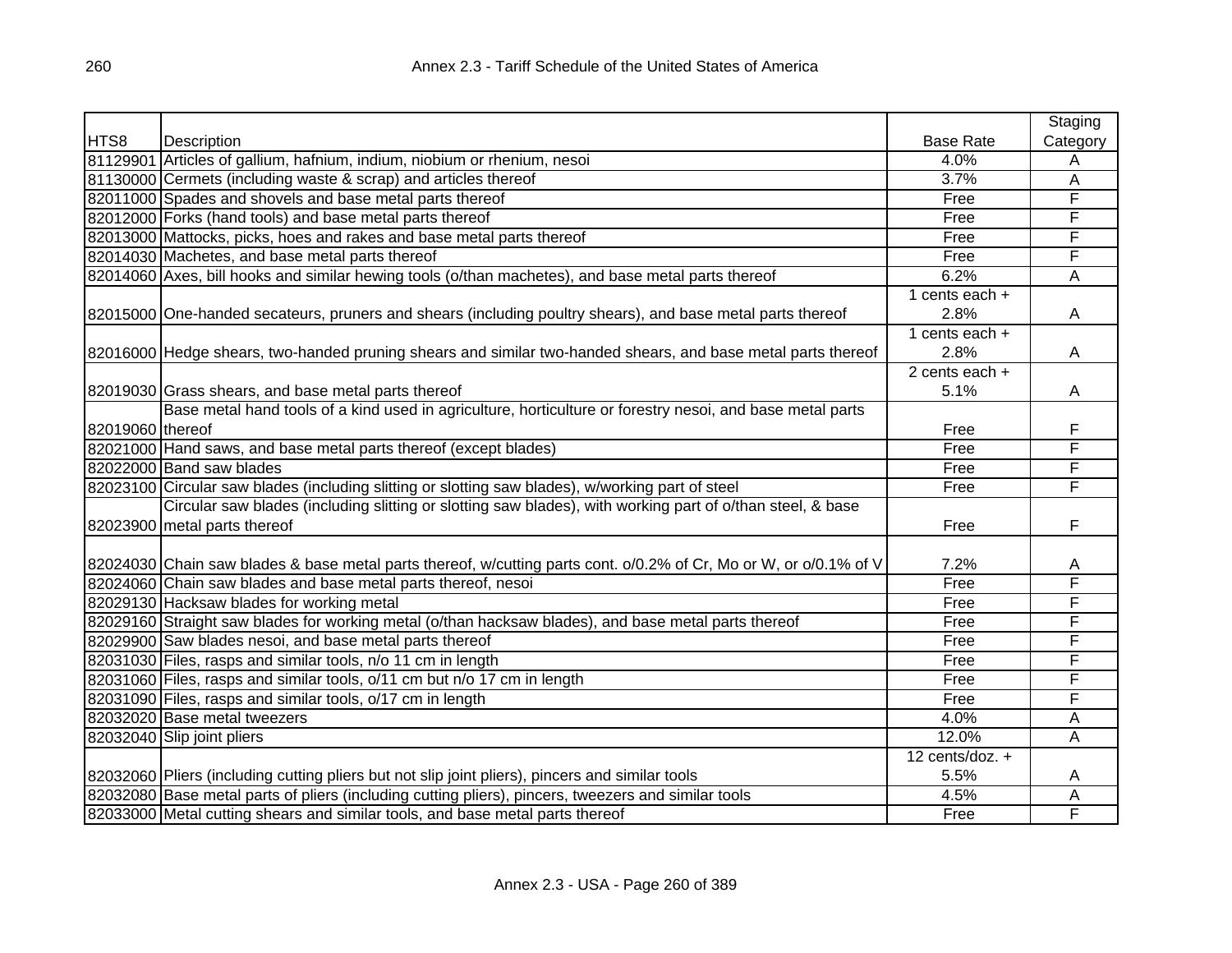|                  |                                                                                                                  |                       | Staging                 |
|------------------|------------------------------------------------------------------------------------------------------------------|-----------------------|-------------------------|
| HTS8             | Description                                                                                                      | <b>Base Rate</b>      | Category                |
|                  | Pipe cutters, bolt cutters, perf. punches & similar tools, w/cutting parts o/0.2% Cr, Mo or W, or o/0.1% V       |                       |                         |
|                  | 82034030 & base metal pts.                                                                                       | 6.0%                  | A                       |
|                  |                                                                                                                  |                       |                         |
|                  | 82034060 Pipe cutters, bolt cutters, perforating punches and similar tools, nesoi, and base metal parts thereof  | 3.3%                  | Α                       |
|                  | 82041100 Hand-operated non-adjustable spanners and wrenches, and base metal parts thereof                        | 9.0%                  | A                       |
|                  | 82041200 Hand-operated adjustable spanners and wrenches, and base metal parts thereof                            | 9.0%                  | A                       |
|                  | 82042000 Socket wrenches, with or without handles, drives and extensions, and base metal parts thereof           | 9.0%                  | $\overline{\mathsf{A}}$ |
|                  | 82051000 Drilling, threading or tapping tools, and base metal parts thereof                                      | 6.2%                  | A                       |
|                  | 82052030 Hammers and sledge hammers, with heads not over 1.5 kg each, and base metal parts thereof               | 6.2%                  | Α                       |
|                  | 82052060 Hammers and sledge hammers, with heads over 1.5 kg each, and base metal parts thereof                   | Free                  | F                       |
|                  | Planes, chisels, gouges etc. for working wood, over 0.2% chromium, molybdenum or tungsten, or over               |                       |                         |
|                  | 82053030 0.1% vanadium, base metal parts thereof                                                                 | 5.7%                  | A                       |
|                  |                                                                                                                  |                       |                         |
|                  | 82053060 Planes, chisels, gouges and similar cutting tools for working wood, nesoi, and base metal parts thereof | 5.0%                  | A                       |
|                  | 82054000 Screwdrivers and base metal parts thereof                                                               | 6.2%                  | Α                       |
|                  | 82055115 Carving and butcher steels, of iron or steel, with or without their handles                             | Free                  | F                       |
|                  | 82055130 Iron or steel household handtools (o/than carving & butcher steels), and base metal parts thereof       | 3.7%                  | Α                       |
|                  | 82055145 Copper household handtools, and base metal parts thereof                                                | Free                  | F                       |
|                  | 82055160 Aluminum household handtools, and base metal parts thereof                                              | 2.2 cents/kg $+5\%$   | Α                       |
|                  | 82055175 Base metal, nesoi, household handtools, and base metal parts thereof                                    | 3.7%                  | Α                       |
|                  | 82055910 Pipe tools and base metal parts thereof                                                                 | 7.2%                  | Α                       |
|                  | 82055920 Powder-actuated hand tools and base metal parts thereof                                                 | Free                  | F                       |
|                  | 82055930 Crowbars, track tools and wedges, and base metal parts thereof                                          | Free                  | F                       |
|                  | Base metal handtools (o/than household) nesoi, for agricultural, horticultural or forestry, and base metal       |                       |                         |
|                  | 82055940 parts thereof                                                                                           | Free                  | F                       |
|                  | 82055945 Caulking guns of iron or steel, and base metal parts thereof                                            | 5.3%                  | A                       |
|                  | 82055955  Iron or steel handtools (o/than household) nesoi, and base metal parts thereof                         | 5.3%                  | Α                       |
|                  | 82055960 Copper handtools (o/than household) nesoi, and base metal parts thereof                                 | Free                  | F                       |
|                  |                                                                                                                  |                       |                         |
|                  | 82055970 Aluminum handtools (o/than household) nesoi, and base metal parts thereof                               | 1.5 cents/kg + $3.5%$ | A                       |
|                  | 82055980 Base metal, nesoi, handtools (o/than household), and base metal parts thereof                           | 3.7%                  | A                       |
|                  | 82056000 Blow torches and similar self-contained torches, and base metal parts thereof                           | 2.9%                  | Α                       |
|                  | 82057000 Vises, clamps and the like, and base metal parts thereof                                                | 5.0%                  | A                       |
|                  | Anvils, portable forges, hand- or pedal-operated grinding wheels with frameworks and base metal parts            |                       |                         |
| 82058000 thereof |                                                                                                                  | Free                  | F                       |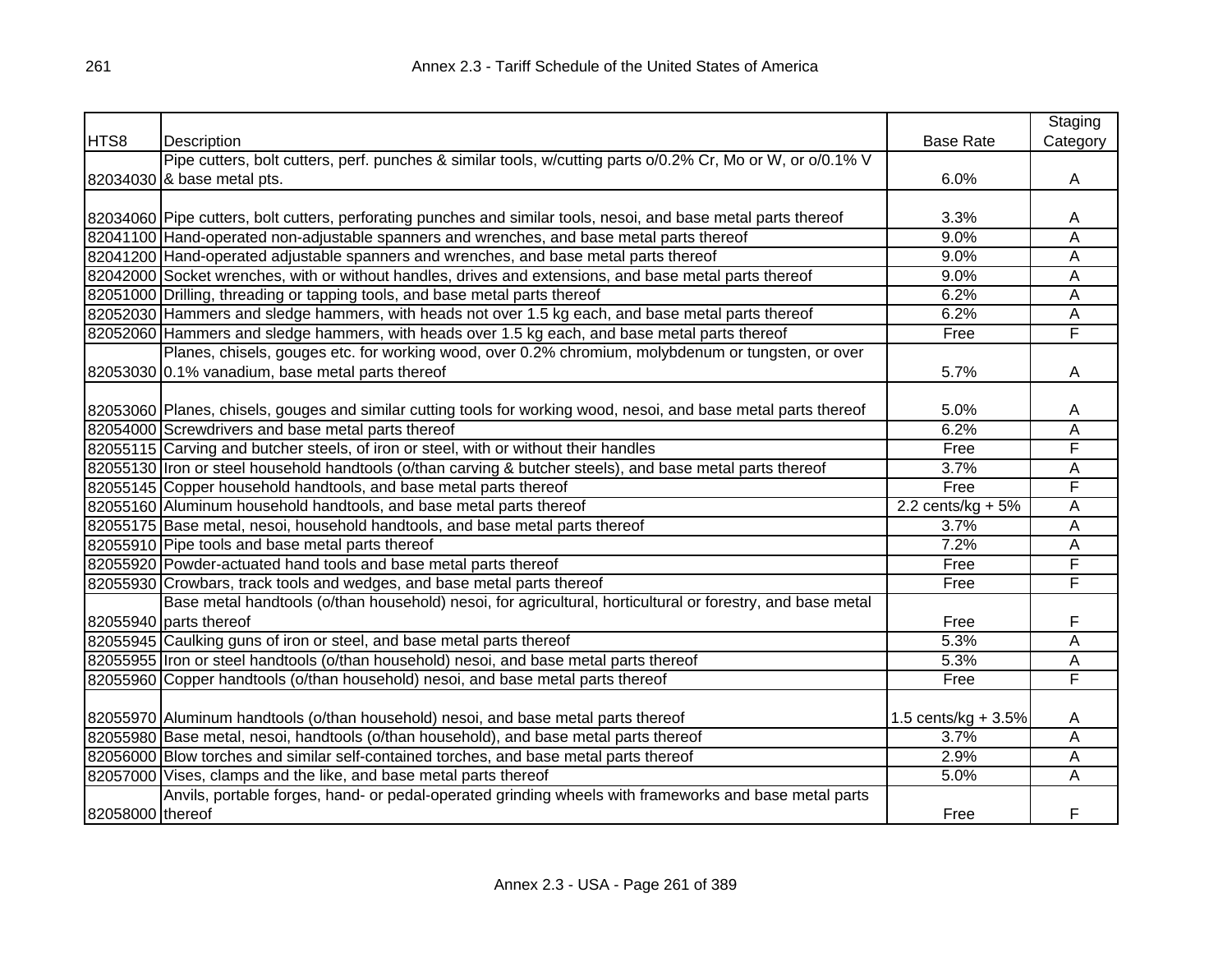|                  |                                                                                                                   |                      | Staging  |
|------------------|-------------------------------------------------------------------------------------------------------------------|----------------------|----------|
| HTS8             | Description                                                                                                       | <b>Base Rate</b>     | Category |
|                  |                                                                                                                   |                      |          |
|                  |                                                                                                                   | The rate of duty     |          |
|                  |                                                                                                                   | applicable to that   |          |
|                  |                                                                                                                   | article in the set   |          |
|                  |                                                                                                                   | subject to the       |          |
|                  | 82059000 Sets of articles (handtools and other specified tools) of two or more subheadings of heading 8205        | highest rate of duty | A        |
|                  |                                                                                                                   |                      |          |
|                  |                                                                                                                   | The rate of duty     |          |
|                  |                                                                                                                   | applicable to that   |          |
|                  |                                                                                                                   | article in the set   |          |
|                  |                                                                                                                   | subject to the       |          |
|                  | 82060000 Tools of two or more of headings 8202 to 8205 put up in sets for retail sale                             | highest rate of duty | A        |
|                  | 82071300 Interchangeable tools for rock drilling or earth boring tools, w/working part of cermets                 | 3.6%                 | Α        |
|                  | Interchangeable tools for rock drilling or earth boring tools, w/cutting part o/0.2% Cr, Mo or W, or o/0.1%       |                      |          |
|                  | 82071930 V by wt., & base metal parts                                                                             | 5.0%                 | A        |
|                  | Interchangeable tools for rock drilling or earth boring tools, w/working part neosi, and base metal parts         |                      |          |
| 82071960 thereof |                                                                                                                   | 2.9%                 | A        |
|                  | 82072000 Interchangeable dies for drawing or extruding metal, and base metal parts thereof                        | 3.9%                 | Α        |
|                  | Interchangeable tools for pressing, stamping or punching, suitable for cutting metal, and base metal parts        |                      |          |
| 82073030 thereof |                                                                                                                   | 5.7%                 | A        |
|                  | Interchangeable tools for pressing, stamping or punching, not suitable for cutting metal, and base metal          |                      |          |
|                  | 82073060 parts thereof                                                                                            | 2.9%                 | Α        |
|                  | Interchangeable tools for tapping or threading, w/cutting pts ov 0.2% by wt of Cr, Mo, W, or ov 0.1% V, &         |                      |          |
|                  | 82074030 base metal pts thereof                                                                                   | 5.7%                 | A        |
|                  | 82074060 Interchangeable tools for tapping or threading, nesoi, and base metal parts thereof                      | 4.8%                 | Α        |
|                  | Interchangeable tools for drilling (o/than rock drilling) w/cutting part ov 0.2% Cr, Mo or W, or ov 0.1% V &      |                      |          |
|                  | 82075020 base metal parts thereof                                                                                 | 5.0%                 | A        |
|                  | Interchangeable tools for drilling (o/than rock drilling), nesoi, suitable for cutting metal, and base metal      |                      |          |
|                  | 82075040 parts thereof                                                                                            | 8.4%                 | A        |
|                  | Interchangeable tools for handtools, for drilling (o/than rock drilling), nesoi, n/suitable for cutting metal, &  |                      |          |
|                  | 82075060 base metal parts thereof                                                                                 | 5.2%                 | A        |
|                  | Interchangeable tools (o/than for handtools) for drilling (o/than rock drilling), nesoi, not suitable for cutting |                      |          |
|                  | 82075080 metal, & base metal parts                                                                                | 2.9%                 | A        |
|                  | 82076000 Interchangeable tools for boring or broaching, and base metal parts thereof                              | 4.8%                 | A        |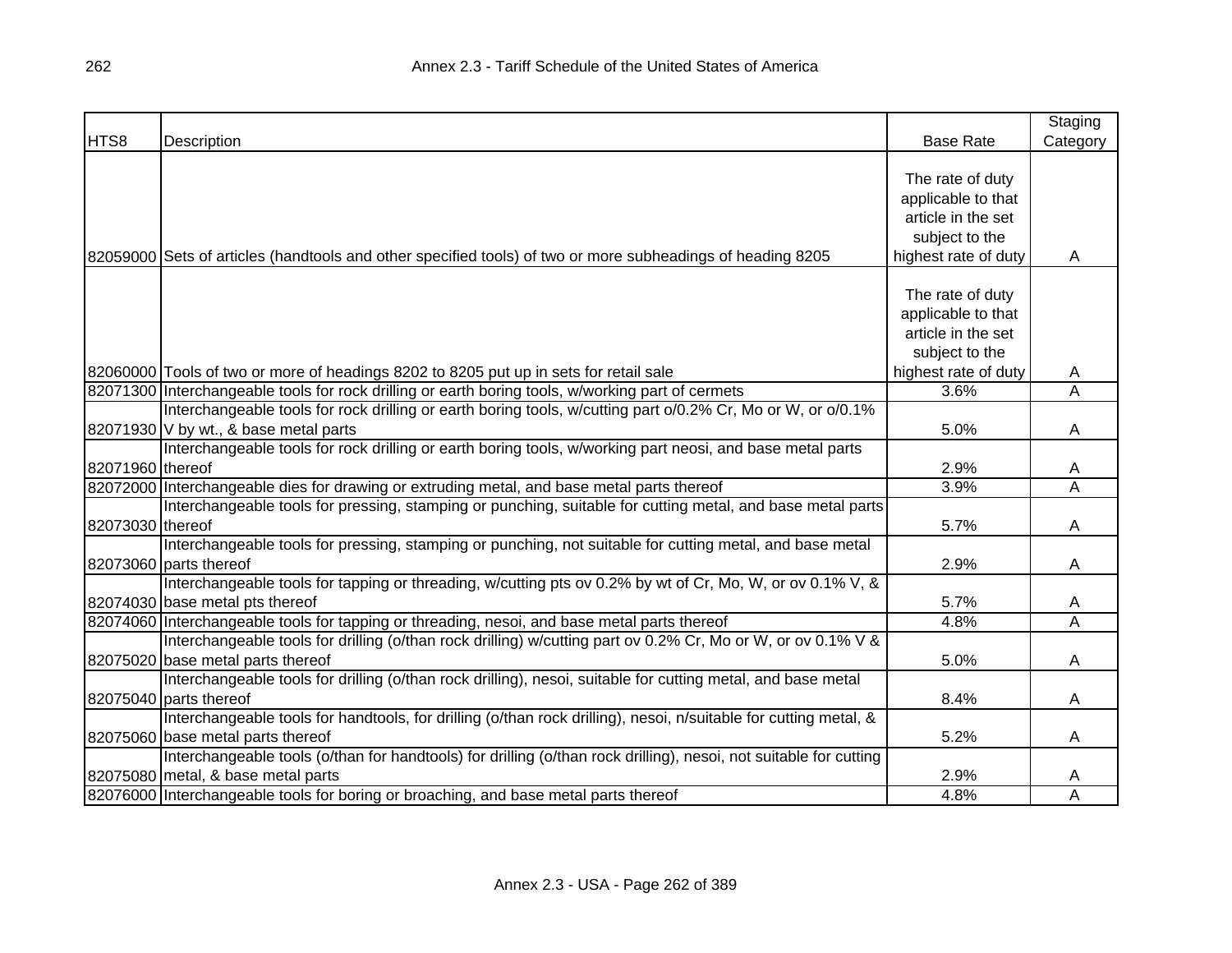|                  |                                                                                                           |                      | Staging  |
|------------------|-----------------------------------------------------------------------------------------------------------|----------------------|----------|
| HTS8             | Description                                                                                               | <b>Base Rate</b>     | Category |
|                  | Interchangeable tools for milling, w/cutting part ov 0.2% by wt of Cr, Mo or W, or ov 0.1% by wt of V &   |                      |          |
|                  | 82077030 base metal parts thereof                                                                         | 5.0%                 | A        |
|                  | 82077060 Interchangeable tools for milling, nesoi, and base metal parts thereof                           | 2.9%                 | Α        |
|                  | Interchangeable tools for turning, w/cutting part ov 0.2% by wt of Cr, Mo or W, or ov 0.1% by wt of V &   |                      |          |
|                  | 82078030 base metal parts thereof                                                                         | 4.8%                 | A        |
|                  | 82078060 Interchangeable tools for turning, nesoi, and base metal parts thereof                           | 3.7%                 | A        |
|                  | 82079015 Interchangeable files and rasps, including rotary files and rasps, and base metal parts thereof  | 1.6%                 | А        |
|                  | Interchangeable cutting tools, nesoi, w/cutting part ov 0.2% by wt of Cr, Mo or W, or ov 0.1% by wt of V, |                      |          |
|                  | 82079030 and base metal parts thereof                                                                     | 5.0%                 | A        |
|                  | 82079045 Interchangeable tools, nesoi, suitable for cutting metal, nesoi and base metal parts thereof     | 4.8%                 | A        |
|                  | Interchangeable tools for handtools, nesoi, not suitable for cutting metal, nesoi and base metal parts    |                      |          |
| 82079060 thereof |                                                                                                           | 4.3%                 | A        |
|                  | Interchangeable tools (o/than for handtools) nesoi, not suitable for cutting metal, nesoi and base metal  |                      |          |
|                  | 82079075 parts thereof                                                                                    | 3.7%                 | A        |
|                  | Knives and cutting blades for metal working machines or mechanical appliances, and base metal parts       |                      |          |
| 82081000 thereof |                                                                                                           | Free                 | F.       |
|                  | Knives and cutting blades for wood working machines or mechanical appliances, and base metal parts        |                      |          |
| 82082000 thereof |                                                                                                           | Free                 | F        |
|                  | Knives and cutting blades for kitchen appliances or for machines used by the food industry, and base      |                      |          |
|                  | 82083000 metal parts thereof                                                                              | Free                 | F        |
|                  | 82084030 Lawnmower blades for agricultural, horticultural or forestry machines                            | Free                 | F        |
|                  | Knives and cutting blades (o/than lawnmower blades) for agricultural, horticultural or forestry machines, |                      |          |
|                  | 82084060 and base metal parts thereof                                                                     | Free                 | F        |
|                  | 82089030 Knives and cutting blades for shoe machinery, and base metal parts thereof                       | Free                 | F        |
|                  | Knives and cutting blades, nesoi for machines or for mechanical appliances nesoi, and base metal parts    |                      |          |
| 82089060 thereof |                                                                                                           | Free                 | F        |
|                  | 82090000 Cermet plates, sticks, tips and the like for tools, unmounted                                    | 4.6%                 | Ā        |
|                  | Hand-operated mechanical appliances weighing 10 kg or less, used in preparation, conditioning, serving    |                      |          |
|                  | 82100000 food or drink & base metal pts                                                                   | 3.7%                 | A        |
|                  |                                                                                                           |                      |          |
|                  |                                                                                                           | The rate of duty     |          |
|                  |                                                                                                           | applicable to that   |          |
|                  |                                                                                                           | article in the set   |          |
|                  |                                                                                                           | subject to the       |          |
|                  | 82111000 Sets of assorted knives w/cutting blades serrated or not (including pruning knives)              | highest rate of duty | Α        |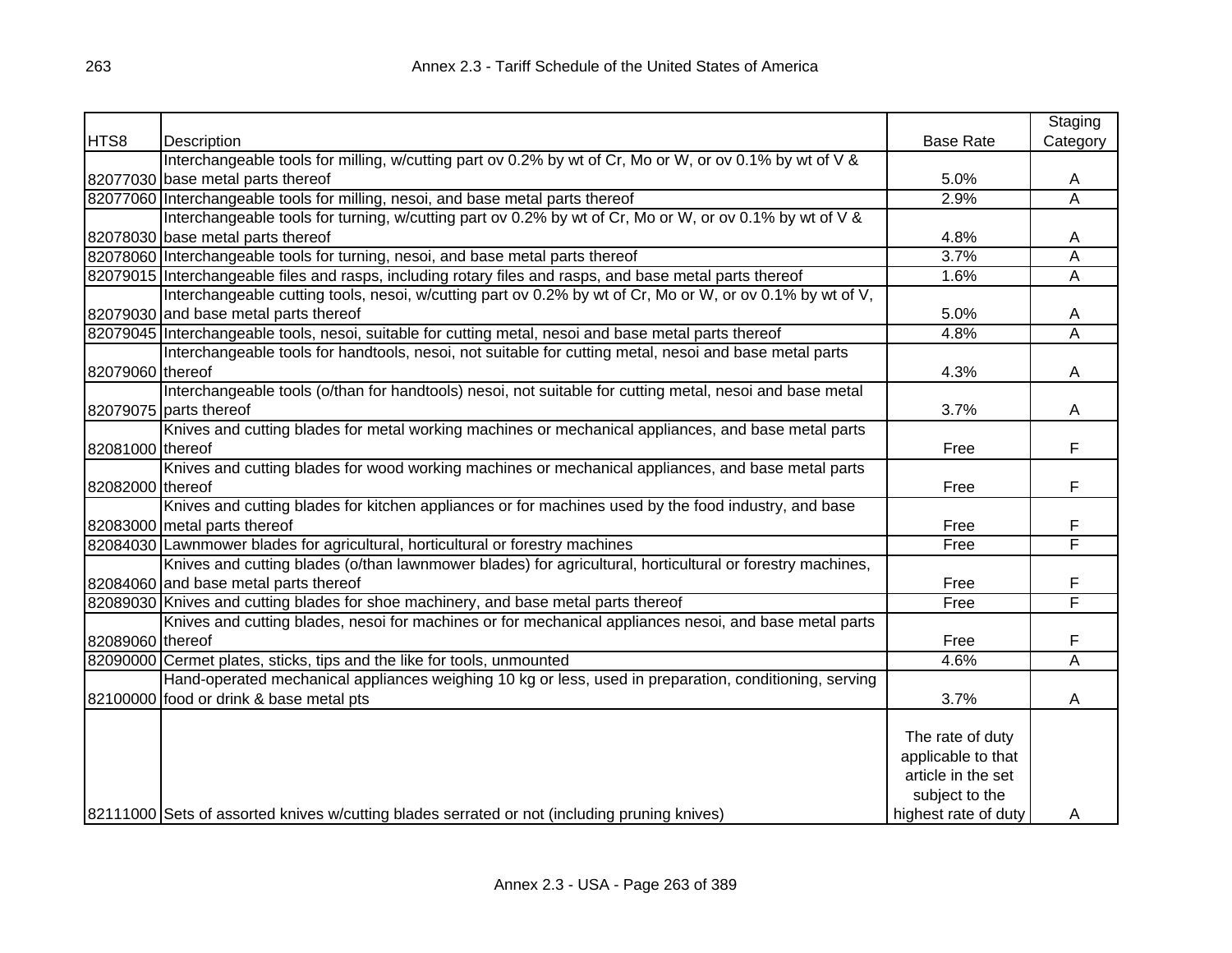|                   |                                                                                                                 |                      | Staging                 |
|-------------------|-----------------------------------------------------------------------------------------------------------------|----------------------|-------------------------|
| HTS8              | Description                                                                                                     | <b>Base Rate</b>     | Category                |
|                   | 82119110 Table knives with fixed blades and silver-plated handles                                               | Free                 | F                       |
|                   | Table knives w/fixed blades, w/stain. steel handles w/Ni or ov 10% by wt. of Mn, w/overall length 25.9cm        | 0.4 cents each $+$   |                         |
|                   | 82119120 or less & val. <than 25="" cents="" ea<="" td=""><td>6.4%</td><td>Α</td></than>                        | 6.4%                 | Α                       |
|                   |                                                                                                                 | 0.4 cents each $+$   |                         |
|                   | 82119125 Table knives w/fixed blades, w/stain. steel handles cont. Ni or ov 10% by wt of Mn, nesoi              | 6.8%                 | Α                       |
|                   | Table knives w/fixed blades, w/stain. steel handles, nesoi, not ov 25.9 cm in overall length & val less than    | 0.9 cents each $+$   |                         |
|                   | 82119130 25 cents each                                                                                          | 10.6%                | Α                       |
|                   |                                                                                                                 | $0.3$ cents each $+$ |                         |
|                   | 82119140 Table knives w/fixed blades, w/stain. steel handles, nesoi                                             | 3.7%                 | A                       |
|                   |                                                                                                                 | 0.7 cents each +     |                         |
|                   | 82119150 Table knives w/fixed blades, with rubber or plastics handles                                           | 3.7%                 | Α                       |
|                   |                                                                                                                 | $0.3$ cents each $+$ |                         |
|                   | 82119180 Table knives w/fixed blades, w/handles other than of silver-plate, stainless steel, rubber or plastics | 4.9%                 | Α                       |
|                   |                                                                                                                 | 0.8 cents each +     |                         |
|                   | 82119220 Kitchen and butcher knives w/fixed blades, with rubber or plastics handles                             | 4.6%                 | Α                       |
|                   |                                                                                                                 | 1 cents each $+$     |                         |
|                   | 82119240 Knives w/fixed blades (o/than table or kitchen and butcher knives), with rubber or plastic handles     | 4.6%                 | A                       |
|                   | 82119260 Hunting knives w/fixed blades, with wood handles                                                       | 4.4%                 | $\overline{\mathsf{A}}$ |
|                   | Knives w/fixed blades (o/than table knives, other knives w/rubb./plast. handles, or hunting knives w/wood       | 0.4 cents each $+$   |                         |
| 82119290 handles) |                                                                                                                 | 6.1%                 | Α                       |
|                   |                                                                                                                 | 3 cents each +       |                         |
|                   | 82119300 Knives having other than fixed blades                                                                  | 5.4%                 | Α                       |
|                   |                                                                                                                 | $0.16$ cents each +  |                         |
|                   | 82119410 Base metal blades for knives having fixed blades                                                       | 2.2%                 | A                       |
|                   |                                                                                                                 | 1 cents each $+$     |                         |
|                   | 82119450 Base metal blades for knives having other than fixed blades                                            | 5.4%                 | A                       |
|                   |                                                                                                                 | $0.3$ cents each $+$ |                         |
|                   | 82119510 Base metal handles for table knives w/fixed blades                                                     | 4.9%                 | Α                       |
|                   |                                                                                                                 | 0.4 cents each $+$   |                         |
|                   | 82119550 Base metal handles for knives (o/than table knivies) w/fixed blades                                    | 6.1%                 | Α                       |
|                   |                                                                                                                 | 3 cents each +       |                         |
|                   | 82119590 Base metal handles for knives having other than fixed blades                                           | 5.4%                 | A                       |
|                   | 82121000 Base metal razors                                                                                      | Free                 | F                       |
|                   | 82122000 Base metal safety razor blades (including razor blade blanks)                                          | Free                 | F                       |
|                   | 82129000 Base metal parts of razors and razor blades                                                            | Free                 | F                       |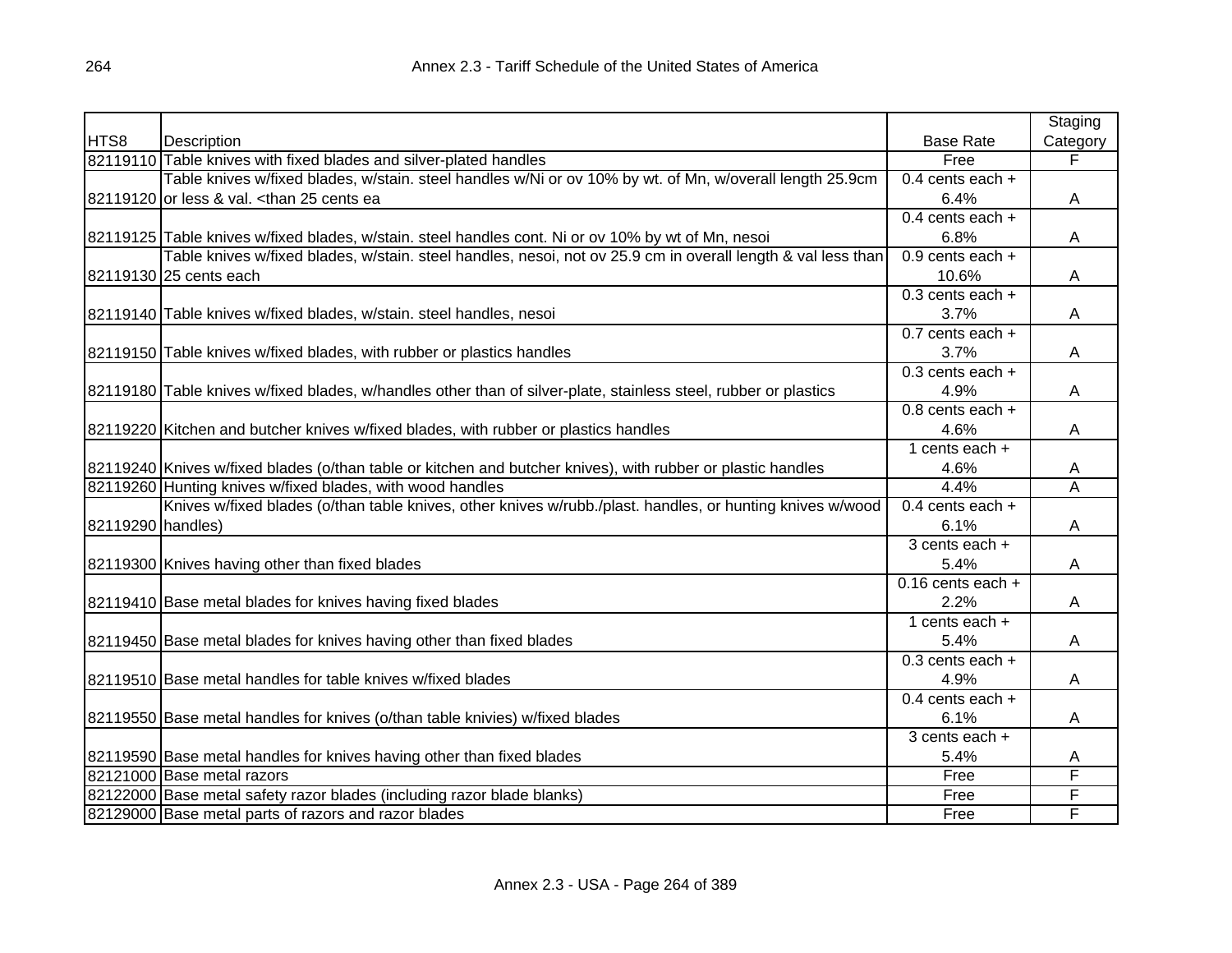|                  |                                                                                                                   |                      | Staging  |
|------------------|-------------------------------------------------------------------------------------------------------------------|----------------------|----------|
| HTS8             | Description                                                                                                       | <b>Base Rate</b>     | Category |
|                  |                                                                                                                   | 1.7 cents each $+$   |          |
|                  | 82130030 Base metal scissors, tailors' shears and similar shears, and blades thereof, valued n/o \$1.75 per dozen | 4.3%                 | A        |
|                  | 82130060 Base metal pinking shears, and blades thereof, valued over \$30 per dozen                                | 8 cents each + 8%    | Α        |
|                  | Base metal scissors, tailors' shears and similar shears (o/than pinking shears val o\$30/dz), and base            |                      |          |
|                  | 82130090 metal parts, val. o/\$1.75 per dozen                                                                     | 3 cents each + 3%    | A        |
|                  | Base metal paper knives, letter openers, erasing knives, nonmechanical pencil sharpeners and blades               | $0.3$ cents each +   |          |
|                  | 82141000 and base metal parts thereof                                                                             | 4.2%                 | A        |
|                  | 82142030 Base metal instruments for manicure or pedicure purposes, and base metal parts thereof                   | 4.0%                 | A        |
|                  | 82142060 Manicure and pedicure sets, and combinations thereof, in leather containers                              | Free                 | F        |
|                  | 82142090 Manicure and pedicure sets, and combinations thereof, other than in leather containers                   | 4.1%                 | Ā        |
|                  |                                                                                                                   | 1 cents each $+$     |          |
|                  | 82149030 Butchers' or kitchen cleavers with their handles, nesoi, and base metal parts thereof                    | 4.9%                 | A        |
|                  | Butchers' or kitchen chopping or mincing knives (o/than cleavers w/their handles), and base metal parts           | $0.2$ cents each $+$ |          |
| 82149060 thereof |                                                                                                                   | 3.1%                 | A        |
|                  |                                                                                                                   | 1.4 cents each $+$   |          |
|                  | 82149090 Articles of cutlery, nesoi, and base metal parts of cutlery, nesoi                                       | 3.2%                 | A        |
|                  |                                                                                                                   |                      |          |
|                  |                                                                                                                   | The rate of duty     |          |
|                  |                                                                                                                   | applicable to that   |          |
|                  |                                                                                                                   | article in the set   |          |
|                  | Sets of assted. base metal spoons, forks, ladles, etc. & similar kitchen or tableware, w/at least one article     | subject to the       |          |
|                  | 82151000 plated w/prec. metal                                                                                     | highest rate of duty | A        |
|                  |                                                                                                                   |                      |          |
|                  |                                                                                                                   | The rate of duty     |          |
|                  |                                                                                                                   | applicable to that   |          |
|                  |                                                                                                                   | article in the set   |          |
|                  | Sets of assted. base metal spoons, forks, ladles, etc. & similar kitchen or tableware, w/no articles plated       | subject to the       |          |
|                  | 82152000 with precious metal                                                                                      | highest rate of duty | A        |
|                  | 82159130 Base metal forks plated with precious metal                                                              | Free                 | F        |
|                  | 82159160 Base metal spoons and ladles plated with precious metal                                                  | 4.2%                 | A        |
|                  | Base metal skimmers, cake-servers, fish-knives, etc. and similar kitchen or tableware and parts, plated           |                      |          |
|                  | 82159190 with precious metal                                                                                      | 2.7%                 | A        |
|                  | Base metal forks, w/stainless steel handles cont. Ni or o/10% by wt of Mn, w/overall length n/o 25.9cm,           | $0.9$ cents each $+$ |          |
|                  | 82159901 valued under 25 cents ea                                                                                 | 15.8%                | A        |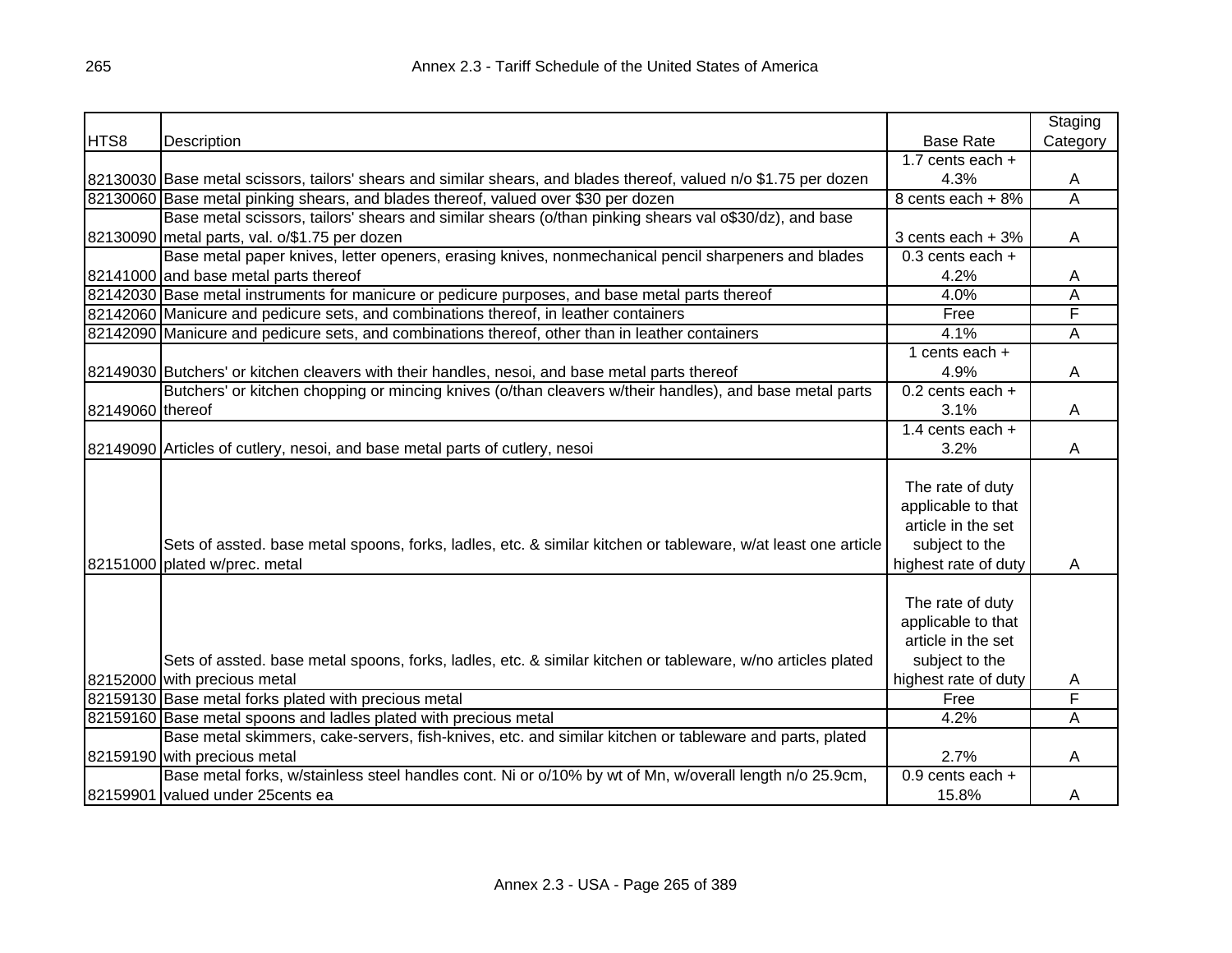|                |                                                                                                              |                      | Staging  |
|----------------|--------------------------------------------------------------------------------------------------------------|----------------------|----------|
| HTS8           | Description                                                                                                  | <b>Base Rate</b>     | Category |
|                |                                                                                                              | $0.5$ cents each $+$ |          |
|                | 82159905 Base metal forks, w/stainless steel handles cont. Ni or o/10% by wt of Mn, nesoi                    | 8.5%                 | A        |
|                |                                                                                                              | $0.5$ cents each +   |          |
|                | 82159910 Base metal forks, w/stainless steel handles, nesoi, valued under 25 cents each                      | 6.3%                 | A        |
|                |                                                                                                              | 0.4 cents each $+$   |          |
|                | 82159915 Base metal forks, w/stainless steel handles, nesoi, valued at 25 cents each or more                 | 4.8%                 | A        |
|                |                                                                                                              | $0.5$ cents each $+$ |          |
|                | 82159920 Base metal forks, with rubber or plastic handles                                                    | 3.2%                 | A        |
|                | 82159922 Base metal forks, without their handles                                                             | Free                 | F        |
|                |                                                                                                              | $0.3$ cents each $+$ |          |
|                | 82159924 Base metal table forks and barbecue forks, with wood handles                                        | 4.5%                 | A        |
|                | Base metal forks (o/than plated w/prec. metal, or w/handles of stain. steel, wood, rubber or plastics),      | 0.2 cents each $+$   |          |
| 82159926 nesoi |                                                                                                              | 3.1%                 | A        |
|                | 82159930 Base metal spoons, w/stainless steel handles & valued under 25 cents each                           | 14.0%                | Ā        |
|                | Base metal spoons, w/stainless steel handles & valued at 25 cents and over, and base metal ladles            |                      |          |
|                | 82159935 w/stainless steel handles                                                                           | 6.8%                 | Α        |
|                |                                                                                                              |                      |          |
|                | 82159940 Base metal spoons and ladles with handles of base metal (o/than stain. steel) or w/nonmetal handles | 5.0%                 | A        |
|                | 82159945 Base metal spoons and ladles, nesoi                                                                 | Free                 | F        |
|                | Base metal skimmers/cake-servers/butter-knives/sugar tongs & similar kitchen or tableware, & base            |                      |          |
|                | 82159950 metal parts (incl. pts. of forks/spoons)                                                            | 5.3%                 | A        |
|                | 83011020 Padlocks, base metal, not of cylinder or pin tumbler construction, not ov 3.8cm wide                | 2.3%                 | Α        |
|                | 83011040 Padlocks, base metal, not of cylinder or pin tumbler construction, ov 3.8cm but n/o 6.4cm wide      | 3.8%                 | Α        |
|                | 83011050 Padlocks, base metal, not of cylinder or pin tumbler construction, ov 6.4cm wide                    | 3.6%                 | A        |
|                | 83011060 Padlocks, base metal, of cylinder or pin tumbler construction, not ov 3.8cm wide                    | 6.1%                 | Α        |
|                | 83011080 Padlocks, base metal, of cylinder or pin tumbler construction, ov 3.8cm but n/o 6.4cm wide          | 4.8%                 | Α        |
|                | 83011090 Padlocks, base metal, of cylinder or pin tumbler construction, ov 6.4cm wide                        | 4.2%                 | A        |
|                | 83012000 Base metal locks, of a kind used on motor vehicles                                                  | 5.7%                 | A        |
|                | 83013000 Base metal locks, of a kind used for furniture                                                      | 5.7%                 | A        |
|                | 83014030 Base metal luggage locks                                                                            | 3.1%                 | A        |
|                | 83014060 Base metal locks (o/than padlocks, locks for motor vehicles or furniture, luggage locks)            | 5.7%                 | А        |
|                | 83015000 Base metal clasps and frames with clasps, incorporating locks                                       | 3.1%                 | A        |
|                |                                                                                                              |                      |          |
|                | 83016000 Base metal parts of padlocks, other locks, and clasps and frames with clasps incorporating locks    | 2.8%                 | A        |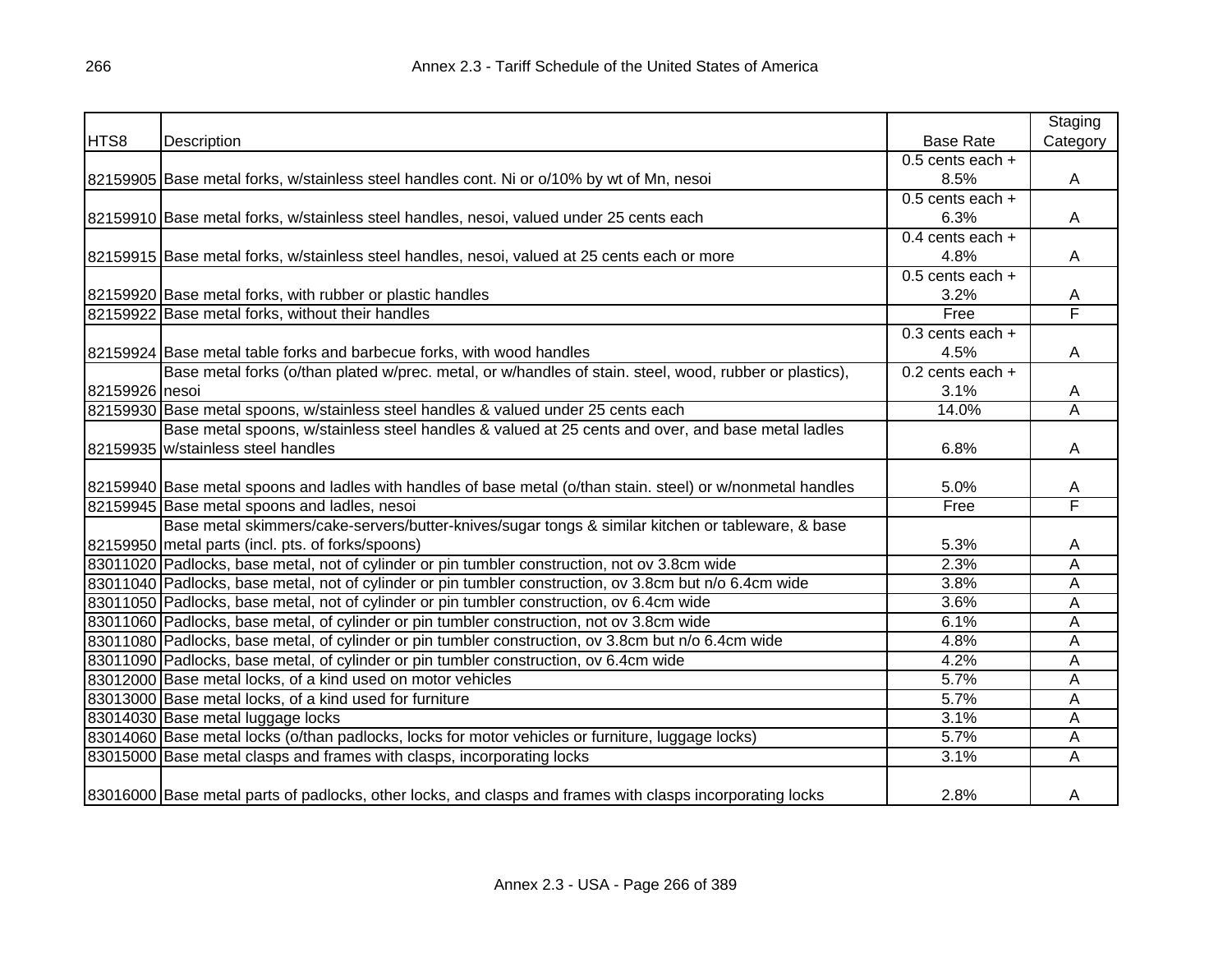|                  |                                                                                                                       |                  | Staging  |
|------------------|-----------------------------------------------------------------------------------------------------------------------|------------------|----------|
| HTS8             | Description                                                                                                           | <b>Base Rate</b> | Category |
|                  |                                                                                                                       |                  |          |
|                  | 83017000 Base metal keys for padlocks, other locks, and clasps and frames with clasps incorporating locks             | 4.5%             | A        |
|                  | 83021030 Iron or steel, aluminum, or zinc hinges and base metal parts thereof, designed for motor vehicles            | 2.0%             | Ā        |
|                  |                                                                                                                       |                  |          |
|                  | 83021060 Iron or steel, aluminum, or zinc hinges and base metal parts thereof, not designed for motor vehicles        | 3.5%             | A        |
|                  | 83021090 Base metal (o/than iron/steel/aluminum/zinc) hinges and base metal parts thereof                             | 3.4%             | Α        |
|                  | 83022000 Base metal castors and base metal parts thereof                                                              | 5.7%             | A        |
|                  | Iron or steel, aluminum or zinc mountings, fittings and similar articles nesoi, suitable for motor vehicles,          |                  |          |
|                  | 83023030 and base metal parts thereof                                                                                 | 2.0%             | A        |
|                  | Base metal (o/than iron/steel/aluminum/zinc) mountings, fittings & similar articles, suitable for motor               |                  |          |
|                  | 83023060 vehicles, & base metal pts thereof                                                                           | 3.5%             | A        |
|                  | Base metal door closers (except automatic door closers) suitable for buildings, and base metal parts                  |                  |          |
| 83024130 thereof |                                                                                                                       | 3.9%             | A        |
|                  | Iron or steel, aluminum or zinc mountings, fittings & similar articles, nesoi, suitable for buildings, & base         |                  |          |
|                  | 83024160 metal pts thereof                                                                                            | 3.9%             | A        |
|                  | Base metal (o/than iron/steel/aluminum/zinc) mountings, fittings and similar arts, nesoi, suitable for                |                  |          |
|                  | 83024190 buildings & base metal parts thereof                                                                         | 3.5%             | A        |
|                  | Iron or steel, aluminum, or zinc mountings, fittings & similar articles, suitable for furniture, and base metal       |                  |          |
|                  | 83024230 parts thereof                                                                                                | 3.9%             | A        |
|                  | Base metal (o/than iron/steel/aluminum/zinc) mountings, fittings & similar articles, suitable for furniture,          |                  |          |
|                  | 83024260 and base metal parts thereof                                                                                 | 3.4%             | A        |
|                  | Base metal harness, saddlery or riding-bridle hardware coated or plated w/prec. metal, and base metal                 |                  |          |
|                  | 83024920 parts thereof                                                                                                | 7.5%             | A        |
|                  | Base metal harness, saddlery or riding-bridle hardware, not coated or plated w/prec. metal, and base                  |                  |          |
|                  | 83024940 metal parts thereof                                                                                          | Free             | F        |
|                  |                                                                                                                       |                  |          |
|                  | 83024960 Iron or steel, aluminum, or zinc, mountings, fittings & similar articles nesoi, and base metal parts thereof | 5.7%             | A        |
|                  | Base metal (o/than iron/steel/aluminum/zinc) mountings, fittings & similar articles nesoi, and base metal             |                  |          |
|                  | 83024980 parts thereof                                                                                                | 3.5%             | A        |
|                  | 83025000 Base metal hat-racks, hat pegs, brackets and similar fixtures, and base metal parts thereof                  | Free             | F        |
|                  | 83026030 Base metal automatic door closers                                                                            | 3.9%             | Α        |
|                  | 83026090 Base metal parts of automatic door closers                                                                   | 3.1%             | A        |
|                  | Base metal armored or reinforced safes/strong-boxes & doors & safe deposit lockers for strong                         |                  |          |
|                  | 83030000 rooms/cash & deed boxes etc., & base metal pts                                                               | 3.8%             | A        |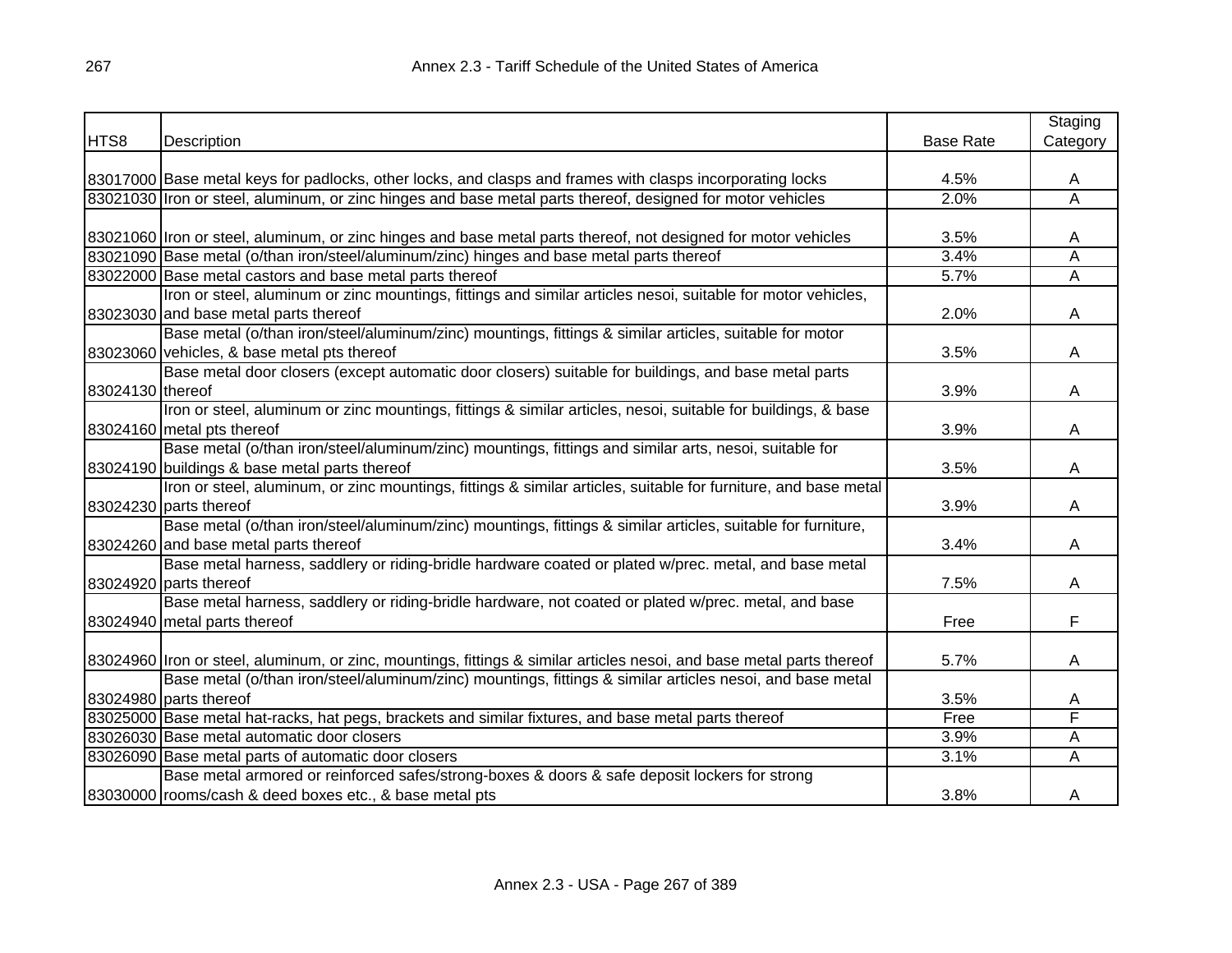|                  |                                                                                                                |                        | Staging  |
|------------------|----------------------------------------------------------------------------------------------------------------|------------------------|----------|
| HTS8             | Description                                                                                                    | <b>Base Rate</b>       | Category |
|                  | Base metal desk-top filing/card-index cabinets, paper trays, pen trays & similar office/desk equipment         |                        |          |
|                  | 83040000 nesoi, and base metal parts thereof                                                                   | 3.9%                   | A        |
|                  | 83051000 Base metal fittings for loose-leaf binders or files                                                   | 2.9%                   | Α        |
|                  | 83052000 Base metal staples in strips (e.g., for offices, upholstery, packaging)                               | Free                   | F        |
|                  | 83059030 Base metal paper clips and base metal parts thereof                                                   | Free                   | F        |
|                  | Base metal letter clips, letter corners, indexing tags and similar office articles nesoi, and base metal parts |                        |          |
| 83059060 thereof |                                                                                                                | 5.7%                   | A        |
|                  | 83061000 Base metal, nonelectric bells, gongs, and the like, and base metal parts thereof                      | 5.8%                   | Α        |
|                  | 83062100 Base metal statuettes and other ornaments plated w/prec. metal, and base metal parts thereof          | 4.5%                   | Α        |
|                  |                                                                                                                |                        |          |
|                  | 83062900 Base metal statuettes and other ornaments not plated w/prec.metal, and base metal parts thereof       | Free                   | F        |
|                  | 83063000 Base metal photograph, picture or similar frames; base metal mirrors; base metal parts thereof        | 2.7%                   | Α        |
|                  | 83071030 Iron or steel flexible tubing, with fittings                                                          | 3.8%                   | Α        |
|                  | 83071060 Iron or steel flexible tubing, without fittings                                                       | 3.8%                   | A        |
|                  | 83079030 Base metal (o/than iron or steel) flexible tubing, with fittings                                      | 3.8%                   | Α        |
|                  | 83079060 Base metal (o/than iron or steel) flexible tubing, without fittings                                   | 3.8%                   | Α        |
|                  | Base metal hooks, eyes, and eyelets, of a kind used for clothing, footwear, awnings, handbags, travel          |                        |          |
|                  | 83081000 goods, or other made up articles                                                                      | 1.1 cents/kg + $2.9\%$ | A        |
|                  | 83082030 Iron or steel bifurcated rivets, not brightened, not lathed and not machined                          | Free                   | F        |
|                  | 83082060 Base metal tubular or bifurcated rivets (o/than of iron or steel)                                     | Free                   | F        |
|                  | 83089030 Base metal beads and spangles                                                                         | Free                   | F        |
|                  | 83089060 Base metal buckles and buckle clasps, and base metal parts thereof                                    | 3.9%                   | Α        |
|                  | Base metal clasps, frames with clasps not incorporating a lock, and like articles, and base metal parts        |                        |          |
| 83089090 thereof |                                                                                                                | 2.7%                   | Α        |
|                  | 83091000 Base metal crown corks (including crown seals and caps), and base metal parts thereof                 | Free                   | F        |
|                  | Base metal stoppers, caps and lids (o/than crown corks), threaded bungs, bung covers, seals, other             |                        |          |
|                  | 83099000 packing accessories and parts                                                                         | 2.6%                   | A        |
|                  | Base metal sign plates, name plates, address plates, numbers, letters and other symbols (o/than of             |                        |          |
|                  | 83100000 9405), and base metal parts thereof                                                                   | Free                   | F        |
|                  | 83111000 Coated base metal electrodes for electric arc-welding                                                 | Free                   | F        |
|                  | 83112000 Base metal cored wire for electric arc-welding                                                        | Free                   | F        |
|                  | 83113030 Coated rod or cored wire lead-tin solders                                                             | Free                   | F        |
|                  | Coated rods and cored wire of base metal (o/than lead-tin solders), for soldering, brazing or welding by       |                        |          |
| 83113060 flame   |                                                                                                                | Free                   | F        |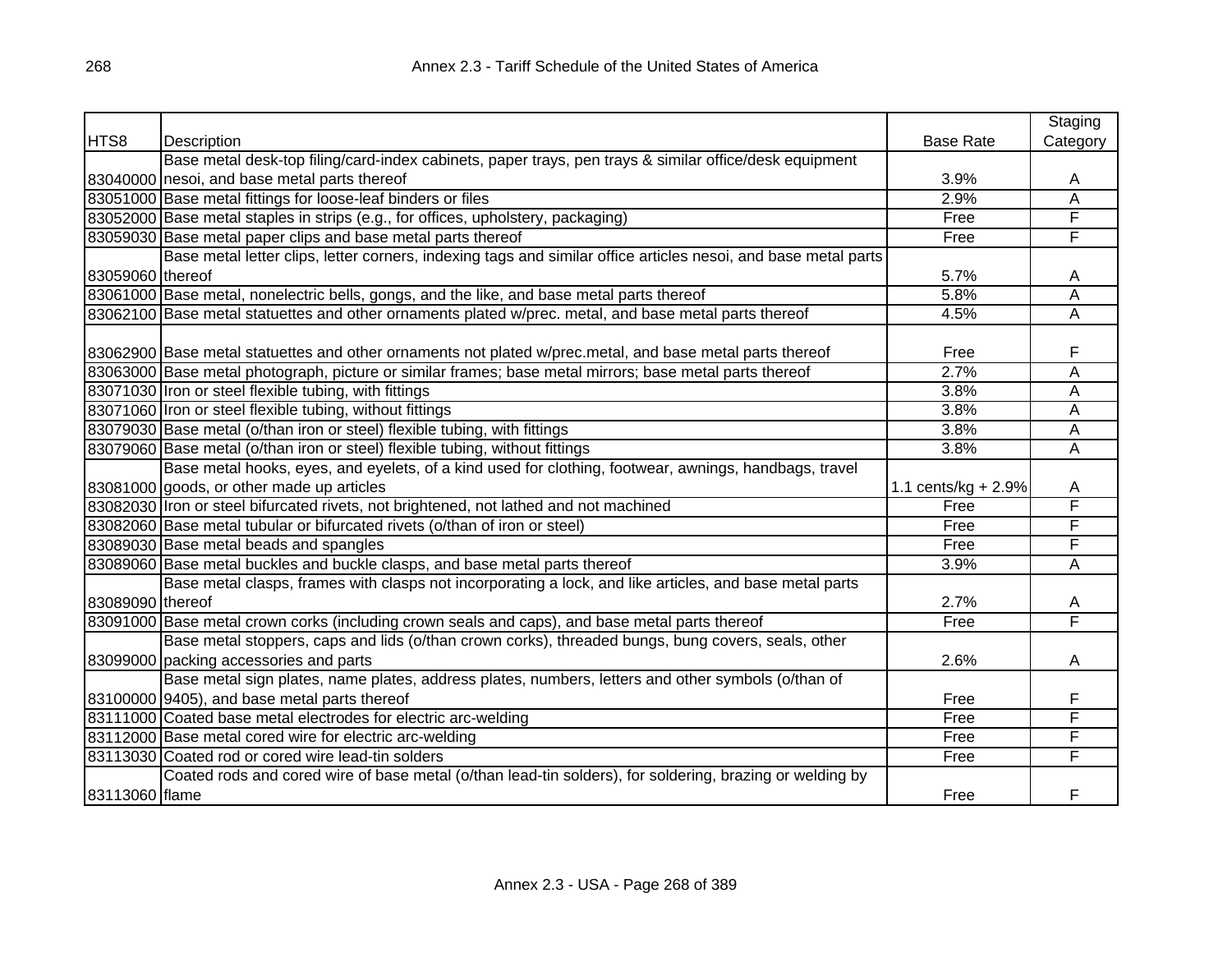|                |                                                                                                            |                  | Staging  |
|----------------|------------------------------------------------------------------------------------------------------------|------------------|----------|
| HTS8           | Description                                                                                                | <b>Base Rate</b> | Category |
|                | Wire & rods of agglom. base metal powder for metal spray.; metal carbide wire, rods, tubes, electrodes,    |                  |          |
|                | 83119000 coated/cored w/flux, for welding etc                                                              | Free             | F        |
|                | 84011000 Nuclear reactors                                                                                  | 3.3%             | A        |
|                | 84012000 Machinery and apparatus for isotopic separation, and parts thereof                                | 2.6%             | Α        |
|                | 84013000 Fuel elements (cartridges), non-irradiated and parts thereof                                      | 3.3%             | Α        |
|                | 84014000 Parts of nuclear reactors                                                                         | 3.3%             | A        |
|                | 84021100 Watertube boilers with a steam production exceeding 45 tons per hour                              | 5.2%             | A        |
|                | 84021200 Watertube boilers with a steam production not exceeding 45 tons per hour                          | 4.3%             | A        |
|                | 84021900 Vapor-generating boilers, including hybrid boilers, other than watertube boilers                  | 5.2%             | A        |
|                | 84022000 Super-heated water boilers                                                                        | 3.3%             | A        |
|                | 84029000 Parts of steam- or other vapor-generating boilers                                                 | 4.3%             | Α        |
|                | 84031000 Central heating boilers (other than those of heading 8402)                                        | Free             | F        |
|                | 84039000 Parts of central heating boilers (other than those of heading 8402)                               | Free             | F        |
|                | 84041000 Auxiliary plant for use with boilers of heading 8402 or 8403                                      | 3.5%             | A        |
|                | 84042000 Condensers for steam or other vapor power units                                                   | 5.6%             | Α        |
|                | Parts for auxiliary plant for use with boilers of heading 8402 and 8403 and condensers for steam or vapor  |                  |          |
|                | 84049000 power units                                                                                       | 3.5%             | A        |
|                | Producer gas or water gas generators, acetylene gas generators and similar water process gas               |                  |          |
|                | 84051000 generators; with or without their purifiers                                                       | Free             | F        |
|                | 84059000 Parts for gas generators of subheading 8405.10                                                    | Free             | F        |
|                | 84061010 Steam turbines for marine propulsion                                                              | 6.7%             | A        |
|                | 84061090 Vapor turbines (other than steam) for marine propulsion                                           | Free             | F        |
|                | 84068110 Steam turbines other than for marine propulsion, of an output exceeding 40 MW                     | 6.7%             | A        |
|                | Vapor turbines (excluding steam turbines) other than for marine propulsion, of an output exceeding 40      |                  |          |
| 84068190 MW    |                                                                                                            | Free             | F        |
|                | 84068210 Steam turbines other than for marine propulsion, of an output not exceeding 40 MW                 | 6.7%             | A        |
|                | Vapor turbines (excluding steam turbines) other than for marine propulsion, of an output not exceeding     |                  |          |
| 84068290 40 MW |                                                                                                            | Free             | F        |
|                | 84069020 Parts of steam turbines, rotors, finished for final assembly                                      | 6.7%             | A        |
|                | Parts of steam turbines, rotors, not further worked than cleaned or machined for removal of fins, etc., or |                  |          |
|                | 84069030 certain other working                                                                             | 6.7%             | A        |
|                | 84069040 Parts of steam turbines, blades, rotating or stationary                                           | 6.7%             | A        |
|                | 84069045 Parts of steam turbines, other                                                                    | 6.7%             | Α        |
|                | 84069050 Parts of vapor turbines other than steam turbines, rotors, finished for final assembly            | Free             | F        |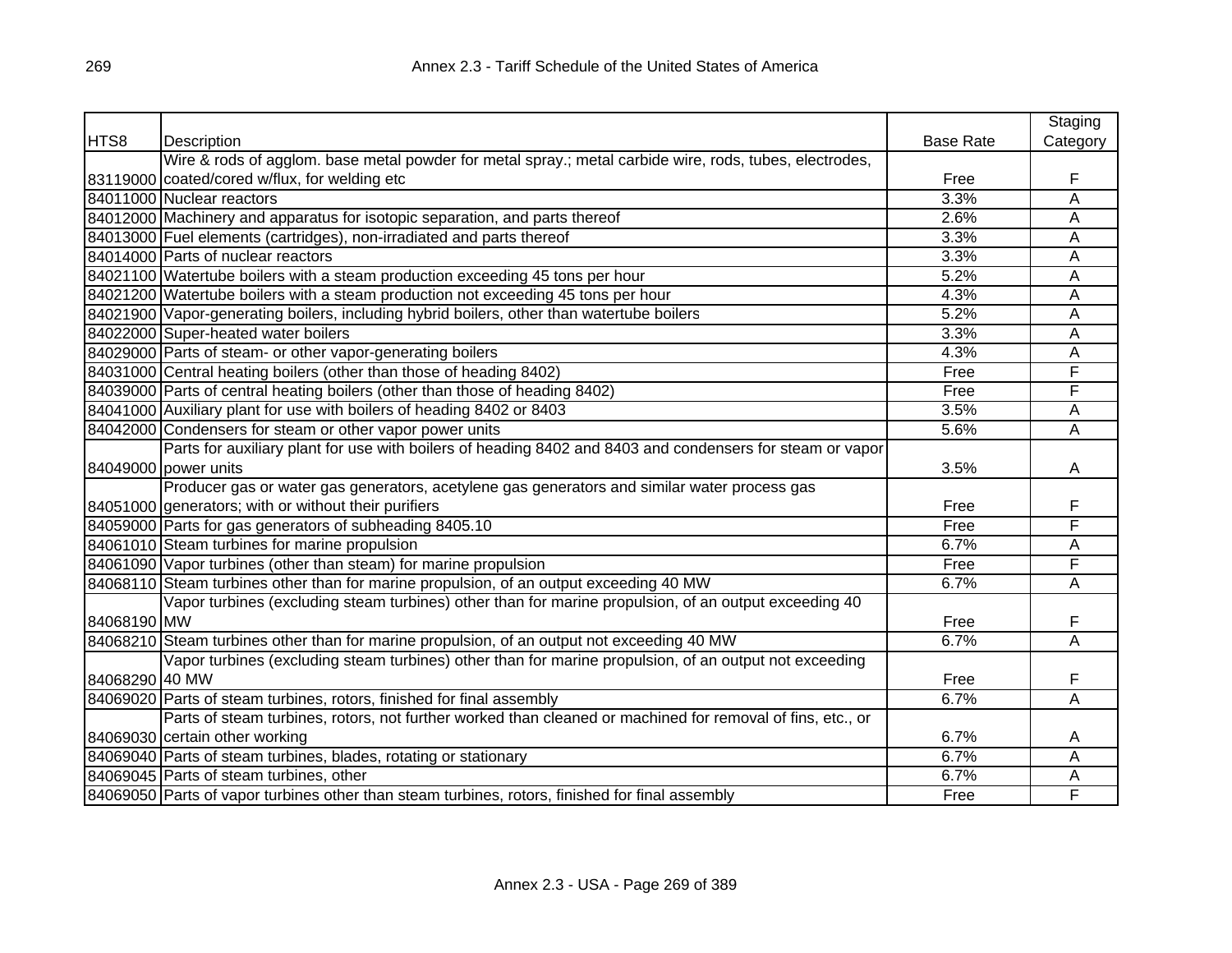|                  |                                                                                                                    |                  | Staging  |
|------------------|--------------------------------------------------------------------------------------------------------------------|------------------|----------|
| HTS8             | Description                                                                                                        | <b>Base Rate</b> | Category |
|                  | Parts of vapor turbines other than steam turbines, rotors, not further worked than cleaned or machined             |                  |          |
|                  | 84069060 for removal of fins, etc., or other                                                                       | Free             | F        |
|                  | 84069070 Parts of vapor turbines other than steam turbines, blades, rotating or stationary                         | Free             | F        |
|                  | 84069075 Parts of vapor turbines other than steam turbines, other                                                  | Free             | F        |
|                  | 84071000 Spark-ignition reciprocating or rotary internal combustion piston engines for use in aircraft             | Free             | F        |
|                  | Marine propulsion spark-ignition reciprocating or rotary internal-combustion piston engines for outboard           |                  |          |
| 84072100 motors  |                                                                                                                    | Free             | F        |
|                  | 84072900 Marine propulsion spark-ignition reciprocating or rotary internal-combustion piston engines, nesi         | Free             | F        |
|                  | Spark-ignition reciprocating piston engines used for propulsion of vehicles of chapter 87, of a cylinder           |                  |          |
|                  | 84073100 capacity not exceeding 50cc                                                                               | Free             | F        |
|                  | Spark-ignition reciprocating piston engines used in tractors suitable for agricultural use, of a cylinder          |                  |          |
|                  | 84073210 capacity over 50cc but n/o 250cc                                                                          | Free             | F        |
|                  | Spark-ignition reciprocating piston engines used in vehicles of heading 8701.20, 8702-8704, cylinder               |                  |          |
|                  | 84073220 capacity over 50cc but n/o 250cc                                                                          | Free             | F        |
|                  | Spark-ignition reciprocating piston engines used for vehicles, of chap. 87 nesi, of a cylinder capacity over       |                  |          |
|                  | 84073290 50 but not over 250cc                                                                                     | Free             | F        |
|                  | Spark-ignition reciprocating piston engines used in tractors for agricultural use, of a cylinder capacity over     |                  |          |
|                  | 84073310 250cc but not over 1000cc                                                                                 | Free             | F        |
|                  | Spark-ignition reciprocating piston engines, for certain spec. veh. of 8701.20, 8702, 8703 or 8704,                |                  |          |
|                  | 84073330 cylinder cap. $> 250$ cc $>$ or = 1, 000 cc                                                               | Free             | F        |
|                  | Spark-ignition reciprocating piston engines, for other veh. of 8701.20, 8702, 8703 or 8704, cylinder cap. >        |                  |          |
|                  | $84073360$ 250 cc > or = 1, 000 cc, nesi                                                                           | 2.5%             | A        |
|                  | Spark-ignition reciprocating piston engines for vehicles of chap. 87 nesi, of a cylinder capacity over 250cc       |                  |          |
|                  | 84073390 but not over 1000cc                                                                                       | Free             | F        |
|                  | Spark-ignition reciprocating piston engines used in agricultural tractors, cylinder capacity over 1000 cc to       |                  |          |
| 84073405 2000 cc |                                                                                                                    | Free             | F        |
|                  | Spark-ignition reciprocating piston engines for vehicles of 8701.20 or 8702-8704, cylinder cap. over 1000          |                  |          |
|                  | 84073414 cc to 2000 cc, used or rebuilt                                                                            | 2.5%             | A        |
|                  | Spark-ignition reciprocating piston engines for vehicles of 8701.20 or 8702-8704, cylinder cap. over 1000          |                  |          |
|                  | 84073418 cc to 2000 cc, new                                                                                        | 2.5%             | A        |
|                  | Spark-ignition reciprocating piston engines for other vehicles of chap. 87, of a cylinder capacity over 1000       |                  |          |
|                  | 84073425 cc to 2000 cc                                                                                             | Free             | F        |
|                  |                                                                                                                    |                  |          |
|                  | 84073435 Spark-ignition reciprocating piston engines used in agricultural tractors, cylinder capacity over 2000 cc | Free             | F        |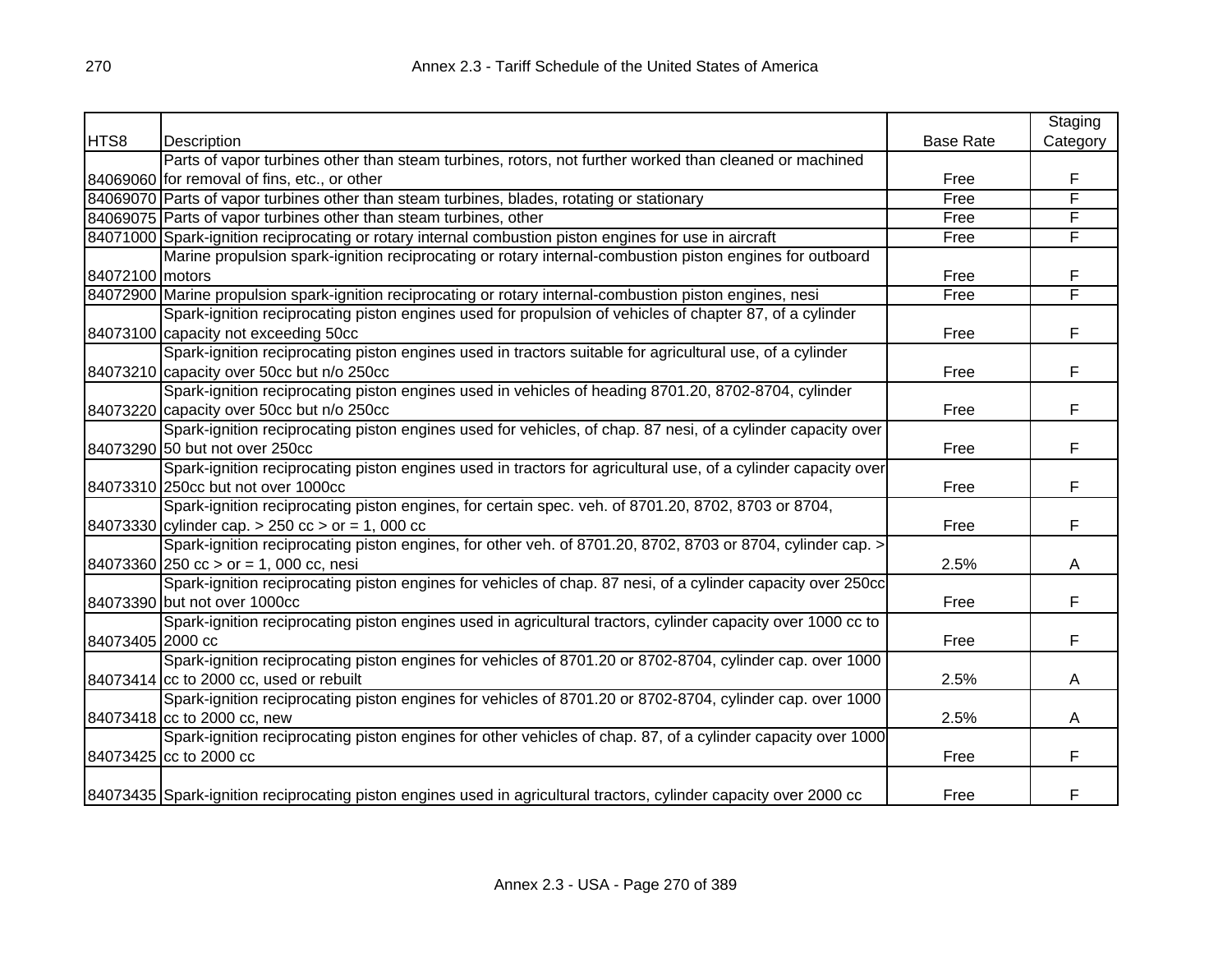|               |                                                                                                               |                  | Staging  |
|---------------|---------------------------------------------------------------------------------------------------------------|------------------|----------|
| HTS8          | Description                                                                                                   | <b>Base Rate</b> | Category |
|               | Spark-ignition reciprocating piston engines for vehicles of 8701.20 or 8702-8704, cylinder capacity over      |                  |          |
|               | 84073444 2000 cc, used or rebuilt                                                                             | 2.5%             | A        |
|               | Spark-ignition reciprocating piston engines for vehicles of 8701.20 or 8702-8704, cylinder capacity over      |                  |          |
|               | 84073448 2000 cc, new                                                                                         | 2.5%             | A        |
|               | Spark-ignition reciprocating piston engines for other vehicles of chap. 87 nesi, of a cylinder capacity       |                  |          |
|               | 84073455 exceeding 2000 cc                                                                                    | Free             | F        |
|               | Spark-ignition rotary or reciprocating internal-combustion piston engines nesi, installed in                  |                  |          |
|               | 84079010 agricultural/horticultural machinery/equipment                                                       | Free             | F        |
|               | Spark-ignition rotary or reciprocating internal-combustion piston engines, for machinery or equipment         |                  |          |
| 84079090 nesi |                                                                                                               | Free             | F        |
|               | 84081000 Marine propulsion compression-ignition internal-combustion piston engines                            | 2.5%             | Ā        |
|               | Compression-ignition internal-combustion piston engines to be installed in tractors suitable for agricultural |                  |          |
| 84082010 use  |                                                                                                               | Free             | F        |
|               | Compression-ignition internal-combustion piston engines to be installed in vehicles of heading 8701.20,       |                  |          |
|               | 84082020 8702, 8703, or 8704                                                                                  | 2.5%             | A        |
|               | Compression-ignition internal-combustion piston engines used for propulsion of vehicles of chapter 87,        |                  |          |
| 84082090 nesi |                                                                                                               | 2.5%             | A        |
|               | Compression-ignition internal-combustion piston engines, to be installed in agricultural or horticultural     |                  |          |
|               | 84089010 machinery or equipment, nesi                                                                         | Free             | F        |
|               | 84089090 Compression-ignition internal-combustion piston engines, for machinery or equipment, nesi            | Free             | F        |
|               | 84091000 Parts for internal combustion aircraft engines                                                       | Free             | F        |
|               | Cast-iron parts used solely or principally with spark-ignition internal-combustion piston engines of          |                  |          |
|               | 84099110 heading 8407                                                                                         | Free             | F        |
|               | Aluminum cylinder heads for spark-ignition internal combustion piston engines for vehicles of 8701.20 or      |                  |          |
|               | 84099130 8702-8704                                                                                            | 2.5%             | A        |
|               | Parts nesi, used solely or principally with spark-ignition internal-combustion piston engines for vehicles of |                  |          |
|               | 84099150 head 8701.20, 8702-8704                                                                              | 2.5%             | A        |
|               | Parts nesi, used solely or principally with spark-ignition internal-combustion piston engines for marine      |                  |          |
|               | 84099192 propulsion                                                                                           | 2.5%             | A        |
|               | Parts nesi, used solely or principally with spark-ignition internal-combustion piston engines of heading      |                  |          |
|               | 84099199 8407, nesi                                                                                           | 2.5%             | A        |
|               | Cast iron parts not advanced beyond cleaning & machined only for removal of fins, gates, etc. or to           |                  |          |
|               | 84099910 permit location in machinery                                                                         | Free             | F        |
|               | Parts nesi, used solely or principally with the engines of heading 8408, for vehicles of heading 8701.20,     |                  |          |
|               | 84099991 8702, 8703, 8704                                                                                     | 2.5%             | A        |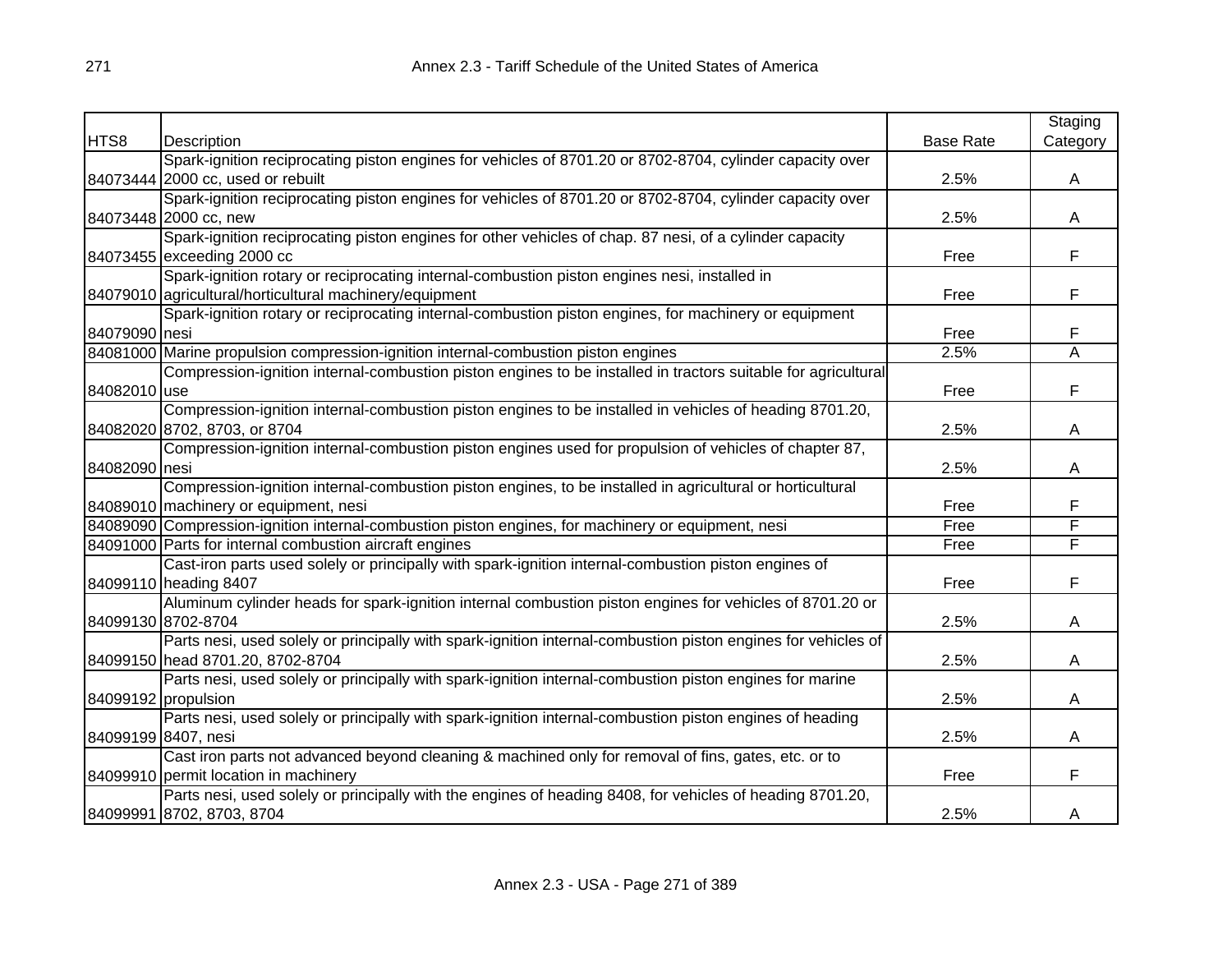|                   |                                                                                                                   |                  | Staging                 |
|-------------------|-------------------------------------------------------------------------------------------------------------------|------------------|-------------------------|
| HTS8              | Description                                                                                                       | <b>Base Rate</b> | Category                |
|                   | Parts nesi, used solely or principally with compression-ignition internal-combustion piston engines for           |                  |                         |
|                   | 84099992 marine propulsion                                                                                        | 2.5%             | Α                       |
|                   | Parts nesi, used solely or principally with compression-ignition internal-combustion piston engines of            |                  |                         |
|                   | 84099999 heading 8407 or 8408, nesi                                                                               | Free             | F                       |
|                   | 84101100 Hydraulic turbines and water wheels of a power not exceeding 1,000 kW                                    | 3.8%             | Ā                       |
|                   |                                                                                                                   |                  |                         |
|                   | 84101200 Hydraulic turbines and water wheels of a power exceeding 1,000 kW but not exceeding 10,000 kW            | 3.8%             | A                       |
|                   | 84101300 Hydraulic turbines and water wheels of a power exceeding 10,000 kW                                       | 3.8%             | $\overline{\mathsf{A}}$ |
|                   | 84109000 Parts, including regulators, of hydraulic turbines and water wheels                                      | 3.8%             | Α                       |
|                   | 84111140 Aircraft turbojets of a thrust not exceeding 25 kN                                                       | Free             | F                       |
|                   | 84111180 Turbojets of a thrust not exceeding 25 kN, other than aircraft                                           | Free             | F                       |
|                   | 84111240 Aircraft turbojets of a thrust exceeding 25 kN                                                           | Free             | F                       |
|                   | 84111280 Turbojets of a thrust exceeding 25 kN, other than aircraft                                               | Free             | F                       |
|                   | 84112140 Aircraft turbopropellers of a power not exceeding 1,100 kW                                               | Free             | F                       |
|                   | 84112180 Turbopropellers of a power not exceeding 1,100 kW, other than aircraft                                   | Free             | F                       |
|                   | 84112240 Aircraft turbopropellers of a power exceeding 1,100 kW                                                   | Free             | F                       |
|                   | 84112280 Turbopropellers of a power exceeding 1,100 kW, other than aircraft                                       | Free             | F                       |
|                   | 84118140 Aircraft gas turbines other than turbojets or turbopropellers, of a power not exceeding 5,000 kW         | Free             | F                       |
|                   | Gas turbines other than turbojets or turbopropellers, of a power not exceeding 5,000 kW, other than               |                  |                         |
| 84118180 aircraft |                                                                                                                   | 2.5%             | A                       |
|                   | 84118240 Aircraft gas turbines other than turbojets or turbopropellers, of a power exceeding 5,000 kW             | Free             | F                       |
|                   |                                                                                                                   |                  |                         |
|                   | 84118280 Gas turbines, other than turbojets or turbopropellers of a power exceeding 5,000 kW, other than aircraft | 2.5%             | A                       |
|                   | Cast-iron parts of turbojets or turbopropellers machined only for removal of fins, gates, etc. or to permit       |                  |                         |
|                   | 84119110 location in machinery                                                                                    | Free             | F                       |
|                   | 84119190 Parts of turbojets or turbopropellers other than those of subheading 8411.91.10                          | Free             | F                       |
|                   | Cast-iron parts of gas turbines nesi, not advanced beyond cleaning, and machined for removal of fins,             |                  |                         |
|                   | 84119910 gates, sprues and risers                                                                                 | Free             | F                       |
|                   | 84119990 Parts of gas turbines nesi, other than those of subheading 8411.99.10                                    | 2.4%             | Ā                       |
|                   | 84121000 Reaction engines other than turbojets                                                                    | Free             | F                       |
|                   | 84122100 Hydraulic power engines and motors, linear acting (cylinders)                                            | Free             | F                       |
|                   | 84122940 Hydrojet engines for marine propulsion                                                                   | Free             | F                       |
|                   | 84122980 Hydraulic power engines and motors, nesi                                                                 | Free             | F                       |
|                   | 84123100 Pneumatic power engines and motors, linear acting (cylinders)                                            | Free             | F                       |
|                   | 84123900 Pneumatic power engines and motors, other than linear acting                                             | Free             | F                       |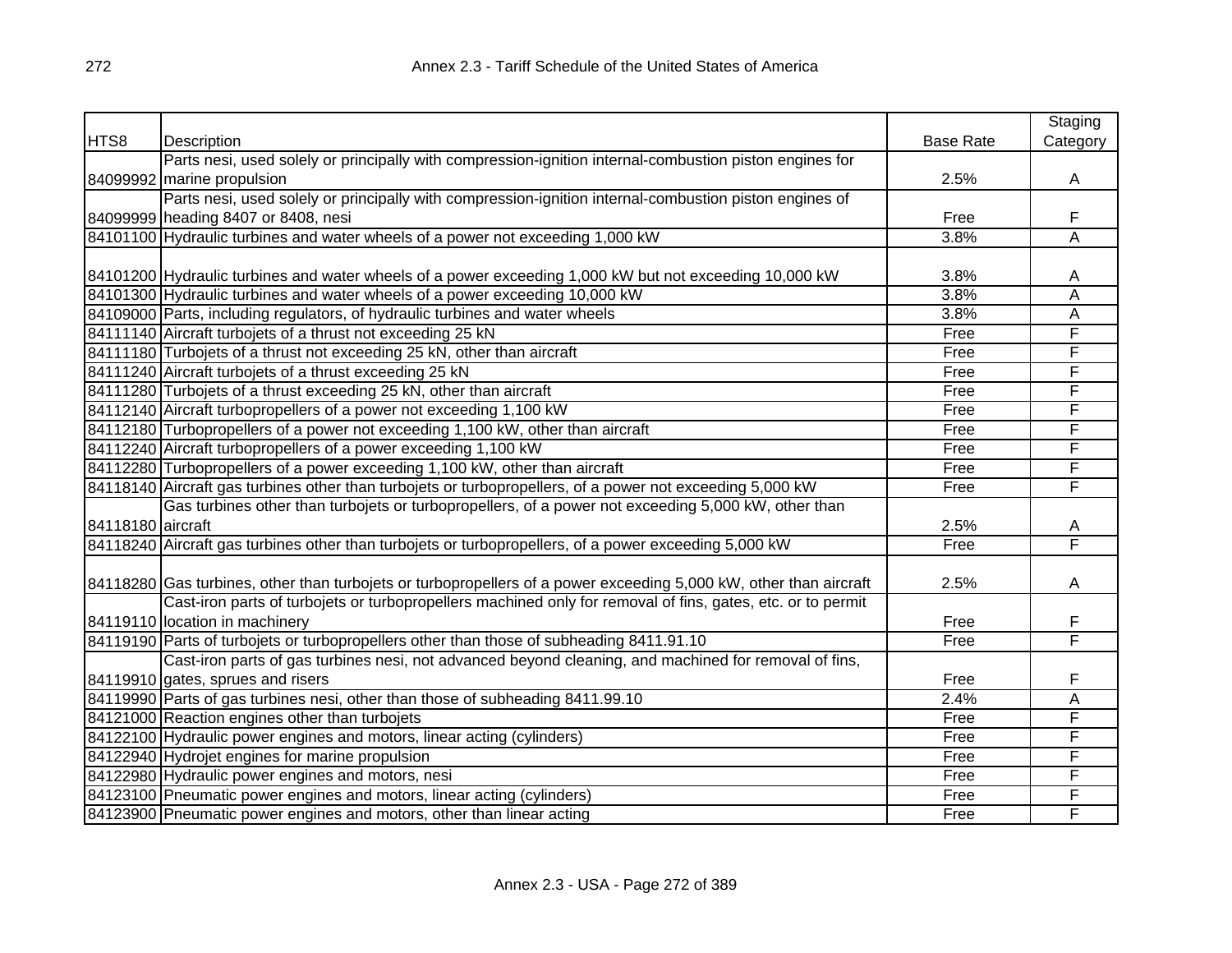|                |                                                                                                                  |                  | Staging        |
|----------------|------------------------------------------------------------------------------------------------------------------|------------------|----------------|
| HTS8           | Description                                                                                                      | <b>Base Rate</b> | Category       |
|                | 84128010 Spring-operated and weight-operated motors                                                              | Free             | F              |
|                | 84128090 Engines and motors, nesi (excluding motors of heading 8501)                                             | Free             | F              |
|                | 84129010 Parts of hydrojet engines for marine propulsion                                                         | Free             | F              |
|                | 84129090 Parts for engines of heading 8412 other than hydrojet engines for marine propulsion                     | Free             | F              |
|                | Pumps fitted or designed to be fitted with a measuring device, used for dispensing fuel or lubricants, of        |                  |                |
|                | 84131100 the type used in filling-stations                                                                       | Free             | F              |
|                | 84131900 Pumps for liquids fitted or designed to be fitted with a measuring device, nesi                         | Free             | F              |
|                |                                                                                                                  |                  |                |
|                | 84132000 Hand pumps other than those of subheading 8413.11 or 8413.19, not fitted with a measuring device        | Free             | F              |
|                | 84133010 Fuel-injection pumps for compression-ignition engines, not fitted with a measuring device               | 2.5%             | $\overline{A}$ |
|                | Fuel, lubricating or cooling medium pumps for internal-combustion piston engines, not fitted with a              |                  |                |
|                | 84133090 measuring device, nesi                                                                                  | 2.5%             | A              |
|                | 84134000 Concrete pumps for liquids, not fitted with a measuring device                                          | Free             | F              |
|                | 84135000 Reciprocating positive displacement pumps for liquids, not fitted with a measuring device, nesi         | Free             | F              |
|                | 84136000 Rotary positive displacement pumps for liquids, not fitted with a measuring device, nesi                | Free             | F              |
|                | Stock pumps imported for use with machines for making cellulosic pulp, paper or paperboard, not fitted           |                  |                |
|                | 84137010 with a measuring device                                                                                 | Free             | F              |
|                | 84137020 Centrifugal pumps for liquids, not fitted with a measuring device, nesi                                 | Free             | F              |
|                | 84138100 Pumps for liquids, not fitted with a measuring device, nesi                                             | Free             | F              |
|                | 84138200 Liquid elevators                                                                                        | Free             | F              |
|                | 84139110 Parts of fuel-injection pumps for compression-ignition engines                                          | 2.5%             | A              |
|                |                                                                                                                  |                  |                |
|                | 84139120 Parts of stock pumps imported for use with machines for making cellulosic pulp, paper or paperboard     | Free             | F              |
|                | 84139190 Parts of pumps, nesi                                                                                    | Free             | F              |
|                | 84139200 Parts of liquid elevators                                                                               | Free             | F              |
|                | 84141000 Vacuum pumps                                                                                            | 2.5%             | Α              |
|                | 84142000 Hand-operated or foot-operated air pumps                                                                | 3.7%             | A              |
|                | Compressors of a kind used in refrigerating equipment (including air conditioning) not exceeding 1/4             |                  |                |
|                | 84143040 horsepower                                                                                              | Free             | F              |
|                |                                                                                                                  |                  |                |
|                | 84143080 Compressors of a kind used in refrigerating equipment (incl. air conditioning) exceeding 1/4 horsepower | Free             | F              |
|                | 84144000 Air compressors mounted on a wheeled chassis for towing                                                 | 2.7%             | A              |
|                | Ceiling fans for permanent installation, with a self-contained electric motor of an output not exceeding         |                  |                |
| 84145130 125 W |                                                                                                                  | 4.7%             | Α              |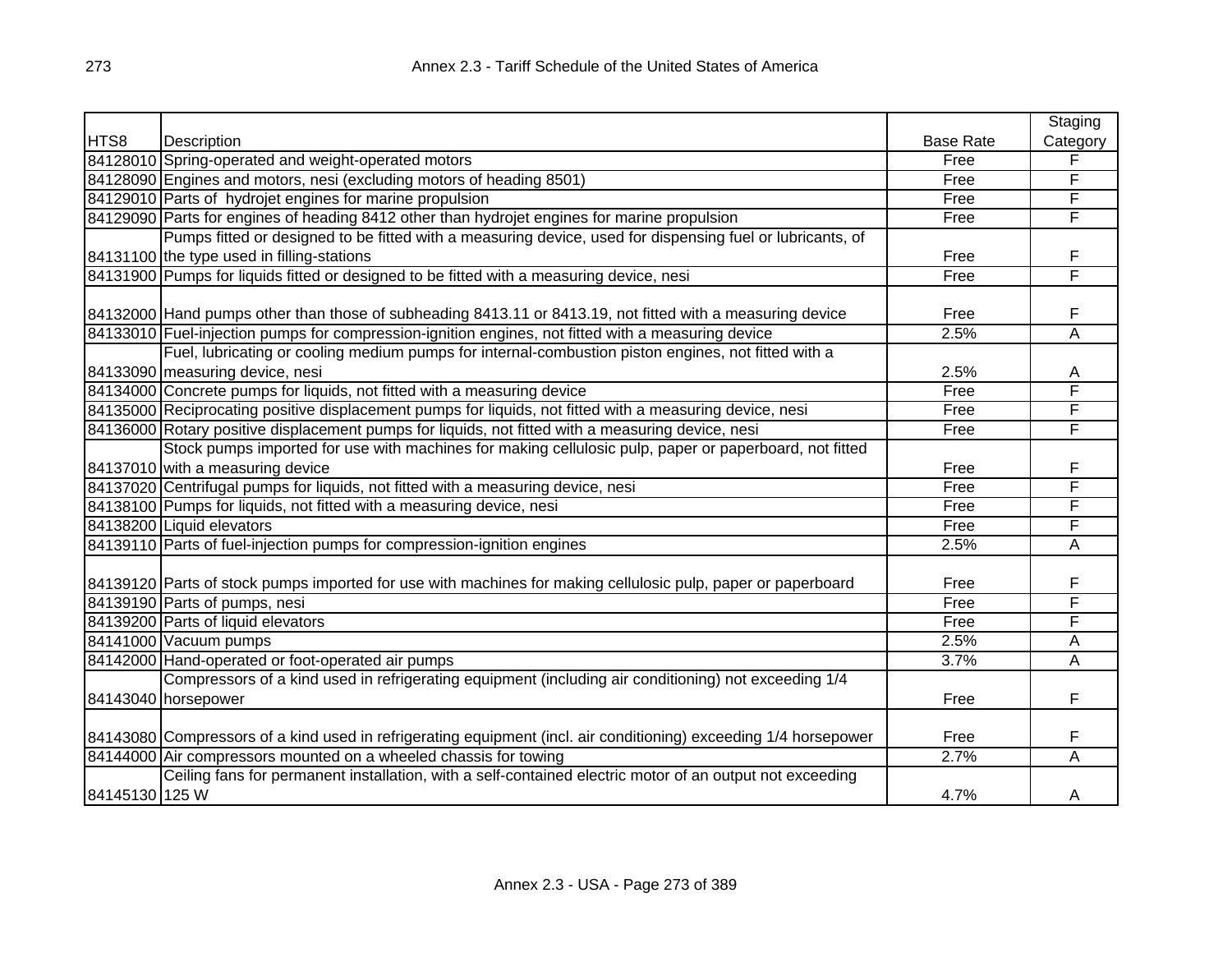|                |                                                                                                              |                  | Staging  |
|----------------|--------------------------------------------------------------------------------------------------------------|------------------|----------|
| HTS8           | Description                                                                                                  | <b>Base Rate</b> | Category |
|                | Table, floor, wall, window or roof fans, with a self-contained electric motor of an output not exceeding 125 |                  |          |
| 84145190 W     |                                                                                                              | 4.7%             | A        |
|                | 84145910 Blowers for pipe organs                                                                             | Free             | F        |
|                | 84145930 Turbocharger and supercharger fans                                                                  | 2.3%             | А        |
|                | 84145960 Fans, nesi                                                                                          | 2.3%             | Α        |
|                | Ventilating or recycling hoods incorporating a fan, having a maximum horizontal side not exceeding 120       |                  |          |
| 84146000 cm    |                                                                                                              | Free             | F        |
|                | 84148005 Turbocharger and supercharger air compressors                                                       | Free             | F        |
|                | 84148016 Air compressors, nesoi                                                                              | Free             | F        |
|                | 84148020 Gas compressors, nesi                                                                               | Free             | Ē        |
|                | 84148090 Air or gas pumps, compressors and fans, nesi                                                        | 3.7%             | A        |
|                | 84149010 Parts of fans (including blowers) and ventilating or recycling hoods                                | 4.7%             | A        |
|                | 84149030 Stators and rotors of goods of subheading 8414.30                                                   | Free             | F        |
|                | 84149041 Parts of air or gas compressors, nesoi                                                              | Free             | F        |
|                | 84149090 Parts of air or vacuum pumps and ventilating or recycling hoods                                     | Free             | F        |
|                | 84151030 Window or wall type air conditioning machines, self-contained                                       | Free             | F        |
|                | Window or wall type air conditioning machines, "split-system", incorporating a refrigerating unit & valve    |                  |          |
|                | 84151060 for reversal of cooling/heat cycle                                                                  | 1.0%             | A        |
|                | 84151090 Window or wall type air conditioning machines, "split-system", nesoi                                | 2.2%             | A        |
|                | 84152000 Air conditioning machines of a kind used for persons, in motor vehicles                             | 1.4%             | A        |
|                | Air conditioning machines incorporating a refrigerating unit and valve for reversal of cooling/heat cycle,   |                  |          |
| 84158101 nesoi |                                                                                                              | 1.0%             | A        |
|                | 84158201 Air conditioning machines incorporating a refrigerating unit, nesoi                                 | 2.2%             | Α        |
|                | 84158300 Air conditioning machines not incorporating a refrigerating unit                                    | 1.4%             | A        |
|                | 84159040 Chassis, chassis bases and other outer cabinets for air conditioning machines,                      | 1.4%             | A        |
|                | 84159080 Parts for air conditioning machines, nesi                                                           | 1.4%             | A        |
|                | 84161000 Furnace burners for liquid fuel                                                                     | Free             | F        |
|                | 84162000 Furnace burners for pulverized solid fuel or for gas, including combination burners                 | Free             | F        |
|                | Mechanical stokers, including their mechanical grates, mechanical ash dischargers and similar                |                  |          |
|                | 84163000 appliances                                                                                          | Free             | F        |
|                | Parts for furnace burners, mechanical stokers, mechanical grates, mechanical ash dischargers and             |                  |          |
|                | 84169000 similar appliances                                                                                  | Free             | F        |
|                | 84171000 Furnaces and ovens for the roasting, melting or other heat treatment of ores, pyrites or of metals  | 2.9%             | A        |
|                | 84172000 Bakery ovens, including biscuit ovens                                                               | 3.5%             | A        |
|                | 84178000 Industrial or laboratory furnaces and ovens nesi, including incinerators, nonelectric               | 3.9%             | A        |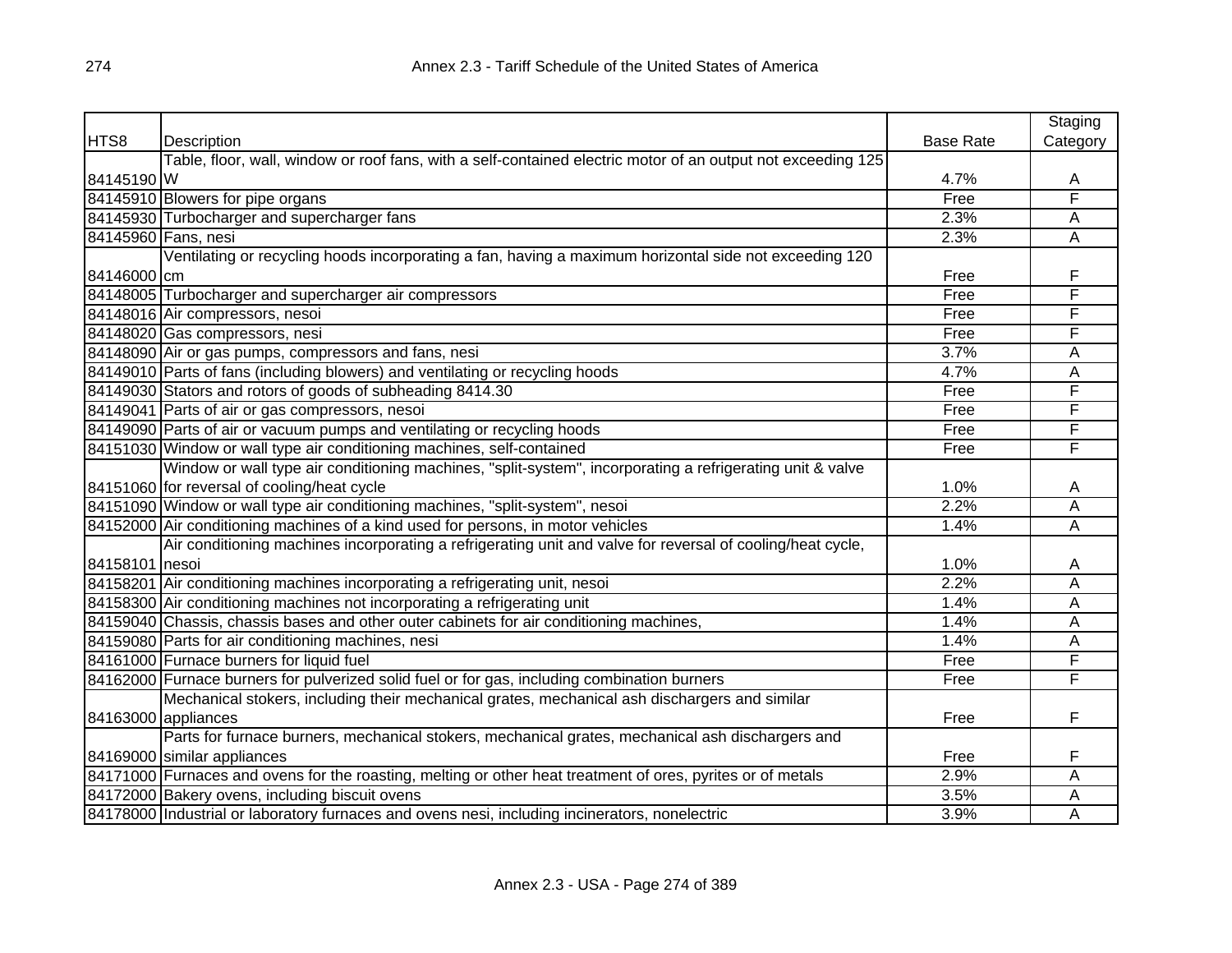|                    |                                                                                                                 |                  | Staging  |
|--------------------|-----------------------------------------------------------------------------------------------------------------|------------------|----------|
| HTS8               | Description                                                                                                     | <b>Base Rate</b> | Category |
|                    | 84179000 Parts for industrial or laboratory furnaces and ovens, including incinerators, nonelectric             | 3.9%             | Α        |
|                    | 84181000 Combined refrigerator-freezers, fitted with separate external doors, electric or other                 | Free             | F        |
|                    |                                                                                                                 |                  |          |
|                    | 84182100 Refrigerators, household compression-type, electric or other, other than those of subheading 8418.10   | Free             | F        |
|                    | 84182200 Refrigerators, household absorption-type, electrical, other than those of subheading 8418.10           | 1.0%             | Ā        |
|                    | 84182900 Refrigerators, household type, electric or other, other than those of subheading 8418.10, nesi         | 1.9%             | Α        |
|                    | 84183000 Freezers of the chest type, not exceeding 800 liters capacity, electric or other                       | Free             | F        |
|                    | 84184000 Freezers of the upright type, not exceeding 900 liters capacity, electric or other                     | Free             | F        |
|                    | Refrigerating or freezing display counters, cabinets, showcases and similar refrigerating or freezing           |                  |          |
| 84185000 furniture |                                                                                                                 | Free             | F        |
|                    | 84186100 Compression-type refrigerating units whose condensers are heat exchangers                              | Free             | F        |
|                    | Refrigerating or freezing equipment nesi; heat pumps, other than the air-conditioning machines of               |                  |          |
|                    | 84186900 heading 8415                                                                                           | Free             | F        |
|                    | 84189100 Furniture designed to receive refrigerating or freezing equipment                                      | Free             | F        |
|                    | 84189940 Certain door assemblies for refrigerators, freezers and other refrigerating or freezing equipment      | Free             | F        |
|                    | Parts for refrigerators, freezers and other refrigerating or freezing equipment, electric or other, nesi; parts |                  |          |
|                    | 84189980 for heat pumps, nesi                                                                                   | Free             | F        |
|                    | 84191100 Instantaneous gas water heaters, nonelectric                                                           | Free             | F        |
|                    | 84191900 Storage water heaters, nonelectric                                                                     | Free             | F        |
|                    | 84192000 Medical, surgical or laboratory sterilizers                                                            | Free             | F        |
|                    | 84193100 Dryers for agricultural products, not used for domestic purposes                                       | Free             | F        |
|                    | 84193210 Dryers for wood                                                                                        | Free             | F        |
|                    | 84193250 Dryers for paper pulp, paper or paperboard                                                             | Free             | F        |
|                    | 84193901 Dryers, other than of a kind for domestic purposes, nesoi                                              | Free             | F        |
|                    | 84194000 Distilling or rectifying plant, not used for domestic purposes                                         | Free             | F        |
|                    | 84195010 Brazed aluminum plate-fin heat exchangers                                                              | 4.2%             | Α        |
|                    | 84195050 Heat exchange units, nesoi                                                                             | Free             | F        |
|                    | 84196010 Machinery for liquefying air or gas containing brazed aluminum plate-fin heat exchangers               | 4.2%             | Α        |
|                    | 84196050 Machinery for liquefying air or gas, nesoi                                                             | Free             | F        |
|                    | Cooking stoves, ranges & ovens, other than microwave, for making hot drinks or for cooking or heating           |                  |          |
|                    | 84198150 food, not used for domestic purposes                                                                   | Free             | F        |
|                    | Machinery and equipment nesi, for making hot drinks or for cooking or heating food, not used for                |                  |          |
|                    | 84198190 domestic purposes                                                                                      | Free             | F        |
|                    | Machinery and equipment for the treatment of materials (by a process which changes temperatures), for           |                  |          |
|                    | 84198910 making paper pulp, paper or paperboard                                                                 | Free             | F        |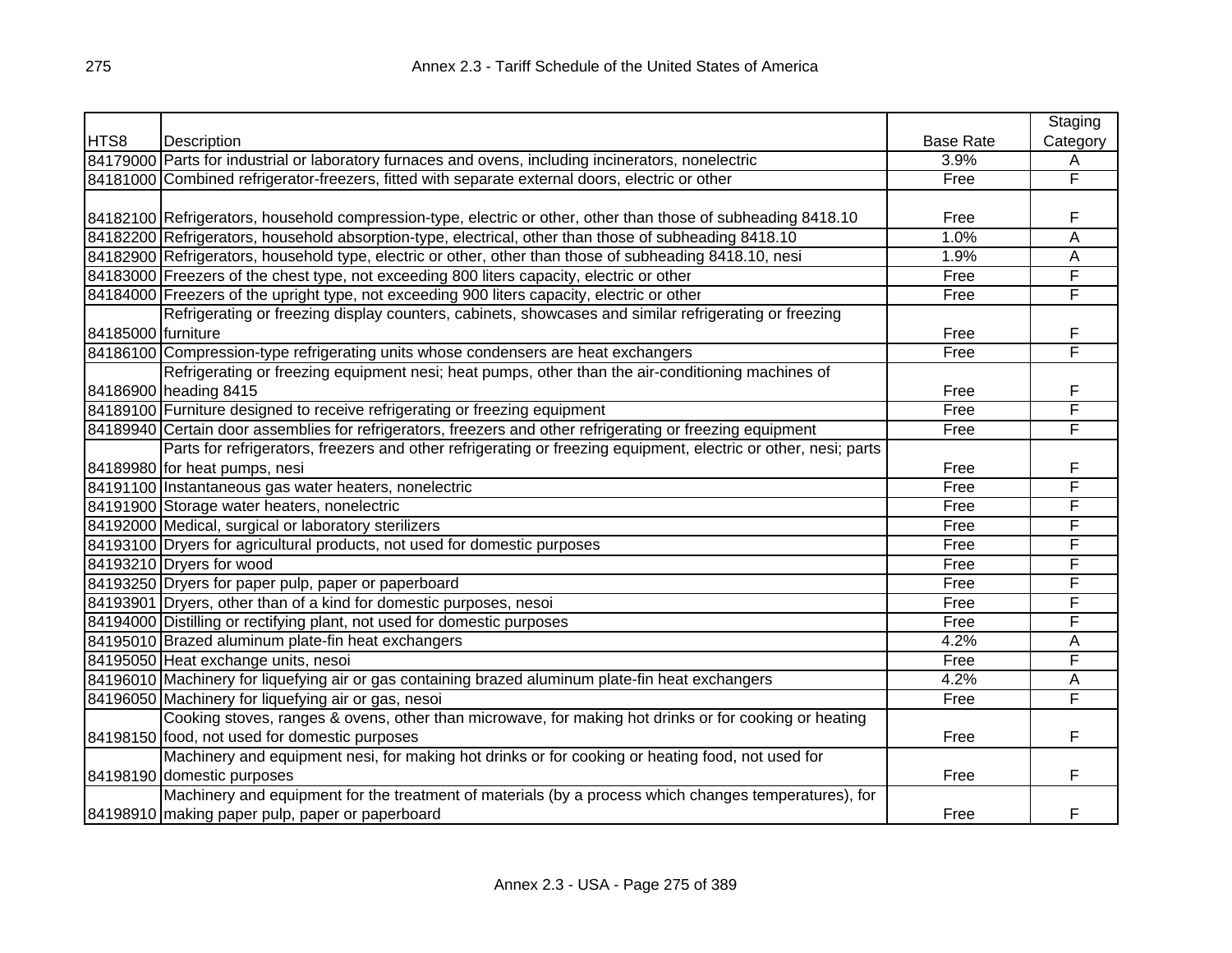|      |                                                                                                             |                  | Staging  |
|------|-------------------------------------------------------------------------------------------------------------|------------------|----------|
| HTS8 | Description                                                                                                 | <b>Base Rate</b> | Category |
|      | Industrial machinery, plant or equip. for the treat. of mat., involving a change in temp., for molten-salt- |                  |          |
|      | 84198960 cooled acrylic acid reactors                                                                       | Free             | F        |
|      | Industrial machinery, plant or equipment for the treatment of materials, by process involving a change in   |                  |          |
|      | 84198995 temperature, nesoi                                                                                 | 4.2%             | A        |
|      | 84199010 Parts of instantaneous or storage water heaters                                                    | Free             | F        |
|      | 84199020 Parts of machinery and plant, for making paper pulp, paper or paperbroad                           | Free             | F        |
|      | 84199030 Parts of heat exchange units                                                                       | Free             | F        |
|      | Parts of molten-salt-cooled acrylic acid reactors, nesi; parts of certain medical, surgical or laboratory   |                  |          |
|      | 84199050 sterilizers, nesi                                                                                  | Free             | F        |
|      | Parts of electromechanical tools for work in the hand, w/self-contained electric motor, for treatment of    |                  |          |
|      | 84199085 materials by change in temperature                                                                 | Free             | F        |
|      | Parts of machinery, plant or laboratory equipment for the treatment of materials by a process involving a   |                  |          |
|      | 84199095 change of temperature, nesoi                                                                       | 4.0%             | A        |
|      | 84201010 Textile calendering or rolling machines                                                            | 3.5%             | A        |
|      | 84201020 Calendering or similar rolling machines for making paper pulp, paper or paperboard                 | Free             | F        |
|      | 84201090 Calendering or other rolling machines, other than for metals or glass, nesi                        | Free             | F        |
|      | 84209110 Cylinders for textile calendering or rolling machines                                              | 2.6%             | A        |
|      | 84209120 Cylinders for paper pulp, paper or paperboard calendering or rolling machines                      | Free             | F        |
|      | 84209190 Cylinders for calendering and similar rolling machines, nesi                                       | Free             | F        |
|      | 84209910 Parts of calendering or rolling machines for processing textiles                                   | 3.5%             | A        |
|      | 84209920 Parts of calendering or rolling machines for making paper pulp, paper or paperboard                | Free             | F        |
|      | 84209990 Parts of calendering or other rolling machines, other than for metals or glass, nesi               | Free             | F        |
|      | 84211100 Cream separators                                                                                   | Free             | F        |
|      | 84211200 Centrifugal clothes dryers                                                                         | Free             | F        |
|      | 84211930 Spin dryers for semiconductor wafer processing                                                     | Free             | F        |
|      | Centrifuges, other than cream separators, clothes dryers or spin dryers for semiconductor wafer             |                  |          |
|      | 84211990 processing                                                                                         | 1.3%             | Α        |
|      | 84212100 Machinery and apparatus for filtering or purifying water                                           | Free             | F        |
|      | 84212200 Machinery and apparatus for filtering or purifying beverages other than water                      | Free             | F        |
|      | 84212300 Oil or fuel filters for internal combustion engines                                                | 2.5%             | A        |
|      | 84212900 Filtering or purifying machinery and apparatus for liquids, nesi                                   | Free             | F        |
|      | 84213100 Intake air filters for internal combustion engines                                                 | 2.5%             | A        |
|      | 84213940 Catalytic converters                                                                               | Free             | F        |
|      | Filtering or purifying machinery and apparatus for gases, other than intake air filters for internal        |                  |          |
|      | 84213980 combustion engines or catalytic conv.                                                              | Free             | F        |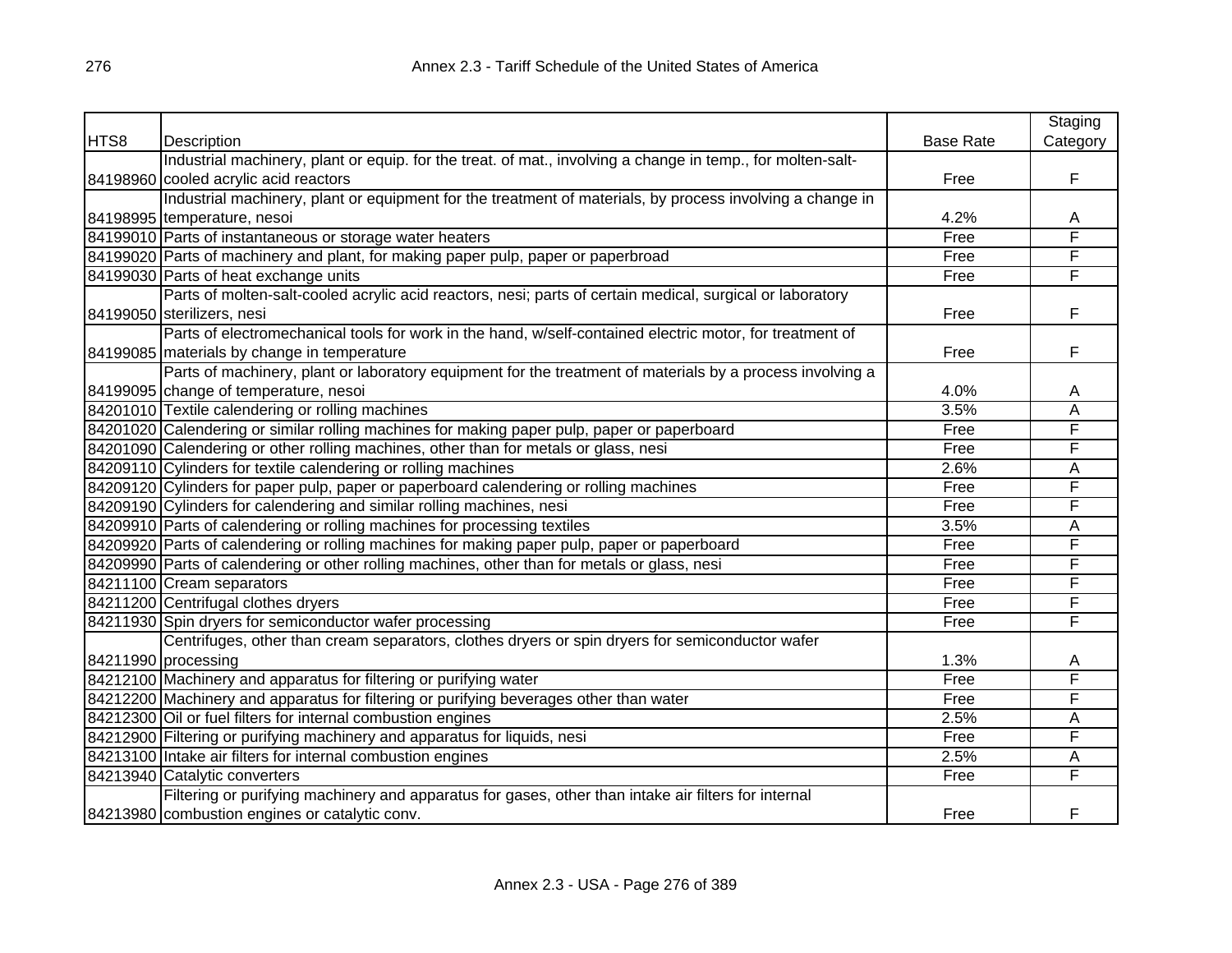|      |                                                                                                           |                  | Staging                 |
|------|-----------------------------------------------------------------------------------------------------------|------------------|-------------------------|
| HTS8 | Description                                                                                               | <b>Base Rate</b> | Category                |
|      | Drying chambers for the clothes-dryers of subheading 8421.12 and other parts of clothes-dryers            |                  |                         |
|      | 84219120 incorporating drying chambers                                                                    | Free             | F                       |
|      | 84219140 Furniture designed to receive the clothes-dryers of subheading 8421.12                           | Free             | F                       |
|      | 84219160 Parts of centrifuges, including centrifugal dryers, nesi                                         | Free             | F                       |
|      | 84219900 Parts for filtering or purifying machinery or apparatus for liquids or gases                     | Free             | F                       |
|      | 84221100 Dishwashing machines of the household type                                                       | 2.4%             | Α                       |
|      | 84221900 Dishwashing machines other than of the household type                                            | Free             | $\overline{\mathsf{F}}$ |
|      | 84222000 Machinery for cleaning or drying bottles or other containers                                     | Free             | F                       |
|      | 84223011 Can-sealing machines                                                                             | Free             | F                       |
|      | Machinery for filling, closing, sealing, capsuling or labeling bottles, cans, boxes or other              |                  |                         |
|      | 84223091 containers; machinery for aerating beverages; nesoi                                              | Free             | F                       |
|      | Machinery for packing or wrapping pipe tobacco, candy and cigarette packages; combination candy           |                  |                         |
|      | 84224011 cutting and wrapping machines                                                                    | Free             | F                       |
|      | 84224091 Packing or wrapping machinery, nesoi                                                             | Free             | F                       |
|      | Water containment chambers for the household dishwashing machines and other parts of the same             |                  |                         |
|      | 84229002  incorporating water containment chambers                                                        | Free             | F                       |
|      | 84229004 Door assemblies for the dishwashing machines of subheading 8422.11                               | Free             | F                       |
|      | 84229006 Parts of dishwashing machines, nesi                                                              | Free             | F                       |
|      | 84229011 Parts of can-sealing machines                                                                    | Free             | F                       |
|      | Parts of machines for packing tobacco, wrapping candy, cigarette packages and of combination candy        |                  |                         |
|      | 84229021 cutting and wrapping machines                                                                    | Free             | F                       |
|      | 84229091 Parts of packing or wrapping machinery, nesoi                                                    | Free             | F                       |
|      | 84231000 Personal weighing machines, including baby scales; household scales                              | Free             | F                       |
|      | 84232000 Scales for continuous weighing of goods on conveyors                                             | 2.9%             | Α                       |
|      | Constant weight scales and scales for discharging a predetermined weight of material into a bag or        |                  |                         |
|      | 84233000 container, including hopper scales                                                               | Free             | F                       |
|      | 84238100 Weighing machinery having a maximum weighing capacity not exceeding 30 kg                        | Free             | F                       |
|      |                                                                                                           |                  |                         |
|      | 84238200 Weighing machinery having a maximum weighing capacity exceeding 30 kg but not exceeding 5,000 kg | Free             | F                       |
|      | 84238900 Weighing machinery, nesi                                                                         | 2.9%             | Ā                       |
|      | 84239000 Weighing machine weights of all kinds; parts of weighing machinery                               | 2.8%             | Α                       |
|      | 84241000 Fire extinguishers, whether or not charged                                                       | Free             | F                       |
|      | 84242010 Simple piston pump sprays and powder bellows                                                     | 2.9%             | Α                       |
|      | 84242090 Spray guns and similar appliances other than simple piston pump sprays and powder bellows        | Free             | F                       |
|      | 84243010 Sand blasting machines                                                                           | Free             | F                       |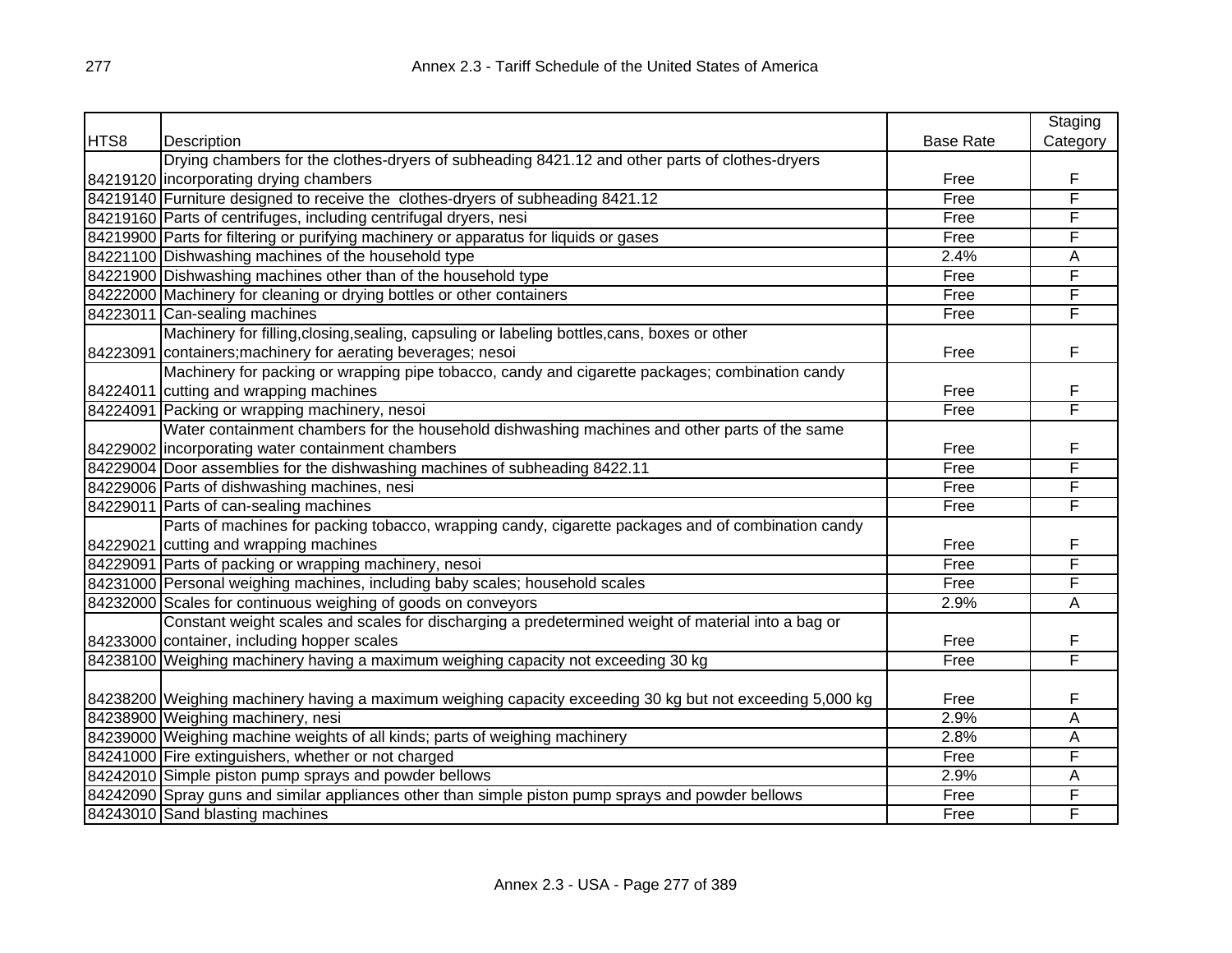|                |                                                                                                               |                  | Staging  |
|----------------|---------------------------------------------------------------------------------------------------------------|------------------|----------|
| HTS8           | Description                                                                                                   | <b>Base Rate</b> | Category |
|                |                                                                                                               |                  |          |
|                | 84243090 Steam blasting machines and similar jet projecting machines, other than sand blasting machines; nesi | Free             | F        |
|                | Mechanical sprayers (except sprayers self-contained, having a capacity not over 20 liters), suitable for      |                  |          |
|                | 84248110 agricultural or horticultural use                                                                    | Free             | F        |
|                | Mechanical agricultural or horticultural appliances for projecting, dispersing or spraying liquids or         |                  |          |
|                | 84248190 powders, nesi                                                                                        | 2.4%             | A        |
|                | 84248930 Spraying appliances for etching, stripping or cleaning semiconductor wafers                          | Free             | F        |
|                | Spray appliance to develop semiconductor wafers; spray appliance to etch, develop, strip or clean flat        |                  |          |
|                | 84248950 panel screen; certain deflash machine                                                                | Free             | F        |
|                | Mechanical appliances (whether or not hand operated) for projecting, dispersing or spraying liquids or        |                  |          |
|                | 84248970 powder, nesoi                                                                                        | 1.8%             | A        |
|                | 84249005 Parts of fire extinguishers                                                                          | Free             | F        |
|                | 84249010 Parts of simple piston pump sprays and powder bellows                                                | 2.9%             | Α        |
|                | 84249020 Parts of sand blasting machines                                                                      | Free             | F        |
|                | Parts of mechanical appliances for projecting, dispersing or spraying liquids or powders, fire                |                  |          |
|                | 84249090 extinguishers and similar machines, nesi                                                             | Free             | F        |
|                | Pulley tackle and hoists other than skip hoists or hoists used for raising vehicles, powered by electric      |                  |          |
| 84251100 motor |                                                                                                               | Free             | F        |
|                | Pulley tackle and hoists other than skip hoists or hoists used for raising vehicles, not powered by electric  |                  |          |
| 84251900 motor |                                                                                                               | Free             | F        |
|                | 84252000 Pit-head winding gear; winches specially designed for use underground                                | Free             | F        |
|                | 84253100 Winches nesi, and capstans, powered by electric motor                                                | Free             | F        |
|                | 84253900 Winches nesi, and capstans, not powered by electric motor                                            | Free             | F        |
|                | 84254100 Built-in jacking systems of a type used in garages                                                   | Free             | F        |
|                | 84254200 Hydraulic jacks and hoists, nesi                                                                     | Free             | F        |
|                | 84254900 Jacks and hoists of a kind used for raising vehicles, other than hydraulic, nesi                     | Free             | F        |
|                | 84261100 Overhead traveling cranes on fixed support                                                           | Free             | F        |
|                | 84261200 Mobile lifting frames on tires and straddle carriers                                                 | Free             | F        |
|                | 84261900 Transporter cranes, gantry cranes and bridge cranes                                                  | Free             | F        |
|                | 84262000 Tower cranes                                                                                         | Free             | F        |
|                | 84263000 Portal or pedestal jib cranes                                                                        | Free             | F        |
|                | 84264100 Derricks, cranes and other lifting machinery nesi, self-propelled, on tires                          | Free             | F        |
|                | 84264900 Derricks, cranes and other lifting machinery nesi, self-propelled, not on tires                      | Free             | F        |
|                | 84269100 Derricks, cranes and other lifting machinery nesi, designed for mounting on road vehicles            | Free             | F        |
|                | 84269900 Derricks, cranes and other lifting machinery nesi                                                    | Free             | F        |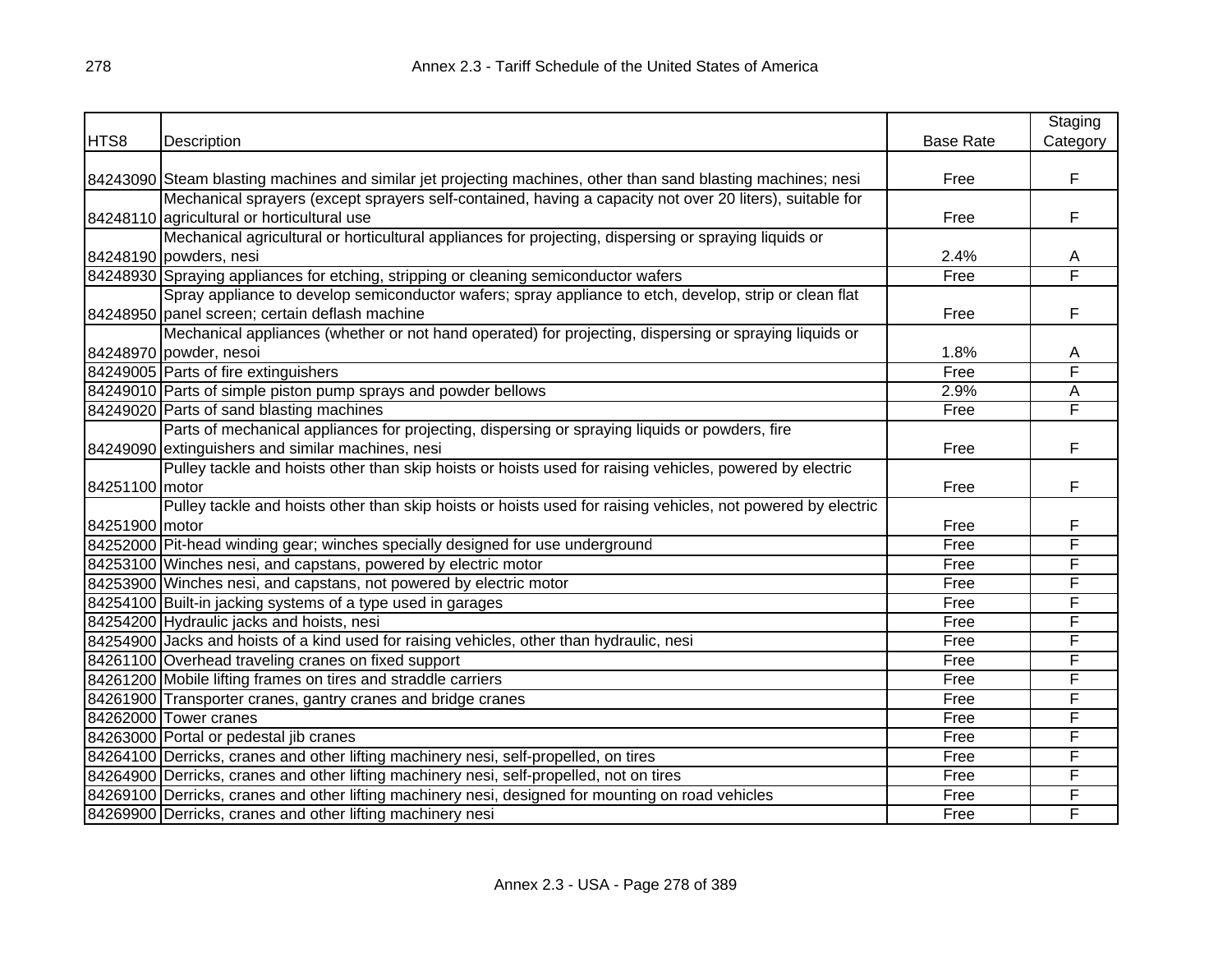|               |                                                                                                                     |                  | Staging  |
|---------------|---------------------------------------------------------------------------------------------------------------------|------------------|----------|
| HTS8          | Description                                                                                                         | <b>Base Rate</b> | Category |
|               | 84271040 Self-propelled works trucks powered by an electric motor, rider type forklift trucks                       | Free             | F        |
|               |                                                                                                                     |                  |          |
|               | 84271080 Self-propelled works trucks powered by an electric motor, fitted with lifting and handling equipment, nesi | Free             | F        |
|               | 84272040 Self-propelled works trucks not powered by an electric motor, rider type forklift trucks                   | Free             | F        |
|               | Self-propelled works trucks not powered by an electric motor, fitted with lifting and handling equipment,           |                  |          |
| 84272080 nesi |                                                                                                                     | Free             | F        |
|               | 84279000 Trucks, fitted with lifting or handling equipment, nesi                                                    | Free             | F        |
|               | 84281000 Passenger or freight elevators other than continuous action; skip hoists                                   | Free             | F        |
|               | 84282000 Pneumatic elevators and conveyors                                                                          | Free             | F        |
|               | Continuous-action elevators and conveyors, for goods or materials, specially designed for underground               |                  |          |
| 84283100 use  |                                                                                                                     | Free             | F        |
|               | 84283200 Bucket type continuous-action elevators and conveyors, for goods or materials                              | Free             | F        |
|               | 84283300 Belt type continuous-action elevators and conveyors, for goods or materials                                | Free             | F        |
|               | 84283900 Continuous-action elevators and conveyors, for goods or materials, nesi                                    | Free             | F        |
|               | 84284000 Escalators and moving walkways                                                                             | Free             | F        |
|               | Mine wagon pushers, locomotive or wagon traversers, wagon tippers and similar railway wagon handling                |                  |          |
|               | 84285000 equipment                                                                                                  | Free             | F        |
|               | 84286000 Teleferics, chair lifts, ski draglines; traction mechanisms for funiculars                                 | Free             | F        |
|               | 84289000 Machinery for lifting, handling, loading or unloading, nesi                                                | Free             | F        |
|               | 84291100 Self-propelled bulldozers and angledozers, for track laying                                                | Free             | F        |
|               | 84291900 Self-propelled bulldozers and angledozers other than track laying                                          | Free             | F        |
|               | 84292000 Self-propelled graders and levelers                                                                        | Free             | F        |
|               | 84293000 Self-propelled scrapers                                                                                    | Free             | F        |
|               | 84294000 Self-propelled tamping machines and road rollers                                                           | Free             | F        |
|               | 84295110 Self-propelled front-end shovel loaders, wheel-type                                                        | Free             | F        |
|               | 84295150 Self-propelled front-end shovel loaders, other than wheel-type                                             | Free             | F        |
|               |                                                                                                                     |                  |          |
|               | 84295210 Self-propelled backhoes, shovels, clamshells and draglines with a 360 degree revolving superstructure      | Free             | F        |
|               | Self-propelled machinery with a 360 degree revolving superstructure, other than backhoes, shovels,                  |                  |          |
|               | 84295250 clamshells and draglines                                                                                   | Free             | F        |
|               | Self-propelled backhoes, shovels, clamshells and draglines not with a 360 degree revolving                          |                  |          |
|               | 84295910 superstructure                                                                                             | Free             | F        |
|               | Self-propelled machinery not with a 360 degree revolving superstructure, other than backhoes, shovels,              |                  |          |
|               | 84295950 clamshells and draglines                                                                                   | Free             | F        |
|               | 84301000 Pile-drivers and pile-extractors                                                                           | Free             | F        |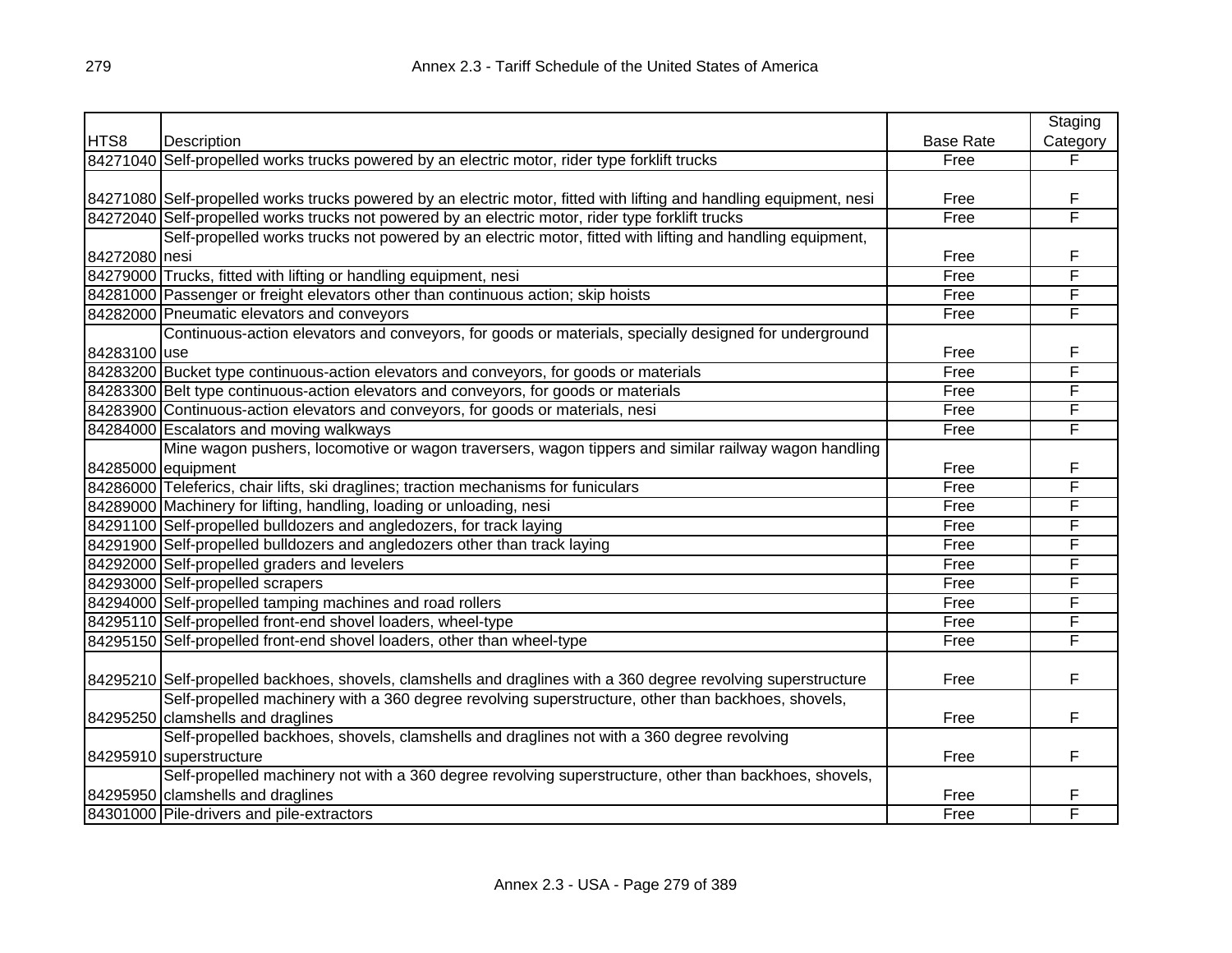|      |                                                                                                                     |                  | Staging  |
|------|---------------------------------------------------------------------------------------------------------------------|------------------|----------|
| HTS8 | Description                                                                                                         | <b>Base Rate</b> | Category |
|      | 84302000 Snowplows and snowblowers                                                                                  | Free             | F        |
|      | 84303100 Self-propelled coal or rock cutters and tunneling machinery                                                | Free             | F        |
|      | 84303900 Coal or rock cutters and tunneling machinery, not self-propelled                                           | Free             | F        |
|      | 84304100 Self-propelled boring or sinking machinery                                                                 | Free             | F        |
|      | 84304940 Offshore oil and natural gas drilling and production platforms                                             | Free             | F        |
|      | 84304980 Boring or sinking machinery, not self-propelled, nesi                                                      | Free             | F        |
|      | 84305010 Self-propelled peat excavators                                                                             | Free             | F        |
|      | 84305050 Self-propelled machinery for working earth, minerals or ores, nesi                                         | Free             | F        |
|      | 84306100 Tamping or compacting machinery, not self-propelled                                                        | Free             | F        |
|      | 84306901 Machinery for working earth, minerals or ores, not self-propelled, nesoi                                   | Free             | F        |
|      | 84311000 Parts suitable for use solely or principally with the machinery of heading 8425                            | Free             | F        |
|      | 84312000 Parts suitable for use solely or principally with the machinery of heading 8427                            | Free             | F        |
|      | Parts suitable for use solely or principally with passenger or freight elevators other than continuous              |                  |          |
|      | 84313100 action, skip hoists or escalators                                                                          | Free             | F        |
|      | 84313900 Parts suitable for use solely or principally with the machinery of heading 8428, nesi                      | Free             | F        |
|      | Buckets, shovels, grabs and grips suitable for use solely or principally with the machinery of headings             |                  |          |
|      | 84314100 8426, 8429, or 8430                                                                                        | Free             | F        |
|      | Bulldozer or angledozer blades suitable for use solely or principally with the machinery of heading 8426,           |                  |          |
|      | 84314200 8429 or 8430                                                                                               | Free             | F        |
|      | 84314340 Parts for offshore oil & natural gas, drilling and production platforms                                    | Free             | F        |
|      | 84314380 Parts for boring or sinking machinery of 8430.41 or 8430.49, nesi                                          | Free             | F        |
|      | 84314910 Parts suitable for use solely or principally with the machinery of heading 8426, nesi                      | Free             | F        |
|      | 84314990 Parts suitable for use solely or principally with the machinery of heading 8429 or 8430, nesi              | Free             | F        |
|      | 84321000 Plows for soil preparation or cultivation                                                                  | Free             | F        |
|      | 84322100 Disc harrows for soil preparation or cultivation                                                           | Free             | F        |
|      |                                                                                                                     |                  |          |
|      | 84322900 Harrows (other than disc), scarifiers, cultivators, weeders and hoes for soil preparation or cultivation   | Free             | F        |
|      | 84323000 Seeders, planters and transplanters for soil preparation or cultivation                                    | Free             | F        |
|      | 84324000 Manure spreaders and fertilizer distributors for soil preparation or cultivation                           | Free             | F        |
|      | Agricultural, horticultural or forestry machinery for soil preparation or cultivation, nesi; lawn or sports         |                  |          |
|      | 84328000 ground rollers                                                                                             | Free             | F        |
|      | Parts of agricultural, horticultural or forestry machinery for soil preparation or cultivation; parts of lawn or    |                  |          |
|      | 84329000 sports ground rollers                                                                                      | Free             | F        |
|      |                                                                                                                     |                  |          |
|      | 84331100 Mowers for lawns, parks or sports grounds, powered, with the cutting device rotating in a horizontal plane | Free             | F        |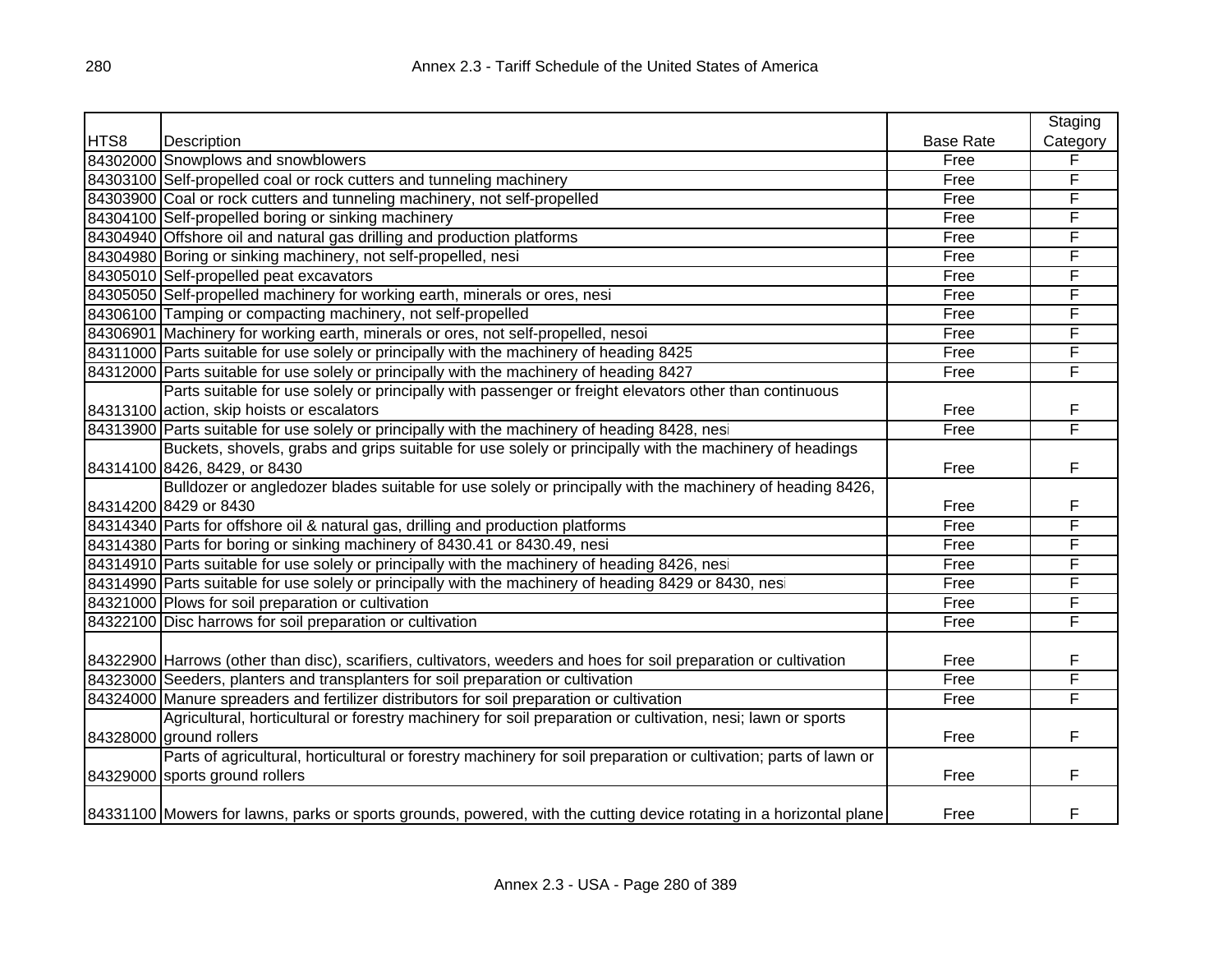|      |                                                                                                              |                  | Staging  |
|------|--------------------------------------------------------------------------------------------------------------|------------------|----------|
| HTS8 | Description                                                                                                  | <b>Base Rate</b> | Category |
|      | 84331900 Mowers for lawns, parks or sports grounds, nesi                                                     | Free             | F        |
|      | 84332000 Mowers nesi, including cutter bars for tractor mounting                                             | Free             | F        |
|      | 84333000 Haymaking machinery other than mowers                                                               | Free             | F        |
|      | 84334000 Straw or fodder balers, including pick-up balers                                                    | Free             | F        |
|      | 84335100 Combine harvester-threshers                                                                         | Free             | F        |
|      | 84335200 Threshing machinery other than combine harvester-threshers                                          | Free             | F        |
|      | 84335300 Root or tuber harvesting machines                                                                   | Free             | F        |
|      | 84335900 Harvesting machinery or threshing machinery, nesi                                                   | Free             | F        |
|      | 84336000 Machines for cleaning, sorting or grading eggs, fruit or other agricultural produce                 | Free             | F        |
|      | 84339010 Parts of mowers for lawns, parks or sports grounds                                                  | Free             | F        |
|      | 84339050 Parts for machinery of heading 8433, nesi                                                           | Free             | F        |
|      | 84341000 Milking machines                                                                                    | Free             | F        |
|      | 84342000 Dairy machinery other than milking machines                                                         | Free             | F        |
|      | 84349000 Parts for milking machines and dairy machinery                                                      | Free             | F        |
|      | Presses, crushers and similar machinery used in the manufacture of wine, cider, fruit juices or similar      |                  |          |
|      | 84351000 beverages                                                                                           | Free             | F        |
|      | Parts of presses, crushers and similar machinery used in the manufacture of wine, cider, fruit juices or     |                  |          |
|      | 84359000 similar beverages                                                                                   | Free             | F        |
|      | 84361000 Machinery for preparing animal feeds                                                                | Free             | F        |
|      | 84362100 Poultry incubators and brooders                                                                     | Free             | F        |
|      | 84362900 Poultry-keeping machinery                                                                           | Free             | F        |
|      | 84368000 Agricultural, horticultural, forestry or bee-keeping machinery, nesi                                | Free             | F        |
|      | 84369100 Parts of poultry-keeping machinery or poultry incubators and brooders                               | Free             | F        |
|      | 84369900 Parts for agricultural, horticultural, forestry or bee-keeping machinery, nesi                      | Free             | F        |
|      | 84371000 Machines for cleaning, sorting or grading seed, grain or dried leguminous vegetables                | Free             | F        |
|      | Machinery used in the milling industry or for the working of cereals or dried leguminous vegetables, other   |                  |          |
|      | 84378000 than farm type machinery                                                                            | Free             | F        |
|      | Parts for machinery used in the milling industry or for cleaning, sorting, grading or working of cereals or  |                  |          |
|      | 84379000 dried leguminous vegetables                                                                         | Free             | F        |
|      |                                                                                                              |                  |          |
|      | 84381000 Bakery machinery and machinery for the manufacture of macaroni, spaghetti or similar products, nesi | Free             | F        |
|      | 84382000 Machinery for the manufacture of confectionery, cocoa or chocolate, nesi                            | Free             | F        |
|      | 84383000 Machinery for sugar manufacture, nesi                                                               | Free             | F        |
|      | 84384000 Brewery machinery, nesi                                                                             | 2.3%             | Α        |
|      | 84385000 Machinery for the preparation of meat or poultry, nesi                                              | 2.8%             | А        |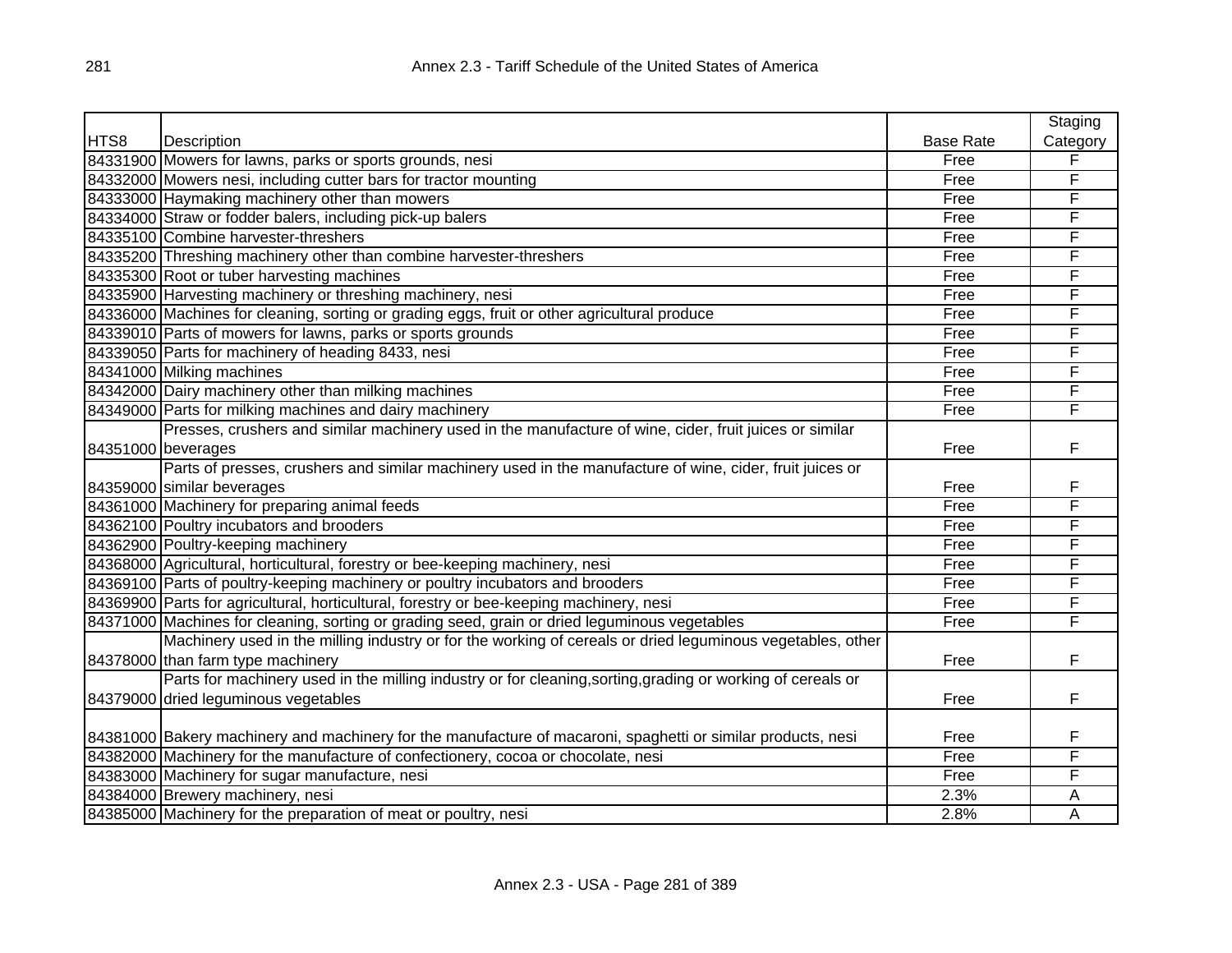|                    |                                                                                                            |                  | Staging                 |
|--------------------|------------------------------------------------------------------------------------------------------------|------------------|-------------------------|
| HTS8               | Description                                                                                                | <b>Base Rate</b> | Category                |
|                    | 84386000 Machinery for the preparation of fruits, nuts or vegetables, nesi                                 | Free             | $\overline{\mathsf{F}}$ |
|                    | 84388000 Machinery for the industrial preparation or manufacture of food or drink, nesi                    | Free             | F                       |
|                    | 84389010 Parts of machinery for sugar manufacture, nesi                                                    | Free             | F                       |
|                    | Parts of machinery for the industrial preparation or manufacture of food or drink, other than sugar        |                  |                         |
|                    | 84389090 manufacturing, nesi                                                                               | 2.8%             | A                       |
|                    | 84391000 Machinery for making pulp of fibrous cellulosic material                                          | Free             | F                       |
|                    | 84392000 Machinery for making paper or paperboard                                                          | Free             | F                       |
|                    | 84393000 Machinery for finishing paper or paperboard                                                       | Free             | F                       |
|                    | Bed plates, roll bars and other stock-treating parts of machinery for making pulp of fibrous cellulosic    |                  |                         |
| 84399110 materials |                                                                                                            | Free             | F                       |
|                    | 84399190 Parts of machinery for making pulp of fibrous cellulosic materials, nesi                          | Free             | F                       |
|                    | 84399910 Parts of machinery for making paper or paperboard                                                 | Free             | F                       |
|                    | 84399950 Parts of machinery for finishing paper or paperboard                                              | Free             | F                       |
|                    | 84401000 Bookbinding machinery, including book-sewing machines                                             | Free             | F                       |
|                    | 84409000 Parts for bookbinding machinery, including book-sewing machines                                   | Free             | F                       |
|                    | 84411000 Cutting machines of all kinds used for making up paper pulp, paper or paperboard                  | Free             | F                       |
|                    | 84412000 Machines for making bags, sacks or envelopes of paper pulp, paper or paperboard                   | Free             | F                       |
|                    | Machines for making cartons, boxes, cases, tubes, drums or similar containers, other than by molding, of   |                  |                         |
|                    | 84413000 paper pulp, paper or paperboard                                                                   | Free             | F                       |
|                    | 84414000 Machines for molding articles in paper pulp, paper or paperboard                                  | Free             | F                       |
|                    | 84418000 Machinery for making up paper pulp, paper or paperboard, nesi                                     | Free             | F                       |
|                    |                                                                                                            |                  |                         |
|                    | 84419000 Parts for machinery used in making up paper pulp, paper or paperboard, including cutting machines | Free             | F                       |
|                    | 84421000 Phototypesetting and composing machines                                                           | Free             | F                       |
|                    | Machinery, apparatus and equipment for typesetting or composing by other processes, with or without        |                  |                         |
|                    | 84422000 founding device                                                                                   | Free             | F                       |
|                    | 84423000 Machinery, apparatus and equipment of heading 8442, nesi                                          | Free             | F                       |
|                    | 84424000 Parts of the machinery, apparatus or equipment of subheadings 8442.10, 8442.20 and 8442.30        | Free             | F                       |
|                    | 84425010 Printing plates                                                                                   | Free             | F                       |
|                    | Printing type, blocks, cylinders and other printing components; blocks, cylinders and lithographic stones, |                  |                         |
|                    | 84425090 prepared for printing purposes                                                                    | 4.0%             | A                       |
|                    | 84431110 Reel-fed offset printing machinery, double-width newspaper printing presses                       | 3.3%             | A                       |
|                    | 84431150 Reel-fed offset printing machinery, other than double-width newspaper printing presses            | Free             | F                       |
|                    | 84431200 Sheet-fed offset printing machinery, office type (sheet size not exceeding 22 X 36 cm)            | Free             | F                       |
|                    | 84431910 Offset printing machinery, weighing 900 kg or less, nesi                                          | Free             | F                       |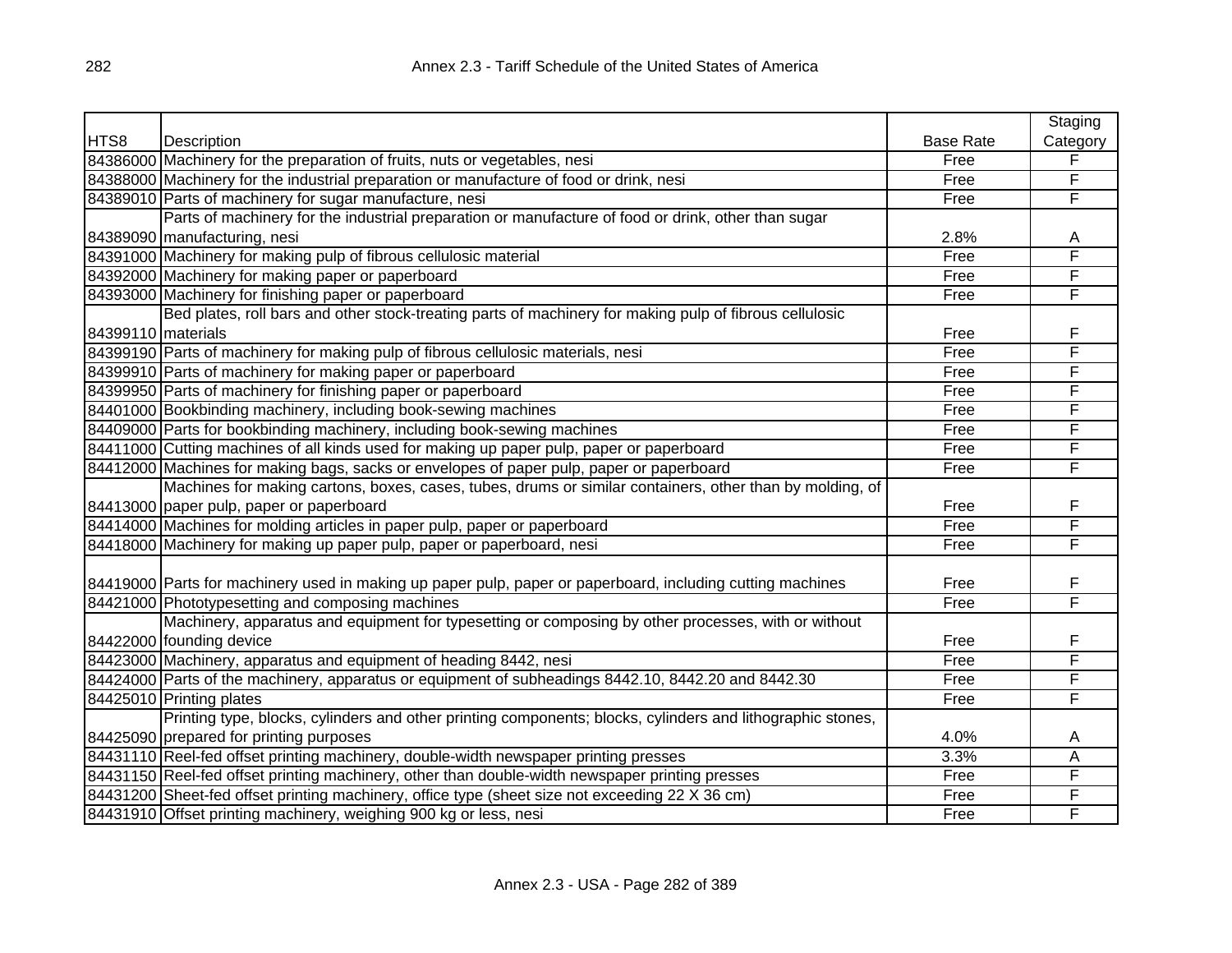|      |                                                                                                                  |                  | Staging  |
|------|------------------------------------------------------------------------------------------------------------------|------------------|----------|
| HTS8 | Description                                                                                                      | <b>Base Rate</b> | Category |
|      | 84431950 Offset printing machinery, weighing more than 900 kg but less than 1,600 kg, nesi                       | Free             | F        |
|      | 84431990 Offset printing machinery, weighing 1,600 kg or more, nesi                                              | Free             | F        |
|      | 84432100 Letterpress printing machinery, excluding flexographic printing, reel-fed                               | 2.2%             | A        |
|      | 84432900 Letterpress printing machinery, excluding flexographic printing, other than reel-fed                    | Free             | F        |
|      | 84433000 Flexographic printing machinery                                                                         | 2.2%             | Α        |
|      | 84434000 Gravure printing machinery                                                                              | 2.2%             | А        |
|      | 84435110 Ink-jet textile printing machinery                                                                      | 2.6%             | A        |
|      | 84435150 Ink-jet printing machinery nesoi, other than textile                                                    | Free             | F        |
|      | 84435910 Textile printing machinery, nesoi                                                                       | 2.6%             | A        |
|      | 84435990 Printing machinery, nesoi                                                                               | Free             | F        |
|      | 84436000 Machines for uses ancillary to printing                                                                 | Free             | F        |
|      | 84439010 Parts of textile printing machinery                                                                     | 2.6%             | A        |
|      | 84439090 Parts for printing machinery other than textile printing machinery                                      | Free             | F        |
|      | 84440000 Machines for extruding, drawing, texturing or cutting man-made textile materials                        | Free             | F        |
|      | 84451100 Carding machines for preparing textile fibers                                                           | Free             | F        |
|      | 84451200 Combing machines for preparing textile fibers                                                           | Free             | F        |
|      | 84451300 Drawing or roving machines for preparing textile fibers                                                 | Free             | F        |
|      | 84451900 Machines for preparing textile fibers, nesi                                                             | 3.3%             | Α        |
|      | 84452000 Textile spinning machines                                                                               | Free             | F        |
|      | 84453000 Textile doubling or twisting machines                                                                   | Free             | F        |
|      | 84454000 Textile winding (including weft-winding) or reeling machines                                            | 3.7%             | A        |
|      | Machinery for producing textile yarns nesi; machines for preparing textile yarns for use on machines of          |                  |          |
|      | 84459000 heading 8446 or 8447                                                                                    | 3.7%             | Α        |
|      | 84461000 Weaving machines (looms) for weaving fabrics of a width not exceeding 30 cm                             | Free             | F        |
|      | 84462110 Shuttle type power looms for weaving fabrics of a width exceeding 4.9 m                                 | Free             | F        |
|      |                                                                                                                  |                  |          |
|      | 84462150 Shuttle type power looms for weaving fabrics of a width exceeding 30 cm, but not exceeding 4.9 m        | 3.7%             | A        |
|      | 84462900 Weaving machines for weaving fabrics of a width exceeding 30 cm, shuttle type, nesi                     | Free             | F        |
|      | 84463010 Shuttleless type power looms, for weaving fabrics of a width exceeding 4.9 m, nesi                      | Free             | F        |
|      | 84463050 Shuttleless type weaving machines (looms), for weaving fabrics of a width exceeding 30 cm, nesi         | 3.7%             | A        |
|      | 84471110 Circular knitting machines with cylinder diameter not exceeding 165 mm, for knitting hosiery            | Free             | F        |
|      |                                                                                                                  |                  |          |
|      | 84471190 Circular knitting machines with cylinder diameter not exceeding 165 mm, other than for knitting hosiery | Free             | F        |
|      | 84471210 Circular knitting machines with cylinder diameter exceeding 165 mm, for knitting hosiery                | Free             | F        |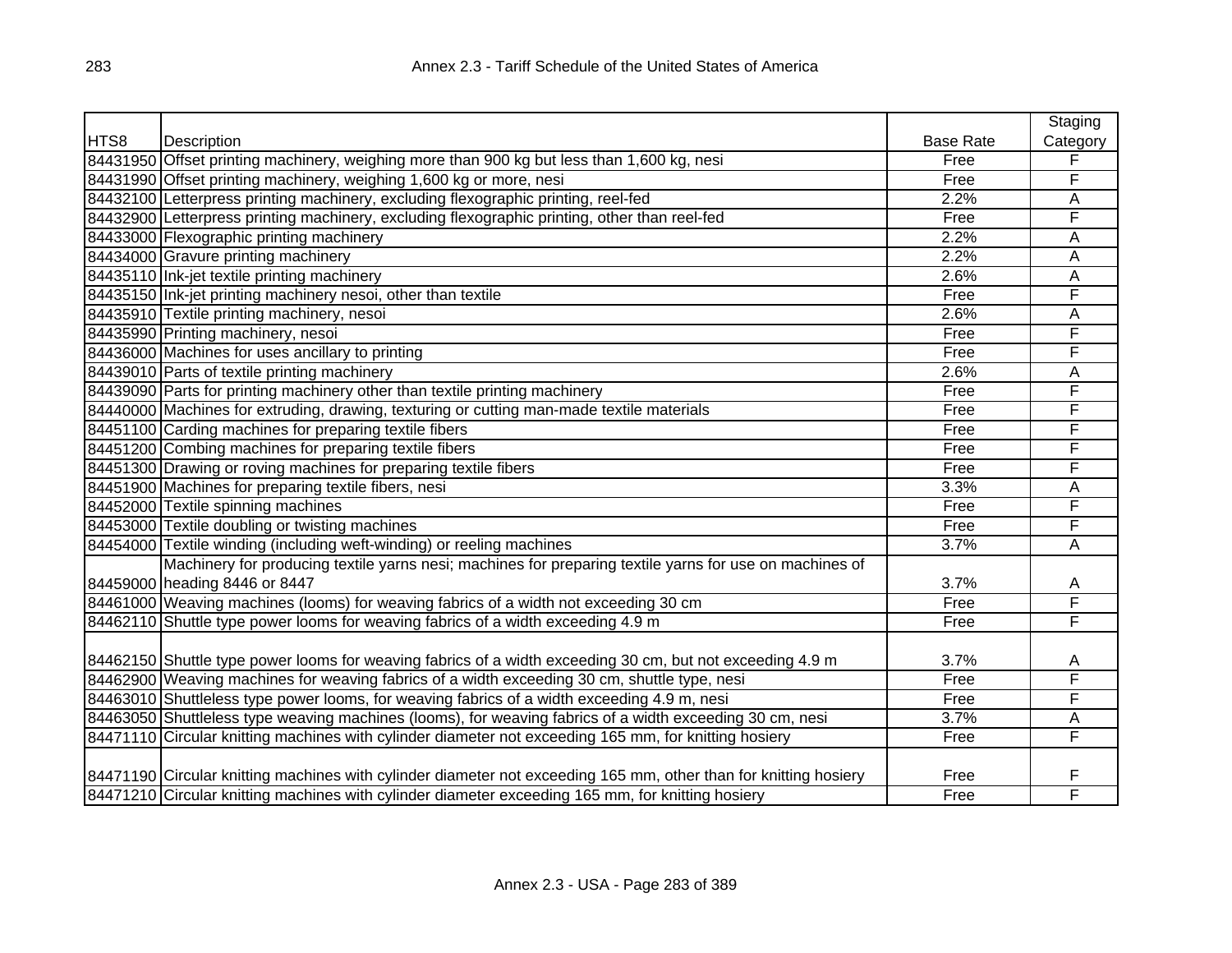|      |                                                                                                              |                  | Staging        |
|------|--------------------------------------------------------------------------------------------------------------|------------------|----------------|
| HTS8 | Description                                                                                                  | <b>Base Rate</b> | Category       |
|      |                                                                                                              |                  |                |
|      | 84471290 Circular knitting machines with cylinder diameter exceeding 165 mm, other than for knitting hosiery | Free             | F              |
|      | 84472020 V-bed flat knitting machines, power driven, over 50.8 mm in width                                   | Free             | F              |
|      | 84472030 V-bed flat knitting machines, nesi                                                                  | 2.6%             | A              |
|      | 84472040 Warp knitting machines                                                                              | Free             | F              |
|      | 84472060 Flat knitting machines, other than V-bed or warp; stitch-bonding machines                           | Free             | F              |
|      | 84479010 Braiding and lace-braiding machines                                                                 | Free             | F              |
|      | 84479050 Embroidery machines                                                                                 | Free             | F              |
|      | Knitting machines other than circular or flat knitting; machines for making gimped yarn, tulle, trimmings or |                  |                |
|      | 84479090 net; machines for tufting                                                                           | Free             | F              |
|      | Dobbies and Jacquards, card reducing, copying, punching or assembling machines for use with                  |                  |                |
|      | 84481100 machines of heading 8444, 8445, 8446 or 8447                                                        | Free             | F              |
|      | 84481900 Auxiliary machinery for machines of heading 8444, 8445, 8446 or 8447, nesi                          | Free             | F              |
|      | 84482010 Parts and accessories of machines for extruding or drawing man-made textile filaments               | 3.7%             | A              |
|      | 84482050 Parts and accessories of machines of heading 8444 or of their auxiliary machinery, nesi             | 3.3%             | $\overline{A}$ |
|      |                                                                                                              |                  |                |
|      | 84483100 Card clothing as parts and accessories of machines of heading 8445 or of their auxiliary machinery  | 3.3%             | A              |
|      | 84483200 Parts and accessories of machines for preparing textile fibers, other than card clothing            | Free             | F              |
|      | Spindles, spindle flyers, spinning rings and ring travellers of machines of heading 8445 or of their         |                  |                |
|      | 84483300 auxiliary machines                                                                                  | 3.3%             | A              |
|      | 84483910 Parts of spinning, doubling or twisting machines of heading 8445 or of their auxiliary machinery    | Free             | F              |
|      | 84483950 Parts of winding or reeling machines of heading 8445 or of their auxiliary machinery                | 3.7%             | A              |
|      | 84483990 Parts and accessories of machines of heading 8445 or their auxiliary machinery, nesi                | Free             | F              |
|      | 84484100 Shuttles for weaving machines (looms)                                                               | 3.7%             | A              |
|      |                                                                                                              |                  |                |
|      | 84484200 Reeds for looms, healds and heald-frames of weaving machines (looms) or their auxiliary machinery   | 3.7%             | A              |
|      | Parts and accessories of weaving machines (looms) or of their auxiliary machinery, other than shuttles,      |                  |                |
|      | 84484900 reeds, healds and heald-frames                                                                      | Free             | F              |
|      | 84485110 Latch needles for knitting machines                                                                 | Free             | F              |
|      | 84485120 Spring-beard needles for knitting machines                                                          | Free             | F              |
|      | 84485130 Needles for knitting machines other than latch needles or spring-beard needles                      | Free             | F              |
|      | 84485150 Sinkers, needles and other articles used to form stitches, nesi, for machines of heading 8447       | Free             | F              |
|      | 84485910 Parts of knitting machines of heading 8447 or of their auxiliary machinery, nesi                    | Free             | F              |
|      | 84485950 Accessories of machines of heading 8447 or of their auxiliary machinery, nesi                       | Free             | F              |
|      | 84490010 Finishing machinery for felt or nonwovens and parts thereof                                         | 2.6%             | A              |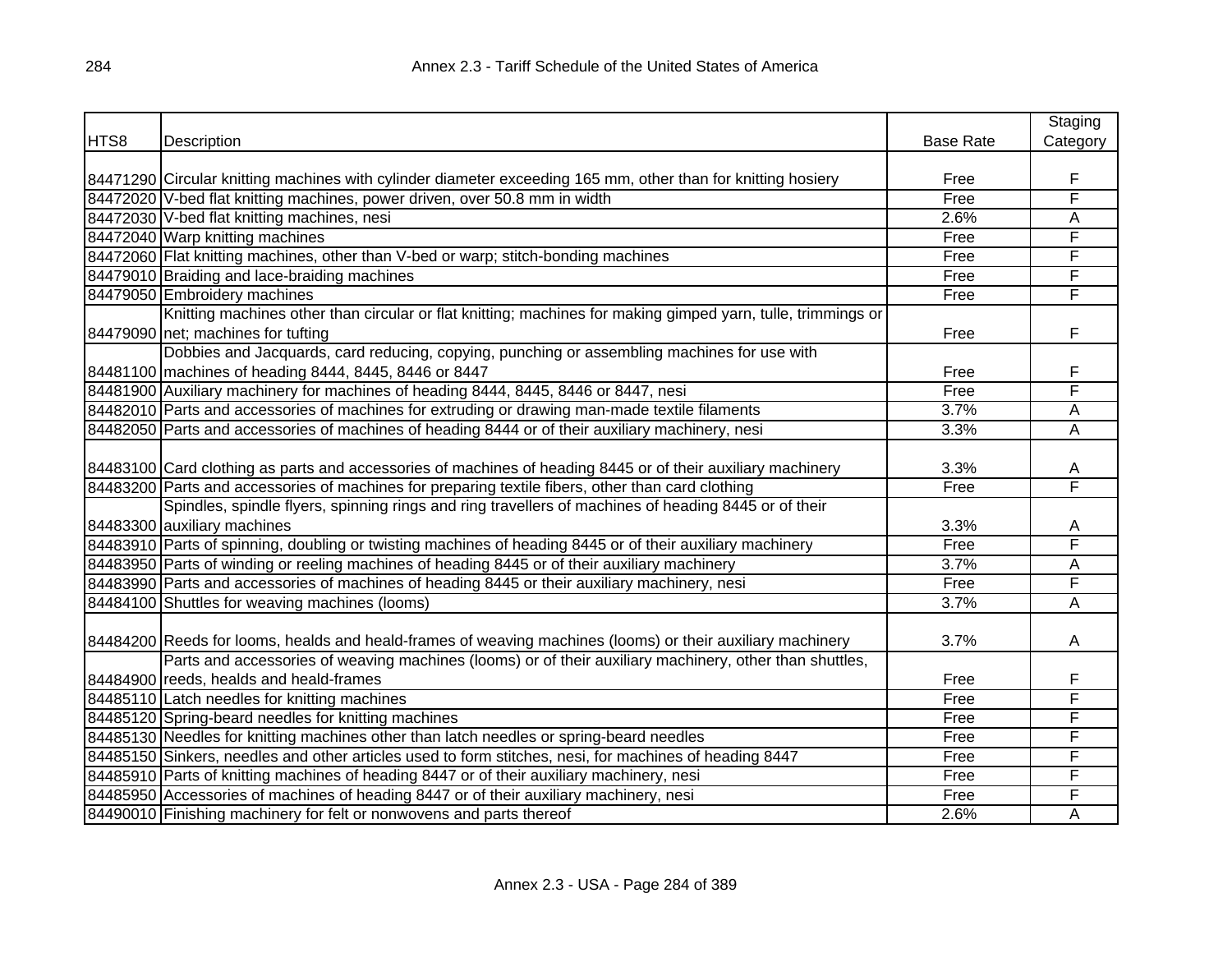|                    |                                                                                                                  |                  | Staging        |
|--------------------|------------------------------------------------------------------------------------------------------------------|------------------|----------------|
| HTS8               | Description                                                                                                      | <b>Base Rate</b> | Category       |
|                    | 84490050 Machinery for making felt hats; blocks for making hats; parts thereof                                   | Free             | F              |
|                    | Household- or laundry-type washing machines, each of a dry linen capacity not exceeding 10 kg, fully             |                  |                |
| 84501100 automatic |                                                                                                                  | 1.4%             | A              |
|                    | Household- or laundry-type washing machines, each of a dry linen capacity not exceeding 10 kg, with              |                  |                |
|                    | 84501200 built-in centrifugal driers, nesi                                                                       | 2.6%             | A              |
|                    |                                                                                                                  |                  |                |
|                    | 84501900 Household- or laundry-type washing machines, each of a dry linen capacity not exceeding 10 kg, nesi     | 1.8%             | A              |
|                    | 84502000 Household- or laundry-type washing machines, each of a dry linen capacity exceeding 10 kg               | 1.0%             | A              |
|                    | 84509020 Tub and tub assemblies for household- or laundry-type washing machines                                  | 2.6%             | A              |
|                    | 84509040 Furniture designed to receive household- or laundry-type washing machines                               | 2.6%             | A              |
|                    | 84509060 Parts for household- or laundry-type washing machines, nesi                                             | 2.6%             | A              |
|                    | 84511000 Dry-cleaning machines                                                                                   | Free             | F              |
|                    | 84512100 Drying machines, each of a dry linen capacity not exceeding 10 kg                                       | 3.4%             | A              |
|                    | Drying machines for yarns, fabrics or made up textile articles, each of a dry linen capacity exceeding 10        |                  |                |
| 84512900 kg        |                                                                                                                  | 2.6%             | A              |
|                    |                                                                                                                  |                  |                |
|                    | 84513000 Ironing machines and presses (including fusing presses) for textile fabrics or made up textile articles | Free             | F              |
|                    | 84514000 Washing, bleaching or dyeing machines for textile yarns, fabrics or made up textile articles            | 3.5%             | A              |
|                    | 84515000 Machines for reeling, unreeling, folding, cutting or pinking textile fabrics                            | Free             | F              |
|                    | 84518000 Machinery for the handling of textile yarns, fabrics or made up textile articles, nesi                  | 3.5%             | A              |
|                    | Drying chambers for the drying machines of subheading 8451.21 or 8451.29, and other parts of drying              |                  |                |
|                    | 84519030 machines incorporating drying chambers                                                                  | 3.5%             | A              |
|                    | 84519060 Furniture designed to receive the drying machines of subheading 8451.21 or 8451.29                      | 3.5%             | $\overline{A}$ |
|                    | 84519090 Parts of machines for the handling of textile yarns, fabrics or made up textile articles, nesi          | 3.5%             | $\overline{A}$ |
|                    | 84521000 Sewing machines of the household type                                                                   | Free             | F              |
|                    | 84522110 Sewing machines specially designed to join footwear soles to uppers, automatic                          | Free             | F              |
|                    | 84522190 Sewing machines, automatic, nesi                                                                        | Free             | F              |
|                    | 84522910 Sewing machines, other than automatic, specially designed to join footwear soles to uppers              | Free             | F              |
|                    | 84522990 Sewing machines, other than automatic, nesi                                                             | Free             | F              |
|                    | 84523000 Sewing machine needles                                                                                  | Free             | F              |
|                    | 84524000 Furniture, bases and covers for sewing machines, and parts thereof                                      | 2.5%             | A              |
|                    | 84529000 Parts of sewing machines, other than needles, nesi                                                      | Free             | F              |
|                    | 84531000 Machinery for preparing, tanning or working hides, skins or leather                                     | Free             | F              |
|                    | 84532000 Machinery for making or repairing footwear                                                              | Free             | F              |
|                    | 84538000 Machinery, nesi, for making or repairing articles of hides, skins or leather                            | Free             | F              |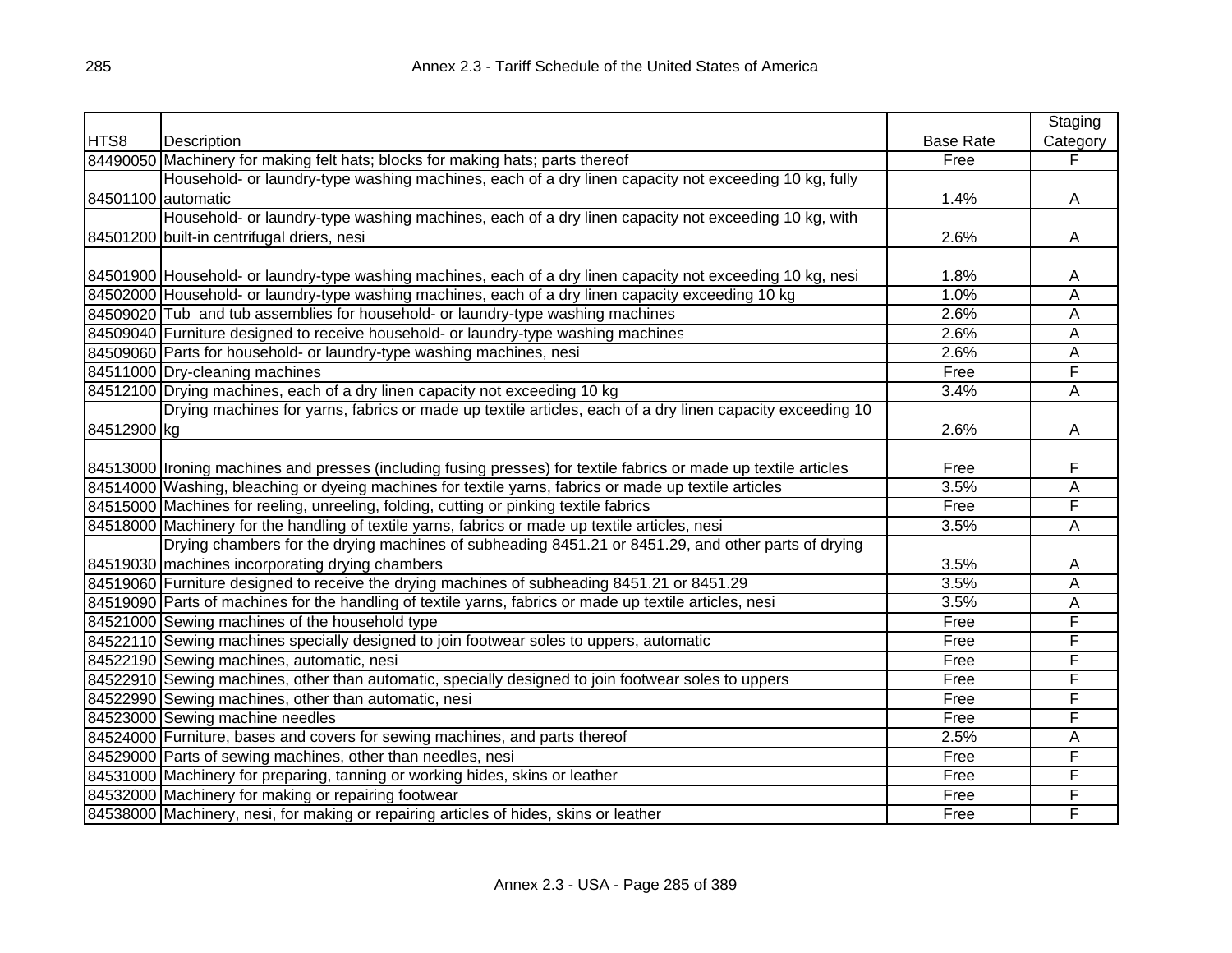|                    |                                                                                                              |                  | Staging  |
|--------------------|--------------------------------------------------------------------------------------------------------------|------------------|----------|
| HTS8               | Description                                                                                                  | <b>Base Rate</b> | Category |
|                    | 84539010 Parts of machinery for making or repairing footwear                                                 | Free             | F        |
|                    | Parts of machinery for preparing, tanning or working hides, skins or leather or making or repairing articles |                  |          |
|                    | 84539050 of same, nesi                                                                                       | Free             | F        |
|                    | 84541000 Converters of a kind used in metallurgy or in metal foundries                                       | Free             | F        |
|                    | 84542000 Ingot molds and ladles, of a kind used in metallurgy or in metal foundries                          | Free             | F        |
|                    | 84543000 Casting machines, of a kind used in metallurgy or in metal foundries                                | Free             | F        |
|                    | Parts of converters, ladles, ingot molds and casting machines, of a kind used in metallurgy or in metal      |                  |          |
| 84549000 foundries |                                                                                                              | Free             | F        |
|                    | 84551000 Metal-rolling tube mills                                                                            | Free             | F        |
|                    | 84552100 Metal-rolling mills, other than tube mills, hot or combination hot and cold                         | Free             | F        |
|                    | 84552200 Metal-rolling mills, other than tube mills, cold                                                    | Free             | F        |
|                    | 84553000 Rolls for metal-rolling mills                                                                       | Free             | F        |
|                    | Parts for metal-rolling mills, other than rolls, in the form of castings or weldments, individually weighing |                  |          |
|                    | 84559040 less than 90 tons                                                                                   | Free             | F        |
|                    | 84559080 Parts for metal-rolling mills, other than rolls, nesi                                               | Free             | F        |
|                    | 84561010 Machine tools operated by laser or other light or photon beam processes, for working metal          | 3.5%             | A        |
|                    | Machine tool operate laser/other light/photon beam process in semicond wafer production; lasercutter to      |                  |          |
|                    | 84561060 cut contacting track in semiconductor                                                               | Free             | F        |
|                    | Machine tools operated by laser or other light or photon beam processes, other than for working metal,       |                  |          |
| 84561080 nesoi     |                                                                                                              | 2.4%             | A        |
|                    | 84562010 Machine tools operated by ultrasonic processes, for working metal                                   | 3.5%             | A        |
|                    | 84562050 Machine tools operated by ultrasonic processes, other than for working metal                        | 2.4%             | A        |
|                    | 84563010 Machine tools operated by electro-discharge processes, for working metal                            | 3.5%             | А        |
|                    | 84563050 Machine tools operated by electro-discharge processes, other than for working metal                 | 2.4%             | Α        |
|                    | Machine tools for dry etching patterns on semiconductor materials by electro-chemical, electron-beam,        |                  |          |
|                    | 84569100 lionic-beam or plasma arc processes                                                                 | Free             | F        |
|                    | Focused ion beam milling machines to produce or repair masks and reticles for patterns on                    |                  |          |
|                    | 84569910 semiconductor devices                                                                               | Free             | F        |
|                    | Machine tool for working metal by removal of material nesoi, operated by electro-chemical, electron-         |                  |          |
|                    | 84569930 beam, ionic-beam or plasma arc processes                                                            | 3.5%             | Α        |
|                    | Machine tool for stripping and cleaning semiconductor wafers, operated by electro-chemical/electron-         |                  |          |
|                    | 84569970 beam/ionic-beam/plasma arc process, nesoi                                                           | Free             | F        |
|                    | Machine tool for working material (n/metal) removal of mat. operated by electro-chemical/electron-           |                  |          |
|                    | 84569990 beam/ionic-beam/plasma arc processes, nesoi                                                         | 2.2%             | A        |
|                    | 84571000 Machining centers for working metal                                                                 | 4.2%             | A        |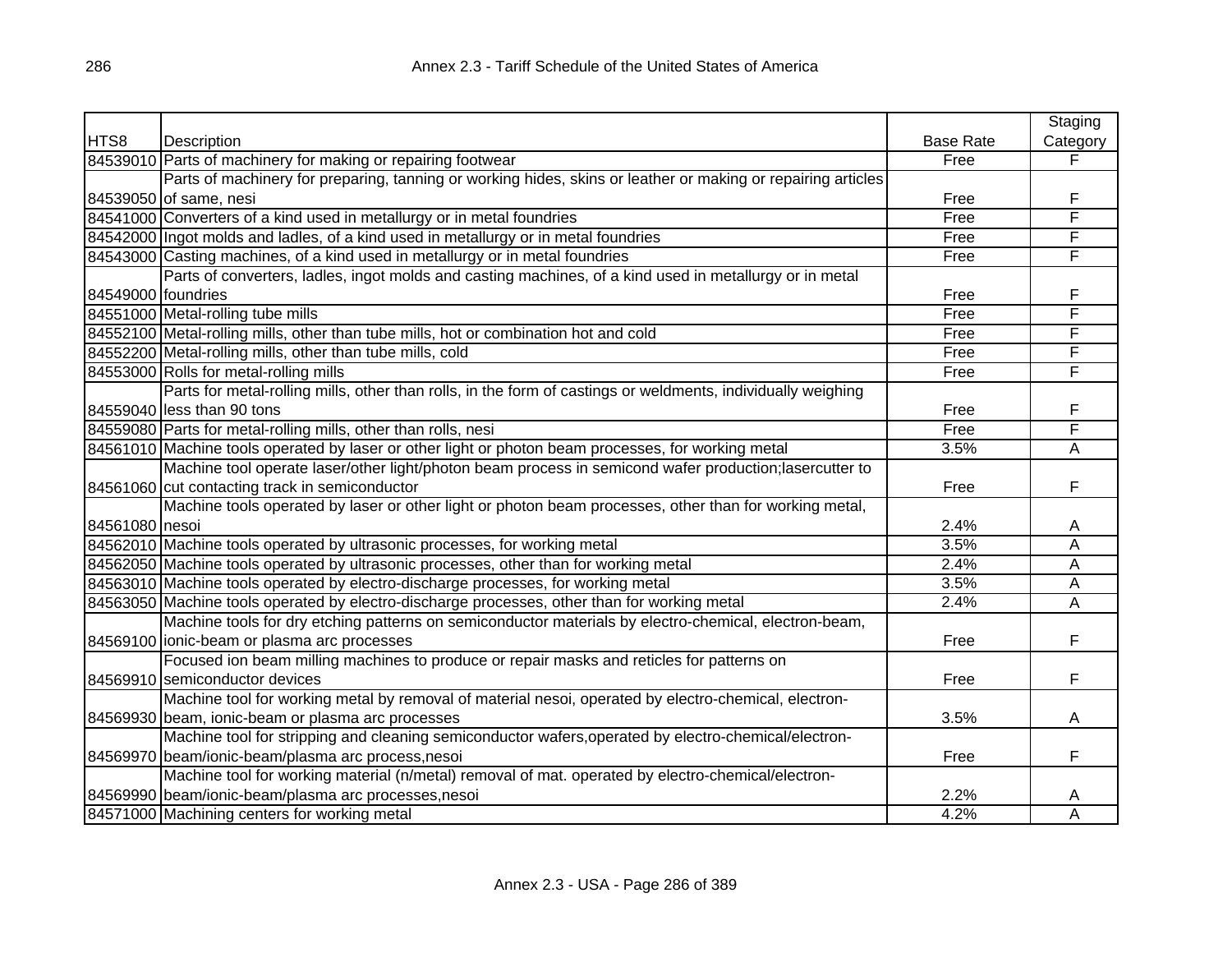|      |                                                                                                                   |                  | Staging        |
|------|-------------------------------------------------------------------------------------------------------------------|------------------|----------------|
| HTS8 | Description                                                                                                       | <b>Base Rate</b> | Category       |
|      | 84572000 Unit construction machines (single station), for working metal                                           | 3.3%             | Α              |
|      | 84573000 Multistation transfer machines for working metal                                                         | 3.3%             | Α              |
|      | 84581100 Horizontal lathes (including turning centers) for removing metal, numerically controlled                 | 4.4%             | Α              |
|      | 84581900 Horizontal lathes (including turning centers) for removing metal, other than numerically controlled      | 4.4%             | A              |
|      | 84589110 Vertical turret lathes (including turning centers) for removing metal, numerically controlled            | 4.2%             | A              |
|      | Lathes (including turning centers), other than horizontal or vertical turret lathes, for removing metal,          |                  |                |
|      | 84589150 numerically controlled                                                                                   | 4.4%             | A              |
|      |                                                                                                                   |                  |                |
|      | 84589910 Vertical turret lathes (including turning centers) for removing metal, other than numerically controlled | 4.2%             | A              |
|      | Lathes (including turning centers), other than horizontal or vertical turret lathes, for removing metal, other    |                  |                |
|      | 84589950 than numerically controlled                                                                              | 4.4%             | A              |
|      | Way-type unit head machines for drilling, boring, milling, threading or tapping by removing metal, other          |                  |                |
|      | 84591000 than lathes of heading 8458                                                                              | 3.3%             | A              |
|      | 84592100 Drilling machines, numerically controlled, nesi                                                          | 4.2%             | A              |
|      | 84592900 Drilling machines, other than numerically controlled, nesi                                               | 4.2%             | $\overline{A}$ |
|      | 84593100 Boring-milling machines, numerically controlled, nesi                                                    | 4.2%             | Α              |
|      | 84593900 Boring-milling machines, other than numerically controlled, nesi                                         | 4.2%             | Α              |
|      | 84594000 Boring machines nesi                                                                                     | 4.2%             | Α              |
|      | 84595100 Milling machines, knee type, numerically controlled, nesi                                                | 4.2%             | Α              |
|      | 84595900 Milling machines, knee type, other than numerically controlled, nesi                                     | 4.2%             | Α              |
|      | 84596100 Milling machines, other than knee type, numerically controlled, nesi                                     | 4.2%             | Α              |
|      | 84596900 Milling machines, other than knee type, other than numerically controlled, nesi                          | 4.2%             | A              |
|      | 84597040 Other threading or tapping machines, numerically controlled                                              | 4.2%             | Α              |
|      | 84597080 Other threading or tapping machines nesi                                                                 | 4.2%             | Α              |
|      | Flat-surface grinding machines for metal or cermets, w/positioning accuracy in any one axis of at least           |                  |                |
|      | 84601100 0.01 mm, numerically controlled                                                                          | 4.4%             | A              |
|      | Flat-surface grinding machines for metal or cermets, w/positioning accuracy in any one axis of at least           |                  |                |
|      | 84601900 0.01 mm, not numerically controlled                                                                      | 4.4%             | A              |
|      | Other grinding machines for metal or cermets, w/positioning accuracy in any one axis of at least 0.01             |                  |                |
|      | 84602100 mm, numerically controlled                                                                               | 4.4%             | A              |
|      | Other grinding machines for metal or cermets, w/positioning accuracy in any one axis of at least 0.01             |                  |                |
|      | 84602900 mm, other than numerically controlled                                                                    | 4.4%             | A              |
|      |                                                                                                                   |                  |                |
|      | 84603100 Sharpening (tool or cutter grinding) machines for working metal or cermets, numerically controlled       | 4.4%             | Α              |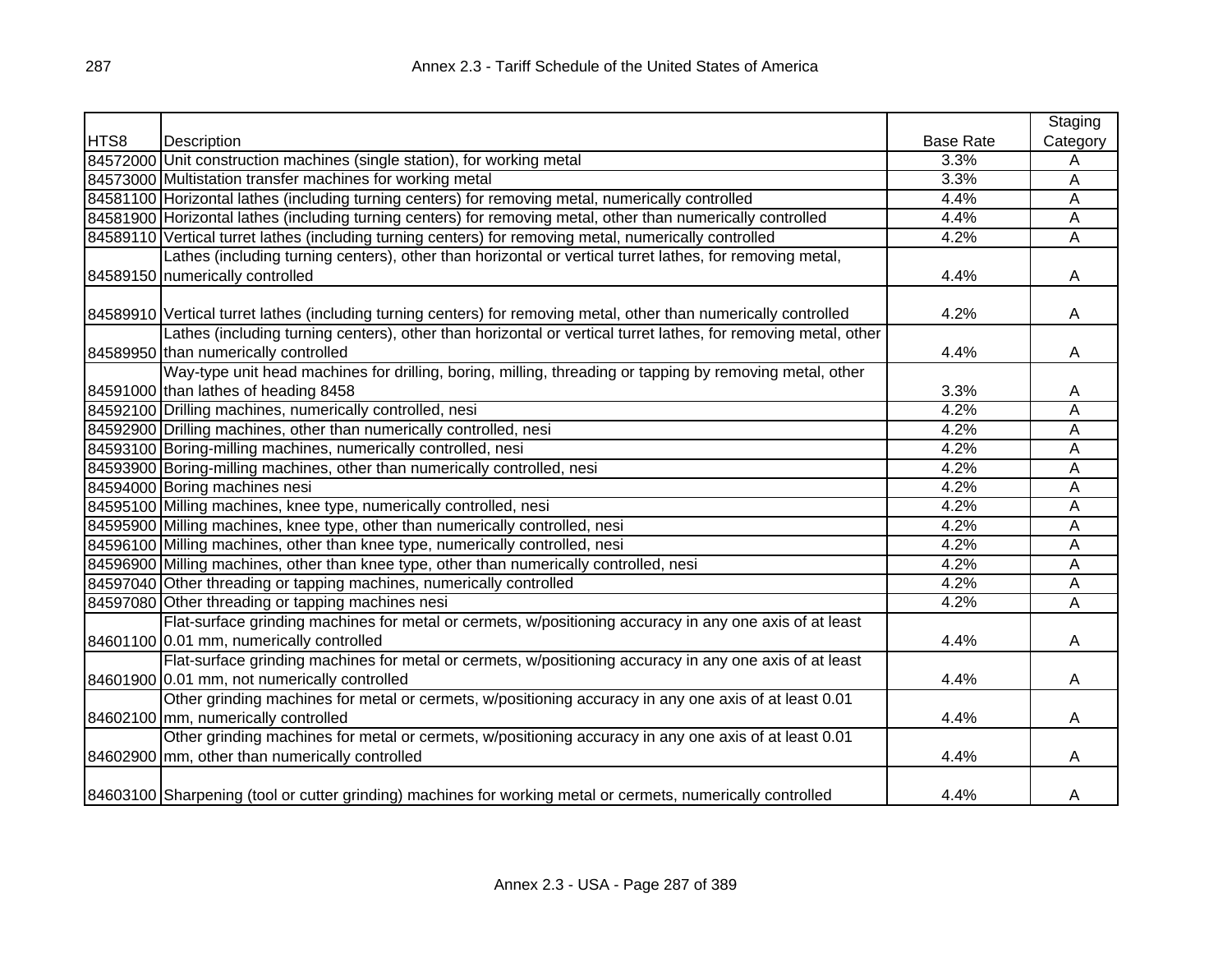|                     |                                                                                                                   |                  | Staging                 |
|---------------------|-------------------------------------------------------------------------------------------------------------------|------------------|-------------------------|
| HTS8                | Description                                                                                                       | <b>Base Rate</b> | Category                |
|                     | Sharpening (tool or cutter grinding) machines for working metal or cermets, other than numerically                |                  |                         |
| 84603900 controlled |                                                                                                                   | 4.4%             | A                       |
|                     | 84604040 Honing or lapping machines for working metal or cermets, numerically controlled                          | 4.4%             | Ā                       |
|                     | 84604080 Honing or lapping machines for working metal or cermets, other than numerically controlled               | 4.4%             | Ā                       |
|                     | Other machine tools for deburring, polishing or otherwise finishing metal or cermets, nesoi, numerically          |                  |                         |
| 84609040 controlled |                                                                                                                   | 4.4%             | A                       |
|                     | Other machine tools for deburring, polishing or otherwise finishing metal or cermets, nesoi, other than           |                  |                         |
|                     | 84609080 numerically controlled                                                                                   | 4.4%             | A                       |
|                     | 84612040 Shaping or slotting machines for working by removing metal or cermets, numerically controlled            | 4.4%             | $\overline{\mathsf{A}}$ |
|                     |                                                                                                                   |                  |                         |
|                     | 84612080 Shaping or slotting machines for working by removing metal or cermets, other than numerically controlled | 4.4%             | Α                       |
|                     | 84613040 Broaching machines for working by removing metal or cermets, numerically controlled                      | 4.4%             | Α                       |
|                     | 84613080 Broaching machines for working by removing metal or cermets, other than numerically controlled           | 4.4%             | A                       |
|                     | 84614010 Gear cutting machines for working by removing metal or cermets                                           | 5.8%             | А                       |
|                     | 84614050 Gear grinding or finishing machines for working by removing metal or cermets                             | 4.4%             | Α                       |
|                     | 84615040 Sawing or cutting-off machines for working by removing metal or cermets, numerically controlled          | 4.4%             | Α                       |
|                     | Sawing or cutting-off machines for working by removing metal or cermets, other than numerically                   |                  |                         |
|                     | 84615080 controlled                                                                                               | 4.4%             | A                       |
|                     | 84619030 Machine-tools for working by removing metal or cermets, nesoi, numerically controlled                    | 4.4%             | Α                       |
|                     | 84619060 Machine-tools for working by removing metal or cermets, nesoi, other than numerically controlled         | 4.4%             | Α                       |
|                     | 84621000 Forging or die-stamping machines (including presses) and hammers                                         | 4.4%             | А                       |
|                     | 84622140 Bending, folding or straightening machines, numerically controlled, for semiconductor leads              | Free             | F                       |
|                     | Bending, folding, straightening or flattening machines (including presses) numerically controlled for             |                  |                         |
|                     | 84622180 working metal or metal carbides, nesoi                                                                   | 4.4%             | A                       |
|                     | 84622940 Bending, folding or straightening machines, not numerically controlled, for semiconductor leads          | Free             | F                       |
|                     | Bending, folding, straightening or flattening machine (including presses) not numerically controlled for          |                  |                         |
|                     | 84622980 working metal/metal carbides, nesoi                                                                      | 4.4%             | A                       |
|                     | Shearing machines (incl. presses), excl. combined punching & shearing machines, numerically controlled            |                  |                         |
|                     | 84623100 for working metal or metal carbides                                                                      | 4.4%             | A                       |
|                     | Shearing machines (incl. presses), excl. combined punch & shearing machines, nt numerically controlled            |                  |                         |
|                     | 84623900 for working metal or metal carbides                                                                      | 4.4%             | A                       |
|                     | Punch/notch machines (incl. presses), incl. combined punch & shearing machines, numerically controlled            |                  |                         |
|                     | 84624100 for working metal or metal carbides                                                                      | 4.4%             | A                       |
|                     | Punch/notch machines (incl. presses), incl. combined punch & shear machines, nt numerically controlled            |                  |                         |
|                     | 84624900 for working metal or metal carbides                                                                      | 4.4%             | A                       |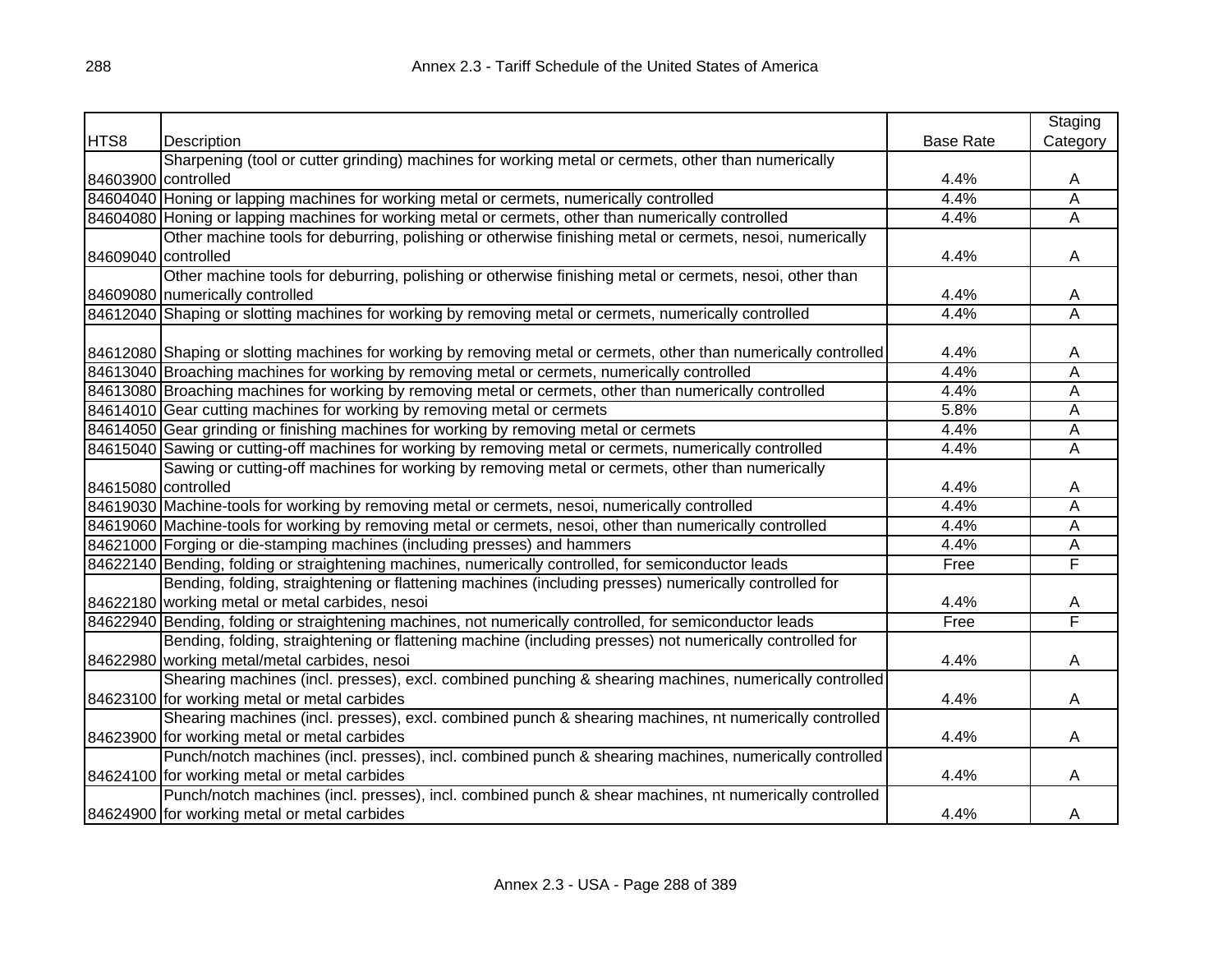|                      |                                                                                                             |                  | Staging  |
|----------------------|-------------------------------------------------------------------------------------------------------------|------------------|----------|
| HTS8                 | Description                                                                                                 | <b>Base Rate</b> | Category |
|                      | 84629140 Hydraulic presses, numerically controlled                                                          | 4.4%             | A        |
|                      | 84629180 Hydraulic presses, not numerically controlled                                                      | 4.4%             | A        |
|                      | Machine tools (including nonhydraulic presses) for working metal or metal carbides, nesi, numerically       |                  |          |
| 84629940 controlled  |                                                                                                             | 4.4%             | A        |
|                      | Machine tools (including nonhydraulic presses) for working metal or metal carbides, nesi, not numerically   |                  |          |
| 84629980 controlled  |                                                                                                             | 4.4%             | A        |
|                      | Draw-benches for bars, tubes, profiles, wire or the like, for working metal or cermets, without removing    |                  |          |
| 84631000   material  |                                                                                                             | 4.4%             | A        |
|                      | 84632000 Thread rolling machines for working metal or cermets, without removing material                    | 4.4%             | Α        |
|                      | 84633000 Machines for working wire of metal or cermets, without removing material                           | 4.4%             | Α        |
|                      | 84639000 Machine tools for working metal or cermets, without removing material, nesoi                       | 4.4%             | Α        |
|                      | Sawing machines for working stone, ceramics, concrete, asbestos-cement or like mineral materials or for     |                  |          |
|                      | 84641000 cold working glass                                                                                 | Free             | F        |
|                      | 84642010 Grinding or polishing machines for processing of semiconductor wafers                              | Free             | F        |
|                      | Grinding or polishing machines for working stone, ceramics, concrete, asbestos-cement or like mineral       |                  |          |
|                      | 84642050 materials, or glass, nesi                                                                          | 2.0%             | A        |
|                      | Machine tools for scribing or scoring semiconductor wafers; machine tools for wet-chemical etching          |                  |          |
|                      | 84649010 semiconductor wafers                                                                               | Free             | F        |
|                      | Machine tool for wet-etching or -stripping semiconductor wafers; machine tool for wet-etching, -            |                  |          |
|                      | 84649060 developing or -stripping flat panel screens                                                        | Free             | F        |
|                      | Machine tools for working stone, ceramics, concrete, asbestos-cement or like mineral materials or for       |                  |          |
|                      | 84649090 cold working glass, nesoi                                                                          | 2.0%             | A        |
|                      | Machines for working certain hard materials which can carry out different types of machining operations     |                  |          |
|                      | 84651000 w/o tool change between operations                                                                 | 2.4%             | A        |
|                      |                                                                                                             |                  |          |
|                      | 84659100 Sawing machines for working wood, cork, bone, hard rubber, hard plastics or similar hard materials | 3.0%             | A        |
|                      | Planing, milling or molding (by cutting) machines for working wood, cork, bone, hard rubber, hard plastics  |                  |          |
|                      | 84659200 or similar hard materials                                                                          | 3.0%             | A        |
|                      | Grinding, sanding or polishing machines for working wood, cork, bone, hard rubber, hard plastics or         |                  |          |
|                      | 84659300 similar hard materials                                                                             | 3.0%             | A        |
|                      | Bending or assembling machines for working wood, cork, bone hard rubber, hard plastics or similar hard      |                  |          |
| 84659400 materials   |                                                                                                             | 2.9%             | A        |
|                      | Drilling or mortising machines for working wood, cork, bone, hard rubber, hard plastics or similar hard     |                  |          |
| 84659500   materials |                                                                                                             | 3.0%             | A        |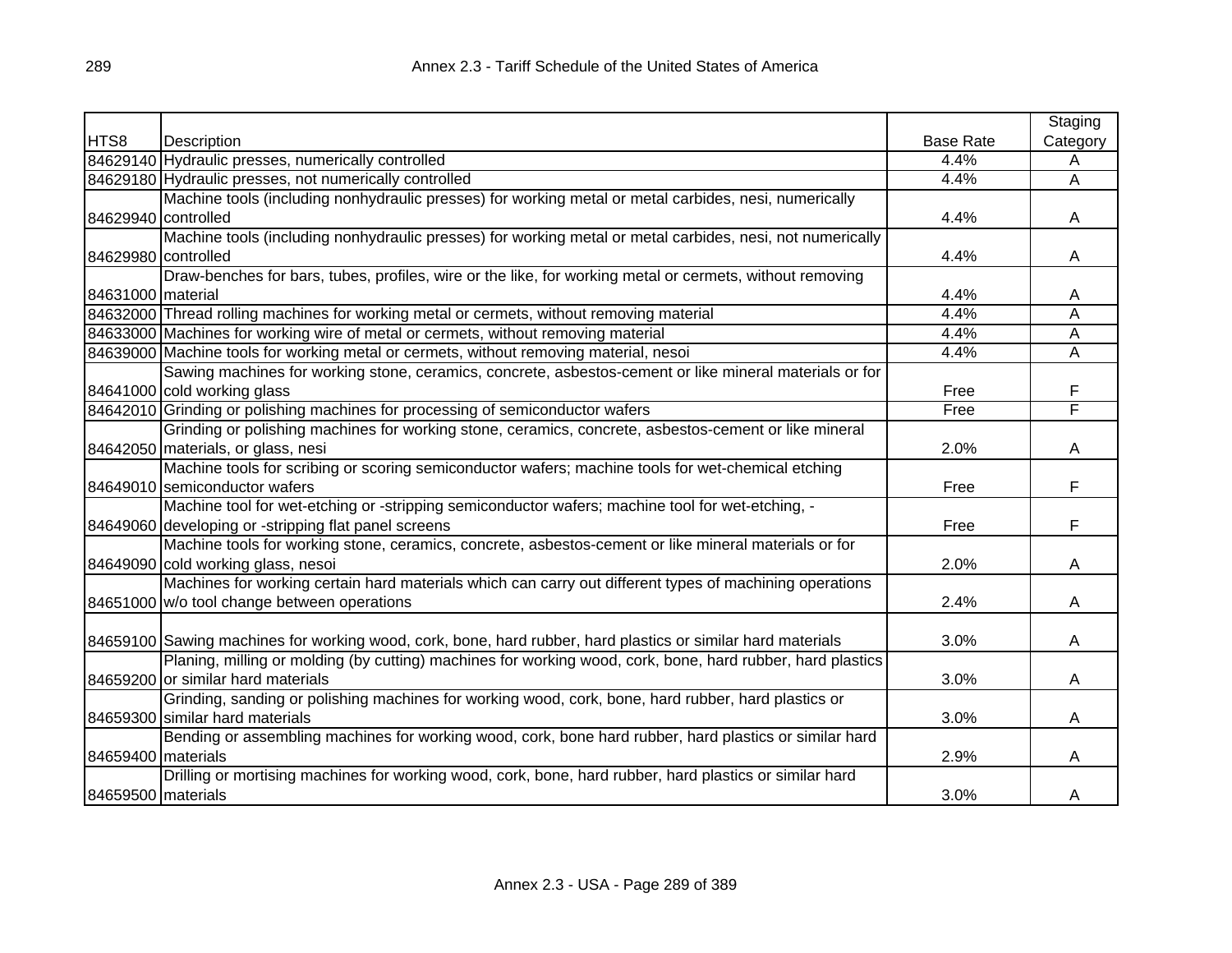|      |                                                                                                                   |                  | Staging                 |
|------|-------------------------------------------------------------------------------------------------------------------|------------------|-------------------------|
| HTS8 | Description                                                                                                       | <b>Base Rate</b> | Category                |
|      | Splitting, slicing or paring machines for working wood, cork, bone, hard rubber, hard plastics or similar         |                  |                         |
|      | 84659600 hard materials                                                                                           | 2.4%             | A                       |
|      | Deflash machines (by chemical bath) for cleaning and removing contanimants from metal leads of                    |                  |                         |
|      | 84659940 semiconductor packages                                                                                   | Free             | F                       |
|      |                                                                                                                   |                  |                         |
|      | 84659980 Machine tools for working wood, cork, bone, hard rubber, hard plastics and similar hard materials, nesoi | 2.4%             | A                       |
|      | Tool holders for use solely or principally with machines of headings 8456 to 8465 described in add. US            |                  |                         |
|      | 84661040 note 3 to chapter 84                                                                                     | Free             | F                       |
|      | Tool holders and self-opening dieheads for use solely or principally with machines of headings 8456 to            |                  |                         |
|      | 84661080 8465, nesoi                                                                                              | 3.9%             | A                       |
|      | 84662010 Work holders for machine tools used in cutting gears                                                     | 4.6%             | $\overline{\mathsf{A}}$ |
|      | 84662040 Work holders for the machine tools described in additional U.S. note 3 to chapter 84                     | Free             | F                       |
|      | 84662080 Work holders for machine tools other than those used in cutting gears, nesoi                             | 3.7%             | A                       |
|      | 84663010 Dividing heads for use solely or principally for machine tools of headings 8456 to 8465                  | 3.7%             | $\overline{\mathsf{A}}$ |
|      | 84663045 Special attachments mach, us note 3 ch 84, nesoi                                                         | Free             | F                       |
|      | Special attachments (which are machines) use solely or principally for machines of heading 8456 to                |                  |                         |
|      | 84663060 8465, excluding dividing heads, nesoi                                                                    | 2.9%             | A                       |
|      |                                                                                                                   |                  |                         |
|      | 84663080 Special attachments for use solely or principally for machine tools of headings 8456 to 8465, nesoi      | 8.0%             | A                       |
|      | 84669110 Cast iron parts not advanced beyond cleaning and specifically machined, for machines of heading 8464     | Free             | F                       |
|      | 84669150 Parts and accessories nesi, for machines of heading 8464                                                 | Free             | F                       |
|      |                                                                                                                   |                  |                         |
|      | 84669210 Cast-iron parts not advanced beyond cleaning and specifically machined, for machines of heading 8465     | Free             | F                       |
|      | 84669250 Parts and accessories nesi, for machines of heading 8465                                                 | 4.7%             | Ā                       |
|      | Certain specified cast-iron parts not advanced beyond cleaning and specifically machined, for                     |                  |                         |
|      | 84669315 metalworking machine tools for cutting, etc.                                                             | Free             | F                       |
|      | 84669330 Certain specified parts and accessories of metal working machine tools for cutting gears                 | 5.8%             | Ā                       |
|      | Certain specified parts and accessories for machines of subheading 8456.10.60, 8456.91, 8456.99.10 or             |                  |                         |
|      | 84669347 8456.99.70, nesoi                                                                                        | Free             | F                       |
|      | 84669353 Certain specified parts and accessories for machines of heading 8456 to 8461, nesoi                      | 4.7%             | A                       |
|      | Other cast-iron parts not advanced beyond cleaning and specifically machined, for metalworking machine            |                  |                         |
|      | 84669360 tools for cutting, etc.                                                                                  | Free             | F                       |
|      | 84669375 Other parts and accessories of metal working machine tools for cutting gears                             | 5.8%             | A                       |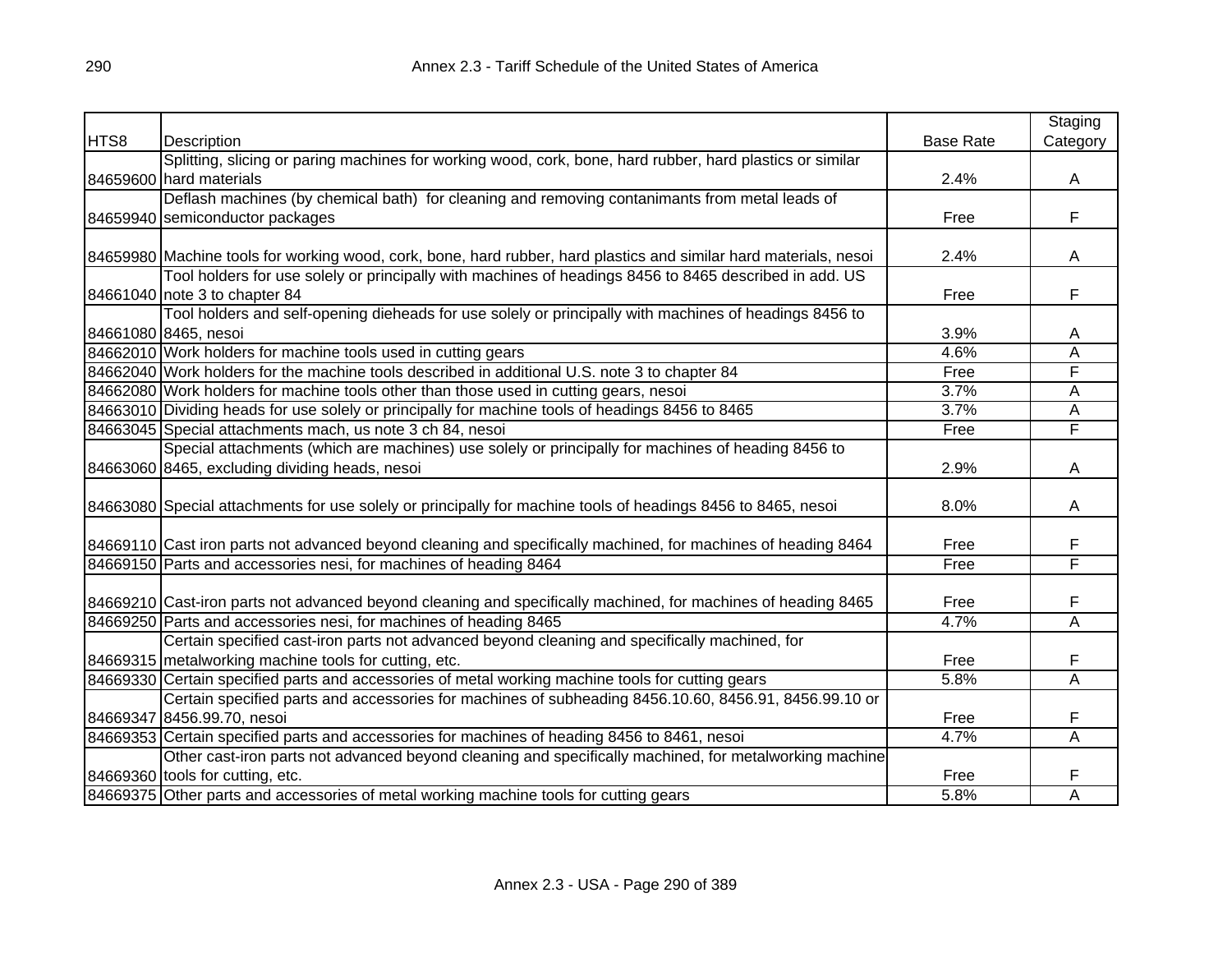|                |                                                                                                                  |                  | Staging                 |
|----------------|------------------------------------------------------------------------------------------------------------------|------------------|-------------------------|
| HTS8           | Description                                                                                                      | <b>Base Rate</b> | Category                |
|                | Other parts and accessories for machines of subheading 8456.10.60, 8456.91, 8456.99.10 or                        |                  |                         |
|                | 84669385 8456.99.70, nesoi                                                                                       | Free             | F                       |
|                | 84669395 Other parts and accessories for machines of heading 8456 to 8461, nesoi                                 | 4.7%             | $\overline{\mathsf{A}}$ |
|                | Certain specified cast-iron parts not advanced beyond cleaning and specifically machined, for machines           |                  |                         |
|                | 84669420 of heading 8462 or 8463                                                                                 | Free             | F                       |
|                | Other cast-iron parts not advanced beyond cleaning and specifically machined, for machines of heading            |                  |                         |
|                | 84669440 8462 or 8463                                                                                            | Free             | F                       |
|                |                                                                                                                  |                  |                         |
|                | 84669455 Other specified parts and accessories for machines of subheading 8462.21.40 or 8462.29.40, nesoi        | Free             | F                       |
|                | 84669465 Other specified parts and accessories for machines of heading 8462 or 8463, nesoi                       | 4.7%             | A                       |
|                | 84669475 Other parts and accessories for machines of subheading 8462.21.40 or 8462.29.40, nesoi                  | Free             | F                       |
|                | 84669485 Other parts and accessories for machines of heading 8462 or 8463, nesoi                                 | 4.7%             | A                       |
|                | 84671110 Tools for working in the hand, pneumatic, rotary type, suitable for metal working                       | 4.5%             | А                       |
|                | 84671150 Tools for working in the hand, pneumatic, rotary type, other than suitable for metal working            | Free             | F                       |
|                | 84671910 Tools for working in the hand, pneumatic, other than rotary type, suitable for metal working            | 4.5%             | Α                       |
|                |                                                                                                                  |                  |                         |
|                | 84671950 Tools for working in the hand, pneumatic, other than rotary type, other than suitable for metal working | Free             | F                       |
|                | 84672100 Electromechanical drills of all kinds for working in the hand, with self-contained electric motor       | 1.7%             | A                       |
|                | 84672200 Electromechanical saws for working in the hand, with self-contained electric motor                      | Free             | F                       |
|                | Electromechanical tools for working in the hand, other than drills or saws, with self-contained electric         |                  |                         |
| 84672900 motor |                                                                                                                  | Free             | F                       |
|                | 84678100 Chain saws for working in the hand, hydraulic or with self-contained nonelectric motor                  | Free             | F                       |
|                | Other tools for working in the hand, hydraulic or with self-contained nonelectric motor, suitable for metal      |                  |                         |
|                | 84678910 working, nesoi                                                                                          | Free             | F                       |
|                | Other tools for working in the hand, hydraulic or with self-contained nonelectric motor, other than suitable     |                  |                         |
|                | 84678950 for metal working, nesoi                                                                                | Free             | F                       |
|                | 84679101 Parts of chain saws                                                                                     | Free             | F                       |
|                | 84679200 Parts of pneumatic tools for working in the hand                                                        | Free             | F                       |
|                | Parts of tools for working in the hand, hydraulic or with self-contained nonelectric or electric motor, other    |                  |                         |
|                | 84679901 than chain saws                                                                                         | Free             | F                       |
|                | 84681000 Hand-held blow torches                                                                                  | 2.9%             | A                       |
|                | Gas-operated machinery, apparatus and appliances, hand-directed or -controlled, used for soldering,              |                  |                         |
|                | 84682010 brazing, welding or tempering, nesi                                                                     | 3.9%             | A                       |
|                | Gas-operated machinery, apparatus and appliances, not hand-directed or -controlled, used for soldering,          |                  |                         |
|                | 84682050 brazing, welding or tempering, nesi                                                                     | Free             | F                       |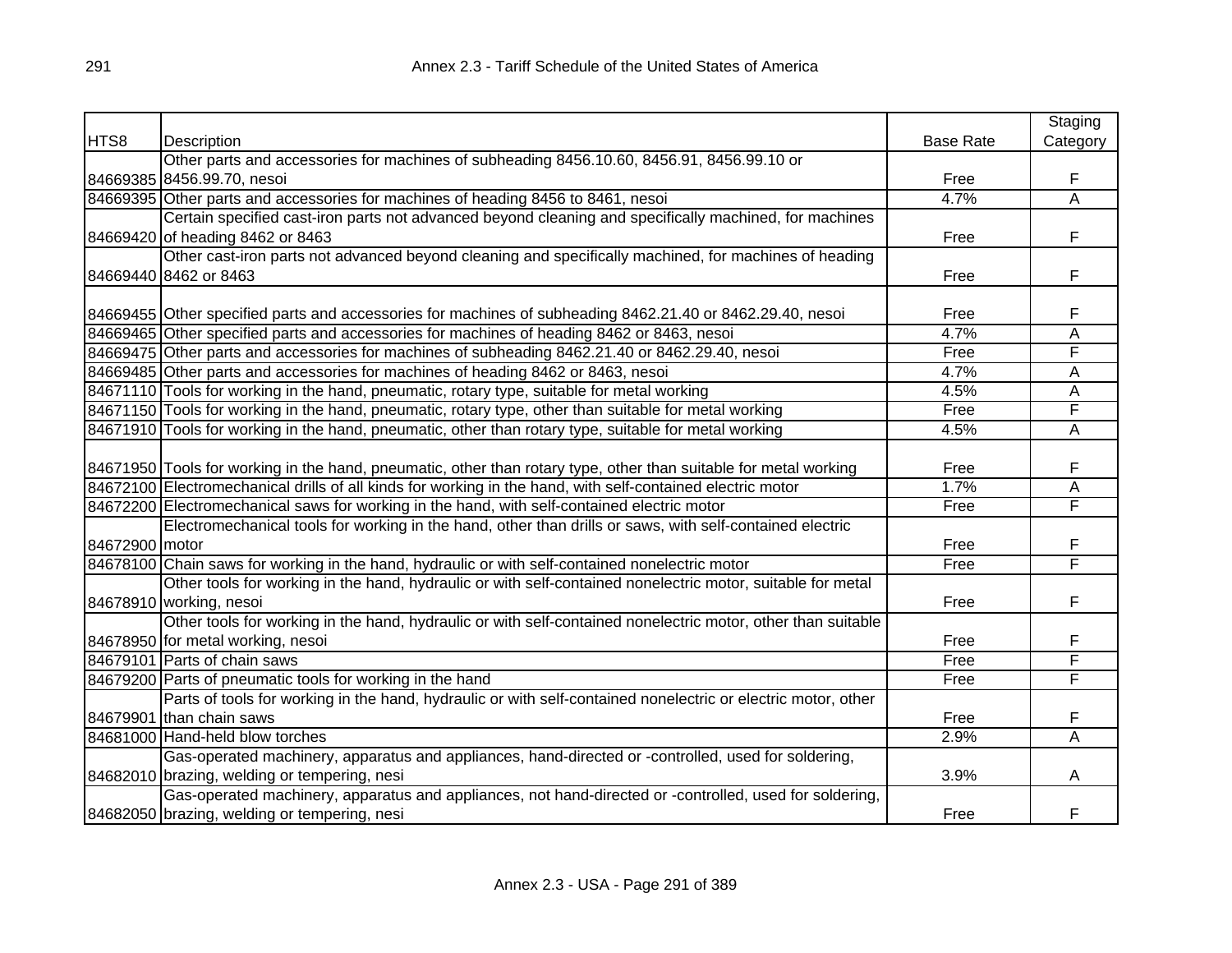|                   |                                                                                                               |                  | Staging  |
|-------------------|---------------------------------------------------------------------------------------------------------------|------------------|----------|
| HTS8              | Description                                                                                                   | <b>Base Rate</b> | Category |
|                   | Machinery and apparatus, hand-directed or -controlled, used for soldering, brazing or welding, not gas-       |                  |          |
| 84688010 operated |                                                                                                               | 2.9%             | A        |
|                   | Machinery and apparatus other than hand-directed or -controlled, used for soldering, brazing or welding,      |                  |          |
|                   | 84688050 not gas-operated                                                                                     | Free             | F        |
|                   | Parts of hand-directed or -controlled machinery, apparatus and appliances used for soldering, brazing,        |                  |          |
|                   | 84689010 welding or tempering                                                                                 | 2.9%             | Α        |
|                   | Parts for machinery, apparatus or appliances, not hand-directed or -controlled, used for soldering,           |                  |          |
|                   | 84689050 brazing, welding or tempering                                                                        | Free             | F        |
|                   | 84691100 Word processing machines                                                                             | Free             | F        |
|                   | 84691200 Automatic typewriters                                                                                | Free             | F        |
|                   | 84692000 Electric typewriters, other than automatic                                                           | Free             | F        |
|                   | 84693000 Nonelectric typewriters                                                                              | Free             | F        |
|                   | Electronic calculator operate w/o external electric power & pocket-size data                                  |                  |          |
|                   | 84701000 recording/reproducing/displaying machine w/calculating function                                      | Free             | F        |
|                   | 84702100 Electronic calculating machines, incorporating a printing device, nesi                               | Free             | F        |
|                   | 84702900 Electronic calculating machines, not incorporating a printing device, nesi                           | Free             | F        |
|                   | 84703000 Calculating machines nesi, other than electronic                                                     | Free             | F        |
|                   | 84704000 Accounting machines                                                                                  | Free             | F        |
|                   | 84705000 Cash registers                                                                                       | Free             | F        |
|                   | 84709000 Postage-franking, ticket-issuing and similar machines nesi, incorporating a calculating device       | Free             | F        |
|                   | 84711000 Analog or hybrid automatic data processing machines                                                  | Free             | F        |
|                   | Portable digital automatic data processing machines, not over 10 kg, consisting at least a central            |                  |          |
|                   | 84713000 processing unit, keyboard and display                                                                | Free             | F        |
|                   | Digital ADP machines, nonportable or over 10 kg, comprise in the same housing least central processing        |                  |          |
|                   | 84714100 unit and input & output unit                                                                         | Free             | F        |
|                   | Digital processing units nesoi entered w/rest of system, may contain in same housing one/two following:       |                  |          |
|                   | 84714910 storage unit, input unit, output unit                                                                | Free             | F        |
|                   |                                                                                                               |                  |          |
|                   | 84714915 Combined input/output units for automatic data processing machines entered with the rest of a system | Free             | F        |
|                   | 84714921 Keyboards for automatic data processing machines entered with the rest of a system                   | Free             | F        |
|                   | Display unit without CRT, w/visual display diagonal not exceed 30.5 cm for automatic data processing          |                  |          |
|                   | 84714924 machines, entered w/ the rest of system                                                              | Free             | F        |
|                   | 84714926 Display units for ADP machines with color cathode-ray tube entered with the rest of a system         | Free             | F        |
|                   | Display units for ADP machines, with a non-color cathode-ray tube or non-CRT display type nesoi,              |                  |          |
|                   | 84714929 entered with the rest of a system                                                                    | Free             | F        |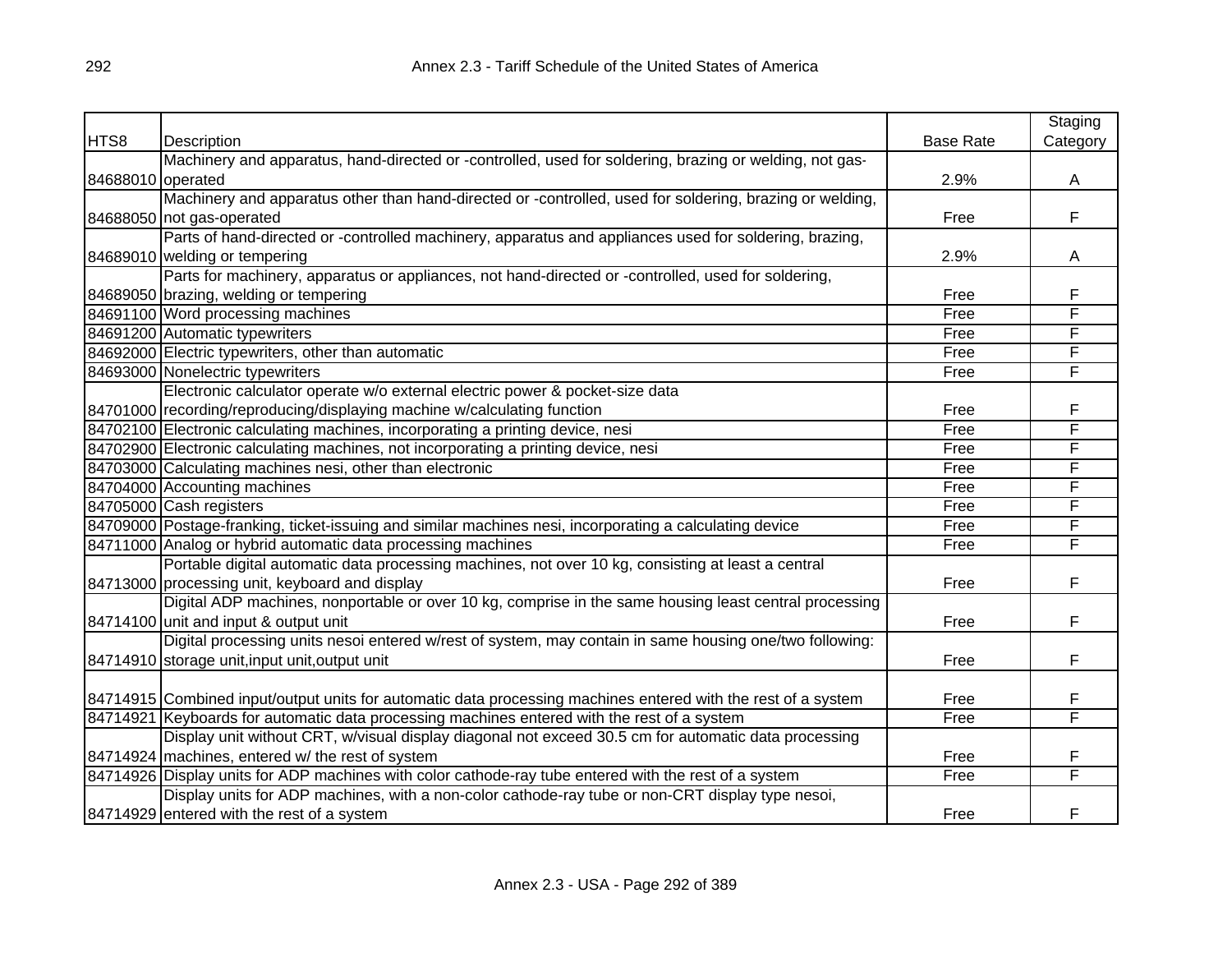|                 |                                                                                                                   |                  | Staging  |
|-----------------|-------------------------------------------------------------------------------------------------------------------|------------------|----------|
| HTS8            | Description                                                                                                       | <b>Base Rate</b> | Category |
|                 |                                                                                                                   |                  |          |
|                 | 84714931 ADP laser printer units, entered with the rest of a system, capable of more than 20 pages per minute     | Free             | F        |
|                 |                                                                                                                   |                  |          |
|                 | 84714932 ADP laser printer units, entered with the rest of a system, not capable of more than 20 pages per minute | Free             | F        |
|                 | 84714933 ADP light bar electronic type printer units entered with the rest of a system                            | Free             | F        |
|                 | 84714934 ADP ink jet printer units entered with the rest of a system                                              | Free             | F        |
|                 | 84714935 ADP thermal transfer printer units entered with the rest of a system                                     | Free             | F        |
|                 | 84714936 ADP ionographic printer units entered with the rest of a system                                          | Free             | F        |
|                 | 84714937 ADP printer units, nesoi, entered with the rest of a system                                              | Free             | F        |
|                 | 84714942 Optical scanners and magnetic ink recognition devices entered with the rest of a ADP system              | Free             | F        |
|                 | 84714948 Input or output units of ADP machines, nesoi, entered with the rest of a system                          | Free             | F        |
|                 | 84714950 Storage units for automatic data processing machines entered with the rest of a system                   | Free             | F        |
|                 |                                                                                                                   |                  |          |
|                 | 84714960 Control or adapter units for automatic data processing machines entered with the rest of a system        | Free             | F        |
|                 | 84714970 Power supplies for automatic data processing machines entered with the rest of a system                  | Free             | F        |
|                 | Units suitable for physical incorporation into automatic data processing machines or units thereof, nesoi,        |                  |          |
|                 | 84714985 entered with the rest of a system                                                                        | Free             | F        |
|                 |                                                                                                                   |                  |          |
|                 | 84714995 Other units of digital automatic data processing machines, nesoi, entered with the rest of a system      | Free             | F        |
|                 | 84715000 Digital processing units other than those of subheading 8471.41 and 8471.49, nesoi                       | Free             | F        |
|                 | Combined input/output units for automatic data processing machines not entered with the rest of a                 |                  |          |
| 84716010 system |                                                                                                                   | Free             | F        |
|                 | 84716020 Keyboards for automatic data processing machines not entered with the rest of a system                   | Free             | F        |
|                 | Display unit w/o CRT, w/visual display diagonal not exceed 30.5 cm for automatic data processing                  |                  |          |
|                 | 84716030 machine, not entered w/ the rest of system                                                               | Free             | F        |
|                 | 84716035 Display units for ADP machines with color cathode-ray tube not entered with the rest of a system         | Free             | F        |
|                 | Display units for ADP machines, with a non-color cathode-ray tube or non-CRT display type nesoi, not              |                  |          |
|                 | 84716045 entered with the rest of a system                                                                        | Free             | F        |
|                 | Assembled ADP laser printer unit incorporating least certain mechanisms, not entered w/rest of                    |                  |          |
|                 | 84716051 system, capable of more than 20 page/minute                                                              | Free             | F        |
|                 | Assembled ADP laser printer unit incorporating least certain mechanisms, not entered w/rest of                    |                  |          |
|                 | 84716052 system, not capable of more than 20 page/minute                                                          | Free             | F        |
|                 | Assembled ADP light bar electronic type printer units incorporating at least certain mechanisms, not              |                  |          |
|                 | 84716053 entered with the rest of a system                                                                        | Free             | F        |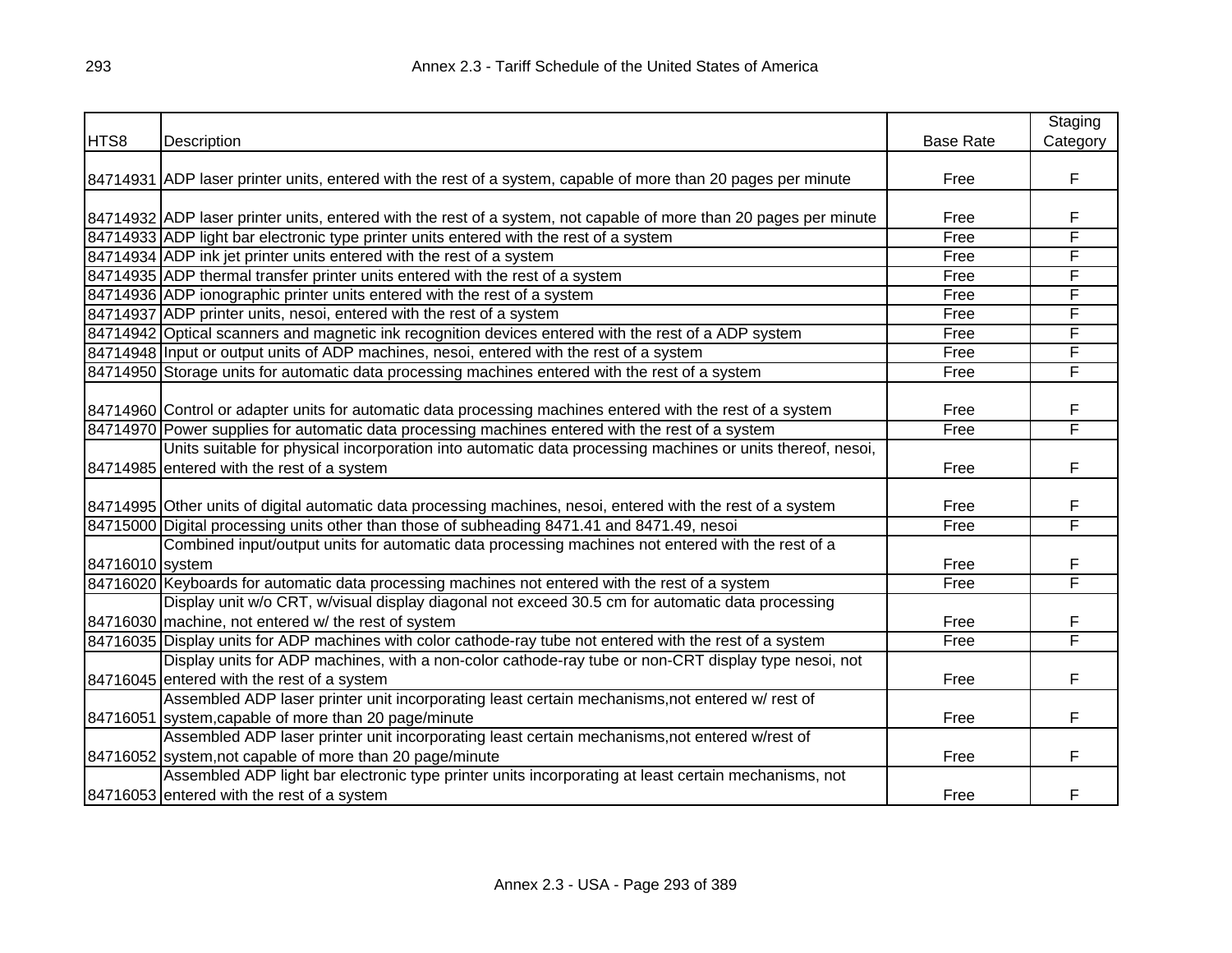|      |                                                                                                                    |                  | Staging  |
|------|--------------------------------------------------------------------------------------------------------------------|------------------|----------|
| HTS8 | Description                                                                                                        | <b>Base Rate</b> | Category |
|      | Assembled ADP ink jet printer units incorporating at least certain mechanisms, not entered with the rest           |                  |          |
|      | 84716054 of a system                                                                                               | Free             | F        |
|      | Assembled ADP thermal transfer printer units incorporating at least certain mechanisms, not entered with           |                  |          |
|      | 84716055 the rest of a system                                                                                      | Free             | F        |
|      | Assembled ADP ionographic printer units incorporating at least certain mechanisms, not entered with the            |                  |          |
|      | 84716056 rest of a system                                                                                          | Free             | F        |
|      | Assembled ADP printer units, nesoi, incorporating at least certain mechanisms, not entered with the rest           |                  |          |
|      | 84716057 of a system                                                                                               | Free             | F.       |
|      | Other ADP laser printer units capable of more than 20 pages per minute, not entered with the rest of a             |                  |          |
|      | 84716061 system, nesoi                                                                                             | Free             | F        |
|      | Other ADP laser printer units not capable of more than 20 pages per minute, not entered with the rest of           |                  |          |
|      | 84716062 a system, nesoi                                                                                           | Free             | F        |
|      | 84716063 Other ADP light bar electronic type printer units not entered with the rest of a system, nesoi            | Free             | F        |
|      | 84716064 Other ADP ink jet printer units not entered with the rest of a system, nesoi                              | Free             | F        |
|      | 84716065 Other ADP thermal transfer printer units not entered with the rest of a system, nesoi                     | Free             | F        |
|      | 84716066 Other ADP ionographic printer units not entered with the rest of a system, nesoi                          | Free             | F        |
|      | 84716067 Other ADP printer units nesoi, not entered with the rest of a system, nesoi                               | Free             | F        |
|      | Input or output units suitable for physical incorporation into ADP machine or unit thereof,nesoi, not              |                  |          |
|      | 84716070 entered with the rest of a system                                                                         | Free             | F        |
|      | 84716080 Optical scanners and magnetic ink recognition devices not entered with the rest of a ADP system           | Free             | F        |
|      | 84716090 Other input or output units of digital ADP machines, nesoi, not entered with the rest of a system         | Free             | F        |
|      | ADP magnetic disk drive storage units, disk dia. ov 21 cm, w/o read-write unit; read-write units; all not          |                  |          |
|      | 84717010 entered with the rest of a system                                                                         | Free             | F        |
|      | ADP magnetic disk drive storage units, disk dia. ov 21 cm: for incorp. into ADP machines or units, not             |                  |          |
|      | 84717020 entered with the rest of a system                                                                         | Free             | F        |
|      |                                                                                                                    |                  |          |
|      | 84717030 ADP magnetic disk drive storage units, disk dia. ov 21 cm, nesoi, not entered with the rest of a system   | Free             | F        |
|      | ADP magnetic disk drive storage units, disk dia. n/ov 21 cm, not in cabinet, w/o attached external power           |                  |          |
|      | 84717040 supply, n/entered w/rest of a system                                                                      | Free             | F        |
|      |                                                                                                                    |                  |          |
|      | 84717050 ADP magnetic disk drive storage units, disk dia. n/ov 21 cm, nesoi, not entered with the rest of a system | Free             | F        |
|      | ADP storage units other than magnetic disk, not in cabinets for placing on a table, etc., not entered with         |                  |          |
|      | 84717060 the rest of a system                                                                                      | Free             | F        |
|      | 84717090 ADP storage units other than magnetic disk drive units, nesoi, not entered with the rest of a system      | Free             | F        |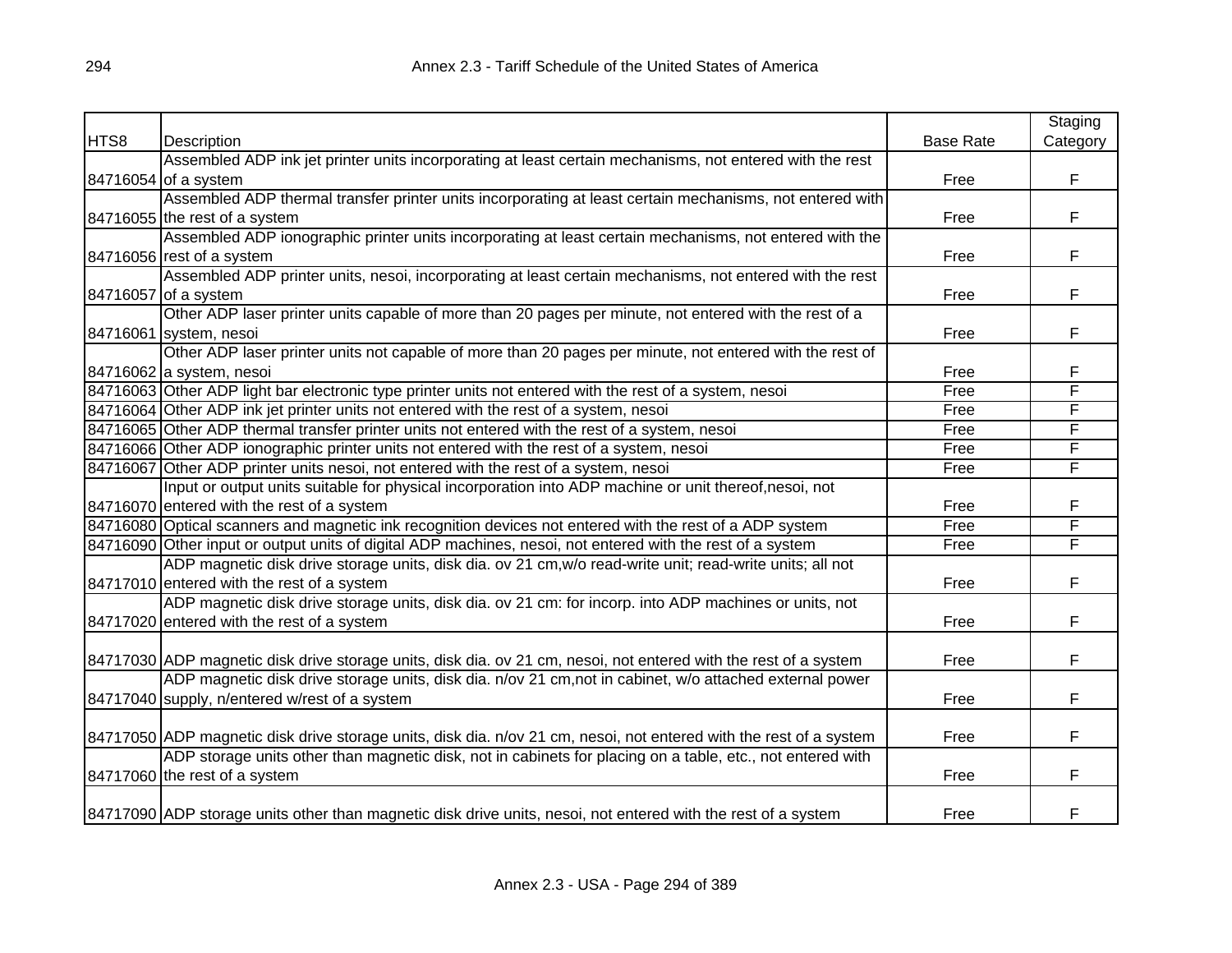|                   |                                                                                                                 |                  | Staging                 |
|-------------------|-----------------------------------------------------------------------------------------------------------------|------------------|-------------------------|
| HTS8              | Description                                                                                                     | <b>Base Rate</b> | Category                |
|                   |                                                                                                                 |                  |                         |
|                   | 84718010 Control or adapter units for automatic data processing machines not entered with rest of a system      | Free             | F                       |
|                   | Unit suitable for physical incorporation into automatic data processing machine or unit thereof, not entered    |                  |                         |
|                   | 84718040 with the rest of a system, nesoi                                                                       | Free             | F                       |
|                   | 84718090 Other units of automatic data processing machines, not entered with the rest of a system, nesoi        | Free             | F                       |
|                   | Magnetic or optical readers, nesoi; machines for transcribing data on data media in coded form and              |                  |                         |
|                   | 84719000 machines for processing such data, nesoi                                                               | Free             | F                       |
|                   | 84721000 Hectographic or stencil duplicating machines                                                           | 1.6%             | A                       |
|                   | 84722000 Addressing machines and address plate embossing machines                                               | 2.1%             | A                       |
|                   | Machines for sorting, folding, opening, closing or sealing mail, and postage stamp affixing or canceling        |                  |                         |
| 84723000 machines |                                                                                                                 | 1.8%             | Α                       |
|                   | 84729010 Automatic teller machines                                                                              | Free             | F                       |
|                   | 84729040 Pencil sharpeners                                                                                      | 2.6%             | А                       |
|                   | 84729060 Numbering, dating and check-writing machines                                                           | Free             | F                       |
|                   | Accessory & auxiliary machines intended for attachment to an electrostatic photocopier & which do not           |                  |                         |
|                   | 84729070 operate independent of such copier                                                                     | Free             | F                       |
|                   | 84729080 Office printing machines other than those of heading 8443 or 8471                                      | Free             | F                       |
|                   | 84729090 Other office machines, nesoi                                                                           | 1.8%             | Ā                       |
|                   | 84731020 Printed circuit asemblies for word processing machines                                                 | Free             | F                       |
|                   | 84731040 Parts of word processing machines, other than printed circuit assemblies                               | 2.0%             | $\overline{\mathsf{A}}$ |
|                   | 84731060 Parts of typewriters                                                                                   | 2.0%             | $\overline{\mathsf{A}}$ |
|                   | 84731090 Accessories of typewriters and word processing machines                                                | 2.0%             | Ā                       |
|                   |                                                                                                                 |                  |                         |
|                   | 84732100 Parts and accessories of the electronic calculating machines of subheading 8470.10, 8470.21 or 8470.29 | Free             | F                       |
|                   | 84732900 Parts and accessories of machines of heading 8470, nesi                                                | Free             | F                       |
|                   | 84733010 Pts adp mch, nt incptng crt, prt crt assem :; nesoi                                                    | Free             | F                       |
|                   | Parts and accessories of the ADP machines of heading 8471, not incorporating a CRT, parts and                   |                  |                         |
|                   | 84733020 accessories of printed circuit assemblies                                                              | Free             | F                       |
|                   | Parts and accessories of the ADP machines of heading 8471, not incorporating a CRT, other parts for             |                  |                         |
|                   | 84733030 printers specified in addl. U.S. note 2                                                                | Free             | F                       |
|                   | 84733050 Parts and accessories of the ADP machines of heading 8471, not incorporating a CRT, nesi               | Free             | F                       |
|                   | Parts and accessories of the ADP machines of heading 8471, incorporating a CRT, other parts for                 |                  |                         |
|                   | 84733060 printers specified in addl. U.S. note 2                                                                | Free             | F                       |
|                   | 84733090 Parts and accessories of the ADP machines of heading 8471, incorporating a CRT, nesi                   | Free             | F                       |
|                   | 84734010 Printed circuit assemblies for automatic teller machines of subheading 8472.90.10                      | Free             | F                       |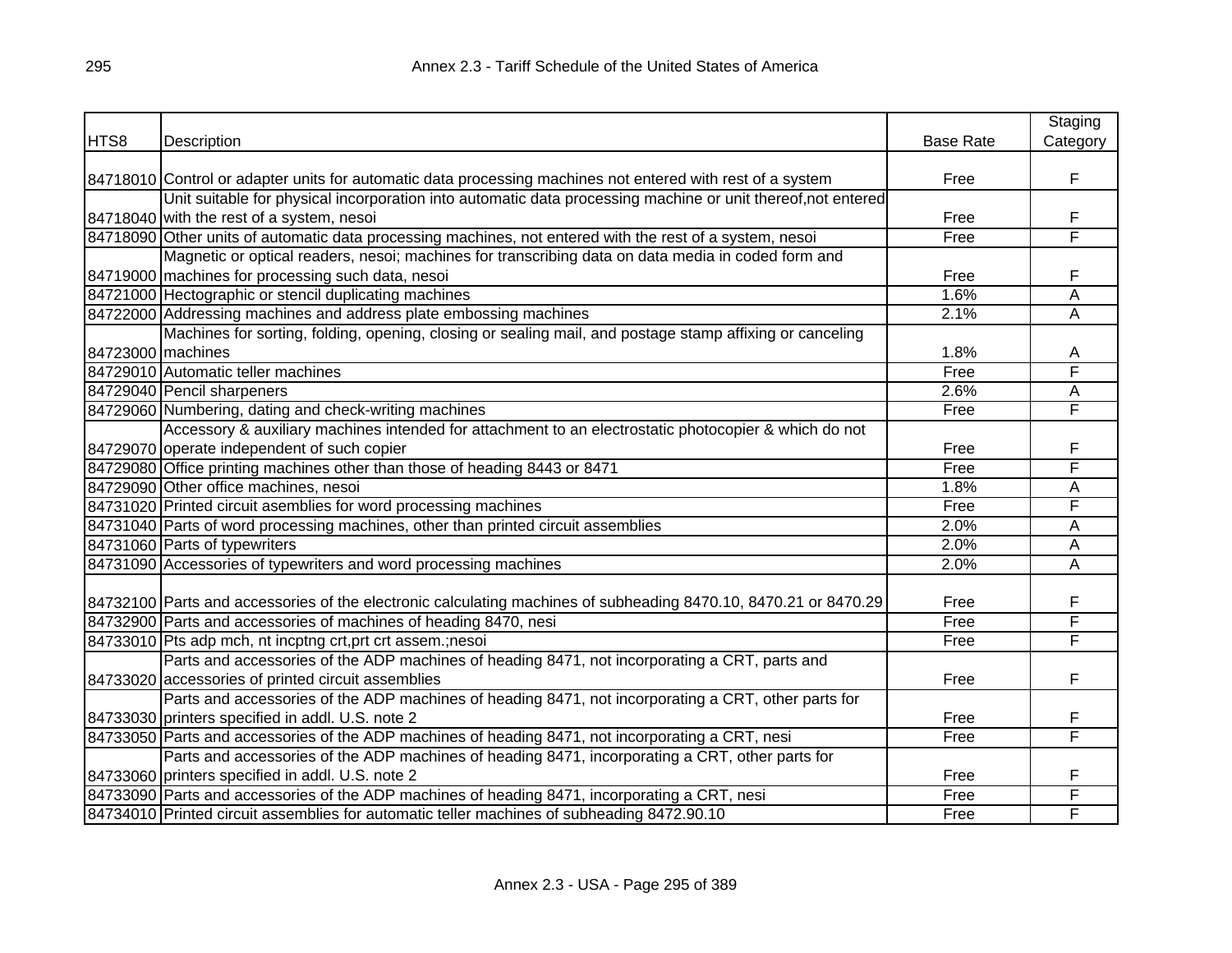|                  |                                                                                                                 |                  | Staging  |
|------------------|-----------------------------------------------------------------------------------------------------------------|------------------|----------|
| HTS8             | Description                                                                                                     | <b>Base Rate</b> | Category |
|                  | 84734060 Parts & accessories of machines of goods of subheading 8472.90.70                                      | Free             | F        |
|                  | 84734080 Parts and accessories of the goods of subheading 8472.90.80                                            | Free             | F        |
|                  | 84734085 Parts and accessories of machines of heading 8472, nesoi                                               | 1.9%             | A        |
|                  |                                                                                                                 |                  |          |
|                  | 84735030 Printed circuit assemblies suitable for use with machines of two or more of the headings 8469 to 8472  | Free             | F        |
|                  | Part/accessory (also face plate and lock latch) of printed circuit assemblies suitable for use w/machine of     |                  |          |
|                  | 84735060 two or more heading 8469 to 8472                                                                       | Free             | F        |
|                  | Parts and accessories, nesoi, suitable for use with machines of two or more of the headings 8469 to             |                  |          |
| 84735090 8472    |                                                                                                                 | Free             | F        |
|                  | Sorting, screening, separating or washing machines for earth, stones, ores or other mineral substances          |                  |          |
|                  | 84741000 in solid form                                                                                          | Free             | F        |
|                  | 84742000 Crushing or grinding machines for earth, stones, ores or other mineral substances                      | Free             | F        |
|                  | 84743100 Concrete or mortar mixers                                                                              | Free             | F        |
|                  | 84743200 Machines for mixing mineral substances with bitumen                                                    | Free             | F        |
|                  | 84743900 Mixing or kneading machines for earth, stones, ores or other mineral substances, nesi                  | Free             | F        |
|                  | Machinery for agglomerating, shaping or molding solid mineral fuels, or other mineral products; machines        |                  |          |
|                  | 84748000 for forming sand foundry molds                                                                         | Free             | F        |
|                  | 84749000 Parts for the machinery of heading 8474                                                                | Free             | F        |
|                  | 84751000 Machines for assembling electric or electronic lamps, tubes or flashbulbs, in glass envelopes          | Free             | F        |
|                  | 84752100 Machines for making glass optical fibers and preforms thereof                                          | Free             | F        |
|                  | 84752900 Machines for manufacturing or hot working glass or glassware, nesoi                                    | Free             | F        |
|                  |                                                                                                                 |                  |          |
|                  | 84759010 Parts of machines for assembling electric or electronic lamps, tubes or flashbulbs, in glass envelopes | Free             | F        |
|                  | 84759090 Parts of machines for manufacturing or hot working glass or glassware                                  | Free             | F        |
|                  | 84762100 Automatic beverage-vending machines incorporating heating or refrigerating devices                     | Free             | F        |
|                  | Automatic beverage-vending machines other than machines that incorporate heating or refrigerating               |                  |          |
| 84762900 devices |                                                                                                                 | Free             | F        |
|                  | Automatic goods-vending machines (other than beverage-vending) incorporating heating or refrigerating           |                  |          |
| 84768100 devices |                                                                                                                 | Free             | F.       |
|                  | Automatic goods-vending (other than beverage-vending but incl. money-changing machines) not                     |                  |          |
|                  | 84768900 incorporating heating or refrigerating devices                                                         | Free             | F        |
|                  | 84769000 Parts for automatic goods-vending and money-changing machines                                          | Free             | F        |
|                  | 84771030 Injection-molding machines for manufacturing shoes of rubber or plastics                               | Free             | F        |
|                  | 84771040 Injection-molding machines for use in the manufacture of video laser discs                             | Free             | F        |
|                  | 84771070 Injection-molding machines for encapsulation in the assembly of semiconductors                         | Free             | F        |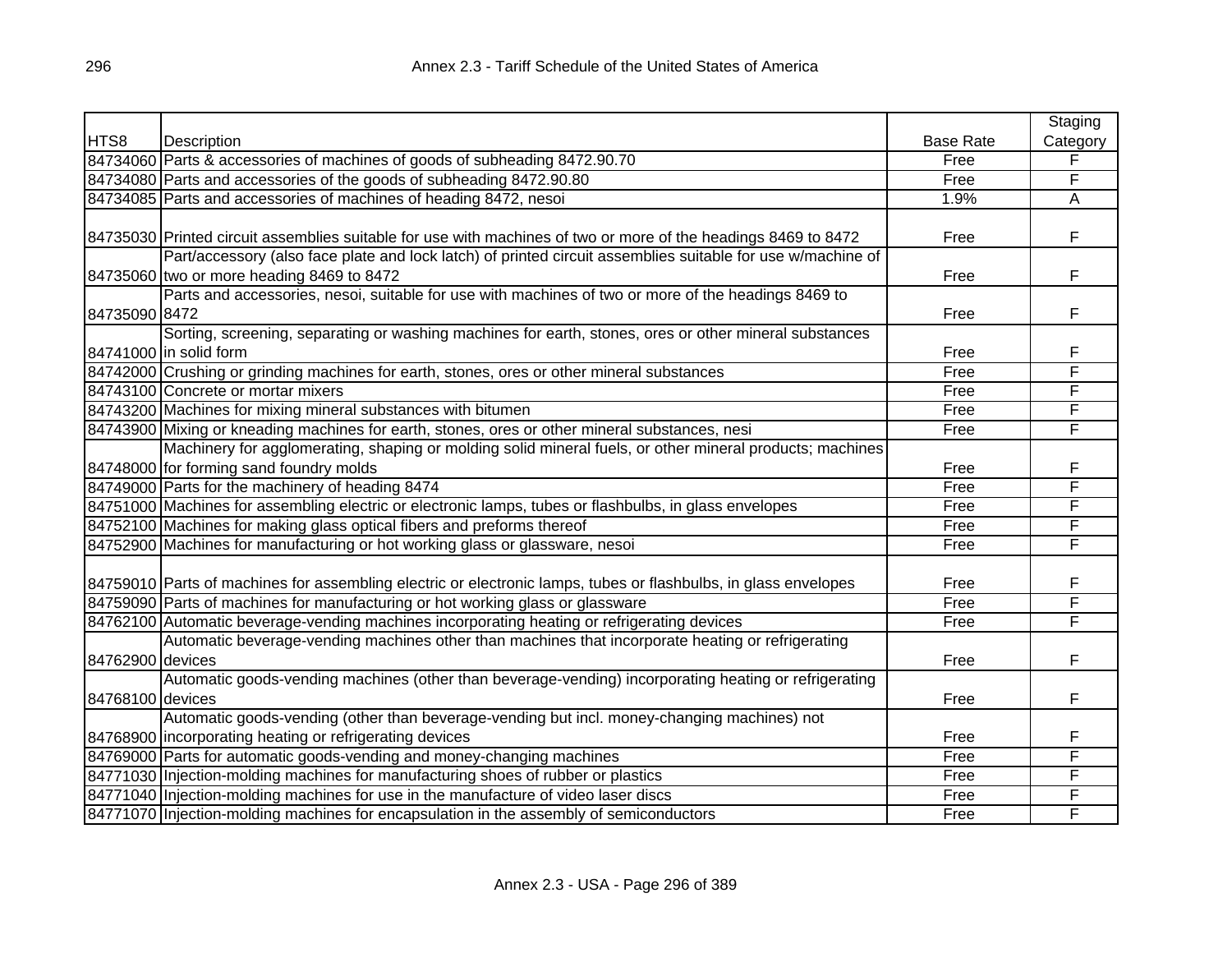|                    |                                                                                                                 |                  | Staging  |
|--------------------|-----------------------------------------------------------------------------------------------------------------|------------------|----------|
| HTS8               | Description                                                                                                     | <b>Base Rate</b> | Category |
|                    | Injection-molding machines of a type used for working or manufacturing products from rubber or plastics,        |                  |          |
| 84771090 nesoi     |                                                                                                                 | 3.1%             | A        |
|                    |                                                                                                                 |                  |          |
|                    | 84772000 Extruders for working rubber or plastics or for the manufacture of products from these materials, nesi | 3.1%             | A        |
|                    | Blow-molding machines for working rubber or plastics or for the manufacture of products from these              |                  |          |
| 84773000 materials |                                                                                                                 | 3.1%             | A        |
|                    | Transfer molding and compression molding machines for encapsulation in the assembly of                          |                  |          |
|                    | 84774040 semiconductors                                                                                         | Free             | F        |
|                    | Vacuum-molding and other thermoforming machines for working rubber or plastics or for manufacture of            |                  |          |
|                    | 84774080 products from these materials, nesoi                                                                   | 3.1%             | A        |
|                    |                                                                                                                 |                  |          |
|                    | 84775100 Machinery for molding or retreading pneumatic tires or for molding or otherwise forming inner tubes    | 3.1%             | A        |
|                    | 84775940 Liquid encapsulate molding machines for encapsulation in the assembly of semiconductors                | Free             | F        |
|                    | Machinery for molding or otherwise forming rubber or plastics other than for molding or retreading              |                  |          |
|                    | 84775980 pneumatic tires, nesoi                                                                                 | 3.1%             | A        |
|                    |                                                                                                                 |                  |          |
|                    | 84778000 Machinery for working rubber or plastics or for the manufacture of products from these materials, nesi | 3.1%             | Α        |
|                    | Base, bed, platen, clamp cylinder and other specified parts of machines of subheading 8477.10.70,               |                  |          |
|                    | 84779015 8477.40.40 or 8477.59.40                                                                               | Free             | F        |
|                    | Base, bed, platen and specified parts of machinery for working rubber or plastics or for manufacture of         |                  |          |
|                    | 84779025 products from these material, nesoi                                                                    | 3.1%             | A        |
|                    | 84779035 Barrel screws of machines of subheading 8477.10.70, 8477.40.40 or 8477.59.40                           | Free             | F        |
|                    | Barrel screws of machinery for working rubber or plastics or for the manufacture of products from these         |                  |          |
|                    | 84779045 materials, nesoi                                                                                       | 3.1%             | A        |
|                    | 84779055 Hydraulic assemblies of machines of subheading 8477.10.70, 8477.40.40 or 8477.59.40                    | Free             | Ē        |
|                    | Hydraulic assemblies of machinery for working rubber or plastics or for the manufacture of products from        |                  |          |
|                    | 84779065 these materials, nesoi                                                                                 | 3.1%             | A        |
|                    | 84779075 Parts of machines of subheading 8477.10.70, 8477.40.40 or 8477.59.40, nesoi                            | Free             | F        |
|                    | Parts of machinery for working rubber or plastics or for the manufacture of products from these materials,      |                  |          |
| 84779085 nesoi     |                                                                                                                 | 3.1%             | A        |
|                    | 84781000 Machinery for preparing or making up tobacco, nesi                                                     | Free             | F        |
|                    | 84789000 Parts of machinery for preparing or making up tobacco, nesi                                            | Free             | F        |
|                    | 84791000 Machinery for public works, building or the like, nesi                                                 | Free             | F        |
|                    | 84792000 Machinery for the extraction or preparation of animal or fixed vegetable fats or oils, nesi            | Free             | F        |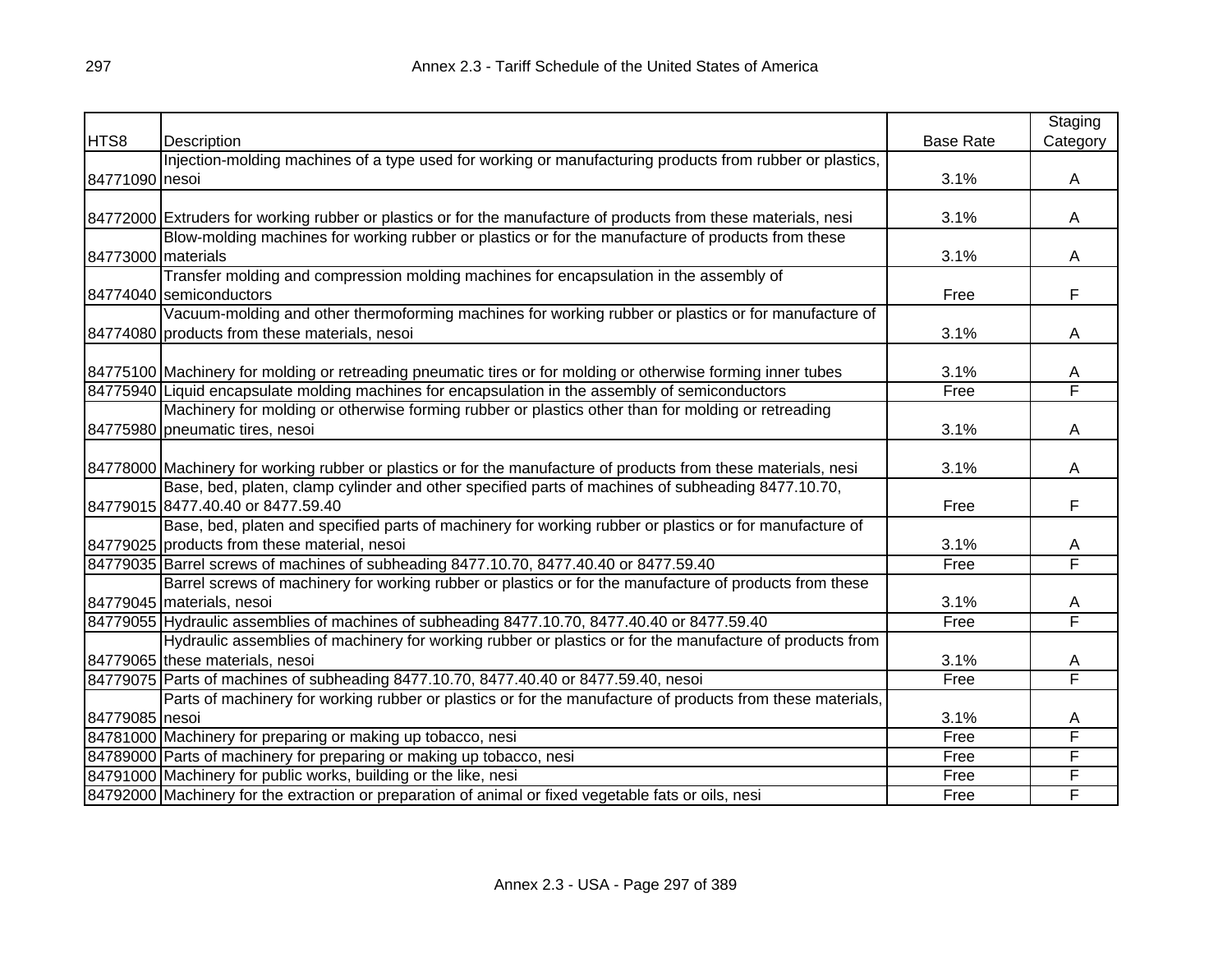|                   |                                                                                                                |                  | Staging        |
|-------------------|----------------------------------------------------------------------------------------------------------------|------------------|----------------|
| HTS8              | Description                                                                                                    | <b>Base Rate</b> | Category       |
|                   | Presses for making particle board or fiber building board of wood or other ligneous materials, and mach.       |                  |                |
|                   | 84793000 for treat. wood or cork, nesi                                                                         | Free             | F              |
|                   | 84794000 Rope- or cable-making machines nesi                                                                   | Free             | F              |
|                   | 84795000 Industrial robots, not elsewhere specified or included                                                | 2.5%             | A              |
|                   | 84796000 Evaporative air coolers                                                                               | 2.8%             | A              |
|                   | 84798100 Machines and mechanical appliances for treating metal, including electric wire coil-winders, nesi     | Free             | F              |
|                   | Machines for mixing, kneading, crushing, grinding, screening, sifting, homogenizing, emulsifying or            |                  |                |
|                   | 84798200 stirring, nesi                                                                                        | Free             | F              |
|                   |                                                                                                                |                  |                |
|                   | 84798910 Air humidifiers or dehumidifiers with self-contained electric motor, other than for domestic purposes | Free             | F              |
|                   | 84798920 Floor polishers with self-contained electric motor, other than for domestic purposes                  | Free             | F              |
|                   | 84798930 Vacuum cleaners with self-contained electric motor, other than for domestic purposes                  | Free             | F              |
|                   | 84798955 Electromechanical appliances with self-contained electric motor, trash compactors                     | 2.8%             | A              |
|                   | 84798965 Electromechanical appliances with self-contained electric motor, nesi                                 | 2.8%             | $\overline{A}$ |
|                   | 84798970 Carpet sweepers, not electromechanical having self-contained electric motor                           | Free             | F              |
|                   | Machines for production & assembly of diodes, transistors and similar semiconductor devices & circuits;        |                  |                |
|                   | 84798984 machines for mfg video laser discs                                                                    | Free             | F              |
|                   | 84798987 Machines for wet-cleaning flat panel displays, nesoi                                                  | Free             | F              |
|                   | 84798996 Printing machines other than those of heading 8443, 8471 or 8472                                      | Free             | F              |
|                   | Machines and mechanical appliances having individual functions, not specified or included elsewhere in         |                  |                |
|                   | 84798998 chapter 84, nesoi                                                                                     | 2.5%             | A              |
|                   | Parts of vacuum cleaners and floor polishers of subheadings 8479.89.10 and 8479.89.30; parts of carpet         |                  |                |
| 84799040 sweepers |                                                                                                                | Free             | F              |
|                   | 84799045 Parts of trash compactors, frame assemblies                                                           | Free             | F              |
|                   | 84799055 Parts of trash compactors, ram assemblies                                                             | Free             | F              |
|                   | 84799065 Parts of trash compactors, container assemblies                                                       | Free             | F              |
|                   | 84799075 Parts of trash compactors, cabinets or cases                                                          | Free             | F              |
|                   | 84799085 Parts of trash compactors, nesi                                                                       | Free             | F              |
|                   | Parts of machines and mechanical appliances having individual functions, not specidied or included             |                  |                |
|                   | 84799094 elsewhere in chapter 84, nesoi                                                                        | Free             | F              |
|                   | 84801000 Molding boxes for metal foundry                                                                       | 3.8%             | A              |
|                   | 84802000 Mold bases                                                                                            | 3.4%             | A              |
|                   | 84803000 Molding patterns                                                                                      | 2.8%             | A              |
|                   | 84804100 Molds for metal or metal carbides, injection or compression types                                     | 3.1%             | A              |
|                   | 84804900 Molds for metal or metal carbides other than injection or compression types                           | 3.1%             | A              |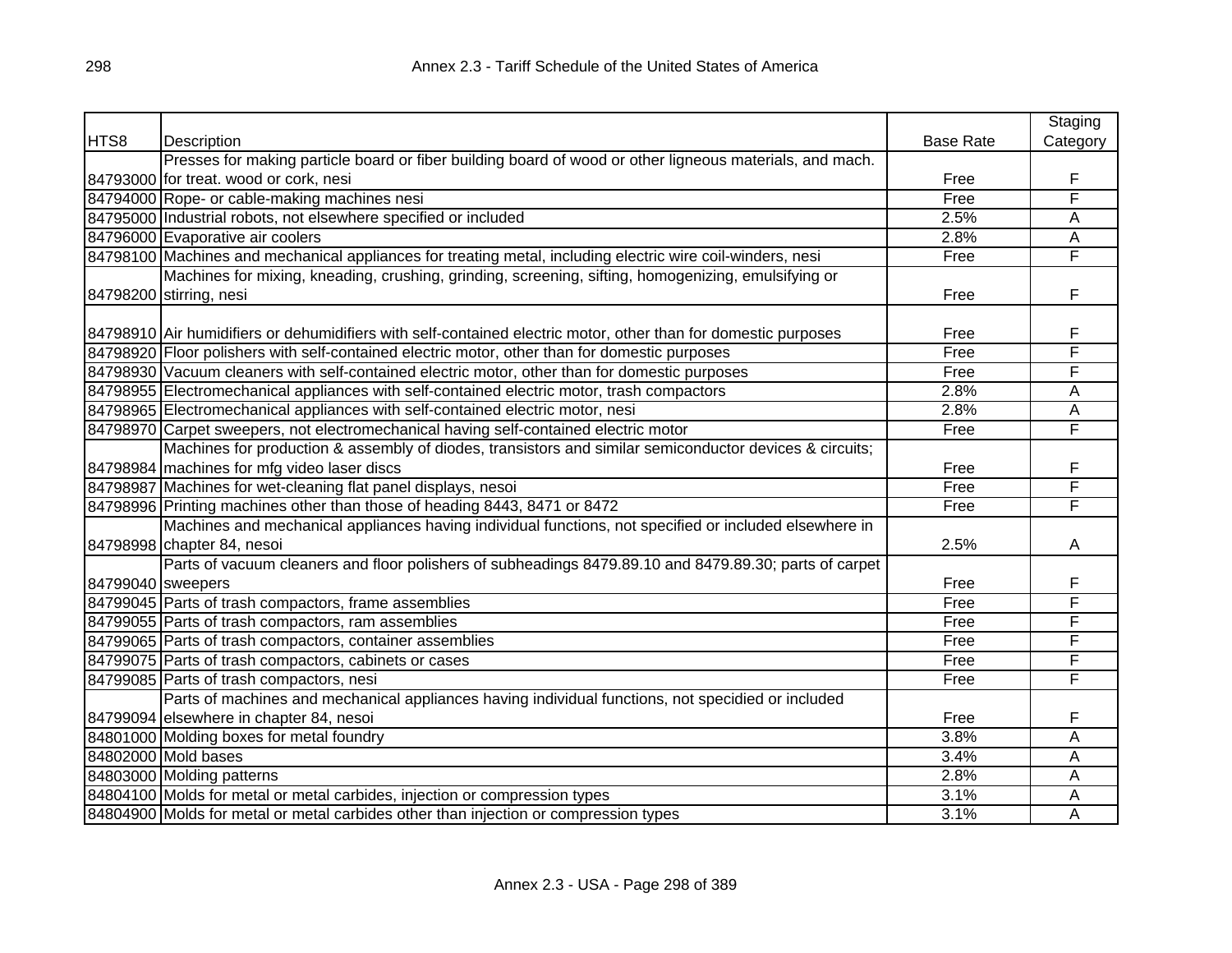|                |                                                                                                                      |                  | Staging  |
|----------------|----------------------------------------------------------------------------------------------------------------------|------------------|----------|
| HTS8           | Description                                                                                                          | <b>Base Rate</b> | Category |
|                | 84805000 Molds for glass                                                                                             | Free             | F        |
|                | 84806000 Molds for mineral materials                                                                                 | Free             | F        |
|                | 84807110 Molds for rubber or plastics, injection or compression types, for shoe machinery                            | Free             | F        |
|                |                                                                                                                      |                  |          |
|                | 84807140 Injection or compression type molds for rubber or plastics for the manufacture of semiconductor devices     | Free             | F        |
|                | Molds for rubber or plastics, injection or compression types, other than for shoe machinery or for                   |                  |          |
|                | 84807180 manufacture of semiconductor devices                                                                        | 3.1%             | А        |
|                | 84807910 Molds for rubber or plastics, other than injection or compression types, for shoe machinery                 | Free             | F        |
|                |                                                                                                                      |                  |          |
|                | 84807990 Molds for rubber or plastics, other than injection or compression types, other than for shoe machinery      | 3.1%             | Α        |
|                | 84811000 Pressure-reducing valves for pipes, boiler shells, tanks, vats or the like                                  | 2.0%             | A        |
|                | 84812000 Valves for oleohydraulic or pneumatic transmissions                                                         | 2.0%             | Α        |
|                | 84813010 Check valves of copper for pipes, boiler shells, tanks, vats or the like                                    | 3.0%             | Α        |
|                | 84813020 Check valves of iron or steel for pipes, boiler shells, tanks, vats or the like                             | 5.0%             | Α        |
|                | 84813090 Check valves other than of copper or iron or steel, for pipes, boiler shells, tanks, vats or the like       | 3.0%             | Α        |
|                | 84814000 Safety or relief valves for pipes, boiler shells, tanks, vats or the like                                   | 2.0%             | Α        |
|                | Taps, cocks, valves & similar appliances for pipes, boiler shells, tanks, vats or the like, hand operated, of        |                  |          |
|                | 84818010 copper, nesi                                                                                                | 4.0%             | Α        |
|                | Taps, cocks, valves & similar appliances for pipes, boiler shells, tanks, vats or the like, hand operated, of        |                  |          |
|                | 84818030 liron or steel, nesi                                                                                        | 5.6%             | A        |
|                | Taps, cocks, valves & similar appliances for pipes, boiler shells, tanks, vats or the like, hand operated,           |                  |          |
|                | 84818050 not copper, iron or steel, nesi                                                                             | 3.0%             | A        |
|                | Taps, cocks, valves & similar appliances for pipes, boiler shells, tanks, vats or the like, other than hand          |                  |          |
|                | 84818090 operated, nesi                                                                                              | 2.0%             | Α        |
|                |                                                                                                                      |                  |          |
|                | 84819010 Parts of hand operated and check appliances for pipes, boiler shells, tanks, vats or the like, of copper    | 3.0%             | Α        |
|                | Parts of hand operated and check appliances for pipes, boiler shells, tanks, vats or the like, of iron or            |                  |          |
| 84819030 steel |                                                                                                                      | 5.0%             | A        |
|                | Parts of hand operated and check appliances for pipes, boiler shells, tanks, vats or the like, other than of         |                  |          |
|                | 84819050 copper or iron or steel                                                                                     | 3.0%             | A        |
|                |                                                                                                                      |                  |          |
|                | 84819090 Parts of taps, cocks, valves and similar appliances for pipes, boiler shells, tanks, vats or the like, nesi | Free             | F        |
|                | 84821010 Ball bearings with integral shafts                                                                          | 2.4%             | Α        |
|                | 84821050 Ball bearings other than ball bearings with integral shafts                                                 | 9.0%             | Α        |
|                | 84822000 Tapered roller bearings, including cone and tapered roller assemblies                                       | 5.8%             | Α        |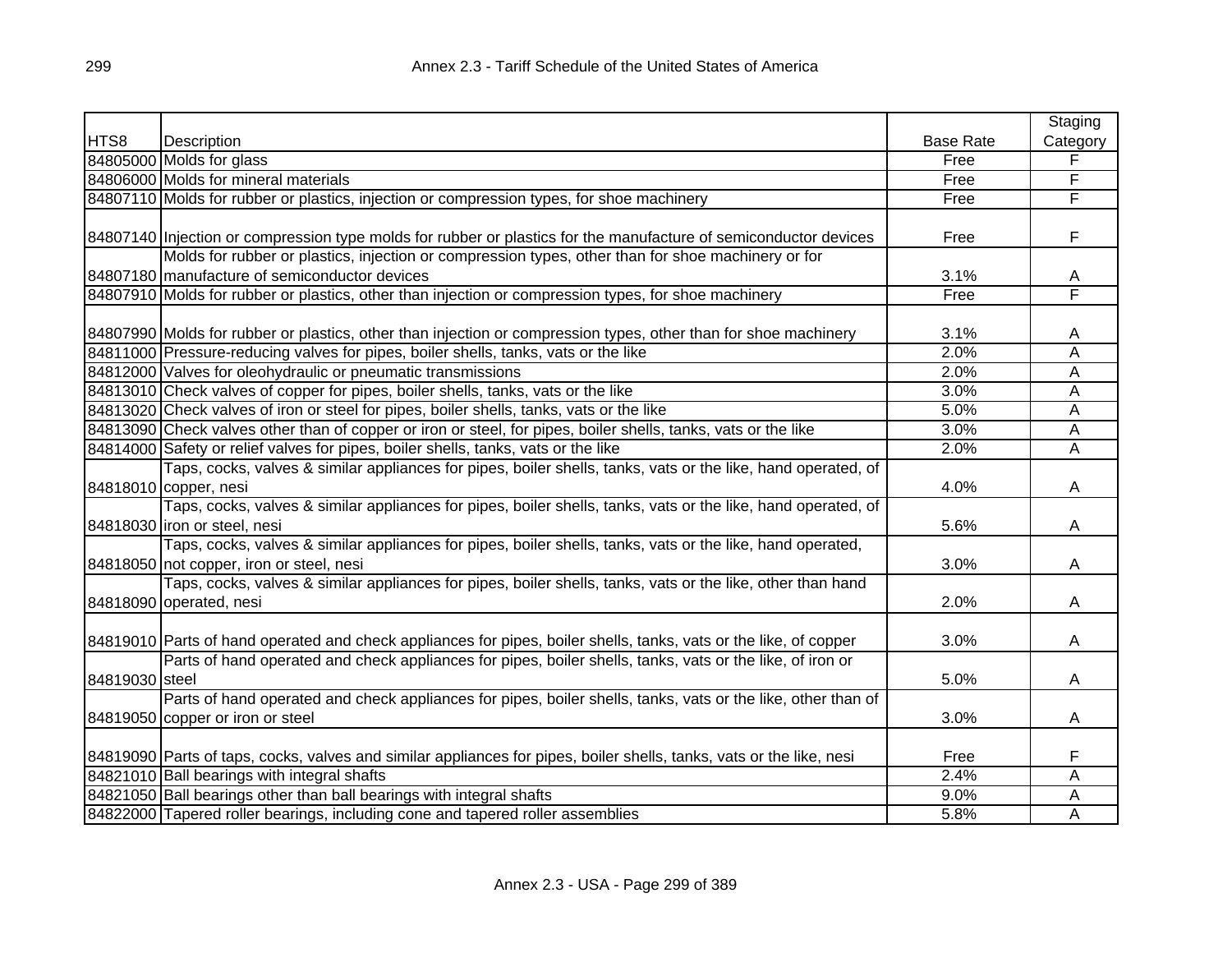|                    |                                                                                                           |                   | Staging  |
|--------------------|-----------------------------------------------------------------------------------------------------------|-------------------|----------|
| HTS8               | Description                                                                                               | <b>Base Rate</b>  | Category |
|                    | 84823000 Spherical roller bearings                                                                        | 5.8%              | Α        |
|                    | 84824000 Needle roller bearings                                                                           | 5.8%              | A        |
|                    | 84825000 Cylindrical roller bearings nesi                                                                 | 5.8%              | A        |
|                    | 84828000 Ball or roller bearings nesi, including combined ball/roller bearings                            | 5.8%              | A        |
|                    | 84829100 Balls, needles and rollers for ball or roller bearings                                           | 4.4%              | A        |
|                    | 84829905 Inner or outer rings or races for ball bearings                                                  | 9.9%              | A        |
|                    | 84829915 Inner or outer rings or races for taper roller bearings                                          | 5.8%              | A        |
|                    | 84829925 Inner or outer rings or races for other bearings, nesi                                           | 5.8%              | A        |
|                    | 84829935   Parts of ball bearings (including parts of ball bearings with integral shafts), nesi           | 9.9%              | A        |
|                    | 84829945 Parts of tapered roller bearings, nesi                                                           | 5.8%              | Α        |
|                    | 84829965 Parts of other ball or roller bearings, nesi                                                     | 5.8%              | Α        |
|                    | Camshafts and crankshafts for use solely or principally with spark-ignition internal-combustion piston or |                   |          |
|                    | 84831010 rotary engines                                                                                   | 2.5%              | Α        |
|                    | 84831030 Camshafts and crankshafts nesi                                                                   | 2.5%              | A        |
|                    | 84831050 Transmission shafts and cranks other than camshafts and crankshafts                              | Free              | F        |
|                    | Housed bearings of the flange, take-up, cartridge and hanger unit type (incorporating ball or roller      |                   |          |
| 84832040 bearings) |                                                                                                           | 4.5%              | A        |
|                    | 84832080 Housed bearings (incorporating ball or roller bearings), nesi                                    | 4.5%              | Α        |
|                    | 84833040 Bearing housings of the flange, take-up, cartridge and hanger unit type                          | 4.5%              | Α        |
|                    | 84833080 Bearing housings nesi; plain shaft bearings                                                      | 4.5%              | Α        |
|                    | 84834010 Torque converters                                                                                | Free              | F        |
|                    | Fixed, multiple and variable ratio speed changers, imported for use with machines for making cellulosic   |                   |          |
|                    | 84834030 pulp, paper or paperboard                                                                        | Free              | F        |
|                    | Fixed, multiple and variable ratio speed changers, not imported for use with machines for making          |                   |          |
|                    | 84834050 cellulosic pulp, paper or paperboard                                                             | 2.5%              | A        |
|                    |                                                                                                           | $25$ cents each + |          |
|                    | 84834070 Speed changers other than fixed, multiple and variable ratio speed changers                      | 3.9%              | A        |
|                    | 84834080 Ball or roller screws                                                                            | 3.8%              | Α        |
|                    | Gears and gearing, other than toothed wheels, chain sprockets and other transmission elements entered     |                   |          |
|                    | 84834090 separately                                                                                       | 2.5%              | A        |
|                    | 84835040 Gray-iron awning or tackle pulleys, not over 6.4 cm in wheel diameter                            | 5.7%              | Α        |
|                    | 84835060 Flywheels, nesi                                                                                  | 2.8%              | A        |
|                    | 84835090 Pulleys, including pulley blocks, nesi                                                           | 2.8%              | A        |
|                    | 84836040 Clutches and universal joints                                                                    | 2.8%              | Α        |
|                    | 84836080 Shaft couplings (other than universal joints)                                                    | 2.8%              | A        |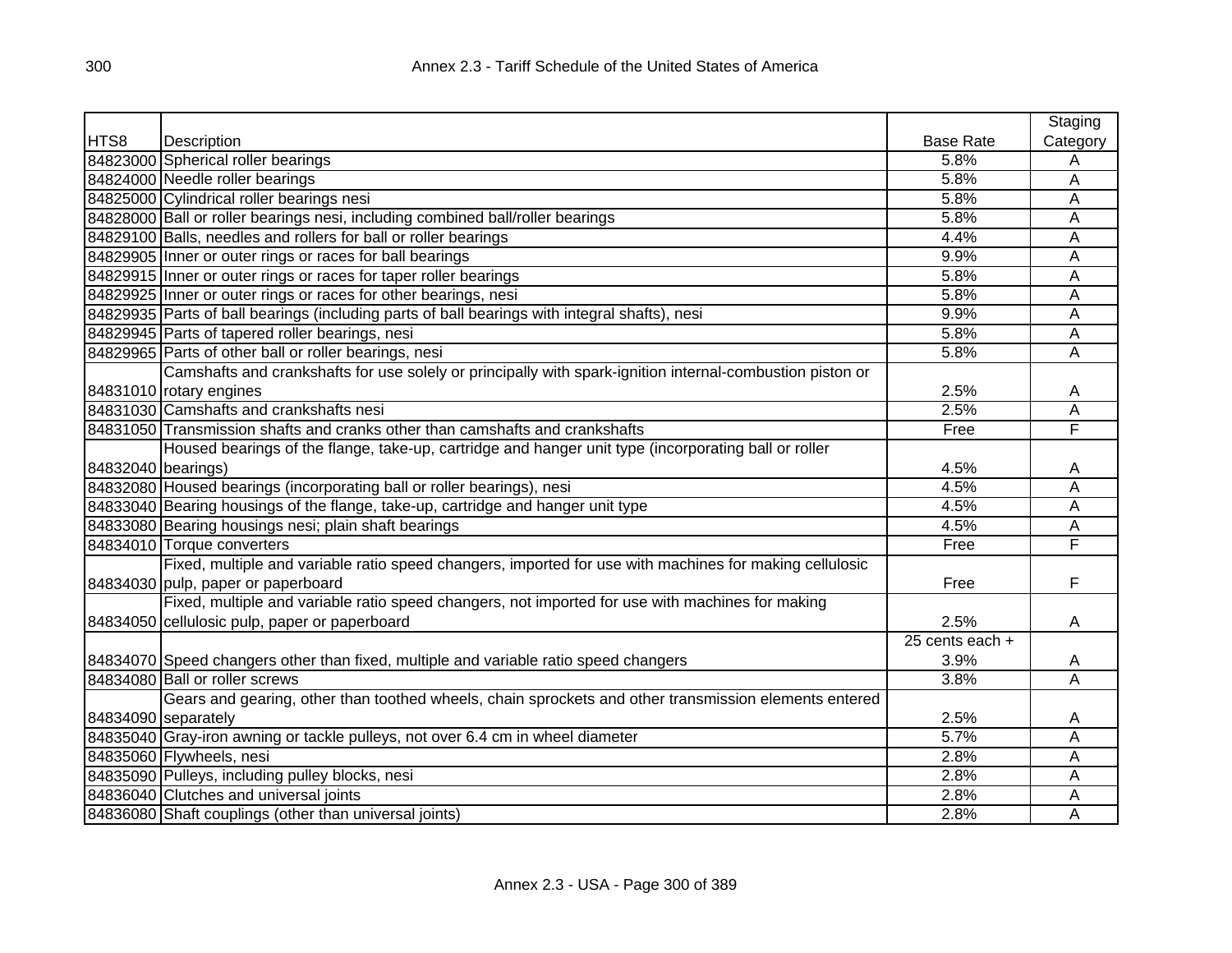|                |                                                                                                           |                  | Staging  |
|----------------|-----------------------------------------------------------------------------------------------------------|------------------|----------|
| HTS8           | Description                                                                                               | <b>Base Rate</b> | Category |
|                | 84839010 Chain sprockets and parts thereof                                                                | 2.8%             | A        |
|                | 84839020 Parts of flange, take-up, cartridge and hanger units                                             | 4.5%             | A        |
|                | 84839030 Parts of bearing housings and plain shaft bearings, nesi                                         | 4.5%             | Α        |
|                | 84839050 Parts of gearing, gear boxes and other speed changers                                            | 2.5%             | Α        |
|                | 84839070 Parts of articles of subheading 8483.20                                                          | 5.5%             | Α        |
|                | 84839080 Parts of transmission equipment, nesi                                                            | 2.8%             | Ā        |
|                | Gaskets and similar joints of metal sheeting combined with other material or of two or more layers of     |                  |          |
| 84841000 metal |                                                                                                           | 2.5%             | A        |
|                | 84842000 Mechanical seals                                                                                 | 3.9%             | A        |
|                | Sets or assortments of gaskets and similar joints dissimilar in composition, put up in pouches, envelopes |                  |          |
|                | 84849000 or similar packings                                                                              | 2.5%             | A        |
|                | 84851000 Ships' or boats propellers and blades therefor                                                   | Free             | F        |
|                | Machinery parts, not containing electrical connectors, insulators, coils, contacts or other electrical    |                  |          |
|                | 84859000 features and other parts nesi                                                                    | 3.9%             | Α        |
|                | 85011020 Electric motors of an output of under 18.65 W, synchronous, valued not over \$4 each             | 6.7%             | Α        |
|                | 85011040 Electric motors of an output of under 18.65 W, other than synchronous valued not over \$4 each   | 4.4%             | Α        |
|                | 85011060 Electric motors of an output of 18.65 W or more but not exceeding 37.5 W                         | 2.8%             | Α        |
|                | 85012020 Universal AC/DC motors of an output exceeding 37.5 W but not exceeding 74.6 W                    | 3.3%             | A        |
|                | 85012040 Universal AC/DC motors of an output exceeding 74.6 W but not exceeding 735 W                     | 4.0%             | A        |
|                | 85012050 Universal AC/DC motors of an output exceeding 735 W but under 746 W                              | 3.3%             | А        |
|                | 85012060 Universal AC/DC motors of an output of 746 W or more                                             | 2.4%             | A        |
|                | 85013120 DC motors nesi, of an output exceeding 37.5 W but not exceeding 74.6 W                           | 2.8%             | A        |
|                | 85013140 DC motors, nesi, of an output exceeding 74.6 W but not exceeding 735 W                           | 4.0%             | A        |
|                | 85013150 DC motors, nesi, of an ouput exceeding 735 W but under 746 W                                     | 3.3%             | Ā        |
|                | 85013160 DC motors nesi, of an output of 746 W but not exceeding 750 W                                    | 2.4%             | Ā        |
|                | 85013180 DC generators of an output not exceeding 750 W                                                   | 2.5%             | А        |
|                | 85013220 DC motors nesi, of an output exceeding 750 W but not exceeding 14.92 kW                          | 2.9%             | Ā        |
|                | DC motors nesi, of an output exceeding 14.92 kW but not exceeding 75 kW, used as primary source of        |                  |          |
|                | 85013245   mechanical power for electric vehicles                                                         | Free             | F        |
|                | 85013255 DC motors nesi, of an output exceeding 14.92 kW but not exceeding 75 kW, nesi                    | Free             | F        |
|                | 85013260 DC generators of an output exceeding 750 W but not exceeding 75 kW                               | 2.0%             | Α        |
|                | 85013320 DC motors nesi, of an output exceeding 75 kW but under 149.2 kW                                  | Free             | F        |
|                | 85013330 DC motors, nesi, 149.2 kW or more but not exceeding 150 kW                                       | 2.8%             | Α        |
|                | 85013340 DC motors nesi, of an output exceeding 150 kW but not exceeding 375 kW                           | 2.8%             | A        |
|                | 85013360 DC generators of an output exceeding 75 kW but not exceeding 375 kW                              | 2.5%             | Α        |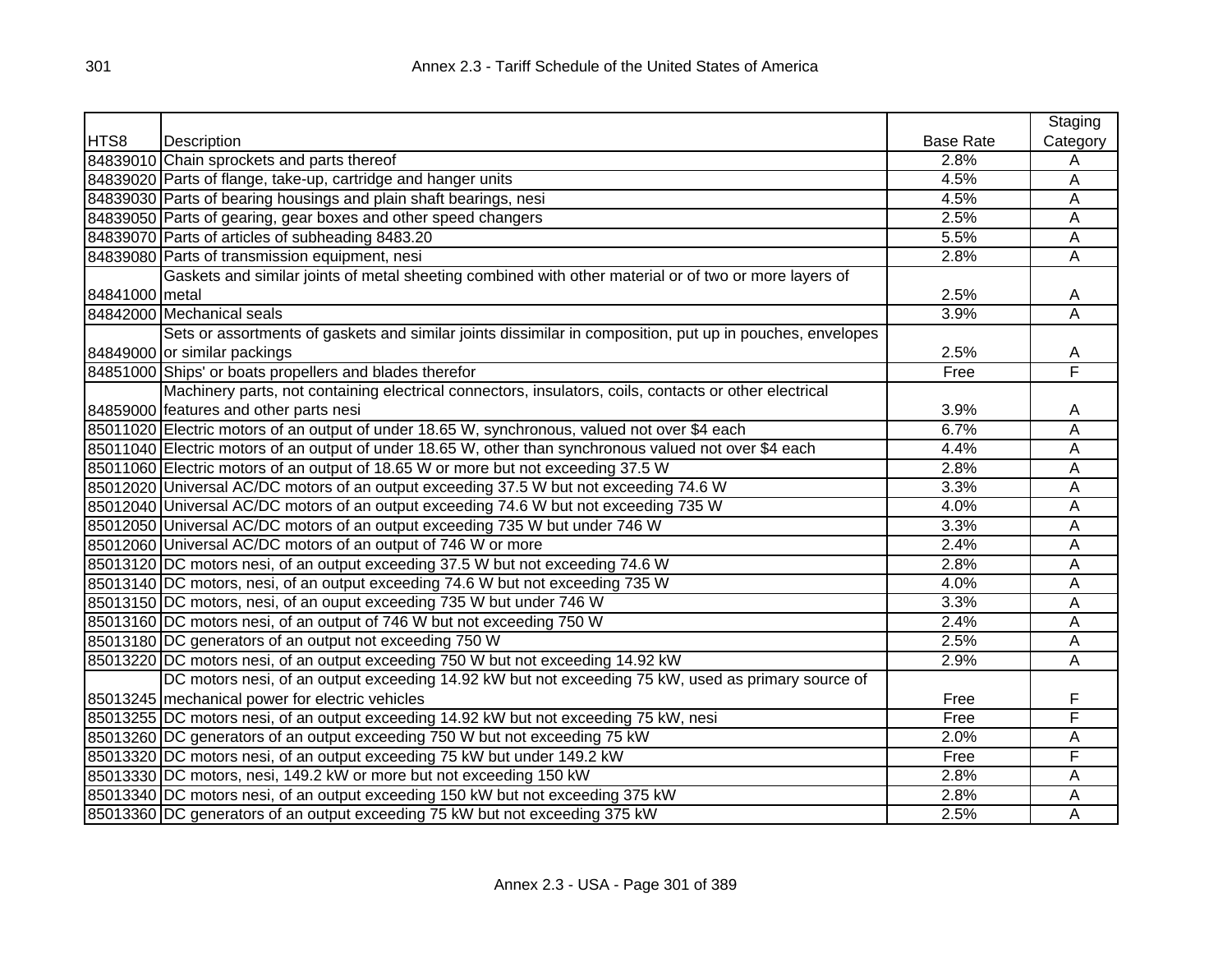|      |                                                                                                         |                  | Staging        |
|------|---------------------------------------------------------------------------------------------------------|------------------|----------------|
| HTS8 | Description                                                                                             | <b>Base Rate</b> | Category       |
|      | 85013430 DC motors nesi, of an output exceeding 375 kW                                                  | 2.8%             | A              |
|      | 85013460 DC generators of an output exceeding 375 kW                                                    | 2.0%             | A              |
|      | 85014020 AC motors nesi, single-phase, exceeding 37.5 W but not exceeding 74.6 W                        | 3.3%             | A              |
|      | 85014040 AC motors, nesi, single-phase, exceeding 74.6 W but not exceeding 735 W                        | 4.0%             | A              |
|      | 85014050 AC motors, nesi, single-phase, exceeding 735 W but under 746 W                                 | 3.3%             | A              |
|      | 85014060 AC motors nesi, single-phase, of 746 W or more                                                 | 3.7%             | A              |
|      | 85015120 AC motors nesi, multi-phase, of an output exceeding 37.5 W but not exceeding 74.6 W            | 2.5%             | A              |
|      | 85015140 AC motors, nesi, multi-phase, of an output exceeding 74.6 W but not exceeding 735 W            | 2.5%             | A              |
|      | 85015150 AC motors, nesi, multi-phase, of an output exceeding 735 W but under 746 W                     | 3.3%             | A              |
|      | 85015160 AC motors nesi, multi-phase of an output of 746 W but not exceeding 750 W                      | 2.5%             | A              |
|      | 85015240 AC motors nesi, multi-phase, of an output exceeding 750 W but not exceeding 14.92 kW           | 3.7%             | A              |
|      | 85015280 AC motors nesi, multi-phase, of an output exceeding 14.92 kW but not exceeding 75 kW           | Free             | F              |
|      | 85015340 AC motors nesi, multi-phase, of an output exceeding 75 kW but under 149.2 kW                   | Free             | F              |
|      | 85015360 AC motors, nesi, multi-phase, 149.2 kW or more but not exceeding 150 kW                        | 4.2%             | A              |
|      | 85015380 AC motors nesi, multi-phase, of an output exceeding 150 kW                                     | 2.8%             | A              |
|      | 85016100 AC generators (alternators) of an output not exceeding 75 kVA                                  | 2.5%             | A              |
|      | 85016200 AC generators (alternators) of an output exceeding 75 kVA but not exceeding 375 kVA            | 2.5%             | A              |
|      | 85016300 AC generators (alternators) of an output exceeding 375 kVA but not exceeding 750 kVA           | 2.5%             | $\overline{A}$ |
|      | 85016400 AC generators (alternators) of an output exceeding 750 kVA                                     | 2.4%             | $\overline{A}$ |
|      | Electric generating sets with compression-ignition internal-combustion piston engines, of an output not |                  |                |
|      | 85021100 exceeding 75 kVA                                                                               | 2.5%             | A              |
|      | Electric generating sets with compression-ignition internal-combustion piston engines, of an output     |                  |                |
|      | 85021200 exceeding 75 kVA but not over 375 kVA                                                          | 2.5%             | A              |
|      | Electric generating sets with compression-ignition internal-combustion piston engines, of an output     |                  |                |
|      | 85021300 exceeding 375 kVA                                                                              | 2.0%             | A              |
|      | 85022000 Electric generating sets with spark-ignition internal-combustion piston engines                | 2.0%             | A              |
|      | 85023100 Wind-powered electric generating sets                                                          | 2.5%             | A              |
|      | 85023900 Electric generating sets, nesoi                                                                | 2.5%             | A              |
|      | 85024000 Electric rotary converters                                                                     | 3.0%             | A              |
|      | 85030020 Commutators suitable for use solely or principally with the machines of heading 8501 or 8502   | 2.4%             | A              |
|      | 85030035 Parts of electric motors under 18.65 W, stators and rotors                                     | 6.5%             | A              |
|      | 85030045 Stators and rotors for electric generators for use on aircraft                                 | Free             | F              |
|      | 85030065 Stators and rotors for electric motors & generators of heading 8501, nesi                      | 3.0%             | A              |
|      | 85030075 Parts of electric motors under 18.65 W, other than commutators, stators or rotors              | 6.5%             | A              |
|      | 85030090 Parts for electric generators suitable for use on aircraft                                     | Free             | F              |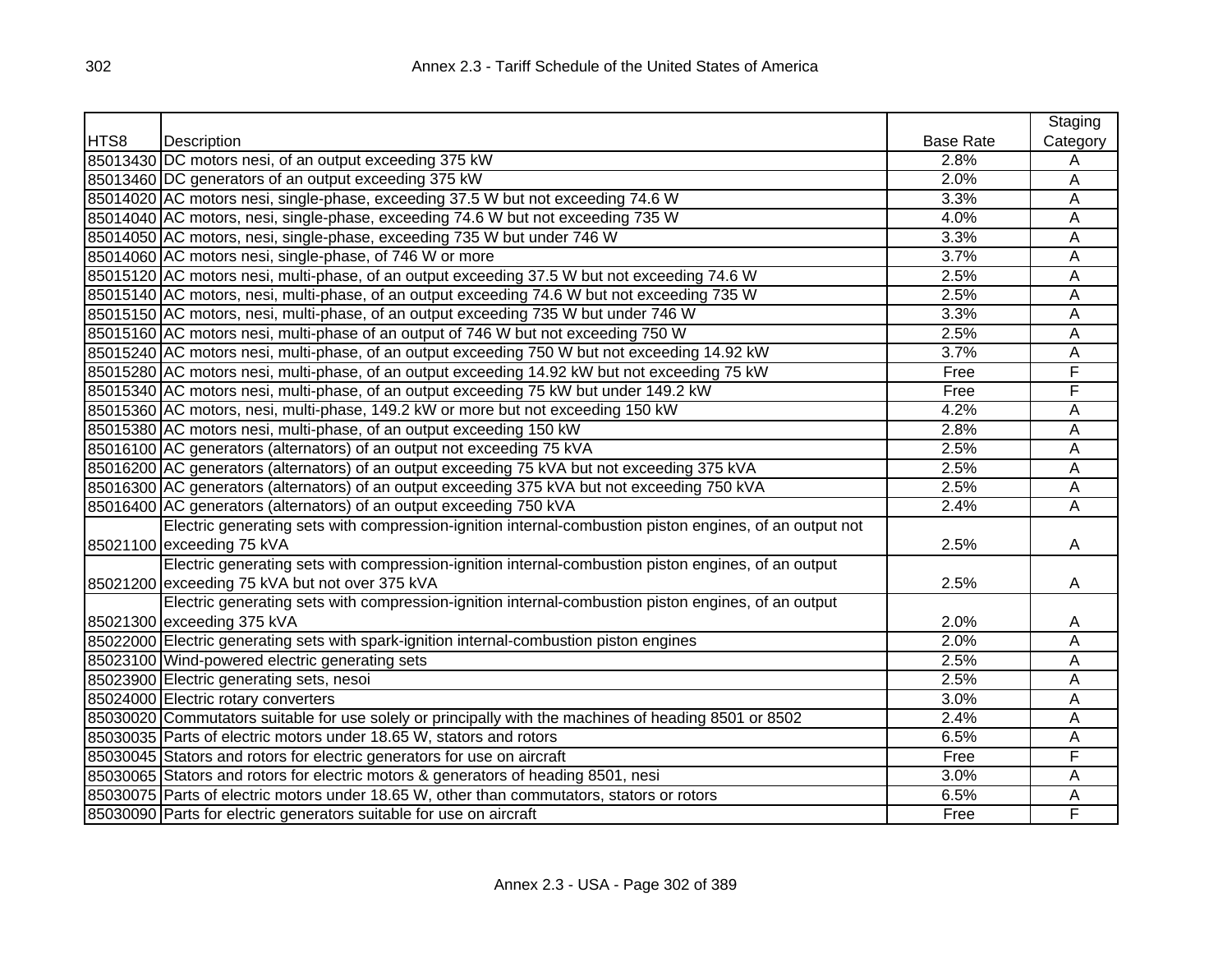|                    |                                                                                                                    |                  | Staging                 |
|--------------------|--------------------------------------------------------------------------------------------------------------------|------------------|-------------------------|
| HTS8               | Description                                                                                                        | <b>Base Rate</b> | Category                |
|                    | 85030095 Other parts, nesi, suitable for use solely or principally with the machines in heading 8501 or 8502       | 3.0%             | A                       |
|                    | 85041000 Ballasts for discharge lamps or tubes                                                                     | 3.0%             | A                       |
|                    | 85042100 Liquid dielectric transformers having a power handling capacity not exceeding 650 kVA                     | Free             | F                       |
|                    | Liquid dielectric transformers having a power handling capacity exceeding 650 kVA but not exceeding                |                  |                         |
|                    | 85042200 10,000 kVA                                                                                                | Free             | F                       |
|                    | 85042300 Liquid dielectric transformers having a power handling capacity exceeding 10,000 kVA                      | 1.6%             | Ā                       |
|                    | Unrated electrical transformers other than liquid dielectric, having a power handling capacity not                 |                  |                         |
|                    | 85043120 exceeding 1 kVA                                                                                           | Free             | F                       |
|                    | 85043140 Electrical transformers other than liquid dielectric, having a power handling capacity less than 1 kVA    | 6.6%             | А                       |
|                    | 85043160 Electrical transformers other than liquid dielectric, having a power handling capacity of I kVA           | 1.6%             | $\overline{\mathsf{A}}$ |
|                    | Electrical transformers other than liquid dielectric, having a power handling capacity exceeding 1 kVA but         |                  |                         |
|                    | 85043200 not exceeding 16 kVA                                                                                      | 2.4%             | Α                       |
|                    | Electrical transformers other than liquid dielectric, having a power handling capacity exceeding 16 kVA            |                  |                         |
|                    | 85043300 but not exceeding 500 kVA                                                                                 | 1.6%             | A                       |
|                    | 85043400 Electrical transformers other than liquid dielectric, having a power handling capacity exceeding 500 kVA  | 1.6%             | A                       |
|                    | 85044040 Electrical speed drive controllers for electric motors (static converters)                                | 1.5%             | $\overline{\mathsf{A}}$ |
|                    | Power supplies suitable for physical incorporation into automatic data processing machines or units                |                  |                         |
|                    | 85044060 thereof of heading 8471                                                                                   | Free             | F                       |
|                    | 85044070 Power supplies for automatic data processing machines or units thereof of heading 8471, nesoi             | Free             | F                       |
|                    | 85044085 Static converters (for example, rectifiers) for telecommunication apparatus                               | Free             | F                       |
|                    | 85044095 Static converters (for example, rectifiers), nesoi                                                        | 1.5%             | Α                       |
|                    | Other inductors for power supplies for ADP machines and units of heading 8471 or for                               |                  |                         |
|                    | 85045040 telecommunication apparatus                                                                               | Free             | F                       |
|                    | 85045080 Other inductors, nesoi                                                                                    | 3.0%             | Ā                       |
|                    | Printed circuit assemblies of power supplies for automatic data processing machines or units thereof of            |                  |                         |
|                    | 85049020 heading 8471                                                                                              | Free             | F                       |
|                    | Parts of power supplies (other than printed circuit assemblies) for automatic data processing machines or          |                  |                         |
|                    | 85049040 units thereof of heading 8471                                                                             | Free             | F                       |
|                    | Printed circuit assemblies of the goods of subheading 8504.40 or 8504.50 for telecommunication                     |                  |                         |
| 85049065 apparatus |                                                                                                                    | Free             | F                       |
|                    | 85049075 Printed circuit assemblies of electrical transformers, static converters and inductors, nesoi             | 2.4%             | Α                       |
|                    | 85049095 Parts (other than printed circuit assemblies) of electrical transformers, static converters and inductors | 2.4%             | A                       |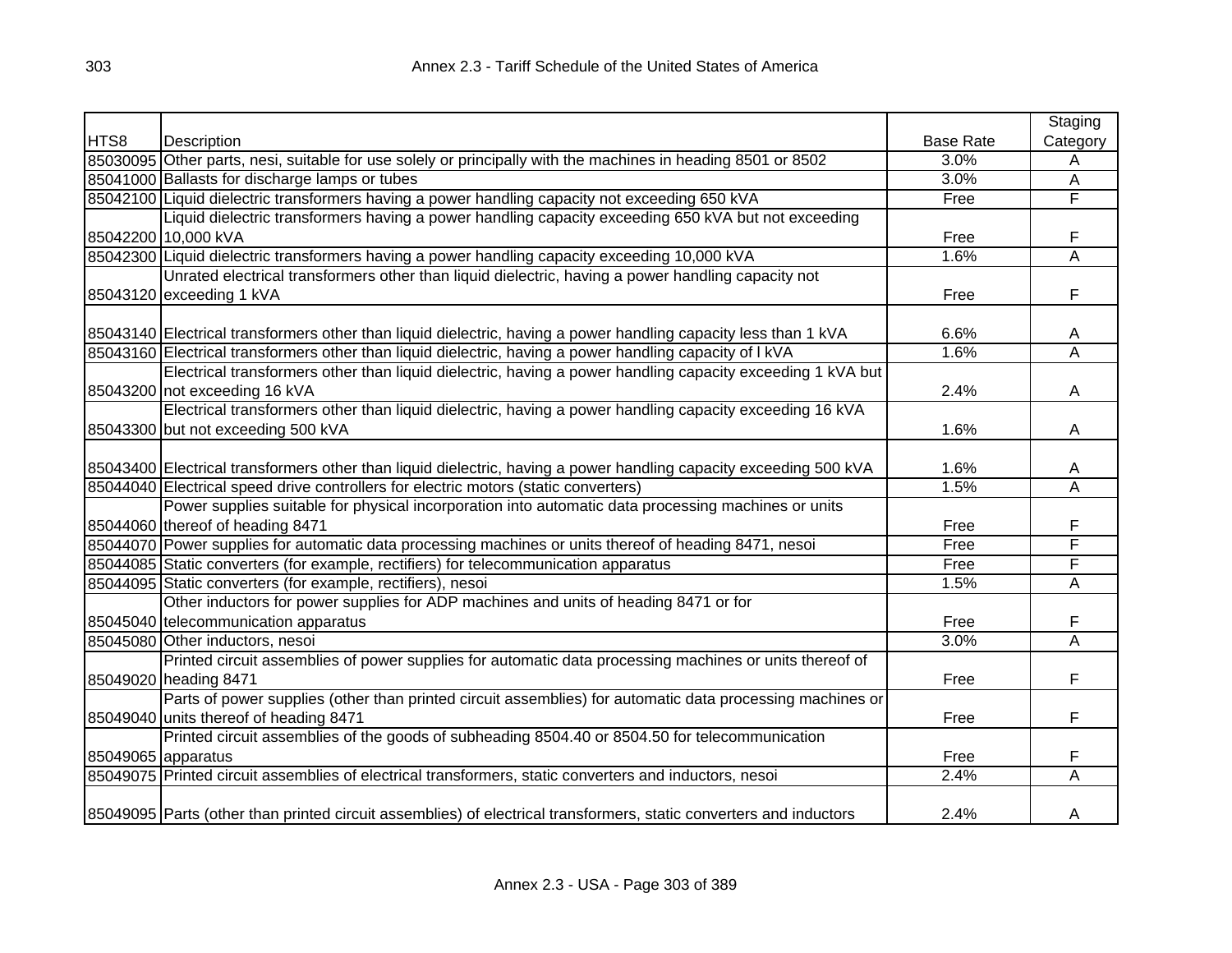|                   |                                                                                                                |                  | Staging  |
|-------------------|----------------------------------------------------------------------------------------------------------------|------------------|----------|
| HTS8              | Description                                                                                                    | <b>Base Rate</b> | Category |
|                   |                                                                                                                |                  |          |
|                   | 85051100 Permanent magnets and articles intended to become permanent magnets after magnetization, of metal     | 2.1%             | A        |
|                   | Permanent magnets and articles intended to become permanent magnets after magnetization, other than            |                  |          |
| 85051900 of metal |                                                                                                                | 4.9%             | Α        |
|                   | 85052000 Electromagnetic couplings, clutches and brakes                                                        | 3.1%             | A        |
|                   | 85053000 Electromagnetic lifting heads                                                                         | Free             | F        |
|                   | 85059040 Electromagnetic or permanent magnet work holders and parts thereof                                    | Free             | F        |
|                   | 85059080 Electromagnets and parts thereof, and parts of related electromagnetic articles nesi                  | 1.3%             | Α        |
|                   | 85061000 Manganese dioxide primary cells and primary batteries                                                 | 2.7%             | A        |
|                   | Mercuric oxide primary cells and primary batteries having an external volume not exceeding 300 cubic           |                  |          |
| 85063010 cm       |                                                                                                                | 2.7%             | A        |
|                   | 85063050 Mercuric oxide primary cells and primary batteries having an external volume exceeding 300 cubic cm   | 2.7%             | A        |
|                   | 85064010 Silver oxide primary cells and primary batteries having an external volume not exceeding 300 cubic cm | 2.7%             | A        |
|                   |                                                                                                                |                  |          |
|                   | 85064050 Silver oxide primary cells and primary batteries having an external volume exceeding 300 cubic cm     | 2.7%             | A        |
|                   | 85065000 Lithium primary cells and primary batteries                                                           | 2.7%             | Α        |
|                   | 85066000 Air-zinc primary cells and primary batteries                                                          | 2.7%             | Α        |
|                   | 85068000 Primary cells and primary batteries, nesoi                                                            | 2.7%             | Α        |
|                   | 85069000 Parts of primary cells and primary batteries                                                          | 2.7%             | Α        |
|                   | 85071000 Lead-acid storage batteries of a kind used for starting piston engines                                | 3.5%             | A        |
|                   | Lead-acid storage batteries of a kind used as the primary source of electrical power for electrically          |                  |          |
|                   | 85072040 powered vehicles of 8703.90                                                                           | 3.5%             | A        |
|                   | Lead-acid storage batteries other than of a kind used for starting piston engines or as the primary source     |                  |          |
|                   | 85072080 of power for electric vehicles                                                                        | 3.5%             | Α        |
|                   | Nickel-cadmium storage batteries, of a kind used as the primary source of electrical power for electrically    |                  |          |
|                   | 85073040 powered vehicles of 8703.90                                                                           | 2.5%             | A        |
|                   | Nickel-cadmium storage batteries, other than of a kind used as the primary source of power for electric        |                  |          |
| 85073080 vehicles |                                                                                                                | 2.5%             | A        |
|                   | Nickel-iron storage batteries, of a kind used as the primary source of electrical power for electrically       |                  |          |
|                   | 85074040 powered vehicles of 8703.90                                                                           | 3.4%             | Α        |
|                   | Nickel-iron storage batteries, other than of a kind used as the primary source of power for electric           |                  |          |
| 85074080 vehicles |                                                                                                                | 3.4%             | A        |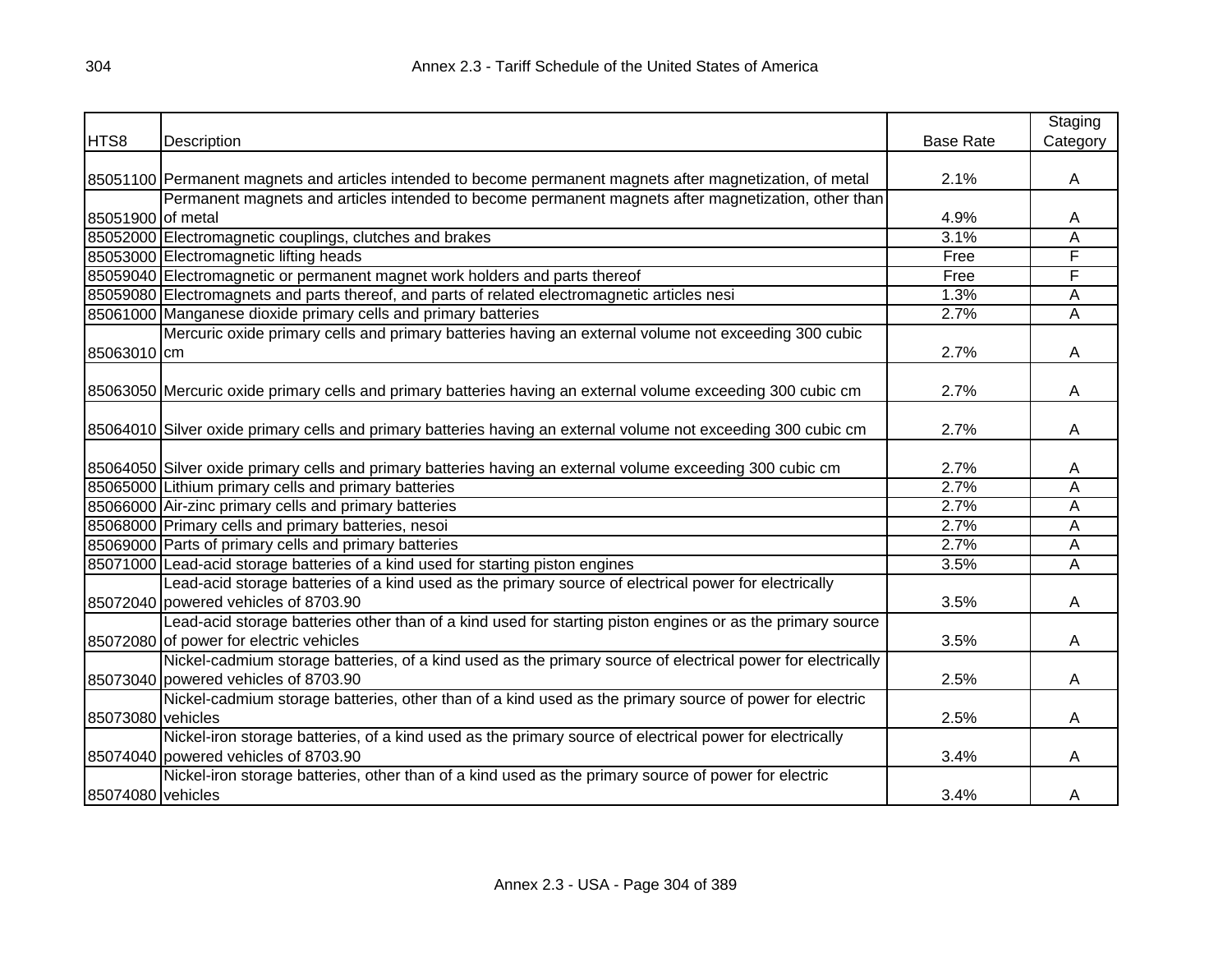|                   |                                                                                                                     |                  | Staging  |
|-------------------|---------------------------------------------------------------------------------------------------------------------|------------------|----------|
| HTS8              | Description                                                                                                         | <b>Base Rate</b> | Category |
|                   | Other storage batteries nesi, of a kind used as the primary source of electrical power for electrically             |                  |          |
|                   | 85078040 powered vehicles of 8703.90                                                                                | 3.4%             | A        |
|                   | Other storage batteries nesi, other than of a kind used as the primary source of power for electric                 |                  |          |
| 85078080 vehicles |                                                                                                                     | 3.4%             | Α        |
|                   | 85079040 Parts of lead-acid storage batteries, including separators therefor                                        | 3.5%             | Ā        |
|                   |                                                                                                                     |                  |          |
|                   | 85079080 Parts of storage batteries, including separators therefor, other than parts of lead-acid storage batteries | 3.4%             | A        |
|                   | 85091000 Electromechanical vacuum cleaners, with self-contained electric motor, for domestic uses                   | Free             | F        |
|                   | 85092000 Electromechanical floor polishers, with self-contained electric motor, for domestic uses                   | Free             | F        |
|                   | Electromechanical kitchen waste disposers (disposals), with self-contained electric motor, for domestic             |                  |          |
| 85093000 uses     |                                                                                                                     | Free             | F        |
|                   | Electromechanical food grinders, processors, mixers, fruit or vegetable juice extractors, w self-contained          |                  |          |
|                   | 85094000 electric motor, for domestic uses                                                                          | 4.2%             | A        |
|                   | 85098000 Electromechanical domestic appliances nesi, with self-contained electric motor                             | 4.2%             | Α        |
|                   | 85099005 Housings for electromechanical domestic vacuum cleaners                                                    | 2.0%             | Ā        |
|                   | 85099015   Parts of electromechanical domestic vacuum cleaners, other than housings                                 | 2.0%             | A        |
|                   | 85099025 Parts of electromechanical domestic floor polishers, housings                                              | 3.4%             | Ā        |
|                   | 85099035 Parts of electromechanical domestic floor polishers, other than housings                                   | 3.4%             | Ā        |
|                   | 85099045 Parts of electromechanical domestic appliances nesi, housings                                              | 4.2%             | Ā        |
|                   | 85099055 Parts of electromechanical domestic appliances nesi, other than housings                                   | 4.2%             | Ā        |
|                   | 85101000 Shavers, with self-contained electric motor                                                                | Free             | F        |
|                   | 85102000 Hair clippers, with self-contained electric motor                                                          | 4.0%             | A        |
|                   | 85103000 Hair-removing appliances with self-contained electric motor                                                | 4.2%             | Α        |
|                   | 85109010 Blades and cutting heads of shavers with self-contained electric motor                                     | Free             | F        |
|                   | 85109020 Parts of shavers with self-contained electric motor, other than blades and cutting heads                   | Free             | F        |
|                   | 85109030 Parts of hair clippers with self-contained electric motor                                                  | 4.0%             | Α        |
|                   | 85109055 Parts of hair-removing appliances of subheading 8510.30                                                    | 4.2%             | A        |
|                   | 85111000 Spark plugs                                                                                                | 2.5%             | A        |
|                   | 85112000 Ignition magnetos, magneto-dynamos and magnetic flywheels                                                  | 2.5%             | Α        |
|                   | 85113000 Distributors and ignition coils                                                                            | 2.5%             | А        |
|                   | 85114000 Starter motors and dual purpose starter-generators                                                         | 2.5%             | A        |
|                   | Generators nesi, of a kind used in conjunction with spark-ignition or compression-ignition internal-                |                  |          |
|                   | 85115000 combustion engines                                                                                         | 2.5%             | A        |
|                   | 85118020 Voltage and voltage-current regulators with cut-out relays designed for use on 6, 12 or 24 V systems       | 2.5%             | A        |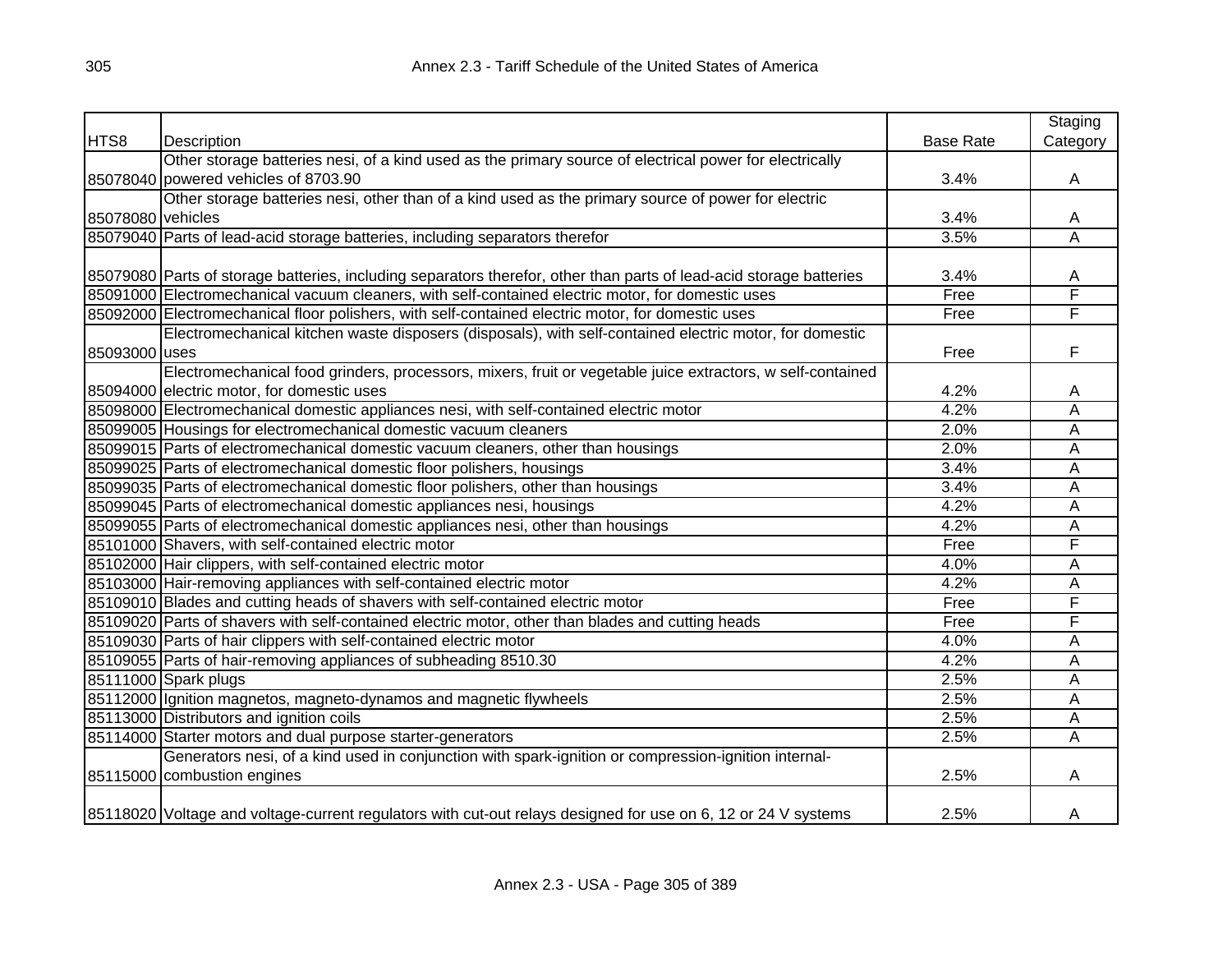|                  |                                                                                                                      |                  | Staging        |
|------------------|----------------------------------------------------------------------------------------------------------------------|------------------|----------------|
| HTS8             | Description                                                                                                          | <b>Base Rate</b> | Category       |
|                  | Voltage and voltage-current regulators with cut-out relays other than those designed for use on 6, 12 or             |                  |                |
|                  | 85118040 24 V systems                                                                                                | Free             | F              |
|                  | Electrical ignition or starting equipment of a kind used for spark-ignition internal-combustion or                   |                  |                |
|                  | 85118060 compression-ignition engines, nesi                                                                          | 2.5%             | А              |
|                  | Parts of voltage and voltage-current regulators with cut-out relays, designed for use on 6, 12 or 24 V               |                  |                |
| 85119020 systems |                                                                                                                      | 3.1%             | Α              |
|                  | Parts of voltage and voltage-current regulators with cut-out relays, other than those designed for use on            |                  |                |
|                  | 85119040 6, 12 or 24 V systems                                                                                       | Free             | F              |
|                  | Parts nesi of electrical ignition or starting equipment or generators used for spark- or compression-                |                  |                |
|                  | 85119060 ignition internal-combustion engines                                                                        | 2.5%             | Α              |
|                  | 85121020 Electrical lighting equipment of a kind used on bicycles                                                    | Free             | F              |
|                  | 85121040 Electrical visual signaling equipment of a kind used on bicycles                                            | 2.7%             | A              |
|                  | 85122020 Electrical lighting equipment of a kind used for motor vehicles or cycles other than bicycles               | Free             | F              |
|                  |                                                                                                                      |                  |                |
|                  | 85122040 Electrical visual signaling equipment of a kind used for motor vehicles or cycles other than bicycles       | 2.5%             | A              |
|                  | 85123000 Electrical sound signaling equipment of a kind used for cycles or motor vehicles                            | 2.5%             | A              |
|                  | 85124020 Defrosters and demisters of a kind used for cycles or motor vehicles                                        | 2.5%             | A              |
|                  | 85124040 Windshield wipers of a kind used for cycles or motor vehicles                                               | 2.5%             | $\overline{A}$ |
|                  | 85129020 Parts of electrical signaling equipment of a kind used for cycles or motor vehicles                         | 2.5%             | $\overline{A}$ |
|                  | 85129040 Parts of electrical lighting equipment of a kind used on bicycles                                           | Free             | F              |
|                  |                                                                                                                      |                  |                |
|                  | 85129060 Parts of electrical lighting equipment of a kind used for motor vehicles or cycles other than bicycles      | Free             | F              |
|                  | 85129070 Parts of defrosters and demisters of a kind used for cycles or motor vehicles                               | 2.5%             | $\overline{A}$ |
|                  | 85129090 Parts of windshield wipers of a kind used for motor vehicles or cycles                                      | 2.5%             | A              |
|                  | 85131020 Flashlights                                                                                                 | 12.5%            | A              |
|                  | 85131040 Portable electric lamps designed to function by their own source of energy, other than flashlights          | 3.5%             | A              |
|                  | 85139020 Parts of flashlights                                                                                        | 12.5%            | A              |
|                  |                                                                                                                      |                  |                |
|                  | 85139040 Parts of portable electric lamps designed to function by their own source of energy, other than flashlights | 3.5%             | A              |
|                  | 85141000 Resistance heated industrial or laboratory furnaces and ovens                                               | Free             | F              |
|                  | 85142040 Industrial or laboratory microwave ovens for making hot drinks or for cooking or heating food               | 4.0%             | A              |
|                  | 85142060 Industrial or laboratory microwave ovens, nesoi                                                             | 4.2%             | A              |
|                  | Industrial or laboratory furnaces and ovens (other than microwave) functioning by induction or dielectric            |                  |                |
| 85142080 loss    |                                                                                                                      | Free             | F              |
|                  | 85143020 Electric furnaces and ovens for diffusion, oxidation or annealing of semiconductor wafers                   | Free             | F              |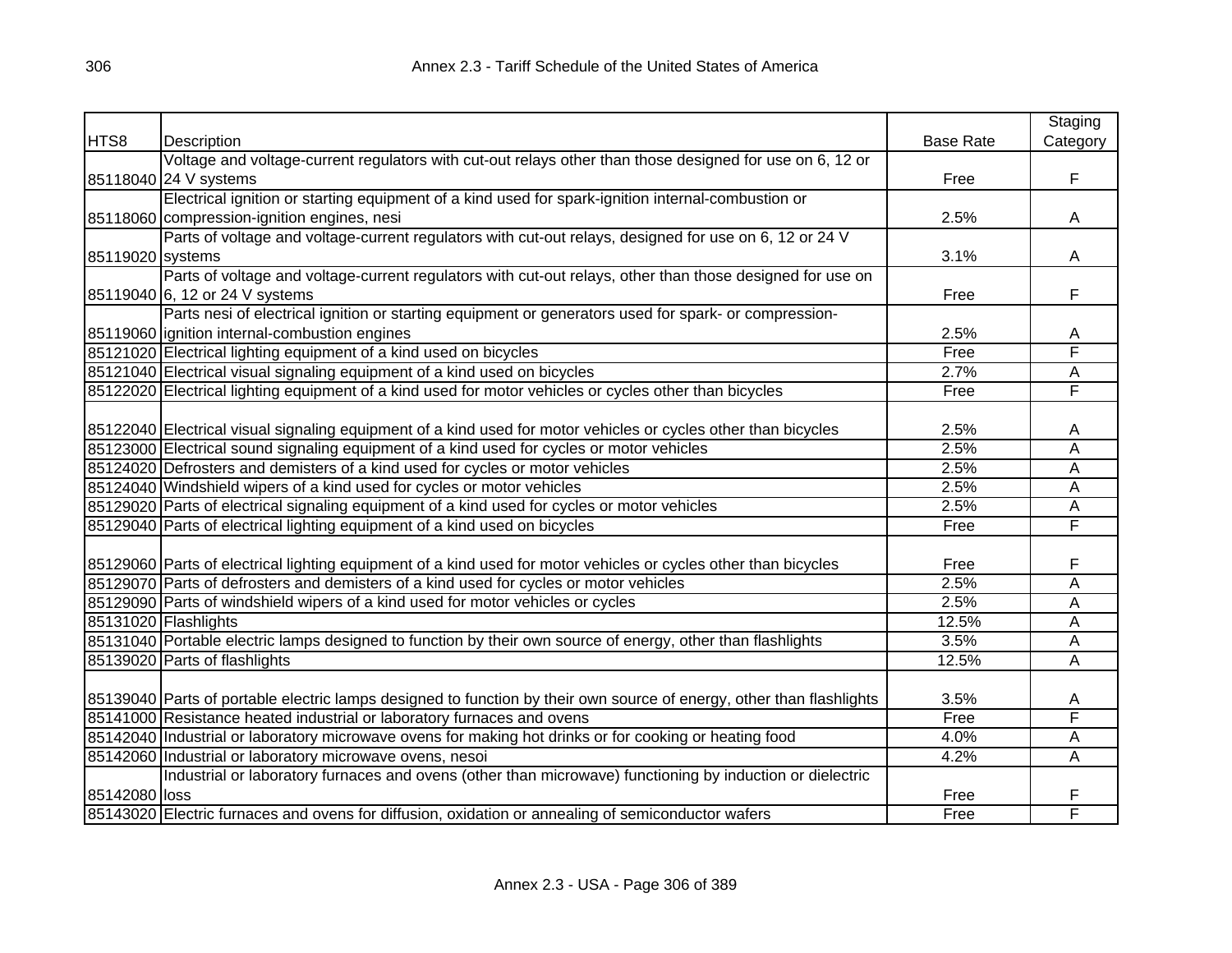|      |                                                                                                                      |                  | Staging  |
|------|----------------------------------------------------------------------------------------------------------------------|------------------|----------|
| HTS8 | Description                                                                                                          | <b>Base Rate</b> | Category |
|      |                                                                                                                      |                  |          |
|      | 85143060 Industrial or laboratory electric furnaces and ovens, nesoi, for the rapid heating of semiconductor wafers  | Free             | F        |
|      | 85143080 Industrial or laboratory electric furnaces and ovens, nesoi                                                 | 1.3%             | Α        |
|      | 85144000 Industrial or laboratory induction or dielectric heating equipment nesi                                     | Free             | F        |
|      | 85149040 Parts of industrial or laboratory microwaves                                                                | 4.0%             | Α        |
|      | Parts of industrial or laboratory electric furnaces and ovens and other industrial or laboratory induction or        |                  |          |
|      | 85149080 dielectric heating equipment                                                                                | Free             | F        |
|      | 85151100 Electric soldering irons and guns                                                                           | 2.5%             | Α        |
|      | 85151900 Electric brazing or soldering machines and apparatus, other than soldering irons and guns                   | Free             | F        |
|      | 85152100 Electric machines and apparatus for resistance welding of metal, fully or partly automatic                  | Free             | F        |
|      | 85152900 Electric machines and apparatus for resistance welding of metal, other than fully or partly automatic       | Free             | F        |
|      |                                                                                                                      |                  |          |
|      | 85153100 Electric machines and apparatus for arc (including plasma arc) welding of metals, fully or partly automatic | 1.6%             | A        |
|      | Electric machines and apparatus for arc (including plasma arc) welding of metals, other than fully or                |                  |          |
|      | 85153900 partly automatic                                                                                            | 1.6%             | A        |
|      | Electric welding apparatus nesi, and electric machines and apparatus for hot spraying metals or sintered             |                  |          |
|      | 85158000 metal carbides                                                                                              | Free             | F        |
|      | Parts of electric welding die attach apparatus, tape automated bonders and wire bonders of subheading                |                  |          |
|      | 85159010 8515.80 for assembly of semiconductors                                                                      | Free             | F        |
|      | 85159030 Parts of electric welding machines and apparatus, nesoi                                                     | 1.6%             | A        |
|      | Parts of electric soldering or brazing machines & apparatus, & electric apparatus for hot spraying of                |                  |          |
|      | 85159040 metals or sintered metal carbides                                                                           | Free             | F        |
|      | 85161000 Electric instantaneous or storage water heaters and immersion heaters                                       | Free             | F        |
|      | 85162100 Electric storage heating radiators                                                                          | Free             | F        |
|      |                                                                                                                      |                  |          |
|      | 85162900 Electric space heating apparatus and electric soil heating apparatus, other than storage heating radiators  | 3.7%             | Α        |
|      | 85163100 Electrothermic hair dryers                                                                                  | 3.9%             | Α        |
|      | 85163200 Electrothermic hairdressing apparatus other than hair dryers                                                | 3.9%             | Α        |
|      | 85163300 Electrothermic hand drying apparatus                                                                        | Free             | F        |
|      | 85164020 Electric flatirons, travel type                                                                             | Free             | F        |
|      | 85164040 Electric flatirons, other than travel type                                                                  | 2.8%             | Α        |
|      | 85165000 Microwave ovens of a kind used for domestic purposes                                                        | 2.0%             | A        |
|      | Electrothermic cooking stoves, ranges and ovens (excluding microwave ovens) of a kind used for                       |                  |          |
|      | 85166040 domestic purposes                                                                                           | Free             | F        |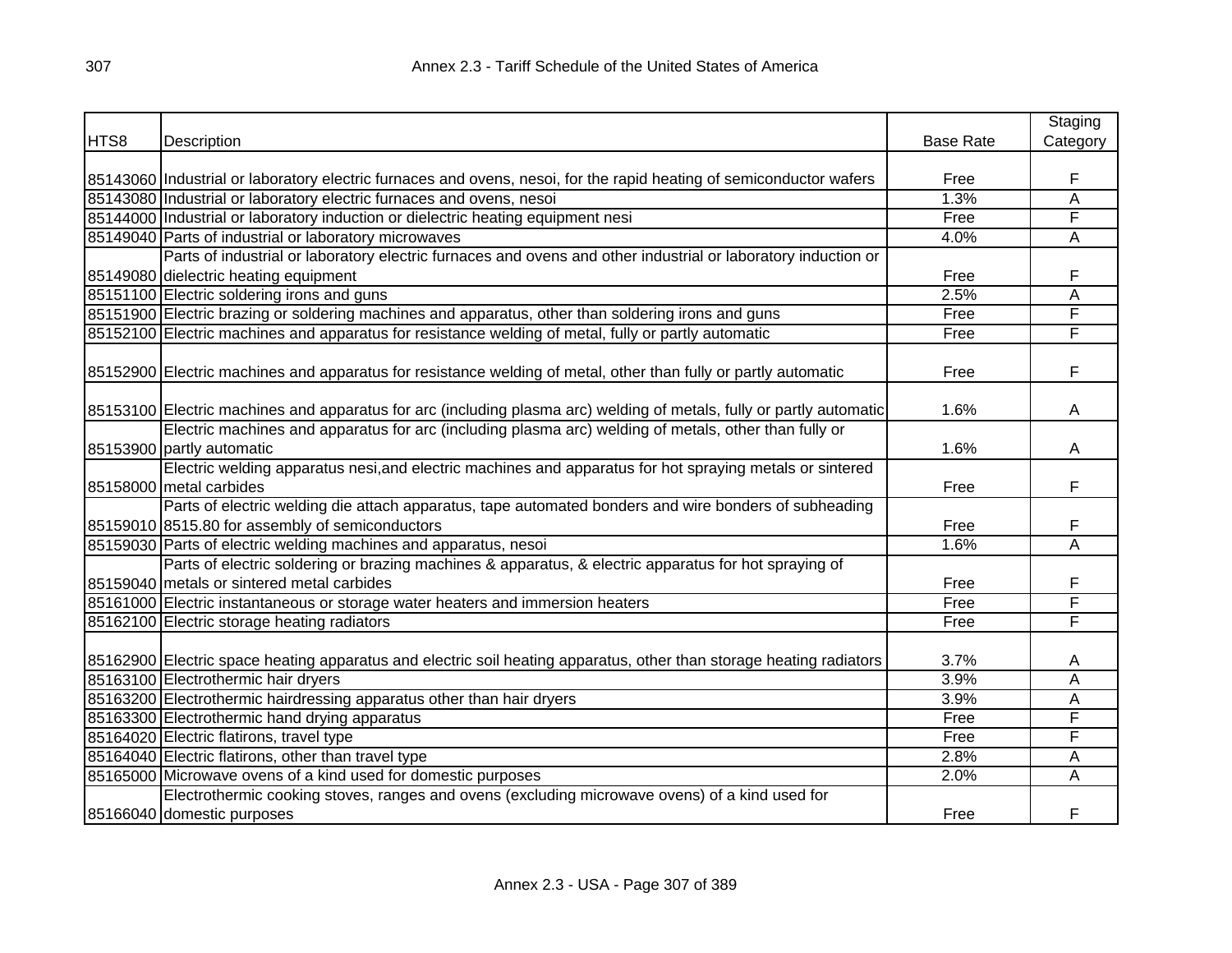|      |                                                                                                                 |                  | Staging        |
|------|-----------------------------------------------------------------------------------------------------------------|------------------|----------------|
| HTS8 | Description                                                                                                     | <b>Base Rate</b> | Category       |
|      | Electrothermic cookers, cooking plates, boiling rings, grillers and roasters, nesi, of a kind used for          |                  |                |
|      | 85166060 domestic purposes                                                                                      | 2.7%             | A              |
|      | 85167100 Electrothermic coffee or tea makers, for domestic purposes                                             | 3.7%             | $\overline{A}$ |
|      | 85167200 Electrothermic toasters, for domestic purposes                                                         | 5.3%             | A              |
|      | 85167900 Electrothermic appliances nesi, of a kind used for domestic purposes                                   | 2.7%             | A              |
|      | Electric heating resistors assembled only with simple insulated former and electrical connectors, used for      |                  |                |
|      | 85168040 anti-icing or de-icing                                                                                 | Free             | F              |
|      | 85168080 Electric heating resistors, nesi                                                                       | Free             | F              |
|      | 85169005 Parts of electric heaters or heating apparatus of subheading 8516.10, 8516.21 or 8516.29               | 3.7%             | A              |
|      | 85169015 Housings for hand-drying apparatus of subheading 8516.33                                               | 3.9%             | A              |
|      | 85169025 Housings and steel bases for electric flat irons of subheading 8516.40                                 | 3.9%             | $\overline{A}$ |
|      | Parts of domestic microwave ovens, assemblies, having more than one of: cooking chamber; structural             |                  |                |
|      | 85169035 supporting chassis; door; outer case                                                                   | Free             | F              |
|      | 85169045 Parts of domestic microwave ovens, printed circuit assemblies                                          | Free             | F              |
|      | 85169050 Parts of domestic microwave ovens, other nesi                                                          | Free             | F              |
|      | Parts of domestic electrothermic cooking stoves, ranges and ovens of subheading 8516.60.40, cooking             |                  |                |
|      | 85169055 chambers whether or not assembled                                                                      | Free             | F              |
|      | Parts of domestic electrothermic cooking stoves, ranges and ovens of subheading 8516.60.40, top                 |                  |                |
|      | 85169065 surface panels w/orw/o elements or controls                                                            | Free             | F              |
|      | Parts of domestic electrothermic cooking stoves, ranges and ovens of subheading 8516.60.40, door                |                  |                |
|      | 85169075 assemblies                                                                                             | Free             | F              |
|      |                                                                                                                 |                  |                |
|      | 85169080 Parts of domestic electrothermic cooking stoves, ranges and ovens of subheading 8516.60.40, other nesi | Free             | F              |
|      | 85169085 Housings for domestic electrothermic toasters                                                          | 3.9%             | A              |
|      | Parts of electric instantaneous or storage water heaters and immersion heaters and other domestic               |                  |                |
|      | 85169090 electrothermic appliance, nesi                                                                         | 3.9%             | A              |
|      | 85171100 Line telephone sets with cordless handsets                                                             | Free             | F              |
|      | 85171940 Videophones                                                                                            | Free             | F              |
|      | 85171980 Telephone sets, nesoi                                                                                  | Free             | F              |
|      | 85172100 Facsimile machines                                                                                     | Free             | F              |
|      | 85172200 Teleprinters                                                                                           | Free             | F              |
|      | 85173015 Electrical central office telephone switching apparatus                                                | Free             | F              |
|      | 85173020 Electrical private branch exchange telephonic switching apparatus                                      | Free             | F              |
|      | 85173025 Electronic key telephonic switching system                                                             | Free             | F              |
|      | 85173030 Electrical telephonic switching apparatus, nesi                                                        | Free             | F              |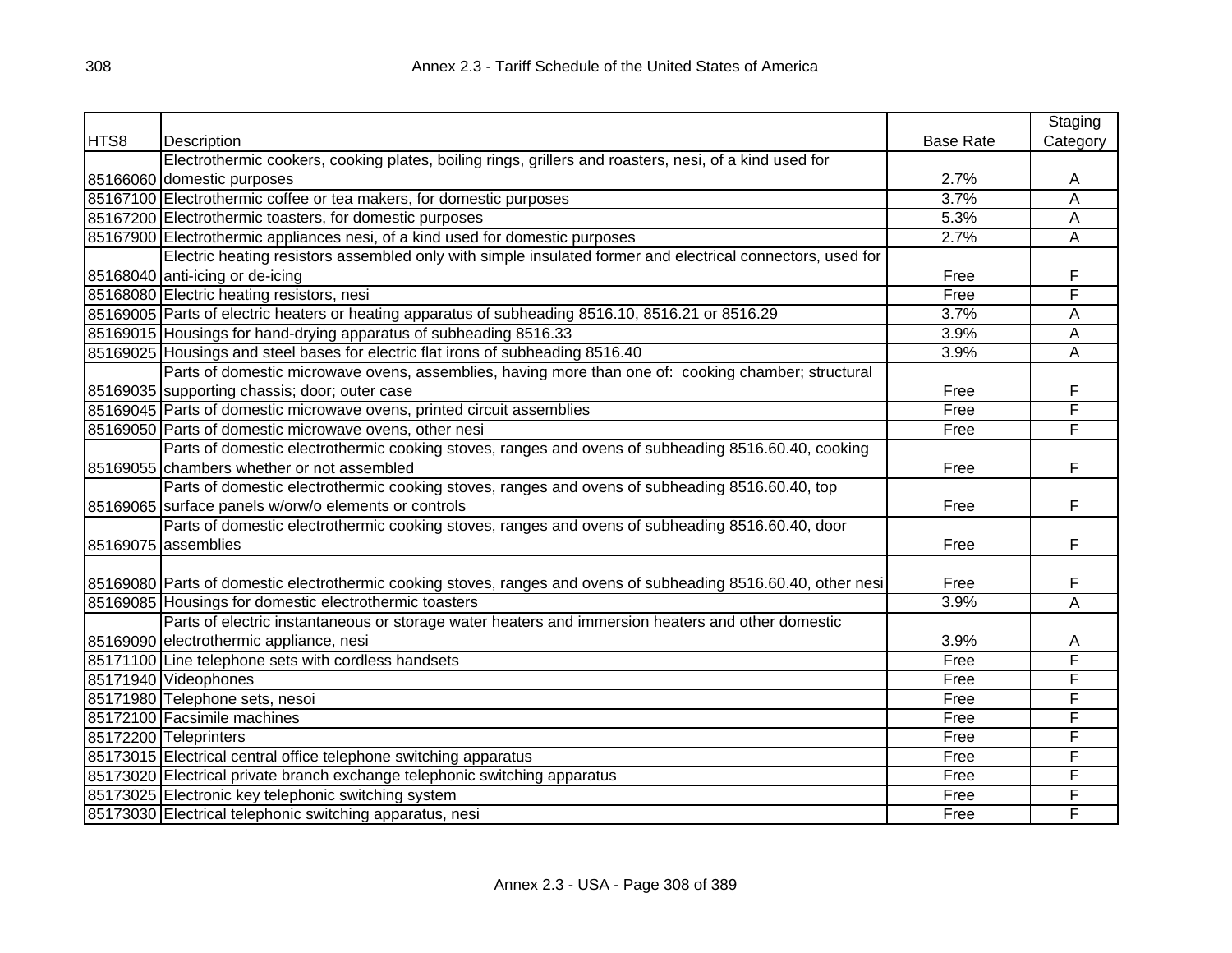|                |                                                                                                                    |                  | Staging  |
|----------------|--------------------------------------------------------------------------------------------------------------------|------------------|----------|
| HTS8           | <b>Description</b>                                                                                                 | <b>Base Rate</b> | Category |
|                | 85173050 Electrical telegraphic switching apparatus                                                                | Free             | F        |
|                | 85175010 Modems, of a kind used with data processing machines of heading 8471                                      | Free             | F        |
|                | 85175050 Electrical apparatus for telephonic carrier-current line systems or for digital line systems, nesoi       | Free             | F        |
|                | 85175060 Electrical apparatus for telegraphic carrier-current line systems, nesoi                                  | Free             | F        |
|                | 85175090 Electrical apparatus for telegraphic digital line systems, nesoi                                          | Free             | F        |
|                | 85178010 Other electrical telephonic apparatus, nesoi                                                              | Free             | F        |
|                | 85178020 Other electrical telegraphic apparatus, nesoi                                                             | Free             | F        |
|                | 85179004 Parts of facsimile machines specified in additional U.S. note 7 to this chapter                           | Free             | F        |
|                | 85179008 Parts of facsimile machines other than those specified in additional U.S. note 7 to this chapter          | Free             | F        |
|                | 85179012 Parts of telephone sets, incorporating printed circuit assemblies                                         | Free             | F        |
|                | 85179016 Parts of teleprinters (including teletypewriters), incorporating printed circuit assemblies               | Free             | F        |
|                |                                                                                                                    |                  |          |
|                | 85179024 Parts of electrical telephonic switching or terminal apparatus, incorporating printed circuit assemblies  | Free             | F        |
|                | 85179026 Parts of electrical telegraphic switching apparatus, nesi, incorporating printed circuit assemblies       | Free             | F        |
|                | 85179032 Parts of electrical telephonic apparatus, nesi, incorporating printed circuit assemblies                  | Free             | F        |
|                |                                                                                                                    |                  |          |
|                | 85179034 Parts of electrical telephonic or telegraphic apparatus, nesi, incorporating printed circuit assemblies   | Free             | F        |
|                |                                                                                                                    |                  |          |
|                | 85179036 Printed circuit assemblies for telephonic switching or terminal apparatus (other than telephone sets)     | Free             | F        |
|                | 85179038 Printed circuit assemblies for telephonic apparatus, other than switching or terminal apparatus           | Free             | F        |
|                | 85179044 Printed circuit assemblies for telegraphic apparatus                                                      | Free             | F        |
|                | Parts of printed circuit assemblies for telephonic switching or terminal apparatus (other than telephone           |                  |          |
| 85179048 sets) |                                                                                                                    | Free             | F        |
|                |                                                                                                                    |                  |          |
|                | 85179052 Parts for printed circuit assemblies for telephonic apparatus, other than switching or terminal apparatus | Free             | F        |
|                | 85179056 Parts for printed circuit assemblies for telegraphic apparatus                                            | Free             | F        |
|                | 85179058 Other parts for telephonic switching or terminal apparatus (other than telephone sets), nesi              | Free             | F        |
|                | 85179064 Other parts for telephonic apparatus, other than switching or terminal apparatus, nesi                    | Free             | F        |
|                | 85179066 Other parts for telegraphic apparatus, nesi                                                               | Free             | F        |
|                | Microphones having a frequency range of 300Hz-3.4kHz with diameter not over 10 mm and height not                   |                  |          |
|                | 85181040 over 3 mm, for telecommunication                                                                          | Free             | F        |
|                | 85181080 Microphones and stands therefor, nesoi                                                                    | 4.9%             | A        |
|                | 85182100 Single loudspeakers mounted in their enclosures                                                           | 4.9%             | A        |
|                | 85182200 Multiple loudspeakers mounted in the same enclosure                                                       | 4.9%             | A        |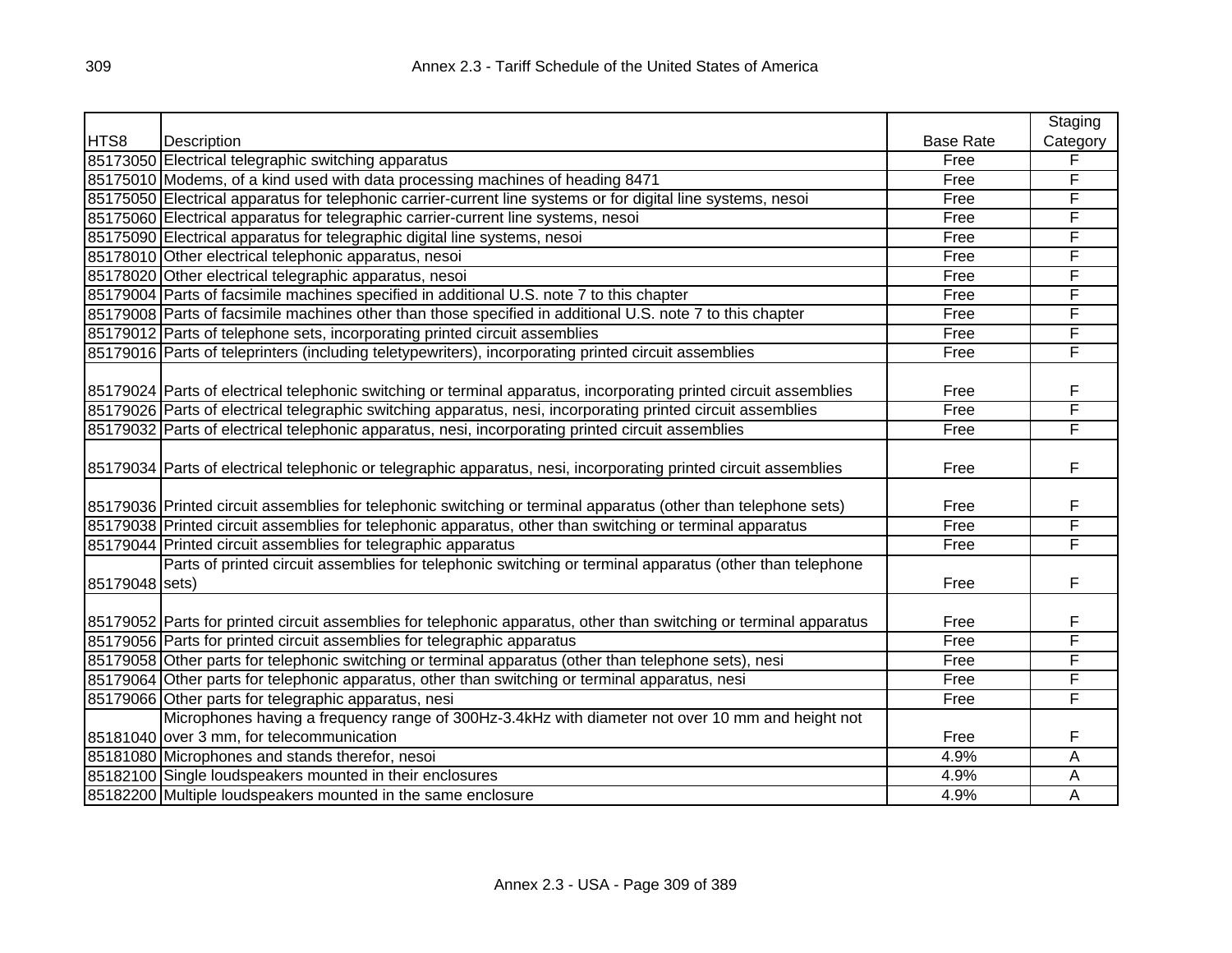|                    |                                                                                                               |                  | Staging  |
|--------------------|---------------------------------------------------------------------------------------------------------------|------------------|----------|
| HTS8               | Description                                                                                                   | <b>Base Rate</b> | Category |
|                    | Loudspeakers not mounted in their enclosures, with frequency range of 300Hz to 3.4kHz, with a diameter        |                  |          |
|                    | 85182940 not over 50 mm, for telecommunication                                                                | Free             | F        |
|                    | 85182980 Loudspeakers nesoi, not mounted in their enclosures, nesoi                                           | 4.9%             | A        |
|                    | 85183010 Line telephone handsets                                                                              | Free             | F        |
|                    |                                                                                                               |                  |          |
|                    | 85183020 Headphones, earphones and combined microphone/speaker sets, other than telephone handsets            | 4.9%             | A        |
|                    | 85184010 Audio-frequency electric amplifiers for use as repeaters in line telephony                           | Free             | F        |
|                    | 85184020 Audio-frequency electric amplifiers, other than for use as repeaters in line telephony               | 4.9%             | A        |
|                    | 85185000 Electric sound amplifier sets                                                                        | 4.9%             | A        |
|                    | 85189020 Printed circuit assemblies of line telephone handsets; parts of repeaters                            | Free             | F        |
|                    | 85189040 Parts of telephone handsets other than printed circuit assemblies                                    | 8.5%             | A        |
|                    | Printed circuit assemblies of the microphones of subheading 8518.10.40 or the loudspeakers of                 |                  |          |
|                    | 85189060 subheading 8518.29.40                                                                                | Free             | F        |
|                    | Parts of microphones & stands, loudspeakers, headphones & earphones nesi, electric amplifiers, &              |                  |          |
|                    | 85189080 electric sound amplifier sets, neso                                                                  | 4.9%             | A        |
|                    | 85191000 Coin- or token-operated record players                                                               | Free             | F        |
|                    | 85192100 Record players, other than coin- or token-operated, without loudspeaker                              | Free             | F        |
|                    | 85192900 Record players other than coin- or token-operated, with loudspeakers                                 | 3.9%             | Α        |
|                    | 85193100 Turntables with automatic record changing mechanism                                                  | 3.9%             | Α        |
|                    | 85193900 Turntables without automatic record changing mechanism                                               | Free             | F        |
|                    | 85194000 Transcribing machines                                                                                | 3.9%             | A        |
|                    | 85199200 Pocket-size cassette players (non-recording)                                                         | Free             | F        |
|                    |                                                                                                               |                  |          |
|                    | 85199340 Cassette players (non-recording) designed exclusively for motor-vehicle installation (non-recording) | 3.7%             | A        |
|                    | 85199380 Cassette players (non-recording), nesoi                                                              | Free             | F        |
|                    | 85199900 Sound reproducing apparatus nesi, not incorporating a sound recording device                         | Free             | F        |
|                    | 85201000 Dictating machines not capable of operating without an external source of power                      | Free             | F        |
|                    | 85202000 Telephone answering machines                                                                         | Free             | F        |
|                    | 85203200 Digital audio magnetic tape recorders incorporating sound reproducing apparatus                      | Free             | F        |
|                    | Cassette type magnetic tape recorders (other than digit audio type) incorporating sound reproducing           |                  |          |
| 85203300 apparatus |                                                                                                               | Free             | F        |
|                    | 85203900 Magnetic tape recorders, other than cassette type, incorporating sound reproducing apparatus         | Free             | F        |
|                    | 85209000 Sound recording apparatus, whether or not incorporating a sound reproducing device, nesi             | Free             | F        |
|                    | 85211030 Color, cartridge or cassette magnetic tape-type video players                                        | Free             | F        |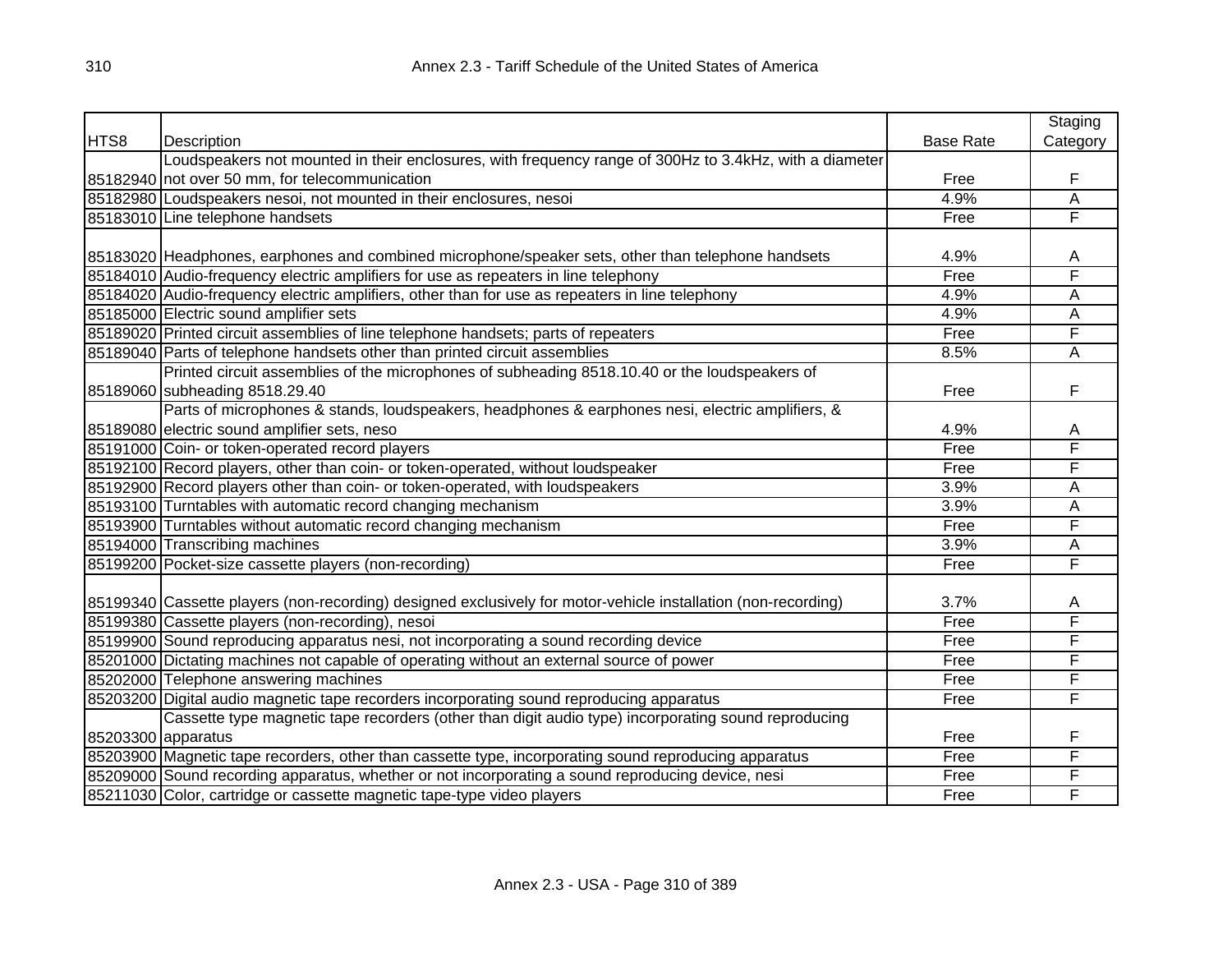|      |                                                                                                                    |                  | Staging  |
|------|--------------------------------------------------------------------------------------------------------------------|------------------|----------|
| HTS8 | Description                                                                                                        | <b>Base Rate</b> | Category |
|      |                                                                                                                    |                  |          |
|      | 85211060 Color, cartridge or cassette magnetic tape-type video recording and reproducing apparatus, nesi           | Free             | F        |
|      |                                                                                                                    |                  |          |
|      | 85211090 Magnetic tape-type video recording or reproducing apparatus, other than color, cartridge or cassette type | Free             | F        |
|      | 85219000 Video recording or reproducing apparatus, other than magnetic tape-type                                   | Free             | F        |
|      | 85221000 Pick-up cartridges for use with apparatus of heading 8519 to 8521                                         | 3.9%             | A        |
|      | Assemblies & subassemblies of articles of 8520.90, consisting of 2 or more pieces fastened together,               |                  |          |
|      | 85229025 printed circuit assemblies                                                                                | 2.0%             | A        |
|      | Assemblies & subassemblies of articles of 8520.90, consisting of 2 or more pieces fastened together,               |                  |          |
|      | 85229035 other than printed circuit assemblies                                                                     | 2.0%             | А        |
|      | 85229045 Other parts of telephone answering machines, printed circuit assemblies                                   | Free             | F        |
|      | 85229055 Other parts of telephone answering machines, other than printed circuit assemblies                        | 2.0%             | A        |
|      | 85229065 Parts and accessories of apparatus of headings 8519 to 8521, nesi, printed circuit assemblies             | 2.0%             | Α        |
|      |                                                                                                                    |                  |          |
|      | 85229075 Parts and accessories of apparatus of headings 8519 to 8521, nesi, other than printed circuit assemblies  | 2.0%             | A        |
|      | Prepared unrecorded magnetic tapes for sound recording or similar recording of other phenomena, of a               |                  |          |
|      | 85231100 width not exceeding 4 mm                                                                                  | Free             | F        |
|      | Prepared unrecorded magnetic tapes for sound recording or similar recording of other phenomena, width              |                  |          |
|      | 85231200 exceeding 4 mm but not exceeding 6.5 mm                                                                   | Free             | F        |
|      | Prepared unrecorded magnetic tapes for sound recording or similar recording of other phenomena, of a               |                  |          |
|      | 85231300 width exceeding 6.5 mm                                                                                    | Free             | F        |
|      |                                                                                                                    |                  |          |
|      | 85232000 Prepared unrecorded magnetic discs for sound recording or similar recording of other phenomena            | Free             | F        |
|      | Cards incorporating a magnetic stripe for sound recording or similar recording of other phenomena,                 |                  |          |
|      | 85233000 prepared but unrecorded                                                                                   | Free             | F        |
|      | Prepared unrecorded media for sound recording or similar recording of other phenomena, other than                  |                  |          |
|      | 85239000 magnetic tapes and magnetic discs                                                                         | Free             | F        |
|      | 85241000 Phonograph records for sound or similarly recorded phenomena                                              | 1.8%             | A        |
|      |                                                                                                                    |                  |          |
|      | 85243100 Pre-recorded discs for laser reading systems, reproducing phenomena other than sound or image             | Free             | F        |
|      | 85243200 Pre-recorded discs for laser reading systems, reproducing sound only                                      | Free             | F        |
|      | Recorded discs for laser system, instructions, data, sound & image, in binary, manipulate & interactive,           |                  |          |
|      | 85243940 by ADP machine; propietary media                                                                          | Free             | F        |
|      |                                                                                                                    |                  |          |
|      | 85243980 Pre-recorded discs for laser reading systems, reproducing sound and images or images only, nesoi          | 2.7%             | A        |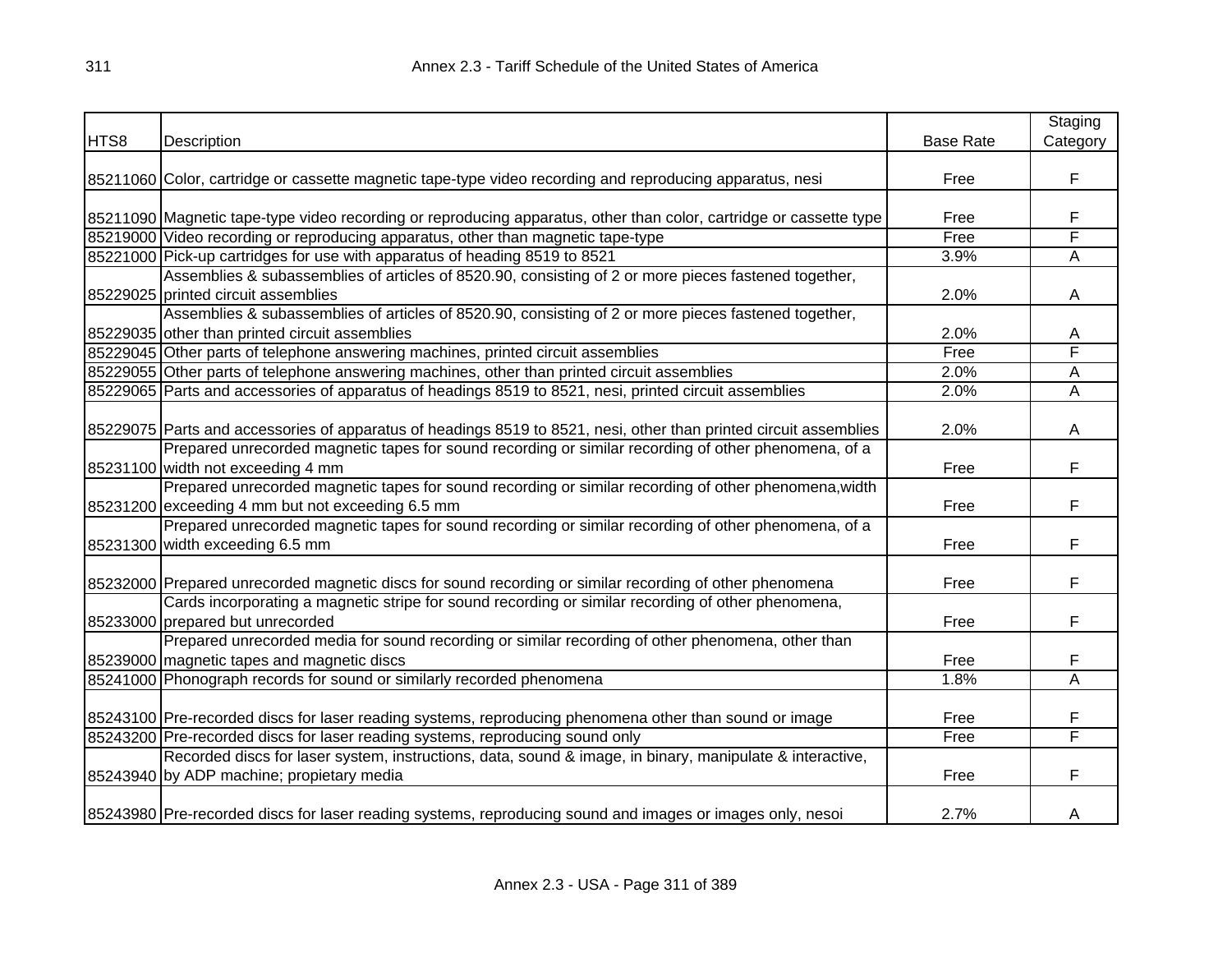|                 |                                                                                                         |                   | Staging  |
|-----------------|---------------------------------------------------------------------------------------------------------|-------------------|----------|
| HTS8            | Description                                                                                             | <b>Base Rate</b>  | Category |
|                 | 85244000 Pre-recorded magnetic tapes, reproducing phenomena other than sound or image                   | Free              | F        |
|                 | Pre-recorded magnetic tapes, of a width not exceeding 4 mm, of news sound recording relating to current |                   |          |
| 85245110 events |                                                                                                         | Free              | F        |
|                 |                                                                                                         | 4.8 cents/m? of   |          |
|                 | 85245130 Pre-recorded magnetic tapes, of a width not exceeding 4 mm, nesoi                              | recording surface | A        |
|                 | 85245210 Pre-recorded magnetic video tape recordings of a width exceeding 4 mm but not exceeding 6.5 mm | 0.33 cents/lin. M | A        |
|                 |                                                                                                         | 4.8 cents/m? of   |          |
|                 | 85245220 Pre-recorded magnetic tapes of a width exceeding 4 mm but not exceeding 6.5 mm, nesoi          | recording surface | Α        |
|                 | 85245310 Pre-recorded magnetic video tape recordings of a width exceeding 6.5 mm                        | Free              | F        |
|                 |                                                                                                         | 4.8 cents/m? of   |          |
|                 | 85245320 Pre-recorded magnetic tapes of a width exceeding 6.5 mm, nesoi                                 | recording surface | A        |
|                 | Pre-recorded sound or other similar recorded phenomena, recorded on cards incorporating a magnetic      |                   |          |
| 85246000 stripe |                                                                                                         | Free              | F        |
|                 | 85249100 Pre-recorded media, nesoi, with recordings of phenomena other than sound or image              | Free              | F        |
|                 | Master records or metal matrices therefrom for use in the production of sound records for export;       |                   |          |
|                 | 85249920 recordings on wire                                                                             | Free              | F        |
|                 | 85249940 Pre-recorded media of sound or other similar recorded phenomena, nesoi                         | Free              | F        |
|                 | 85251010 Television transmission set top boxes which have a communication function                      | Free              | F        |
|                 | 85251030 Transmission apparatus for television, nesoi                                                   | 1.8%              | A        |
|                 | 85251070 Transmission apparatus for radiobroadcasting                                                   | 3.0%              | A        |
|                 | 85251090 Transmission apparatus for radiotelephony or radiotelegraphy                                   | Free              | F        |
|                 | 85252005 Citizens Band (CB) transceivers, hand-held                                                     | Free              | F        |
|                 | 85252015 Citizens Band (CB) transceivers, other than hand-held                                          | Free              | F        |
|                 | 85252020 Low-power radiotelephonic transceivers operating on frequencies from 49.82 to 49.90 Mhz        | Free              | F        |
|                 | 85252030 Transceivers nesi, for radiotelephony, radiotelegraphy or radiobroadcasting                    | Free              | F        |
|                 | Transmission apparatus incorp. reception app. (other than transceivers) for radiotelephony,             |                   |          |
|                 | 85252090 radiotelegraphy, radiobroadcasting or television                                               | Free              | F        |
|                 | 85253030 Television cameras, gyrostabilized                                                             | 2.1%              | Α        |
|                 | 85253060 Television cameras, studio type, other than shoulder-carried or other portable cameras         | 2.1%              | Α        |
|                 | 85253090 Television cameras, nesi                                                                       | 2.1%              | Α        |
|                 | 85254040 Digital still image video cameras                                                              | Free              | F        |
|                 | 85254080 Still image video cameras (other than digital) and other video camera recorders                | 2.1%              | Α        |
|                 | 85261000 Radar apparatus                                                                                | Free              | F        |
|                 | 85269100 Radio navigational aid apparatus, other than radar                                             | Free              | F        |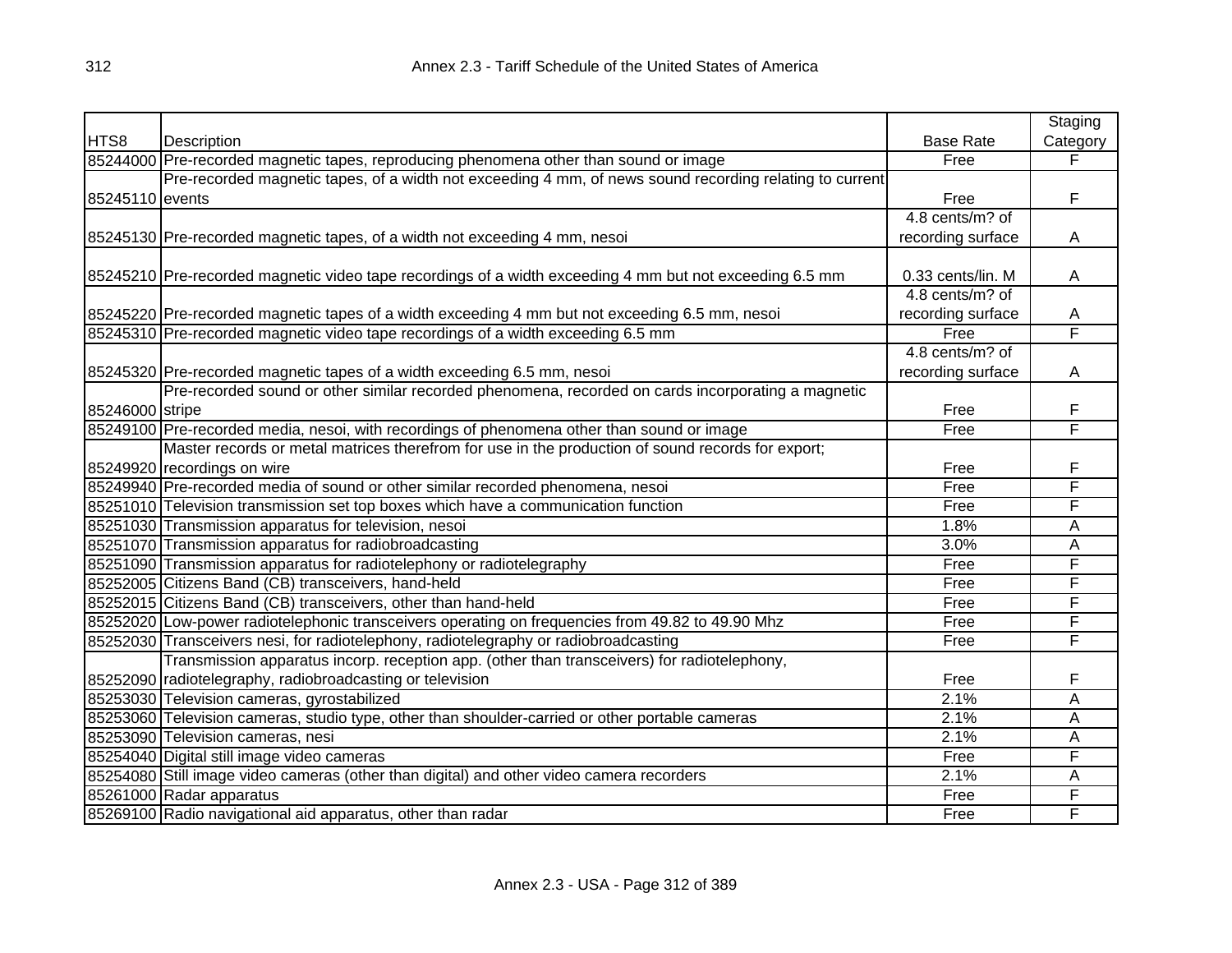|      |                                                                                                             |                  | Staging                 |
|------|-------------------------------------------------------------------------------------------------------------|------------------|-------------------------|
| HTS8 | Description                                                                                                 | <b>Base Rate</b> | Category                |
|      | 85269200 Radio remote control apparatus                                                                     | 4.9%             | A                       |
|      | 85271200 Pocket-size radio cassette players                                                                 | Free             | F                       |
|      | Radio-tape player combination (other than pocket-size radio cassette type), nonrecording, capable of        |                  |                         |
|      | 85271311 operating w/o an external source of power                                                          | Free             | F                       |
|      |                                                                                                             |                  |                         |
|      | 85271320 Radio-tape recorder combinations, capable of operating without an external source of power, nesoi  | Free             | F                       |
|      | 85271340 Radio-phonograph combinations, capable of operating without external power source, nesoi           | Free             | F                       |
|      | Radiobroadcast receivers capable of operating without external power source, combined with sound            |                  |                         |
|      | 85271360 recording or reproducing apparatus, nesoi                                                          | Free             | F                       |
|      | Radiobroadcast receivers, able to operate w/o external power, with clock or clock-timer, valued not over    |                  |                         |
|      | 85271910 \$40, not for motor vehicles                                                                       | Free             | F                       |
|      | 85271950 Radiobroadcast receivers, capable of operation w/o external power, nesi                            | 3.0%             | Α                       |
|      | 85272110 Radio-tape player combinations not operable without external power source, for motor vehicles      | 2.0%             | Α                       |
|      | Radiobroadcast receivers not operable w/o external power source, for motor veh., combined with sound        |                  |                         |
|      | 85272140 recording/reproducing apparatus, nesi                                                              | Free             | F                       |
|      | Radiobroadcast receivers, not operating w/o external power, for motor vehicles, w/o sound recording or      |                  |                         |
|      | 85272940 reproducing apparatus, FM or AM/FM                                                                 | 4.4%             | A                       |
|      | Radiobroadcast receivers, not operating w/o external power, for motor vehicles, w/o sound recording or      |                  |                         |
|      | 85272980 reproducing apparatus, other                                                                       | 4.4%             | A                       |
|      | Radiobroadcast receiver combined w/ sound recording or reproducing apparatus for connection to              |                  |                         |
|      | 85273105 telegraphic/telephonic apparatus/network                                                           | 4.9%             | A                       |
|      | 85273140 Radiobroadcast receiver combinations incorporating tape players, nesi                              | 1.0%             | $\overline{\mathsf{A}}$ |
|      | 85273150 Radiobroadcast receiver combinations incorporating tape recorders, nesi                            | 2.5%             | $\overline{\mathsf{A}}$ |
|      | 85273160 Radiobroadcast receivers combined with sound recording or reproducing apparatus, nesi              | Free             | F                       |
|      | Radiobroadcast receiver with clock or clock-timer, n/for m.v., n/combined w/sound recording or              |                  |                         |
|      | 85273210 reproducing app., valued $<$ or = \$40 ea                                                          | Free             | F                       |
|      | Radiobroadcast receiver with clock or clock timer, n/for m.v., n/combined w/sound recording or              |                  |                         |
|      | $85273250$ reproducing app., valued $> $40$ ea                                                              | 3.0%             | A                       |
|      | Radiobroadcast receivers nesi, including apparatus capable of receiving also radiotelephony or              |                  |                         |
|      | 85273900 radiotelegraphy                                                                                    | 3.0%             | A                       |
|      | Radio reception apparatus nesi, for connection to telegraphic/telephonic apparatus or instruments or to     |                  |                         |
|      | 85279040 telegraphic/telephonic networks                                                                    | Free             | F                       |
|      | Infant nursery monitor systems, consisting, in the same package, of a radio transmitter, electrical adapter |                  |                         |
|      | 85279050 and radio receiver                                                                                 | Free             | F                       |
|      | 85279086 Radiotelegraphy or radiotelephony paging receivers                                                 | Free             | F                       |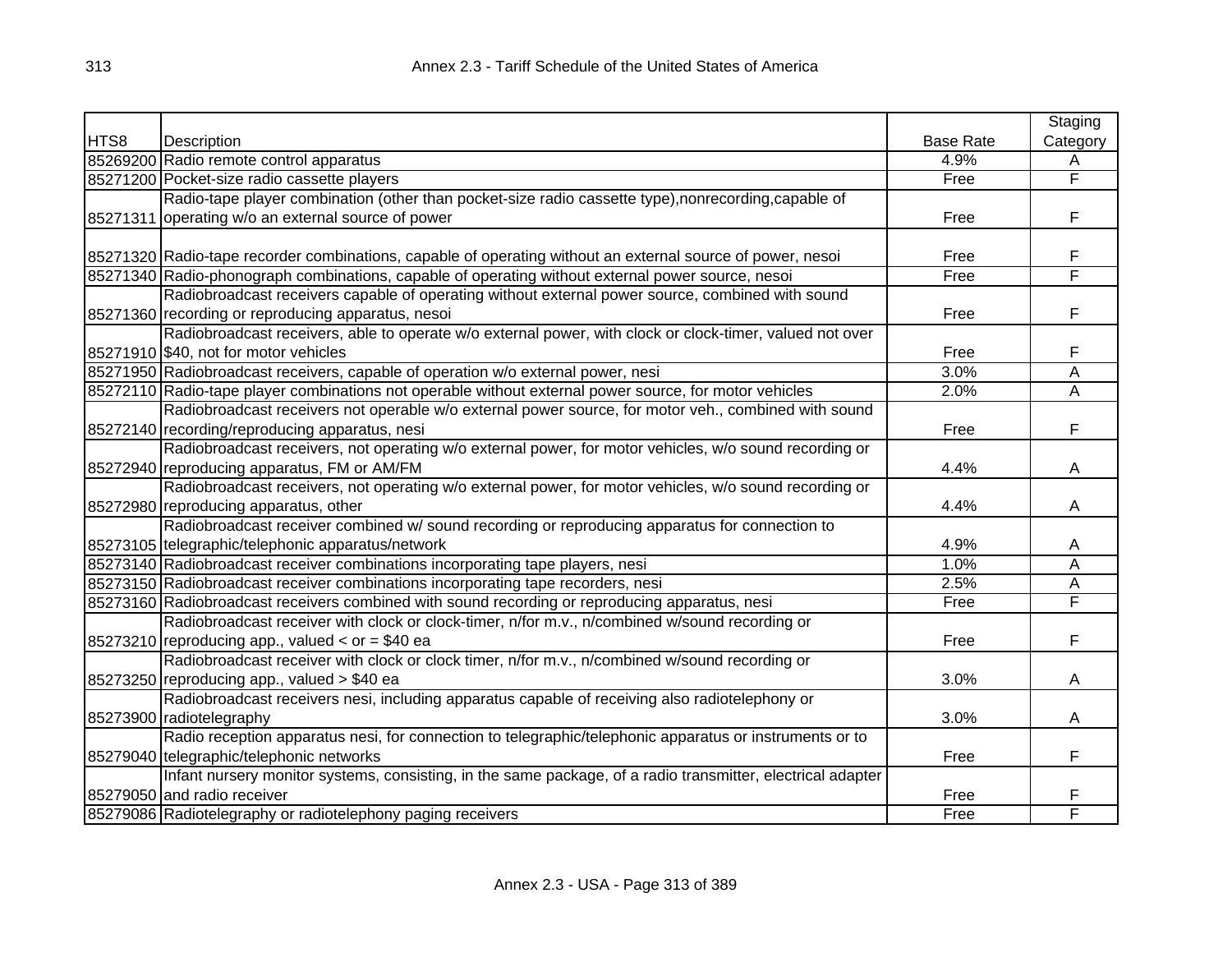|      |                                                                                                               |                  | Staging  |
|------|---------------------------------------------------------------------------------------------------------------|------------------|----------|
| HTS8 | Description                                                                                                   | <b>Base Rate</b> | Category |
|      | 85279095 Reception apparatus for radiotelegraphy, radiotelephony, radiobroadcasting, nesoi                    | 6.0%             | A        |
|      | Incomplete or unfinished color tv reception apparatus, w/o cathode-ray tube, flat panel screen, or similar    |                  |          |
|      | 85281204 display, incorp. VCR or player                                                                       | Free             | F        |
|      | Incomplete or unfinished color tv reception apparatus, w/o cathode-ray tube, flat panel screen, or similar    |                  |          |
|      | 85281208 display, n/incorp. VCR or player                                                                     | Free             | F        |
|      | Non-high definition color television reception apparatus, nonprojection, w/CRT, video display diag. not ov    |                  |          |
|      | 85281212 34.29 cm, incorp. a VCR or player                                                                    | Free             | F        |
|      | Non-high def. color television reception app., nonprojection, w/CRT, display diag. ov 34.29 cm but n/ov       |                  |          |
|      | 85281216 35.56 cm, incorp. VCR or player                                                                      | 3.9%             | A        |
|      | Non-high def. color television reception app., nonprojection, w/CRT, video display diag. not ov 34.29 cm,     |                  |          |
|      | 85281220 not incorporating VCR or player                                                                      | Free             | F        |
|      | Non-high def. color television reception app., nonprojection, w/CRT, display diag. ov 34.29 cm but n/ov       |                  |          |
|      | 85281224 35.56 cm, n/incorp. VCR or player                                                                    | 5.0%             | A        |
|      | Non-high definition color television reception app., nonprojection, w/CRT, video display diag. ov 35.56       |                  |          |
|      | 85281228 cm, incorporating a VCR or player                                                                    | 3.9%             | A        |
|      | Non-high definition color television reception apparatus, nonprojection, w/CRT, video display diag. ov        |                  |          |
|      | 85281232 35.56 cm, not incorp. a VCR or player                                                                | 5.0%             | A        |
|      | Non-high definition color television reception apparatus, projection type, with a cathode-ray tube,           |                  |          |
|      | 85281236 incorporating a VCR or player                                                                        | 3.9%             | A        |
|      | Non-high definition color television reception apparatus, projection type, with a cathode-ray tube, not       |                  |          |
|      | 85281240 incorporating a VCR or player                                                                        | 5.0%             | A        |
|      | High definition color television reception apparatus, nonprojection, with cathode-ray tube, incorporating a   |                  |          |
|      | 85281244 VCR or player                                                                                        | 3.9%             | A        |
|      | High definition color television reception apparatus, nonprojection, with cathode-ray tube, not               |                  |          |
|      | 85281248 incorporating a VCR or player                                                                        | 5.0%             | A        |
|      | High definition color television reception apparatus, projection type, with cathode-ray tube, incorporating a |                  |          |
|      | 85281252 VCR or player                                                                                        | 3.9%             | A        |
|      | High definition color television reception apparatus, projection type, with cathode-ray tube, not             |                  |          |
|      | 85281256 incorporating a VCR or player                                                                        | 5.0%             | A        |
|      | Color television reception apparatus w/flat panel screen, video display diagonal n/ov 34.29 cm,               |                  |          |
|      | 85281262 incorporating a VCR or player                                                                        | Free             | F.       |
|      | Color television reception apparatus w/flat panel screen, video display diagonal over 34.29 cm,               |                  |          |
|      | 85281264 Incorporating a VCR or player                                                                        | 3.9%             | A        |
|      | Color television reception apparatus w/flat panel screen, video display diagonal n/o 34.29 cm, not            |                  |          |
|      | 85281268 incorporating a VCR or player                                                                        | Free             | F        |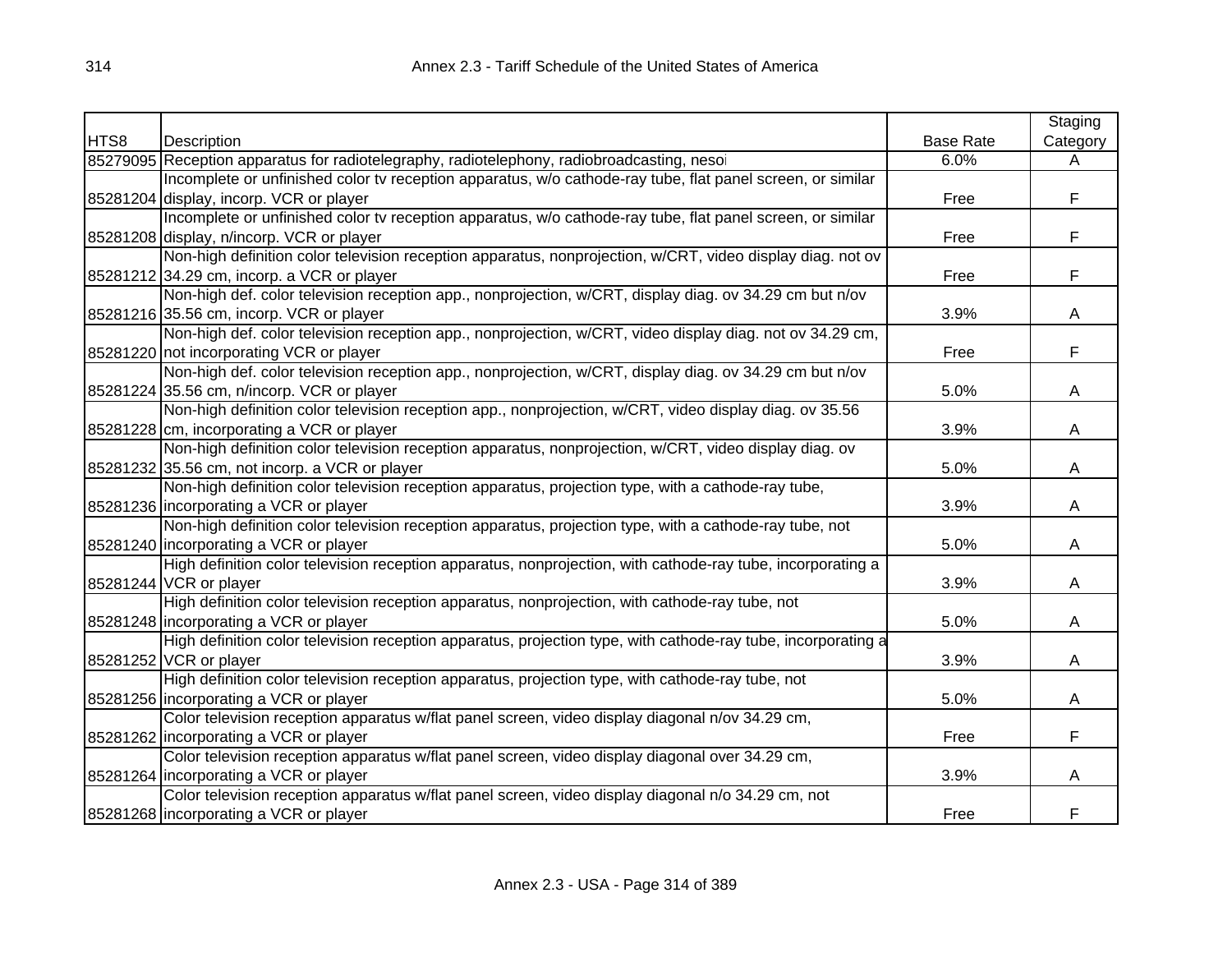|                 |                                                                                                            |                  | Staging                 |
|-----------------|------------------------------------------------------------------------------------------------------------|------------------|-------------------------|
| HTS8            | Description                                                                                                | <b>Base Rate</b> | Category                |
|                 | Color television reception apparatus w/flat panel screen, video display diagonal over 34.29 cm, not        |                  |                         |
|                 | 85281272 incorporating a VCR or player                                                                     | 5.0%             | A                       |
|                 | Color television reception apparatus nesoi, video display diagonal not over 34.29 cm, incorporating a      |                  |                         |
|                 | 85281276 VCR or player                                                                                     | Free             | F                       |
|                 | Color television reception apparatus nesoi, video display diagonal over 34.29 cm, incorporating a VCR or   |                  |                         |
| 85281280 player |                                                                                                            | 3.9%             | A                       |
|                 | Color television reception apparatus nesoi, video display diagonal not over 34.29 cm, not incorporating a  |                  |                         |
|                 | 85281284 VCR or player                                                                                     | Free             | F                       |
|                 | 85281292 Color TV reception set top boxes with a communication function, nesoi                             | Free             | F                       |
|                 | Color TV reception printed circuit assemblies incorporating a tuner, of a kind used with ADP machines of   |                  |                         |
|                 | 85281293 heading 8471, nesoi                                                                               | Free             | F                       |
|                 | Color television reception apparatus nesoi, video display diagonal over 34.29 cm, not incorporating a      |                  |                         |
|                 | 85281297 VCR or player, nesoi                                                                              | 5.0%             | A                       |
|                 | 85281300 Black and white or other monochrome television reception apparatus                                | 5.0%             | $\overline{\mathsf{A}}$ |
|                 | Incomplete or unfinished color video monitors, w/o cathode-ray tube, flat panel screen or similar display  |                  |                         |
|                 | 85282105 device, incorp. VCR or player                                                                     | Free             | F                       |
|                 | Incomplete or unfinished color video monitors, w/o cathode-ray tube, flat panel screen or similar display  |                  |                         |
|                 | 85282110 device, not incorp. VCR or player                                                                 | Free             | F                       |
|                 | Non-high definition color video monitors, nonprojection type, w/CRT, video display diagonal not over       |                  |                         |
|                 | 85282116 34.29 cm, incorporating VCR or player                                                             | Free             | F                       |
|                 | Non-high definition color video monitors, nonprojection, w/CRT, video display diag. ov 34.29 cm but n/ov   |                  |                         |
|                 | 85282119 35.56 cm, incorp. VCR or player                                                                   | 3.9%             | A                       |
|                 | Non-high definition color video monitors, nonprojection type, w/CRT, video display diagonal not over       |                  |                         |
|                 | 85282124 34.29 cm, not incorp. VCR or player                                                               | Free             | F                       |
|                 | Non-high definition color video monitors, nonprojection, w/CRT, video display diag. ov 34.29 cm but n/ov   |                  |                         |
|                 | 85282129 35.56 cm, not incorp. VCR or player                                                               | 5.0%             | A                       |
|                 | Non-high definition color video monitors, nonprojection type, w/CRT, video display diagonal over 35.56     |                  |                         |
|                 | 85282134 cm, incorporating VCR or player                                                                   | 3.9%             | A                       |
|                 | Non-high definition color video monitors, nonprojection type, w/CRT, video display diagonal over 35.56     |                  |                         |
|                 | 85282139 cm, not incorporating VCR or player                                                               | 5.0%             | A                       |
|                 | Non-high definition color video monitors, projection type, with cathode-ray tube, incorporating VCR or     |                  |                         |
| 85282141 player |                                                                                                            | 3.9%             | A                       |
|                 | Non-high definition color video monitors, projection type, with cathode-ray tube, not incorporating VCR or |                  |                         |
| 85282142 player |                                                                                                            | 5.0%             | A                       |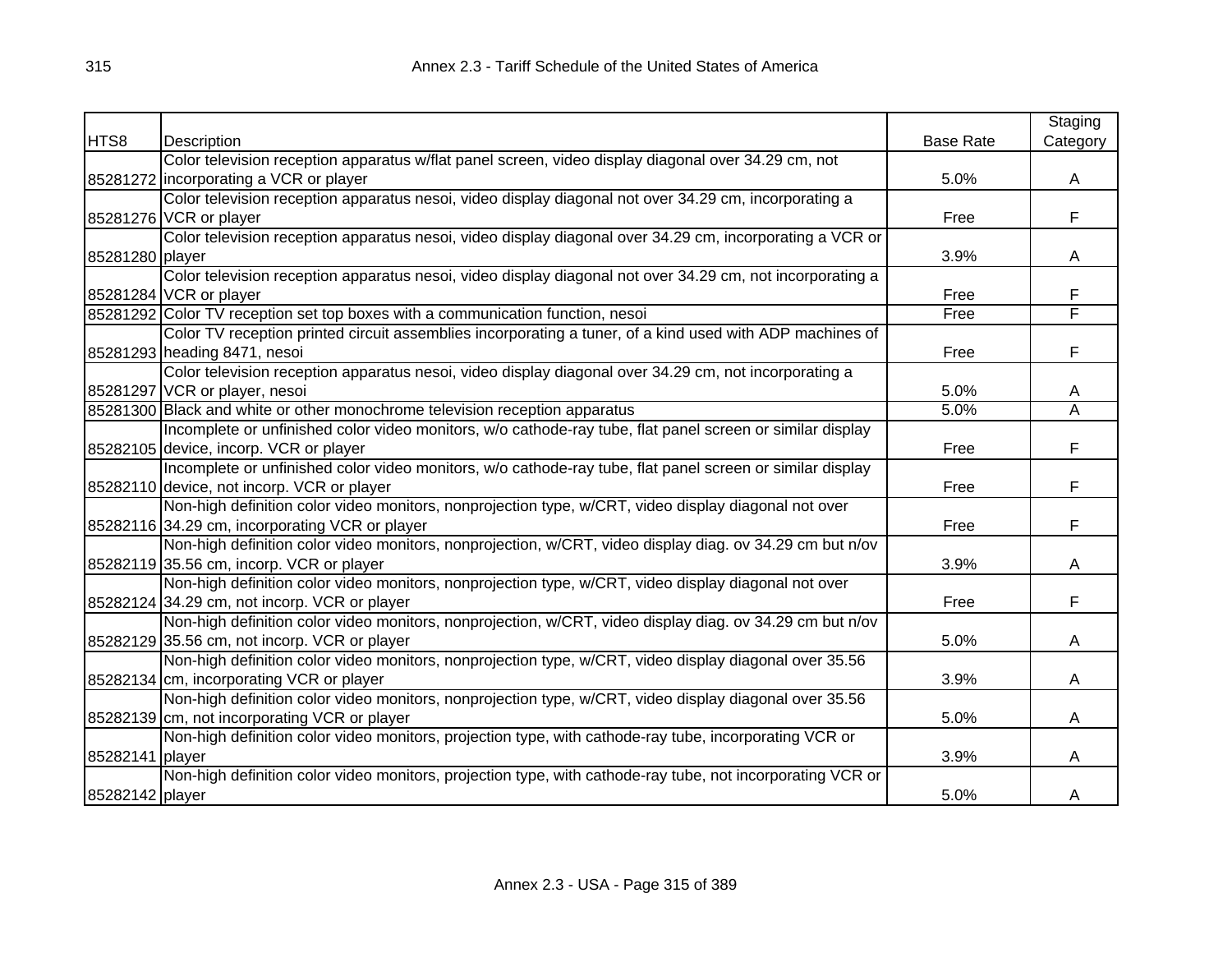|                 |                                                                                                                    |                  | Staging                 |
|-----------------|--------------------------------------------------------------------------------------------------------------------|------------------|-------------------------|
| HTS8            | Description                                                                                                        | <b>Base Rate</b> | Category                |
|                 | High definition color video monitors, nonprojection type, with cathode-ray tube, incorporating VCR or              |                  |                         |
| 85282144 player |                                                                                                                    | 3.9%             | A                       |
|                 | High definition color video monitors, nonprojection type, with cathode-ray tube, not incorporating VCR or          |                  |                         |
| 85282149 player |                                                                                                                    | 5.0%             | A                       |
|                 |                                                                                                                    |                  |                         |
|                 | 85282151 High definition color video monitors, projection type, with cathode-ray tube, incorporating VCR or player | 3.9%             | A                       |
|                 | High definition color video monitors, projection type, with cathode-ray tube, not incorporating VCR or             |                  |                         |
| 85282152 player |                                                                                                                    | 5.0%             | Α                       |
|                 | Color video monitors w/flat panel screen, video display diagonal n/ov 34.29 cm, incorporate VCR or                 |                  |                         |
| 85282155 player |                                                                                                                    | Free             | F                       |
|                 | Color video monitors w/flat panel screen, video display diagonal over 34.29 cm, incorporating VCR or               |                  |                         |
| 85282160 player |                                                                                                                    | 3.9%             | A                       |
|                 | Color video monitors w/flat panel screen, video display diagonal n/ov 34.29 cm, not incorporate VCR or             |                  |                         |
| 85282165 player |                                                                                                                    | Free             | F                       |
|                 | Color video monitors w/flat panel screen, video display diagonal over 34.29 cm, not incorporate VCR or             |                  |                         |
| 85282170 player |                                                                                                                    | 5.0%             | A                       |
|                 |                                                                                                                    |                  |                         |
|                 | 85282175 Color video monitors nesoi, with video display diagonal not over 34.29 cm, incorporating VCR or player    | Free             | F                       |
|                 |                                                                                                                    |                  |                         |
|                 | 85282180 Color video monitors nesoi, with video display diagonal over 34.29 cm, incorporating VCR or player        | 3.9%             | A                       |
|                 | Color video monitors nesoi, with video display diagonal not over 34.29 cm, not incorporating VCR or                |                  |                         |
| 85282185 player |                                                                                                                    | Free             | F                       |
|                 |                                                                                                                    |                  |                         |
|                 | 85282190 Color video monitors nesoi, with video display diagonal over 34.29 cm, not incorporating VCR or player    | 5.0%             | Α                       |
|                 | 85282200 Black and white or other monochrome video monitors                                                        | 5.0%             | $\overline{\mathsf{A}}$ |
|                 | Incomplete or unfinished color video projectors, w/o cathode-ray tube, flat panel screen or similar display        |                  |                         |
|                 | 85283010 device, incorp. VCR or player                                                                             | Free             | F                       |
|                 | Incomplete or unfinished color video projectors, w/o cathode-ray tube, flat panel screen or similar display,       |                  |                         |
|                 | 85283020 not incorp. VCR or player                                                                                 | Free             | F                       |
|                 | 85283030 Non-high definition color video projectors, with a cathode-ray tube, incorporating VCR or player          | 3.9%             | A                       |
|                 |                                                                                                                    |                  |                         |
|                 | 85283040 Non-high definition color video projectors, with a cathode-ray tube, not incorporating VCR or player      | 5.0%             | A                       |
|                 | 85283050 High definition color video projectors, with a cathode-ray tube, incorporating VCR or player              | 3.9%             | A                       |
|                 | 85283060 High definition color video projectors, with a cathode-ray tube, not incorporating VCR or player          | 5.0%             | A                       |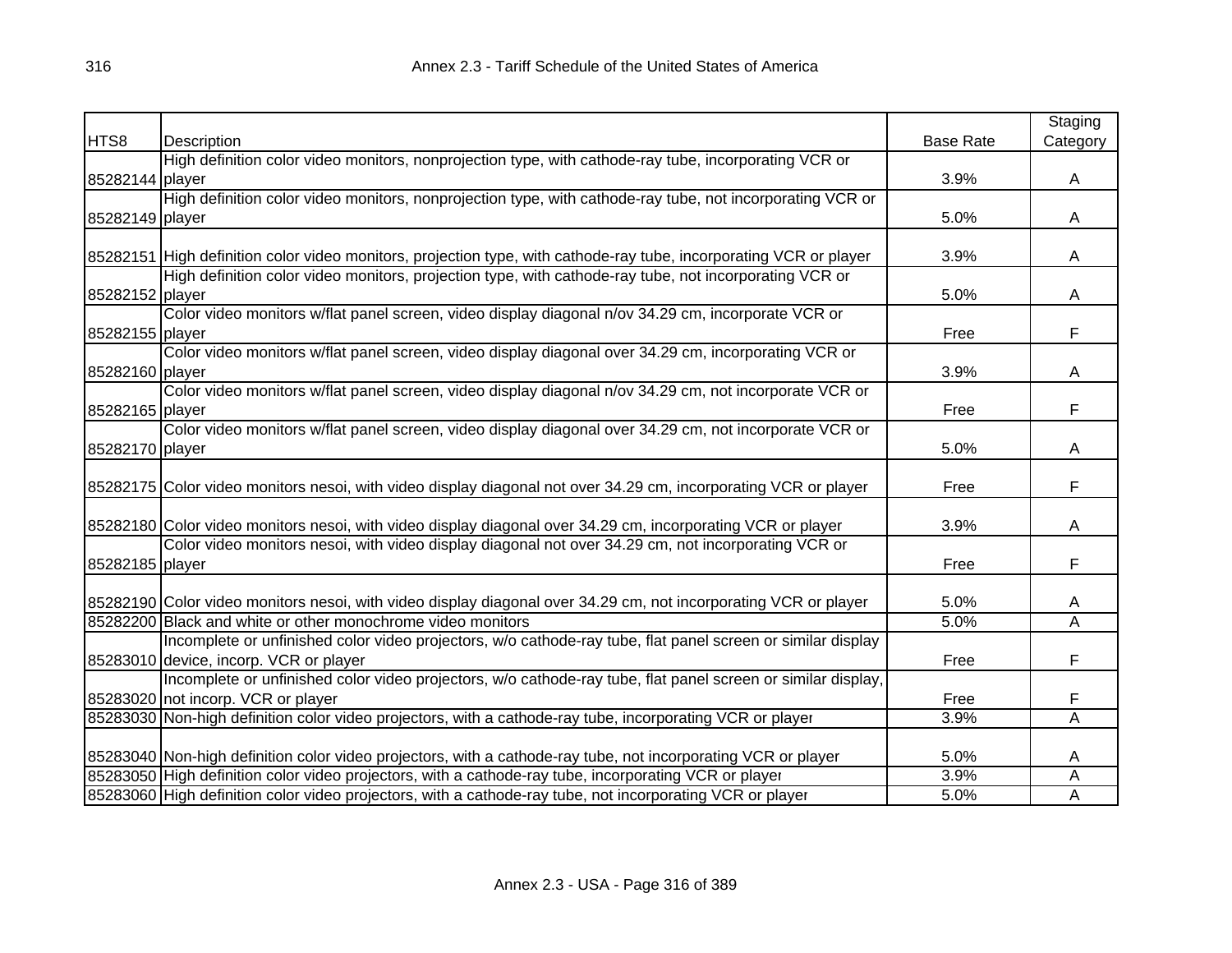|                    |                                                                                                                |                  | Staging                 |
|--------------------|----------------------------------------------------------------------------------------------------------------|------------------|-------------------------|
| HTS8               | Description                                                                                                    | <b>Base Rate</b> | Category                |
|                    | Color video projectors w/flat panel screen, video display diagonal not over 34.29 cm, incorporating VCR        |                  |                         |
| 85283062 or player |                                                                                                                | Free             | F                       |
|                    | Color video projectors w/flat panel screen, video display diagonal over 34.29 cm, incorporating VCR or         |                  |                         |
| 85283064 player    |                                                                                                                | 3.9%             | A                       |
|                    | Color video projectors w/flat panel screen, video display diagonal not over 34.29 cm, not incorporating        |                  |                         |
|                    | 85283066 VCR or player                                                                                         | Free             | F                       |
|                    | Color video projectors w/flat panel screen, video display diagonal over 34.29 cm, not incorporating VCR        |                  |                         |
| 85283068 or player |                                                                                                                | 5.0%             | A                       |
|                    | 85283072 Color video projectors nesoi, incorporating video recording or reproducing apparatus                  | 3.9%             | A                       |
|                    | 85283078 Color video projectors nesoi, not incorporating a video recording or reproducing apparatus            | 5.0%             | Α                       |
|                    | 85283090 Black and white or other monochrome video projectors                                                  | 5.0%             | A                       |
|                    | 85291020 Television antennas and antenna reflectors, and parts suitable for use therewith                      | 1.8%             | A                       |
|                    | Radar, radio navigational aid and radio remote control antennas and antenna reflectors, and parts              |                  |                         |
|                    | 85291040 suitable for use therewith                                                                            | Free             | F                       |
|                    |                                                                                                                |                  |                         |
|                    | 85291070 Antennas and antenna reflectors of a kind used with apparatus for radiotelephony or radiotelegraphy   | Free             | F                       |
|                    | Antennas and antenna reflectors of all kinds and parts, for use solely or principally with apparatus of        |                  |                         |
|                    | 85291090 headings 8525 to 8528, nesoi                                                                          | 3.0%             | A                       |
|                    | 85299001 Printed circuit assemblies for television tuners                                                      | 3.0%             | $\overline{\mathsf{A}}$ |
|                    | Printed circuit boards and ceramic substrates and subassemblies thereof for color TV, with components          |                  |                         |
|                    | 85299003 listed in add. U.S. note 4, chap. 85                                                                  | 4.0%             | A                       |
|                    | 85299006 Printed circuit boards and ceramic substrates and subassemblies thereof for color TV, nesi            | Free             | F                       |
|                    | 85299009 Printed circuit assemblies for television cameras                                                     | 3.3%             | $\overline{\mathsf{A}}$ |
|                    | 85299013 Printed circuit assemblies for television apparatus, nesi                                             | 2.9%             | Ā                       |
|                    | Printed circuit assemblies which are subassemblies of radar, radio nav. aid or remote control apparatus,       |                  |                         |
|                    | 85299016 of 2 or more parts joined together                                                                    | 3.2%             | A                       |
|                    |                                                                                                                |                  |                         |
|                    | 85299019 Printed circuit assemblies, nesi, for radar, radio navigational aid or radio remote control apparatus | 3.2%             | A                       |
|                    | Other printed circuit assemblies suitable for use solely or principally with the apparatus of headings 8525    |                  |                         |
|                    | 85299022 to 8528, nesi                                                                                         | Free             | F                       |
|                    |                                                                                                                |                  |                         |
|                    | 85299026 Transceiver assemblies for the apparatus of subheading 8526.10, other than printed circuit assemblies | 3.2%             | A                       |
|                    | 85299029 Tuners for television apparatus, other than printed circuit assemblies                                | 3.0%             | A                       |
|                    | Printed circuit boards and ceramic substrates and subassemblies thereof for color TV, with components          |                  |                         |
|                    | 85299033 listed in add. U.S. note 4, chap. 85                                                                  | 4.0%             | A                       |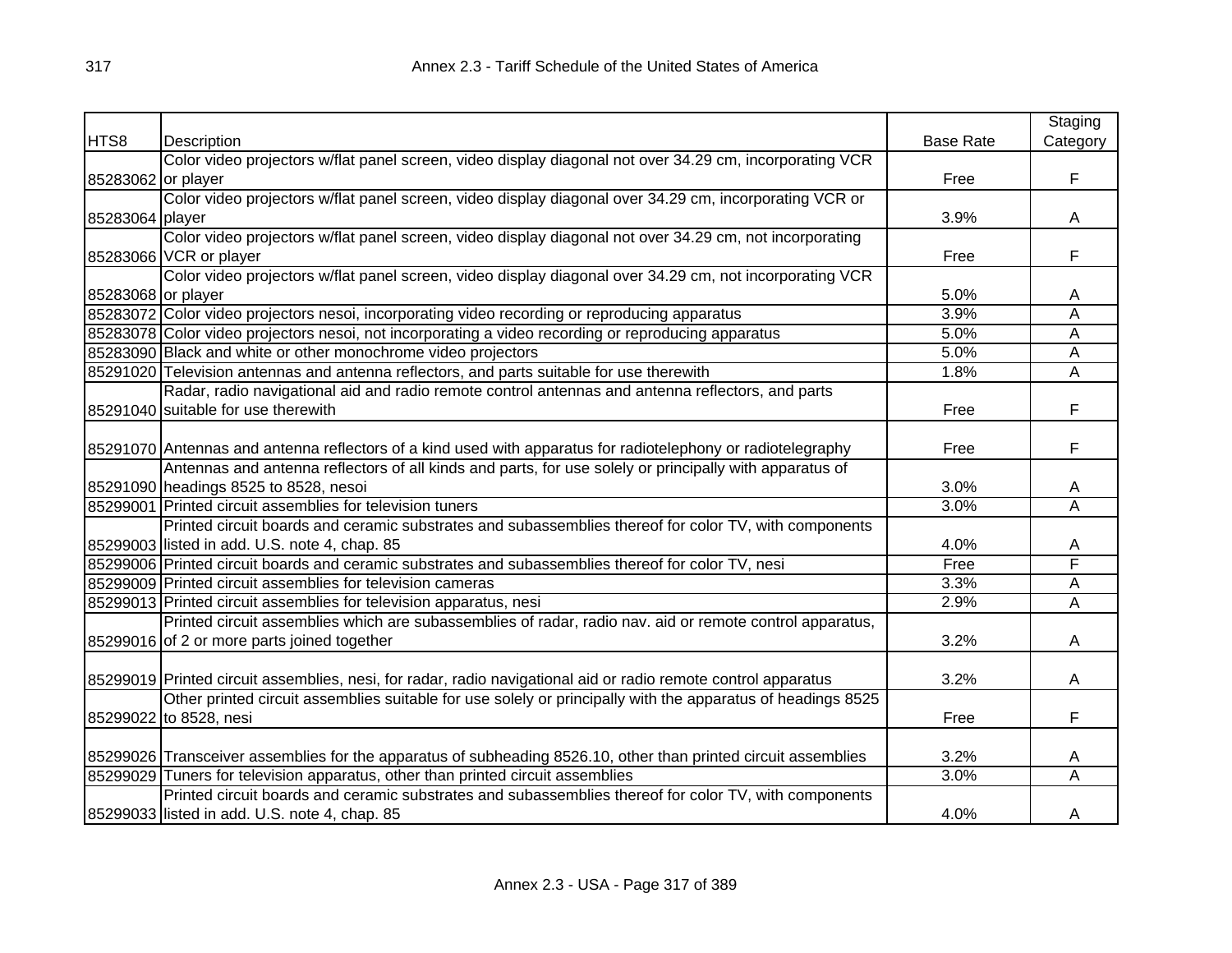|               |                                                                                                                 |                  | Staging  |
|---------------|-----------------------------------------------------------------------------------------------------------------|------------------|----------|
| HTS8          | Description                                                                                                     | <b>Base Rate</b> | Category |
|               | 85299036 Printed circuit boards and ceramic substrates and subassemblies thereof for color TV, nesi             | Free             |          |
|               | Parts of television receivers specified in U.S. note 10 to chapter 85, other than printed circuit assemblies,   |                  |          |
| 85299039 nesi |                                                                                                                 | 2.9%             | A        |
|               | Printed circuit boards and ceramic substrates and subassemblies thereof for color TV, with components           |                  |          |
|               | 85299043 listed in add. U.S. note 4, chap. 85                                                                   | 4.0%             | A        |
|               | 85299046 Printed circuit boards and ceramic substrates and subassemblies thereof for color TV, nesi             | Free             | F        |
|               | Combinations of parts of television receivers specified in U.S. note 10 to chapter 85, other than printed       |                  |          |
|               | 85299049 circuit assemblies, nesi                                                                               | 2.9%             | A        |
|               | Flat panel screen assemblies for the apparatus of subheadings 8528.12.62, 8528.12.64, 8528.12.68,               |                  |          |
|               | 85299053 8528.12.72, 8528.21.55 and 7 other HTS                                                                 | 2.9%             | A        |
|               | 85299063 Parts of printed circuit assemblies (including face plates and lock latches) for television cameras    | 3.3%             | Α        |
|               | Parts of printed circuit assemblies (including face plates and lock latches) for television apparatus other     |                  |          |
|               | 85299069 than television cameras                                                                                | 2.9%             | A        |
|               | Parts of printed circuit assemblies (including face plates and lock latches) for radar, radio navigational aid  |                  |          |
|               | 85299073 or radio remote control app.                                                                           | 3.2%             | A        |
|               | Parts of printed circuit assemblies (including face plates and lock latches) for other apparatus of             |                  |          |
|               | 85299075 headings 8525 to 8528, nesi                                                                            | Free             | F        |
|               | Mounted lenses for use in closed circuit television cameras, seperately imported, w/ or w/o attached elec.      |                  |          |
|               | 85299078 connectors or motors                                                                                   | Free             | F        |
|               | 85299081 Other parts of television camers, nesi                                                                 | 3.3%             | Α        |
|               | 85299083 Other parts of television apparatus (other than television cameras), nesi                              | 2.9%             | A        |
|               | Parts suitable for use solely or principally with the apparatus of 8525 and 8527 (except television             |                  |          |
|               | 85299086 apparatus or cellular phones), nesi                                                                    | Free             | F        |
|               | Printed circuit boards and ceramic substrates and subassemblies thereof for color TV, with components           |                  |          |
|               | 85299088 listed in add. U.S. note 4, chap. 85                                                                   | 4.0%             | A        |
|               | 85299089 Printed circuit boards and ceramic substrates and subassemblies thereof for color TV, nesi             | Free             | F        |
|               | 85299093 Parts of television apparatus, nesi                                                                    | 2.9%             | Ā        |
|               | Assemblies and subassemblies of radar, radio navigational aid or remote control apparatus, of 2 or more         |                  |          |
|               | 85299095 parts joined together, nesi                                                                            | 3.2%             | A        |
|               | Parts suitable for use solely or principally in radar, radio navigational aid or radio remote control           |                  |          |
|               | 85299097 apparatus, nesi                                                                                        | 3.2%             | A        |
|               | 85299099 Parts suitable for use solely or principally with the apparatus of headings 8525 to 8528, nesi         | Free             | F        |
|               | 85301000 Electrical signaling, safety or traffic control equipment for railways, streetcar lines or subways     | Free             | F        |
|               | Electrical signaling, safety or traffic control equipment for roads, inland waterways, parking facilities, port |                  |          |
|               | 85308000 installations or airfields                                                                             | Free             | F        |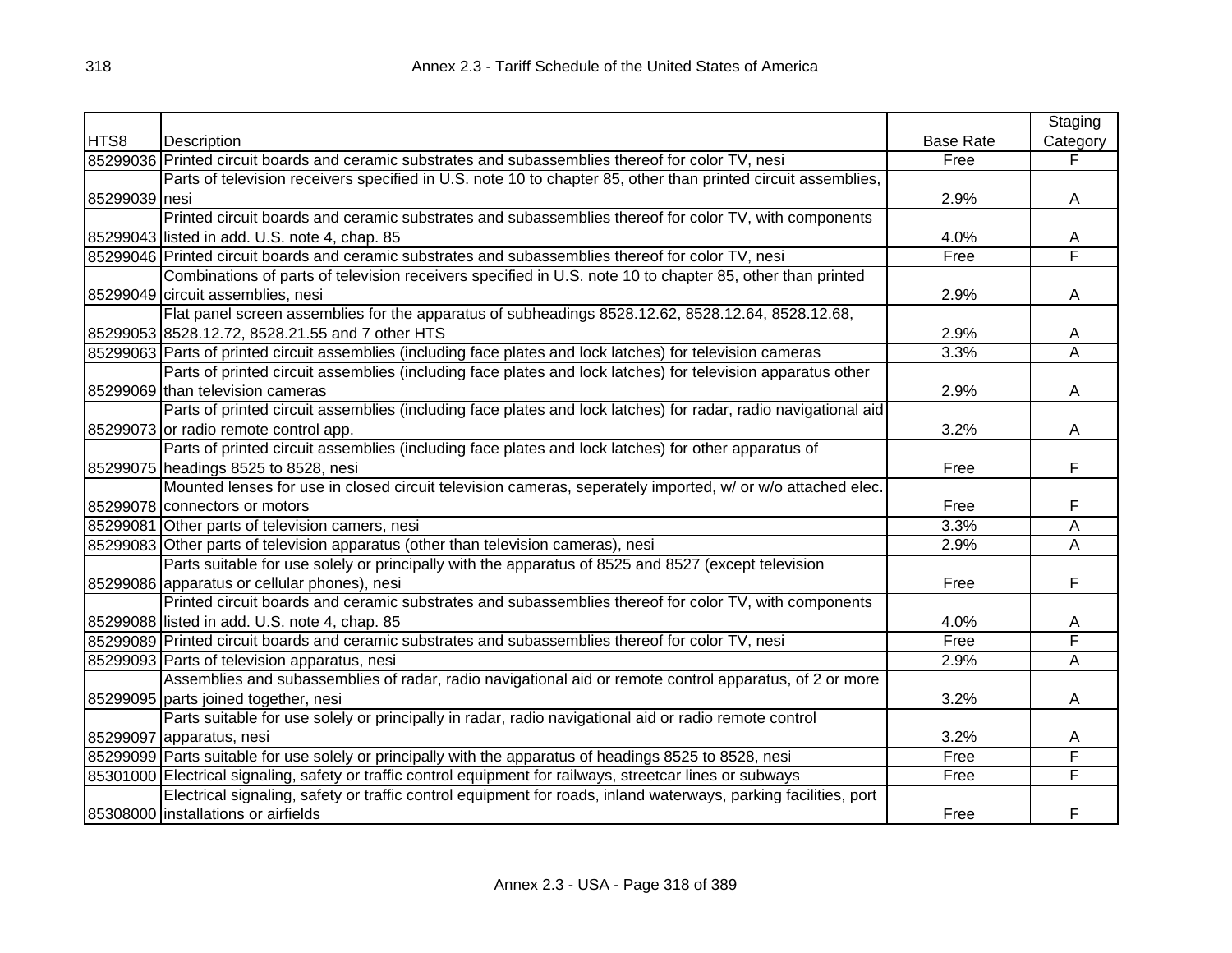|      |                                                                                                         |                  | Staging  |
|------|---------------------------------------------------------------------------------------------------------|------------------|----------|
| HTS8 | Description                                                                                             | <b>Base Rate</b> | Category |
|      | 85309000 Parts for electrical signaling, safety or traffic control equipment                            | Free             | F        |
|      | 85311000 Electric burglar or fire alarms and similar apparatus                                          | 1.3%             | A        |
|      | 85312000 Indicator panels incorporating liquid crystal devices (LCD's) or light emitting diodes (LED's) | Free             | F        |
|      | Electric sound or visual signaling apparatus, other than burglar or fire alarms or indicator panels     |                  |          |
|      | 85318000 incorporating LCD's or LED's                                                                   | 1.3%             | Α        |
|      | 85319015 Printed circuit assemblies of the panels of subheading 8531.20                                 | Free             | F        |
|      | 85319030 Printed circuit assemblies of electric sound or visual signaling apparatus, nesoi              | 1.3%             | A        |
|      | 85319075 Parts of the panels of subheading 8531.20, other than printed circuit assemblies               | Free             | F        |
|      | 85319090 Parts of electric sound or visual signaling apparatus, nesoi                                   | 1.3%             | A        |
|      | Fixed electrical capacitors designed for use in 50/60 Hz circuits and having a reactive power handling  |                  |          |
|      | 85321000 capacity of not less than 0.5 kvar                                                             | Free             | F        |
|      | 85322100 Tantalum fixed capacitors                                                                      | Free             | F        |
|      | 85322200 Aluminum electrolytic fixed capacitors                                                         | Free             | F        |
|      | 85322300 Ceramic dielectric fixed capacitors, single layer                                              | Free             | F        |
|      | 85322400 Ceramic dielectric fixed capacitors, multilayer                                                | Free             | F        |
|      | 85322500 Dielectric fixed capacitors of paper or plastics                                               | Free             | F        |
|      | 85322900 Fixed electrical capacitors, nesi                                                              | Free             | F        |
|      | 85323000 Variable or adjustable (pre-set) electrical capacitors                                         | Free             | F        |
|      | 85329000 Parts of electrical capacitors, fixed, variable or adjustable (pre-set)                        | Free             | F        |
|      | 85331000 Electrical fixed carbon resistors, composition or film types                                   | Free             | F        |
|      | Electrical fixed resistors, other than composition or film type carbon resistors, for a power handling  |                  |          |
|      | 85332100 capacity not exceeding 20 W                                                                    | Free             | F        |
|      | Electrical fixed resistors, other than composition or film type carbon resistors, for a power handling  |                  |          |
|      | 85332900 capacity exceeding 20 W                                                                        | Free             | F        |
|      | Electrical wirewound variable resistors, including rheostats and potentiometers, for a power handling   |                  |          |
|      | 85333100 capacity not exceeding 20 W                                                                    | Free             | F        |
|      | Electrical wirewound variable resistors, including rheostats and potentiometers, for a power handling   |                  |          |
|      | 85333900 capacity exceeding 20 W                                                                        | Free             | F        |
|      | 85334040 Metal oxide resistors                                                                          | Free             | F        |
|      | 85334080 Electrical variable resistors, other than wirewound, including rheostats and potentiometers    | Free             | F        |
|      | For the goods of subheading 8533.40, of ceramic or metallic materials, electrically or mechanically     |                  |          |
|      | 85339040 reactive to changes in temperature                                                             | Free             | F        |
|      | 85339080 Other parts of electrical resistors, including rheostats and potentiometers, nesi              | Free             | F        |
|      | 85340000 Printed circuits, without elements (other than connecting elements) fitted thereon             | Free             | F        |
|      | 85351000 Fuses, for a voltage exceeding 1,000 V                                                         | 2.7%             | Α        |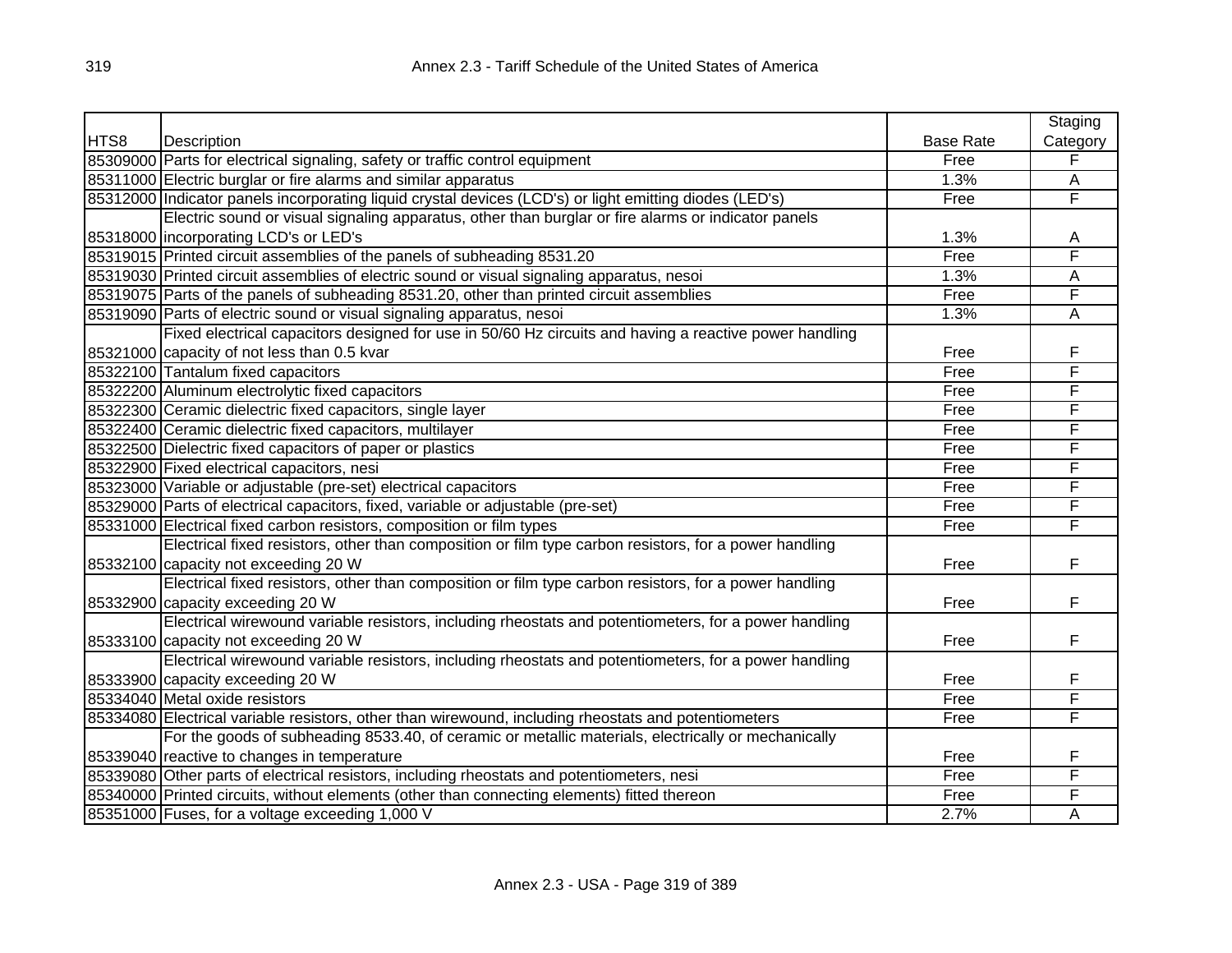|                  |                                                                                                                |                  | Staging                 |
|------------------|----------------------------------------------------------------------------------------------------------------|------------------|-------------------------|
| HTS8             | Description                                                                                                    | <b>Base Rate</b> | Category                |
|                  | 85352100 Automatic circuit breakers, for a voltage of less than 72.5 kV, but exceeding 1,000 V                 | 2.7%             | Α                       |
|                  | 85352900 Automatic circuit breakers, for a voltage of 72.5 kV or more                                          | 2.0%             | $\overline{A}$          |
|                  | 85353000 Isolating switches and make-and-break switches, for a voltage exceeding 1,000 V                       | 2.7%             | A                       |
|                  | 85354000 Lightning arrestors, voltage limiters and surge suppressors, for a voltage exceeding 1,000 V          | 2.7%             | Ā                       |
|                  | 85359040 Electrical motor starters and electrical motor overload protector, for a voltage exceeding 1,000 V    | 2.7%             | $\overline{\mathsf{A}}$ |
|                  | Electrical apparatus nesi for switching, protecting, or making connections for electrical circuits, for a      |                  |                         |
|                  | 85359080 voltage exceeding 1,000 V, nesi                                                                       | 2.7%             | A                       |
|                  | 85361000 Fuses, for a voltage not exceeding 1,000 V                                                            | 2.7%             | $\overline{\mathsf{A}}$ |
|                  | 85362000 Automatic circuit breakers, for a voltage not exceeding 1,000 V                                       | 2.7%             | A                       |
|                  | 85363040 Electrical motor overload protectors, for a voltage not exceeding 1,000 V, nesi                       | 2.7%             | A                       |
|                  | 85363080 Electrical apparatus for protecting electrical circuits, for a voltage not exceeding 1,000 V, nesi    | 2.7%             | A                       |
|                  | Relays for switching, protecting or making connections to or in electrical circuits, for a voltage not         |                  |                         |
|                  | 85364100 exceeding 60 V                                                                                        | 2.7%             | A                       |
|                  | Relays for switching, protecting or making connections to or in electrical circuits, for a voltage exceeding   |                  |                         |
|                  | 85364900 60 but not exceeding 1,000 V                                                                          | 2.7%             | A                       |
|                  | 85365040 Electrical motor starters (which are switches), for a voltage not exceeding 1,000 V                   | 2.7%             | A                       |
|                  | Certain specifed electronic and electromechanical snap-action switches, for a voltage not exceeding            |                  |                         |
| 85365070 1,000 V |                                                                                                                | Free             | F                       |
|                  | Switches nesoi, for switching or making connections to or in electrical circuits, for a voltage not exceeding  |                  |                         |
| 85365090 1,000 V |                                                                                                                | 2.7%             | A                       |
|                  | 85366100 Lampholders for a voltage not exceeding 1,000 V                                                       | 2.7%             | Ā                       |
|                  | Connectors: coaxial, cylindrical multicontact, rack and panel, printed circuit, ribbon or flat cable, for a    |                  |                         |
|                  | 85366940 voltage not exceeding 1,000 V                                                                         | Free             | F                       |
|                  | Plugs and sockets for making connections to or in electrical circuits, for a voltage not exceeding 1,000 V,    |                  |                         |
| 85366980 nesoi   |                                                                                                                | 2.7%             | A                       |
|                  | Electrical terminals, electrical splicers and electrical couplings, wafer probers, for a voltage not exceeding |                  |                         |
| 85369040 1,000 V |                                                                                                                | Free             | F                       |
|                  | Electrical apparatus nesi, for switching or making connections to or in electrical circuits, for a voltage not |                  |                         |
|                  | 85369080 exceeding 1,000 V, nesoi                                                                              | 2.7%             | A                       |
|                  | Electric control panels, for a voltage not exceeding 1,000, assembled with outer housing or supports, for      |                  |                         |
|                  | 85371030 goods of 8421, 8422, 8450 or 8516                                                                     | 2.7%             | A                       |
|                  | Boards, panels, etc., equipped with apparatus for electric control, for a voltage not exceeding 1,000,         |                  |                         |
|                  | 85371060 motor control centers                                                                                 | 2.7%             | A                       |
|                  | Boards, panels, consoles, desks, cabinets, etc., equipped with apparatus for electric control, for a voltage   |                  |                         |
|                  | 85371090 not exceeding 1,000, nesi                                                                             | 2.7%             | A                       |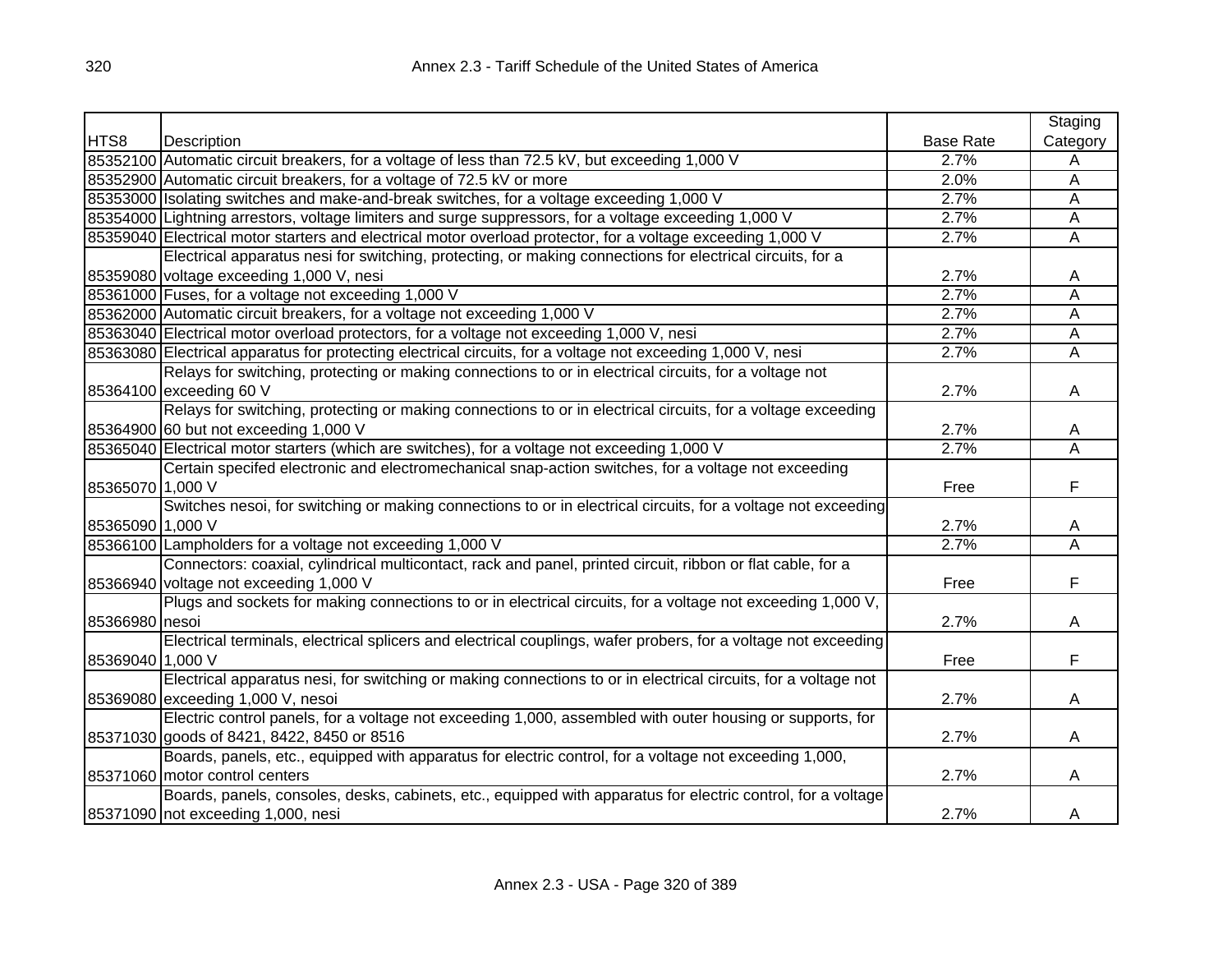|                    |                                                                                                                     |                  | Staging                 |
|--------------------|---------------------------------------------------------------------------------------------------------------------|------------------|-------------------------|
| HTS8               | Description                                                                                                         | <b>Base Rate</b> | Category                |
|                    | Boards, panels, consoles, desks, cabinets and other bases, equipped with apparatus for electric control,            |                  |                         |
|                    | 85372000 for a voltage exceeding 1,000 V                                                                            | 2.7%             | A                       |
|                    | Parts of boards, panels, consoles, desks, cabinets and other bases for the goods of heading 8537, not               |                  |                         |
|                    | 85381000 equipped with their apparatus                                                                              | 3.7%             | A                       |
|                    | Printed circuit assemblies of an article of heading 8537 for one of the articles described in additional U.S.       |                  |                         |
|                    | 85389010 note 12 to chapter 85                                                                                      | Free             | F                       |
|                    | Printed circuit assemblies, suitable for use solely or principally with the apparatus of heading 8535, 8536         |                  |                         |
|                    | 85389030 or 8537, nesoi                                                                                             | 3.5%             | A                       |
|                    | Parts for articles of 8535.90.40, 8536.30.40 or 8536.50.40, of ceramic or metallic materials, mech. or              |                  |                         |
|                    | 85389040 elec. reactive to changes in temp.                                                                         | 3.5%             | A                       |
|                    |                                                                                                                     |                  |                         |
|                    | 85389060 Molded parts nesi, suitable for use solely or principally with the apparatus of heading 8535, 8536 or 8537 | 3.5%             | A                       |
|                    |                                                                                                                     |                  |                         |
|                    | 85389080 Other parts nesi, suitable for use solely or principally with the apparatus of heading 8535, 8536 or 8537  | 3.5%             | Α                       |
|                    | 85391000 Sealed beam lamp units                                                                                     | 2.0%             | Ā                       |
|                    | 85392120 Tungsten halogen electrical filament lamps, designed for a voltage not exceeding 100 V                     | Free             | F                       |
|                    | 85392140 Tungsten halogen electrical filament lamps, designed for a voltage exceeding 100 V                         | 2.6%             | $\overline{\mathsf{A}}$ |
|                    | Electrical filament Christmas-tree lamps, of a power not exceeding 200 W and for a voltage exceeding                |                  |                         |
| 85392240 100 V     |                                                                                                                     | 5.8%             | Α                       |
|                    | Electrical filament lamps of a power not exceeding 200 W and for a voltage exceeding 100 V nesi,                    |                  |                         |
|                    | 85392280 excluding ultraviolet and infrared lamps                                                                   | 2.6%             | A                       |
|                    | 85392910 Electrical filament Christmas-tree lamps, designed for a voltage not exceeding 100 V                       | 5.8%             | Ā                       |
|                    | Electrical filament lamps, voltage not exceeding 100 V, having glass envelopes n/o 6.35 mm in diameter,             |                  |                         |
|                    | 85392920 suitable in surgical instruments                                                                           | 5.2%             | A                       |
|                    | Electrical filament lamps nesi, designed for a voltage not exceeding 100 V, excluding ultraviolet and               |                  |                         |
|                    | 85392930 infrared lamps                                                                                             | Free             | F                       |
|                    | 85392940 Electrical filament lamps, designed for a voltage exceeding 100 V, of a power exceeding 200 W              | 2.6%             | Α                       |
|                    | 85393100 Fluorescent, hot cathode discharge lamps, other than untraviolet lamps                                     | 2.4%             | A                       |
|                    |                                                                                                                     |                  |                         |
|                    | 85393200 Mercury or sodium vapor discharge lamps or metal halide discharge lamps (other than ultraviolet lamps)     | 2.4%             | A                       |
|                    | Electrical discharge lamps, other than fluorescent (hot cathode), mercury or sodium vapor, metal halide             |                  |                         |
|                    | 85393900 or ultraviolet lamps                                                                                       | 2.4%             | Α                       |
| 85394100 Arc lamps |                                                                                                                     | 2.6%             | Α                       |
|                    | 85394900 Ultraviolet or infrared lamps                                                                              | 2.4%             | Α                       |
|                    | 85399000 Parts of electrical filament or discharge lamps                                                            | 2.6%             | Α                       |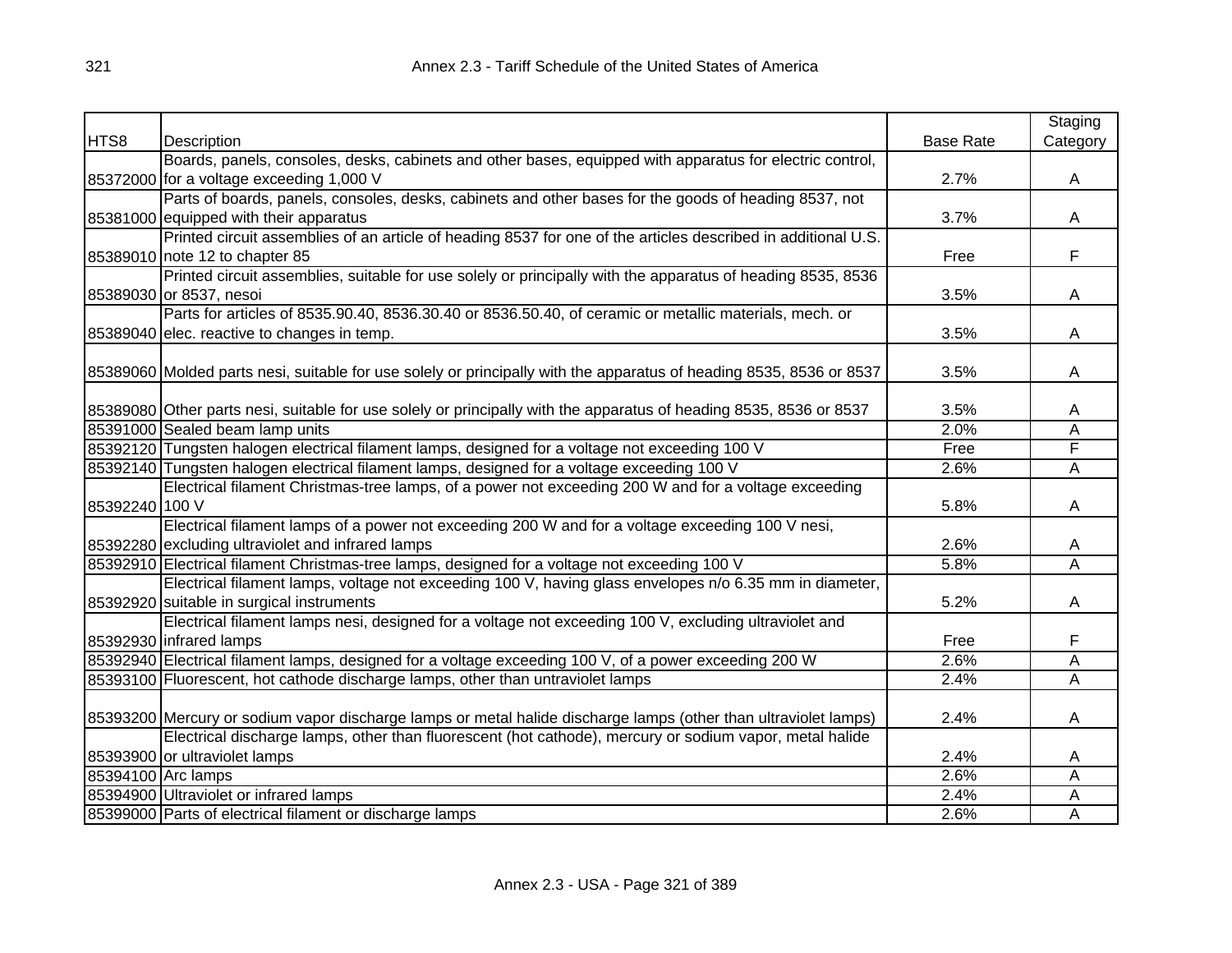|                   |                                                                                                                                           |                  | Staging        |
|-------------------|-------------------------------------------------------------------------------------------------------------------------------------------|------------------|----------------|
| HTS8              | Description                                                                                                                               | <b>Base Rate</b> | Category       |
|                   | Cathode-ray television picture tubes incl. video monitor, color, non-high definition, non-projection, display                             |                  |                |
|                   | 85401110 > 35.56 cm                                                                                                                       | 15.0%            | $\mathsf{A}$   |
|                   | Cathode-ray TV & video monitor tubes, color, non-high definition, non-projection, video display diagonal                                  |                  |                |
|                   | 85401124 <or= 34.29="" cm<="" td=""><td>7.5%</td><td>Α</td></or=>                                                                         | 7.5%             | Α              |
|                   | Cathode-ray TV & video monitor tubes, color, non-high definition, non-projection, video display diagonal >                                |                  |                |
|                   | 85401128 34.29 cm & <or 35.56="" =="" cm<="" td=""><td>15.0%</td><td>A</td></or>                                                          | 15.0%            | A              |
|                   | Cathode-ray television picture tubes incl. video monitor, color, high definition, display diagonal > 35.56                                |                  |                |
| 85401130 cm       |                                                                                                                                           | 15.0%            | $\mathsf{A}$   |
|                   | Cathode-ray TV & video monitor tubes, color, high definition, having video display display diagonal <or=< td=""><td></td><td></td></or=<> |                  |                |
| 85401144 34.29 cm |                                                                                                                                           | 7.5%             | А              |
|                   | Cathode-ray TV & video monitor tubes, color, high definition, video display diagonal video display                                        |                  |                |
|                   | 85401148 diagonal > 34.29 cm & <or= 35.56="" cm<="" td=""><td>15.0%</td><td>A</td></or=>                                                  | 15.0%            | A              |
|                   | 85401150 Cathode-ray television picture tubes incl. video monitor, color, non-high definition, projection type                            | 15.0%            | A              |
|                   | Cathode-ray television picture tubes incl. video monitor, monochrome, non-high definition, w/faceplate                                    |                  |                |
|                   | $85401210$ diagonal > 29 cm and <or 42="" =="" cm<="" td=""><td>3.6%</td><td>Α</td></or>                                                  | 3.6%             | Α              |
|                   | Cathode-ray television picture tubes incl. video monitor, monochrome, high definition, w/faceplate                                        |                  |                |
|                   | $85401220$ diagonal > 29 cm and <or 42="" =="" cm<="" td=""><td>3.6%</td><td>Α</td></or>                                                  | 3.6%             | Α              |
|                   | 85401250 Cathode-ray television picture tubes incl. video monitor, monochrome, non-high definition, nesi                                  | 3.3%             | A              |
|                   | 85401270 Cathode-ray television picture tubes incl. video monitor, monochrome, high definition, nesi                                      | 3.3%             | $\overline{A}$ |
|                   | 85402020 Cathode-ray television camera tubes                                                                                              | 6.0%             | $\overline{A}$ |
|                   | Television camera tubes, image converters and intensifiers, and other photocathode tubes, other than                                      |                  |                |
|                   | 85402040 cathode-ray tubes                                                                                                                | 3.3%             | A              |
|                   |                                                                                                                                           |                  |                |
|                   | 85404000 Data/graphic cathode-ray display tubes, color, with a phosphor dot screen pitch smaller than 0.4 mm                              | 3.0%             | A              |
|                   | 85405000 Data graphic cathode-ray display tubes, black and white or other monochrome                                                      | 3.0%             | A              |
|                   | 85406000 Cathode-ray tubes nesoi                                                                                                          | 3.0%             | A              |
|                   | 85407120 Magnetron tubes, modified for use as parts of microwave ovens                                                                    | Free             | F              |
|                   | 85407140 Magnetron tubes nesoi                                                                                                            | 3.7%             | A              |
|                   | 85407200 Klystron tubes                                                                                                                   | 3.3%             | A              |
|                   | 85407900 Microwave tubes (other than magnetrons or klystrons) excluding grid-controlled tubes                                             | 3.7%             | A              |
|                   | 85408100 Receiver or amplifier tubes                                                                                                      | 4.2%             | A              |
|                   | 85408900 Thermionic, cold cathode or photocathode tubes, nesi                                                                             | 3.7%             | A              |
|                   | 85409115 Front panel assemblies for cathode-ray tubes                                                                                     | 5.4%             | Α              |
|                   | 85409120 Deflection coils for cathode-ray tubes                                                                                           | Free             | F              |
|                   | 85409150 Parts of cathode-ray tubes other than deflection coils or front panel assemblies                                                 | 5.4%             | A              |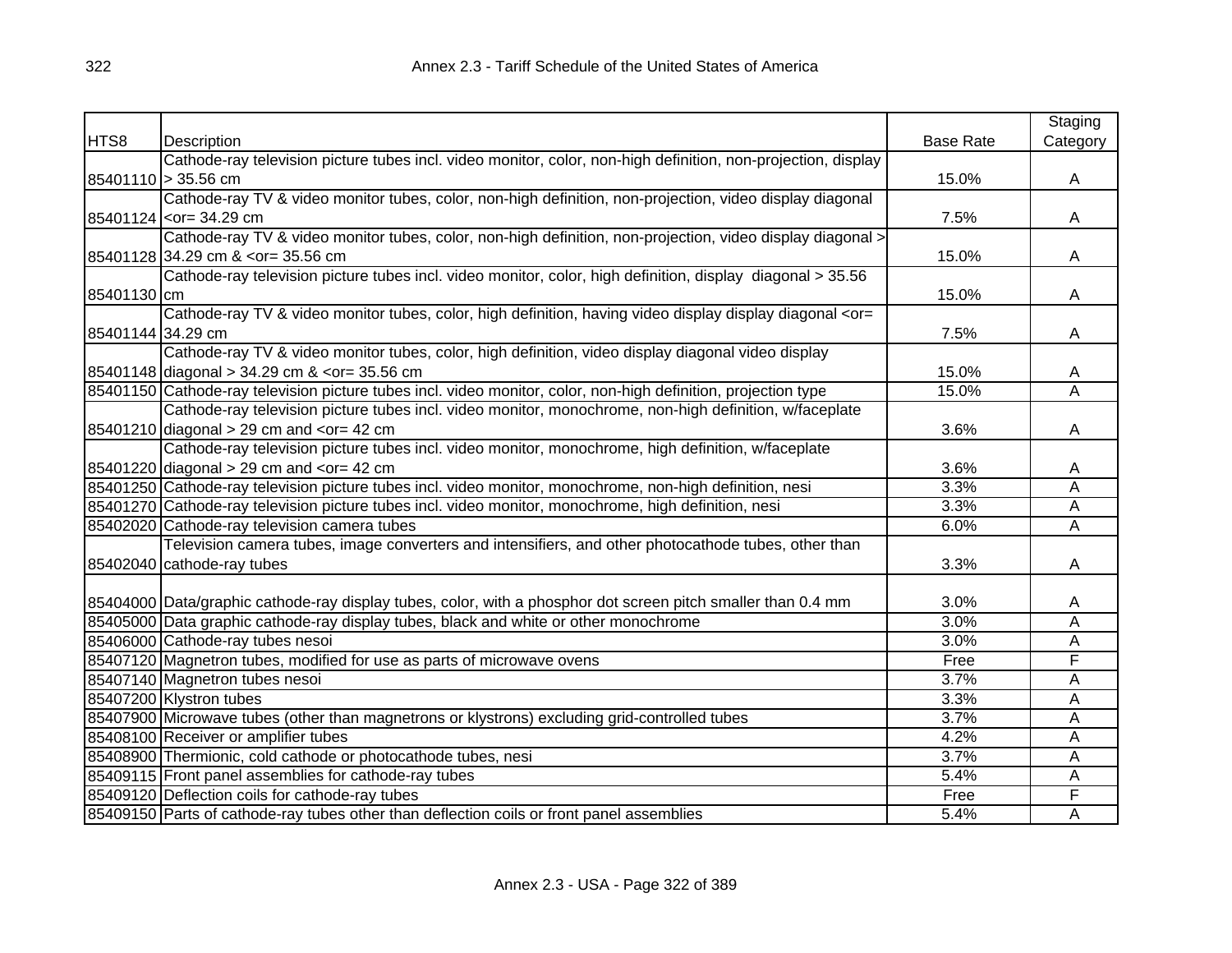|                |                                                                                                                |                  | Staging  |
|----------------|----------------------------------------------------------------------------------------------------------------|------------------|----------|
| HTS8           | Description                                                                                                    | <b>Base Rate</b> | Category |
|                | Electron guns; radio frequency (RF) interaction structures for microwave tubes of subheadings 8540.71          |                  |          |
|                | 85409940 through 8540.79, inclusive                                                                            | Free             | F        |
|                | Parts of thermionic, cold cathode or photocathode tubes, other than parts of cathode-ray tubes, electron       |                  |          |
|                | 85409980 guns, etc., nesi                                                                                      | Free             | F        |
|                | 85411000 Diodes, other than photosensitive or light-emitting diodes                                            | Free             | F        |
|                | 85412100 Transistors, other than photosensitive transistors, with a dissipation rating of less than 1 W        | Free             | F        |
|                | 85412900 Transistors, other than photosensitive transistors, with a dissipation rating of 1 W or more          | Free             | F        |
|                | 85413000 Thyristors, diacs and triacs, other than photosensitive devices                                       | Free             | F        |
|                | 85414020 Light-emitting diodes (LED's)                                                                         | Free             | F        |
|                | 85414060 Diodes for semiconductor devices, other than light-emitting diodes, nesi                              | Free             | F        |
|                | 85414070 Photosensitive transistors                                                                            | Free             | F        |
|                | 85414080 Photosensitive semiconductor devices nesi, optical coupled isolators                                  | Free             | F        |
|                | 85414095 Photosensitive semiconductor devices nesi, other                                                      | Free             | F        |
|                | 85415000 Semiconductor devices other than photosensitive semiconductor devices, nesi                           | Free             | F        |
|                | 85416000 Mounted piezoelectric crystals                                                                        | Free             | F        |
|                | Parts of diodes, transistors, similar semiconductor devices, photosensitive semiconductor devices, LED's       |                  |          |
|                | 85419000 and mounted piezoelectric crystals                                                                    | Free             | F        |
|                | 85421000 Cards incorporating an electronic integrated circuits ("smart" cards)                                 | Free             | F        |
|                | Electronic monolithic digital integrated circuits, for high definition television, having greater than 100,000 |                  |          |
| 85422140 gates |                                                                                                                | Free             | F        |
|                | 85422180 Electronic monolithic digital integrated circuits, not elsewhere specified or included                | Free             | F        |
|                | 85422900 Electronic monolithic integrated circuits other than digital                                          | Free             | F        |
|                | 85426000 Electronic hybrid integrated circuits                                                                 | Free             | F        |
|                | 85427000 Electronic microassemblies                                                                            | Free             | F        |
|                | 85429000 Parts of electronic integrated circuits and microassemblies                                           | Free             | F        |
|                | 85431100 Ion implanters (particle accelerators) designed for doping semiconductor materials                    | Free             | F        |
|                | 85431900 Particle accelerators other than ion implanters for doping semiconductor materials                    | 1.9%             | Α        |
|                | 85432000 Electrical signal generators                                                                          | 2.6%             | A        |
|                | 85433000 Electrical machines and apparatus for electroplating, electrolysis, or electrophoresis                | 2.6%             | A        |
|                | 85434000 Electric fence energizers                                                                             | 2.6%             | A        |
|                | 85438100 Proximity cards and tags (electrical)                                                                 | Free             | F        |
|                | Physical vapor deposition apparatus to process semiconduct material or produce diodes, transistors &           |                  |          |
|                | 85438910 similar semiconductor device & circuits                                                               | Free             | F        |
|                | Physical vapor deposition appartus having individual functions, not specified or included elsewhere in         |                  |          |
|                | 85438920 chapter 84, nesoi                                                                                     | 2.5%             | A        |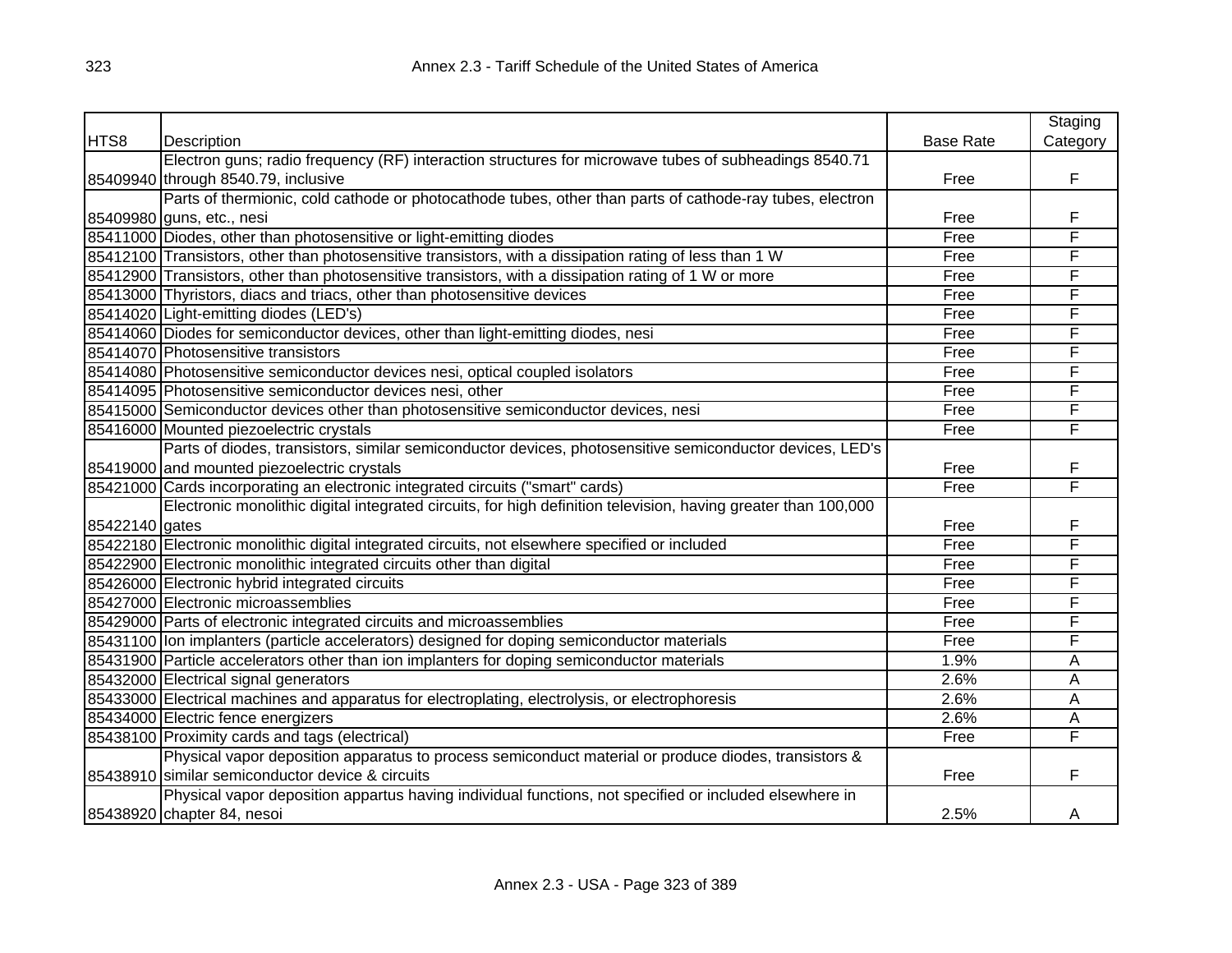|      |                                                                                                              |                  | Staging  |
|------|--------------------------------------------------------------------------------------------------------------|------------------|----------|
| HTS8 | <b>Description</b>                                                                                           | <b>Base Rate</b> | Category |
|      | Electric synchros and transducers; flight data recorders; defrosters and demisters with electric resistors   |                  |          |
|      | 85438940 for aircraft                                                                                        | 2.6%             | A        |
|      | Electrical machines and apparatus nesoi, designed for connection to telegraphic or telephonic apparatus,     |                  |          |
|      | 85438960 instruments or networks                                                                             | 2.6%             | A        |
|      | 85438970 Electric luminescent lamps                                                                          | 2.0%             | Α        |
|      | 85438980 Microwave amplifiers                                                                                | 2.6%             | Α        |
|      | 85438985 Electrical machines and apparatus for electrical nerve stimulation                                  | Free             | F        |
|      | Electrical machines with translation or dictionary functions; flat panel displays other than for articles of |                  |          |
|      | 85438992 heading 8528                                                                                        | Free             | F        |
|      | Other electrical machines and apparatus, having individual functions, not specified or included elsewhere    |                  |          |
|      | 85438996 in this chapter                                                                                     | 2.6%             | Α        |
|      | 85439010 Parts of physical vapor deposition apparatus                                                        | Free             | F        |
|      | Assemblies and subassemblies for flight data recorders, consisting of 2 or more parts pieces fastened        |                  |          |
|      | 85439015 together, printed circuit assemblies                                                                | 2.6%             | A        |
|      | Assemblies and subassemblies for flight data recorders, consisting of 2 or more parts pieces fastened        |                  |          |
|      | 85439035 together, not printed circuit assys.                                                                | 2.6%             | A        |
|      | Printed circuit assemblies of ion implanters of subheading 8543.11 or of flat panel displays other than for  |                  |          |
|      | 85439064 articles of heading 8528                                                                            | Free             | F        |
|      |                                                                                                              |                  |          |
|      | 85439068 Printed circuit assemblies of electrical machines and apparatus, having individual functions, nesoi | 2.6%             | A        |
|      | Parts, nesoi, of ion implanters of subheading 8543.11 or of flat panel displays other than for articles of   |                  |          |
|      | 85439084 heading 8528                                                                                        | Free             | F        |
|      | Parts (other than printed circuit assemblies) of electrical machines and apparatus, having individual        |                  |          |
|      | 85439088 functions, nesoi                                                                                    | 2.6%             | A        |
|      | 85441100 Insulated (including enameled or anodized) winding wire, of copper                                  | 3.5%             | Α        |
|      | 85441900 Insulated (including enameled or anodized) winding wire, other than of copper                       | 3.9%             | Α        |
|      | 85442000 Insulated (including enameled or anodized) coaxial cable and other coaxial conductors               | 5.3%             | А        |
|      | 85443000 Insulated ignition wiring sets and other wiring sets of a kind used in vehicles, aircraft or ships  | 5.0%             | Ā        |
|      | Insulated electric conductors of a kind used for telecommunication, for a voltage not exceeding 80 V,        |                  |          |
|      | 85444140 fitted with connectors                                                                              | Free             | F        |
|      | 85444180 Insulated electric conductors nesoi, for a voltage not exceeding 80 V, fitted with connectors       | 2.6%             | A        |
|      | Insulated electric conductors of a kind used for telecommuncations, for a voltage not exceeding 80 V, not    |                  |          |
|      | 85444940 fitted with connectors                                                                              | Free             | F        |
|      | 85444980 Insulated electric conductors nesoi, for a voltage not exceeding 80 V, not fitted with connectors   | 3.5%             | A        |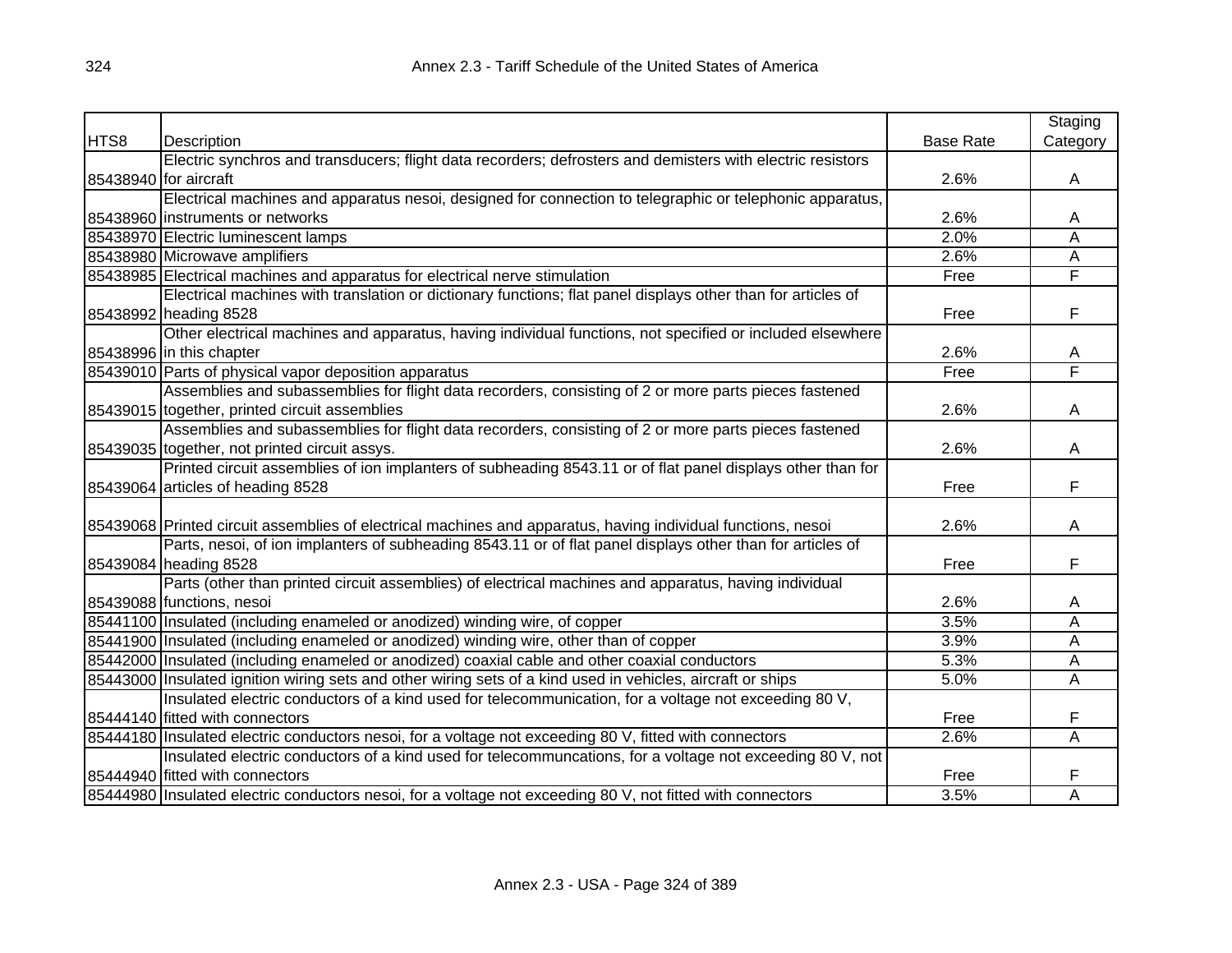|                   |                                                                                                                     |                  | Staging  |
|-------------------|---------------------------------------------------------------------------------------------------------------------|------------------|----------|
| HTS8              | Description                                                                                                         | <b>Base Rate</b> | Category |
|                   | Insulated electric conductors nesi, for a voltage exceeding 80 V but not exceeding 1,000 V, fitted with             |                  |          |
|                   | 85445140 modular telephone connectors                                                                               | Free             | F        |
|                   | Insulated electric conductors nesi, used for telecommuncations, for voltage exceed 80 V but not                     |                  |          |
|                   | 85445170 exceeding 1,000 V, fitted with connectors                                                                  | Free             | F        |
|                   | Insulated electric conductors nesi, for a voltage exceeding 80 V but not exceeding 1,000 V, fitted with             |                  |          |
|                   | 85445190 connectors, nesoi                                                                                          | 2.6%             | A        |
|                   | Insulated electric conductors nesi, of copper, for a voltage exceeding 80 V but not exceeding 1,000 V, not          |                  |          |
|                   | 85445920 fitted with connectors                                                                                     | 5.3%             | A        |
|                   | Insulated electric conductors nesi, not of copper, for a voltage exceeding 80 V but not exceeding 1,000 V,          |                  |          |
|                   | 85445940 not fitted with connectors                                                                                 | 3.9%             | A        |
|                   | 85446020 Insulated electric conductors nesi, for a voltage exceeding 1,000 V, fitted with connectors                | 3.7%             | Α        |
|                   |                                                                                                                     |                  |          |
|                   | 85446040 Insulated electric conductors nesi, of copper, for a voltage exceeding 1,000 V, not fitted with connectors | 3.5%             | A        |
|                   | Insulated electric conductors nesi, not of copper, for a voltage exceeding 1,000 V, not fitted with                 |                  |          |
|                   | 85446060 connectors                                                                                                 | 3.2%             | A        |
|                   | 85447000 Optical fiber cables made up of individually sheathed fibers                                               | Free             | F        |
|                   | 85451100 Carbon electrodes of a kind used for furnaces                                                              | Free             | F        |
|                   | 85451920 Carbon electrodes of a kind used for electrolytic purposes                                                 | Free             | F        |
|                   | Carbon electrodes of a kind used for electrical purposes, other than those used for furnaces or for                 |                  |          |
|                   | 85451940 electrolytic purposes                                                                                      | Free             | F        |
|                   | 85452000 Carbon brushes of a kind used for electrical purposes                                                      | Free             | F        |
|                   | 85459020 Arc light carbons of a kind used for electrical purposes                                                   | Free             | F        |
|                   | Lamp carbons, battery carbons and articles of graphite or other carbon nesi, of a kind used for electrical          |                  |          |
| 85459040 purposes |                                                                                                                     | Free             | F        |
|                   | 85461000 Electrical insulators of glass                                                                             | 2.9%             | Α        |
|                   | 85462000 Electrical insulators of ceramics                                                                          | 3.0%             | A        |
|                   | 85469000 Electrical insulators of any material, other than glass or ceramics                                        | Free             | F        |
|                   | Ceramic insulators to be used in the production of spark plugs for natural gas fueled, stationary, internal-        |                  |          |
|                   | 85471040 combustion engines                                                                                         | 3.0%             | A        |
|                   | 85471080 Insulating fittings for electrical machines, appliances or equipment, of ceramics nesi                     | 3.0%             | A        |
|                   | 85472000 Insulating fittings for electrical machines, appliances or equipment, of plastics                          | Free             | F        |
|                   | Electrical conduit tubing and joints therefor, of base metal lined with insulating material; insulating fittings    |                  |          |
|                   | 85479000 for electrical goods nesi                                                                                  | 4.6%             | A        |
|                   | Spent primary cells, spent primary batteries and spent electric storage batteries, entered for recovery of          |                  |          |
| 85481005 lead     |                                                                                                                     | Free             | F        |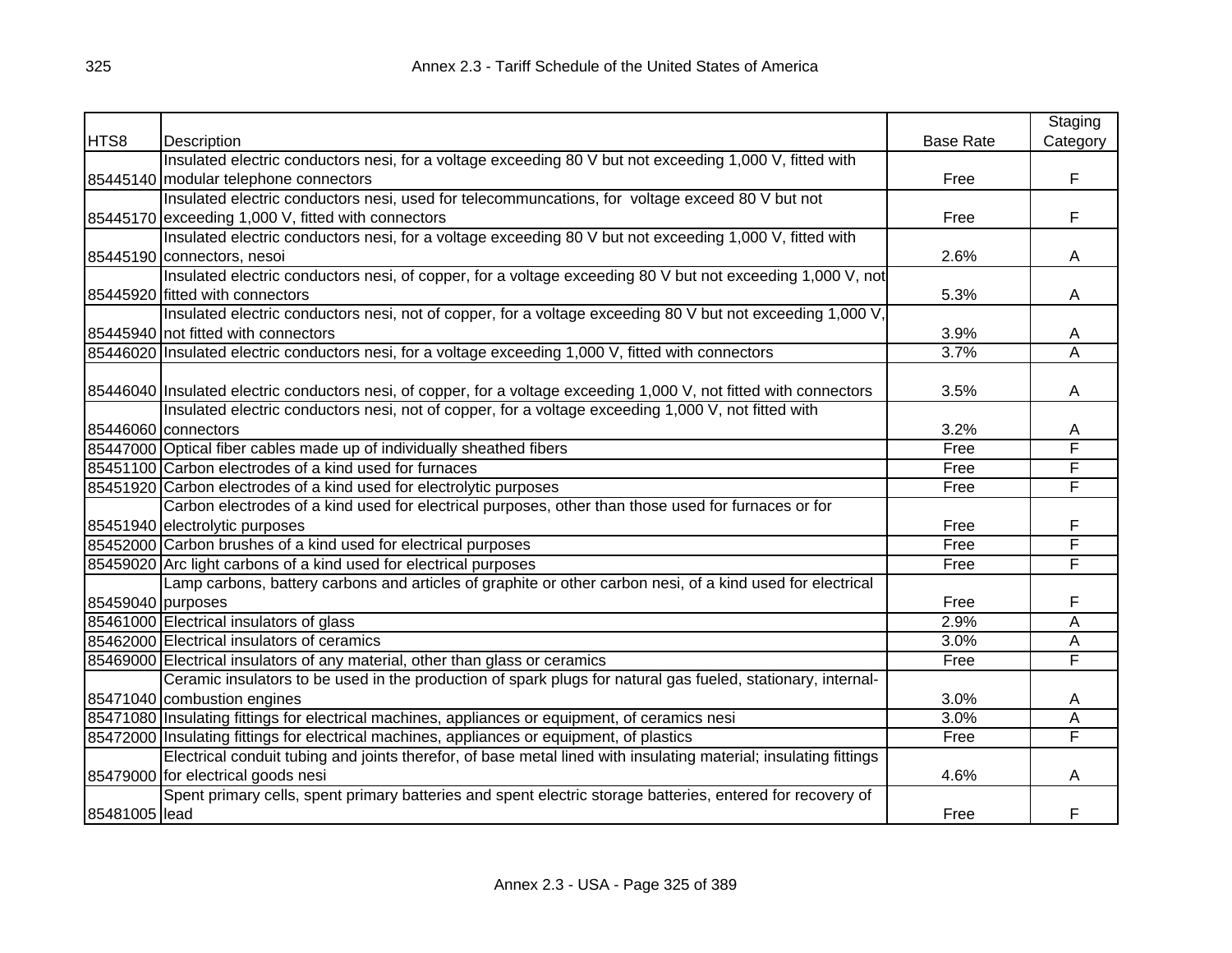|                    |                                                                                                                      |                  | Staging        |
|--------------------|----------------------------------------------------------------------------------------------------------------------|------------------|----------------|
| HTS8               | Description                                                                                                          | <b>Base Rate</b> | Category       |
|                    | Spent primary cells, spent primary batteries and spent electric storage batteries, not entered for recovery          |                  |                |
| 85481015 of lead   |                                                                                                                      | Free             | F              |
|                    | Waste and scrap of primary cells, primary batteries and electric storage batteries, entered for recovery of          |                  |                |
| 85481025 lead      |                                                                                                                      | Free             | F              |
|                    | Waste and scrap of primary cells, primary batteries and electric storage batteries, not entered for                  |                  |                |
|                    | 85481035 recovery of lead                                                                                            | Free             | F              |
|                    | 85489000 Electrical parts of machinery or apparatus not specified or included elsewhere in chapter 85                | Free             | F              |
|                    | 86011000 Rail locomotives powered from an external source of electricity                                             | Free             | F              |
|                    | 86012000 Rail locomotives powered by electric accumulators (batteries)                                               | Free             | F              |
|                    | 86021000 Diesel-electric locomotives                                                                                 | Free             | F              |
|                    | 86029000 Rail locomotives (o/than diesel-electric), non-electric; locomotive tenders                                 | Free             | F              |
|                    | Self-propelled railway or tramway coaches, vans and trucks (o/than those of 8604), powered from an                   |                  |                |
|                    | 86031000 external source of electricity                                                                              | 5.0%             | A              |
|                    | Self-propelled railway or tramway coaches, vans and trucks (o/than those of 8604), o/than powered from               |                  |                |
|                    | 86039000 an external source of electricity                                                                           | 5.0%             | A              |
|                    | 86040000 Railway or tramway maintenance or service vehicles, whether or not self-propelled                           | 2.9%             | $\overline{A}$ |
|                    | Railway or tramway passenger coaches and special purpose railway or tramway coaches, not self-                       |                  |                |
| 86050000 propelled |                                                                                                                      | 14.0%            | A              |
|                    | 86061000 Railway or tramway tank cars and the like, not self-propelled                                               | 14.0%            | A              |
|                    | 86062000 Railway or tramway insulated or refrigerated freight cars (o/than tank cars), not self-propelled            | 14.0%            | $\overline{A}$ |
|                    | Railway or tramway self-discharging freight cars (o/than tank cars or insulated/refrig. freight cars), not self      |                  |                |
| 86063000 propelled |                                                                                                                      | 14.0%            | A              |
|                    | 86069100 Railway or tramway freight cars nesoi, closed and covered, not self-propelled                               | 14.0%            | A              |
|                    | Railway or tramway freight cars nesoi, open, with nonremovable sides of a height over 60 cm, not self-               |                  |                |
| 86069200 propelled |                                                                                                                      | 14.0%            | A              |
|                    | 86069900 Railway or tramway freight cars nesoi, not self-propelled                                                   | 14.0%            | A              |
|                    | 86071100 Parts of railway/tramway locomotives/rolling stock, truck assemblies for self-propelled vehicles            | Free             | F              |
|                    |                                                                                                                      |                  |                |
|                    | 86071200 Parts of railway/tramway locomotives/rolling stock, truck assemblies for other than self-propelled vehicles | 3.6%             | A              |
|                    | 86071903 Parts of railway/tramway locomotives/rolling stock, axles                                                   | 0.4%             | A              |
|                    | 86071906 Parts of railway/tramway locomotives/rolling stock, parts of axles                                          | 0.4%             | A              |
|                    | 86071912 Parts of railway/tramway locomotives/rolling stock, wheels, whether or not fitted with axles                | Free             | F              |
|                    | 86071915 Parts of railway/tramway locomotives/rolling stock, parts of wheels                                         | Free             | F              |
|                    | Parts of railway/tramway locomotives/rolling stock, parts of truck assemblies for non-self-propelled                 |                  |                |
|                    | 86071930 passenger coaches or freight cars                                                                           | 3.6%             | A              |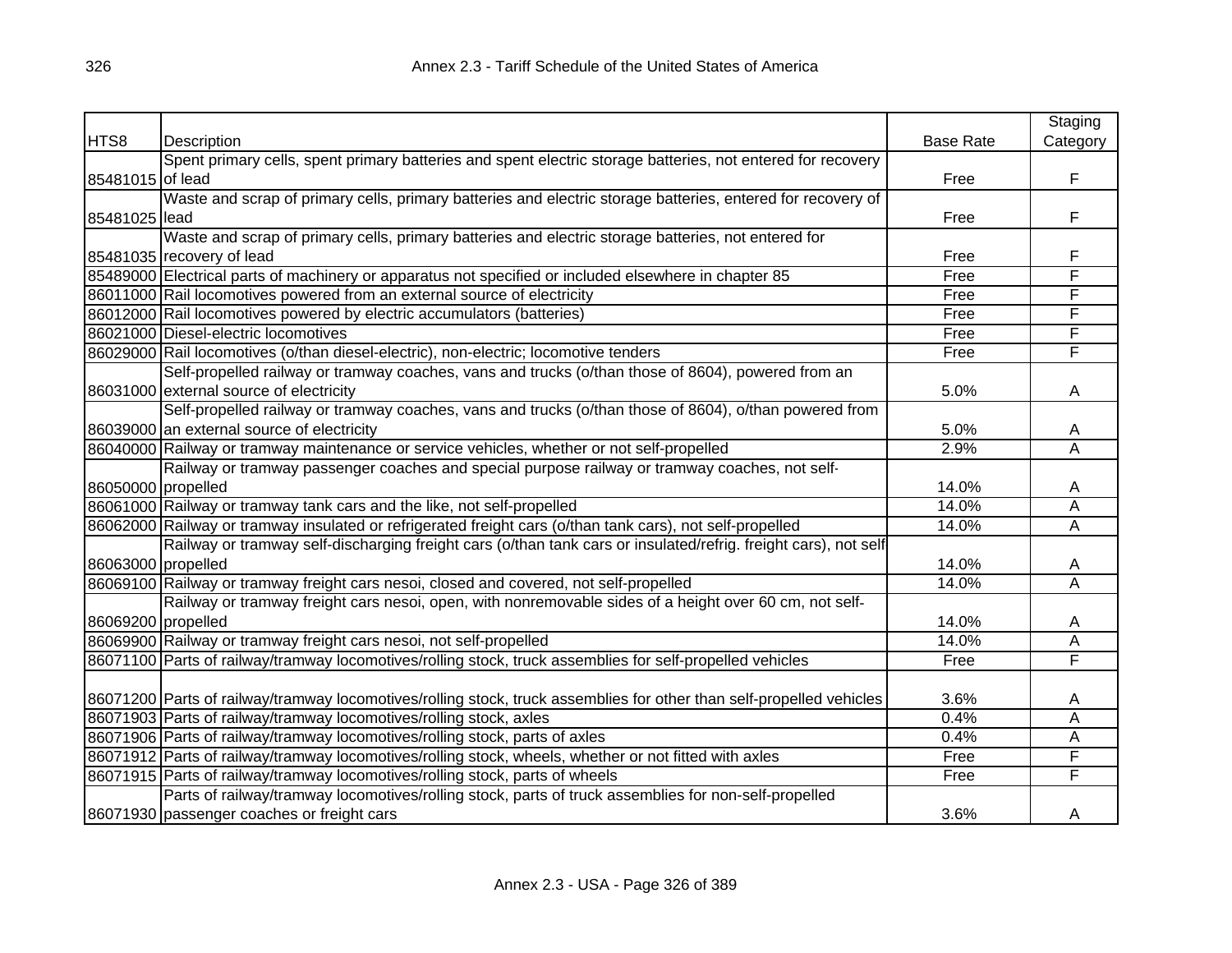|      |                                                                                                               |                  | Staging                 |
|------|---------------------------------------------------------------------------------------------------------------|------------------|-------------------------|
| HTS8 | Description                                                                                                   | <b>Base Rate</b> | Category                |
|      | Parts of railway/tramway locomotives/rolling stock, parts of truck assemblies for self-propelled vehicles or  |                  |                         |
|      | 86071990 for non-self propelled nesoi                                                                         | 2.6%             | A                       |
|      | Parts of railway/tramway locomotives/rolling stock, air brakes & parts thereof for non-self-propelled         |                  |                         |
|      | 86072110 passenger coaches or freight cars                                                                    | 3.6%             | A                       |
|      | Parts of railway/tramway locomotives/rolling stock, air brakes & parts thereof for self-propelled vehicles or |                  |                         |
|      | 86072150 non-self-propelled stock nesoi                                                                       | 3.9%             | A                       |
|      | Parts of railway/tramway locomotives/rolling stock, pts of brakes (o/than air brakes) for non-self-propelled  |                  |                         |
|      | 86072910 passenger coaches or freight                                                                         | 3.6%             | A                       |
|      | Parts of railway/tramway locomotives/rolling stock, pts of brakes (o/th air brakes) for self-propelled        |                  |                         |
|      | 86072950 vehicles or non-self-propelled nesoi                                                                 | 2.6%             | A                       |
|      | Parts of railway/tramway locomotives/rolling stock, hooks and other coupling devices, buffers, pts thereof,   |                  |                         |
|      | 86073010 for stock of 8605 or 8606                                                                            | 3.6%             | Α                       |
|      | Parts of railway/tramway locomotives/rolling stock, hooks and other coupling devices, buffers, pts thereof,   |                  |                         |
|      | 86073050 for stock of 8601 to 8605                                                                            | 2.6%             | A                       |
|      | 86079100 Parts, nesoi, of railway/tramway locomotives                                                         | Free             | F                       |
|      | Parts (o/than brake regulators) nesoi, of railway/tramway, non-self-propelled passenger coaches or            |                  |                         |
|      | 86079910 freight cars                                                                                         | 2.8%             | A                       |
|      | 86079950 Parts, nesoi, of railway or tramway rolling stock, nesoi                                             | 3.1%             | $\overline{\mathsf{A}}$ |
|      | Railway or tramway track fixtures and fittings; mechanical signaling, safety or traffic control equipment of  |                  |                         |
|      | 86080000 all kinds nesoi; parts thereof                                                                       | 3.8%             | A                       |
|      | Containers (including containers for transport of fluids) specially designed and equipped for carriage by     |                  |                         |
|      | 86090000 one or more modes of transport                                                                       | Free             | F                       |
|      | 87011000 Pedestrian controlled tractors                                                                       | Free             | F                       |
|      | 87012000 Road tractors for semi-trailers                                                                      | 4.0%             | Α                       |
|      | 87013010 Track-laying tractors, suitable for agricultural use                                                 | Free             | F                       |
|      | 87013050 Track-laying tractors, not suitable for agricultural use                                             | Free             | F                       |
|      | 87019010 Tractors (o/than track-laying) nesoi, suitable for agricultural use                                  | Free             | F                       |
|      | 87019050 Tractors (o/than track-laying) nesoi, not suitable for agricultural use                              | Free             | F                       |
|      | 87021030 Motor vehicles, w/diesel engine, for transport of 16 or more persons incl. the driver                | 2.0%             | Α                       |
|      | 87021060 Motor vehicles, w/diesel engine, for transport of 10 but not more than 15 persons                    | 2.0%             | Α                       |
|      | 87029030 Motor vehicles, w/other than diesel engine, for transport of 16 or more persons                      | 2.0%             | A                       |
|      | 87029060 Motor vehicles, w/other than diesel engine, for transport of 10 but not more than 15 persons         | 2.0%             | Α                       |
|      | 87031010 Motor vehicles specially designed for traveling on snow                                              | 2.5%             | Α                       |
|      | 87031050 Golf carts and similar motor vehicles                                                                | 2.5%             | A                       |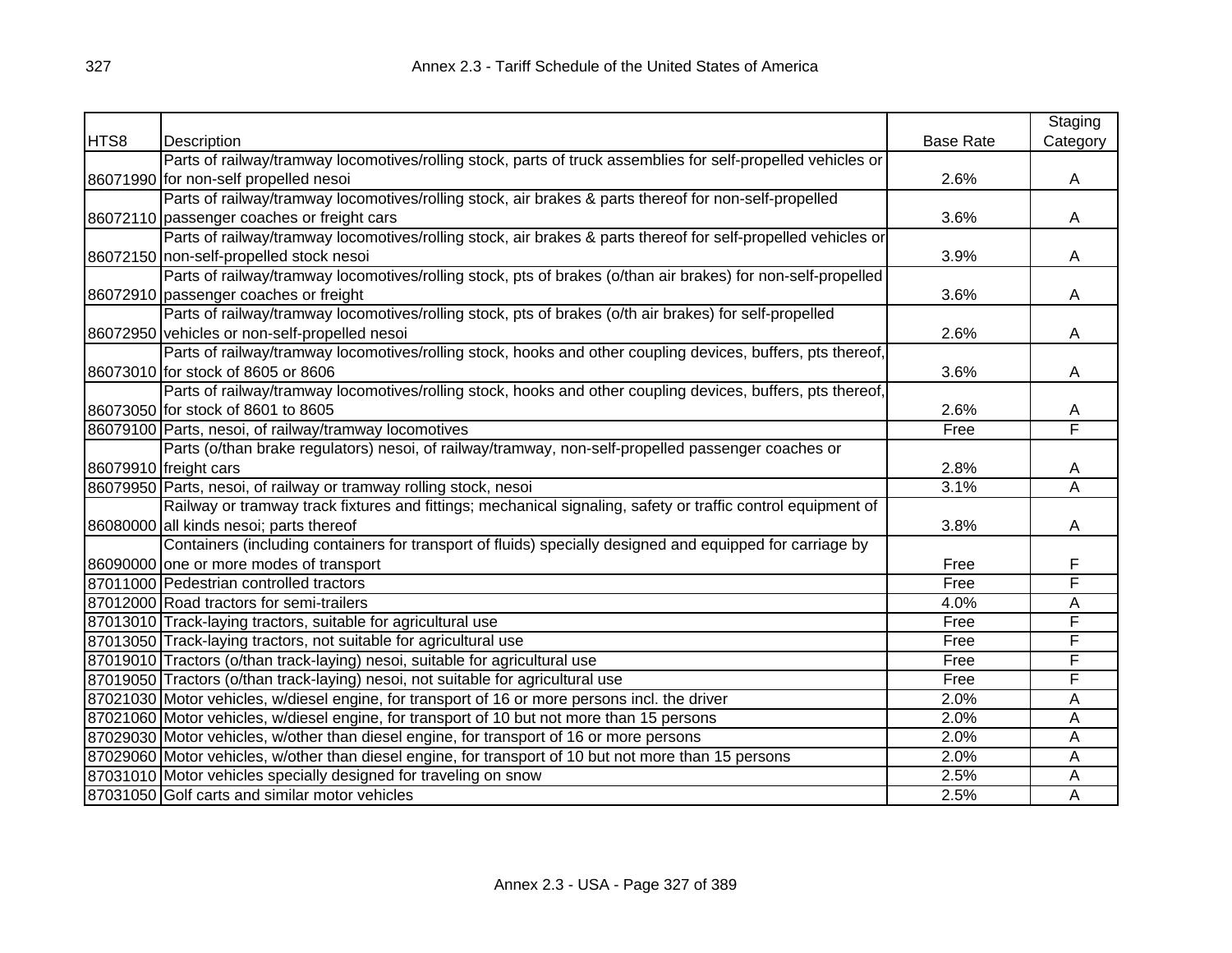|      |                                                                                                                  |                  | Staging  |
|------|------------------------------------------------------------------------------------------------------------------|------------------|----------|
| HTS8 | Description                                                                                                      | <b>Base Rate</b> | Category |
|      | Mtr cars & o/mtr. vehicles for transport of persons, w/spark-ign. int. combust. recip. piston engine w/cyl.      |                  |          |
|      | 87032100 cap. n/o 1000 cc                                                                                        | 2.5%             | A        |
|      | Mtr cars & o/mtr. vehicles for transport of persons, w/spark-ign. int. combust. recip. piston engine w/cyl.      |                  |          |
|      | 87032200 cap. o/1000 cc n/o 1500 cc                                                                              | 2.5%             | A        |
|      | Mtr cars & o/mtr. vehicles for transport of persons, w/spark-ign. int. combust. recip. piston engine w/cyl.      |                  |          |
|      | 87032300 cap. o/1500 cc n/o 3000 cc                                                                              | 2.5%             | A        |
|      | Mtr cars & o/mtr. vehicles for transport of persons, w/spark-ign. int. combust. recip. piston engine w/cyl.      |                  |          |
|      | 87032400 cap. o/ 3000 cc                                                                                         | 2.5%             | A        |
|      | Mtr cars & o/mtr. vehicles for transport of persons, w/compress.-ign. int. combust. recip. piston engine         |                  |          |
|      | 87033100 w/cyl. cap. n/o 1500 cc                                                                                 | 2.5%             | A        |
|      | Mtr cars & o/mtr. vehicles for transport of persons, w/compress.-ign. int. combust. recip. piston engine         |                  |          |
|      | 87033200 w/cyl. cap. o/1500 cc n/o 2500 cc                                                                       | 2.5%             | A        |
|      | Mtr cars & o/mtr. vehicles for transport of persons, w/compress.-ign. int. combust. recip. piston engine         |                  |          |
|      | 87033300 w/cyl. cap. o/2500 cc                                                                                   | 2.5%             | A        |
|      | Mtr cars & other motor vehicles for transport of persons, o/than w/spark ign. or compress. ign. recip.           |                  |          |
|      | 87039000 piston engine, nesoi                                                                                    | 2.5%             | A        |
|      | 87041010 Mtr. vehicles for transport of goods, cab chassis for dumpers designed for off-highway use              | Free             | F        |
|      | 87041050 Mtr. vehicles for transport of goods, complete dumpers designed for off-highway use                     | Free             | F        |
|      | Mtr. vehicles for transport of goods, w/compress.-ign. int. combust. recip. piston engine, w/G.V.W. not          |                  |          |
|      | 87042100 over 5 metric tons                                                                                      | 25.0%            | A        |
|      | Mtr. vehicles for transport of goods, cab chassis, w/compress.-ign. int. combust. recip. piston engine,          |                  |          |
|      | 87042210 w/G.V.W. o/5 but n/o 20 metric tons                                                                     | 4.0%             | A        |
|      | Mtr. vehicl. for transport of goods (o/than cab chassis), w/compress.-ign. int. combust. recip. piston           |                  |          |
|      | 87042250 engine, w/G.V.W. o/5 but n/o 20 mtons                                                                   | 25.0%            | A        |
|      | Mtr. vehicles for transport of goods, w/compress.-ign. int. combust. recip. piston engine, w/G.V.W. over         |                  |          |
|      | 87042300 20 metric tons                                                                                          | 25.0%            | A        |
|      | Mtr. vehicles for transport of goods, w/spark.-ign. int. combust. recip. piston engine, w/G.V.W. not over 5      |                  |          |
|      | 87043100 metric tons                                                                                             | 25.0%            | A        |
|      | Mtr. vehicles for transport of goods, w/spark.-ign. int. combust. recip. piston engine, w/G.V.W. over 5          |                  |          |
|      | 87043200 metric tons                                                                                             | 25.0%            | A        |
|      |                                                                                                                  |                  |          |
|      | 87049000 Mtr. vehicles for transport of goods, o/than w/compress. ign. or spark ign. recip. piston engine, nesoi | 25.0%            | A        |
|      | 87051000 Mtr. vehicles (o/than for transport of persons or of goods), mobile cranes                              | Free             | F        |
|      | 87052000 Mtr. vehicles (o/than for transport of persons or of goods), mobile drilling derricks                   | Free             | F        |
|      | 87053000 Mtr. vehicles (o/than for transport of persons or of goods), fire fighting vehicles                     | Free             | F        |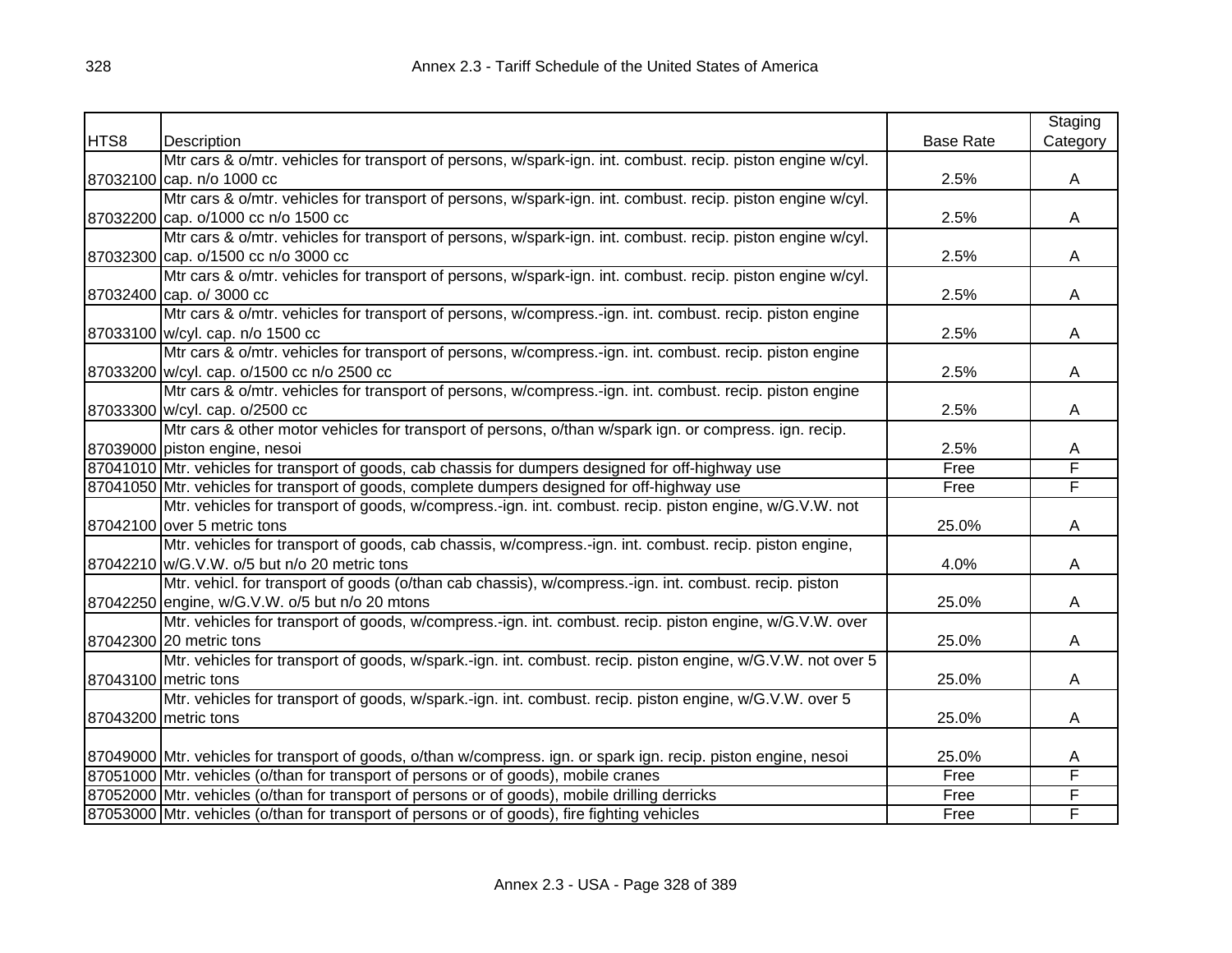|                |                                                                                                                 |                  | Staging        |
|----------------|-----------------------------------------------------------------------------------------------------------------|------------------|----------------|
| HTS8           | Description                                                                                                     | <b>Base Rate</b> | Category       |
|                | 87054000 Mtr. vehicles (o/than for transport of persons or of goods), concrete mixers                           | Free             | F              |
|                | 87059000 Mtr. vehicles (o/than for transport of persons or of goods), special purpose motor vehicles nesoi      | Free             | F              |
|                | 87060003 Chassis fitted w/engines, for mtr. vehicles for transport of goods of 8704.21 or 8704.31               | 4.0%             | A              |
|                | 87060005 Chassis fitted w/engines, for mtr. vehicles of 8701.20, 8702, & 8704 (except 8704.21 or 8704.31)       | 4.0%             | Α              |
|                | 87060015 Chassis fitted w/engines, for mtr. vehicles for transport of persons of 8703                           | 2.5%             | A              |
|                | 87060025 Chassis fitted w/engines, for mtr. vehicles of heading 8705                                            | 1.6%             | Α              |
|                | 87060030 Chassis fitted w/engines, for tractors suitable for agricultural use                                   | Free             | F              |
|                | 87060050 Chassis fitted w/engines, for tractors (o/than for agric. use) and other motor vehicles nesoi          | 1.4%             | A              |
|                | 87071000 Bodies (including cabs), for mtr. vehicles for transport of persons of heading 8703                    | 2.5%             | A              |
|                | 87079010 Bodies (including cabs), for tractors suitable for agricultural use                                    | Free             | F              |
|                | Bodies (including cabs), for mtr. vehicles (o/than tract. for agri. use) of headings 8701-8705 (except          |                  |                |
| 87079050 8703) |                                                                                                                 | 4.0%             | A              |
|                | 87081030 Pts. & access. for mtr vehicles of headings 8701 to 8705, bumpers                                      | 2.5%             | $\overline{A}$ |
|                | 87081060 Pts. & access. of mtr. vehicles of headings 8701 to 8705, parts of bumpers                             | 2.5%             | Α              |
|                | 87082100 Pts. & access. of bodies for mtr. vehicles of headings 8701 to 8705, safety seat belts                 | 2.5%             | Α              |
|                |                                                                                                                 |                  |                |
|                | 87082910 Pts. & access. of bodies for mtr. vehicles of headings 8701 to 8705, inflators & modules for airbags   | 2.5%             | A              |
|                | 87082915 Pts. & access. of bodies for mtr. vehicles of headings 8701 to 8705, door assemblies                   | 2.5%             | A              |
|                | 87082920 Pts. & access. of bodies for mtr. vehicles of headings 8701 to 8705, body stampings                    | 2.5%             | A              |
|                | 87082950 Pts. & access. of bodies for mtr. vehicles of headings 8701 to 8705, nesoi                             | 2.5%             | A              |
|                | 87083110 Pts. & access. of tractors suitable for agricultural use, mounted brake linings                        | Free             | F              |
|                | 87083150 Pts. & access. of motor vehicles of headings 8701, nesoi, and 8702-8705, mounted brake linings         | 2.5%             | A              |
|                | Pts. & access. of tractors suit. for agric. use, brakes and servo-brakes & pts thereof (o/than mounted          |                  |                |
|                | 87083910 brake linings)                                                                                         | Free             | F              |
|                | Pts. & access. of mtr. vehicles of 8701, nesoi, and 8702-8705, brakes and servo-brakes & pts thereof            |                  |                |
|                | 87083950 (o/than mounted brake linings)                                                                         | 2.5%             | Α              |
|                | 87084010 Pts. & access. of mtr. vehic. of 8701.20, 8702 or 8704, gear boxes                                     | 2.5%             | A              |
|                | 87084020 Pts. & access. of mtr. vehic. for transport of persons of 8703, gear boxes                             | 2.5%             | A              |
|                | 87084030 Pts. & access. of tractors suitable for agricultural use, gear boxes                                   | Free             | F              |
|                | 87084050 Pts. & access. of mtr. vehic. of 8701, nesoi, and of 8705, gear boxes                                  | 2.5%             | A              |
|                |                                                                                                                 |                  |                |
|                | 87085010 Pts. & access. of mtr. vehic., drive axles w/differential (whether or not w/other transm. components)  | Free             | F              |
|                | Pts. & access. of tractors (o/than road tractors or suit. for agric. use), drive axles w/differential (wheth or |                  |                |
|                | 87085030 not w/oth transm. components                                                                           | Free             | F              |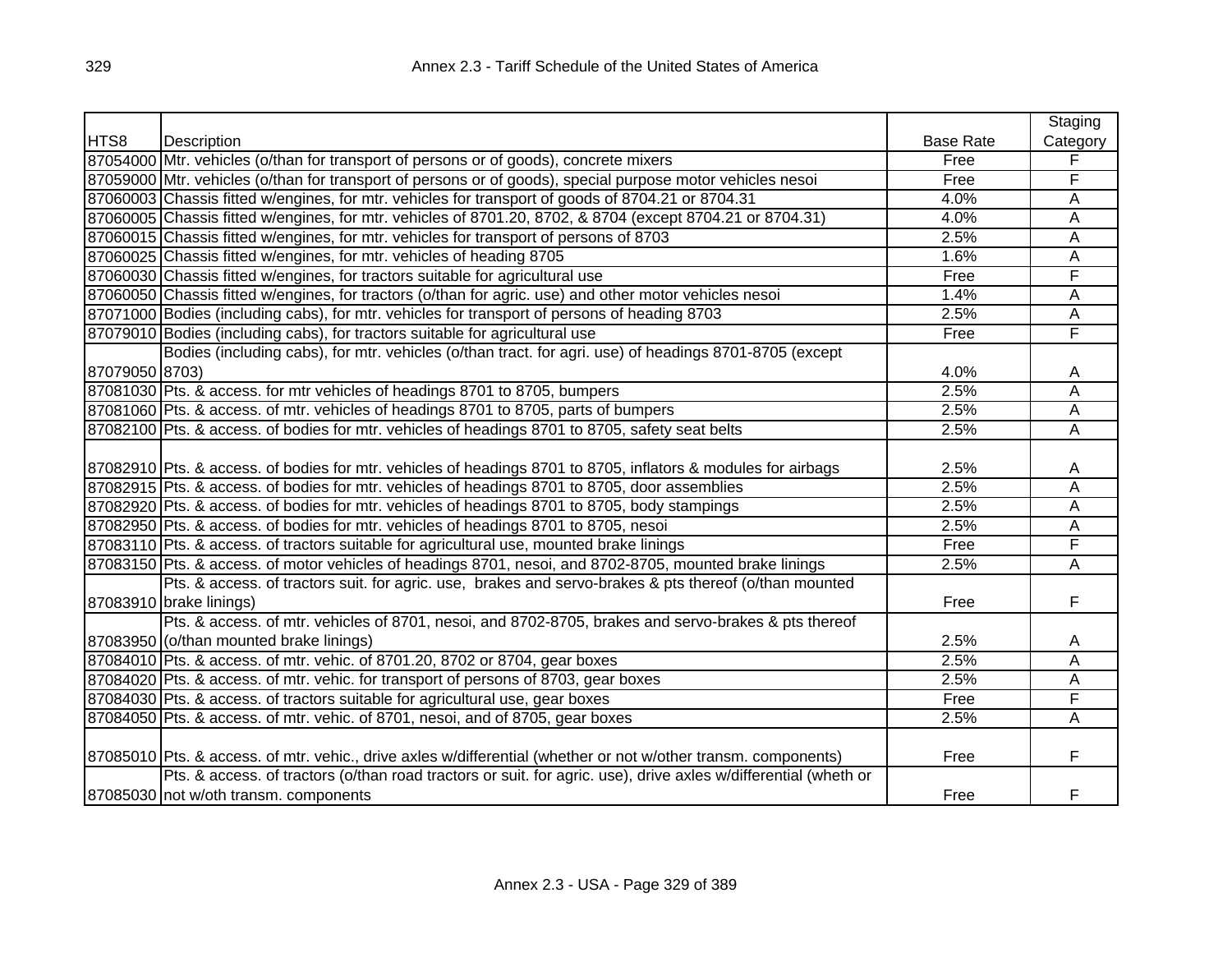|                  |                                                                                                                    |                  | Staging  |
|------------------|--------------------------------------------------------------------------------------------------------------------|------------------|----------|
| HTS8             | Description                                                                                                        | <b>Base Rate</b> | Category |
|                  | Pts. & access. of mtr. vehic. for transp. of persons of 8703, drive axles w/differential (wheth or not w/oth       |                  |          |
|                  | 87085050 transm comp)                                                                                              | 2.5%             | A        |
|                  | Pts. & access. of mtr. vehic. of 8701, nesoi, 8702, and 8704-8705, drive axles w/different. (wheth or not          |                  |          |
|                  | 87085080 w/oth transm components)                                                                                  | 2.5%             | A        |
|                  | 87086010 Pts. & access. of tractors suitable for agricultural use, non-driving axles & pts. thereof                | Free             | F        |
|                  | 87086030 Pts. & access. of tractors (o/than road tractors or for agric. use), non-driving axles & pts. thereof     | Free             | F        |
|                  | 87086050 Pts. & access. of mtr. vehic. for transp. of persons of 8703, non-driving axles & pts. thereof            | 2.5%             | Α        |
|                  |                                                                                                                    |                  |          |
|                  | 87086080 Pts. & access. of mtr. vehic. of 8701, nesoi, of 8702, and of 8704-8705, non-driving axles & pts. thereof | 2.5%             | Α        |
|                  | 87087005 Pts. & access. of tractors suitable for agricultural use, road wheels                                     | Free             | F        |
|                  | 87087015 Pts. & access. of tractors suitable for agricultural use, pts. & access. for road wheels                  | Free             | F        |
|                  | 87087025 Pts. & access. of tractors (o/than road tractors or for agric. use), road wheels                          | Free             | F        |
|                  | 87087035 Pts. & access. of tractors (o/than road tractors or for agric. use), pts. & access. for road wheels       | Free             | F        |
|                  | 87087045 Pts. & access. of mtr. vehic. of 8701, nesoi, and of 8702-8705, road wheels                               | 2.5%             | A        |
|                  | 87087060 Pts. & access. of mtr. vehicc of 8701, nesoi, and of 8702-8705, pts. & access. for road wheels            | 2.5%             | А        |
|                  | 87088015 Pts. & access. of tractors suitable for agricultural use, McPherson struts                                | Free             | F        |
|                  | Pts. & access. of tractors suitable for agricultural use, suspension shock absorbers (o/than McPherson             |                  |          |
| 87088025 struts) |                                                                                                                    | Free             | F        |
|                  | 87088030 Pts. & access. of mtr. vehic. of 8701, nesoi, and of 8702-8705, McPherson struts                          | 2.5%             | Α        |
|                  | Pts. & access. of mtr. vehic. of 8701, nesoi, and of 8702-8705, suspension shock absorbers (o/than                 |                  |          |
|                  | 87088045 McPherson struts)                                                                                         | 2.5%             | A        |
|                  | 87089110 Pts. & access. of tractors suitable for agricultural use, radiators                                       | Free             | F        |
|                  | 87089150 Pts. & access. of mtr. vehic. of 8701, nesoi, and 8702-8705, radiators                                    | 2.5%             | Α        |
|                  | 87089210 Pts. & access. of tractors suitable for agricultural use, mufflers & exhaust pipes                        | Free             | F        |
|                  | 87089250 Pts. & access. of mtr. vehic. of 8701, nesoi, and 8702-8705, mufflers & exhaust pipes                     | 2.5%             | A        |
|                  | 87089315 Pts. & access. of tractors suitable for agricultural use, clutches                                        | Free             | F        |
|                  | 87089330 Pts. & access. of tractors suitable for agricultural use, pts. of clutches                                | Free             | F        |
|                  | 87089360 Pts. & access. of mtr. vehic. of 8701, nesoi, and 8702-8705, clutches                                     | 2.5%             | А        |
|                  | 87089375 Pts. & access. of mtr. vehic. of 8701, nesoi, and 8702-8705, pts. of clutches                             | 2.5%             | Α        |
|                  | Pts. & access. of tractors suitable for agricultural use, steering wheels, steering columns and steering           |                  |          |
| 87089410 boxes   |                                                                                                                    | Free             | F        |
|                  | Pts. & access. of mtr. vehic. of 8701, nesoi, and 8702-8705, steering wheels, steering columns and                 |                  |          |
|                  | 87089450 steering boxes                                                                                            | 2.5%             | A        |
|                  | 87089903 Pts. & access. of tractors suitable for agricultural use, vibration control goods containing rubber       | Free             | F        |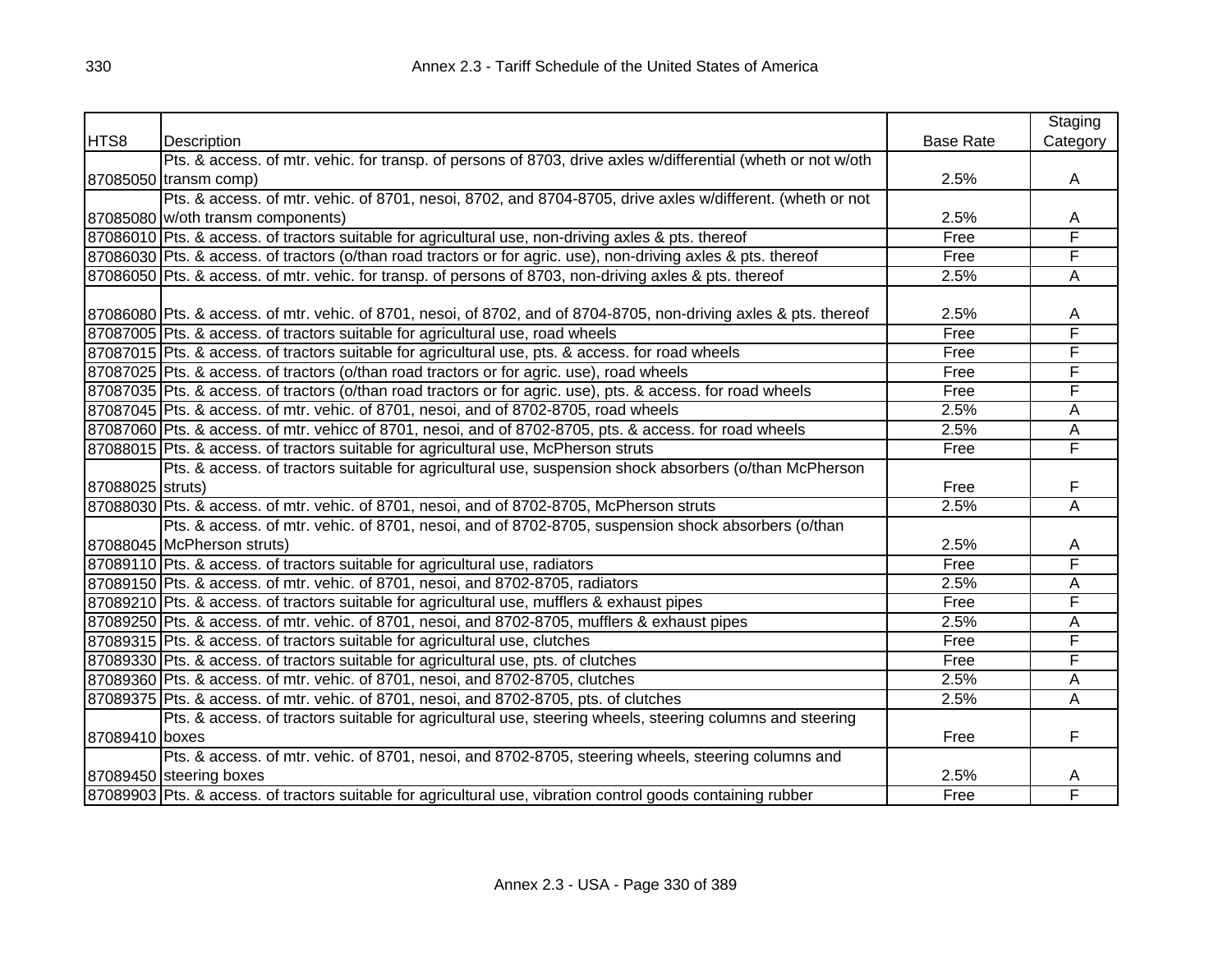|                    |                                                                                                                       |                  | Staging  |
|--------------------|-----------------------------------------------------------------------------------------------------------------------|------------------|----------|
| HTS8               | Description                                                                                                           | <b>Base Rate</b> | Category |
|                    |                                                                                                                       |                  |          |
|                    | 87089906 Pts. & access. of tractors suitable for agricultural use, double flanged wheel hub units w/ball bearings     | Free             | F        |
|                    | 87089909 Pts. & access. of tractors suitable for agricultural use, airbags                                            | Free             | F        |
|                    | 87089912 Pts. & access. of tractors suitable for agricultural use, half-shafts and drive shafts                       | Free             | F        |
|                    | 87089915 Pts. & access. of tractors suitable for agricultural use, pts. for power trains nesoi                        | Free             | F        |
|                    | 87089918 Pts. & access. of tractors suitable for agricultural use, pts. for suspension systems nesoi                  | Free             | F        |
|                    | 87089921 Pts. & access. of tractors suitable for agricultural use, pts. for steering systems nesoi                    | Free             | F        |
|                    | 87089924 Pts. & access., nesoi, of tractors suitable for agricultural use                                             | Free             | F        |
|                    | Pts. & access. of tractors (o/than road tractors or for agricultural use), vibration control goods containing         |                  |          |
| 87089927 rubber    |                                                                                                                       | Free             | F        |
|                    | Pts. & access. of tractors (o/than road tractors or for agricultural use), double flanged wheel hub units             |                  |          |
|                    | 87089931 w/ball bearings                                                                                              | Free             | F        |
|                    | 87089934 Pts. & access. of tractors (o/than road tractors or for agricultural use), airbags                           | Free             | F        |
|                    | 87089937 Pts. & access. of tractors (o/than road tractors or for agricultural use), half-shafts and drive shafts      | Free             | F        |
|                    | 87089940 Pts. & access. of tractors (o/than road tractors or for agricultural use), pts. for power trains nesoi       | Free             | F        |
|                    |                                                                                                                       |                  |          |
|                    | 87089943 Pts. & access. of tractors (o/than road tractors or for agricultural use), pts. for suspension systems nesoi | Free             | F        |
|                    |                                                                                                                       |                  |          |
|                    | 87089946 Pts. & access. of tractors (o/than road tractors or for agricultural use), pts. for steering systems nesoi   | Free             | F        |
|                    | 87089949 Pts. & access., nesoi, of tractors (o/than road tractors or suitable for agricultural use)                   | Free             | F        |
|                    | 87089952 Pts. & access. of motor vehicles of 8701, nesoi, and 8702-8705, of cast iron nesoi                           | Free             | F        |
|                    | Pts. & access. of motor vehicles of 8701, nesoi, and 8702-8705, vibration control goods containing                    |                  |          |
| 87089955 rubber    |                                                                                                                       | 2.5%             | A        |
|                    | Pts. & access. of motor vehicles of 8701, nesoi, and 8702-8705, double flanged wheel hub units w/ball                 |                  |          |
| 87089958 bearings  |                                                                                                                       | 2.5%             | A        |
|                    | 87089961 Pts. & access. of motor vehicles of 8701, nesoi, and 8702-8705, airbags                                      | 2.5%             | A        |
|                    | 87089964 Pts. & access. of motor vehicles of 8701, nesoi, and 8702-8705, half-shafts and drive shafts                 | 2.5%             | Α        |
|                    | 87089967 Pts. & access. of motor vehicles of 8701, nesoi, and 8702-8705, pts. for power trains nesoi                  | 2.5%             | Α        |
|                    |                                                                                                                       |                  |          |
|                    | 87089970 Pts. & access. of motor vehicles of 8701, nesoi, and 8702-8705, pts. for suspension systems nesoi            | 2.5%             | A        |
|                    | 87089973 Pts. & access. of motor vehicles of 8701, nesoi, and 8702-8705, pts. for steering systems nesoi              | 2.5%             | A        |
|                    | 87089980 Pts. & access., nesoi, of motor vehicles of 8701, nesoi, and 8702-8705                                       | 2.5%             | Α        |
|                    | Electrical, self-propelled, works trucks, not fitted w/lift. equip. and tractors of type used on railway station      |                  |          |
| 87091100 platforms |                                                                                                                       | Free             | F        |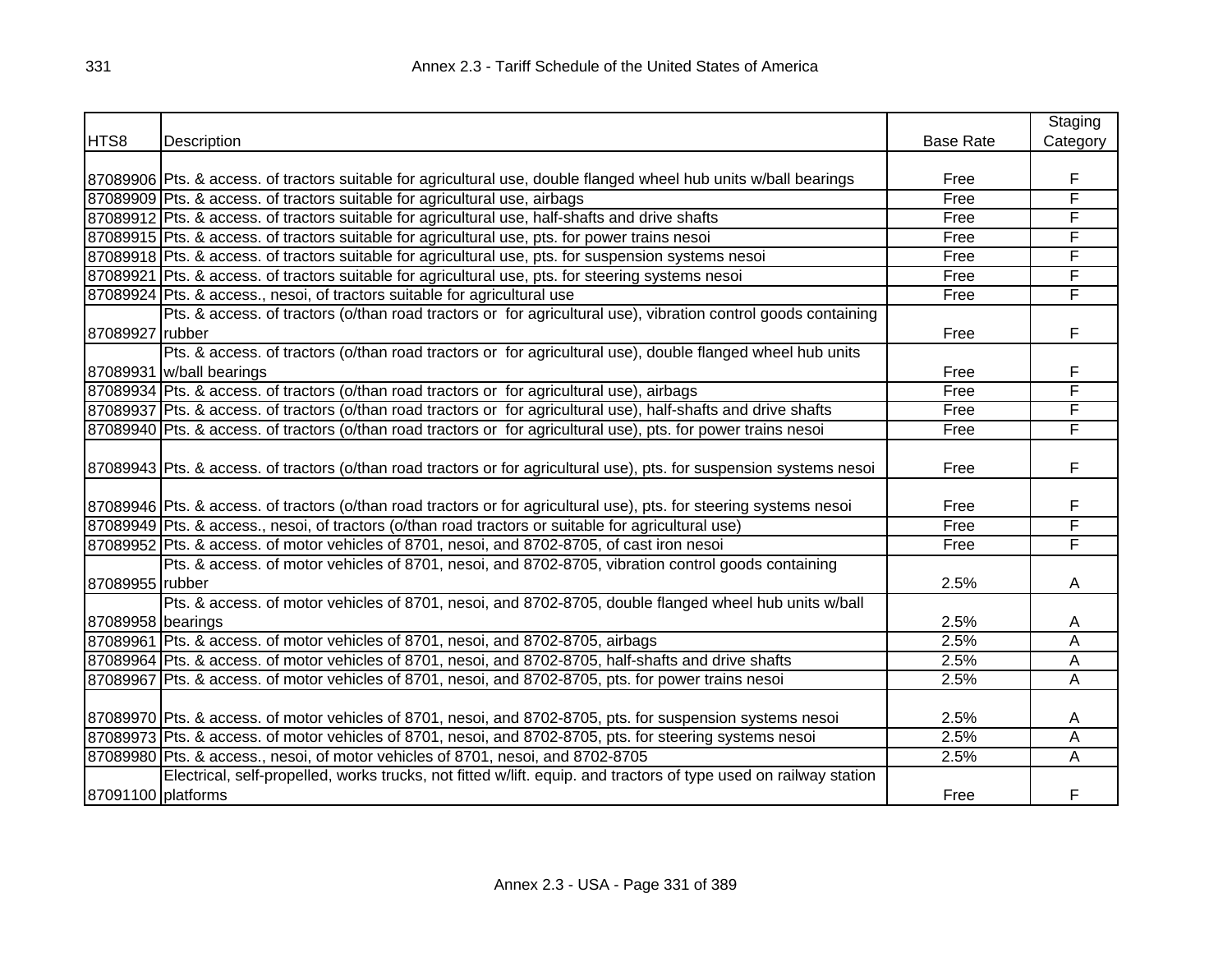|                    |                                                                                                                  |                  | Staging                 |
|--------------------|------------------------------------------------------------------------------------------------------------------|------------------|-------------------------|
| HTS8               | Description                                                                                                      | <b>Base Rate</b> | Category                |
|                    | Non-electrical, self-propelled, works trucks, not fitted w/lift. equip. and tractors of type used on railway     |                  |                         |
|                    | 87091900 station platforms                                                                                       | Free             | F.                      |
|                    | Parts of self-propelled works trucks, not fitted w/lift. equip. and tractors of the type used on railway station |                  |                         |
| 87099000 platforms |                                                                                                                  | Free             | F                       |
|                    | Tanks & other armored fighting vehicles, motorized, whether or not fitted with weapons, and parts of such        |                  |                         |
| 87100000 vehicles  |                                                                                                                  | Free             | F                       |
|                    | Motorcycles (incl. mopeds) and cycles, fitted w/recip. internal-combustion piston engine w/capacity n/o 50       |                  |                         |
| 87111000 cc        |                                                                                                                  | Free             | F                       |
|                    | Motorcycles (incl. mopeds) and cycles, fitted w/recip. internal-combustion piston engine w/capacity o/50         |                  |                         |
|                    | 87112000 but n/o 250 cc                                                                                          | Free             | F                       |
|                    | Motorcycles (incl. mopeds) and cycles, fitted w/recip. internal-combustion piston engine w/capacity o/250        |                  |                         |
|                    | 87113000 but n/o 500 cc                                                                                          | Free             | F                       |
|                    | Motorcycles (incl. mopeds) and cycles, fitted w/recip. internal-combustion piston engine w/capacity o/500        |                  |                         |
|                    | 87114030 cc but n/o 700 cc                                                                                       | Free             | F                       |
|                    | Motorcycles (incl. mopeds) and cycles, fitted w/recip. internal-combustion piston engine w/capacity o/700        |                  |                         |
|                    | 87114060 cc but n/o 800 cc                                                                                       | 2.4%             | A                       |
|                    | Motorcycles (incl. mopeds) and cycles, fitted w/recip. internal-combustion piston engine w/capacity o/800        |                  |                         |
| 87115000 cc        |                                                                                                                  | 2.4%             | A                       |
|                    | 87119000 Motorcycles (incl. mopeds) and cycles, fitted with an auxiliary motor nesoi; side-cars                  | Free             | F                       |
|                    | 87120015 Bicycles, not motorized, w/both wheels not over 63.5 cm in diameter                                     | 11.0%            | $\overline{A}$          |
|                    | Bicycles, not motorized, w/both wheels o/63.5 cm in diam., weighing under 16.3 kg & not design. for tires        |                  |                         |
|                    | 87120025 w/x-sect. diam. o/4.13cm                                                                                | 5.5%             | $\mathsf{A}$            |
|                    | Bicycles, not motorized, w/both wheels o/63.5 cm in diam., weighing 16.3 kg or more, and/or for use              |                  |                         |
|                    | 87120035 w/tires w/x-sect. diam. o/4.13 cm                                                                       | 11.0%            | A                       |
|                    | Bicycles, n/motor., w/front wheel diam. o/55 cm but n/o 63.5 cm & rear wheel diam. o/63.5 cm in diam., &         |                  |                         |
|                    | 87120044 wt <16.3 kg w/o acces., value \$200+                                                                    | 5.5%             | A                       |
|                    | 87120048 Bicycles, n/motor., w/front wheel w/diameter different than rear wheel diam., nesoi                     | 11.0%            | A                       |
|                    | 87120050 Cycles (o/than bicycles) (including delivery tricycles), not motorized                                  | 3.7%             | Α                       |
|                    | 87131000 Invalid carriages, not mechanically propelled                                                           | Free             | F                       |
|                    | 87139000 Invalid carriages, motorized or otherwise mechanically propelled                                        | Free             | F                       |
|                    | 87141100 Pts. & access. for motorcycles (including mopeds), saddles & seats                                      | Free             | F                       |
|                    | 87141900 Pts. & access. for motorcycles (including mopeds), other than saddles and seats                         | Free             | $\overline{\mathsf{F}}$ |
|                    | 87142000 Pts. & access. for invalid carriages                                                                    | Free             | F                       |
|                    | 87149120 Pts. & access. for bicycles & o/cycles, frames, valued over \$600 each                                  | 3.9%             | A                       |
|                    | 87149130 Pts. & access. for bicycles & o/cycles, frames, valued at \$600 or less each                            | 3.9%             | Α                       |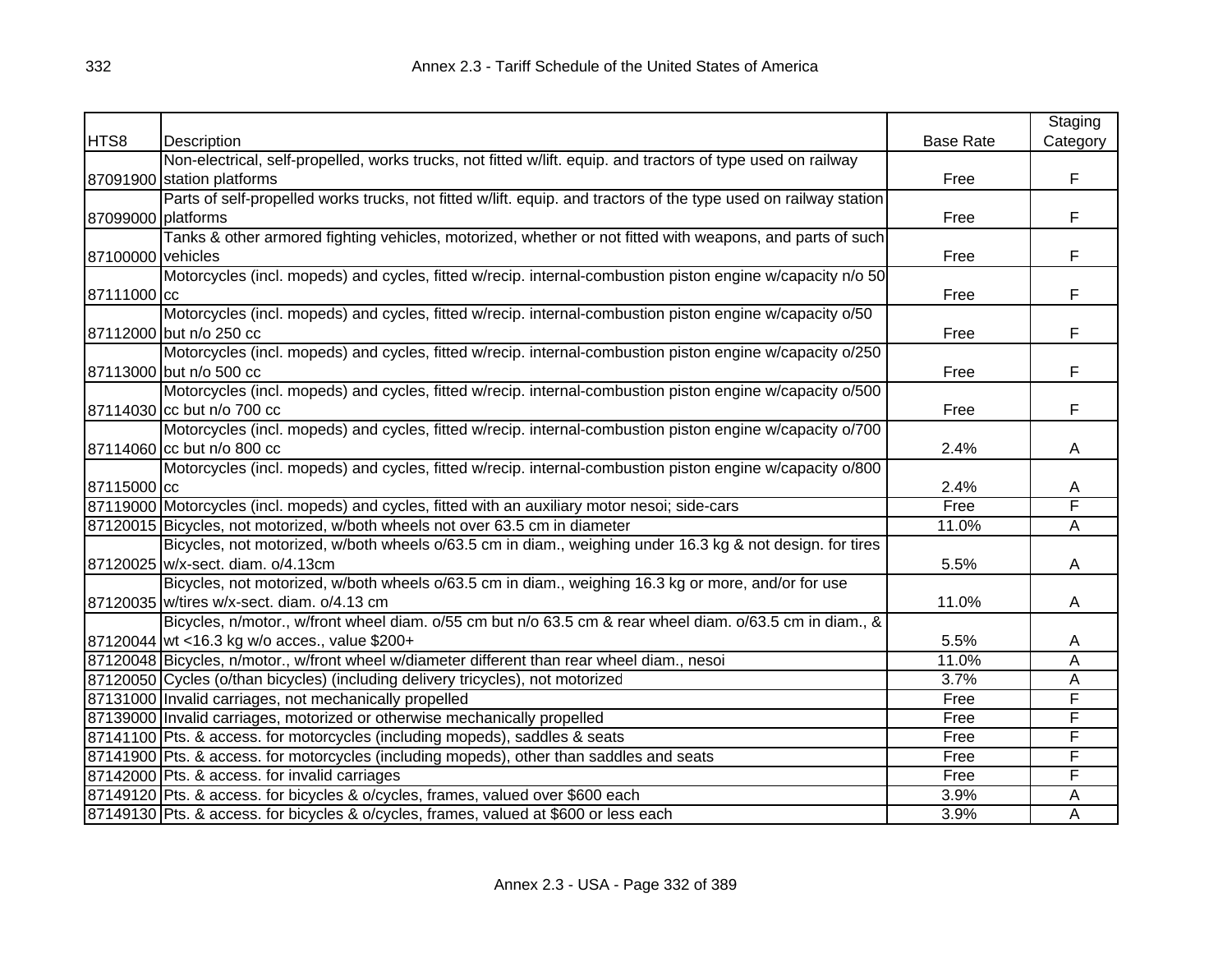|      |                                                                                                                    |                  | Staging                 |
|------|--------------------------------------------------------------------------------------------------------------------|------------------|-------------------------|
| HTS8 | Description                                                                                                        | <b>Base Rate</b> | Category                |
|      | Pts. & access. for bicycles, sets of steel tubing cut to exact length for the assembly (w/other pts) into the      |                  |                         |
|      | 87149150 frame & fork of one bicycle                                                                               | 6.0%             | A                       |
|      | 87149190 Pts. & access. for bicycles & o/cycles, forks, nesoi and pts of frames, nesoi and pts. of forks           | Free             | F                       |
|      | 87149210 Pts. & access. for bicycles & o/cycles, wheel rims                                                        | 5.0%             | Ā                       |
|      | 87149250 Pts. & access. for bicycles & o/cycles, wheel spokes                                                      | 10.0%            | Ā                       |
|      | Pts. & access. for bicycles & o/cycles, aluminum alloy hubs, w/hollow axle and lever-operated quick                |                  |                         |
|      | 87149305 release mechanism                                                                                         | Free             | F                       |
|      | 87149315 Pts. & access. for bicycles & o/cycles, 3-speed hubs nesoi                                                | Free             | F                       |
|      | 87149324 Pts. & access. for bicycles & o/cycles, 2-speed hubs, w/internal gear changing mechanisms, nesoi          | Free             | F                       |
|      | 87149328 Pts. & access. for bicycles & o/cycles, variable speed hubs, w/internal gear changing mechanisms, nesoi   | 3.0%             | A                       |
|      | 87149335 Pts. & access. for bicycles & o/cycles, non-variable speed hubs, nesoi                                    | 10.0%            | Ā                       |
|      | 87149370 Pts. & access. for bicycles & o/cycles, free-wheel sprocket-wheels                                        | Free             | F                       |
|      | 87149430 Pts. & access. for bicycles & o/cycles, brakes (o/than hub brakes) and parts thereof                      | Free             | F                       |
|      | 87149490 Pts. & access. for bicycles & o/cycles, brakes and parts thereof, nesoi                                   | 10.0%            | А                       |
|      | 87149500 Pts. & access. for bicycles & o/cycles, saddles                                                           | 8.0%             | $\overline{\mathsf{A}}$ |
|      | 87149610 Pts. & access. for bicycles & o/cycles, pedals and parts thereof                                          | 8.0%             | $\overline{\mathsf{A}}$ |
|      | 87149650 Pts. & access. for bicycles & o/cycles, cotterless-type crank sets and parts thereof                      | Free             | F                       |
|      | 87149690 Pts. & access. for bicycles & o/cycles, crank-gear nesoi and parts thereof                                | 10.0%            | A                       |
|      | 87149910 Pts. & access. for bicycles & o/cycles, click twist grips and click stick levers                          | Free             | F                       |
|      | 87149950 Pts. & access. for bicycles & o/cycles, derailleurs and parts thereof                                     | Free             | F                       |
|      | Pts. & accs. for bicycles & o/cycl., trigger & twist grip cntrls for 3-spd hubs, alum. handlebar stems >\$2.15     |                  |                         |
|      | 87149960 ea, & stem rotor assys. & pts.                                                                            | Free             | F                       |
|      | 87149980 Pts. & access. nesoi, for bicycles and other cycles of heading 8712                                       | 10.0%            | A                       |
|      | 87150000 Baby carriages (including strollers) and parts thereof                                                    | 4.4%             | Α                       |
|      | 87161000 Trailers & semi-trailers, not mech. propelled, for housing or camping                                     | Free             | F                       |
|      | 87162000 Self-loading or self-unloading trailers and semi-trailers, not mech. propelled, for agricultural purposes | Free             | F                       |
|      | 87163100 Tanker trailers and tanker semi-trailers, not mech. propelled, for the transport of goods                 | Free             | F                       |
|      | 87163900 Trailers and semi-trailers, not mech. propelled, nesoi, for the transport of goods                        | Free             | F                       |
|      | 87164000 Trailers and semi-trailers, not mechanically propelled, nesoi                                             | Free             | F                       |
|      | 87168010 Farm wagons and carts, not mechanically propelled                                                         | Free             | F                       |
|      | 87168050 Vehicles, not mechanically propelled, nesoi                                                               | 3.2%             | Α                       |
|      | 87169010 Parts of farm wagons and carts                                                                            | Free             | F                       |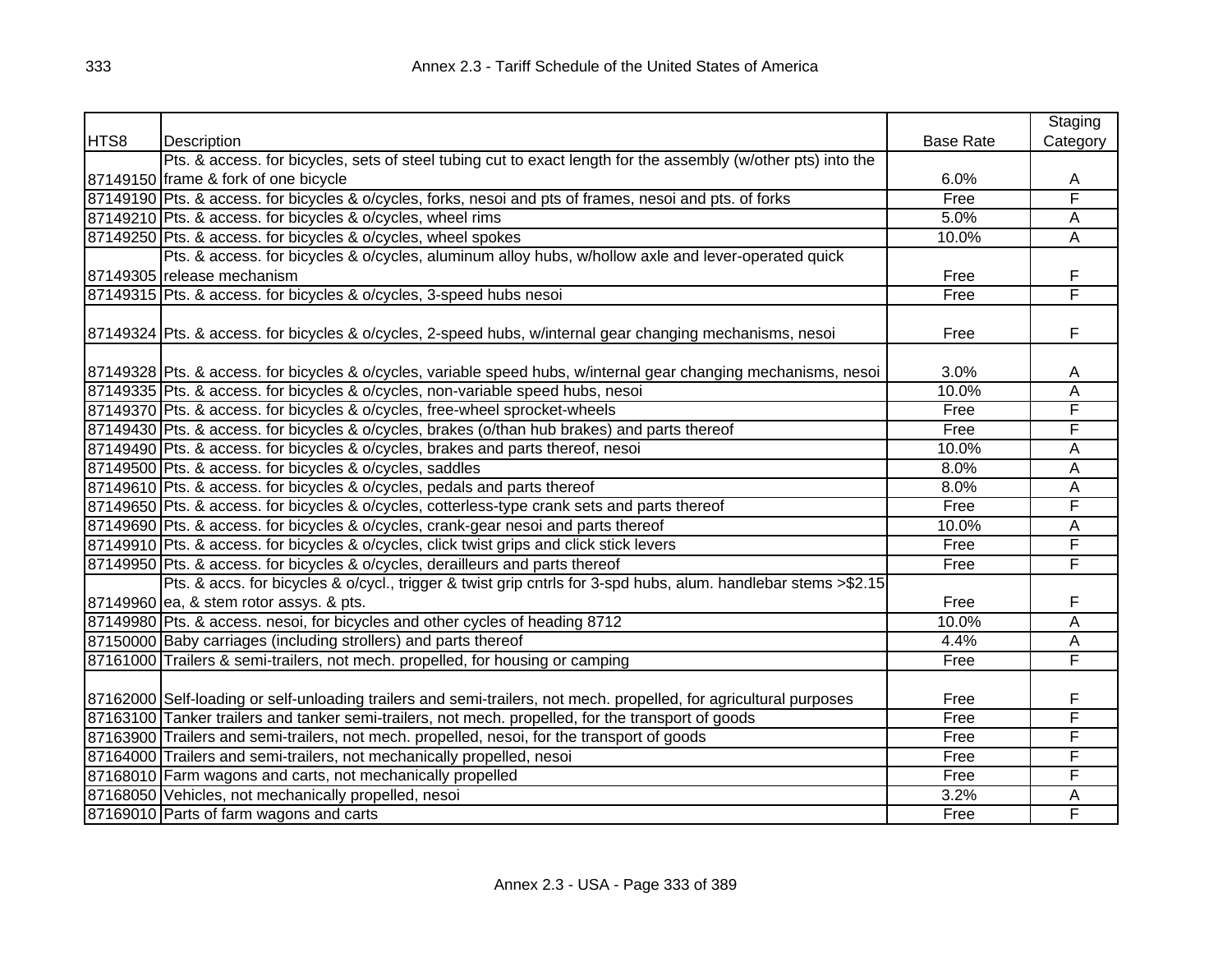|                   |                                                                                                                   |                  | Staging        |
|-------------------|-------------------------------------------------------------------------------------------------------------------|------------------|----------------|
| HTS8              | Description                                                                                                       | <b>Base Rate</b> | Category       |
|                   | 87169030 Parts of vehicles, not mechanically propelled, castors (o/than castors of heading 8302)                  | 5.7%             | A              |
|                   | 87169050 Parts of trailers and semi-trailers and vehicles, not mechanically propelled, nesoi                      | 3.1%             | $\overline{A}$ |
|                   | 88011000 Gliders and hang gliders                                                                                 | Free             | F              |
|                   | 88019000 Balloons, dirigibles and non-powered aircraft, nesoi                                                     | Free             | F              |
|                   | 88021100 Helicopters, with an unladen weight not over 2,000 kg                                                    | Free             | F              |
|                   | 88021200 Helicopters, with an unladen weight over 2,000 kg                                                        | Free             | F              |
|                   | 88022000 Airplanes and other powered aircraft, nesoi, with an unladen weight not over 2,000 kg                    | Free             | F              |
|                   |                                                                                                                   |                  |                |
|                   | 88023000 Airplanes and other powered aircraft, nesoi, with an unladen weight over 2,000 kg but not over 15,000 kg | Free             | F              |
|                   | 88024000 Airplanes and other powered aircraft, nesoi, with an unladen weight over 15,000 kg                       | Free             | F              |
|                   | 88026030 Communication satellites                                                                                 | Free             | F              |
|                   | Spacecraft, including satellites (o/than communication satellites), and suborbital and spacecraft launch          |                  |                |
| 88026090 vehicles |                                                                                                                   | Free             | F              |
|                   | 88031000 Parts of airplanes and other aircraft, propellers and rotors and parts thereof                           | Free             | F              |
|                   | 88032000 Parts of airplanes and other aircraft, undercarriages and parts thereof                                  | Free             | F              |
|                   | 88033000 Parts of airplanes and helicopters, nesoi                                                                | Free             | F              |
|                   | 88039030 Parts of communication satellites                                                                        | Free             | F              |
|                   | Parts of aircraft (o/than airplanes and helicopters), spacecraft (o/than comm. satell.) and suborbital and        |                  |                |
|                   | 88039090 launch vehicles, nesoi                                                                                   | Free             | F              |
|                   | 88040000 Parachutes (including dirigible parachutes) and rotochutes; parts & access. thereof                      | 3.0%             | Α              |
|                   | 88051000 Aircraft launching gear and parts thereof; deck-arrestors or similar gear and parts thereof              | Free             | F              |
|                   | 88052100 Air combat ground flying simulators and parts thereof                                                    | Free             | F              |
|                   | 88052900 Ground flying trainers and parts thereof, other than air combat simulators                               | Free             | F              |
|                   | Vessels, designed for the transport of persons, cruise ships, excursion boats and similar vessels; ferry          |                  |                |
|                   | 89011000 boats of all kinds                                                                                       | Free             | F              |
|                   | 89012000 Vessels, designed for the transport of goods, tankers                                                    | Free             | F              |
|                   | 89013000 Vessels, designed for the transport of goods, refrigerated vessels (o/than tankers)                      | Free             | F              |
|                   |                                                                                                                   |                  |                |
|                   | 89019000 Vessels, designed for the transport of goods or for the transport of both persons and goods, nesoi       | Free             | F              |
|                   | 89020000 Vessels, fishing; factory ships and other vessels for processing or preserving fishery products          | Free             | F              |
|                   | 89031000 Vessels, inflatable, for pleasure or sports                                                              | 2.4%             | A              |
|                   | 89039100 Vessels, sailboats, with or without auxiliary motor, for pleasure or sports                              | 1.5%             | $\overline{A}$ |
|                   | 89039200 Vessels, motorboats (o/than outboard motorboats), for pleasure or sports                                 | 1.5%             | A              |
|                   | 89039905 Vessels, canoes, not of a type designed to be principally used with motor or sails                       | Free             | F              |
|                   | 89039915 Vessels, row boats, not of a type to be principally used with motors or sails                            | 2.7%             | A              |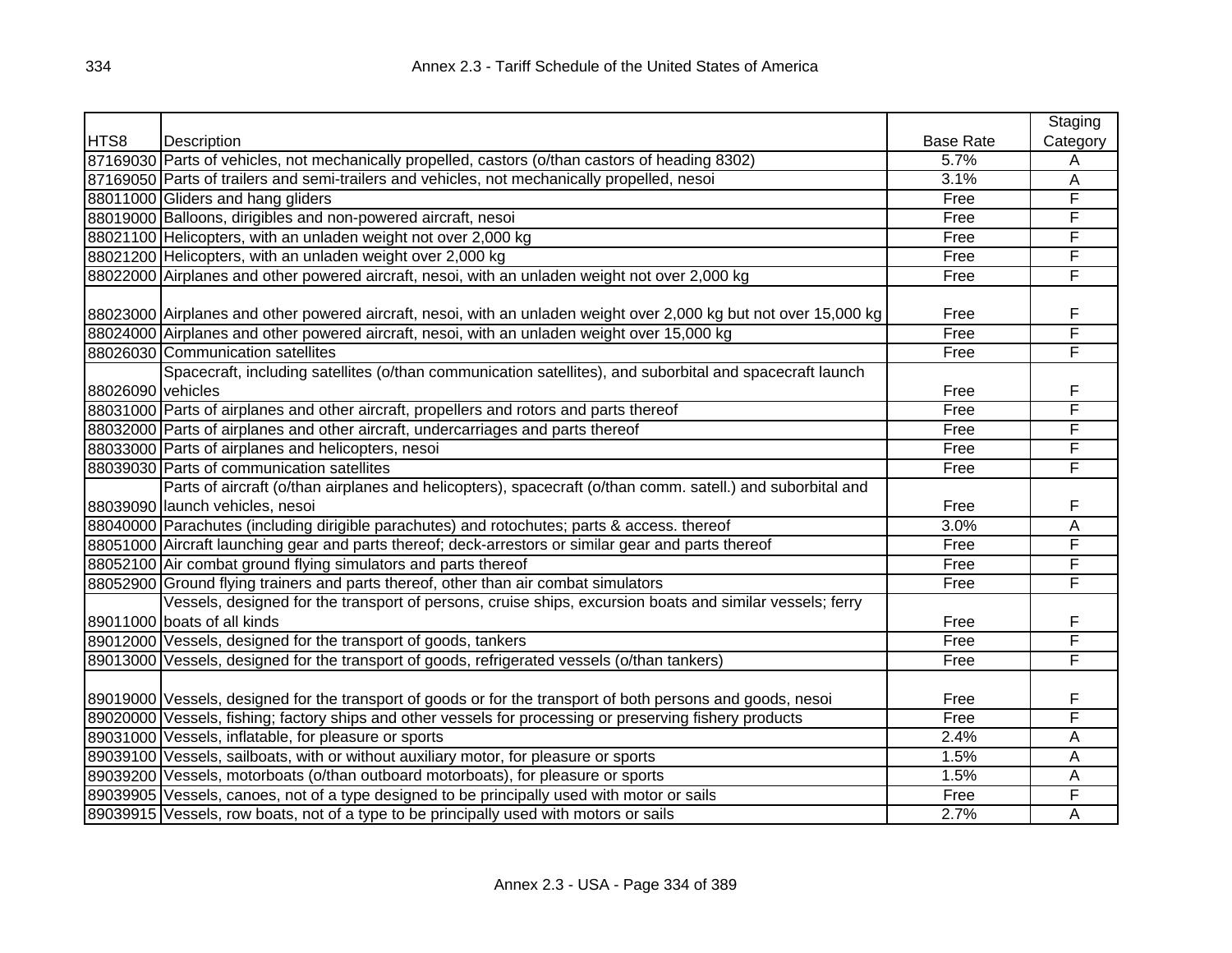|                   |                                                                                                           |                  | Staging  |
|-------------------|-----------------------------------------------------------------------------------------------------------|------------------|----------|
| HTS8              | Description                                                                                               | <b>Base Rate</b> | Category |
|                   | 89039920 Vessels, outboard motorboats, for pleasure or sports                                             | 1.0%             | A        |
|                   | 89039990 Vessels, yachts and other vessels for pleasure or sports, nesoi                                  | 1.0%             | Α        |
|                   | 89040000 Vessels, tugs and pusher craft                                                                   | Free             | F        |
|                   | 89051000 Vessels, dredgers                                                                                | Free             | F        |
|                   | 89052000 Floating or submersible drilling or production platforms                                         | Free             | F        |
|                   | 89059010 Floating docks                                                                                   | Free             | F        |
|                   | Vessels, light-vessels, fire-floats, floating cranes, & other vessels nesoi, the navigability of which is |                  |          |
|                   | 89059050 subsidiary to their main function                                                                | Free             | F        |
| 89061000 Warships |                                                                                                           | Free             | F        |
|                   | 89069000 Vessels (including lifeboats other than row boats), nesoi                                        | Free             | F        |
|                   | 89071000 Inflatable rafts (o/than used for pleasure or sports of 8901.10)                                 | Free             | F        |
|                   | Floating structures nesoi (for example, rafts, other than inflatable rafts, tanks, cofferdams, landing    |                  |          |
|                   | 89079000 stages, buoys and beacons)                                                                       | Free             | F        |
|                   | 89080000 Vessels and other floating structures for breaking up (scrapping)                                | Free             | F        |
|                   | 90011000 Optical fibers, optical fiber bundles and cables, other than those of heading 8544               | 6.7%             | A        |
|                   | 90012000 Sheets and plates of polarizing material                                                         | 3.5%             | A        |
|                   | 90013000 Contact lenses                                                                                   | 2.0%             | A        |
|                   | 90014000 Spectacle lenses of glass, unmounted                                                             | 2.0%             | Α        |
|                   | 90015000 Spectacle lenses of materials other than glass, unmounted                                        | 2.0%             | Α        |
|                   | 90019040 Lenses nesi, unmounted                                                                           | 2.0%             | A        |
|                   | 90019050 Prisms, unmounted                                                                                | 2.8%             | A        |
|                   | 90019060 Mirrors, unmounted                                                                               | 2.8%             | Α        |
|                   | 90019080 Half-tone screens designed for use in engraving or photographic processes, unmounted             | 1.1%             | A        |
|                   | 90019090 Optical elements nesi, unmounted                                                                 | 2.9%             | Α        |
|                   | Projection lenses, mounted, and parts and accessories therefor, for cameras, projectors or photographic   |                  |          |
|                   | 90021140 enlargers or reducers                                                                            | 2.45%            | Α        |
|                   | Mounted objective lenses for use in closed circuit television cameras, seperately imported, w/ or w/o     |                  |          |
|                   | 90021160 attached elec. connectors or motors                                                              | Free             | F        |
|                   | Objective lenses and parts & access. thereof, for cameras, projectors, or photographic enlargers or       |                  |          |
|                   | 90021190 reducers, except projection, nesi                                                                | 2.3%             | A        |
|                   | Objective lenses, mounted, and parts and accessories therefor, other than for cameras, projectors or      |                  |          |
|                   | 90021900 photographic enlargers or reducers                                                               | 2.3%             | A        |
|                   | 90022040 Photographic filters, mounted, and parts and accessories therefor                                | 2.0%             | A        |
|                   | 90022080 Filters, mounted, and parts and accessories therefor, for optical uses other than photographic   | 2.9%             | Α        |
|                   | 90029020 Prisms, mounted, for optical uses                                                                | 2.8%             | A        |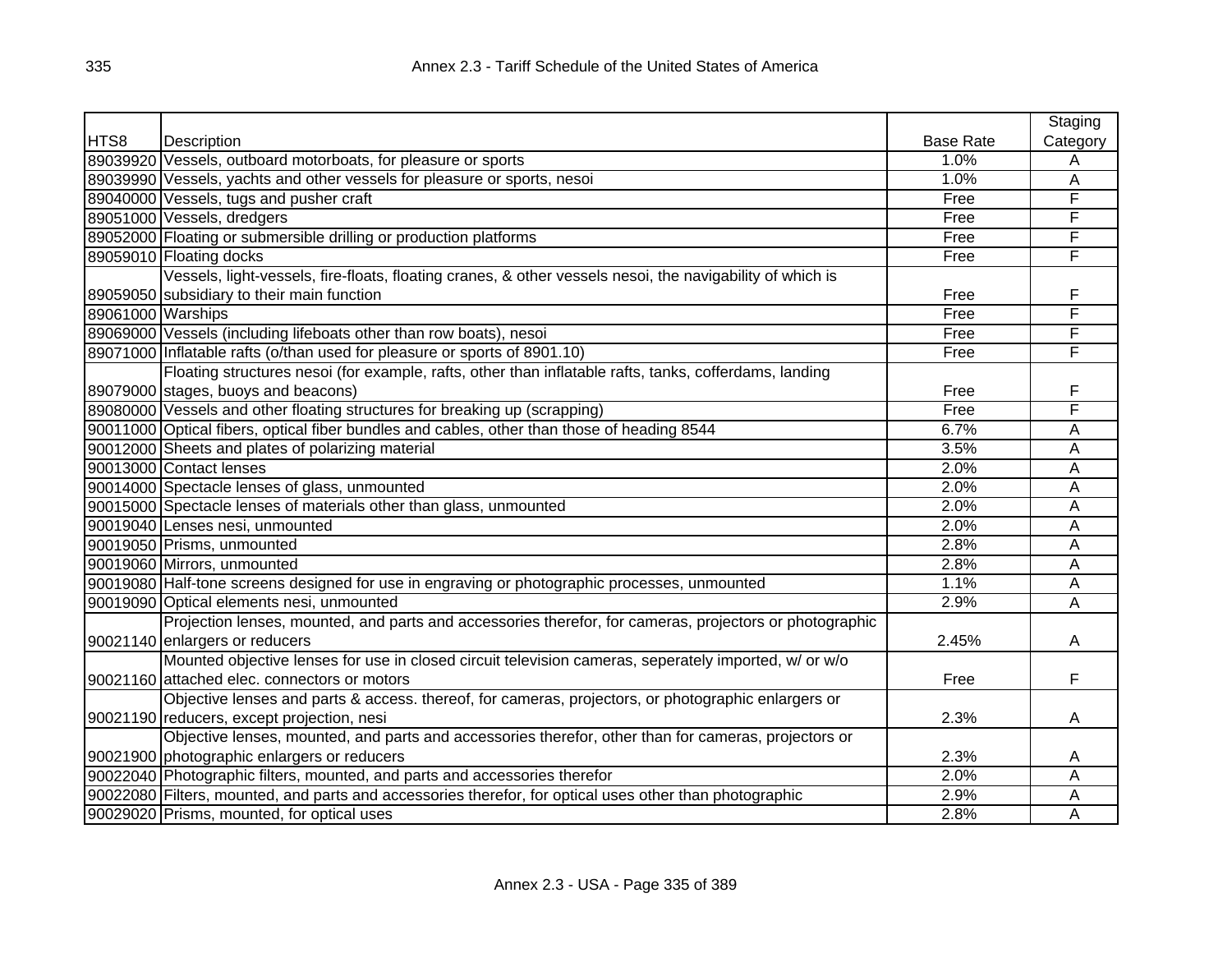|      |                                                                                                                      |                                                                   | Staging  |
|------|----------------------------------------------------------------------------------------------------------------------|-------------------------------------------------------------------|----------|
| HTS8 | Description                                                                                                          | <b>Base Rate</b>                                                  | Category |
|      | 90029040 Mirrors, mounted, for optical uses                                                                          | 2.8%                                                              | A        |
|      | 90029070 Half-tone screens, mounted, designed for use in engraving or photographic processes                         | 1.1%                                                              | A        |
|      | Mounted lenses, n/obj., for use in closed circuit television cameras, seperately imported, w/ or w/o                 |                                                                   |          |
|      | 90029085 attached elec. connectors or motors                                                                         | Free                                                              | F        |
|      | 90029095 Mounted optical elements, nesi; parts and accessories of mounted optical elements, nesi                     | 3.0%                                                              | A        |
|      | 90031100 Frames and mountings, of plastics, for spectacles, goggles or the like                                      | 2.5%                                                              | A        |
|      | 90031900 Frames and mountings, other than of plastics, for spectacles, goggles or the like                           | Free                                                              | F        |
|      | 90039000 Parts of frames and mountings for spectacles, goggles or the like                                           | 2.5%                                                              | A        |
|      | 90041000 Sunglasses, corrective, protective or other                                                                 | 2.0%                                                              | A        |
|      | 90049000 Spectacles, goggles and the like, corrective, protective or other, other than sunglasses                    | 2.5%                                                              | A        |
|      | 90051000 Binoculars                                                                                                  | Free                                                              | F        |
|      | 90058040 Optical telescopes, including monoculars                                                                    | 8.0%                                                              | A        |
|      | Monoculars and astronomical instruments other than binoculars and optical telescopes but not including               |                                                                   |          |
|      | 90058060 instruments for radio-astronomy                                                                             | 6.0%                                                              | A        |
|      | Parts and accessories, for binoculars, monoculars, optical telescopes, or astronomical instruments,                  | The rate applicable<br>to the article of<br>which it is a part or |          |
|      | 90059040 incorp. good or 9001 or 9002                                                                                | accessory                                                         | A        |
|      | Parts and accessories, including mountings, for binoculars, monoculars, other optical telescopes, and                | The rate applicable<br>to the article of<br>which it is a part or |          |
|      | 90059080 other astronomical instruments, nesi                                                                        | accessory                                                         | A<br>F   |
|      | 90061000 Photographic cameras of a kind used for preparing printing plates or cylinders                              | Free                                                              |          |
|      | Photographic cameras of a kind used for recording documents on microfilm, microfiche or other<br>90062000 microforms | Free                                                              | F        |
|      | Photographic cameras for underwater, aerial, medical, surgical, forensic or criminological purposes, not             |                                                                   |          |
|      | 90063000 cinematographic                                                                                             | Free                                                              | F        |
|      | 90064040 Fixed focus instant print cameras                                                                           | Free                                                              | F        |
|      | 90064060 Instant print cameras, other than fixed focus, valued not over \$10 each                                    | 6.8%                                                              | A        |
|      | 90064090 Instant print cameras, other than fixed focus, valued over \$10 each                                        | Free                                                              | F        |
|      | Cameras with through-the-lens viewfinder, for roll film of a width not exceeding 35 mm, not                          |                                                                   |          |
|      | 90065100 cinematographic                                                                                             | Free                                                              | F        |
|      | 90065210 Fixed focus, hand held, 110 cameras                                                                         | Free                                                              | F        |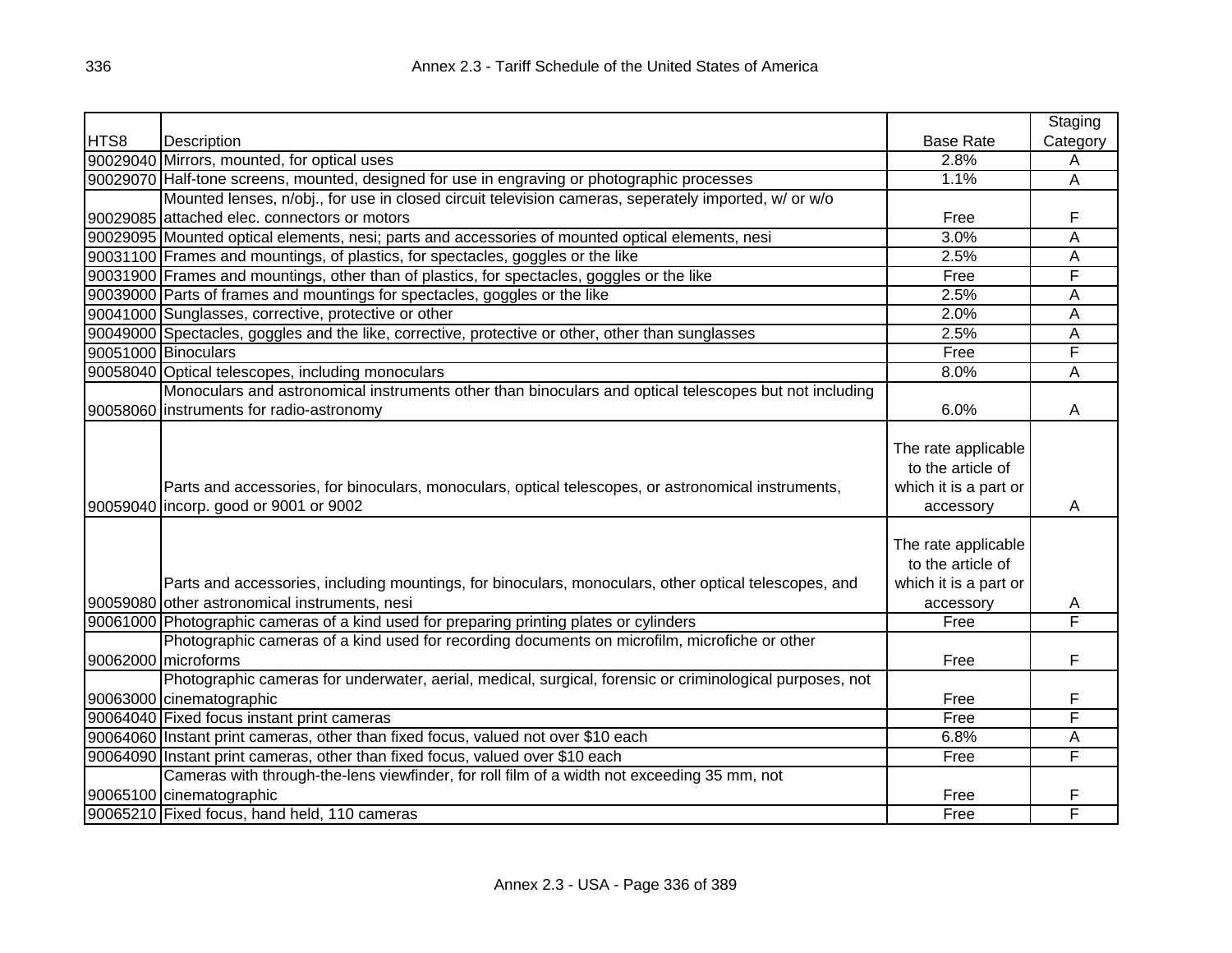|      |                                                                                                             |                  | Staging  |
|------|-------------------------------------------------------------------------------------------------------------|------------------|----------|
| HTS8 | Description                                                                                                 | <b>Base Rate</b> | Category |
|      | Fixed focus, hand held cameras, other than 110 cameras, for roll film of a width less than 35 mm, not       |                  |          |
|      | 90065230 cinematographic                                                                                    | 4.0%             | A        |
|      | 90065250 Fixed focus cameras nesi, for roll film of a width less than 35 mm, not cinematographic            | Free             | F        |
|      | Cameras, other than fixed focus, nesi, for roll film of a width less than 35 mm, valued not over \$10 each, |                  |          |
|      | 90065260 not cinematographic                                                                                | 6.8%             | A        |
|      | Cameras, other than fixed focus, nesi, for roll film of a width less than 35 mm, valued over \$10 each, not |                  |          |
|      | 90065290 cinematographic                                                                                    | Free             | F        |
|      | 90065300 Cameras nesi, for roll film of a width of 35 mm, not cinematographic                               | Free             | F        |
|      | 90065940 Fixed focus cameras, nesi, not cinematographic                                                     | 4.0%             | A        |
|      | 90065960 Cameras nesi, other than fixed focus, valued not over \$10 each, not cinematographic               | 6.8%             | A        |
|      | 90065990 Photographic cameras, other than fixed focus, valued over \$10 each, nesi                          | Free             | F        |
|      | 90066100 Photographic discharge lamp ("electronic") flashlight apparatus                                    | Free             | F        |
|      | 90066200 Photographic flashbulbs, flashcubes and the like                                                   | Free             | F        |
|      | 90066900 Photographic flashlight apparatus, nesi                                                            | Free             | F        |
|      | 90069100 Parts and accessories for photographic cameras, not cinematographic                                | 5.8%             | A        |
|      | 90069900 Parts and accessories for photographic flashlight apparatus and flashbulbs                         | 3.9%             | Α        |
|      | 90071100 Cinematographic cameras for film of less than 16 mm width or for double-8 mm film                  | Free             | F        |
|      | Cinematographic cameras, for film of 16 mm or greater in width (other than for double-8 mm film),           |                  |          |
|      | 90071940 gyrostabilized                                                                                     | Free             | F        |
|      | Cinematographic cameras, for film of 16 mm or greater in width (other than for double-8 mm film), not       |                  |          |
|      | 90071980 gyrostabilized                                                                                     | Free             | F        |
|      | Cinematographic projectors for film < 16 mm, w/sound recording and reproducing systems and those for        |                  |          |
|      | 90072020 projecting only sound motion pictures                                                              | Free             | F        |
|      | 90072040 Cinematographic projectors for film of less than 16 mm, nesoi                                      | 4.9%             | A        |
|      | Cinematographic projectors for film = or > 16 mm, w/sound recording & reproducing systems & those for       |                  |          |
|      | 90072060 projecting only sound motion pictures                                                              | Free             | F        |
|      | 90072080 Cinematographic projectors for film of 16 mm or greater, nesoi                                     | 3.5%             | A        |
|      | 90079140 Parts for cinematographic cameras                                                                  | Free             | F        |
|      | 90079180 Accessories for cinematographic cameras                                                            | 3.9%             | A        |
|      | 90079200 Parts and accessories for cinematographic projectors                                               | 3.5%             | Α        |
|      | 90081000 Slide projectors                                                                                   | 7.0%             | A        |
|      | 90082040 Microfilm, microfiche or other microform readers, capable of producing copies                      | Free             | F        |
|      | 90082080 Microfilm, microfiche or other microform readers, other than those capable of producing copies     | 3.5%             | A        |
|      | Image projectors, other than cinematographic, except slide projectors and microfilm, microfiche or other    |                  |          |
|      | 90083000 microform readers                                                                                  | 4.6%             | A        |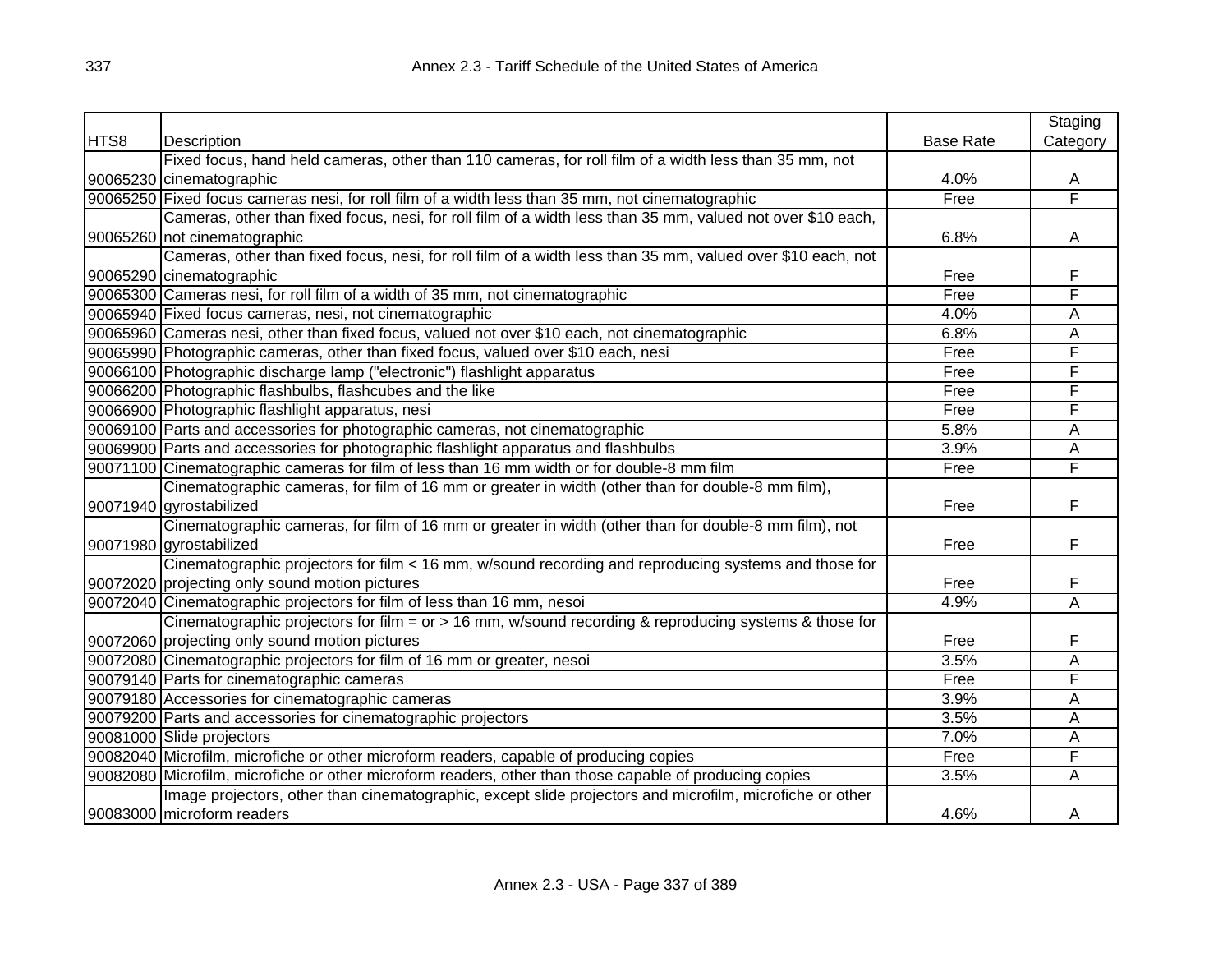|                    |                                                                                                                   |                  | Staging                 |
|--------------------|-------------------------------------------------------------------------------------------------------------------|------------------|-------------------------|
| HTS8               | Description                                                                                                       | <b>Base Rate</b> | Category                |
|                    | 90084000 Photographic (other than cinematographic) enlargers and reducers                                         | Free             | F                       |
|                    | 90089040 Parts and accessories of image projectors, other than cinematographic                                    | Free             | F                       |
|                    | 90089080 Parts and accessories of photographic (other than cinematographic) enlargers and reducers                | 2.9%             | $\overline{\mathsf{A}}$ |
|                    | Electrostatic photocopying apparatus, operating by reproducing the original image directly onto the copy          |                  |                         |
|                    | 90091100 (direct process)                                                                                         | Free             | F                       |
|                    | Electrostatic photocopying apparatus, operating by reproducing the original image via an intermediate             |                  |                         |
|                    | 90091200 onto the copy (indirect process)                                                                         | 3.7%             | A                       |
|                    | 90092100 Photocopying apparatus, other than electrostatic, incorporating an optical system                        | Free             | F                       |
|                    | 90092200 Photocopying apparatus, other than electrostatic, of the contact type                                    | 1.8%             | A                       |
|                    | 90093000 Thermocopying apparatus                                                                                  | 1.8%             | А                       |
|                    | 90099100 Automatic document feeders for photocopying apparatus                                                    | Free             | F                       |
|                    | 90099200 Paper feeders for photocopying apparatus                                                                 | Free             | F                       |
|                    | 90099300 Sorters for photocopying apparatus                                                                       | Free             | F                       |
|                    |                                                                                                                   |                  |                         |
|                    | 90099940 Parts of photocopying apparatus of subheading 9009.12, specified in additional U.S. note 5 to chapter 90 | Free             | F                       |
|                    | 90099980 Parts and accessories of photocopying apparatus, nesoi                                                   | Free             | F                       |
|                    | Apparatus & equipment for auto. developing photographic film/paper in rolls or exposing developed film            |                  |                         |
|                    | 90101000 to rolls of photographic paper                                                                           | 2.4%             | A                       |
|                    | Direct write-on-wafer apparatus for projection or drawing of circuit patterns on sensitized semiconductor         |                  |                         |
| 90104100 materials |                                                                                                                   | Free             | F                       |
|                    | Step and repeat aligner apparatus for projection or drawing of circuit patterns on sensitized                     |                  |                         |
|                    | 90104200 semiconductor materials                                                                                  | Free             | F                       |
|                    |                                                                                                                   |                  |                         |
|                    | 90104900 Apparatus for the projection or drawing of circuit patterns on sensitized semiconductor materials, nesoi | Free             | F                       |
|                    | 90105010 Contact printers for photographic laboratories                                                           | Free             | F                       |
|                    | 90105020 Developing tanks for photographic laboratories                                                           | Free             | F                       |
|                    | Editors and combination editor-splicers, for cinematographic film, containing an optical lens or designed         |                  |                         |
|                    | 90105030 to contain such a lens                                                                                   | 3.9%             | Α                       |
|                    | Photographic film viewers, titlers, splicers and editors, and combinations thereof, containing or designed        |                  |                         |
|                    | 90105040 to contain an optical lens, nesoi                                                                        | 4.5%             | A                       |
|                    | Photographic film viewers, titlers, splicers and editors, and combinations thereof, not containing or             |                  |                         |
|                    | 90105050 designed to contain an optical lens                                                                      | Free             | F                       |
|                    | Apparatus and equipment for photographic (including cinematographic) laboratories, nesoi;                         |                  |                         |
|                    | 90105060 negatoscopes                                                                                             | Free             | F                       |
|                    | 90106000 Projection screens                                                                                       | 2.6%             | A                       |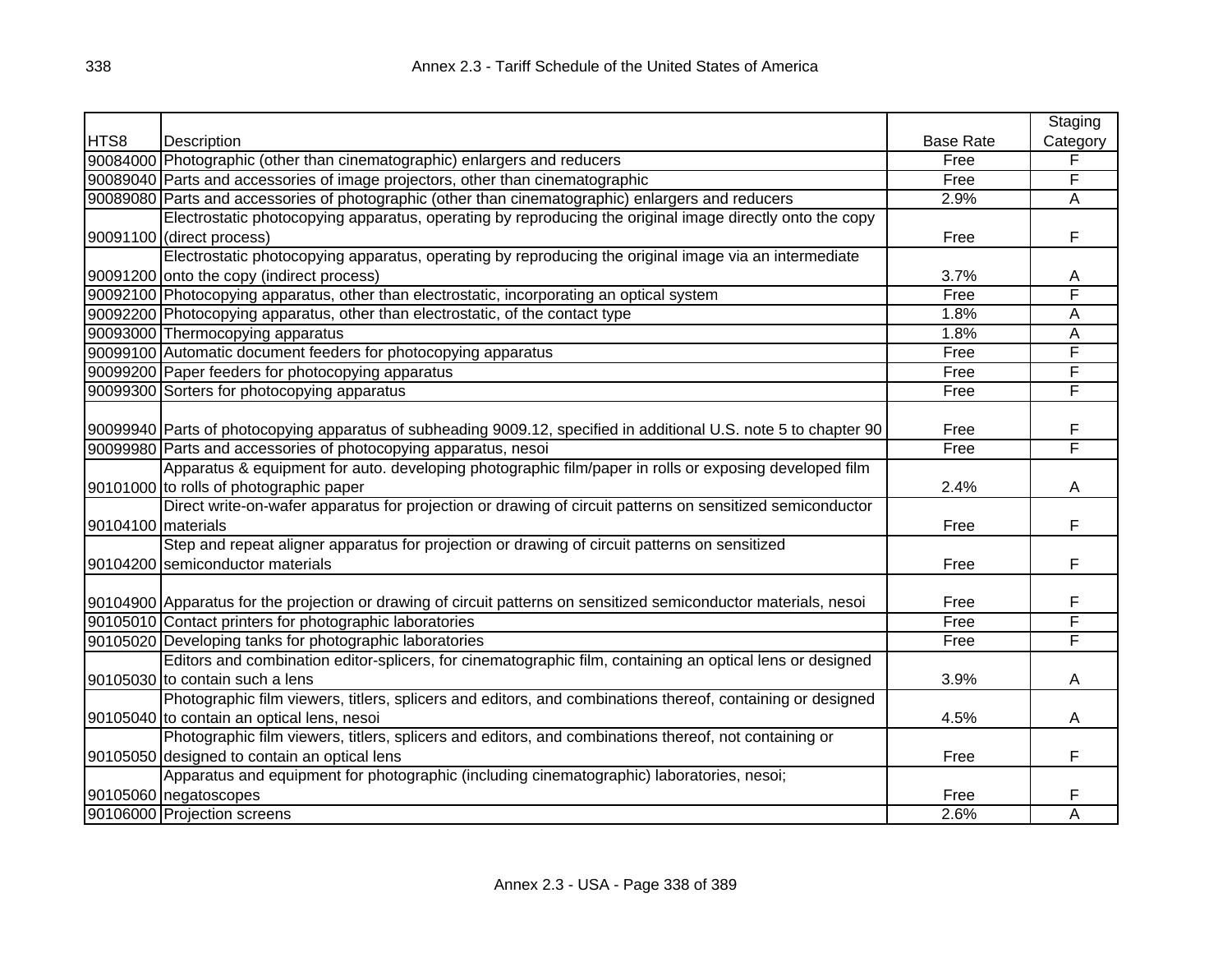|                    |                                                                                                               |                  | Staging                 |
|--------------------|---------------------------------------------------------------------------------------------------------------|------------------|-------------------------|
| HTS8               | Description                                                                                                   | <b>Base Rate</b> | Category                |
|                    | Parts and accessories of photographic film viewers, titlers, splicers, editors or any combination of the      |                  |                         |
| 90109040 foregoing |                                                                                                               | 3.4%             | A                       |
|                    | Part/accessory of apparatus: of subhead 9010.41-9010.49 or of subhead 9010.50.60 projection/drawing           |                  |                         |
|                    | 90109070 circuit patterns on flat panel display                                                               | Free             | F                       |
|                    | Parts & accessories for apparatus & equipment for photographic (incl. cinematographic) labs, nesoi,           |                  |                         |
|                    | 90109090 negatoscopes, & projection screens                                                                   | 2.9%             | A                       |
|                    | 90111040 Stereoscopic microscopes, provided with a means for photographing the image                          | 3.9%             | A                       |
|                    |                                                                                                               |                  |                         |
|                    | 90111080 Stereoscopic microscopes, other than those provided with a means for photographing the image         | 7.2%             | Α                       |
|                    | Microscopes for microphotography, microcinematography or microprojection, provided with a means for           |                  |                         |
|                    | 90112040 photographing the image                                                                              | 3.9%             | Α                       |
|                    | Microscopes for microphotography, microcinematography or microprojection, not provided with a means           |                  |                         |
|                    | 90112080 for photographing the image                                                                          | 7.2%             | A                       |
|                    | Compound optical microscopes other than stereoscopic or those for microphotography,                           |                  |                         |
|                    | 90118000 microcinematography or microprojection                                                               | 6.4%             | A                       |
|                    | Parts and accessories for compound optical microscopes, including those for microphotography,                 |                  |                         |
|                    | 90119000 microcinematography or microprojection                                                               | 5.7%             | A                       |
|                    | 90121000 Microscopes other than optical microscopes; diffraction apparatus                                    | 3.5%             | $\overline{A}$          |
|                    |                                                                                                               |                  |                         |
|                    | 90129000 Parts and accessories for microscopes other than optical microscopes, and for diffraction apparatus  | 4.9%             | A                       |
|                    | 90131010 Telescopic sights for rifles not designed for use with infrared light                                | 14.9%            | A                       |
|                    | 90131030 Telescopic sights for rifles designed for use with infrared light                                    | 1.4%             | $\overline{\mathsf{A}}$ |
|                    | Telescopic sights for arms other than rifles; periscopes; telescopes as parts of machines, appliances,        |                  |                         |
|                    | 90131040 etc. of chapter 90 or section XVI                                                                    | 5.3%             | A                       |
|                    | 90132000 Lasers, other than laser diodes                                                                      | 3.1%             | A                       |
|                    | 90138020 Hand magnifiers, magnifying glasses, loupes, thread counters and similar apparatus nesi              | 6.6%             | A                       |
|                    | 90138040 Door viewers (door eyes)                                                                             | 5.8%             | A                       |
|                    | 90138070 Liquid crystal and other optical flat panel displays other than for articles of heading 8528, nesoi  | Free             | F                       |
|                    | 90138090 Liquid crystal devices nesoi, and optical appliances and instruments, nesoi                          | 4.5%             | $\overline{A}$          |
|                    | 90139020 Parts and accessories of telescopic sights for rifles                                                | 16.0%            | Α                       |
|                    | 90139050 Parts and accessories of flat panel displays other than for articles of heading 8528                 | Free             | F                       |
|                    |                                                                                                               |                  |                         |
|                    | 90139090 Parts and accessories of liquid crystal devices nesoi, and optical appliances and instruments, nesoi | 4.5%             | A                       |
|                    | 90141010 Optical direction finding compasses                                                                  | 4.0%             | A                       |
|                    | 90141060 Gyroscopic directing finding compasses, other than electrical                                        | Free             | F                       |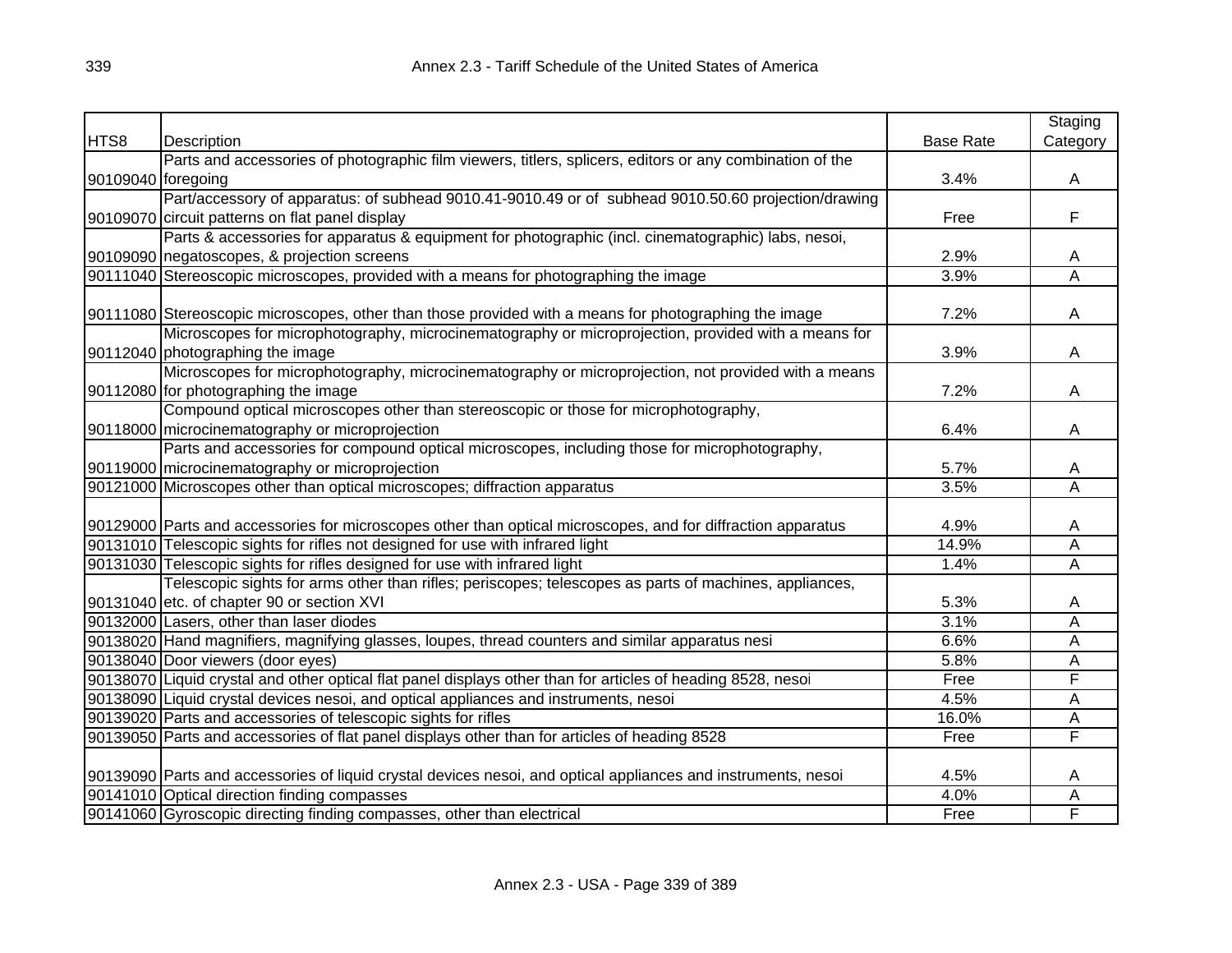|      |                                                                                                                                              |                  | Staging  |
|------|----------------------------------------------------------------------------------------------------------------------------------------------|------------------|----------|
| HTS8 | Description                                                                                                                                  | <b>Base Rate</b> | Category |
|      | 90141070 Electrical direction finding compasses                                                                                              | Free             | F        |
|      | 90141090 Direction finding compasses, other than optical instruments, gyroscopic compasses or electrical                                     | 2.9%             | A        |
|      | 90142020 Optical instruments and appliances (other than compasses) for aeronautical or space navigation                                      | 2.8%             | A        |
|      | 90142040 Automatic pilots for aeronautical or space navigation                                                                               | 3.3%             | A        |
|      | 90142060 Electrical instruments and appliances (other than compasses) for aeronautical or space navigation                                   | Free             | F        |
|      | 90142080 Nonelectrical instruments and appliances (other than compasses) for aeronautical or space navigation                                | Free             | F        |
|      | 90148010 Optical navigational instruments, nesi                                                                                              | 2.8%             | A        |
|      | 90148020 Ships' logs and depth-sounding apparatus                                                                                            | 3.2%             | A        |
|      | 90148040 Electrical navigational instruments and appliances, nesi                                                                            | Free             | F        |
|      | 90148050 Nonelectrical navigational instruments and appliances, nesi                                                                         | Free             | F        |
|      | 90149010 Parts and accessories of automatic pilots for aeronautical or space navigation of subheading 9014.20.40                             | Free             | F        |
|      | Parts and accessories of nonelectrical instruments and appliances for aeronautical or space navigation of<br>90149020 subheading 9014.20.80  | Free             | F        |
|      | Parts and accessories of nonelectrical navigational instruments and appliances nesi of subheading<br>90149040 9014.80.50                     | Free             | F        |
|      | 90149060 Parts and accessories of navigational instruments and appliances, nesi                                                              | Free             | F        |
|      | 90151040 Electrical rangefinders                                                                                                             | Free             | F        |
|      | 90151080 Rangefinders, other than electrical                                                                                                 | 2.8%             | A        |
|      | 90152040 Electrical theodolites and tachymeters                                                                                              | Free             | F        |
|      | 90152080 Theodolites and tachymeters, other than electrical                                                                                  | 2.8%             | A        |
|      | 90153040 Electrical levels                                                                                                                   | Free             | F        |
|      | 90153080 Levels, other than electrical                                                                                                       | 2.8%             | Α        |
|      | 90154040 Electrical photogrammetrical surveying instruments and appliances                                                                   | Free             | F        |
|      | 90154080 Photogrammetrical surveying instruments and appliances, other than electrical                                                       | 3.0%             | A        |
|      | Optical surveying, hydrographic, oceanographic, hydrological, meteorological or geophysical instruments                                      |                  |          |
|      | 90158020 and appliances, nesi                                                                                                                | 2.8%             | Α        |
|      | 90158060 Seismographs                                                                                                                        | Free             | F        |
|      | Surveying, hydrographic, oceanographic, hydrological, meteorological or geophysical instruments and<br>90158080 appliances, nesi, nonoptical | Free             | F        |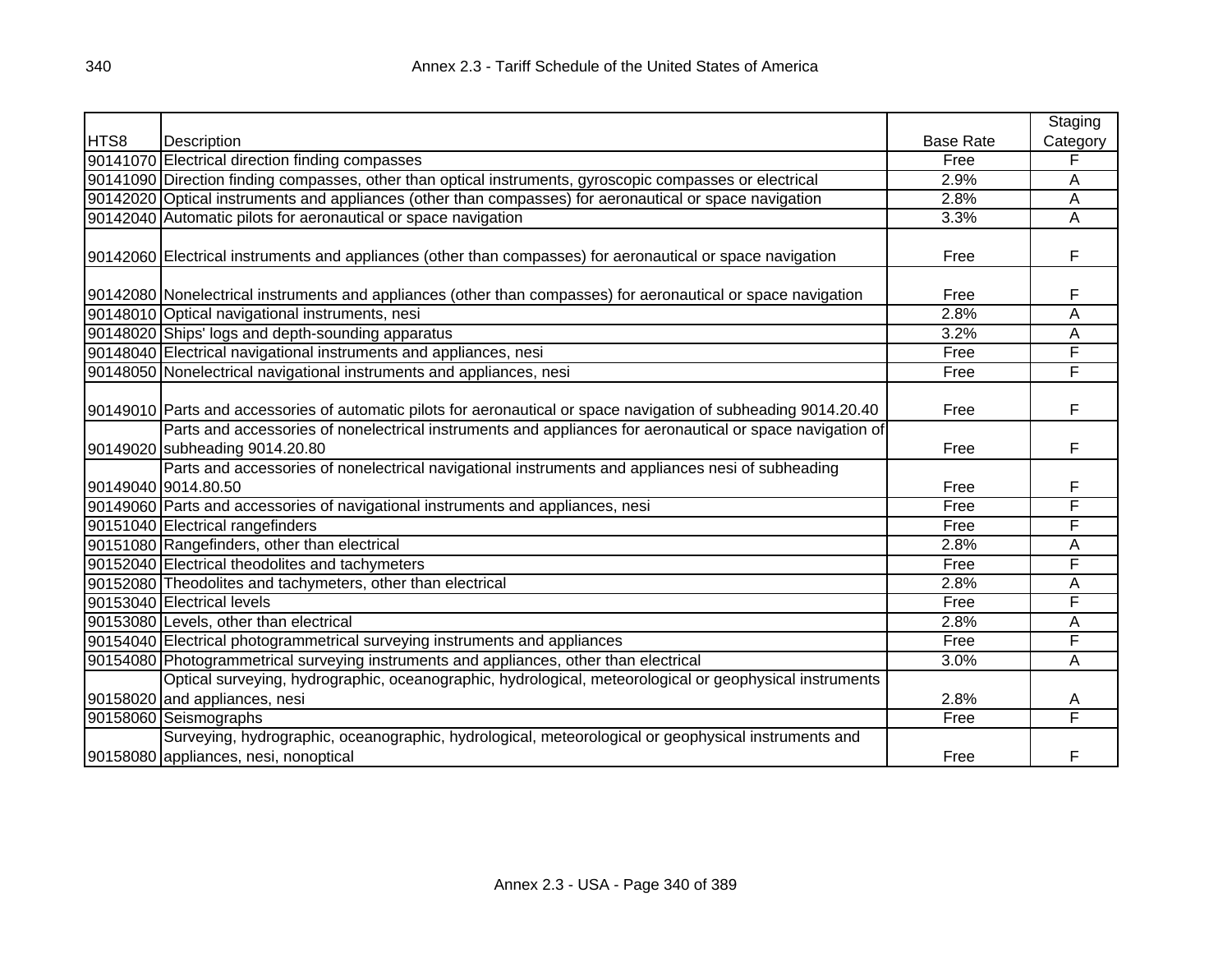|                   |                                                                                                                    |                       | Staging        |
|-------------------|--------------------------------------------------------------------------------------------------------------------|-----------------------|----------------|
| HTS8              | Description                                                                                                        | <b>Base Rate</b>      | Category       |
|                   |                                                                                                                    |                       |                |
|                   |                                                                                                                    | The rate applicable   |                |
|                   |                                                                                                                    | to the article of     |                |
|                   | Parts and accessories for surveying, hydrographic, oceanographic, hydrological, meteorological or                  | which it is a part or |                |
|                   | 90159000 geophysical instruments and appliances                                                                    | accessory             | A              |
|                   | Electrical balances of a sensitivity of 5 cg or better, with or without weights, and parts and accessories         |                       |                |
| 90160020 thereof  |                                                                                                                    | 3.9%                  | A              |
|                   | Jewelers' balances (nonelectrical) of a sensitivity of 5 cg or better, with or without weights, and parts and      |                       |                |
|                   | 90160040 accessories thereof                                                                                       | 2.9%                  | Α              |
|                   | Balances (nonelectrical) of a sensitivity of 5 cg or better, other than jewelers', balances, and parts and         |                       |                |
|                   | 90160060 accessories thereof                                                                                       | 3.3%                  | Α              |
|                   | 90171040 Drafting plotters, whether or not automatic                                                               | Free                  | F              |
|                   | 90171080 Drafting tables and machines, whether or not automatic, nesoi                                             | 3.9%                  | A              |
|                   | 90172040 Disc calculators, slide rules and other mathematical calculating instruments                              | 3.9%                  | $\overline{A}$ |
|                   | Pattern generation apparatus designed to produce masks and reticles from photoresist coated substrates             |                       |                |
|                   | 90172050 (optical, e-beam, ion beam, etc.)                                                                         | Free                  | F              |
|                   | 90172070 Other drawing, marking-out or mathematical plotters, nesoi                                                | Free                  | F              |
|                   | 90172080 Other drawing, marking-out or mathematical calculating instruments, nesoi                                 | 4.6%                  | Α              |
|                   | 90173040 Micrometers and calipers, for use in the hand                                                             | 5.8%                  | A              |
|                   | 90173080 Gauges for measuring length, for use in the hand                                                          | 3.9%                  | A              |
|                   |                                                                                                                    |                       |                |
|                   | [90178000] Instruments for measuring length, for use in the hand, nesi (for example, measuring rods and tapes)     | 5.3%                  | A              |
|                   |                                                                                                                    | The rate applicable   |                |
|                   |                                                                                                                    | to the article of     |                |
|                   |                                                                                                                    |                       |                |
|                   | Parts and accessories for drawing, marking-out or mathematical calculating instruments, and for hand-              | which it is a part or |                |
|                   | 90179000 held instruments for measuring length                                                                     | accessory             | A<br>F         |
|                   | 90181130 Electrocardiographs                                                                                       | Free                  | F              |
|                   | 90181160 Printed circuit assemblies for electrocardiographs                                                        | Free                  | F              |
|                   | 90181190 Parts and accessories of electrocardiographs, other than printed circuit assemblies                       | Free                  |                |
|                   | 90181200 Ultrasonic scanning electro-diagnostic apparatus used in medical, surgical, dental or veterinary sciences | Free                  | F              |
|                   | Magnetic resonance imaging electro-diagnostic apparatus used in medical, surgical, dental or veterinary            |                       |                |
| 90181300 sciences |                                                                                                                    | Free                  | F              |
|                   |                                                                                                                    |                       |                |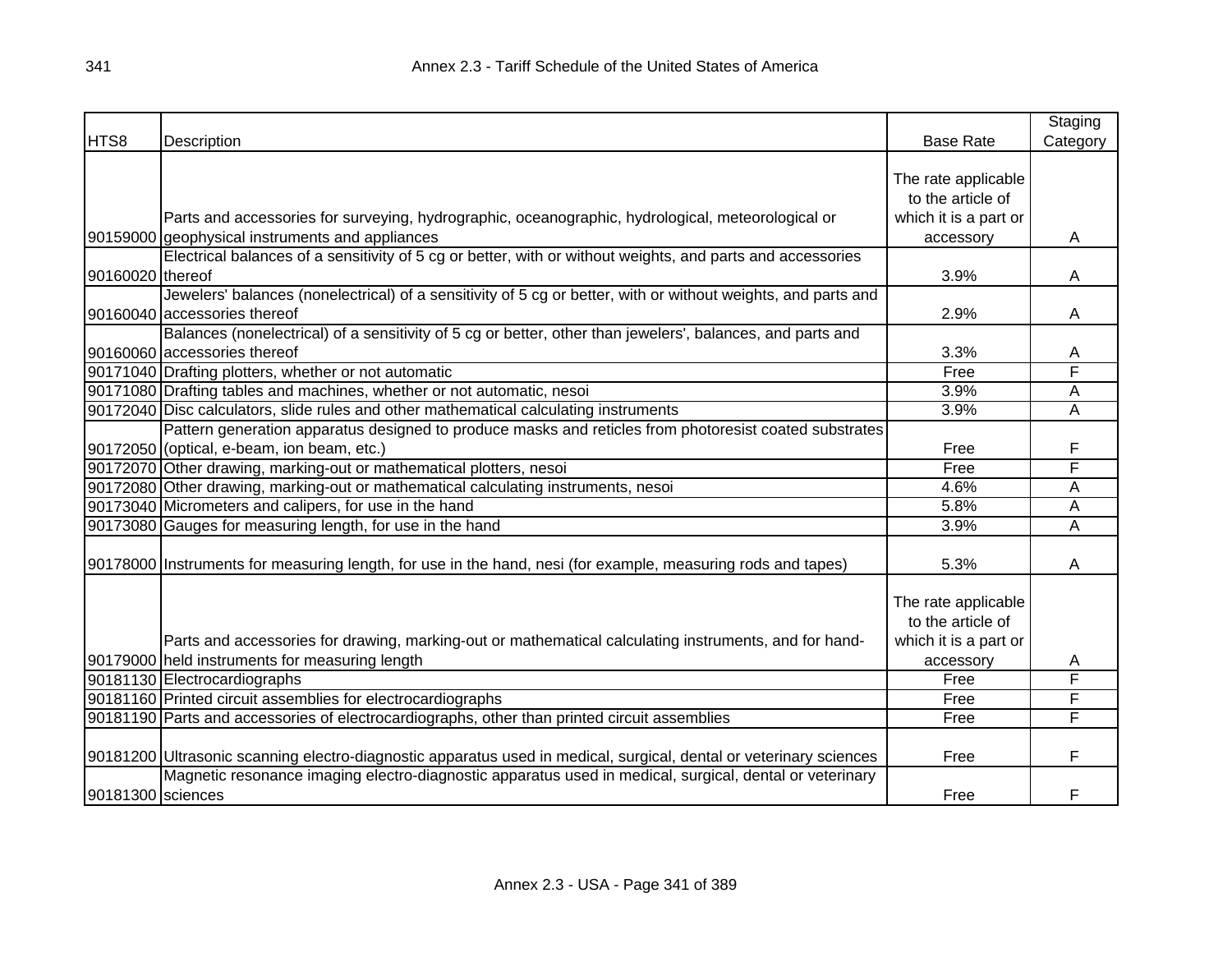|                  |                                                                                                                 |                  | Staging  |
|------------------|-----------------------------------------------------------------------------------------------------------------|------------------|----------|
| HTS8             | Description                                                                                                     | <b>Base Rate</b> | Category |
|                  |                                                                                                                 |                  |          |
|                  | 90181400 Scintigraphic electro-diagnostic apparatus used in medical, surgical, dental or veterinary sciences    | Free             | F        |
|                  |                                                                                                                 |                  |          |
|                  | 90181940 Electro-diagnostic apparatus for functional exploratory examination, and parts and accessories thereof | Free             | F        |
|                  | 90181955 Electro-diagnostic patient monitoring systems                                                          | Free             | F        |
|                  | 90181975 Printed circuit assemblies for electro-diagnostic parameter acquisition modules                        | Free             | F        |
|                  | 90181995 Electro-diagnostic apparatus nesi, and parts and accessories thereof nesi                              | Free             | F        |
|                  | Ultraviolet or infrared ray apparatus used in medical, surgical, dental or veterinary sciences, and parts       |                  |          |
|                  | 90182000 and accessories thereof                                                                                | Free             | F        |
|                  | 90183100 Syringes, with or without their needles; parts and accessories thereof                                 | Free             | F        |
|                  | Tubular metal needles and needles for sutures, used in medical, surgical, dental or veterinary sciences,        |                  |          |
|                  | 90183200 and parts and accessories thereof                                                                      | Free             | F        |
|                  | Catheters, cannulae and the like nesi, used in medical, surgical, dental or veterinary sciences, and parts      |                  |          |
|                  | 90183900 and accessories thereof                                                                                | Free             | F        |
|                  | Dental drill engines, whether or not combined on a single base with other dental equipment, and parts           |                  |          |
|                  | 90184100 and accessories thereof                                                                                | Free             | F        |
|                  | 90184940 Dental burs                                                                                            | Free             | F        |
|                  | 90184980 Instruments and apparatus used in dental sciences, nesi, and parts and accessories thereof             | Free             | F        |
|                  | 90185000 Ophthalmic instruments and appliances nesi, and parts and accessories thereof                          | Free             | F        |
|                  | Mirrors and reflectors used in medical, surgical, dental or veterinary sciences, and parts and accessories      |                  |          |
| 90189010 thereof |                                                                                                                 | Free             | F        |
|                  | Optical instruments and appliances nesi, used in medical, surgical, dental or veterinary sciences, and          |                  |          |
|                  | 90189020 parts and accessories thereof                                                                          | Free             | F        |
|                  | Anesthetic instruments and appliances nesi, used in medical, surgical, dental or veterinary sciences, and       |                  |          |
|                  | 90189030 parts and accessories thereof                                                                          | Free             | F        |
|                  | Percussion hammers, stethescopes, and parts of stethescopes used in medical, surgical, dental or                |                  |          |
|                  | 90189040 veterinary sciences                                                                                    | Free             | F        |
|                  | Sphygmomanometers, tensimeters and oscillometers used in medical, surgical, dental or veterinary                |                  |          |
|                  | 90189050 sciences; parts and accessories thereof                                                                | Free             | F        |
|                  | Electro-surgical instruments and appliances nesi, other than extracorporeal shock wave lithotripters and        |                  |          |
|                  | 90189060 parts and accessories thereof                                                                          | Free             | F        |
|                  | 90189064 Defibrillators                                                                                         | Free             | F        |
|                  | 90189068 Printed circuit assemblies for defibrillators                                                          | Free             | F        |
|                  | 90189075 Electro-medical instruments and appliances nesi, and parts and accessories thereof                     | Free             | F        |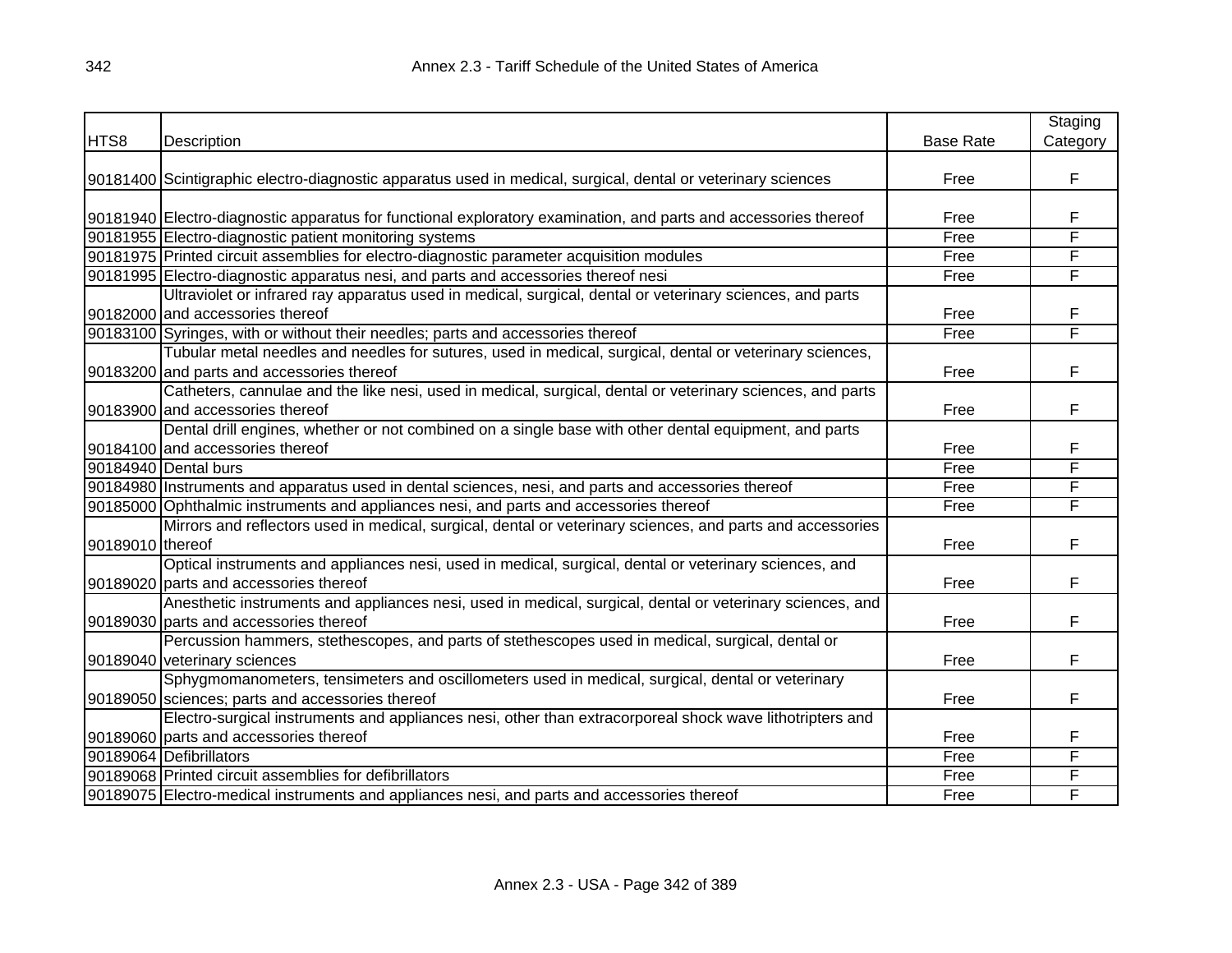|      |                                                                                                               |                  | Staging  |
|------|---------------------------------------------------------------------------------------------------------------|------------------|----------|
| HTS8 | Description                                                                                                   | <b>Base Rate</b> | Category |
|      | Instruments and appliances used in medical, surgical, dental or veterinary sciences, nesi, and parts and      |                  |          |
|      | 90189080 accessories thereof                                                                                  | Free             | F        |
|      | 90191020 Mechano-therapy appliances and massage apparatus, and parts and accessories thereof                  | Free             | F        |
|      | 90191040 Electrical psychological aptitude testing apparatus and parts and accessories thereof                | Free             | F        |
|      |                                                                                                               |                  |          |
|      | 90191060 Psychological aptitude testing apparatus, other than electrical, and parts and accessories thereof   | Free             | F        |
|      | Ozone, oxygen and aerosol therapy, artificial respiration or other therapeutic respiration apparatus, and     |                  |          |
|      | 90192000 parts and accessories thereof                                                                        | Free             | F        |
|      | Underwater breathing devices designed as a complete unit to be carried on the person & not requiring          |                  |          |
|      | 90200040 attendants, parts & accessories thereof                                                              | Free             | F        |
|      | Breathing appliances, nesi, & gas masks, excl. protective masks having neither mechanical                     |                  |          |
|      | 90200060 parts/replaceable filters, parts, accessories of                                                     | 2.5%             | Α        |
|      | 90200090 Parts and accessories of breathing appliances and gas masks, nesi                                    | 2.5%             | A        |
|      | 90211000 Orthopedic or fracture appliances, and parts and accessories thereof                                 | Free             | F        |
|      | 90212140 Artificial teeth and parts and accessories thereof, of plastics                                      | Free             | F        |
|      | 90212180 Artificial teeth and parts and accessories thereof, other than of plastics                           | Free             | F        |
|      | 90212940 Dental fittings and parts and accessories thereof, of plastics                                       | Free             | F        |
|      | 90212980 Dental fittings and parts and accessories thereof, other than of plastics                            | Free             | F        |
|      | 90213100 Artificial joints and parts and accessories thereof                                                  | Free             | F        |
|      | 90213900 Artificial parts of the body (other than artificial joints) and parts and accessories thereof, nesoi | Free             | F        |
|      | 90214000 Hearing aids, excluding parts and accessories thereof                                                | Free             | F        |
|      | 90215000 Pacemakers for stimulating heart muscles, excluding parts and accessories thereof                    | Free             | F        |
|      | 90219040 Parts and accessories for hearing aids and for pacemakers for stimulating heart muscles              | Free             | F        |
|      | Appliances nesi which are worn or carried, or implanted in the body, to compensate for a defect or            |                  |          |
|      | 90219080 disability, and parts and accessories                                                                | Free             | F        |
|      | 90221200 Computed tomography apparatus based on the use of X-rays                                             | Free             | F        |
|      |                                                                                                               |                  |          |
|      | 90221300 Apparatus based on the use of X-rays for dental uses (other than computed tomography apparatus)      | Free             | F        |
|      | Apparatus based on the use of X-rays for medical, surgical or veterinary uses (other than computed            |                  |          |
|      | 90221400 tomography apparatus)                                                                                | Free             | F        |
|      | 90221900 Apparatus based on the use of X-rays other than for medical, surgical, dental or veterinary use      | Free             | F        |
|      | Apparatus based on the use of alpha, beta or gamma radiations, for medical, surgical, dental or               |                  |          |
|      | 90222100 veterinary use                                                                                       | Free             | F        |
|      | 90222940 Smoke detectors, ionization type                                                                     | 1.0%             | A        |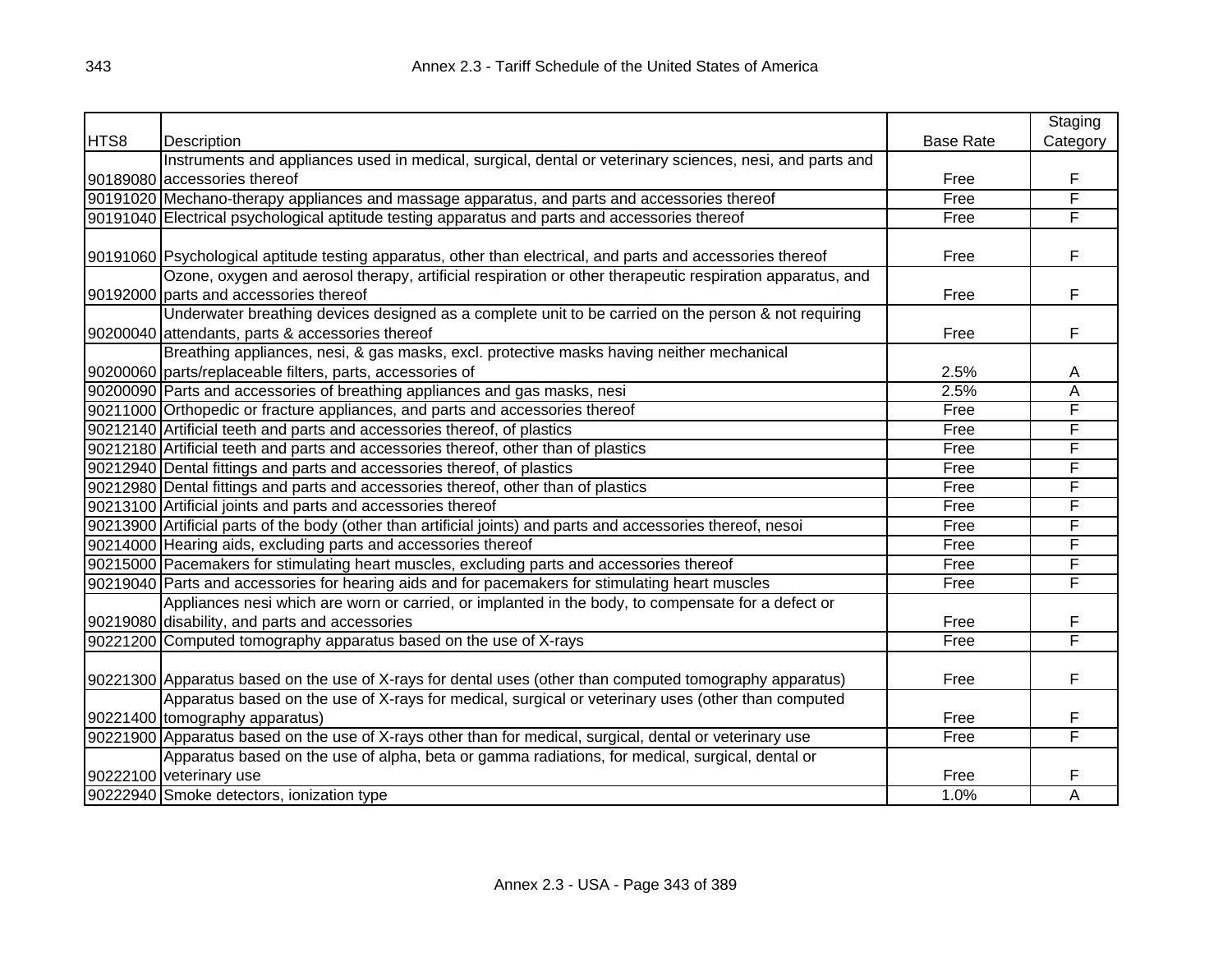|      |                                                                                                           |                  | Staging                 |
|------|-----------------------------------------------------------------------------------------------------------|------------------|-------------------------|
| HTS8 | Description                                                                                               | <b>Base Rate</b> | Category                |
|      | Apparatus based on the use of alpha, beta or gama radiations, other than for medical, surgical, dental or |                  |                         |
|      | 90222980 veterinary use, nesi                                                                             | 1.4%             | A                       |
|      | 90223000 X-ray tubes                                                                                      | 0.9%             | Α                       |
|      | 90229005 Radiation generator units                                                                        | 0.8%             | Α                       |
|      | 90229015 Radiation beam delivery units                                                                    | 1.4%             | Α                       |
|      | X-ray generators, high tension generators, desks, screens, examination or treatment tables, chairs and    |                  |                         |
|      | 90229025 similar apparatus, nesi                                                                          | 0.8%             | A                       |
|      | 90229040 Parts and accessories of X-ray tubes                                                             | 0.9%             | A                       |
|      | 90229060 Parts and accessories of apparatus based on the use of X-rays                                    | 0.8%             | Α                       |
|      | 90229070 Parts and accessories of ionization type smoke detectors                                         | 1.0%             | Α                       |
|      | 90229095 Parts and accessories of apparatus based on the use of alpha, beta or gamma radiations           | 1.4%             | Α                       |
|      | Instruments, apparatus and models, designed for demonstrational purposes, unsuitable for other uses,      |                  |                         |
|      | 90230000 and parts and accessories thereof                                                                | Free             | F                       |
|      | 90241000 Machines and appliances for testing the mechanical properties of metals                          | 1.7%             | Ā                       |
|      | 90248000 Machines and appliances for testing the mechanical properties of materials other than metals     | 1.7%             | Α                       |
|      | Parts and accessories of machines and appliances for testing the hardness, strength, compressibility, or  |                  |                         |
|      | 90249000 other properties of materials                                                                    | 1.7%             | A                       |
|      | 90251120 Clinical thermometers, liquid-filled, for direct reading, not combined with other instruments    | Free             | F                       |
|      | Liquid-filled thermometers, for direct reading, not combined with other instruments, other than clinical  |                  |                         |
|      | 90251140 thermometers                                                                                     | Free             | F                       |
|      | 90251940 Pyrometers, not combined with other instruments                                                  | 1.4%             | $\overline{\mathsf{A}}$ |
|      | Thermometers, for direct reading, not combined with other instruments, other than liquid-filled           |                  |                         |
|      | 90251980 thermometers                                                                                     | 1.8%             | Α                       |
|      | Electrical: hydrometers & sim. floating instr., hygrometers, psychometers, & any comb. with or w/o        |                  |                         |
|      | 90258010 thermometers, pyrometers, & barometers                                                           | 1.7%             | A                       |
|      | 90258015 Nonelectrical barometers, not combined with other instruments                                    | 1.0%             | Α                       |
|      | Hydrometers and similar floating instruments, whether or not incorporating a thermometer, non-            |                  |                         |
|      | 90258020 recording, other than electrical                                                                 | 2.9%             | A                       |
|      | 90258035 Hygrometers and psychrometers, non-electrical, non-recording                                     | 1.4%             | Α                       |
|      | 90258040 Thermographs, barographs, hygrographs and other recording instruments, other than electrical     | 1.0%             | Α                       |
|      | Combinations of thermometers, barometers and similar temperature and atmosphere measuring and             |                  |                         |
|      | 90258050 recording instruments, nonelectrical                                                             | 1.6%             | A                       |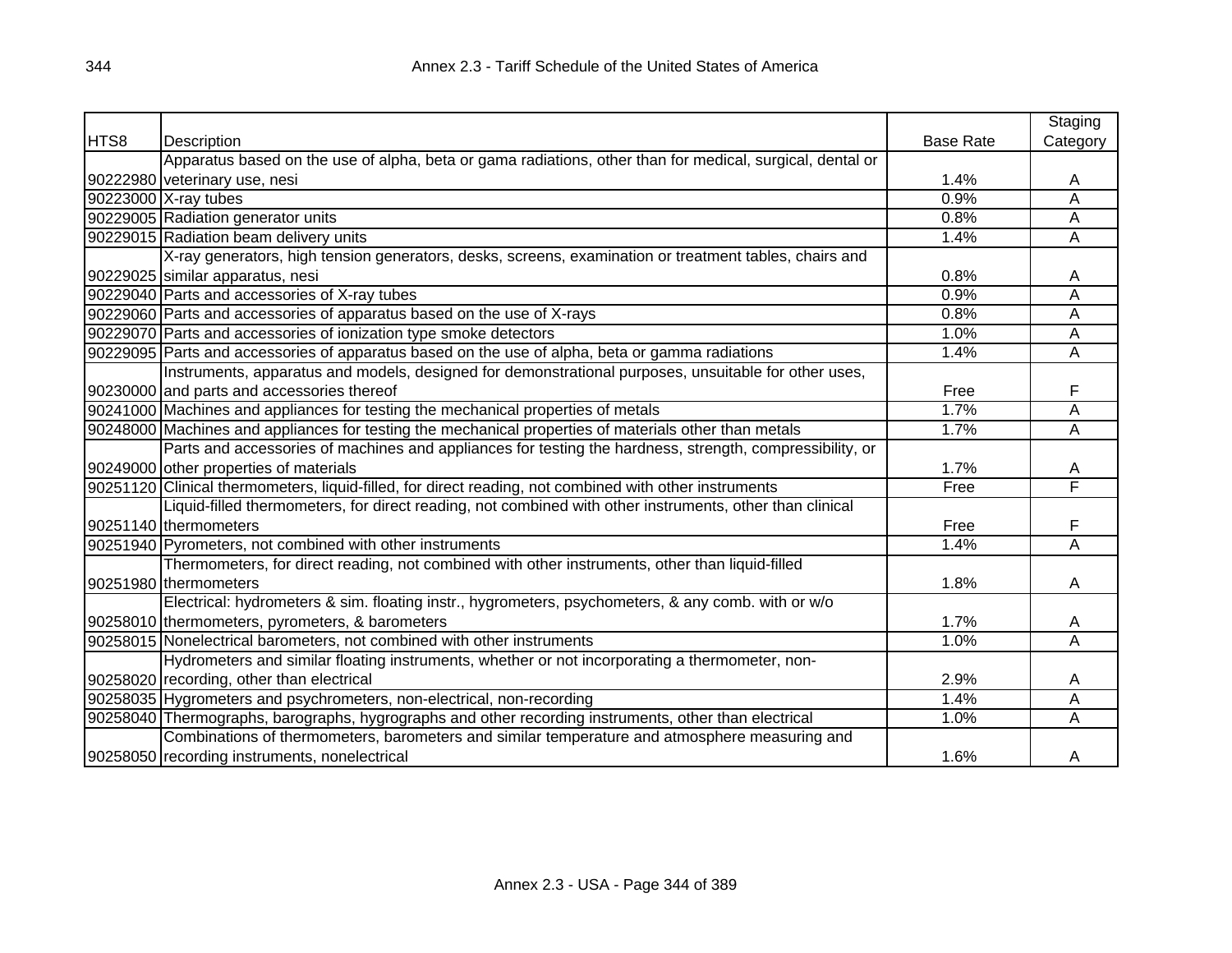|                     |                                                                                                                |                       | Staging  |
|---------------------|----------------------------------------------------------------------------------------------------------------|-----------------------|----------|
| HTS8                | Description                                                                                                    | <b>Base Rate</b>      | Category |
|                     |                                                                                                                |                       |          |
|                     |                                                                                                                | The rate applicable   |          |
|                     |                                                                                                                | to the article of     |          |
|                     | Parts & accessories of hydrometers & like floating instruments,                                                | which it is a part or |          |
|                     | 90259000 thermometers, pyrometers, barometers, hygrometers, psychrometers & combinations                       | accessory             | A        |
|                     | 90261020 Electrical instruments and apparatus for measuring or checking the flow or level of liquids           | Free                  | F        |
|                     | 90261040 Flow meters, other than electrical, for measuring or checking the flow of liquids                     | Free                  | F        |
|                     | Instruments and apparatus for measuring or checking the level of liquids, other than flow meters, non-         |                       |          |
| 90261060 electrical |                                                                                                                | Free                  | F        |
|                     | 90262040 Electrical instruments and apparatus for measuring or checking the pressure of liquids or gases       | Free                  | F        |
|                     | Instruments and apparatus, other than electrical, for measuring or checking the pressure of liquids or         |                       |          |
| 90262080 gases      |                                                                                                                | Free                  | F        |
|                     |                                                                                                                |                       |          |
|                     | 90268020 Electrical instruments and apparatus for measuring or checking variables of liquids or gases, nesi    | Free                  | F        |
|                     | 90268040 Nonelectrical heat meters incorporating liquid supply meters, and anemometers                         | Free                  | F        |
|                     |                                                                                                                |                       |          |
|                     | 90268060 Nonelectrical instruments and apparatus for measuring or checking variables of liquids or gases, nesi | Free                  | F        |
|                     | Parts and accessories of electrical instruments and apparatus for measuring or checking variables of           |                       |          |
|                     | 90269020 liquids or gases                                                                                      | Free                  | F        |
|                     | Parts and accessories of nonelectrical flow meters, heat meters incorporating liquid supply meters and         |                       |          |
|                     | 90269040 anemometers                                                                                           | Free                  | F        |
|                     | Parts and accessories of nonelectrical instruments and apparatus for measuring or checking variables of        |                       |          |
|                     | 90269060 liquids or gases, nesi                                                                                | Free                  | F        |
|                     | 90271020 Electrical gas or smoke analysis apparatus                                                            | 1.7%                  | Α        |
|                     | 90271040 Nonelectrical optical instruments and apparatus for gas or smoke analysis                             | 3.5%                  | A        |
|                     | 90271060 Nonelectrical gas or smoke analysis apparatus, other than optical instruments and apparatus           | 2.2%                  | Α        |
|                     | 90272050 Electrical chromatographs and electrical electrophoresis instruments                                  | Free                  | F        |
|                     | 90272080 Nonelectrical chromatographs                                                                          | Free                  | F        |
|                     | Electrical spectrometers, spectrophotometers and spectrographs using optical radiations (ultraviolet,          |                       |          |
|                     | 90273040 visible, infrared)                                                                                    | Free                  | F        |
|                     | Nonelectrical spectrometers, spectrophotometers and spectrographs using optical radiations (ultraviolet,       |                       |          |
|                     | 90273080 visible, infrared)                                                                                    | Free                  | F        |
|                     | 90274000 Exposure meters                                                                                       | 1.2%                  | Α        |
|                     | 90275040 Electrical instruments and apparatus using optical radiations (ultraviolet, visible, infrared), nesi  | Free                  | F        |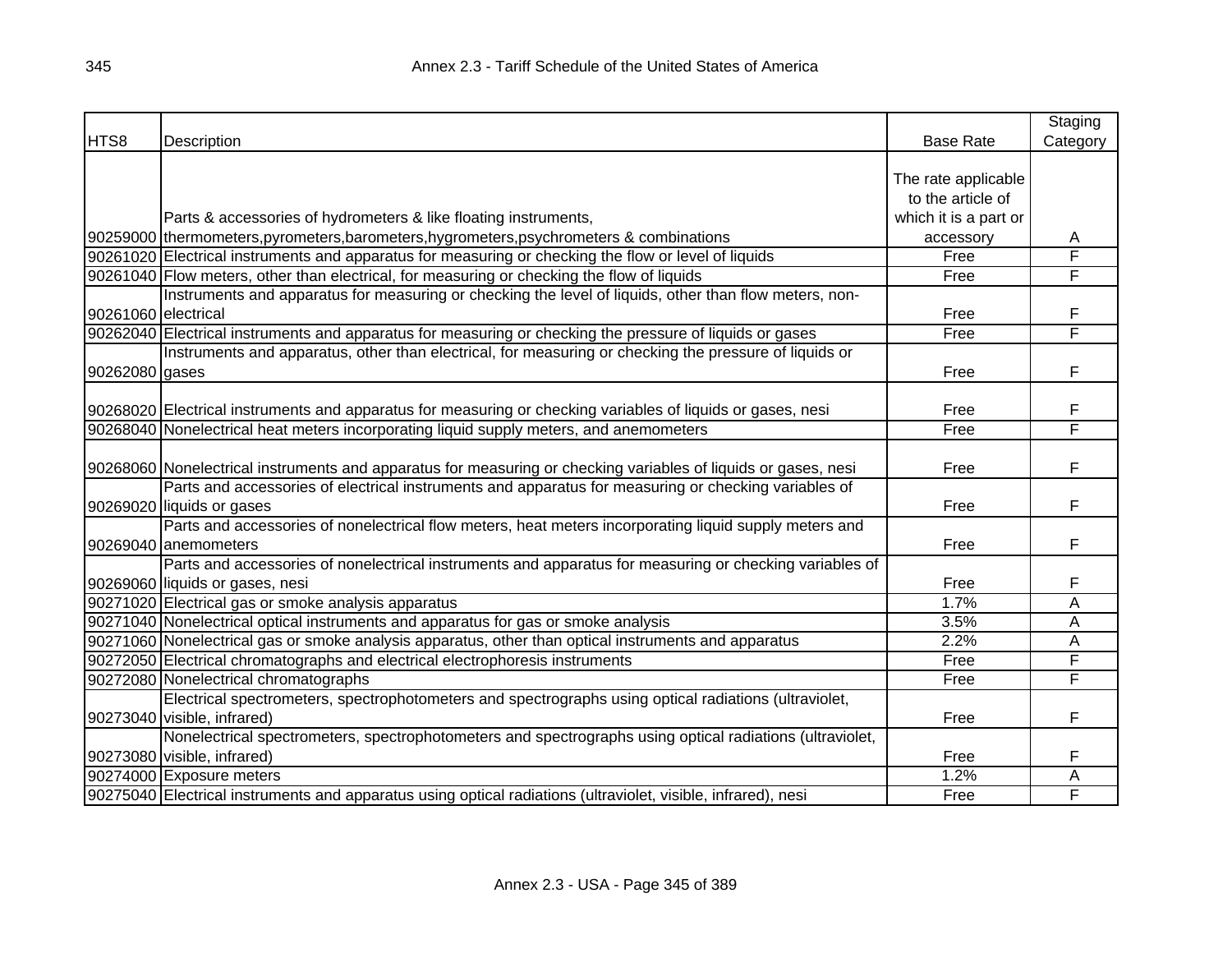|      |                                                                                                                  |                   | Staging        |
|------|------------------------------------------------------------------------------------------------------------------|-------------------|----------------|
| HTS8 | Description                                                                                                      | <b>Base Rate</b>  | Category       |
|      |                                                                                                                  |                   |                |
|      | 90275080 Nonelectrical instruments and apparatus using optical radiations (ultraviolet, visible, infrared), nesi | Free              | F              |
|      | 90278025 Nuclear magnetic resonance instruments                                                                  | Free              | F              |
|      | Electrical instruments and apparatus for physical or chemical analysis, measuring viscosity, checking            |                   |                |
|      | 90278045 heat, sound, light, etc., nesi                                                                          | Free              | F              |
|      | Nonelectrical instruments and apparatus for physical or chemical analysis, measuring viscosity, checking         |                   |                |
|      | 90278080 heat, sound or light, nesi                                                                              | Free              | F              |
|      | 90279020 Microtomes                                                                                              | 2.2%              | A              |
|      | 90279045 Printed circuit assemblies for instruments and apparatus of subheading 9027.80                          | Free              | F              |
|      | Parts and accessories of electrical instruments and apparatus of subheading 9027.20, 9027.30, 9027.40,           |                   |                |
|      | 90279054 9027.50 or 9027.80                                                                                      | Free              | F              |
|      | 90279058 Parts and accessories of other electrical instruments and apparatus of heading 9027, nesoi              | 1.7%              | A              |
|      | Parts and accessories of nonelectrical optical instruments and apparatus of subheading 9027.20,                  |                   |                |
|      | 90279064 9027.30, 9027.40, 9027.50 or 9027.80                                                                    | Free              | F              |
|      | 90279068 Parts and accessories of nonelectrical optical instruments and apparatus of heading 9027, nesoi         | 3.5%              | $\overline{A}$ |
|      | Parts and accessories of nonelectrical nonoptical instruments and apparatus of heading 9027.20,                  |                   |                |
|      | 90279084 9027.30, 9027.40, 9027.50 or 9027.80                                                                    | Free              | F              |
|      | 90279088 Parts and accessories of nonelectrical instruments and apparatus of heading 9027, nesoi                 | 2.2%              | $\overline{A}$ |
|      |                                                                                                                  | 16 cents each $+$ |                |
|      | 90281000 Gas supply or production meters, including calibrating meters thereof                                   | 2.5%              | A              |
|      |                                                                                                                  | 16 cents each +   |                |
|      | 90282000 Liquid supply or production meters, including calibrating meters thereof                                | 2.5%              | A              |
|      |                                                                                                                  | 16 cents each +   |                |
|      | 90283000 Electricity supply or production meters, including calibrating meters thereof                           | 1.5%              | A              |
|      | 90289000 Parts and accessories for gas, liquid or electricity supply or production meters                        | 3.2%              | A              |
|      | 90291040 Taximeters                                                                                              | 5.3%              | A              |
|      |                                                                                                                  |                   |                |
|      | 90291080 Revolution counters, production counters, odometers, pedometers and the like, other than taximeters     | Free              | F              |
|      | 90292020 Bicycle speedometers                                                                                    | 6.0%              | A              |
|      | 90292040 Speedometers and tachometers, other than bicycle speedometers                                           | Free              | F              |
|      |                                                                                                                  | 16 cents each +   |                |
|      | 90292060 Stroboscopes                                                                                            | 2.5%              | A              |
|      | 90299020 Parts and accessories of taximeters                                                                     | 5.3%              | A              |
|      | 90299040 Parts and accessories of bicycle speedometers                                                           | 6.0%              | A              |
|      | 90299060 Parts and accessories of stroboscopes                                                                   | 3.2%              | Α              |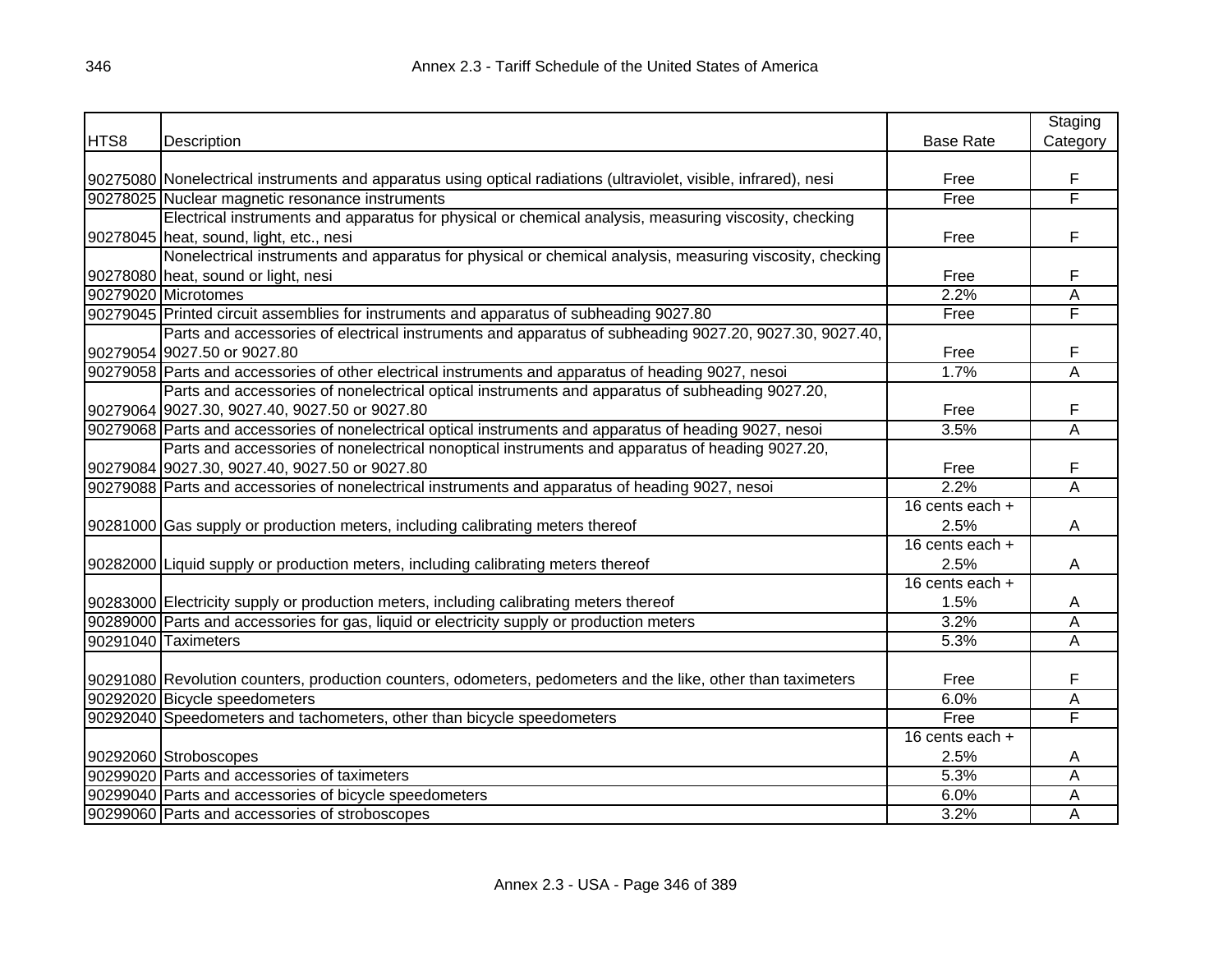|      |                                                                                                                  |                  | Staging                 |
|------|------------------------------------------------------------------------------------------------------------------|------------------|-------------------------|
| HTS8 | Description                                                                                                      | <b>Base Rate</b> | Category                |
|      | Parts and accessories of revolution counters, production counters, odometers, pedometers and the like,           |                  |                         |
|      | 90299080 of speedometers nesi and tachometers                                                                    | Free             | F                       |
|      | 90301000 Instruments and apparatus for measuring or detecting ionizing radiations                                | 1.6%             | A                       |
|      | 90302000 Cathode-ray oscilloscopes and cathode-ray oscillographs                                                 | 1.7%             | Α                       |
|      | Multimeters for measuring or checking electrical voltage, current, resistance or power, without a                |                  |                         |
|      | 90303100 recording device                                                                                        | 1.7%             | A                       |
|      | Instruments and apparatus, nesi, for measuring or checking electrical voltage, current, resistance or            |                  |                         |
|      | 90303900 power, without a recording device                                                                       | 1.7%             | A                       |
|      | 90304000 Instruments and apparatus specially designed for telecommunications                                     | Free             | F                       |
|      | Instruments and apparatus for measuring or checking electrical quantities, nesoi: for measuring or               |                  |                         |
|      | 90308200 checking semiconductor wafers or devices                                                                | Free             | F                       |
|      | Instruments and apparatus for measuring, checking or detecting electrical quantities or ionizing                 |                  |                         |
|      | 90308300 radiations, nesoi: with a recording device                                                              | 1.7%             | A                       |
|      | Instruments and apparatus for measuring, checking or detecting electrical quantities or ionizing                 |                  |                         |
|      | 90308900 radiations, nesoi: w/o a recording device                                                               | 1.7%             | A                       |
|      |                                                                                                                  |                  |                         |
|      | 90309025 Printed circuit assemblies for instruments and apparatus for measuring or detecting ionizing radiation  | 1.6%             | A                       |
|      |                                                                                                                  |                  |                         |
|      | 90309045 Parts and accessories for instruments and apparatus for measuring or detecting ionizing radiation, nesi | 1.6%             | A                       |
|      | Printed circuit assemblies for instruments and apparatus for measuring or checking semiconductor                 |                  |                         |
|      | 90309064 wafers or devices                                                                                       | Free             | F                       |
|      | 90309068 Printed circuit assemblies for articles of subheadings 9030.20 to 9030.40, 9030.83 and 9030.89          | 1.7%             | Α                       |
|      | Parts and accessories for instruments and apparatus for measuring or checking semiconductor wafers or            |                  |                         |
|      | 90309084 devices, nesoi                                                                                          | Free             | F                       |
|      | 90309088 Parts and accessories for articles of subheadings 9030.20 to 9030.40, 9030.83 and 9030.89, nesoi        | 1.7%             | $\overline{\mathsf{A}}$ |
|      | 90311000 Machines for balancing mechanical parts                                                                 | 1.7%             | A                       |
|      | 90312000 Test benches                                                                                            | 1.7%             | Ā                       |
|      | 90313000 Profile projectors                                                                                      | 2.5%             | Α                       |
|      | Optical measuring/checking instruments/appliances for inspecting semiconductor wafers/devices or                 |                  |                         |
|      | 90314100 photomasks/reticle used to mfg such devices                                                             | Free             | F                       |
|      | 90314940 Optical coordinate-measuring machines, nesoi                                                            | 3.5%             | A                       |
|      | Optical instrument & appliance: to inspect masks (not photomask) used to mfg semiconductor devices; to           |                  |                         |
|      | 90314970 measure contamination on such devices                                                                   | Free             | F                       |
|      | 90314990 Other optical measuring or checking instruments, appliances and machines, nesoi                         | 3.5%             | A                       |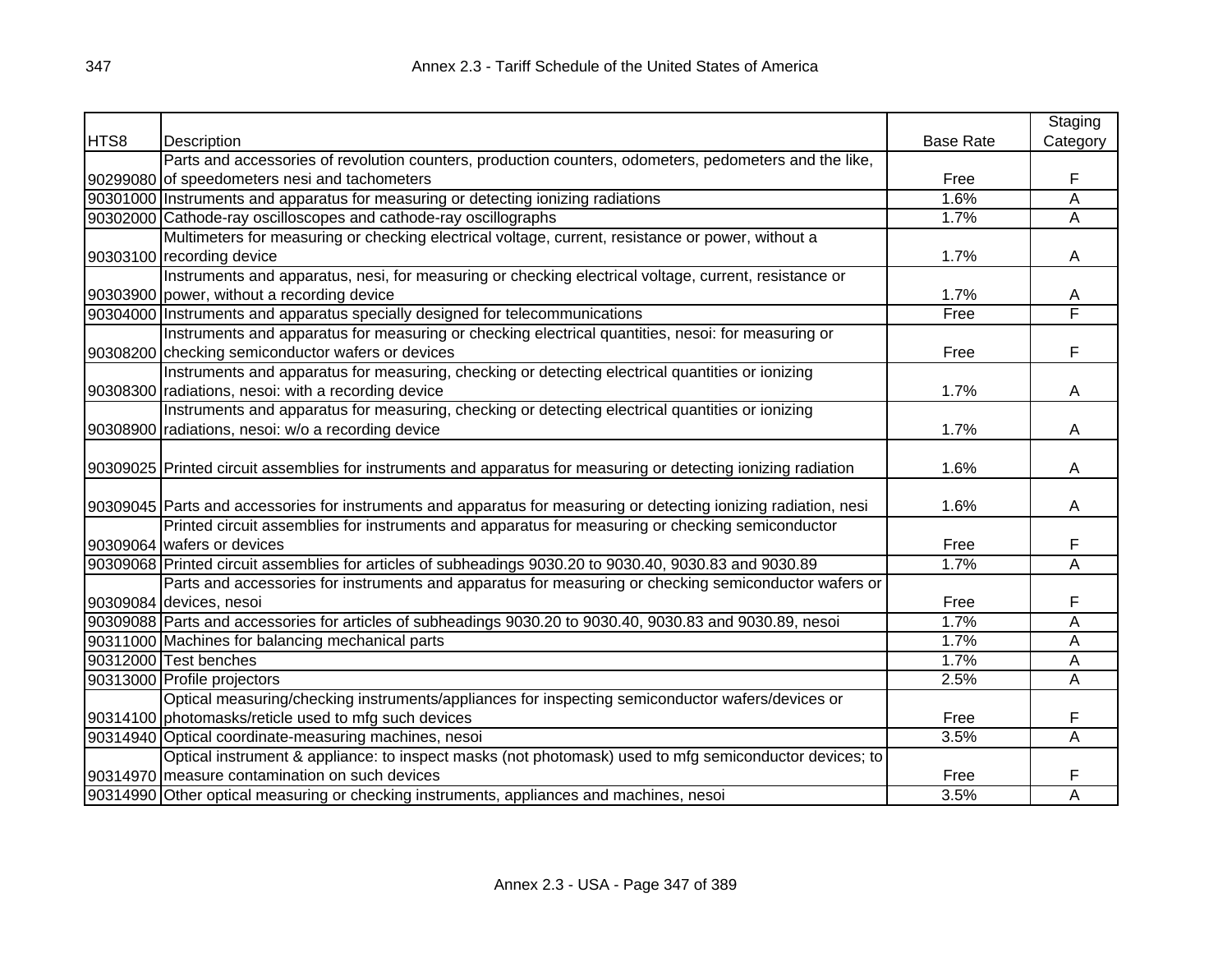|      |                                                                                                             |                     | Staging        |
|------|-------------------------------------------------------------------------------------------------------------|---------------------|----------------|
| HTS8 | Description                                                                                                 | <b>Base Rate</b>    | Category       |
|      | Electron beam microscopes fitted with equipment specifically designed for the handling and transport of     |                     |                |
|      | 90318040 semiconductor devices or reticles                                                                  | Free                | F              |
|      | 90318080 Measuring and checking instruments, appliances and machines, nesoi                                 | 1.7%                | A              |
|      | 90319020 Parts and accessories of profile projectors                                                        | 2.5%                | A              |
|      | 90319045 Bases and frames for the optical coordinate-measuring machines of subheading 9031.49.40            | 3.5%                | $\overline{A}$ |
|      | Parts & accessories of measuring & checking optical instruments & appliances of subheading 9031.41 or       |                     |                |
|      | 90319054 9031.49.70                                                                                         | Free                | F              |
|      | Parts & accessories of measuring & checking optical instruments & appliances, other than test benches       |                     |                |
|      | 90319058 or profile projectors, nesoi                                                                       | 3.5%                | A              |
|      | 90319070 Parts and accessories of articles of subheading 9031.80.40                                         | Free                | F              |
|      | 90319090 Parts and accessories of measuring or checking instruments, appliances and machines, nesoi         | 1.7%                | Α              |
|      | 90321000 Automatic thermostats                                                                              | 1.7%                | A              |
|      | 90322000 Automatic manostats                                                                                | 1.7%                | A              |
|      | 90328100 Hydraulic and pneumatic automatic regulating or controlling instruments and apparatus              | 1.6%                | A              |
|      | 90328920 Automatic voltage and voltage-current regulators, designed for use in a 6, 12, or 24 V system      | 1.1%                | A              |
|      | 90328940 Automatic voltage and voltage-current regulators, not designed for use in a 6, 12, or 24 V system  | 1.7%                | A              |
|      | 90328960 Automatic regulating or controlling instruments and apparatus, nesi                                | 1.7%                | $\overline{A}$ |
|      | Parts and accessories of automatic voltage and voltage-current regulators designed for use in a 6, 12, or   |                     |                |
|      | 90329020 24 V system, nesi                                                                                  | 1.1%                | A              |
|      | Parts and accessories of automatic voltage and voltage-current regulators, not designed for use in a 6,     |                     |                |
|      | 90329040 12, or 24 V system, nesi                                                                           | 1.7%                | A              |
|      | 90329060 Parts and accessories for automatic regulating or controlling instruments and apparatus, nesi      | 1.7%                | A              |
|      | 90330000 Parts and accessories for machines, appliances, instruments or apparatus of chapter 90, nesi       | 4.4%                | A              |
|      |                                                                                                             | 51 cents each +     |                |
|      |                                                                                                             | 6.25% on the case   |                |
|      |                                                                                                             | and strap, band or  |                |
|      | Wrist watches with cases of or clad with precious metal, electrically operated, with mechanical display     | bracelet $+5.3%$ on |                |
|      | 91011140 only, with 0-1 jewel in mymt                                                                       | the battery         | A              |
|      |                                                                                                             | 87 cents each +     |                |
|      |                                                                                                             | 6.25% on the case   |                |
|      |                                                                                                             | and strap, band or  |                |
|      | Wrist watches with cases of or clad with precious metal, electrically operated, with mechanical display     | bracelet $+5.3%$ on |                |
|      | 91011180 only, w/more than 1 jewel in mymt                                                                  | the battery         | A              |
|      | Straps/bands/bracelets of tex. mat. or base metal, whether or not gold- or silver-plated entered with wrist |                     |                |
|      | 91011220 watches of subheading 9101.12.80                                                                   | Free                | F              |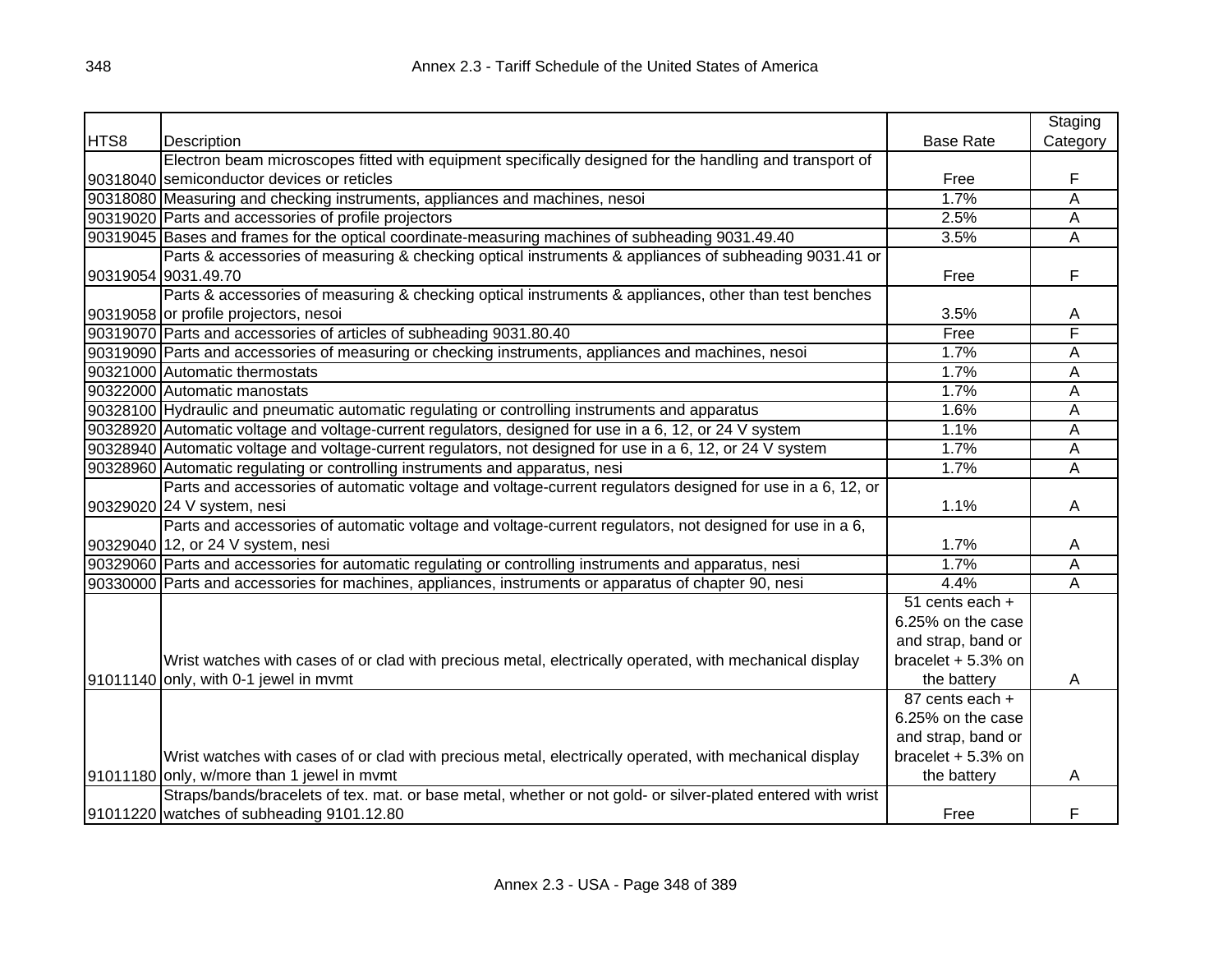|                    |                                                                                                              |                      | Staging  |
|--------------------|--------------------------------------------------------------------------------------------------------------|----------------------|----------|
| HTS8               | Description                                                                                                  | <b>Base Rate</b>     | Category |
|                    | Straps, bands or bracelets, nesi, entered with wrist watches of subheading 9101.12.80 and classifiable       |                      |          |
| 91011240 therewith |                                                                                                              | Free                 | F        |
|                    | Wrist watches with cases of or clad with precious metal, electrically operated, with opto-electronic display |                      |          |
| 91011280 only      |                                                                                                              | Free                 | F        |
|                    |                                                                                                              |                      |          |
|                    |                                                                                                              | 41 cents each $+5%$  |          |
|                    |                                                                                                              | on case and strap,   |          |
|                    | Wrist watches with cases of or clad with precious metal, electrically operated, with both opto-electronic    | band or bracelet +   |          |
|                    | 91011940 and mechanical displays, 0-1 jewel                                                                  | 4.2% on the battery  | A        |
|                    |                                                                                                              | 61 cents each +      |          |
|                    |                                                                                                              | 4.4% on case and     |          |
|                    |                                                                                                              | strap, band or       |          |
|                    | Wrist watches with cases of or clad with precious metal, electrically operated, w/both opto-electronic &     | bracelet $+3.7%$ on  |          |
|                    | 91011980 mechanical displays, over 1 jewel                                                                   | the battery          | A        |
|                    | Straps/bands/bracelets of tex. mat. or base metal, whether or not gold- or silver-plated entered with wrist  |                      |          |
|                    | 91012110 watches of subheading 9101.21.50                                                                    | 3.1%                 | A        |
|                    | Straps, bands or bracelets, nesi, entered with wrist watches of subheading 9101.21.50 and classifiable       |                      |          |
| 91012130 therewith |                                                                                                              | 3.1%                 | A        |
|                    | Wrist watches with cases of or clad with precious metal, not electrically operated, with automatic winding,  |                      |          |
|                    | 91012150 with over 17 jewels in mymt                                                                         | Free                 | F        |
|                    |                                                                                                              | $$1.61$ each + 4.4%  |          |
|                    |                                                                                                              | on the case and      |          |
|                    | Wrist watches with cases of or clad with precious metal, not electrically operated, with automatic winding,  | strap, band or       |          |
|                    | 91012180 w/17 jewels or less in mymt                                                                         | bracelet             | A        |
|                    |                                                                                                              | 40 cents each $+5\%$ |          |
|                    |                                                                                                              | on the case and      |          |
|                    | Wrist watches with cases of or clad with precious metal, not electrically operated, not automatic winding,   | strap, band or       |          |
|                    | 91012910 with 0-1 jewel in mymt                                                                              | bracelet             | A        |
|                    |                                                                                                              | $61$ cents each $+$  |          |
|                    |                                                                                                              | 4.4% on the case     |          |
|                    | Wrist watches with cases of or clad with precious metal, not electrically operated, not automatic winding,   | and strap, band or   |          |
|                    | 91012920 with 2-7 jewels in mymt                                                                             | bracelet             | A        |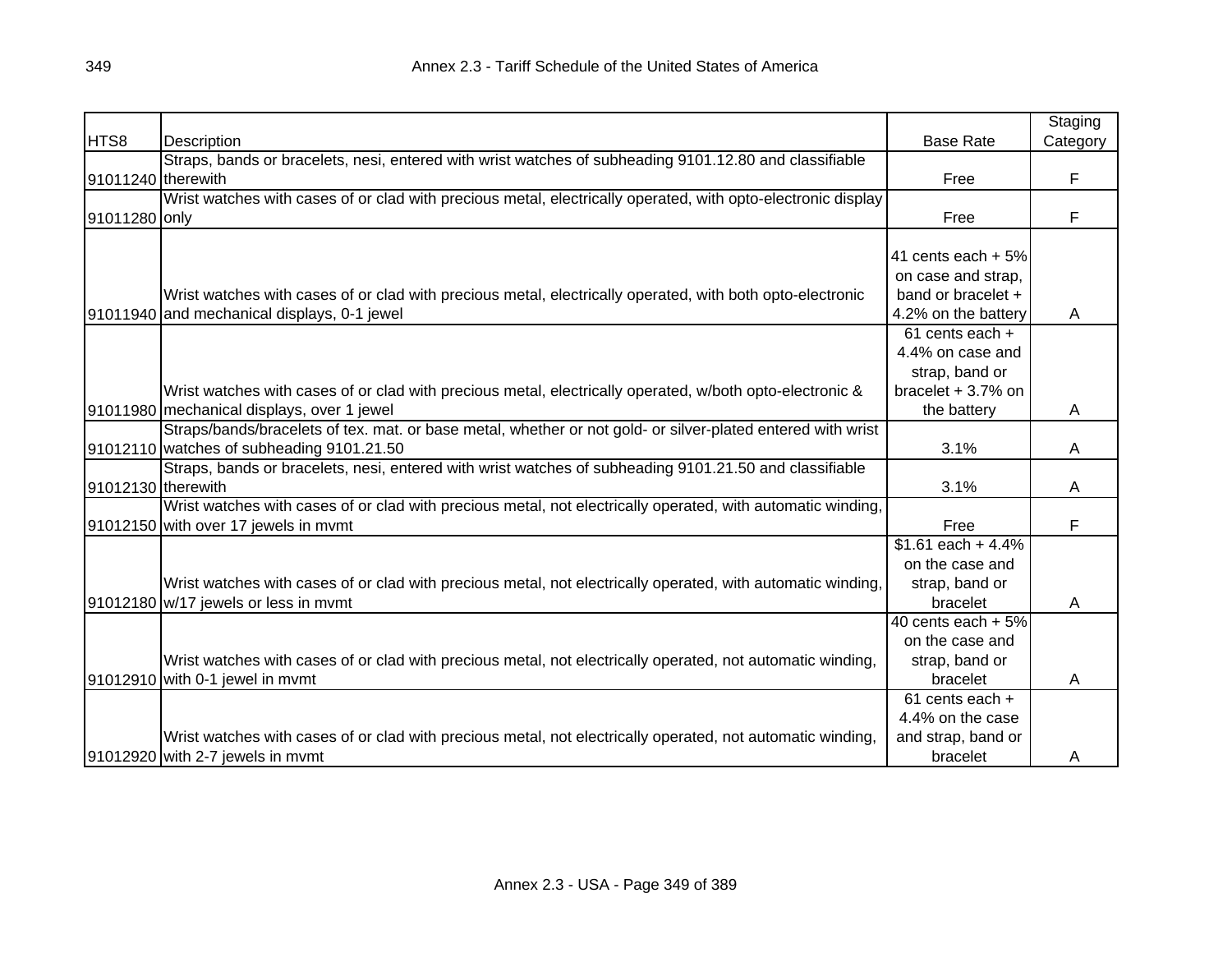|                    |                                                                                                                                                          |                                                                       | Staging  |
|--------------------|----------------------------------------------------------------------------------------------------------------------------------------------------------|-----------------------------------------------------------------------|----------|
| HTS8               | Description                                                                                                                                              | <b>Base Rate</b>                                                      | Category |
|                    | Wrist watches with cases of or clad with precious metal, not electrically operated, n/auto winding, 8-17<br>91012930 jewels, mvmt n/o \$15 & n/o 15.2 mm | $$2.28$ each + 5% on<br>the case and strap,<br>band or bracelet       | A        |
|                    | Wrist watches with cases of or clad with precious metal, not electrically operated, n/auto winding, 8-17<br>91012940 jewels, mvmt n/o \$15 & ov 15.2 mm  | \$1.92 each + 5% on<br>the case and strap,<br>band or bracelet        | A        |
|                    | Wrist watches with cases of or clad with precious metal, not electrically operated, not automatic winding,<br>91012950 8-17 jewels, movement over \$15   | 90 cents each +<br>4.4% on the case<br>and strap, band or<br>bracelet | A        |
|                    | Straps/bands/bracelets of tex. mat. or base metal, whether or not gold- or silver-plated entered with wrist<br>91012970 watches of subheading 9101.29.90 | 3.1%                                                                  | A        |
| 91012980 therewith | Straps, bands or bracelets, nesi, entered with wrist watches of subheading 9101.29.90 and classifiable                                                   | 3.1%                                                                  | A        |
|                    | Wrist watches with cases of or clad with precious metal, not electrically operated, not automatic winding,<br>91012990 w/over 17 jewels in the mymt      | Free                                                                  | F        |
|                    | Watches (excl. wrist watches) with cases of or clad with precious metal, electrically operated, with opto-<br>91019120 electronic display only           | Free                                                                  | F        |
|                    | Watches (excl. wrist watches) with cases of or clad with precious metal, electrically operated, with 0-1<br>91019140 jewel in mymt, n/optoelec. display  | Free                                                                  | F        |
|                    | Watches (excl. wrist watches) with cases of or clad with precious metal, electrically operated, over 1<br>91019180 jewel in mvmt, n/optoelec. display    | Free                                                                  | F        |
|                    | Watches (excl. wrist watches) with cases of or clad with precious metal, not electrically operated, with 0-7<br>91019920 jewels in the mymt              | Free                                                                  | F        |
|                    | Watches (excl. wrist watches) with cases of or clad with precious metal, not electrically operated, w/8-17<br>91019940 jewels in mymt, mymt n/o \$15 ea  | 98 cents each $+3%$<br>on the case                                    | A        |
|                    | Watches (excl. wrist watches) with cases of or clad with precious metal, not electrically operated, w/8-17<br>91019960 jewels in mvmt, mvmt over \$15 ea | Free                                                                  | F        |
|                    | Watches (excl. wrist watches) with cases of or clad with precious metal, not electrically operated, with<br>91019980 over 17 jewels in the mymt          | Free                                                                  | F        |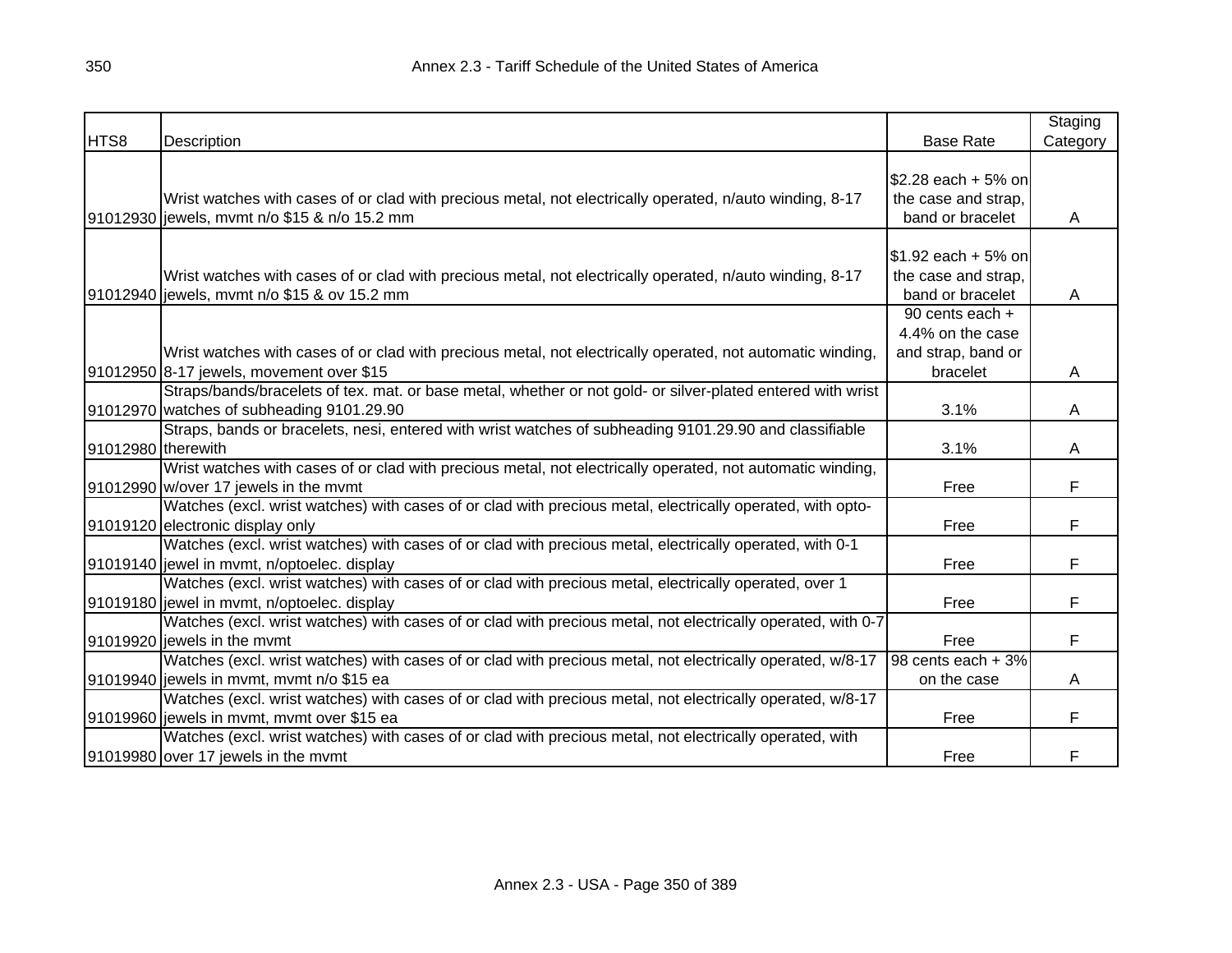|      |                                                                                                              |                     | Staging  |
|------|--------------------------------------------------------------------------------------------------------------|---------------------|----------|
| HTS8 | Description                                                                                                  | <b>Base Rate</b>    | Category |
|      |                                                                                                              |                     |          |
|      |                                                                                                              | 44 cents each $+6%$ |          |
|      |                                                                                                              | on the case $+14%$  |          |
|      |                                                                                                              | on the strap, band  |          |
|      | Wrist watches nesoi, electrically operated, mechanical display only, 0-1 jewel, gold/silver-plated case,     | or bracelet $+5.3%$ |          |
|      | 91021110 band of textile mat. or base metal                                                                  | on the battery      | Α        |
|      |                                                                                                              |                     |          |
|      |                                                                                                              | 40 cents each +     |          |
|      |                                                                                                              | 8.5% on the case +  |          |
|      |                                                                                                              | 14% on the strap,   |          |
|      | Wrist watches nesoi, electrically operated, mechanical display only, 0-1 jewel, case nesoi, with band of     | band or bracelet +  |          |
|      | 91021125 textile material or base metal                                                                      | 5.3% on the battery | A        |
|      |                                                                                                              |                     |          |
|      |                                                                                                              | 44 cents each $+6%$ |          |
|      |                                                                                                              | on the case $+2.8%$ |          |
|      |                                                                                                              | on the strap, band  |          |
|      | Wrist watches nesoi, electrically operated, mechanical display only, 0-1 jewel, gold- or silver-plated case, | or bracelet $+5.3%$ |          |
|      | 91021130 with band of material nesoi                                                                         | on the battery      | Α        |
|      |                                                                                                              |                     |          |
|      |                                                                                                              | 40 cents each +     |          |
|      |                                                                                                              | 8.5% on the case +  |          |
|      |                                                                                                              | 2.8% on the strap,  |          |
|      | Wrist watches nesoi, electrically operated, mechanical display only, 0-1 jewel, case nesoi, with band of     | band or bracelet +  |          |
|      | 91021145 material nesoi                                                                                      | 5.3% on the battery | A        |
|      |                                                                                                              |                     |          |
|      |                                                                                                              | 80 cents each + 6%  |          |
|      |                                                                                                              | on the case $+14%$  |          |
|      |                                                                                                              | on the strap, band  |          |
|      | Wrist watches nesoi, electrically operated, mechanical display only, over 1 jewel, gold/silver-plated case,  | or bracelet $+5.3%$ |          |
|      | 91021150 band of textile or base metal                                                                       | on the battery      | A        |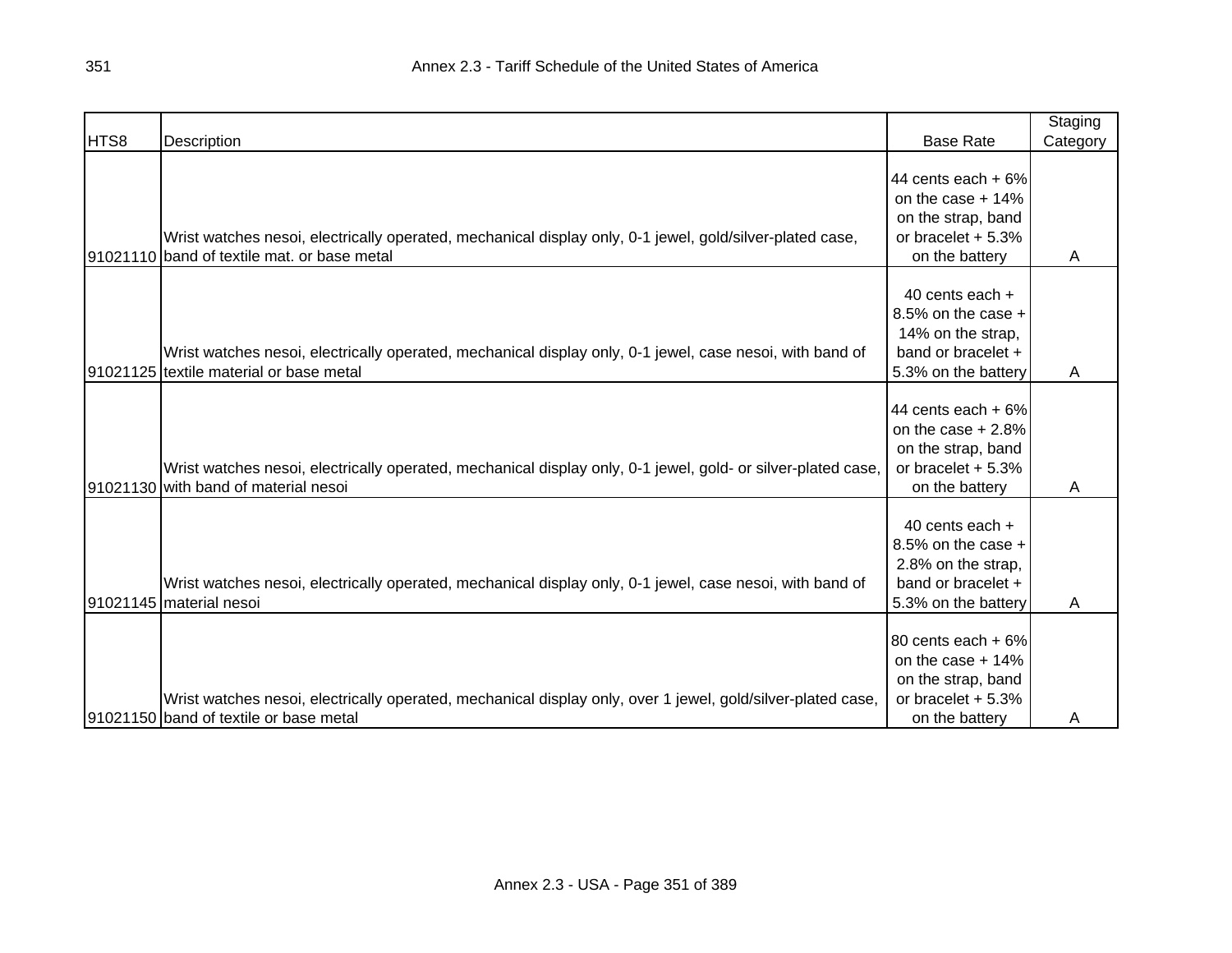|                    |                                                                                                               |                      | Staging  |
|--------------------|---------------------------------------------------------------------------------------------------------------|----------------------|----------|
| HTS8               | Description                                                                                                   | <b>Base Rate</b>     | Category |
|                    |                                                                                                               |                      |          |
|                    |                                                                                                               | 76 cents each +      |          |
|                    |                                                                                                               | 8.5% on the case +   |          |
|                    |                                                                                                               | 14% on the strap,    |          |
|                    | Wrist watches nesoi, electrically operated, mechanical display only, over 1 jewel, case nesoi, with band of   | band or bracelet +   |          |
|                    | 91021165 textile material or base metal                                                                       | 5.3% on the battery  | A        |
|                    |                                                                                                               |                      |          |
|                    |                                                                                                               | 80 cents each + 6%   |          |
|                    |                                                                                                               | on the case $+2.8%$  |          |
|                    |                                                                                                               | on the strap, band   |          |
|                    | Wrist watches nesoi, electrically operated, mechanical display only, over 1 jewel, gold- or silver-case, with | or bracelet $+5.3%$  |          |
|                    | 91021170 band of material nesoi                                                                               | on the battery       | A        |
|                    |                                                                                                               |                      |          |
|                    |                                                                                                               | 76 cents each +      |          |
|                    |                                                                                                               | 8.5% on the case +   |          |
|                    |                                                                                                               | 2.8% on the strap,   |          |
|                    | Wrist watches nesoi, electrically operated, mechanical display only, over 1 jewel, case nesoi, with band of   | band or bracelet +   |          |
|                    | 91021195 material nesoi                                                                                       | 5.3% on the battery  | A        |
|                    | Straps/bands/bracelets of tex. mat. or base metal, whether or not gold- or silver-plated entered with wrist   |                      |          |
|                    | 91021220 watches of subheading 9102.12.80                                                                     | Free                 | F        |
|                    | Straps, bands or bracelets, nesi, entered with wrist watches of subheading 9102.12.80 and classifiable        |                      |          |
| 91021240 therewith |                                                                                                               | Free                 | F        |
|                    | 91021280 Wrist watches nesoi, electrically operated, with opto-electronic display only                        | Free                 | F        |
|                    |                                                                                                               |                      |          |
|                    |                                                                                                               | 32 cents each +      |          |
|                    |                                                                                                               | 4.8% on the case $+$ |          |
|                    |                                                                                                               | 11% on the strap,    |          |
|                    | Wrist watches nesoi, electrically operated, w/both optoelectronic & mechanical displays, 0-1 jewel, band      | band or bracelet +   |          |
|                    | 91021920 of textile material or base metal                                                                    | 4.2% on the battery  | A        |
|                    |                                                                                                               |                      |          |
|                    |                                                                                                               | 32 cents each +      |          |
|                    |                                                                                                               | 4.8% on the case +   |          |
|                    |                                                                                                               | 2.2% on the strap,   |          |
|                    | Wrist watches nesoi, electrically operated, w/both optoelectronic & mechanical displays, 0-1 jewel, band      | band or bracelet +   |          |
|                    | 91021940 of material nesoi                                                                                    | 4.2% on the battery  | A        |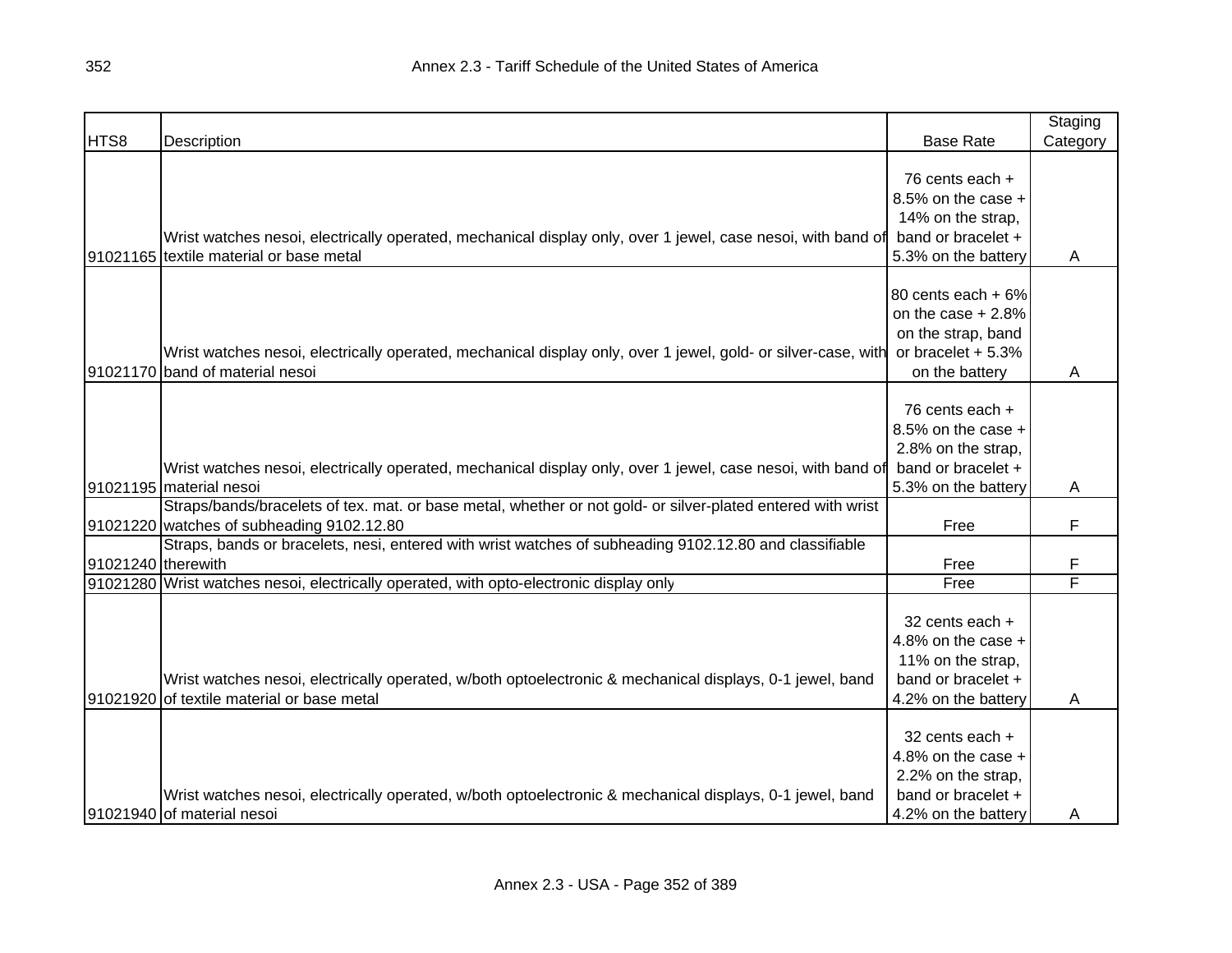|      |                                                                                                                |                      | Staging  |
|------|----------------------------------------------------------------------------------------------------------------|----------------------|----------|
| HTS8 | Description                                                                                                    | <b>Base Rate</b>     | Category |
|      |                                                                                                                |                      |          |
|      |                                                                                                                | 57 cents each +      |          |
|      |                                                                                                                | 4.5% on the case $+$ |          |
|      |                                                                                                                | 10.6% on the strap.  |          |
|      | Wrist watches nesoi, electrically operated, w/both optoelectronic & mechanical displays, over 1 jewel,         | band or bracelet +   |          |
|      | 91021960 band of textile mat. or base metal                                                                    | 4% on the battery    | Α        |
|      |                                                                                                                |                      |          |
|      |                                                                                                                | 57 cents each +      |          |
|      |                                                                                                                | 4.5% on the case $+$ |          |
|      |                                                                                                                | 2.1% on the strap,   |          |
|      | Wrist watches nesoi, electrically operated, w/both optoelectronic & mechanical displays, over 1 jewel,         | band or bracelet +   |          |
|      | 91021980 band of material nesoi                                                                                | 4% on the battery    | A        |
|      |                                                                                                                | 75 cents each $+6\%$ |          |
|      |                                                                                                                | on the case $+14%$   |          |
|      |                                                                                                                | on the strap, band   |          |
|      | 91022110 Wrist watches nesi, automatic winding, 0-1 jewel, watch band of textile material or base metal        | or bracelet          | A        |
|      |                                                                                                                | 75 cents each $+6\%$ |          |
|      |                                                                                                                | on the case $+2.8%$  |          |
|      |                                                                                                                | on the strap, band   |          |
|      | 91022125 Wrist watches nesi, automatic winding, 0-1 jewel, watch band not of textile material or base metal    | or bracelet          | Α        |
|      |                                                                                                                |                      |          |
|      |                                                                                                                | $$1.75$ each + 4.8%  |          |
|      |                                                                                                                | on the case +        |          |
|      |                                                                                                                | 11.2% on the strap,  |          |
|      | 91022130 Wrist watches nesi, automatic winding, 2-17 jewels, watch band of textile material or base metal      | band or bracelet     | A        |
|      |                                                                                                                | $$1.75$ each + 4.8%  |          |
|      |                                                                                                                | on the case $+2.2%$  |          |
|      |                                                                                                                | on the strap, band   |          |
|      | 91022150 Wrist watches nesi, automatic winding, 2-17 jewels, watch band not of textile material or base metal  | or bracelet          | A        |
|      |                                                                                                                | $$1.53$ each + 4.2%  |          |
|      |                                                                                                                | on the case $+9.8%$  |          |
|      |                                                                                                                | on the strap, band   |          |
|      | [91022170] Wrist watches nesi, automatic winding, over 17 jewels, watch band of textile material or base metal | or bracelet          | A        |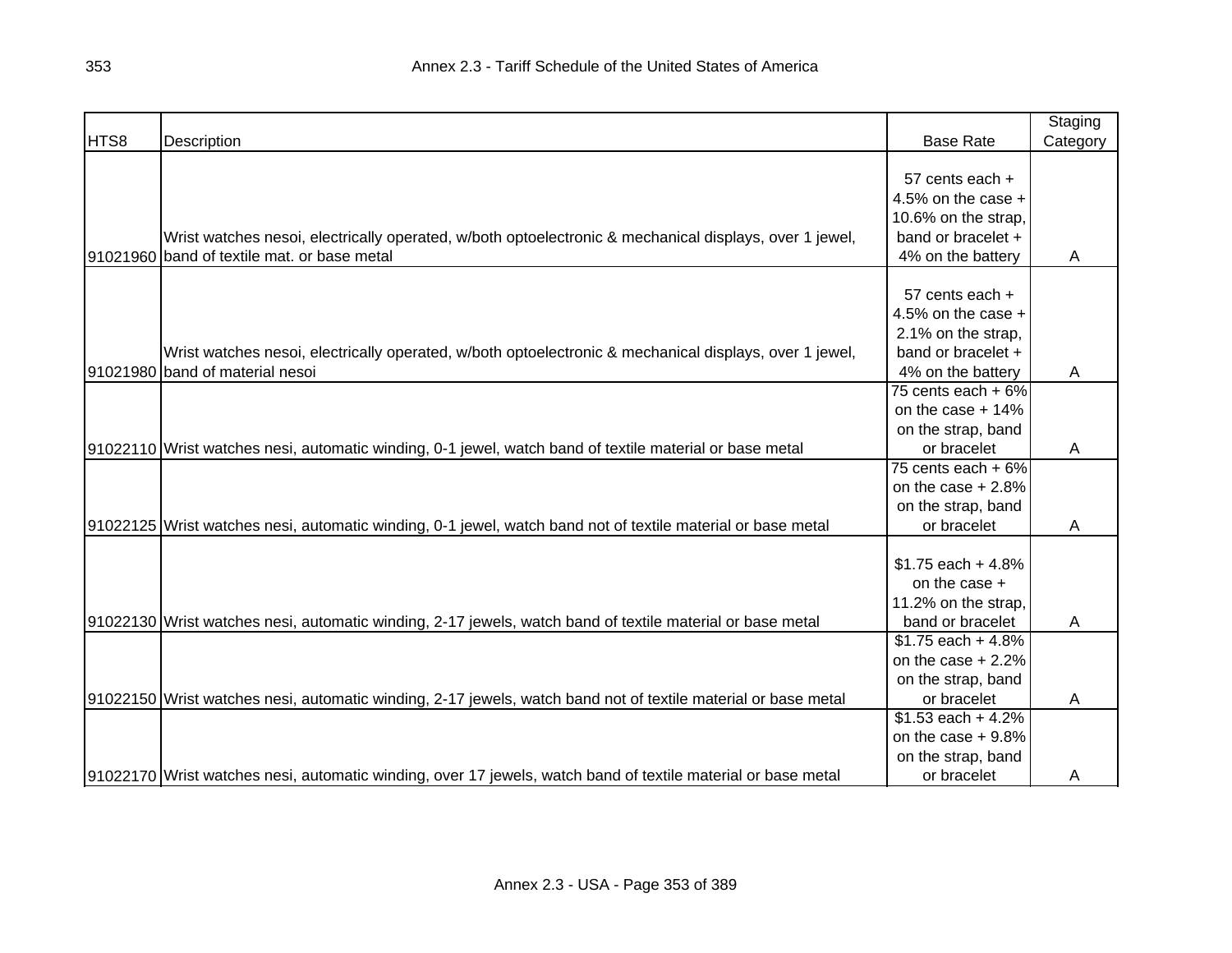|      |                                                                                                                                   |                      | Staging  |
|------|-----------------------------------------------------------------------------------------------------------------------------------|----------------------|----------|
| HTS8 | Description                                                                                                                       | <b>Base Rate</b>     | Category |
|      |                                                                                                                                   | $$1.53$ each + 4.2%  |          |
|      |                                                                                                                                   | on the case $+2\%$   |          |
|      |                                                                                                                                   | on the strap, band   |          |
|      | [91022190]Wrist watches nesi, automatic winding, over 17 jewels, watch band not of textile material or base metal                 | or bracelet          | A        |
|      | Straps/bands/bracelets of tex. mat. or base metal, whether or not gold- or silver-plated entered with wrist                       |                      |          |
|      | 91022902 watches of subheading 9102.29.04                                                                                         | 14.0%                | A        |
|      | Wrist watches nesoi, not electrically operated, not autowind, 0-1 jewel, entered with straps/bands/bracelet 40 cents each + 6%    |                      |          |
|      | 91022904 of tex. mat. or base metal                                                                                               | on the case          | A        |
|      |                                                                                                                                   | 40 cents each $+6\%$ |          |
|      |                                                                                                                                   | on the case $+2.8%$  |          |
|      | Wrist watches nesoi, not electrically operated, not automatic winding, 0-1 jewel, with strap/band/bracelet                        | on the strap, band   |          |
|      | 91022910 of material nesoi                                                                                                        | or bracelet          | Α        |
|      |                                                                                                                                   |                      |          |
|      |                                                                                                                                   | 58 cents each +      |          |
|      |                                                                                                                                   | 4.6% on the case $+$ |          |
|      | Wrist watches nesoi, not electrically operated, not automatic winding, 2-7 jewels, with strap/band of textile 10.6% on the strap, |                      |          |
|      | 91022915 material or base metal                                                                                                   | band or bracelet     | A        |
|      |                                                                                                                                   | 56 cents each +      |          |
|      |                                                                                                                                   | 4.4% on the case +   |          |
|      | Wrist watches nesoi, not electrically operated, not automatic winding, 2-7 jewels, with strap/band/bracelet                       | 2% on the strap,     |          |
|      | 91022920 of material nesoi                                                                                                        | band or bracelet     | Α        |
|      |                                                                                                                                   |                      |          |
|      |                                                                                                                                   | $$2.19$ each + 4.8%  |          |
|      |                                                                                                                                   | on the case $+$      |          |
|      | Wrist watches nesoi, not electrically operated, n/autowind, 8-17 jewels, mvmt n/o \$15 & n/o 15.2 mm,                             | 11.2% on the strap,  |          |
|      | 91022925 band of textile material or base metal                                                                                   | band or bracelet     | A        |
|      |                                                                                                                                   | \$2.19 each $+4.8%$  |          |
|      |                                                                                                                                   | on the case $+2.2%$  |          |
|      | Wrist watches nesol, not electrically operated, not automatic winding, 8-17 jewels, movement n/o \$15 &                           | on the strap, band   |          |
|      | 91022930 n/o 15.2 mm, band of material nesoi                                                                                      | or bracelet          | A        |
|      |                                                                                                                                   | $$1.61$ each + 4.2%  |          |
|      |                                                                                                                                   | on the case $+9.8%$  |          |
|      | Wrist watches nesoi, not electrically operated, n/autowinding, 8-17 jewel, mvmt n/o \$15 & ov 15.2 mm,                            | on the strap, band   |          |
|      | 91022935 band of textile material or base metal                                                                                   | or bracelet          | A        |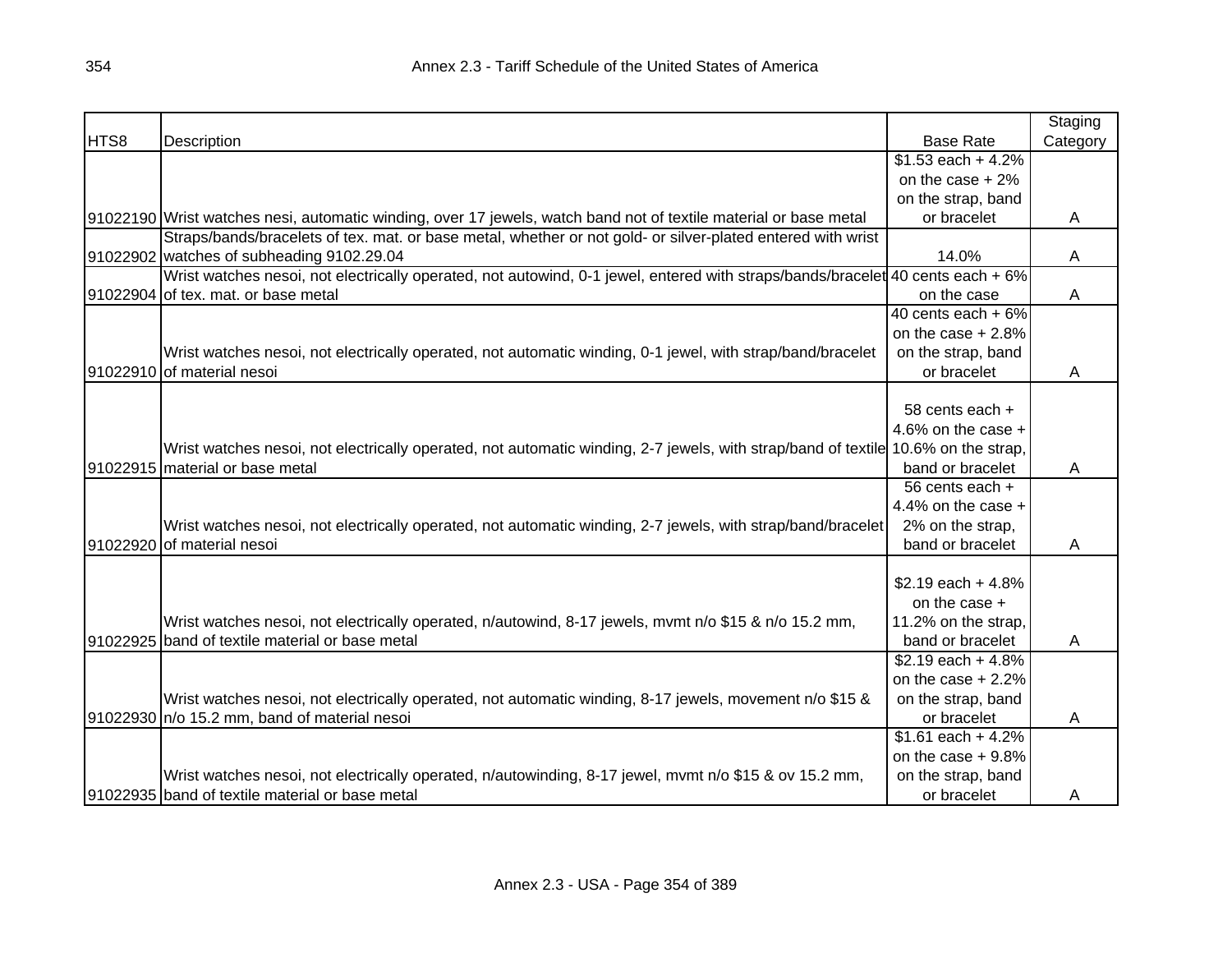|      |                                                                                                          |                      | Staging  |
|------|----------------------------------------------------------------------------------------------------------|----------------------|----------|
| HTS8 | Description                                                                                              | <b>Base Rate</b>     | Category |
|      |                                                                                                          | $$1.83$ each + 4.8%  |          |
|      |                                                                                                          | on the case $+2.2%$  |          |
|      | Wrist watches nesoi, not electrically operated, n/autowinding, 8-17 jewel, mymt n/o \$15 & over 15.2 mm, | on the strap, band   |          |
|      | 91022940 with band of material nesoi                                                                     | or bracelet          | A        |
|      |                                                                                                          |                      |          |
|      |                                                                                                          | 93 cents each +      |          |
|      |                                                                                                          | 4.8% on the case $+$ |          |
|      | Wrist watches nesoi, not electrically operated, not auto winding, 8-17 jewels, movement over \$15 each,  | 11.2% on the strap,  |          |
|      | 91022945 with band of textiles or base metal                                                             | band or bracelet     | Α        |
|      |                                                                                                          |                      |          |
|      |                                                                                                          | 93 cents each +      |          |
|      |                                                                                                          | 4.8% on the case $+$ |          |
|      | Wrist watches nesoi, not electrically operated, not auto winding, 8-17 jewels, mymt over \$15 each, with | 2.2% on the strap,   |          |
|      | 91022950 band of material nesoi                                                                          | band or bracelet     | Α        |
|      |                                                                                                          | $$1.55$ each + 4.2%  |          |
|      |                                                                                                          | on the case $+9.9\%$ |          |
|      | Wrist watches nesoi, not electrically operated, not automatic winding, over 17 jewels in the mvmt, with  | on the strap, band   |          |
|      | 91022955 band of textiles or base metal                                                                  | or bracelet          | Α        |
|      |                                                                                                          | $$1.75$ each + 4.8%  |          |
|      |                                                                                                          | on the case $+2.2%$  |          |
|      | Wrist watches nesoi, not electrically operated, not automatic winding, over 17 jewels in the movement,   | on the strap, band   |          |
|      | 91022960 with band of material nesoi                                                                     | or bracelet          | Α        |
|      |                                                                                                          | 3.9% on the          |          |
|      |                                                                                                          | movement and         |          |
|      |                                                                                                          | case $+5.3%$ on the  |          |
|      | 91029120 Watches (excl. wrist watches) nesoi, electrically operated, with opto-electronic display only   | battery              | A        |
|      |                                                                                                          |                      |          |
|      |                                                                                                          | 40 cents each $+6\%$ |          |
|      |                                                                                                          | on the case $+5.3%$  |          |
|      | 91029140 Watches (excl. wrist watches) nesoi, electrically operated, with 0-1 jewel in the movement      | on the battery       | A        |
|      |                                                                                                          |                      |          |
|      |                                                                                                          | 76 cents each $+6\%$ |          |
|      |                                                                                                          | on the case $+5.3%$  |          |
|      | 91029180 Watches (excl. wrist watches) nesoi, electrically operated, with over 1 jewel in the movement   | on the battery       | A        |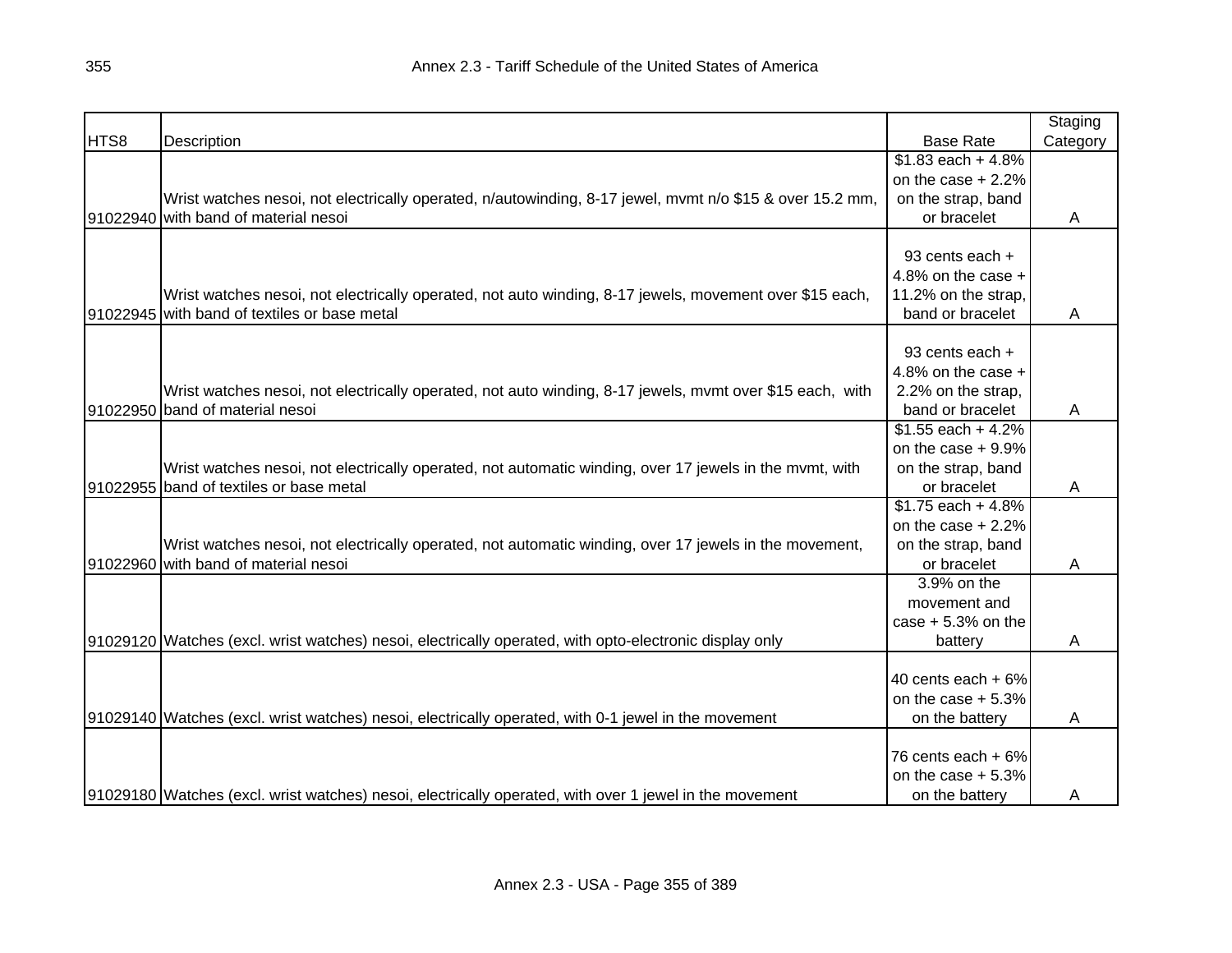|      |                                                                                                                  |                              | Staging  |
|------|------------------------------------------------------------------------------------------------------------------|------------------------------|----------|
| HTS8 | Description                                                                                                      | <b>Base Rate</b>             | Category |
|      |                                                                                                                  | 20 cents each $+3%$          |          |
|      | 91029920 Watches (excl. wrist watches) nesoi, not electrically operated, with 0-7 jewels in the movement         | on the case                  | A        |
|      | Watches (excl. wrist watches) nesoi, not electrically operated, with 8-17 jewels in movement, movement           | 92 cents each + 3%           |          |
|      | 91029940 valued not over \$15 each                                                                               | on the case                  | Α        |
|      | Watches (excl. wrist watches) nesoi, not electrically operated, with 8-17 jewels in movement, movement           | $$1.16$ each + 6% on         |          |
|      | 91029960 valued over \$15 each                                                                                   | the case                     | A        |
|      |                                                                                                                  | \$2.19 each + 6% on          |          |
|      | [91029980] Watches (excl. wrist watches) nesoi, not electrically operated, having over 17 jewels in the movement | the case                     | A        |
|      |                                                                                                                  | 2.6% on the                  |          |
|      |                                                                                                                  | movement and                 |          |
|      | Clocks with watch movements, excluding clocks of heading 9104, electrically operated, with opto-                 | case $+3.6%$ on the          |          |
|      | 91031020 electronic display only                                                                                 | battery                      | A        |
|      |                                                                                                                  |                              |          |
|      |                                                                                                                  | 24 cents each +              |          |
|      | Clocks with watch movements, excluding clocks of heading 9104, electrically operated, with 0-1 jewel in          | 4.5% on the case $+$         |          |
|      | 91031040 the movement                                                                                            | 3.5% on the battery          | A        |
|      |                                                                                                                  |                              |          |
|      |                                                                                                                  | 48 cents each +              |          |
|      | Clocks with watch movements, excluding clocks of heading 9104, electrically operated, with over 1 jewel          | 4.6% on the case $+$         |          |
|      | 91031080 in the movement                                                                                         | 3.5% on the battery          | A        |
|      |                                                                                                                  | 24 cents each +              |          |
|      | 91039000 Clocks with watch movements, excluding clocks of heading 9104, not electrically operated                | 4.6% on the case             | A        |
|      |                                                                                                                  | $2.6\%$ on the               |          |
|      |                                                                                                                  | movement and                 |          |
|      | Instrument panel clocks for vehicles, air/spacecraft, vessels, clock movement over 50 mm wide, opto-             | case $+3.5%$ on the          |          |
|      | 91040005 electronic display only, n/o \$10 each                                                                  | battery                      | A        |
|      |                                                                                                                  | $\overline{20}$ cents each + |          |
|      |                                                                                                                  | 4.3% on the                  |          |
|      |                                                                                                                  | movement and                 |          |
|      | Instrument panel clocks for veh., air/spacecraft, vessels, clock mvmt over 50 mm wide, electric, nt              | case $+3.5%$ on the          |          |
|      | 91040010 optoelectronic display, n/o \$10 each                                                                   | battery                      | A        |
|      | Instrument panel clocks for vehicles, air/spacecraft, vessels, w/clock movement over 50 mm wide, valued          | 30 cents each +              |          |
|      | 91040020 n/o \$10 each, nonelectric                                                                              | 6.4%                         | A        |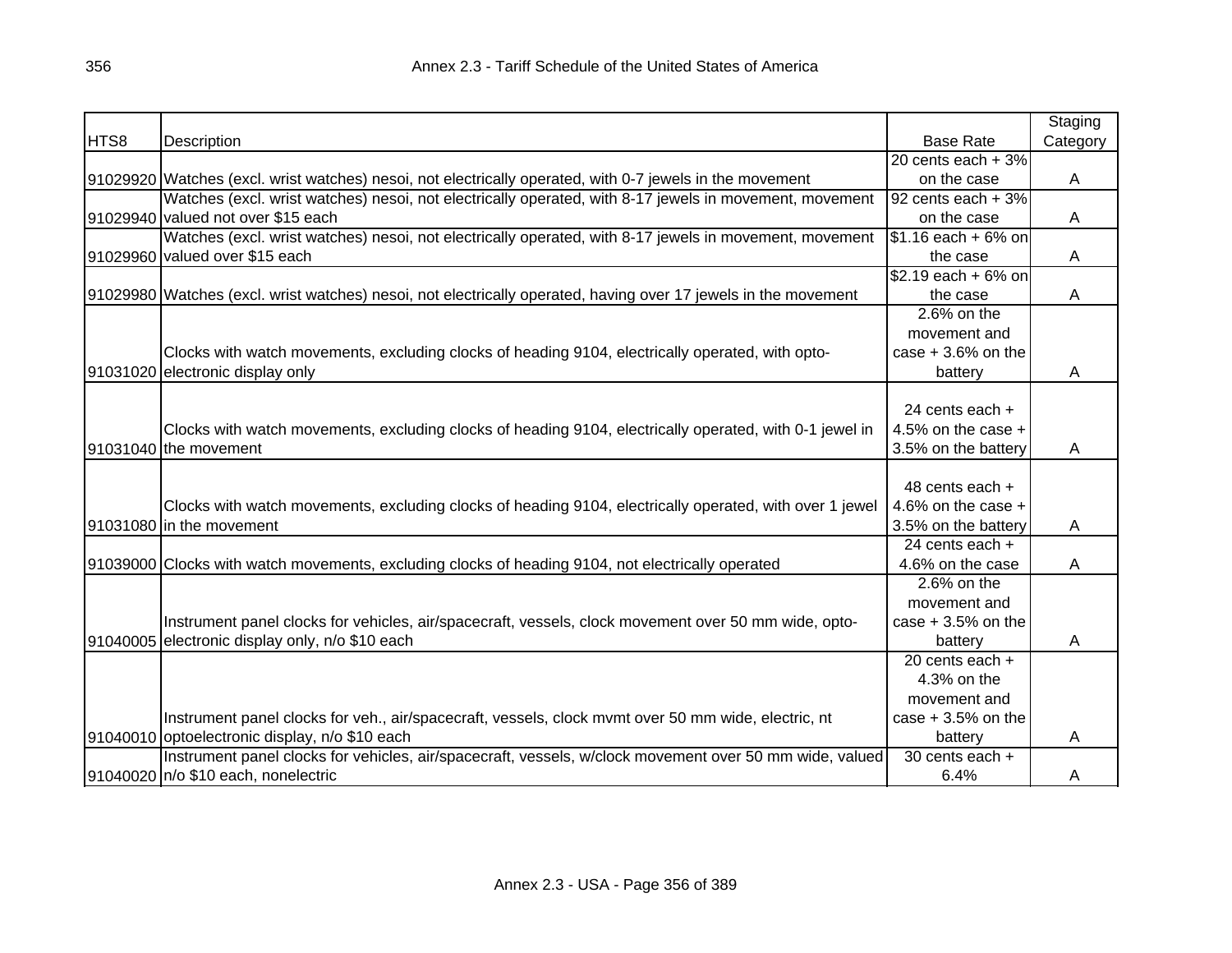|      |                                                                                                         |                      | Staging  |
|------|---------------------------------------------------------------------------------------------------------|----------------------|----------|
| HTS8 | Description                                                                                             | <b>Base Rate</b>     | Category |
|      |                                                                                                         | 3.9% on the          |          |
|      |                                                                                                         | movement and         |          |
|      | Instrument panel clocks for vehicles, air/spacecraft, vessels, w/clock movement ov 50 mm wide, opto-    | case $+5.3%$ on the  |          |
|      | 91040025 electronic display only, ov \$10 each                                                          | battery              | A        |
|      |                                                                                                         | 30 cents each +      |          |
|      |                                                                                                         | 4.3% on the          |          |
|      |                                                                                                         | movement and         |          |
|      | Instrument panel clocks for vehicles, air/spacecraft, vessels, w/clock mvmt ov 50 mm wide, electric, nt | case $+3.5%$ on the  |          |
|      | 91040030 optoelectronic display, ov \$10 each                                                           | battery              | A        |
|      | Instrument panel clocks for vehicles, air/spacecraft, vessels, w/clock movement ov 50 mm wide, valued   | 30 cents each +      |          |
|      | 91040040 ov \$10 each, non-electric                                                                     | 4.3%                 | Α        |
|      |                                                                                                         | $2.6%$ on the        |          |
|      |                                                                                                         | movement and         |          |
|      | Instrument panel clocks for vehicles, air/spacecraft, vessels, w/watch or clock movement < 50 mm wide,  | case $+3.5%$ on the  |          |
|      | 91040045 opto-electronic display only                                                                   | battery              | A        |
|      |                                                                                                         |                      |          |
|      |                                                                                                         | 20 cents each +      |          |
|      | Instrument panel clocks for vehicles, air/spacecraft, vessels, w/watch or clock movement < 50 mm wide,  | 4.6% on the case $+$ |          |
|      | 91040050 electric, not opto-electronic display                                                          | 3.5% on the battery  | A        |
|      | Instrument panel clocks for vehicles, air/spacecraft or vessels, w/clock or watch movement < 50 mm      | 19 cents each $+$    |          |
|      | 91040060 wide, nonelectric                                                                              | 4.5% on the case     | Α        |
|      |                                                                                                         | 3.9% on the          |          |
|      |                                                                                                         | movement and         |          |
|      |                                                                                                         | case $+5.3%$ on the  |          |
|      | 91051140 Alarm clocks nesoi, electrically operated, with opto-electronic display only                   | battery              | A        |
|      |                                                                                                         |                      |          |
|      |                                                                                                         | 30 cents each +      |          |
|      |                                                                                                         | 6.9% on the case $+$ |          |
|      | 91051180 Allarm clocks nesoi, electrically operated, other than with opto-electronic display only       | 5.3% on the battery  | Α        |
|      | Alarm clocks nesoi, not electrically operated, movement measuring not over 50 mm, not designed to       | 30 cents each +      |          |
|      | 91051910 operate over 47 hrs without rewinding                                                          | 6.9% on the case     | A        |
|      | Alarm clocks nesoi, not electrically operated, movement measuring n/o 50 mm, designed to operate over   | 60 cents each +      |          |
|      | 91051920 47 hrs w/o rewinding, with 0-1 jewel                                                           | 6.9% on the case     | A        |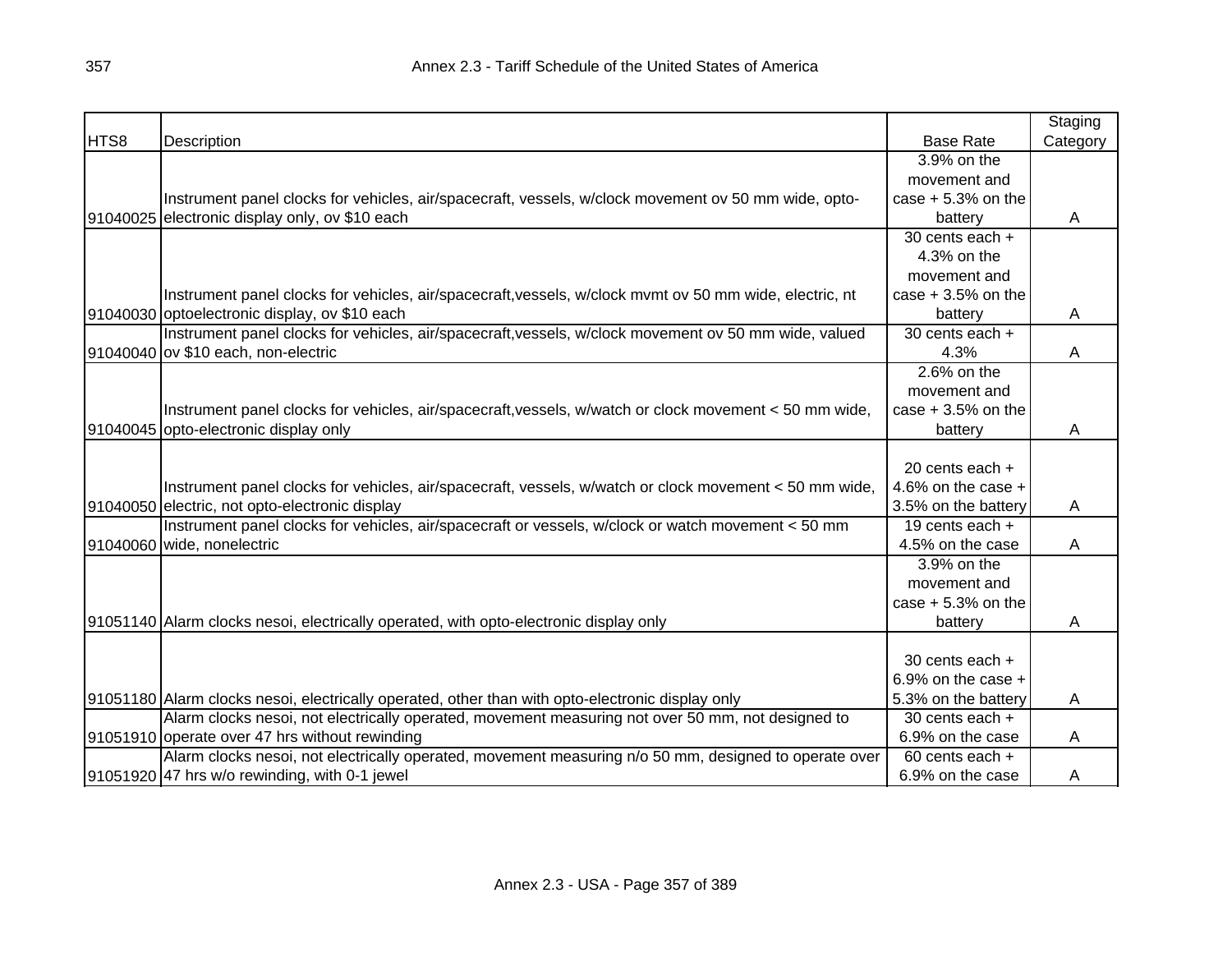|      |                                                                                                         |                              | Staging  |
|------|---------------------------------------------------------------------------------------------------------|------------------------------|----------|
| HTS8 | Description                                                                                             | <b>Base Rate</b>             | Category |
|      |                                                                                                         |                              |          |
|      |                                                                                                         | 43 cents each $+2.8$         |          |
|      | Alarm clocks nesoi, not electrically operated, movement measuring n/o 50 mm, designed to operate over   | cents/jewel over 7 +         |          |
|      | 91051930 47 hrs w/o rewinding, over 1 jewel                                                             | 3.7% on the case             | A        |
|      | Alarm clocks nesoi, not electrically operated, movement measuring over 50 mm in width or diameter,      | 15 cents each $+$            |          |
|      | 91051940 valued not over \$5 each                                                                       | 6.4%                         | A        |
|      | Alarm clocks nesoi, not electrically operated, movement measuring over 50 mm in width or diameter,      | $\overline{23}$ cents each + |          |
|      | 91051950 valued over \$5 each                                                                           | 3.2%                         | A        |
|      |                                                                                                         | 3.9% on the                  |          |
|      |                                                                                                         | movement and                 |          |
|      |                                                                                                         | case+ 5.3% on the            |          |
|      | 91052140 Wall clocks nesoi, electrically operated, with opto-electronic display only                    | battery                      | Α        |
|      |                                                                                                         |                              |          |
|      |                                                                                                         | 30 cents each +              |          |
|      |                                                                                                         | 6.9% on the case $+$         |          |
|      | 91052180 Wall clocks nesoi, electrically operated, other than with opto-electronic display only         | 5.3% on the battery          | A        |
|      | Wall clocks nesoi, not electrically operated, mvmt measuring n/o 50 mm, not designed or constr. to      | 20 cents each $+$            |          |
|      | 91052910 operate over 47 hrs without rewinding                                                          | 4.6% on the case             | Α        |
|      | Wall clocks nesoi, not electrically operated, mvmt measuring n/o 50 mm, 0-1 jewel, constructed/designed | 40 cents each $+$            |          |
|      | 91052920 to operate over 47 hrs w/o rewinding                                                           | 4.6% on the case             | A        |
|      |                                                                                                         |                              |          |
|      |                                                                                                         | 57 cents each $+3.7$         |          |
|      | Wall clocks nesoi, not electrically operated, mvmt measuring n/o 50 mm, ov 1 jewel,                     | cents/jewel over 7 +         |          |
|      | 91052930 constructed/designed to operate ov 47 hrs w/o rewinding                                        | 4.9% on the case             | A        |
|      | Wall clocks nesoi, not electrically operated, movement measuring over 50 mm in width or diameter,       | 15 cents each +              |          |
|      | 91052940 valued not over \$5 each                                                                       | 6.4%                         | Α        |
|      | Wall clocks nesoi, not electrically operated, movement measuring over 50 mm in width or diameter,       | 30 cents each $+$            |          |
|      | 91052950 valued over \$5 each                                                                           | 4.3%                         | A        |
|      |                                                                                                         | 3.9% on the                  |          |
|      |                                                                                                         |                              |          |
|      |                                                                                                         | movement and                 |          |
|      |                                                                                                         | case+ 5.3% on the            |          |
|      | 91059140 Clocks nesoi, electrically operated, with opto-electronic display only                         | battery                      | A        |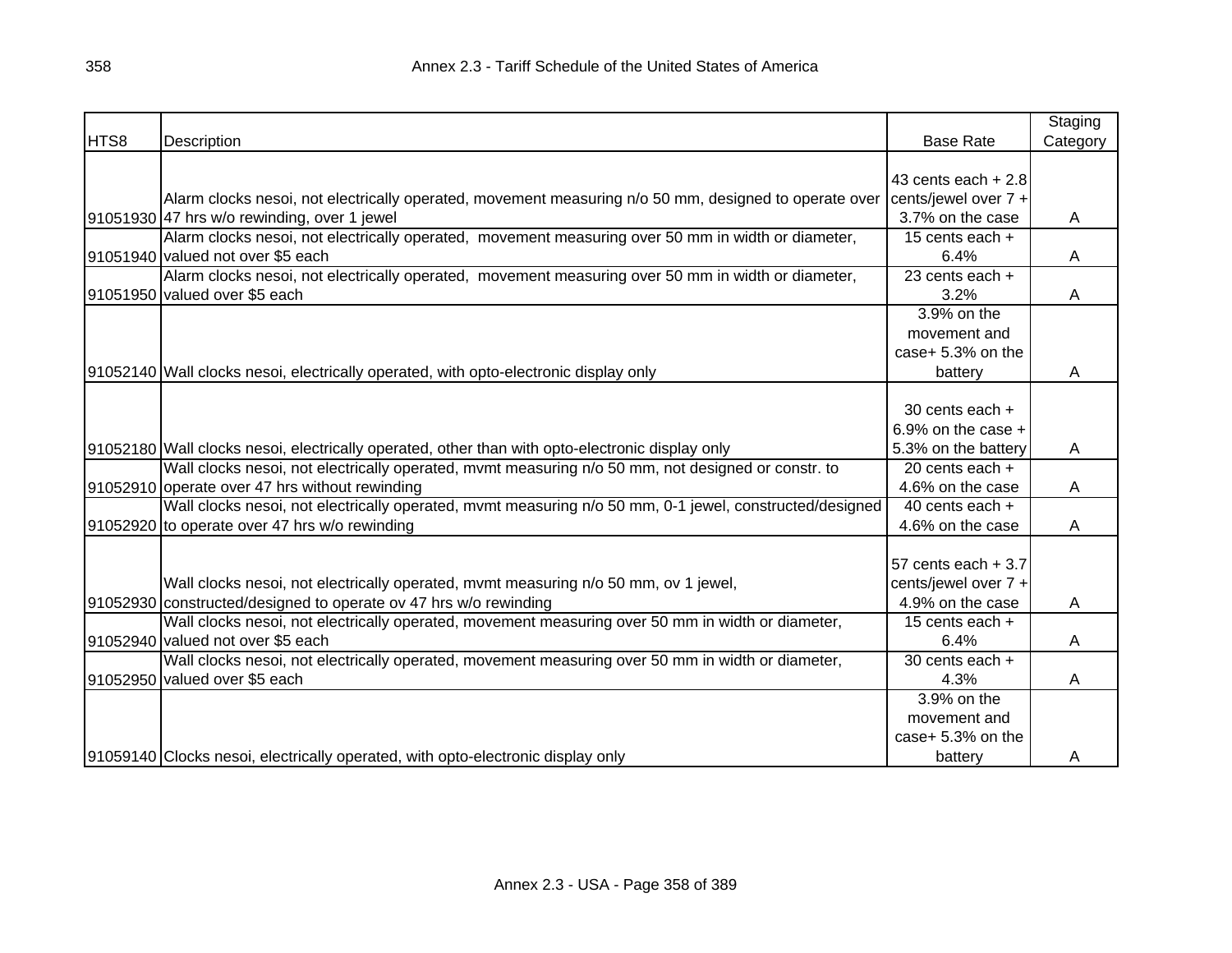|      |                                                                                                           |                              | Staging  |
|------|-----------------------------------------------------------------------------------------------------------|------------------------------|----------|
| HTS8 | Description                                                                                               | <b>Base Rate</b>             | Category |
|      |                                                                                                           |                              |          |
|      |                                                                                                           | 30 cents each +              |          |
|      |                                                                                                           | 6.9% on the case $+$         |          |
|      | 91059180 Clocks nesoi, electrically operated, other than with opto-electronic display only                | 5.3% on the battery          | A        |
|      |                                                                                                           | $17$ cents each +            |          |
|      |                                                                                                           | $2.5% + 1$                   |          |
|      | 91059910 Standard marine chronometers nesi, having spring-detent escapements                              | cents/jewel                  | A        |
|      | Clocks nesoi, not electrically operated, mvmt not over 50 mm in width or diameter, not designed to        |                              |          |
|      | 91059920 operate for over 47 hrs without rewinding                                                        | Free                         | F        |
|      | Clocks nesoi, not electrically operated, mvmt not over 50 mm in width or diameter, 0-1 jewel, designed to |                              |          |
|      | 91059930 operate ov 47 hrs w/o rewinding                                                                  | Free                         | F        |
|      | Clocks nesoi, not electrically operated, mvmt not over 50 mm in width or diameter, over 1 jewel, designed |                              |          |
|      | 91059940 to operate ov 47 hrs w/o rewinding                                                               | Free                         | F        |
|      | Clocks nesoi, not electrically operated, movement measuring over 50 mm in width or diameter, valued       | 7.5 cents each $+$           |          |
|      | 91059950 not over \$5 each                                                                                | 3.2%                         | Α        |
|      | Clocks nesoi, not electrically operated, movement measuring over 50 mm in width or diameter, valued       | $\overline{23}$ cents each + |          |
|      | 91059960 over \$5 each                                                                                    | 3.2%                         | Α        |
|      |                                                                                                           | 36 cents each +              |          |
|      |                                                                                                           | $5.6% + 2$                   |          |
|      | 91061000 Time registers; time recorders                                                                   | cents/jewel                  | A        |
|      |                                                                                                           | $\overline{36}$ cents each + |          |
|      |                                                                                                           | $5.6% + 2$                   |          |
|      | 91062000 Parking meters                                                                                   | cents/jewel                  | A        |
|      |                                                                                                           | 36 cents each +              |          |
|      |                                                                                                           | $5.6% + 2$                   |          |
|      | 91069040 Time locks valued over \$10 each                                                                 | cents/jewel                  | Α        |
|      |                                                                                                           | 3.9% on the                  |          |
|      | Apparatus for meas., recording or indicating time intervals, w/watch or clock mvmt., battery powered,     | apparatus + 5.3%             |          |
|      | 91069055 w/opto-electronic display only                                                                   | on the battery               | Α        |
|      |                                                                                                           | 15 cents each $+$            |          |
|      | Other apparatus for meas., recording or otherwise indicating time intervals, w/watch or clock mvmt.,      | $2.3% + 0.8$                 |          |
|      | 91069065 battery powered, nesi                                                                            | cents/jewel                  | A        |
|      | Apparatus for meas., recording or indicating time intervals, w/watch or clock mvmt., AC powered, w/opto-  |                              |          |
|      | 91069075 electronic display only                                                                          | 3.9%                         | A        |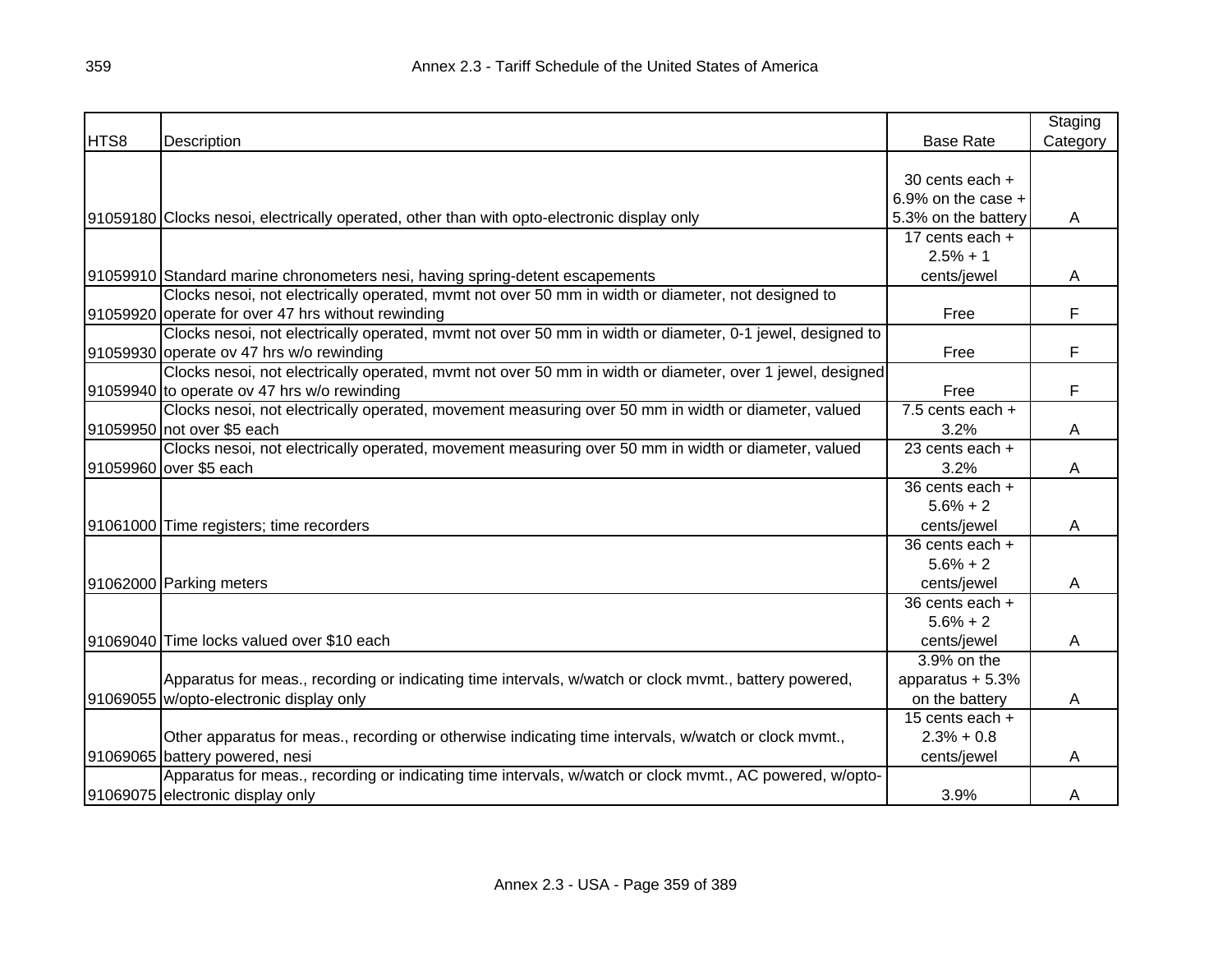|      |                                                                                                            |                      | Staging  |
|------|------------------------------------------------------------------------------------------------------------|----------------------|----------|
| HTS8 | Description                                                                                                | <b>Base Rate</b>     | Category |
|      |                                                                                                            | 15 cents each +      |          |
|      | Time of day recording apparatus & apparatus for measuring, detecting, recording or otherwise indicating    | $2.3% + 0.8$         |          |
|      | 91069085 intervals of time nesi                                                                            | cents/jewel          | A        |
|      |                                                                                                            |                      |          |
|      |                                                                                                            | 15 cents each $+4\%$ |          |
|      | 91070040 Time switches with clock or watch movements or with synchronous motor, valued not over \$5 each   | + 2.5 cents/jewel    | A        |
|      |                                                                                                            | 45 cents each +      |          |
|      |                                                                                                            | $6.4\% + 2.5$        |          |
|      | 91070080 Time switches with clock or watch movements or with synchronous motor, valued over \$5 each       | cents/jewel          | A        |
|      |                                                                                                            |                      |          |
|      | Watch movements, complete and assembled, electrically operated, with mechanical display or device to       | 36 cents each +      |          |
|      | 91081140 incorporate such display, 0-1 jewel                                                               | 5.3% on the battery  | Α        |
|      |                                                                                                            |                      |          |
|      | Watch movements, complete and assembled, electrically operated, with mechanical display or device to       | 72 cents each +      |          |
|      | 91081180 incorporate such display, over 1 jewel                                                            | 5.3% on the battery  | A        |
|      |                                                                                                            | 3.1% on the          |          |
|      |                                                                                                            | movement $+4.2%$     |          |
|      | 91081200 Watch movements, complete and assembled, electrically operated, with opto-electronic display only | on the battery       | A        |
|      |                                                                                                            |                      |          |
|      | Watch movements, complete and assembled, electrically operated, w/both optoelectronic & mechanical         | 28 cents each +      |          |
|      | 91081940 displays, having 0-1 jewels                                                                       | 4.2% on the battery  | Α        |
|      |                                                                                                            |                      |          |
|      | Watch movements, complete and assembled, electrically operated, w/both optoelectronic & mechanical         | 53 cents each +      |          |
|      | 91081980 displays, having over 1 jewel                                                                     | 3.9% on the battery  | Α        |
|      | 91082040 Watch movements, complete and assembled, with automatic winding, over 17 jewels                   | Free                 | F        |
|      | 91082080 Watch movements, complete and assembled, with automatic winding, 17 jewels or less                | Free                 | F        |
|      | Watch movements, complete and assembled, not electrically operated or automatic winding, measuring         |                      |          |
|      | 91089010 33.8 mm or less, none or only 1 jewel                                                             | 29 cents each        | A        |
|      | Watch movements, complete and assembled, not electrically operated or automatic winding, measuring         |                      |          |
|      | 91089020 over 33.8 mm, none or only 1 jewel                                                                | 25 cents each        | A        |
|      | Watch movements, complete and assembled, not electrically operated or automatic winding, measuring         |                      |          |
|      | 91089030 33.8 mm or less, over 1 but n/o 7 jewels                                                          | 57 cents each        | A        |
|      | Watch movements, complete and assembled, not electrically operated or automatic winding, measuring         |                      |          |
|      | 91089040 over 33.8 mm, ov 1 but not over 7 jewels                                                          | 25 cents each        | A        |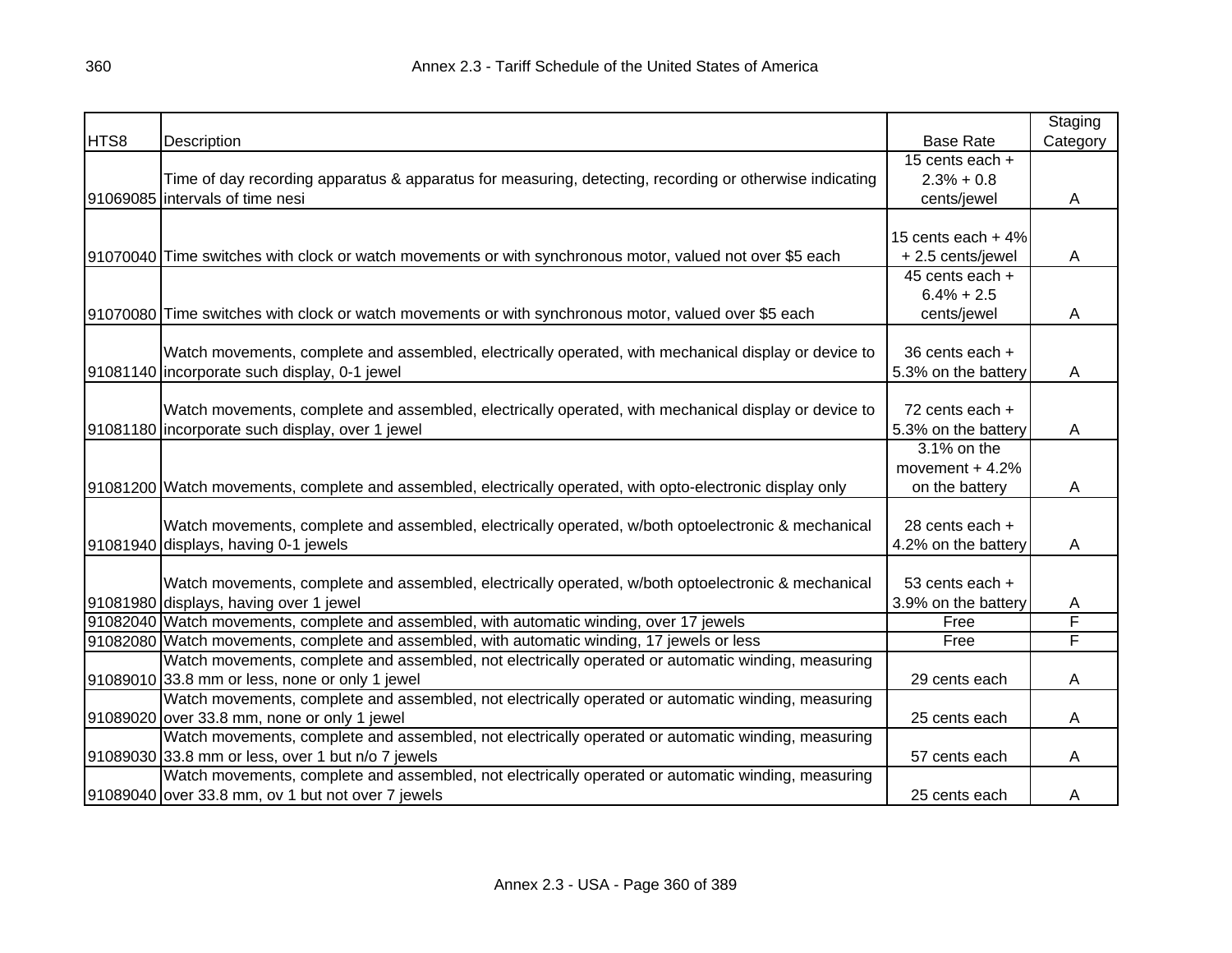|      |                                                                                                                  |                     | Staging  |
|------|------------------------------------------------------------------------------------------------------------------|---------------------|----------|
| HTS8 | Description                                                                                                      | <b>Base Rate</b>    | Category |
|      | Watch movements, complete and assembled, nesoi, measuring not over 15.2 mm, over 7 but n/o 17                    |                     |          |
|      | 91089050 jewels, valued not over \$15 each                                                                       | \$2.16 each         | A        |
|      | Watch movements, complete and assembled, nesoi, measuring over 15.2 mm but not over 33.8 mm,                     |                     |          |
|      | 91089060 over 7 but n/o 17 jewels, valued n/o \$15 each                                                          | \$1.80 each         | A        |
|      | Watch movements, complete and assembled, nesoi, measuring 33.8 mm or less, over 7 but not over 17                |                     |          |
|      | 91089070 jewels, valued over \$15 each                                                                           | 90 cents each       | Α        |
|      | Watch movements, complete and assembled, nesoi, measuring over 33.8 mm, over 7 but not over 17                   |                     |          |
|      | 91089080 jewels, valued not over \$15 each                                                                       | \$1.44 each         | Α        |
|      | Watch movements, complete and assembled, nesoi, measuring over 33.8 mm, over 7 but not over 17                   |                     |          |
|      | 91089085 jewels, valued over \$15 each                                                                           | Free                | F        |
|      | Watch movements, complete and assembled, not electrically operated or automatic winding, measuring               |                     |          |
|      | 91089090 33.8 mm or less, over 17 jewels                                                                         | \$1.50 each         | A        |
|      | Watch movements, complete and assembled, not electrically operated or automatic winding, measuring               |                     |          |
|      | 91089095 over 33.8 mm, over 17 jewels                                                                            | \$1.72 each         | A        |
|      |                                                                                                                  | $3.9\%$ on the      |          |
|      |                                                                                                                  | movement $+5.3%$    |          |
|      | 91091110 Alarm clock movements, complete and assembled, electrically operated, with opto-electronic display only | on the battery      | A        |
|      |                                                                                                                  |                     |          |
|      | Alarm clock movements, complete and assembled, electrically operated, with display nesoi, measuring              | 30 cents each +     |          |
|      | 91091120 not over 50 mm in width or diameter                                                                     | 5.3% on the battery | A        |
|      |                                                                                                                  | $7.5$ cents each +  |          |
|      |                                                                                                                  | 3.2% on the         |          |
|      | Alarm clock movements, complete and assembled, electrically operated, with display nesoi, measuring              | movement $+2.6%$    |          |
|      | 91091140 over 50 mm, valued not over \$5 each                                                                    | on the battery      | A        |
|      |                                                                                                                  | 22 cents each +     |          |
|      |                                                                                                                  | 3.2% on the         |          |
|      | Alarm clock movements, complete and assembled, electrically operated, with display nesoi, measuring              | movement $+2.6%$    |          |
|      | 91091160 over 50 mm, valued over \$5 each                                                                        | on the battery      | A        |
|      |                                                                                                                  | 3.9% on the         |          |
|      |                                                                                                                  | movement $+5.3%$    |          |
|      | 91091910 Clock movements nesoi, complete and assembled, electrically operated, with opto-electronic display only | on the battery      | A        |
|      |                                                                                                                  |                     |          |
|      | Clock movements nesoi, complete and assembled, electrically operated, with display nesoi, measuring              | 20 cents each +     |          |
|      | 91091920 not over 50 mm in width or diameter                                                                     | 3.5% on the battery | A        |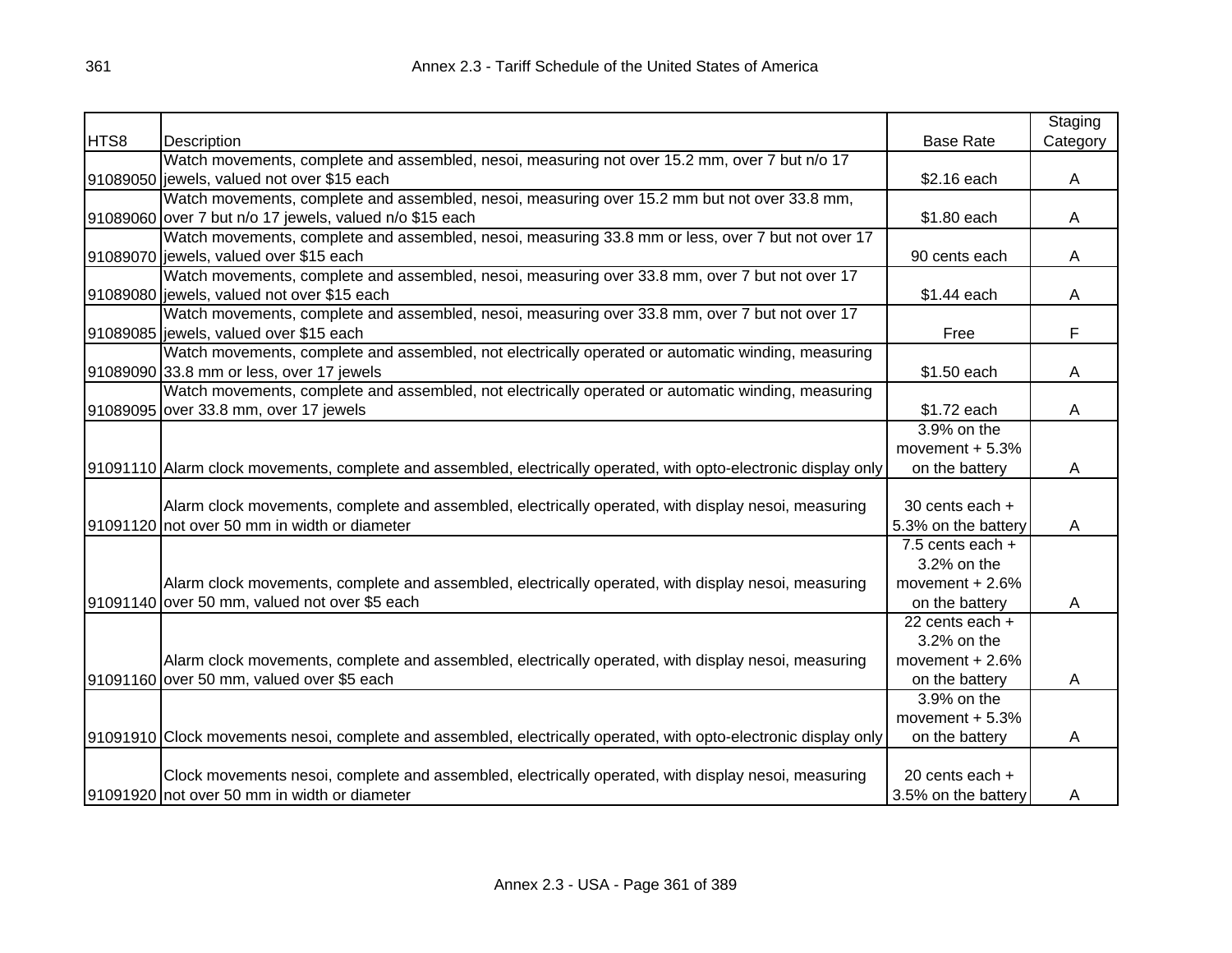|      |                                                                                                      |                     | Staging  |
|------|------------------------------------------------------------------------------------------------------|---------------------|----------|
| HTS8 | Description                                                                                          | <b>Base Rate</b>    | Category |
|      |                                                                                                      | 12 cents each $+$   |          |
|      |                                                                                                      | 5.1% on the         |          |
|      | Clock movements nesoi, complete and assembled, electrically operated, with display nesoi, measuring  | movement $+4.2%$    |          |
|      | 91091940 over 50 mm, valued not over \$5 each                                                        | on the battery      | A        |
|      |                                                                                                      | 30 cents each +     |          |
|      |                                                                                                      | 4.3% on the         |          |
|      | Clock movements nesoi, complete and assembled, electrically operated, with display nesoi, measuring  | movement $+3.5%$    |          |
|      | 91091960 over 50 mm, valued over \$5 each                                                            | on the battery      | A        |
|      | Clock movements, complete and assembled, not electrically operated, measuring not over 50 mm in      |                     |          |
|      | 91099020 width or diameter                                                                           | 20 cents each       | A        |
|      | Clock movements, complete and assembled, not electrically operated, measuring over 50 mm in width or | 15 cents each +     |          |
|      | 91099040 diameter, valued not over \$5 each                                                          | 6.4%                | A        |
|      | Clock movements, complete and assembled, not electrically operated, measuring over 50 mm in width or | 30 cents each +     |          |
|      | 91099060 diameter, valued over \$5 each                                                              | 4.3%                | A        |
|      |                                                                                                      |                     |          |
|      |                                                                                                      | The rate applicable |          |
|      |                                                                                                      | to the complete,    |          |
|      |                                                                                                      | assembled           |          |
|      | [91101100] Complete watch movements, unassembled or partly assembled (movement sets)                 | movement            | Α        |
|      | 91101200 Incomplete watch movements, assembled                                                       | 9.0%                | Α        |
|      | 91101900 Rough watch movements                                                                       | 9.0%                | Α        |
|      |                                                                                                      |                     |          |
|      |                                                                                                      | The rate applicable |          |
|      |                                                                                                      | to the complete,    |          |
|      |                                                                                                      | assembled           |          |
|      | [91109020] Complete clock movements, unassembled or partly assembled (movement sets)                 | movement            | A        |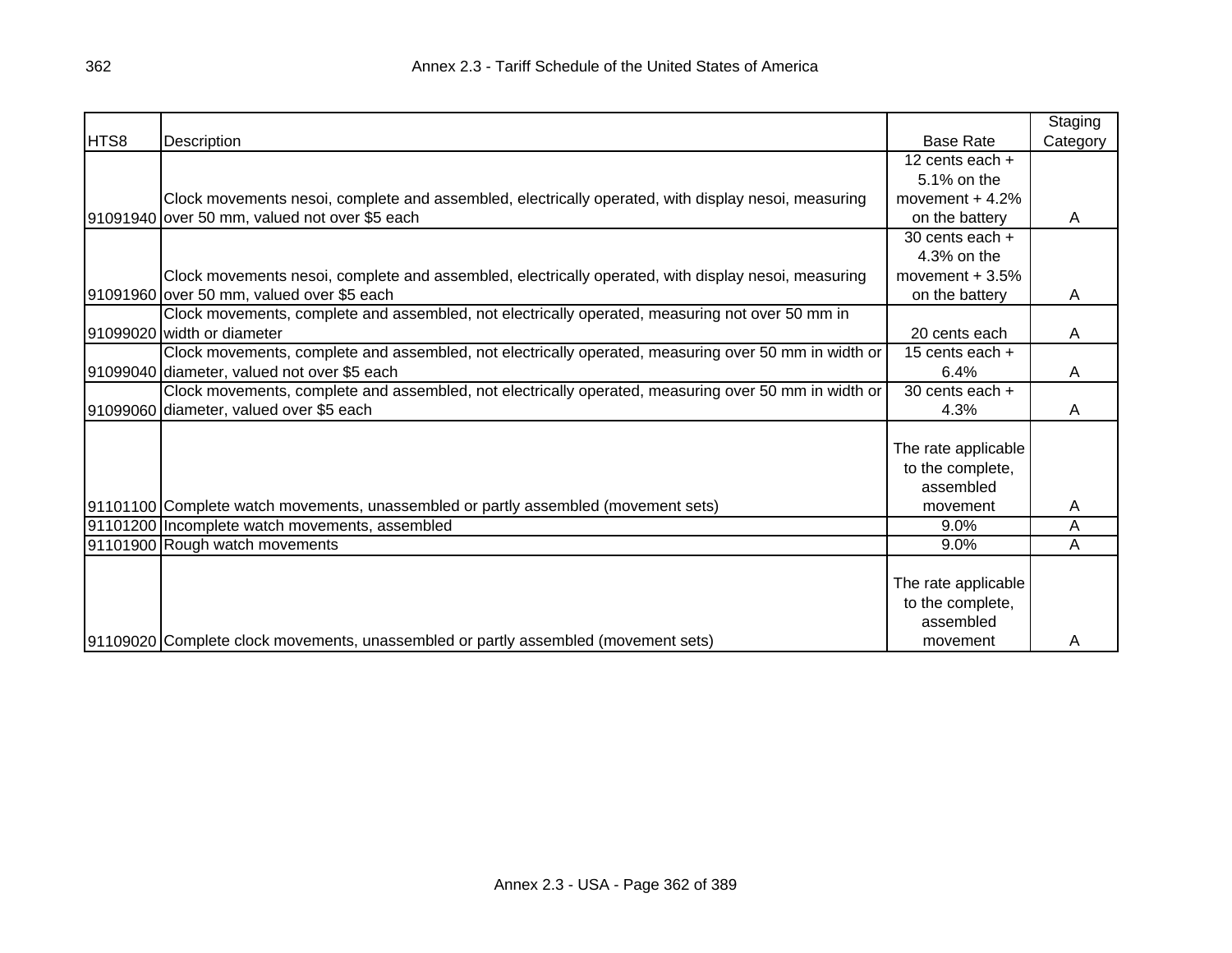|      |                                                                                                                |                       | Staging        |
|------|----------------------------------------------------------------------------------------------------------------|-----------------------|----------------|
| HTS8 | Description                                                                                                    | <b>Base Rate</b>      | Category       |
|      |                                                                                                                |                       |                |
|      |                                                                                                                | $4.3% + 1.7$          |                |
|      |                                                                                                                | cents/jewel + 0.2     |                |
|      |                                                                                                                | cents for each other  |                |
|      |                                                                                                                | piece or part, but if |                |
|      |                                                                                                                | consisting in part of |                |
|      |                                                                                                                | a plate or a set of   |                |
|      |                                                                                                                | plates the total duty |                |
|      |                                                                                                                | shall not exceed the  |                |
|      |                                                                                                                | duty for the          |                |
|      |                                                                                                                | complete              |                |
|      | 91109040 Incomplete clock movements consisting of 2 or more pieces or parts fastened or joined together        | movement              | A              |
|      | 91109060 Incomplete clock movements, nesi                                                                      | 4.2%                  | A              |
|      |                                                                                                                | 12 cents each +       |                |
|      | 91111000 Watch cases of precious metal or of metal clad with precious metal                                    | 4.8%                  | Α              |
|      |                                                                                                                | 7 cents each +        |                |
|      | 91112020 Watch cases of gold- or silver-plated base metal                                                      | 5.4%                  | A              |
|      |                                                                                                                | $3.6$ cents each +    |                |
|      | 91112040 Watch cases of base metal not gold- or silver-plated                                                  | 7.6%                  | Α              |
|      |                                                                                                                | $3.6$ cents each +    |                |
|      | 91118000 Watch cases, not of precious metal, of metal clad with precious metal or of base metal                | 7.6%                  | A              |
|      | 91119040 Parts of watch cases, of precious metal or of metal clad with precious metal                          | 6.4%                  | $\overline{A}$ |
|      |                                                                                                                | 1.6 cents each $+$    |                |
|      | 91119050 Bezels, backs and centers, of watch cases, not of precious metal or of metal clad with precious metal | 6.8%                  | A              |
|      | Parts of watch cases, other than bezels, backs and centers, not of precious metal or of metal clad with        |                       |                |
|      | 91119070 precious metal                                                                                        | 6.4%                  | A              |
|      | 91122040 Clock cases and cases of a similar type for other goods of chapter 91, of metal                       | 3.5%                  | Α              |
|      | 91122080 Clock cases and cases of a similar type for other goods of chapter 91, other than cases of metal      | 5.5%                  | A              |
|      | 91129000 Parts of clock cases and cases of a similar type for other goods of chapter 91                        | 5.5%                  | A              |
|      | Watch straps, watch bands and watch bracelets, of precious metal or of metal clad with precious metal,         |                       |                |
|      | 91131000 and parts thereof                                                                                     | 4.5%                  | A              |
|      | Watch straps, watch bands and watch bracelets of base metal, whether or not gold- or silver-plated,            |                       |                |
|      | 91132020 valued not over \$5 per dozen                                                                         | 11.2%                 | A              |
|      | Watch straps, watch bands and watch bracelets of base metal, whether or not gold- or silver-plated,            |                       |                |
|      | 91132040 valued over \$5 per dozen                                                                             | 11.2%                 | A              |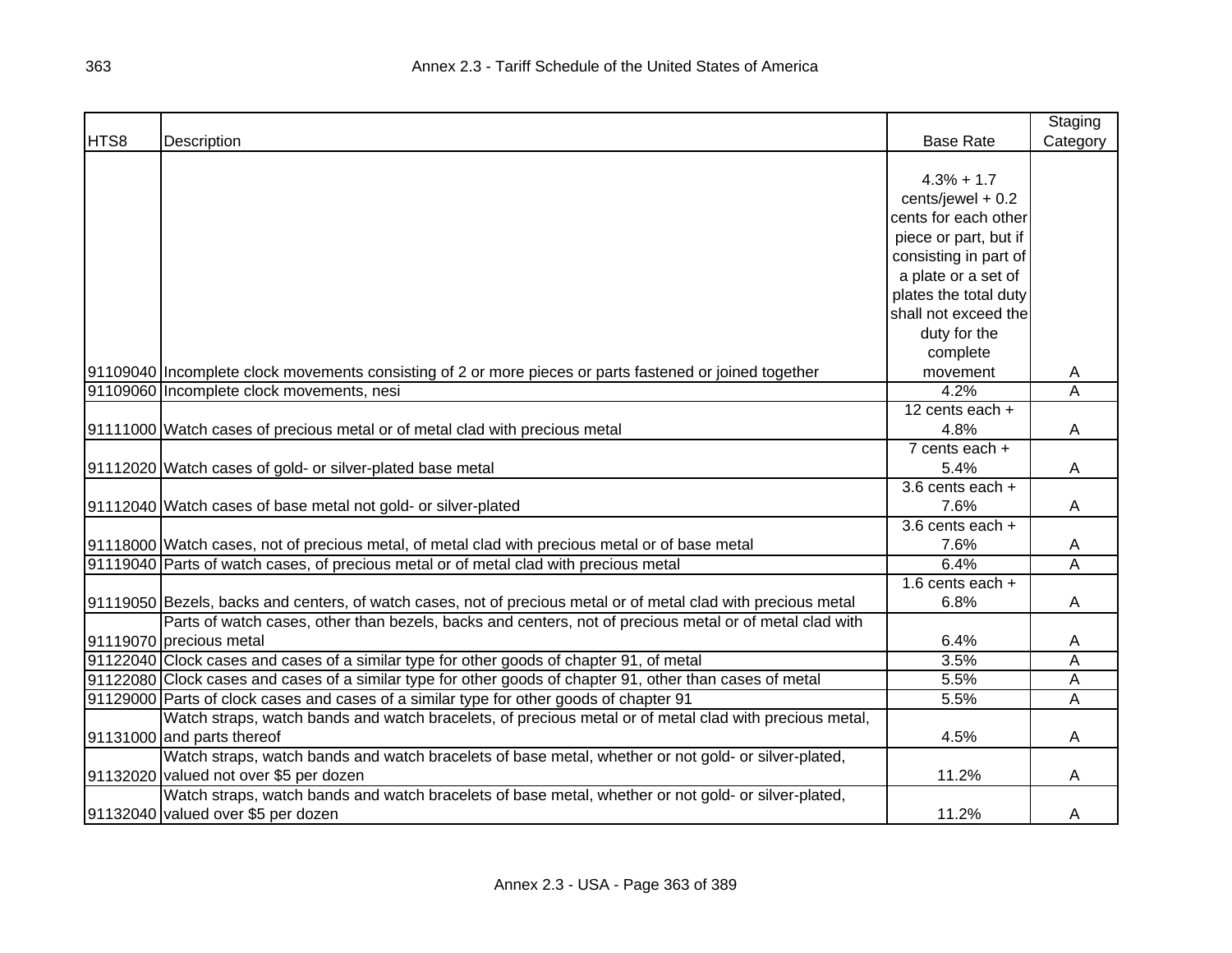|                |                                                                                                                    |                       | Staging        |
|----------------|--------------------------------------------------------------------------------------------------------------------|-----------------------|----------------|
| HTS8           | Description                                                                                                        | <b>Base Rate</b>      | Category       |
|                | Parts of watch bracelet of base metal, whether or not gold- or silver-plated, valued not over \$12 per             |                       |                |
| 91132060 dozen |                                                                                                                    | 8.8%                  | A              |
|                |                                                                                                                    |                       |                |
|                | 91132090 Parts of watch bracelets of base metal, whether or not gold- or silver-plated, valued over \$12 per dozen | 8.8%                  | Α              |
|                | 91139040 Watch straps, watch bands and watch bracelets, of textile material, and parts thereof                     | 7.2%                  | $\overline{A}$ |
|                | Watch straps, watch bands and watch bracelets, other than of precious metal, base metal or textile                 |                       |                |
|                | 91139080 material, and parts thereof                                                                               | 1.8%                  | A              |
|                | 91141040 Springs, including hair-springs, for watches                                                              | 7.3%                  | A              |
|                | 91141080 Springs, including hair-springs, for clocks                                                               | 4.2%                  | A              |
|                | 91142000 Jewels for watches and clocks                                                                             | Free                  | F              |
|                |                                                                                                                    | $0.4$ cents each +    |                |
|                | 91143040 Dials for watches and clocks, not exceeding 50 mm in width                                                | 7.2%                  | A              |
|                | 91143080 Dials for watches and clocks, exceeding 50 mm in width                                                    | 4.4%                  | A              |
|                | 91144020 Watch movement bottom or pillar plates or their equivalent                                                | 12 cents each         | A              |
|                | 91144040 Any plate, or set of plates, suitable for assembling thereon a clock movement                             | 10 cents each         | A              |
|                | 91144060 Plates and bridges for watches, nesi                                                                      | 7.3%                  | A              |
|                | 91144080 Plates and bridges for clocks, nesi                                                                       | 4.2%                  | $\overline{A}$ |
|                | Assemblies and subassemblies for watch movements consisting of 2 or more pieces or parts fastened or               |                       |                |
|                | 91149015 joined inseparably together                                                                               | 7.2%                  | A              |
|                |                                                                                                                    |                       |                |
|                |                                                                                                                    | $6\% + 2.3$           |                |
|                |                                                                                                                    | cents/jewel + 0.2     |                |
|                |                                                                                                                    | cents for each other  |                |
|                |                                                                                                                    | piece or part, but if |                |
|                |                                                                                                                    | consisting in part of |                |
|                |                                                                                                                    | a plate or a set of   |                |
|                |                                                                                                                    | plates the total duty |                |
|                |                                                                                                                    | shall not exceed the  |                |
|                |                                                                                                                    | duty for the          |                |
|                | Assemblies and subassemblies for clock movements consisting of 2 or more pieces or parts fastened or               | complete              |                |
|                | 91149030 joined inseparably together                                                                               | movement              | A              |
|                | 91149040 Watch parts, nesi                                                                                         | 8.8%                  | A              |
|                | 91149050 Clock parts, nesi                                                                                         | 4.2%                  | A              |
|                | 92011000 Upright pianos                                                                                            | 4.7%                  | A              |
|                | 92012000 Grand pianos                                                                                              | 4.7%                  | A              |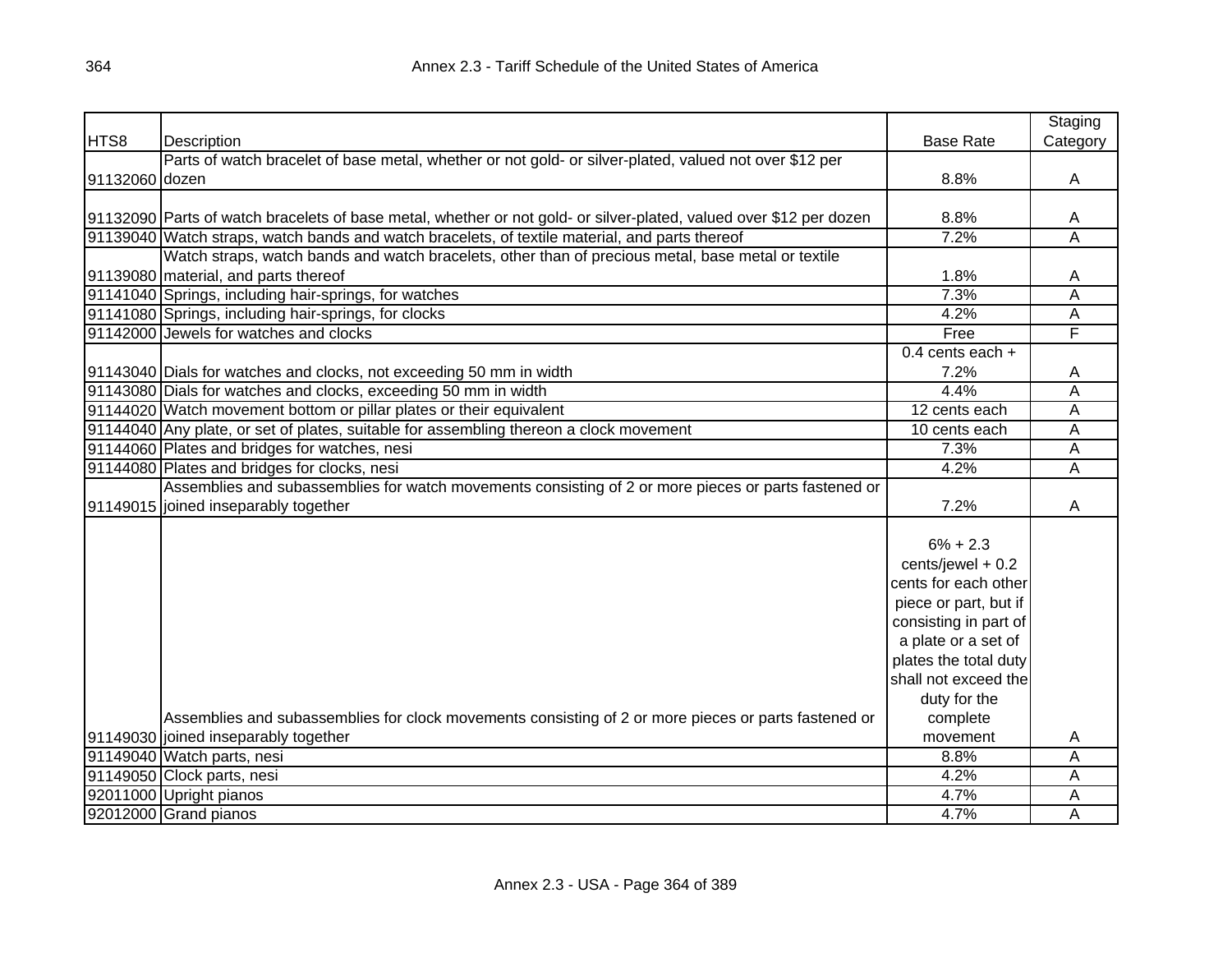|                |                                                                                                            |                  | Staging                 |
|----------------|------------------------------------------------------------------------------------------------------------|------------------|-------------------------|
| HTS8           | Description                                                                                                | <b>Base Rate</b> | Category                |
|                | Keybd string. musical instru., o/than w/elect. sound or ampl., pianos (incl. player pianos) nesoi;         |                  |                         |
|                | 92019000 harpsichords & oth keybd string. instr.                                                           | 3.5%             | A                       |
|                | 92021000 String musical instruments, o/than w/elect. sound or ampl., played with a bow                     | 3.2%             | $\overline{\mathsf{A}}$ |
|                | String musical instruments, o/than w/elect. sound or ampl., guitars, valued not over \$100 each (excluding |                  |                         |
|                | 92029020 the value of the case)                                                                            | 4.5%             | A                       |
|                | String musical instruments, o/than w/elect. sound or ampl., guitars, valued over \$100 each (excluding the |                  |                         |
|                | 92029040 value of the case)                                                                                | 8.7%             | A                       |
|                | String musical instruments (o/than guitars or instruments played with a bow), o/than w/elect. sound or     |                  |                         |
| 92029060 ampl. |                                                                                                            | 4.6%             | A                       |
|                | 92030040 Keyboard musical instruments, o/than w/elect. sound or ampl., pipe organs                         | Free             | F                       |
|                | Keyboard musical instruments, o/than w/elect. sound or ampl., harmoniums and similar keyboard              |                  |                         |
|                | 92030080 instruments with free metal reeds                                                                 | 2.7%             | A                       |
|                | 92041040 Piano accordions, o/than w/elect. sound or ampl.                                                  | Free             | F                       |
|                | 92041080 Accordions (o/than piano accordions) and similar instruments, o/than w/elect. sound or ampl.      | 2.6%             | Α                       |
|                | 92042000 Mouth organs                                                                                      | Free             | F                       |
|                | 92051000 Wind musical instruments, o/than w/elect. sound or ampl., brass-wind instruments                  | 2.9%             | A                       |
|                | 92059020 Wind musical instruments, o/than w/elect. sound or ampl., bagpipes                                | Free             | F                       |
|                |                                                                                                            |                  |                         |
|                | 92059040 Wind musical instruments, o/than w/elect. sound or ampl., woodwind instruments (o/than bagpipes)  | 4.9%             | A                       |
|                | 92059060 Wind musical instruments (o/than brass-wind or woodwind) nesoi, o/than w/elect. sound or ampl.    | Free             | F                       |
|                | 92060020 Percussion musical instruments, o/than w/elect. sound or ampl., drums                             | 4.8%             | A                       |
|                | 92060040 Percussion musical instruments, o/than w/elect. sound or ampl., cymbals                           | Free             | F                       |
|                | Percussion musical instruments, o/than w/elect. sound or ampl., sets of tuned bells known as chimes,       |                  |                         |
|                | 92060060 peals or carillons                                                                                | Free             | F                       |
|                | Percussion musical instruments (o/than drums, cymbals, chimes, peals or carillons) nesoi (e.g.,            |                  |                         |
|                | 92060080 xylophones, castanets, maracas)                                                                   | 5.3%             | A                       |
|                | Keyboard musical instruments (o/than accordions), the sound of which is produced, or must be amplified,    |                  |                         |
|                | 92071000 electrically                                                                                      | 5.4%             | A                       |
|                | Musical instruments (o/than keyboard except accordions) nesoi, the sound of which is produced, or must     |                  |                         |
|                | 92079000 be amplified, electrically                                                                        | 5.0%             | A                       |
|                | 92081000 Music boxes                                                                                       | 3.2%             | A                       |
|                | Musical instruments nesoi in chapter 92; decoy calls; whistles, and o/mouth-blown sound signaling          |                  |                         |
|                | 92089000   instruments                                                                                     | 5.3%             | A                       |
|                | 92091000 Metronomes, tuning forks and pitch pipes of all kinds                                             | Free             | F                       |
|                | 92092000 Mechanisms for music boxes                                                                        | Free             | F                       |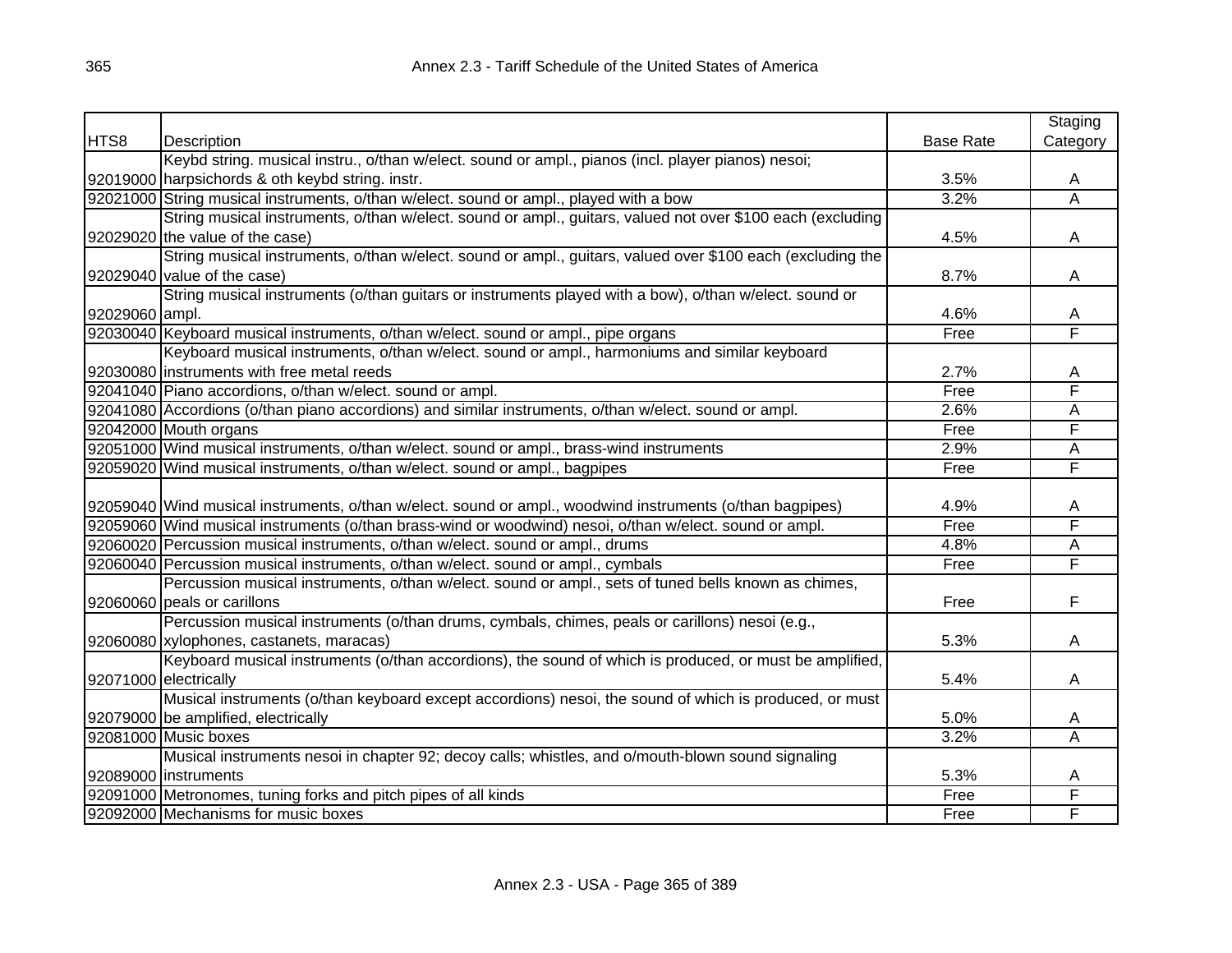|               |                                                                                                              |                       | Staging  |
|---------------|--------------------------------------------------------------------------------------------------------------|-----------------------|----------|
| HTS8          | Description                                                                                                  | <b>Base Rate</b>      | Category |
|               | 92093000 Strings for musical instruments                                                                     | Free                  | F        |
|               | 92099140 Tuning pins for pianos                                                                              | Free                  | F        |
|               | 92099180 Parts & access. for pianos (o/than tuning pins and strings) nesoi                                   | 4.2%                  | A        |
|               | Mutes, collapsible musical instru. stands, & music holders for attachment to instru., all the foregoing, for |                       |          |
|               | 92099220 stringed music. instru. of 9202                                                                     | 3.9%                  | A        |
|               |                                                                                                              | 10 cents/1,000 pins   |          |
|               | 92099240 Tuning pins for stringed musical instruments of heading 9202                                        | $+3.5%$               | Α        |
|               | Bows, parts of bows, bow hair, chin rests and other parts and accessories for stringed musical instru. of    |                       |          |
| 92099260 9202 |                                                                                                              | Free                  | F        |
|               | 92099280 Parts & access. nesoi, for stringed musical instruments of heading 9202                             | 4.6%                  | A        |
|               | 92099340 Parts & access. nesoi, for pipe organs                                                              | Free                  | F        |
|               | Parts & access. nesoi, for harmoniums and similar keyboard instruments with free metal reeds of              |                       |          |
|               | 92099380 heading 9203, nesoi                                                                                 | 2.7%                  | A        |
|               |                                                                                                              |                       |          |
|               | 92099440 Collapsible musical instrument stands, for the instruments w/elect sound or ampl. of heading 9207   | 5.7%                  | A        |
|               | 92099480 Parts & access. nesoi, for the musical instruments w/elect. sound or ampl. of heading 9207 nesoi    | 2.7%                  | Α        |
|               | Mutes nesoi; pedals, dampers & spurs for drums; pedals & holders for cymbals; music holders nesoi;           |                       |          |
|               | 92099910 collapsible music instru stands, nesoi                                                              | 5.7%                  | A        |
|               | 92099920 Parts & access. nesoi, for bagpipes                                                                 | Free                  | F        |
|               | 92099940 Parts & access. nesoi, for woodwind and brass-wind musical instruments                              | Free                  | F        |
|               | 92099960 Parts & access. (o/than mechanisms) nesoi, for music boxes                                          | Free                  | F        |
|               | 92099980 Parts & access. nesoi, for musical instruments, nesoi                                               | 5.3%                  | A        |
|               | 93011100 Self-propelled artillery weapons                                                                    | Free                  | F        |
|               | 93011900 Artillery weapons other than self-propelled                                                         | Free                  | F        |
|               | 93012000 Rocket launchers; flame-throwers; grenade launchers; torpedo tubes and similar projectors           | Free                  | F        |
|               |                                                                                                              | 4.7% on the value     |          |
|               |                                                                                                              | of the rifle + 20% on |          |
|               |                                                                                                              | the value of the      |          |
|               |                                                                                                              | telescopic sight, if  |          |
|               | 93019030 Rifles, military                                                                                    | any                   | A        |
|               | 93019060 Shotguns, military                                                                                  | 2.6%                  | Α        |
|               | 93019090 Military weapons, nesoi                                                                             | Free                  | F        |
|               |                                                                                                              |                       |          |
|               | 93020000 Revolvers and pistols (o/than of heading 9303 or 9304)                                              | 14 cents each + 3%    | A        |
|               | 93031000 Muzzle-loading firearms                                                                             | Free                  | F        |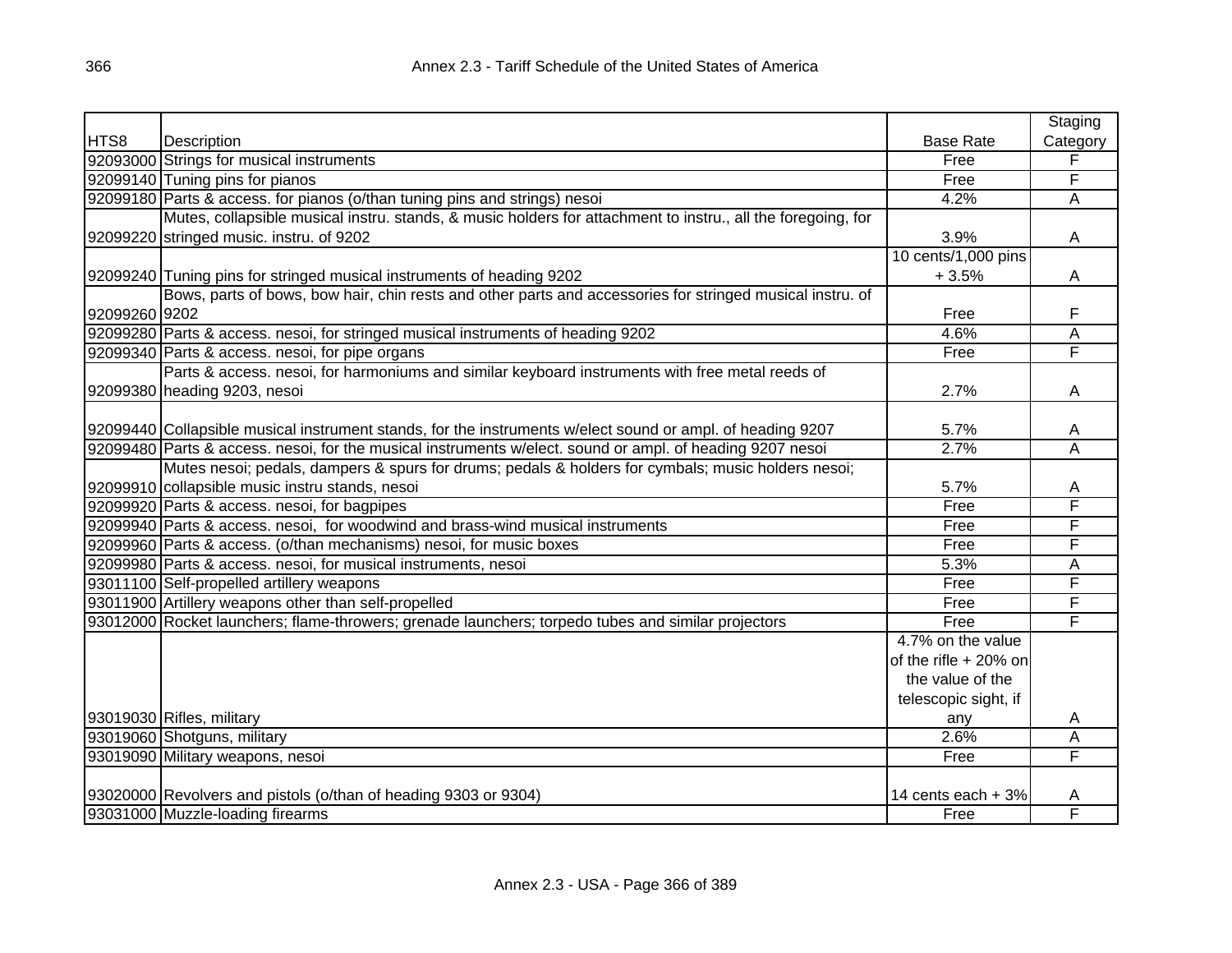|          |                                                                                                                   |                         | Staging  |
|----------|-------------------------------------------------------------------------------------------------------------------|-------------------------|----------|
| HTS8     | Description                                                                                                       | <b>Base Rate</b>        | Category |
| 93032000 | Shotguns (incl. comb. shotgun-rifles), for sport, hunting or target-shooting                                      | 2.6%                    | A        |
|          |                                                                                                                   | 3.8% on the value       |          |
|          |                                                                                                                   | of the rifle $+10\%$ on |          |
|          |                                                                                                                   | the value of the        |          |
|          |                                                                                                                   | telescopic sight, if    |          |
|          | 93033040 Rifles (o/than muzzle-loading), for sport, hunting or target-shootings, valued o/\$25 but n/or \$50 each | any                     | A        |
|          |                                                                                                                   | 3.1% on the value       |          |
|          |                                                                                                                   | of the rifle $+$ 13% on |          |
|          |                                                                                                                   | the value of the        |          |
|          | Rifles (o/than muzzle-loading), for sport, hunting or target-shooting rifles, valued at \$25 and under or         | telescopic sight, if    |          |
|          | 93033080 0/\$50 each                                                                                              | any                     | A        |
|          | 93039040 Revolvers and pistols, designed to fire only blank cartridges or blank ammunition                        | 4.2%                    | A        |
|          | 93039080 Firearms and similar devices that operate by the firing of an explosive charge, nesoi                    | Free                    | F        |
|          | Rifles that eject missiles by release of compressed air or gas, or by the release of a spring mechanism or        |                         |          |
|          | 93040020 rubber held under tension                                                                                | 3.9%                    | A        |
|          | Pistols & other guns (o/than rifles) that eject missiles by release of comp. air or gas, a spring mechanism       |                         |          |
|          | 93040040 or rubber held under tension                                                                             | Free                    | F        |
|          | 93040060 Arms (o/than those of heading 9307) nesoi                                                                | 5.7%                    | A        |
|          | 93051020 Parts and accessories nesoi, for revolvers or pistols of heading 9302                                    | 4.2%                    | A        |
|          | Parts and accessories nesoi, for revolvers or pistols designed to fire only blank cartridges or blank             |                         |          |
|          | 93051040 ammunition                                                                                               | 4.2%                    | A        |
|          | 93051060 Parts and accessories nesoi, for muzzle-loading revolvers and pistols                                    | Free                    | F        |
|          | 93051080 Parts and accessories nesoi, for revolvers or pistols nesoi                                              | Free                    | F        |
|          | 93052140 Barrels for muzzle-loading shotguns of heading 9303                                                      | Free                    | F        |
|          | 93052180 Barrels for sport, hunting & target shotguns shotguns (o/than muzzle-loading shotguns)                   | Free                    | F        |
|          | 93052905 Parts and accessories nesoi, for muzzle-loading shotguns or rifles of heading 9303                       | Free                    | F        |
|          | 93052910 Stocks, for sport, hunting & target shotguns shotguns (incl. comb. shotgun-rifles) of heading 9303       | Free                    | F        |
|          |                                                                                                                   |                         |          |
|          | 93052920 Parts and accessories nesoi, for sport, hunting & target shotguns (incl. comb. shotgun-rifles) of 9303   | Free                    | F        |
|          | 93052940 Stocks, for sport, hunting & target rifles of heading 9303                                               | 3.5%                    | A        |
|          | 93052950 Parts and accessories nesoi, for sport, hunting & target rifles of headinng 9303                         | Free                    | F        |
|          | 93059110 Parts and accessories for military rifles of heading 9301                                                | Free                    | F        |
|          | 93059120 Parts and accessories for military shotguns of heading 9301                                              | Free                    | F        |
|          | 93059130 Parts and accessories for military weapons (other than rifles and shotguns) of heading 9301              | Free                    | F        |
|          | 93059940 Parts and accessories for articles of heading 9303 other than shotguns or rifles                         | Free                    | F        |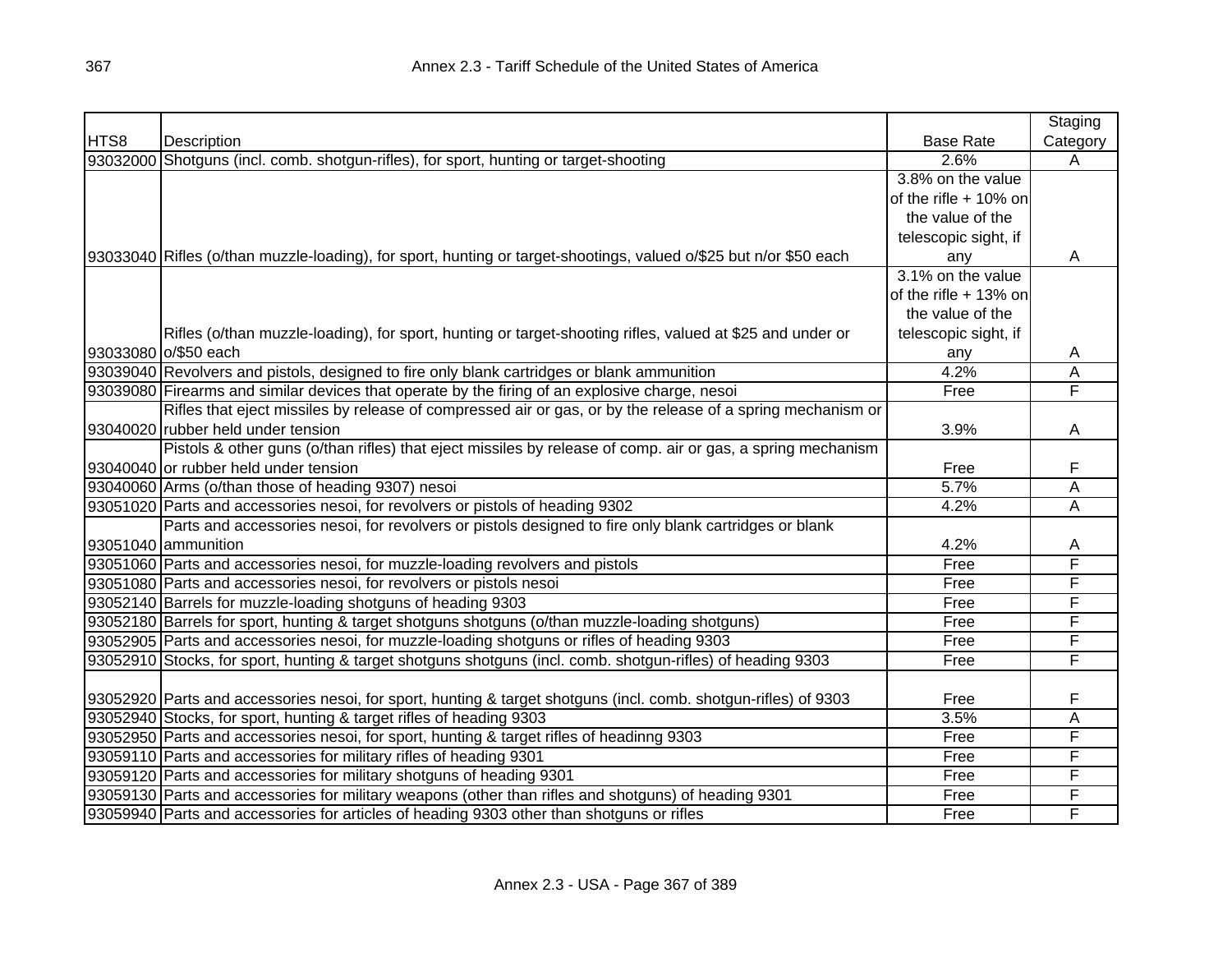|      |                                                                                                                   |                  | Staging        |
|------|-------------------------------------------------------------------------------------------------------------------|------------------|----------------|
| HTS8 | Description                                                                                                       | <b>Base Rate</b> | Category       |
|      | 93059950 Parts and accessories for articles of subheading 9304.00.20 or 9304.00.40                                | 3.9%             | A              |
|      | 93059960 Parts and accessories for articles of headings 9301 to 9304, nesoi                                       | 2.9%             | $\overline{A}$ |
|      | 93061000 Cartridges and pts. thereof, for riveting or similar tools or for captive-bolt humane killers            | Free             | F              |
|      | 93062100 Cartridges, for shotguns                                                                                 | Free             | F              |
|      | 93062900 Parts of cartridges for shotguns; air gun pellets                                                        | Free             | F              |
|      | 93063040 Cartridges nesoi and empty cartridge shells                                                              | Free             | F              |
|      | 93063080 Parts of cartridges nesoi                                                                                | Free             | F              |
|      | Bombs, grenades, torpedoes, mines, missiles and similar munitions of war and pts thereof; other                   |                  |                |
|      | 93069000 ammunition projectiles & pts. thereof                                                                    | Free             | F              |
|      |                                                                                                                   |                  |                |
|      | 93070000 Swords, cutlasses, bayonets, lances and similar arms, parts thereof and scabbards and sheaths therefor   | 2.7%             | A              |
|      | 94011040 Seats, of a kind used for aircraft, leather upholstered                                                  | Free             | F              |
|      | 94011080 Seats, of a kind used for aircraft (o/than leather upholstered)                                          | Free             | F              |
|      | 94012000 Seats, of a kind used for motor vehicles                                                                 | Free             | F              |
|      | 94013040 Seats nesoi, swivel w/variable height adjustment & w/wooden frame (o/than of heading 9402)               | Free             | F              |
|      |                                                                                                                   |                  |                |
|      | [94013080] Seats nesoi, swivel w/variable height adjustment & other than w/wooden frame (o/than of heading 9402)  | Free             | F              |
|      | 94014000 Seats nesoi, convertible into beds (o/than garden seats or camping equip.)                               | Free             | F              |
|      | 94015000 Seats nesoi, of cane, osier, bamboo or similar materials                                                 | Free             | F              |
|      | 94016120 Chairs nesoi, w/teak frames, upholstered                                                                 | Free             | F              |
|      | 94016140 Chairs nesoi, w/wooden frames (o/than teak), upholstered                                                 | Free             | F              |
|      | 94016160 Seats (o/than chairs) nesoi, w/wooden frames, upholstered                                                | Free             | F              |
|      | 94016920 Seats nesoi, of bent-wood                                                                                | Free             | F              |
|      | 94016940 Chairs nesoi, w/teak frames, not upholstered                                                             | Free             | F              |
|      | 94016960 Chairs nesoi, w/wooden frames (o/than teak), not upholstered                                             | Free             | F              |
|      | 94016980 Seats (o/than chairs) nesoi, w/wooden frames, not upholstered                                            | Free             | F              |
|      | 94017100 Seats nesoi, w/metal frame (o/than of heading 9402), upholstered                                         | Free             | F              |
|      | 94017900 Seats nesoi, w/metal frame (o/than of heading 9402), not upholstered                                     | Free             | F              |
|      | 94018020 Seats nesoi, of reinforced or laminated plastics (o/than of heading 9402)                                | Free             | F              |
|      |                                                                                                                   |                  |                |
|      | 94018040 Seats nesoi, of rubber or plastics (o/than of reinforced or laminated plastics & o/than of heading 9402) | Free             | F              |
|      | 94018060 Seats nesoi, o/than of wood, or w/metal frame or of rubber or plastics (o/than of heading 9402)          | Free             | F              |
|      | 94019010 Parts of seats nesoi, for seats of a kind used for motor vehicles                                        | Free             | F              |
|      | 94019015 Parts of seats nesoi, for bent-wood seats                                                                | Free             | F              |
|      | 94019025 Parts of seats (o/than of 9402) nesoi, of cane, osier, bamboo or similar materials                       | Free             | F              |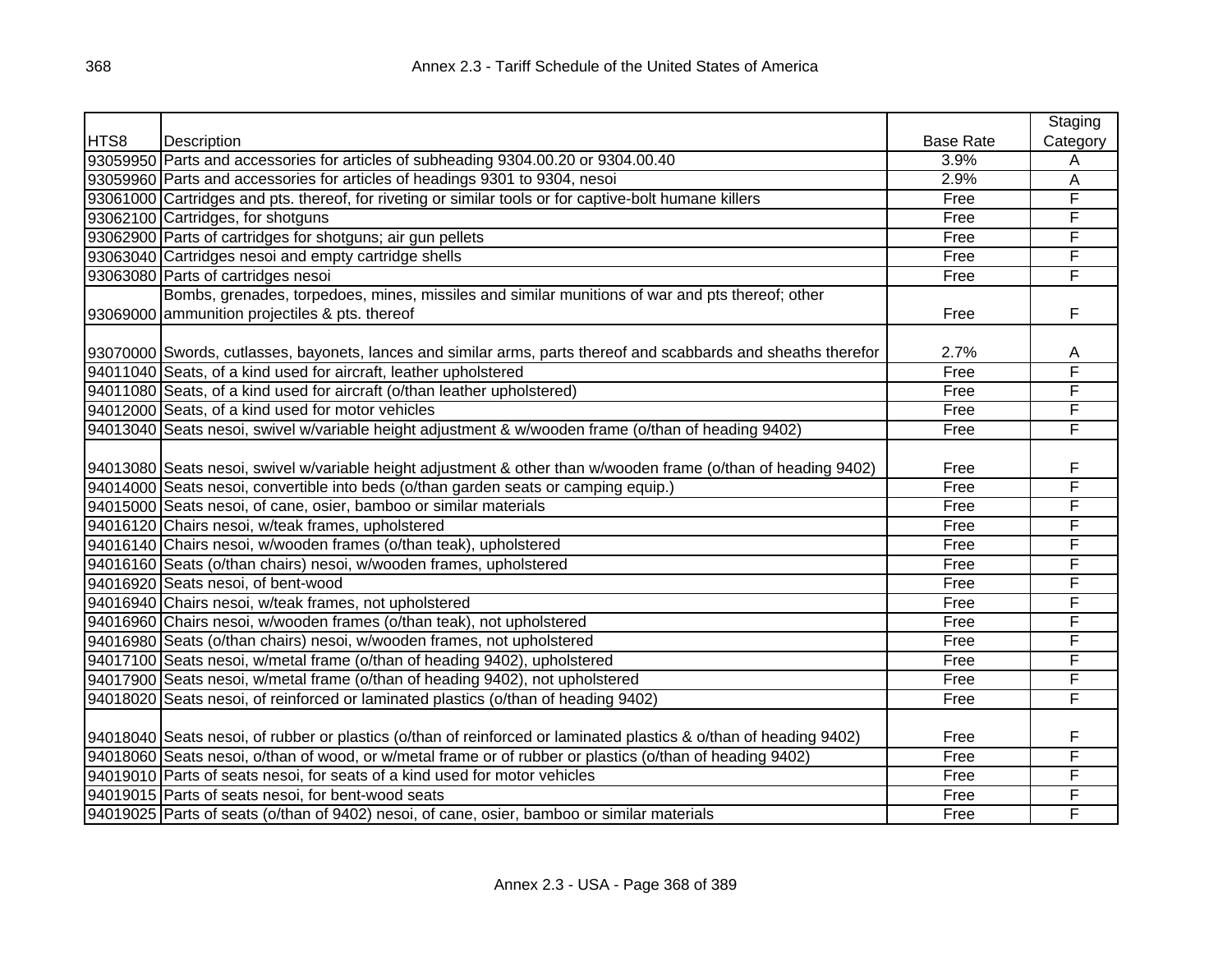|                    |                                                                                                            |                  | Staging  |
|--------------------|------------------------------------------------------------------------------------------------------------|------------------|----------|
| HTS8               | Description                                                                                                | <b>Base Rate</b> | Category |
|                    | 94019035 Parts of seats (o/than of 9402) nesoi, of rubber or plastics (o/than of heading 9402)             | Free             | F        |
|                    | 94019040 Parts of seats (o/than of 9402) nesoi, of wood                                                    | Free             | F        |
|                    | 94019050 Parts of seats (o/than of 9402) nesoi, o/than of cane etc, rubber or plastics or of wood          | Free             | F        |
|                    | 94021000 Dentists', barbers' and similar chairs and parts thereof                                          | Free             | F        |
|                    | 94029000 Medical, surgical, dental or veterinary furniture and parts thereof                               | Free             | F        |
|                    | 94031000 Furniture (o/than seats) of metal nesoi, of a kind used in offices                                | Free             | F        |
|                    | 94032000 Furniture (o/than seats) of metal nesoi, o/than of a kind used in offices                         | Free             | F        |
|                    | 94033040 Furniture (o/than seats) of bentwood nesoi, of a kind used in offices                             | Free             | F        |
|                    | 94033080 Furniture (o/than seats) of wood (o/than bentwood) nesoi, of a kind used in offices               | Free             | F        |
|                    | 94034040 Furniture (o/than seats) of bent-wood nesoi, of a kind used in the kitchen                        | Free             | F        |
|                    | Furniture (o/than seats) of wood (o/than bentwood) nesoi, of a kind used in the kitchen & design. for      |                  |          |
|                    | 94034060 motor vehicle use                                                                                 | Free             | F        |
|                    | Furniture (o/than seats) of wood (o/than bentwood) nesoi, of a kind used in the kitchen & not design. for  |                  |          |
|                    | 94034090 motor vehicl. use                                                                                 | Free             | F        |
|                    | 94035040 Furniture (o/than seats) of bentwood nesoi, of a kind used in the bedroom                         | Free             | F        |
|                    | Furniture (o/than seats) of wood (o/than bentwood), of a kind used in the bedroom & designed for motor     |                  |          |
|                    | 94035060 vehicle use                                                                                       | Free             | F        |
|                    | Furniture (o/than seats) of wood (o/than bentwood), of a kind used in the bedroom & not designed for       |                  |          |
|                    | 94035090 motor vehicle use                                                                                 | Free             | F        |
|                    | 94036040 Furniture (o/than seats & o/than of 9402) of bentwood nesoi                                       | Free             | F        |
|                    | 94036080 Furniture (o/than seats & o/than of 9402) of wooden (o/than bentwood) nesoi                       | Free             | F        |
|                    | 94037040 Furniture (o/than seats & o/than of 9402) of reinforced or laminated plastics nesoi               | Free             | F        |
|                    | 94037080 Furniture (o/than seats & o/than of 9402) of plastics (o/than reinforced or laminated) nesoi      | Free             | F        |
|                    | 94038030 Furniture (o/than seats) of cane, osier, bamboo or similar materials nesoi                        | Free             | F        |
|                    | 94038060 Furniture (o/than seats & o/than of 9402) of materials nesoi                                      | Free             | F        |
|                    | 94039010 Parts of furniture (o/than seats), for furniture of a kind used for motor vehicles                | Free             | F        |
|                    | 94039025   Parts of furniture (o/than seats), of cane, osier, bamboo or similar materials                  | Free             | F        |
|                    | 94039040 Parts of furniture (o/than seats or o/than of 9402), of reinforced or laminated plastics          | Free             | F        |
|                    | Parts of furniture (o/than seats or o/than of 9402), of rubber or plastics (o/than reinforced or laminated |                  |          |
| 94039050 plastics) |                                                                                                            | Free             | F        |
|                    | 94039060 Parts of furniture (o/than seats or o/than of 9402), of textile material (o/than cotton)          | Free             | F        |
|                    | 94039070 Parts of furniture (o/than seats or o/than of 9402), of wood                                      | Free             | F        |
|                    | 94039080 Parts of furniture (o/than seats or o/than of 9402) nesoi                                         | Free             | F        |
|                    | 94041000 Mattress supports                                                                                 | Free             | F        |
|                    | 94042100 Mattresses, of cellular rubber or plastics, whether or not covered                                | 3.0%             | A        |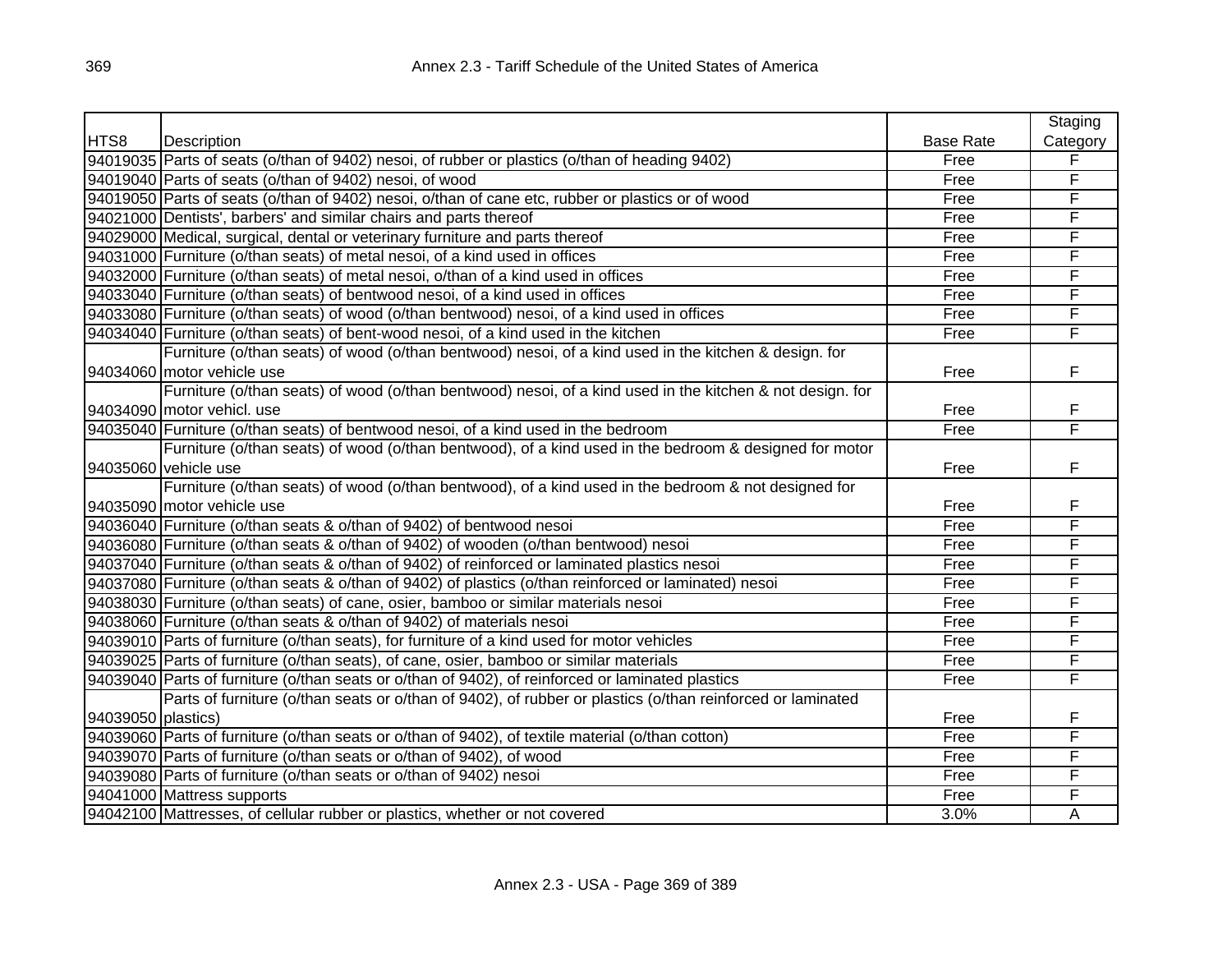|                   |                                                                                                                     |                  | Staging                 |
|-------------------|---------------------------------------------------------------------------------------------------------------------|------------------|-------------------------|
| HTS8              | Description                                                                                                         | <b>Base Rate</b> | Category                |
|                   | 94042910 Mattresses, of cotton                                                                                      | 3.0%             | A                       |
|                   | 94042990 Mattresses (o/than of cellular rubber or plastics or of cotton)                                            | 6.0%             | А                       |
|                   | 94043040 Sleeping bags, containing 20% or more by weight of feathers and/or down                                    | 4.7%             | A                       |
|                   | 94043080 Sleeping bags, not containing 20% or more by weight of feathers and/or down                                | 9.0%             | A                       |
|                   | 94049010 Pillows, cushions and similar furnishings, of cotton                                                       | 5.30%            | А                       |
|                   | 94049020 Pillows, cushions and similar furnishings, other than of cotton                                            | 6.0%             | Ā                       |
|                   | Arts. of bedding & similar furnishings stuffed or internally fitted w/any material nesoi, of cotton, w/o            |                  |                         |
|                   | 94049080 embroidery/lace/braid/edging.etc                                                                           | 4.40%            | A                       |
|                   | 94049085 Quilts, eiderdowns, comforters and similar articles, not of cotton                                         | 12.80%           | А                       |
|                   | 94049095 Arts. of bedding & similar furnishings stuffed or internally fitted w/any material nesoi                   | 7.30%            | Ā                       |
|                   |                                                                                                                     |                  |                         |
|                   | 94051040 Chandeliers and other electric ceiling or wall lighting fittings (o/than used for public spaces), of brass | 3.9%             | Α                       |
|                   | Chandeliers and other electric ceiling or wall lighting fixtures (o/than used for public spaces), of base           |                  |                         |
|                   | 94051060 metal (o/than brass)                                                                                       | 7.6%             | Α                       |
|                   | Chandeliers and other electric ceiling or wall lighting fixtures (o/than used for public spaces), not of base       |                  |                         |
| 94051080 metal    |                                                                                                                     | 3.9%             | A                       |
|                   | 94052040 Electric table, desk, bedside or floor-standing lamps, of brass                                            | 3.7%             | Ā                       |
|                   | 94052060 Electric table, desk, bedside or floor-standing lamps, of base metal (o/than brass)                        | 6.0%             | Ā                       |
|                   | 94052080 Electric table, desk, bedside or floor-standing lamps, not of base metal                                   | 3.9%             | Ā                       |
|                   | 94053000 Lighting sets of a kind used for Christmas trees                                                           | 8.0%             | $\overline{\mathsf{A}}$ |
|                   | 94054040 Electric lamps and lighting fixtures nesoi, of brass                                                       | 4.7%             | Ā                       |
|                   | 94054060 Electric lamps and lighting fixtures nesoi, of base metal (o/than brass)                                   | 6.0%             | А                       |
|                   | 94054080 Electric lamps and lighting fixtures nesoi, not of base metal                                              | 3.9%             | Ā                       |
|                   | Non-electrical incandescent lamps designed to be operated by propane or other gas, or by compressed                 |                  |                         |
|                   | 94055020 air and kerosene or gasoline                                                                               | 2.9%             | A                       |
|                   | 94055030 Non-electrical lamps and lighting fixtures nesoi, of brass                                                 | 5.7%             | A                       |
|                   | 94055040 Non-electrical lamps and lighting fixtures nesoi, not of brass                                             | 6.0%             | Ā                       |
|                   | 94056020 Illuminated signs, illuminated name plates and the like, of brass                                          | 5.7%             | A                       |
|                   | 94056040 Illuminated signs, illuminated name plates and the like, of base metal (o/than brass)                      | 6.0%             | А                       |
|                   | 94056060 Illuminated signs, illuminated name plates and the like, not of base metal                                 | 5.3%             | A                       |
|                   |                                                                                                                     |                  |                         |
|                   | 94059110 Parts of lamps, lighting fittings, illuminated signs & the like, globes and shades, of lead crystal glass  | 12.0%            | A                       |
|                   | Parts of lamps, lighting fittings, illuminated signs & the like, globes and shades, of glass (o/than lead           |                  |                         |
| 94059130 crystal) |                                                                                                                     | 12.0%            | Α                       |
|                   | 94059140 Parts of lamps, lighting fittings, illuminated signs & the like, chimneys, of glass                        | 7.5%             | Α                       |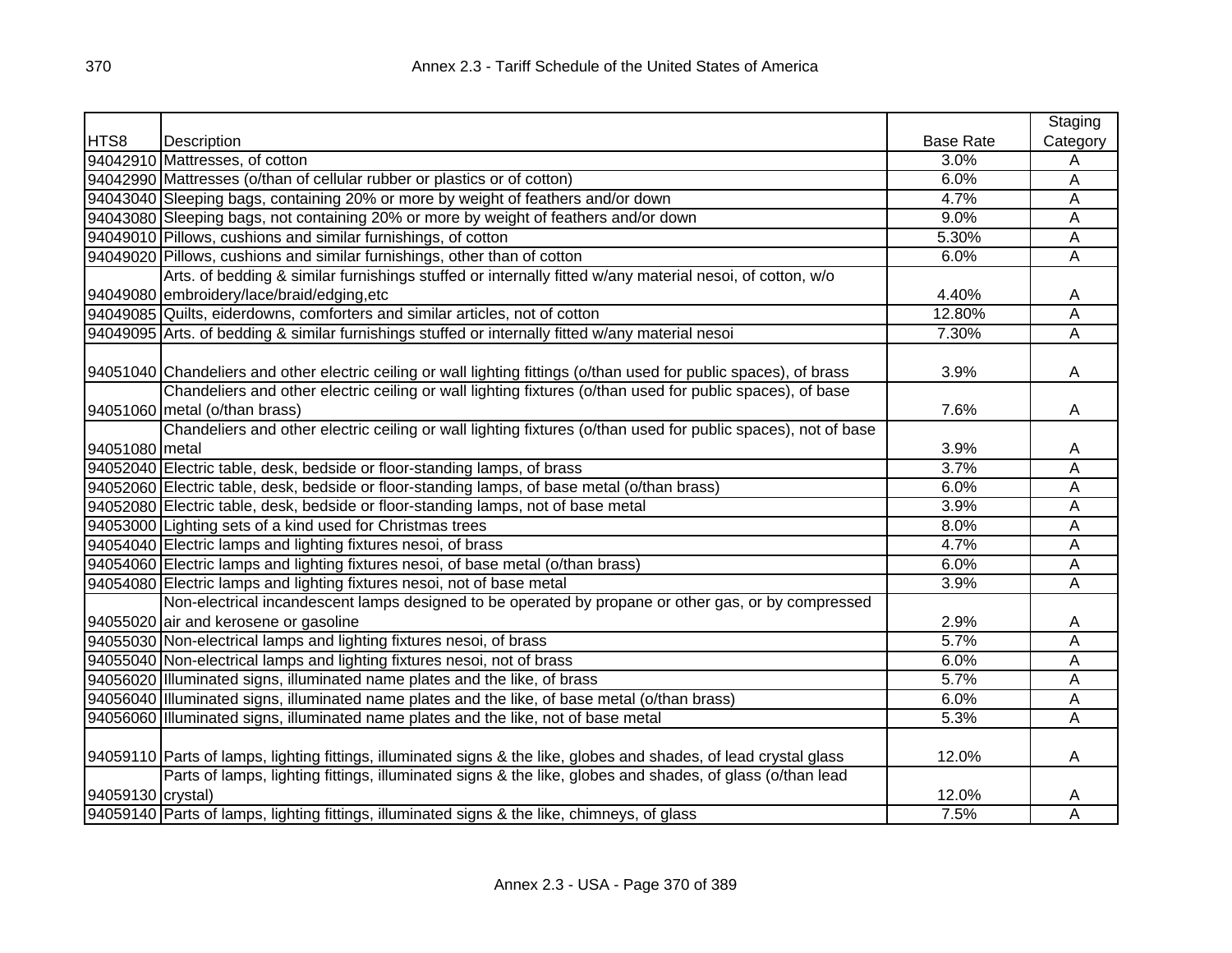|                  |                                                                                                               |                  | Staging                 |
|------------------|---------------------------------------------------------------------------------------------------------------|------------------|-------------------------|
| HTS8             | Description                                                                                                   | <b>Base Rate</b> | Category                |
|                  | 94059160 Parts of lamps, lighting fixtures, illuminated signs & the like, of glass nesoi                      | 4.5%             | A                       |
|                  | 94059200 Parts of lamps, lighting fixtures, illuminated signs & the like, of plastics                         | 3.7%             | A                       |
|                  | 94059920 Parts of lamps, lighting fixtures, illuminated signs & the like, of brass                            | 3.9%             | A                       |
|                  | 94059940 Parts of lamps, lighting fixtures, illuminated signs & the like, not of glass, plastics or brass     | 6.0%             | A                       |
|                  | 94060040 Prefabricated buildings, of wood                                                                     | 2.6%             | A                       |
|                  | 94060080 Prefabricated buildings, not of wood                                                                 | 2.9%             | $\overline{\mathsf{A}}$ |
|                  | 95010020 Wheeled toys designed to be ridden by children, chain driven                                         | Free             | F                       |
|                  |                                                                                                               |                  |                         |
|                  | [95010040] Wheeled toys designed to be ridden by children, not chain-driven; parts & accessories wheeled toys | Free             | F                       |
|                  | 95010060 Dolls' carriages, dolls' strollers and parts & accessories thereof                                   | Free             | F                       |
|                  | 95021000 Dolls representing only human beings, whether or not dressed                                         | Free             | F                       |
|                  | 95029100 Garments and accessories, footwear and headgear, for dolls representing only human beings            | Free             | F                       |
|                  | Parts & accessories (o/than garments, headgear or footwear) nesoi, for dolls representing only human          |                  |                         |
| 95029900 beings  |                                                                                                               | Free             | F                       |
|                  | Toy or reduced scale model electric trains & tracks, signals, and other accessories thereof & parts           |                  |                         |
| 95031000 thereof |                                                                                                               | Free             | F                       |
|                  | Reduced-size scale model assembly kits (o/than of electric trains & parts & accessories thereof) and          |                  |                         |
|                  | 95032000 parts & accessories thereof                                                                          | Free             | F                       |
|                  | Construction sets and constructional toys (o/than scale model kits) nesoi and parts and accessories           |                  |                         |
| 95033000 thereof |                                                                                                               | Free             | F                       |
|                  | 95034100 Toys representing animals or non-human creatures, stuffed and parts and accessories thereof          | Free             | F                       |
|                  |                                                                                                               |                  |                         |
|                  | 95034900 Toys representing animals or non-human creatures, not stuffed and parts and accessories thereof      | Free             | F                       |
|                  | 95035000 Toy musical instruments and apparatus and parts and accessories thereof                              | Free             | F                       |
|                  | 95036010 Crossword puzzle books                                                                               | Free             | F                       |
|                  | 95036020 Puzzles (o/than crossword puzzle books) and parts and accessories thereof                            | Free             | F                       |
|                  | 95037000 Toys neosi, put up in sets or outfits and parts and accessories thereof                              | Free             | F                       |
|                  |                                                                                                               |                  |                         |
|                  | 95038000 Toys and reduced scale models neosi, incorporating a motor and parts and accessories thereof         | Free             | F                       |
|                  | 95039000 Toys and reduced scale models neosi and parts and accessories thereof                                | Free             | F                       |
|                  | 95041000 Video games of a kind used with a television receiver and parts and accessories thereof              | Free             | F                       |
|                  | 95042020 Balls, for billiards                                                                                 | Free             | F                       |
|                  | 95042040 Chalk, for billiards                                                                                 | Free             | F                       |
|                  | 95042060 Tables, for billiards                                                                                | Free             | F                       |
|                  | 95042080 Articles nesoi and parts and accessories, for billiards                                              | Free             | F                       |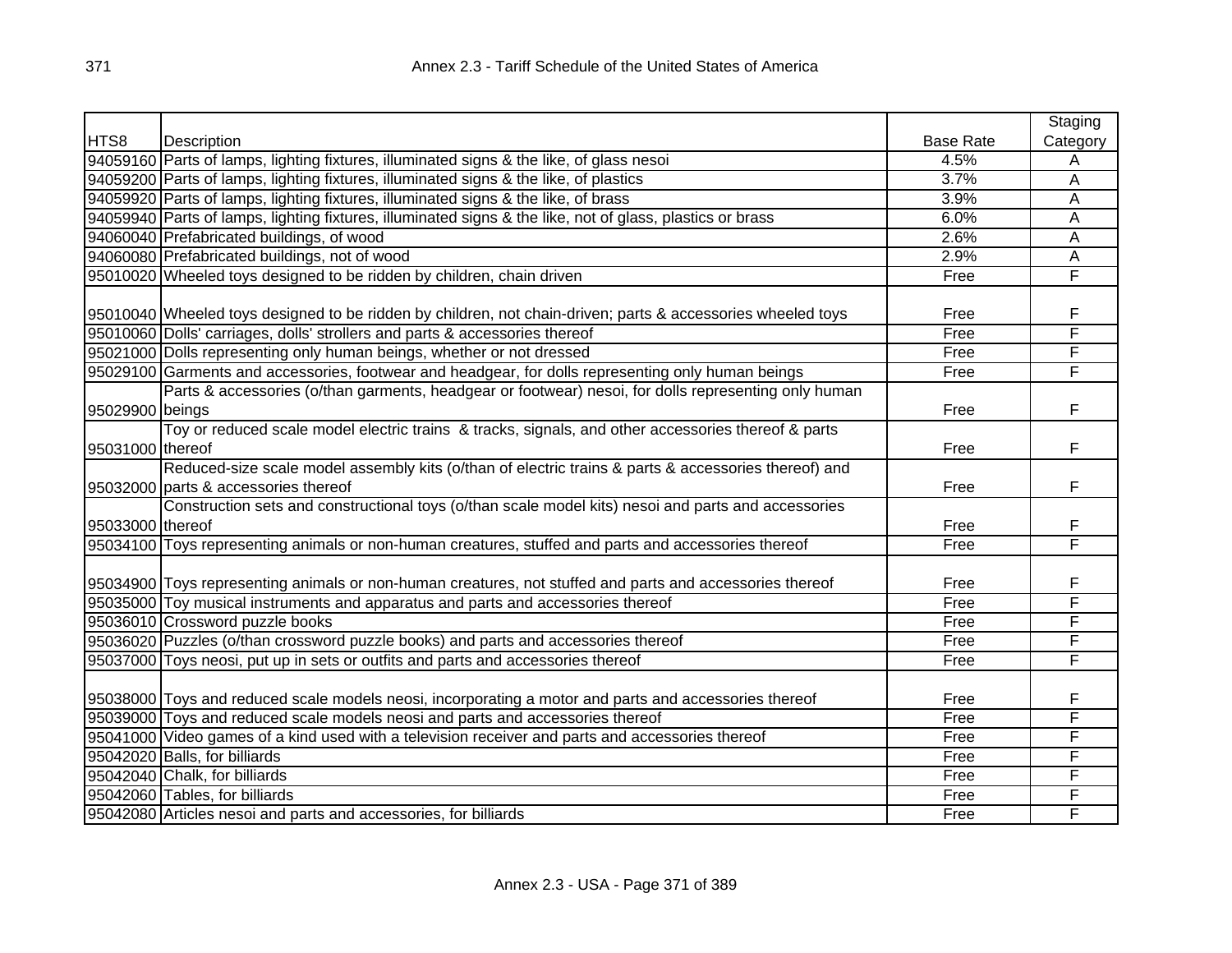|                     |                                                                                                         |                  | Staging  |
|---------------------|---------------------------------------------------------------------------------------------------------|------------------|----------|
| HTS8                | Description                                                                                             | <b>Base Rate</b> | Category |
|                     | Coin- or token-operated games for arcade, table or parlor (o/than bowling alley equipment) nesoi and    |                  |          |
|                     | 95043000 parts and accessories thereof                                                                  | Free             | F        |
|                     | 95044000 Playing cards                                                                                  | Free             | F        |
|                     | 95049040 Game machines (o/than coin- or token-operated) and parts and accessories thereof               | Free             | F        |
|                     | Chess, checkers, backgammon, darts and o/table and parlor games played on boards of a special design    |                  |          |
|                     | 95049060 and parts thereof; poker chips and dice                                                        | Free             | F        |
|                     | Articles nesoi for arcade, table or parlor games & parts & access.; automatic bowling alley equipment & |                  |          |
|                     | 95049090 parts and accessories thereof                                                                  | Free             | F        |
|                     | 95051010 Arts. for Christmas festivities, ornaments of glass                                            | Free             | F        |
|                     | 95051015 Arts. for Christmas festivities, ornaments of wood                                             | Free             | F        |
|                     | 95051025 Arts. for Christmas festivities, ornaments, not of glass or wood                               | Free             | F        |
|                     | 95051030 Arts. for Christmas festivities, nativity scenes and figures thereof                           | Free             | F        |
|                     | 95051040 Arts. for Christmas festivities (o/than ornaments & nativity scenes) nesoi, of plastics        | Free             | F        |
|                     | 95051050 Arts. for Christmas festivities (o/than ornaments & nativity scenes) nesoi, not of plastics    | Free             | F        |
|                     | 95059020 Magic tricks and practical joke articles, and parts & accessories thereof nesoi                | Free             | F        |
|                     | Confetti, paper spirals or streamers, party favors, and noisemakers, and parts & accessories thereof    |                  |          |
| 95059040 nesoi      |                                                                                                         | Free             | F        |
|                     | 95059060 Festive, carnival or other entertainment articles nesoi and parts & accessories thereof nesoi  | Free             | F        |
|                     | 95061120 Skis, cross-country snow-skis                                                                  | Free             | F        |
|                     | 95061140 Skis, snow-skis (o/than cross-country)                                                         | 2.6%             | А        |
|                     | 95061160 Parts and accessories (o/than poles) for snow-skis                                             | Free             | F        |
|                     | 95061240 Bindings and parts & accessories thereof, for cross-country snow skis                          | Free             | F        |
|                     | 95061280 Bindings and parts & accessories thereof, for snow-skis (o/than cross-country)                 | 2.8%             | A        |
|                     | 95061940 Cross country snow-ski equipment nesoi, and parts & accessories thereof nesoi                  | Free             | F        |
|                     | 95061980 Snow-ski (o/than cross country) equipment nesoi, and parts & accessories thereof nesoi         | 2.8%             | А        |
|                     | 95062140 Sailboards                                                                                     | Free             | F        |
|                     | 95062180 Parts and accessories for sailboards                                                           | Free             | F        |
|                     | Water-skis, surf boards, and other water sport equipment (o/than sailboards) and parts & accessories    |                  |          |
|                     | 95062900 thereof nesoi                                                                                  | Free             | F        |
|                     | 95063100 Golf clubs, complete                                                                           | 4.4%             | Α        |
| 95063200 Golf balls |                                                                                                         | Free             | F        |
|                     | 95063900 Golf equipment (o/than golf footwear) nesoi and parts & accessories thereof                    | 4.9%             | А        |
|                     | 95064000 Articles and equipment for table-tennis and parts & accessories thereof                        | 5.1%             | A        |
|                     | 95065120 Lawn-tennis rackets, strung                                                                    | 5.3%             | A        |
|                     | 95065140 Lawn-tennis rackets, not strung                                                                | 3.9%             | A        |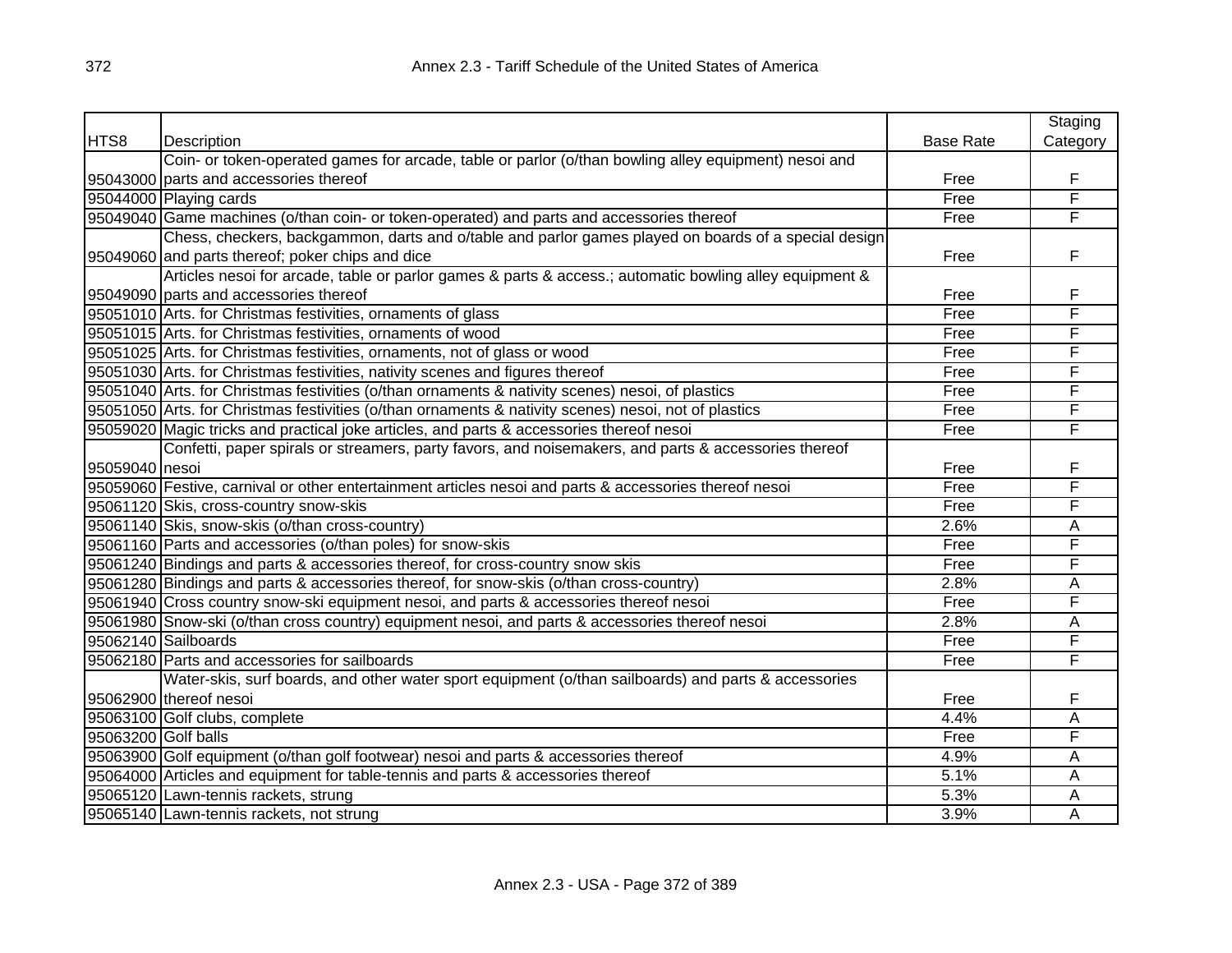|                  |                                                                                                                  |                  | Staging  |
|------------------|------------------------------------------------------------------------------------------------------------------|------------------|----------|
| HTS8             | Description                                                                                                      | <b>Base Rate</b> | Category |
|                  | 95065160 Parts and accessories for lawn-tennis rackets                                                           | 3.1%             | Α        |
|                  | 95065940 Badminton rackets and parts and accessories thereof                                                     | 5.6%             | A        |
|                  | 95065980 Rackets for games (o/than for lawn-tennis or badminton) and parts & accessories thereof                 | 4.0%             | A        |
|                  | 95066100 Lawn-tennis balls                                                                                       | Free             | F        |
|                  | 95066240 Inflatable footballs and soccer balls                                                                   | Free             | F        |
|                  | 95066280 Inflatable balls (o/than footballs and soccer balls) nesoi                                              | 4.8%             | A        |
|                  | 95066920 Baseballs and softballs                                                                                 | Free             | F        |
|                  | 95066940 Noninflatable hollow balls nesoi, w/diameter of 19 cm or less                                           | 5.4%             | A        |
|                  | 95066960 Noninflatable balls nesoi                                                                               | 4.9%             | A        |
|                  | 95067020 Roller skates and parts & accessories thereof                                                           | Free             | F        |
|                  | 95067040 Ice skates w/footwear permanently attached                                                              | 2.9%             | А        |
|                  | Skates (o/than roller or ice) nesoi and parts & access. thereof (incl. parts and accessories for ice skates      |                  |          |
|                  | 95067060 w/perm. attach. footwear)                                                                               | Free             | F        |
|                  |                                                                                                                  |                  |          |
|                  | 95069100 Arts. and equip. for general physical exercise, gymnastics or athletics and parts & accessories thereof | 4.6%             | Α        |
|                  | 95069905 Archery articles and equipment, and parts & accessories thereof                                         | Free             | F        |
|                  | 95069908 Badminton nets, of cotton                                                                               | 2.8%             | Α        |
|                  |                                                                                                                  |                  |          |
|                  | 95069912 Badminton articles and equipment (o/than rackets and cotton nets) and parts & accessories thereof       | 5.6%             | A        |
|                  | 95069915 Baseball articles and equipment (o/than baseballs) and parts & accessories thereof                      | Free             | F        |
|                  | 95069920 Football, soccer and polo articles and equipment (o/than balls), and parts & accessories thereof        | Free             | F        |
|                  | Ice-hockey and field-hockey articles and equipment (o/than balls and skates), and parts & accessories            |                  |          |
| 95069925 thereof |                                                                                                                  | Free             | F        |
|                  | 95069928 Lacrosse sticks                                                                                         | Free             | F        |
|                  | 95069930 Lawn-tennis articles and equipment (o/than balls and rackets), and parts & accessories thereof          | 3.1%             | Α        |
|                  | 95069935 Skeet targets                                                                                           | Free             | F        |
|                  | 95069940 Toboggans; bobsleds and luges of a kind used in international competition                               | Free             | F        |
|                  | Sleds and bobsleds (o/than bobsleds & luges for intl. competition) and parts & accessories for                   |                  |          |
|                  | 95069945 toboggans, sleds, bobsled, luges and the like                                                           | 2.8%             | A        |
|                  | 95069950 Snowshoes and parts & accessories thereof                                                               | 2.6%             | A        |
|                  | 95069955 Swimming pools and wading pools and parts & accessories thereof                                         | 5.3%             | A        |
|                  | 95069960 Athletic and sports articles and equipment nesoi, and parts & accessories thereof nesoi                 | 4.0%             | A        |
|                  | 95071000 Fishing rods and parts & accessories thereof                                                            | 6.0%             | A        |
|                  | 95072040 Fish hooks, snelled                                                                                     | 4.0%             | A        |
|                  | 95072080 Fish hooks, not snelled                                                                                 | 4.8%             | A        |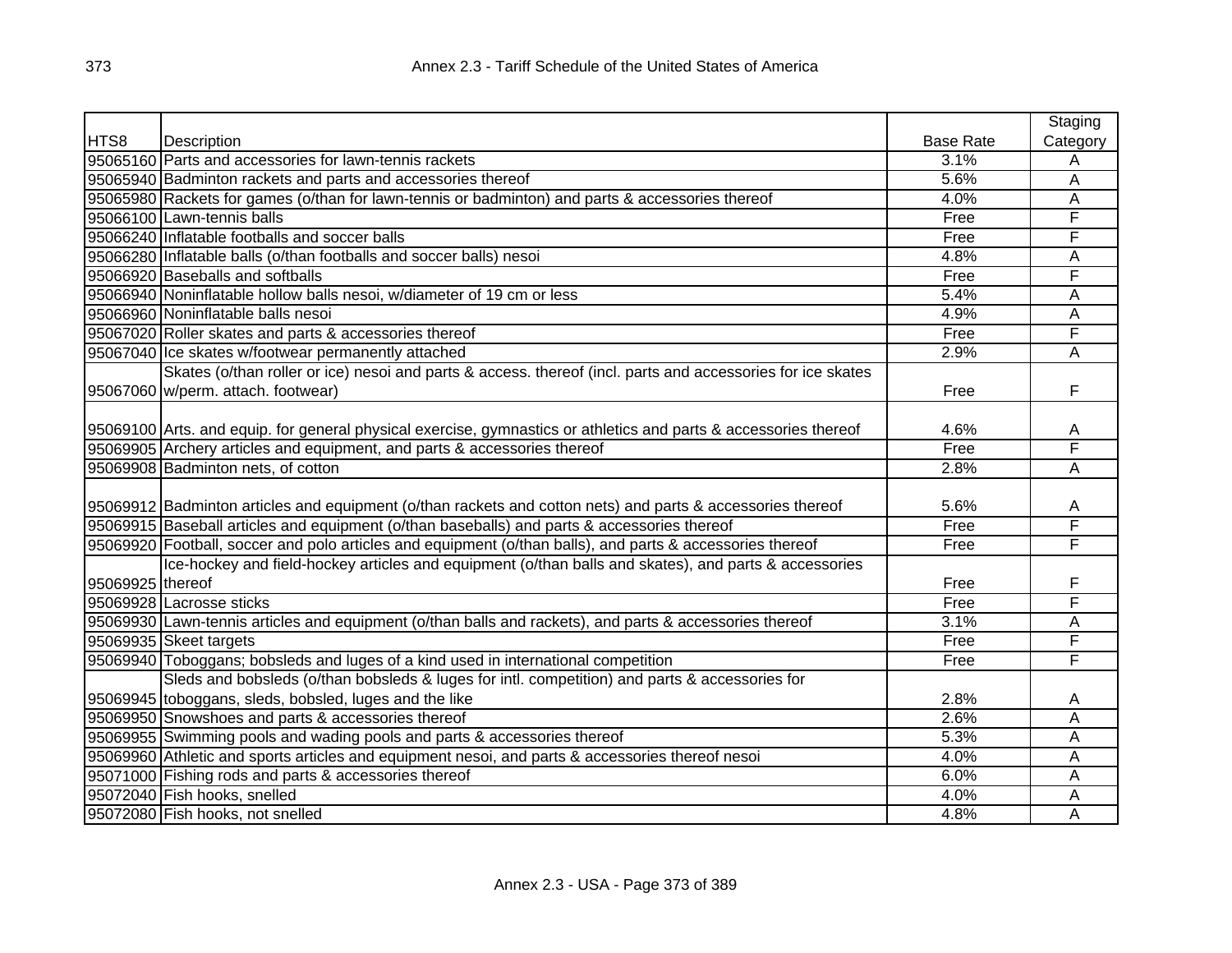|      |                                                                                                                     |                  | Staging  |
|------|---------------------------------------------------------------------------------------------------------------------|------------------|----------|
| HTS8 | Description                                                                                                         | <b>Base Rate</b> | Category |
|      | 95073020 Fishing reels, valued not over \$2.70 each                                                                 | 9.2%             | Α        |
|      | 95073040 Fishing reels, valued over \$2.70 but not over \$8.45 each                                                 | 24 cents each    | Α        |
|      | 95073060 Fishing reels, valued over \$8.45 each                                                                     | 3.9%             | Α        |
|      | 95073080 Parts and accessories for fishing reels                                                                    | 5.4%             | A        |
|      | 95079020 Fishing line, put up and packaged for retail sale                                                          | 3.7%             | Α        |
|      | 95079040 Fishing casts or leaders                                                                                   | 5.6%             | A        |
|      | 95079060 Fish landing nets, butterfly nets and similar nets                                                         | 5.0%             | А        |
|      | 95079070 Artificial baits and flies                                                                                 | 9.0%             | A        |
|      |                                                                                                                     |                  |          |
|      | 95079080 Line fishing tackle nesoi, decoy "birds" & similar hunting or shooting equip., and parts & access. thereof | 9.0%             | A        |
|      | 95081000 Traveling circuses and traveling menageries; parts and accessories thereof                                 | Free             | F        |
|      | Merry-go-rounds, boat-swings, shooting galleries and other fairground amusements; traveling theaters;               |                  |          |
|      | 95089000 parts and accessories thereof                                                                              | Free             | F        |
|      | 96011000 Ivory, worked and articles thereof                                                                         | Free             | F        |
|      | 96019020 Shell, worked and articles thereof                                                                         | Free             | F        |
|      | 96019040 Coral, cut but not set, and cameos, suitable for use in jewelry                                            | 2.1%             | Α        |
|      | 96019060 Bone, horn, hoof, whalebone, quill, or any combination thereof, worked and articles thereof                | Free             | F        |
|      | 96019080 Carving materials of animal parts, worked and articles thereof, nesoi                                      | 3.7%             | Α        |
|      | 96020010 Unhardened gelatin, worked and articles thereof                                                            | 3.0%             | Α        |
|      | 96020040 Wax, molded or carved articles                                                                             | 1.8%             | Α        |
|      | 96020050 Vegetable, mineral or gum materials, worked and articles of these materials                                | 2.7%             | Α        |
|      | Wiskbrooms, wholly or pt. of broom corn, n/o \$0.96 each, first 61,655 doz in calendar year classif. in             |                  |          |
|      | 96031005 9603.10.05-9603.10.35                                                                                      | 8.0%             | A        |
|      | Wiskbrooms, wholly or pt. of broom corn, n/o \$0.96 each, in excess of first 61,655 dz in calendar year             |                  |          |
|      | 96031015 classif. in 9603.10.05-9603.10.35                                                                          | 5 cents each     | A        |
|      | 96031035 Wiskbrooms, wholly or pt. of broom corn, over \$0.96 each                                                  | 14.0%            | A        |
|      | Brooms (o/than whiskbrooms), wholly or in part broom corn, val. n/o 96 cents ea, first 121478 dz in                 |                  |          |
|      | 96031040 calendar yr, class. in 9603.10                                                                             | 8.0%             | A        |
|      | Brooms (o/than whiskbrooms), wholly or in part broom corn, val. n/o 96 cents ea, in excess of 121478 dz             |                  |          |
|      | 96031050 in calendar yr., class in 9603.10                                                                          | 32 cents each    | A        |
|      | 96031060 Brooms (o/than whiskbrooms), wholly or in part broom corn, val. ov 96 cents each                           | 32.0%            | A        |
|      |                                                                                                                     |                  |          |
|      | 96031090 Brooms & brushes of twigs or vegetable materials (o/than broom corn) bound together, w/ or w/o handles     | 10.0%            | A        |
|      | 96032100 Toothbrushes, including dental-plate brushes                                                               | Free             | F        |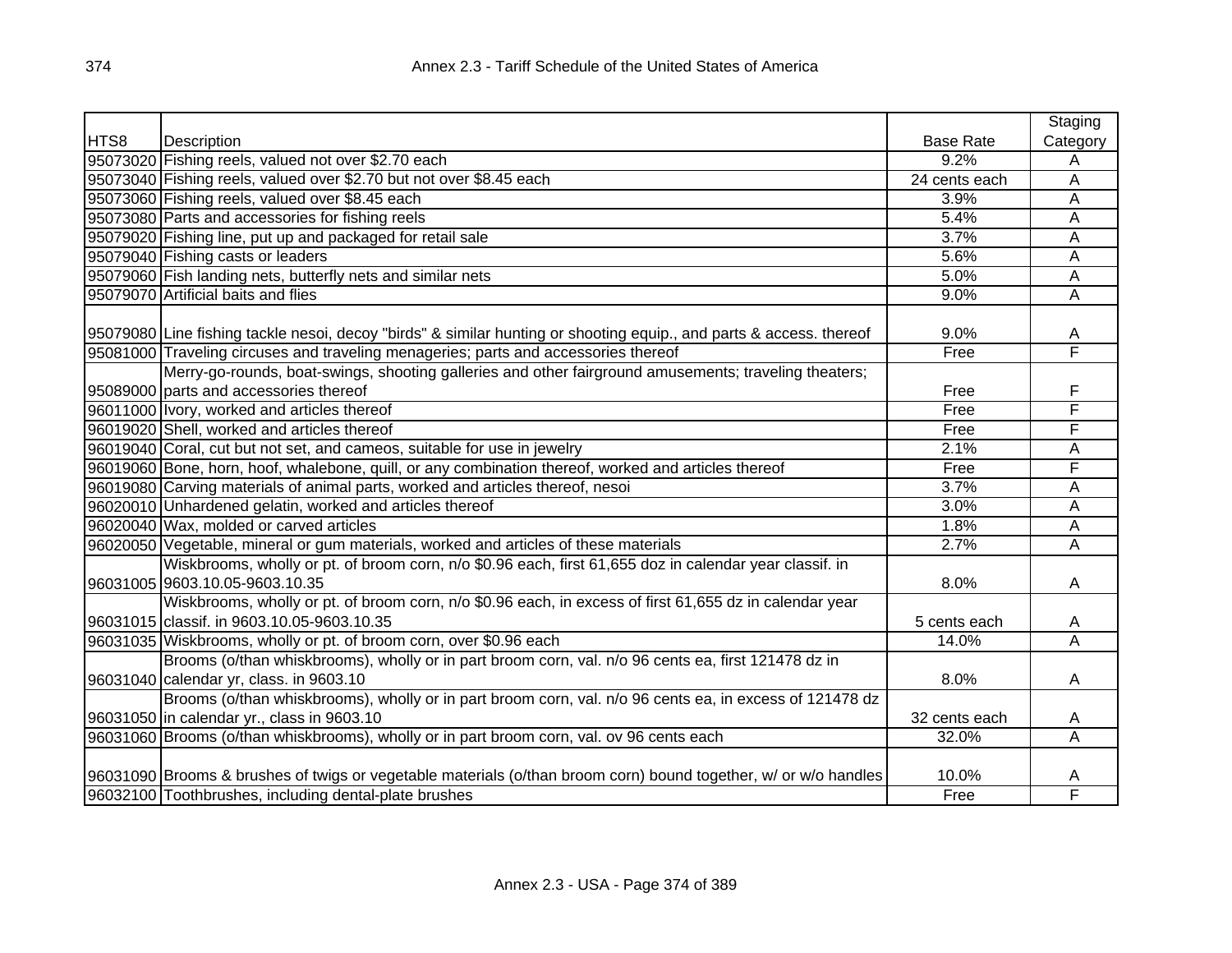|                |                                                                                                                |                       | Staging                 |
|----------------|----------------------------------------------------------------------------------------------------------------|-----------------------|-------------------------|
| HTS8           | Description                                                                                                    | <b>Base Rate</b>      | Category                |
|                | Shaving brushes, hair brushes, nail brushes, eyelash and other toilet brushes (o/than tooth brushes),          | $0.2$ cents each $+$  |                         |
|                | 96032940 valued n/o 40 cents each                                                                              | 7%                    | A                       |
|                | Shaving brushes, hair brushes, nail brushes, eyelash and other toilet brushes (o/than tooth brushes),          | $0.3$ cents each +    |                         |
|                | 96032980 valued o/40 cents each                                                                                | 3.6%                  | A                       |
|                | Artists' brushes, writing brushes and similar brushes for the application of cosmetics, valued n/o 5 cents     |                       |                         |
| 96033020 each  |                                                                                                                | 2.6%                  | A                       |
|                | Artists' brushes, writing brushes and similar brushes for the application of cosmetics, valued o/5 cents but   |                       |                         |
|                | 96033040 n/o 10 cents each                                                                                     | Free                  | F                       |
|                | Artists' brushes, writing brushes and similar brushes for the application of cosmetics, valued o/10 cents      |                       |                         |
| 96033060 each  |                                                                                                                | Free                  | F                       |
|                | 96034020 Paint rollers                                                                                         | 7.5%                  | Ā                       |
|                | 96034040 Paint, distemper, varnish or similar brushes (o/than artists' brushes); paint pads                    | 4.0%                  | Ā                       |
|                | 96035000 Brushes, constituting parts of machines, appliances or vehicles, nesoi                                | Free                  | F                       |
|                | 96039040 Feather dusters                                                                                       | Free                  | F                       |
|                | Brooms & brushes nesoi, mops, hand-operated mechanical floor sweepers, squeegees and similar                   |                       |                         |
|                | 96039080 articles, nesoi                                                                                       | 2.8%                  | A                       |
|                | 96040000 Hand sieves and hand riddles                                                                          | 4.9%                  | $\overline{\mathsf{A}}$ |
|                | Travel sets for personal toilet, sewing, shoe or clothes cleaning (o/than manicure and pedicure sets of        |                       |                         |
| 96050000 8214) |                                                                                                                | 8.1%                  | A                       |
|                | Press-fasteners, snap-fasteners and press-studs and pts thereof, valued n/o 20 cents/dozen pieces or           |                       |                         |
| 96061040 parts |                                                                                                                | 3.5%                  | A                       |
|                | Press-fasteners, snap-fasteners and press-studs and pts thereof, valued o/20 cents/dozen pieces or             |                       |                         |
| 96061080 parts |                                                                                                                | 2.7%                  | A                       |
|                | 96062120 Buttons, of casein, not covered with textile material                                                 | Free                  | F                       |
|                |                                                                                                                | 0.3 cents/line/ gross |                         |
|                | 96062140 Buttons, of acrylic resin or polyester resin, or both resins, not covered with textile material       | $+4.6%$               | A                       |
|                | 96062160 Buttons, of plastics (o/than casein, acrylic or polyester resins), not covered with textile materials | 4.7%                  | Ā                       |
|                | 96062200 Buttons, of base metal, not covered with textile material                                             | Free                  | F                       |
|                |                                                                                                                | 0.3 cents/line/ gross |                         |
|                | 96062920 Buttons, of acrylic resin or polyester resin, or both resins, covered with textile material           | $+4.5%$               | A                       |
|                |                                                                                                                | 0.18 cents/line/      |                         |
|                | 96062940 Buttons, of pearl or shell                                                                            | gross $+2.5%$         | A                       |
|                | 96062960 Buttons, nesoi                                                                                        | 2.9%                  | Α                       |
|                | 96063040 Button blanks, of casein                                                                              | Free                  | F                       |
|                | 96063080 Button molds & parts of buttons; button blanks (o/than casein)                                        | 6.0%                  | Α                       |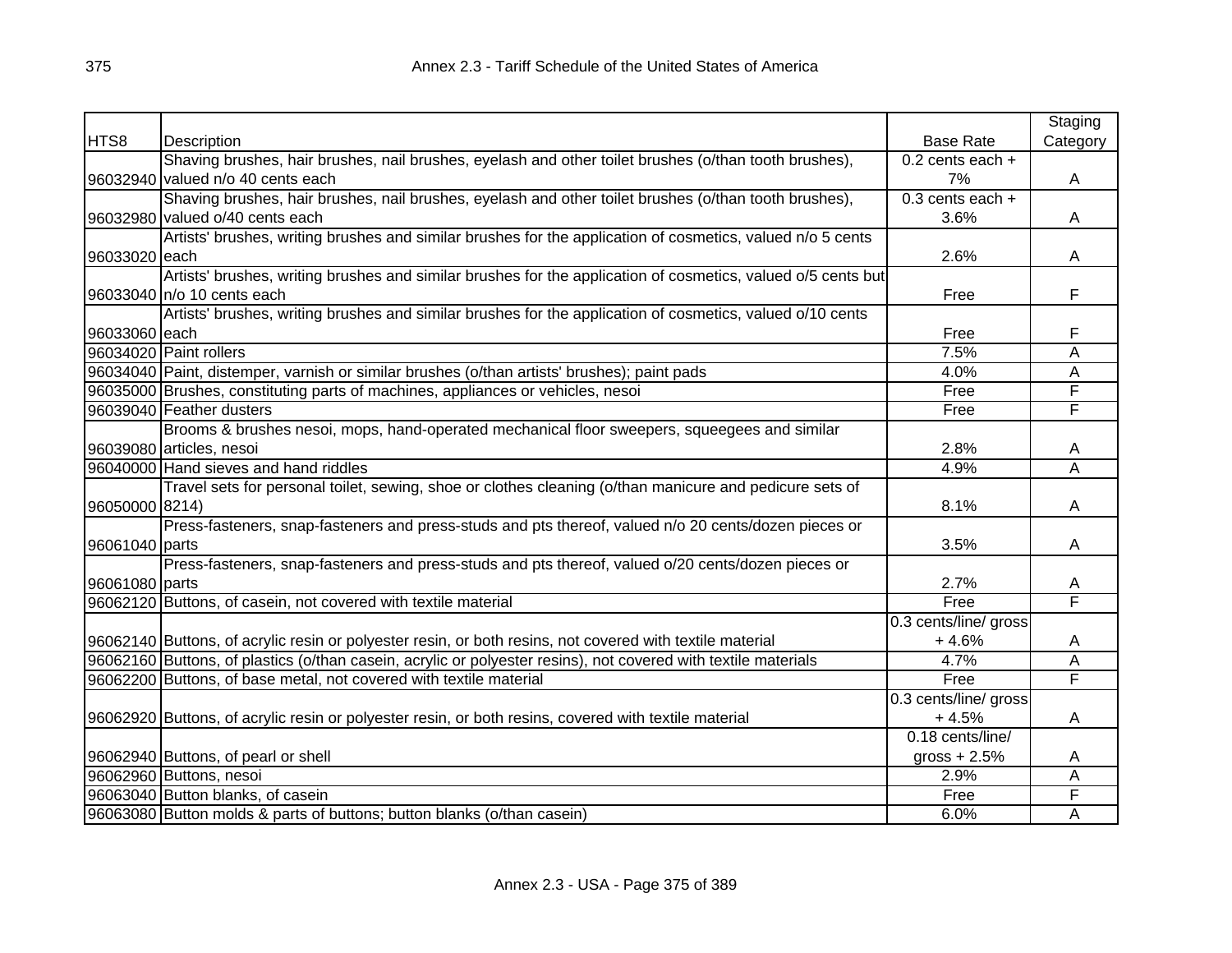|      |                                                                                                                       |                        | Staging        |
|------|-----------------------------------------------------------------------------------------------------------------------|------------------------|----------------|
| HTS8 | Description                                                                                                           | <b>Base Rate</b>       | Category       |
|      | 96071100 Slide fasteners, fitted with chain scoops of base metal                                                      | 10.0%                  | A              |
|      | 96071900 Slide fasteners, not fitted with chain scoops of base metal                                                  | 13.0%                  | Α              |
|      | 96072000 Parts of slide fasteners                                                                                     | 11.5%                  | A              |
|      |                                                                                                                       | $0.8$ cents each +     |                |
|      | 96081000 Pens, w/ball point                                                                                           | 5.4%                   | A              |
|      | 96082000 Pens and markers, w/felt tip or other porous-tip                                                             | 4.0%                   | $\overline{A}$ |
|      |                                                                                                                       | 0.4 cents each $+$     |                |
|      | 96083100 Pens, for drawing w/India ink                                                                                | 2.7%                   | A              |
|      |                                                                                                                       | 0.4 cents each $+$     |                |
|      | 96083900 Pens, fountain, stylograph and other pens, nesoi                                                             | 2.7%                   | A              |
|      |                                                                                                                       |                        |                |
|      | 96084040 Pencils, propelling or sliding, w/mechanical action for extending, or for extending and retracting, the lead | 6.6%                   | A              |
|      | Pencils, propelling or sliding pencils, not w/mechanical action for extending, or for extending and                   |                        |                |
|      | 96084080 retracting, the lead                                                                                         | Free                   | F              |
|      |                                                                                                                       |                        |                |
|      |                                                                                                                       | The rate applicable    |                |
|      |                                                                                                                       | to each article in the |                |
|      |                                                                                                                       | absence of this        |                |
|      | 96085000 Sets of pens, mechanical pencils, etc. from two or more subheadings 9608.10 - 9608.40                        | subhead ing            | A              |
|      |                                                                                                                       | $0.4$ cents each +     |                |
|      | 96086000 Refills for ball point pens, comprising the ball point and ink reservoir                                     | 2.7%                   | A              |
|      | 96089100 Pen nibs and nib points                                                                                      | Free                   | F              |
|      |                                                                                                                       | $0.4$ cents each $+$   |                |
|      | 96089920 Refill cartridges for pens (o/than ball point pens)                                                          | 2.7%                   | A              |
|      |                                                                                                                       | 20 cents/thousand      |                |
|      | 96089930 Balls for ball point pens                                                                                    | $+3.5%$                | A              |
|      | Parts, of pens, mechanical pencils, etc. provided for in 9608.10, 9608.31, and 9608.39 (o/than balls for              |                        |                |
|      | 96089940 ball point pens)                                                                                             | Free                   | F              |
|      | Duplicating stylos, pen-holders, pencil-holders and similar holders & pts. thereof, and parts of pens,                |                        |                |
|      | 96089960 mech.pencils, etc. of 9608 nesoi                                                                             | Free                   | F              |
|      |                                                                                                                       | 14 cents/gross +       |                |
|      | 96091000 Pencils & crayons, with leads encased in a rigid sheath                                                      | 4.3%                   | A              |
|      | 96092020 Pencil leads, black or colored, n/o 1.5 mm in maximum cross-sectional dimension                              | Free                   | F              |
|      | 96092040 Pencil leads, black or colored, o/1.5 mm in maximum cross-sectional dimension                                | Free                   | F              |
|      | 96099040 Tailors' chalks                                                                                              | Free                   | F              |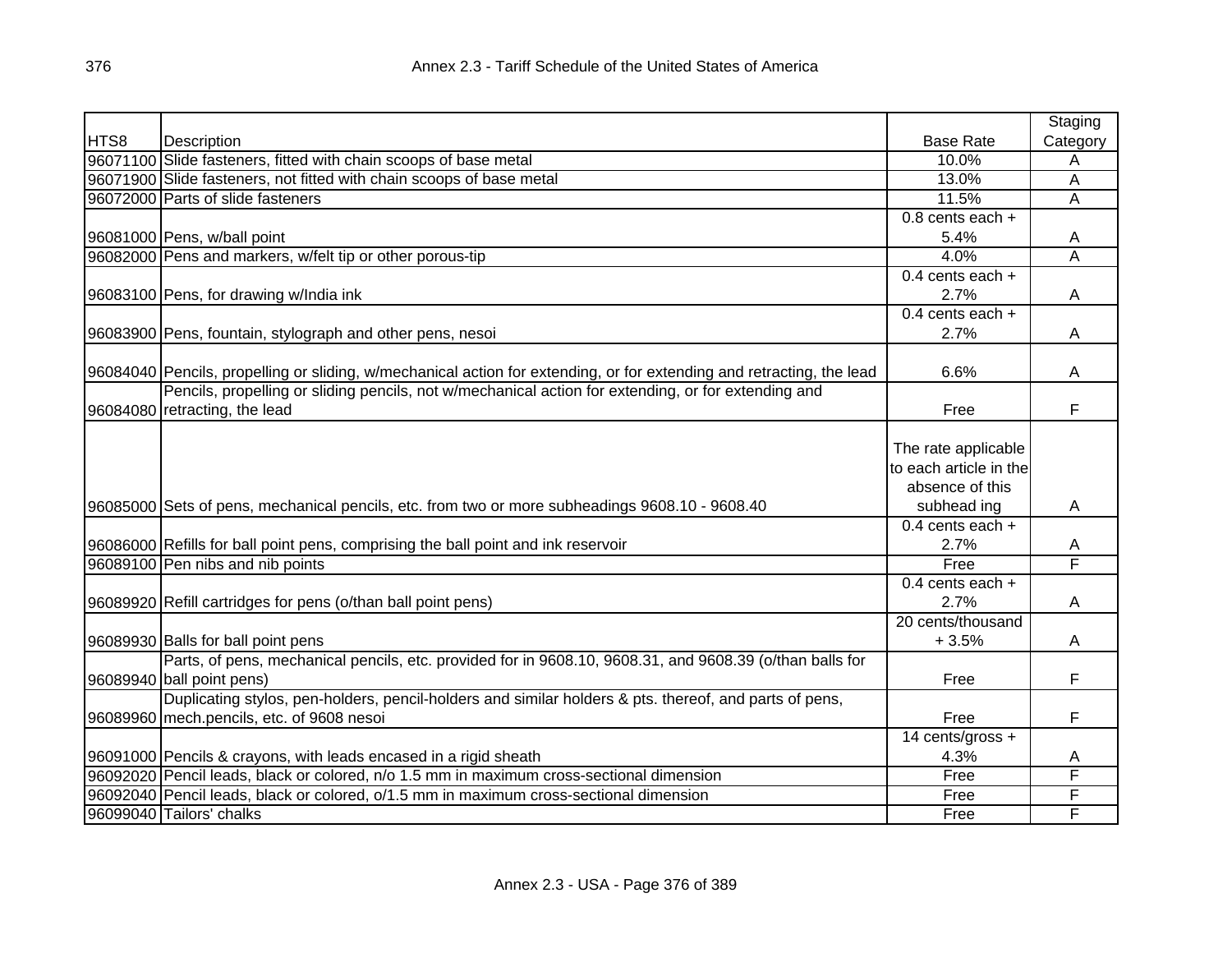|      |                                                                                                                                                                                                 |                      | Staging                 |
|------|-------------------------------------------------------------------------------------------------------------------------------------------------------------------------------------------------|----------------------|-------------------------|
| HTS8 | Description                                                                                                                                                                                     | <b>Base Rate</b>     | Category                |
|      |                                                                                                                                                                                                 |                      |                         |
|      | 96099080 Pencils & crayons (o/than in rigid sheath), pastels, drawing charcoals and writing or drawing chalks, nesoi                                                                            | Free                 | F                       |
|      | 96100000 Slates and boards, with writing or drawing surfaces (whether or not framed)                                                                                                            | 3.5%                 | A                       |
|      | Date, sealing or numbering stamps and the like, designed for operating in the hand; hand-operated                                                                                               |                      |                         |
|      | 96110000 composing sticks and hand printing sets                                                                                                                                                | 2.7%                 | A                       |
|      | Ribbons, inked or otherwise prepared, less than 30 mm wide, put up in plastic/metal cart., of a kind used                                                                                       |                      |                         |
|      | 96121010 in typewriters, ADP or other mach.                                                                                                                                                     | Free                 | F                       |
|      |                                                                                                                                                                                                 |                      |                         |
|      | 96121090 Ribbons, inked or otherwise prepared (whether or not on spools) nesoi, for typewriters and similar uses                                                                                | 7.9%                 | Α                       |
|      | 96122000 Ink pads (whether or not inked and with or without boxes)                                                                                                                              | 3.5%                 | $\overline{\mathsf{A}}$ |
|      | 96131000 Cigarette lighters and similar lighters, gas fueled, not refillable, for the pocket                                                                                                    | 8.0%                 | A                       |
|      | 96132000 Cigarette lighters and similar lighters, gas fueled, refillable, for the pocket                                                                                                        | 9.0%                 | A                       |
|      | 96138010 Cigarette lighters and similar lighters, for the table                                                                                                                                 | 4.8%                 | $\overline{A}$          |
|      | 96138020 Cigarette lighters and similar lighters (other than pocket or table), electrical                                                                                                       | 3.9%                 | Α                       |
|      | Cigarette lighters & similar lighters (o/than pocket or table), n/elect., of prec.metal (o/than silver),                                                                                        |                      |                         |
|      | 96138040 precious/semiprec. stones, or comb.                                                                                                                                                    | 3.6%                 | A                       |
|      |                                                                                                                                                                                                 |                      |                         |
|      | 96138060 Cigarette lighters & similar lighters (o/than pocket or table), n/elect., nesoi, valued n/o \$5/dozen pieces                                                                           | 8.0%                 | A                       |
|      |                                                                                                                                                                                                 | 9.0%                 |                         |
|      | 96138080 Cigarette lighters & similar lighters (o/than pocket or table), n/elect., nesoi, valued over \$5/dozen pieces<br>96139040 Parts for electrical cigarette lighters and similar lighters | 3.9%                 | Α<br>Α                  |
|      |                                                                                                                                                                                                 |                      |                         |
|      | 96139080 Parts for nonelectrical cigarette lighters and similar lighters                                                                                                                        | 8.0%                 | Α<br>F                  |
|      | 96142010 Roughly shaped blocks of wood or root, for the manufacture of smoking pipes                                                                                                            | Free                 |                         |
|      | Smoking pipes (o/than roughly shaped blocks of wood or root for the manufacture of smoking pipes) and                                                                                           | 0.4 cents each $+$   |                         |
|      | 96142015 pipe bowls of wood or root                                                                                                                                                             | 3.2%                 | A                       |
|      | 96142060 Smoking pipes and bowls, wholly of clay, and other smoking pipes w/bowls wholly of clay                                                                                                | 3.0%                 | Ā                       |
|      |                                                                                                                                                                                                 | $0.3$ cents each $+$ |                         |
|      | 96142080 Smoking pipes and pipe bowls (o/than wood, root or wholly of clay)                                                                                                                     | 3.2%                 | A                       |
|      | 96149040 Parts of metal, for smoking pipes & bowls, and for cigar or cigarette holders                                                                                                          | 7.2%                 | А                       |
|      |                                                                                                                                                                                                 | $0.5$ cents each +   |                         |
|      | 96149080 Parts (o/than of metal), for smoking pipes & bowls, and for cigar or cigarette holders                                                                                                 | 3%                   | A                       |
|      |                                                                                                                                                                                                 | 14.4 cents/gross +   |                         |
|      | 96151110 Combs, of hard rubber or plastics, valued n/o \$4.50 per gross                                                                                                                         | 2%                   | A                       |
|      | 96151120 Combs, of hard rubber, valued over \$4.50 per gross                                                                                                                                    | 5.2%                 | $\overline{\mathsf{A}}$ |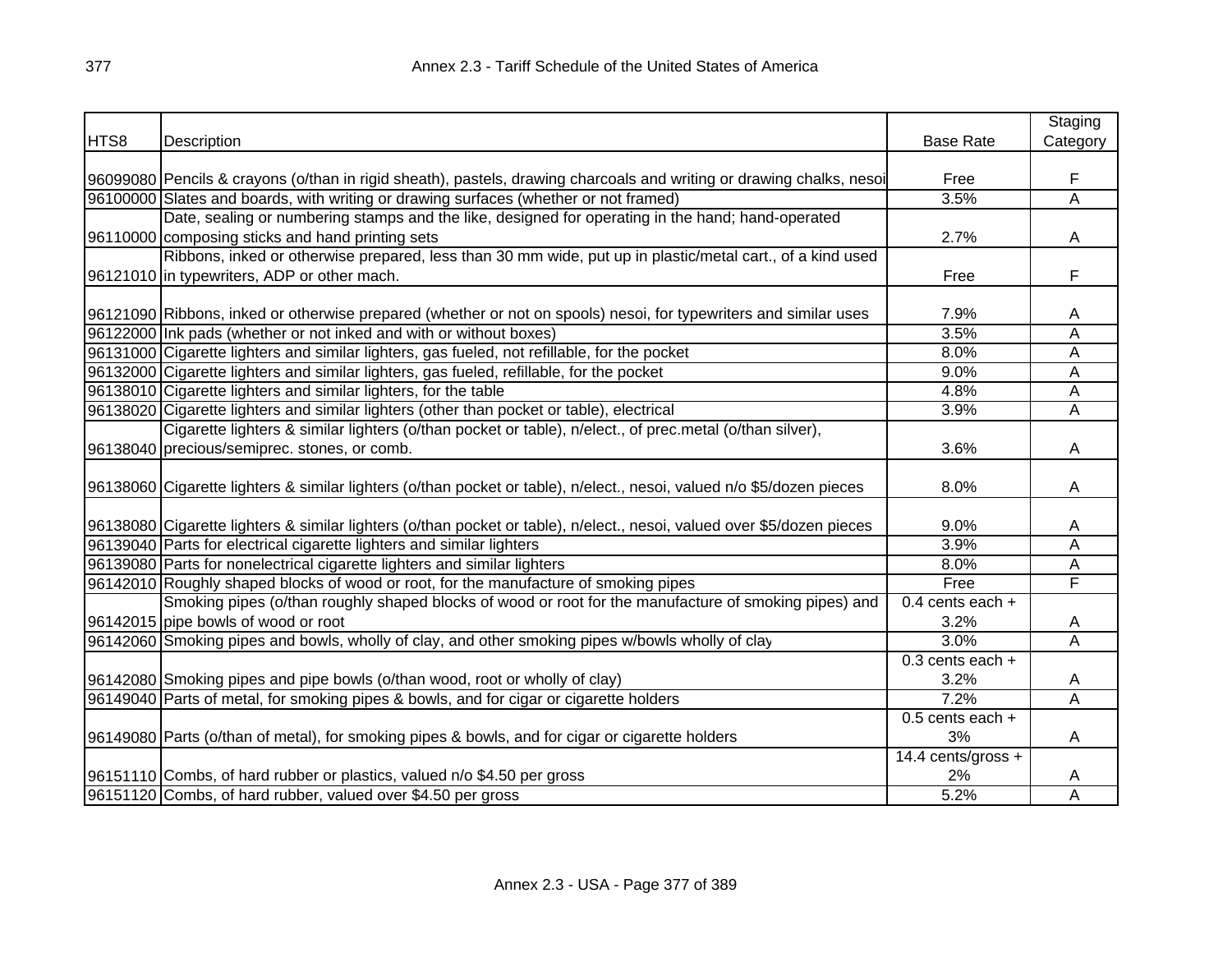|                    |                                                                                                                     |                    | Staging  |
|--------------------|---------------------------------------------------------------------------------------------------------------------|--------------------|----------|
| HTS8               | Description                                                                                                         | <b>Base Rate</b>   | Category |
|                    |                                                                                                                     | 28.8 cents/gross + |          |
|                    | 96151130 Combs, of plastics, valued over \$4.50 per gross                                                           | 4.6%               | Α        |
|                    |                                                                                                                     |                    |          |
|                    | 96151140 Hair slides and the like, of hard rubber or plastics, not set with imitation pearls or imitation gemstones | 5.3%               | Α        |
|                    | 96151150 Hair slides and the like, of hard rubber or plastics, set w/imitation pearls or imit. gemstones            | Free               | F        |
|                    |                                                                                                                     | 9.7 cents/gross +  |          |
|                    | 96151920 Combs, not of hard rubber or plastics, valued n/o \$4.50 per gross                                         | 1.3%               | Α        |
|                    |                                                                                                                     | 28.8 cents/gross + |          |
|                    | 96151940 Combs, not of hard rubber or plastics, valued over \$4.50 per gross                                        | 4.6%               | A        |
|                    | 96151960 Hair-slides and the like, not of hard rubber or plastics                                                   | 11.0%              | A        |
|                    | 96159020 Nonthermic, nonornamental devices for curling the hair                                                     | 8.1%               | Α        |
| 96159030 Hair pins |                                                                                                                     | 5.1%               | A        |
|                    | Hair accessories and pts thereof, and pts. of combs, hair slides, etc. nesoi, of rubber or plastics, n/set          |                    |          |
|                    | 96159040 w/imit. pearls or imit. gemstones                                                                          | 5.3%               | A        |
|                    | 96159060 Hair accessories and pts thereof, and pts. of combs, hair slides, etc. nesoi                               | 11.0%              | A        |
|                    | 96161000 Scent sprayers and similar toilet sprayers, and mounts and heads therefor                                  | Free               | F        |
|                    | 96162000 Powder puffs and pads for the application of cosmetics or toilet preparations                              | 4.3%               | Α        |
|                    | 96170010 Vacuum flasks and vessels, complete with cases, w/capacity n/o 1 liter                                     | 7.2%               | A        |
|                    | 96170030 Vacuum flasks and vessels, complete with cases, w/capacity o/1 liter but n/o 2 liters                      | 6.9%               | A        |
|                    | 96170040 Vacuum flasks and vessels, complete with cases, w/capacity o/2 liters                                      | 6.9%               | Α        |
|                    | 96170060 Vacuum flask and vacuum vessel parts (o/than glass liners)                                                 | 7.2%               | A        |
|                    | Tailors' dummies and other mannequins; automatons and other animated displays used for shop window                  |                    |          |
| 96180000 dressing  |                                                                                                                     | 4.4%               | A        |
|                    |                                                                                                                     |                    |          |
|                    | 97011000 Paintings, drawings (o/than of 4906) and pastels, executed entirely by hand, whether or not framed         | Free               | F        |
|                    | 97019000 Collages and similar decorative plaques, executed entirely by hand, whether or not framed                  | Free               | F        |
|                    | 97020000 Original engravings, prints and lithographs, whether or not framed                                         | Free               | F        |
|                    | 97030000 Original sculptures and statuary, in any material                                                          | Free               | F        |
|                    | Postage or revenue stamps, stamp-postmarks, first-day covers, postal stationery, and the like, used or              |                    |          |
|                    | 97040000 unused, other than heading 4907                                                                            | Free               | F        |
|                    | Collections and collectors' pieces of zoological, botanical, mineralogical, anatomical, historical,                 |                    |          |
|                    | 97050000 archaeological etc. interest                                                                               | Free               | F        |
|                    | 97060000 Antiques of an age exceeding one hundred years                                                             | Free               | F        |
|                    | 98010010 U.S. goods returned without having been advanced in value or improved in condition while abroad            | Free               | F        |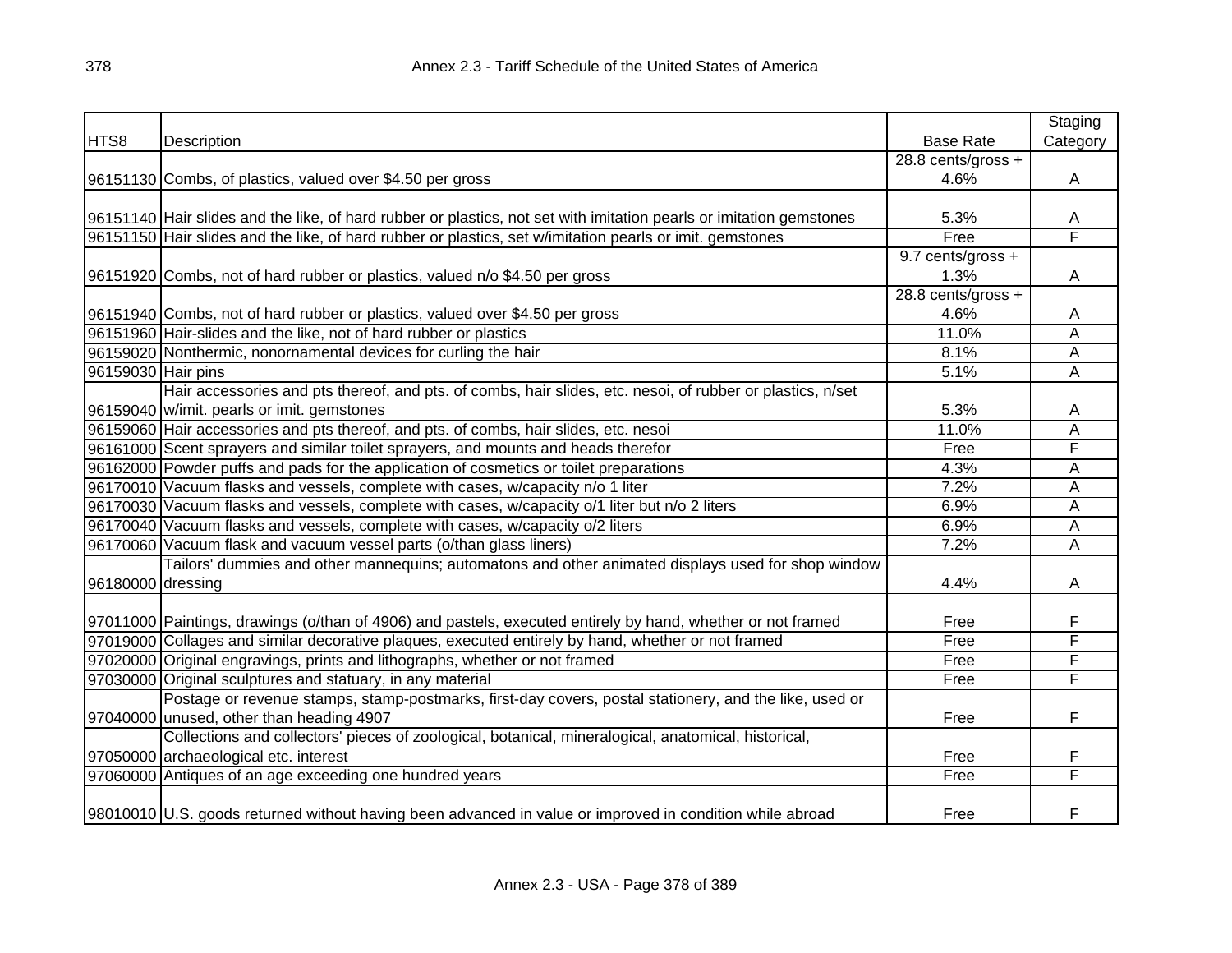|      |                                                                                                                        | <b>Base Rate</b>     | Staging  |
|------|------------------------------------------------------------------------------------------------------------------------|----------------------|----------|
| HTS8 | Description<br>Articles reimported without having advanced in value or improved in condition while abroad, under lease |                      | Category |
|      | 98010020 to a foreign manufacturer                                                                                     | Free                 | F        |
|      | Articles reimported without having advanced in value or improved in condition while abroad, or do not                  |                      |          |
|      | 98010025 conform to specifications                                                                                     | Free                 | F        |
|      | Articles sold for export for personal use and reimported without having advanced in value or improved in               |                      |          |
|      | 98010026 condition while abroad by exporter                                                                            | Free                 | F        |
|      | Any aircraft engine or part reimported without having advanced or improved while abroad, after                         |                      |          |
|      | 98010030 temporary substitution for engine overhauled                                                                  | Free                 | F        |
|      | Articles returned after temporary export for exhibition, examination or experimentation, for scientific or             |                      |          |
|      | 98010040 educational purposes                                                                                          | Free                 | F        |
|      | 98010050 Articles returned after temporary export for exhibition in connection with any circus or menagerie            | Free                 | F        |
|      |                                                                                                                        |                      |          |
|      | 98010060 Articles returned after temporary export for exhibition or use at any public exposition, fair or conference   | Free                 | F        |
|      | Art. ret. after temp. export for rendition of geophysical or contr. services, connected w/exploration,                 |                      |          |
|      | 98010065 extract. or dev. of natural resources                                                                         | Free                 | F        |
|      |                                                                                                                        |                      |          |
|      |                                                                                                                        |                      |          |
|      |                                                                                                                        | A duty equal to the  |          |
|      |                                                                                                                        | duty upon the        |          |
|      |                                                                                                                        | importation of like  |          |
|      |                                                                                                                        | articles not         |          |
|      |                                                                                                                        | previously exported, |          |
|      |                                                                                                                        | but in no case in    |          |
|      |                                                                                                                        | excess of the sum    |          |
|      |                                                                                                                        | of (a) any customs   |          |
|      |                                                                                                                        | drawback proved to   |          |
|      |                                                                                                                        | have been allowed    |          |
|      |                                                                                                                        | upon such            |          |
|      |                                                                                                                        | exportation, and (b) |          |
|      |                                                                                                                        | the duty which       |          |
|      |                                                                                                                        | would have been      |          |
|      | 98010070 Previously exported aircraft with benefit of drawback, dutiable upon return                                   | payable on an        | A        |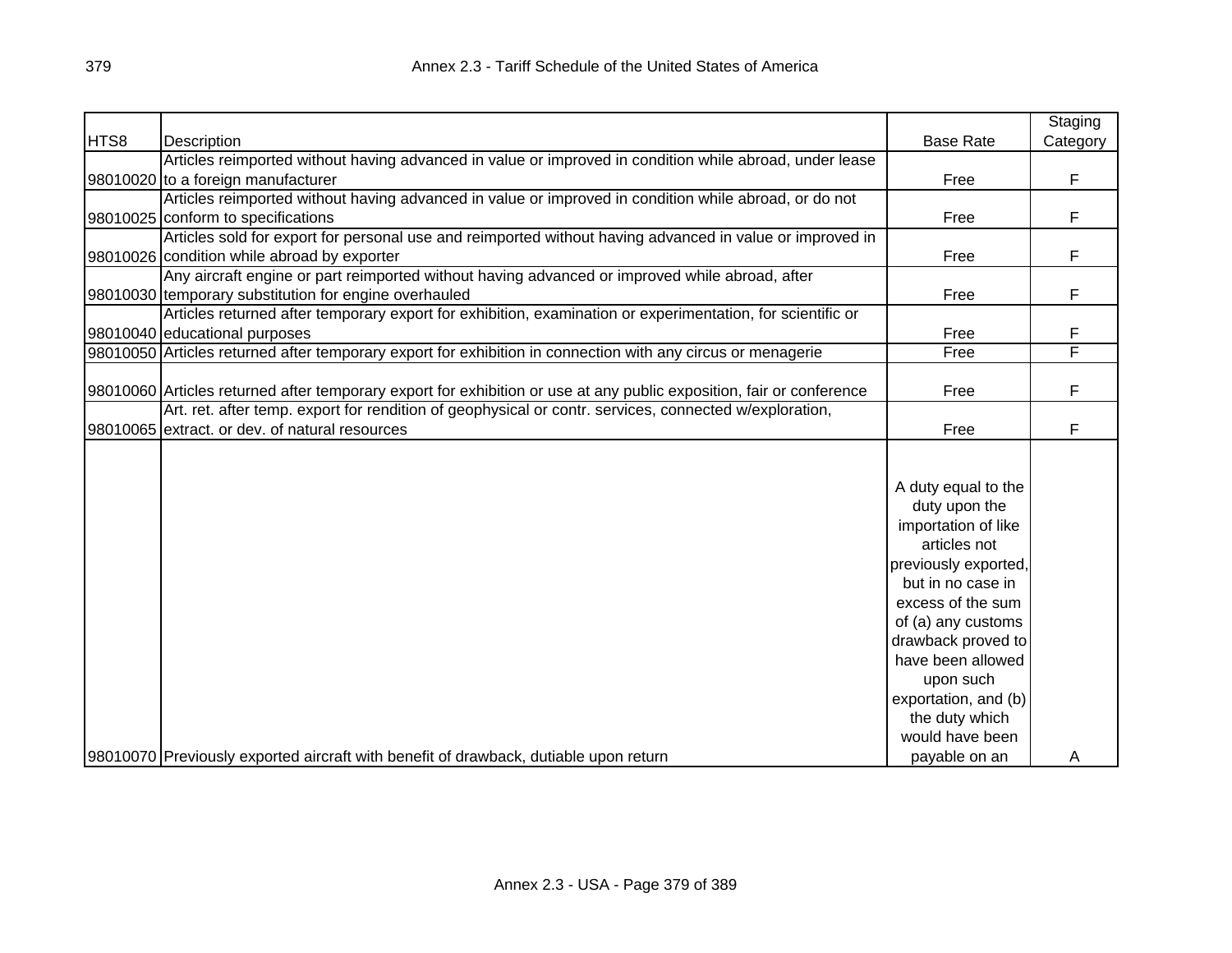|                   |                                                                                                         |                      | Staging  |
|-------------------|---------------------------------------------------------------------------------------------------------|----------------------|----------|
| HTS8              | Description                                                                                             | <b>Base Rate</b>     | Category |
|                   |                                                                                                         |                      |          |
|                   |                                                                                                         |                      |          |
|                   |                                                                                                         | A duty (in lieu of   |          |
|                   |                                                                                                         | any other duty or    |          |
|                   |                                                                                                         | tax) equal to the    |          |
|                   |                                                                                                         | sum of any duty and  |          |
|                   |                                                                                                         | internalrevenue tax  |          |
|                   |                                                                                                         | imposed upon the     |          |
|                   |                                                                                                         | importation of like  |          |
|                   |                                                                                                         | articles not         |          |
|                   |                                                                                                         | previously exported, |          |
|                   |                                                                                                         | but in no case in    |          |
|                   |                                                                                                         | excess of the sum    |          |
|                   |                                                                                                         | of (a) any customs   |          |
|                   |                                                                                                         | drawback proved to   |          |
|                   | 98010080 Previously exported articles except aircraft, dutiable upon return                             | have been all        | A        |
|                   | Professional books, implements, instruments & tools of trade, occupation or employment returned US by   |                      |          |
|                   | 98010085 person after use temporarily abroad                                                            | Free                 | F        |
|                   | U.S. domestic animals and offspring returned from straying across the border or returned from pasture   |                      |          |
|                   | 98010090 abroad within 8 months                                                                         | Free                 | F        |
|                   | Photographic films and dry plates manufactured in U.S.(except commercial motion-picture film) and       |                      |          |
|                   | 98020020 exposed abroad, whether developed or not                                                       | Free                 | F        |
|                   |                                                                                                         |                      |          |
|                   |                                                                                                         | A duty upon the      |          |
|                   |                                                                                                         | value of the repairs |          |
|                   |                                                                                                         | or alterations (See  |          |
|                   | Articles returned to the U.S. after having been exported for repairs or alterations, made pursuant to a | U.S. Note 3 of this  |          |
| 98020040 warranty |                                                                                                         | subchapter)          | Α        |
|                   |                                                                                                         |                      |          |
|                   |                                                                                                         | A duty upon the      |          |
|                   |                                                                                                         | value of the repairs |          |
|                   |                                                                                                         | or alterations (See  |          |
|                   |                                                                                                         | U.S. Note 3 of this  |          |
|                   | 98020050 Articles returned to the U.S. after having been exported for repairs or alterations, nesi      | subchapter)          | A        |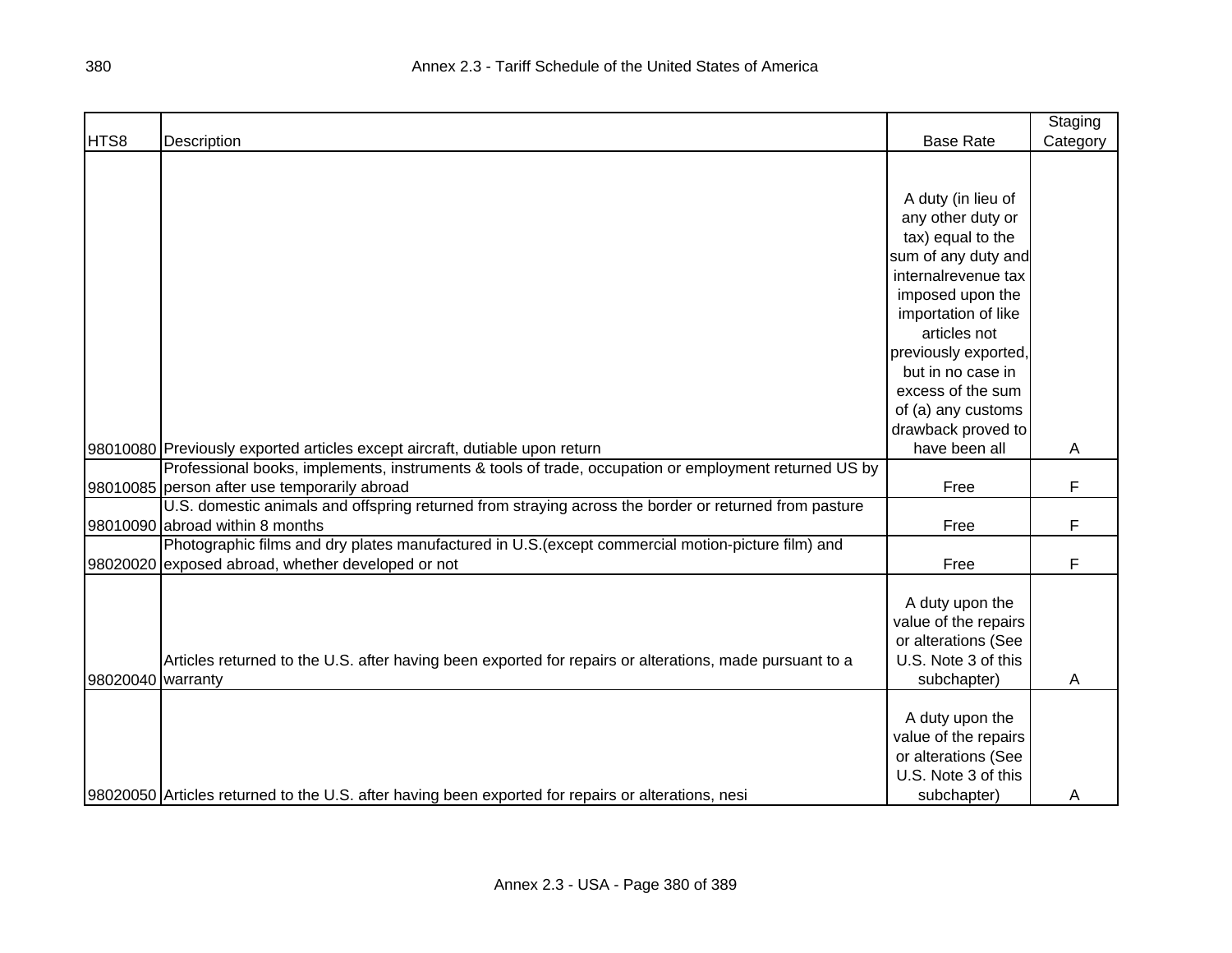|      |                                                                                                                   |                           | Staging      |
|------|-------------------------------------------------------------------------------------------------------------------|---------------------------|--------------|
| HTS8 | Description                                                                                                       | <b>Base Rate</b>          | Category     |
|      |                                                                                                                   |                           |              |
|      |                                                                                                                   | A duty upon the           |              |
|      |                                                                                                                   | value of such             |              |
|      |                                                                                                                   | processing outside        |              |
|      |                                                                                                                   | the United States         |              |
|      |                                                                                                                   | (see U.S. note 3 of       |              |
|      | 98020060 U.S. articles of specific metals exported for further processing and returned for further processing     | this subchapter)          | $\mathsf{R}$ |
|      |                                                                                                                   | A duty upon the full      |              |
|      |                                                                                                                   | value of the              |              |
|      |                                                                                                                   | imported article,         |              |
|      |                                                                                                                   | less the cost or          |              |
|      |                                                                                                                   | value of such             |              |
|      |                                                                                                                   | products of the           |              |
|      |                                                                                                                   | <b>United States (see</b> |              |
|      | U.S. articles assembled abroad, which have not lost their physical identity or have not advanced in value         | U.S. note 4 of this       |              |
|      | 98020080 or improved in condition abroad                                                                          | subchapter)               | A            |
|      | Substantial containers and holders, either U.S. or foreign prev. imported and dutied; specified                   |                           |              |
|      | 98030050 instruments of international traffic, etc                                                                | Free                      | F            |
|      |                                                                                                                   |                           |              |
|      | 98040005 books, libraries, usual furniture & household effects, used 1 year+, and n/for other person, or for sale | Free                      | F            |
|      | For person arriving in the U.S.: professional books, implements, instruments & tools of                           |                           |              |
|      | 98040010 trade/occupation/employ., previously taken abroad                                                        | Free                      | F            |
|      | For person emigrating to the U.S.: professional books, implements, instruments & tools of                         |                           |              |
|      | 98040015 trade/occupation/employ., he owned & used abroad                                                         | Free                      | F            |
|      | For person arriving in the U.S., not returning resident: certain wearing apparel, personal adornment art.,        |                           |              |
|      | 98040020 toilet art. & personal effects                                                                           | Free                      | F            |
|      | For person arriving in the U.S., not returning resident: up to 50 cigars, 200 cigarettes, or 2 kg smoking         |                           |              |
|      | 98040025 tobacco & n/ov. 1 liter of alcohol                                                                       | Free                      | F            |
|      | For person arriving in the U.S., not returning resident: n/over \$100 of articles (n/alcohol. bev. or             |                           |              |
|      | 98040030 cigarettes, n/over 100 cigars) for gift                                                                  | Free                      | F            |
|      | For person arriving in the U.S., not returning resident: automobiles & other means of transport, import           |                           |              |
|      | 98040035 connected w/arrival, for personal us                                                                     | Free                      | F            |
|      | For person arriving in the U.S., not returning resident: n/over \$200 of articles (w/n/over 4 liters alcohol.     |                           |              |
|      | 98040040 bev.) for a person in transit                                                                            | Free                      | F            |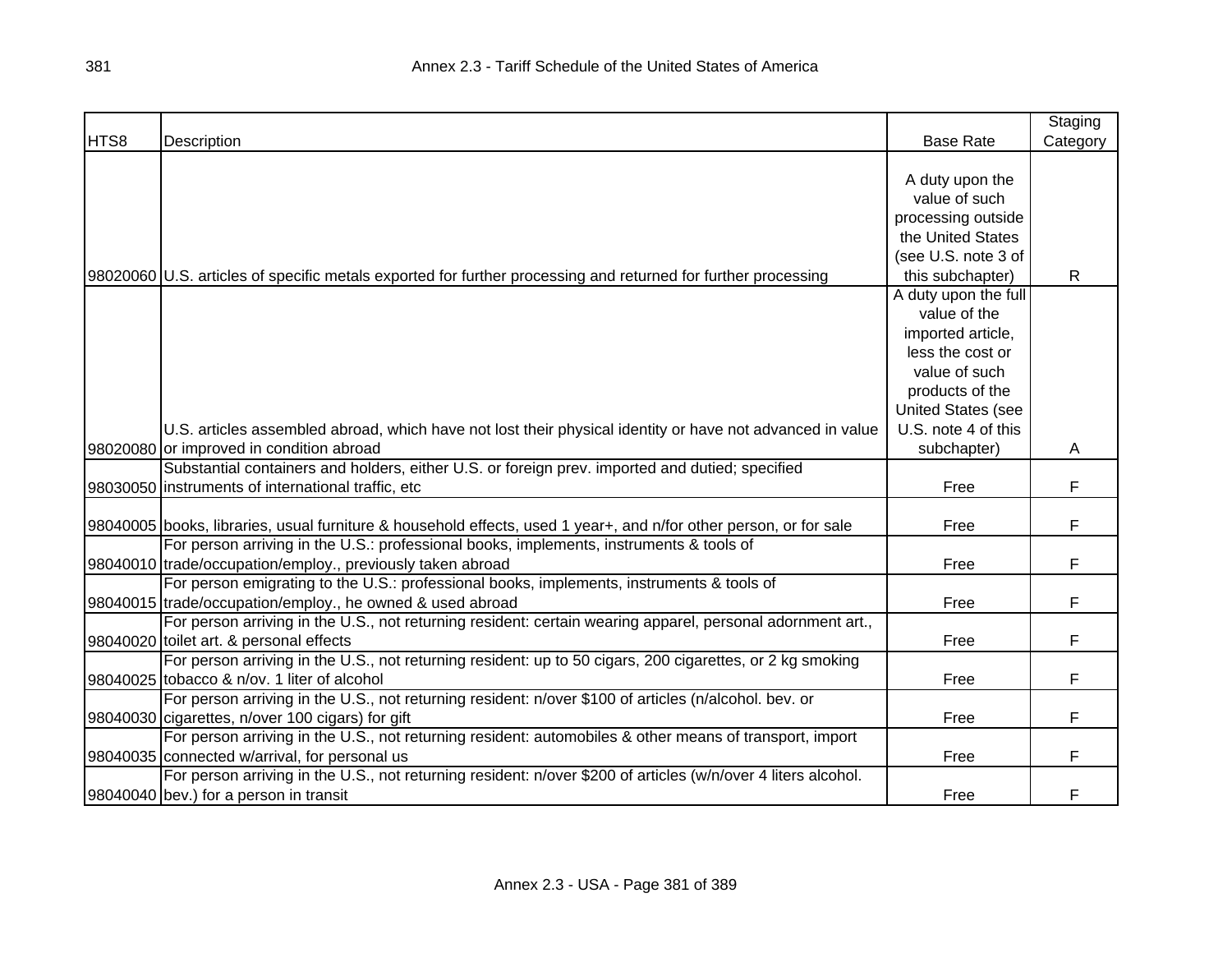|                 |                                                                                                                |                     | Staging  |
|-----------------|----------------------------------------------------------------------------------------------------------------|---------------------|----------|
| HTS8            | Description                                                                                                    | <b>Base Rate</b>    | Category |
|                 | For person arriving in the U.S., returning resident, etc.: all personal and household effects taken abroad     |                     |          |
|                 | 98040045 by him or for his account                                                                             | Free                | F        |
|                 | For person arriving in the U.S., returning resident, etc.: articles of metal (incl. medals, etc.), bestowed by |                     |          |
|                 | 98040050 foreign countries or citizens                                                                         | Free                | F        |
|                 | For person arriving in the U.S., returning resident, etc.: game animals, birds & fish killed abroad by him &   |                     |          |
|                 | 98040055 not for noncommercial purposes                                                                        | Free                | F        |
|                 |                                                                                                                |                     |          |
|                 |                                                                                                                | Free, for such      |          |
|                 |                                                                                                                | temporary periods   |          |
|                 |                                                                                                                | as the Secretary of |          |
|                 |                                                                                                                | the Treasury by     |          |
|                 | For person arriving in the U.S., returning resident, etc.: automobiles rented by U.S. resident while abroad    | regulation may      |          |
|                 | 98040060 and imported for personal use                                                                         | prescribe           | A        |
|                 | For person arriving in the U.S., returning resident, etc.: acquired abroad, accompanying: n/over \$400         |                     |          |
|                 | 98040065 value, etc (limit on tobacco & alcoho                                                                 | Free                | F        |
|                 | For person arriving in the U.S., returning resident, etc.: acquired abroad: n/over \$1,200 value, etc (limit   |                     |          |
|                 | 98040070 on tobacco & alcohol): insular                                                                        | Free                | F        |
|                 | For person arriving in the U.S., returning resident, etc.: acquired abroad: n/over \$600 value, etc (limit on  |                     |          |
|                 | 98040072 tobacco & alcohol): beneficiar                                                                        | Free                | F        |
|                 | For person arriving in the U.S., returning resident, etc.: article imported to replace like art. previously    |                     |          |
|                 | 98040075 exempted under 9804.00.70, etc.                                                                       | Free                | F        |
|                 | Articles (limits on tobacco & alcohol), for personal use of person leaving a vessel, etc. engaged in int'l.    |                     |          |
|                 | 98040080 traffic, on which employed, etc.                                                                      | Free                | F        |
|                 | Personal & household effects, not stock in trade, part of estate of a citizen of the United States who died    |                     |          |
| 98040085 abroad |                                                                                                                | Free                | F        |
|                 | Personal & household effects (limit on alcohol & tobacco) of person in U.S. service returning at end of        |                     |          |
|                 | 98050050 assignment to extended duty, etc.                                                                     | Free                | F        |
|                 | Baggage and effects of the following aliens (on req. of Dept. of State): ambassadors, ministers and other      |                     |          |
|                 | 98060005 rep., etc. & their families etc                                                                       | Free                | F        |
|                 | Baggage and effects of the following aliens (on req. of Dept. of State): diplomatic couriers of foreign        |                     |          |
|                 | 98060010 governments                                                                                           | Free                | F        |
|                 | Baggage and effects of the following aliens (on req. of Dept. of State): rep. etc. of foreign govt in or to    |                     |          |
|                 | 98060015 public int'l organizations, etc                                                                       | Free                | F        |
|                 | Baggage and effects of the following aliens (on req. of Dept. of State): persons on duty in the U.S. as        |                     |          |
|                 | 98060020 members of foreign armed forces, etc                                                                  | Free                | F        |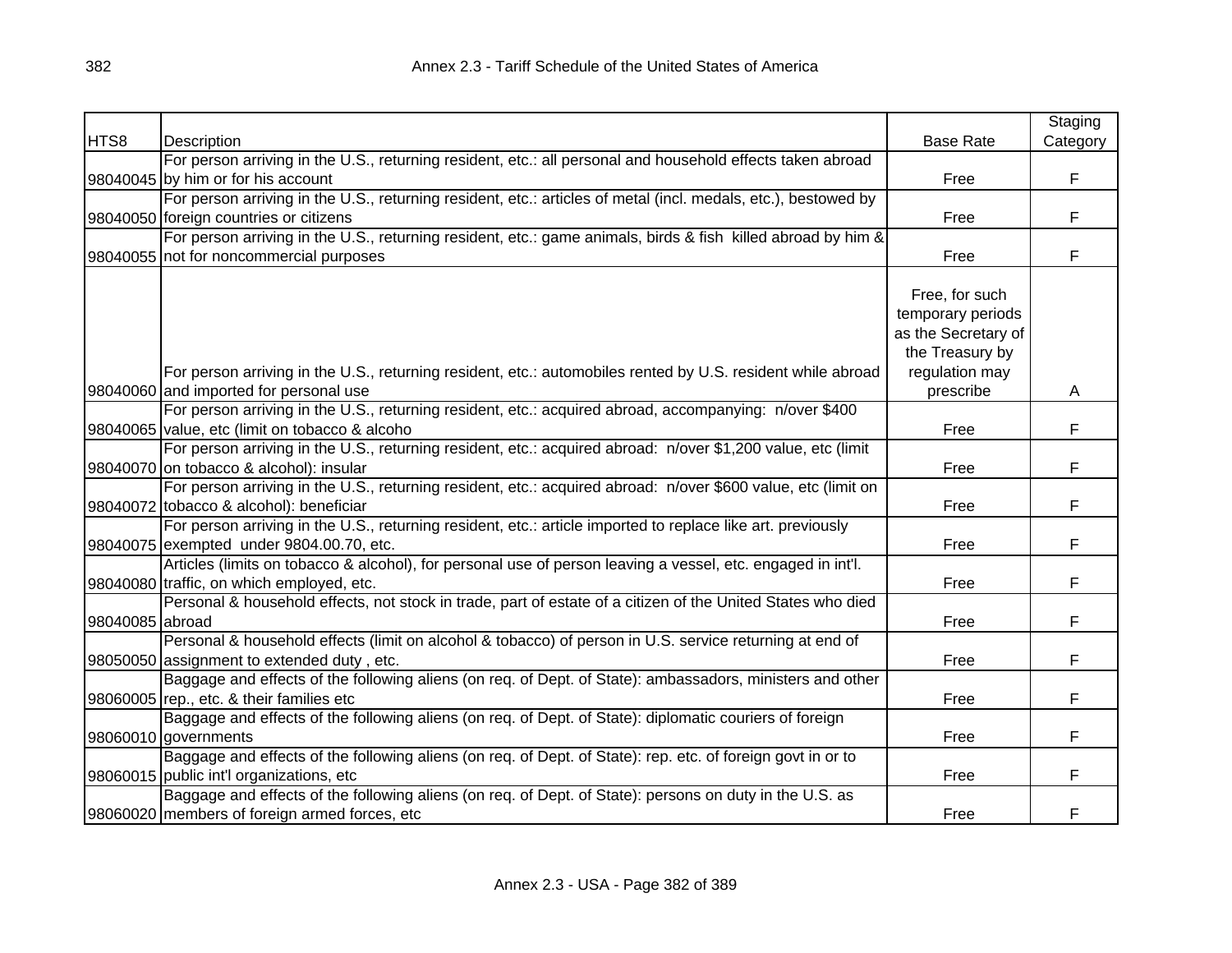|      |                                                                                                                |                  | Staging  |
|------|----------------------------------------------------------------------------------------------------------------|------------------|----------|
| HTS8 | Description                                                                                                    | <b>Base Rate</b> | Category |
|      | Baggage and effects of the following aliens (on req. of Dept. of State): persons designated by the State       |                  |          |
|      | 98060025 Dept. as foreign high officials, et                                                                   | Free             | F        |
|      | Baggage and effects of the following aliens (on req. of Dept. of State): persons designated by statute or      |                  |          |
|      | 98060030 treaty ratified by the U.S. Senate                                                                    | Free             | F        |
|      | On req. of Dept. of State: personal effects and equip. of groups of foreign residents arriving on goodwill     |                  |          |
|      | 98060035 visits of short duration, etc.                                                                        | Free             | F        |
|      | Art. for the personal or family use of the following aliens on duty in U.S. (on req. of Dept. of State):       |                  |          |
|      | 98060040 ambassadors, etc. of embassies, etc                                                                   | Free             | F        |
|      | Art. for the personal or family use of the following aliens on duty in U.S. (on req. of Dept. of State):       |                  |          |
|      | 98060045 members of foreign armed forces                                                                       | Free             | F        |
|      | Art. for the personal or family use of the following aliens on duty in U.S. (on req. of Dept. of State): other |                  |          |
|      | 98060050 rep. & employ. of foreign gov                                                                         | Free             | F        |
|      | Art. for the personal or family use of the following aliens on duty in U.S. (on req. of Dept. of State):       |                  |          |
|      | 98060055 persons designated by statute, etc                                                                    | Free             | F        |
|      | Art. of metal (incl. medals, trophies & prizes), for bestowal on persons in U.S., as honorary dist., by        |                  |          |
|      | 98070040 foreign countries or their citizens                                                                   | Free             | F        |
|      | Upon req. of the Dept. of State, articles from citizens of foreign countries for presentation to the Pres. or  |                  |          |
|      | 98070050 Vice Pres. of the U.S.                                                                                | Free             | F        |
|      | Engravings, etchings, photographic prints or exposed films, video tapes, and govt. publications on             |                  |          |
|      | 98080010 micromedia; all for U.S. govt. agency use                                                             | Free             | F        |
|      |                                                                                                                |                  |          |
|      | 98080020 Sound recordings and recorded video tapes for State Department use under the U.S.I.E.E. Act of 1948   | Free             | F        |
|      | Materials certified to the Commissioner of Customs by authorized military procuring agencies to be             |                  |          |
|      | 98080030 emergency war material purchased abroad                                                               | Free             | F        |
|      |                                                                                                                |                  |          |
|      | 98080040 Materials certified to the Commissioner of Customs by GSA to be strategic and critical for stockpiles | Free             | F        |
|      | Material certified to the Comm. of Customs by the Nuclear Regulatory Comm. or the Dept. of Energy to           |                  |          |
|      | 98080050 be necessary for defense and security                                                                 | Free             | F        |
|      | Plants, seeds and all other material for planting for use of the Department of Agriculture or United States    |                  |          |
|      | 98080060 Botanic Garden                                                                                        | Free             | F        |
|      | Materials certified to the Comm. of Customs by the Commodity Credit Corp. to be materials acquired by          |                  |          |
|      | 98080070 barter or exchange of agri. products                                                                  | Free             | F        |
|      | Materials certified by NASA to the Comm. of Customs to be imported to be launched into space by                |                  |          |
|      | 98080080 NASA, spare parts and support equipment                                                               | Free             | F        |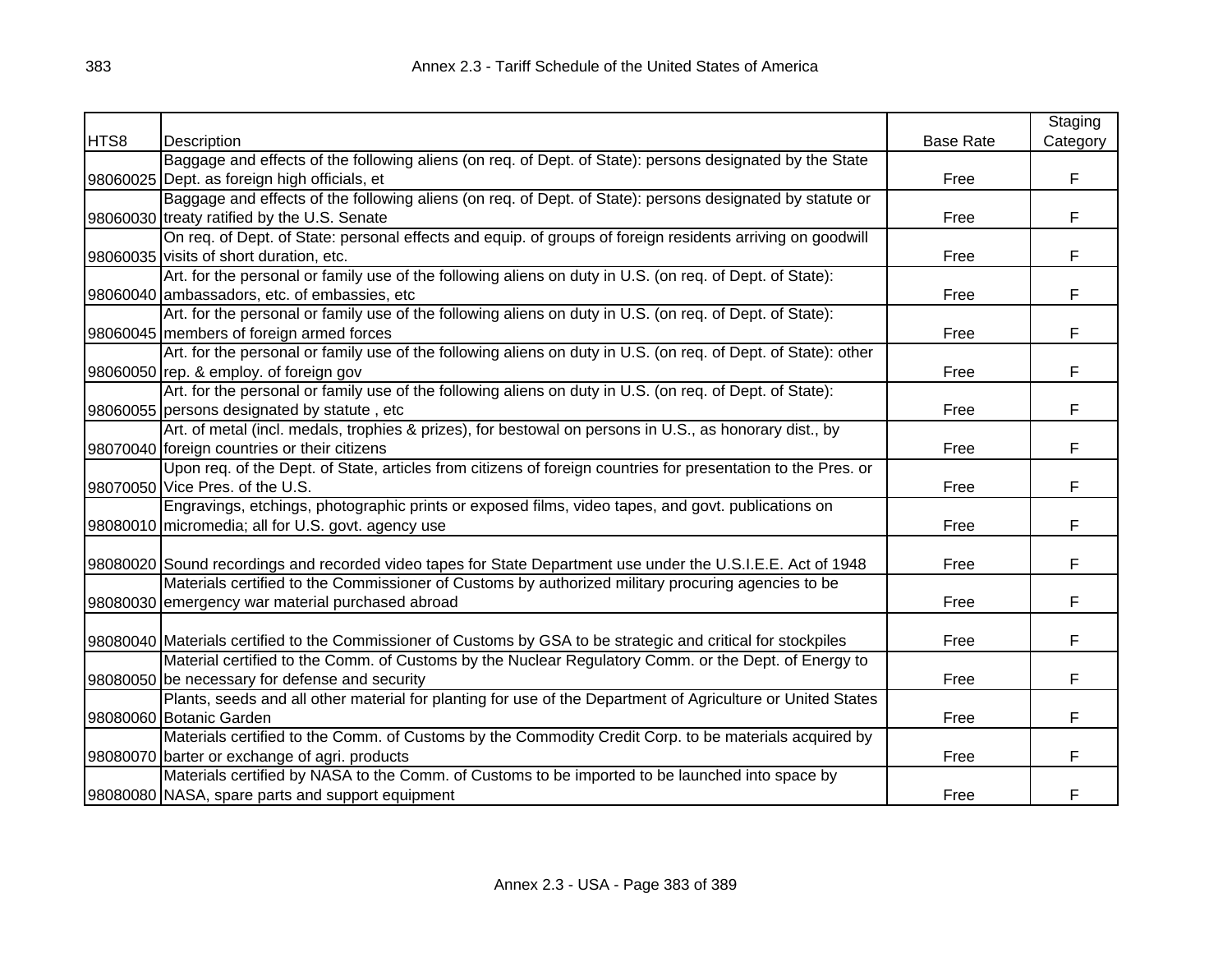|               |                                                                                                                     |                  | Staging  |
|---------------|---------------------------------------------------------------------------------------------------------------------|------------------|----------|
| HTS8          | Description                                                                                                         | <b>Base Rate</b> | Category |
|               | Public documents, incl. microfiche etc. (incl. motion pictures & other films, video tapes & audio tapes)            |                  |          |
|               | 98090010 issued by a foreign government, et                                                                         | Free             | F        |
|               | For foreign govt on a recip. basis & for public intl. org. (on req. of Dept. of State): office supplies & other     |                  |          |
|               | 98090020 art. for the official use                                                                                  | Free             | F        |
|               | For foreign govt on a recip. basis & for public intl. org.: articles for the official use of members foreign        |                  |          |
|               | 98090030 armed forces on duty in the U.S                                                                            | Free             | F        |
|               | On req. of Dept. of State, property of a foreign govt or public intl. org.: used in noncommercial functions,        |                  |          |
|               | 98090040 exhibitions, etc                                                                                           | Free             | F        |
|               | On req. of Dept. of State, property of a foreign govt or public intl. org.: prosthetic appliances furnished by      |                  |          |
|               | 98090050 foreign govt to armed forces                                                                               | Free             | F        |
|               | On req. of Dept. of State, property of a foreign govt or public intl. org.: headstones furnished by foreign         |                  |          |
|               | 98090060 govt for graves of its war vet.                                                                            | Free             | F        |
|               | On req. of Dept. of State, property of a foreign govt or public intl. org.: gifts to the various govt. or public    |                  |          |
|               | 98090070 institutions in U.S.                                                                                       | Free             | F        |
|               | On req. of Dept. of State, property of a foreign govt or public intl. org.: printed matter, not containing          |                  |          |
|               | 98090080 advertising, for free distrib.                                                                             | Free             | F        |
|               | Drawings, engravings, etchings and similar articles bound or unbound, and exposed photographic films                |                  |          |
|               | 98100005 for use of religious institutions                                                                          | Free             | F        |
|               | Painted, colored or stained glass windows and parts valued over \$161 per square meter, by a                        |                  |          |
|               | 98100010 professional artist, for religious institutions                                                            | Free             | F        |
|               | 98100015 Regalia for the use of religious institutions                                                              | Free             | F        |
|               | Handwoven fabrics, to be used by religious institutions in making religious vestments for its own use or            |                  |          |
| 98100020 sale |                                                                                                                     | Free             | F        |
|               | Altars, pulpits, communion tables, fonts, mosaics, shrines and similar articles for use of religious                |                  |          |
|               | 98100025 institutions                                                                                               | Free             | F        |
|               | Drawings and plans, reproductions, engravings, globes, sound recordings and similar articles for use of             |                  |          |
|               | 98100030 public institutions                                                                                        | Free             | F        |
|               | Symbols, arithmetical materials, printed matter, shapes, figures, models and other classroom materials              |                  |          |
|               | 98100035 for the instruction of children                                                                            | Free             | F        |
|               | Sculptures and statuary for use of any public or nonprofit institutions for educational, scientific,                |                  |          |
|               | 98100040 philosophical or fine arts purposes                                                                        | Free             | F        |
|               | Regalia for use of any public or nonprofit institution for educational, scientific, literary, philosophical or fine |                  |          |
|               | 98100045 arts purposes                                                                                              | Free             | F        |
|               | Any textile machine or machinery, or part thereof, solely for the instruction of students in any public or          |                  |          |
|               | 98100050 nonprofit institutions                                                                                     | Free             | F        |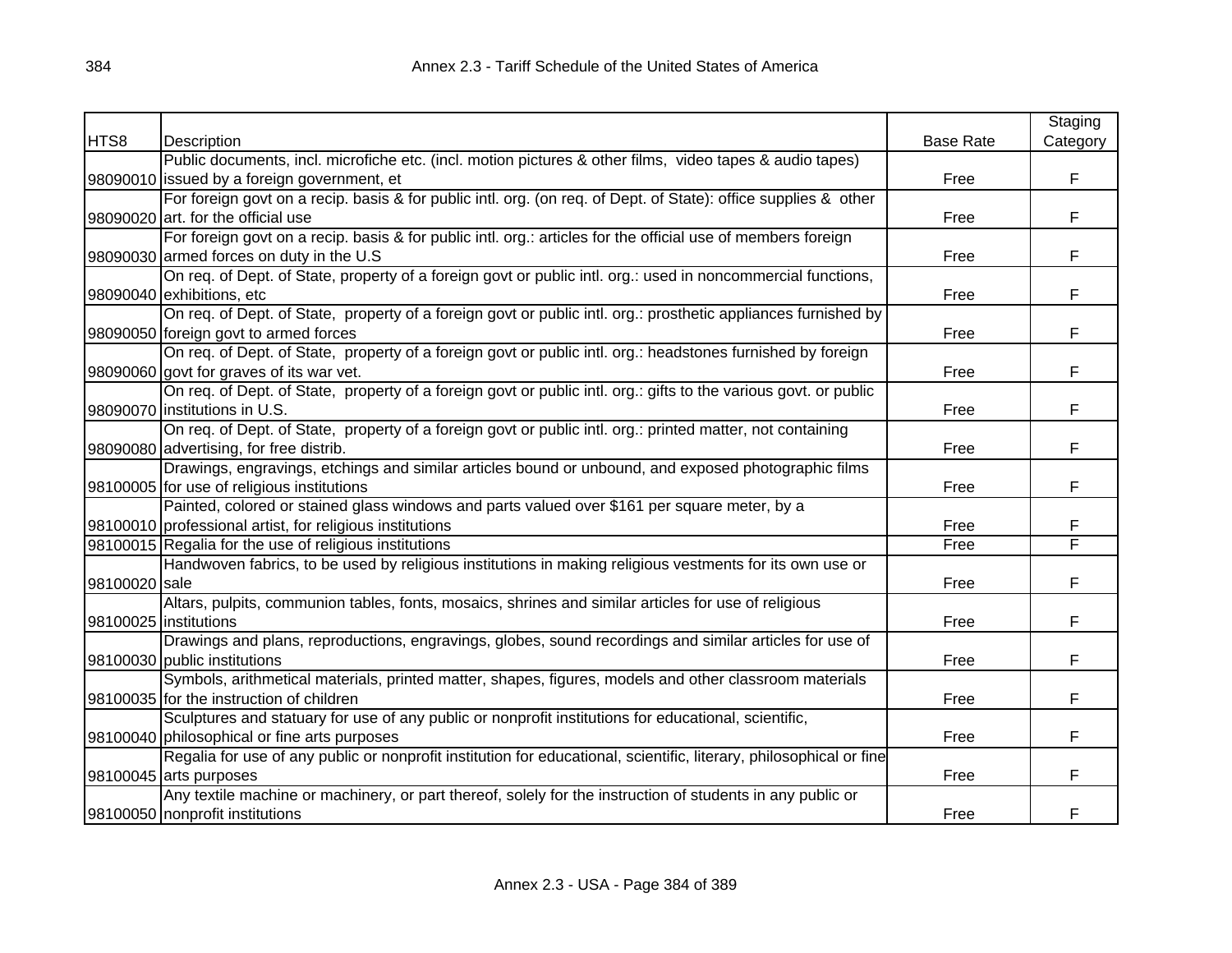|                  |                                                                                                                                                                           |                                                                            | Staging  |
|------------------|---------------------------------------------------------------------------------------------------------------------------------------------------------------------------|----------------------------------------------------------------------------|----------|
| HTS8             | Description                                                                                                                                                               | <b>Base Rate</b>                                                           | Category |
|                  | 98100055 Patterns and models exclusively for exhibition or educational use at any public or nonprofit institution                                                         | Free                                                                       | F        |
|                  | Instruments and apparatus, not manufactured in the U.S., to be used in nonprofit institutions for                                                                         |                                                                            |          |
|                  | 98100060 educational or scientific purposes                                                                                                                               | Free                                                                       | F        |
|                  | 98100065 Repair components for instruments or apparatus admitted under heading 98100060                                                                                   | Free                                                                       | F        |
|                  | 98100067 Tools specially designed for maintenance, etc. of instruments and apparatus of subheading 9810.00.60                                                             | Free                                                                       | F        |
|                  | Wild animals (including birds and fish) imported for use or sale for use in any scientific public collection<br>98100070 for exhibition                                   | Free                                                                       | F        |
|                  | 98100075 Lifeboats and life-saving apparatus for lifesaving institutions                                                                                                  | Free                                                                       | F        |
|                  | Radiation apparatus (including parts or accessories) for nonprofit institutions for educational, scientific or<br>98100080 therapeutic purposes                           | Free                                                                       | F        |
|                  | Cellulosic plastics materials for use in artificial kidney machine by a hospital or by a patient pursuant to<br>98100085 prescription of a physician                      | Free                                                                       | F        |
|                  | Prayer shawls, bags for the keeping of prayer shawls, and headwear of a kind used for public or private<br>98100090 religious observances                                 | Free                                                                       | F        |
|                  | Scrolls or tablets of wood or paper, commonly known as Gohonzon, imported for use in public or private<br>98100095 religious observances                                  | Free                                                                       | F        |
|                  | Alcoholic bev. samples (each containing <or=n &="" 300="" <or="100" a="" be.,="" if="" if<br="" malt="" ml="" wine="">98110020 other) for use in soliciting orders</or=n> | Free                                                                       | F.       |
|                  | Samples of tobacco products, etc. (limited to 3 cigars, cigarettes, cig. tubes or papers, 3.5 gm tobacco or<br>98110040 snuff), for soliciting orders                     | Free                                                                       | F        |
|                  | Any sample (except 9811.00.20 or 9811.00.40), valued n/over \$1 each, or marked, torn, or otherwise<br>98110060 unsuitable for sale, for soliciting order                 | Free                                                                       | F        |
|                  | Articles imported by certain organizations, only for exhibition to encourage agriculture, arts, education or                                                              | Free, under bond,<br>as prescribed in<br>U.S. Note 2 to this               |          |
| 98120020 science | Articles imported by any institution, society or state, or for a municipal corporation, for the purpose of                                                                | subchapter<br>Free, under bond,<br>as prescribed in<br>U.S. Note 2 to this | S        |
|                  | 98120040 erecting a public monument                                                                                                                                       | subchapter                                                                 | S        |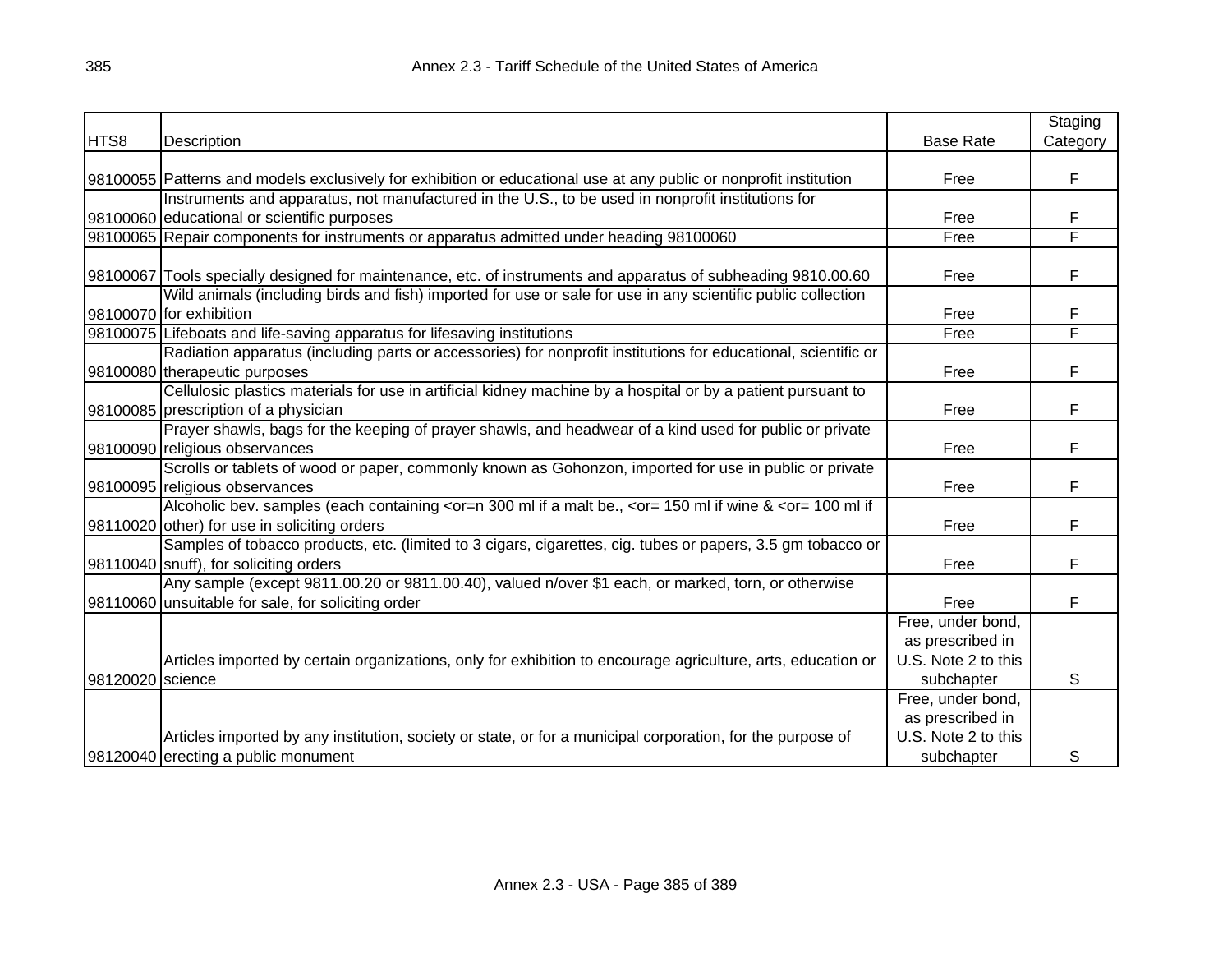|      |                                                                                                              |                     | Staging  |
|------|--------------------------------------------------------------------------------------------------------------|---------------------|----------|
| HTS8 | <b>Description</b>                                                                                           | <b>Base Rate</b>    | Category |
|      |                                                                                                              | Free, under bond,   |          |
|      |                                                                                                              | as prescribed in    |          |
|      | Articles to be repaired, altered or processed (including processes which result in articles manufactured or  | U.S. Note 1 to this |          |
|      | 98130005 produced in the United States)                                                                      | subchapter          | S        |
|      |                                                                                                              | Free, under bond,   |          |
|      |                                                                                                              | as prescribed in    |          |
|      | Models of women's wearing apparel imported by manufacturers for use solely as models in their own            | U.S. Note 1 to this |          |
|      | 98130010 establishments                                                                                      | subchapter          | S        |
|      |                                                                                                              | Free, under bond,   |          |
|      |                                                                                                              | as prescribed in    |          |
|      | Art. imp. by illustrators and photographers for use as models in their establishments, in illustrating of    | U.S. Note 1 to this |          |
|      | 98130015 catalogues or advertising matters                                                                   | subchapter          | S        |
|      |                                                                                                              | Free, under bond,   |          |
|      |                                                                                                              | as prescribed in    |          |
|      |                                                                                                              | U.S. Note 1 to this |          |
|      | 98130020 Samples solely for use in taking orders for merchandise                                             | subchapter          | S        |
|      |                                                                                                              | Free, under bond,   |          |
|      |                                                                                                              | as prescribed in    |          |
|      | Articles for examination w/view to reproduction, or for such examination and reproduction; and motion-       | U.S. Note 1 to this |          |
|      | 98130025 picture advertising films                                                                           | subchapter          | S        |
|      |                                                                                                              | Free, under bond,   |          |
|      |                                                                                                              | as prescribed in    |          |
|      | Articles intended for testing, experimental or review purposes, incl. spec., photos and similar articles for | U.S. Note 1 to this |          |
|      | 98130030 use in experiments or for stud                                                                      | subchapter          | S        |
|      |                                                                                                              | Free, under bond,   |          |
|      |                                                                                                              | as prescribed in    |          |
|      | Automobiles, and other vehicles and craft, and the usual equip.; all temporarily imported by nonresidents    | U.S. Note 1 to this |          |
|      | 98130035 for races or other specific contes                                                                  | subchapter          | S        |
|      |                                                                                                              | Free, under bond,   |          |
|      |                                                                                                              | as prescribed in    |          |
|      | Locomotives and other railroad equipment temporarily imported for use in clearing obstructions, fighting     | U.S. Note 1 to this |          |
|      | 98130040 fire, making emergency repairs, etc                                                                 | subchapter          | S        |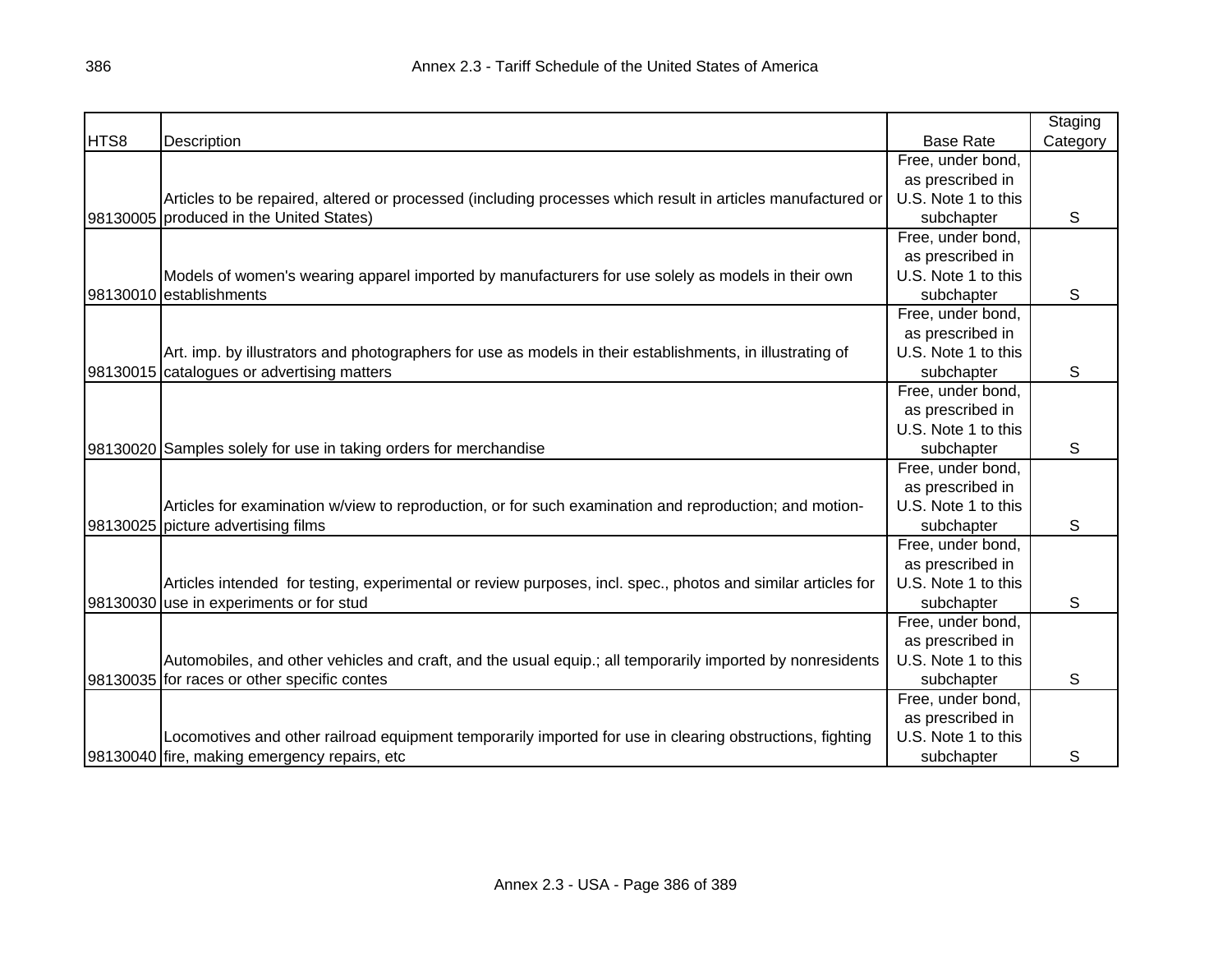|      |                                                                                                              |                     | Staging  |
|------|--------------------------------------------------------------------------------------------------------------|---------------------|----------|
| HTS8 | Description                                                                                                  | <b>Base Rate</b>    | Category |
|      |                                                                                                              | Free, under bond,   |          |
|      |                                                                                                              | as prescribed in    |          |
|      | Containers for compressed gases, & containers, etc. for use for covering or holding merchandise during       | U.S. Note 1 to this |          |
|      | 98130045 transportation and suitable for reuse                                                               | subchapter          | S        |
|      |                                                                                                              | Free, under bond,   |          |
|      |                                                                                                              | as prescribed in    |          |
|      | Professional equip., tools of trade, & repair components for such and camping equipment; imported by         | U.S. Note 1 to this |          |
|      | 98130050 nonresidents sojourning temp. in U.S.                                                               | subchapter          | S        |
|      |                                                                                                              | Free, under bond,   |          |
|      |                                                                                                              | as prescribed in    |          |
|      | Articles of special design for temporary use exclusively in connection with the manufacture or production    | U.S. Note 1 to this |          |
|      | 98130055 of articles for export                                                                              | subchapter          | S        |
|      |                                                                                                              | Free, under bond,   |          |
|      |                                                                                                              | as prescribed in    |          |
|      | Animals and poultry brought into the U.S. for the purpose of breeding, exhibition or competition for prizes, | U.S. Note 1 to this |          |
|      | 98130060 and the usual equipment therefo                                                                     | subchapter          | S        |
|      |                                                                                                              | Free, under bond,   |          |
|      |                                                                                                              | as prescribed in    |          |
|      | Art, engravings, photos & philo./scien. appar. imported by artist, lecturer or scientist for exhib. or       | U.S. Note 1 to this |          |
|      | 98130070 promotion of art, science & industry                                                                | subchapter          | S        |
|      |                                                                                                              | Free, under bond,   |          |
|      |                                                                                                              | as prescribed in    |          |
|      | Automobiles, chassis, bodies, cutaway portions of such, and parts for such, finished, unfinished or          | U.S. Note 1 to this |          |
|      | 98130075 cutaway, intended for show purposes                                                                 | subchapter          | S        |
|      |                                                                                                              | Free, under bond,   |          |
|      |                                                                                                              | as prescribed in    |          |
|      |                                                                                                              | U.S. Note 1 to this |          |
|      | 98140050 Tea, tea waste, and tea siftings and sweepings, for manufacturing of chemical products              | subchapter          | S        |
|      | Products of American fisheries which have not been landed in a foreign country, or landed solely for         |                     |          |
|      | 98150020 transshipment                                                                                       | Free                | F        |
|      | Fish (except cod, cusk, haddock, hake, mackerel, pollock and swordfish) landed abroad only for               |                     |          |
|      | 98150040 evisceration and/or chilling or freezing                                                            | Free                | F        |
|      | Products of American fisheries, prepared or preserved by American fishery on treaty coasts of Labrador,      |                     |          |
|      | 98150060 Magdalen Isles or Newfoundland                                                                      | Free                | F        |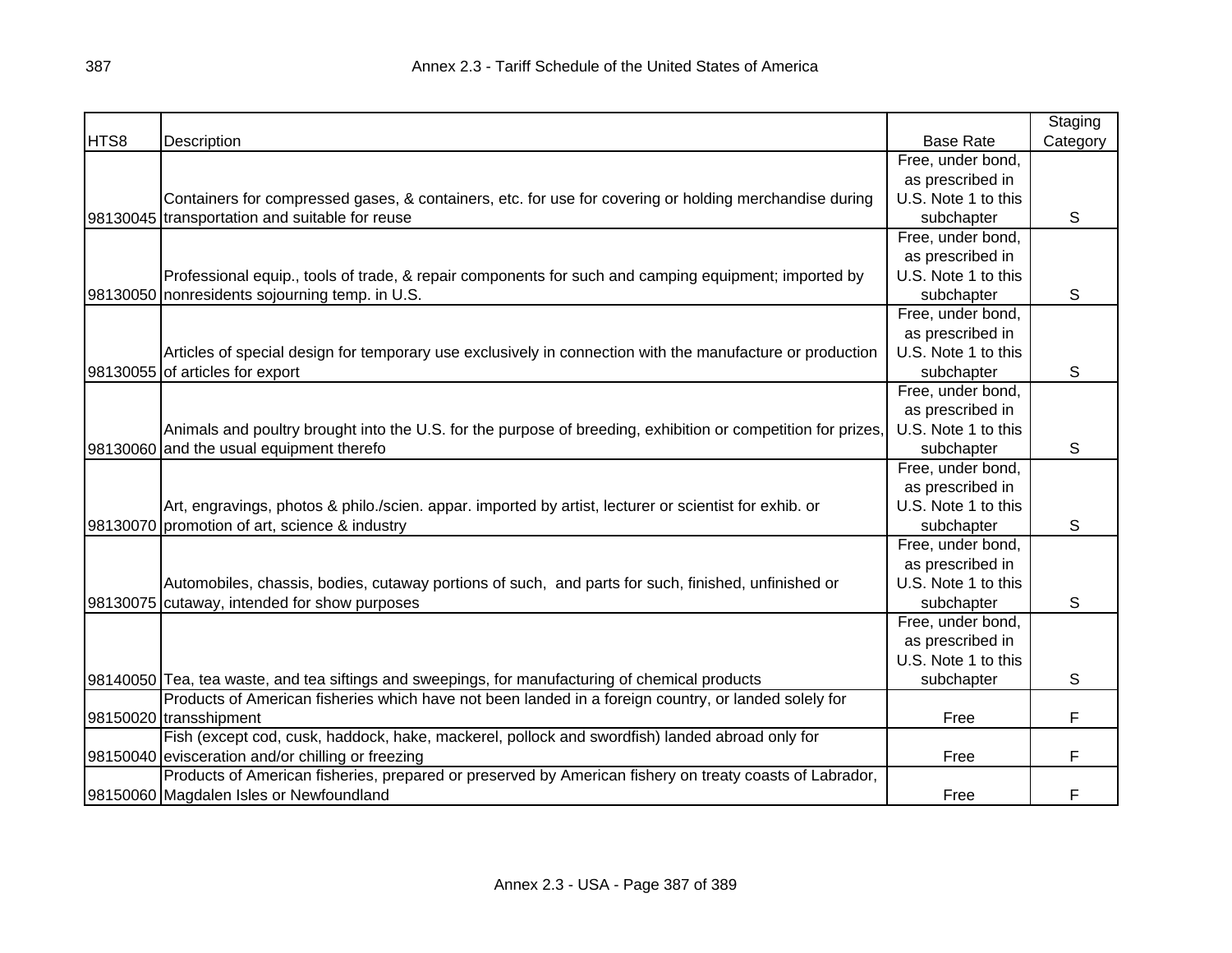|                  |                                                                                                               |                       | Staging  |
|------------------|---------------------------------------------------------------------------------------------------------------|-----------------------|----------|
| HTS8             | Description                                                                                                   | <b>Base Rate</b>      | Category |
|                  | Articles for personal or household use, or as gifts, valued not over \$1,000, accompanying a person,          | 3 percent of the fair |          |
|                  | 98160020 arriving in the U.S.                                                                                 | retail value          | A        |
|                  | Articles for personal or household use, or as gifts, valued not over \$1,000, accompanying a person           | 1.5 percent of the    |          |
|                  | 98160040 arriving from an insular possessions                                                                 | fair retail value     | A        |
|                  | 98170020 Monofilament gill nets or sections or parts of nets to be used for fish sampling                     | Free                  | F        |
|                  | Nets (incl. section or parts) to be used in taking wild birds under license issued by an appropriate Federal  |                       |          |
|                  | 98170030 or State government authority                                                                        | Free                  | F        |
|                  | Visual or auditory material of educational, scientific or cultural character (except toy models) per U.S.     |                       |          |
|                  | 98170040 note 1(a) of subchapter XVII                                                                         | Free                  | F        |
|                  | 98170042 Holograms; microfilm, microfiche, etc.; the foregoing if defined as visual or auditory materials     | Free                  | F        |
|                  | 98170044 Motion picture films if defined as visual or auditory materials                                      | Free                  | F        |
|                  | Sound, sound+visual, and magnetic recordings; video discs, tapes, etc.; the foregoing if defined as visual    |                       |          |
|                  | 98170046 or auditory materials                                                                                | Free                  | F        |
|                  | Various specific articles and kits used generally as aids to learning or instruction, if defined as visual or |                       |          |
|                  | 98170048 auditory materials                                                                                   | Free                  | F        |
|                  | 98170050 Machinery, equipment and implements to be used for agricultural or horticultural purposes            | Free                  | F        |
|                  | 98170060 Parts to be used in articles provided for in headings 8432, 8433, 8434, and 8436                     | Free                  | F        |
|                  | 98170070 Animals, game, imported to be liberated in the United States for stocking purposes                   | Free                  | F        |
|                  | Articles of copper to be used in remanufacture by melting, or by shredding, shearing, etc. rendering          |                       |          |
|                  | 98170080 suitable only for recovery of metal                                                                  | Free                  | F        |
|                  | Specified unwrought metal and forms or articles of metal for remanufacture or for recovery of the metal       |                       |          |
| 98170090 content |                                                                                                               | Free                  | F        |
|                  | 98170092 Books, music and pamphlets, in raised print, used exclusively by or for the blind                    | Free                  | F        |
|                  | Braille tablets, cubarithms, and special apparatus, machines, presses, and types for use by or benefit        |                       |          |
|                  | 98170094 exclusively of the blind                                                                             | Free                  | F        |
|                  | Other articles specially designed or adapted for the use or benefit of the blind or other physically or       |                       |          |
|                  | 98170096 mentally handicapped persons                                                                         | Free                  | F        |
|                  | Articles specially designed or adapted for the use or benefit of the blind or other physically or mentally    |                       |          |
|                  | 98170098 handicapped persons, nesi                                                                            | Free                  | F        |
|                  | Photographic color couplers & cyclic organic chemical products, having an aromatic or mod. aromatic           |                       |          |
|                  | 98172901 structure, used in the mfg. of such                                                                  | Free                  | F        |
|                  | Methanol (Methyl alcohol) produced from natural gas aboard a vessel on the high seas or in foreign            |                       |          |
| 98172902 waters  |                                                                                                               | Free                  | F        |
|                  | Certain needle-craft display models, primarily hand stitched, of completed mass-produced kits (of certain     |                       |          |
|                  | 98175701 specified headings)                                                                                  | Free                  | F        |